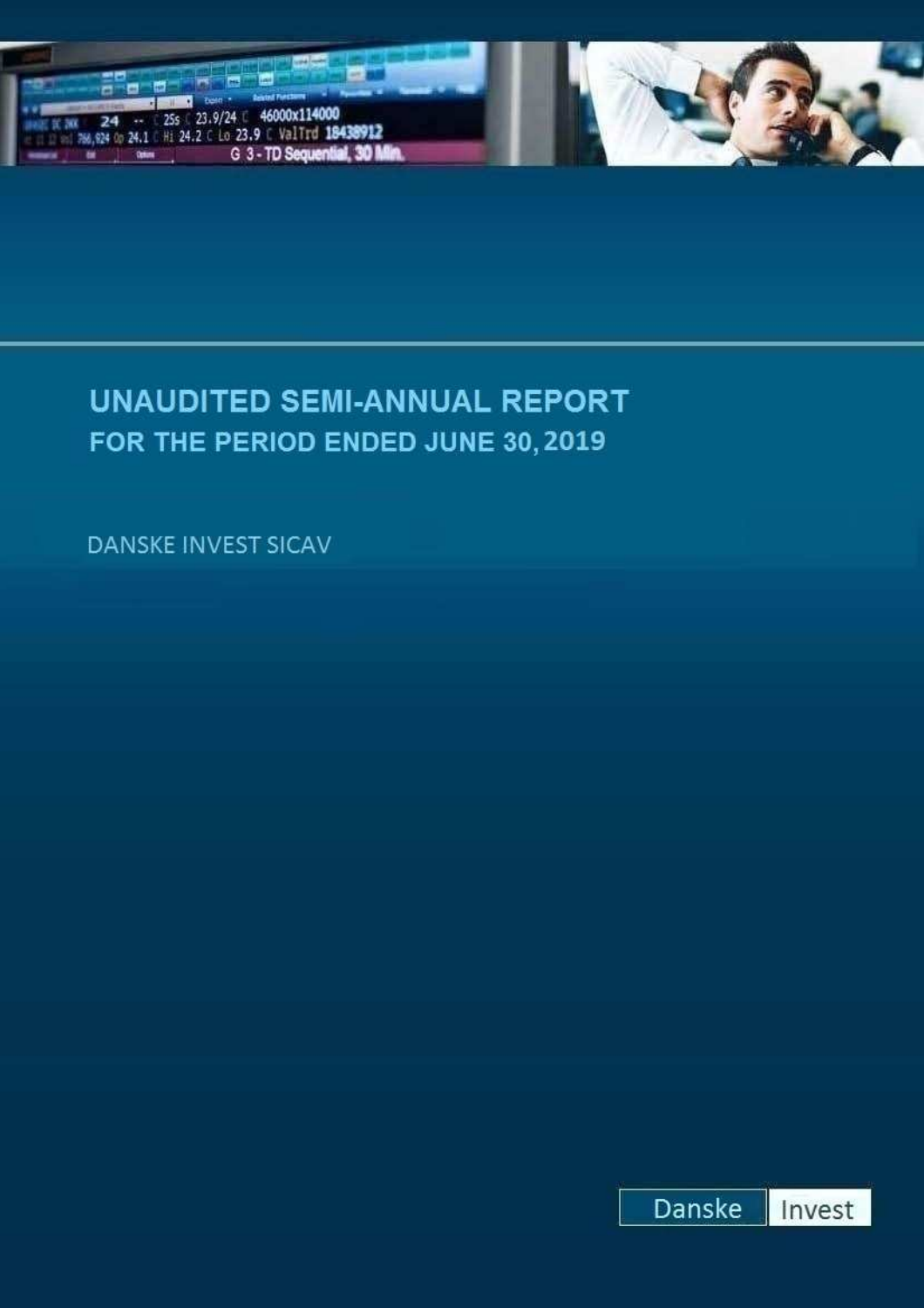# Société d'Investissement à Capital Variable

Unaudited Semi-Annual Report

as at June 30, 2019

R.C.S B161867

Subscriptions shall only be valid if made on the basis of the KIID (Key Investor Information Document) or the current prospectus accompanied by the most recent annual report, including Audited Financial Statements as well as by the unaudited semi-annual report if published more recently than the most recent annual report, including Audited Financial Statements. No one is authorised to state other information than the one contained in the current Prospectus as well as in the documents herein mentioned, which are available to the public.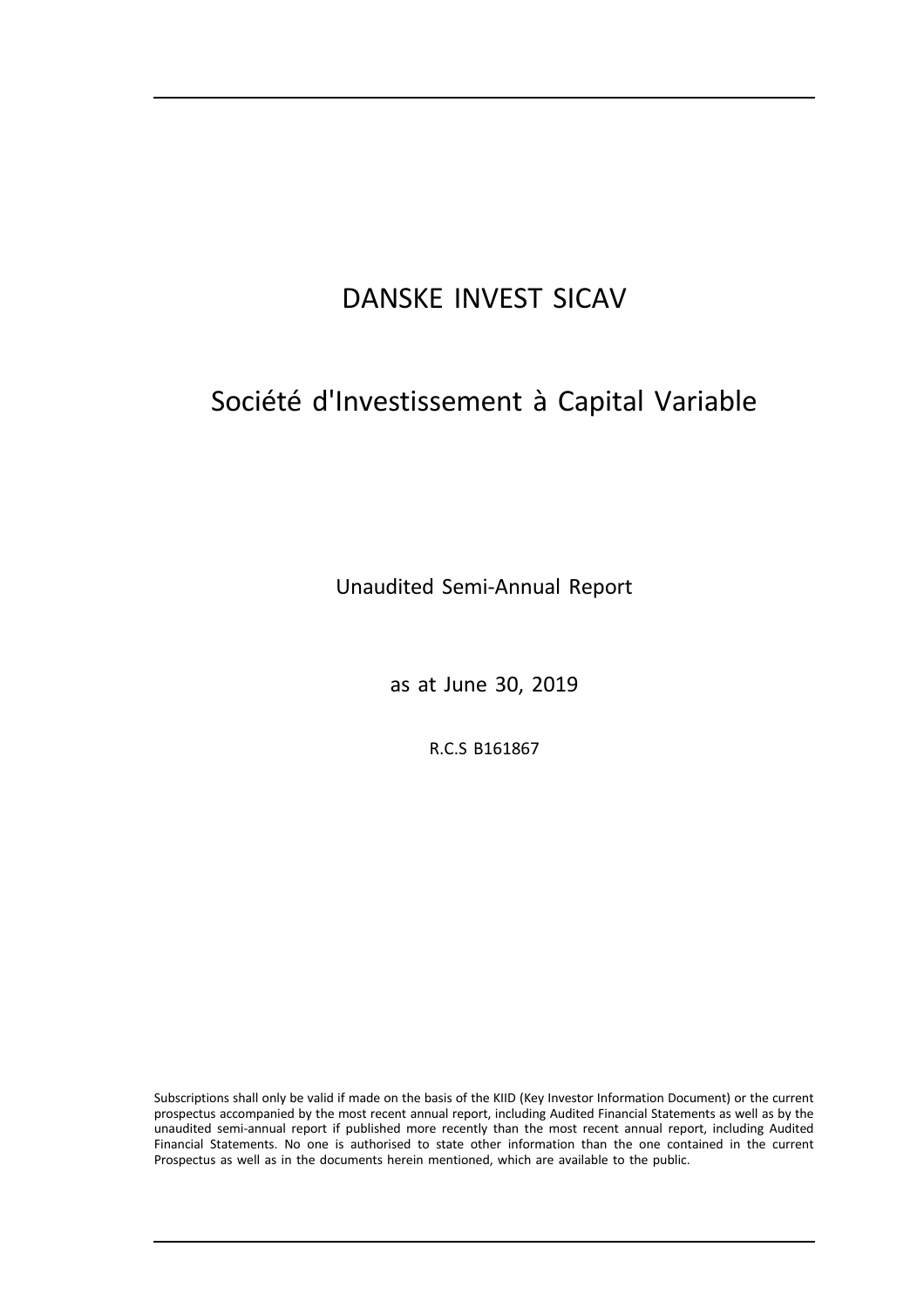### Table of contents

| <b>Management and Administration</b><br><b>Information to Shareholders</b> | Page<br>5<br>$\overline{ }$ |
|----------------------------------------------------------------------------|-----------------------------|
| <b>Directors' Report</b>                                                   | 8                           |
| <b>Unaudited Statement of Net Assets</b>                                   | 10                          |
| Unaudited Statement of Operations and Changes in Net Assets                | 52                          |
| Aktiv Förmögenhetsförvaltning                                              |                             |
| Statement of Investments                                                   | 67                          |
| Geographical and Economic Portfolio Breakdowns                             | 70                          |
| China                                                                      |                             |
| Statement of Investments                                                   | 71                          |
| Geographical and Economic Portfolio Breakdowns                             | 73                          |
| Danish Bond                                                                |                             |
| Statement of Investments                                                   | 74                          |
| Geographical and Economic Portfolio Breakdowns                             | 76                          |
| Danish Mortgage Bond                                                       |                             |
| Statement of Investments                                                   | 77                          |
| Geographical and Economic Portfolio Breakdowns                             | 80                          |
| <b>Denmark Focus</b>                                                       |                             |
| Statement of Investments                                                   | 81                          |
| Geographical and Economic Portfolio Breakdowns                             | 82                          |
| <b>Eastern Europe</b>                                                      |                             |
| Statement of Investments                                                   | 83                          |
| Geographical and Economic Portfolio Breakdowns                             | 85                          |
| <b>Eastern Europe Absolute</b>                                             |                             |
| Statement of Investments                                                   | 86                          |
| Geographical and Economic Portfolio Breakdowns                             | 89                          |
| Eastern Europe ex. Russia                                                  |                             |
| Statement of Investments                                                   | 90                          |
| Geographical and Economic Portfolio Breakdowns                             | 93                          |
| <b>Emerging and Frontier Markets</b>                                       |                             |
| Statement of Investments                                                   | 94                          |
| Geographical and Economic Portfolio Breakdowns                             | 101                         |
| <b>Emerging Markets Debt Hard Currency</b>                                 |                             |
| Statement of Investments                                                   | 102                         |
| Geographical and Economic Portfolio Breakdowns                             | 115                         |
| <b>Euro High Yield Bond</b>                                                |                             |
| Statement of Investments                                                   | 116                         |
| Geographical and Economic Portfolio Breakdowns                             | 122                         |
| Europa (SEK)                                                               |                             |
| Statement of Investments                                                   | 123                         |
| Geographical and Economic Portfolio Breakdowns                             | 125                         |
| <b>Europe</b>                                                              |                             |
| Statement of Investments                                                   | 126                         |
| Geographical and Economic Portfolio Breakdowns                             | 128                         |
| <b>Europe High Dividend</b>                                                |                             |
| Statement of Investments                                                   | 129                         |
| Geographical and Economic Portfolio Breakdowns                             | 131                         |
| Europe Long-Short Equity Factors*                                          |                             |
| Statement of Investments                                                   | 132                         |
| Geographical and Economic Portfolio Breakdowns                             | 136                         |
| <b>Europe Small Cap</b>                                                    |                             |
| Statement of Investments                                                   | 137                         |
| Geographical and Economic Portfolio Breakdowns                             | 140                         |
| European Bond                                                              |                             |
| Statement of Investments                                                   | 141                         |
| Geographical and Economic Portfolio Breakdowns                             | 145                         |
| European Corporate Sustainable Bond                                        |                             |
| Statement of Investments                                                   | 146                         |
| Geographical and Economic Portfolio Breakdowns                             | 151                         |
| <b>Global Corporate Bonds</b>                                              |                             |
| Statement of Investments                                                   | 152                         |
| Geographical and Economic Portfolio Breakdowns                             | 157                         |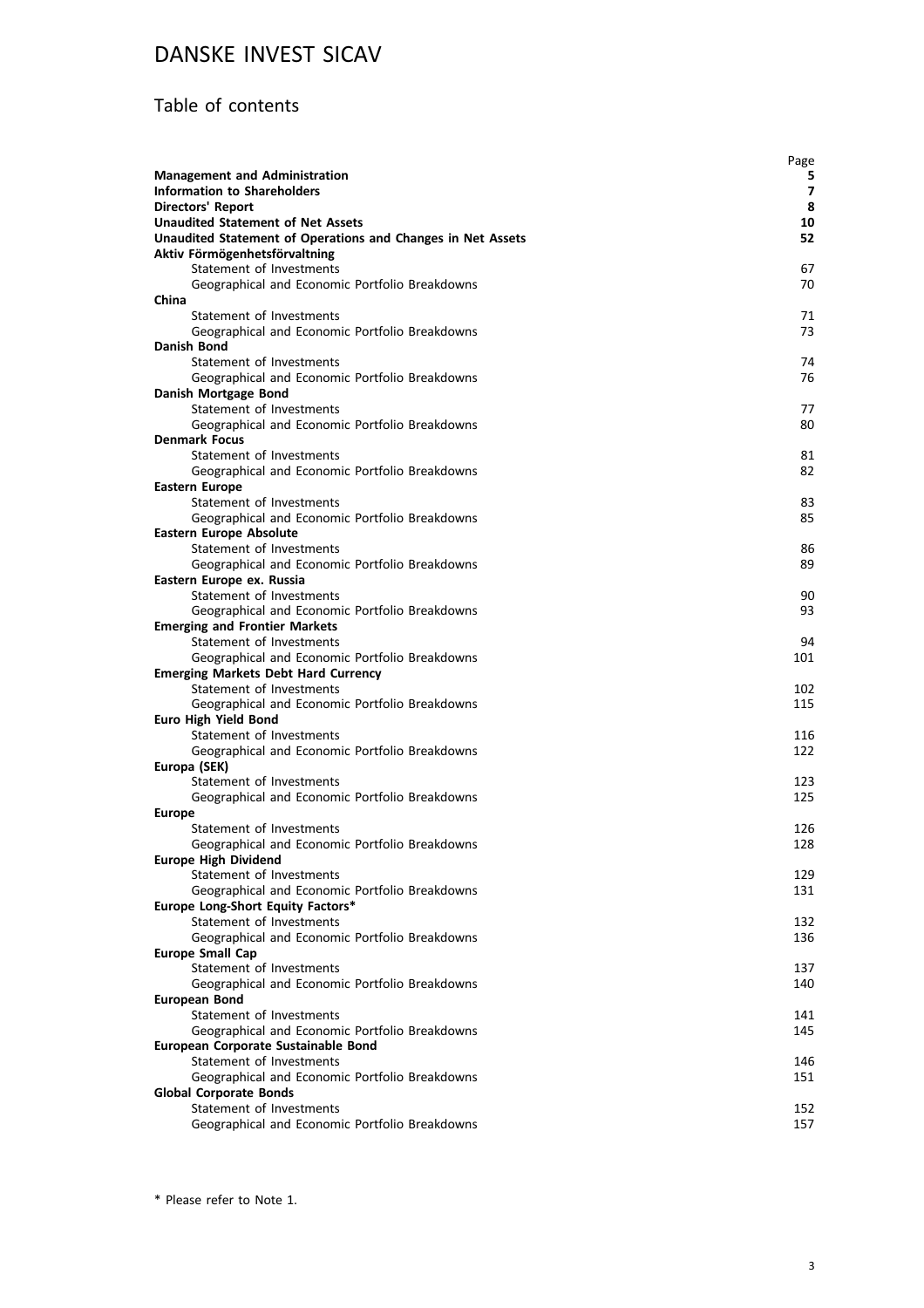## Table of contents (continued)

|                     | <b>Global Emerging Markets</b>                                  |            |
|---------------------|-----------------------------------------------------------------|------------|
|                     | Statement of Investments                                        | 158        |
|                     | Geographical and Economic Portfolio Breakdowns                  | 161        |
|                     | <b>Global Emerging Markets Small Cap</b>                        |            |
|                     | Statement of Investments                                        | 162        |
|                     | Geographical and Economic Portfolio Breakdowns                  | 166        |
|                     | <b>Global High Dividend</b>                                     |            |
|                     | Statement of Investments                                        | 167        |
|                     | Geographical and Economic Portfolio Breakdowns                  | 169        |
|                     | <b>Global Inflation Linked Bond</b><br>Statement of Investments | 170        |
|                     | Geographical and Economic Portfolio Breakdowns                  | 173        |
|                     | <b>Global Inflation Linked Bond Short Duration</b>              |            |
|                     | Statement of Investments                                        | 174        |
|                     | Geographical and Economic Portfolio Breakdowns                  | 176        |
|                     | <b>Global StockPicking</b>                                      |            |
|                     | Statement of Investments                                        | 177        |
|                     | Geographical and Economic Portfolio Breakdowns                  | 179        |
| India               |                                                                 |            |
|                     | Statement of Investments                                        | 180        |
|                     | Geographical and Economic Portfolio Breakdowns                  | 181        |
| Japan               |                                                                 |            |
|                     | Statement of Investments                                        | 182        |
|                     | Geographical and Economic Portfolio Breakdowns                  | 184        |
|                     | <b>Multi Asset Inflation Strategy</b>                           |            |
|                     | Statement of Investments                                        | 185        |
|                     | Geographical and Economic Portfolio Breakdowns                  | 188        |
|                     | <b>Nordic Corporate Bond</b>                                    |            |
|                     | Statement of Investments                                        | 189<br>194 |
| Russia              | Geographical and Economic Portfolio Breakdowns                  |            |
|                     | Statement of Investments                                        | 195        |
|                     | Geographical and Economic Portfolio Breakdowns                  | 197        |
| Sverige             |                                                                 |            |
|                     | Statement of Investments                                        | 198        |
|                     | Geographical and Economic Portfolio Breakdowns                  | 200        |
|                     | Sverige Kort Ränta                                              |            |
|                     | Statement of Investments                                        | 201        |
|                     | Geographical and Economic Portfolio Breakdowns                  | 206        |
|                     | Sverige Ränta                                                   |            |
|                     | Statement of Investments                                        | 207        |
|                     | Geographical and Economic Portfolio Breakdowns                  | 209        |
|                     | Sverige Real Ränta                                              |            |
|                     | Statement of Investments                                        | 210        |
|                     | Geographical and Economic Portfolio Breakdowns                  | 211        |
|                     | Sverige Småbolag                                                |            |
|                     | Statement of Investments                                        | 212        |
|                     | Geographical and Economic Portfolio Breakdowns                  | 214        |
|                     | <b>Swedish Bond</b><br>Statement of Investments                 | 215        |
|                     | Geographical and Economic Portfolio Breakdowns                  | 217        |
|                     | <b>US High Yield Bond</b>                                       |            |
|                     | Statement of Investments                                        | 218        |
|                     | Geographical and Economic Portfolio Breakdowns                  | 222        |
| <b>Global Index</b> |                                                                 |            |
|                     | Statement of Investments                                        | 223        |
|                     | Geographical and Economic Portfolio Breakdowns                  | 258        |
| SRI Global          |                                                                 |            |
|                     | Statement of Investments                                        | 259        |
|                     | Geographical and Economic Portfolio Breakdowns                  | 284        |
| Sverige Beta        |                                                                 |            |
|                     | Statement of Investments                                        | 285        |
|                     | Geographical and Economic Portfolio Breakdowns                  | 288        |
|                     | Notes to the Unaudited Financial Statements                     | 289        |
|                     | Information for Investors in Switzerland (non audited)          | 313        |
|                     | <b>Unaudited Appendix</b>                                       | 318        |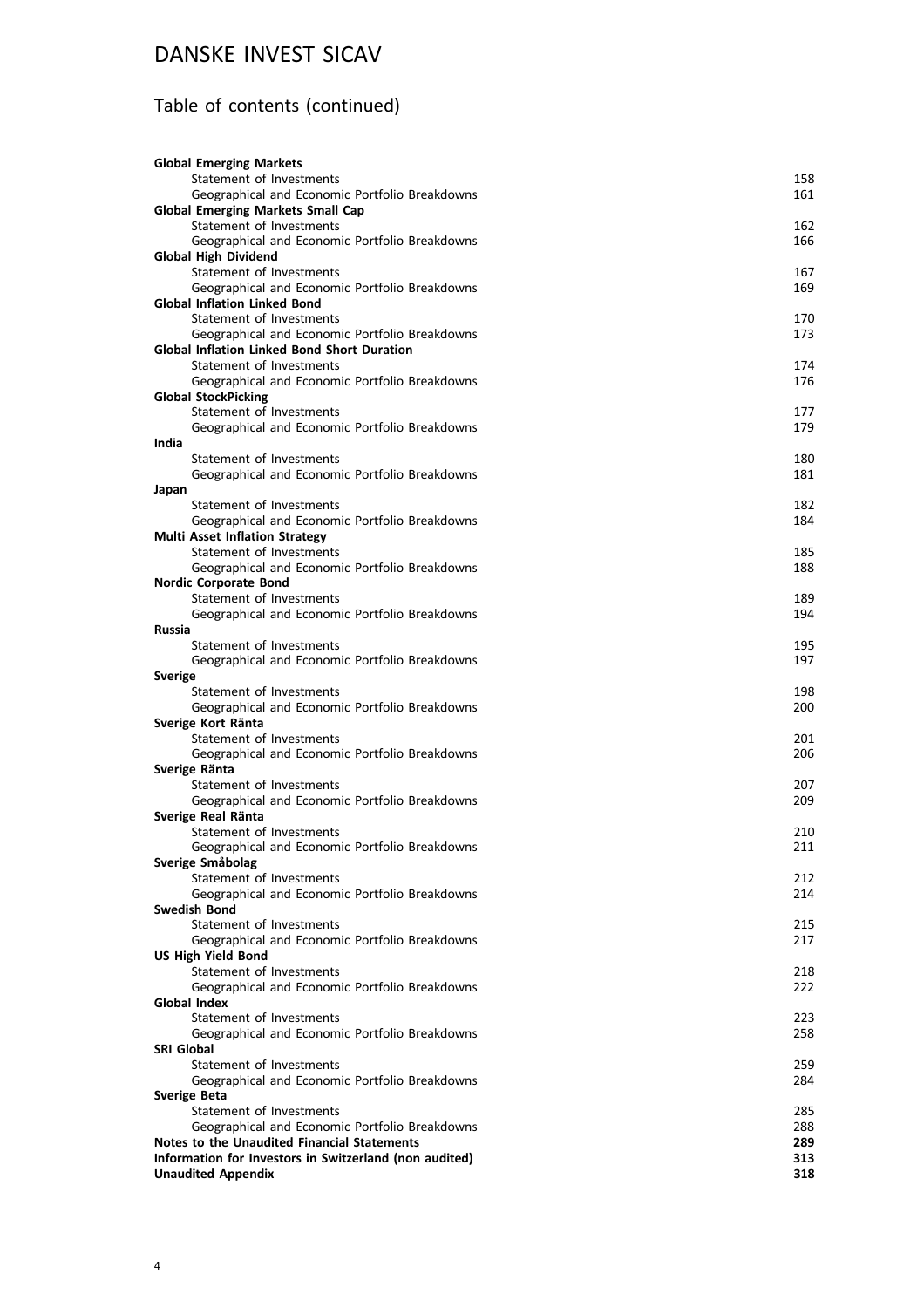#### Management and Administration

#### **Board of Directors of the Fund:**

#### **Chairman**

Robert Bruun MIKKELSTRUP Managing Director Danske Invest Management A/S 17, Parallelvej 2800-Kgs. Lyngby Denmark

#### **Members**

Jan Stig RASMUSSEN Independent Director 11, rue De Wecker L-6795 Grevenmacher Grand Duchy of Luxembourg

Morten RASTEN Executive Director Danske Invest Management A/S 17, Parallelvej 2800-Kgs. Lyngby Denmark

Salla KOMULAINEN Independent Director 52, rue de Rodenbourg L-6950 Olingen Grand Duchy of Luxembourg

#### **Registered Office**

Danske Invest Management Company 13, rue Edward Steichen L-2540 Luxembourg Grand Duchy of Luxembourg

#### **Management Company**

Danske Invest Management Company 13, rue Edward Steichen L-2540 Luxembourg Grand Duchy of Luxembourg

#### **Board of Directors of the Management Company**

#### **Chairman**

Morten RASTEN Executive Director Danske Invest Management A/S 17, Parallelvej 2800-Kgs. Lyngby Denmark

#### **Members**

Klaus EBERT (until April 16, 2019) Managing Director Danske Invest Management Company 13, rue Edward Steichen L-2540 Luxembourg Grand Duchy of Luxembourg

Anna ALTHOFF (since April 8, 2019) Senior Vice President Wealth Management Danske Bank A/S 1, Norrmalmstorg 10392 Stockholm Sweden

Lars Eigen MØLLER Executive Vice President Danske Bank A/S, Wealth Management 17, Parallelvej 2800-Kgs. Lyngby Denmark

Thomas Borg DIDERIKSEN Managing Director Danske Bank International S.A. 13, rue Edward Steichen L-2540 Luxembourg Grand Duchy of Luxembourg

#### **Investment Managers**

Danske Bank A/S 17, Parallelvej 2800-Kgs. Lyngby Denmark

Danske Capital AS Bryggetorget 4 0250 Oslo Norway

#### **Sub-Investment Managers**

Aberdeen Standard Investments (Asia) Limited 21 Church Street #01-01 Capital Square Two, Singapore 049480 Singapore

Allianz Global Investors Asia Pacific Limited 27<sup>th</sup> floor, ICBC Tower 3 Garden Road Central Hong Kong

Daiwa SB Investments (UK) Limited 5<sup>th</sup> floor, 5 King William Street, London, EC4N 7JA United Kingdom

DDJ Capital Management LLC (until June 21, 2019) Stony Brook Office Park 130 Turner Street Building 3, Suite 600 Waltham, MA 02453 U.S.A.

AQR Capital Management LLC 2 Greenwich Plaza Greenwich, CT 06830  $II S A$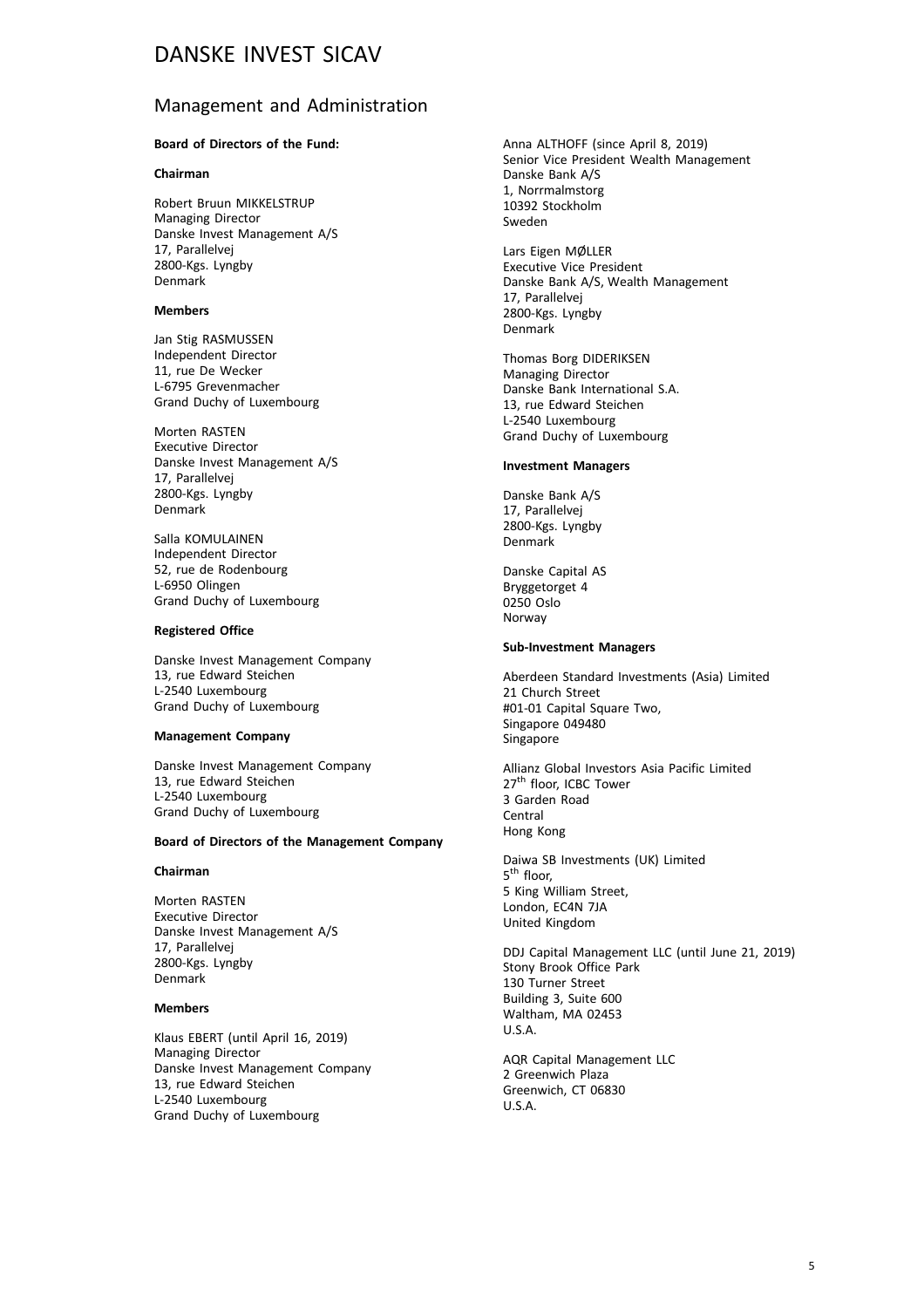#### Management and Administration (continued)

Loomis, Sayles & Company, LP (from June 24, 2019) One Financial Center Boston, MA 02111 U.S.A.

#### **Sub-Investment Advisors**

Aventicum Capital Management (Qatar) LLC Tornado Tower - 32 floor West Bay, P.O. Box 23146 Doha Qatar

Claritas Administração de Recursos Ltda. Avenida Brigadeiro Faria Lima, 4221, 4<sup>th</sup> floor 04538-133, São Paulo Brazil

Compass Group LLC 35 East 57<sup>th</sup> Street, New York, NY 10022 U.S.A.

Imara Asset Management Ltd Level 12, Nexteracom Tower 1 Cybercity, Ebene **Mauritius** 

JK Capital Management Limited Suite 1101, Chinachem Tower 34-37 Connaught Road Central Hong Kong

Karma Capital Advisors Private Limited Floor 12U, Suite I, Remi Commercio, Off Veera Desai Road, Andheri (W), Mumbai 400053 India

Waverton Investment Management Limited 16 Babmaes Street London SW1Y 6AH United Kingdom

#### **Depositary and Central Administration Agent**

RBC Investor Services Bank S.A. 14, Porte de France L-4360 Esch-sur-Alzette Grand Duchy of Luxembourg

#### **Registrar Agent**

RBC Investor Services Bank S.A. 14, Porte de France L-4360 Esch-sur-Alzette Grand Duchy of Luxembourg

#### **Principal Paying Agent**

RBC Investor Services Bank S.A. 14, Porte de France L-4360 Esch-sur-Alzette Grand Duchy of Luxembourg

#### **Auditor**

Deloitte Audit *Société à responsabilité limitée* 20, Boulevard de Kockelscheuer L-1821 Luxembourg Grand Duchy of Luxembourg

#### **Domiciliary Agent**

Danske Invest Management Company 13, rue Edward Steichen L-2540 Luxembourg Grand Duchy of Luxembourg

#### **Swiss Representative**

Carnegie Fund Services S.A. 11, rue du General - Dufour 1204 Geneva Switzerland

#### **Swiss Paying Agent**

Banque Cantonale de Geneve 17, Quai de L'lle 1204 Geneva Switzerland

#### **German Information and Paying Agent**

Danske Bank A/S, Zweigniederlassung Hamburg Georgsplatz 1 Postfach 101522 D-20099 Hamburg Germany

#### **Austrian Paying and Information Agent**

UniCredit Bank Austria Ag P.O. Box 35 A-1011 Vienna Austria

#### **Main Distribution Agent**

Danske Bank A/S 17, Parallelvej 2800-Kgs. Lyngby Denmark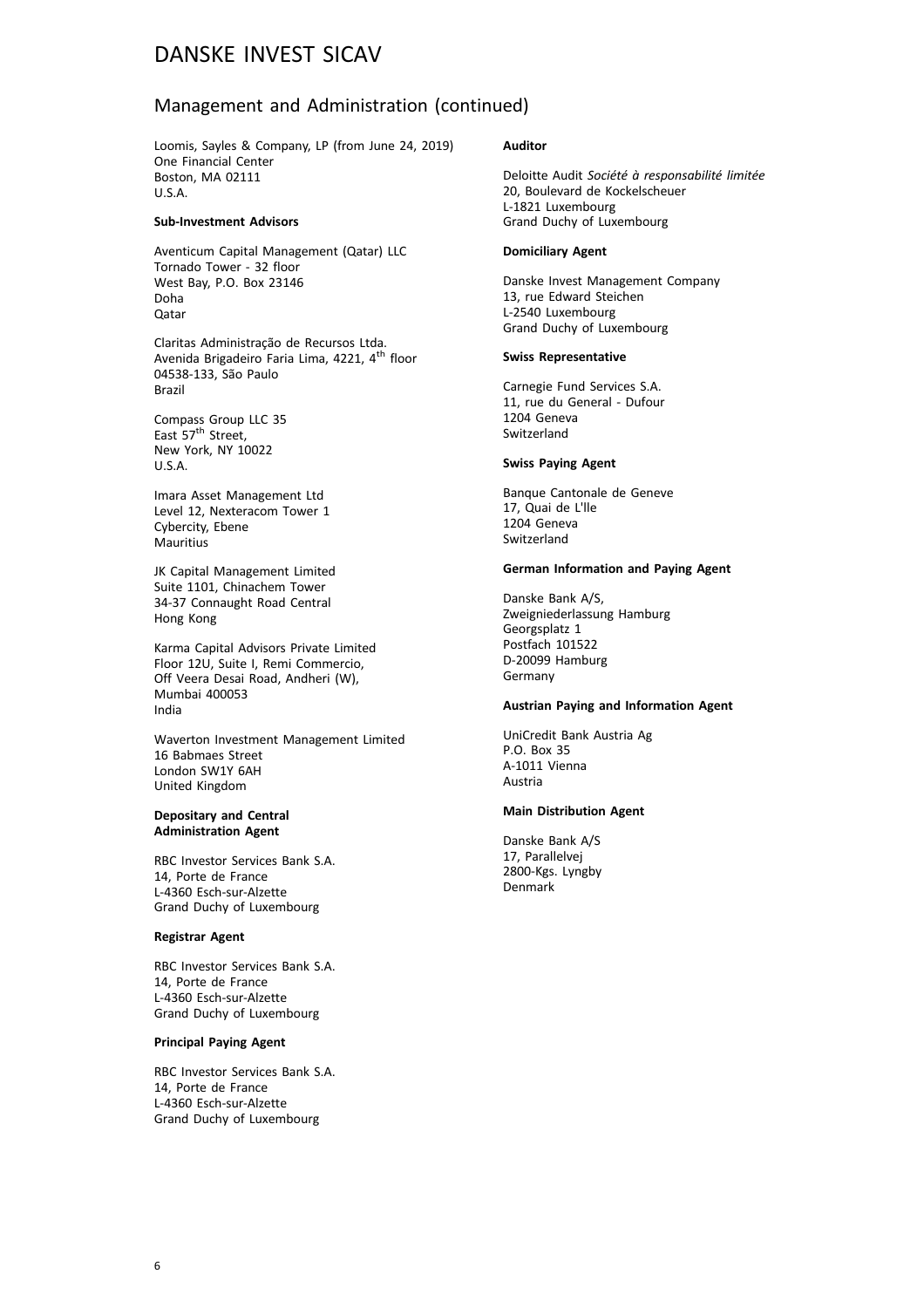#### Information to Shareholders

Information about the Net Asset Value of the shares of each fund and the subscription and redemption prices is available at all times at the registered office of the Fund.

Copies of the annual report, including Audited Financial Statements and unaudited semi-annual reports may be obtained by holders of shares from the registered office of the Fund.

A detailed schedule of portfolio changes is available free of charge upon request at the registered office of the Fund.

The current prospectus, KIID, list of change in the portfolio and articles of association are also available from the German and Austrian Information and Paying Agents.

For German shareholders, as from January 1, 2019, the following funds have constantly invested at least 51% of their net assets in equities, according to the German Investment Tax Act (Investmentsteuergesetz). Historical data is available on www.danskeinvest.de. German tax residents may qualify for a partial tax exemption for investing in these funds.

Danske Invest SICAV - China Danske Invest SICAV - Denmark Focus Danske Invest SICAV - Eastern Europe Danske Invest SICAV - Eastern Europe Absolute Danske Invest SICAV - Eastern Europe ex. Russia Danske Invest SICAV - Emerging and Frontier Markets Danske Invest SICAV - Europe Danske Invest SICAV - Europe High Dividend Danske Invest SICAV - Europe Small Cap Danske Invest SICAV - Germany\* Danske Invest SICAV - Global Emerging Markets Danske Invest SICAV - Global Emerging Markets Small Cap Danske Invest SICAV - Global High Dividend Danske Invest SICAV - Global StockPicking Danske Invest SICAV - India Danske Invest SICAV - Japan Danske Invest SICAV - Russia

The Fund's current prospectus, KIID, articles of incorporation ("articles"), annual report, including Audited Financial Statements and unaudited semi-annual reports – each in their respective latest version approved by the Swiss Financial Market Supervisory Authority, in German – and the net asset value per share as well as the subscription, redemption and possible conversion price of shares and a list of change in the portfolio are available free of charge at the office of the Swiss Representative.

All information available to shareholders at the head office of the management company is also available to the public free of charge, upon request from the Swiss Representative.

Swiss Representative:

Carnegie Fund Services S.A. 11, rue du General - Dufour 1204 Geneva, SWITZERLAND

<sup>\*</sup> Please refer to Note 1.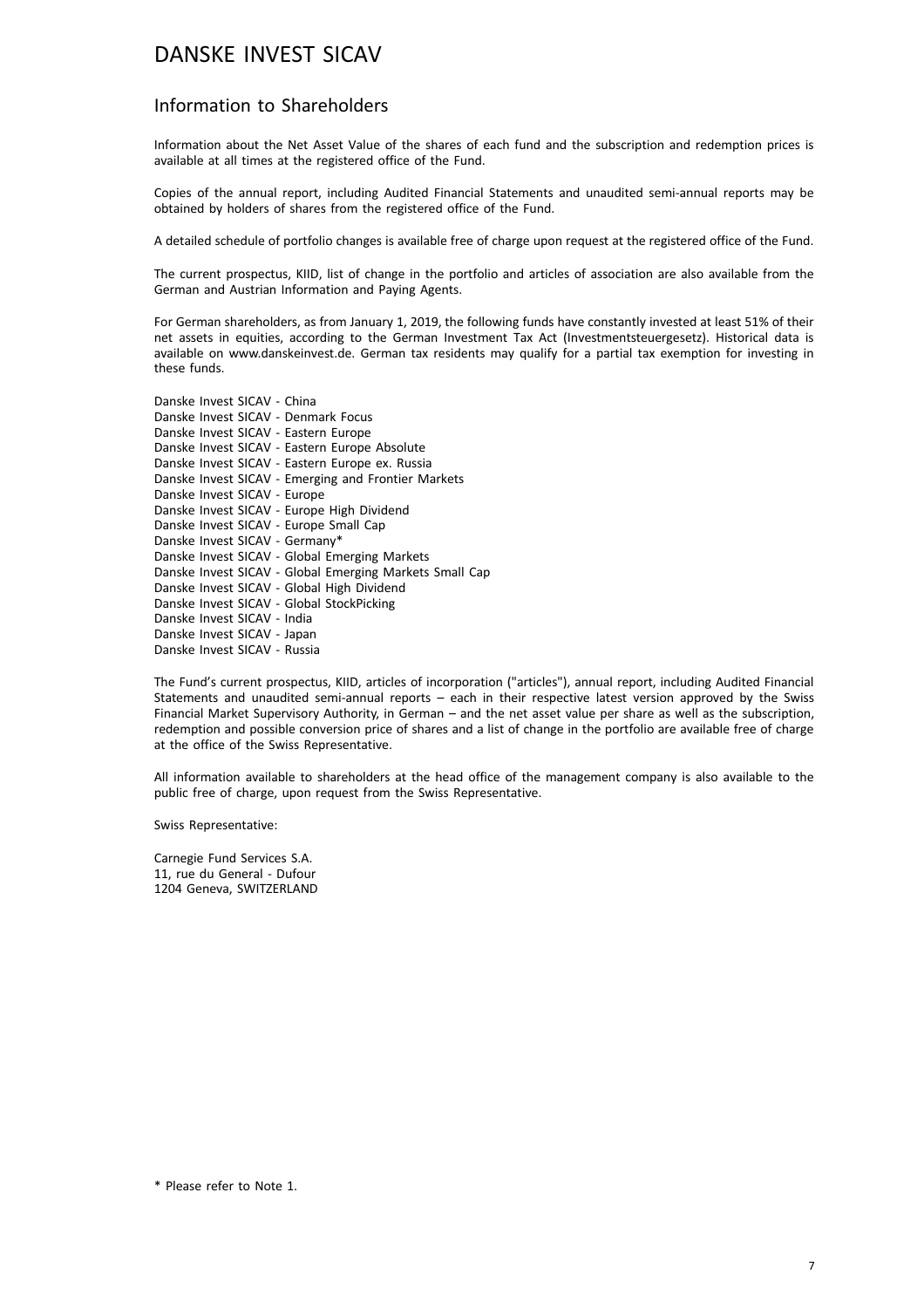#### Directors' Report

**Significant events during the first half-year 2019:**

#### **Board of Directors:**

#### **Annual General Meeting**

The Annual General Meeting of Danske Invest SICAV took place on April 16, 2019. The Annual General Meeting reappointed the following Board Members - Mr. Robert Mikkelstrup, Mr. Morten Rasten, Mr. Jan Stig Rasmussen and Mrs. Salla Komulainen - for a one-year period until the end of the next Annual General Meeting which will be held in 2020.

The Annual General Meeting approved the declaration and payment of dividends for the financial year ended on December 31, 2018. Deloitte Audit S.à.r.l. was elected as statutory auditor for another one-year period until the next Annual General Meeting which will be held in 2020.

#### **Events Subsequent to the Annual General Meeting**

A circular resolution constituting Mr. Robert Mikkelstrup as Chairman to the Board was made subsequent to the Annual General Meeting. At a Board meeting held on May 23, 2019, the Board approved the appointment of Mr. Jan Stig Rasmussen as Chairman as from July 1, 2019 until the end of the next annual general meeting of shareholders to be held in 2020 and that Mr. Robert Mikkelstrup will step down from his role as Chairman as of June 30, 2019.

#### **Fund Mergers**

On March 15, 2019 the following four fund mergers were carried out successfully and shareholder notices were sent out to investors on February 6, 2019 giving them the right to request, without any charge, the redemption of their shares in the merging fund on the date specified in the shareholder notice:

- . Danske Invest SICAV Sverige Europa merged into the Danske Invest Allocation Horisont Aktie;
- . Danske Invest SICAV Germany merged into Danske Invest SICAV Europe Small Cap;
- . Danske Invest SICAV Sverige Fokus merged into Danske Invest SICAV Sverige Småbolag;
- . Danske Invest Allocation Stable Income merged into the Danske Invest SICAV Multi Asset Inflation Strategy.

#### **Launch of New Share Classes / Funds in 2019**

The following share classes/funds were launched in 2019 at the initial issue prices listed below:

| <b>Share-Class Name</b>                                | <b>ISIN Code</b> | <b>Launch Date</b> | <b>Class Currency</b> | <b>Start Price</b> |
|--------------------------------------------------------|------------------|--------------------|-----------------------|--------------------|
| Europe Class SI-sek                                    | LU1891308998     | 08-Jan-19          | <b>SEK</b>            | 100.00             |
| Europe Small Cap Class A-nok                           | LU1916064774     | 15-Mar-19          | <b>NOK</b>            | 122.34             |
| Europe Small Cap Class A-sek                           | LU1916064857     | 15-Mar-19          | <b>SEK</b>            | 124.14             |
| Multi Asset Inflation Strategy Class A-sek h           | LU1916064931     | 15-Mar-19          | <b>SEK</b>            | 102.04             |
| Multi Asset Inflation Strategy Class A                 | LU1916065078     | 15-Mar-19          | <b>EUR</b>            | 32.835             |
| Multi Asset Inflation Strategy Class WA                | LU1916065151     | 15-Mar-19          | <b>EUR</b>            | 32.882             |
| Europe Long-Short Equity Factors* - Class A<br>p       | LU1932898437     | 29-Mar-19          | <b>EUR</b>            | 10.00              |
| Europe Long-Short Equity Factors* - Class A-<br>nok hp | LU1932898940     | 29-Mar-19          | <b>NOK</b>            | 100.00             |
| Europe Long-Short Equity Factors* - Class A-<br>sek hp | LU1932898601     | 29-Mar-19          | <b>SEK</b>            | 100.00             |
| Europe Long-Short Equity Factors* - Class I p          | LU1932898353     | 29-Mar-19          | <b>EUR</b>            | 10.00              |
| Europe Long-Short Equity Factors* - Class<br>WA p      | LU1932898510     | 29-Mar-19          | <b>EUR</b>            | 10.00              |
| Europe Long-Short Equity Factors* - Class<br>WA-sek hp | LU1932898783     | 29-Mar-19          | <b>SEK</b>            | 100.00             |
| Europe High Dividend Class WA-sek                      | LU1953807671     | 13-Mar-19          | SEK                   | 100.00             |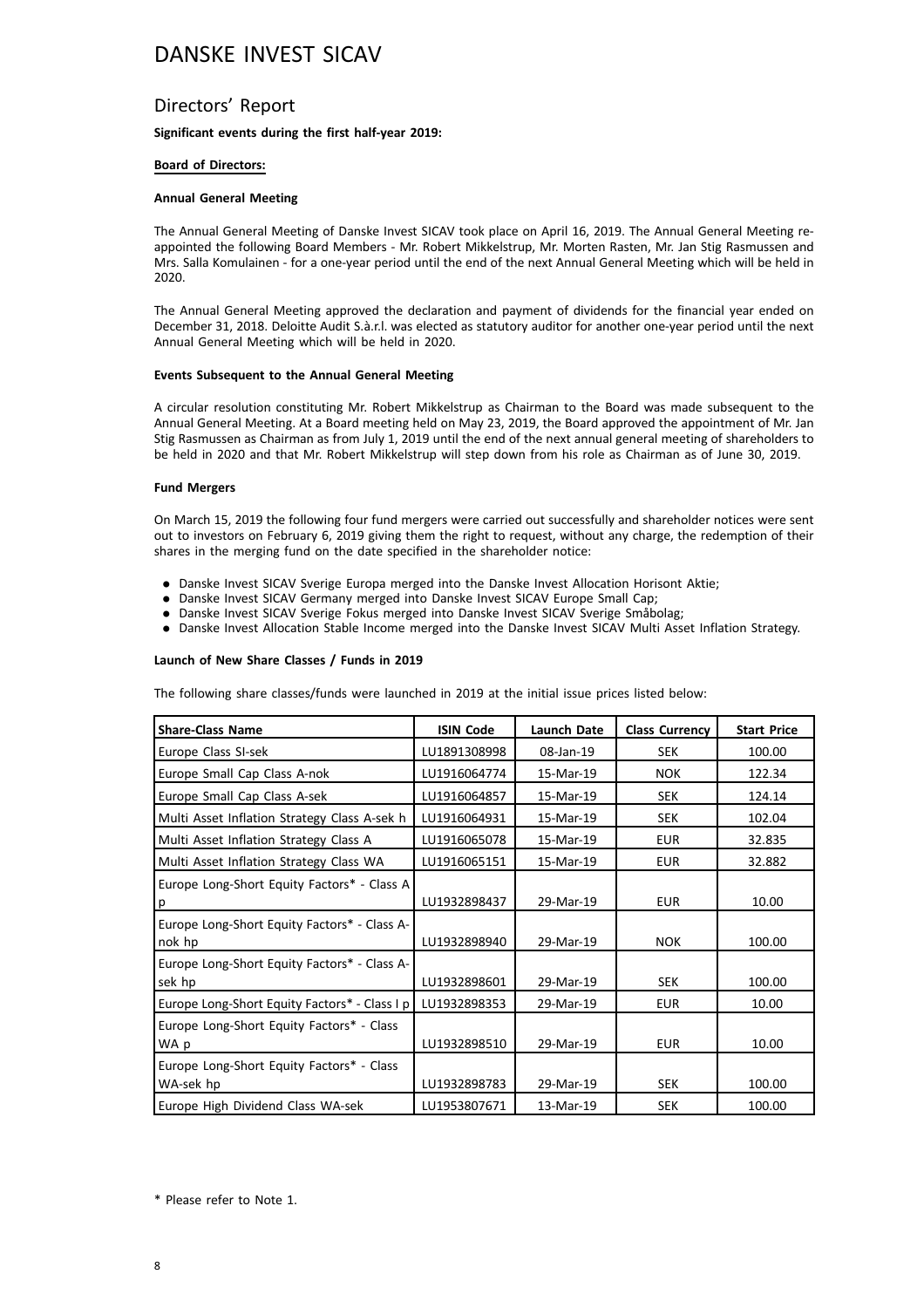#### Directors' Report (continued)

#### **PROSPECTUS**

#### **Danske Invest SICAV Prospectus May 2019**

The CSSF issued the visa stamped Prospectus on May 29, 2019 and includes the main changes listed below:

- . Establish two new funds Global Sustainable 130/30 and Foreign Exchange Absolute;
- . Responsible Investment policy changed to Sustainable Investment policy;
- . Insert information concerning certain funds' qualifications as equity funds under the German Act;
- . Information to shareholders residing in Sweden (compulsory switch for Swedish investors entering into a discretionary management agreement);
- . Further information related to personal data;
- . SI share classes;
- . Change of Sub-Investment Manager for US High Yield Bond fund (Loomis Sayles to replace DDJ Capital Management LLC);
- . Other general updates.

#### **Shareholder notice**

A shareholder notice outlining these changes was sent out to the shareholders in the Fund on May 13, 2019.

#### **Danske Invest SICAV Prospectus update summer 2019**

On May 23, 2019 DIMC filed a revised Prospectus to the CSSF with the following main changes:

- . Establish seven new funds 5 Global Portfolio Solution funds, Global Corporate Sustainable Bond and Global Small Cap;
- . changes to Danish Bond and Danish Mortgage Bond funds;
- changes to Global Corporate Bonds fund;
- . enhance ESG profile of Swedish Bond and change the name to "Swedish Corporate Bond";
- . wording has been inserted for the Swedish Bond fund to be "called Sverige Ränta Plus when marketed in Sweden";
- . change of Investment Manager for Global Emerging Markets;
- . implement credit default swaps for four funds.

#### **The Board**

**Mr. Robert Mikkelstrup** was appointed to the Board in September 2011 and was appointed Chairman in April 2012. He is also Chairman of the boards in Danske Invest Allocation and Danske Invest SICAV-SIF in Luxembourg. As from September 2018 he is CEO of Danske Invest Management A/S. Previously he was Senior Vice President, heading Investment Risk & Implementation in Danske Bank Asset Management. He has been with Danske Bank Group since 1994 and has had several management positions within Treasury, Finance as well as Fund and Asset Management.

**Mr. Morten Rasten** was appointed to the Board in July 2014. He is part of the Executive Management in Danske Invest Management A/S – Denmark, a position he has held since January 2014. He is responsible for the Fund Management Companies in the Danske Bank Group, and in this capacity, serves as Chairman of the Board of Directors for a number of subsidiaries in the Danske Bank Group. Currently he is Chairman of Danske Invest Management Company in Luxembourg. He has held several positions within Danske Bank Group from 2003 and was Managing Director of Danske Capital AS in Norway from 2010 until 2013.

**Mr. Jan Stig Rasmussen** was appointed to the Board in April 2017. He is an experienced independent director within the financial sector with recognized competence in the Pan-European banking and asset management industry. He is a non-executive director of a number of investment funds, both traditional UCITS and Alternative Investment Funds.

He is on the board of some fund management companies based in Luxembourg and Switzerland as well as on a Luxembourg-based bank. He embarked on his career in the financial industry in Denmark in 1980, but has worked in Luxembourg since 1987. He has been CEO of Sparinvest S.A. and member of Sparinvest's Group Executive Committee (2005-2013) as well as Managing Director of Nordea Investment Funds S.A. (2000-2005). In both cases he was responsible for developing the Group's international business model. Prior to this, he was an Executive Director at Nordea Bank S.A.'s Private Banking Department (1992-1999), Associate Director and Head of International Bank Services (1989-1992) as well as Credit Officer and Deputy Head of Credit Department (1987-1989).

**Mrs. Salla Komulainen** was appointed to the Board in June 2017. She is an independent director and consultant specialising in fund governance, compliance and delegates' oversight matters within UCITS and alternative investment funds. Until October 2017, she held also a part-time conducting officer role at Mandatum Life Fund Management. She started her career in the financial services industry in Finland in 1994. From 1997 to 2007 she worked within several major banks in Finland as controller, head of custody client services, project manager and sales director. From 2010 to 2012 she worked for CapMan Group in Luxembourg where, as fund manager, she was responsible for CapMan's Luxembourg office and oversaw daily fund and management company operations. She is a member of Luxembourg and UK Institute of Directors and has a director certification from both institutes.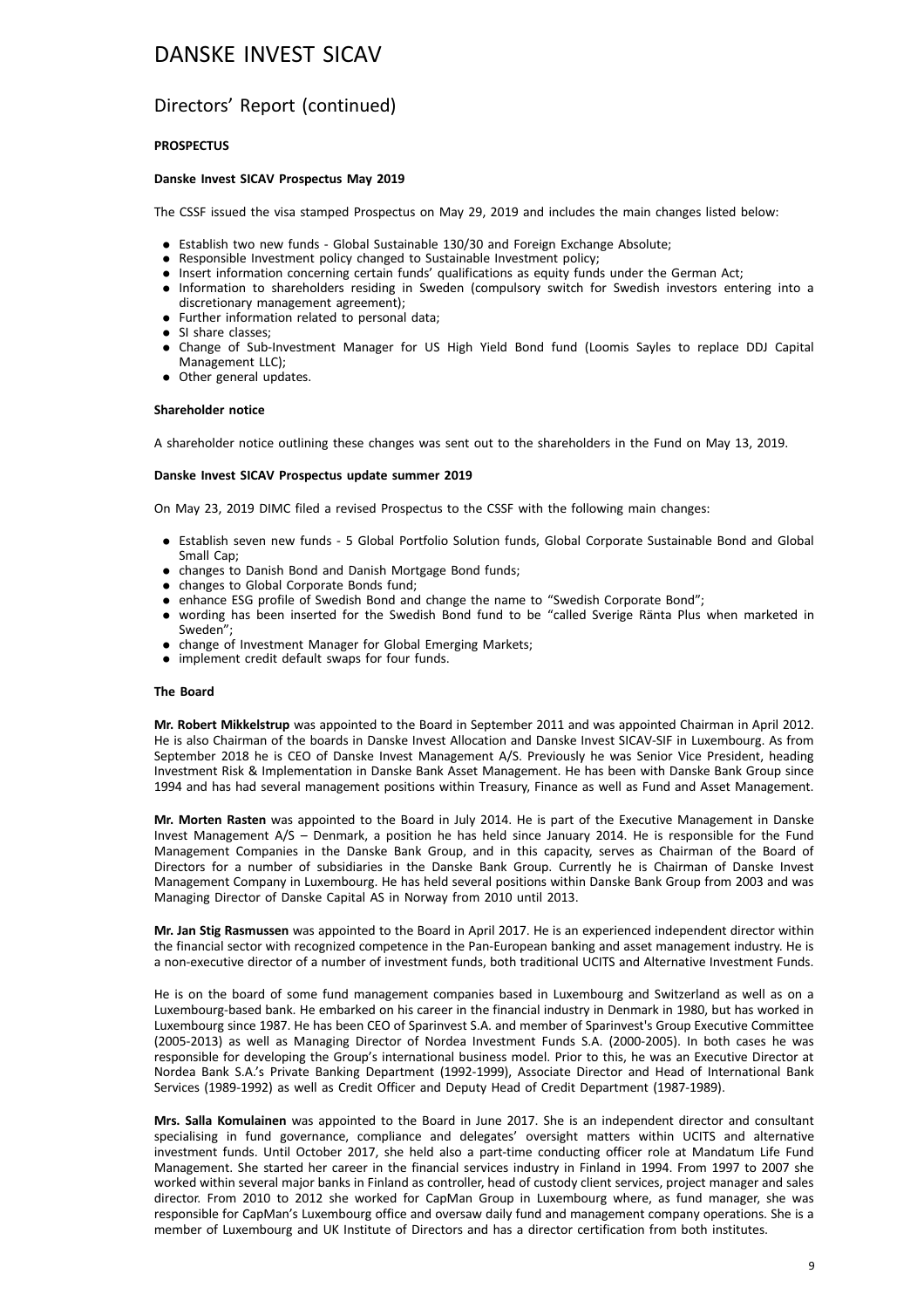### Unaudited Statement of Net Assets as at June 30, 2019

|                                                           |                | <b>Aktiv</b><br>Förmögenhetsförvaltning | China      | <b>Danish Bond</b> |
|-----------------------------------------------------------|----------------|-----------------------------------------|------------|--------------------|
|                                                           | <b>Note</b>    | <b>SEK</b>                              | <b>USD</b> | <b>DKK</b>         |
| <b>ASSETS</b>                                             |                |                                         |            |                    |
| Investment portfolio at market value                      | (2)            | 5,863,540,387                           | 22,771,733 | 283,693,678        |
| Options purchased                                         | (9)            |                                         |            |                    |
| Cash at bank                                              | (2)            | 83,240,151                              | 530,369    | 5,074,568          |
| Amounts receivable on sale of investments                 |                | 69,688,526                              | 346,436    |                    |
| Amounts receivable on subscriptions                       |                | 176,950                                 | 3,071      | 918                |
| Interest and dividend receivable, net                     | (2)            | 18,724,905                              | 157,318    | 1,028,860          |
| Net unrealised profit on forward foreign exchange         |                |                                         |            |                    |
| contracts                                                 | (2), (7)       |                                         |            |                    |
| Net unrealised profit on futures contracts                | (2), (8)       |                                         |            |                    |
| Other assets                                              |                |                                         | 80         |                    |
| <b>TOTAL ASSETS</b>                                       |                | 6,035,370,919                           | 23,809,007 | 289,798,024        |
| <b>LIABILITIES</b>                                        |                |                                         |            |                    |
| Bank overdraft                                            | (2)            |                                         | 57,426     |                    |
| Options redeemed                                          | (9)            |                                         |            |                    |
| Amounts payable on purchase of investments                |                | 106,164,733                             | 56,335     | 10,325,000         |
| Amounts payable on redemptions                            |                | 5,605,123                               | 9,987      | 382,118            |
| Net unrealised loss on forward foreign exchange contracts | $(2)$ , $(7)$  |                                         |            |                    |
| Net unrealised loss on futures contracts                  | (2), (8)       |                                         |            |                    |
| Net unrealised loss on total return swaps                 | $(2)$ , $(11)$ |                                         |            |                    |
| Net unrealised loss on CFDs                               | $(2)$ , $(10)$ |                                         |            |                    |
| Performance fees payable                                  | (4)            |                                         |            |                    |
| Management fees payable                                   | (3)            | 15,816,324                              | 92,988     | 436,536            |
| Operating and administrative fees payable                 | (3)            | 2,446,910                               | 29,247     | 143,397            |
| Taxes and expenses payable                                | (5)            |                                         | 2,804      | 33,980             |
| Unrealised capital gain tax on investments                |                |                                         |            |                    |
| Other liabilities                                         |                | 33,399                                  | 287        | 3,922              |
| <b>TOTAL LIABILITIES</b>                                  |                | 130,066,489                             | 249,074    | 11,324,953         |
| <b>TOTAL NET ASSETS</b>                                   |                | 5,905,304,430                           | 23,559,933 | 278,473,071        |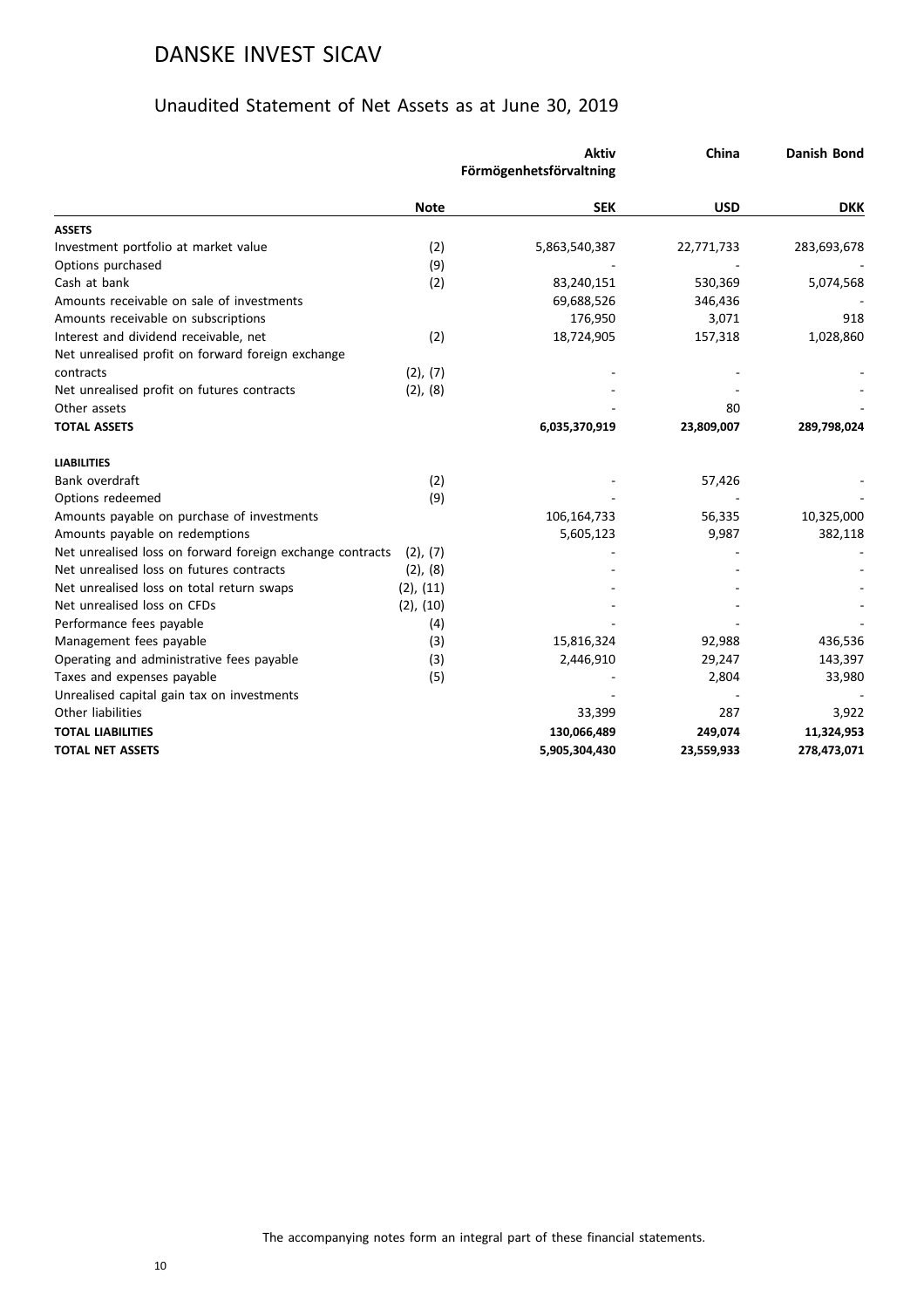|                           | <b>Aktiv</b>            | China  | Danish Bond |
|---------------------------|-------------------------|--------|-------------|
|                           | Förmögenhetsförvaltning |        |             |
|                           |                         |        |             |
| Net asset value per share |                         |        |             |
| Class A                   |                         | 74.780 | 417.10      |
| Class A d                 |                         | $\sim$ | 117.99      |
| Class A-dkk               |                         |        |             |
| Class A-eur h             |                         |        |             |
| Class A-nok               |                         |        |             |
| Class A-nok d             |                         |        |             |
| Class A-nok h             |                         |        |             |
| Class A p                 |                         |        |             |
| Class A-sek               |                         |        |             |
| Class A-sek d             |                         |        |             |
| Class A-sek h             |                         |        |             |
| Class A-sek hd            |                         |        |             |
| Class A-sek hp            |                         |        |             |
| Class I                   |                         |        |             |
| Class I-chf h             |                         |        |             |
| Class I-dkk hd            |                         |        |             |
| Class I-eur h             |                         |        |             |
| Class I-eur hd            |                         |        |             |
| Class I-nok h             |                         |        |             |
| Class I p                 |                         |        |             |
| Class I-sek h             |                         |        |             |
| Class RA                  |                         |        |             |
| Class RI                  |                         |        |             |
| Class SA                  | 3,297.46                |        |             |
| Class SA d                | 2,519.93                |        |             |
| Class SI-sek              | 3,297.46                |        |             |
| Class SI d                |                         |        |             |
| Class WA                  | 3,322.15                |        | 419.67      |
| Class WA d                | 2,539.12                |        |             |
| Class WA-eur              |                         |        |             |
| Class WA-eur d            |                         |        |             |
| Class WA-eur h            |                         |        |             |
| Class WA-nok h            |                         |        |             |
| Class WA p                |                         |        |             |
| Class WA-sek              |                         |        |             |
| Class WA-sek h            |                         |        |             |
| Class WA-sek hp           |                         |        |             |
| Class WI                  |                         |        |             |
| Class WI d                |                         |        |             |
| Class WI p                |                         |        |             |
| Class WI-sek dh           |                         |        |             |
| Class WI-sek h            |                         |        |             |
| Class WI-sek hp           |                         |        |             |
| Class Y                   |                         |        |             |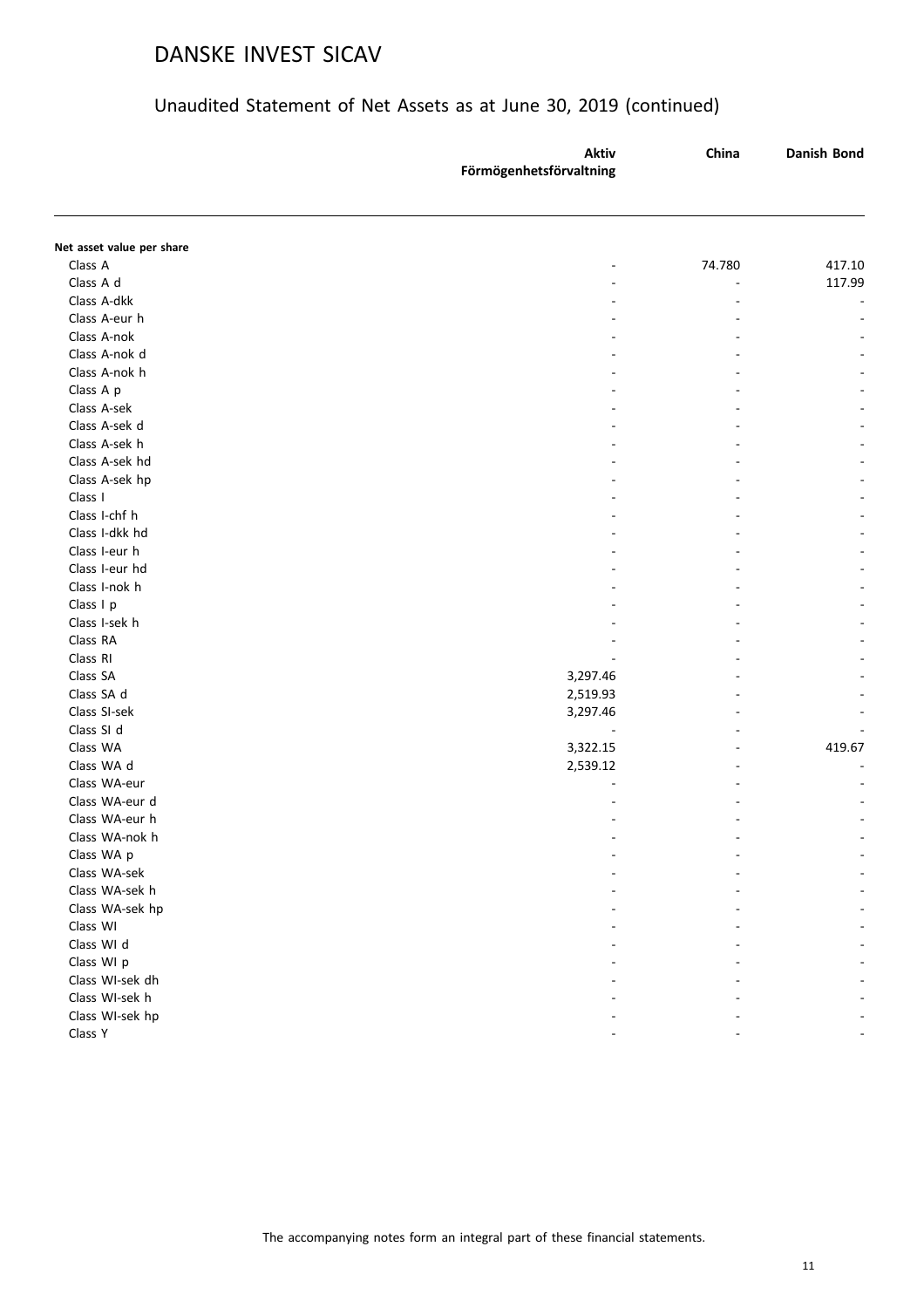|                              | <b>Aktiv</b>            | China                    | Danish Bond  |
|------------------------------|-------------------------|--------------------------|--------------|
|                              | Förmögenhetsförvaltning |                          |              |
| Number of shares outstanding |                         |                          |              |
| Class A                      | -                       | 315,055.6381             | 367,196.6598 |
| Class A d                    |                         |                          | 217,092.3026 |
| Class A-dkk                  | ۰                       |                          |              |
| Class A-eur h                |                         |                          |              |
| Class A-nok                  |                         |                          |              |
| Class A-nok d                |                         |                          |              |
| Class A-nok h                |                         |                          |              |
| Class A p                    |                         |                          |              |
| Class A-sek                  |                         |                          |              |
| Class A-sek d                |                         |                          |              |
| Class A-sek h                |                         |                          |              |
| Class A-sek hd               |                         |                          |              |
| Class A-sek hp               |                         |                          |              |
| Class I                      |                         |                          |              |
| Class I-chf h                |                         |                          |              |
| Class I-dkk hd               |                         |                          |              |
| Class I-eur h                |                         |                          |              |
| Class I-eur hd               |                         |                          |              |
| Class I-nok h                |                         |                          |              |
| Class I p                    |                         |                          |              |
| Class I-sek h                |                         |                          |              |
| Class RA                     |                         |                          |              |
| Class RI                     |                         |                          |              |
| Class SA                     | 921,524.8736            |                          |              |
| Class SA d                   | 1,271.3806              |                          |              |
| Class SI                     | 865,596.1991            |                          |              |
| Class SI d                   |                         |                          |              |
| Class WA                     | 2,283.4845              | $\overline{\phantom{m}}$ | 237,570.3125 |
| Class WA d                   | 609.1331                | ۰                        |              |
| Class WA-eur                 |                         |                          |              |
| Class WA-eur d               |                         |                          |              |
| Class WA-eur h               |                         |                          |              |
| Class WA-nok h               |                         |                          |              |
| Class WA p                   |                         |                          |              |
| Class WA-sek                 |                         |                          |              |
| Class WA-sek h               |                         |                          |              |
| Class WA-sek hp              |                         |                          |              |
| Class WI                     |                         |                          |              |
| Class WI d                   |                         |                          |              |
| Class WI p                   |                         |                          |              |
| Class WI-sek dh              |                         |                          |              |
| Class WI-sek h               |                         |                          |              |
| Class WI-sek hp              |                         |                          |              |
| Class Y                      |                         |                          |              |
|                              |                         |                          |              |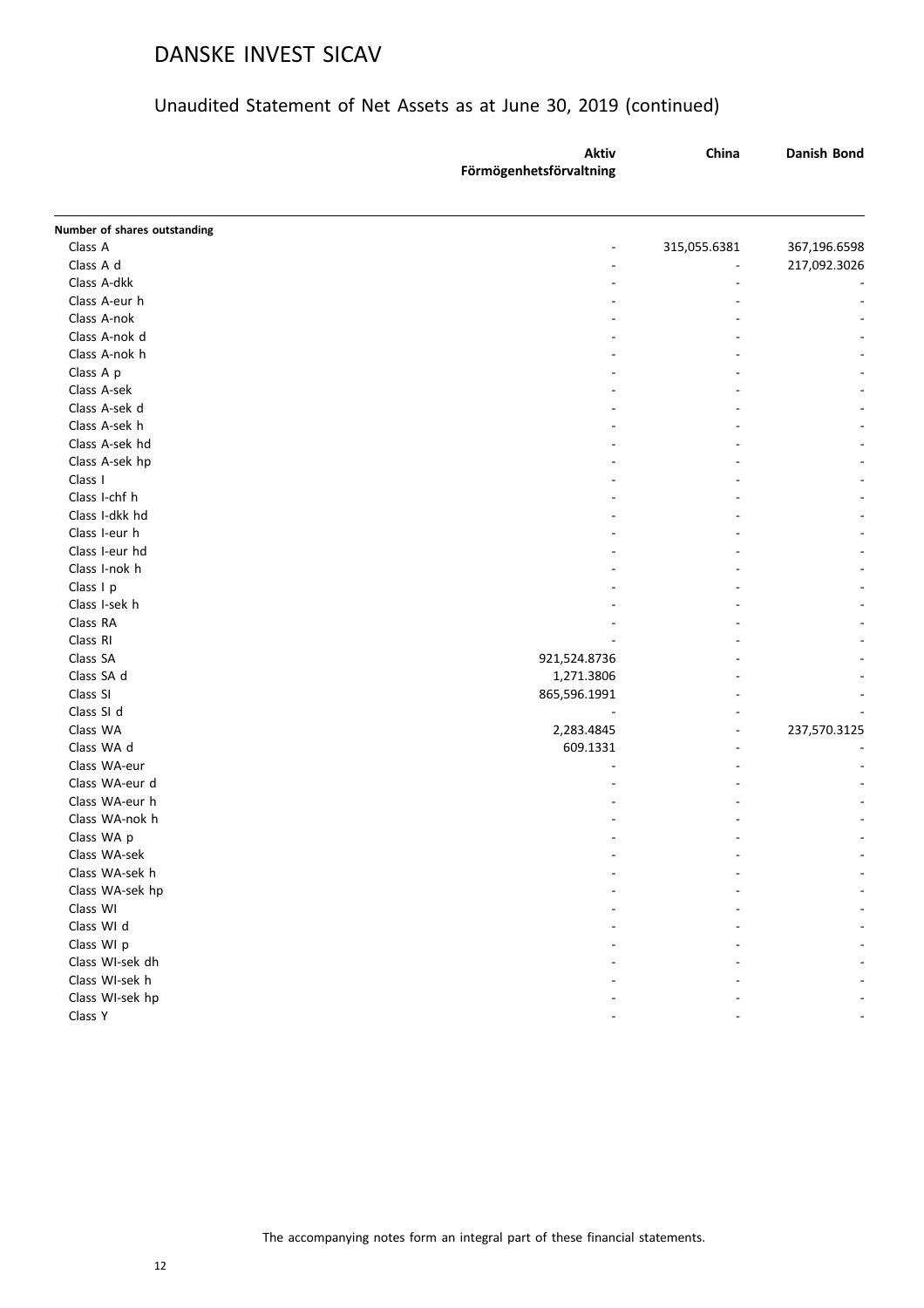|                                                             |                | Danish Mortgage<br><b>Bond</b> | <b>Denmark Focus</b> | <b>Eastern Europe</b> |
|-------------------------------------------------------------|----------------|--------------------------------|----------------------|-----------------------|
|                                                             | <b>Note</b>    | <b>DKK</b>                     | <b>DKK</b>           | <b>EUR</b>            |
| <b>ASSETS</b>                                               |                |                                |                      |                       |
| Investment portfolio at market value                        | (2)            | 3,406,274,299                  | 410,241,727          | 483,190               |
| Options purchased                                           | (9)            |                                |                      |                       |
| Cash at bank                                                | (2)            | 3,327,805                      | 12,777,512           | 6,188                 |
| Amounts receivable on sale of investments                   |                |                                |                      | 51,279                |
| Amounts receivable on subscriptions                         |                | 3,039,165                      | 55,014               | 113                   |
| Interest and dividend receivable, net                       | (2)            | 13,124,517                     |                      | 4,820                 |
| Net unrealised profit on forward foreign exchange contracts | (2), (7)       | 4,459,525                      |                      | 4                     |
| Net unrealised profit on futures contracts                  | (2), (8)       |                                |                      |                       |
| Other assets                                                |                | 1                              | 2,402,590            | 2,215                 |
| <b>TOTAL ASSETS</b>                                         |                | 3,430,225,312                  | 425,476,843          | 547,809               |
| <b>LIABILITIES</b>                                          |                |                                |                      |                       |
| Bank overdraft                                              | (2)            |                                |                      | 485                   |
| Options redeemed                                            | (9)            |                                |                      |                       |
| Amounts payable on purchase of investments                  |                | 162,950,400                    |                      | 55,053                |
| Amounts payable on redemptions                              |                | 2,374,047                      | 45,739               |                       |
| Net unrealised loss on forward foreign exchange contracts   | (2), (7)       |                                |                      |                       |
| Net unrealised loss on futures contracts                    | $(2)$ , $(8)$  |                                |                      |                       |
| Net unrealised loss on total return swaps                   | $(2)$ , $(11)$ |                                |                      |                       |
| Net unrealised loss on CFDs                                 | $(2)$ , $(10)$ |                                |                      |                       |
| Performance fees payable                                    | (4)            |                                |                      |                       |
| Management fees payable                                     | (3)            | 2,814,931                      | 998,218              | 1,483                 |
| Operating and administrative fees payable                   | (3)            | 1,153,684                      | 167,213              | 354                   |
| Taxes and expenses payable                                  | (5)            | 163,913                        | 24,701               | 59                    |
| Unrealised capital gain tax on investments                  |                |                                |                      |                       |
| Other liabilities                                           |                | 11,368                         | 7,648                |                       |
| <b>TOTAL LIABILITIES</b>                                    |                | 169,468,343                    | 1,243,519            | 57,434                |
| <b>TOTAL NET ASSETS</b>                                     |                | 3,260,756,969                  | 424,233,324          | 490,375               |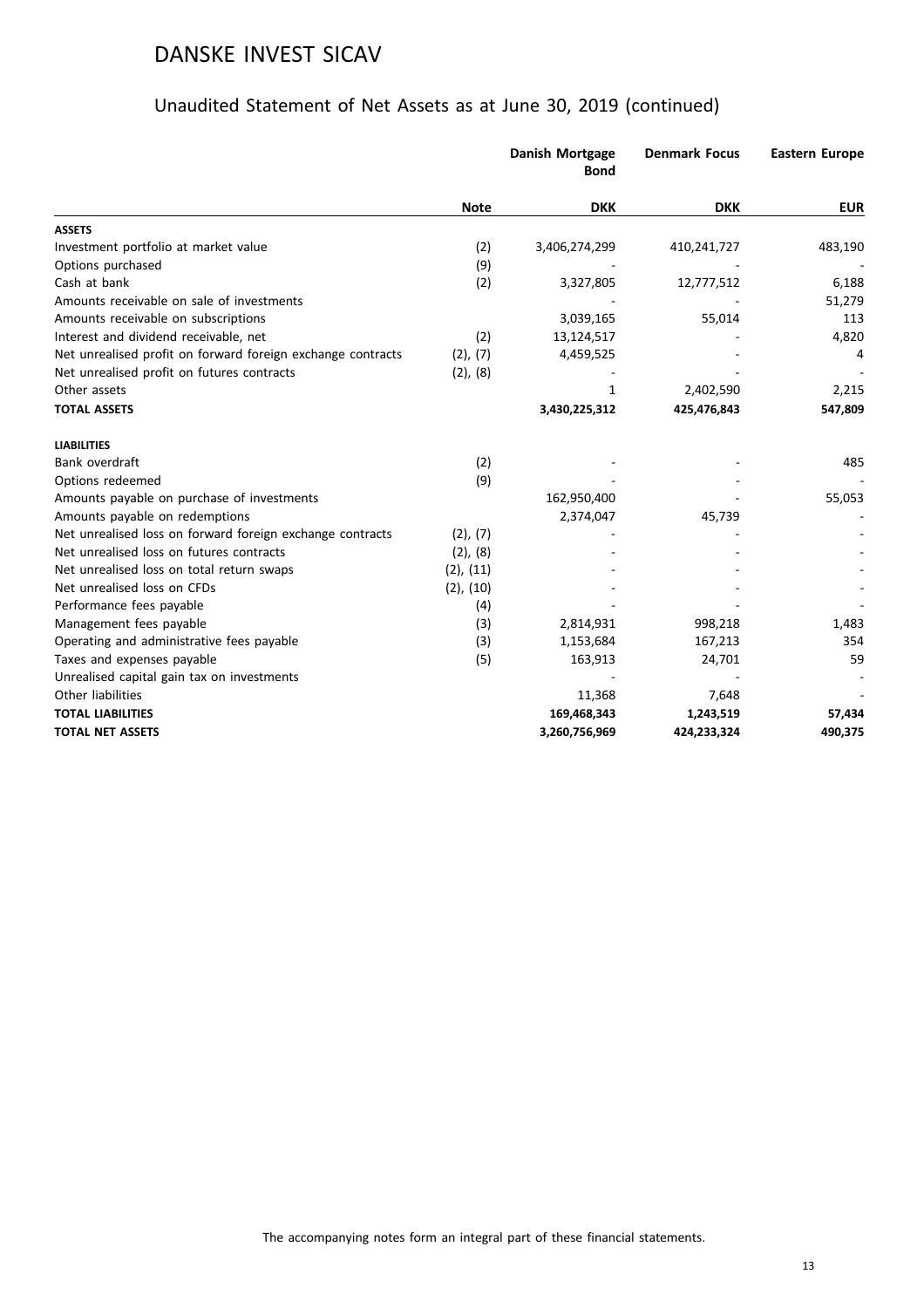|                           | Danish Mortgage<br><b>Bond</b> | <b>Denmark Focus</b> | <b>Eastern Europe</b> |
|---------------------------|--------------------------------|----------------------|-----------------------|
|                           |                                |                      |                       |
| Net asset value per share |                                |                      |                       |
| Class A<br>Class A d      | 241.39<br>102.89               | 1,657.03             | 13.639                |
| Class A-dkk               | $\overline{a}$                 |                      |                       |
| Class A-eur h             | 11.923                         |                      |                       |
| Class A-nok               |                                |                      |                       |
| Class A-nok d             |                                |                      |                       |
| Class A-nok h             | 189.76                         |                      |                       |
| Class A p                 |                                |                      |                       |
| Class A-sek               |                                |                      |                       |
| Class A-sek d             |                                |                      |                       |
| Class A-sek h             | 164.69                         |                      |                       |
| Class A-sek hd            |                                |                      |                       |
| Class A-sek hp            |                                |                      |                       |
| Class I                   | 132.61                         | 1,689.96             |                       |
| Class I-chf h             | 10.396                         |                      |                       |
| Class I-dkk hd            |                                |                      |                       |
| Class I-eur h             | 10.792                         |                      |                       |
| Class I-eur hd            | 10.689                         |                      |                       |
| Class I-nok h             |                                |                      |                       |
| Class I p                 |                                |                      |                       |
| Class I-sek h             |                                |                      |                       |
| Class RA                  |                                | 101.65               |                       |
| Class RI                  |                                | 101.82               |                       |
| Class SA                  |                                |                      |                       |
| Class SA d                |                                |                      |                       |
| Class SI-sek              |                                |                      |                       |
| Class SI d                |                                |                      |                       |
| Class WA                  | 242.96                         | 101.77               | 11.554                |
| Class WA d                |                                |                      |                       |
| Class WA-eur              |                                |                      |                       |
| Class WA-eur d            |                                |                      |                       |
| Class WA-eur h            | 10.496                         |                      |                       |
| Class WA-nok h            |                                |                      |                       |
| Class WA p                |                                |                      |                       |
| Class WA-sek              |                                |                      |                       |
| Class WA-sek h            |                                |                      |                       |
| Class WA-sek hp           |                                |                      |                       |
| Class WI                  |                                |                      |                       |
| Class WI d                |                                |                      |                       |
| Class WI p                |                                |                      |                       |
| Class WI-sek dh           |                                |                      |                       |
| Class WI-sek h            |                                |                      |                       |
| Class WI-sek hp           |                                |                      |                       |
| Class Y                   |                                |                      |                       |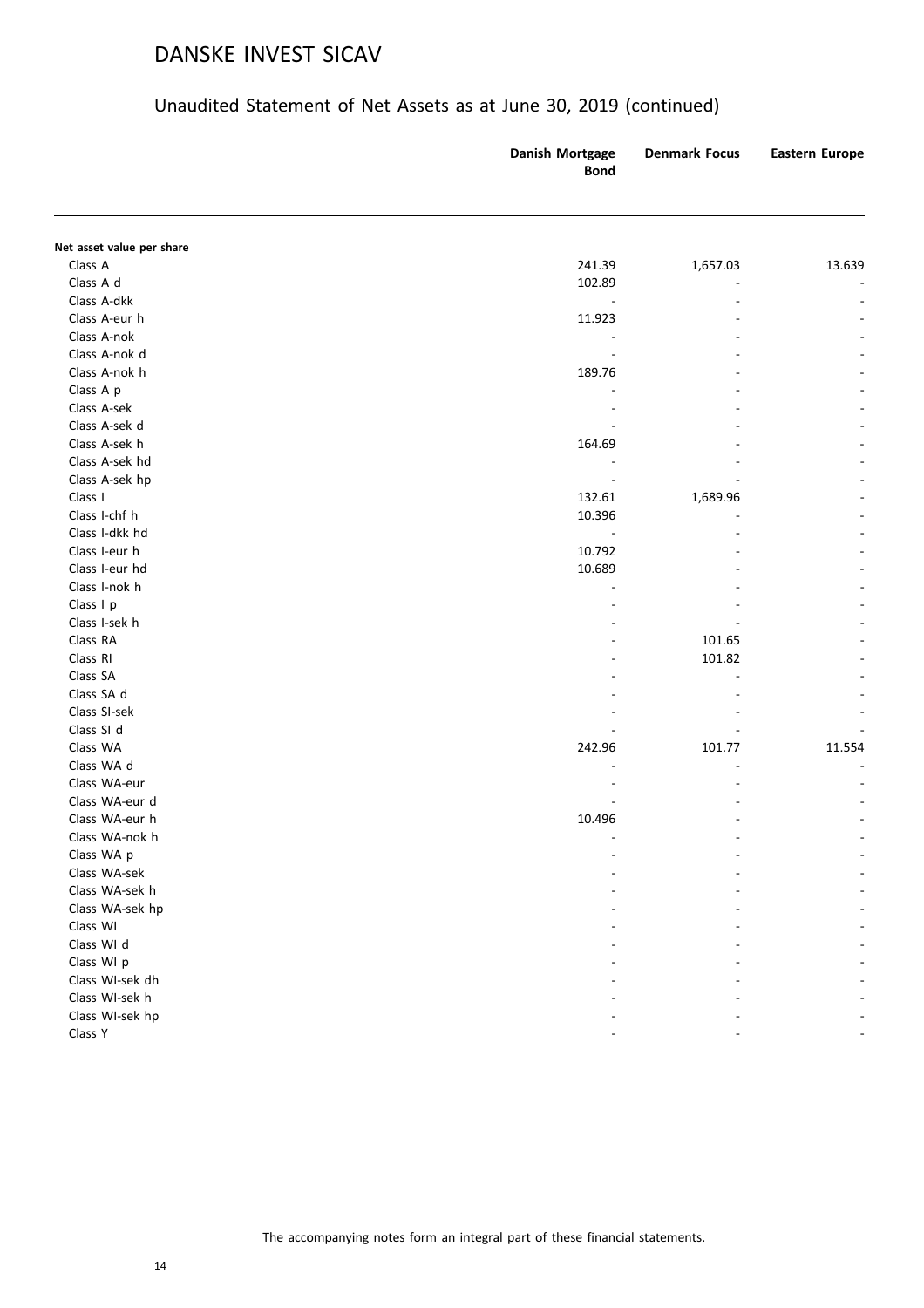|                              | <b>Danish Mortgage</b><br><b>Bond</b> | <b>Denmark Focus</b> | <b>Eastern Europe</b> |
|------------------------------|---------------------------------------|----------------------|-----------------------|
| Number of shares outstanding |                                       |                      |                       |
| Class A                      | 425,051.0493                          | 88,827.7407          | 35,007.6310           |
| Class A d                    | 3,841,763.8954                        |                      |                       |
| Class A-dkk                  |                                       |                      |                       |
| Class A-eur h                | 115,877.4961                          |                      |                       |
| Class A-nok                  |                                       |                      |                       |
| Class A-nok d                |                                       |                      |                       |
| Class A-nok h                | 11,042.8766                           |                      |                       |
| Class A p                    |                                       |                      |                       |
| Class A-sek                  |                                       |                      |                       |
| Class A-sek d                |                                       |                      |                       |
| Class A-sek h                | 3,165,364.2023                        |                      |                       |
| Class A-sek hd               |                                       |                      |                       |
| Class A-sek hp               |                                       |                      |                       |
| Class I                      | 15,176,426.0000                       | 157,101.1832         |                       |
| Class I-chf h                | 10,000.0000                           |                      |                       |
| Class I-dkk hd               |                                       |                      |                       |
| Class I-eur h                | 1,676,056.1970                        |                      |                       |
| Class I-eur hd               | 2,400,000.0000                        |                      |                       |
| Class I-nok h                |                                       |                      |                       |
| Class I p                    |                                       |                      |                       |
| Class I-sek h                |                                       |                      |                       |
| Class RA                     |                                       | 1,400.0000           |                       |
| Class RI                     |                                       | 111,276.9861         |                       |
| Class SA                     |                                       |                      |                       |
| Class SA d                   |                                       |                      |                       |
| Class SI                     |                                       |                      |                       |
| Class SI d                   |                                       |                      |                       |
| Class WA                     | 175,311.3141                          | 740.0000             | 1,116.4964            |
| Class WA d                   |                                       |                      |                       |
| Class WA-eur                 |                                       |                      |                       |
| Class WA-eur d               |                                       |                      |                       |
| Class WA-eur h               | 2,000.0000                            |                      |                       |
| Class WA-nok h               |                                       |                      |                       |
| Class WA p                   |                                       |                      |                       |
| Class WA-sek                 |                                       |                      |                       |
| Class WA-sek h               |                                       |                      |                       |
| Class WA-sek hp              |                                       |                      |                       |
| Class WI                     |                                       |                      |                       |
| Class WI d                   |                                       |                      |                       |
| Class WI p                   |                                       |                      |                       |
| Class WI-sek dh              |                                       |                      |                       |
| Class WI-sek h               |                                       |                      |                       |
| Class WI-sek hp              |                                       |                      |                       |
| Class Y                      |                                       |                      |                       |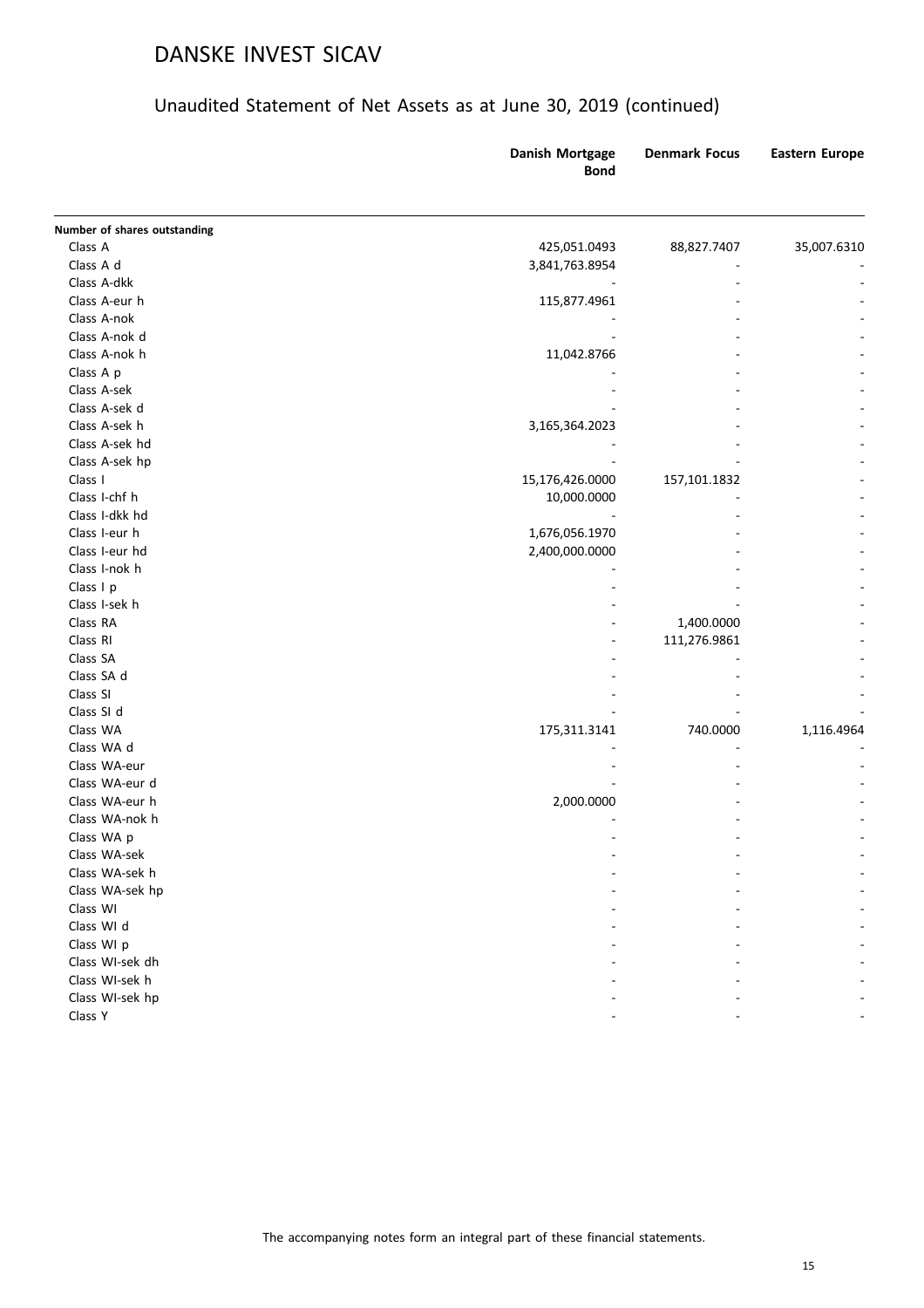|                                                             |                | <b>Absolute</b> | Eastern Europe Eastern Europe ex.<br><b>Russia</b> | <b>Emerging and</b><br><b>Frontier Markets</b> |
|-------------------------------------------------------------|----------------|-----------------|----------------------------------------------------|------------------------------------------------|
|                                                             | <b>Note</b>    | <b>EUR</b>      | <b>EUR</b>                                         | <b>EUR</b>                                     |
| <b>ASSETS</b>                                               |                |                 |                                                    |                                                |
| Investment portfolio at market value                        | (2)            | 236,421,169     | 13,693,391                                         | 59,386,258                                     |
| Options purchased                                           | (9)            |                 |                                                    |                                                |
| Cash at bank                                                | (2)            | 22,245,419      | 38,558                                             | 2,860,110                                      |
| Amounts receivable on sale of investments                   |                | 736,015         |                                                    | 1,069,635                                      |
| Amounts receivable on subscriptions                         |                | 14,231          | 3,903                                              | 158                                            |
| Interest and dividend receivable, net                       | (2)            | 2,813,363       | 120,592                                            | 243,565                                        |
| Net unrealised profit on forward foreign exchange contracts | (2), (7)       | 163,804         |                                                    |                                                |
| Net unrealised profit on futures contracts                  | (2), (8)       |                 |                                                    |                                                |
| Other assets                                                |                | 118,232         | 3,103                                              | 1,801                                          |
| <b>TOTAL ASSETS</b>                                         |                | 262,512,233     | 13,859,547                                         | 63,561,527                                     |
| <b>LIABILITIES</b>                                          |                |                 |                                                    |                                                |
| Bank overdraft                                              | (2)            |                 | 14,338                                             |                                                |
| Options redeemed                                            | (9)            |                 |                                                    |                                                |
| Amounts payable on purchase of investments                  |                | 1,198,389       | 59,624                                             | 164,408                                        |
| Amounts payable on redemptions                              |                | 198,667         | 4,685                                              | 398                                            |
| Net unrealised loss on forward foreign exchange contracts   | (2), (7)       |                 |                                                    |                                                |
| Net unrealised loss on futures contracts                    | $(2)$ , $(8)$  |                 |                                                    |                                                |
| Net unrealised loss on total return swaps                   | $(2)$ , $(11)$ | 9,738,298       |                                                    |                                                |
| Net unrealised loss on CFDs                                 | $(2)$ , $(10)$ |                 |                                                    |                                                |
| Performance fees payable                                    | (4)            | 341,955         |                                                    |                                                |
| Management fees payable                                     | (3)            | 363,003         | 57,566                                             | 170,641                                        |
| Operating and administrative fees payable                   | (3)            | 245,573         | 3,822                                              | 116,583                                        |
| Taxes and expenses payable                                  | (5)            | 39,663          | 1,613                                              | 1,753                                          |
| Unrealised capital gain tax on investments                  |                |                 | 128,369                                            | 50,010                                         |
| Other liabilities                                           |                |                 | 10                                                 |                                                |
| <b>TOTAL LIABILITIES</b>                                    |                | 12,125,548      | 270,027                                            | 503,793                                        |
| <b>TOTAL NET ASSETS</b>                                     |                | 250,386,685     | 13,589,520                                         | 63,057,734                                     |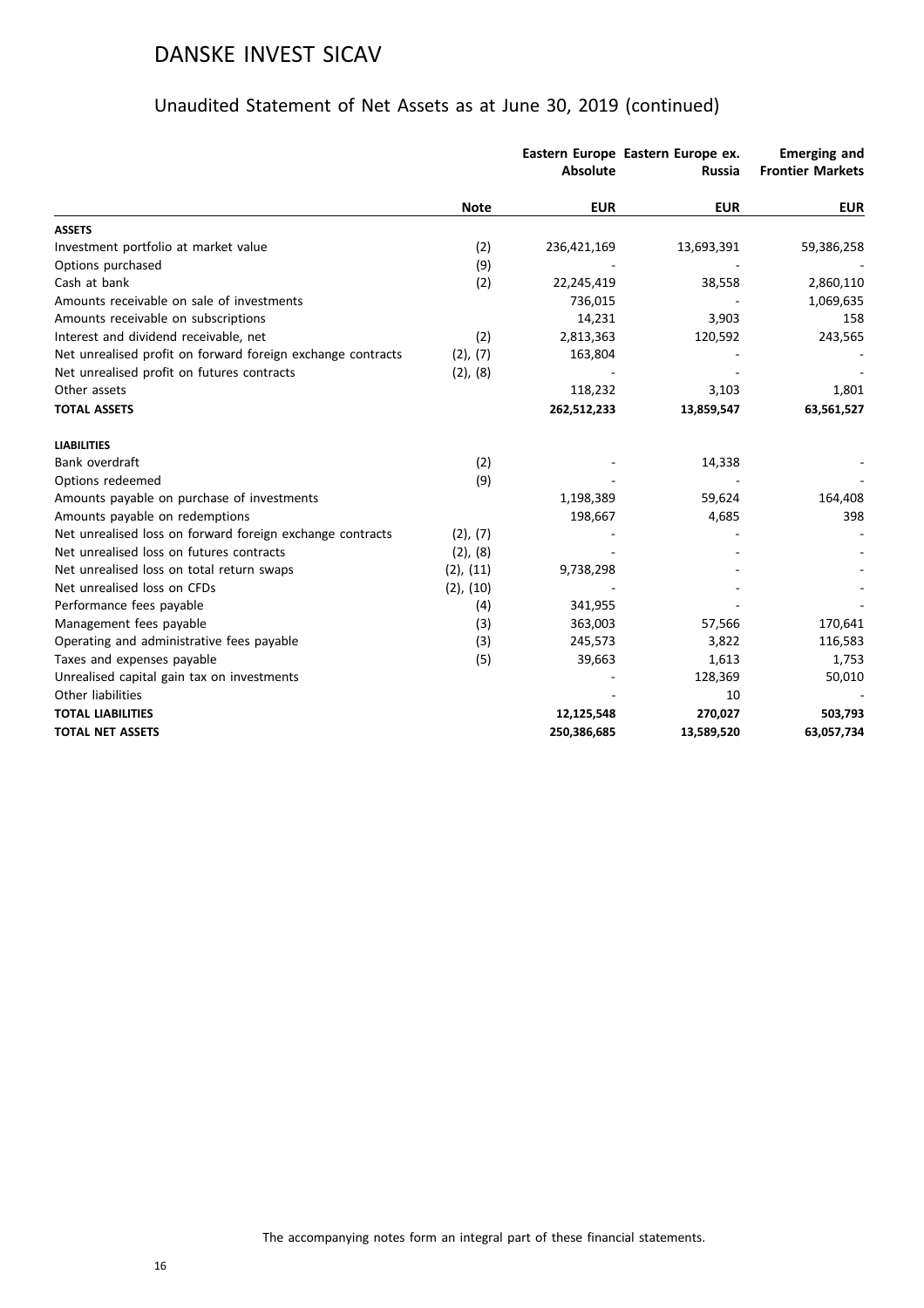|                           | Absolute | Eastern Europe Eastern Europe ex.<br>Russia | <b>Emerging and</b><br><b>Frontier Markets</b> |
|---------------------------|----------|---------------------------------------------|------------------------------------------------|
|                           |          |                                             |                                                |
| Net asset value per share |          |                                             |                                                |
| Class A                   |          | 59.212                                      | 12.790                                         |
| Class A d                 |          |                                             |                                                |
| Class A-dkk               |          |                                             | 127.92                                         |
| Class A-eur h             |          |                                             |                                                |
| Class A-nok               |          |                                             | 133.17                                         |
| Class A-nok d             |          |                                             |                                                |
| Class A-nok h             |          |                                             |                                                |
| Class A p                 | 13.078   |                                             |                                                |
| Class A-sek               |          |                                             | 142.97                                         |
| Class A-sek d             |          |                                             |                                                |
| Class A-sek h             |          |                                             |                                                |
| Class A-sek hd            |          |                                             |                                                |
| Class A-sek hp            | 132.71   |                                             |                                                |
| Class I                   |          | 15.627                                      | 12.982                                         |
| Class I-chf h             |          |                                             |                                                |
| Class I-dkk hd            |          |                                             |                                                |
| Class I-eur h             |          |                                             |                                                |
| Class I-eur hd            |          |                                             |                                                |
| Class I-nok h             |          |                                             |                                                |
| Class I p                 | 13.652   |                                             |                                                |
| Class I-sek h             |          |                                             |                                                |
| Class RA                  |          |                                             |                                                |
| Class RI                  |          |                                             |                                                |
| Class SA                  |          |                                             |                                                |
| Class SA d                |          |                                             |                                                |
| Class SI-sek              |          |                                             |                                                |
| Class SI d                |          |                                             |                                                |
| Class WA                  |          | 9.580                                       | 9.626                                          |
| Class WA d                |          | 9.580                                       |                                                |
| Class WA-eur              |          |                                             |                                                |
| Class WA-eur d            |          |                                             |                                                |
| Class WA-eur h            |          |                                             |                                                |
| Class WA-nok h            |          |                                             |                                                |
| Class WA p                | 13.200   |                                             |                                                |
| Class WA-sek              |          |                                             |                                                |
| Class WA-sek h            |          |                                             |                                                |
| Class WA-sek hp           | 133.81   |                                             |                                                |
| Class WI                  |          |                                             |                                                |
| Class WI d                |          |                                             |                                                |
| Class WI p                | 13.231   |                                             |                                                |
| Class WI-sek dh           |          |                                             |                                                |
| Class WI-sek h            |          |                                             |                                                |
| Class WI-sek hp           | 133.60   |                                             |                                                |
| Class Y                   |          |                                             |                                                |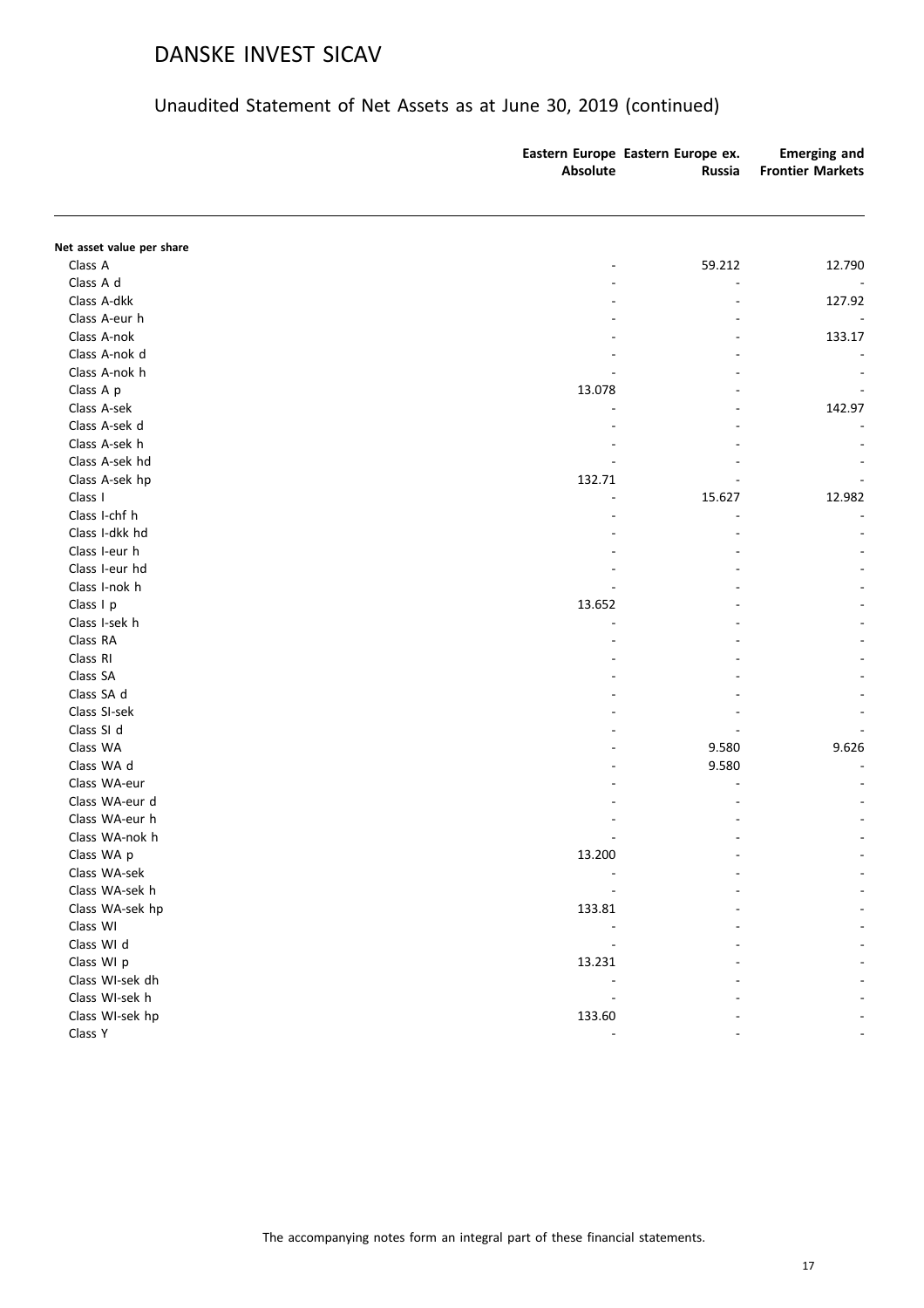| Number of shares outstanding<br>Class A<br>228,919.4273<br>Class A d<br>Class A-dkk<br>Class A-eur h<br>Class A-nok<br>Class A-nok d<br>Class A-nok h<br>Class A p<br>3,362,308.1183<br>Class A-sek<br>Class A-sek d<br>Class A-sek h<br>Class A-sek hd<br>Class A-sek hp<br>125,201.4005<br>Class I<br>1,000.0687<br>Class I-chf h<br>Class I-dkk hd<br>Class I-eur h<br>Class I-eur hd<br>Class I-nok h<br>Class I p<br>9,287,872.0064<br>Class I-sek h<br>Class RA<br>Class RI<br>Class SA<br>Class SA d<br>Class SI<br>Class SI d<br>Class WA<br>1,000.0000<br>Class WA d<br>1,000.0000<br>Class WA-eur<br>Class WA-eur d<br>Class WA-eur h<br>Class WA-nok h<br>Class WA p<br>218,782.5527<br>Class WA-sek<br>Class WA-sek h<br>Class WA-sek hp<br>799,435.1334<br>Class WI<br>Class WI d<br>Class WI p<br>4,910,241.3129<br>Class WI-sek dh<br>Class WI-sek h<br>4,977.3805<br>Class WI-sek hp<br>Class Y | <b>Absolute</b> | Eastern Europe Eastern Europe ex.<br><b>Russia</b> | <b>Emerging and</b><br><b>Frontier Markets</b> |
|-----------------------------------------------------------------------------------------------------------------------------------------------------------------------------------------------------------------------------------------------------------------------------------------------------------------------------------------------------------------------------------------------------------------------------------------------------------------------------------------------------------------------------------------------------------------------------------------------------------------------------------------------------------------------------------------------------------------------------------------------------------------------------------------------------------------------------------------------------------------------------------------------------------------|-----------------|----------------------------------------------------|------------------------------------------------|
|                                                                                                                                                                                                                                                                                                                                                                                                                                                                                                                                                                                                                                                                                                                                                                                                                                                                                                                 |                 |                                                    |                                                |
|                                                                                                                                                                                                                                                                                                                                                                                                                                                                                                                                                                                                                                                                                                                                                                                                                                                                                                                 |                 |                                                    | 102,142.7864                                   |
|                                                                                                                                                                                                                                                                                                                                                                                                                                                                                                                                                                                                                                                                                                                                                                                                                                                                                                                 |                 |                                                    |                                                |
|                                                                                                                                                                                                                                                                                                                                                                                                                                                                                                                                                                                                                                                                                                                                                                                                                                                                                                                 |                 |                                                    | 5,327.6171                                     |
|                                                                                                                                                                                                                                                                                                                                                                                                                                                                                                                                                                                                                                                                                                                                                                                                                                                                                                                 |                 |                                                    |                                                |
|                                                                                                                                                                                                                                                                                                                                                                                                                                                                                                                                                                                                                                                                                                                                                                                                                                                                                                                 |                 |                                                    | 31,818.2595                                    |
|                                                                                                                                                                                                                                                                                                                                                                                                                                                                                                                                                                                                                                                                                                                                                                                                                                                                                                                 |                 |                                                    |                                                |
|                                                                                                                                                                                                                                                                                                                                                                                                                                                                                                                                                                                                                                                                                                                                                                                                                                                                                                                 |                 |                                                    |                                                |
|                                                                                                                                                                                                                                                                                                                                                                                                                                                                                                                                                                                                                                                                                                                                                                                                                                                                                                                 |                 |                                                    |                                                |
|                                                                                                                                                                                                                                                                                                                                                                                                                                                                                                                                                                                                                                                                                                                                                                                                                                                                                                                 |                 |                                                    | 24,730.9855                                    |
|                                                                                                                                                                                                                                                                                                                                                                                                                                                                                                                                                                                                                                                                                                                                                                                                                                                                                                                 |                 |                                                    |                                                |
|                                                                                                                                                                                                                                                                                                                                                                                                                                                                                                                                                                                                                                                                                                                                                                                                                                                                                                                 |                 |                                                    |                                                |
|                                                                                                                                                                                                                                                                                                                                                                                                                                                                                                                                                                                                                                                                                                                                                                                                                                                                                                                 |                 |                                                    |                                                |
|                                                                                                                                                                                                                                                                                                                                                                                                                                                                                                                                                                                                                                                                                                                                                                                                                                                                                                                 |                 |                                                    |                                                |
|                                                                                                                                                                                                                                                                                                                                                                                                                                                                                                                                                                                                                                                                                                                                                                                                                                                                                                                 |                 |                                                    | 4,689,253.5956                                 |
|                                                                                                                                                                                                                                                                                                                                                                                                                                                                                                                                                                                                                                                                                                                                                                                                                                                                                                                 |                 |                                                    |                                                |
|                                                                                                                                                                                                                                                                                                                                                                                                                                                                                                                                                                                                                                                                                                                                                                                                                                                                                                                 |                 |                                                    |                                                |
|                                                                                                                                                                                                                                                                                                                                                                                                                                                                                                                                                                                                                                                                                                                                                                                                                                                                                                                 |                 |                                                    |                                                |
|                                                                                                                                                                                                                                                                                                                                                                                                                                                                                                                                                                                                                                                                                                                                                                                                                                                                                                                 |                 |                                                    |                                                |
|                                                                                                                                                                                                                                                                                                                                                                                                                                                                                                                                                                                                                                                                                                                                                                                                                                                                                                                 |                 |                                                    |                                                |
|                                                                                                                                                                                                                                                                                                                                                                                                                                                                                                                                                                                                                                                                                                                                                                                                                                                                                                                 |                 |                                                    |                                                |
|                                                                                                                                                                                                                                                                                                                                                                                                                                                                                                                                                                                                                                                                                                                                                                                                                                                                                                                 |                 |                                                    |                                                |
|                                                                                                                                                                                                                                                                                                                                                                                                                                                                                                                                                                                                                                                                                                                                                                                                                                                                                                                 |                 |                                                    |                                                |
|                                                                                                                                                                                                                                                                                                                                                                                                                                                                                                                                                                                                                                                                                                                                                                                                                                                                                                                 |                 |                                                    |                                                |
|                                                                                                                                                                                                                                                                                                                                                                                                                                                                                                                                                                                                                                                                                                                                                                                                                                                                                                                 |                 |                                                    |                                                |
|                                                                                                                                                                                                                                                                                                                                                                                                                                                                                                                                                                                                                                                                                                                                                                                                                                                                                                                 |                 |                                                    |                                                |
|                                                                                                                                                                                                                                                                                                                                                                                                                                                                                                                                                                                                                                                                                                                                                                                                                                                                                                                 |                 |                                                    |                                                |
|                                                                                                                                                                                                                                                                                                                                                                                                                                                                                                                                                                                                                                                                                                                                                                                                                                                                                                                 |                 |                                                    |                                                |
|                                                                                                                                                                                                                                                                                                                                                                                                                                                                                                                                                                                                                                                                                                                                                                                                                                                                                                                 |                 |                                                    | 1,053.2587                                     |
|                                                                                                                                                                                                                                                                                                                                                                                                                                                                                                                                                                                                                                                                                                                                                                                                                                                                                                                 |                 |                                                    |                                                |
|                                                                                                                                                                                                                                                                                                                                                                                                                                                                                                                                                                                                                                                                                                                                                                                                                                                                                                                 |                 |                                                    |                                                |
|                                                                                                                                                                                                                                                                                                                                                                                                                                                                                                                                                                                                                                                                                                                                                                                                                                                                                                                 |                 |                                                    |                                                |
|                                                                                                                                                                                                                                                                                                                                                                                                                                                                                                                                                                                                                                                                                                                                                                                                                                                                                                                 |                 |                                                    |                                                |
|                                                                                                                                                                                                                                                                                                                                                                                                                                                                                                                                                                                                                                                                                                                                                                                                                                                                                                                 |                 |                                                    |                                                |
|                                                                                                                                                                                                                                                                                                                                                                                                                                                                                                                                                                                                                                                                                                                                                                                                                                                                                                                 |                 |                                                    |                                                |
|                                                                                                                                                                                                                                                                                                                                                                                                                                                                                                                                                                                                                                                                                                                                                                                                                                                                                                                 |                 |                                                    |                                                |
|                                                                                                                                                                                                                                                                                                                                                                                                                                                                                                                                                                                                                                                                                                                                                                                                                                                                                                                 |                 |                                                    |                                                |
|                                                                                                                                                                                                                                                                                                                                                                                                                                                                                                                                                                                                                                                                                                                                                                                                                                                                                                                 |                 |                                                    |                                                |
|                                                                                                                                                                                                                                                                                                                                                                                                                                                                                                                                                                                                                                                                                                                                                                                                                                                                                                                 |                 |                                                    |                                                |
|                                                                                                                                                                                                                                                                                                                                                                                                                                                                                                                                                                                                                                                                                                                                                                                                                                                                                                                 |                 |                                                    |                                                |
|                                                                                                                                                                                                                                                                                                                                                                                                                                                                                                                                                                                                                                                                                                                                                                                                                                                                                                                 |                 |                                                    |                                                |
|                                                                                                                                                                                                                                                                                                                                                                                                                                                                                                                                                                                                                                                                                                                                                                                                                                                                                                                 |                 |                                                    |                                                |
|                                                                                                                                                                                                                                                                                                                                                                                                                                                                                                                                                                                                                                                                                                                                                                                                                                                                                                                 |                 |                                                    |                                                |
|                                                                                                                                                                                                                                                                                                                                                                                                                                                                                                                                                                                                                                                                                                                                                                                                                                                                                                                 |                 |                                                    |                                                |
|                                                                                                                                                                                                                                                                                                                                                                                                                                                                                                                                                                                                                                                                                                                                                                                                                                                                                                                 |                 |                                                    |                                                |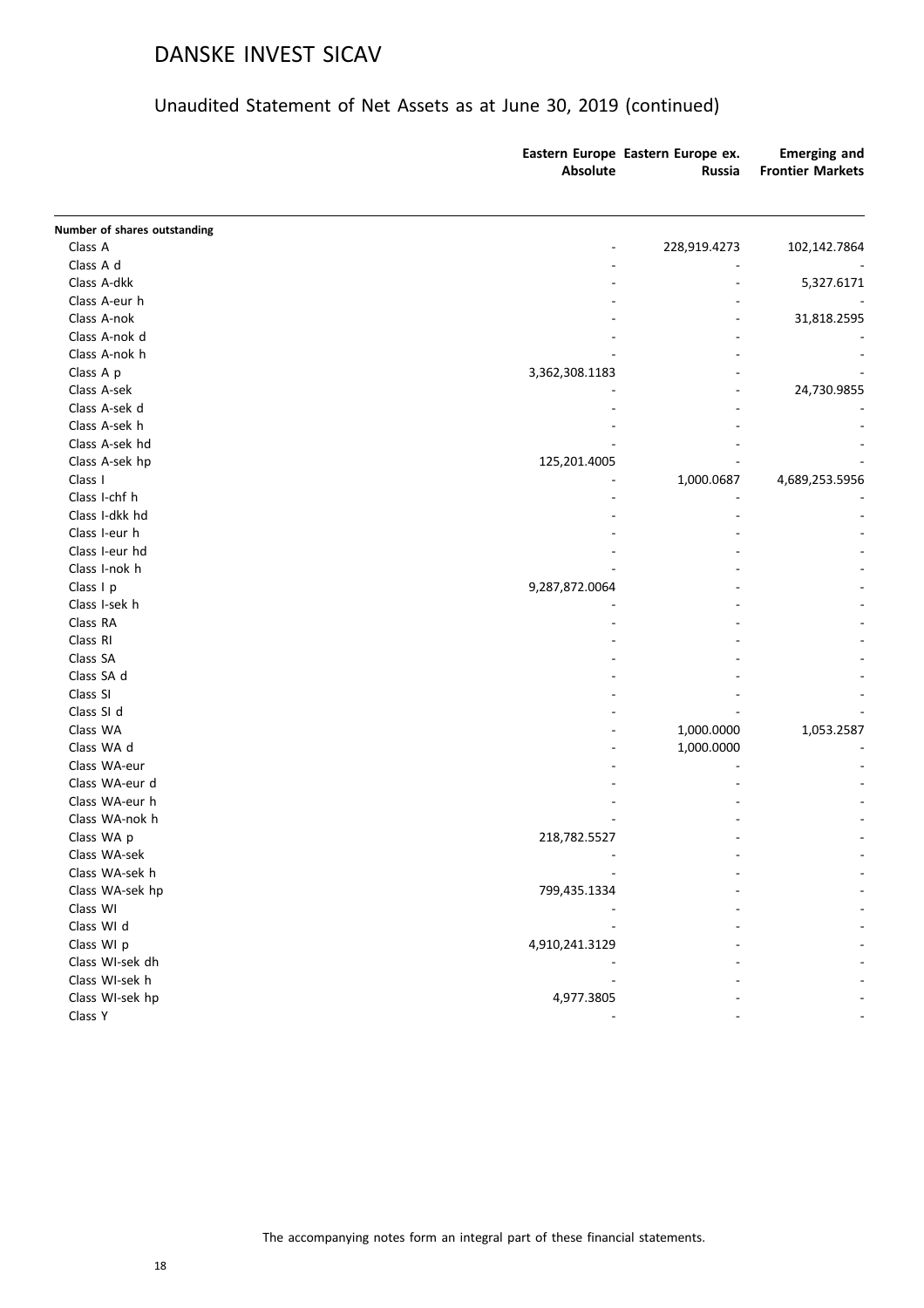|                                                             |                | <b>Emerging Markets</b><br><b>Debt Hard</b><br><b>Currency</b> | <b>Euro High Yield</b><br><b>Bond</b> | Europa (SEK) |
|-------------------------------------------------------------|----------------|----------------------------------------------------------------|---------------------------------------|--------------|
|                                                             | <b>Note</b>    | <b>USD</b>                                                     | <b>EUR</b>                            | <b>SEK</b>   |
| <b>ASSETS</b>                                               |                |                                                                |                                       |              |
| Investment portfolio at market value                        | (2)            | 494,554,205                                                    | 51,137,068                            | 453,531,915  |
| Options purchased                                           | (9)            |                                                                |                                       |              |
| Cash at bank                                                | (2)            | 25,143,627                                                     | 3,518,626                             | 6,571,762    |
| Amounts receivable on sale of investments                   |                |                                                                | 542,059                               |              |
| Amounts receivable on subscriptions                         |                | 29,033                                                         | 1,079,990                             | 206,622      |
| Interest and dividend receivable, net                       | (2)            | 7,664,004                                                      | 711,206                               | 64,713       |
| Net unrealised profit on forward foreign exchange contracts | (2), (7)       | 1,194,909                                                      |                                       |              |
| Net unrealised profit on futures contracts                  | (2), (8)       | 1,015,645                                                      |                                       |              |
| Other assets                                                |                | 59,894                                                         |                                       | 254,158      |
| <b>TOTAL ASSETS</b>                                         |                | 529,661,317                                                    | 56,988,949                            | 460,629,170  |
| <b>LIABILITIES</b>                                          |                |                                                                |                                       |              |
| Bank overdraft                                              | (2)            |                                                                |                                       |              |
| Options redeemed                                            | (9)            |                                                                |                                       |              |
| Amounts payable on purchase of investments                  |                | 1,199,400                                                      | 1,694,443                             |              |
| Amounts payable on redemptions                              |                | 37,859                                                         | 19,000                                | 425,552      |
| Net unrealised loss on forward foreign exchange contracts   | (2), (7)       |                                                                | 6,031                                 |              |
| Net unrealised loss on futures contracts                    | (2), (8)       |                                                                |                                       |              |
| Net unrealised loss on total return swaps                   | (2), (11)      |                                                                |                                       |              |
| Net unrealised loss on CFDs                                 | $(2)$ , $(10)$ |                                                                |                                       |              |
| Performance fees payable                                    | (4)            |                                                                |                                       |              |
| Management fees payable                                     | (3)            | 571,823                                                        | 79,348                                | 1,462,733    |
| Operating and administrative fees payable                   | (3)            | 145,403                                                        | 20,974                                | 184,673      |
| Taxes and expenses payable                                  | (5)            | 13,722                                                         | 3,338                                 |              |
| Unrealised capital gain tax on investments                  |                |                                                                |                                       |              |
| Other liabilities                                           |                |                                                                | 1,007                                 | 2,344        |
| <b>TOTAL LIABILITIES</b>                                    |                | 1,968,207                                                      | 1,824,141                             | 2,075,302    |
| <b>TOTAL NET ASSETS</b>                                     |                | 527,693,110                                                    | 55,164,808                            | 458,553,868  |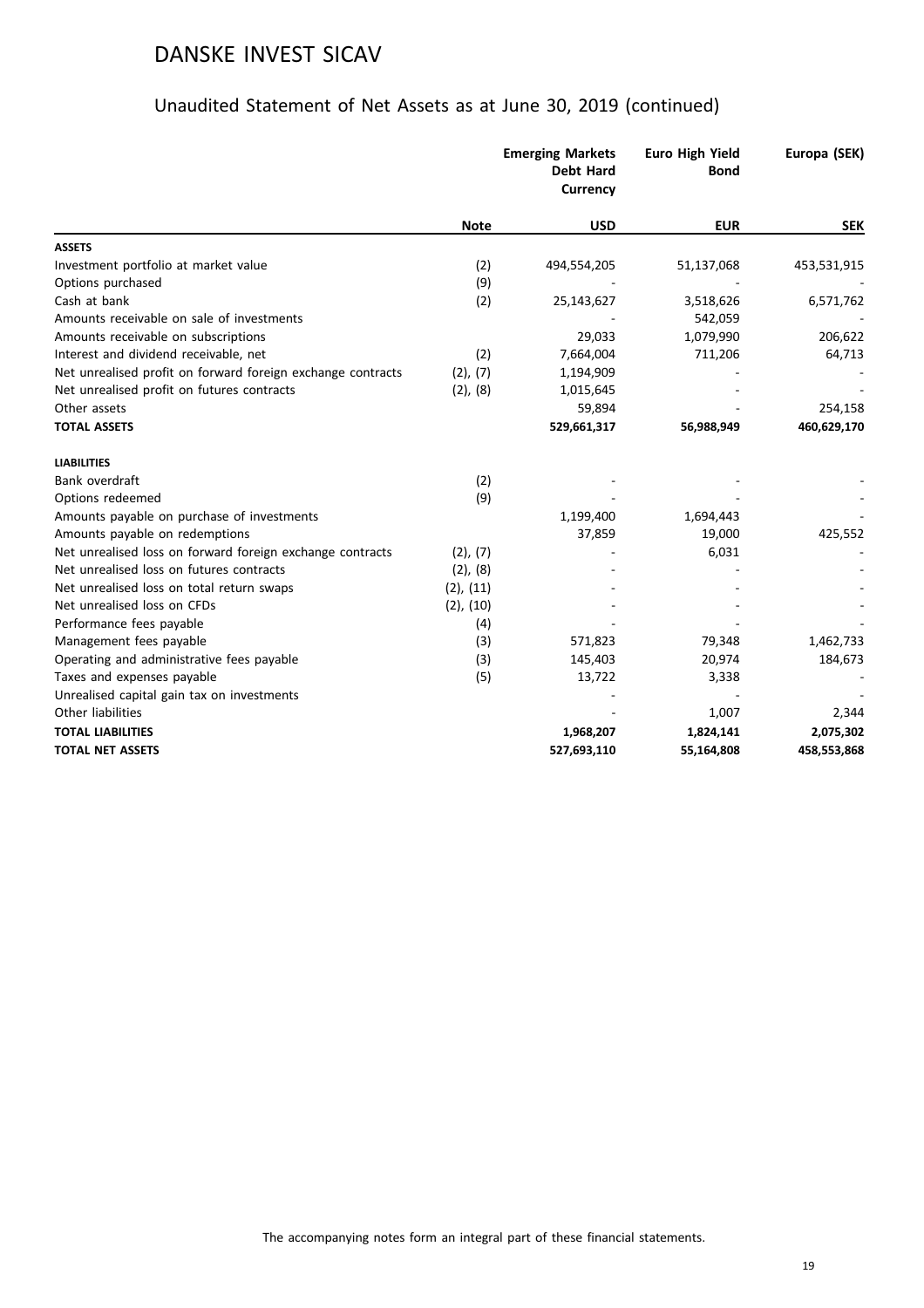|                           | <b>Emerging Markets</b><br>Debt Hard<br>Currency | Euro High Yield<br><b>Bond</b> | Europa (SEK) |
|---------------------------|--------------------------------------------------|--------------------------------|--------------|
|                           |                                                  |                                |              |
| Net asset value per share |                                                  |                                |              |
| Class A                   | 12.778                                           | 13.282                         |              |
| Class A d                 |                                                  | 10.931                         |              |
| Class A-dkk               |                                                  |                                |              |
| Class A-eur h             |                                                  |                                |              |
| Class A-nok               |                                                  |                                |              |
| Class A-nok d             |                                                  |                                |              |
| Class A-nok h             |                                                  |                                |              |
| Class A p                 |                                                  |                                |              |
| Class A-sek               |                                                  |                                |              |
| Class A-sek d             |                                                  |                                |              |
| Class A-sek h             |                                                  |                                |              |
| Class A-sek hd            |                                                  |                                |              |
| Class A-sek hp            |                                                  |                                |              |
| Class I                   | 13.155                                           | 11.827                         |              |
| Class I-chf h             |                                                  |                                |              |
| Class I-dkk hd            |                                                  |                                |              |
| Class I-eur h             | 11.232                                           |                                |              |
| Class I-eur hd            |                                                  |                                |              |
| Class I-nok h             |                                                  |                                |              |
| Class I p                 |                                                  |                                |              |
| Class I-sek h             |                                                  |                                |              |
| Class RA                  |                                                  |                                |              |
| Class RI                  |                                                  | 10.717                         |              |
| Class SA                  |                                                  |                                | 202.24       |
| Class SA d                |                                                  |                                |              |
| Class SI-sek              |                                                  |                                | 202.24       |
| Class SI d                |                                                  |                                |              |
| Class WA                  | 10.802                                           | 13.359                         | 203.59       |
| Class WA d                |                                                  |                                |              |
| Class WA-eur              |                                                  |                                |              |
| Class WA-eur d            |                                                  |                                |              |
| Class WA-eur h            | 10.858                                           |                                |              |
| Class WA-nok h            |                                                  |                                |              |
| Class WA p                |                                                  |                                |              |
| Class WA-sek              |                                                  |                                |              |
| Class WA-sek h            |                                                  |                                |              |
| Class WA-sek hp           |                                                  |                                |              |
| Class WI                  |                                                  |                                | 203.78       |
| Class WI d                |                                                  |                                |              |
| Class WI p                |                                                  |                                |              |
| Class WI-sek dh           |                                                  |                                |              |
| Class WI-sek h            |                                                  |                                |              |
| Class WI-sek hp           |                                                  |                                |              |
| Class Y                   |                                                  |                                |              |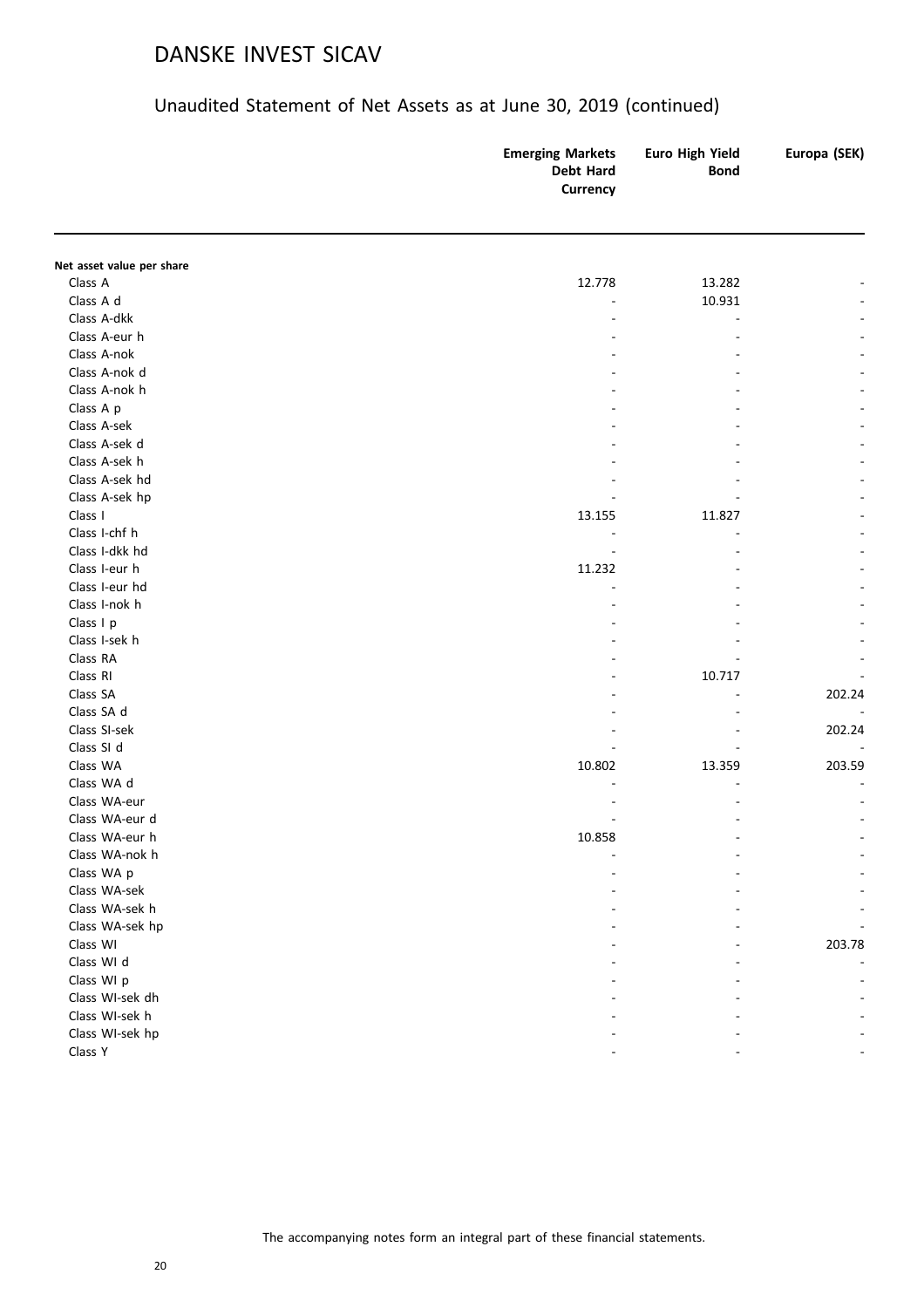|                              | <b>Emerging Markets</b><br><b>Debt Hard</b><br>Currency | Euro High Yield<br><b>Bond</b> | Europa (SEK)   |
|------------------------------|---------------------------------------------------------|--------------------------------|----------------|
| Number of shares outstanding |                                                         |                                |                |
| Class A                      | 25,497.5021                                             | 1,049,774.5050                 |                |
| Class A d                    |                                                         | 606.3348                       |                |
| Class A-dkk                  |                                                         |                                |                |
| Class A-eur h                |                                                         |                                |                |
| Class A-nok                  |                                                         |                                |                |
| Class A-nok d                |                                                         |                                |                |
| Class A-nok h                |                                                         |                                |                |
| Class A p                    |                                                         |                                |                |
| Class A-sek                  |                                                         |                                |                |
| Class A-sek d                |                                                         |                                |                |
| Class A-sek h                |                                                         |                                |                |
| Class A-sek hd               |                                                         |                                |                |
| Class A-sek hp               |                                                         |                                |                |
| Class I                      | 2,490,996.5685                                          | 2,623,656.5411                 |                |
| Class I-chf h                |                                                         |                                |                |
| Class I-dkk hd               |                                                         |                                |                |
| Class I-eur h                | 37,877,592.3706                                         |                                |                |
| Class I-eur hd               |                                                         |                                |                |
| Class I-nok h                |                                                         |                                |                |
| Class I p                    |                                                         |                                |                |
| Class I-sek h                |                                                         |                                |                |
| Class RA                     |                                                         |                                |                |
| Class RI                     |                                                         | 337,321.2664                   |                |
| Class SA                     |                                                         |                                | 1,223,745.6491 |
| Class SA d                   |                                                         |                                |                |
| Class SI                     |                                                         |                                | 879,528.6856   |
| Class SI d                   |                                                         |                                |                |
| Class WA                     | 1,150.0000                                              | 491,740.9781                   | 16,085.5223    |
| Class WA d                   |                                                         |                                |                |
| Class WA-eur                 |                                                         |                                |                |
| Class WA-eur d               |                                                         |                                |                |
| Class WA-eur h               | 819,560.0909                                            |                                |                |
| Class WA-nok h               |                                                         |                                |                |
| Class WA p                   |                                                         |                                |                |
| Class WA-sek                 |                                                         |                                |                |
| Class WA-sek h               |                                                         |                                |                |
| Class WA-sek hp              |                                                         |                                |                |
| Class WI                     |                                                         |                                | 146,738.9388   |
| Class WI d                   |                                                         |                                |                |
| Class WI p                   |                                                         |                                |                |
| Class WI-sek dh              |                                                         |                                |                |
| Class WI-sek h               |                                                         |                                |                |
| Class WI-sek hp              |                                                         |                                |                |
| Class Y                      |                                                         |                                |                |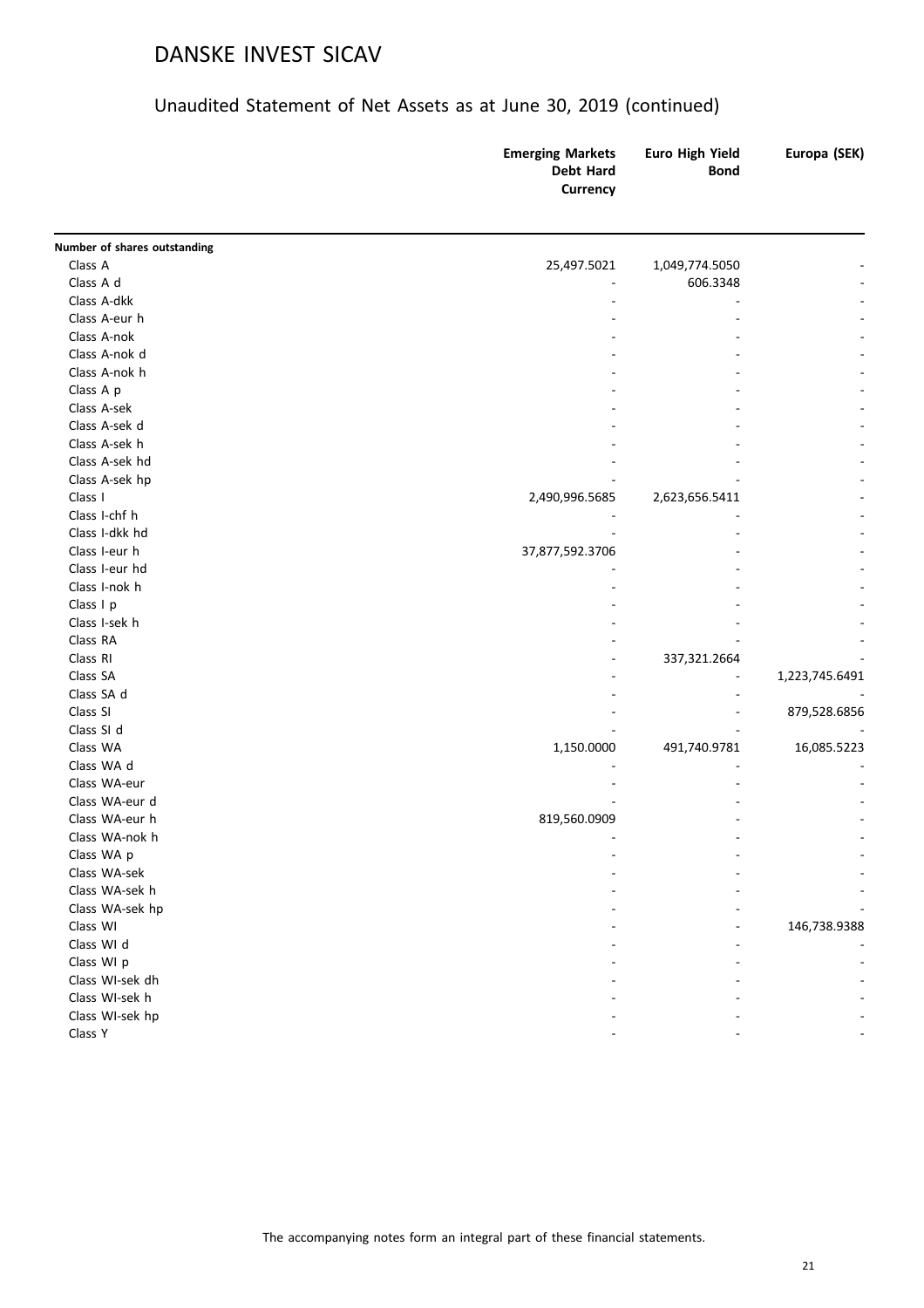### Unaudited Statement of Net Assets as at June 30, 2019 (continued)

|                                                             |                | <b>Europe</b> | <b>Dividend</b> | Europe High Europe Long-Short<br><b>Equity Factors*</b> |
|-------------------------------------------------------------|----------------|---------------|-----------------|---------------------------------------------------------|
|                                                             | <b>Note</b>    | <b>EUR</b>    | <b>EUR</b>      | <b>EUR</b>                                              |
| <b>ASSETS</b>                                               |                |               |                 |                                                         |
| Investment portfolio at market value                        | (2)            | 71,410,320    | 132,693,037     | 50,489,492                                              |
| Options purchased                                           | (9)            |               |                 |                                                         |
| Cash at bank                                                | (2)            | 1,124,858     | 361,859         | 6,242,575                                               |
| Amounts receivable on sale of investments                   |                |               | 126,522         |                                                         |
| Amounts receivable on subscriptions                         |                | 717           | 200,445         |                                                         |
| Interest and dividend receivable, net                       | (2)            | 9,949         | 235,871         | 98,017                                                  |
| Net unrealised profit on forward foreign exchange contracts | (2), (7)       |               |                 |                                                         |
| Net unrealised profit on futures contracts                  | (2), (8)       |               |                 |                                                         |
| Other assets                                                |                | 212,515       | 65,753          | 85,389                                                  |
| <b>TOTAL ASSETS</b>                                         |                | 72,758,359    | 133,683,487     | 56,915,473                                              |
| <b>LIABILITIES</b>                                          |                |               |                 |                                                         |
| Bank overdraft                                              | (2)            |               |                 |                                                         |
| Options redeemed                                            | (9)            |               |                 |                                                         |
| Amounts payable on purchase of investments                  |                |               | 75,658          |                                                         |
| Amounts payable on redemptions                              |                | 7,160         | 12,411          |                                                         |
| Net unrealised loss on forward foreign exchange contracts   | $(2)$ , $(7)$  |               |                 | 99,625                                                  |
| Net unrealised loss on futures contracts                    | $(2)$ , $(8)$  |               |                 | 86,135                                                  |
| Net unrealised loss on total return swaps                   | $(2)$ , $(11)$ |               |                 |                                                         |
| Net unrealised loss on CFDs                                 | $(2)$ , $(10)$ |               |                 | 854,843                                                 |
| Performance fees payable                                    | (4)            |               |                 | 190,266                                                 |
| Management fees payable                                     | (3)            | 231,973       | 324,863         | 64,899                                                  |
| Operating and administrative fees payable                   | (3)            | 32,203        | 52,547          | 32,714                                                  |
| Taxes and expenses payable                                  | (5)            | 4,848         | 18,172          | 2,621                                                   |
| Unrealised capital gain tax on investments                  |                |               |                 |                                                         |
| Other liabilities                                           |                | 47            | 339             | 178,413                                                 |
| <b>TOTAL LIABILITIES</b>                                    |                | 276,231       | 483,990         | 1,509,516                                               |
| <b>TOTAL NET ASSETS</b>                                     |                | 72,482,128    | 133,199,497     | 55,405,957                                              |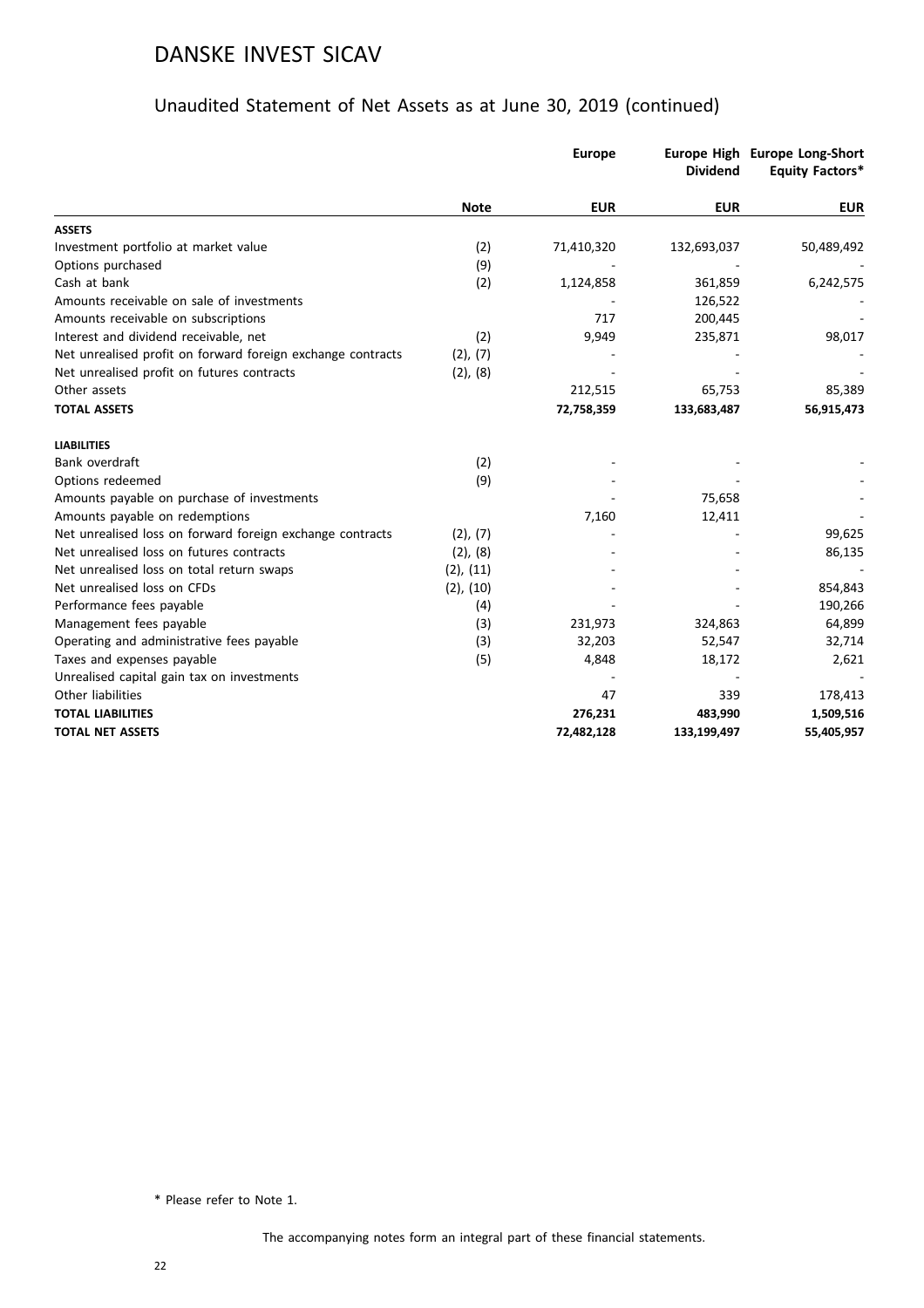### Unaudited Statement of Net Assets as at June 30, 2019 (continued)

|                           | <b>Europe</b> | <b>Dividend</b> | Europe High Europe Long-Short<br><b>Equity Factors*</b> |
|---------------------------|---------------|-----------------|---------------------------------------------------------|
|                           |               |                 |                                                         |
| Net asset value per share |               |                 |                                                         |
| Class A                   | 16.955        | 29.922          |                                                         |
| Class A d                 |               |                 |                                                         |
| Class A-dkk               |               |                 |                                                         |
| Class A-eur h             |               |                 |                                                         |
| Class A-nok               |               |                 |                                                         |
| Class A-nok d             |               |                 |                                                         |
| Class A-nok h             |               |                 | 99.76                                                   |
| Class A p                 |               |                 | 9.945                                                   |
| Class A-sek               |               |                 |                                                         |
| Class A-sek d             |               |                 |                                                         |
| Class A-sek h             |               |                 |                                                         |
| Class A-sek hd            |               |                 |                                                         |
| Class A-sek hp            |               |                 | 99.49                                                   |
| Class I                   | 17.755        | 15.947          |                                                         |
| Class I-chf h             |               |                 |                                                         |
| Class I-dkk hd            |               |                 |                                                         |
| Class I-eur h             |               |                 |                                                         |
| Class I-eur hd            |               |                 |                                                         |
| Class I-nok h             |               |                 |                                                         |
| Class I p                 |               |                 | 9.959                                                   |
| Class I-sek h             |               |                 |                                                         |
| Class RA                  |               |                 |                                                         |
| Class RI                  |               |                 |                                                         |
| Class SA                  |               |                 |                                                         |
| Class SA d                |               |                 |                                                         |
| Class SI-sek              | 121.84        |                 |                                                         |
| Class SI d                |               |                 |                                                         |
| Class WA                  | 17.108        | 30.244          |                                                         |
| Class WA d                |               |                 |                                                         |
| Class WA-eur              |               |                 |                                                         |
| Class WA-eur d            |               |                 |                                                         |
| Class WA-eur h            |               |                 |                                                         |
| Class WA-nok h            |               |                 |                                                         |
| Class WA p                | ٠             |                 | 9.955                                                   |
| Class WA-sek              |               | 103.79          |                                                         |
| Class WA-sek h            |               |                 |                                                         |
| Class WA-sek hp           |               |                 | 99.55                                                   |
| Class WI                  |               |                 |                                                         |
| Class WI d                |               |                 |                                                         |
| Class WI p                |               |                 |                                                         |
| Class WI-sek dh           |               |                 |                                                         |
| Class WI-sek h            |               |                 |                                                         |
| Class WI-sek hp           |               |                 |                                                         |
| Class Y                   |               |                 |                                                         |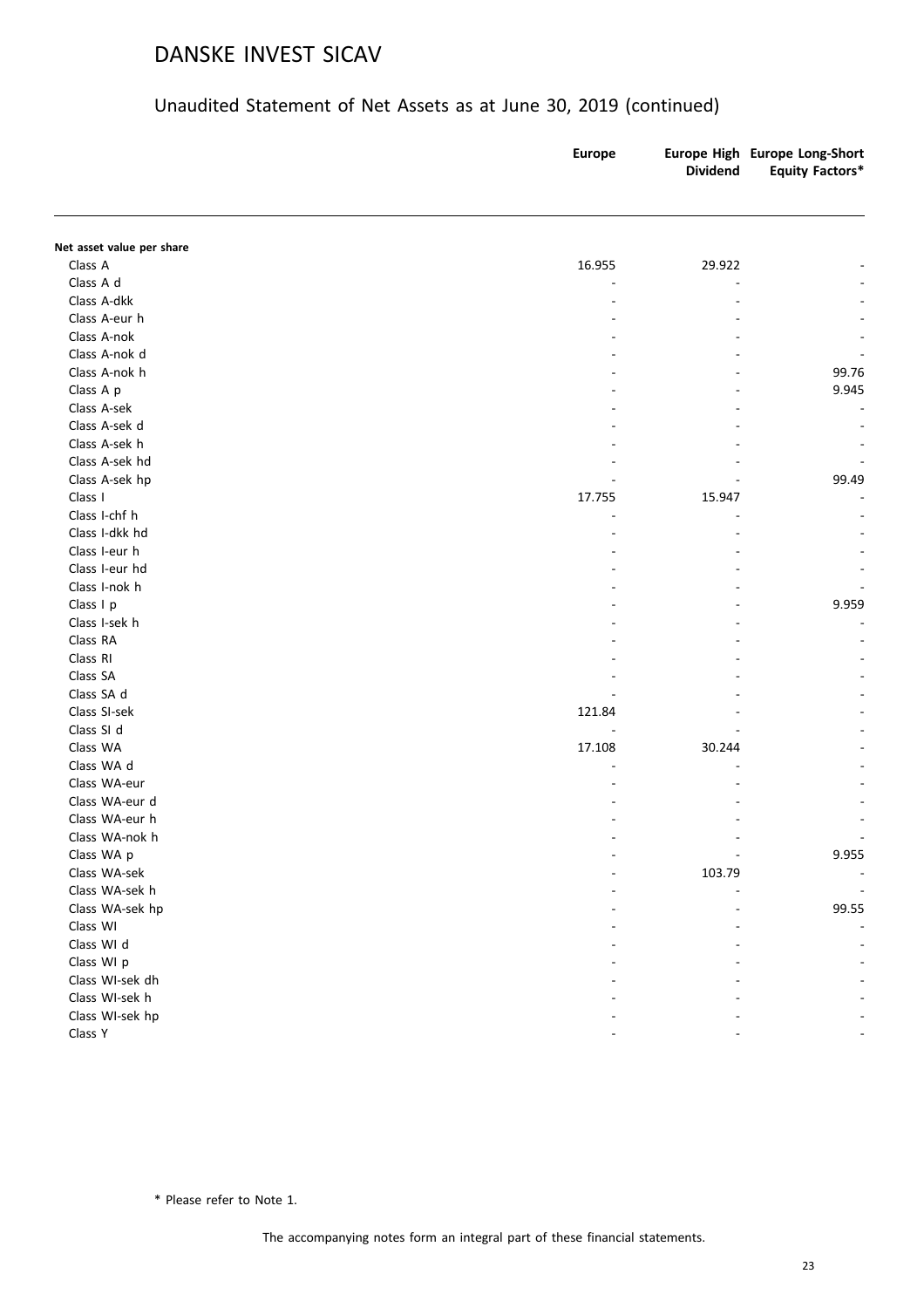### Unaudited Statement of Net Assets as at June 30, 2019 (continued)

|                              | <b>Europe</b>  | <b>Dividend</b> | Europe High Europe Long-Short<br><b>Equity Factors*</b> |
|------------------------------|----------------|-----------------|---------------------------------------------------------|
| Number of shares outstanding |                |                 |                                                         |
| Class A                      | 1,853,441.2578 | 699,884.6498    |                                                         |
| Class A d                    |                |                 |                                                         |
| Class A-dkk                  |                |                 |                                                         |
| Class A-eur h                |                |                 |                                                         |
| Class A-nok                  |                |                 |                                                         |
| Class A-nok d                |                |                 |                                                         |
| Class A-nok h                |                |                 | 1,000.0000                                              |
| Class A p                    |                |                 | 2,349.5736                                              |
| Class A-sek                  |                |                 |                                                         |
| Class A-sek d                |                |                 |                                                         |
| Class A-sek h                |                |                 |                                                         |
| Class A-sek hd               |                |                 |                                                         |
| Class A-sek hp               |                |                 | 1,005.0525                                              |
| Class I                      | 2,025,423.0090 | 4,741,128.7303  |                                                         |
| Class I-chf h                |                |                 |                                                         |
| Class I-dkk hd               |                |                 |                                                         |
| Class I-eur h                |                |                 |                                                         |
| Class I-eur hd               |                |                 |                                                         |
| Class I-nok h                |                |                 |                                                         |
| Class I p                    |                | $\blacksquare$  | 5,557,244.0000                                          |
| Class I-sek h                |                |                 |                                                         |
| Class RA                     |                |                 |                                                         |
| Class RI                     |                |                 |                                                         |
| Class SA                     |                |                 |                                                         |
| Class SA d                   |                |                 |                                                         |
| Class SI                     | 437,630.2468   |                 |                                                         |
| Class SI d                   |                |                 |                                                         |
| Class WA                     | 2,650.9194     | 5,034.2788      |                                                         |
| Class WA d                   |                |                 |                                                         |
| Class WA-eur                 |                |                 |                                                         |
| Class WA-eur d               |                |                 |                                                         |
| Class WA-eur h               |                |                 |                                                         |
| Class WA-nok h               |                |                 |                                                         |
| Class WA p                   |                |                 | 1,000.0000                                              |
| Class WA-sek                 |                | 3,712,631.3583  |                                                         |
| Class WA-sek h               |                |                 |                                                         |
| Class WA-sek hp              |                |                 | 1,000.0000                                              |
| Class WI                     |                |                 |                                                         |
| Class WI d                   |                |                 |                                                         |
| Class WI p                   |                |                 |                                                         |
| Class WI-sek dh              |                |                 |                                                         |
| Class WI-sek h               |                |                 |                                                         |
| Class WI-sek hp              |                |                 |                                                         |
| Class Y                      |                |                 |                                                         |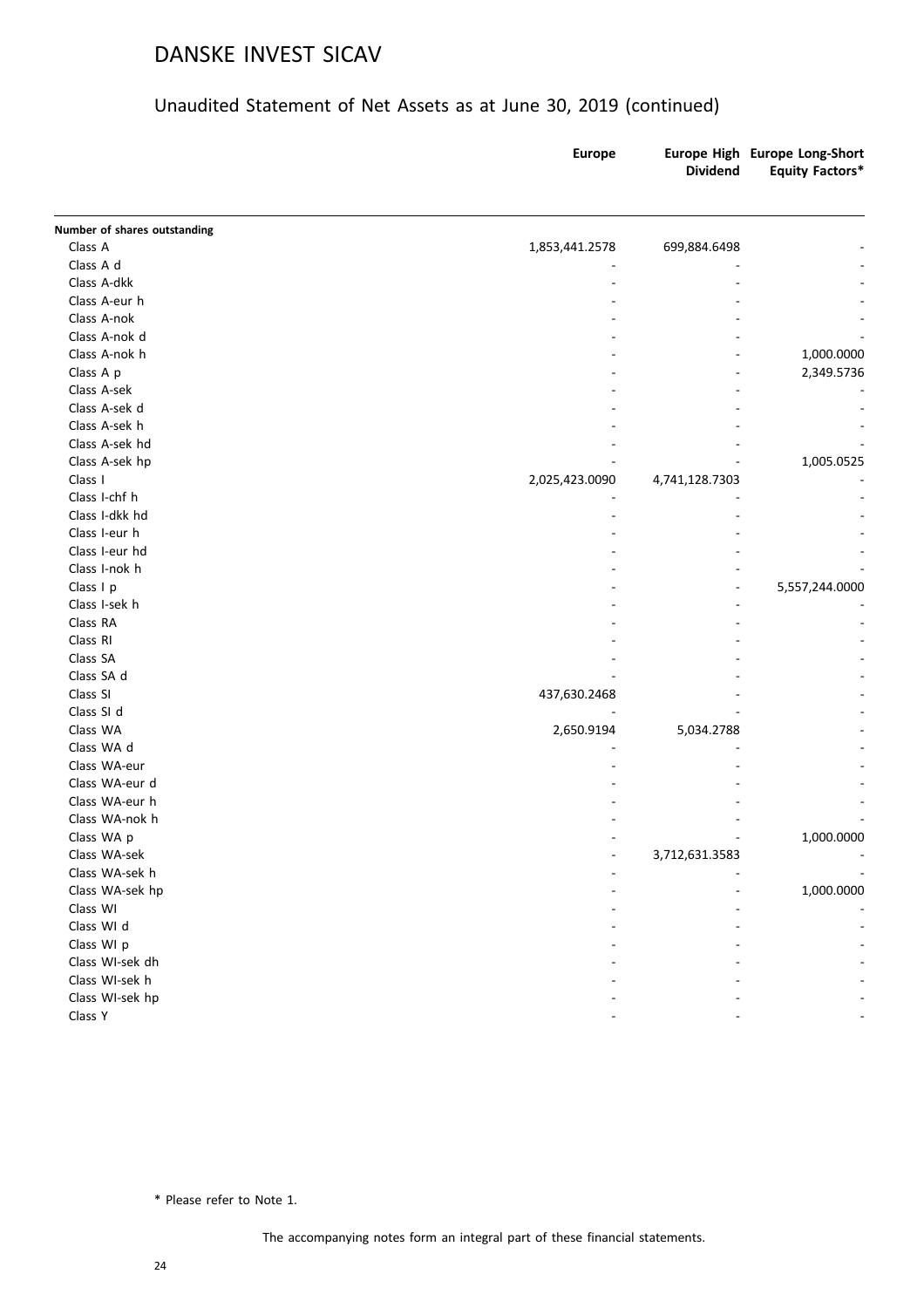|                                                             |                | <b>Europe Small Cap</b> | <b>European Bond</b> | <b>European</b><br>Corporate<br><b>Sustainable Bond</b> |
|-------------------------------------------------------------|----------------|-------------------------|----------------------|---------------------------------------------------------|
|                                                             | <b>Note</b>    | <b>EUR</b>              | <b>EUR</b>           | <b>EUR</b>                                              |
| <b>ASSETS</b>                                               |                |                         |                      |                                                         |
| Investment portfolio at market value                        | (2)            | 153,185,230             | 27,360,572           | 841,554,709                                             |
| Options purchased                                           | (9)            |                         |                      |                                                         |
| Cash at bank                                                | (2)            | 5,734,168               | 1,800,409            | 18,734,646                                              |
| Amounts receivable on sale of investments                   |                |                         | 388,307              |                                                         |
| Amounts receivable on subscriptions                         |                | 70,839                  | 2,571                | 2,677,628                                               |
| Interest and dividend receivable, net                       | (2)            | 190,456                 | 191,317              | 4,837,362                                               |
| Net unrealised profit on forward foreign exchange contracts | (2), (7)       |                         | 85,440               | 1,337,076                                               |
| Net unrealised profit on futures contracts                  | (2), (8)       |                         | 89,321               |                                                         |
| Other assets                                                |                | 99,754                  |                      |                                                         |
| <b>TOTAL ASSETS</b>                                         |                | 159,280,447             | 29,917,937           | 869,141,421                                             |
| <b>LIABILITIES</b>                                          |                |                         |                      |                                                         |
| Bank overdraft                                              | (2)            | 102                     |                      |                                                         |
| Options redeemed                                            | (9)            |                         |                      |                                                         |
| Amounts payable on purchase of investments                  |                | 861,581                 | 1,635,538            | 6,981,590                                               |
| Amounts payable on redemptions                              |                | 990,837                 | 47,935               | 229,340                                                 |
| Net unrealised loss on forward foreign exchange contracts   | (2), (7)       |                         |                      |                                                         |
| Net unrealised loss on futures contracts                    | (2), (8)       |                         |                      | 742,338                                                 |
| Net unrealised loss on total return swaps                   | $(2)$ , $(11)$ |                         |                      |                                                         |
| Net unrealised loss on CFDs                                 | $(2)$ , $(10)$ |                         |                      |                                                         |
| Performance fees payable                                    | (4)            |                         |                      |                                                         |
| Management fees payable                                     | (3)            | 511,228                 | 47,495               | 892,163                                                 |
| Operating and administrative fees payable                   | (3)            | 81,557                  | 16,449               | 352,285                                                 |
| Taxes and expenses payable                                  | (5)            | 34,952                  | 3,436                | 110,529                                                 |
| Unrealised capital gain tax on investments                  |                |                         |                      |                                                         |
| Other liabilities                                           |                | 3,701                   | 362                  | 7,356                                                   |
| <b>TOTAL LIABILITIES</b>                                    |                | 2,483,958               | 1,751,215            | 9,315,601                                               |
| <b>TOTAL NET ASSETS</b>                                     |                | 156,796,489             | 28,166,722           | 859,825,820                                             |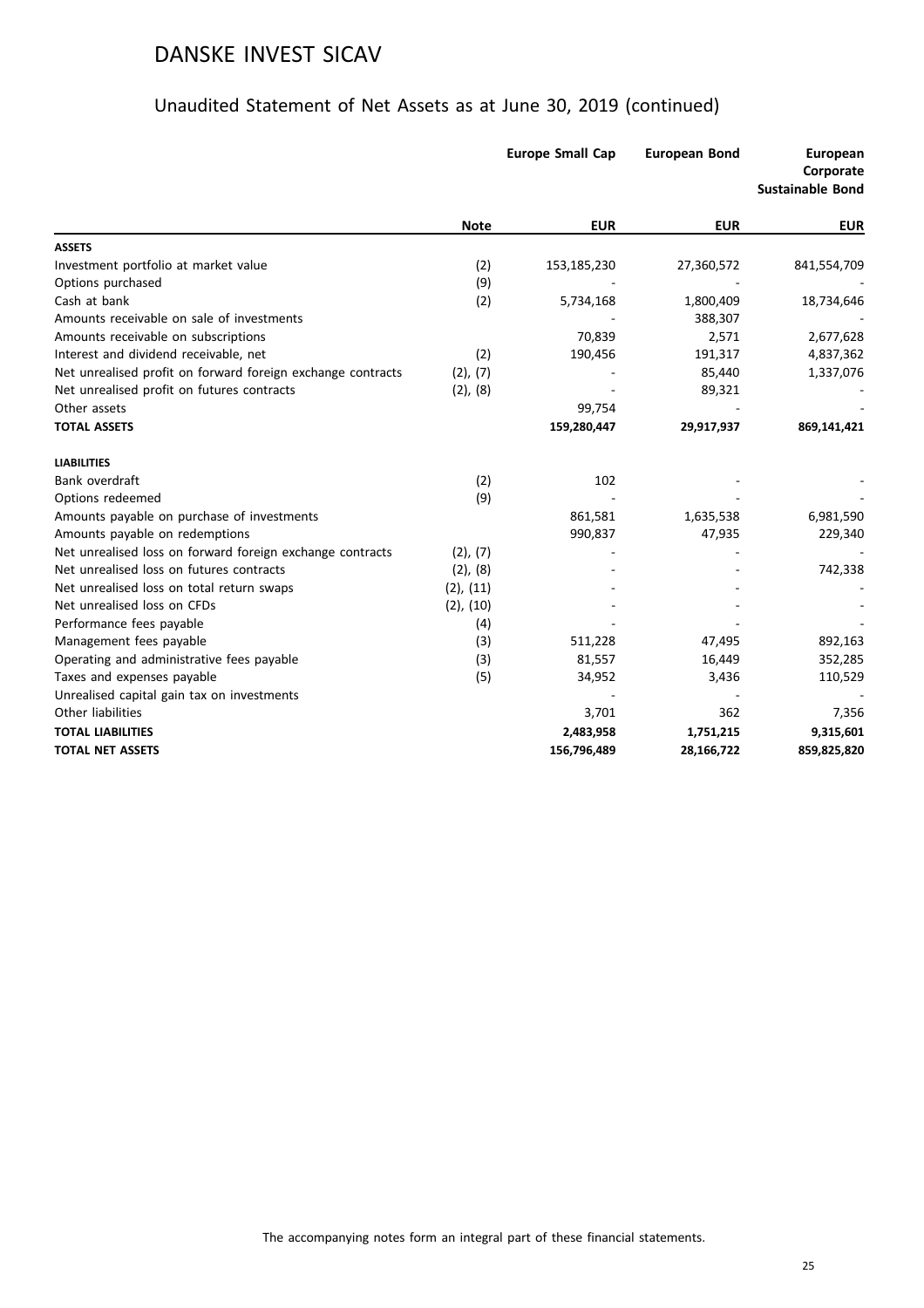| Net asset value per share<br>Class A<br>68.318<br>21.395<br>10.432<br>Class A d<br>12.014<br>10.072<br>Class A-dkk<br>L,<br>Class A-eur h<br>Class A-nok<br>134.33<br>Class A-nok d<br>Class A-nok h<br>120.74<br>104.33<br>Class A p<br>÷,<br>Class A-sek<br>136.95<br>Class A-sek d<br>Class A-sek h<br>104.35<br>$\overline{a}$<br>Class A-sek hd<br>100.64<br>Class A-sek hp<br>L,<br>Class I<br>24.849<br>10.616<br>$\overline{\phantom{a}}$<br>Class I-chf h<br>L,<br>Class I-dkk hd<br>100.95<br>Class I-eur h<br>$\overline{a}$<br>Class I-eur hd<br>$\overline{\phantom{a}}$<br>Class I-nok h<br>107.01<br>÷,<br>Class I p<br>$\overline{a}$<br>Class I-sek h<br>103.37<br>ä,<br>Class RA<br>Class RI<br>Class SA<br>Class SA d<br>Class SI-sek<br>Class SI d<br>Class WA<br>69.039<br>21.534<br>10.097<br>Class WA d<br>10.097<br>Class WA-eur<br>Class WA-eur d<br>Class WA-eur h<br>Class WA-nok h<br>Class WA p<br>Class WA-sek<br>Class WA-sek h<br>101.08<br>Class WA-sek hp<br>Class WI<br>Class WI d<br>Class WI p<br>Class WI-sek dh<br>100.57<br>Class WI-sek h<br>104.59<br>Class WI-sek hp<br>Class Y | <b>Europe Small Cap</b> | <b>European Bond</b> | European<br>Corporate<br><b>Sustainable Bond</b> |
|----------------------------------------------------------------------------------------------------------------------------------------------------------------------------------------------------------------------------------------------------------------------------------------------------------------------------------------------------------------------------------------------------------------------------------------------------------------------------------------------------------------------------------------------------------------------------------------------------------------------------------------------------------------------------------------------------------------------------------------------------------------------------------------------------------------------------------------------------------------------------------------------------------------------------------------------------------------------------------------------------------------------------------------------------------------------------------------------------------------------------|-------------------------|----------------------|--------------------------------------------------|
|                                                                                                                                                                                                                                                                                                                                                                                                                                                                                                                                                                                                                                                                                                                                                                                                                                                                                                                                                                                                                                                                                                                            |                         |                      |                                                  |
|                                                                                                                                                                                                                                                                                                                                                                                                                                                                                                                                                                                                                                                                                                                                                                                                                                                                                                                                                                                                                                                                                                                            |                         |                      |                                                  |
|                                                                                                                                                                                                                                                                                                                                                                                                                                                                                                                                                                                                                                                                                                                                                                                                                                                                                                                                                                                                                                                                                                                            |                         |                      |                                                  |
|                                                                                                                                                                                                                                                                                                                                                                                                                                                                                                                                                                                                                                                                                                                                                                                                                                                                                                                                                                                                                                                                                                                            |                         |                      |                                                  |
|                                                                                                                                                                                                                                                                                                                                                                                                                                                                                                                                                                                                                                                                                                                                                                                                                                                                                                                                                                                                                                                                                                                            |                         |                      |                                                  |
|                                                                                                                                                                                                                                                                                                                                                                                                                                                                                                                                                                                                                                                                                                                                                                                                                                                                                                                                                                                                                                                                                                                            |                         |                      |                                                  |
|                                                                                                                                                                                                                                                                                                                                                                                                                                                                                                                                                                                                                                                                                                                                                                                                                                                                                                                                                                                                                                                                                                                            |                         |                      |                                                  |
|                                                                                                                                                                                                                                                                                                                                                                                                                                                                                                                                                                                                                                                                                                                                                                                                                                                                                                                                                                                                                                                                                                                            |                         |                      |                                                  |
|                                                                                                                                                                                                                                                                                                                                                                                                                                                                                                                                                                                                                                                                                                                                                                                                                                                                                                                                                                                                                                                                                                                            |                         |                      |                                                  |
|                                                                                                                                                                                                                                                                                                                                                                                                                                                                                                                                                                                                                                                                                                                                                                                                                                                                                                                                                                                                                                                                                                                            |                         |                      |                                                  |
|                                                                                                                                                                                                                                                                                                                                                                                                                                                                                                                                                                                                                                                                                                                                                                                                                                                                                                                                                                                                                                                                                                                            |                         |                      |                                                  |
|                                                                                                                                                                                                                                                                                                                                                                                                                                                                                                                                                                                                                                                                                                                                                                                                                                                                                                                                                                                                                                                                                                                            |                         |                      |                                                  |
|                                                                                                                                                                                                                                                                                                                                                                                                                                                                                                                                                                                                                                                                                                                                                                                                                                                                                                                                                                                                                                                                                                                            |                         |                      |                                                  |
|                                                                                                                                                                                                                                                                                                                                                                                                                                                                                                                                                                                                                                                                                                                                                                                                                                                                                                                                                                                                                                                                                                                            |                         |                      |                                                  |
|                                                                                                                                                                                                                                                                                                                                                                                                                                                                                                                                                                                                                                                                                                                                                                                                                                                                                                                                                                                                                                                                                                                            |                         |                      |                                                  |
|                                                                                                                                                                                                                                                                                                                                                                                                                                                                                                                                                                                                                                                                                                                                                                                                                                                                                                                                                                                                                                                                                                                            |                         |                      |                                                  |
|                                                                                                                                                                                                                                                                                                                                                                                                                                                                                                                                                                                                                                                                                                                                                                                                                                                                                                                                                                                                                                                                                                                            |                         |                      |                                                  |
|                                                                                                                                                                                                                                                                                                                                                                                                                                                                                                                                                                                                                                                                                                                                                                                                                                                                                                                                                                                                                                                                                                                            |                         |                      |                                                  |
|                                                                                                                                                                                                                                                                                                                                                                                                                                                                                                                                                                                                                                                                                                                                                                                                                                                                                                                                                                                                                                                                                                                            |                         |                      |                                                  |
|                                                                                                                                                                                                                                                                                                                                                                                                                                                                                                                                                                                                                                                                                                                                                                                                                                                                                                                                                                                                                                                                                                                            |                         |                      |                                                  |
|                                                                                                                                                                                                                                                                                                                                                                                                                                                                                                                                                                                                                                                                                                                                                                                                                                                                                                                                                                                                                                                                                                                            |                         |                      |                                                  |
|                                                                                                                                                                                                                                                                                                                                                                                                                                                                                                                                                                                                                                                                                                                                                                                                                                                                                                                                                                                                                                                                                                                            |                         |                      |                                                  |
|                                                                                                                                                                                                                                                                                                                                                                                                                                                                                                                                                                                                                                                                                                                                                                                                                                                                                                                                                                                                                                                                                                                            |                         |                      |                                                  |
|                                                                                                                                                                                                                                                                                                                                                                                                                                                                                                                                                                                                                                                                                                                                                                                                                                                                                                                                                                                                                                                                                                                            |                         |                      |                                                  |
|                                                                                                                                                                                                                                                                                                                                                                                                                                                                                                                                                                                                                                                                                                                                                                                                                                                                                                                                                                                                                                                                                                                            |                         |                      |                                                  |
|                                                                                                                                                                                                                                                                                                                                                                                                                                                                                                                                                                                                                                                                                                                                                                                                                                                                                                                                                                                                                                                                                                                            |                         |                      |                                                  |
|                                                                                                                                                                                                                                                                                                                                                                                                                                                                                                                                                                                                                                                                                                                                                                                                                                                                                                                                                                                                                                                                                                                            |                         |                      |                                                  |
|                                                                                                                                                                                                                                                                                                                                                                                                                                                                                                                                                                                                                                                                                                                                                                                                                                                                                                                                                                                                                                                                                                                            |                         |                      |                                                  |
|                                                                                                                                                                                                                                                                                                                                                                                                                                                                                                                                                                                                                                                                                                                                                                                                                                                                                                                                                                                                                                                                                                                            |                         |                      |                                                  |
|                                                                                                                                                                                                                                                                                                                                                                                                                                                                                                                                                                                                                                                                                                                                                                                                                                                                                                                                                                                                                                                                                                                            |                         |                      |                                                  |
|                                                                                                                                                                                                                                                                                                                                                                                                                                                                                                                                                                                                                                                                                                                                                                                                                                                                                                                                                                                                                                                                                                                            |                         |                      |                                                  |
|                                                                                                                                                                                                                                                                                                                                                                                                                                                                                                                                                                                                                                                                                                                                                                                                                                                                                                                                                                                                                                                                                                                            |                         |                      |                                                  |
|                                                                                                                                                                                                                                                                                                                                                                                                                                                                                                                                                                                                                                                                                                                                                                                                                                                                                                                                                                                                                                                                                                                            |                         |                      |                                                  |
|                                                                                                                                                                                                                                                                                                                                                                                                                                                                                                                                                                                                                                                                                                                                                                                                                                                                                                                                                                                                                                                                                                                            |                         |                      |                                                  |
|                                                                                                                                                                                                                                                                                                                                                                                                                                                                                                                                                                                                                                                                                                                                                                                                                                                                                                                                                                                                                                                                                                                            |                         |                      |                                                  |
|                                                                                                                                                                                                                                                                                                                                                                                                                                                                                                                                                                                                                                                                                                                                                                                                                                                                                                                                                                                                                                                                                                                            |                         |                      |                                                  |
|                                                                                                                                                                                                                                                                                                                                                                                                                                                                                                                                                                                                                                                                                                                                                                                                                                                                                                                                                                                                                                                                                                                            |                         |                      |                                                  |
|                                                                                                                                                                                                                                                                                                                                                                                                                                                                                                                                                                                                                                                                                                                                                                                                                                                                                                                                                                                                                                                                                                                            |                         |                      |                                                  |
|                                                                                                                                                                                                                                                                                                                                                                                                                                                                                                                                                                                                                                                                                                                                                                                                                                                                                                                                                                                                                                                                                                                            |                         |                      |                                                  |
|                                                                                                                                                                                                                                                                                                                                                                                                                                                                                                                                                                                                                                                                                                                                                                                                                                                                                                                                                                                                                                                                                                                            |                         |                      |                                                  |
|                                                                                                                                                                                                                                                                                                                                                                                                                                                                                                                                                                                                                                                                                                                                                                                                                                                                                                                                                                                                                                                                                                                            |                         |                      |                                                  |
|                                                                                                                                                                                                                                                                                                                                                                                                                                                                                                                                                                                                                                                                                                                                                                                                                                                                                                                                                                                                                                                                                                                            |                         |                      |                                                  |
|                                                                                                                                                                                                                                                                                                                                                                                                                                                                                                                                                                                                                                                                                                                                                                                                                                                                                                                                                                                                                                                                                                                            |                         |                      |                                                  |
|                                                                                                                                                                                                                                                                                                                                                                                                                                                                                                                                                                                                                                                                                                                                                                                                                                                                                                                                                                                                                                                                                                                            |                         |                      |                                                  |
|                                                                                                                                                                                                                                                                                                                                                                                                                                                                                                                                                                                                                                                                                                                                                                                                                                                                                                                                                                                                                                                                                                                            |                         |                      |                                                  |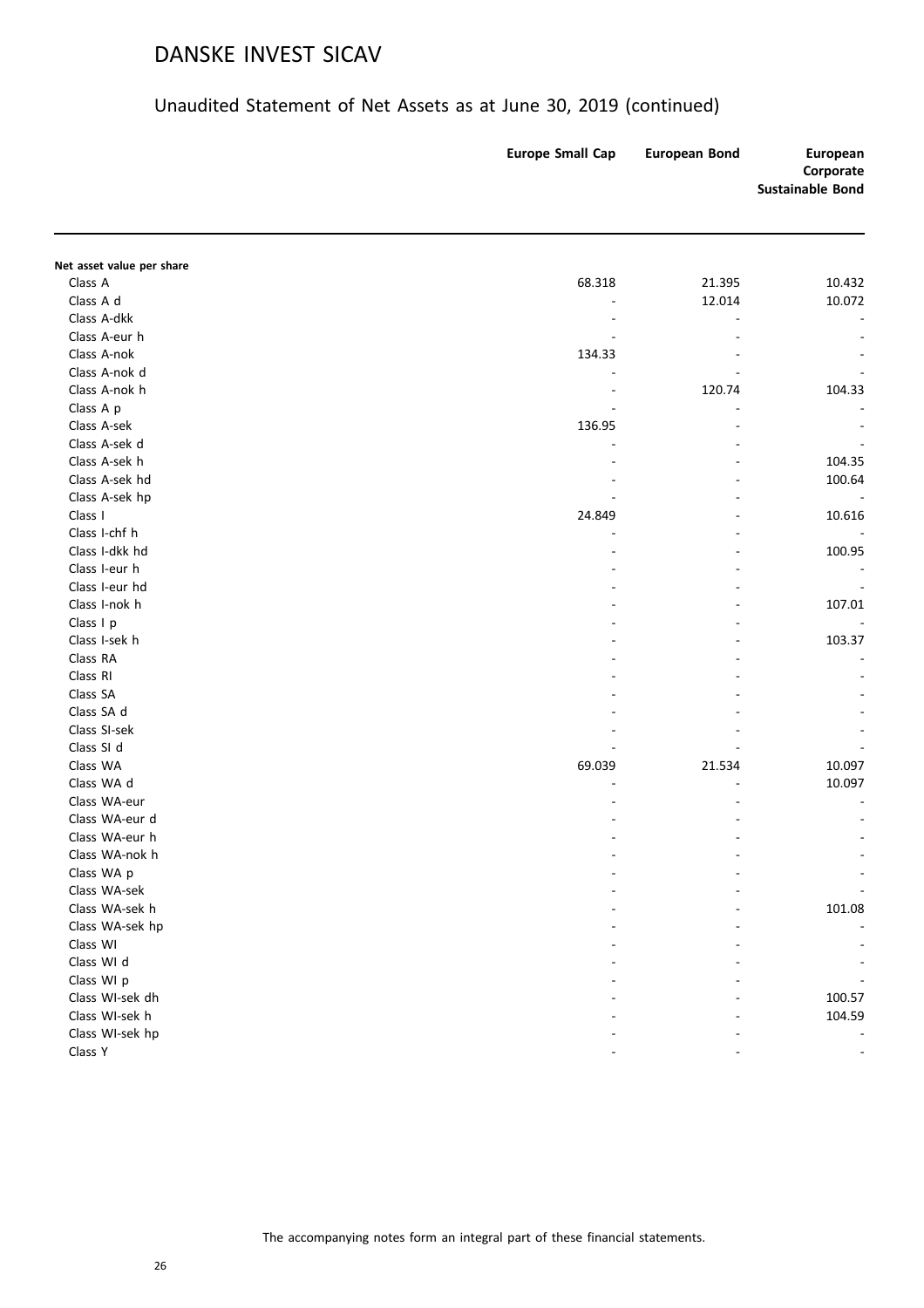#### Unaudited Statement of Net Assets as at June 30, 2019 (continued)

|                              | <b>Europe Small Cap</b> | <b>European Bond</b> | <b>European</b><br>Corporate<br><b>Sustainable Bond</b> |
|------------------------------|-------------------------|----------------------|---------------------------------------------------------|
| Number of shares outstanding |                         |                      |                                                         |
| Class A                      | 2,207,377.1733          | 605,297.7742         | 315,113.4133                                            |
| Class A d                    |                         | 97,045.9950          | 412,754.7098                                            |
| Class A-dkk                  |                         |                      |                                                         |
| Class A-eur h                |                         |                      |                                                         |
| Class A-nok                  | 256.1538                |                      |                                                         |
| Class A-nok d                |                         |                      |                                                         |
| Class A-nok h                |                         | 715,432.4388         | 443,764.2635                                            |
| Class A p                    |                         |                      |                                                         |
| Class A-sek                  | 19,179.5976             |                      |                                                         |
| Class A-sek d                |                         |                      |                                                         |
| Class A-sek h                |                         |                      | 4,443,633.5488                                          |
| Class A-sek hd               |                         |                      | 45,925.3507                                             |
| Class A-sek hp               |                         |                      |                                                         |
| Class I                      | 33,140.5970             | ٠                    | 49,391,827.0257                                         |
| Class I-chf h                |                         |                      |                                                         |
| Class I-dkk hd               |                         |                      | 2,488,946.1574                                          |
| Class I-eur h                |                         |                      |                                                         |
| Class I-eur hd               |                         |                      |                                                         |
| Class I-nok h                |                         |                      | 2,088,662.0610                                          |
| Class I p                    |                         |                      |                                                         |
| Class I-sek h                |                         |                      | 7,394,059.8788                                          |
| Class RA                     |                         |                      |                                                         |
| Class RI                     |                         |                      |                                                         |
| Class SA                     |                         |                      |                                                         |
| Class SA d                   |                         |                      |                                                         |
| Class SI                     |                         |                      |                                                         |
| Class SI d                   |                         |                      |                                                         |
| Class WA                     | 71,232.5963             | 238,543.6090         | 4,321,977.7464                                          |
| Class WA d                   |                         |                      | 1,000.0000                                              |
| Class WA-eur                 |                         |                      |                                                         |
| Class WA-eur d               |                         |                      |                                                         |
| Class WA-eur h               |                         |                      |                                                         |
| Class WA-nok h               |                         |                      |                                                         |
| Class WA p                   |                         |                      |                                                         |
| Class WA-sek                 |                         |                      |                                                         |
| Class WA-sek h               |                         |                      | 1,988.0000                                              |
| Class WA-sek hp              |                         |                      |                                                         |
| Class WI                     |                         |                      |                                                         |
| Class WI d                   |                         |                      |                                                         |
| Class WI p                   |                         |                      |                                                         |
| Class WI-sek dh              |                         |                      | 425,201.6997                                            |
| Class WI-sek h               |                         |                      | 10,320,044.5525                                         |
| Class WI-sek hp              |                         |                      |                                                         |

المسابق المسابق المسابق المسابق المسابق المسابق المسابق المسابق المسابق المسابق المسابق المسابق المسابق المسابق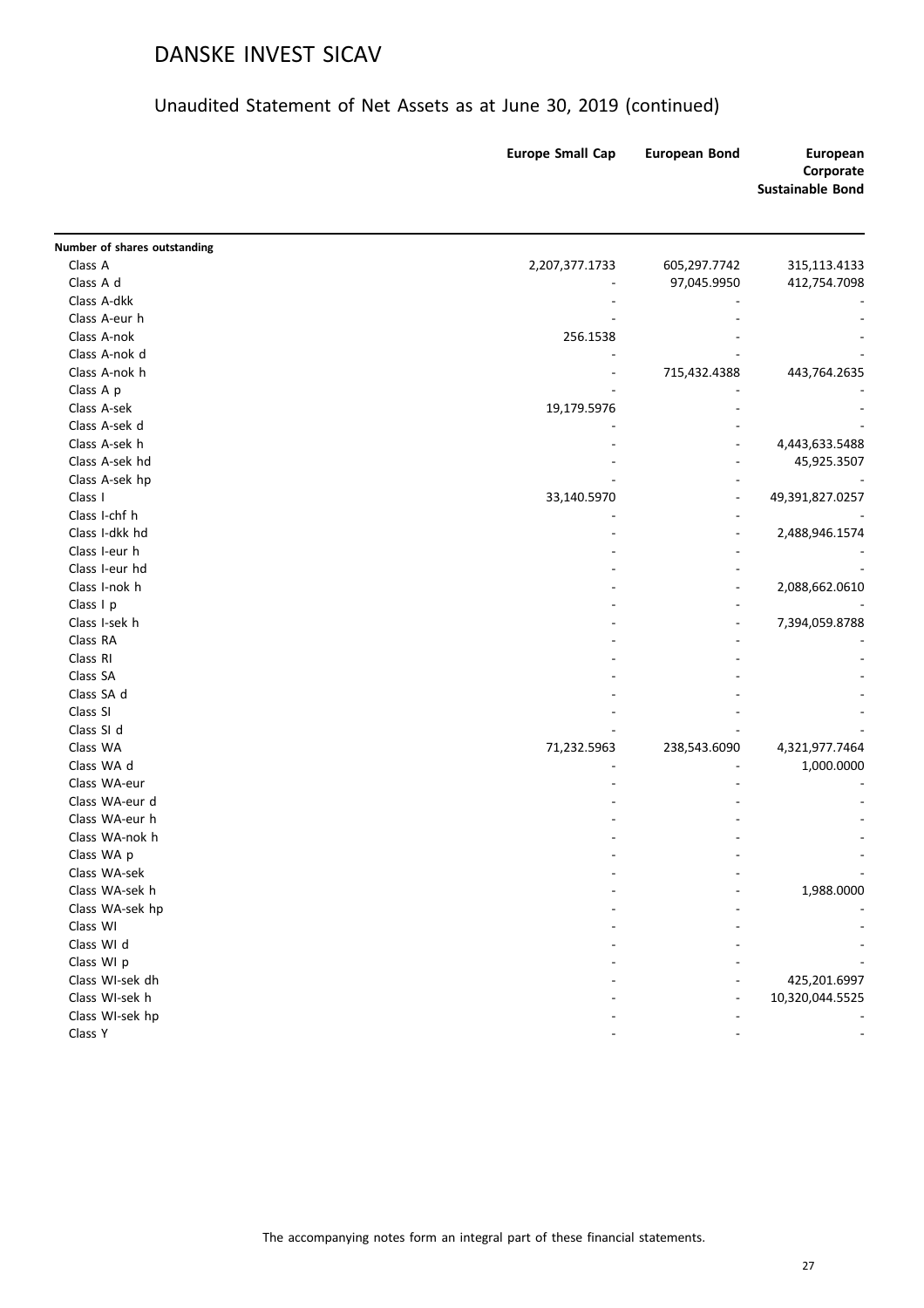|                                                             |                | <b>Global Corporate</b><br><b>Bonds</b> | <b>Global Emerging</b> | <b>Global Emerging</b><br><b>Markets Markets Small Cap</b> |
|-------------------------------------------------------------|----------------|-----------------------------------------|------------------------|------------------------------------------------------------|
|                                                             | <b>Note</b>    | <b>EUR</b>                              | <b>USD</b>             | <b>USD</b>                                                 |
| <b>ASSETS</b>                                               |                |                                         |                        |                                                            |
| Investment portfolio at market value                        | (2)            | 321,983,344                             | 229,849,593            | 78,454,521                                                 |
| Options purchased                                           | (9)            |                                         |                        |                                                            |
| Cash at bank                                                | (2)            | 15,269,598                              | 3,637,912              | 1,776,535                                                  |
| Amounts receivable on sale of investments                   |                | 6,297,421                               | 487,168                |                                                            |
| Amounts receivable on subscriptions                         |                | 5,377,503                               | 209,254                | 4,002                                                      |
| Interest and dividend receivable, net                       | (2)            | 2,015,974                               | 984,724                | 176,395                                                    |
| Net unrealised profit on forward foreign exchange contracts | (2), (7)       | 1,981,473                               |                        |                                                            |
| Net unrealised profit on futures contracts                  | (2), (8)       | 143,896                                 |                        |                                                            |
| Other assets                                                |                | 5,281                                   | 39,933                 | 8,086                                                      |
| <b>TOTAL ASSETS</b>                                         |                | 353,074,490                             | 235,208,584            | 80,419,539                                                 |
| <b>LIABILITIES</b>                                          |                |                                         |                        |                                                            |
| Bank overdraft                                              | (2)            |                                         |                        |                                                            |
| Options redeemed                                            | (9)            |                                         |                        |                                                            |
| Amounts payable on purchase of investments                  |                | 11,541,827                              |                        | 106,005                                                    |
| Amounts payable on redemptions                              |                | 178,445                                 | 150,896                | 121,395                                                    |
| Net unrealised loss on forward foreign exchange contracts   | (2), (7)       |                                         |                        |                                                            |
| Net unrealised loss on futures contracts                    | $(2)$ , $(8)$  |                                         |                        |                                                            |
| Net unrealised loss on total return swaps                   | (2), (11)      |                                         |                        |                                                            |
| Net unrealised loss on CFDs                                 | $(2)$ , $(10)$ |                                         |                        |                                                            |
| Performance fees payable                                    | (4)            |                                         |                        |                                                            |
| Management fees payable                                     | (3)            | 394,615                                 | 573,804                | 268,452                                                    |
| Operating and administrative fees payable                   | (3)            | 141,452                                 | 327,615                | 60,498                                                     |
| Taxes and expenses payable                                  | (5)            | 28,003                                  | 20,364                 | 6,483                                                      |
| Unrealised capital gain tax on investments                  |                |                                         | 359,050                | 184,749                                                    |
| Other liabilities                                           |                |                                         |                        |                                                            |
| <b>TOTAL LIABILITIES</b>                                    |                | 12,284,342                              | 1,431,729              | 747,582                                                    |
| <b>TOTAL NET ASSETS</b>                                     |                | 340,790,148                             | 233,776,855            | 79,671,957                                                 |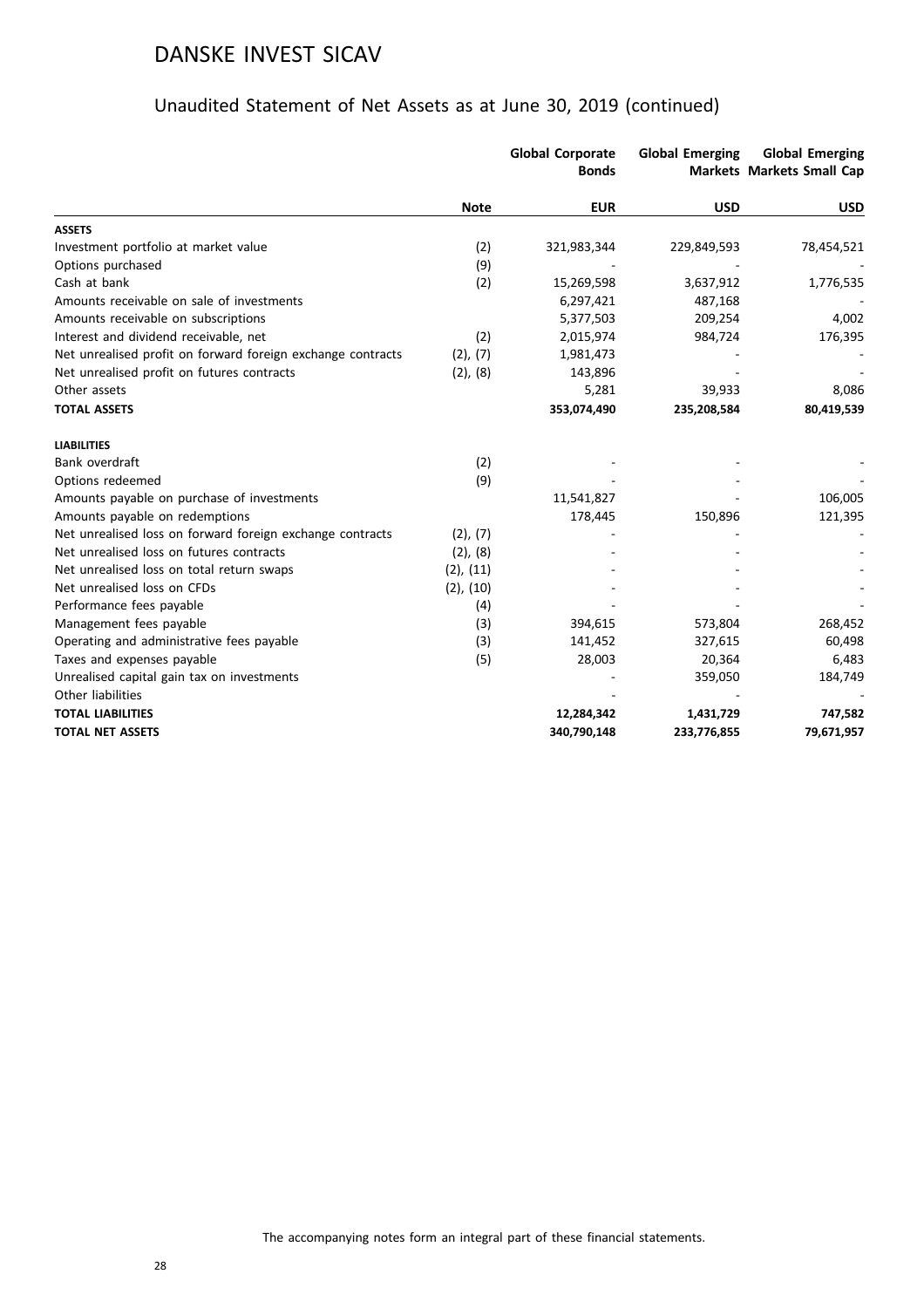| Net asset value per share<br>Class A<br>39.983<br>85.497<br>Class A d<br>Class A-dkk<br>Class A-eur h<br>Class A-nok<br>Class A-nok d<br>Class A-nok h<br>161.66<br>Class A p<br>Class A-sek<br>Class A-sek d<br>Class A-sek h<br>166.19<br>Class A-sek hd<br>Class A-sek hp<br>Class I<br>15.042<br>43.048<br>Class I-chf h<br>Class I-dkk hd<br>Class I-eur h<br>Class I-eur hd<br>Class I-nok h<br>Class I p<br>Class I-sek h<br>Class RA<br>Class RI<br>11.154<br>Class SA<br>Class SA d<br>Class SI-sek<br>Class SI d<br>Class WA<br>10.394<br>86.608<br>Class WA d<br>Class WA-eur<br>10.566<br>Class WA-eur d<br>10.566<br>Class WA-eur h<br>Class WA-nok h<br>105.84<br>Class WA p<br>Class WA-sek<br>165.87<br>802.18<br>Class WA-sek h<br>Class WA-sek hp<br>Class WI<br>Class WI d<br>Class WI p<br>Class WI-sek dh<br>Class WI-sek h<br>Class WI-sek hp |         | <b>Global Corporate</b><br><b>Bonds</b> | <b>Global Emerging</b> | <b>Global Emerging</b><br>Markets Markets Small Cap |
|---------------------------------------------------------------------------------------------------------------------------------------------------------------------------------------------------------------------------------------------------------------------------------------------------------------------------------------------------------------------------------------------------------------------------------------------------------------------------------------------------------------------------------------------------------------------------------------------------------------------------------------------------------------------------------------------------------------------------------------------------------------------------------------------------------------------------------------------------------------------|---------|-----------------------------------------|------------------------|-----------------------------------------------------|
|                                                                                                                                                                                                                                                                                                                                                                                                                                                                                                                                                                                                                                                                                                                                                                                                                                                                     |         |                                         |                        |                                                     |
|                                                                                                                                                                                                                                                                                                                                                                                                                                                                                                                                                                                                                                                                                                                                                                                                                                                                     |         |                                         |                        |                                                     |
|                                                                                                                                                                                                                                                                                                                                                                                                                                                                                                                                                                                                                                                                                                                                                                                                                                                                     |         |                                         |                        | 35.280                                              |
|                                                                                                                                                                                                                                                                                                                                                                                                                                                                                                                                                                                                                                                                                                                                                                                                                                                                     |         |                                         |                        |                                                     |
|                                                                                                                                                                                                                                                                                                                                                                                                                                                                                                                                                                                                                                                                                                                                                                                                                                                                     |         |                                         |                        |                                                     |
|                                                                                                                                                                                                                                                                                                                                                                                                                                                                                                                                                                                                                                                                                                                                                                                                                                                                     |         |                                         |                        |                                                     |
|                                                                                                                                                                                                                                                                                                                                                                                                                                                                                                                                                                                                                                                                                                                                                                                                                                                                     |         |                                         |                        |                                                     |
|                                                                                                                                                                                                                                                                                                                                                                                                                                                                                                                                                                                                                                                                                                                                                                                                                                                                     |         |                                         |                        |                                                     |
|                                                                                                                                                                                                                                                                                                                                                                                                                                                                                                                                                                                                                                                                                                                                                                                                                                                                     |         |                                         |                        |                                                     |
|                                                                                                                                                                                                                                                                                                                                                                                                                                                                                                                                                                                                                                                                                                                                                                                                                                                                     |         |                                         |                        |                                                     |
|                                                                                                                                                                                                                                                                                                                                                                                                                                                                                                                                                                                                                                                                                                                                                                                                                                                                     |         |                                         |                        |                                                     |
|                                                                                                                                                                                                                                                                                                                                                                                                                                                                                                                                                                                                                                                                                                                                                                                                                                                                     |         |                                         |                        |                                                     |
|                                                                                                                                                                                                                                                                                                                                                                                                                                                                                                                                                                                                                                                                                                                                                                                                                                                                     |         |                                         |                        |                                                     |
|                                                                                                                                                                                                                                                                                                                                                                                                                                                                                                                                                                                                                                                                                                                                                                                                                                                                     |         |                                         |                        |                                                     |
|                                                                                                                                                                                                                                                                                                                                                                                                                                                                                                                                                                                                                                                                                                                                                                                                                                                                     |         |                                         |                        |                                                     |
|                                                                                                                                                                                                                                                                                                                                                                                                                                                                                                                                                                                                                                                                                                                                                                                                                                                                     |         |                                         |                        | 39.765                                              |
|                                                                                                                                                                                                                                                                                                                                                                                                                                                                                                                                                                                                                                                                                                                                                                                                                                                                     |         |                                         |                        |                                                     |
|                                                                                                                                                                                                                                                                                                                                                                                                                                                                                                                                                                                                                                                                                                                                                                                                                                                                     |         |                                         |                        |                                                     |
|                                                                                                                                                                                                                                                                                                                                                                                                                                                                                                                                                                                                                                                                                                                                                                                                                                                                     |         |                                         |                        |                                                     |
|                                                                                                                                                                                                                                                                                                                                                                                                                                                                                                                                                                                                                                                                                                                                                                                                                                                                     |         |                                         |                        |                                                     |
|                                                                                                                                                                                                                                                                                                                                                                                                                                                                                                                                                                                                                                                                                                                                                                                                                                                                     |         |                                         |                        |                                                     |
|                                                                                                                                                                                                                                                                                                                                                                                                                                                                                                                                                                                                                                                                                                                                                                                                                                                                     |         |                                         |                        |                                                     |
|                                                                                                                                                                                                                                                                                                                                                                                                                                                                                                                                                                                                                                                                                                                                                                                                                                                                     |         |                                         |                        |                                                     |
|                                                                                                                                                                                                                                                                                                                                                                                                                                                                                                                                                                                                                                                                                                                                                                                                                                                                     |         |                                         |                        |                                                     |
|                                                                                                                                                                                                                                                                                                                                                                                                                                                                                                                                                                                                                                                                                                                                                                                                                                                                     |         |                                         |                        |                                                     |
|                                                                                                                                                                                                                                                                                                                                                                                                                                                                                                                                                                                                                                                                                                                                                                                                                                                                     |         |                                         |                        |                                                     |
|                                                                                                                                                                                                                                                                                                                                                                                                                                                                                                                                                                                                                                                                                                                                                                                                                                                                     |         |                                         |                        |                                                     |
|                                                                                                                                                                                                                                                                                                                                                                                                                                                                                                                                                                                                                                                                                                                                                                                                                                                                     |         |                                         |                        |                                                     |
|                                                                                                                                                                                                                                                                                                                                                                                                                                                                                                                                                                                                                                                                                                                                                                                                                                                                     |         |                                         |                        |                                                     |
|                                                                                                                                                                                                                                                                                                                                                                                                                                                                                                                                                                                                                                                                                                                                                                                                                                                                     |         |                                         |                        | 9.497                                               |
|                                                                                                                                                                                                                                                                                                                                                                                                                                                                                                                                                                                                                                                                                                                                                                                                                                                                     |         |                                         |                        |                                                     |
|                                                                                                                                                                                                                                                                                                                                                                                                                                                                                                                                                                                                                                                                                                                                                                                                                                                                     |         |                                         |                        | 31.383                                              |
|                                                                                                                                                                                                                                                                                                                                                                                                                                                                                                                                                                                                                                                                                                                                                                                                                                                                     |         |                                         |                        |                                                     |
|                                                                                                                                                                                                                                                                                                                                                                                                                                                                                                                                                                                                                                                                                                                                                                                                                                                                     |         |                                         |                        |                                                     |
|                                                                                                                                                                                                                                                                                                                                                                                                                                                                                                                                                                                                                                                                                                                                                                                                                                                                     |         |                                         |                        |                                                     |
|                                                                                                                                                                                                                                                                                                                                                                                                                                                                                                                                                                                                                                                                                                                                                                                                                                                                     |         |                                         |                        |                                                     |
|                                                                                                                                                                                                                                                                                                                                                                                                                                                                                                                                                                                                                                                                                                                                                                                                                                                                     |         |                                         |                        |                                                     |
|                                                                                                                                                                                                                                                                                                                                                                                                                                                                                                                                                                                                                                                                                                                                                                                                                                                                     |         |                                         |                        |                                                     |
|                                                                                                                                                                                                                                                                                                                                                                                                                                                                                                                                                                                                                                                                                                                                                                                                                                                                     |         |                                         |                        |                                                     |
|                                                                                                                                                                                                                                                                                                                                                                                                                                                                                                                                                                                                                                                                                                                                                                                                                                                                     |         |                                         |                        |                                                     |
|                                                                                                                                                                                                                                                                                                                                                                                                                                                                                                                                                                                                                                                                                                                                                                                                                                                                     |         |                                         |                        |                                                     |
|                                                                                                                                                                                                                                                                                                                                                                                                                                                                                                                                                                                                                                                                                                                                                                                                                                                                     |         |                                         |                        |                                                     |
|                                                                                                                                                                                                                                                                                                                                                                                                                                                                                                                                                                                                                                                                                                                                                                                                                                                                     |         |                                         |                        |                                                     |
|                                                                                                                                                                                                                                                                                                                                                                                                                                                                                                                                                                                                                                                                                                                                                                                                                                                                     |         |                                         |                        |                                                     |
|                                                                                                                                                                                                                                                                                                                                                                                                                                                                                                                                                                                                                                                                                                                                                                                                                                                                     |         |                                         |                        |                                                     |
|                                                                                                                                                                                                                                                                                                                                                                                                                                                                                                                                                                                                                                                                                                                                                                                                                                                                     | Class Y |                                         |                        |                                                     |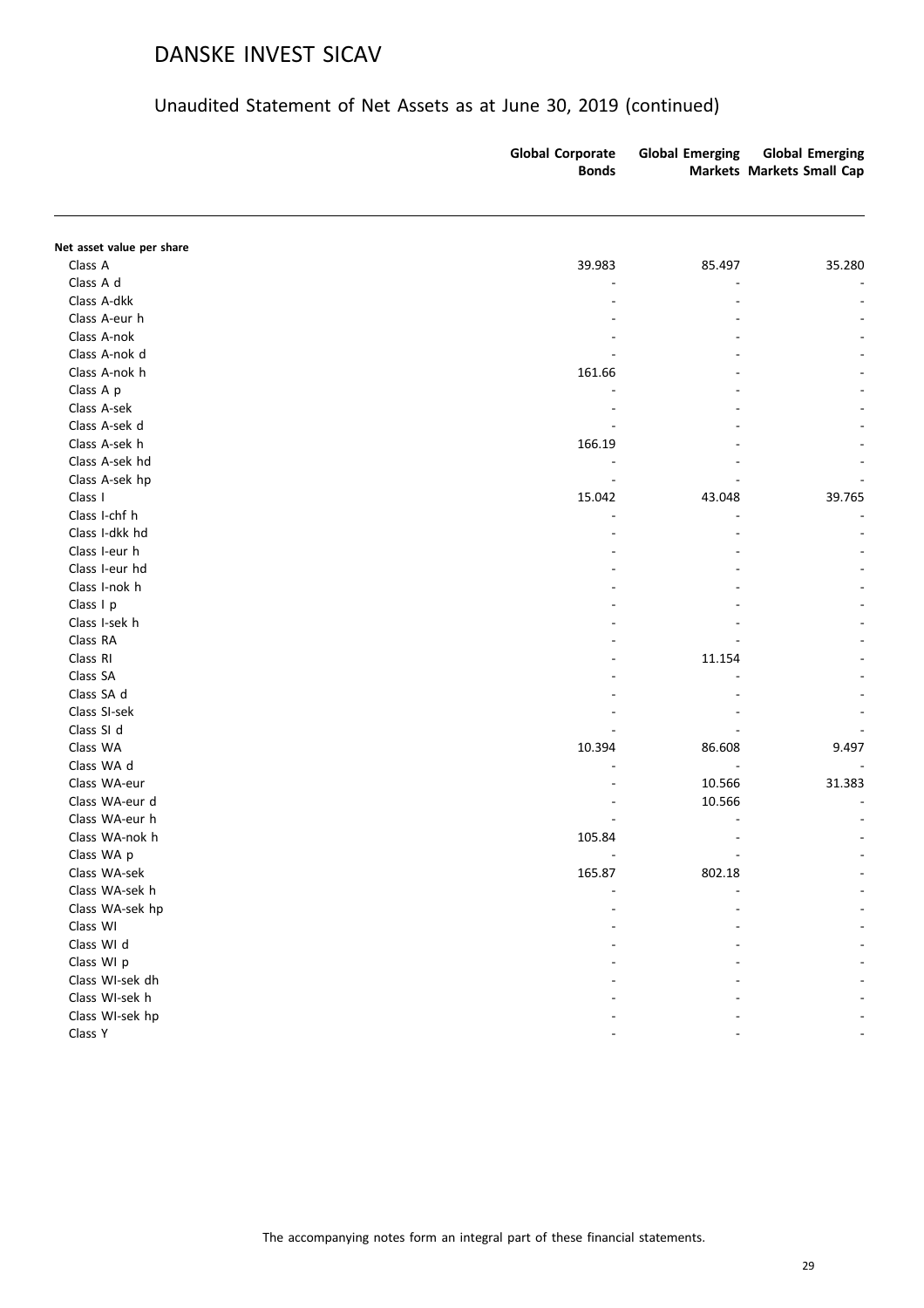|                                | <b>Global Corporate</b><br><b>Bonds</b> | <b>Global Emerging</b> | <b>Global Emerging</b><br><b>Markets Markets Small Cap</b> |
|--------------------------------|-----------------------------------------|------------------------|------------------------------------------------------------|
| Number of shares outstanding   |                                         |                        |                                                            |
| Class A                        | 647,222.6731                            | 1,595,721.3063         | 1,317,282.7898                                             |
| Class A d                      |                                         |                        |                                                            |
| Class A-dkk                    |                                         |                        |                                                            |
| Class A-eur h                  |                                         |                        |                                                            |
| Class A-nok                    |                                         |                        |                                                            |
| Class A-nok d                  |                                         |                        |                                                            |
| Class A-nok h                  | 5,119,602.7607                          |                        |                                                            |
| Class A p                      |                                         |                        |                                                            |
| Class A-sek                    |                                         |                        |                                                            |
| Class A-sek d                  |                                         |                        |                                                            |
| Class A-sek h                  | 2,492,816.2889                          |                        |                                                            |
| Class A-sek hd                 |                                         |                        |                                                            |
| Class A-sek hp                 |                                         |                        |                                                            |
| Class I                        | 8,099,959.3951                          | 1,880,005.2647         | 833,594.4639                                               |
| Class I-chf h                  |                                         |                        |                                                            |
| Class I-dkk hd                 |                                         |                        |                                                            |
| Class I-eur h                  |                                         |                        |                                                            |
| Class I-eur hd                 |                                         |                        |                                                            |
| Class I-nok h                  |                                         |                        |                                                            |
| Class I p                      |                                         |                        |                                                            |
| Class I-sek h                  |                                         |                        |                                                            |
| Class RA                       |                                         |                        |                                                            |
| Class RI                       |                                         | 188,280.0022           |                                                            |
| Class SA                       |                                         |                        |                                                            |
| Class SA d                     |                                         |                        |                                                            |
| Class SI                       |                                         |                        |                                                            |
| Class SI d                     |                                         |                        |                                                            |
| Class WA                       |                                         |                        |                                                            |
| Class WA d                     | 1,889,952.0912                          | 61,913.3780            | 1,150.0000                                                 |
| Class WA-eur                   |                                         |                        |                                                            |
| Class WA-eur d                 |                                         | 1,000.0000             | 1,102.5357                                                 |
| Class WA-eur h                 |                                         | 1,000.0000             |                                                            |
| Class WA-nok h                 |                                         |                        |                                                            |
| Class WA p                     | 3,465,684.0477                          |                        |                                                            |
|                                |                                         |                        |                                                            |
| Class WA-sek<br>Class WA-sek h |                                         | 103,205.1970           |                                                            |
|                                | 696,484.8203                            |                        |                                                            |
| Class WA-sek hp                |                                         |                        |                                                            |
| Class WI                       |                                         |                        |                                                            |
| Class WI d                     |                                         |                        |                                                            |
| Class WI p                     |                                         |                        |                                                            |
| Class WI-sek dh                |                                         |                        |                                                            |
| Class WI-sek h                 |                                         |                        |                                                            |
| Class WI-sek hp                |                                         |                        |                                                            |
| Class Y                        |                                         |                        |                                                            |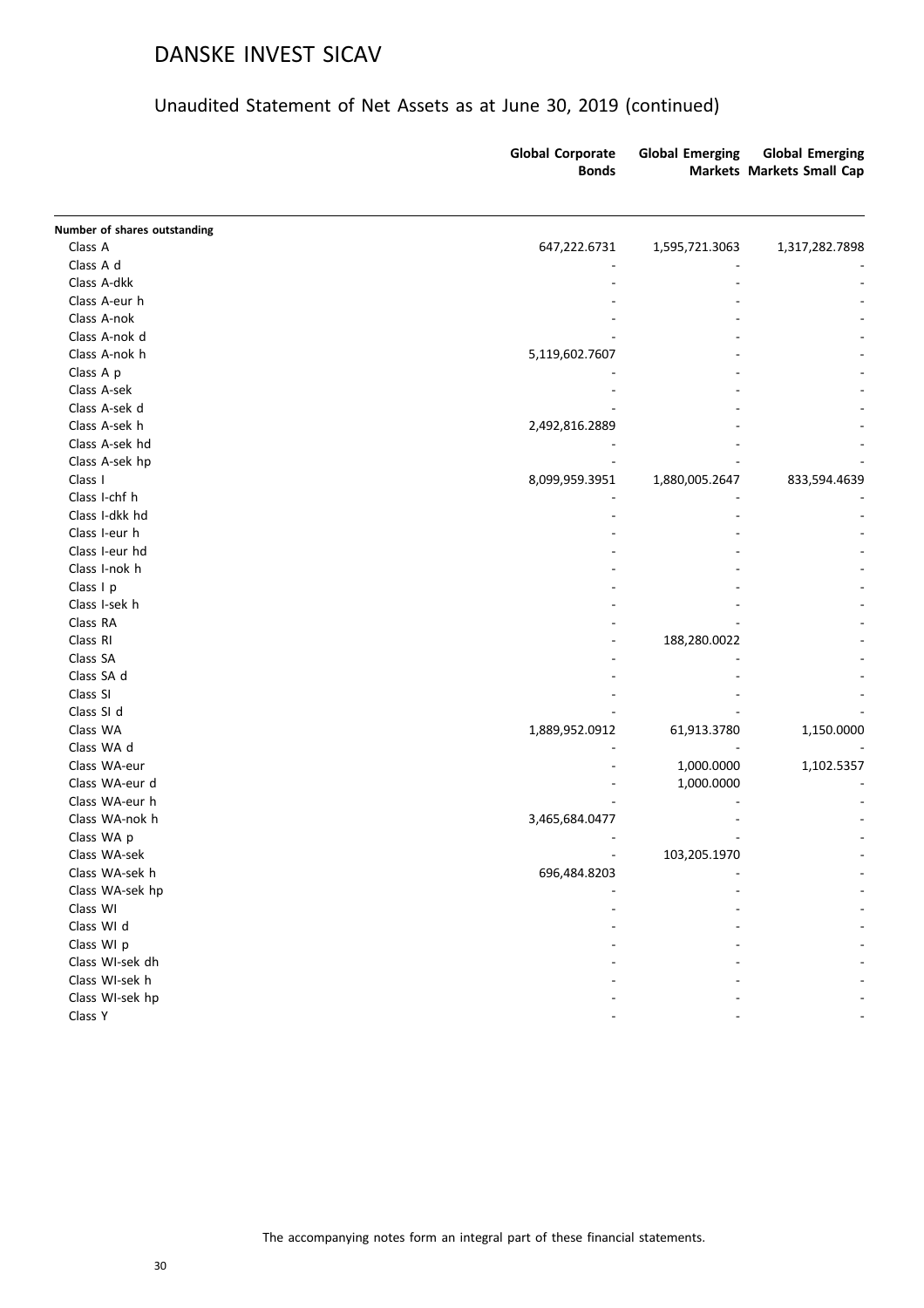|                                                             |                | <b>Global High</b><br><b>Dividend</b> | <b>Global Inflation</b> | <b>Global Inflation</b><br>Linked Bond Linked Bond Short<br><b>Duration</b> |
|-------------------------------------------------------------|----------------|---------------------------------------|-------------------------|-----------------------------------------------------------------------------|
|                                                             | <b>Note</b>    | <b>EUR</b>                            | <b>EUR</b>              | <b>EUR</b>                                                                  |
| <b>ASSETS</b>                                               |                |                                       |                         |                                                                             |
| Investment portfolio at market value                        | (2)            | 11,662,984                            | 13,443,044              | 89,290,798                                                                  |
| Options purchased                                           | (9)            |                                       |                         |                                                                             |
| Cash at bank                                                | (2)            | 69,520                                | 23,922                  | 519,085                                                                     |
| Amounts receivable on sale of investments                   |                |                                       | 296,227                 | 2,385,515                                                                   |
| Amounts receivable on subscriptions                         |                |                                       |                         | 48,150                                                                      |
| Interest and dividend receivable, net                       | (2)            | 24,248                                | 35,719                  | 198,813                                                                     |
| Net unrealised profit on forward foreign exchange contracts | (2), (7)       |                                       |                         | 57,230                                                                      |
| Net unrealised profit on futures contracts                  | (2), (8)       |                                       |                         |                                                                             |
| Other assets                                                |                | 2,588                                 | 129,579                 | 879,676                                                                     |
| <b>TOTAL ASSETS</b>                                         |                | 11,759,340                            | 13,928,491              | 93,379,267                                                                  |
| <b>LIABILITIES</b>                                          |                |                                       |                         |                                                                             |
| Bank overdraft                                              | (2)            |                                       |                         |                                                                             |
| Options redeemed                                            | (9)            |                                       |                         |                                                                             |
| Amounts payable on purchase of investments                  |                |                                       | 412,315                 | 3,506,591                                                                   |
| Amounts payable on redemptions                              |                |                                       |                         | 28,973                                                                      |
| Net unrealised loss on forward foreign exchange contracts   | (2), (7)       |                                       | 447                     |                                                                             |
| Net unrealised loss on futures contracts                    | $(2)$ , $(8)$  |                                       |                         |                                                                             |
| Net unrealised loss on total return swaps                   | $(2)$ , $(11)$ |                                       |                         |                                                                             |
| Net unrealised loss on CFDs                                 | $(2)$ , $(10)$ |                                       |                         |                                                                             |
| Performance fees payable                                    | (4)            |                                       |                         |                                                                             |
| Management fees payable                                     | (3)            | 28,231                                | 25,572                  | 106,903                                                                     |
| Operating and administrative fees payable                   | (3)            | 3,778                                 | 7,068                   | 33,711                                                                      |
| Taxes and expenses payable                                  | (5)            | 375                                   | 1,459                   | 4,915                                                                       |
| Unrealised capital gain tax on investments                  |                |                                       |                         |                                                                             |
| Other liabilities                                           |                |                                       | 686                     | 68,618                                                                      |
| <b>TOTAL LIABILITIES</b>                                    |                | 32,384                                | 447,547                 | 3,749,711                                                                   |
| <b>TOTAL NET ASSETS</b>                                     |                | 11,726,956                            | 13,480,944              | 89,629,556                                                                  |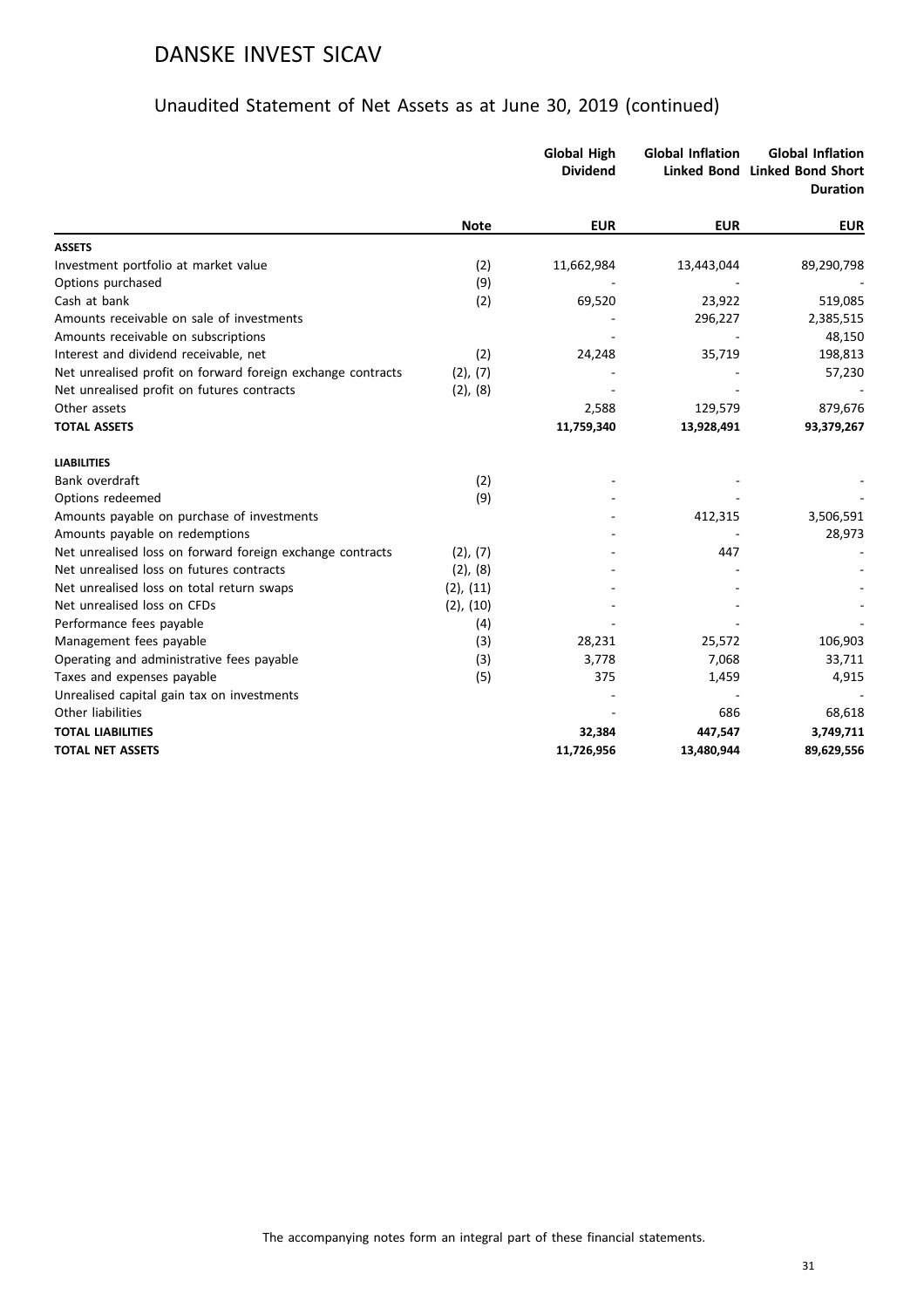|                           | <b>Global High</b><br><b>Dividend</b> | <b>Global Inflation</b> | <b>Global Inflation</b><br>Linked Bond Linked Bond Short<br><b>Duration</b> |
|---------------------------|---------------------------------------|-------------------------|-----------------------------------------------------------------------------|
| Net asset value per share |                                       |                         |                                                                             |
| Class A                   | 11.782                                | 11.229                  | 10.011                                                                      |
| Class A d                 |                                       | 10.734                  | 10.055                                                                      |
| Class A-dkk               |                                       |                         |                                                                             |
| Class A-eur h             |                                       |                         |                                                                             |
| Class A-nok               | 130.21                                |                         |                                                                             |
| Class A-nok d             | 130.15                                |                         |                                                                             |
| Class A-nok h             |                                       |                         |                                                                             |
| Class A p                 |                                       |                         |                                                                             |
| Class A-sek               | 136.18                                |                         |                                                                             |
| Class A-sek d             | 134.86                                |                         |                                                                             |
| Class A-sek h             |                                       | 108.26                  |                                                                             |
| Class A-sek hd            |                                       |                         |                                                                             |
| Class A-sek hp            |                                       |                         |                                                                             |
| Class I                   | 12.191                                | 10.991                  | 10.215                                                                      |
| Class I-chf h             |                                       |                         |                                                                             |
| Class I-dkk hd            | ÷                                     |                         |                                                                             |
| Class I-eur h             |                                       |                         |                                                                             |
| Class I-eur hd            |                                       |                         |                                                                             |
| Class I-nok h             |                                       |                         |                                                                             |
| Class I p                 |                                       |                         |                                                                             |
| Class I-sek h             |                                       |                         |                                                                             |
| Class RA                  |                                       | 10.417                  |                                                                             |
| Class RI                  |                                       |                         | 10.136                                                                      |
| Class SA                  |                                       |                         |                                                                             |
| Class SA d                |                                       |                         |                                                                             |
| Class SI-sek              |                                       |                         |                                                                             |
| Class SI d                |                                       |                         |                                                                             |
| Class WA                  |                                       | 10.223                  | 10.076                                                                      |
| Class WA d                |                                       | 10.224                  |                                                                             |
| Class WA-eur              |                                       |                         |                                                                             |
| Class WA-eur d            |                                       |                         |                                                                             |
| Class WA-eur h            |                                       |                         |                                                                             |
| Class WA-nok h            |                                       |                         |                                                                             |
| Class WA p                |                                       |                         |                                                                             |
| Class WA-sek              |                                       |                         |                                                                             |
| Class WA-sek h            |                                       |                         |                                                                             |
| Class WA-sek hp           |                                       |                         |                                                                             |
| Class WI                  |                                       |                         |                                                                             |
| Class WI d                |                                       |                         |                                                                             |
| Class WI p                |                                       |                         |                                                                             |
| Class WI-sek dh           |                                       |                         |                                                                             |
| Class WI-sek h            |                                       |                         |                                                                             |
| Class WI-sek hp           |                                       |                         |                                                                             |
| Class Y                   |                                       |                         |                                                                             |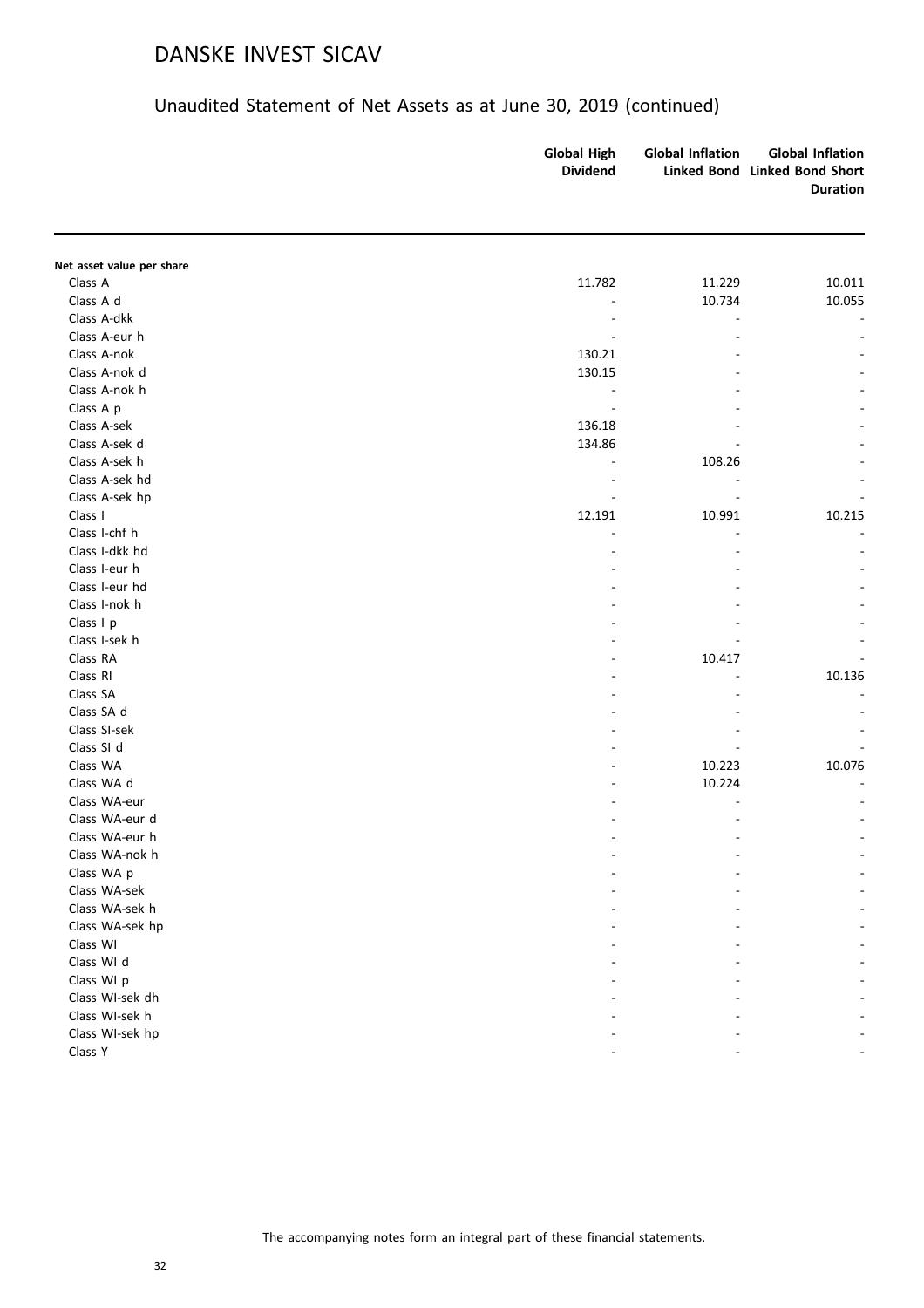|                              | <b>Global High</b><br><b>Dividend</b> | <b>Global Inflation</b> | <b>Global Inflation</b><br>Linked Bond Linked Bond Short<br><b>Duration</b> |
|------------------------------|---------------------------------------|-------------------------|-----------------------------------------------------------------------------|
| Number of shares outstanding |                                       |                         |                                                                             |
| Class A                      | 75,024.9480                           | 1,169,626.2139          | 248,786.7429                                                                |
| Class A d                    |                                       | 6,412.7105              | 100.0000                                                                    |
| Class A-dkk                  |                                       |                         |                                                                             |
| Class A-eur h                |                                       |                         |                                                                             |
| Class A-nok                  | 10.0000                               |                         |                                                                             |
| Class A-nok d                | 1,160.0000                            |                         |                                                                             |
| Class A-nok h                |                                       |                         |                                                                             |
| Class A p                    |                                       |                         |                                                                             |
| Class A-sek                  | 10.0000                               |                         |                                                                             |
| Class A-sek d                | 10.0000                               |                         |                                                                             |
| Class A-sek h                |                                       | 1,000.0000              |                                                                             |
| Class A-sek hd               |                                       |                         |                                                                             |
| Class A-sek hp               |                                       |                         |                                                                             |
| Class I                      | 888,090.1791                          | 10,000.0039             | 5,907,759.7252                                                              |
| Class I-chf h                |                                       |                         |                                                                             |
| Class I-dkk hd               |                                       |                         |                                                                             |
| Class I-eur h                |                                       |                         |                                                                             |
| Class I-eur hd               |                                       |                         |                                                                             |
| Class I-nok h                |                                       |                         |                                                                             |
| Class I p                    |                                       |                         |                                                                             |
| Class I-sek h                |                                       |                         |                                                                             |
| Class RA                     |                                       | 13,250.0000             |                                                                             |
| Class RI                     |                                       |                         | 129,789.1681                                                                |
| Class SA                     |                                       |                         |                                                                             |
| Class SA d                   |                                       |                         |                                                                             |
| Class SI                     |                                       |                         |                                                                             |
| Class SI d                   |                                       |                         |                                                                             |
| Class WA                     |                                       | 1,002.4613              | 2,528,391.7057                                                              |
| Class WA d                   |                                       | 1,000.0000              |                                                                             |
| Class WA-eur                 |                                       |                         |                                                                             |
| Class WA-eur d               |                                       |                         |                                                                             |
| Class WA-eur h               |                                       |                         |                                                                             |
| Class WA-nok h               |                                       |                         |                                                                             |
| Class WA p                   |                                       |                         |                                                                             |
| Class WA-sek                 |                                       |                         |                                                                             |
| Class WA-sek h               |                                       |                         |                                                                             |
| Class WA-sek hp              |                                       |                         |                                                                             |
| Class WI                     |                                       |                         |                                                                             |
| Class WI d                   |                                       |                         |                                                                             |
| Class WI p                   |                                       |                         |                                                                             |
|                              |                                       |                         |                                                                             |
| Class WI-sek dh              |                                       |                         |                                                                             |
| Class WI-sek h               |                                       |                         |                                                                             |
| Class WI-sek hp              |                                       |                         |                                                                             |
| Class Y                      |                                       |                         |                                                                             |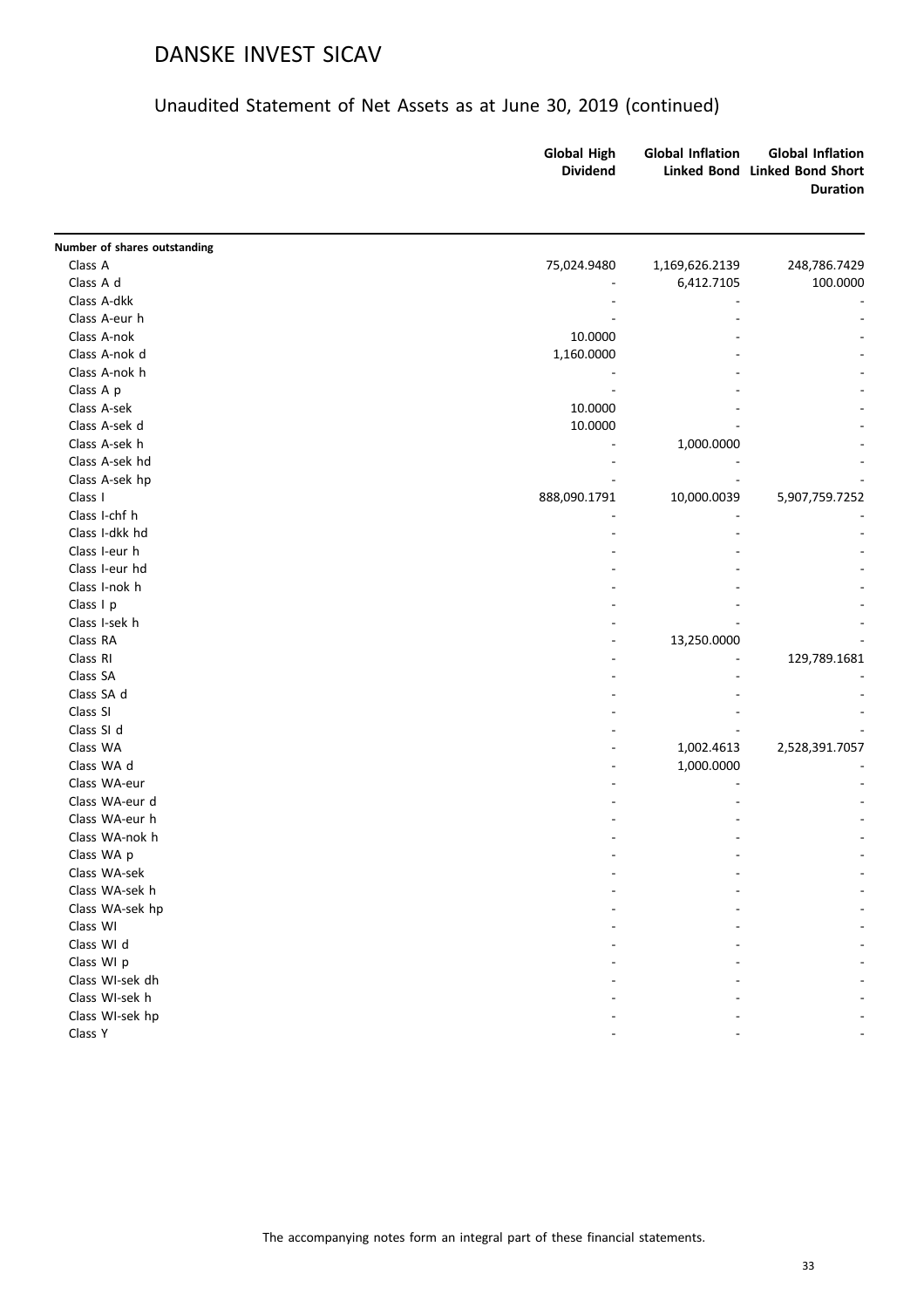|                                                             |                | Global<br><b>StockPicking</b> | India      | Japan         |
|-------------------------------------------------------------|----------------|-------------------------------|------------|---------------|
|                                                             | <b>Note</b>    | <b>EUR</b>                    | <b>USD</b> | JPY           |
| <b>ASSETS</b>                                               |                |                               |            |               |
| Investment portfolio at market value                        | (2)            | 29,370,731                    | 72,056,280 | 5,888,418,390 |
| Options purchased                                           | (9)            |                               |            |               |
| Cash at bank                                                | (2)            | 564,292                       | 1,664,016  | 139,361,694   |
| Amounts receivable on sale of investments                   |                | 120,192                       | 14,291     | 49,176,942    |
| Amounts receivable on subscriptions                         |                | 1,679                         | 182,246    | 1,300,723     |
| Interest and dividend receivable, net                       | (2)            | 78,507                        | 140,143    | 28,212,301    |
| Net unrealised profit on forward foreign exchange contracts | (2), (7)       |                               |            |               |
| Net unrealised profit on futures contracts                  | (2), (8)       |                               |            |               |
| Other assets                                                |                | 46,015                        | 1,406      |               |
| <b>TOTAL ASSETS</b>                                         |                | 30,181,416                    | 74,058,382 | 6,106,470,050 |
| <b>LIABILITIES</b>                                          |                |                               |            |               |
| Bank overdraft                                              | (2)            |                               |            |               |
| Options redeemed                                            | (9)            |                               |            |               |
| Amounts payable on purchase of investments                  |                |                               | 20,500     | 69,933,231    |
| Amounts payable on redemptions                              |                | 28,503                        | 132,537    | 1,186,324     |
| Net unrealised loss on forward foreign exchange contracts   | (2), (7)       |                               |            |               |
| Net unrealised loss on futures contracts                    | $(2)$ , $(8)$  |                               |            |               |
| Net unrealised loss on total return swaps                   | $(2)$ , $(11)$ |                               |            |               |
| Net unrealised loss on CFDs                                 | $(2)$ , $(10)$ |                               |            |               |
| Performance fees payable                                    | (4)            |                               | 21,886     |               |
| Management fees payable                                     | (3)            | 197,534                       | 309,016    | 21,986,773    |
| Operating and administrative fees payable                   | (3)            | 28,778                        | 41,745     | 6,823,421     |
| Taxes and expenses payable                                  | (5)            | 2,953                         | 8,658      | 650,264       |
| Unrealised capital gain tax on investments                  |                |                               | 1,170,080  |               |
| Other liabilities                                           |                |                               |            | 43,774        |
| <b>TOTAL LIABILITIES</b>                                    |                | 257,768                       | 1,704,422  | 100,623,787   |
| <b>TOTAL NET ASSETS</b>                                     |                | 29,923,648                    | 72,353,960 | 6,005,846,263 |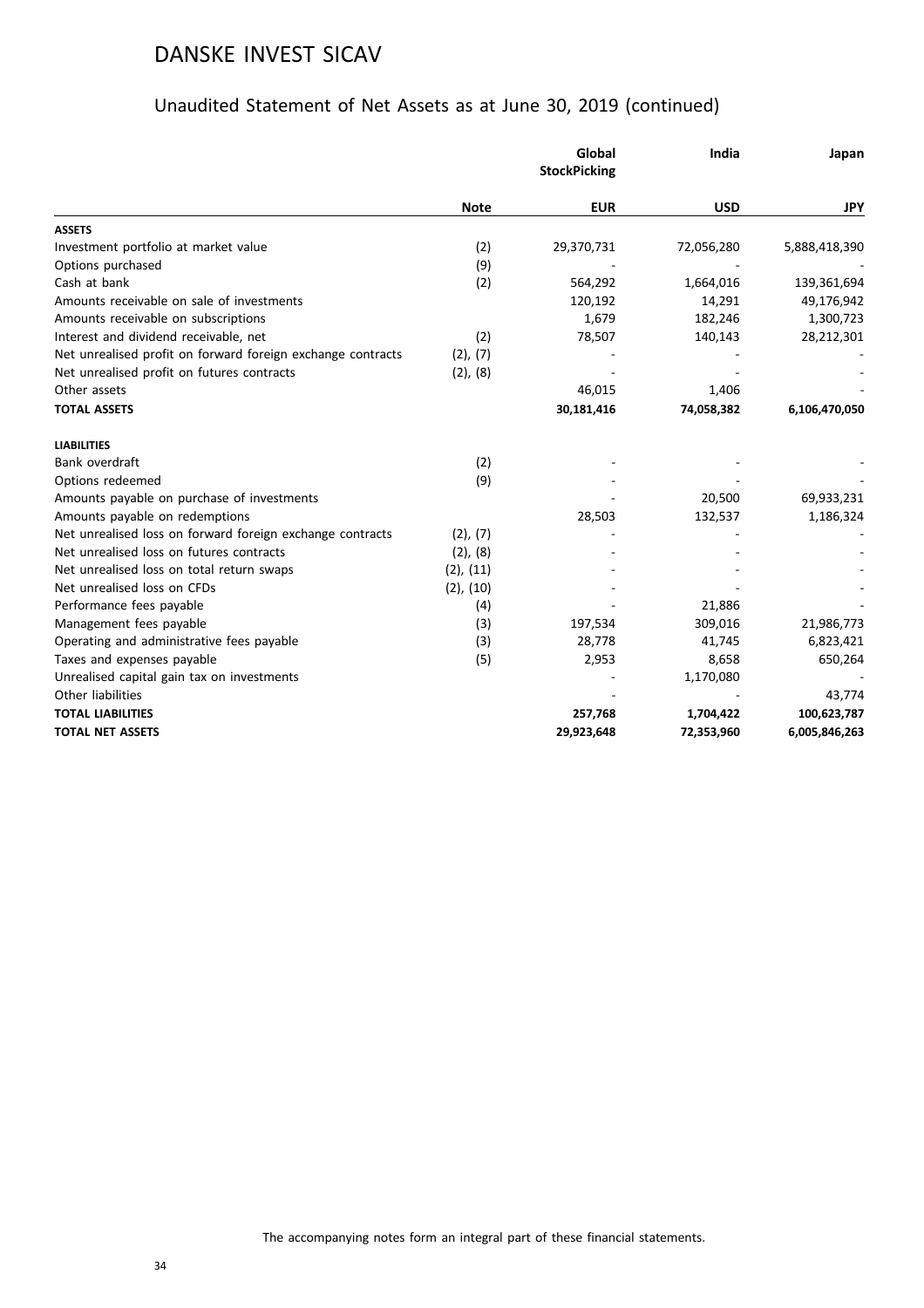| Net asset value per share<br>Class A<br>24.849<br>82.011<br>Class A d<br>Class A-dkk<br>Class A-eur h<br>Class A-nok<br>Class A-nok d<br>Class A-nok h<br>Class A p<br>Class A-sek<br>Class A-sek d | Japan   |
|-----------------------------------------------------------------------------------------------------------------------------------------------------------------------------------------------------|---------|
|                                                                                                                                                                                                     |         |
|                                                                                                                                                                                                     |         |
|                                                                                                                                                                                                     | 3,174.9 |
|                                                                                                                                                                                                     |         |
|                                                                                                                                                                                                     |         |
|                                                                                                                                                                                                     |         |
|                                                                                                                                                                                                     |         |
|                                                                                                                                                                                                     |         |
|                                                                                                                                                                                                     |         |
|                                                                                                                                                                                                     |         |
|                                                                                                                                                                                                     |         |
|                                                                                                                                                                                                     |         |
| Class A-sek h                                                                                                                                                                                       |         |
| Class A-sek hd                                                                                                                                                                                      |         |
| Class A-sek hp                                                                                                                                                                                      |         |
| Class I<br>19.946                                                                                                                                                                                   | 3,238.3 |
| Class I-chf h                                                                                                                                                                                       |         |
| Class I-dkk hd                                                                                                                                                                                      |         |
| Class I-eur h                                                                                                                                                                                       |         |
| Class I-eur hd                                                                                                                                                                                      |         |
| Class I-nok h                                                                                                                                                                                       |         |
| Class I p                                                                                                                                                                                           |         |
| Class I-sek h                                                                                                                                                                                       |         |
| Class RA                                                                                                                                                                                            |         |
| Class RI<br>11.293                                                                                                                                                                                  |         |
| Class SA                                                                                                                                                                                            |         |
| Class SA d                                                                                                                                                                                          |         |
| Class SI-sek                                                                                                                                                                                        |         |
| Class SI d                                                                                                                                                                                          |         |
| Class WA<br>25.138<br>10.495                                                                                                                                                                        | 3,206.5 |
| Class WA d                                                                                                                                                                                          |         |
| Class WA-eur                                                                                                                                                                                        |         |
| Class WA-eur d<br>10.778                                                                                                                                                                            | 9.499   |
| Class WA-eur h                                                                                                                                                                                      |         |
| Class WA-nok h                                                                                                                                                                                      |         |
| Class WA p                                                                                                                                                                                          |         |
| Class WA-sek                                                                                                                                                                                        |         |
| Class WA-sek h                                                                                                                                                                                      |         |
| Class WA-sek hp                                                                                                                                                                                     |         |
| Class WI                                                                                                                                                                                            |         |
| Class WI d                                                                                                                                                                                          |         |
| Class WI p                                                                                                                                                                                          |         |
| Class WI-sek dh                                                                                                                                                                                     |         |
| Class WI-sek h                                                                                                                                                                                      |         |
| Class WI-sek hp                                                                                                                                                                                     |         |
| Class Y                                                                                                                                                                                             |         |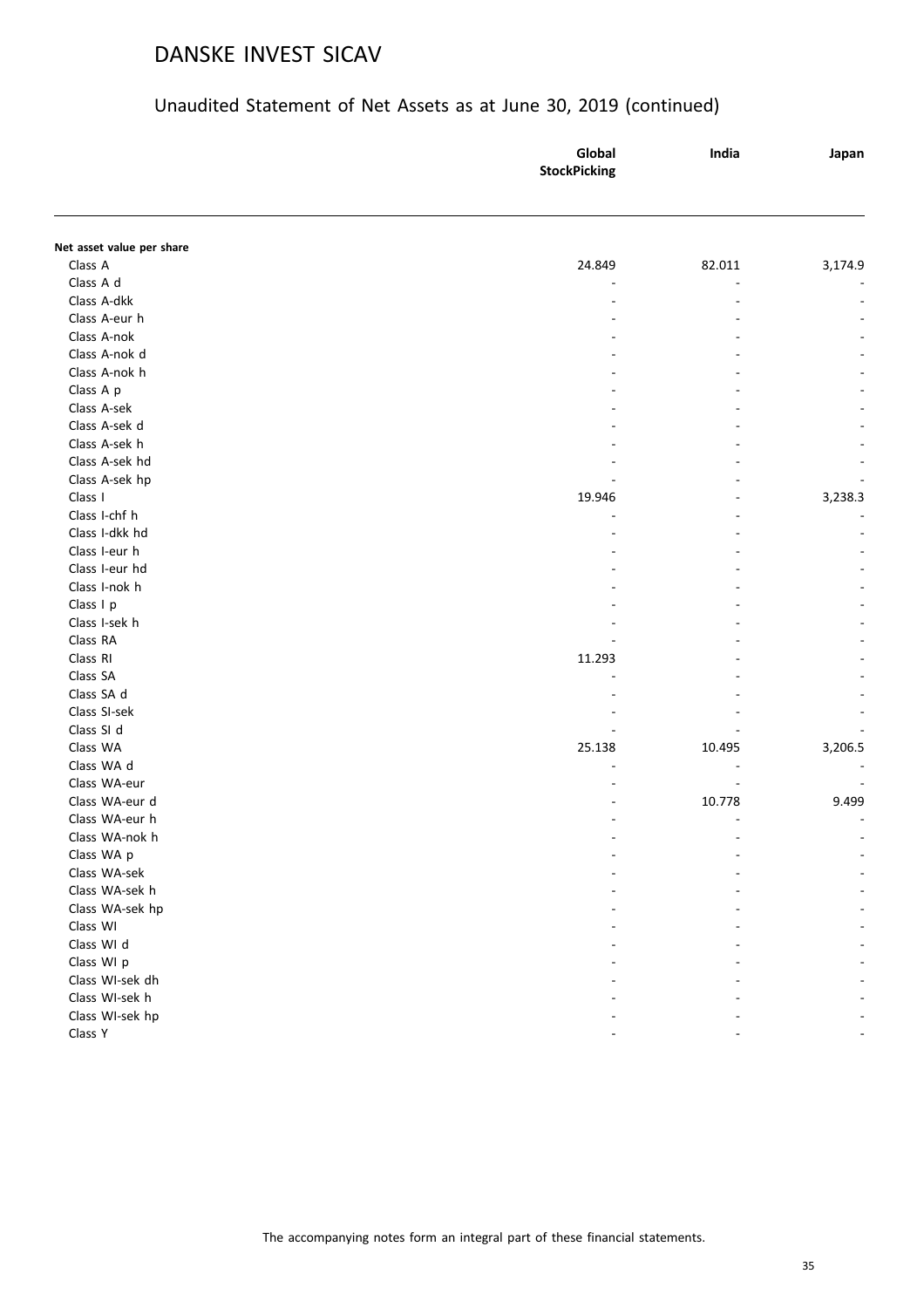|                                         | Global<br><b>StockPicking</b> | India        | Japan          |
|-----------------------------------------|-------------------------------|--------------|----------------|
|                                         |                               |              |                |
| Number of shares outstanding<br>Class A |                               |              |                |
| Class A d                               | 905,391.7566                  | 881,950.4195 | 1,423,163.6466 |
| Class A-dkk                             |                               |              |                |
| Class A-eur h                           |                               |              |                |
| Class A-nok                             |                               |              |                |
| Class A-nok d                           |                               |              |                |
| Class A-nok h                           |                               |              |                |
| Class A p                               |                               |              |                |
| Class A-sek                             |                               |              |                |
| Class A-sek d                           |                               |              |                |
| Class A-sek h                           |                               |              |                |
| Class A-sek hd                          |                               |              |                |
|                                         |                               |              |                |
| Class A-sek hp<br>Class I               | 226,739.6399                  |              | 257,339.9844   |
| Class I-chf h                           |                               |              |                |
| Class I-dkk hd                          |                               |              |                |
| Class I-eur h                           |                               |              |                |
| Class I-eur hd                          |                               |              |                |
| Class I-nok h                           |                               |              |                |
| Class I p                               |                               |              |                |
| Class I-sek h                           |                               |              |                |
| Class RA                                |                               |              |                |
| Class RI                                | 237,427.3091                  |              |                |
| Class SA                                |                               |              |                |
| Class SA d                              |                               |              |                |
| Class SI                                |                               |              |                |
| Class SI d                              |                               |              |                |
| Class WA                                | 8,817.7254                    | 1,150.0000   | 203,622.3516   |
| Class WA d                              |                               |              |                |
| Class WA-eur                            |                               |              |                |
| Class WA-eur d                          |                               | 1,000.0000   | 1,000.0000     |
| Class WA-eur h                          |                               |              |                |
| Class WA-nok h                          |                               |              |                |
| Class WA p                              |                               |              |                |
| Class WA-sek                            |                               |              |                |
| Class WA-sek h                          |                               |              |                |
| Class WA-sek hp                         |                               |              |                |
| Class WI                                |                               |              |                |
| Class WI d                              |                               |              |                |
| Class WI p                              |                               |              |                |
| Class WI-sek dh                         |                               |              |                |
| Class WI-sek h                          |                               |              |                |
| Class WI-sek hp                         |                               |              |                |
| Class Y                                 |                               |              |                |
|                                         |                               |              |                |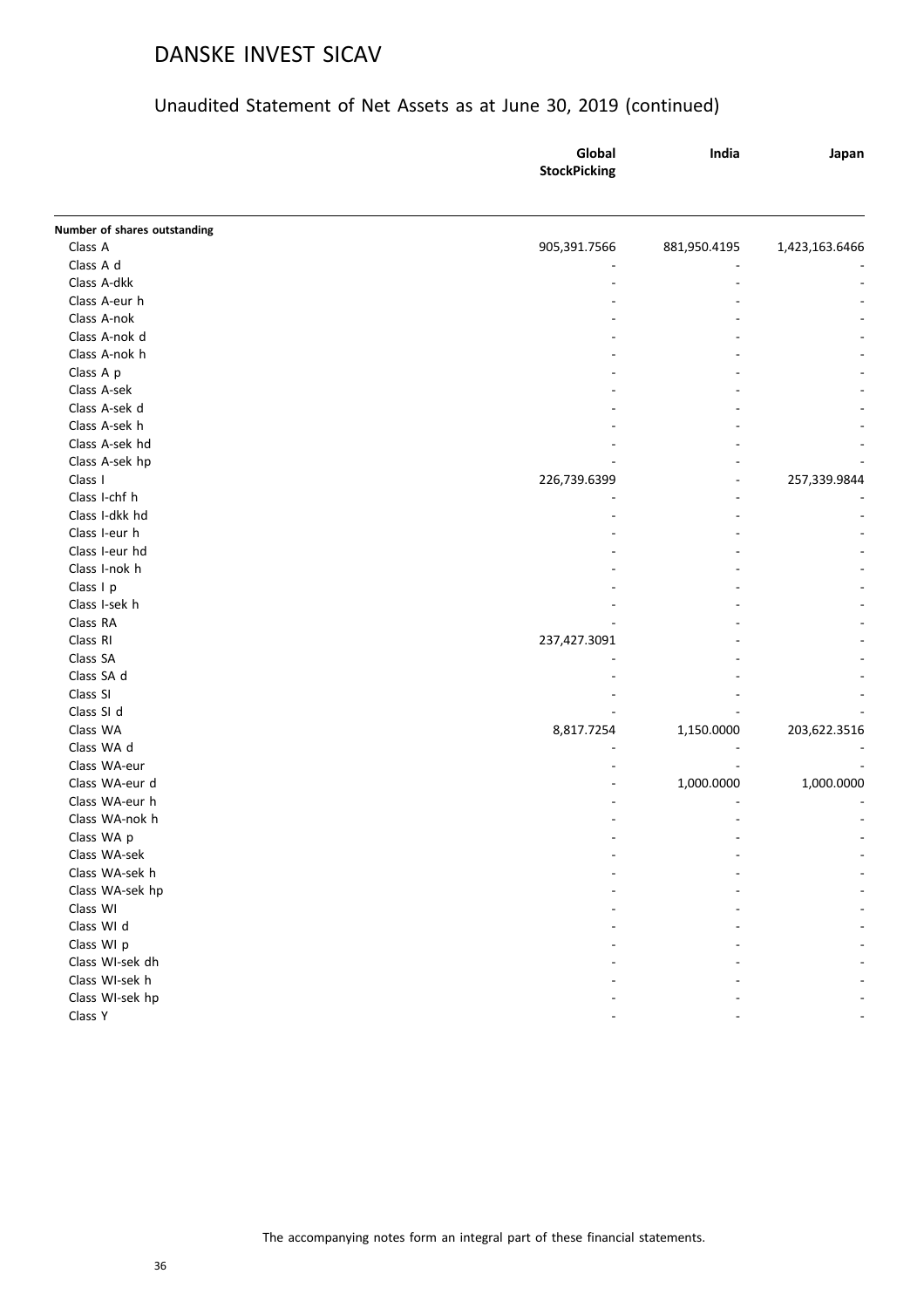|                                                             |                | <b>Multi Asset</b><br><b>Inflation Strategy</b> | <b>Nordic Corporate</b><br><b>Bond</b> | <b>Russia</b> |
|-------------------------------------------------------------|----------------|-------------------------------------------------|----------------------------------------|---------------|
|                                                             | <b>Note</b>    | <b>EUR</b>                                      | <b>EUR</b>                             | <b>USD</b>    |
| <b>ASSETS</b>                                               |                |                                                 |                                        |               |
| Investment portfolio at market value                        | (2)            | 52,819,954                                      | 50,873,462                             | 11,180,947    |
| Options purchased                                           | (9)            | 164,852                                         |                                        |               |
| Cash at bank                                                | (2)            | 2,681,706                                       | 4,194,426                              | 165,427       |
| Amounts receivable on sale of investments                   |                | 518,430                                         | 286,630                                |               |
| Amounts receivable on subscriptions                         |                | 115,037                                         |                                        | 50,622        |
| Interest and dividend receivable, net                       | (2)            | 203,972                                         | 336,248                                | 127,902       |
| Net unrealised profit on forward foreign exchange contracts | (2), (7)       |                                                 |                                        |               |
| Net unrealised profit on futures contracts                  | (2), (8)       | 22,950                                          |                                        |               |
| Other assets                                                |                | 103,538                                         |                                        | 150           |
| <b>TOTAL ASSETS</b>                                         |                | 56,630,439                                      | 55,690,766                             | 11,525,048    |
| <b>LIABILITIES</b>                                          |                |                                                 |                                        |               |
| Bank overdraft                                              | (2)            | 29,645                                          |                                        |               |
| Options redeemed                                            | (9)            | 77,221                                          |                                        |               |
| Amounts payable on purchase of investments                  |                | 424,403                                         | 628,875                                |               |
| Amounts payable on redemptions                              |                | 11,856                                          | 8,291                                  | 27,320        |
| Net unrealised loss on forward foreign exchange contracts   | (2), (7)       | 17,866                                          | 146,051                                |               |
| Net unrealised loss on futures contracts                    | $(2)$ , $(8)$  |                                                 | 37,431                                 |               |
| Net unrealised loss on total return swaps                   | $(2)$ , $(11)$ | 487,788                                         |                                        |               |
| Net unrealised loss on CFDs                                 | $(2)$ , $(10)$ |                                                 |                                        |               |
| Performance fees payable                                    | (4)            |                                                 |                                        |               |
| Management fees payable                                     | (3)            | 93,609                                          | 58,679                                 | 47,102        |
| Operating and administrative fees payable                   | (3)            | 27,442                                          | 21,422                                 | 10,808        |
| Taxes and expenses payable                                  | (5)            | 4,411                                           | 2,154                                  | 1,328         |
| Unrealised capital gain tax on investments                  |                |                                                 |                                        |               |
| Other liabilities                                           |                |                                                 | 1,238                                  |               |
| <b>TOTAL LIABILITIES</b>                                    |                | 1,174,241                                       | 904,141                                | 86,558        |
| <b>TOTAL NET ASSETS</b>                                     |                | 55,456,198                                      | 54,786,625                             | 11,438,490    |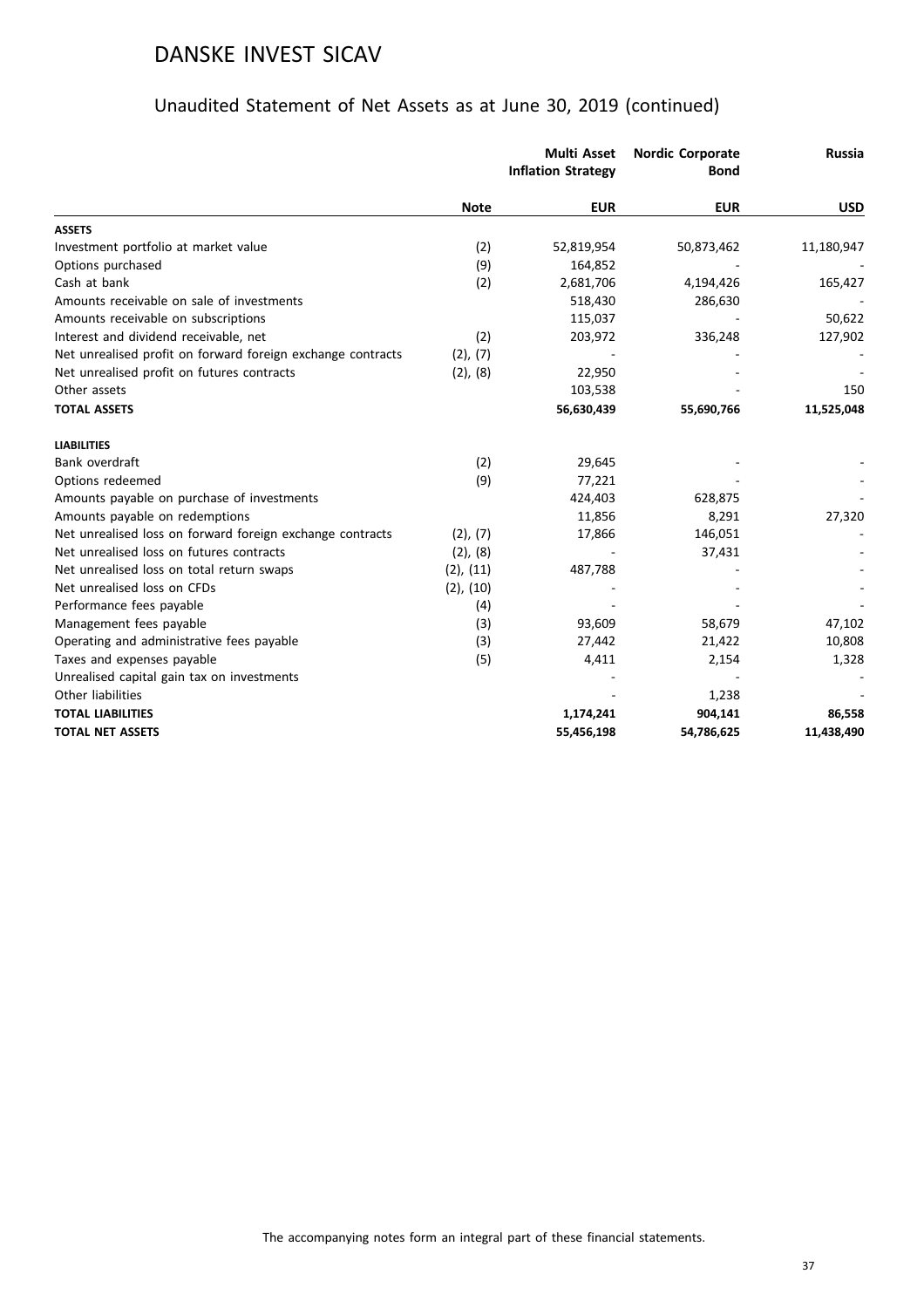|                           | <b>Multi Asset</b><br><b>Inflation Strategy</b> | <b>Nordic Corporate</b><br><b>Bond</b> | <b>Russia</b>  |
|---------------------------|-------------------------------------------------|----------------------------------------|----------------|
|                           |                                                 |                                        |                |
| Net asset value per share |                                                 |                                        |                |
| Class A                   | 33.267                                          | 10.594                                 | 26.460         |
| Class A d                 |                                                 | 10.520                                 |                |
| Class A-dkk               |                                                 |                                        |                |
| Class A-eur h             |                                                 |                                        |                |
| Class A-nok               |                                                 |                                        |                |
| Class A-nok d             |                                                 |                                        |                |
| Class A-nok h             |                                                 |                                        |                |
| Class A p                 |                                                 |                                        |                |
| Class A-sek               |                                                 |                                        |                |
| Class A-sek d             |                                                 |                                        |                |
| Class A-sek h             | 103.50                                          |                                        |                |
| Class A-sek hd            |                                                 | 97.54                                  |                |
| Class A-sek hp            |                                                 |                                        |                |
| Class I                   | 10.118                                          | 10.861                                 | 22.600         |
| Class I-chf h             | L,                                              |                                        | $\overline{a}$ |
| Class I-dkk hd            |                                                 |                                        |                |
| Class I-eur h             |                                                 |                                        |                |
| Class I-eur hd            |                                                 |                                        |                |
| Class I-nok h             |                                                 | 102.71                                 |                |
| Class I p                 |                                                 |                                        |                |
| Class I-sek h             |                                                 |                                        |                |
| Class RA                  |                                                 | 10.332                                 |                |
| Class RI                  |                                                 | 10.087                                 |                |
| Class SA                  |                                                 |                                        |                |
| Class SA d                |                                                 |                                        |                |
| Class SI-sek              |                                                 |                                        |                |
| Class SI d                |                                                 |                                        |                |
| Class WA                  | 33.357                                          | 10.644                                 | 12.171         |
| Class WA d                |                                                 |                                        |                |
| Class WA-eur              |                                                 |                                        |                |
| Class WA-eur d            |                                                 |                                        | 12.505         |
| Class WA-eur h            |                                                 |                                        |                |
| Class WA-nok h            |                                                 |                                        |                |
| Class WA p                |                                                 |                                        |                |
| Class WA-sek              |                                                 |                                        |                |
| Class WA-sek h            |                                                 |                                        |                |
| Class WA-sek hp           |                                                 |                                        |                |
| Class WI                  |                                                 |                                        |                |
| Class WI d                |                                                 |                                        |                |
| Class WI p                |                                                 |                                        |                |
| Class WI-sek dh           |                                                 |                                        |                |
| Class WI-sek h            |                                                 |                                        |                |
|                           |                                                 |                                        |                |
| Class WI-sek hp           |                                                 |                                        |                |
| Class Y                   |                                                 |                                        |                |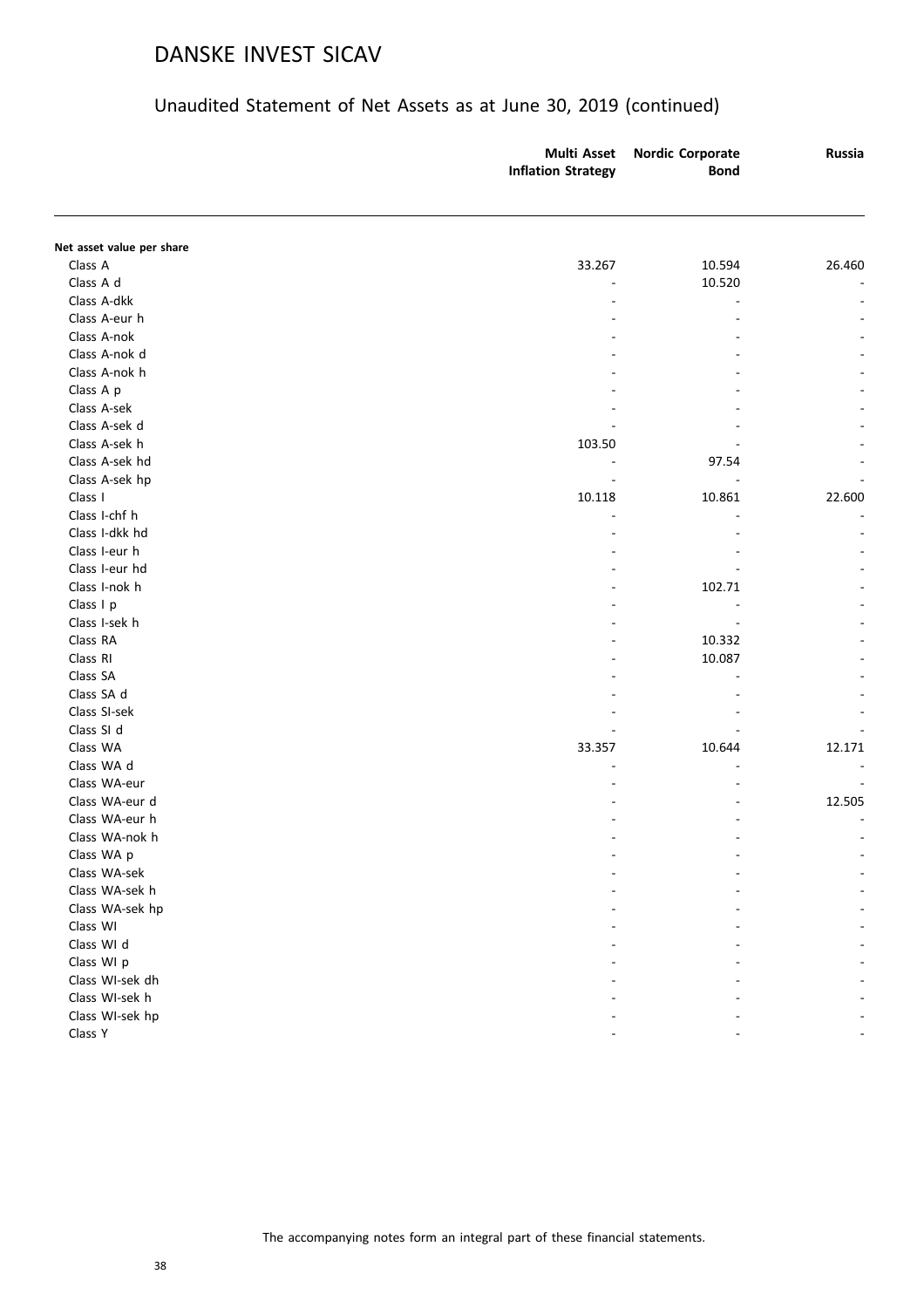|                              | <b>Multi Asset</b><br><b>Inflation Strategy</b> | <b>Nordic Corporate</b><br><b>Bond</b> | <b>Russia</b> |
|------------------------------|-------------------------------------------------|----------------------------------------|---------------|
| Number of shares outstanding |                                                 |                                        |               |
| Class A                      | 843,493.2417                                    | 571,226.3114                           | 404,487.2396  |
| Class A d                    |                                                 | 100.0000                               |               |
| Class A-dkk                  |                                                 |                                        |               |
| Class A-eur h                |                                                 |                                        |               |
| Class A-nok                  |                                                 |                                        |               |
| Class A-nok d                |                                                 |                                        |               |
| Class A-nok h                |                                                 |                                        |               |
| Class A p                    |                                                 |                                        |               |
| Class A-sek                  |                                                 |                                        |               |
| Class A-sek d                |                                                 |                                        |               |
| Class A-sek h                | 109,391.6093                                    |                                        |               |
| Class A-sek hd               |                                                 | 94,257.7901                            |               |
| Class A-sek hp               |                                                 |                                        |               |
| Class I                      | 1,000,000.0000                                  | 3,701,236.3253                         | 31,300.0000   |
| Class I-chf h                |                                                 |                                        |               |
| Class I-dkk hd               |                                                 |                                        |               |
| Class I-eur h                |                                                 |                                        |               |
| Class I-eur hd               |                                                 |                                        |               |
| Class I-nok h                | $\overline{a}$                                  | 561,583.2298                           |               |
| Class I p                    |                                                 |                                        |               |
| Class I-sek h                |                                                 |                                        |               |
| Class RA                     |                                                 | 17,104.5600                            |               |
| Class RI                     |                                                 | 28,200.0000                            |               |
| Class SA                     |                                                 |                                        |               |
| Class SA d                   |                                                 |                                        |               |
| Class SI                     |                                                 |                                        |               |
| Class SI d                   |                                                 |                                        |               |
| Class WA                     | 485,824.3306                                    | 117,495.1051                           | 1,150.0000    |
| Class WA d                   |                                                 |                                        |               |
| Class WA-eur                 |                                                 |                                        |               |
| Class WA-eur d               |                                                 |                                        | 1,000.0000    |
| Class WA-eur h               |                                                 |                                        |               |
| Class WA-nok h               |                                                 |                                        |               |
| Class WA p                   |                                                 |                                        |               |
| Class WA-sek                 |                                                 |                                        |               |
| Class WA-sek h               |                                                 |                                        |               |
| Class WA-sek hp              |                                                 |                                        |               |
| Class WI                     |                                                 |                                        |               |
| Class WI d                   |                                                 |                                        |               |
| Class WI p                   |                                                 |                                        |               |
| Class WI-sek dh              |                                                 |                                        |               |
| Class WI-sek h               |                                                 |                                        |               |
| Class WI-sek hp              |                                                 |                                        |               |
| Class Y                      |                                                 |                                        |               |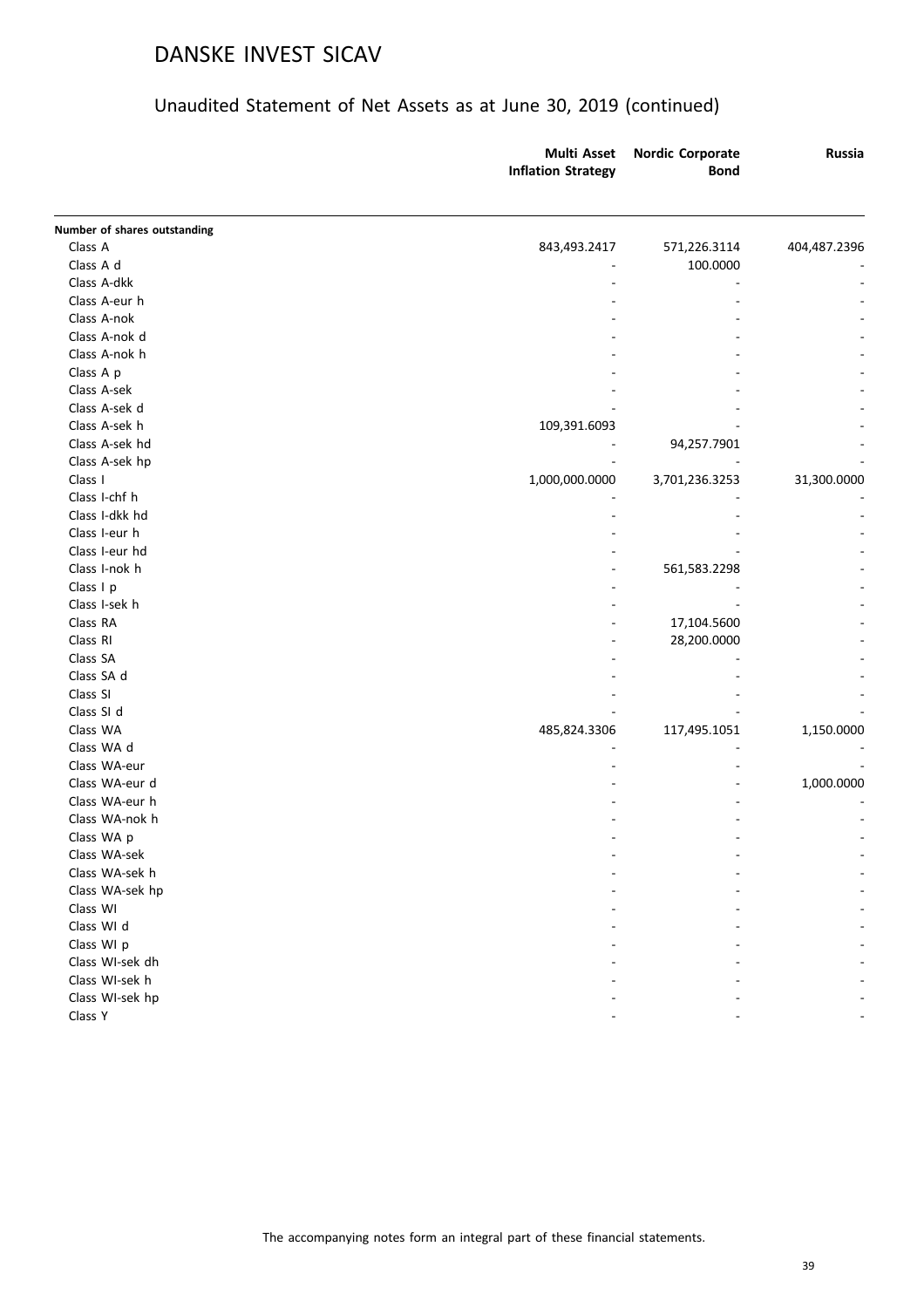|                                                             |                |               | Sverige Sverige Kort Ränta | Sverige Ränta |
|-------------------------------------------------------------|----------------|---------------|----------------------------|---------------|
|                                                             | <b>Note</b>    | <b>SEK</b>    | <b>SEK</b>                 | <b>SEK</b>    |
| <b>ASSETS</b>                                               |                |               |                            |               |
| Investment portfolio at market value                        | (2)            | 4,648,462,016 | 16,208,469,429             | 6,289,923,910 |
| Options purchased                                           | (9)            |               |                            |               |
| Cash at bank                                                | (2)            | 39,653,487    | 10,673,577                 | 36,170,567    |
| Amounts receivable on sale of investments                   |                | 26,527,039    | 50,000,000                 | 125,677,655   |
| Amounts receivable on subscriptions                         |                | 237,497       | 11,583,319                 | 1,055,391     |
| Interest and dividend receivable, net                       | (2)            |               | 14,537,872                 | 40,475,681    |
| Net unrealised profit on forward foreign exchange contracts | (2), (7)       |               |                            |               |
| Net unrealised profit on futures contracts                  | $(2)$ , $(8)$  |               |                            |               |
| Other assets                                                |                |               |                            |               |
| <b>TOTAL ASSETS</b>                                         |                | 4,714,880,039 | 16,295,264,197             | 6,493,303,204 |
| <b>LIABILITIES</b>                                          |                |               |                            |               |
| Bank overdraft                                              | (2)            |               |                            |               |
| Options redeemed                                            | (9)            |               |                            |               |
| Amounts payable on purchase of investments                  |                | 17,222,719    | 100,296,062                | 70,152,008    |
| Amounts payable on redemptions                              |                | 1,681,059     | 8,203,929                  | 2,814,780     |
| Net unrealised loss on forward foreign exchange contracts   | (2), (7)       |               |                            |               |
| Net unrealised loss on futures contracts                    | (2), (8)       |               |                            |               |
| Net unrealised loss on total return swaps                   | $(2)$ , $(11)$ |               |                            |               |
| Net unrealised loss on CFDs                                 | $(2)$ , $(10)$ |               |                            |               |
| Performance fees payable                                    | (4)            |               |                            |               |
| Management fees payable                                     | (3)            | 12,596,765    | 6,133,370                  | 5,690,324     |
| Operating and administrative fees payable                   | (3)            | 1,837,665     | 1,559,279                  | 1,673,840     |
| Taxes and expenses payable                                  | (5)            |               |                            |               |
| Unrealised capital gain tax on investments                  |                |               |                            |               |
| Other liabilities                                           |                | 98,367        | 56,255                     | 31,134        |
| <b>TOTAL LIABILITIES</b>                                    |                | 33,436,575    | 116,248,895                | 80,362,086    |
| <b>TOTAL NET ASSETS</b>                                     |                | 4,681,443,464 | 16,179,015,302             | 6,412,941,118 |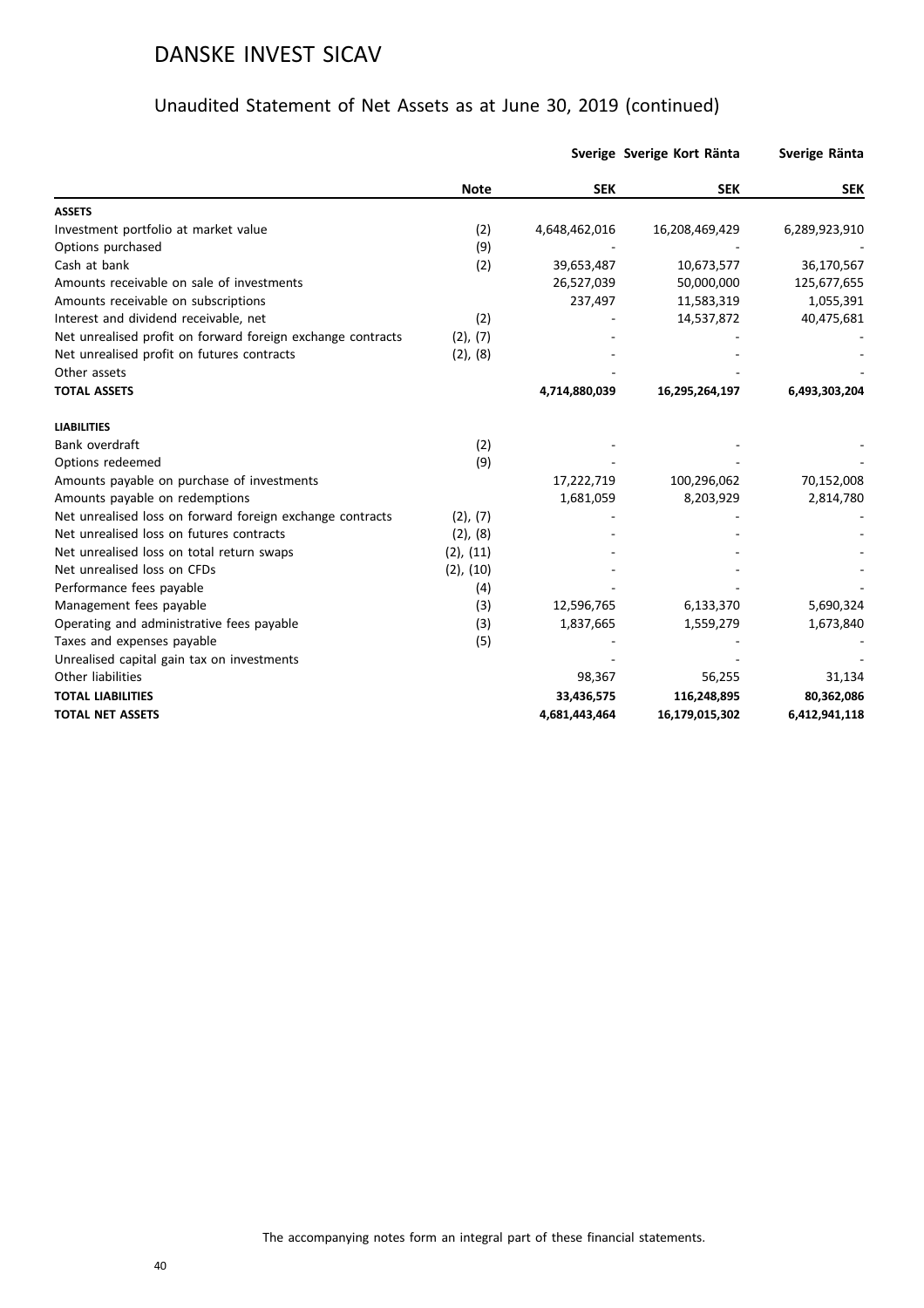## Unaudited Statement of Net Assets as at June 30, 2019 (continued)

| Sverige Sverige Kort Ränta |  | Sverige Ränta |
|----------------------------|--|---------------|
|----------------------------|--|---------------|

**Note SEK SEK SEK**

| Net asset value per share |          |          |          |
|---------------------------|----------|----------|----------|
| Class A                   | 720.50   |          |          |
| Class A d                 |          |          |          |
| Class A-dkk               |          |          |          |
| Class A-eur h             |          |          |          |
| Class A-nok               |          |          |          |
| Class A-nok d             |          |          |          |
| Class A-nok h             |          |          |          |
| Class A p                 |          |          |          |
| Class A-sek               |          |          |          |
| Class A-sek d             |          |          |          |
| Class A-sek h             |          |          |          |
| Class A-sek hd            |          |          |          |
| Class A-sek hp            |          |          |          |
| Class I                   |          |          |          |
| Class I-chf h             |          |          |          |
| Class I-dkk hd            |          |          |          |
| Class I-eur h             |          |          |          |
| Class I-eur hd            |          |          |          |
| Class I-nok h             |          |          |          |
| Class I p                 |          |          |          |
| Class I-sek h             |          |          |          |
| Class RA                  |          |          |          |
| Class RI                  |          |          |          |
| Class SA                  | 4,462.76 | 1,172.83 | 1,160.68 |
| Class SA d                | 3,274.07 | 1,022.13 | 976.15   |
| Class SI-sek              | 4,462.76 | 1,172.83 | 1,160.68 |
| Class SI d                |          | 1,022.13 |          |
| Class WA                  | 4,489.46 | 1,173.88 | 1,162.25 |
| Class WA d                | 3,291.09 | 1,023.05 | 977.49   |
| Class WA-eur              |          |          |          |
| Class WA-eur d            |          |          |          |
| Class WA-eur h            |          |          |          |
| Class WA-nok h            |          |          |          |
| Class WA p                |          |          |          |
| Class WA-sek              |          |          |          |
| Class WA-sek h            |          |          |          |
| Class WA-sek hp           |          |          |          |
| Class WI                  | 4,492.61 | 1,174.65 | 1,162.97 |
| Class WI d                |          | 1,023.28 | 978.05   |
| Class WI p                |          |          |          |
| Class WI-sek dh           |          |          |          |
| Class WI-sek h            |          |          |          |
| Class WI-sek hp           |          |          |          |
| Class Y                   |          |          |          |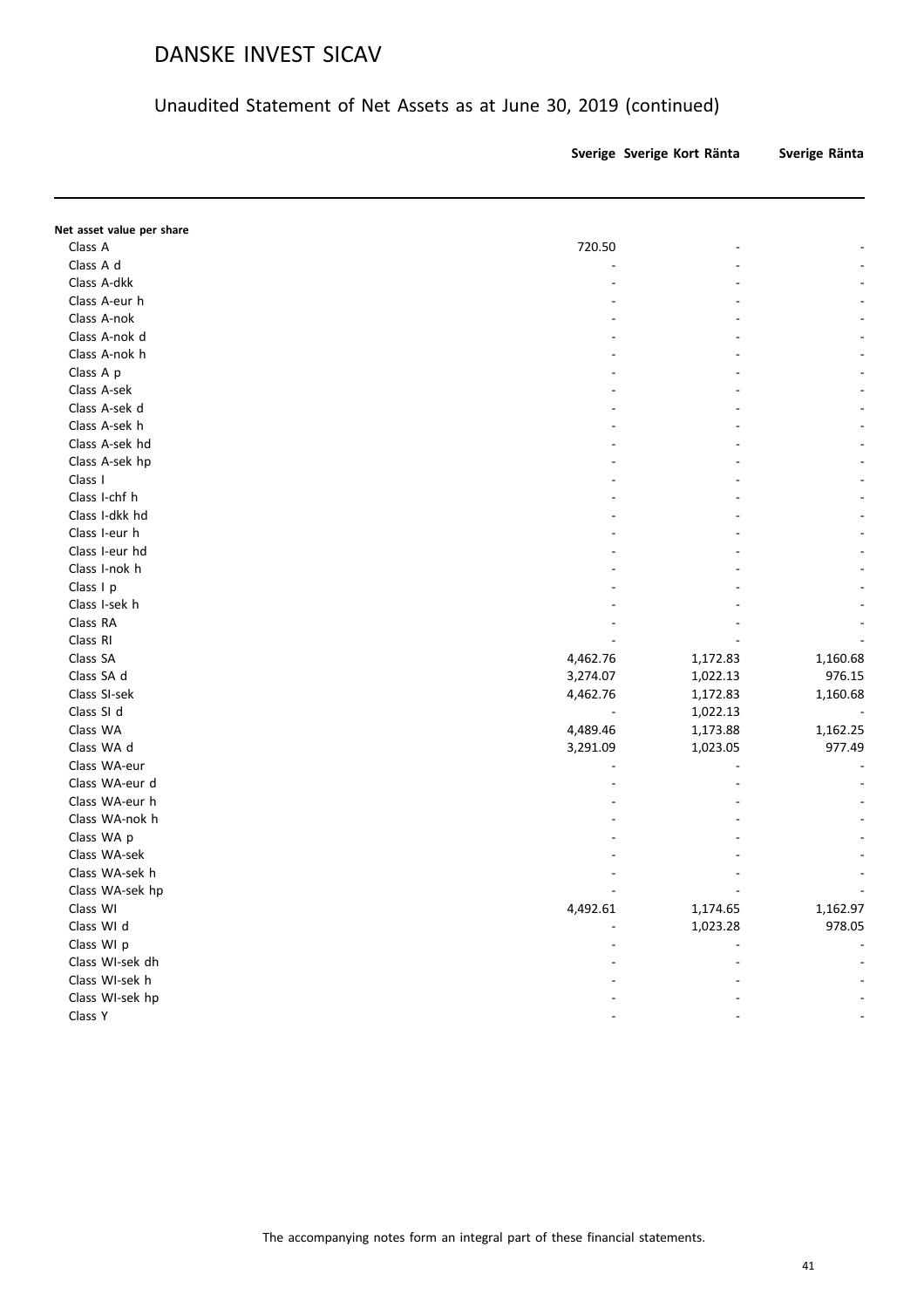#### Unaudited Statement of Net Assets as at June 30, 2019 (continued)

**Sverige Sverige Kort Ränta Sverige Ränta**

| Number of shares outstanding |              |                |                |
|------------------------------|--------------|----------------|----------------|
| Class A                      | 143,843.4285 |                |                |
| Class A d                    |              |                |                |
| Class A-dkk                  |              |                |                |
| Class A-eur h                |              |                |                |
| Class A-nok                  |              |                |                |
| Class A-nok d                |              |                |                |
| Class A-nok h                |              |                |                |
| Class A p                    |              |                |                |
| Class A-sek                  |              |                |                |
| Class A-sek d                |              |                |                |
| Class A-sek h                |              |                |                |
| Class A-sek hd               |              |                |                |
| Class A-sek hp               |              |                |                |
| Class I                      |              |                |                |
| Class I-chf h                |              |                |                |
| Class I-dkk hd               |              |                |                |
| Class I-eur h                |              |                |                |
| Class I-eur hd               |              |                |                |
| Class I-nok h                |              |                |                |
| Class I p                    |              |                |                |
| Class I-sek h                |              |                |                |
| Class RA                     |              |                |                |
| Class RI                     |              |                |                |
| Class SA                     | 783,851.0948 | 3,666,466.4092 | 2,940,040.7801 |
| Class SA d                   | 473.3280     | 50,652.3664    | 8,133.5106     |
| Class SI                     | 129,158.0506 | 8,663,051.7268 | 920,696.5674   |
| Class SI d                   |              | 167,563.1724   |                |
| Class WA                     | 33,688.7665  | 984,583.1621   | 1,107,738.4892 |
| Class WA d                   | 2,814.1932   | 62,459.7157    | 1,452.8469     |
| Class WA-eur                 |              |                |                |
| Class WA-eur d               |              |                |                |
| Class WA-eur h               |              |                |                |
| Class WA-nok h               |              |                |                |
| Class WA p                   |              |                |                |
| Class WA-sek                 |              |                |                |
| Class WA-sek h               |              |                |                |
| Class WA-sek hp              |              |                |                |
| Class WI                     | 75,948.5699  | 223,704.8104   | 430,853.5784   |
| Class WI d                   |              | 12,762.6713    | 136,981.8811   |
| Class WI p                   |              |                |                |
| Class WI-sek dh              |              |                |                |
| Class WI-sek h               |              |                |                |
| Class WI-sek hp              |              |                |                |
| Class Y                      |              |                |                |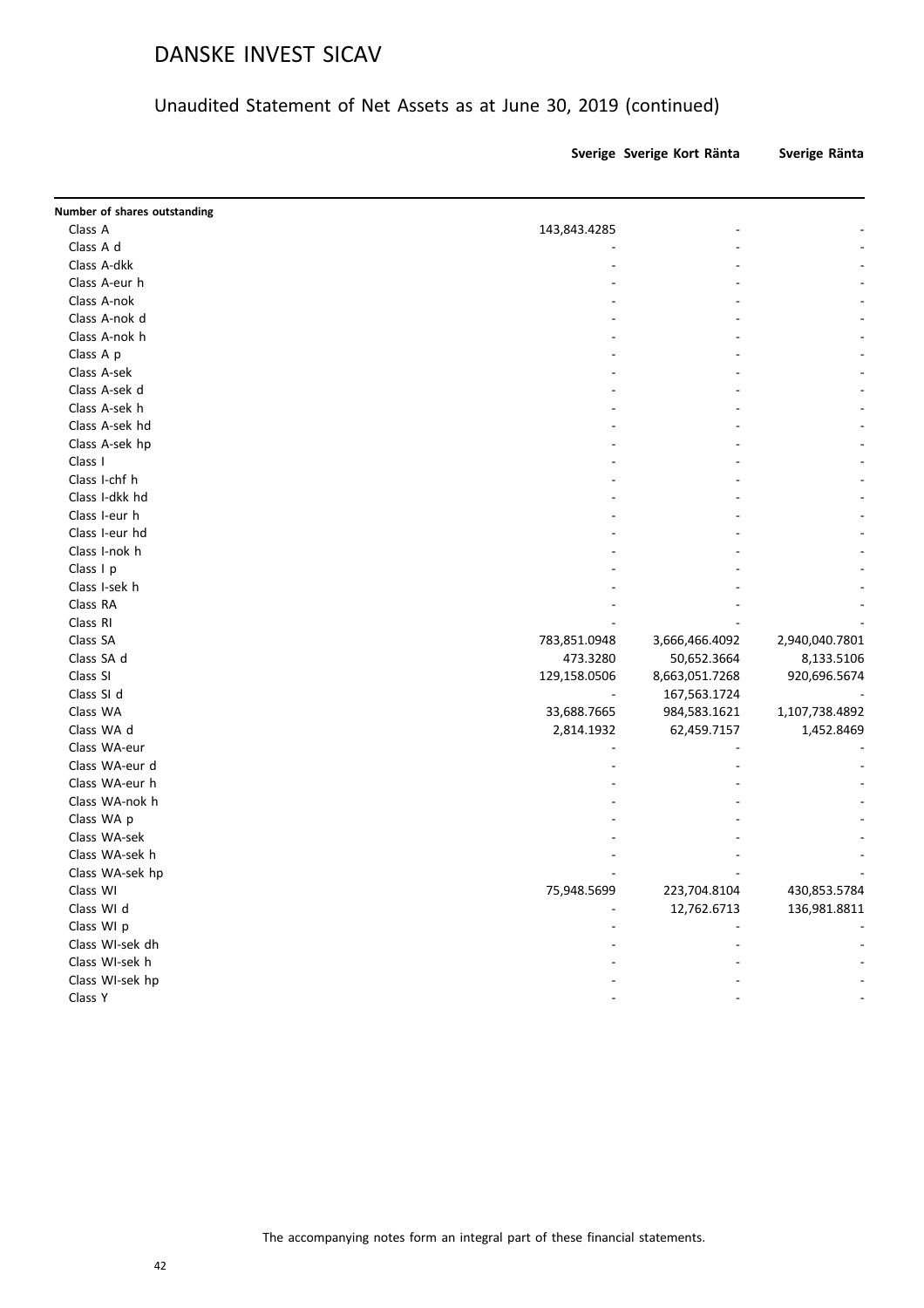|                                                             |                | Sverige Real Ränta Sverige Småbolag |             | <b>Swedish Bond</b> |
|-------------------------------------------------------------|----------------|-------------------------------------|-------------|---------------------|
|                                                             | <b>Note</b>    | <b>SEK</b>                          | <b>SEK</b>  | <b>SEK</b>          |
| <b>ASSETS</b>                                               |                |                                     |             |                     |
| Investment portfolio at market value                        | (2)            | 1,058,335,182                       | 181,523,807 | 1,710,191,315       |
| Options purchased                                           | (9)            |                                     |             |                     |
| Cash at bank                                                | (2)            | 10,789,069                          | 5,658,841   | 19,385,205          |
| Amounts receivable on sale of investments                   |                | 10,005,036                          |             | 56,263,544          |
| Amounts receivable on subscriptions                         |                |                                     | 961,508     | 500                 |
| Interest and dividend receivable, net                       | (2)            | 7,781,156                           |             | 9,952,672           |
| Net unrealised profit on forward foreign exchange contracts | (2), (7)       |                                     |             |                     |
| Net unrealised profit on futures contracts                  | $(2)$ , $(8)$  |                                     |             |                     |
| Other assets                                                |                |                                     |             |                     |
| <b>TOTAL ASSETS</b>                                         |                | 1,086,910,443                       | 188,144,156 | 1,795,793,236       |
| <b>LIABILITIES</b>                                          |                |                                     |             |                     |
| Bank overdraft                                              | (2)            |                                     |             |                     |
| Options redeemed                                            | (9)            |                                     |             |                     |
| Amounts payable on purchase of investments                  |                | 16,023,018                          |             | 61,876,882          |
| Amounts payable on redemptions                              |                |                                     | 37,697      |                     |
| Net unrealised loss on forward foreign exchange contracts   | (2), (7)       |                                     |             |                     |
| Net unrealised loss on futures contracts                    | $(2)$ , $(8)$  |                                     |             |                     |
| Net unrealised loss on total return swaps                   | $(2)$ , $(11)$ |                                     |             |                     |
| Net unrealised loss on CFDs                                 | $(2)$ , $(10)$ |                                     |             |                     |
| Performance fees payable                                    | (4)            |                                     |             |                     |
| Management fees payable                                     | (3)            | 1,016,567                           | 493,638     | 1,706,415           |
| Operating and administrative fees payable                   | (3)            | 272,657                             | 94,159      | 1,047,438           |
| Taxes and expenses payable                                  | (5)            |                                     | 17,641      | 146,817             |
| Unrealised capital gain tax on investments                  |                |                                     |             |                     |
| Other liabilities                                           |                | 3,179                               | 2,154       | 7,875               |
| <b>TOTAL LIABILITIES</b>                                    |                | 17,315,421                          | 645,289     | 64,785,427          |
| <b>TOTAL NET ASSETS</b>                                     |                | 1,069,595,022                       | 187,498,867 | 1,731,007,809       |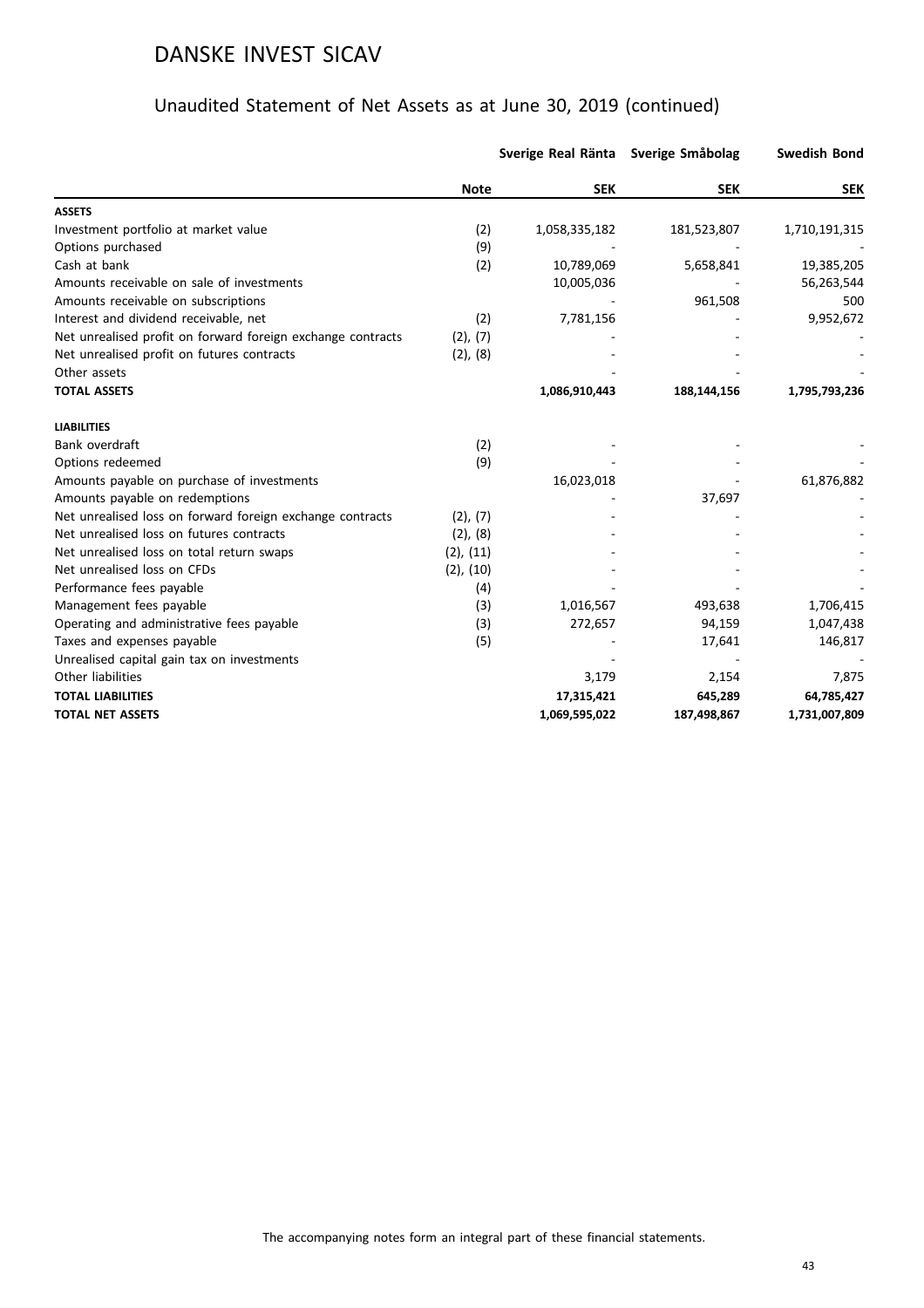|                           | Sverige Real Ränta | Sverige Småbolag | Swedish Bond |
|---------------------------|--------------------|------------------|--------------|
|                           |                    |                  |              |
| Net asset value per share |                    |                  |              |
| Class A                   |                    | ÷.               | 250.08       |
| Class A d                 |                    |                  |              |
| Class A-dkk               |                    |                  |              |
| Class A-eur h             |                    |                  |              |
| Class A-nok               |                    |                  |              |
| Class A-nok d             |                    |                  |              |
| Class A-nok h             |                    |                  |              |
| Class A p                 |                    |                  |              |
| Class A-sek               |                    |                  |              |
| Class A-sek d             |                    |                  |              |
| Class A-sek h             |                    |                  |              |
| Class A-sek hd            |                    |                  |              |
| Class A-sek hp            |                    |                  |              |
| Class I                   |                    |                  |              |
| Class I-chf h             |                    |                  |              |
| Class I-dkk hd            |                    |                  |              |
| Class I-eur h             |                    |                  |              |
| Class I-eur hd            |                    |                  |              |
| Class I-nok h             |                    |                  |              |
| Class I p                 |                    |                  |              |
| Class I-sek h             |                    |                  |              |
| Class RA                  |                    |                  |              |
| Class RI                  |                    |                  |              |
| Class SA                  | 126.26             | 110.98           |              |
| Class SA d                |                    |                  |              |
| Class SI-sek              | 126.26             | 110.98           |              |
| Class SI d                |                    |                  |              |
| Class WA                  |                    | 111.30           |              |
| Class WA d                |                    |                  |              |
| Class WA-eur              |                    |                  |              |
| Class WA-eur d            |                    |                  |              |
| Class WA-eur h            |                    |                  |              |
| Class WA-nok h            |                    |                  |              |
| Class WA p                |                    |                  |              |
| Class WA-sek              |                    |                  |              |
| Class WA-sek h            |                    |                  |              |
| Class WA-sek hp           |                    |                  |              |
| Class WI                  | 126.77             |                  | 140.65       |
| Class WI d                |                    |                  |              |
| Class WI p                |                    |                  |              |
| Class WI-sek dh           |                    |                  |              |
| Class WI-sek h            |                    |                  |              |
| Class WI-sek hp           |                    |                  |              |
| Class Y                   |                    |                  | 140.35       |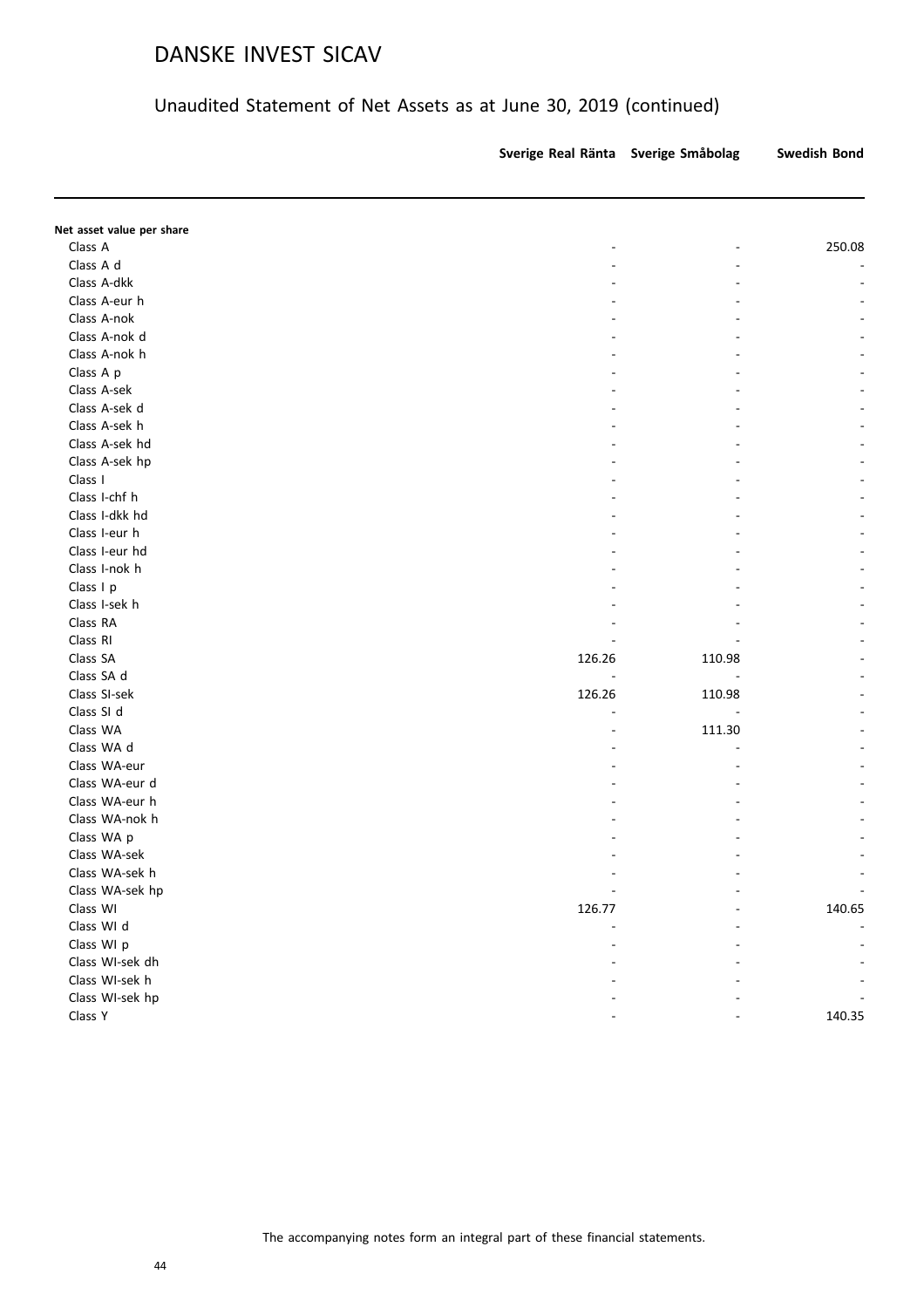|                              | Sverige Real Ränta Sverige Småbolag |                | <b>Swedish Bond</b> |
|------------------------------|-------------------------------------|----------------|---------------------|
| Number of shares outstanding |                                     |                |                     |
| Class A                      | -                                   |                | 27,493.5197         |
| Class A d                    |                                     |                |                     |
| Class A-dkk                  |                                     |                |                     |
| Class A-eur h                |                                     |                |                     |
| Class A-nok                  |                                     |                |                     |
| Class A-nok d                |                                     |                |                     |
| Class A-nok h                |                                     |                |                     |
| Class A p                    |                                     |                |                     |
| Class A-sek                  |                                     |                |                     |
| Class A-sek d                |                                     |                |                     |
| Class A-sek h                |                                     |                |                     |
| Class A-sek hd               |                                     |                |                     |
| Class A-sek hp               |                                     |                |                     |
| Class I                      |                                     |                |                     |
| Class I-chf h                |                                     |                |                     |
| Class I-dkk hd               |                                     |                |                     |
| Class I-eur h                |                                     |                |                     |
| Class I-eur hd               |                                     |                |                     |
| Class I-nok h                |                                     |                |                     |
| Class I p                    |                                     |                |                     |
| Class I-sek h                |                                     |                |                     |
| Class RA                     |                                     |                |                     |
| Class RI                     |                                     |                |                     |
| Class SA                     |                                     |                |                     |
| Class SA d                   | 43,113.6150                         | 1,043,939.0862 |                     |
| Class SI                     |                                     |                |                     |
| Class SI d                   | 3,619,359.5082                      | 485,136.2396   |                     |
| Class WA                     |                                     |                |                     |
| Class WA d                   |                                     | 160,000.0000   |                     |
| Class WA-eur                 |                                     |                |                     |
|                              |                                     |                |                     |
| Class WA-eur d               |                                     |                |                     |
| Class WA-eur h               |                                     |                |                     |
| Class WA-nok h               |                                     |                |                     |
| Class WA p                   |                                     |                |                     |
| Class WA-sek                 |                                     |                |                     |
| Class WA-sek h               |                                     |                |                     |
| Class WA-sek hp              |                                     |                |                     |
| Class WI                     | 4,789,739.9577                      |                | 4,684,603.5460      |
| Class WI d                   |                                     |                |                     |
| Class WI p                   |                                     |                |                     |
| Class WI-sek dh              |                                     |                |                     |
| Class WI-sek h               |                                     |                |                     |
| Class WI-sek hp              |                                     |                |                     |
| Class Y                      |                                     |                | 7,589,833.0574      |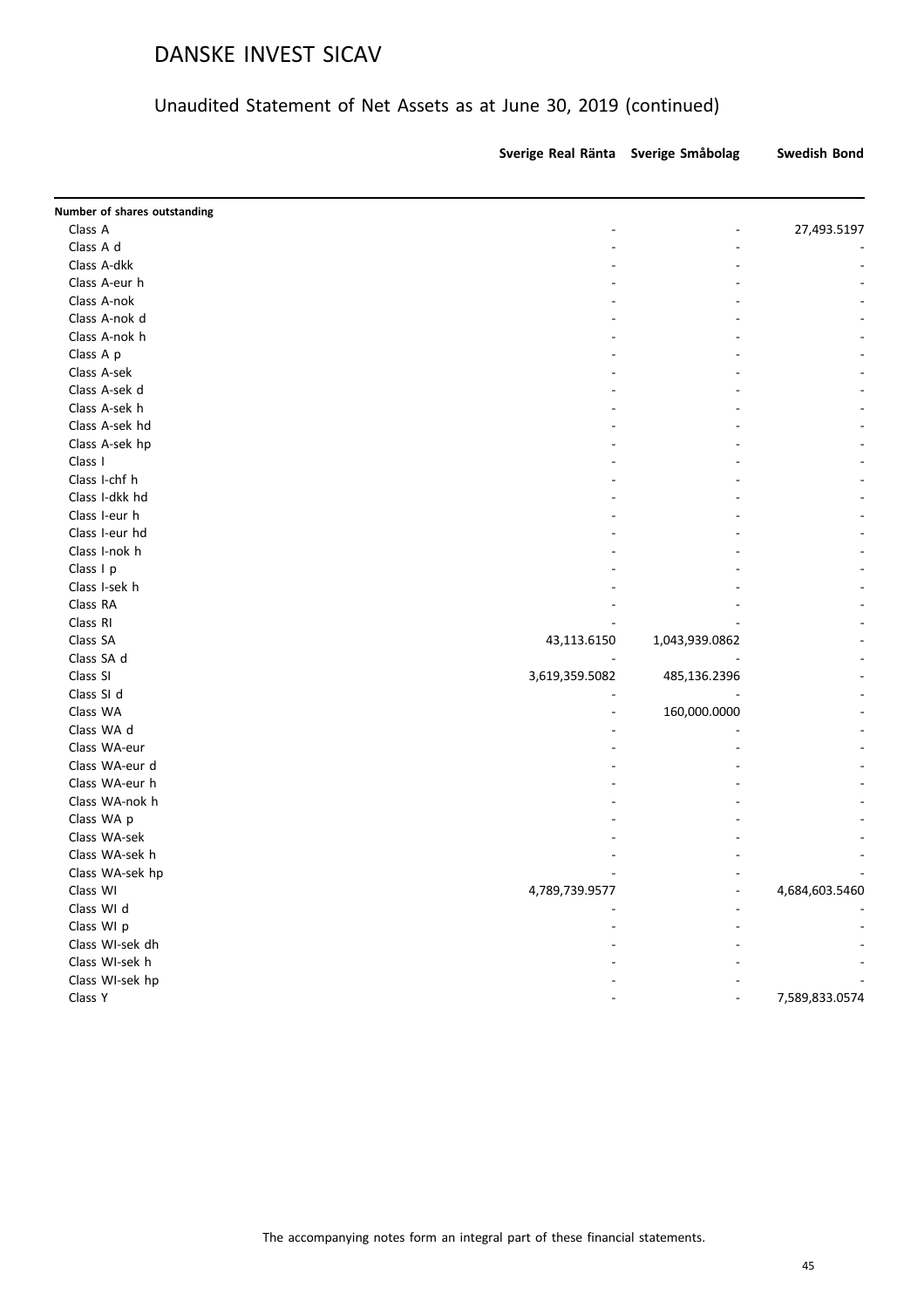|                                                             |                | <b>US High Yield Bond</b> | <b>Global Index</b> | <b>SRI Global</b> |
|-------------------------------------------------------------|----------------|---------------------------|---------------------|-------------------|
|                                                             | <b>Note</b>    | <b>USD</b>                | <b>SEK</b>          | <b>SEK</b>        |
| <b>ASSETS</b>                                               |                |                           |                     |                   |
| Investment portfolio at market value                        | (2)            | 28,134,731                | 19,236,575,842      | 4,002,905,350     |
| Options purchased                                           | (9)            |                           |                     |                   |
| Cash at bank                                                | (2)            | 11,173,577                | 16,022,165          | 6,604,907         |
| Amounts receivable on sale of investments                   |                | 4,582,645                 |                     | 1,321,376         |
| Amounts receivable on subscriptions                         |                |                           | 5,175,027           | 200,385           |
| Interest and dividend receivable, net                       | (2)            | 451,021                   | 20,793,803          | 4,421,583         |
| Net unrealised profit on forward foreign exchange contracts | (2), (7)       | 64                        | 33                  |                   |
| Net unrealised profit on futures contracts                  | (2), (8)       |                           |                     |                   |
| Other assets                                                |                | 3,989                     | 2,870,216           | 681,784           |
| <b>TOTAL ASSETS</b>                                         |                | 44,346,027                | 19,281,437,086      | 4,016,135,385     |
| <b>LIABILITIES</b>                                          |                |                           |                     |                   |
| Bank overdraft                                              | (2)            |                           |                     |                   |
| Options redeemed                                            | (9)            |                           |                     |                   |
| Amounts payable on purchase of investments                  |                | 15,013,682                | 11,788,681          | 1,869,636         |
| Amounts payable on redemptions                              |                |                           | 1,064,475           | 1,335,086         |
| Net unrealised loss on forward foreign exchange contracts   | (2), (7)       |                           |                     |                   |
| Net unrealised loss on futures contracts                    | (2), (8)       |                           |                     |                   |
| Net unrealised loss on total return swaps                   | $(2)$ , $(11)$ |                           |                     |                   |
| Net unrealised loss on CFDs                                 | $(2)$ , $(10)$ |                           |                     |                   |
| Performance fees payable                                    | (4)            |                           |                     |                   |
| Management fees payable                                     | (3)            | 42,465                    | 15,674,246          | 3,514,501         |
| Operating and administrative fees payable                   | (3)            | 10,624                    | 5,995,914           | 1,188,296         |
| Taxes and expenses payable                                  | (5)            | 618                       |                     |                   |
| Unrealised capital gain tax on investments                  |                |                           |                     |                   |
| Other liabilities                                           |                |                           | 6,431               | 761               |
| <b>TOTAL LIABILITIES</b>                                    |                | 15,067,389                | 34,529,747          | 7,908,280         |
| <b>TOTAL NET ASSETS</b>                                     |                | 29,278,638                | 19,246,907,339      | 4,008,227,105     |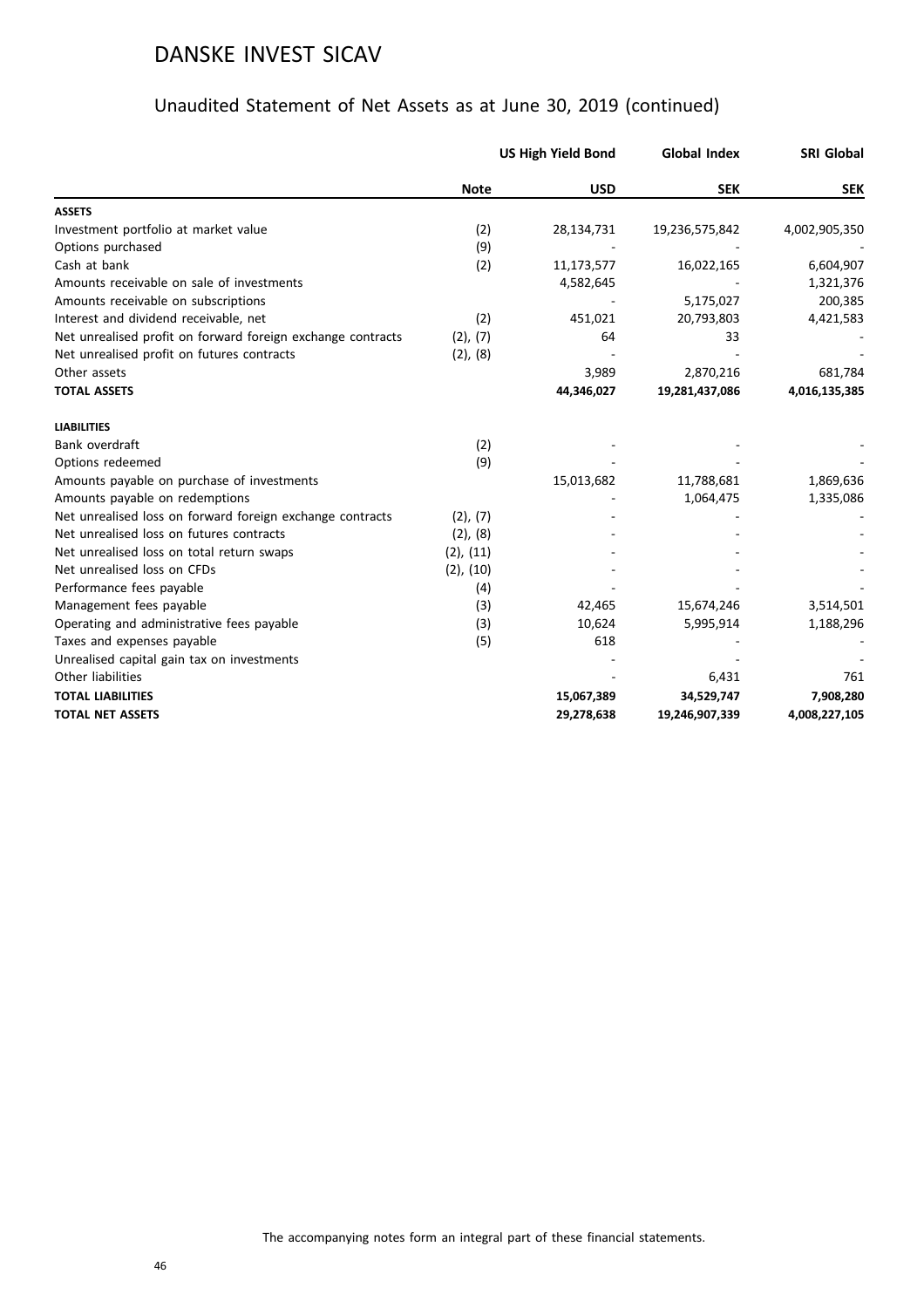|                           | <b>US High Yield Bond</b> | <b>Global Index</b> | <b>SRI Global</b> |
|---------------------------|---------------------------|---------------------|-------------------|
|                           |                           |                     |                   |
| Net asset value per share |                           |                     |                   |
| Class A                   |                           |                     |                   |
| Class A d                 |                           |                     |                   |
| Class A-dkk               |                           |                     |                   |
| Class A-eur h             |                           |                     |                   |
| Class A-nok               |                           |                     |                   |
| Class A-nok d             |                           |                     |                   |
| Class A-nok h             |                           |                     |                   |
| Class A p                 |                           |                     |                   |
| Class A-sek               |                           |                     |                   |
| Class A-sek d             |                           |                     |                   |
| Class A-sek h             |                           |                     |                   |
| Class A-sek hd            |                           |                     |                   |
| Class A-sek hp            |                           |                     |                   |
| Class I                   | 12.048                    |                     |                   |
| Class I-chf h             |                           |                     |                   |
| Class I-dkk hd            |                           |                     |                   |
| Class I-eur h             |                           |                     |                   |
| Class I-eur hd            |                           |                     |                   |
| Class I-nok h             |                           |                     |                   |
| Class I p                 |                           |                     |                   |
| Class I-sek h             |                           |                     |                   |
| Class RA                  |                           |                     |                   |
| Class RI                  |                           |                     |                   |
| Class SA                  |                           | 1,797.13            | 180.37            |
| Class SA d                |                           |                     | 131.90            |
| Class SI-sek              |                           | 1,797.13            | 180.37            |
| Class SI d                |                           |                     | 131.90            |
| Class WA                  | 10.642                    | 121.02              | 180.80            |
| Class WA d                |                           |                     | 132.21            |
| Class WA-eur              |                           |                     |                   |
| Class WA-eur d            |                           |                     |                   |
| Class WA-eur h            | 10.131                    |                     |                   |
| Class WA-nok h            |                           |                     |                   |
| Class WA p                |                           |                     |                   |
| Class WA-sek              |                           |                     |                   |
| Class WA-sek h            |                           |                     |                   |
| Class WA-sek hp           |                           |                     |                   |
| Class WI                  |                           | 1,802.03            | 180.91            |
| Class WI d                |                           |                     | 132.30            |
| Class WI p                |                           |                     |                   |
| Class WI-sek dh           |                           |                     |                   |
| Class WI-sek h            |                           |                     |                   |
| Class WI-sek hp           |                           |                     |                   |
| Class Y                   |                           |                     |                   |
|                           |                           |                     |                   |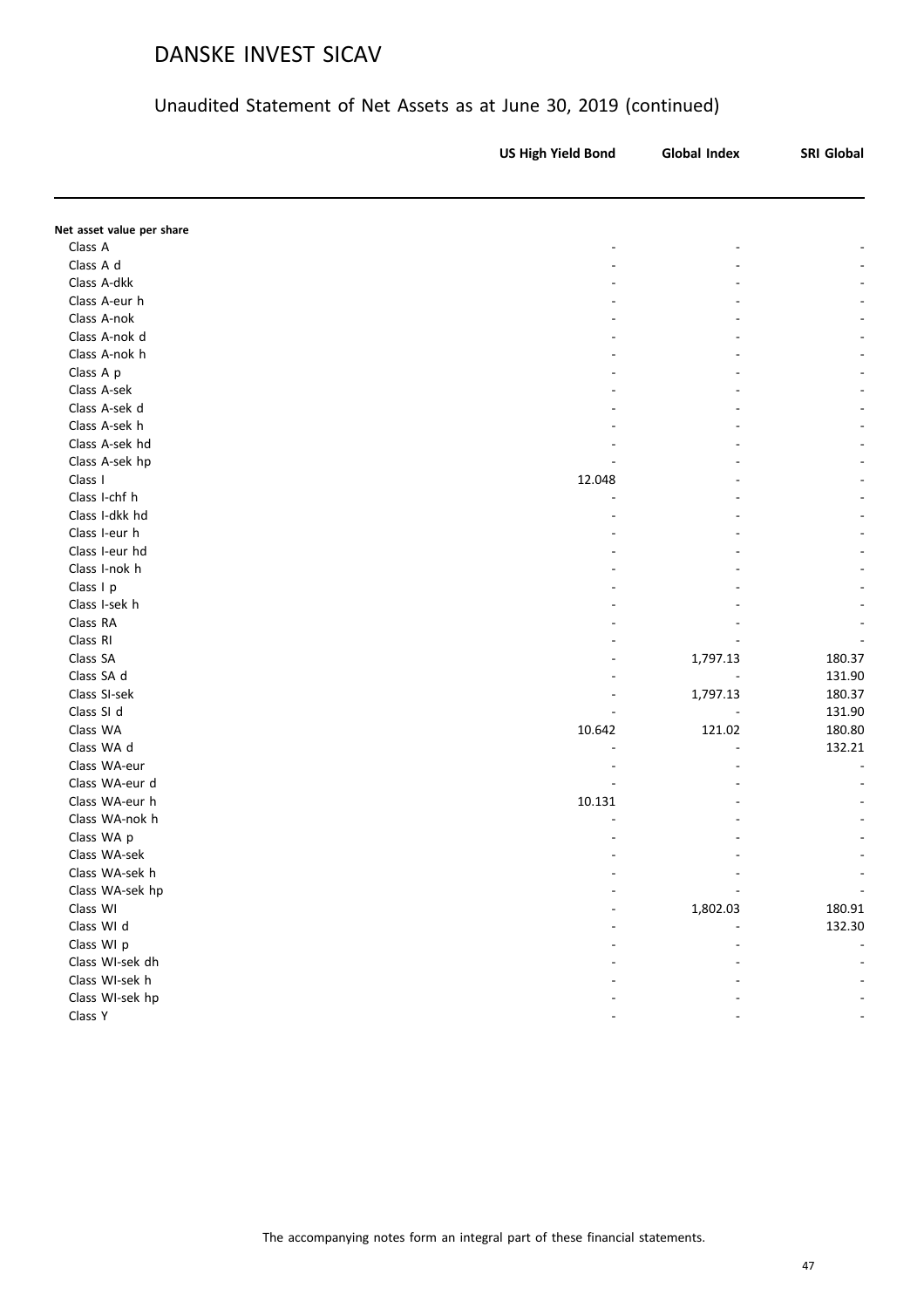| Number of shares outstanding<br>Class A<br>Class A d<br>Class A-dkk<br>Class A-eur h<br>Class A-nok<br>Class A-nok d<br>Class A-nok h<br>Class A p<br>Class A-sek<br>Class A-sek d<br>Class A-sek h<br>Class A-sek hd<br>Class A-sek hp<br>2,427,306.6563<br>Class I<br>Class I-chf h<br>Class I-dkk hd<br>Class I-eur h<br>Class I-eur hd<br>Class I-nok h<br>Class I p<br>Class I-sek h<br>Class RA<br>Class RI<br>Class SA<br>3,225,427.4901<br>2,564,102.7398<br>Class SA d<br>1,158,295.4889<br>Class SI<br>7,441,184.8725<br>12,903,399.1765<br>Class SI d<br>534,907.0967<br>Class WA<br>970.0000<br>1,150.0000<br>493,318.5084<br>Class WA d<br>1,181,684.6874<br>Class WA-eur<br>Class WA-eur d<br>Class WA-eur h<br>2,000.0000<br>Class WA-nok h<br>Class WA p<br>Class WA-sek<br>Class WA-sek h<br>Class WA-sek hp<br>Class WI<br>42,993.4600<br>3,682,516.1588<br>Class WI d<br>630,700.4946<br>Class WI p<br>Class WI-sek dh<br>Class WI-sek h<br>Class WI-sek hp<br>Class Y | <b>US High Yield Bond</b> | <b>Global Index</b> | SRI Global |
|-------------------------------------------------------------------------------------------------------------------------------------------------------------------------------------------------------------------------------------------------------------------------------------------------------------------------------------------------------------------------------------------------------------------------------------------------------------------------------------------------------------------------------------------------------------------------------------------------------------------------------------------------------------------------------------------------------------------------------------------------------------------------------------------------------------------------------------------------------------------------------------------------------------------------------------------------------------------------------------------|---------------------------|---------------------|------------|
|                                                                                                                                                                                                                                                                                                                                                                                                                                                                                                                                                                                                                                                                                                                                                                                                                                                                                                                                                                                           |                           |                     |            |
|                                                                                                                                                                                                                                                                                                                                                                                                                                                                                                                                                                                                                                                                                                                                                                                                                                                                                                                                                                                           |                           |                     |            |
|                                                                                                                                                                                                                                                                                                                                                                                                                                                                                                                                                                                                                                                                                                                                                                                                                                                                                                                                                                                           |                           |                     |            |
|                                                                                                                                                                                                                                                                                                                                                                                                                                                                                                                                                                                                                                                                                                                                                                                                                                                                                                                                                                                           |                           |                     |            |
|                                                                                                                                                                                                                                                                                                                                                                                                                                                                                                                                                                                                                                                                                                                                                                                                                                                                                                                                                                                           |                           |                     |            |
|                                                                                                                                                                                                                                                                                                                                                                                                                                                                                                                                                                                                                                                                                                                                                                                                                                                                                                                                                                                           |                           |                     |            |
|                                                                                                                                                                                                                                                                                                                                                                                                                                                                                                                                                                                                                                                                                                                                                                                                                                                                                                                                                                                           |                           |                     |            |
|                                                                                                                                                                                                                                                                                                                                                                                                                                                                                                                                                                                                                                                                                                                                                                                                                                                                                                                                                                                           |                           |                     |            |
|                                                                                                                                                                                                                                                                                                                                                                                                                                                                                                                                                                                                                                                                                                                                                                                                                                                                                                                                                                                           |                           |                     |            |
|                                                                                                                                                                                                                                                                                                                                                                                                                                                                                                                                                                                                                                                                                                                                                                                                                                                                                                                                                                                           |                           |                     |            |
|                                                                                                                                                                                                                                                                                                                                                                                                                                                                                                                                                                                                                                                                                                                                                                                                                                                                                                                                                                                           |                           |                     |            |
|                                                                                                                                                                                                                                                                                                                                                                                                                                                                                                                                                                                                                                                                                                                                                                                                                                                                                                                                                                                           |                           |                     |            |
|                                                                                                                                                                                                                                                                                                                                                                                                                                                                                                                                                                                                                                                                                                                                                                                                                                                                                                                                                                                           |                           |                     |            |
|                                                                                                                                                                                                                                                                                                                                                                                                                                                                                                                                                                                                                                                                                                                                                                                                                                                                                                                                                                                           |                           |                     |            |
|                                                                                                                                                                                                                                                                                                                                                                                                                                                                                                                                                                                                                                                                                                                                                                                                                                                                                                                                                                                           |                           |                     |            |
|                                                                                                                                                                                                                                                                                                                                                                                                                                                                                                                                                                                                                                                                                                                                                                                                                                                                                                                                                                                           |                           |                     |            |
|                                                                                                                                                                                                                                                                                                                                                                                                                                                                                                                                                                                                                                                                                                                                                                                                                                                                                                                                                                                           |                           |                     |            |
|                                                                                                                                                                                                                                                                                                                                                                                                                                                                                                                                                                                                                                                                                                                                                                                                                                                                                                                                                                                           |                           |                     |            |
|                                                                                                                                                                                                                                                                                                                                                                                                                                                                                                                                                                                                                                                                                                                                                                                                                                                                                                                                                                                           |                           |                     |            |
|                                                                                                                                                                                                                                                                                                                                                                                                                                                                                                                                                                                                                                                                                                                                                                                                                                                                                                                                                                                           |                           |                     |            |
|                                                                                                                                                                                                                                                                                                                                                                                                                                                                                                                                                                                                                                                                                                                                                                                                                                                                                                                                                                                           |                           |                     |            |
|                                                                                                                                                                                                                                                                                                                                                                                                                                                                                                                                                                                                                                                                                                                                                                                                                                                                                                                                                                                           |                           |                     |            |
|                                                                                                                                                                                                                                                                                                                                                                                                                                                                                                                                                                                                                                                                                                                                                                                                                                                                                                                                                                                           |                           |                     |            |
|                                                                                                                                                                                                                                                                                                                                                                                                                                                                                                                                                                                                                                                                                                                                                                                                                                                                                                                                                                                           |                           |                     |            |
|                                                                                                                                                                                                                                                                                                                                                                                                                                                                                                                                                                                                                                                                                                                                                                                                                                                                                                                                                                                           |                           |                     |            |
|                                                                                                                                                                                                                                                                                                                                                                                                                                                                                                                                                                                                                                                                                                                                                                                                                                                                                                                                                                                           |                           |                     |            |
|                                                                                                                                                                                                                                                                                                                                                                                                                                                                                                                                                                                                                                                                                                                                                                                                                                                                                                                                                                                           |                           |                     |            |
|                                                                                                                                                                                                                                                                                                                                                                                                                                                                                                                                                                                                                                                                                                                                                                                                                                                                                                                                                                                           |                           |                     |            |
|                                                                                                                                                                                                                                                                                                                                                                                                                                                                                                                                                                                                                                                                                                                                                                                                                                                                                                                                                                                           |                           |                     |            |
|                                                                                                                                                                                                                                                                                                                                                                                                                                                                                                                                                                                                                                                                                                                                                                                                                                                                                                                                                                                           |                           |                     |            |
|                                                                                                                                                                                                                                                                                                                                                                                                                                                                                                                                                                                                                                                                                                                                                                                                                                                                                                                                                                                           |                           |                     |            |
|                                                                                                                                                                                                                                                                                                                                                                                                                                                                                                                                                                                                                                                                                                                                                                                                                                                                                                                                                                                           |                           |                     |            |
|                                                                                                                                                                                                                                                                                                                                                                                                                                                                                                                                                                                                                                                                                                                                                                                                                                                                                                                                                                                           |                           |                     |            |
|                                                                                                                                                                                                                                                                                                                                                                                                                                                                                                                                                                                                                                                                                                                                                                                                                                                                                                                                                                                           |                           |                     |            |
|                                                                                                                                                                                                                                                                                                                                                                                                                                                                                                                                                                                                                                                                                                                                                                                                                                                                                                                                                                                           |                           |                     |            |
|                                                                                                                                                                                                                                                                                                                                                                                                                                                                                                                                                                                                                                                                                                                                                                                                                                                                                                                                                                                           |                           |                     |            |
|                                                                                                                                                                                                                                                                                                                                                                                                                                                                                                                                                                                                                                                                                                                                                                                                                                                                                                                                                                                           |                           |                     |            |
|                                                                                                                                                                                                                                                                                                                                                                                                                                                                                                                                                                                                                                                                                                                                                                                                                                                                                                                                                                                           |                           |                     |            |
|                                                                                                                                                                                                                                                                                                                                                                                                                                                                                                                                                                                                                                                                                                                                                                                                                                                                                                                                                                                           |                           |                     |            |
|                                                                                                                                                                                                                                                                                                                                                                                                                                                                                                                                                                                                                                                                                                                                                                                                                                                                                                                                                                                           |                           |                     |            |
|                                                                                                                                                                                                                                                                                                                                                                                                                                                                                                                                                                                                                                                                                                                                                                                                                                                                                                                                                                                           |                           |                     |            |
|                                                                                                                                                                                                                                                                                                                                                                                                                                                                                                                                                                                                                                                                                                                                                                                                                                                                                                                                                                                           |                           |                     |            |
|                                                                                                                                                                                                                                                                                                                                                                                                                                                                                                                                                                                                                                                                                                                                                                                                                                                                                                                                                                                           |                           |                     |            |
|                                                                                                                                                                                                                                                                                                                                                                                                                                                                                                                                                                                                                                                                                                                                                                                                                                                                                                                                                                                           |                           |                     |            |
|                                                                                                                                                                                                                                                                                                                                                                                                                                                                                                                                                                                                                                                                                                                                                                                                                                                                                                                                                                                           |                           |                     |            |
|                                                                                                                                                                                                                                                                                                                                                                                                                                                                                                                                                                                                                                                                                                                                                                                                                                                                                                                                                                                           |                           |                     |            |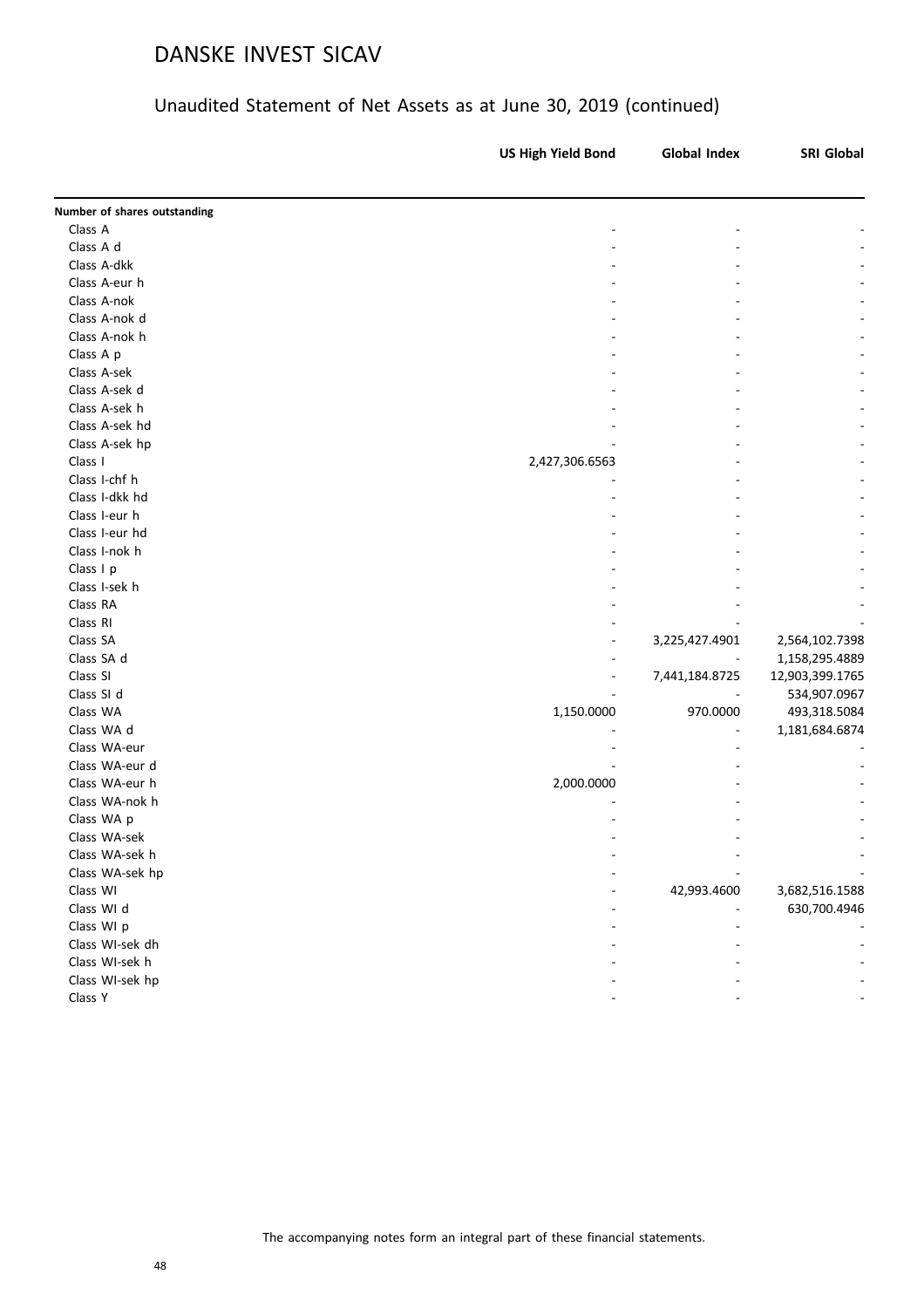|                                                             |                | <b>Sverige Beta</b> | Combined      |
|-------------------------------------------------------------|----------------|---------------------|---------------|
|                                                             | <b>Note</b>    | <b>SEK</b>          | <b>EUR</b>    |
| <b>ASSETS</b>                                               |                |                     |               |
| Investment portfolio at market value                        | (2)            | 601,148,221         | 9,332,643,338 |
| Options purchased                                           | (9)            |                     | 164,852       |
| Cash at bank                                                | (2)            | 1,135,940           | 151,036,750   |
| Amounts receivable on sale of investments                   |                | 149,212             | 50,146,151    |
| Amounts receivable on subscriptions                         |                | 295,025             | 12,321,769    |
| Interest and dividend receivable, net                       | (2)            | 28,494              | 34,056,413    |
| Net unrealised profit on forward foreign exchange contracts | (2), (7)       |                     | 5,272,389     |
| Net unrealised profit on futures contracts                  | $(2)$ , $(8)$  |                     | 1,148,493     |
| Other assets                                                |                |                     | 2,537,447     |
| <b>TOTAL ASSETS</b>                                         |                | 602,756,892         | 9,589,327,602 |
| <b>LIABILITIES</b>                                          |                |                     |               |
| Bank overdraft                                              | (2)            |                     | 95,023        |
| Options redeemed                                            | (9)            |                     | 77,221        |
| Amounts payable on purchase of investments                  |                | 604,842             | 103,976,394   |
| Amounts payable on redemptions                              |                | 424,000             | 4,617,548     |
| Net unrealised loss on forward foreign exchange contracts   | (2), (7)       |                     | 270,020       |
| Net unrealised loss on futures contracts                    | $(2)$ , $(8)$  |                     | 865,904       |
| Net unrealised loss on total return swaps                   | $(2)$ , $(11)$ |                     | 10,226,086    |
| Net unrealised loss on CFDs                                 | $(2)$ , $(10)$ |                     | 854,843       |
| Performance fees payable                                    | (4)            |                     | 551,450       |
| Management fees payable                                     | (3)            | 290,327             | 12,169,510    |
| Operating and administrative fees payable                   | (3)            | 126,809             | 3,575,802     |
| Taxes and expenses payable                                  | (5)            |                     | 363,371       |
| Unrealised capital gain tax on investments                  |                |                     | 1,684,159     |
| Other liabilities                                           |                | 712                 | 288,429       |
| <b>TOTAL LIABILITIES</b>                                    |                | 1,446,690           | 139,615,760   |
| <b>TOTAL NET ASSETS</b>                                     |                | 601,310,202         | 9,449,711,842 |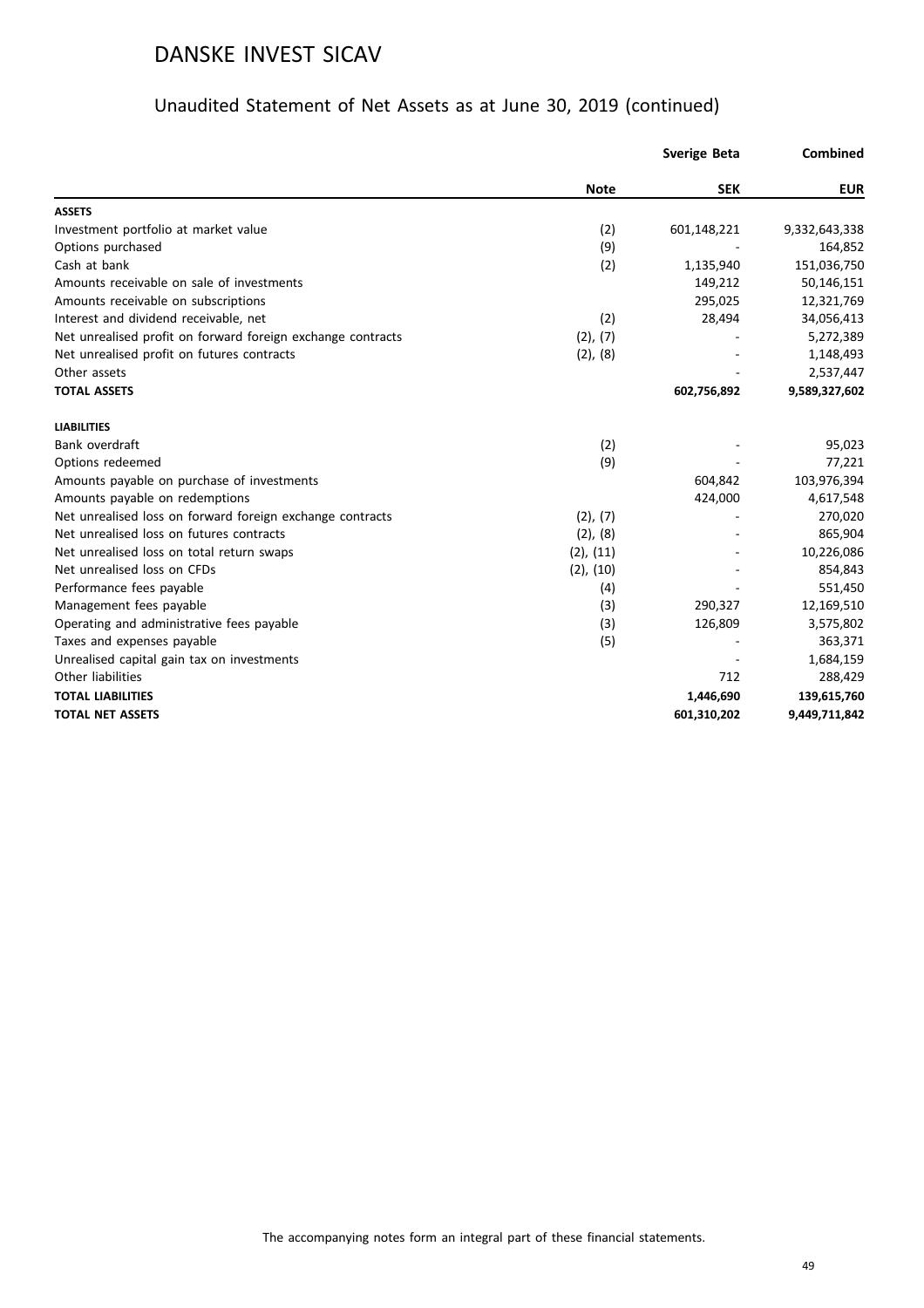Unaudited Statement of Net Assets as at June 30, 2019 (continued)

**Sverige Beta**

**Note SEKE** 

| Net asset value per share |        |
|---------------------------|--------|
| Class A                   |        |
| Class A d                 |        |
| Class A-dkk               |        |
| Class A-eur h             |        |
| Class A-nok               |        |
| Class A-nok d             |        |
| Class A-nok h             |        |
| Class A p                 |        |
| Class A-sek               |        |
| Class A-sek d             |        |
| Class A-sek h             |        |
| Class A-sek hd            |        |
| Class A-sek hp            |        |
| Class I                   |        |
| Class I-chf h             |        |
| Class I-dkk hd            |        |
| Class I-eur h             |        |
| Class I-eur hd            |        |
| Class I-nok h             |        |
| Class I p                 |        |
| Class I-sek h             |        |
| Class RA                  |        |
| Class RI                  |        |
| Class SA                  | 239.50 |
| Class SA d                | 174.61 |
| Class SI-sek              | 239.50 |
| Class SI d                | $\sim$ |
| Class WA                  | 239.56 |
| Class WA d                | 174.69 |
| Class WA-eur              |        |
| Class WA-eur d            |        |
| Class WA-eur h            |        |
| Class WA-nok h            |        |
| Class WA p                |        |
| Class WA-sek              |        |
| Class WA-sek h            |        |
| Class WA-sek hp           |        |
| Class WI                  | 239.73 |
| Class WI d                | 174.81 |
| Class WI p                |        |
| Class WI-sek dh           |        |
| Class WI-sek h            |        |
| Class WI-sek hp           |        |
| Class Y                   |        |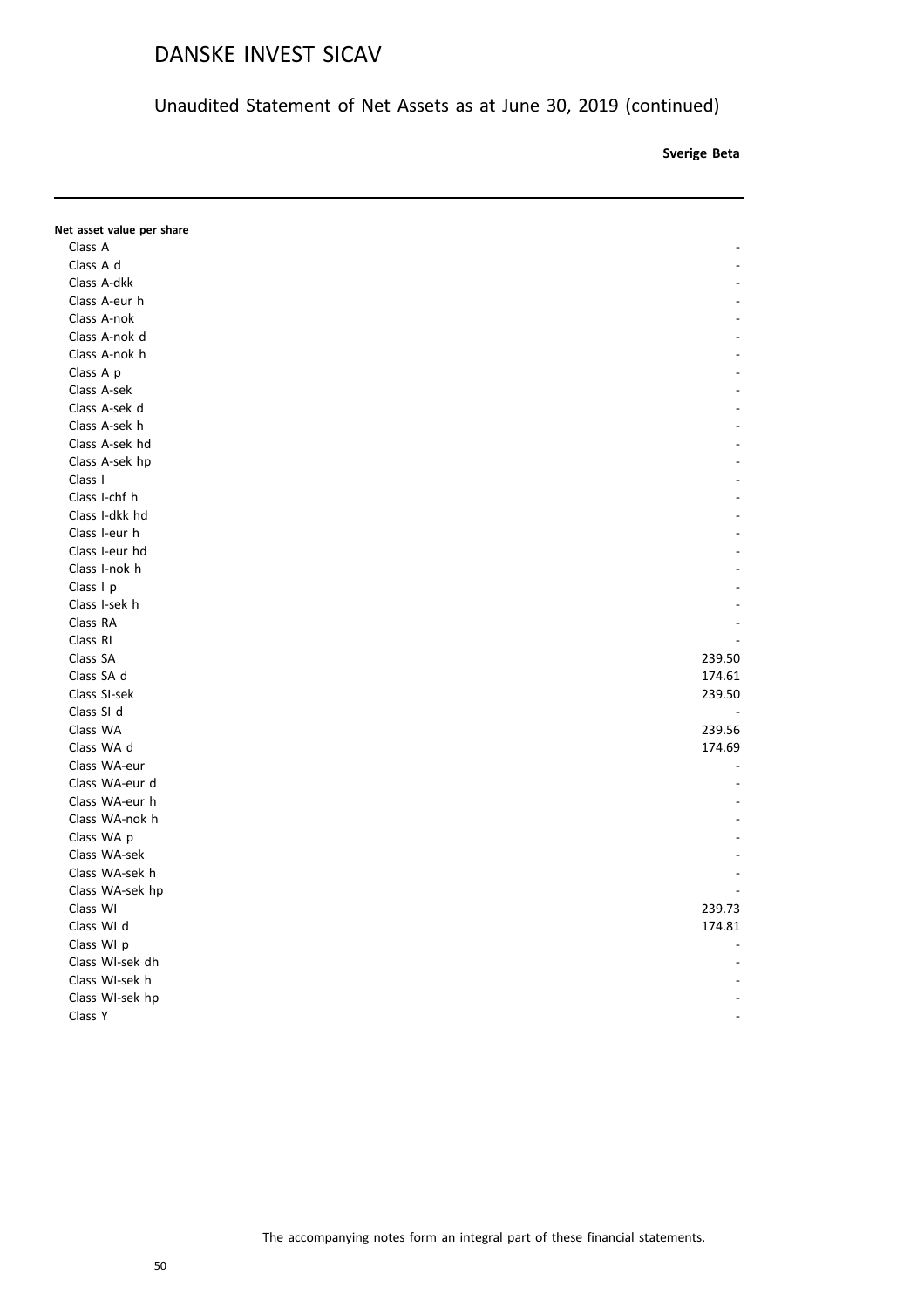Unaudited Statement of Net Assets as at June 30, 2019 (continued)

**Sverige Beta**

**Note SEKE** 

| Number of shares outstanding |              |
|------------------------------|--------------|
| Class A                      |              |
| Class A d                    |              |
| Class A-dkk                  |              |
| Class A-eur h                |              |
| Class A-nok                  |              |
| Class A-nok d                |              |
| Class A-nok h                |              |
| Class A p                    |              |
| Class A-sek                  |              |
| Class A-sek d                |              |
| Class A-sek h                |              |
| Class A-sek hd               |              |
| Class A-sek hp               |              |
| Class I                      |              |
| Class I-chf h                |              |
| Class I-dkk hd               |              |
| Class I-eur h                |              |
| Class I-eur hd               |              |
| Class I-nok h                |              |
| Class I p                    |              |
| Class I-sek h                |              |
| Class RA                     |              |
| Class RI                     |              |
| Class SA                     | 964,162.8406 |
| Class SA d                   | 46,656.0947  |
| Class SI                     | 292,175.8453 |
| Class SI d                   |              |
| Class WA                     | 574,496.8766 |
| Class WA d                   | 247,398.2904 |
| Class WA-eur                 |              |
| Class WA-eur d               |              |
| Class WA-eur h               |              |
| Class WA-nok h               |              |
| Class WA p                   |              |
| Class WA-sek                 |              |
| Class WA-sek h               |              |
| Class WA-sek hp              |              |
| Class WI                     | 162,416.6241 |
| Class WI d                   | 414,624.8572 |
| Class WI p                   |              |
| Class WI-sek dh              |              |
| Class WI-sek h               |              |
| Class WI-sek hp              |              |
| Class Y                      |              |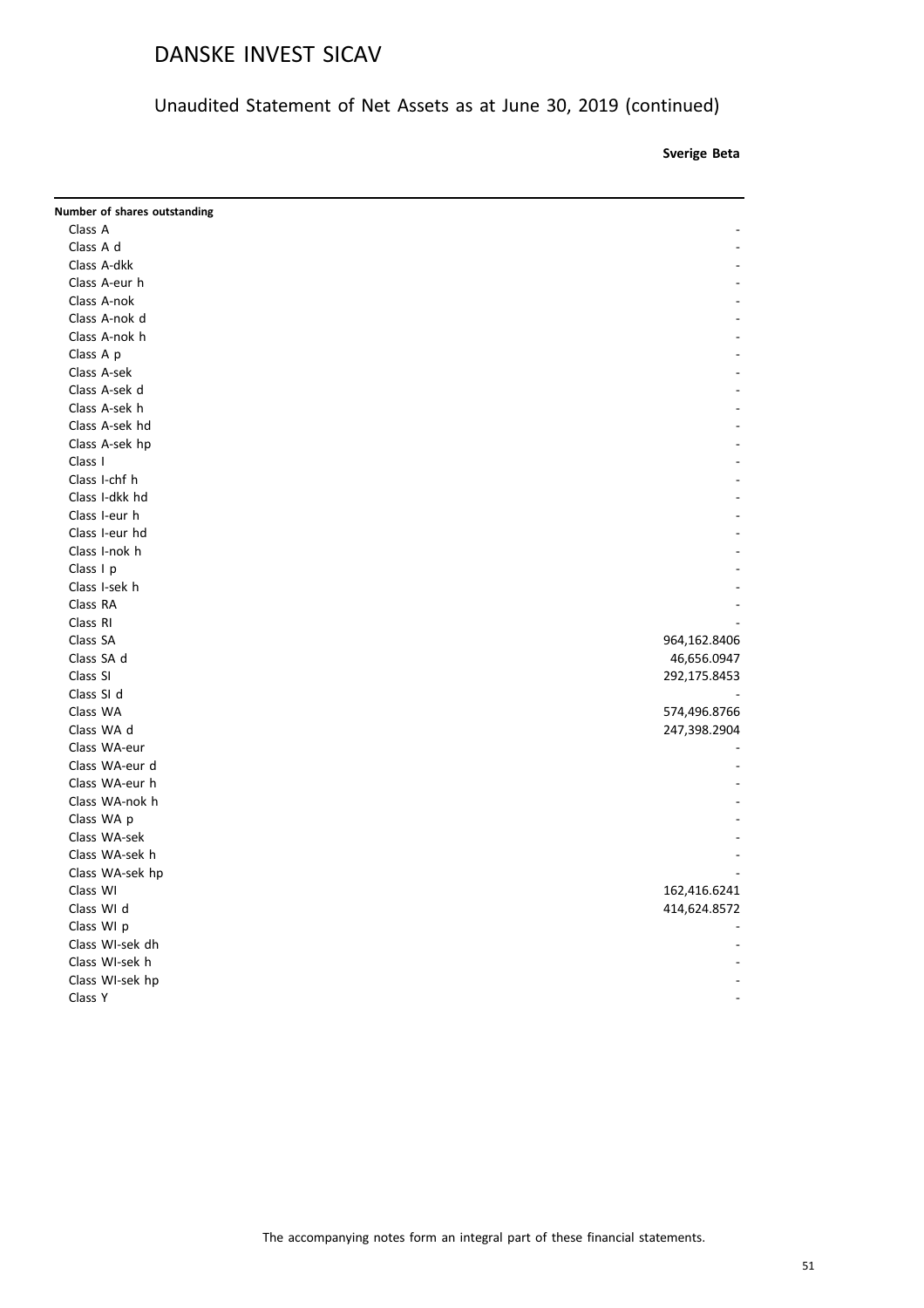|                                                                                                                                                                                       | Aktiv<br>Förmögenhetsförvaltning |                                | China                    | Danish Bond                  |
|---------------------------------------------------------------------------------------------------------------------------------------------------------------------------------------|----------------------------------|--------------------------------|--------------------------|------------------------------|
|                                                                                                                                                                                       | <b>Note</b>                      | <b>SEK</b>                     | USD                      | <b>DKK</b>                   |
| TOTAL NET ASSETS AT THE BEGINNING OF THE PERIOD                                                                                                                                       |                                  | 5,578,181,878                  | 27,375,464               | 219,519,276                  |
| <b>INCOME</b><br>Dividend income on long securities, net                                                                                                                              | (2)                              | 105,929,932                    | 266,686                  |                              |
| Interest on bonds, net<br>Bank interest, net<br>Income on securities lending                                                                                                          | (2)<br>(2)<br>(6)                | 21,478,077<br>9,925<br>568,808 | 1,211<br>6,359           | 1,594,729                    |
| Other income<br><b>TOTAL INCOME</b>                                                                                                                                                   |                                  | 127,986,742                    | 274,256                  | 1,594,729                    |
| <b>EXPENSES</b><br>Dividend on short securities, net                                                                                                                                  | (2)                              |                                |                          |                              |
| Management fees<br>Performance fees                                                                                                                                                   | (3)<br>(4)                       | 31,434,470                     | 197,952                  | 854,293                      |
| Subscription tax<br>Operating and administrative fee<br>Bank charges and correspondent fees                                                                                           | (6)<br>(5)                       | 4,862,708<br>15,165            | 6,027<br>64,845          | 67,307<br>274,359<br>45      |
| Interest paid<br>Interest on swaps                                                                                                                                                    |                                  | 273,529                        | 2,806                    | 45,248                       |
| Other expenses<br><b>TOTAL EXPENSES</b>                                                                                                                                               |                                  | 36,585,872                     | 271,630                  | 1,241,252                    |
| NET INCOME / (LOSS) FROM INVESTMENTS<br>Net realised profit / (loss) on sale of investments<br>Net realised profit on CFD<br>Net realised profit / (loss) on forward foreign exchange | (2)<br>(2)                       | 91,400,870<br>(17, 768, 902)   | 2,626<br>910,449         | 353,477<br>34,464            |
| contracts<br>Net realised profit / (loss) on futures contracts                                                                                                                        | (2)<br>(2)                       | (330,041)                      | (2,664)                  |                              |
| Net realised profit / (loss) on foreign exchange<br>Net realised loss on swaps                                                                                                        | (2)<br>(2)                       | 79,609                         | 8,746                    | (93)                         |
| NET REALISED PROFIT/ (LOSS)<br>Change in net unrealised appreciation / (depreciation) on:                                                                                             |                                  | 73,381,536                     | 919,157                  | 387,848                      |
| - investments<br>- CFD                                                                                                                                                                | (2)                              | 504,334,866                    | 1,988,212                | 2,765,175                    |
| - unrealised capital gain tax on investments<br>- forward foreign exchange contracts                                                                                                  | (2)                              |                                |                          |                              |
| - options<br>- futures contracts<br>- swaps                                                                                                                                           | (2)<br>(2)<br>(2)                | 21,227                         |                          |                              |
| NET INCREASE / (DECREASE) IN NET ASSETS AS A RESULT OF<br><b>OPERATIONS</b>                                                                                                           |                                  | 577,737,629                    | 2,907,369                | 3,153,023                    |
| <b>EVOLUTION OF THE CAPITAL</b><br>Issue of shares<br>Redemption of shares                                                                                                            |                                  | 108,845,248<br>(358, 745, 555) | 2,692,895<br>(9,415,795) | 77,537,512<br>(21, 464, 994) |
| Dividend distributed<br>Currency translation<br>TOTAL NET ASSETS AT THE END OF THE PERIOD                                                                                             | (2)                              | (714, 770)<br>5,905,304,430    | 23,559,933               | (271, 746)<br>278,473,071    |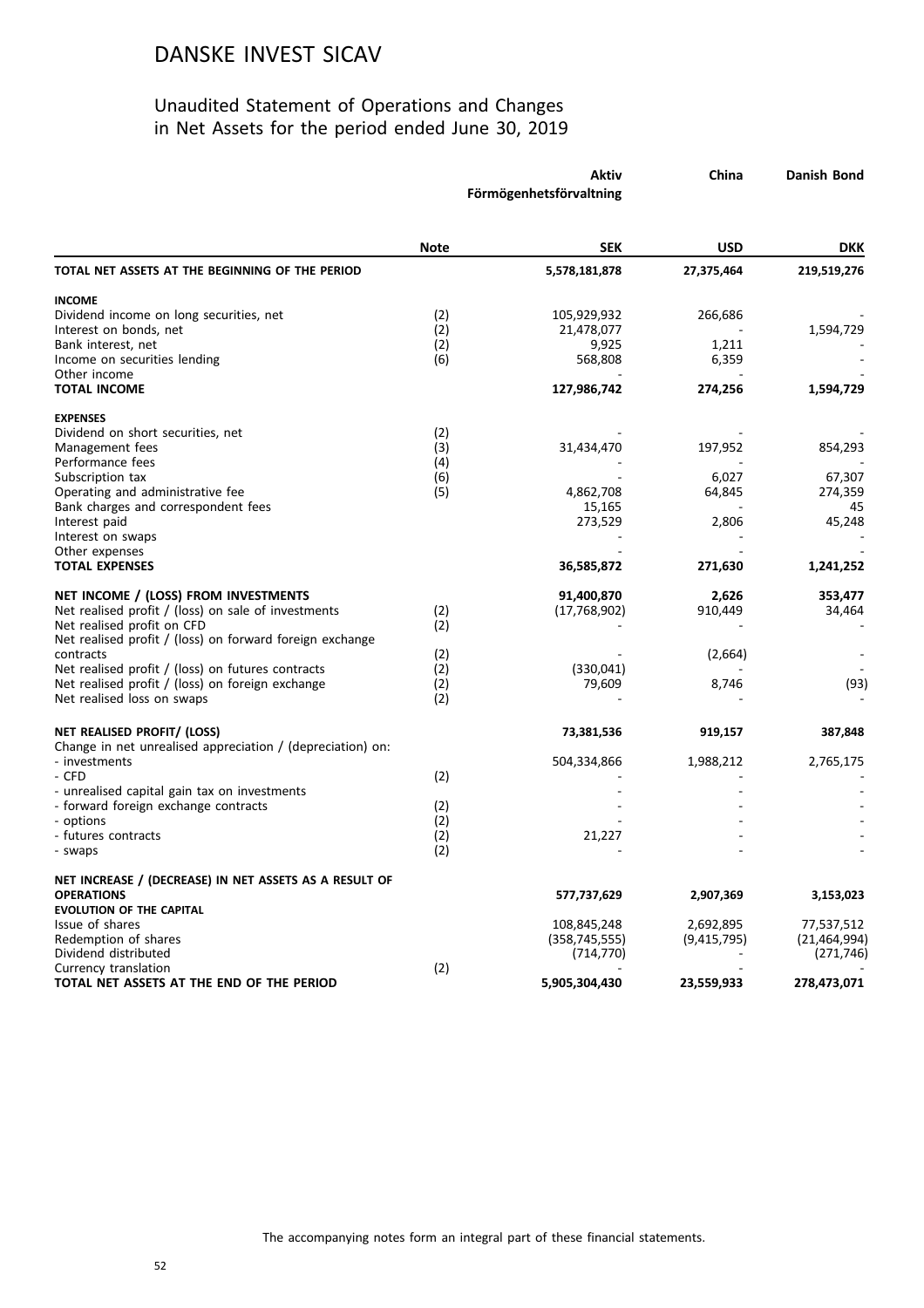|                                                                             |             | Danish Mortgage<br><b>Bond</b> | <b>Denmark Focus</b> | <b>Eastern Europe</b> |
|-----------------------------------------------------------------------------|-------------|--------------------------------|----------------------|-----------------------|
|                                                                             | <b>Note</b> | <b>DKK</b>                     | DKK                  | <b>EUR</b>            |
| TOTAL NET ASSETS AT THE BEGINNING OF THE PERIOD                             |             | 3,006,180,485                  | 371,016,577          | 4,005,035             |
| <b>INCOME</b>                                                               |             |                                |                      |                       |
| Dividend income on long securities, net                                     | (2)         |                                | 5,688,622            | 8,829                 |
| Interest on bonds, net                                                      | (2)         | 23,869,265                     |                      |                       |
| Bank interest, net                                                          | (2)         | 7                              | 1                    | 35                    |
| Income on securities lending<br>Other income                                | (6)         | 8,402                          |                      |                       |
| <b>TOTAL INCOME</b>                                                         |             | 23,877,674                     | 5,688,623            | 8,864                 |
| <b>EXPENSES</b>                                                             |             |                                |                      |                       |
| Dividend on short securities, net                                           | (2)         |                                |                      | 16                    |
| Management fees                                                             | (3)         | 5,457,520                      | 1,934,635            | 6,037                 |
| Performance fees                                                            | (4)         |                                |                      |                       |
| Subscription tax                                                            | (6)         | 318,451                        | 49,467               | 101                   |
| Operating and administrative fee                                            | (5)         | 2,249,972                      | 322,561              | 1,699                 |
| Bank charges and correspondent fees                                         |             | 181,925                        |                      | 49                    |
| Interest paid<br>Interest on swaps                                          |             |                                | 57,058               |                       |
| Other expenses                                                              |             | 397                            |                      |                       |
| <b>TOTAL EXPENSES</b>                                                       |             | 8,208,265                      | 2,363,721            | 7,902                 |
| NET INCOME / (LOSS) FROM INVESTMENTS                                        |             | 15,669,409                     | 3,324,902            | 962                   |
| Net realised profit / (loss) on sale of investments                         | (2)         | 26,684,976                     | (4, 239, 358)        | 208,122               |
| Net realised profit on CFD                                                  | (2)         |                                |                      |                       |
| Net realised profit / (loss) on forward foreign exchange                    |             |                                |                      |                       |
| contracts                                                                   | (2)         | (5,511,454)                    |                      | (298)                 |
| Net realised profit / (loss) on futures contracts                           | (2)         |                                |                      |                       |
| Net realised profit / (loss) on foreign exchange                            | (2)         | (1,719,069)                    | 1,083                | 2,642                 |
| Net realised loss on swaps                                                  | (2)         |                                |                      |                       |
| NET REALISED PROFIT/ (LOSS)                                                 |             | 35,123,862                     | (913, 373)           | 211,428               |
| Change in net unrealised appreciation / (depreciation) on:<br>- investments |             | 61,727,508                     | 51,895,679           | 199,133               |
| - CFD                                                                       | (2)         |                                |                      |                       |
| - unrealised capital gain tax on investments                                |             |                                |                      |                       |
| - forward foreign exchange contracts                                        | (2)         | 996,929                        |                      |                       |
| - options                                                                   | (2)         |                                |                      |                       |
| - futures contracts                                                         | (2)         |                                |                      |                       |
| - swaps                                                                     | (2)         |                                |                      |                       |
| NET INCREASE / (DECREASE) IN NET ASSETS AS A RESULT OF                      |             |                                |                      |                       |
| <b>OPERATIONS</b><br><b>EVOLUTION OF THE CAPITAL</b>                        |             | 97,848,299                     | 50,982,306           | 410,565               |
| Issue of shares                                                             |             | 539,289,053                    | 30,343,039           | 403,530               |
| Redemption of shares                                                        |             | (376, 836, 740)                | (28, 108, 598)       | (4,328,755)           |
| Dividend distributed                                                        |             | (5, 724, 128)                  |                      |                       |
| Currency translation                                                        | (2)         |                                |                      |                       |
| TOTAL NET ASSETS AT THE END OF THE PERIOD                                   |             | 3,260,756,969                  | 424,233,324          | 490,375               |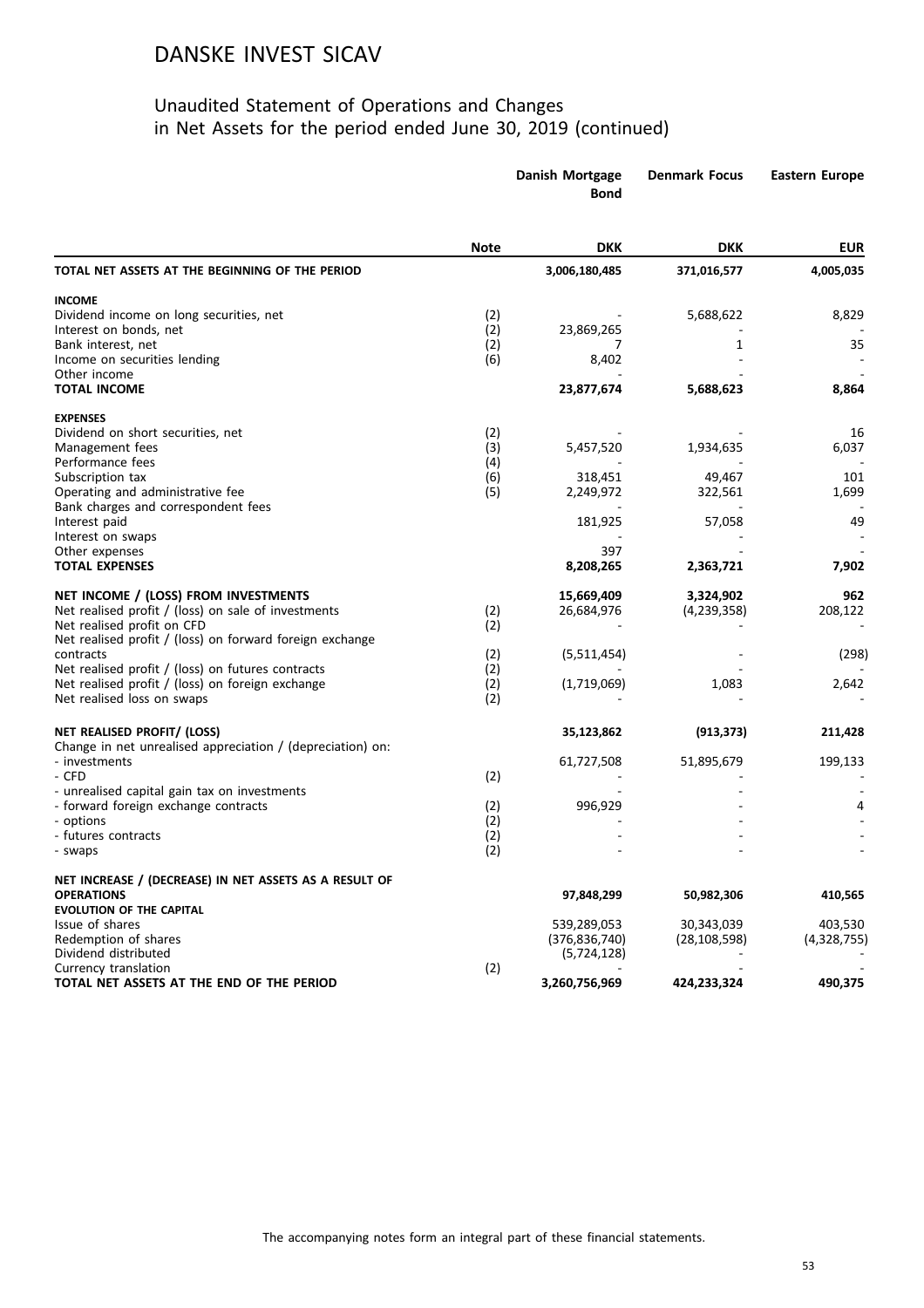|                                                                             |             | <b>Eastern Europe</b><br><b>Absolute</b> | <b>Eastern Europe</b><br>ex. Russia | <b>Emerging and</b><br><b>Frontier Markets</b> |
|-----------------------------------------------------------------------------|-------------|------------------------------------------|-------------------------------------|------------------------------------------------|
|                                                                             | <b>Note</b> | <b>EUR</b>                               | <b>EUR</b>                          | <b>EUR</b>                                     |
| TOTAL NET ASSETS AT THE BEGINNING OF THE PERIOD                             |             | 265,977,971                              | 17,701,381                          | 64,324,450                                     |
| <b>INCOME</b>                                                               |             |                                          |                                     |                                                |
| Dividend income on long securities, net                                     | (2)         | 5,198,316                                | 627,312                             | 1,157,559                                      |
| Interest on bonds, net                                                      | (2)         |                                          |                                     | 1,855                                          |
| Bank interest, net                                                          | (2)         | 18,312                                   | $\overline{2}$                      | 16,905                                         |
| Income on securities lending                                                | (6)         | 236                                      | 16                                  | 3,106                                          |
| Other income                                                                |             |                                          | 627,330                             |                                                |
| <b>TOTAL INCOME</b>                                                         |             | 5,216,864                                |                                     | 1,179,425                                      |
| <b>EXPENSES</b>                                                             |             |                                          |                                     |                                                |
| Dividend on short securities, net                                           | (2)         |                                          | 201                                 |                                                |
| Management fees                                                             | (3)         | 739,156                                  | 120,167                             | 473,358                                        |
| Performance fees                                                            | (4)         | 341,955                                  |                                     |                                                |
| Subscription tax                                                            | (6)         | 24,080                                   | 3,289                               | 3,650                                          |
| Operating and administrative fee<br>Bank charges and correspondent fees     | (5)         | 501,579<br>49                            | 22,697                              | 110,744<br>492                                 |
| Interest paid                                                               |             | 27,194                                   | 217                                 | 3,259                                          |
| Interest on swaps                                                           |             | 9,698                                    |                                     |                                                |
| Other expenses                                                              |             |                                          |                                     |                                                |
| <b>TOTAL EXPENSES</b>                                                       |             | 1,643,711                                | 146,571                             | 591,503                                        |
| NET INCOME / (LOSS) FROM INVESTMENTS                                        |             | 3,573,153                                | 480,759                             | 587,922                                        |
| Net realised profit / (loss) on sale of investments                         | (2)         | 6,039,656                                | 85,159                              | 903,299                                        |
| Net realised profit on CFD                                                  | (2)         |                                          |                                     |                                                |
| Net realised profit / (loss) on forward foreign exchange                    |             |                                          |                                     |                                                |
| contracts                                                                   | (2)         | (386, 824)                               | (598)                               | 1,351                                          |
| Net realised profit / (loss) on futures contracts                           | (2)         |                                          |                                     | 356,992                                        |
| Net realised profit / (loss) on foreign exchange                            | (2)         | (79, 911)                                | (358)                               | 96,904                                         |
| Net realised loss on swaps                                                  | (2)         | (31, 372, 036)                           |                                     |                                                |
| NET REALISED PROFIT/ (LOSS)                                                 |             | (22, 225, 962)                           | 564,962                             | 1,946,468                                      |
| Change in net unrealised appreciation / (depreciation) on:<br>- investments |             | 39,024,316                               | 586,780                             | 5,854,990                                      |
| - CFD                                                                       | (2)         |                                          |                                     |                                                |
| - unrealised capital gain tax on investments                                |             |                                          |                                     | 52,949                                         |
| - forward foreign exchange contracts                                        | (2)         | (267, 341)                               |                                     |                                                |
| - options                                                                   | (2)         |                                          |                                     |                                                |
| - futures contracts                                                         | (2)         |                                          |                                     | (12, 589)                                      |
| - swaps                                                                     | (2)         | (15, 323, 173)                           |                                     |                                                |
| NET INCREASE / (DECREASE) IN NET ASSETS AS A RESULT OF                      |             |                                          |                                     |                                                |
| <b>OPERATIONS</b>                                                           |             | 1,207,840                                | 1,151,742                           | 7,841,818                                      |
| <b>EVOLUTION OF THE CAPITAL</b>                                             |             |                                          |                                     |                                                |
| Issue of shares                                                             |             | 6,292,273                                | 291,427                             | 380,527                                        |
| Redemption of shares                                                        |             | (23,091,399)                             | (5,555,030)                         | (9,489,061)                                    |
| Dividend distributed                                                        |             |                                          |                                     |                                                |
| Currency translation                                                        | (2)         |                                          |                                     |                                                |
| TOTAL NET ASSETS AT THE END OF THE PERIOD                                   |             | 250,386,685                              | 13,589,520                          | 63,057,734                                     |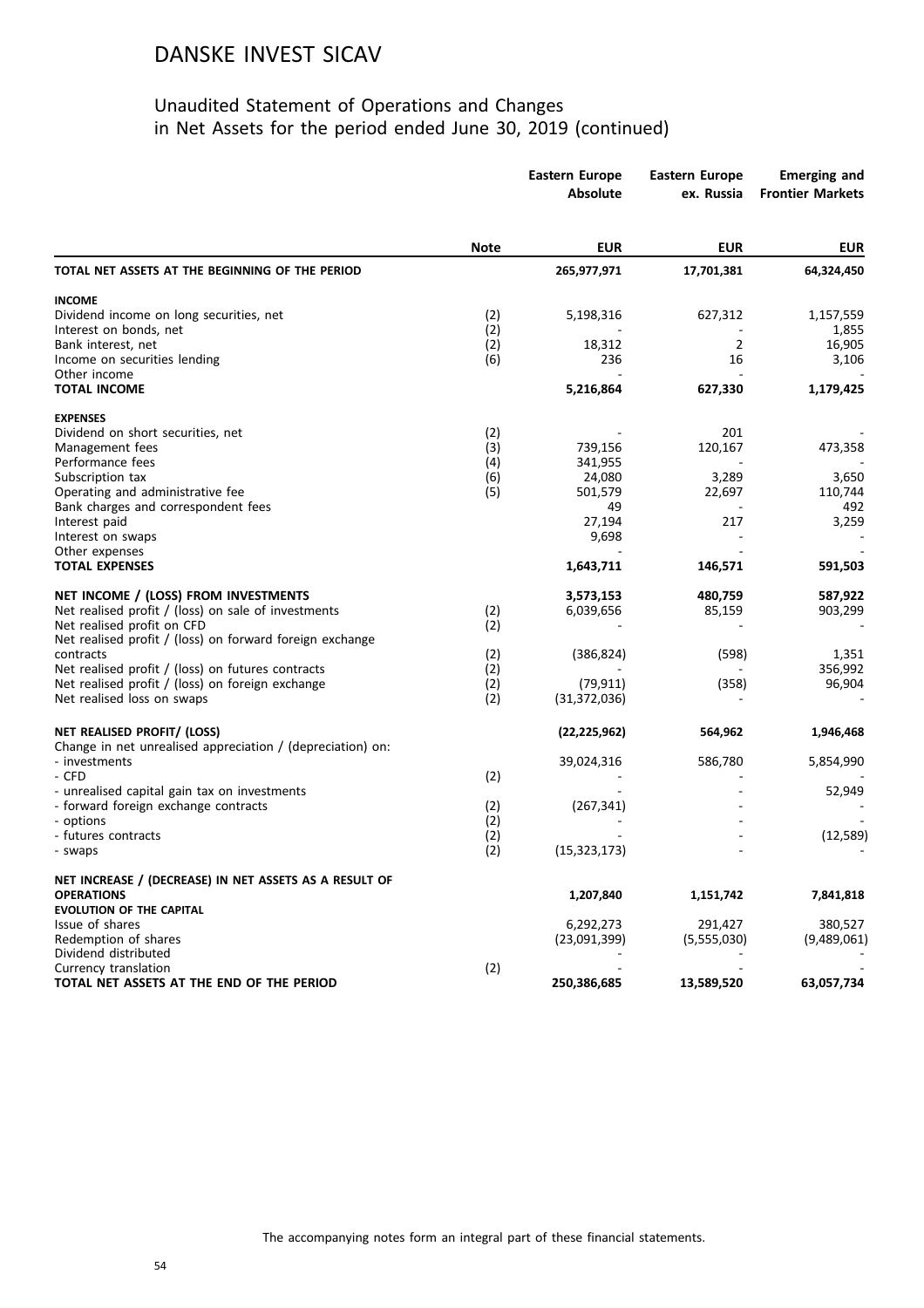|                                                                             | <b>Emerging Markets</b><br>Debt Hard<br>Currency |             | <b>Euro High Yield</b><br><b>Bond</b> | Europa (SEK)   |
|-----------------------------------------------------------------------------|--------------------------------------------------|-------------|---------------------------------------|----------------|
|                                                                             | <b>Note</b>                                      | <b>USD</b>  | <b>EUR</b>                            | <b>SEK</b>     |
| TOTAL NET ASSETS AT THE BEGINNING OF THE PERIOD                             |                                                  | 239,407,384 | 51,518,776                            | 430,769,678    |
| <b>INCOME</b>                                                               |                                                  |             |                                       |                |
| Dividend income on long securities, net                                     | (2)                                              |             |                                       | 10,694,822     |
| Interest on bonds, net                                                      | (2)                                              | 8,801,992   | 1,096,459                             |                |
| Bank interest, net                                                          | (2)                                              | 109,559     | 1,335                                 | 3,713          |
| Income on securities lending                                                | (6)                                              | 9,558       | 4,674                                 | 15,534         |
| Other income                                                                |                                                  |             |                                       |                |
| <b>TOTAL INCOME</b>                                                         |                                                  | 8,921,109   | 1,102,468                             | 10,714,069     |
| <b>EXPENSES</b>                                                             |                                                  |             |                                       |                |
| Dividend on short securities, net                                           | (2)                                              |             |                                       |                |
| Management fees                                                             | (3)                                              | 938,065     | 161,214                               | 2,957,811      |
| Performance fees                                                            | (4)                                              |             |                                       |                |
| Subscription tax                                                            | (6)                                              | 21,080      | 6,668                                 |                |
| Operating and administrative fee                                            | (5)                                              | 239,553     | 42,446                                | 373,418        |
| Bank charges and correspondent fees                                         |                                                  | 5,942       |                                       |                |
| Interest paid                                                               |                                                  | 2,342       | 6,309                                 | 14,232         |
| Interest on swaps                                                           |                                                  |             |                                       |                |
| Other expenses                                                              |                                                  |             |                                       |                |
| <b>TOTAL EXPENSES</b>                                                       |                                                  | 1,206,982   | 216,637                               | 3,345,461      |
| NET INCOME / (LOSS) FROM INVESTMENTS                                        |                                                  | 7,714,127   | 885,831                               | 7,368,608      |
| Net realised profit / (loss) on sale of investments                         | (2)                                              | (388, 875)  | (854, 285)                            | 8,332,091      |
| Net realised profit on CFD                                                  | (2)                                              |             |                                       |                |
| Net realised profit / (loss) on forward foreign exchange                    |                                                  |             |                                       |                |
| contracts                                                                   | (2)                                              | (2,621,365) | 1,732                                 | 2,400          |
| Net realised profit / (loss) on futures contracts                           | (2)                                              | 2,041,995   |                                       |                |
| Net realised profit / (loss) on foreign exchange                            | (2)                                              | 1,507,088   | 1,370                                 | 95,400         |
| Net realised loss on swaps                                                  | (2)                                              |             |                                       |                |
|                                                                             |                                                  |             |                                       |                |
| NET REALISED PROFIT/ (LOSS)                                                 |                                                  | 8,252,970   | 34,648                                | 15,798,499     |
| Change in net unrealised appreciation / (depreciation) on:<br>- investments |                                                  | 26,153,724  | 3,274,026                             | 82,132,124     |
| - CFD                                                                       | (2)                                              |             |                                       |                |
| - unrealised capital gain tax on investments                                |                                                  |             |                                       |                |
| - forward foreign exchange contracts                                        | (2)                                              | (229, 880)  | (10, 320)                             |                |
| - options                                                                   | (2)                                              |             |                                       |                |
| - futures contracts                                                         |                                                  | 298,943     |                                       |                |
| - swaps                                                                     | (2)<br>(2)                                       |             |                                       |                |
| NET INCREASE / (DECREASE) IN NET ASSETS AS A RESULT OF                      |                                                  |             |                                       |                |
| <b>OPERATIONS</b>                                                           |                                                  | 34,475,757  | 3,298,354                             | 97,930,623     |
| <b>EVOLUTION OF THE CAPITAL</b>                                             |                                                  |             |                                       |                |
| Issue of shares                                                             |                                                  | 260,862,622 | 7,396,806                             | 29,452,402     |
| Redemption of shares                                                        |                                                  | (7,052,653) | (7,049,128)                           | (99, 598, 835) |
| Dividend distributed                                                        |                                                  |             |                                       |                |
| Currency translation                                                        | (2)                                              |             |                                       |                |
| TOTAL NET ASSETS AT THE END OF THE PERIOD                                   |                                                  | 527,693,110 | 55,164,808                            | 458,553,868    |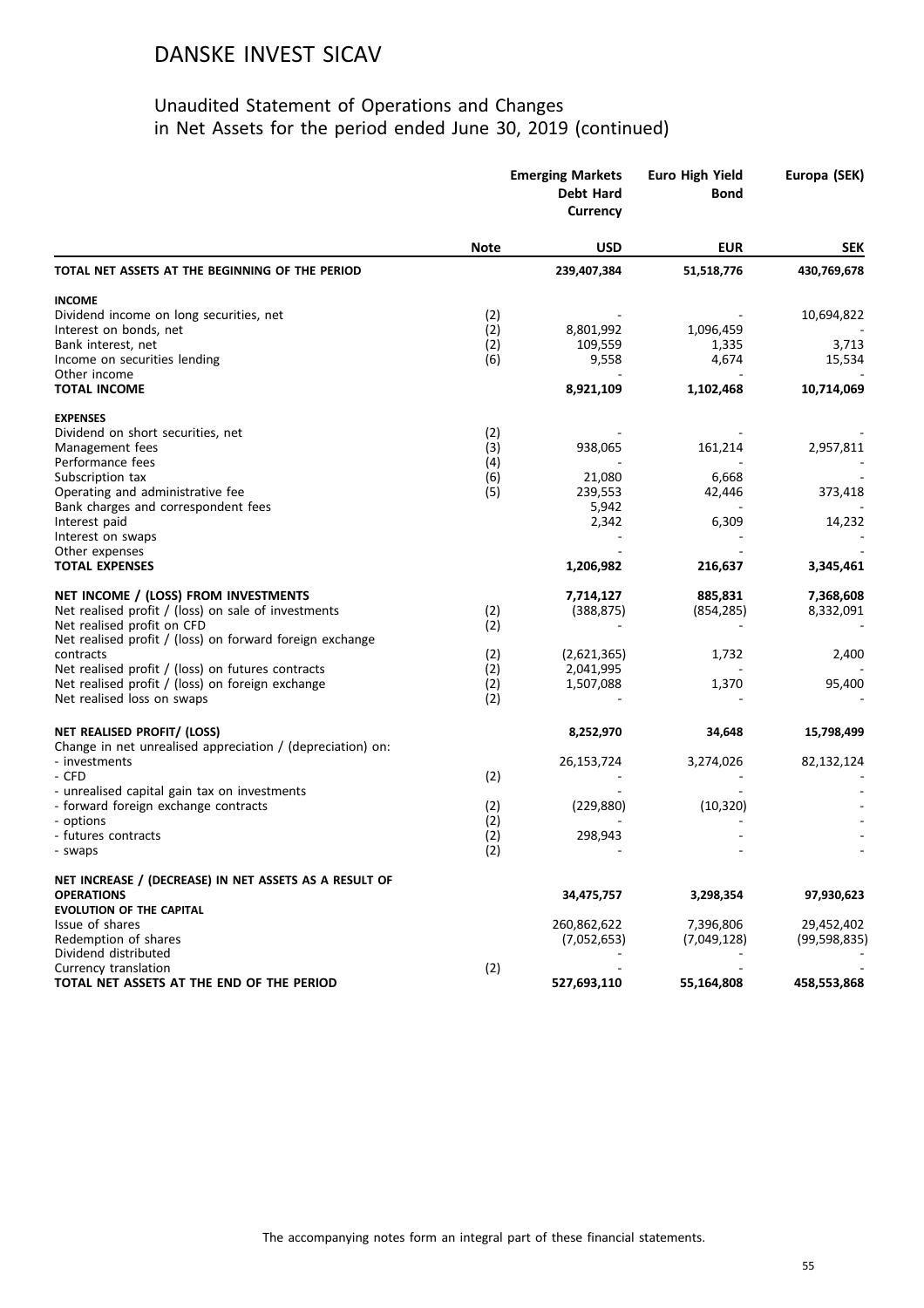#### Unaudited Statement of Operations and Changes in Net Assets for the period ended June 30, 2019 (continued)

|                                                                   |             | <b>Europe</b>  | <b>Europe High</b><br><b>Dividend</b> | <b>Europe Long-</b><br><b>Short</b><br><b>Equity Factors*</b> |  |
|-------------------------------------------------------------------|-------------|----------------|---------------------------------------|---------------------------------------------------------------|--|
|                                                                   | <b>Note</b> | <b>EUR</b>     | <b>EUR</b>                            | <b>EUR</b>                                                    |  |
| TOTAL NET ASSETS AT THE BEGINNING OF THE PERIOD                   |             | 96,852,170     | 96,986,471                            |                                                               |  |
| <b>INCOME</b>                                                     |             |                |                                       |                                                               |  |
| Dividend income on long securities, net                           | (2)         | 2,068,370      | 4,286,550                             | 814,863                                                       |  |
| Interest on bonds, net                                            | (2)         |                |                                       |                                                               |  |
| Bank interest, net                                                | (2)         | 846<br>3,883   | 542                                   |                                                               |  |
| Income on securities lending<br>Other income                      | (6)         | 25,356         | 11,263                                |                                                               |  |
| <b>TOTAL INCOME</b>                                               |             | 2,098,455      | 4,298,355                             | 814,863                                                       |  |
| <b>EXPENSES</b>                                                   |             |                |                                       |                                                               |  |
| Dividend on short securities, net                                 | (2)         |                |                                       | 632,471                                                       |  |
| Management fees                                                   | (3)         | 488,229        | 600,952                               | 66,957                                                        |  |
| Performance fees                                                  | (4)         |                |                                       | 190,266                                                       |  |
| Subscription tax                                                  | (6)         | 10,449         | 27,380                                | 3,877                                                         |  |
| Operating and administrative fee                                  | (5)         | 67,858         | 91,509                                | 33,743                                                        |  |
| Bank charges and correspondent fees                               |             |                |                                       | 4,898                                                         |  |
| Interest paid                                                     |             | 3,221          | 1,786                                 | 9,546                                                         |  |
| Interest on swaps                                                 |             |                |                                       |                                                               |  |
| Other expenses                                                    |             |                |                                       |                                                               |  |
| <b>TOTAL EXPENSES</b>                                             |             | 569,757        | 721,627                               | 941,758                                                       |  |
| NET INCOME / (LOSS) FROM INVESTMENTS                              |             | 1,528,698      | 3,576,728                             | (126, 895)                                                    |  |
| Net realised profit / (loss) on sale of investments               | (2)         | 3,536,971      | 2,457,168                             | (323, 635)                                                    |  |
| Net realised profit on CFD                                        | (2)         |                |                                       | 260,326                                                       |  |
| Net realised profit / (loss) on forward foreign exchange          |             |                |                                       |                                                               |  |
| contracts                                                         | (2)         | (71)           | 135                                   | 559,556                                                       |  |
| Net realised profit / (loss) on futures contracts                 | (2)         |                |                                       | (55, 518)                                                     |  |
| Net realised profit / (loss) on foreign exchange                  | (2)         | 65,784         | (17, 445)                             | 17,957                                                        |  |
| Net realised loss on swaps                                        | (2)         |                |                                       |                                                               |  |
| NET REALISED PROFIT/ (LOSS)                                       |             | 5,131,382      | 6,016,586                             | 331,791                                                       |  |
| Change in net unrealised appreciation / (depreciation) on:        |             |                |                                       |                                                               |  |
| - investments                                                     |             | 11,653,263     | 8,806,565                             | 517,238                                                       |  |
| - CFD                                                             | (2)         |                |                                       | (854, 843)                                                    |  |
| - unrealised capital gain tax on investments                      |             |                |                                       |                                                               |  |
| - forward foreign exchange contracts<br>- options                 | (2)<br>(2)  |                |                                       | (99, 625)                                                     |  |
| - futures contracts                                               | (2)         |                |                                       | (86, 135)                                                     |  |
| - swaps                                                           | (2)         |                |                                       |                                                               |  |
| NET INCREASE / (DECREASE) IN NET ASSETS AS A RESULT OF            |             |                |                                       |                                                               |  |
| <b>OPERATIONS</b>                                                 |             | 16,784,645     | 14,823,151                            | (191, 574)                                                    |  |
| <b>EVOLUTION OF THE CAPITAL</b>                                   |             |                |                                       |                                                               |  |
| Issue of shares                                                   |             | 8,598,151      | 39,304,620                            | 55,597,531                                                    |  |
| Redemption of shares                                              |             | (49, 752, 838) | (17, 914, 745)                        |                                                               |  |
| Dividend distributed                                              |             |                |                                       |                                                               |  |
| Currency translation<br>TOTAL NET ASSETS AT THE END OF THE PERIOD | (2)         |                |                                       |                                                               |  |
|                                                                   |             | 72,482,128     | 133,199,497                           | 55,405,957                                                    |  |

\* Please refer to Note 1.

The accompanying notes form an integral part of these financial statements.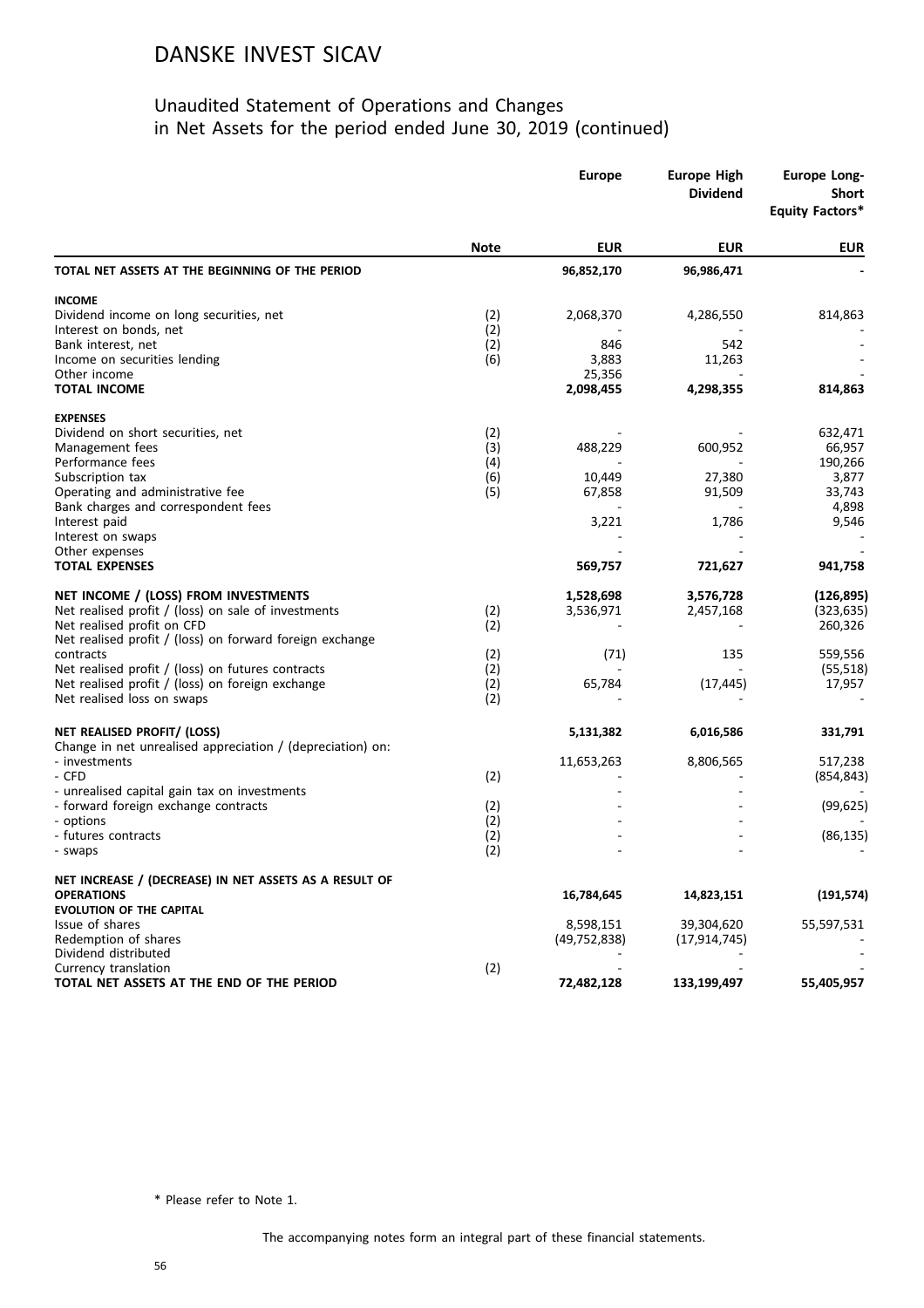|                                                            |             | <b>Europe Small Cap</b> | <b>European Bond</b> | <b>European</b><br>Corporate<br><b>Sustainable Bond</b> |
|------------------------------------------------------------|-------------|-------------------------|----------------------|---------------------------------------------------------|
|                                                            | <b>Note</b> | <b>EUR</b>              | <b>EUR</b>           | <b>EUR</b>                                              |
| TOTAL NET ASSETS AT THE BEGINNING OF THE PERIOD            |             | 123,133,671             | 26,892,519           | 780,443,649                                             |
| <b>INCOME</b>                                              |             |                         |                      |                                                         |
| Dividend income on long securities, net                    | (2)         | 1,575,819               |                      |                                                         |
| Interest on bonds, net                                     | (2)         |                         | 357,093              | 7,557,065                                               |
| Bank interest, net                                         | (2)         | 3,155                   | 12                   | 9,068                                                   |
| Income on securities lending                               | (6)         | 496,202                 | 67                   | 57,077                                                  |
| Other income                                               |             | 26,553                  |                      | 22                                                      |
| <b>TOTAL INCOME</b>                                        |             | 2,101,729               | 357,172              | 7,623,232                                               |
| <b>EXPENSES</b>                                            |             |                         |                      |                                                         |
| Dividend on short securities, net                          | (2)         |                         |                      |                                                         |
| Management fees                                            | (3)         | 1,001,580               | 94,915               | 1,756,697                                               |
| Performance fees                                           | (4)         |                         |                      |                                                         |
| Subscription tax                                           | (6)         | 41,451                  | 6,800                | 61,611                                                  |
| Operating and administrative fee                           | (5)         | 159,845                 | 32,958               | 710,503                                                 |
| Bank charges and correspondent fees                        |             |                         | 558                  | 3,178                                                   |
| Interest paid                                              |             | 4,965                   | 1,895                | 73,398                                                  |
| Interest on swaps                                          |             |                         |                      |                                                         |
| Other expenses<br><b>TOTAL EXPENSES</b>                    |             | 1,207,841               | 137,126              | 2,605,387                                               |
|                                                            |             |                         |                      |                                                         |
| NET INCOME / (LOSS) FROM INVESTMENTS                       |             | 893,888                 | 220,046              | 5,017,845                                               |
| Net realised profit / (loss) on sale of investments        | (2)         | 3,919,751               | (133, 338)           | (851, 874)                                              |
| Net realised profit on CFD                                 | (2)         |                         |                      |                                                         |
| Net realised profit / (loss) on forward foreign exchange   |             |                         |                      |                                                         |
| contracts                                                  | (2)         | (932)                   | 39,179               | (2,745,223)                                             |
| Net realised profit / (loss) on futures contracts          | (2)         |                         | 417,017              | (4,548,440)                                             |
| Net realised profit / (loss) on foreign exchange           | (2)         | (106, 032)              | (29, 796)            | (786, 845)                                              |
| Net realised loss on swaps                                 | (2)         |                         |                      |                                                         |
| NET REALISED PROFIT/ (LOSS)                                |             | 4,706,675               | 513,108              | (3,914,537)                                             |
| Change in net unrealised appreciation / (depreciation) on: |             |                         |                      |                                                         |
| - investments                                              |             | 20,395,963              | 714,887              | 26,286,661                                              |
| - CFD                                                      | (2)         |                         |                      |                                                         |
| - unrealised capital gain tax on investments               |             |                         |                      |                                                         |
| - forward foreign exchange contracts                       | (2)         |                         | 235,618              | 76,904                                                  |
| - options                                                  | (2)         |                         |                      |                                                         |
| - futures contracts                                        | (2)         |                         | 69,491               | (458, 698)                                              |
| - swaps                                                    | (2)         |                         |                      |                                                         |
| NET INCREASE / (DECREASE) IN NET ASSETS AS A RESULT OF     |             |                         |                      |                                                         |
| <b>OPERATIONS</b>                                          |             | 25,102,638              | 1,533,104            | 21,990,330                                              |
| <b>EVOLUTION OF THE CAPITAL</b>                            |             |                         |                      |                                                         |
| Issue of shares                                            |             | 35,501,601              | 2,380,691            | 79,202,527                                              |
| Redemption of shares                                       |             | (26, 941, 421)          | (2,627,960)          | (21,810,686)                                            |
| Dividend distributed                                       |             |                         | (11,632)             |                                                         |
| Currency translation                                       | (2)         |                         |                      |                                                         |
| TOTAL NET ASSETS AT THE END OF THE PERIOD                  |             | 156,796,489             | 28,166,722           | 859,825,820                                             |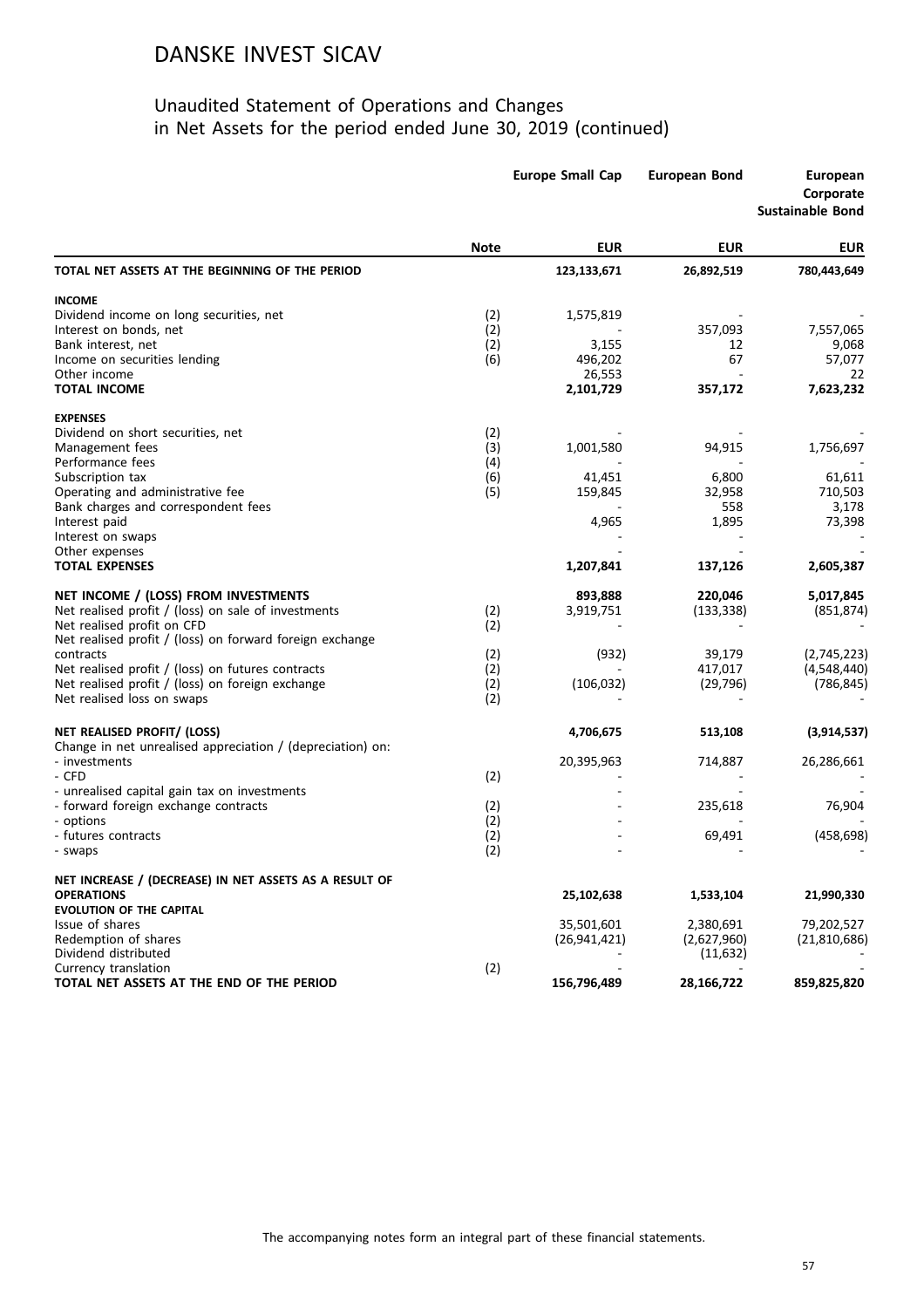#### Unaudited Statement of Operations and Changes in Net Assets for the period ended June 30, 2019 (continued)

|                                                            |             | Germany*        | <b>Global Corporate</b><br><b>Bonds</b> | <b>Global Emerging</b><br><b>Markets</b> |
|------------------------------------------------------------|-------------|-----------------|-----------------------------------------|------------------------------------------|
|                                                            | <b>Note</b> | <b>EUR</b>      | <b>EUR</b>                              | <b>USD</b>                               |
| TOTAL NET ASSETS AT THE BEGINNING OF THE PERIOD            |             | 9,452,806       | 279,266,506                             | 275,209,940                              |
| <b>INCOME</b>                                              |             |                 |                                         |                                          |
| Dividend income on long securities, net                    | (2)         | 26,473          |                                         | 3,031,854                                |
| Interest on bonds, net                                     | (2)         |                 | 2,538,636                               |                                          |
| Bank interest, net                                         | (2)         |                 | 205                                     | 47,377                                   |
| Income on securities lending                               | (6)         | 64              | 14,082                                  | 3,411                                    |
| Other income<br><b>TOTAL INCOME</b>                        |             | 1,363<br>27,900 | 2,552,923                               | 3,082,642                                |
|                                                            |             |                 |                                         |                                          |
| <b>EXPENSES</b>                                            |             |                 |                                         |                                          |
| Dividend on short securities, net                          | (2)         |                 |                                         |                                          |
| Management fees                                            | (3)         | 23,625          | 754,798                                 | 1,676,716                                |
| Performance fees                                           | (4)         |                 |                                         |                                          |
| Subscription tax                                           | (6)         | 483             | 55,368                                  | 41,055                                   |
| Operating and administrative fee                           | (5)         | 4,341           | 271,739                                 | 325,443                                  |
| Bank charges and correspondent fees                        |             |                 | 3,438                                   |                                          |
| Interest paid                                              |             | 776             | 47,214                                  |                                          |
| Interest on swaps                                          |             |                 |                                         |                                          |
| Other expenses<br><b>TOTAL EXPENSES</b>                    |             | 29,225          | 1,132,557                               | 2,043,214                                |
|                                                            |             |                 |                                         |                                          |
| NET INCOME / (LOSS) FROM INVESTMENTS                       |             | (1, 325)        | 1,420,366                               | 1,039,428                                |
| Net realised profit / (loss) on sale of investments        | (2)         | (522, 591)      | 21,091                                  | 6,906,746                                |
| Net realised profit on CFD                                 | (2)         |                 |                                         |                                          |
| Net realised profit / (loss) on forward foreign exchange   |             |                 |                                         |                                          |
| contracts                                                  | (2)         |                 | (835, 702)                              | (25)                                     |
| Net realised profit / (loss) on futures contracts          | (2)         |                 | 1,363,410                               |                                          |
| Net realised profit / (loss) on foreign exchange           | (2)         | (42, 437)       | (602, 832)                              | (120, 166)                               |
| Net realised loss on swaps                                 | (2)         |                 |                                         |                                          |
| NET REALISED PROFIT/ (LOSS)                                |             | (566, 353)      | 1,366,333                               | 7,825,983                                |
| Change in net unrealised appreciation / (depreciation) on: |             |                 |                                         |                                          |
| - investments                                              |             | 1,446,631       | 12,619,547                              | 28,687,225                               |
| - CFD                                                      | (2)         |                 |                                         |                                          |
| - unrealised capital gain tax on investments               |             |                 |                                         | (47, 875)                                |
| - forward foreign exchange contracts                       | (2)         |                 | 3,016,193                               |                                          |
| - options                                                  | (2)         |                 |                                         |                                          |
| - futures contracts<br>- swaps                             | (2)<br>(2)  |                 | 72,561                                  |                                          |
|                                                            |             |                 |                                         |                                          |
| NET INCREASE / (DECREASE) IN NET ASSETS AS A RESULT OF     |             |                 |                                         |                                          |
| <b>OPERATIONS</b>                                          |             | 880,278         | 17,074,634                              | 36,465,333                               |
| <b>EVOLUTION OF THE CAPITAL</b>                            |             |                 |                                         |                                          |
| Issue of shares                                            |             | 124,726         | 65,370,577                              | 11,253,915                               |
| Redemption of shares                                       |             | (10, 457, 810)  | (20, 921, 569)                          | (89, 152, 333)                           |
| Dividend distributed                                       |             |                 |                                         |                                          |
| Currency translation                                       | (2)         |                 |                                         |                                          |
| TOTAL NET ASSETS AT THE END OF THE PERIOD                  |             |                 | 340,790,148                             | 233,776,855                              |

\* Please refer to Note 1.

The accompanying notes form an integral part of these financial statements.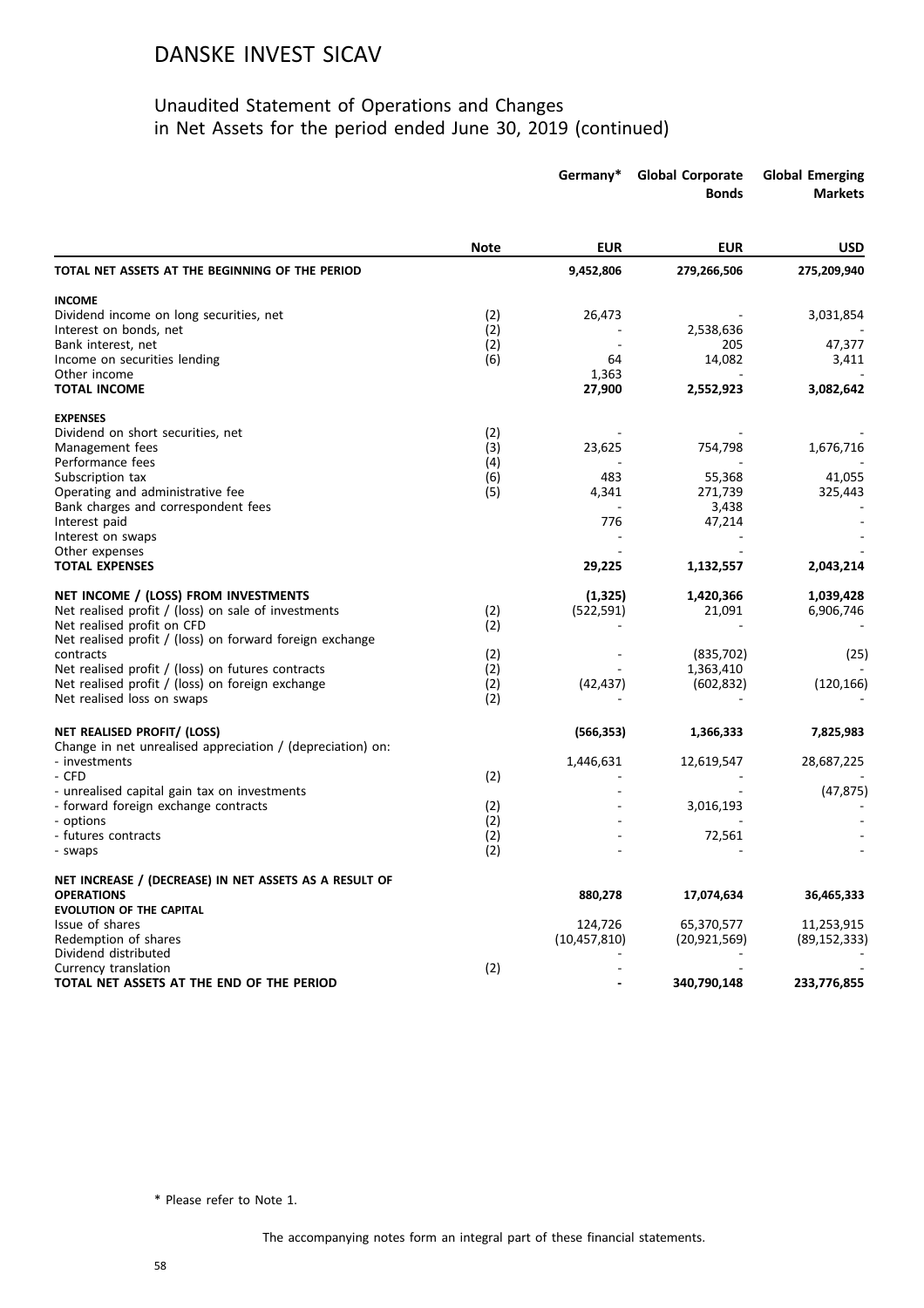|                                                                             | <b>Global Emerging</b><br><b>Markets Small</b><br>Cap |             | <b>Global High</b><br><b>Dividend</b> | <b>Global Inflation</b><br><b>Linked Bond</b> |
|-----------------------------------------------------------------------------|-------------------------------------------------------|-------------|---------------------------------------|-----------------------------------------------|
|                                                                             | <b>Note</b>                                           | <b>USD</b>  | <b>EUR</b>                            | <b>EUR</b>                                    |
| TOTAL NET ASSETS AT THE BEGINNING OF THE PERIOD                             |                                                       | 77,256,904  | 11,500,659                            | 15,030,403                                    |
| <b>INCOME</b>                                                               |                                                       |             |                                       |                                               |
| Dividend income on long securities, net                                     | (2)                                                   | 984,072     | 290,801                               |                                               |
| Interest on bonds, net                                                      | (2)                                                   |             |                                       | 53,468                                        |
| Bank interest, net                                                          | (2)                                                   | 14,400      | 244                                   | 279                                           |
| Income on securities lending<br>Other income                                | (6)                                                   | 14,647      | 201                                   | 278                                           |
| <b>TOTAL INCOME</b>                                                         |                                                       | 1,013,119   | 291,246                               | 54,025                                        |
| <b>EXPENSES</b>                                                             |                                                       |             |                                       |                                               |
| Dividend on short securities, net                                           | (2)                                                   |             |                                       |                                               |
| Management fees                                                             | (3)                                                   | 543,263     | 56,853                                | 54,080                                        |
| Performance fees                                                            | (4)                                                   |             |                                       |                                               |
| Subscription tax                                                            | (6)                                                   | 13,474      | 783                                   | 3,426                                         |
| Operating and administrative fee                                            | (5)                                                   | 122,290     | 7,609                                 | 15,303                                        |
| Bank charges and correspondent fees<br>Interest paid                        |                                                       | 2           | 151                                   | 136                                           |
| Interest on swaps                                                           |                                                       |             |                                       |                                               |
| Other expenses                                                              |                                                       |             |                                       |                                               |
| <b>TOTAL EXPENSES</b>                                                       |                                                       | 679,029     | 65,396                                | 72,945                                        |
| NET INCOME / (LOSS) FROM INVESTMENTS                                        |                                                       | 334,090     | 225,850                               | (18, 920)                                     |
| Net realised profit / (loss) on sale of investments                         | (2)                                                   | (926, 733)  | 137,642                               | 224,383                                       |
| Net realised profit on CFD                                                  | (2)                                                   |             |                                       |                                               |
| Net realised profit / (loss) on forward foreign exchange                    |                                                       |             |                                       |                                               |
| contracts                                                                   | (2)                                                   |             | 37                                    | (159, 660)                                    |
| Net realised profit / (loss) on futures contracts                           | (2)                                                   |             |                                       |                                               |
| Net realised profit / (loss) on foreign exchange                            | (2)                                                   | (72, 407)   | (2, 322)                              | (338)                                         |
| Net realised loss on swaps                                                  | (2)                                                   |             |                                       |                                               |
| NET REALISED PROFIT/ (LOSS)                                                 |                                                       | (665,050)   | 361,207                               | 45,465                                        |
| Change in net unrealised appreciation / (depreciation) on:<br>- investments |                                                       | 6,840,060   | 1,232,558                             | 713,682                                       |
| - CFD                                                                       | (2)                                                   |             |                                       |                                               |
| - unrealised capital gain tax on investments                                |                                                       | 21,753      |                                       |                                               |
| - forward foreign exchange contracts                                        | (2)                                                   |             |                                       | (57, 721)                                     |
| - options                                                                   | (2)                                                   |             |                                       |                                               |
| - futures contracts<br>- swaps                                              | (2)<br>(2)                                            |             |                                       |                                               |
| NET INCREASE / (DECREASE) IN NET ASSETS AS A RESULT OF                      |                                                       |             |                                       |                                               |
| <b>OPERATIONS</b>                                                           |                                                       | 6,196,763   | 1,593,765                             | 701,426                                       |
| <b>EVOLUTION OF THE CAPITAL</b>                                             |                                                       |             |                                       |                                               |
| Issue of shares                                                             |                                                       | 1,115,488   | 7,370                                 | 286,397                                       |
| Redemption of shares                                                        |                                                       | (4,897,198) | (1,374,838)                           | (2,537,282)                                   |
| Dividend distributed                                                        |                                                       |             |                                       |                                               |
| Currency translation                                                        | (2)                                                   |             |                                       |                                               |
| TOTAL NET ASSETS AT THE END OF THE PERIOD                                   |                                                       | 79,671,957  | 11,726,956                            | 13,480,944                                    |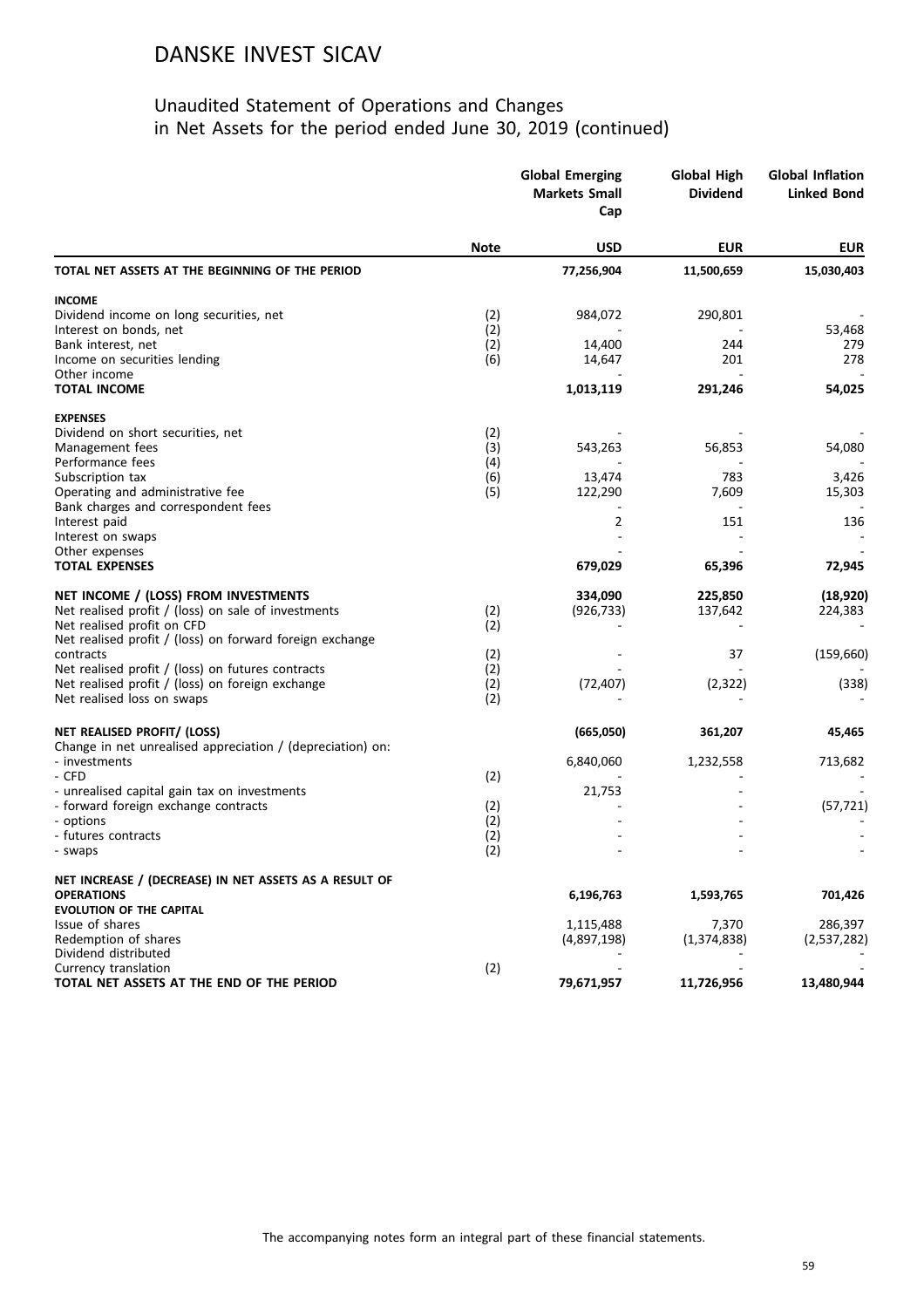|                                                            | <b>Global Inflation</b><br><b>Linked Bond Short</b><br><b>Duration</b> |               | Global<br><b>StockPicking</b> | India          |
|------------------------------------------------------------|------------------------------------------------------------------------|---------------|-------------------------------|----------------|
|                                                            | <b>Note</b>                                                            | <b>EUR</b>    | <b>EUR</b>                    | <b>USD</b>     |
| TOTAL NET ASSETS AT THE BEGINNING OF THE PERIOD            |                                                                        | 98,024,635    | 63,260,752                    | 79,653,151     |
| <b>INCOME</b>                                              |                                                                        |               |                               |                |
| Dividend income on long securities, net                    | (2)                                                                    |               | 764,835                       | 426,965        |
| Interest on bonds, net                                     | (2)                                                                    | 255,681       |                               |                |
| Bank interest, net                                         | (2)                                                                    | 1,599         | 1,753                         | 14,412         |
| Income on securities lending                               | (6)                                                                    | 7,908         | 1,847                         |                |
| Other income                                               |                                                                        |               | 11,135                        |                |
| <b>TOTAL INCOME</b>                                        |                                                                        | 265,188       | 779,570                       | 441,377        |
| <b>EXPENSES</b>                                            |                                                                        |               |                               |                |
| Dividend on short securities, net                          | (2)                                                                    |               |                               |                |
| Management fees                                            | (3)                                                                    | 226,055       | 452,050                       | 625,936        |
| Performance fees                                           | (4)                                                                    | 9,777         | 10,932                        | 18,039         |
| Subscription tax<br>Operating and administrative fee       | (6)<br>(5)                                                             | 69,131        | 63,750                        | 128,888        |
| Bank charges and correspondent fees                        |                                                                        |               |                               |                |
| Interest paid                                              |                                                                        | 1,039         |                               |                |
| Interest on swaps                                          |                                                                        |               |                               |                |
| Other expenses                                             |                                                                        |               |                               |                |
| <b>TOTAL EXPENSES</b>                                      |                                                                        | 306,002       | 526,732                       | 772,863        |
| NET INCOME / (LOSS) FROM INVESTMENTS                       |                                                                        | (40, 814)     | 252,838                       | (331, 486)     |
| Net realised profit / (loss) on sale of investments        | (2)                                                                    | 1,141,409     | 8,199,489                     | 3,487,126      |
| Net realised profit on CFD                                 | (2)                                                                    |               |                               |                |
| Net realised profit / (loss) on forward foreign exchange   |                                                                        |               |                               |                |
| contracts                                                  | (2)                                                                    | (1, 248, 922) | 1                             |                |
| Net realised profit / (loss) on futures contracts          | (2)                                                                    |               |                               |                |
| Net realised profit / (loss) on foreign exchange           | (2)                                                                    | 73,300        | (19, 739)                     | 18,028         |
| Net realised loss on swaps                                 | (2)                                                                    |               |                               |                |
| NET REALISED PROFIT/ (LOSS)                                |                                                                        | (75, 027)     | 8,432,589                     | 3,173,668      |
| Change in net unrealised appreciation / (depreciation) on: |                                                                        |               |                               |                |
| - investments                                              |                                                                        | 3,084,177     | (65, 016)                     | (245,007)      |
| - CFD<br>- unrealised capital gain tax on investments      | (2)                                                                    |               |                               |                |
| - forward foreign exchange contracts                       | (2)                                                                    | (289, 985)    |                               |                |
| - options                                                  | (2)                                                                    |               |                               |                |
| - futures contracts                                        | (2)                                                                    |               |                               |                |
| - swaps                                                    | (2)                                                                    |               |                               |                |
| NET INCREASE / (DECREASE) IN NET ASSETS AS A RESULT OF     |                                                                        |               |                               |                |
| <b>OPERATIONS</b>                                          |                                                                        | 2,719,165     | 8,367,573                     | 2,928,661      |
| <b>EVOLUTION OF THE CAPITAL</b>                            |                                                                        |               |                               |                |
| Issue of shares                                            |                                                                        | 8,708,679     | 518,963                       | 8,089,391      |
| Redemption of shares                                       |                                                                        | (19,822,923)  | (42, 223, 640)                | (18, 317, 243) |
| Dividend distributed                                       |                                                                        |               |                               |                |
| Currency translation                                       | (2)                                                                    |               |                               |                |
| TOTAL NET ASSETS AT THE END OF THE PERIOD                  |                                                                        | 89,629,556    | 29,923,648                    | 72,353,960     |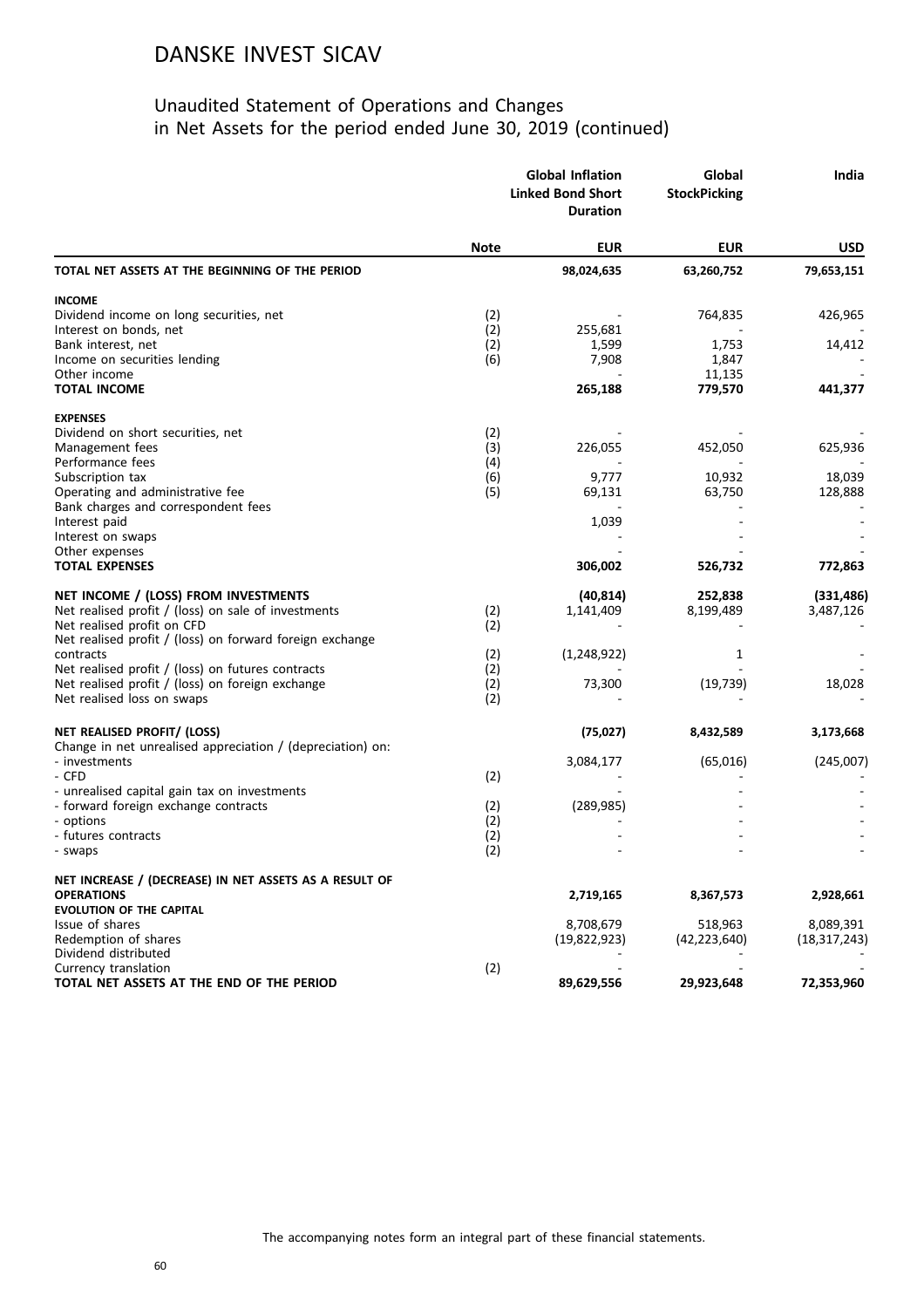|                                                            |             | Japan           | <b>Inflation Strategy</b> | Multi Asset Nordic Corporate<br>Bond |
|------------------------------------------------------------|-------------|-----------------|---------------------------|--------------------------------------|
|                                                            | <b>Note</b> | <b>JPY</b>      | <b>EUR</b>                | <b>EUR</b>                           |
| TOTAL NET ASSETS AT THE BEGINNING OF THE PERIOD            |             | 8,066,186,678   | 9,782,920                 | 63,335,798                           |
| <b>INCOME</b>                                              |             |                 |                           |                                      |
| Dividend income on long securities, net                    | (2)         | 97,428,610      | 262,223                   |                                      |
| Interest on bonds, net                                     | (2)         |                 | 139,807                   | 759,880                              |
| Bank interest, net                                         | (2)         |                 | 1,377                     | 2,652                                |
| Income on securities lending                               | (6)         | 561,111         |                           | 1,856                                |
| Other income                                               |             |                 | 26,957                    |                                      |
| <b>TOTAL INCOME</b>                                        |             | 97,989,721      | 430,364                   | 764,388                              |
| <b>EXPENSES</b>                                            |             |                 |                           |                                      |
| Dividend on short securities, net                          | (2)         |                 | 266                       |                                      |
| Management fees                                            | (3)         | 46,703,983      | 119,572                   | 126,830                              |
| Performance fees                                           | (4)         |                 |                           |                                      |
| Subscription tax                                           | (6)         | 1,585,970       | 9,633                     | 4,472                                |
| Operating and administrative fee                           | (5)         | 14,795,009      | 34,875                    | 46,428                               |
| Bank charges and correspondent fees                        |             |                 | 2,941                     | 209                                  |
| Interest paid                                              |             | 291,711         | 5,627                     | 6,523                                |
| Interest on swaps                                          |             |                 |                           |                                      |
| Other expenses                                             |             |                 | 293                       |                                      |
| <b>TOTAL EXPENSES</b>                                      |             | 63,376,673      | 173,207                   | 184,462                              |
| NET INCOME / (LOSS) FROM INVESTMENTS                       |             | 34,613,048      | 257,157                   | 579,926                              |
| Net realised profit / (loss) on sale of investments        | (2)         | (268, 512, 838) | 180,757                   | (634,424)                            |
| Net realised profit on CFD                                 | (2)         |                 |                           |                                      |
| Net realised profit / (loss) on forward foreign exchange   |             |                 |                           |                                      |
| contracts                                                  | (2)         |                 | (66, 846)                 | 339,161                              |
| Net realised profit / (loss) on futures contracts          | (2)         |                 | (416, 498)                | (329,070)                            |
| Net realised profit / (loss) on foreign exchange           | (2)         | 467,141         | 113,456                   | 65,607                               |
| Net realised loss on swaps                                 | (2)         |                 |                           |                                      |
| NET REALISED PROFIT/ (LOSS)                                |             | (233, 432, 649) | 68,026                    | 21,200                               |
| Change in net unrealised appreciation / (depreciation) on: |             |                 |                           |                                      |
| - investments                                              |             | 491,562,611     | 1,307,888                 | 1,606,209                            |
| - CFD                                                      | (2)         |                 |                           |                                      |
| - unrealised capital gain tax on investments               |             |                 |                           |                                      |
| - forward foreign exchange contracts                       | (2)         |                 | (42, 594)                 | 96,196                               |
| - options                                                  | (2)         |                 | (886)                     |                                      |
| - futures contracts                                        | (2)         |                 | (25,670)                  | (14, 841)                            |
| - swaps                                                    | (2)         |                 | (367,008)                 |                                      |
| NET INCREASE / (DECREASE) IN NET ASSETS AS A RESULT OF     |             |                 |                           |                                      |
| <b>OPERATIONS</b>                                          |             | 258,129,962     | 939,756                   | 1,708,764                            |
| <b>EVOLUTION OF THE CAPITAL</b>                            |             |                 |                           |                                      |
| Issue of shares                                            |             | 304,206,894     | 48,314,629                | 8,822,992                            |
| Redemption of shares                                       |             | (2,622,677,271) | (3,581,107)               | (19,080,929)                         |
| Dividend distributed                                       |             |                 |                           |                                      |
| Currency translation                                       | (2)         |                 |                           |                                      |
| TOTAL NET ASSETS AT THE END OF THE PERIOD                  |             | 6,005,846,263   | 55,456,198                | 54,786,625                           |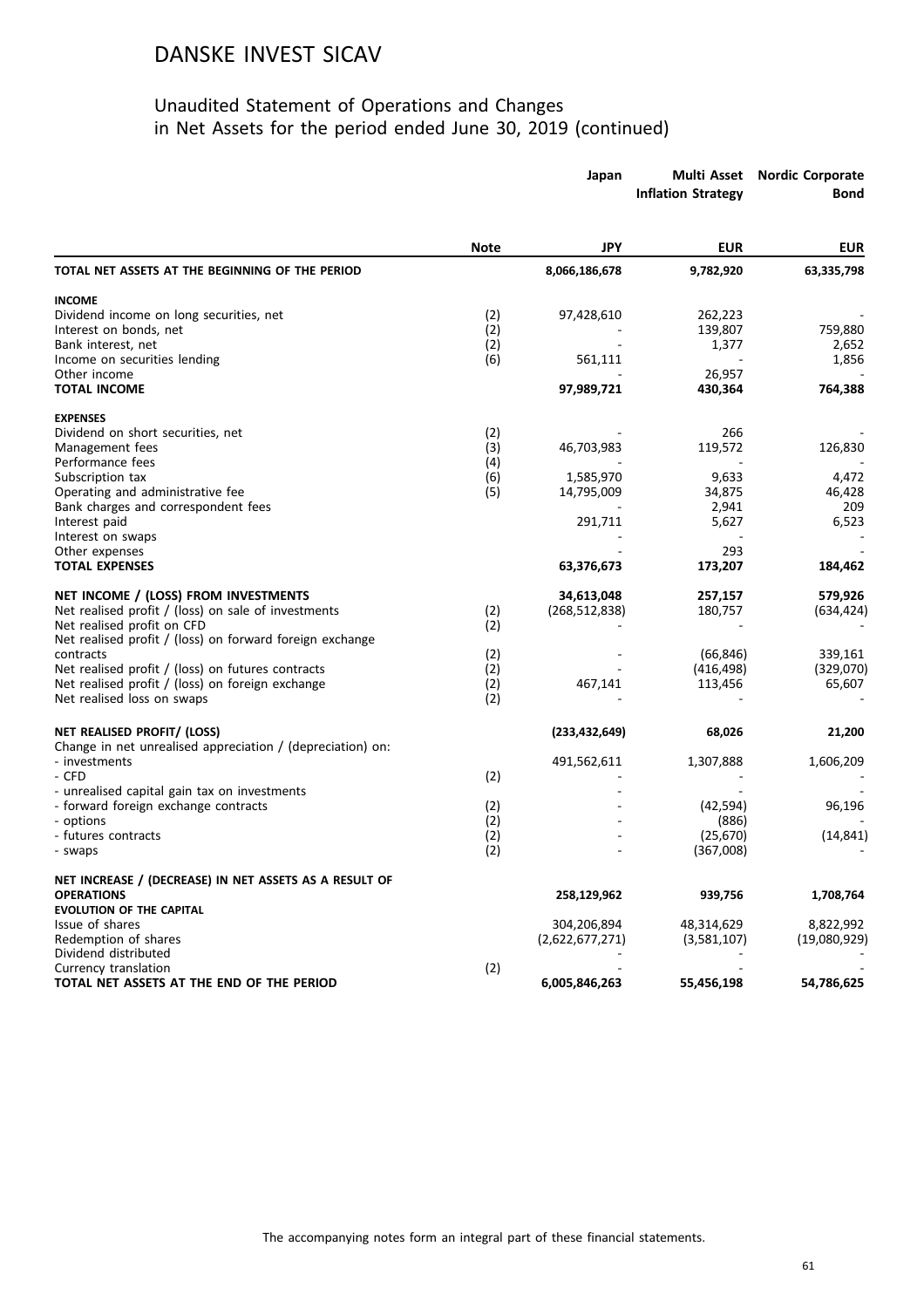#### Unaudited Statement of Operations and Changes in Net Assets for the period ended June 30, 2019 (continued)

|                                                                         |             | Russia          | <b>Sverige</b>  | Sverige Europa* |
|-------------------------------------------------------------------------|-------------|-----------------|-----------------|-----------------|
|                                                                         |             |                 |                 |                 |
|                                                                         | <b>Note</b> | <b>USD</b>      | <b>SEK</b>      | <b>SEK</b>      |
| TOTAL NET ASSETS AT THE BEGINNING OF THE PERIOD                         |             | 8,945,821       | 3,999,765,291   | 505,417,308     |
| <b>INCOME</b>                                                           |             |                 |                 |                 |
| Dividend income on long securities, net                                 | (2)         | 281,326         | 143,729,139     | 1,705,480       |
| Interest on bonds, net                                                  | (2)         |                 |                 |                 |
| Bank interest, net                                                      | (2)         | 739             | 20,059          | 3,019           |
| Income on securities lending                                            | (6)         | 230             | 531,866         | 26,706          |
| Other income<br><b>TOTAL INCOME</b>                                     |             | 282,295         | 144,281,064     | 1,735,205       |
|                                                                         |             |                 |                 |                 |
| <b>EXPENSES</b>                                                         |             |                 |                 |                 |
| Dividend on short securities, net                                       | (2)         |                 |                 |                 |
| Management fees                                                         | (3)         | 93,425          | 24,525,953      | 1,462,279       |
| Performance fees                                                        | (4)         |                 |                 |                 |
| Subscription tax                                                        | (6)         | 2,446<br>21,427 |                 |                 |
| Operating and administrative fee<br>Bank charges and correspondent fees | (5)         |                 | 3,642,901       | 184,321         |
| Interest paid                                                           |             | 45              | 226,183         | 29,198          |
| Interest on swaps                                                       |             |                 |                 |                 |
| Other expenses                                                          |             |                 |                 |                 |
| <b>TOTAL EXPENSES</b>                                                   |             | 117,343         | 28,395,037      | 1,675,798       |
| NET INCOME / (LOSS) FROM INVESTMENTS                                    |             | 164,952         | 115,886,027     | 59,407          |
| Net realised profit / (loss) on sale of investments                     | (2)         | (219, 683)      | 7,538,252       | 19,041,680      |
| Net realised profit on CFD                                              | (2)         |                 |                 |                 |
| Net realised profit / (loss) on forward foreign exchange                |             |                 |                 |                 |
| contracts                                                               | (2)         |                 |                 | 47,626          |
| Net realised profit / (loss) on futures contracts                       | (2)         |                 |                 |                 |
| Net realised profit / (loss) on foreign exchange                        | (2)         | 4,961           | 159,060         | 403,960         |
| Net realised loss on swaps                                              | (2)         |                 |                 |                 |
| NET REALISED PROFIT/ (LOSS)                                             |             | (49, 770)       | 123,583,339     | 19,552,673      |
| Change in net unrealised appreciation / (depreciation) on:              |             |                 |                 |                 |
| - investments                                                           |             | 2,595,519       | 647,132,995     | 48,069,403      |
| - CFD                                                                   | (2)         |                 |                 |                 |
| - unrealised capital gain tax on investments                            |             |                 |                 |                 |
| - forward foreign exchange contracts<br>- options                       | (2)<br>(2)  |                 |                 |                 |
| - futures contracts                                                     | (2)         |                 |                 |                 |
| - swaps                                                                 | (2)         |                 |                 |                 |
| NET INCREASE / (DECREASE) IN NET ASSETS AS A RESULT OF                  |             |                 |                 |                 |
| <b>OPERATIONS</b>                                                       |             | 2,545,749       | 770,716,334     | 67,622,076      |
| <b>EVOLUTION OF THE CAPITAL</b>                                         |             |                 |                 |                 |
| Issue of shares                                                         |             | 1,813,405       | 185,523,503     | 3,996,530       |
| Redemption of shares                                                    |             | (1,866,485)     | (274, 142, 116) | (577, 035, 914) |
| Dividend distributed                                                    |             |                 | (419, 548)      |                 |
| Currency translation                                                    | (2)         |                 |                 |                 |
| TOTAL NET ASSETS AT THE END OF THE PERIOD                               |             | 11,438,490      | 4,681,443,464   |                 |

\* Please refer to Note 1.

The accompanying notes form an integral part of these financial statements.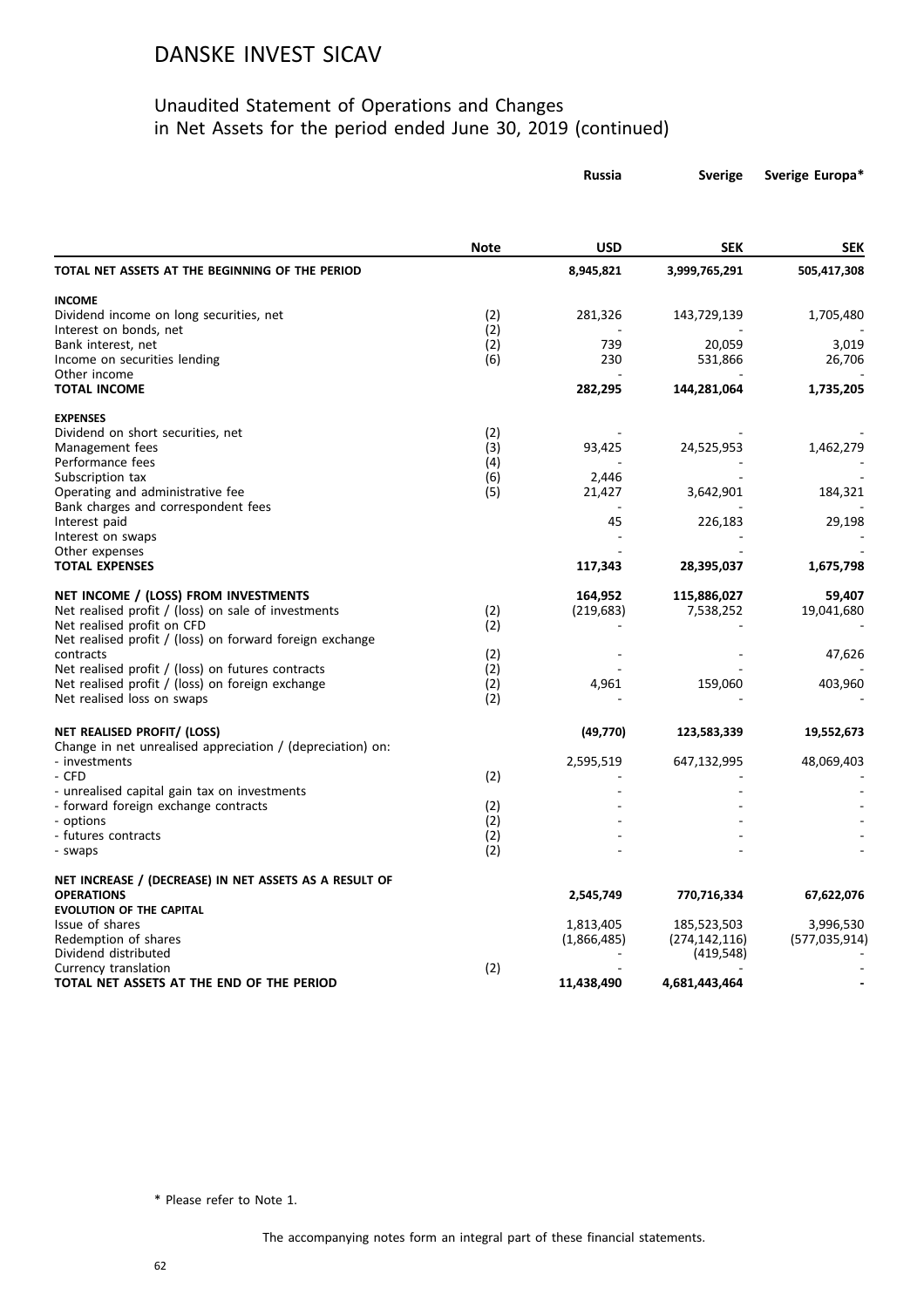#### Unaudited Statement of Operations and Changes in Net Assets for the period ended June 30, 2019 (continued)

|                                                                                      |             | Sverige Fokus* | <b>Sverige Kort</b><br>Ränta | Sverige Ränta     |
|--------------------------------------------------------------------------------------|-------------|----------------|------------------------------|-------------------|
|                                                                                      | <b>Note</b> | <b>SEK</b>     | <b>SEK</b>                   | <b>SEK</b>        |
| TOTAL NET ASSETS AT THE BEGINNING OF THE PERIOD                                      |             | 51,548,688     | 14,216,576,865               | 6,040,668,796     |
| <b>INCOME</b>                                                                        |             |                |                              |                   |
| Dividend income on long securities, net                                              | (2)         | 87,415         |                              |                   |
| Interest on bonds, net                                                               | (2)         |                | 54,390,609                   | 48,107,656        |
| Bank interest, net                                                                   | (2)         |                | 51,490                       | 12,568            |
| Income on securities lending                                                         | (6)         | 5,523          |                              | 46,819            |
| Other income                                                                         |             |                |                              |                   |
| <b>TOTAL INCOME</b>                                                                  |             | 92,938         | 54,442,099                   | 48,167,043        |
| <b>EXPENSES</b>                                                                      |             |                |                              |                   |
| Dividend on short securities, net                                                    | (2)         |                |                              |                   |
| Management fees                                                                      | (3)         | 151,061        | 11,902,981                   | 11,227,040        |
| Performance fees                                                                     | (4)         |                |                              |                   |
| Subscription tax                                                                     | (6)         |                |                              |                   |
| Operating and administrative fee<br>Bank charges and correspondent fees              | (5)         | 19,022         | 3,015,888                    | 3,300,385         |
| Interest paid                                                                        |             | 1,103          | 689,755                      | 68,975<br>230,997 |
| Interest on swaps                                                                    |             |                |                              |                   |
| Other expenses                                                                       |             |                |                              |                   |
| <b>TOTAL EXPENSES</b>                                                                |             | 171,186        | 15,608,624                   | 14,827,397        |
| NET INCOME / (LOSS) FROM INVESTMENTS                                                 |             | (78, 248)      | 38,833,475                   | 33,339,646        |
| Net realised profit / (loss) on sale of investments                                  | (2)         | (3,699,392)    | (15,310,360)                 | (36, 832, 357)    |
| Net realised profit on CFD                                                           | (2)         |                |                              |                   |
| Net realised profit / (loss) on forward foreign exchange                             |             |                |                              |                   |
| contracts                                                                            | (2)         |                |                              |                   |
| Net realised profit $/$ (loss) on futures contracts                                  | (2)         |                |                              | (11, 274, 789)    |
| Net realised profit / (loss) on foreign exchange                                     | (2)         | 1,308          | (2)                          | (563)             |
| Net realised loss on swaps                                                           | (2)         |                |                              |                   |
| NET REALISED PROFIT/ (LOSS)                                                          |             | (3,776,332)    | 23,523,113                   | (14, 768, 063)    |
| Change in net unrealised appreciation / (depreciation) on:                           |             |                |                              |                   |
| - investments                                                                        |             | 10,995,728     | 48,226,741                   | 116,111,048       |
| - CFD                                                                                | (2)         |                |                              |                   |
| - unrealised capital gain tax on investments<br>- forward foreign exchange contracts | (2)         |                |                              |                   |
| - options                                                                            | (2)         |                |                              |                   |
| - futures contracts                                                                  | (2)         |                |                              | 217,125           |
| - swaps                                                                              | (2)         |                |                              |                   |
| NET INCREASE / (DECREASE) IN NET ASSETS AS A RESULT OF                               |             |                |                              |                   |
| <b>OPERATIONS</b>                                                                    |             | 7,219,396      | 71,749,854                   | 101,560,110       |
| <b>EVOLUTION OF THE CAPITAL</b>                                                      |             |                |                              |                   |
| Issue of shares                                                                      |             | 383,695        | 4,249,267,157                | 1,160,102,034     |
| Redemption of shares                                                                 |             | (59, 151, 779) | (2,354,695,036)              | (887, 041, 194)   |
| Dividend distributed                                                                 |             |                | (3,883,538)                  | (2,348,628)       |
| Currency translation                                                                 | (2)         |                |                              |                   |
| TOTAL NET ASSETS AT THE END OF THE PERIOD                                            |             |                | 16,179,015,302               | 6,412,941,118     |

\* Please refer to Note 1.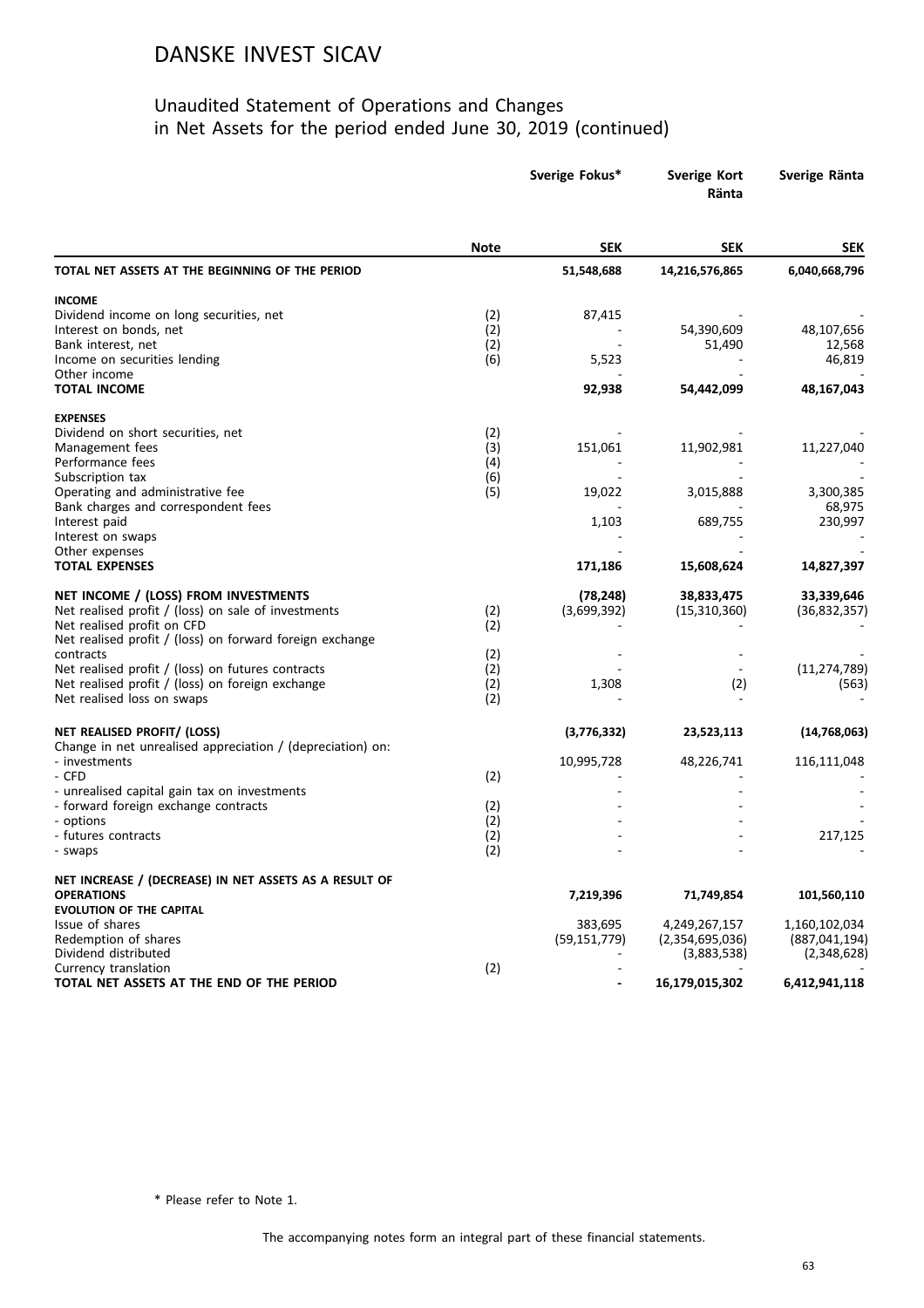|                                                                             |             | Ränta         | Sverige Real Sverige Småbolag | <b>Swedish Bond</b> |  |
|-----------------------------------------------------------------------------|-------------|---------------|-------------------------------|---------------------|--|
|                                                                             | <b>Note</b> | <b>SEK</b>    | <b>SEK</b>                    | <b>SEK</b>          |  |
| TOTAL NET ASSETS AT THE BEGINNING OF THE PERIOD                             |             | 1,012,046,345 | 69,795,887                    | 1,518,088,040       |  |
| <b>INCOME</b>                                                               |             |               |                               |                     |  |
| Dividend income on long securities, net                                     | (2)         |               | 2,661,407                     |                     |  |
| Interest on bonds, net                                                      | (2)         | 7,773,917     |                               | 11,872,336          |  |
| Bank interest, net                                                          | (2)         | 827           | 613                           | 3,008               |  |
| Income on securities lending                                                | (6)         |               | 2,544                         | 4,641               |  |
| Other income<br><b>TOTAL INCOME</b>                                         |             | 7,774,744     | 2,664,564                     | 11,879,985          |  |
| <b>EXPENSES</b>                                                             |             |               |                               |                     |  |
| Dividend on short securities, net                                           | (2)         |               |                               |                     |  |
| Management fees                                                             | (3)         | 2,061,670     | 758,257                       | 3,657,908           |  |
| Performance fees                                                            | (4)         |               |                               |                     |  |
| Subscription tax                                                            | (6)         |               | 31,380                        | 286,745             |  |
| Operating and administrative fee                                            | (5)         | 550,355       | 147,116                       | 1,734,952           |  |
| Bank charges and correspondent fees                                         |             | 4,977         | 912<br>10,158                 |                     |  |
| Interest paid<br>Interest on swaps                                          |             |               |                               | 46,167              |  |
| Other expenses                                                              |             |               |                               |                     |  |
| <b>TOTAL EXPENSES</b>                                                       |             | 2,617,002     | 947,823                       | 5,725,772           |  |
| NET INCOME / (LOSS) FROM INVESTMENTS                                        |             | 5,157,742     | 1,716,741                     | 6,154,213           |  |
| Net realised profit / (loss) on sale of investments                         | (2)         | (1,260,504)   | 3,907,769                     | (14, 534, 358)      |  |
| Net realised profit on CFD                                                  | (2)         |               |                               |                     |  |
| Net realised profit / (loss) on forward foreign exchange                    |             |               |                               |                     |  |
| contracts                                                                   | (2)         |               |                               |                     |  |
| Net realised profit / (loss) on futures contracts                           | (2)         |               |                               |                     |  |
| Net realised profit / (loss) on foreign exchange                            | (2)         |               | (2)                           | (110)               |  |
| Net realised loss on swaps                                                  | (2)         |               |                               |                     |  |
| NET REALISED PROFIT/ (LOSS)                                                 |             | 3,897,238     | 5,624,508                     | (8,380,255)         |  |
| Change in net unrealised appreciation / (depreciation) on:<br>- investments |             | 24,438,843    | 22,287,452                    | 34,885,073          |  |
| - CFD                                                                       | (2)         |               |                               |                     |  |
| - unrealised capital gain tax on investments                                |             |               |                               |                     |  |
| - forward foreign exchange contracts                                        | (2)         |               |                               |                     |  |
| - options                                                                   | (2)         |               |                               |                     |  |
| - futures contracts                                                         | (2)         |               |                               |                     |  |
| - swaps                                                                     | (2)         |               |                               |                     |  |
| NET INCREASE / (DECREASE) IN NET ASSETS AS A RESULT OF                      |             |               |                               |                     |  |
| <b>OPERATIONS</b><br><b>EVOLUTION OF THE CAPITAL</b>                        |             | 28,336,081    | 27,911,960                    | 26,504,818          |  |
| Issue of shares                                                             |             | 110,165,732   | 106,382,769                   | 212,852,599         |  |
| Redemption of shares                                                        |             | (80,953,136)  | (16,591,749)                  | (26, 437, 648)      |  |
| Dividend distributed                                                        |             |               |                               |                     |  |
| Currency translation                                                        | (2)         |               |                               |                     |  |
| TOTAL NET ASSETS AT THE END OF THE PERIOD                                   |             | 1,069,595,022 | 187,498,867                   | 1,731,007,809       |  |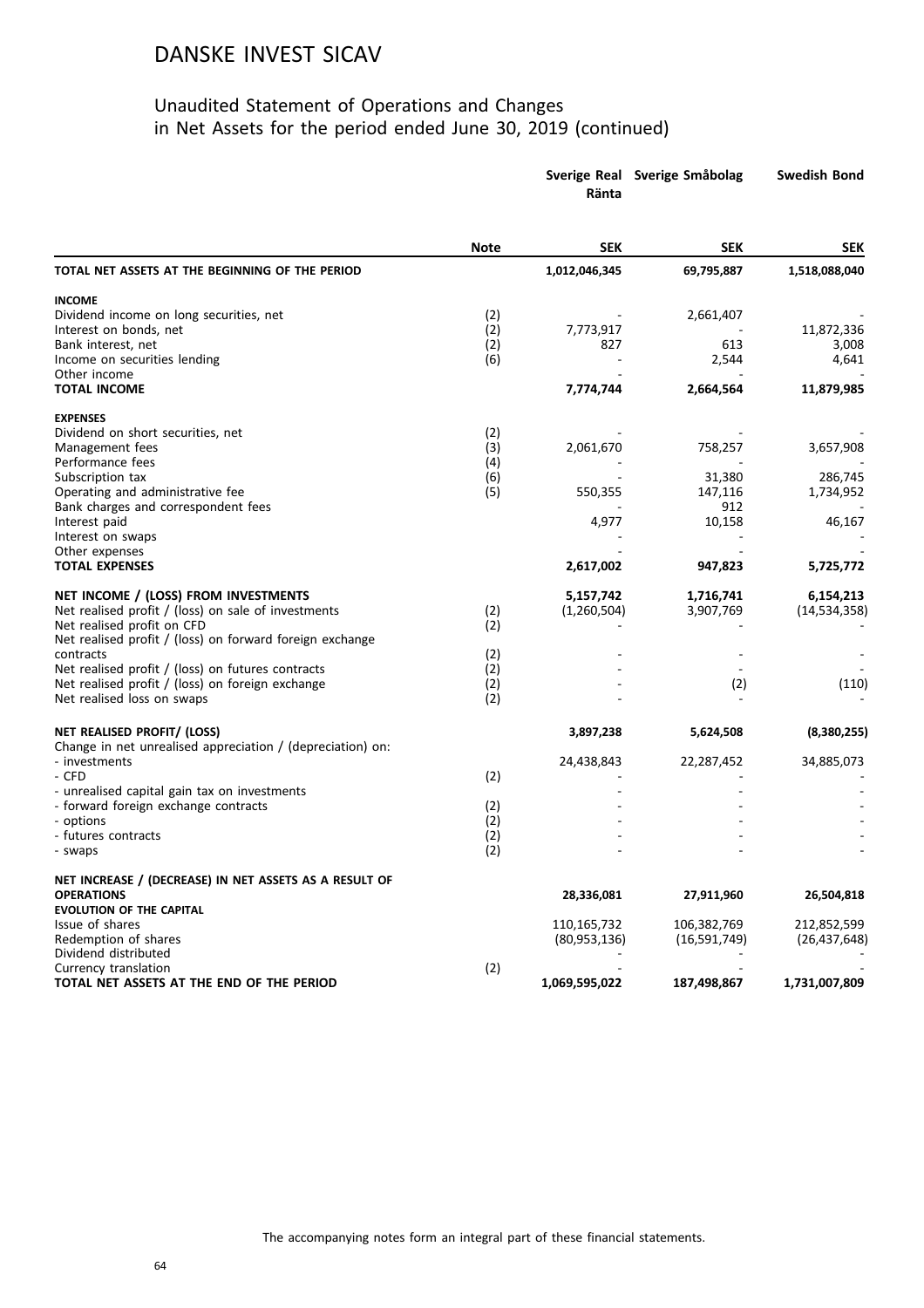|                                                            | <b>US High Yield</b><br><b>Bond</b> |            | <b>Global Index</b>    | SRI Global           |  |
|------------------------------------------------------------|-------------------------------------|------------|------------------------|----------------------|--|
|                                                            | <b>Note</b>                         | <b>USD</b> | SEK                    | <b>SEK</b>           |  |
| TOTAL NET ASSETS AT THE BEGINNING OF THE PERIOD            |                                     | 25,394,338 | 14,922,999,360         | 3,619,485,436        |  |
| <b>INCOME</b>                                              |                                     |            |                        |                      |  |
| Dividend income on long securities, net                    | (2)                                 |            | 263,949,567            | 55,275,125           |  |
| Interest on bonds, net                                     | (2)                                 | 835,309    |                        |                      |  |
| Bank interest, net                                         | (2)                                 | 15,729     | 80,765                 | 18,604               |  |
| Income on securities lending                               | (6)                                 | 1,609      | 1,680,983              | 389,147              |  |
| Other income<br><b>TOTAL INCOME</b>                        |                                     | 852,647    | 241,170<br>265,952,485 | 25,867<br>55,708,743 |  |
|                                                            |                                     |            |                        |                      |  |
| <b>EXPENSES</b><br>Dividend on short securities, net       |                                     |            | 2,207,579              | 452,793              |  |
| Management fees                                            | (2)<br>(3)                          | 82,208     | 29,808,096             | 6,871,504            |  |
| Performance fees                                           | (4)                                 |            |                        |                      |  |
| Subscription tax                                           | (6)                                 | 1,342      |                        |                      |  |
| Operating and administrative fee                           | (5)                                 | 20,566     | 11,402,957             | 2,344,140            |  |
| Bank charges and correspondent fees                        |                                     |            |                        |                      |  |
| Interest paid                                              |                                     | 114        | 89,498                 | 26,178               |  |
| Interest on swaps                                          |                                     |            |                        |                      |  |
| Other expenses                                             |                                     |            |                        |                      |  |
| <b>TOTAL EXPENSES</b>                                      |                                     | 104,230    | 43,508,130             | 9,694,615            |  |
| NET INCOME / (LOSS) FROM INVESTMENTS                       |                                     | 748,417    | 222,444,355            | 46,014,128           |  |
| Net realised profit / (loss) on sale of investments        | (2)                                 | 8,316      | 10,303,073             | 31,263,836           |  |
| Net realised profit on CFD                                 | (2)                                 |            |                        |                      |  |
| Net realised profit / (loss) on forward foreign exchange   |                                     |            |                        |                      |  |
| contracts                                                  | (2)                                 | (380)      | 57,846                 | (11,504)             |  |
| Net realised profit / (loss) on futures contracts          | (2)                                 |            |                        |                      |  |
| Net realised profit / (loss) on foreign exchange           | (2)                                 | (461)      | 1,992,732              | 1,733,725            |  |
| Net realised loss on swaps                                 | (2)                                 |            |                        |                      |  |
| NET REALISED PROFIT/ (LOSS)                                |                                     | 755,892    | 234,798,006            | 79,000,185           |  |
| Change in net unrealised appreciation / (depreciation) on: |                                     |            |                        |                      |  |
| - investments                                              |                                     | 1,728,505  | 3,124,107,448          | 671,403,299          |  |
| - CFD                                                      | (2)                                 |            |                        |                      |  |
| - unrealised capital gain tax on investments               |                                     |            |                        |                      |  |
| - forward foreign exchange contracts<br>- options          | (2)                                 | (97)       | 33                     |                      |  |
| - futures contracts                                        | (2)<br>(2)                          |            |                        |                      |  |
| - swaps                                                    | (2)                                 |            |                        |                      |  |
| NET INCREASE / (DECREASE) IN NET ASSETS AS A RESULT OF     |                                     |            |                        |                      |  |
| <b>OPERATIONS</b>                                          |                                     | 2,484,300  | 3,358,905,487          | 750,403,484          |  |
| <b>EVOLUTION OF THE CAPITAL</b>                            |                                     |            |                        |                      |  |
| Issue of shares                                            |                                     | 1,400,000  | 1,638,883,075          | 397,123,280          |  |
| Redemption of shares                                       |                                     |            | (673,880,583)          | (740, 842, 696)      |  |
| Dividend distributed                                       |                                     |            |                        | (17, 942, 399)       |  |
| Currency translation                                       | (2)                                 |            |                        |                      |  |
| TOTAL NET ASSETS AT THE END OF THE PERIOD                  |                                     | 29,278,638 | 19,246,907,339         | 4,008,227,105        |  |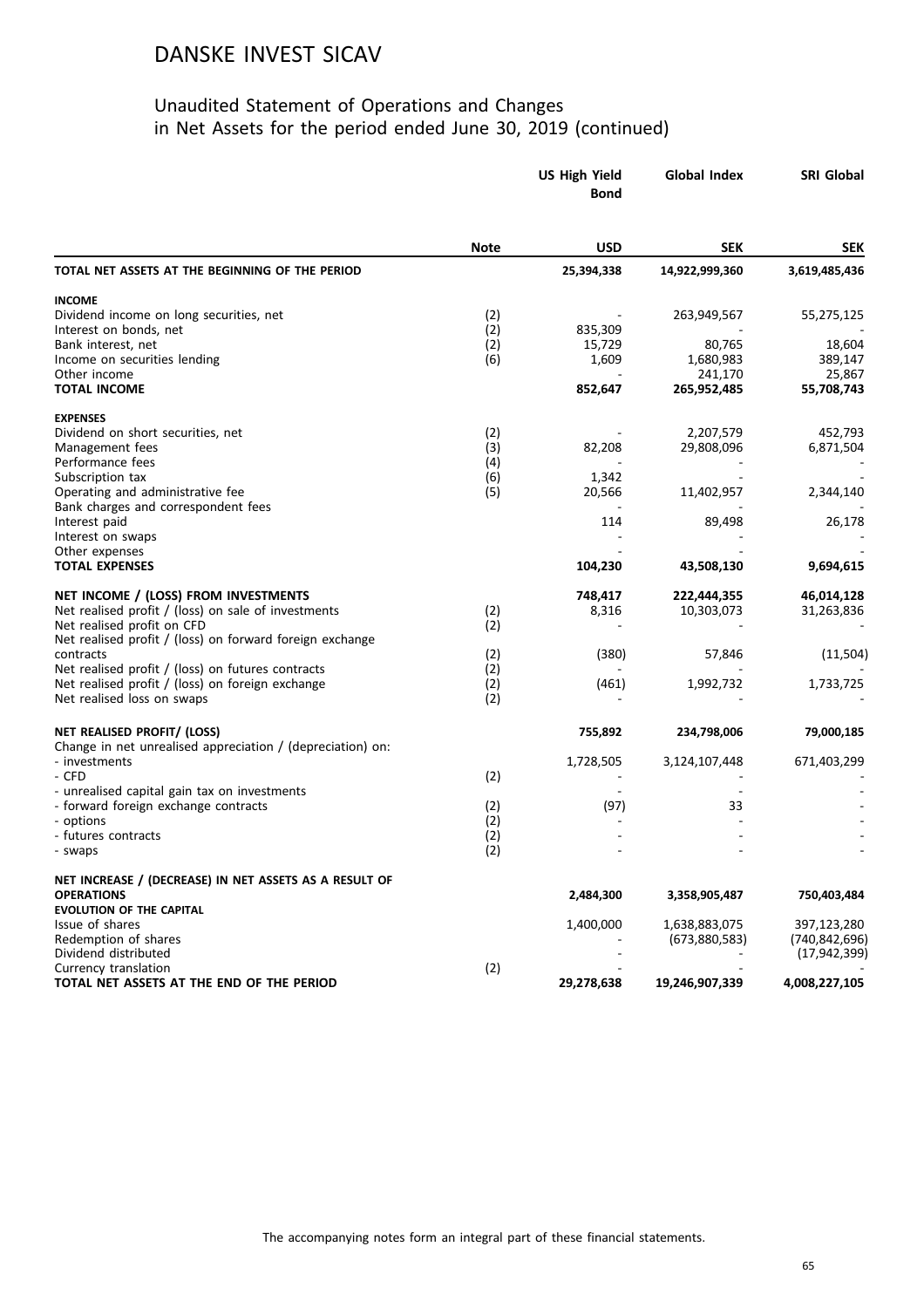#### Unaudited Statement of Operations and Changes in Net Assets for the period ended June 30, 2019 (continued)

**Sverige Beta Combined**

|                                                            | <b>Note</b> | <b>SEK</b>    | <b>EUR</b>                 |
|------------------------------------------------------------|-------------|---------------|----------------------------|
| TOTAL NET ASSETS AT THE BEGINNING OF THE PERIOD            |             | 525,865,067   | 8,395,624,651              |
| <b>INCOME</b>                                              |             |               |                            |
| Dividend income on long securities, net                    | (2)         | 16,952,789    | 79,923,631                 |
| Interest on bonds, net                                     | (2)         |               | 38,236,669                 |
| Bank interest, net                                         | (2)         | 215           | 256,440                    |
| Income on securities lending                               | (6)         | 190,402       | 967,794                    |
| Other income<br><b>TOTAL INCOME</b>                        |             | 17,143,406    | 116,669<br>119,501,203     |
| <b>EXPENSES</b>                                            |             |               |                            |
| Dividend on short securities, net                          | (2)         |               | 884,834                    |
| Management fees                                            | (3)         | 577,323       | 24,523,142                 |
| Performance fees                                           | (4)         |               | 532,221                    |
| Subscription tax                                           | (6)         |               | 476,490                    |
| Operating and administrative fee                           | (5)         | 252,730       | 6,615,427                  |
| Bank charges and correspondent fees                        |             |               | 29,042                     |
| Interest paid                                              |             | 9,181         | 394,757                    |
| Interest on swaps                                          |             |               | 9,698                      |
| Other expenses                                             |             |               | 347                        |
| <b>TOTAL EXPENSES</b>                                      |             | 839,234       | 33,465,958                 |
| NET INCOME / (LOSS) FROM INVESTMENTS                       |             | 16,304,172    | 86,035,245                 |
| Net realised profit / (loss) on sale of investments        | (2)         | 2,595,122     | 32,539,642                 |
| Net realised profit on CFD                                 | (2)         |               | 260,326                    |
| Net realised profit / (loss) on forward foreign exchange   |             |               |                            |
| contracts                                                  | (2)         | 24            | (7,538,988)                |
| Net realised profit / (loss) on futures contracts          | (2)         |               | (2,516,778)                |
| Net realised profit / (loss) on foreign exchange           | (2)         | 14,889        | 129,132                    |
| Net realised loss on swaps                                 | (2)         |               | (31, 372, 036)             |
| NET REALISED PROFIT/ (LOSS)                                |             | 18,914,207    | 77,536,543                 |
| Change in net unrealised appreciation / (depreciation) on: |             |               |                            |
| - investments                                              |             | 82,972,267    | 731,264,783                |
| - CFD                                                      | (2)         |               | (854, 843)                 |
| - unrealised capital gain tax on investments               |             |               | 29,999                     |
| - forward foreign exchange contracts                       | (2)         |               | 2,588,846                  |
| - options                                                  | (2)         |               | (886)                      |
| - futures contracts<br>- swaps                             | (2)<br>(2)  |               | (170, 669)<br>(15,690,181) |
| NET INCREASE / (DECREASE) IN NET ASSETS AS A RESULT OF     |             |               |                            |
| <b>OPERATIONS</b>                                          |             | 101,886,474   | 794,703,592                |
| <b>EVOLUTION OF THE CAPITAL</b>                            |             |               |                            |
| Issue of shares                                            |             | 100,534,470   | 1,495,206,713              |
| Redemption of shares                                       |             | (122,010,196) | (1,075,643,230)            |
| Dividend distributed                                       |             | (4,965,613)   | (3,681,290)                |
| Currency translation                                       | (2)         |               | (156, 498, 594)            |
| TOTAL NET ASSETS AT THE END OF THE PERIOD                  |             | 601,310,202   | 9,449,711,842              |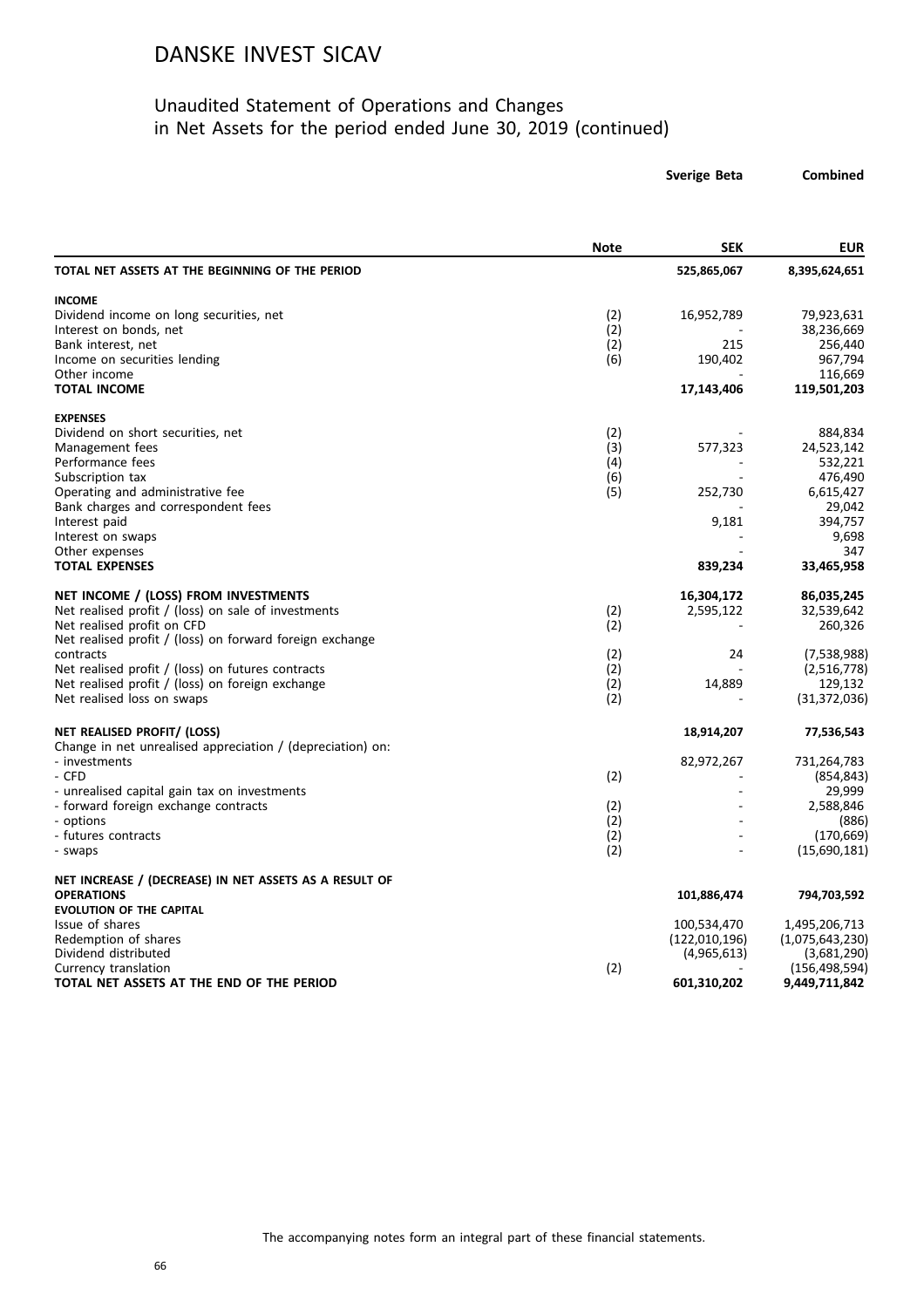# Aktiv Förmögenhetsförvaltning

## Statement of Investments as at June 30, 2019

(expressed in SEK)

| Description | Quantity / Face Currency<br>Value | Cost | Evaluation % net | assets |
|-------------|-----------------------------------|------|------------------|--------|
|             |                                   |      |                  |        |

**Transferable securities admitted to an official stock exchange listing or dealt in on another regulated market**

#### **Bonds**

| Denmark                        |             |            |               |               |       |
|--------------------------------|-------------|------------|---------------|---------------|-------|
| Dsk Bk 1.125% 18-25.01.23      | 72,000,000  | <b>SEK</b> | 71,673,120    | 71,571,600    | 1.21  |
| Jyske Bk 1.375% 18-07.09.23    | 47,000,000  | <b>SEK</b> | 46,745,730    | 47,518,410    | 0.80  |
|                                |             |            | 118,418,850   | 119,090,010   | 2.01  |
| Sweden                         |             |            |               |               |       |
| Danske 1% 16-21.12.22          | 24,000,000  | <b>SEK</b> | 24,209,040    | 24,791,040    | 0.42  |
| Danske 1% 18-18.12.24          | 16,000,000  | <b>SEK</b> | 16,381,440    | 16,568,320    | 0.28  |
| Kommuniny 0.125% 18-15.12.21   | 50,000,000  | <b>SEK</b> | 49,982,000    | 50,283,500    | 0.85  |
| Nordea Hyp 1.25% 15-19.05.21   | 125,000,000 | <b>SEK</b> | 129,322,500   | 128,196,250   | 2.17  |
| Nordea Hyp 1.25% 17-20.09.23   | 115,000,000 | <b>SEK</b> | 117,643,000   | 120,399,250   | 2.04  |
| Sbab Bk Ab 1% 19-20.06.24      | 32,000,000  | <b>SEK</b> | 31,937,920    | 31,967,040    | 0.54  |
| Scbc 0.75% 19-28.03.24         | 9,000,000   | <b>SEK</b> | 8,974,080     | 9,224,550     | 0.16  |
| Scbc 1% 15-17.03.21            | 100,000,000 | <b>SEK</b> | 102,754,000   | 101,912,000   | 1.73  |
| Scbc 1% 17-21.06.23            | 162,000,000 | <b>SEK</b> | 164,378,740   | 167,846,580   | 2.84  |
| Seb 1% 18-20.12.23             | 120,000,000 | <b>SEK</b> | 122,928,000   | 124,486,800   | 2.11  |
| Seb 1.5% 14-17.06.20           | 19,000,000  | <b>SEK</b> | 19,411,467    | 19,301,720    | 0.33  |
| Seb 1.5% 15-15.12.21           | 304,000,000 | <b>SEK</b> | 316,853,260   | 315,694,880   | 5.35  |
| Seb 1.5% 16-21.12.22           | 25,000,000  | <b>SEK</b> | 25,962,500    | 26,265,250    | 0.45  |
| Shb 1.41% 17-15.11.27          | 50,000,000  | <b>SEK</b> | 49,916,500    | 50,021,000    | 0.85  |
| Stadshypo 1.5% 15-17.03.21     | 210,000,000 | <b>SEK</b> | 218,637,000   | 215,814,900   | 3.65  |
| Stadshypo 1.5% 17-01.06.23     | 10,000,000  | <b>SEK</b> | 10,329,000    | 10,552,200    | 0.18  |
| Stadshypo 2% 17-01.09.28       | 28,000,000  | <b>SEK</b> | 30,326,700    | 30,874,200    | 0.52  |
| Stadshypo 4.25% 09-17.06.20    | 80,000,000  | <b>SEK</b> | 88,979,200    | 83,382,400    | 1.41  |
| Stadshypo 4.5% 09-21.09.22     | 165,000,000 | <b>SEK</b> | 193,618,900   | 188,857,350   | 3.20  |
| Swedbk 1% 15-15.06.22          | 148,000,000 | <b>SEK</b> | 151,576,340   | 152,451,840   | 2.58  |
| Sweden 0.75% 16-12.05.28       | 37,000,000  | <b>SEK</b> | 36,867,558    | 39,796,460    | 0.67  |
| Sweden 1% 14-12.11.26          | 53,000,000  | <b>SEK</b> | 55,191,248    | 57,837,310    | 0.98  |
| Sweden 2.25% 12-01.06.32       | 30,000,000  | <b>SEK</b> | 35,253,967    | 37,711,800    | 0.64  |
| Sweden 2.5% 13-12.05.25        | 70,000,000  | <b>SEK</b> | 80,963,992    | 81,934,300    | 1.39  |
| Sweden 3.5% 09-30.03.39        | 59,000,000  | <b>SEK</b> | 82,162,404    | 91,751,490    | 1.55  |
| Sweden 3.5% 10-01.06.22        | 15,000,000  | <b>SEK</b> | 17,488,800    | 16,817,100    | 0.28  |
| Swedish 0.75% 17-12.11.29 144a | 93,000,000  | <b>SEK</b> | 98,961,130    | 99,888,510    | 1.69  |
|                                |             |            | 2,281,010,686 | 2,294,628,040 | 38.86 |
| <b>Total - Bonds</b>           |             |            | 2,399,429,536 | 2,413,718,050 | 40.87 |
| <b>Shares</b>                  |             |            |               |               |       |
| <b>Finland</b>                 |             |            |               |               |       |
| Nordea Bank Abp                | 1,450,000   | <b>SEK</b> | 136,794,656   | 98,049,000    | 1.66  |
|                                |             |            | 136,794,656   | 98,049,000    | 1.66  |
| <b>Great Britain</b>           |             |            |               |               |       |
| Astrazeneca Plc                | 150,000     | <b>SEK</b> | 90,734,218    | 115,650,000   | 1.96  |
|                                |             |            | 90,734,218    | 115,650,000   | 1.96  |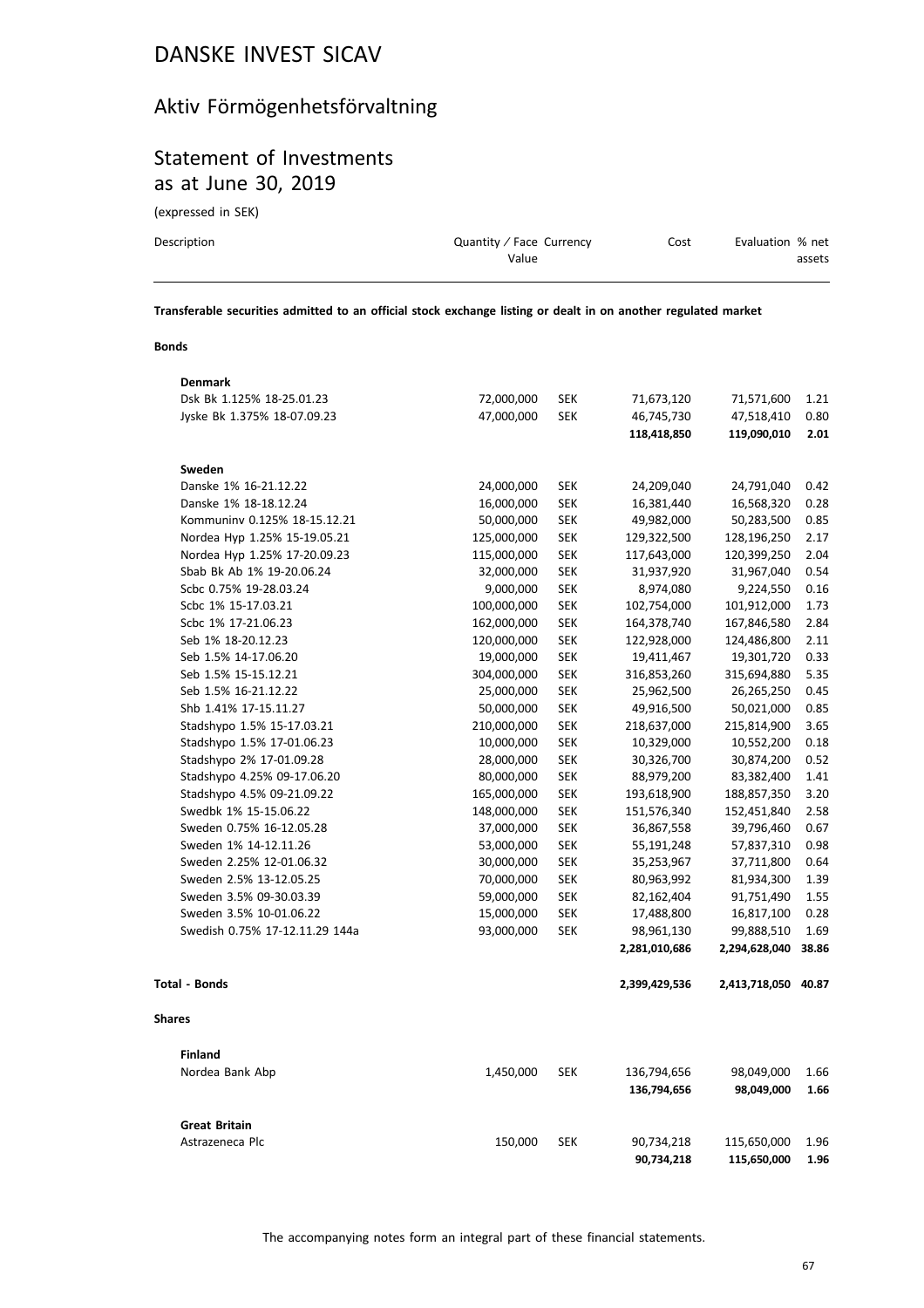## Aktiv Förmögenhetsförvaltning

# Statement of Investments (continued) as at June 30, 2019

(expressed in SEK)

| Description                     | Quantity / Face Currency<br>Value |            | Cost        | Evaluation % net | assets |
|---------------------------------|-----------------------------------|------------|-------------|------------------|--------|
| Luxembourg                      |                                   |            |             |                  |        |
| Millicom Intl Cell. /Swed. Dep. | 160,000                           | SEK        | 86,151,709  | 83,680,000       | 1.42   |
|                                 |                                   |            | 86,151,709  | 83,680,000       | 1.42   |
| Sweden                          |                                   |            |             |                  |        |
| Ab Sagax                        | 1,100,000                         | <b>SEK</b> | 32,741,337  | 39,325,000       | 0.67   |
| Af Ab                           | 200,000                           | <b>SEK</b> | 33,393,172  | 41,880,000       | 0.71   |
| Akelius Residen / Reit          | 125,000                           | SEK        | 41,222,351  | 43,625,000       | 0.74   |
| Alfa Laval Ab                   | 330,000                           | <b>SEK</b> | 64,903,549  | 66,693,000       | 1.13   |
| Amasten Hold /Pref              | 18,000                            | <b>SEK</b> | 5,438,184   | 6,336,000        | 0.11   |
| Ambea Ab                        | 697,381                           | <b>SEK</b> | 50,712,179  | 42,819,193       | 0.72   |
| Assa Abloy Ab                   | 330,000                           | <b>SEK</b> | 56,384,706  | 69,267,000       | 1.17   |
| Atlas Copco Ab                  | 230,000                           | <b>SEK</b> | 55,011,259  | 61,203,000       | 1.04   |
| Billerudkorsnas Ab              | 345,000                           | <b>SEK</b> | 36,833,695  | 42,245,250       | 0.72   |
| Boliden Ab                      | 255,000                           | <b>SEK</b> | 61,659,860  | 60,613,500       | 1.03   |
| Castellum Ab Gothenburg         | 275,000                           | <b>SEK</b> | 37,801,815  | 48,730,000       | 0.82   |
| Corem Prop Gr / Pfd             | 130,000                           | <b>SEK</b> | 39,605,127  | 43,940,000       | 0.74   |
| Dometic Group Ab                | 450,000                           | SEK        | 32,561,341  | 41,958,000       | 0.71   |
| Dustin Group Ab                 | 220,257                           | <b>SEK</b> | 15,385,756  | 18,743,871       | 0.32   |
| Electrolux Abb                  | 380,000                           | <b>SEK</b> | 97,359,470  | 90,174,000       | 1.53   |
| Ericsson Tel. B                 | 1,450,000                         | SEK        | 108,808,839 | 128,702,000      | 2.18   |
| Essity Aktie -B                 | 500,000                           | <b>SEK</b> | 119,912,967 | 142,700,000      | 2.42   |
| Fabege Ab / Reit                | 340,000                           | <b>SEK</b> | 40,476,206  | 47,396,000       | 0.80   |
| Fastpartner                     | 190,000                           | <b>SEK</b> | 21,343,333  | 23,750,000       | 0.40   |
| Ferronordic Machines Ab         | 100,000                           | <b>SEK</b> | 13,827,881  | 14,700,000       | 0.25   |
| Genova Property Group Ab / Pfd  | 297,509                           | <b>SEK</b> | 35,236,653  | 38,229,907       | 0.65   |
| Hemfosa Fast Pref               | 190,000                           | <b>SEK</b> | 34,200,000  | 35,910,000       | 0.61   |
| Hennes & Mauritz Ab             | 525,000                           | <b>SEK</b> | 100,394,023 | 87,433,500       | 1.48   |
| Hexagon Ab B                    | 157,000                           | <b>SEK</b> | 66,901,484  | 80,572,400       | 1.36   |
| Hoist Finance                   | 675,000                           | <b>SEK</b> | 47,010,953  | 30,793,500       | 0.52   |
| Hufvudstaden Ab A               | 95,000                            | <b>SEK</b> | 14,616,034  | 14,972,000       | 0.25   |
| Investment Ab Kinnevik          | 120,000                           | <b>SEK</b> | 31,287,087  | 29,028,000       | 0.49   |
| Investor Ab B                   | 500,000                           | <b>SEK</b> | 202,187,313 | 222,900,000      | 3.77   |
| Inwido Ab                       | 250,000                           | <b>SEK</b> | 19,900,620  | 16,125,000       | 0.27   |
| K2a Knaust                      | 167,000                           | <b>SEK</b> | 12,121,997  | 14,428,800       | 0.24   |
| K2a Knaust / Pfd                | 90,000                            | <b>SEK</b> | 26,796,440  | 29,880,000       | 0.51   |
| Klovern /Pref                   | 105,000                           | <b>SEK</b> | 31,836,687  | 35,595,000       | 0.60   |
| Kungsleden                      | 410,000                           | <b>SEK</b> | 29,043,782  | 31,201,000       | 0.53   |
| Modern Times Group Ab B         | 120,000                           | SEK        | 12,864,955  | 12,438,000       | 0.21   |
| Ncc Ab B                        | 400,000                           | <b>SEK</b> | 56,633,340  | 64,120,000       | 1.09   |
| Nobina Ab                       | 635,000                           | <b>SEK</b> | 31,823,743  | 36,290,250       | 0.61   |
| Np3 Fastigheter /Pref           | 1,325,000                         | <b>SEK</b> | 40,012,286  | 45,315,000       | 0.77   |
| Nyfosa Ab / Reit                | 450,000                           | <b>SEK</b> | 19,119,811  | 26,167,500       | 0.44   |
| Platzer Fastigheter             | 200,000                           | <b>SEK</b> | 9,833,085   | 17,100,000       | 0.29   |
| Samhallsbyg                     | 2,200,000                         | <b>SEK</b> | 26,640,673  | 27,808,000       | 0.47   |
| Samhallsbyg                     | 1,150,000                         | <b>SEK</b> | 35,694,114  | 37,490,000       | 0.63   |
| Sandvik Ab                      | 745,000                           | <b>SEK</b> | 108,941,168 | 126,873,500      | 2.15   |
| Scandi Standard Ab              | 267,000                           | <b>SEK</b> | 14,325,781  | 17,061,300       | 0.29   |
| Securitas Ab B                  | 335,000                           | <b>SEK</b> | 47,908,424  | 54,052,250       | 0.91   |
| Skandinav. Ensk. Banken A       | 1,280,000                         | <b>SEK</b> | 120,412,987 | 109,977,600      | 1.86   |
| Skanska B                       | 270,000                           | <b>SEK</b> | 48,678,815  | 45,090,000       | 0.76   |
| Ssab - Reg- B                   | 1,450,000                         | <b>SEK</b> | 46,959,589  | 40,774,000       | 0.69   |

The accompanying notes form an integral part of these financial statements.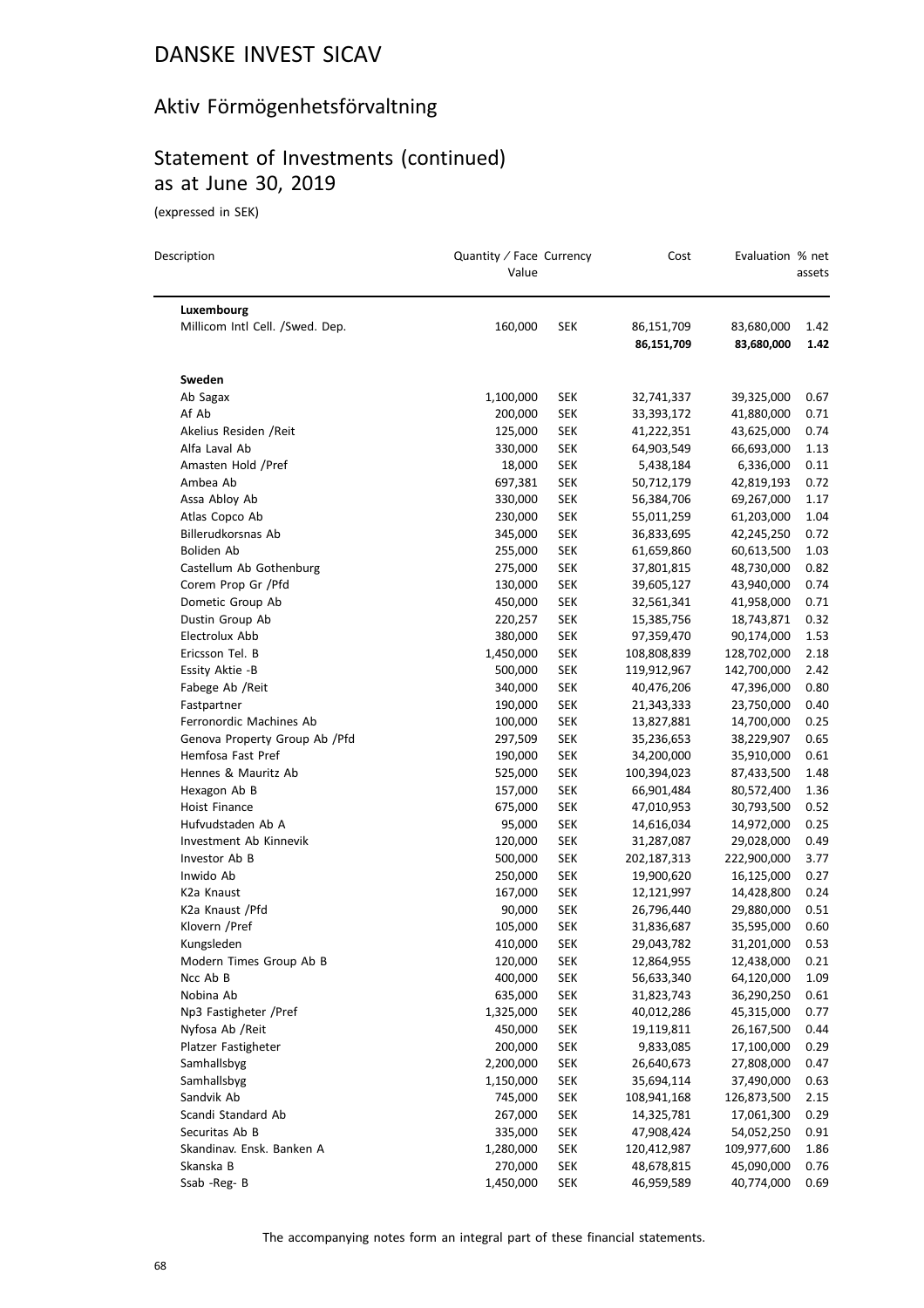# Aktiv Förmögenhetsförvaltning

# Statement of Investments (continued) as at June 30, 2019

(expressed in SEK)

| Description                                                                       | Quantity / Face Currency<br>Value |            | Cost          | Evaluation % net    | assets |
|-----------------------------------------------------------------------------------|-----------------------------------|------------|---------------|---------------------|--------|
|                                                                                   |                                   |            |               |                     |        |
| Stendorren Fast                                                                   | 275,000                           | SEK        | 23,398,375    | 32,312,500          | 0.55   |
| Svenska Cellul. - B-                                                              | 305,000                           | <b>SEK</b> | 24,351,741    | 24,595,200          | 0.42   |
| Svenska Handelsbanken Ab                                                          | 505,000                           | <b>SEK</b> | 53,245,044    | 46,752,900          | 0.79   |
| Swedbank Ab -A-                                                                   | 500,000                           | <b>SEK</b> | 101,139,807   | 69,825,000          | 1.18   |
| Teliasonera Ab                                                                    | 2,550,000                         | SEK        | 96,392,997    | 105,468,000         | 1.79   |
| Tre Kronor Property Investment Ab                                                 | 140,000                           | <b>SEK</b> | 14,980,000    | 16,380,000          | 0.28   |
| Trelleborg B                                                                      | 345,000                           | <b>SEK</b> | 46,024,624    | 45,367,500          | 0.77   |
| Volati Ab                                                                         | 625,000                           | <b>SEK</b> | 32,977,176    | 27,625,000          | 0.47   |
| Volati Ab / Pfd                                                                   | 6,671                             | SEK        | 4,287,469     | 4,509,596           | 0.08   |
| Volvo B                                                                           | 1,500,000                         | <b>SEK</b> | 228,295,426   | 219,600,000         | 3.72   |
|                                                                                   |                                   |            | 2,861,857,530 | 2,994,863,017       | 50.71  |
| Switzerland                                                                       |                                   |            |               |                     |        |
| Abb Ltd                                                                           | 395,000                           | <b>SEK</b> | 81,904,984    | 73,173,750          | 1.24   |
|                                                                                   |                                   |            | 81,904,984    | 73,173,750          | 1.24   |
| <b>United States of America</b>                                                   |                                   |            |               |                     |        |
| Veoneer Inc /Swdh Dep Rec                                                         | 130,000                           | <b>SEK</b> | 26,222,020    | 21,157,500          | 0.36   |
|                                                                                   |                                   |            | 26,222,020    | 21,157,500          | 0.36   |
| <b>Total - Shares</b>                                                             |                                   |            | 3,283,665,117 | 3,386,573,267 57.35 |        |
| Total - Transferable securities admitted to an official stock exchange listing or |                                   |            |               |                     |        |
| dealt in on another regulated market                                              |                                   |            | 5,683,094,653 | 5,800,291,317 98.22 |        |
| <b>Other Transferable securities</b>                                              |                                   |            |               |                     |        |
| <b>Bonds</b>                                                                      |                                   |            |               |                     |        |
| Sweden                                                                            |                                   |            |               |                     |        |
| Swedbk 1% 18-18.09.24                                                             | 61,000,000                        | <b>SEK</b> | 62,236,850    | 63,249,070          | 1.07   |
|                                                                                   |                                   |            | 62,236,850    | 63,249,070          | 1.07   |
| Total - Bonds                                                                     |                                   |            | 62,236,850    | 63,249,070          | 1.07   |
| Total - Other Transferable securities                                             |                                   |            | 62,236,850    | 63,249,070          | 1.07   |
| TOTAL INVESTMENT PORTFOLIO                                                        |                                   |            | 5,745,331,503 | 5,863,540,387 99.29 |        |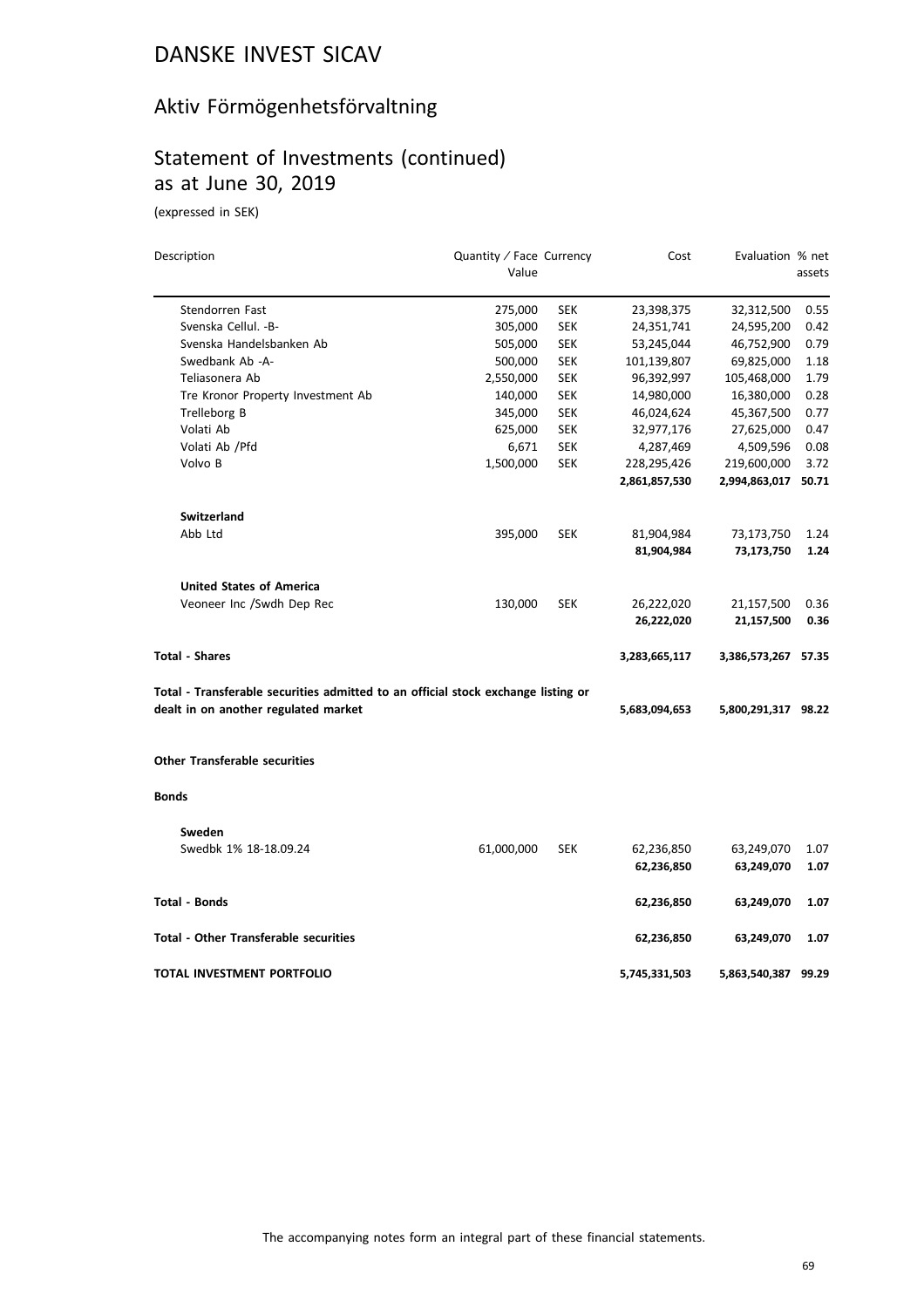## Aktiv Förmögenhetsförvaltning

## Geographical and Economic Portfolio Breakdowns as at June 30, 2019

(expressed as a percentage of net assets)

| Geographical breakdown   | %     |
|--------------------------|-------|
| Sweden                   | 90.64 |
| Denmark                  | 2.01  |
| Great Britain            | 1.96  |
| Finland                  | 1.66  |
| Luxembourg               | 1.42  |
| Switzerland              | 1.24  |
| United States of America | 0.36  |
|                          |       |

| Economic breakdown                      | %     |
|-----------------------------------------|-------|
| <b>Banks and Financial Institutions</b> | 30.30 |
| <b>Holding and Finance Companies</b>    | 11.01 |
| Real Estate Companies                   | 10.43 |
| States, Provinces and Municipalities    | 8.05  |
| Mechanics, Machinery                    | 7.81  |
| <b>News Transmission</b>                | 6.06  |
| <b>Pharmaceuticals and Cosmetics</b>    | 4.80  |
| Automobile Industry                     | 4.33  |
| Mortgage and Funding Institutions       | 3.65  |
| Construction, Building Material         | 2.12  |
| Retail                                  | 1.80  |
| <b>Consumer Goods</b>                   | 1.74  |
| Mines, Heavy Industries                 | 1.72  |
| Electronics and Electrical Equipment    | 1.60  |
| Other Services                          | 1.43  |
| Forest Products and Paper Industry      | 0.72  |
| Healthcare Education & Social Services  | 0.72  |
| l eisure                                | 0.71  |
| <b>Food and Distilleries</b>            | 0.29  |
|                                         | 99.29 |

The accompanying notes form an integral part of these financial statements.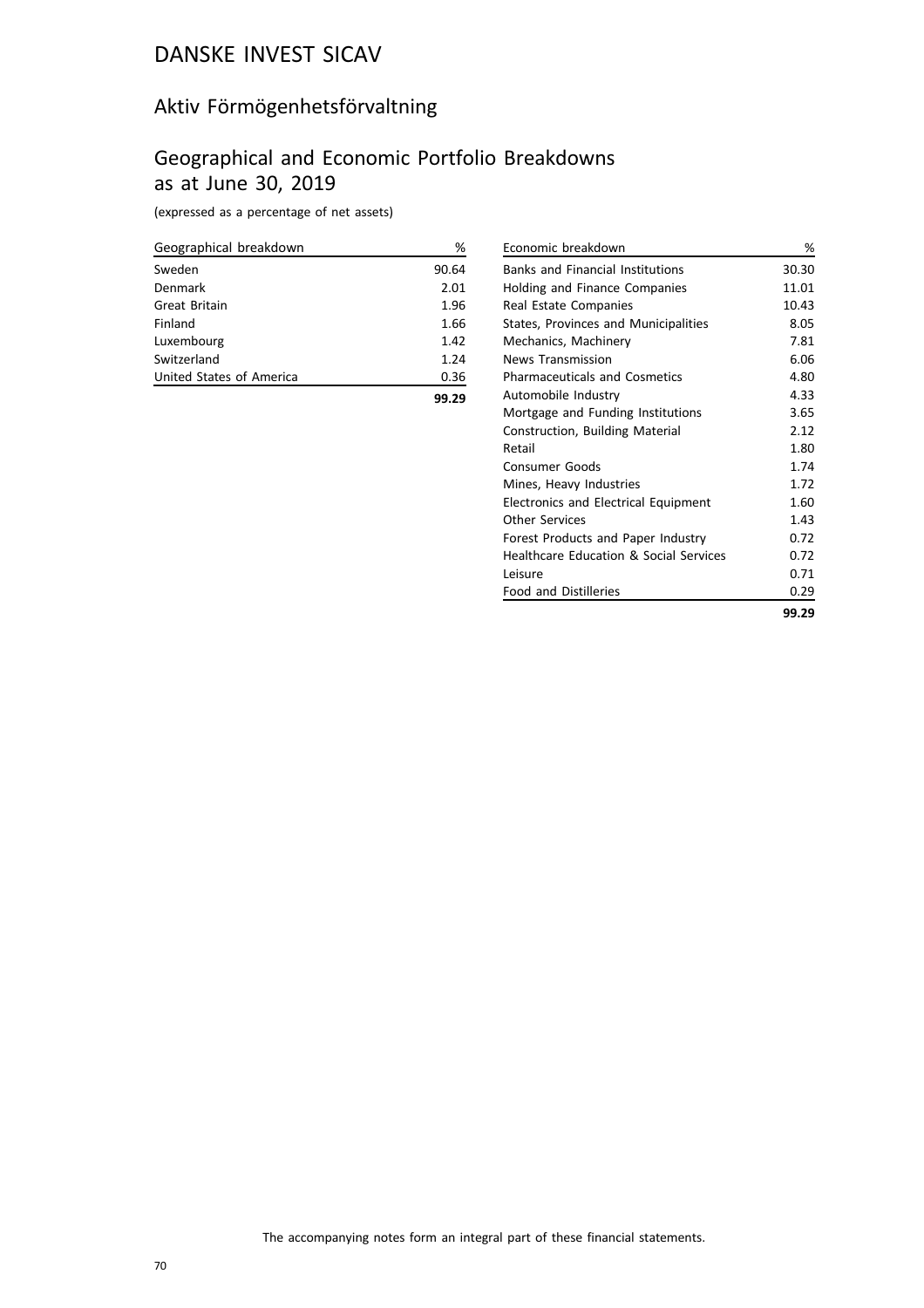#### China

## Statement of Investments as at June 30, 2019

(expressed in USD)

| Description | Quantity / Face Currency | Cost | Evaluation % net |
|-------------|--------------------------|------|------------------|
|             | Value                    |      | assets           |
|             |                          |      |                  |

**Transferable securities admitted to an official stock exchange listing or dealt in on another regulated market**

#### **Shares**

| Bermuda Islands                    |           |            |           |           |       |
|------------------------------------|-----------|------------|-----------|-----------|-------|
| <b>Brilliance China Automotive</b> | 206,000   | <b>HKD</b> | 320,226   | 225,712   | 0.96  |
| Digital China Hld Ltd              | 776,750   | <b>HKD</b> | 580,786   | 435,481   | 1.85  |
| Pacific Basin Shipping Ltd         | 1,148,000 | <b>HKD</b> | 264,845   | 213,070   | 0.90  |
|                                    |           |            | 1,165,857 | 874,263   | 3.71  |
| Cayman Islands                     |           |            |           |           |       |
| 3Sbio Inc                          | 81,500    | <b>HKD</b> | 148,456   | 143,963   | 0.61  |
| Alibaba Group Holding Ltd / Adr    | 13,256    | <b>USD</b> | 1,430,517 | 2,240,131 | 9.51  |
| China Dongxiang (Group) Co Ltd     | 2,809,000 | <b>HKD</b> | 520,408   | 330,790   | 1.40  |
| China Mengniu Dairy Co Ltd         | 65,000    | <b>HKD</b> | 163,753   | 253,762   | 1.08  |
| China Resources Land               | 60,000    | <b>HKD</b> | 228,326   | 267,266   | 1.14  |
| Cn Everbright Greentech            | 560,814   | <b>HKD</b> | 409,091   | 361,077   | 1.53  |
| Country Garden Holdings            | 229,000   | <b>HKD</b> | 367,482   | 347,057   | 1.47  |
| Geely Automobile Hld Ltd           | 139,000   | <b>HKD</b> | 246,156   | 238,415   | 1.01  |
| Netease Inc / Adr                  | 1,194     | <b>USD</b> | 278,815   | 306,309   | 1.30  |
| Sino Biopharmaceutical             | 485,000   | <b>HKD</b> | 473,900   | 504,714   | 2.14  |
| Sun King Power Electronics         | 2,842,000 | HKD        | 600,700   | 400,157   | 1.70  |
| Tencent Holdings Ltd               | 49,100    | HKD        | 829,027   | 2,221,066 | 9.43  |
| Tiangong International Co Ltd      | 1,094,000 | HKD        | 193,204   | 333,279   | 1.42  |
| Vinda Intl Hldg                    | 192,000   | <b>HKD</b> | 382,897   | 330,304   | 1.40  |
|                                    |           |            | 6,272,732 | 8,278,290 | 35.14 |
| China                              |           |            |           |           |       |
| Angel Yeast Co Ltd                 | 100,900   | <b>CNY</b> | 400,911   | 468,418   | 1.99  |
| Anhui Conch Cement Co -H-          | 40,500    | <b>HKD</b> | 108,744   | 255,055   | 1.08  |
| Btg Hotels (Group) Co Ltd          | 85,200    | <b>CNY</b> | 257,778   | 225,452   | 0.96  |
| China Construction Bank Corp       | 1,446,430 | <b>HKD</b> | 1,055,401 | 1,238,617 | 5.26  |
| China Lg Pwr -H                    | 568,000   | <b>HKD</b> | 421,000   | 363,523   | 1.54  |
| China Life Insurance Co Ltd -H-    | 267,000   | <b>HKD</b> | 655,205   | 661,653   | 2.81  |
| China Merchants Bank/ -H-          | 133,500   | <b>HKD</b> | 337,902   | 675,836   | 2.87  |
| China Oilfield Services -H-        | 310,000   | HKD        | 306,868   | 305,538   | 1.30  |
| China Railway Constr Corp -H-      | 415,000   | <b>HKD</b> | 534,447   | 512,612   | 2.17  |
| China Suntien -H-                  | 1,290,000 | <b>HKD</b> | 346,803   | 345,104   | 1.46  |
| China Tower Corp -H-               | 570,000   | <b>HKD</b> | 141,466   | 151,758   | 0.64  |
| China Vanke -H-                    | 85,800    | <b>HKD</b> | 264,653   | 319,041   | 1.35  |
| Citic Securities -H- Shares        | 160,000   | <b>HKD</b> | 348,487   | 338,742   | 1.44  |
| Midea Group Co Ltd -A-             | 46,284    | <b>CNY</b> | 330,134   | 348,379   | 1.48  |
| Petrochina Co Ltd/ -H-             | 668,000   | <b>HKD</b> | 519,186   | 371,945   | 1.58  |
| Ping An Insur. (Grp) Co -H-        | 103,500   | <b>HKD</b> | 959,746   | 1,249,296 | 5.30  |
| Qingling Motors Co/ -H-            | 942,000   | <b>HKD</b> | 308,465   | 239,948   | 1.02  |
| Sinopec Engineering Grp Co Ltd     | 406,000   | HKD        | 377,775   | 352,865   | 1.50  |
| Sinopharm Group Co -H-             | 36,800    | <b>HKD</b> | 148,660   | 128,595   | 0.55  |
| Wx Lead                            | 70,700    | <b>CNY</b> | 298,318   | 345,692   | 1.47  |
| Zhuzhou Csr Times Electric Ltd     | 114,700   | <b>HKD</b> | 628,200   | 596,812   | 2.53  |
|                                    |           |            | 8,750,149 | 9,494,881 | 40.30 |
|                                    |           |            |           |           |       |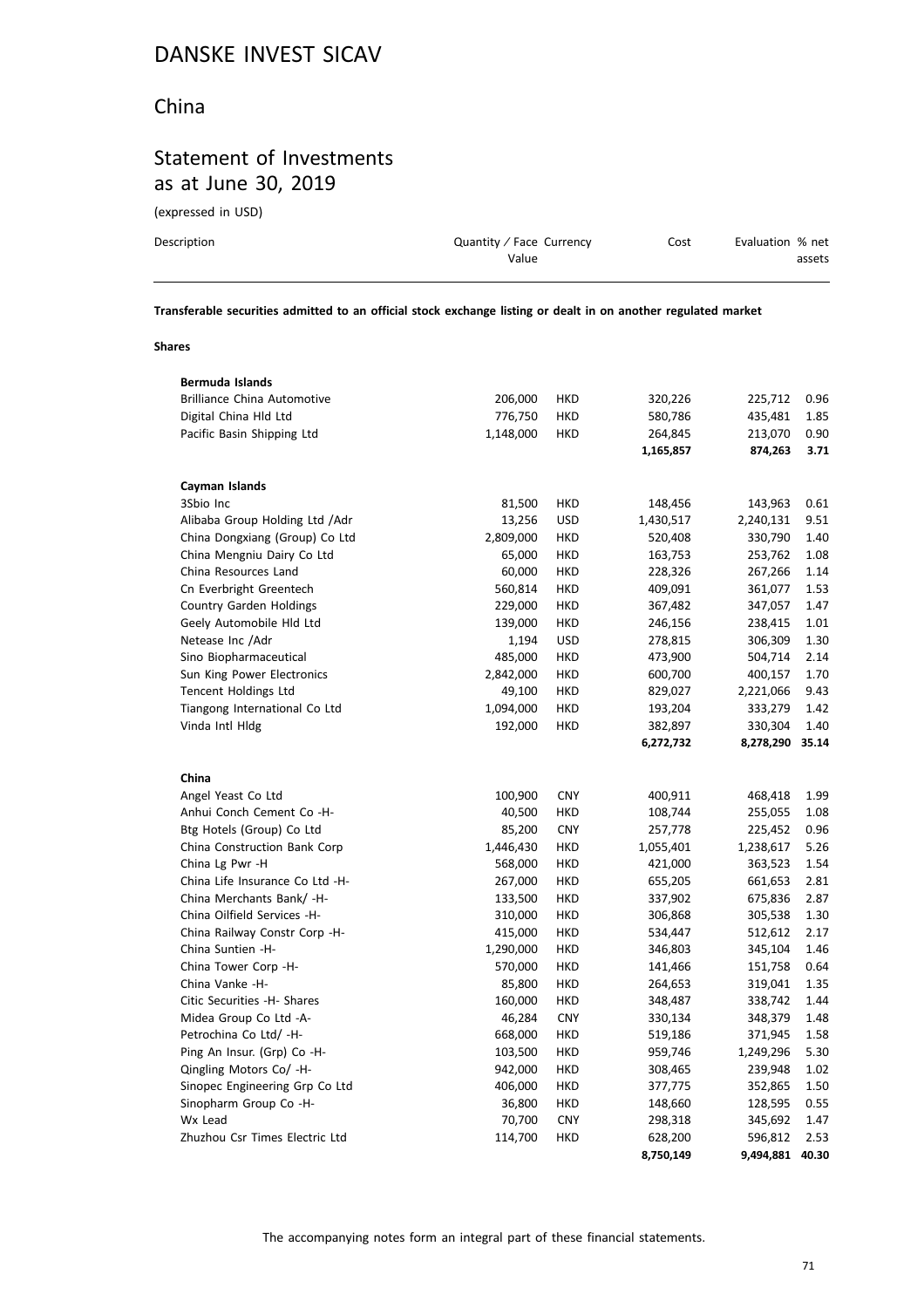#### China

# Statement of Investments (continued) as at June 30, 2019

(expressed in USD)

| Description                                                                       | Quantity / Face Currency<br>Value |            | Cost       | Evaluation % net | assets |
|-----------------------------------------------------------------------------------|-----------------------------------|------------|------------|------------------|--------|
| Hong Kong                                                                         |                                   |            |            |                  |        |
| Beijing Enterprises Hld Ltd                                                       | 92,000                            | <b>HKD</b> | 450,701    | 468,100          | 1.99   |
| China Everbright Intl Ltd                                                         | 931,074                           | <b>HKD</b> | 1,057,275  | 871,194          | 3.70   |
| China Mobile Ltd                                                                  | 79,500                            | <b>HKD</b> | 750,685    | 726,063          | 3.08   |
| China Overseas Land+Investment                                                    | 154,000                           | <b>HKD</b> | 493,024    | 551.940          | 2.34   |
| China Unico (Hk)                                                                  | 114,000                           | <b>HKD</b> | 155,195    | 125,346          | 0.53   |
| H. K. Exchanges and Clearing Ltd                                                  | 12,600                            | <b>HKD</b> | 364,532    | 445,459          | 1.89   |
| Hua Hong Semiconductor Ltd                                                        | 140.000                           | <b>HKD</b> | 297,233    | 271,669          | 1.15   |
| Mgm China                                                                         | 156,800                           | <b>HKD</b> | 360,519    | 266,136          | 1.13   |
|                                                                                   |                                   |            | 3,929,164  | 3,725,907 15.81  |        |
| <b>United States of America</b>                                                   |                                   |            |            |                  |        |
| Yum China Holdings Inc                                                            | 8.599                             | <b>USD</b> | 342.642    | 398.392          | 1.69   |
|                                                                                   |                                   |            | 342,642    | 398,392          | 1.69   |
| <b>Total - Shares</b>                                                             |                                   |            | 20,460,544 | 22,771,733 96.65 |        |
| Total - Transferable securities admitted to an official stock exchange listing or |                                   |            |            |                  |        |
| dealt in on another regulated market                                              |                                   |            | 20,460,544 | 22,771,733 96.65 |        |
| <b>TOTAL INVESTMENT PORTFOLIO</b>                                                 |                                   |            | 20.460.544 | 22,771,733 96.65 |        |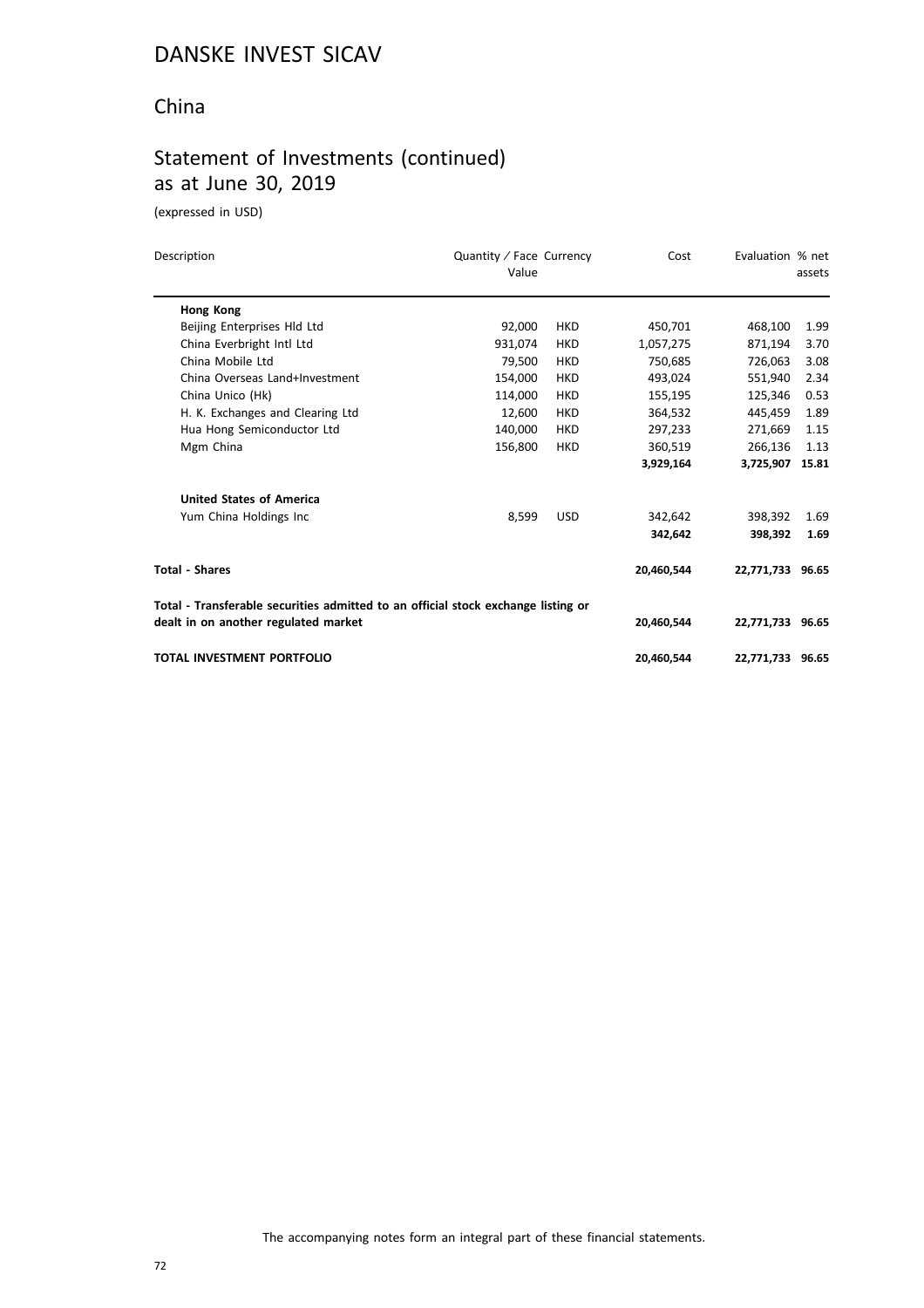#### China

## Geographical and Economic Portfolio Breakdowns as at June 30, 2019

(expressed as a percentage of net assets)

| Geographical breakdown   | ℅     |
|--------------------------|-------|
| China                    | 40.30 |
| Cayman Islands           | 35.14 |
| Hong Kong                | 15.81 |
| Bermuda Islands          | 3.71  |
| United States of America | 1.69  |
|                          | 96.65 |

| Economic breakdown                          | %     |
|---------------------------------------------|-------|
| <b>Banks and Financial Institutions</b>     | 10.02 |
| <b>Other Services</b>                       | 9.51  |
| Graphic Art, Publishing                     | 9.43  |
| Insurance                                   | 8.11  |
| Real Estate Companies                       | 6.30  |
| <b>Public Services</b>                      | 4.53  |
| Holding and Finance Companies               | 4.44  |
| Petrol                                      | 4.38  |
| <b>News Transmission</b>                    | 4.25  |
| Leisure                                     | 3.78  |
| Forest Products and Paper Industry          | 3.70  |
| <b>Pharmaceuticals and Cosmetics</b>        | 3.30  |
| <b>Construction, Building Material</b>      | 3.25  |
| <b>Food and Distilleries</b>                | 3.07  |
| <b>Electronics and Electrical Equipment</b> | 2.95  |
| Electronic Semiconductor                    | 2.85  |
| Mechanics, Machinery                        | 2.53  |
| Automobile Industry                         | 1.98  |
| <b>Business Houses</b>                      | 1.85  |
| Mines, Heavy Industries                     | 1.42  |
| Consumer Goods                              | 1.40  |
| Textile                                     | 1.40  |
| Internet Software                           | 1.30  |
| Transportation                              | 0.90  |
|                                             | 96.65 |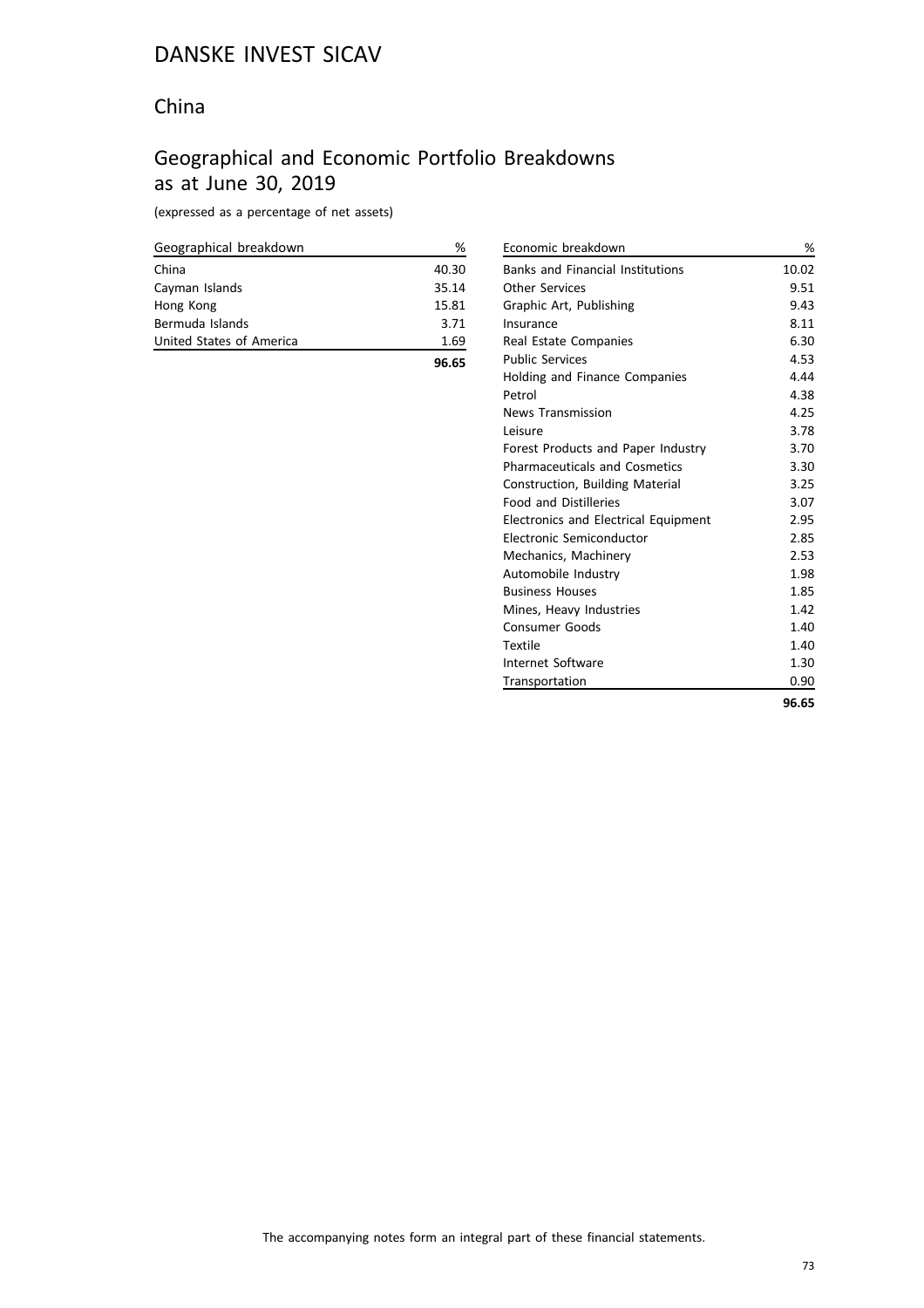#### Danish Bond

#### Statement of Investments as at June 30, 2019

(expressed in DKK)

| Description | Quantity / Face Currency | Cost | Evaluation % net |
|-------------|--------------------------|------|------------------|
|             | Value                    |      | assets           |
|             |                          |      |                  |

**Transferable securities admitted to an official stock exchange listing or dealt in on another regulated market**

#### **Bonds**

| 9,265,766  | DKK        | 8,726,035  | 9,438,202  | 3.39 |
|------------|------------|------------|------------|------|
| 9,876,447  | <b>DKK</b> | 10,009,286 | 10,196,938 | 3.66 |
| 1,727,782  | DKK        | 1,741,949  | 1,783,969  | 0.64 |
| 2,629,168  | <b>DKK</b> | 2,556,209  | 2,783,868  | 1.00 |
| 5,113,576  | <b>DKK</b> | 4,995,963  | 5,397,328  | 1.94 |
| 1,768,585  | <b>DKK</b> | 1,624,887  | 1,849,497  | 0.66 |
| 16,547,980 | <b>DKK</b> | 16,349,250 | 17,441,405 | 6.26 |
| 2,000,000  | <b>DKK</b> | 2,132,000  | 2,116,812  | 0.76 |
| 10,046,100 | <b>DKK</b> | 11,506,116 | 11,804,300 | 4.24 |
| 10,000,000 | <b>DKK</b> | 10,495,800 | 10,795,350 | 3.88 |
| 5,000,000  | <b>DKK</b> | 5,805,532  | 5,448,900  | 1.96 |
| 2,000,000  | <b>DKK</b> | 3,302,000  | 2,834,410  | 1.02 |
| 8,042,966  | <b>DKK</b> | 8,087,549  | 8,331,065  | 2.99 |
| 1,151,219  | <b>DKK</b> | 1,054,904  | 1,211,658  | 0.43 |
| 1,497,501  | <b>DKK</b> | 1,509,481  | 1,638,267  | 0.59 |
| 171,732    | <b>DKK</b> | 170,801    | 189,763    | 0.07 |
| 910,345    | <b>DKK</b> | 911,984    | 936,939    | 0.34 |
| 6,000,000  | <b>DKK</b> | 6,243,600  | 6,253,560  | 2.25 |
| 223,647    | <b>DKK</b> | 210,102    | 230,971    | 0.08 |
| 1,000,000  | <b>DKK</b> | 1,020,000  | 1,015,000  | 0.36 |
| 1,549,453  | <b>DKK</b> | 1,376,689  | 1,578,893  | 0.57 |
| 5,000,000  | <b>DKK</b> | 4,922,500  | 5,038,150  | 1.81 |
| 4,727,066  | <b>DKK</b> | 4,503,712  | 4,736,520  | 1.70 |
| 485,320    | <b>DKK</b> | 484,714    | 491,872    | 0.18 |
| 10,000,000 | <b>DKK</b> | 10,447,000 | 10,599,900 | 3.81 |
| 4,119,623  | <b>DKK</b> | 4,101,909  | 4,272,956  | 1.53 |
| 10,877,964 | <b>DKK</b> | 10,898,989 | 11,418,490 | 4.10 |
| 6,003,598  | <b>DKK</b> | 5,836,998  | 6,199,736  | 2.23 |
| 6,765,095  | <b>DKK</b> | 6,696,768  | 6,984,420  | 2.51 |
| 4,098,722  | <b>DKK</b> | 4,041,695  | 4,321,693  | 1.55 |
| 1,181,513  | <b>DKK</b> | 1,189,193  | 1,291,394  | 0.46 |
| 663        | <b>DKK</b> | 667        | 664        |      |
| 437,524    | <b>DKK</b> | 441,243    | 479,872    | 0.17 |
| 7,683      | <b>DKK</b> | 7,322      | 9,239      |      |
| 144,021    | <b>DKK</b> | 140,478    | 173,185    | 0.06 |
| 13,617,187 | <b>DKK</b> | 13,892,551 | 14,393,366 | 5.17 |
| 2,704,284  | <b>DKK</b> | 2,664,396  | 2,748,148  | 0.99 |
| 4,000,000  | <b>DKK</b> | 3,969,600  | 3,955,040  | 1.42 |
| 2,041,087  | <b>DKK</b> | 1,921,879  | 2,117,301  | 0.76 |
| 15,000,000 | <b>DKK</b> | 15,467,500 | 15,456,600 | 5.55 |
| 3,905,954  | DKK        | 4,013,368  | 4,022,156  | 1.44 |
|            | <b>DKK</b> | 5,930      | 5,949      |      |
| 4,909,517  | <b>DKK</b> | 4,935,220  | 5,049,831  | 1.81 |
| 14,240,977 | <b>DKK</b> | 13,875,365 | 14,931,522 | 5.36 |
| 7,397,265  | DKK        | 7,330,444  | 7,818,909  | 2.81 |
| 12,853,522 | <b>DKK</b> | 12,736,726 | 13,274,475 | 4.77 |
| 4,368,550  | DKK        | 4,325,988  | 4,319,448  | 1.55 |
|            | 5,833      |            |            |      |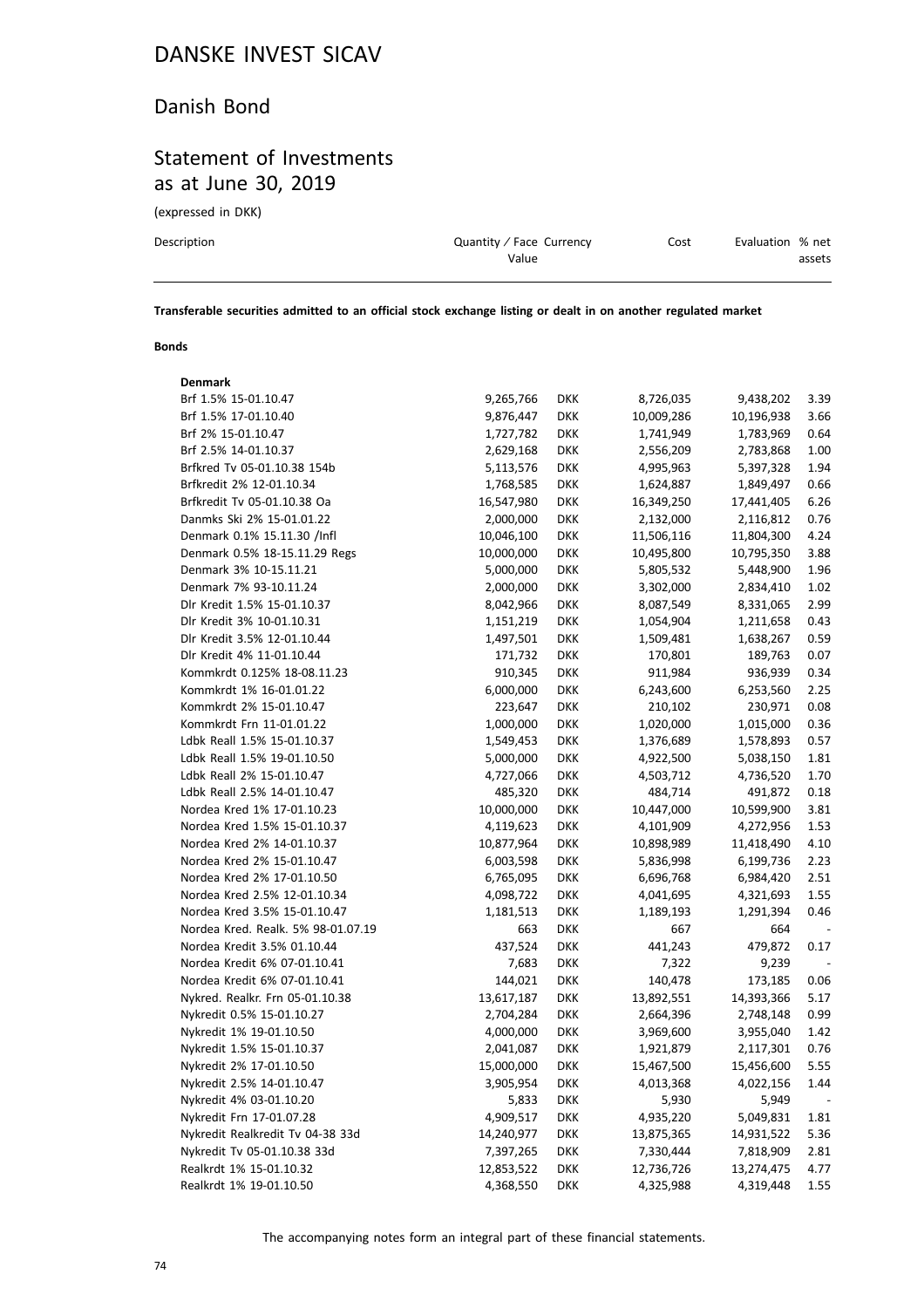#### Danish Bond

#### Statement of Investments (continued) as at June 30, 2019

(expressed in DKK)

| Description                                                                       | Quantity / Face Currency |            | Cost        | Evaluation % net   |        |
|-----------------------------------------------------------------------------------|--------------------------|------------|-------------|--------------------|--------|
|                                                                                   | Value                    |            |             |                    | assets |
| Realkrdt 2% 14-01.10.37                                                           | 6,225,002                | <b>DKK</b> | 6,355,626   | 6,533,140          | 2.35   |
| Realkrdt 2% 15-01.10.47                                                           | 5,313,796                | <b>DKK</b> | 5,286,278   | 5,486,919          | 1.97   |
| Realkrdt 2% 15-01.10.47                                                           | 6,974,916                | <b>DKK</b> | 7,052,347   | 7,190,162          | 2.58   |
| Realkrdt 4% 07-01.10.31                                                           | 251,615                  | <b>DKK</b> | 262,183     | 274,764            | 0.10   |
| Realkredit 3.5% 12-01.10.44                                                       | 638,861                  | <b>DKK</b> | 641,998     | 703,629            | 0.25   |
| Realkredit 4% 05-01.10.28                                                         | 12,182                   | <b>DKK</b> | 12,864      | 13,304             |        |
| Realkredit Dan. Frn 05-01.10.38                                                   | 5,415,048                | <b>DKK</b> | 5,705,919   | 5,704,698          | 2.05   |
| Realkredit Dk. 6% 93-01.10.26 A                                                   | 118,987                  | <b>DKK</b> | 122,641     | 133,944            | 0.05   |
| Realkredit Tv 05-01.10.38 Oa                                                      | 7,014,171                | <b>DKK</b> | 6,900,805   | 7,406,894          | 2.66   |
| Totalkred Frn 04-01.10.38 /30 Ccf                                                 | 1,239,389                | <b>DKK</b> | 1,296,401   | 1,299,487          | 0.47   |
| Totalkredit 6% -01.04.24 S111                                                     | 42,678                   | <b>DKK</b> | 42,379      | 46,797             | 0.02   |
|                                                                                   |                          |            | 272,361,733 | 282,181,669 101.33 |        |
| <b>Total - Bonds</b>                                                              |                          |            | 272,361,733 | 282,181,669 101.33 |        |
| Total - Transferable securities admitted to an official stock exchange listing or |                          |            |             |                    |        |
| dealt in on another regulated market                                              |                          |            | 272,361,733 | 282,181,669 101.33 |        |
| <b>Other Transferable securities</b>                                              |                          |            |             |                    |        |
| <b>Bonds</b>                                                                      |                          |            |             |                    |        |
| <b>Denmark</b>                                                                    |                          |            |             |                    |        |
| Kommkrdt 0% 19-19.05.22                                                           | 1,485,149                | <b>DKK</b> | 1,497,565   | 1,512,009          | 0.54   |
|                                                                                   |                          |            | 1,497,565   | 1,512,009          | 0.54   |
| <b>Total - Bonds</b>                                                              |                          |            | 1,497,565   | 1,512,009          | 0.54   |
| <b>Total - Other Transferable securities</b>                                      |                          |            | 1,497,565   | 1,512,009          | 0.54   |
| <b>TOTAL INVESTMENT PORTFOLIO</b>                                                 |                          |            | 273,859,298 | 283,693,678 101.87 |        |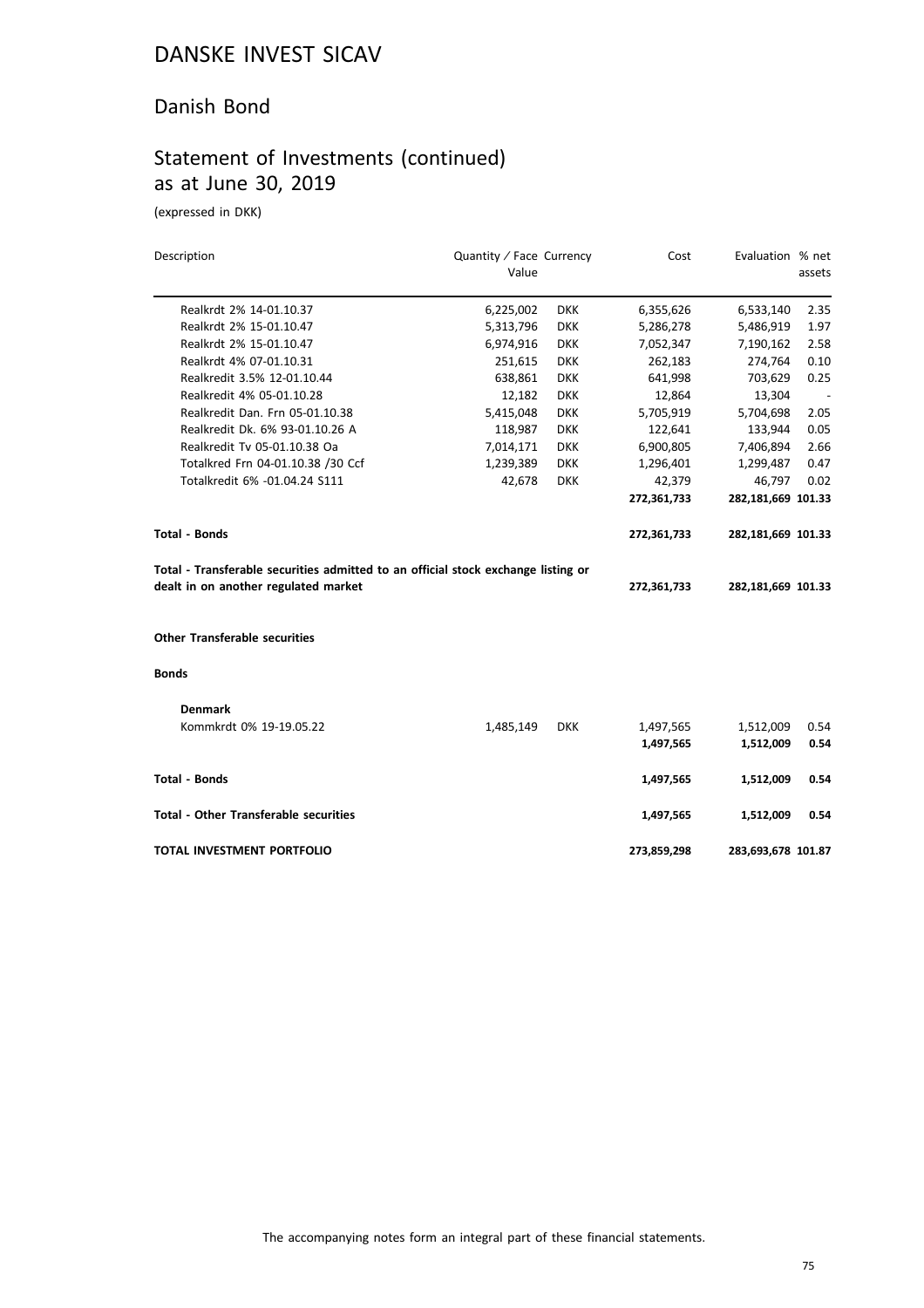#### Danish Bond

## Geographical and Economic Portfolio Breakdowns as at June 30, 2019

(expressed as a percentage of net assets)

|                        | 101.87 |
|------------------------|--------|
| Denmark                | 101.87 |
| Geographical breakdown | %      |

| Economic breakdown                   | ℅      |
|--------------------------------------|--------|
| Mortgage and Funding Institutions    | 87.20  |
| States, Provinces and Municipalities | 14.67  |
|                                      | 101.87 |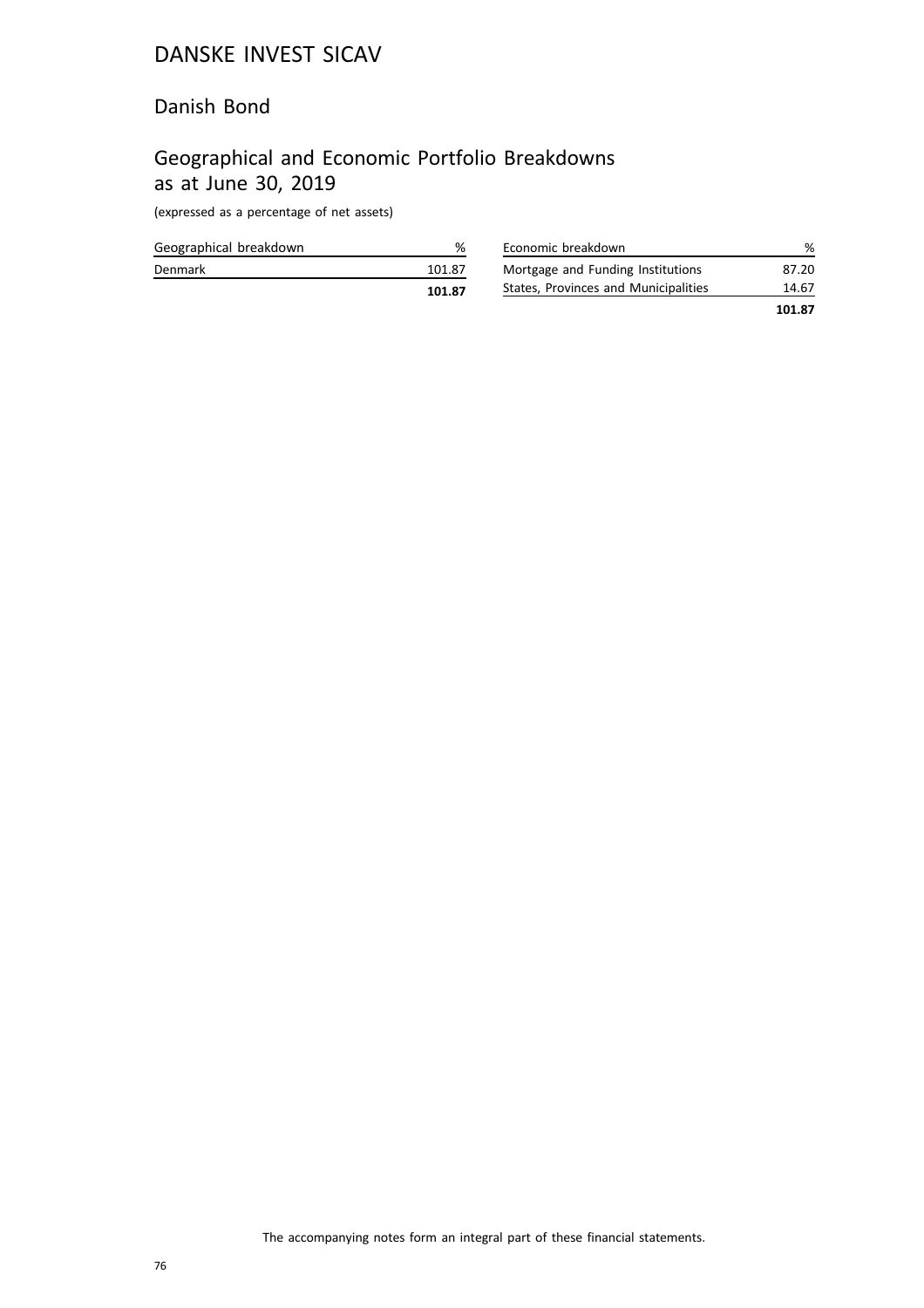#### Danish Mortgage Bond

#### Statement of Investments as at June 30, 2019

(expressed in DKK)

| Description | Quantity / Face Currency | Cost | Evaluation % net |
|-------------|--------------------------|------|------------------|
|             | Value                    |      | assets           |
|             |                          |      |                  |

**Transferable securities admitted to an official stock exchange listing or dealt in on another regulated market**

#### **Bonds**

| <b>Denmark</b>                   |             |            |             |             |                          |
|----------------------------------|-------------|------------|-------------|-------------|--------------------------|
| Brf 1% 15-01.10.32               | 67,686,953  | <b>DKK</b> | 66,230,176  | 69,901,670  | 2.14                     |
| Brf 1.5% 15-01.10.47             | 137,370,740 | <b>DKK</b> | 127,588,648 | 139,927,209 | 4.29                     |
| Brf 1.5% 17-01.10.50             | 62,000,000  | <b>DKK</b> | 62,108,500  | 63,246,820  | 1.94                     |
| Brf 1.5% 19-01.10.50             | 5,000,000   | <b>DKK</b> | 4,836,500   | 5,082,700   | 0.16                     |
| Brf 2% 15-01.10.47               | 79,663,247  | <b>DKK</b> | 76,930,259  | 82,120,858  | 2.52                     |
| Brf 2% 17-01.10.50               | 96,110,532  | <b>DKK</b> | 94,804,134  | 99,159,158  | 3.04                     |
| Brf 4% 05-01.10.23               | 270,058     | <b>DKK</b> | 282,750     | 280,725     | 0.01                     |
| Brfkredit 9% 90-22 S.111         | 62,874      | <b>DKK</b> | 69,759      | 67,904      | $\overline{\phantom{a}}$ |
| Brfkredit Tv 05-01.10.38 Oa      | 21,827,689  | <b>DKK</b> | 22,583,292  | 23,006,166  | 0.71                     |
| Danmks Ski 2% 15-01.01.22        | 75,000,000  | <b>DKK</b> | 80,602,500  | 79,380,450  | 2.43                     |
| Dansk Ldb Realkr. 4% 03-35       | 237,571     | <b>DKK</b> | 248,322     | 267,624     | 0.01                     |
| Denmark 0.1% 15.11.30 /Infl      | 25,115,250  | <b>DKK</b> | 28,765,289  | 29,510,750  | 0.91                     |
| Denmark 0.5% 18-15.11.29 Regs    | 120,000,000 | <b>DKK</b> | 129,079,200 | 129,544,200 | 3.97                     |
| Denmark 4% 08-15.11.19           | 100,000     | <b>DKK</b> | 117,810     | 101,766     |                          |
| Dlr Kredit 1% 14-01.10.20        | 5,000,000   | <b>DKK</b> | 5,039,000   | 5,096,500   | 0.16                     |
| Dlr Kredit 1.5% 15-01.10.37      | 29,963,570  | <b>DKK</b> | 29,449,020  | 31,036,865  | 0.95                     |
| Dlr Kredit 1.5% 17-01.10.40      | 28,471,846  | <b>DKK</b> | 28,076,033  | 29,324,008  | 0.90                     |
| Dlr Kredit 1.50% 19-01.10.50     | 10,000,000  | <b>DKK</b> | 9,760,000   | 10,136,700  | 0.31                     |
| Dlr Kredit 2% 17-01.10.50        | 34,333,405  | <b>DKK</b> | 34,273,128  | 35,334,567  | 1.08                     |
| Dlr Kredit 2.5% 14-01.10.47      | 39,330,686  | <b>DKK</b> | 38,937,379  | 40,831,939  | 1.25                     |
| Dlr Kredit 3% 14-01.10.47        | 3,976,835   | <b>DKK</b> | 4,012,627   | 4,146,964   | 0.13                     |
| Kommkrdt 0.125% 18-08.11.23      | 36,413,793  | <b>DKK</b> | 36,479,338  | 37,477,560  | 1.15                     |
| Kommkrdt 0.50% 19-19.06.39       | 4,334,171   | <b>DKK</b> | 4,269,678   | 4,376,545   | 0.13                     |
| Kommkrdt 1% 16-01.01.22          | 9,000,000   | <b>DKK</b> | 9,365,400   | 9,380,340   | 0.29                     |
| Kommkrdt 1.5% 15-01.10.37        | 431,207     | <b>DKK</b> | 399,621     | 446,515     | 0.01                     |
| Kommkrdt 2% 03-15.11.28          | 25,000,000  | <b>DKK</b> | 28,807,500  | 28,800,500  | 0.88                     |
| Kommkrdt 2% 15-01.10.47          | 1,088,625   | <b>DKK</b> | 1,074,138   | 1,124,277   | 0.03                     |
| Kommunekr. 3% 05-28              | 120,601     | <b>DKK</b> | 107,636     | 121,433     | $\overline{\phantom{a}}$ |
| Kommunekr. 3% 05-33 S210 A2033   | 37,713      | <b>DKK</b> | 34,451      | 39,221      | $\overline{\phantom{a}}$ |
| Kommunekred. 2% 03-24 309s.      | 26,633,000  | <b>DKK</b> | 29,669,162  | 30,143,496  | 0.92                     |
| Landsbk Realkredit 4% 05-35 /Rbt | 924,535     | <b>DKK</b> | 909,508     | 1,018,838   | 0.03                     |
| Landsbk Reallane 5% 98-01.10.19  | 905         | <b>DKK</b> | 931         | 1,001       |                          |
| Landsbk Reallane 5% 99-01.01.22  | 148,554     | <b>DKK</b> | 152,749     | 153,753     | $\overline{\phantom{a}}$ |
| Landsbk. Reallane 6% 99-01.10.32 | 317,711     | <b>DKK</b> | 328,609     | 328,037     | 0.01                     |
| Ldbk Reall 1.5% 15-01.10.37      | 8,451,562   | <b>DKK</b> | 7,509,213   | 8,612,141   | 0.26                     |
| Ldbk Reall 1.5% 17-01.10.40      | 14,418,315  | <b>DKK</b> | 13,884,837  | 14,612,962  | 0.45                     |
| Ldbk Reall 1.5% 19-01.10.50      | 27,500,000  | <b>DKK</b> | 26,980,000  | 27,709,825  | 0.85                     |
| Ldbk Reall 2% 15-01.10.47        | 29,270,566  | <b>DKK</b> | 27,561,435  | 29,329,107  | 0.90                     |
| Ldbk Reall 2% 17-01.10.50        | 9,725,971   | <b>DKK</b> | 9,444,962   | 9,852,409   | 0.30                     |
| Ldbk Reall 2% 17-01.10.50        | 35,000,000  | <b>DKK</b> | 34,475,000  | 35,411,250  | 1.09                     |
| Ldbk Reall 2.5% 14-01.10.47      | 12,627,938  | DKK        | 12,561,973  | 12,798,416  | 0.39                     |
| Ldbk Reall 3% 12-01.10.44        | 247,789     | <b>DKK</b> | 242,858     | 255,966     | 0.01                     |
| Ldbk Reall 4% 11-01.10.44        | 2,725,986   | <b>DKK</b> | 2,651,607   | 2,984,955   | 0.09                     |
| Nordea Bank Frn 05-01.10.38 Oa   | 9,070,360   | DKK        | 9,528,413   | 9,569,139   | 0.29                     |
| Nordea Kred 0.5% 17-01.10.30     | 7,996,783   | <b>DKK</b> | 7,936,008   | 8,139,286   | 0.25                     |
| Nordea Kred 1.5% 17-01.10.50     | 20,000,000  | <b>DKK</b> | 19,793,000  | 20,402,200  | 0.63                     |
| Nordea Kred 1.5% 19-01.10.50     | 10,000,000  | <b>DKK</b> | 9,673,000   | 10,165,400  | 0.31                     |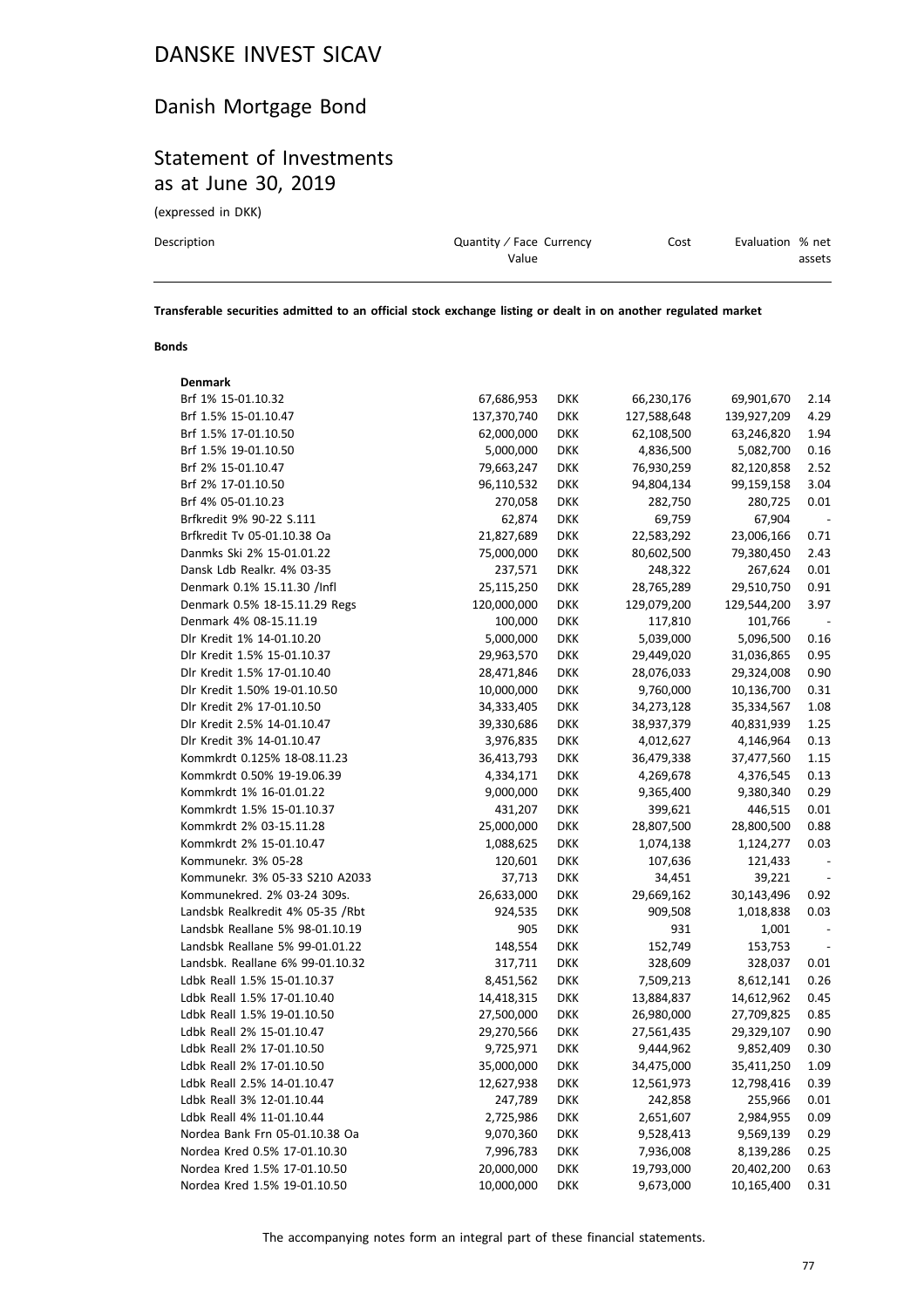#### Danish Mortgage Bond

#### Statement of Investments (continued) as at June 30, 2019

(expressed in DKK)

| Description                           | Quantity / Face Currency<br>Value |            | Cost        | Evaluation % net | assets                       |
|---------------------------------------|-----------------------------------|------------|-------------|------------------|------------------------------|
|                                       |                                   |            |             |                  |                              |
| Nordea Kred 2% 15-01.10.47            | 10,370,045                        | <b>DKK</b> | 10,222,272  | 10,694,835       | 0.33                         |
| Nordea Kred 2% 15-01.10.47            | 42,382,162                        | <b>DKK</b> | 41,526,983  | 43,766,788       | 1.34                         |
| Nordea Kred 2% 17-01.10.50            | 73,757,752                        | <b>DKK</b> | 72,287,869  | 76,002,201       | 2.33                         |
| Nordea Kred 2% 17-01.10.50            | 369,698,264                       | <b>DKK</b> | 367,844,715 | 381,683,882      | 11.71                        |
| Nordea Kred 2.5% 12-01.10.34          | 65,757,798                        | <b>DKK</b> | 68,198,231  | 69,335,022       | 2.13                         |
| Nordea Kred 4% 11-01.10.44            | 1,068                             | <b>DKK</b> | 1,057       | 1,199            |                              |
| Nordea Kred Frn 07-01.10.41           | 3,916,858                         | <b>DKK</b> | 3,848,313   | 4,109,724        | 0.13                         |
| Nordea Kred Frn 17-01.07.21           | 7,945,380                         | <b>DKK</b> | 7,984,290   | 7,960,794        | 0.24                         |
| Nordea Kred. 4% 03-01.10.35           | 27,860                            | <b>DKK</b> | 29,058      | 31,538           |                              |
| Nordea Kred. Realk. 5% 98-01.07.19    | 1,444                             | <b>DKK</b> | 1,444       | 1,447            |                              |
| Nordea Kredit 4% 03-01.10.25          | 657,201                           | <b>DKK</b> | 692,311     | 709,737          | 0.02                         |
| Nykred Tv 04-38 43d Cf Oa             | 1,746,659                         | <b>DKK</b> | 1,836,961   | 1,840,524        | 0.06                         |
| Nykred. Realkr. Frn 05-01.10.38       | 54,866,712                        | <b>DKK</b> | 55,751,683  | 57,994,115       | 1.78                         |
| Nykredit 1% 17-01.10.35               | 23,266,401                        | <b>DKK</b> | 22,805,494  | 23,890,173       | 0.73                         |
| Nykredit 1% 19-01.10.50               | 70,000,000                        | <b>DKK</b> | 66,697,000  | 69,213,200       | 2.12                         |
| Nykredit 1.5% 15-01.10.47             | 160,880,162                       | <b>DKK</b> | 153,736,405 | 163,915,971      | 5.03                         |
| Nykredit 1.5% 17-01.10.50             | 20,000,000                        | <b>DKK</b> | 19,784,800  | 20,393,200       | 0.63                         |
| Nykredit 1.5% 19-01.10.50             | 209,000,000                       | <b>DKK</b> | 206,074,000 | 212,348,180      | 6.51                         |
| Nykredit 10% 90-01.10.22 S.3          | 137,747                           | <b>DKK</b> | 157,031     | 154,277          | 0.01                         |
| Nykredit 2% 17-01.10.50               | 39,977,498                        | <b>DKK</b> | 40,271,951  | 41,194,413       | 1.26                         |
| Nykredit 2% 17-01.10.50               | 176,033,881                       | DKK        | 178,081,913 | 181,784,908      | 5.58                         |
| Nykredit 2.5% 14-01.10.47             | 45,000,000                        | <b>DKK</b> | 47,250,000  | 46,895,850       | 1.44                         |
| Nykredit 4% 09-01.10.26               | 363,929                           | <b>DKK</b> | 385,128     | 393,771          | 0.01                         |
| Nykredit 9% 90-01.10.22 S.3a          | 43,597                            | <b>DKK</b> | 49,482      | 48,392           |                              |
| Nykredit Frn 15-01.07.26              | 35,613,229                        | <b>DKK</b> | 36,633,479  | 37,538,480       | 1.15                         |
| Nykredit Frn 17-01.07.28              | 17,092,458                        | <b>DKK</b> | 17,144,721  | 17,580,960       | 0.54                         |
| Nykredit Realkr. 7% 08-41             | 217                               | <b>DKK</b> | 215         | 260              |                              |
| Realkrdt 1% 14-01.04.25               | 5,000,000                         | <b>DKK</b> | 4,668,500   | 5,354,300        | 0.16                         |
| Realkrdt 1% 15-01.10.32               | 35,278,451                        | <b>DKK</b> | 35,407,218  | 36,433,821       | 1.12                         |
| Realkrdt 1% 17-01.04.29               | 25,000,000                        | <b>DKK</b> | 26,120,000  | 26,962,750       | 0.83                         |
| Realkrdt 1% 19-01.10.50               | 61,034,527                        | <b>DKK</b> | 60,208,888  | 60,348,499       | 1.85                         |
| Realkrdt 1.5% 15-01.10.47             | 51,088,093                        | <b>DKK</b> | 49,464,672  | 52,040,885       | 1.60                         |
| Realkrdt 1.5% 17-01.10.50             | 20,000,000                        | DKK        | 19,784,800  | 20,398,800       | 0.63                         |
| Realkrdt 1.5% 19-01.10.50             | 10,000,000                        | <b>DKK</b> | 9,669,000   | 10,159,200       | 0.31                         |
| Realkrdt 2% 12-01.10.29               | 503,605                           | <b>DKK</b> | 511,476     | 530,140          | 0.02                         |
| Realkrdt 2% 13-01.01.25               | 20,000,000                        | <b>DKK</b> | 21,332,940  | 22,485,200       | 0.69                         |
| Realkrdt 2% 15-01.10.47               | 197,981,902                       | <b>DKK</b> | 193,356,292 | 204,091,623      | 6.26                         |
| Realkrdt 2% 17-01.10.50               | 12.516.522                        | DKK        | 12,361,400  | 12,908,664       | 0.40                         |
| Realkrdt 2% 17-01.10.50               | 29,875,748                        | DKK        | 29,353,372  | 30,787,257       | 0.94                         |
| Realkrdt 3% 14-01.10.47               | 10,614,815                        | <b>DKK</b> | 10,978,372  | 11,241,938       | 0.35                         |
| Realkrdt 4% 11-01.10.44               | 2,143                             | <b>DKK</b> | 2,132       | 2,405            |                              |
| Realkrdt Frn 07-01.01.41              | 4,286,982                         | <b>DKK</b> | 4,205,529   | 4,498,073        | 0.14                         |
| Realkrdt Frn 07-01.01.41              | 30,736,487                        | DKK        | 30,220,203  | 32,303,741       | 0.99                         |
| Realkrdt Frn 07-01.10.39              | 32,675,168                        | <b>DKK</b> | 32,495,455  | 34,701,029       | 1.06                         |
| Realkrdt Frn 07-01.10.39              | 52,701,067                        | DKK        | 52,174,057  | 55,863,131       | 1.71                         |
| Realkredit 4% 03-01.10.35             | 11,322                            | DKK        | 11,440      | 12,816           |                              |
| Realkredit 5% 02-01.04.25             | 68,007                            | <b>DKK</b> | 72,155      | 73,617           |                              |
| Realkredit Dan. Frn 05-01.10.38       | 26,268,686                        | DKK        | 27,660,644  | 27,673,798       | 0.85                         |
| Realkredit Danmark 4% 05-38 S. Ioh Oa | 5,316                             | <b>DKK</b> | 5,534       | 5,946            |                              |
| Realkredit Dk 5% 06-28                | 88,619                            | <b>DKK</b> | 96,506      | 98,943           | $\qquad \qquad \blacksquare$ |
| Realkredit Tv 05-01.10.38 Oa          | 8,854,358                         | DKK        | 9,252,408   | 9,350,114        | 0.29                         |
| Totalkredit 4% 03-01.10.20 N.111      | 19,236                            | DKK        | 20,121      | 19,429           |                              |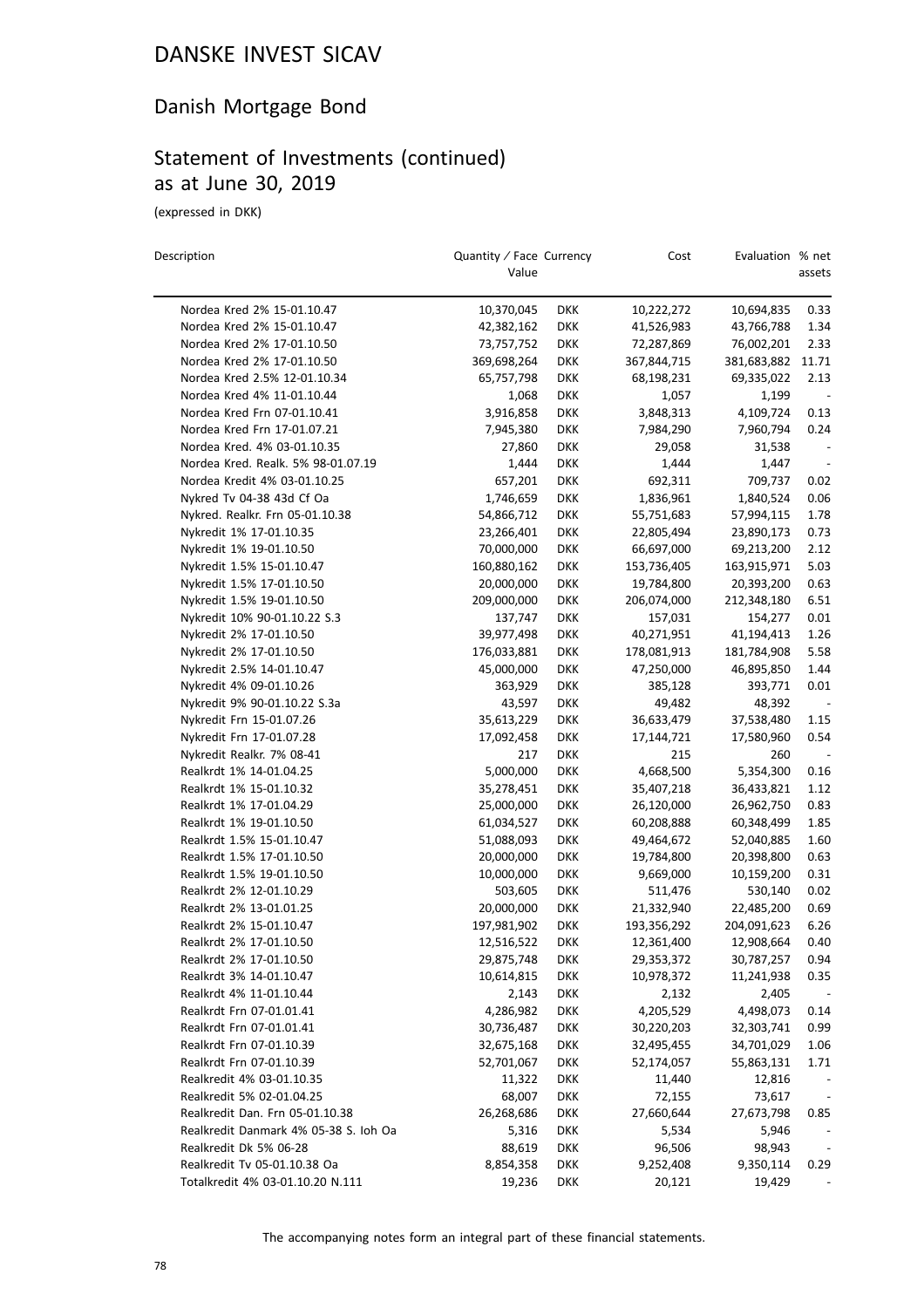#### Danish Mortgage Bond

#### Statement of Investments (continued) as at June 30, 2019

(expressed in DKK)

| Description                                                                                                               | Quantity / Face Currency<br>Value |            | Cost          | Evaluation % net     | assets |
|---------------------------------------------------------------------------------------------------------------------------|-----------------------------------|------------|---------------|----------------------|--------|
| Totalkredit Frn 05-01.10.38 30c                                                                                           | 21,854,726                        | <b>DKK</b> | 23,126,671    | 23,023,736           | 0.71   |
|                                                                                                                           |                                   |            | 3,209,491,944 | 3,331,613,811 102.17 |        |
| <b>Total - Bonds</b>                                                                                                      |                                   |            | 3,209,491,944 | 3,331,613,811 102.17 |        |
| Total - Transferable securities admitted to an official stock exchange listing or<br>dealt in on another regulated market |                                   |            | 3,209,491,944 | 3,331,613,811 102.17 |        |
| <b>Other Transferable securities</b>                                                                                      |                                   |            |               |                      |        |
| <b>Bonds</b>                                                                                                              |                                   |            |               |                      |        |
| <b>Denmark</b>                                                                                                            |                                   |            |               |                      |        |
| Kommkrdt 0% 19-19.05.22                                                                                                   | 14,851,485                        | <b>DKK</b> | 14,975,643    | 15,120,088           | 0.46   |
|                                                                                                                           |                                   |            | 14,975,643    | 15,120,088           | 0.46   |
| <b>Finland</b>                                                                                                            |                                   |            |               |                      |        |
| NIB 0.375% 19-01.07.39                                                                                                    | 60,001,000                        | <b>DKK</b> | 59,540,400    | 59,540,400           | 1.83   |
|                                                                                                                           |                                   |            | 59,540,400    | 59,540,400           | 1.83   |
| <b>Total - Bonds</b>                                                                                                      |                                   |            | 74,516,043    | 74,660,488           | 2.29   |
| <b>Total - Other Transferable securities</b>                                                                              |                                   |            | 74,516,043    | 74,660,488           | 2.29   |
| <b>TOTAL INVESTMENT PORTFOLIO</b>                                                                                         |                                   |            | 3,284,007,987 | 3,406,274,299 104.46 |        |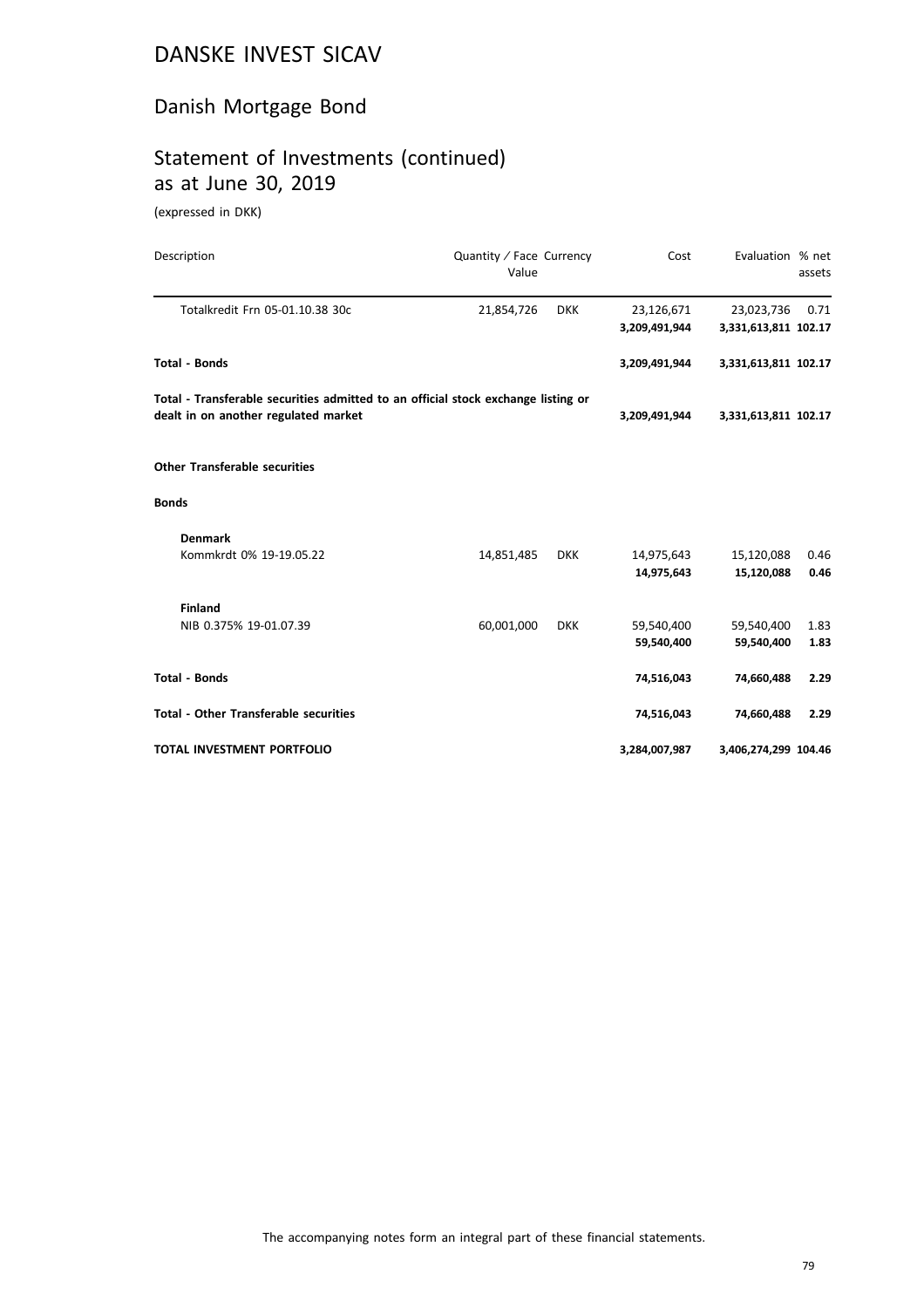#### Danish Mortgage Bond

#### Geographical and Economic Portfolio Breakdowns as at June 30, 2019

(expressed as a percentage of net assets)

|                        | 104.46 |
|------------------------|--------|
| Finland                | 1.83   |
| Denmark                | 102.63 |
| Geographical breakdown | %      |

| Economic breakdown                   | ℅      |
|--------------------------------------|--------|
| Mortgage and Funding Institutions    | 93.88  |
| States, Provinces and Municipalities | 8.75   |
| Supranational                        | 1.83   |
|                                      | 104.46 |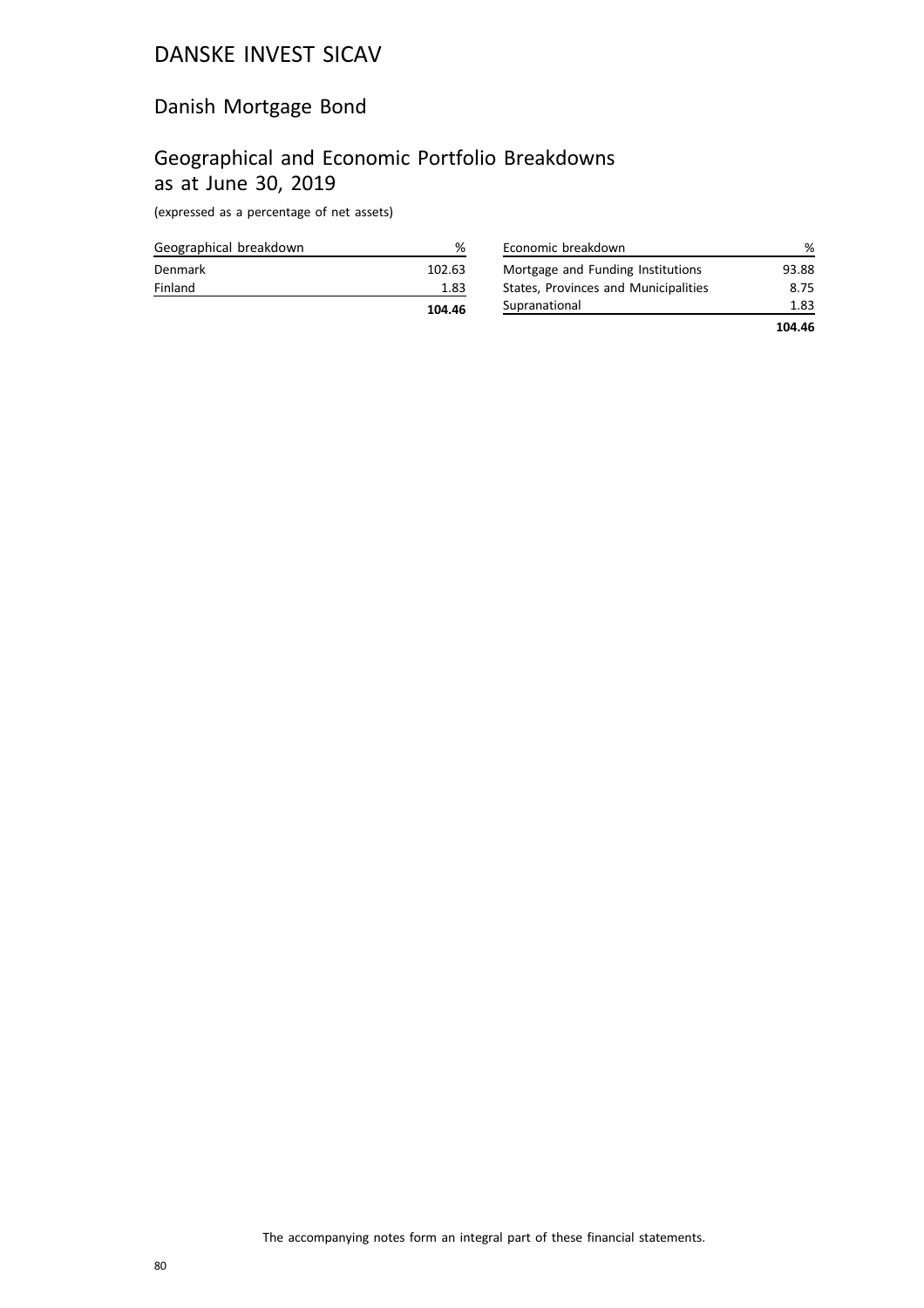#### Denmark Focus

#### Statement of Investments as at June 30, 2019

(expressed in DKK)

| Description | Quantity / Face Currency | Cost | Evaluation % net |
|-------------|--------------------------|------|------------------|
|             | Value                    |      | assets           |
|             |                          |      |                  |

**Transferable securities admitted to an official stock exchange listing or dealt in on another regulated market**

#### **Shares**

| TOTAL INVESTMENT PORTFOLIO                                                                                                |                  |                   | 379,008,778             | 410,241,727 96.70       |              |
|---------------------------------------------------------------------------------------------------------------------------|------------------|-------------------|-------------------------|-------------------------|--------------|
| Total - Transferable securities admitted to an official stock exchange listing or<br>dealt in on another regulated market |                  |                   | 379,008,778             | 410,241,727 96.70       |              |
| <b>Total - Shares</b>                                                                                                     |                  |                   | 379,008,778             | 410,241,727 96.70       |              |
|                                                                                                                           | 88,493           | <b>SEK</b>        | 4,996,250<br>4,996,250  | 4,448,151<br>4,448,151  | 1.05<br>1.05 |
| Invisio Communications Ab                                                                                                 |                  |                   |                         |                         |              |
| Sweden                                                                                                                    |                  |                   |                         |                         |              |
|                                                                                                                           |                  |                   | 374,012,528             | 405,793,576             | 95.65        |
| William Demant Holding A /S                                                                                               | 87,433           | <b>DKK</b>        | 19,340,285              | 17,775,129              | 4.19         |
| Vestas Wind Systems As /Reg                                                                                               | 41,621           | <b>DKK</b>        | 19,655,382              | 23,723,970              | 5.59         |
| Tryg A/S                                                                                                                  | 85,004           | <b>DKK</b>        | 13,078,916              | 18,292,861              | 4.31         |
| Topdanmark A /S                                                                                                           | 10,587           | <b>DKK</b>        | 3,012,557               | 3,944,716               | 0.93         |
| Royal Unibrew A /S                                                                                                        | 25,287           | <b>DKK</b>        | 8,859,488               | 12,107,416              | 2.85         |
| Rockwool International A/S B                                                                                              | 2,339            | <b>DKK</b>        | 4,164,857               | 3,882,740               | 0.92         |
| Per Aarsleff A/S                                                                                                          | 29,476           | DKK               | 4,845,293               | 6,838,432               | 1.61         |
| Pandora A /S                                                                                                              | 12,924           | <b>DKK</b>        | 6,186,228               | 3,060,403               | 0.72         |
| Orsted                                                                                                                    | 70,320           | DKK               | 24,517,637              | 39,955,824              | 9.42         |
| Orphazyme A/S                                                                                                             | 71,627           | DKK               | 5,010,550               | 3,853,533               | 0.91         |
| Novozymes Shs -B-                                                                                                         | 15,114           | <b>DKK</b>        | 5,096,788               | 4,600,702               | 1.08         |
| Novo Nordisk A /S /-B-                                                                                                    | 123,484          | <b>DKK</b>        | 36,072,453              | 41,138,694              | 9.70         |
| Netcompany Group A/S                                                                                                      | 38,157           | DKK               | 7,446,358               | 9,913,189               | 2.34         |
| Maersk Drilling A/S / Reit                                                                                                | 10,572           | DKK               | 6,352,353               | 5,370,576               | 1.27         |
| Iss A /S                                                                                                                  | 95,034           | <b>DKK</b>        | 22,071,488              | 18,802,477              | 4.43         |
| H. Lundbeck A /S                                                                                                          | 11,753           | <b>DKK</b>        | 10,014,661<br>4,975,187 | 15,483,059<br>3,005,242 | 0.71         |
| Genmab A /S<br>Gn Great Nordic Ltd                                                                                        | 16,288<br>50,286 | <b>DKK</b>        | 17,043,143              | 19,342,000              | 4.56<br>3.65 |
| Flsmidth & Co. A/S B                                                                                                      | 24,559           | <b>DKK</b>        | 9,648,993               | 7,117,198               | 1.68         |
| Dsv A /S                                                                                                                  | 33,078           | DKK<br><b>DKK</b> | 12,751,849              | 21,097,148              | 4.97         |
| Dfds A/S                                                                                                                  | 37,399           | <b>DKK</b>        | 10,362,348              | 10,262,286              | 2.42         |
| Danske Bank As                                                                                                            | 178,783          | DKK               | 35,080,914              | 18,539,797              | 4.37         |
| Coloplast -B-                                                                                                             | 27,850           | DKK               | 14,507,207              | 20,492,030              | 4.83         |
| Christian Hansen Holding A /S                                                                                             | 28,409           | DKK               | 14,177,929              | 17,318,126              | 4.08         |
| Carlsberg A /S B                                                                                                          | 34,000           | DKK               | 23,146,545              | 29,450,800              | 6.94         |
| <b>Bavarian Nordic</b>                                                                                                    | 6,540            | DKK               | 1,482,786               | 1,039,860               | 0.24         |
| Ambu A/S                                                                                                                  | 26,846           | DKK               | 4,353,682               | 2,747,688               | 0.65         |
| A.P. Moeller-Maersk A/S B                                                                                                 | 2,909            | <b>DKK</b>        | 27,542,813              | 23,330,180              | 5.50         |
| A.P. Moeller-Maersk A /S A                                                                                                | 441              | <b>DKK</b>        | 3,213,838               | 3,307,500               | 0.78         |
| <b>Denmark</b>                                                                                                            |                  |                   |                         |                         |              |
|                                                                                                                           |                  |                   |                         |                         |              |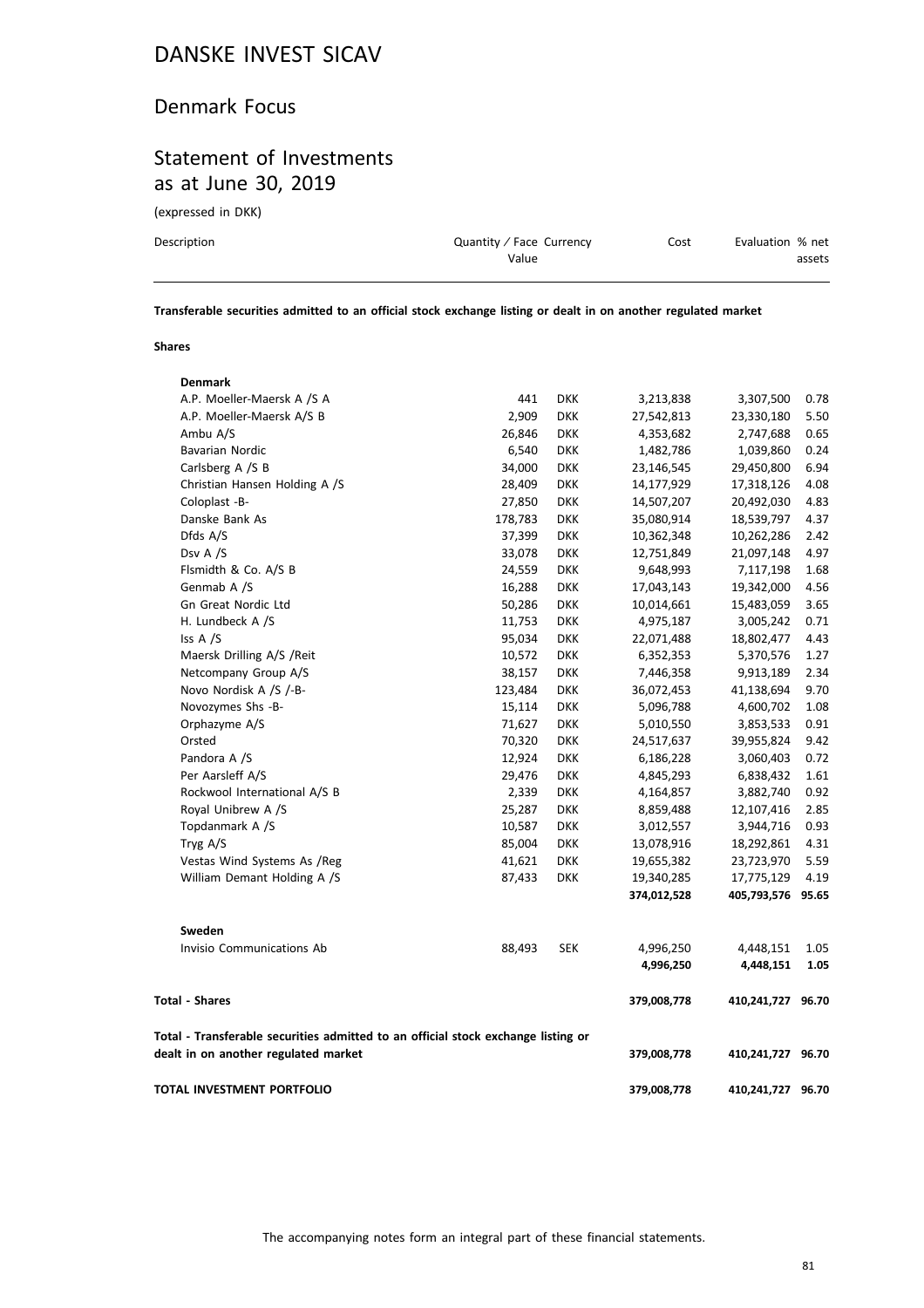#### Denmark Focus

## Geographical and Economic Portfolio Breakdowns as at June 30, 2019

(expressed as a percentage of net assets)

| Denmark | 95.65 |
|---------|-------|
| Sweden  | 1.05  |
|         | 96.70 |

| Economic breakdown                      | %     |
|-----------------------------------------|-------|
| <b>Pharmaceuticals and Cosmetics</b>    | 20.08 |
| <b>Public Services</b>                  | 15.01 |
| Transportation                          | 13.67 |
| Biotechnology                           | 9.79  |
| <b>Tobacco and Spirits</b>              | 9.79  |
| <b>Other Services</b>                   | 5.70  |
| Insurance                               | 5.24  |
| <b>News Transmission</b>                | 4.70  |
| <b>Banks and Financial Institutions</b> | 4.37  |
| Construction, Building Material         | 4.21  |
| Internet Software                       | 2.34  |
| Chemicals                               | 1.08  |
| Consumer Goods                          | 0.72  |
|                                         | 96.70 |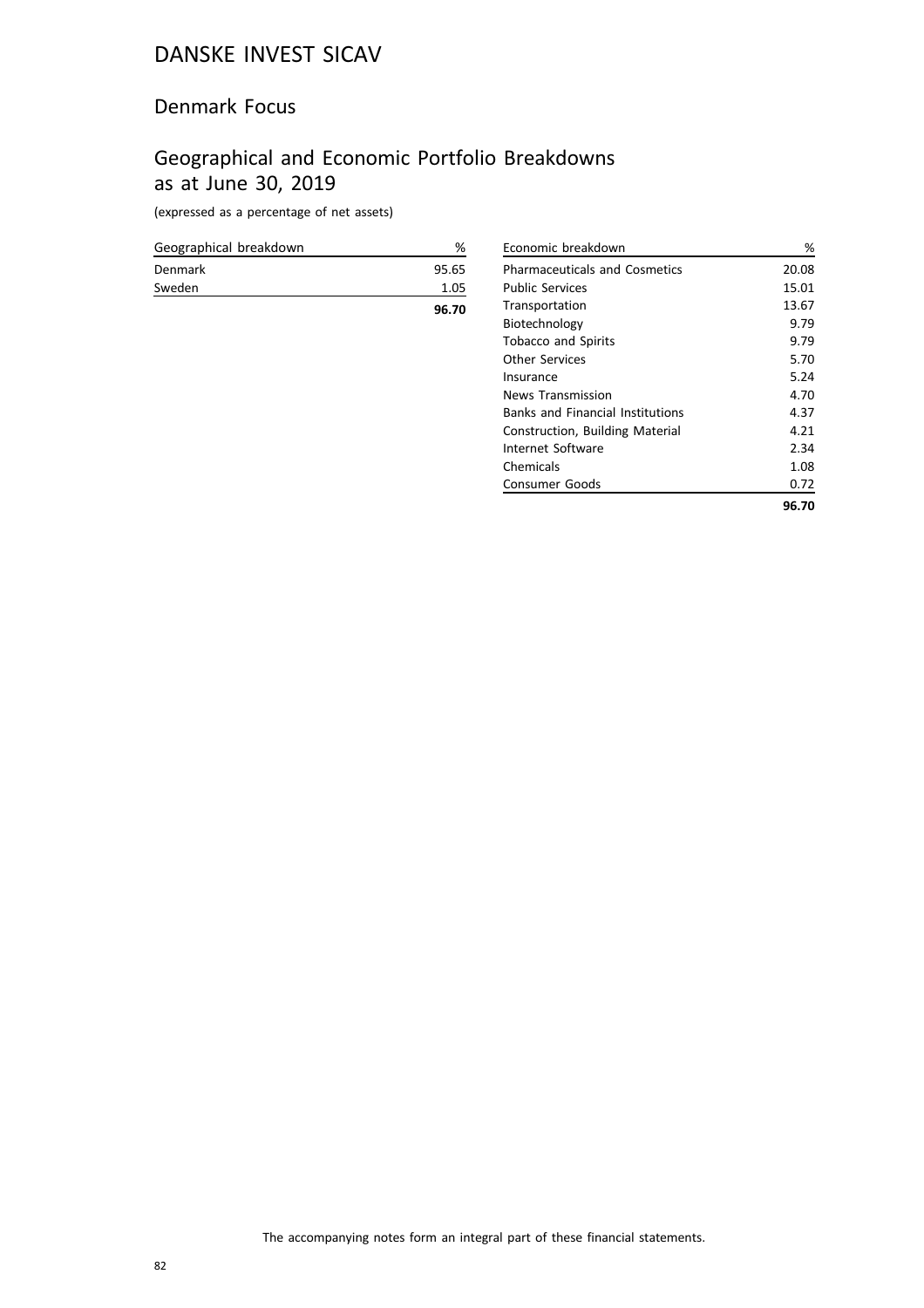#### Eastern Europe

#### Statement of Investments as at June 30, 2019

(expressed in EUR)

| Description | Quantity / Face Currency | Cost | Evaluation % net |
|-------------|--------------------------|------|------------------|
|             | Value                    |      | assets           |
|             |                          |      |                  |

**Transferable securities admitted to an official stock exchange listing or dealt in on another regulated market**

**Shares**

| Cyprus                          |        |            |        |              |      |
|---------------------------------|--------|------------|--------|--------------|------|
| Etalon Group / Sgdr             | 1,803  | <b>USD</b> | 3,968  | 3,499        | 0.71 |
| Globaltrans Investment Plc /Gdr | 385    | <b>USD</b> | 2,377  | 3,144        | 0.64 |
|                                 |        |            | 6,345  | 6,643        | 1.35 |
| <b>Czech Republic</b>           |        |            |        |              |      |
| Komercni Banka As               | 172    | <b>CZK</b> | 5,822  | 6,046        | 1.23 |
|                                 |        |            | 5,822  | 6,046        | 1.23 |
| Greece                          |        |            |        |              |      |
| Eurobank Ergasias Sa            | 5,682  | EUR        | 4,555  | 4,750        | 0.97 |
| Jumbo Sa                        | 319    | <b>EUR</b> | 4,311  | 5,343        | 1.09 |
| Mytilineos Holdings / Reg       | 703    | <b>EUR</b> | 5,466  | 7,164        | 1.46 |
| National Bank Of Greece S.A     | 2,224  | EUR        | 5,598  | 5,249        | 1.07 |
|                                 |        |            | 19,930 | 22,506       | 4.59 |
| <b>Hungary</b>                  |        |            |        |              |      |
| Mol Hungarian Oil and Gas Plc   | 1,241  | <b>HUF</b> | 11,860 | 12,021       | 2.45 |
| Otp Bank Ltd                    | 453    | <b>HUF</b> | 11,224 | 16,021       | 3.27 |
|                                 |        |            | 23,084 | 28,042       | 5.72 |
| Kazakhstan                      |        |            |        |              |      |
| Halyk Bank /Sgdr                | 221    | <b>USD</b> | 2,485  | 2,484        | 0.50 |
|                                 |        |            | 2,485  | 2,484        | 0.50 |
| Poland                          |        |            |        |              |      |
| Asseco Poland Sa                | 313    | PLN        | 4,352  | 4,101        | 0.84 |
| Ccc Shs                         | 73     | PLN        | 2,543  | 2,902        | 0.59 |
| Grupa Kety Sa                   | 57     | PLN        | 3,897  | 4,539        | 0.93 |
| Kghm Polska Miedz Sa            | 207    | PLN        | 5,537  | 5,074        | 1.03 |
| Polski Koncern Naftowy Orlen    | 545    | PLN        | 9,211  | 11,529       | 2.35 |
| Powszechna Kasa Oszczed. Polski | 1,421  | PLN        | 13,007 | 14,304       | 2.92 |
| Powszechny Zaklad Ubezpieczen   | 1,825  | PLN        | 18,124 | 18,877       | 3.85 |
| Santander Bank Polska S.A.      | 94     | PLN        | 8,009  | 8,297        | 1.69 |
| Wirtualna Polska Holding S.A.   | 372    | PLN        | 4,546  | 5,496        | 1.12 |
|                                 |        |            | 69,226 | 75,119 15.32 |      |
| Romania                         |        |            |        |              |      |
| Banca Romana Pentru Dezvoltare  | 1,451  | <b>RON</b> | 3,890  | 3,873        | 0.79 |
|                                 |        |            | 3,890  | 3,873        | 0.79 |
| Russia                          |        |            |        |              |      |
| Gazprom Neft Ojsc               | 1,235  | USD        | 6,063  | 6,880        | 1.40 |
| Gazprom Neft Ojsc /Adr          | 126    | USD        | 1,920  | 3,546        | 0.72 |
| Gazprom Oao /Sadr Regs          | 7,180  | USD        | 36,753 | 46,293       | 9.44 |
| Jsc Surgutneftegaz /Pref.       | 39,119 | <b>USD</b> | 19,494 | 23,250       | 4.74 |
| Lukoil Holding                  | 616    | USD        | 45,974 | 46,065       | 9.39 |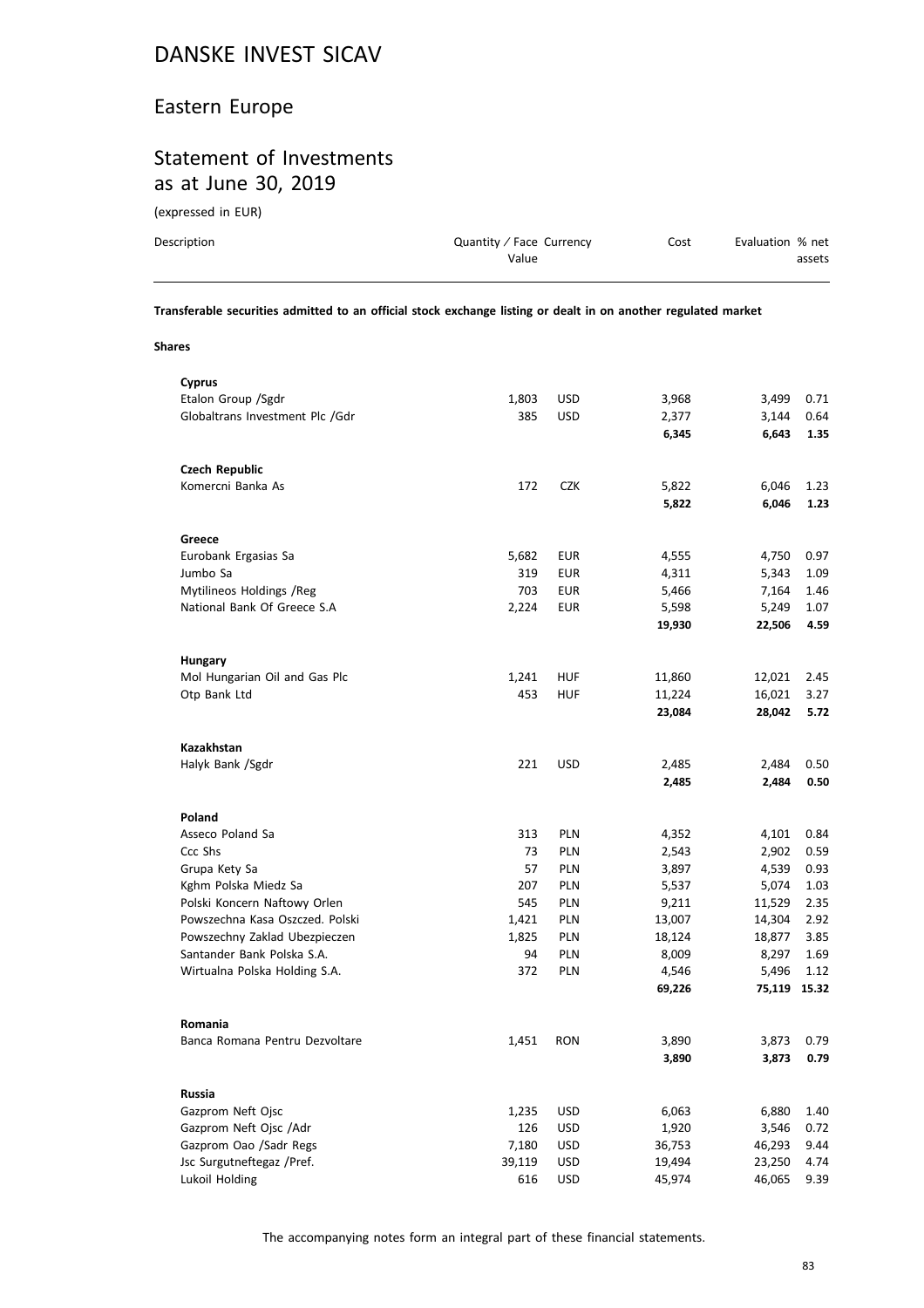#### Eastern Europe

## Statement of Investments (continued) as at June 30, 2019

| Description                                                                       | Quantity / Face Currency |            | Cost    | Evaluation % net |        |
|-----------------------------------------------------------------------------------|--------------------------|------------|---------|------------------|--------|
|                                                                                   | Value                    |            |         |                  | assets |
| Magnit Jsc                                                                        | 218                      | <b>USD</b> | 10,735  | 11,504           | 2.35   |
| Magnitogorsk Iron&Steel Works                                                     | 11,332                   | <b>USD</b> | 7,050   | 7,086            | 1.44   |
| Mmc Norilsk Nickel Pjsc /Adr                                                      | 1,075                    | <b>USD</b> | 16,855  | 21,241           | 4.33   |
| Mobile Telesystems Ojsc                                                           | 3,396                    | <b>USD</b> | 12,638  | 13,466           | 2.75   |
| Novatek Oao /Sgdr                                                                 | 117                      | <b>USD</b> | 15,637  | 21,946           | 4.48   |
| Rosneft Oil Company Ojsc                                                          | 1,529                    | <b>USD</b> | 8,502   | 8,813            | 1.80   |
| Sberbank                                                                          | 13,961                   | <b>USD</b> | 35,027  | 46,534           | 9.49   |
| Tatneft                                                                           | 1,281                    | <b>USD</b> | 6,203   | 11,406           | 2.33   |
| Unipro                                                                            | 117,968                  | <b>USD</b> | 4,484   | 4,316            | 0.88   |
|                                                                                   |                          |            | 227,335 | 272,346 55.54    |        |
| Slovenia                                                                          |                          |            |         |                  |        |
| Nova Lubl /Gdr                                                                    | 202                      | <b>EUR</b> | 2,286   | 2,343            | 0.48   |
|                                                                                   |                          |            | 2,286   | 2,343            | 0.48   |
| <b>The Netherlands</b>                                                            |                          |            |         |                  |        |
| X5 Retail Group Nv /Sgdr                                                          | 391                      | <b>USD</b> | 9,483   | 12,158           | 2.48   |
|                                                                                   |                          |            | 9,483   | 12,158           | 2.48   |
| <b>Turkey</b>                                                                     |                          |            |         |                  |        |
| Bim Birlesik Magazalar As                                                         | 397                      | TRY        | 5,117   | 4,715            | 0.96   |
| Koc Hld As                                                                        | 1,424                    | TRY        | 5,222   | 3,767            | 0.77   |
| Sabanci Holding                                                                   | 9,356                    | TRY        | 19,205  | 12,026           | 2.45   |
| Turk Hava Yollari Ao                                                              | 1,614                    | TRY        | 3,799   | 3,145            | 0.64   |
| Turk Telekomunikasyon                                                             | 9,465                    | <b>TRY</b> | 7,020   | 7,288            | 1.49   |
| Turkcell Iletisim Hizmet                                                          | 2,323                    | TRY        | 6,342   | 4,488            | 0.92   |
| Turkiye Garanti Bankasi / Nom.                                                    | 6,904                    | TRY        | 14,888  | 9,432            | 1.92   |
| Turkiye Is Bankasi As C                                                           | 2,222                    | <b>TRY</b> | 4,065   | 2,016            | 0.41   |
|                                                                                   |                          |            | 65,658  | 46,877           | 9.56   |
| <b>Total - Shares</b>                                                             |                          |            | 435,544 | 478,437 97.56    |        |
| Total - Transferable securities admitted to an official stock exchange listing or |                          |            |         |                  |        |
| dealt in on another regulated market                                              |                          |            | 435,544 | 478,437 97.56    |        |
| Closed - ended investment funds                                                   |                          |            |         |                  |        |
| <b>Shares</b>                                                                     |                          |            |         |                  |        |
| Romania                                                                           |                          |            |         |                  |        |
| Fondul Proprietatea Sa /Dis                                                       | 21,003                   | <b>RON</b> | 3,205   | 4,753            | 0.97   |
|                                                                                   |                          |            | 3,205   | 4,753            | 0.97   |
| <b>Total - Shares</b>                                                             |                          |            | 3,205   | 4,753            | 0.97   |
| Total - Closed - ended investment funds                                           |                          |            | 3,205   | 4,753            | 0.97   |
| TOTAL INVESTMENT PORTFOLIO                                                        |                          |            | 438,749 | 483,190 98.53    |        |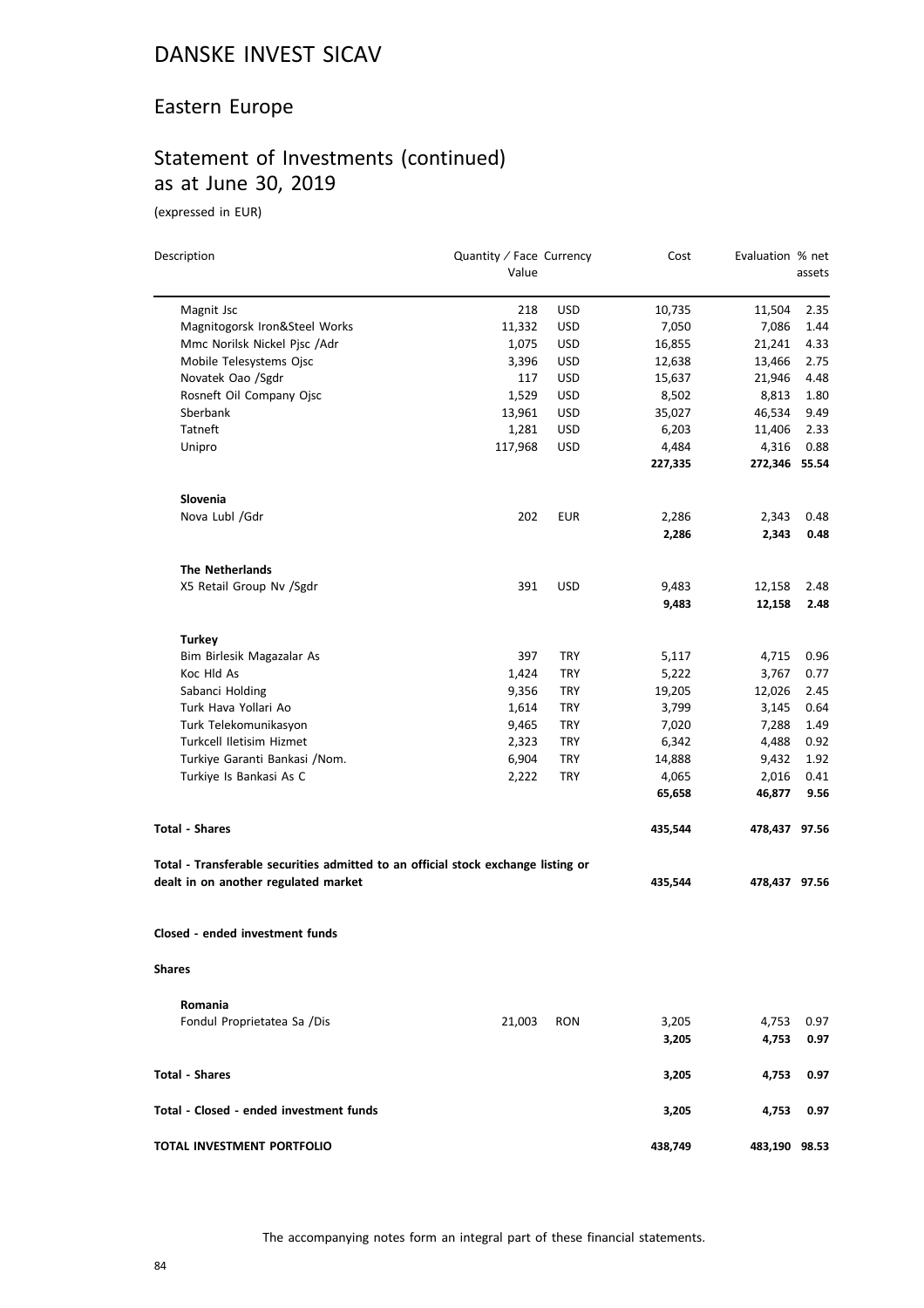#### Eastern Europe

## Geographical and Economic Portfolio Breakdowns as at June 30, 2019

(expressed as a percentage of net assets)

| Geographical breakdown | %     |
|------------------------|-------|
| Russia                 | 55.54 |
| Poland                 | 15.32 |
| Turkey                 | 9.56  |
| Hungary                | 5.72  |
| Greece                 | 4.59  |
| The Netherlands        | 2.48  |
| Romania                | 1.76  |
| Cyprus                 | 1.35  |
| Czech Republic         | 1.23  |
| Kazakhstan             | 0.50  |
| Slovenia               | 0.48  |
|                        | 98.53 |

| Economic breakdown                      | ℅     |
|-----------------------------------------|-------|
| Petrol                                  | 26.11 |
| <b>Banks and Financial Institutions</b> | 24.74 |
| Holding and Finance Companies           | 21.47 |
| <b>News Transmission</b>                | 5.16  |
| Insurance                               | 3.85  |
| <b>Food and Distilleries</b>            | 3.31  |
| Mines, Heavy Industries                 | 2.90  |
| Retail                                  | 2.48  |
| Internet Software                       | 1.96  |
| Transportation                          | 1.28  |
| Consumer Goods                          | 1.09  |
| Non-Ferrous Metals                      | 1.03  |
| Investment Funds                        | 0.97  |
| <b>Public Services</b>                  | 0.88  |
| Real Estate Companies                   | 0.71  |
| Textile                                 | 0.59  |
|                                         | 98.53 |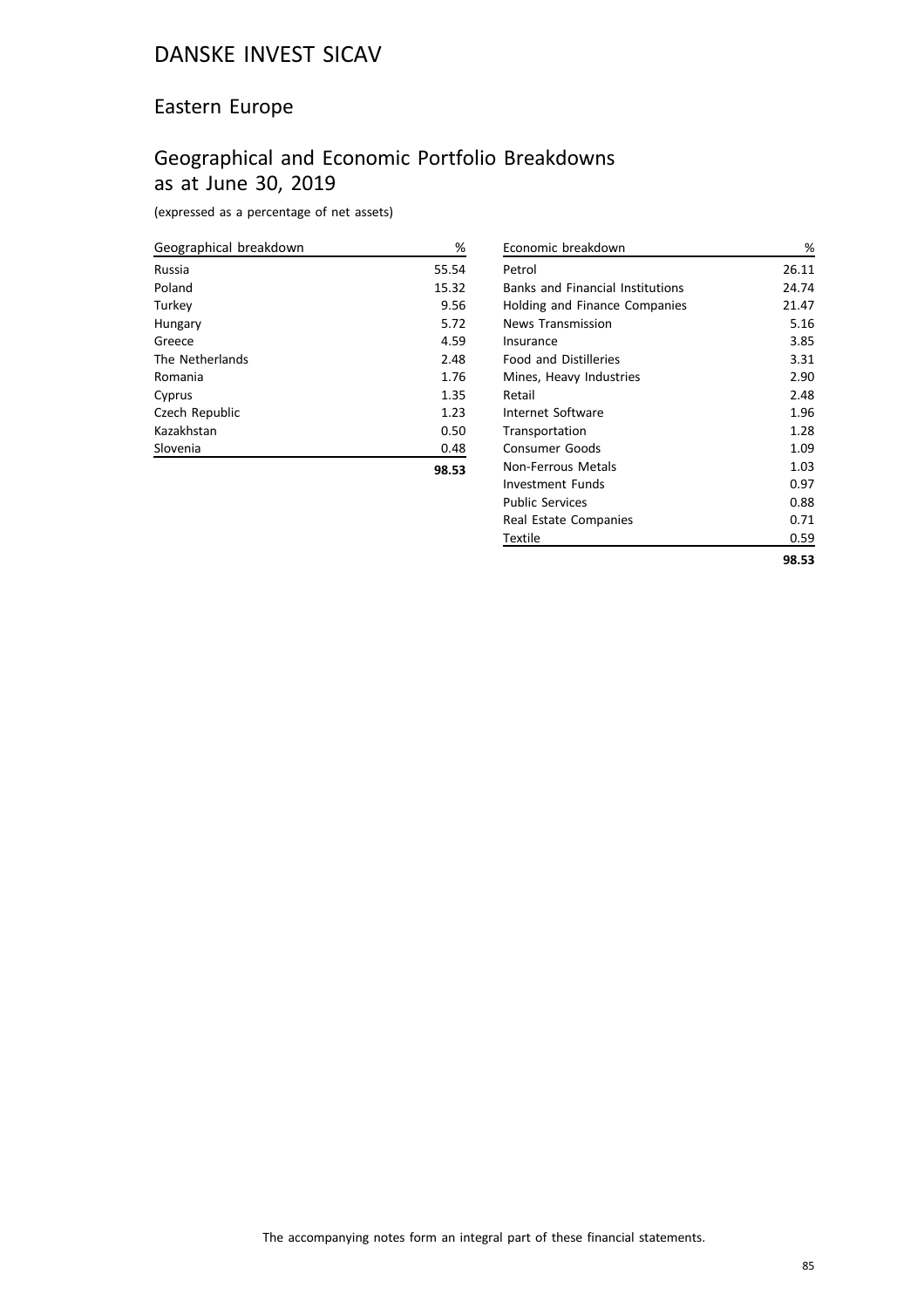#### Eastern Europe Absolute

#### Statement of Investments as at June 30, 2019

(expressed in EUR)

| Description | Quantity / Face Currency | Cost | Evaluation % net |
|-------------|--------------------------|------|------------------|
|             | Value                    |      | assets           |
|             |                          |      |                  |

**Transferable securities admitted to an official stock exchange listing or dealt in on another regulated market**

**Shares**

| <b>Cyprus</b>                             |            |            |            |                  |      |
|-------------------------------------------|------------|------------|------------|------------------|------|
| Etalon Group / Sgdr                       | 928,930    | <b>USD</b> | 2,893,504  | 1,807,204        | 0.72 |
| Globaltrans Investment Plc /Gdr           | 270,389    | <b>USD</b> | 2,178,031  | 2,196,538        | 0.88 |
|                                           |            |            | 5,071,535  | 4,003,742        | 1.60 |
| <b>Czech Republic</b>                     |            |            |            |                  |      |
| Komercni Banka As                         | 87,696     | <b>CZK</b> | 3,264,675  | 3,070,938        | 1.23 |
|                                           |            |            | 3,264,675  | 3,070,938        | 1.23 |
| Greece                                    |            |            |            |                  |      |
| Eurobank Ergasias Sa                      | 2,292,688  | <b>EUR</b> | 1,778,873  | 1,983,175        | 0.79 |
| Jumbo Sa                                  | 149,184    | <b>EUR</b> | 2,153,046  | 2,536,128        | 1.02 |
| Mytilineos Holdings / Reg                 | 347,706    | <b>EUR</b> | 2,962,386  | 3,529,216        | 1.41 |
| National Bank Of Greece S.A               | 1,041,642  | <b>EUR</b> | 3,062,785  | 2,510,357        | 1.00 |
|                                           |            |            | 9,957,090  | 10,558,876       | 4.22 |
| <b>Hungary</b>                            |            |            |            |                  |      |
| Mol Hungarian Oil and Gas Plc             | 599,781    | <b>HUF</b> | 5,914,936  | 5,857,044        | 2.34 |
| Otp Bank Ltd                              | 216,030    | <b>HUF</b> | 7,234,980  | 7,562,965        | 3.02 |
|                                           |            |            | 13,149,916 | 13,420,009       | 5.36 |
|                                           |            |            |            |                  |      |
| <b>Kazakhstan</b>                         |            |            |            |                  |      |
| Halyk Bank /Sgdr                          | 106,550    | <b>USD</b> | 1,198,066  | 1,206,968        | 0.48 |
|                                           |            |            | 1,198,066  | 1,206,968        | 0.48 |
| Poland                                    |            |            |            |                  |      |
| Asseco Poland Sa                          | 156,262    | PLN        | 1,728,638  | 1,961,180        | 0.78 |
| Ccc Shs                                   | 36,719     | PLN        | 2,338,982  | 1,457,757        | 0.58 |
| Grupa Kety Sa                             | 27,151     | <b>PLN</b> | 2,584,116  | 2,160,923        | 0.86 |
| Kghm Polska Miedz Sa                      | 103,341    | PLN        | 2,916,384  | 2,518,546        | 1.01 |
| Polski Koncern Naftowy Orlen              | 239,507    | PLN        | 7,048,691  | 5,074,591        | 2.03 |
| Powszechna Kasa Oszczed. Polski           | 651,549    | PLN        | 5,574,984  | 6,569,473        | 2.62 |
| Powszechny Zaklad Ubezpieczen             | 865,910    | PLN        | 9,217,956  | 8,902,117        | 3.56 |
| Santander Bank Polska S.A.                | 46,806     | PLN        | 4,003,388  | 4,086,750        | 1.63 |
| Wirtualna Polska Holding S.A.             | 161,867    | PLN        | 1,764,569  | 2,393,618        | 0.96 |
|                                           |            |            | 37,177,708 | 35,124,955 14.03 |      |
|                                           |            |            |            |                  |      |
| Romania<br>Banca Romana Pentru Dezvoltare | 646,389    | <b>RON</b> |            | 1,727,218        | 0.69 |
|                                           |            |            | 1,839,346  |                  |      |
|                                           |            |            | 1,839,346  | 1,727,218        | 0.69 |
| Russia                                    |            |            |            |                  |      |
| Gazprom Neft Ojsc                         | 449,299    | USD        | 1,996,985  | 2,507,940        | 1.00 |
| Gazprom Neft Ojsc /Adr                    | 99,867     | <b>USD</b> | 1,687,174  | 2,771,160        | 1.11 |
| Gazprom Oao /Sadr Regs                    | 3,710,368  | <b>USD</b> | 13,876,584 | 23,869,122       | 9.53 |
| Jsc Surgutneftegaz /Pref.                 | 18,576,913 | <b>USD</b> | 8,004,834  | 11,019,871       | 4.40 |
| Lukoil Holding                            | 330,162    | <b>USD</b> | 24,537,374 | 24,383,939       | 9.74 |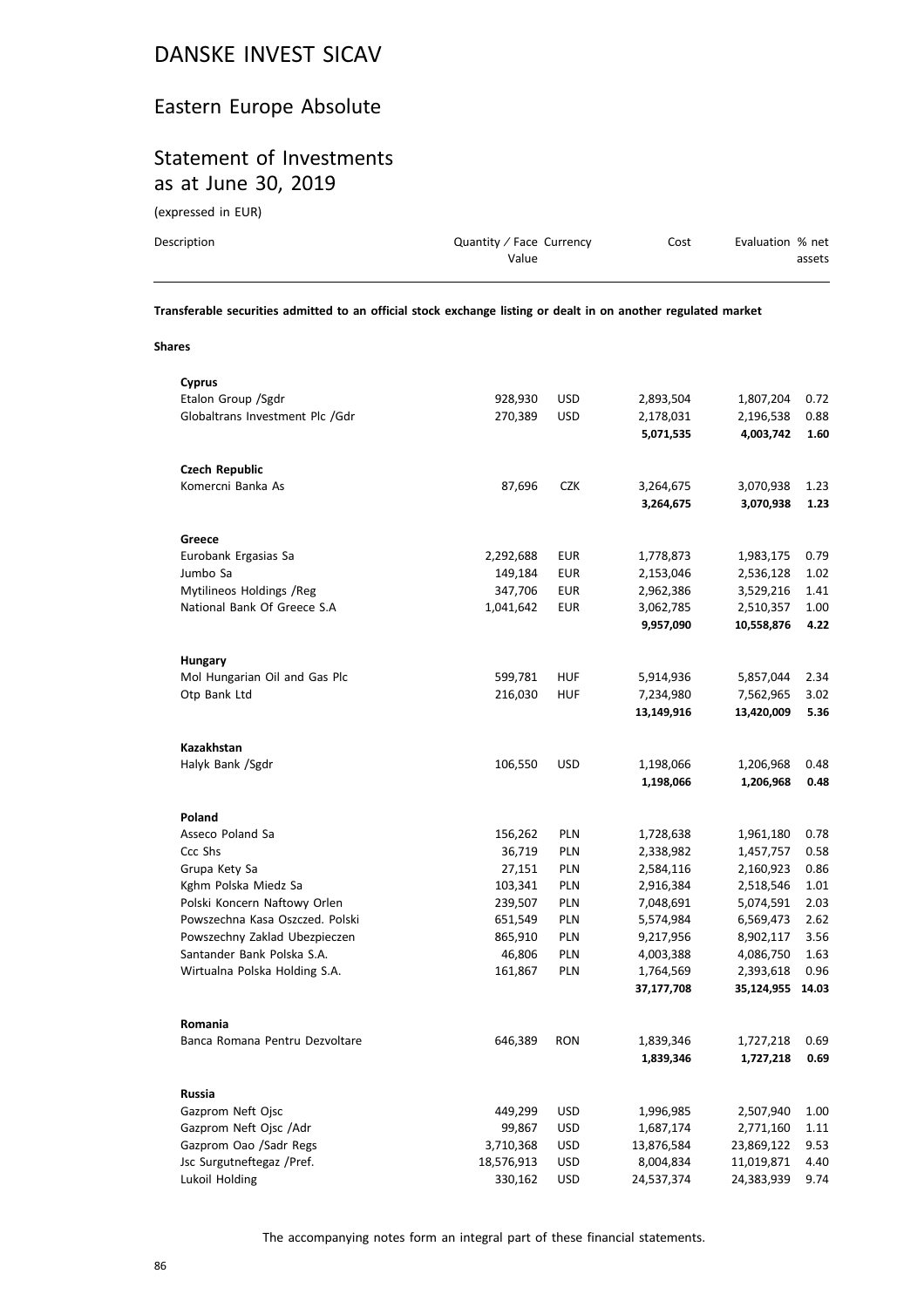#### Eastern Europe Absolute

## Statement of Investments (continued) as at June 30, 2019

| Description                                                                       | Quantity / Face Currency |            | Cost        | Evaluation % net  |        |
|-----------------------------------------------------------------------------------|--------------------------|------------|-------------|-------------------|--------|
|                                                                                   | Value                    |            |             |                   | assets |
| Magnit Jsc                                                                        | 98,852                   | <b>USD</b> | 4,752,299   | 5,140,052         | 2.05   |
| Magnitogorsk Iron&Steel Works                                                     | 4,801,951                | <b>USD</b> | 3,039,661   | 3,007,300         | 1.20   |
| Mmc Norilsk Nickel Pisc /Adr                                                      | 525,266                  | <b>USD</b> | 7,524,348   | 10,474,878        | 4.18   |
| Mobile Telesystems Ojsc                                                           | 1,652,844                | <b>USD</b> | 6,489,755   | 6,555,650         | 2.62   |
| Novatek Oao /Sgdr                                                                 | 53,325                   | <b>USD</b> | 5,326,487   | 9,950,087         | 3.98   |
| Rosneft Oil Company Ojsc                                                          | 697,629                  | <b>USD</b> | 3,793,646   | 4,025,691         | 1.61   |
| Sberbank                                                                          | 7,379,812                | <b>USD</b> | 20,108,511  | 24,508,467        | 9.79   |
| Tatneft                                                                           | 651,174                  | <b>USD</b> | 2,797,029   | 5,767,427         | 2.30   |
| Unipro                                                                            | 63,846,981               | <b>USD</b> | 2,304,800   | 2,333,263         | 0.93   |
|                                                                                   |                          |            | 106,239,487 | 136,314,847       | 54.44  |
| Slovenia                                                                          |                          |            |             |                   |        |
| Nova Lubl /Gdr                                                                    | 100,508                  | EUR        | 1,134,959   | 1,165,893         | 0.46   |
|                                                                                   |                          |            | 1,134,959   | 1,165,893         | 0.46   |
| <b>Spain</b>                                                                      |                          |            |             |                   |        |
| Gowex Shs                                                                         | 125,000                  | <b>EUR</b> | 572,319     |                   |        |
|                                                                                   |                          |            | 572,319     |                   |        |
| <b>The Netherlands</b>                                                            |                          |            |             |                   |        |
| X5 Retail Group Nv /Sgdr                                                          | 175,810                  | <b>USD</b> | 4,009,950   | 5,347,482         | 2.14   |
|                                                                                   |                          |            | 4,009,950   | 5,347,482         | 2.14   |
| <b>Turkey</b>                                                                     |                          |            |             |                   |        |
| Aygaz                                                                             | 352,729                  | TRY        | 1,337,463   | 470,176           | 0.19   |
| Bim Birlesik Magazalar As                                                         | 196,306                  | <b>TRY</b> | 3,034,225   | 2,373,801         | 0.95   |
| Koc Hld As                                                                        | 678,344                  | <b>TRY</b> | 2,653,300   | 1,806,361         | 0.72   |
| Sabanci Holding                                                                   | 4,495,480                | <b>TRY</b> | 9,641,067   | 5,862,653         | 2.34   |
| Turk Hava Yollari Ao                                                              | 772,779                  | <b>TRY</b> | 1,819,670   | 1,512,283         | 0.60   |
| Turk Telekomunikasyon                                                             | 4,089,846                | TRY        | 3,130,094   | 3,092,155         | 1.24   |
| Turkcell Iletisim Hizmet                                                          | 942,547                  | <b>TRY</b> | 2,835,118   | 1,831,631         | 0.73   |
| Turkiye Garanti Bankasi /Nom.                                                     | 3,107,929                | <b>TRY</b> | 7,431,220   | 4,293,756         | 1.71   |
| Turkiye Is Bankasi As C                                                           | 1,084,884                | <b>TRY</b> | 1,861,693   | 996,468           | 0.40   |
|                                                                                   |                          |            | 33,743,850  | 22,239,284        | 8.88   |
| <b>Total - Shares</b>                                                             |                          |            | 217,358,901 | 234,180,212 93.53 |        |
| Total - Transferable securities admitted to an official stock exchange listing or |                          |            |             |                   |        |
| dealt in on another regulated market                                              |                          |            | 217,358,901 | 234,180,212 93.53 |        |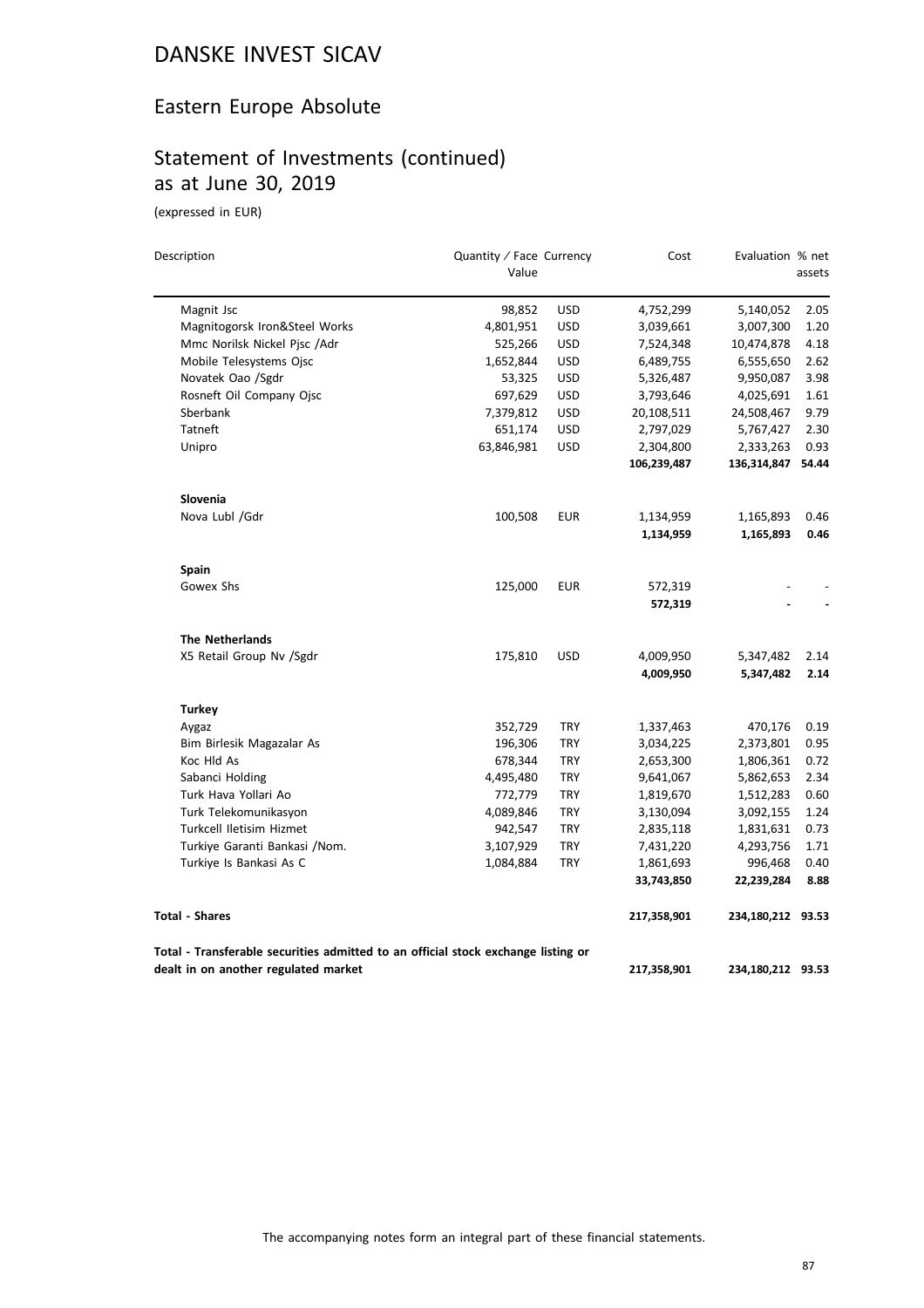#### Eastern Europe Absolute

#### Statement of Investments (continued) as at June 30, 2019

| Description                             | Quantity / Face Currency<br>Value | Cost                   | Evaluation % net       | assets       |
|-----------------------------------------|-----------------------------------|------------------------|------------------------|--------------|
| Closed - ended investment funds         |                                   |                        |                        |              |
| <b>Shares</b>                           |                                   |                        |                        |              |
| Romania<br>Fondul Proprietatea Sa /Dis  | 9,907,032<br>RON                  | 1,855,581<br>1,855,581 | 2,240,957<br>2,240,957 | 0.89<br>0.89 |
| <b>Total - Shares</b>                   |                                   | 1,855,581              | 2,240,957              | 0.89         |
| Total - Closed - ended investment funds |                                   | 1,855,581              | 2,240,957              | 0.89         |
| <b>TOTAL INVESTMENT PORTFOLIO</b>       |                                   | 219,214,482            | 236,421,169 94.42      |              |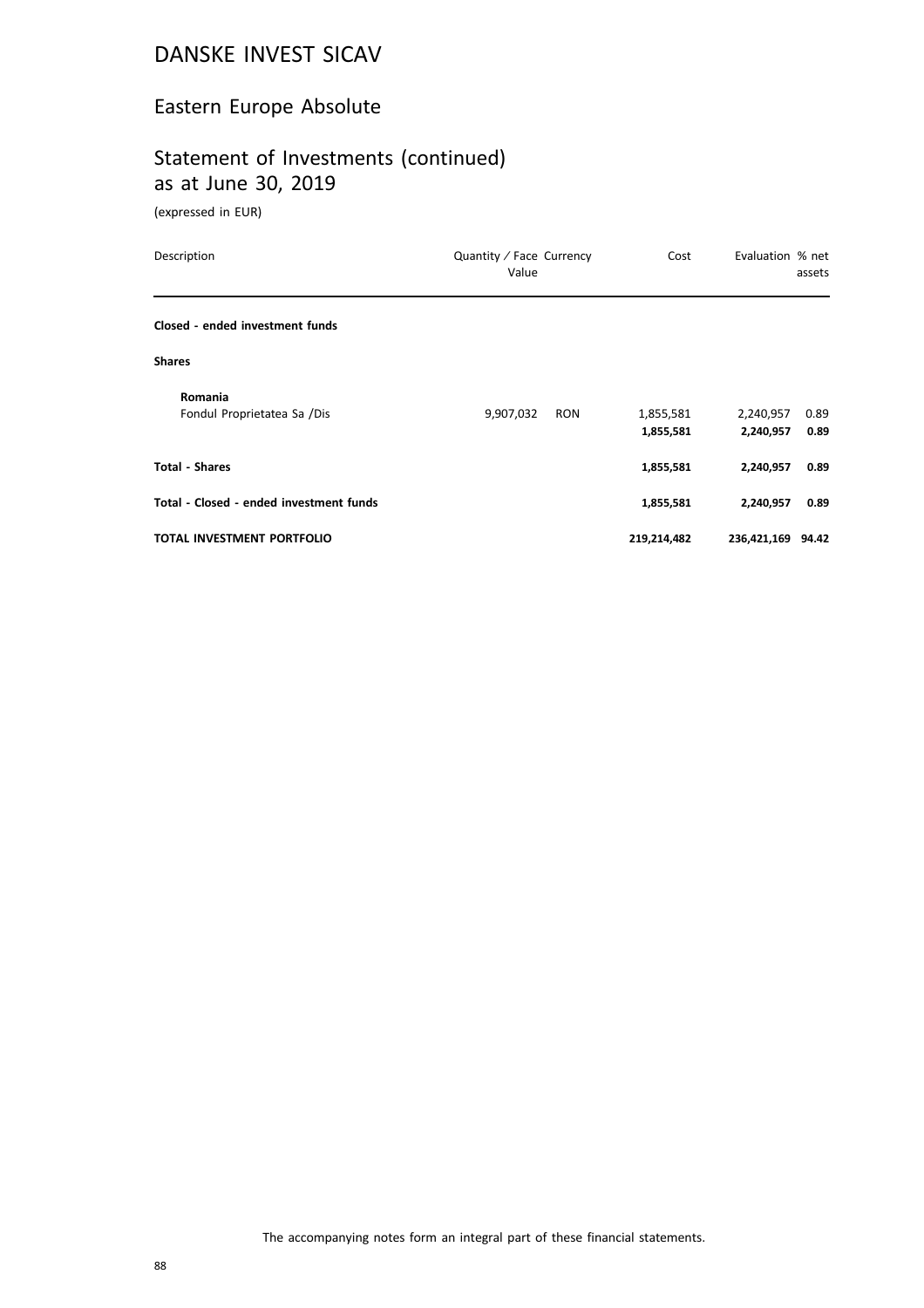#### Eastern Europe Absolute

#### Geographical and Economic Portfolio Breakdowns as at June 30, 2019

(expressed as a percentage of net assets)

| Geographical breakdown | %     |
|------------------------|-------|
| Russia                 | 54.44 |
| Poland                 | 14.03 |
| Turkey                 | 8.88  |
| Hungary                | 5.36  |
| Greece                 | 4.22  |
| The Netherlands        | 2.14  |
| Cyprus                 | 1.60  |
| Romania                | 1.58  |
| Czech Republic         | 1.23  |
| Kazakhstan             | 0.48  |
| Slovenia               | 0.46  |
|                        | 94.42 |

| Economic breakdown                      | %     |
|-----------------------------------------|-------|
| Petrol                                  | 25.39 |
| <b>Banks and Financial Institutions</b> | 23.82 |
| Holding and Finance Companies           | 20.75 |
| <b>News Transmission</b>                | 4.59  |
| Insurance                               | 3.56  |
| <b>Food and Distilleries</b>            | 3.00  |
| Mines, Heavy Industries                 | 2.61  |
| Retail                                  | 2.14  |
| Internet Software                       | 1.74  |
| Transportation                          | 1.48  |
| <b>Public Services</b>                  | 1.12  |
| Consumer Goods                          | 1.02  |
| Non-Ferrous Metals                      | 1.01  |
| Investment Funds                        | 0.89  |
| Real Estate Companies                   | 0.72  |
| Textile                                 | 0.58  |
|                                         | 94.42 |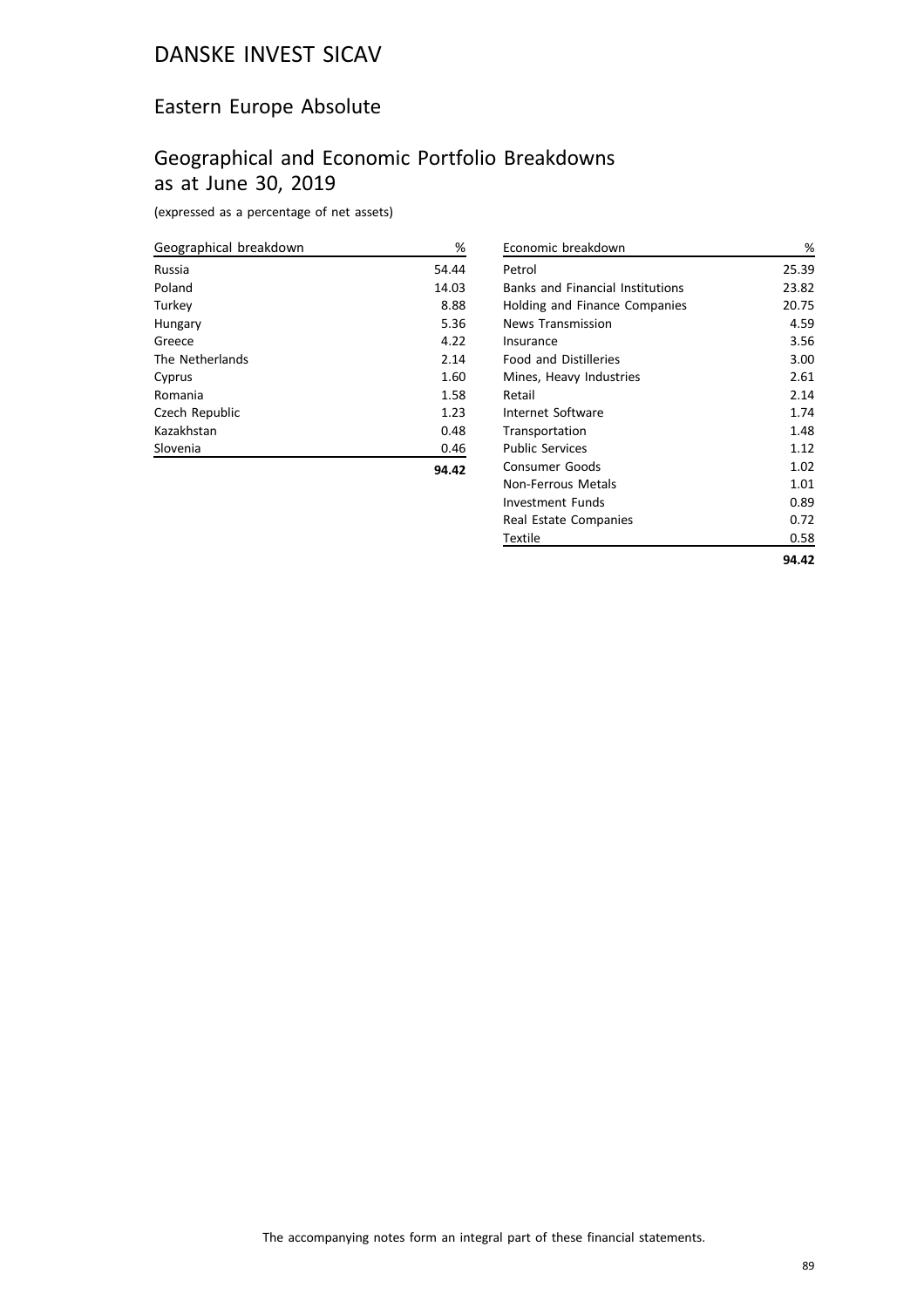#### Eastern Europe Ex. Russia

## Statement of Investments as at June 30, 2019

(expressed in EUR)

| Description | Quantity / Face Currency<br>Value | Cost | Evaluation % net | assets |
|-------------|-----------------------------------|------|------------------|--------|
|             |                                   |      |                  |        |

**Transferable securities admitted to an official stock exchange listing or dealt in on another regulated market**

**Shares**

| Austria                       |        |            |                    |                    |              |
|-------------------------------|--------|------------|--------------------|--------------------|--------------|
| Erste Group Bank Ag           | 4,175  | EUR        | 119,678            | 135,562            | 1.00         |
|                               |        |            | 119,678            | 135,562            | 1.00         |
|                               |        |            |                    |                    |              |
| Croatia                       |        |            |                    |                    |              |
| Ad Plastik Shs                | 4,205  | <b>HRK</b> | 65,521             | 105,998            | 0.78         |
|                               |        |            | 65,521             | 105,998            | 0.78         |
|                               |        |            |                    |                    |              |
| <b>Czech Republic</b>         |        |            |                    |                    |              |
| Cez. Ceske Energeticke Zavody | 16,446 | <b>CZK</b> | 381,735            | 351,784            | 2.59         |
| Komercni Banka As             | 9,475  | <b>CZK</b> | 298,988            | 333,068            | 2.45         |
| Telefonica O2 Czech Republic  | 12,010 | <b>CZK</b> | 115,690            | 102,948            | 0.76         |
|                               |        |            | 796,413            | 787,800            | 5.80         |
|                               |        |            |                    |                    |              |
| <b>Estonia</b>                |        |            |                    |                    |              |
| Tallink Group As              | 80,211 | EUR        | 81,146             | 77,484             | 0.57         |
| Tallinn Department Store      | 9,084  | <b>EUR</b> | 27,706             | 75,397             | 0.56         |
| Tallinna Sadam As             | 37,912 | EUR        | 78,480             | 73,928             | 0.54         |
|                               |        |            | 187,332            | 226,809            | 1.67         |
|                               |        |            |                    |                    |              |
| Hungary                       |        |            |                    |                    |              |
| Mol Hungarian Oil and Gas Plc | 70,522 | <b>HUF</b> | 591,693            | 683,117            | 5.02         |
| Otp Bank Ltd                  | 23,818 | <b>HUF</b> | 570,731            | 842,375            | 6.20         |
|                               |        |            |                    |                    |              |
|                               |        |            |                    |                    |              |
| Richter Gedeon                | 13,555 | HUF        | 216,157            | 220,023            | 1.62         |
|                               |        |            | 1,378,581          | 1,745,515          | 12.84        |
|                               |        |            |                    |                    |              |
| Luxembourg                    |        |            |                    |                    |              |
| Play Communications S.A.      | 73,647 | <b>PLN</b> | 375,946<br>375,946 | 565,144<br>565,144 | 4.16<br>4.16 |
|                               |        |            |                    |                    |              |
| Poland                        |        |            |                    |                    |              |
| Alior Bank                    | 16,627 | PLN        | 272,220            | 196,744            | 1.45         |
| Asseco Poland Sa              | 12,824 | PLN        | 174,717            | 168,035            | 1.24         |
| Atal S.A.                     | 24,985 | PLN        | 240,742            | 217,471            | 1.60         |
| Bk Polska Kasa Opieki Pekao   | 29,012 | PLN        | 944,791            | 766,439            | 5.64         |
| <b>Budimex</b>                | 4,891  | PLN        | 128,556            | 156,019            | 1.15         |
| Ccc Shs                       | 3,718  | PLN        | 93,996             | 147,814            | 1.09         |
| Cd Projekt Sa                 | 5,772  | PLN        | 225,343            | 296,008            | 2.18         |
| Getback S.A                   | 49,786 | PLN        | 225,394            |                    |              |
| Globe Trade Centre            | 96,363 | <b>PLN</b> | 223,391            | 204,473            | 1.50         |
| Grupa Kety Sa                 | 1,554  | PLN        | 59,274             | 123,746            | 0.91         |
| Grupa Lotos Sa                | 19,357 | PLN        | 283,179            | 377,223            | 2.78         |
| Impel Sa                      | 29,070 | PLN        | 97,314             | 40,348             | 0.30         |
| Kghm Polska Miedz Sa          | 13,209 | PLN        | 304,289            | 323,786            | 2.38         |
| Kruk Sa                       | 3,922  | PLN        | 117,652            | 172,440            | 1.27         |
| M Bank                        | 1,775  | PLN        | 148,437            | 179,968            | 1.32         |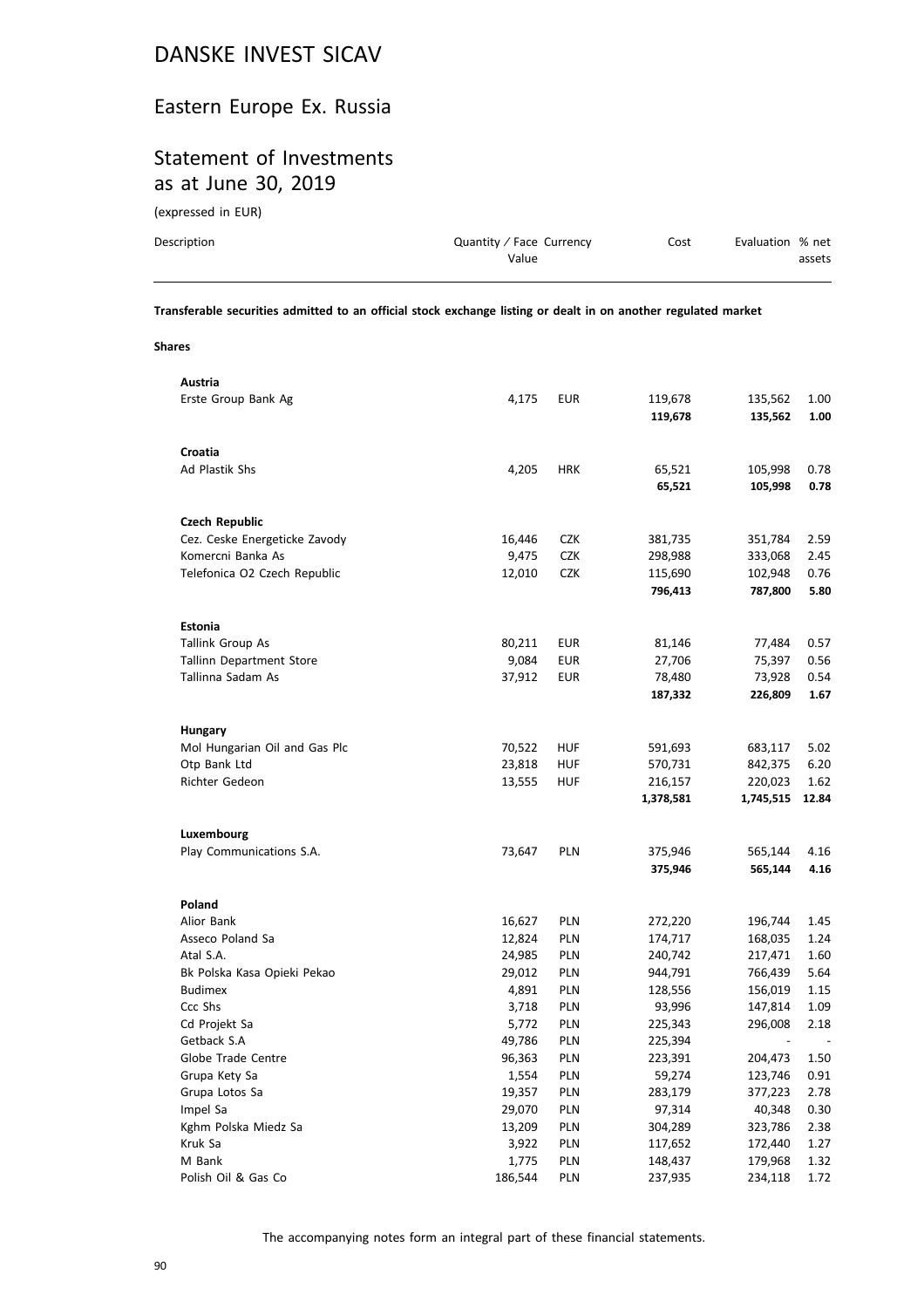#### Eastern Europe Ex. Russia

## Statement of Investments (continued) as at June 30, 2019

| Description                                                                                                               | Quantity / Face Currency |            | Cost                 | Evaluation % net     |               |
|---------------------------------------------------------------------------------------------------------------------------|--------------------------|------------|----------------------|----------------------|---------------|
|                                                                                                                           | Value                    |            |                      |                      | assets        |
| Polski Koncern Naftowy Orlen                                                                                              | 33,248                   | <b>PLN</b> | 521,134              | 703,302              | 5.17          |
| Powszechna Kasa Oszczed. Polski                                                                                           | 86,504                   | PLN        | 840,071              | 870,760              | 6.41          |
| Powszechny Zaklad Ubezpieczen                                                                                             | 66,749                   | PLN        | 590,550              | 690,432              | 5.08          |
| Santander Bank Polska S.A.                                                                                                | 1,768                    | PLN        | 148,300              | 156,050              | 1.15          |
| Wirtualna Polska Holding S.A.                                                                                             | 11,722                   | PLN        | 142,031              | 173,173              | 1.27          |
|                                                                                                                           |                          |            | 6,019,316            | 6,198,349            | 45.61         |
| Portugal                                                                                                                  |                          |            |                      |                      |               |
| Jeronimo Martins Sgps Sa                                                                                                  | 10,667                   | <b>EUR</b> | 162,439              | 151,151              | 1.11          |
|                                                                                                                           |                          |            | 162,439              | 151,151              | 1.11          |
| Romania                                                                                                                   |                          |            |                      |                      |               |
| Banca Romana Pentru Dezvoltare                                                                                            | 54,800                   | <b>RON</b> | 131,341              | 146,266              | 1.08          |
| Banca Transilvania Sa                                                                                                     | 646,124                  | RON        | 158,871              | 324,551              | 2.39          |
| Omv Petrom                                                                                                                | 2,163,374                | <b>RON</b> | 135,502              | 179,587              | 1.32          |
| Romgaz Sa                                                                                                                 | 8,604                    | <b>RON</b> | 64,408               | 58,959               | 0.43          |
|                                                                                                                           |                          |            | 490,122              | 709,363              | 5.22          |
| Serbia and Montenegro                                                                                                     |                          |            |                      |                      |               |
| Komercijalna Banka Ad                                                                                                     | 11,436                   | <b>RSD</b> | 162,711              | 285,661              | 2.10          |
|                                                                                                                           |                          |            | 162,711              | 285,661              | 2.10          |
| Slovenia                                                                                                                  |                          |            |                      |                      |               |
| Krka D.D.                                                                                                                 | 3,553                    | <b>EUR</b> | 234,033              | 222,418              | 1.63          |
| Nova Lubl /Gdr                                                                                                            | 36,292                   | <b>EUR</b> | 382,333              | 420,987              | 3.10          |
|                                                                                                                           |                          |            | 616,366              | 643,405              | 4.73          |
| <b>Turkey</b>                                                                                                             |                          |            |                      |                      |               |
| Aksigorta                                                                                                                 | 241,464                  | TRY        | 176,129              | 161,994              | 1.19          |
| Arcelik As                                                                                                                | 40,792                   | TRY        | 187,175              | 119,853              | 0.88          |
| Aygaz                                                                                                                     | 10,751                   | <b>TRY</b> | 34,836               | 14,474               | 0.11          |
| Koc Hld As                                                                                                                | 21,501                   | TRY        | 83,226               | 56,879               | 0.42          |
| Mav Giyim                                                                                                                 | 44,659                   | TRY        | 241,204              | 271,419              | 2.00          |
| Sabanci Holding                                                                                                           | 268,683                  | TRY        | 558,884              | 345,352              | 2.54          |
| Soda Sanayii As                                                                                                           | 92,921                   | TRY        | 110,946              | 91,242               | 0.67          |
| Tupras Turkiye Petrol Rafinel                                                                                             | 13,558                   | TRY        | 256,366              | 235,458              | 1.73          |
| Turk Telekomunikasyon                                                                                                     | 271,681                  | <b>TRY</b> | 215,403              | 209,192              | 1.54          |
| Turkcell Iletisim Hizmet                                                                                                  | 82,603                   | TRY        | 217,381              | 159,576              | 1.18          |
| Turkiye Garanti Bankasi /Nom.                                                                                             | 183,214                  | TRY        | 342,941              | 250,300              | 1.84          |
| Turkiye Sinai Kalkinma Bankasi                                                                                            | 388,346                  | TRY        | 131,126              | 45,001               | 0.33          |
| Turkiye Vakiflar Bankasi Tao                                                                                              | 208,281                  | TRY        | 160,199<br>2,715,816 | 130,205<br>2,090,945 | 0.96<br>15.39 |
| <b>Total - Shares</b>                                                                                                     |                          |            | 13,090,241           | 13,645,702 100.41    |               |
|                                                                                                                           |                          |            |                      |                      |               |
| Total - Transferable securities admitted to an official stock exchange listing or<br>dealt in on another regulated market |                          |            | 13,090,241           | 13,645,702 100.41    |               |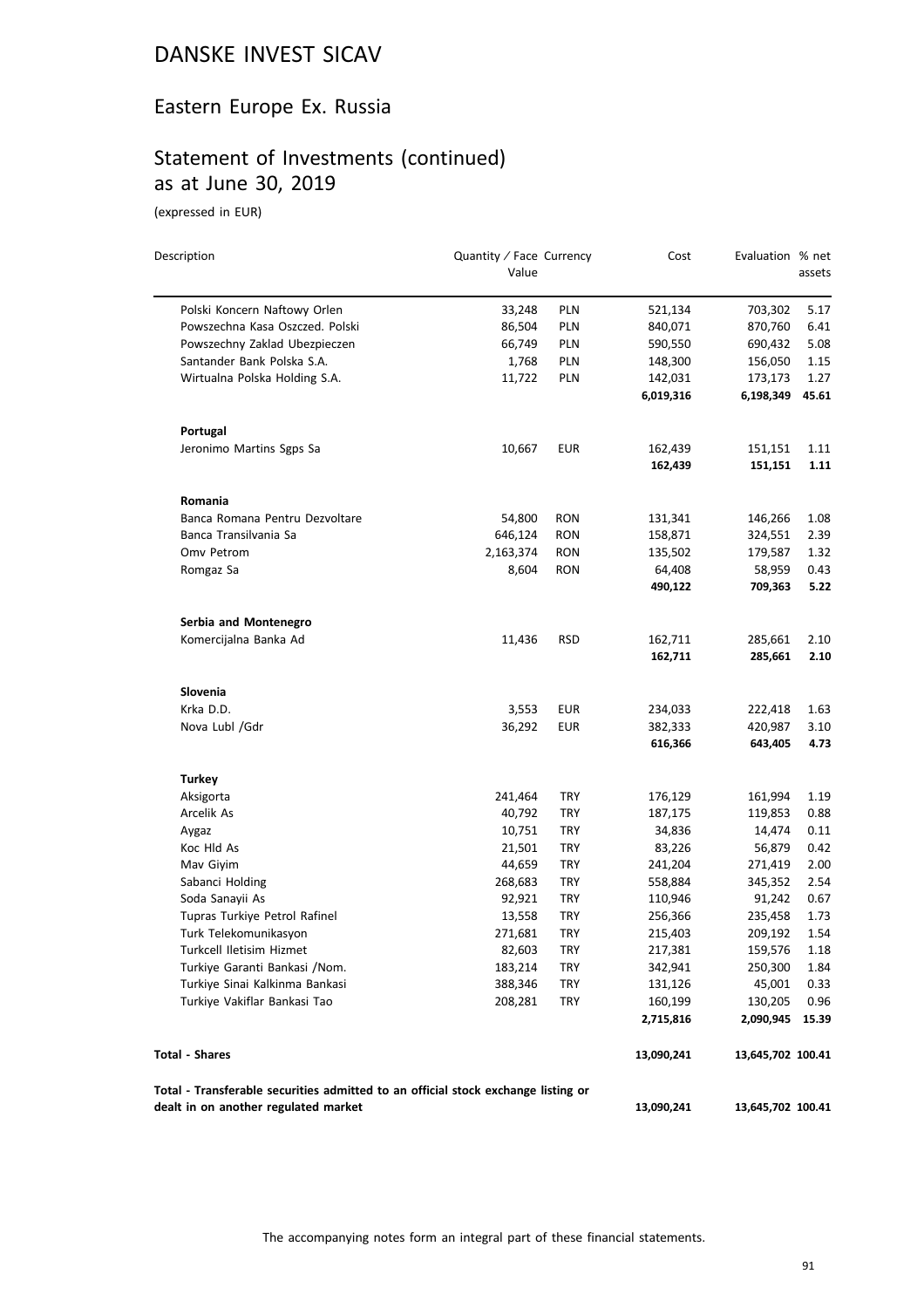#### Eastern Europe Ex. Russia

## Statement of Investments (continued) as at June 30, 2019

| Description                             | Quantity / Face Currency<br>Value | Cost             | Evaluation % net  | assets       |
|-----------------------------------------|-----------------------------------|------------------|-------------------|--------------|
| Closed - ended investment funds         |                                   |                  |                   |              |
| <b>Shares</b>                           |                                   |                  |                   |              |
| Romania<br>Fondul Proprietatea Sa /Dis  | 209,732<br><b>RON</b>             | 24,001<br>24,001 | 47,689<br>47,689  | 0.35<br>0.35 |
| <b>Total - Shares</b>                   |                                   | 24,001           | 47,689            | 0.35         |
| Total - Closed - ended investment funds |                                   | 24,001           | 47,689            | 0.35         |
| <b>TOTAL INVESTMENT PORTFOLIO</b>       |                                   | 13,114,242       | 13,693,391 100.76 |              |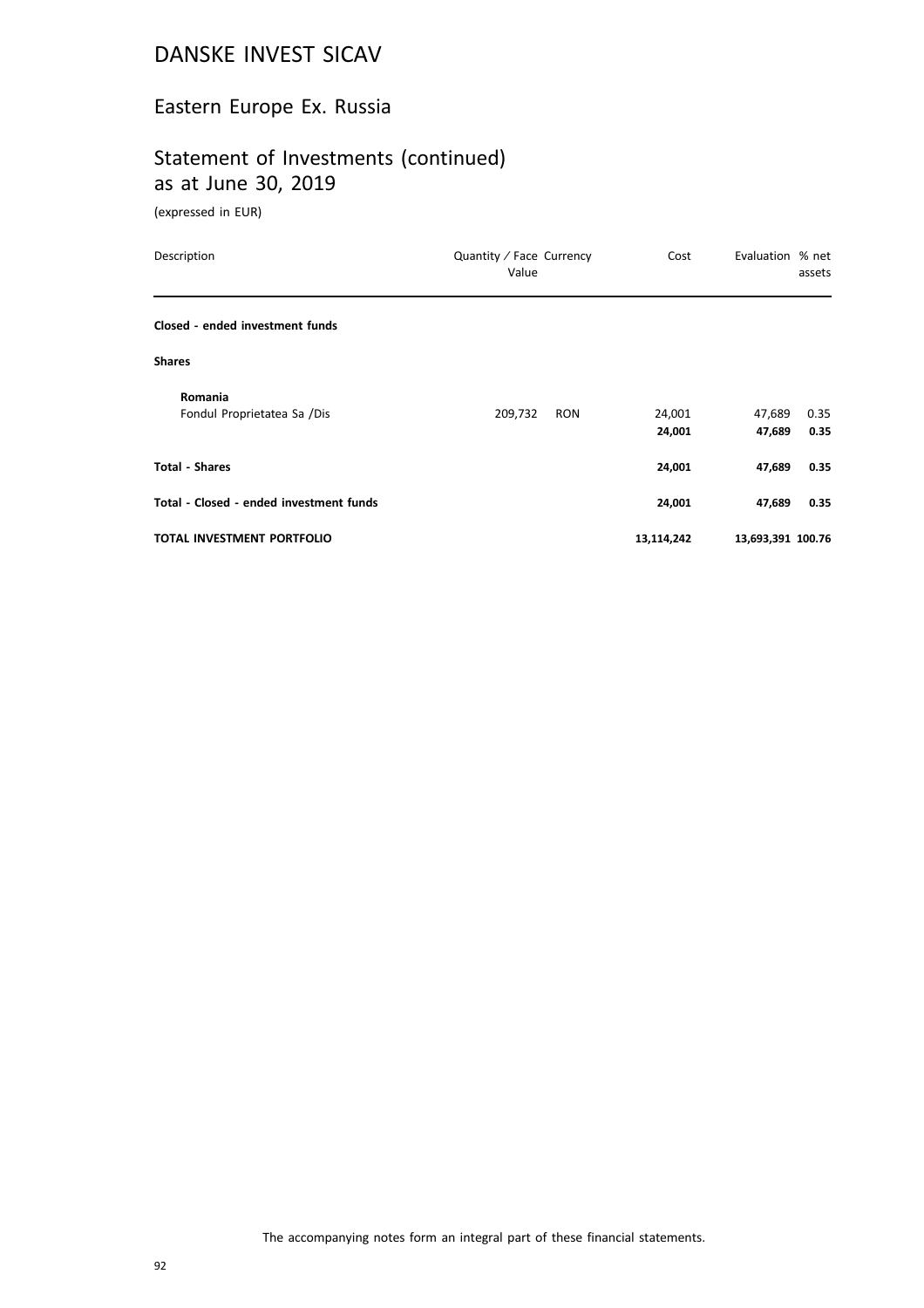#### Eastern Europe Ex. Russia

#### Geographical and Economic Portfolio Breakdowns as at June 30, 2019

(expressed as a percentage of net assets)

| Geographical breakdown | %      |
|------------------------|--------|
| Poland                 | 45.61  |
| Turkey                 | 15.39  |
| Hungary                | 12.84  |
| Czech Republic         | 5.80   |
| Romania                | 5.57   |
| Slovenia               | 4.73   |
| Luxembourg             | 4.16   |
| Serbia and Montenegro  | 2.10   |
| Estonia                | 1.67   |
| Portugal               | 1.11   |
| Austria                | 1.00   |
| Croatia                | 0.78   |
|                        | 100.76 |

| %      |
|--------|
| 37.42  |
| 19.08  |
| 8.39   |
| 6.27   |
| 3.67   |
| 3.48   |
| 3.43   |
| 3.25   |
| 2.70   |
| 2.51   |
| 2.38   |
| 2.18   |
| 1.60   |
| 1.11   |
| 1.09   |
| 0.88   |
| 0.67   |
| 0.35   |
| 0.30   |
| 100.76 |
|        |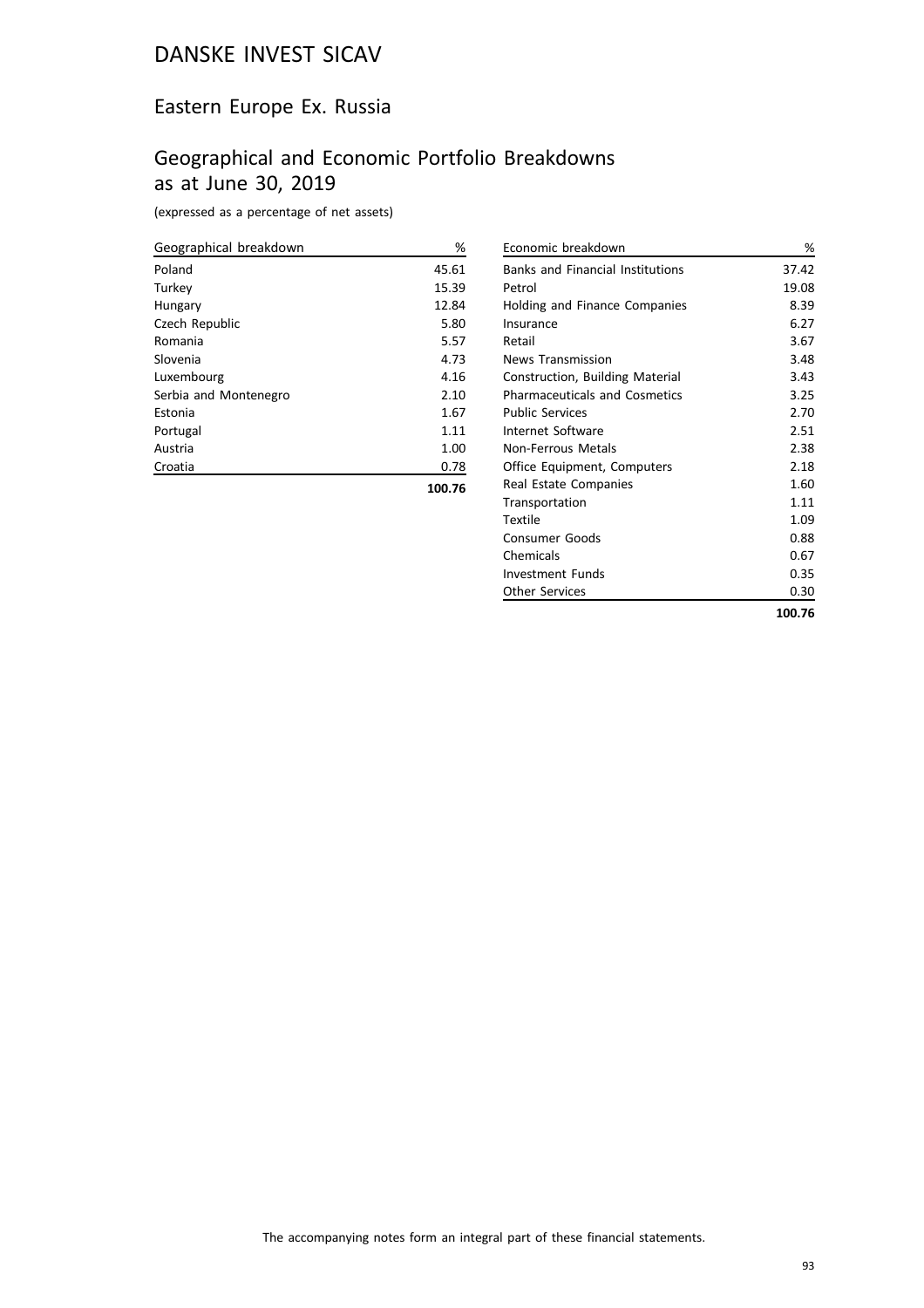# Emerging and Frontier Markets

## Statement of Investments as at June 30, 2019

(expressed in EUR)

| Description                                                                                                    | Quantity / Face Currency<br>Value | Cost | Evaluation % net | assets |
|----------------------------------------------------------------------------------------------------------------|-----------------------------------|------|------------------|--------|
| Transferable securities admitted to an official stock exchange listing or dealt in on another regulated market |                                   |      |                  |        |

**Bonds**

| <b>Great Britain</b>           |           |            |           |           |      |
|--------------------------------|-----------|------------|-----------|-----------|------|
| Hsbc 0% 18-10.10.19 /Bupa      | 12,000    | <b>USD</b> | 198,917   | 270,612   | 0.43 |
| Hsbc 10.05.21 Cert /Sch        | 18,000    | USD        | 311,996   | 286,186   | 0.45 |
| Hsbc Perp / Extra              | 24,000    | <b>USD</b> | 335,653   | 378,209   | 0.60 |
|                                |           |            | 846,566   | 935,007   | 1.48 |
| Switzerland                    |           |            |           |           |      |
| Cs Nassau 02.09.21 Cert /Jarir | 13,999    | <b>USD</b> | 449,500   | 541,510   | 0.86 |
|                                |           |            | 449,500   | 541,510   | 0.86 |
| <b>Total - Bonds</b>           |           |            | 1,296,066 | 1,476,517 | 2.34 |
| <b>Shares</b>                  |           |            |           |           |      |
| Bermuda Islands                |           |            |           |           |      |
| Silverlake Axis Ltd            | 3,416,000 | SGD        | 1,236,786 | 1,185,947 | 1.88 |
|                                |           |            | 1,236,786 | 1,185,947 | 1.88 |
| <b>Brazil</b>                  |           |            |           |           |      |
| Azul Sa / Pfd                  | 37,600    | <b>BRL</b> | 213,754   | 367,142   | 0.58 |
| B2w Cia Digital Nm Shs         | 18,400    | <b>BRL</b> | 156,489   | 138,081   | 0.22 |
| B3 Sa - Brasil Bolsa Balcao    | 24,100    | <b>BRL</b> | 120,526   | 208,283   | 0.33 |
| Banco Btg Pactual Sa / Unit    | 13,000    | <b>BRL</b> | 140,833   | 148,547   | 0.24 |
| Bco Bradesco Sa /Pref.         | 58,872    | <b>BRL</b> | 244,094   | 512,994   | 0.81 |
| Cpfl Energia Sa                | 82,000    | <b>BRL</b> | 412,294   | 559,554   | 0.89 |
| Cvc Brasil                     | 24,000    | <b>BRL</b> | 117,323   | 277,276   | 0.44 |
| Edp Energias Do Brasil Sa      | 44,500    | <b>BRL</b> | 134,668   | 195,006   | 0.31 |
| Hapvida                        | 29,600    | <b>BRL</b> | 202,142   | 265,072   | 0.42 |
| Itau Holding / Pref            | 43,950    | <b>BRL</b> | 292,845   | 366,295   | 0.58 |
| Jsl Sa *Opa/Opr*               | 43,100    | <b>BRL</b> | 142,937   | 140,613   | 0.22 |
| Klabin Riocell Sa              | 38,200    | <b>BRL</b> | 178,422   | 145,002   | 0.23 |
| Movida Participacoes Sa        | 87,800    | <b>BRL</b> | 220,444   | 290,482   | 0.46 |
| Petroleo Brasileiro/Prf.Shs    | 75,100    | <b>BRL</b> | 450,974   | 470,167   | 0.75 |
| Sabesp. Cia Saneam. Basestado  | 39,400    | <b>BRL</b> | 275,232   | 419,050   | 0.66 |
| Suzano Papel E Celulose Sa     | 18,600    | <b>BRL</b> | 189,155   | 144,457   | 0.23 |
|                                |           |            | 3,492,132 | 4,648,021 | 7.37 |
| Cayman Islands                 |           |            |           |           |      |
| 3Sbio Inc                      | 670,478   | HKD        | 731,982   | 1,010,451 | 1.60 |
| Alibaba Group Holding Ltd /Adr | 6,400     | <b>USD</b> | 681,847   | 960,492   | 1.52 |
| Minth Group Ltd                | 108,000   | HKD        | 378,336   | 255,683   | 0.41 |
| Shenzhou Intl Group Ltd        | 74,100    | HKD        | 413,588   | 894,218   | 1.42 |
| Sitc International Holdings    | 371,000   | <b>HKD</b> | 332,720   | 331,299   | 0.52 |
| Sunny Optical Technology       | 44,700    | <b>HKD</b> | 398,162   | 404,696   | 0.64 |
| Xinyi Glass Holding Co Ltd     | 442,000   | <b>HKD</b> | 246,852   | 407,626   | 0.65 |
|                                |           |            | 3,183,487 | 4,264,465 | 6.76 |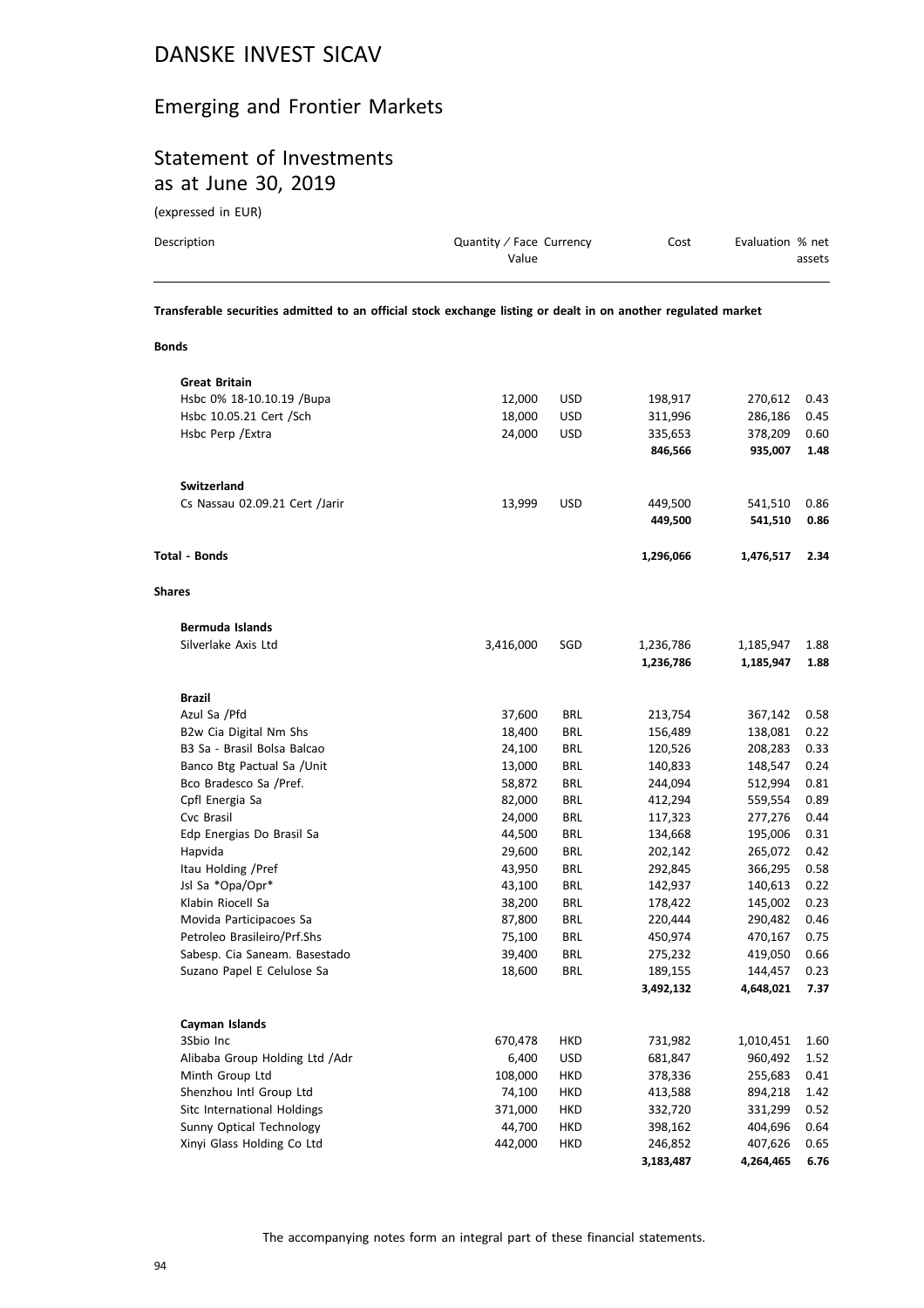# Emerging and Frontier Markets

# Statement of Investments (continued) as at June 30, 2019

(expressed in EUR)

| Description                                    | Quantity / Face Currency<br>Value |            | Cost                 | Evaluation % net     | assets       |
|------------------------------------------------|-----------------------------------|------------|----------------------|----------------------|--------------|
|                                                |                                   |            |                      |                      |              |
| <b>Chile</b>                                   |                                   |            |                      |                      |              |
| Hortifrut Sa                                   | 213,166                           | <b>CLP</b> | 351,700              | 517,678              | 0.82         |
| Parauco                                        | 312,020                           | <b>CLP</b> | 578,305<br>930,005   | 767,824<br>1,285,502 | 1.22<br>2.04 |
| China                                          |                                   |            |                      |                      |              |
| Hangzhou Hikv -A-                              | 153,800                           | <b>CNY</b> | 545,913              | 542,389              | 0.86         |
| Hz Tiger                                       | 111,288                           | <b>CNY</b> | 642,246              | 1,097,141            | 1.74         |
| Inner Mongolia Yi Li Ind. - A-                 | 243,464                           | <b>CNY</b> | 884,027              | 1,040,090            | 1.65         |
| Jsu Yanghe                                     | 57,500                            | <b>CNY</b> | 872,054              | 893,755              | 1.42         |
| Ping An Insur. (Grp) Co -H-                    | 93,451                            | HKD        | 806,677              | 985,854              | 1.56         |
|                                                |                                   |            | 3,750,917            | 4,559,229            | 7.23         |
| <b>Cyprus</b>                                  |                                   |            |                      |                      |              |
| Etalon Group / Sgdr                            | 206,379                           | <b>USD</b> | 461,634              | 400,525              | 0.63         |
| Global Ports Inv /Gdr                          | 59,830                            | <b>USD</b> | 200,797              | 155,518              | 0.25         |
| Globaltrans Investment Plc /Gdr                | 40,694                            | <b>USD</b> | 353,859              | 332,342              | 0.53         |
|                                                |                                   |            | 1,016,290            | 888,385              | 1.41         |
| Egypt                                          |                                   |            |                      |                      |              |
| Commercial Intl. Bank Ltd                      | 224,375                           | EGP        | 741,355              | 861,609              | 1.37         |
| Edita Food /Gdr                                | 34,000                            | <b>USD</b> | 258,634              | 178,590              | 0.28         |
| Egyptian Intl. Pharmaceutical                  | 80,863                            | EGP        | 550,393              | 335,996              | 0.53         |
| Emaar Misr                                     | 1,324,000                         | EGP        | 350,593              | 217,298              | 0.35         |
|                                                |                                   |            | 1,900,975            | 1,593,493            | 2.53         |
| <b>Great Britain</b>                           |                                   |            |                      |                      |              |
| Georgia Healthcare Group Plc                   | 104,705                           | GBP        | 336,283              | 282,729              | 0.45         |
| Nmc Health Plc                                 | 15,750                            | GBP        | 182,949              | 426,165              | 0.67         |
| Tbc Bank Group Plc                             | 10,227                            | GBP        | 188,966              | 180,897              | 0.29         |
|                                                |                                   |            | 708,198              | 889,791              | 1.41         |
| <b>Hong Kong</b>                               |                                   |            |                      |                      |              |
| China Jinmao Holdings Group                    | 1,555,828                         | HKD        | 628,944              | 829,403              | 1.31         |
| Techtronic Industries Co Ltd                   | 124,000                           | HKD        | 625,771<br>1,254,715 | 831,875<br>1,661,278 | 1.32<br>2.63 |
|                                                |                                   |            |                      |                      |              |
| <b>Hungary</b><br>Waberer S International Zrt. | 22,094                            | <b>HUF</b> | 363,346              | 82,576               | 0.13         |
|                                                |                                   |            | 363,346              | 82,576               | 0.13         |
| India                                          |                                   |            |                      |                      |              |
| Coffee Day Enterprises Ltd                     | 85,880                            | INR        | 273,403              | 251,487              | 0.40         |
| Eros International Media                       | 108,000                           | <b>INR</b> | 564,766              | 24,905               | 0.04         |
| <b>Future Retail</b>                           | 144,679                           | INR        | 202,103              | 886,881              | 1.41         |
| Gmr Infrastructure                             | 429,000                           | INR        | 93,995               | 81,437               | 0.13         |
| Gtpl Hathway Ltd                               | 304,460                           | <b>INR</b> | 636,130              | 226,528              | 0.36         |
| Gujarat Fertilizers & Chemicals                | 136,920                           | INR        | 128,713              | 159,613              | 0.25         |
| Hikal Ltd                                      | 150,785                           | INR        | 181,635              | 323,120              | 0.51         |
| Ht Media Ltd                                   | 519,813                           | <b>INR</b> | 505,991              | 192,055              | 0.30         |
| Il Fs Trans                                    | 529,432                           | INR        | 611,673              | 18,886               | 0.03         |
| Indian Hotels Co Ltd /Demat.                   | 141,824                           | INR        | 165,047              | 285,125              | 0.45         |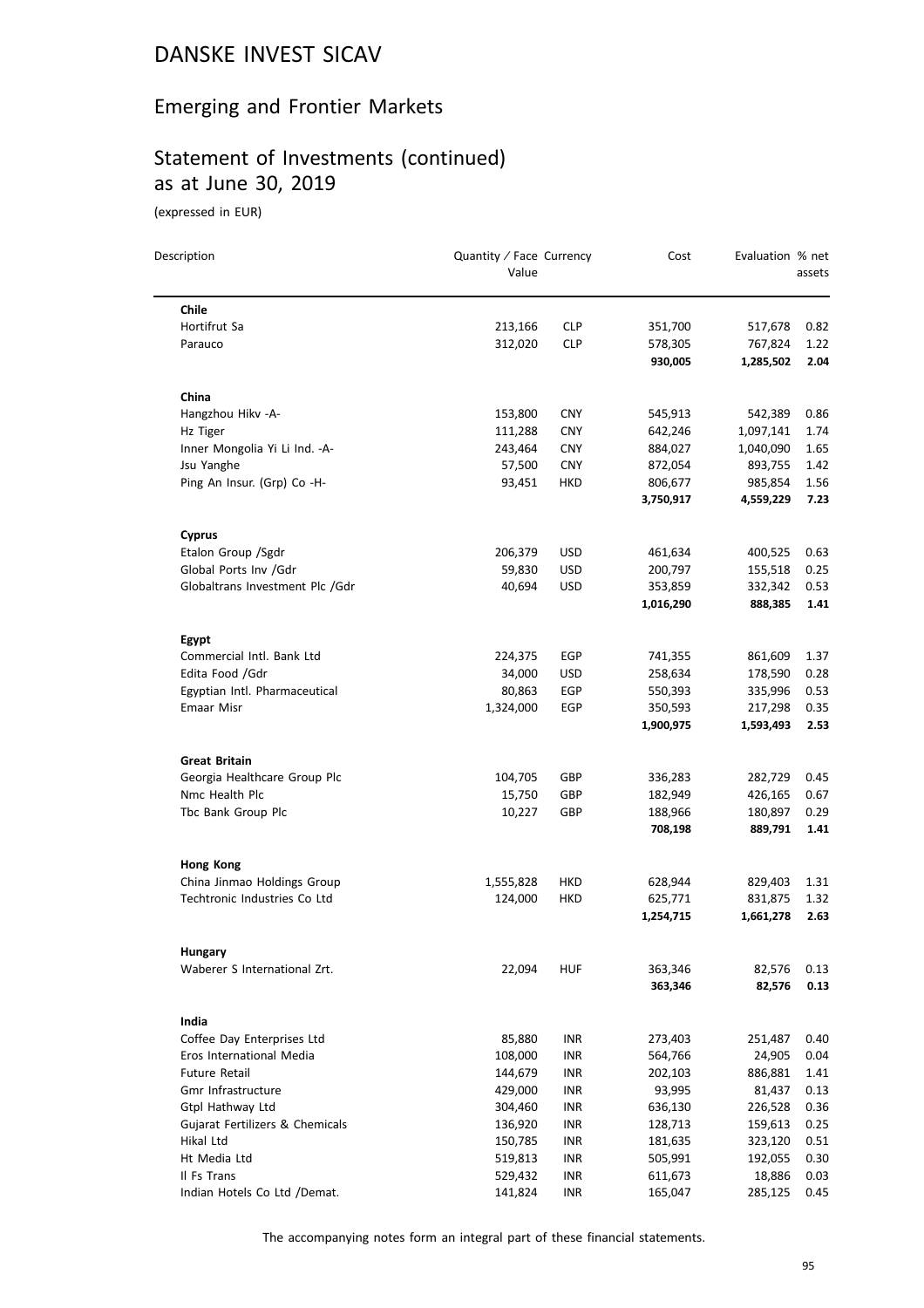#### Emerging and Frontier Markets

## Statement of Investments (continued) as at June 30, 2019

(expressed in EUR)

| Description                      | Quantity / Face Currency |            | Cost      | Evaluation % net |        |
|----------------------------------|--------------------------|------------|-----------|------------------|--------|
|                                  | Value                    |            |           |                  | assets |
| Jubilant Life Sciences Ltd       | 88,588                   | <b>INR</b> | 467,948   | 584,182          | 0.93   |
| Raymond Ltd /Dematerialised      | 28,082                   | <b>INR</b> | 171,289   | 263,500          | 0.42   |
| State Bank Of India              | 91,100                   | <b>INR</b> | 318,381   | 423,169          | 0.67   |
| <b>Tata Communications Ltd</b>   | 101,103                  | <b>INR</b> | 596,953   | 624,719          | 0.99   |
| Tata Global Beverages Ltd        | 292,061                  | <b>INR</b> | 504,225   | 1,003,166        | 1.59   |
| Tata Motors Ltd -A-              | 338,676                  | <b>INR</b> | 586,476   | 351,874          | 0.56   |
| The Federal Bank Ltd             | 455,560                  | INR        | 457,192   | 627,118          | 0.99   |
| Tv 18 Broadcast Ltd Shs          | 1,390,000                | INR        | 630,749   | 432,985          | 0.69   |
| Va Tech Wabag Shs                | 68,336                   | <b>INR</b> | 391,430   | 268,630          | 0.43   |
|                                  |                          |            | 7,488,099 | 7,029,380 11.15  |        |
| Indonesia                        |                          |            |           |                  |        |
| Bekasi Fajar In                  | 60,545,539               | IDR        | 1,028,415 | 1,144,673        | 1.82   |
| Pt Arwana Citramulia Tbk         | 39,952,737               | IDR        | 1,102,701 | 1,267,189        | 2.01   |
| Pt Cikarang Listrindo Tbk        | 14,887,548               | <b>IDR</b> | 1,069,675 | 810,124          | 1.28   |
| Pt Sentul City Tbk -A-           | 100,300,250              | <b>IDR</b> | 950,744   | 810,909          | 1.29   |
|                                  |                          |            | 4,151,535 | 4,032,895        | 6.40   |
| Jersey                           |                          |            |           |                  |        |
| Int Diagnos                      | 203,800                  | <b>USD</b> | 913,849   | 885,892          | 1.41   |
|                                  |                          |            | 913,849   | 885,892          | 1.41   |
| Kazakhstan                       |                          |            |           |                  |        |
| Halyk Bank /Sgdr                 | 11,414                   | <b>USD</b> | 128,340   | 128,298          | 0.20   |
|                                  |                          |            | 128,340   | 128,298          | 0.20   |
| Kenya                            |                          |            |           |                  |        |
| East African Breweries Ltd       | 144,600                  | KES        | 349,551   | 247,938          | 0.39   |
| Equity Group Holdings Ltd        | 2,053,000                | <b>KES</b> | 719,520   | 678,482          | 1.08   |
| Safaricom                        | 2,891,000                | <b>KES</b> | 445,925   | 694,855          | 1.10   |
|                                  |                          |            | 1,514,996 | 1,621,275        | 2.57   |
| Luxembourg                       |                          |            |           |                  |        |
| Globant S.A.                     | 8,770                    | <b>USD</b> | 338,135   | 764,829          | 1.21   |
|                                  |                          |            | 338,135   | 764,829          | 1.21   |
| Malaysia                         |                          |            |           |                  |        |
| Alliance Bk Rg                   | 1,168,000                | MYR        | 917,080   | 932,216          | 1.48   |
|                                  |                          |            | 917,080   | 932,216          | 1.48   |
| <b>Mauritius</b>                 |                          |            |           |                  |        |
| Mcb Group Limited                | 59,200                   | <b>MUR</b> | 315,179   | 422,887          | 0.67   |
|                                  |                          |            | 315,179   | 422,887          | 0.67   |
| Mexico                           |                          |            |           |                  |        |
| Alsea Sab De Cv                  | 131,500                  | <b>MXN</b> | 377,533   | 231,764          | 0.37   |
| Banco Del Bajio Sa               | 352,400                  | MXN        | 588,966   | 621,899          | 0.99   |
| El Puerto Liverp. Sab De Cv -C1- | 33,900                   | <b>MXN</b> | 254,130   | 165,896          | 0.26   |
| Grupo Aeroport.Del Sures /Sadr   | 2,690                    | <b>USD</b> | 395,603   | 400,541          | 0.63   |
| La Comer Sab De Cv               | 505,300                  | <b>MXN</b> | 450,891   | 495,945          | 0.79   |
|                                  |                          |            | 2,067,123 | 1,916,045        | 3.04   |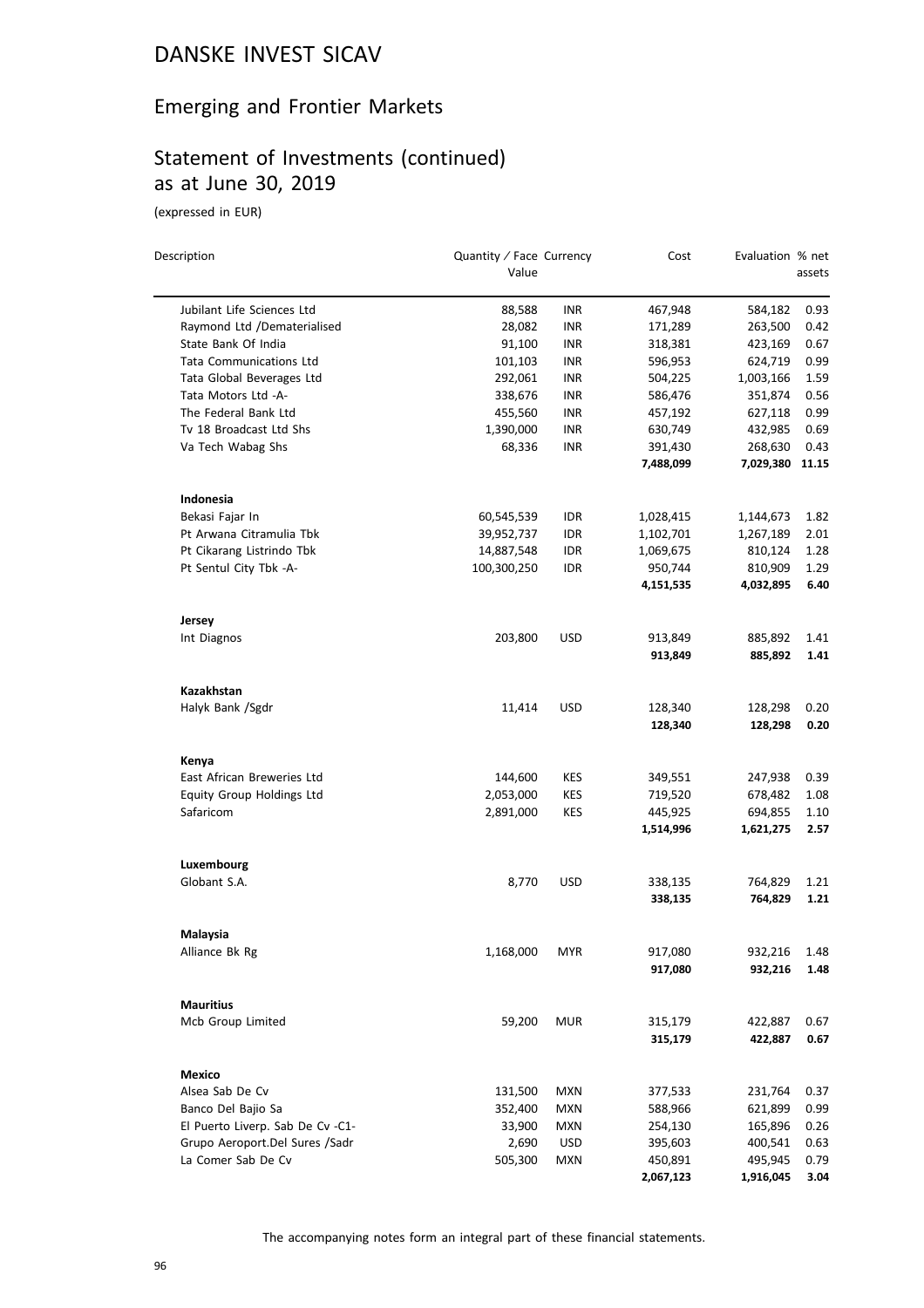# Emerging and Frontier Markets

# Statement of Investments (continued) as at June 30, 2019

| Description                     | Quantity / Face Currency<br>Value |            | Cost               | Evaluation % net   | assets       |
|---------------------------------|-----------------------------------|------------|--------------------|--------------------|--------------|
| Morocco                         |                                   |            |                    |                    |              |
| Attijariwafa Bank               | 7,190                             | MAD        | 251,144            | 309,099            | 0.49         |
| Label Vie Sa                    | 1,700                             | MAD        | 339,153            | 389,205            | 0.62         |
|                                 |                                   |            | 590,297            | 698,304            | 1.11         |
| <b>Nigeria</b>                  |                                   |            |                    |                    |              |
| <b>Guaranty Trust Bank</b>      | 4,445,000                         | NGN        | 474,783            | 333,504            | 0.53         |
| Nestle Foods Nigeria Plc        | 91,030                            | NGN        | 310,268            | 310,449            | 0.49         |
| Nigerian Breweries Plc          | 1,685,042                         | NGN        | 716,685            | 236,024            | 0.38         |
| Stanbic Ibtc Holdings Plc Shs   | 4,216,838                         | NGN        | 444,245            | 405,754            | 0.64         |
|                                 |                                   |            | 1,945,981          | 1,285,731          | 2.04         |
| Pakistan                        |                                   |            |                    |                    |              |
| Adamjee Insurance Co Ltd        | 780,000                           | <b>PKR</b> | 369,532            | 144,852            | 0.23         |
| Hum Network Ltd                 | 1,800,000                         | <b>PKR</b> | 216,681            | 30,626             | 0.05         |
| Shifa Intl                      | 90,000                            | <b>PKR</b> | 222,489            | 106,272            | 0.17         |
|                                 |                                   |            | 808,702            | 281,750            | 0.45         |
| Panama                          |                                   |            |                    |                    |              |
| Inretail Peru Corp              | 22,014                            | <b>USD</b> | 392,967            | 753,937            | 1.20         |
|                                 |                                   |            | 392,967            | 753,937            | 1.20         |
| <b>Philippines</b>              |                                   |            |                    |                    |              |
| Manila Water Co Inc             | 2,106,370                         | PHP        | 982,143            | 904,377            | 1.43         |
| Philippine National Bank        | 1,166,671                         | PHP        | 1,174,575          | 984,831            | 1.56         |
| Security Bank Corp              | 272,140                           | <b>PHP</b> | 853,479            | 792,954            | 1.26         |
|                                 |                                   |            | 3,010,197          | 2,682,162          | 4.25         |
| Poland                          |                                   |            |                    |                    |              |
| Ccc Shs                         | 6,953                             | <b>PLN</b> | 278,611            | 276,426            | 0.44         |
| Globe Trade Centre              | 85,704                            | <b>PLN</b> | 181,166            | 181,856            | 0.29         |
| Grupa Kety Sa                   | 6,039                             | <b>PLN</b> | 422,604            | 480,887            | 0.76         |
| Impel Sa                        | 10,942                            | PLN        | 74,555             | 15,187             | 0.02         |
| Powszechny Zaklad Ubezpieczen   | 36,006                            | PLN        | 316,891            | 372,436            | 0.59         |
|                                 |                                   |            | 1,273,827          | 1,326,792          | 2.10         |
| Qatar                           |                                   |            |                    |                    |              |
| <b>Gulf Warehousing Company</b> | 25,000                            | QAR        | 246,592<br>246,592 | 314,786<br>314,786 | 0.50<br>0.50 |
| Romania                         |                                   |            |                    |                    |              |
| Banca Romana Pentru Dezvoltare  | 172,878                           | <b>RON</b> | 534,022            | 461,427            | 0.73         |
| Sphera Franchise Group S.A.     | 27,760                            | <b>RON</b> | 191,664            | 116,836            | 0.19         |
|                                 |                                   |            | 725,686            | 578,263            | 0.92         |
| Russia                          |                                   |            |                    |                    |              |
| Groupe Lsr /Sgdr Repr. Sreg S   | 247,925                           | <b>USD</b> | 531,587            | 542,115            | 0.86         |
| Or Joint Stock Company          | 196,827                           | <b>USD</b> | 213,227            | 156,783            | 0.25         |
| Sberbank                        | 162,347                           | USD        | 435,143            | 541,122            | 0.86         |
| Trubnaya Metallugicheskaya Ko   | 270,788                           | <b>USD</b> | 216,919            | 226,708            | 0.36         |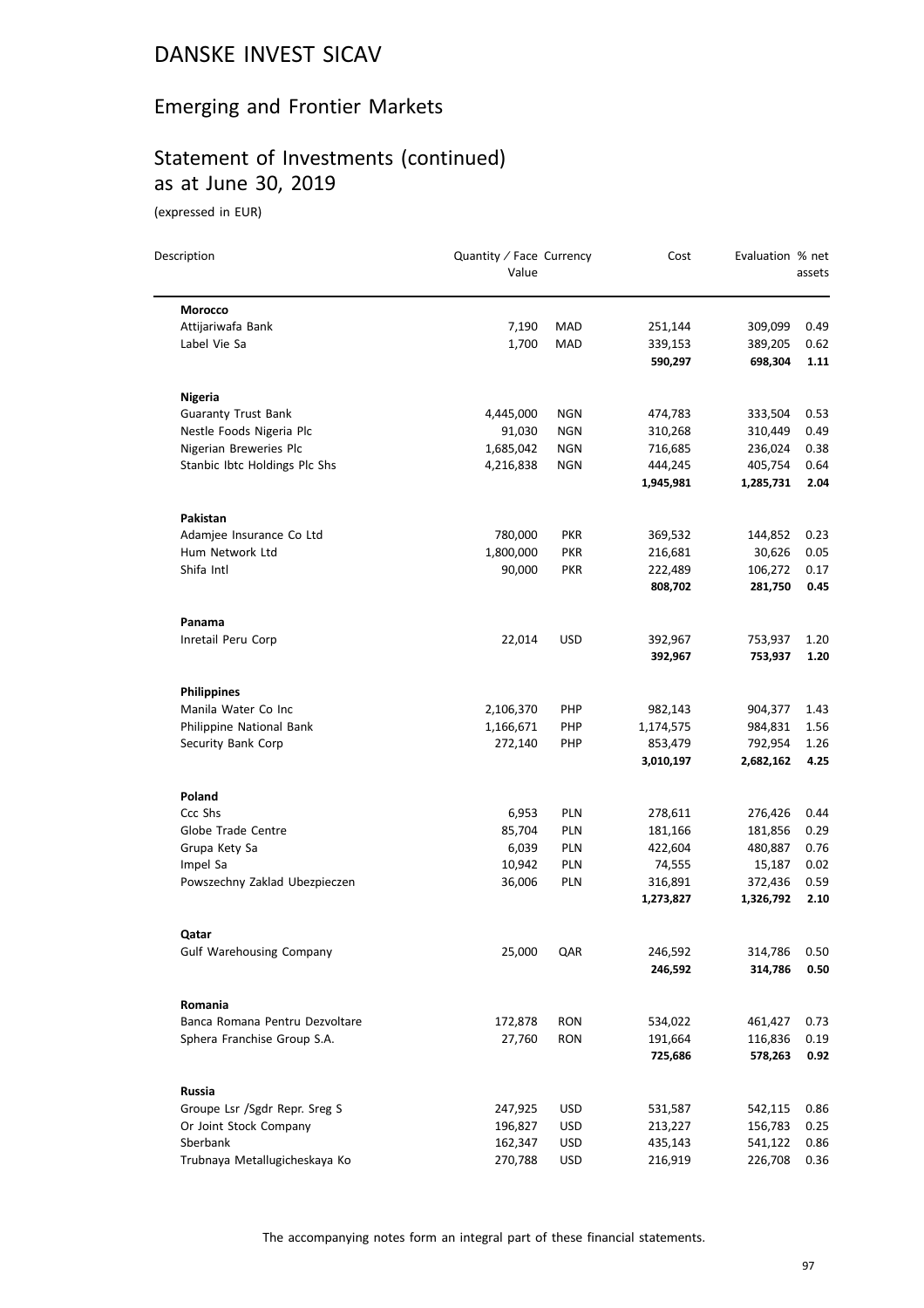#### Emerging and Frontier Markets

# Statement of Investments (continued) as at June 30, 2019

(expressed in EUR)

| Description                             | Quantity / Face Currency<br>Value |            | Cost               | Evaluation % net  | assets       |
|-----------------------------------------|-----------------------------------|------------|--------------------|-------------------|--------------|
| Unipro                                  | 12,343,066                        | <b>USD</b> | 473,067            | 451,547           | 0.71         |
|                                         |                                   |            | 1,869,943          | 1,918,275         | 3.04         |
| Saudi Arabia                            |                                   |            |                    |                   |              |
| Bupa Arabia                             | 14,550                            | SAR        | 289,164            | 328,091           | 0.52         |
| Jarir Marketing Company                 | 3,533                             | SAR        | 127,662            | 136,666           | 0.22         |
|                                         |                                   |            | 416,826            | 464,757           | 0.74         |
| Singapore                               |                                   |            |                    |                   |              |
| Singapore Post Ltd                      | 21,642                            | SGD        | 17,699             | 13,342            | 0.02         |
|                                         |                                   |            | 17,699             | 13,342            | 0.02         |
| Slovenia                                |                                   |            |                    |                   |              |
| Nova Lubl /Gdr                          | 38,236                            | <b>EUR</b> | 405,498            | 443,538           | 0.70         |
|                                         |                                   |            | 405,498            | 443,538           | 0.70         |
| South Africa                            |                                   |            |                    |                   |              |
| Avi Ltd                                 | 39,400                            | ZAR        | 244,458            | 226,315           | 0.36         |
| <b>Bid Corporation Limited</b>          | 12,300                            | ZAR        | 187,328            | 238,359           | 0.38         |
| <b>Bidvest Group Ltd</b>                | 19,400<br>34,500                  | ZAR        | 204,736            | 233,632           | 0.37         |
| Discovery Shs                           |                                   | ZAR        | 315,684            | 322,665<br>50,807 | 0.51         |
| Eoh Holdings<br>Mr. Price Group Limited | 41,300<br>26,050                  | ZAR<br>ZAR | 305,129<br>323,169 | 321,260           | 0.08<br>0.51 |
| Mtn Group Ltd                           | 62,850                            | ZAR        | 514,576            | 419,978           | 0.66         |
| Woolworths Hld Ltd                      | 106,750                           | ZAR        | 465,113            | 326,585           | 0.52         |
|                                         |                                   |            | 2,560,193          | 2,139,601         | 3.39         |
| <b>Thailand</b>                         |                                   |            |                    |                   |              |
| Hana Microelectronics /For. Reg         | 749,999                           | THB        | 670,665            | 551,977           | 0.88         |
| Siam City Cement                        | 136,600                           | <b>THB</b> | 963,038            | 948,723           | 1.50         |
|                                         |                                   |            | 1,633,703          | 1,500,700         | 2.38         |
| <b>The Netherlands</b>                  |                                   |            |                    |                   |              |
| X5 Retail Group Nv /Sgdr                | 19,089                            | <b>USD</b> | 469,604            | 593,582           | 0.94         |
|                                         |                                   |            | 469,604            | 593,582           | 0.94         |
| Turkey                                  |                                   |            |                    |                   |              |
| Emlak Konut Gayr. Reit /Ipo             | 496,878                           | <b>TRY</b> | 407,719            | 85,609            | 0.13         |
| Sabanci Holding                         | 370,867                           | <b>TRY</b> | 846,919            | 476,694           | 0.76         |
| Tofas Turk Otomobil Fabrikasi           | 78,832                            | <b>TRY</b> | 520,208            | 233,905           | 0.37         |
|                                         |                                   |            | 1,774,846          | 796,208           | 1.26         |
| <b>United Arab Emirates</b>             |                                   |            |                    |                   |              |
| Aramex                                  | 592,000                           | <b>AED</b> | 503,175            | 587,406           | 0.93         |
|                                         |                                   |            | 503,175            | 587,406           | 0.93         |
| <b>United States of America</b>         |                                   |            |                    |                   |              |
| Mercadolibre Inc                        | 1,515                             | <b>USD</b> | 319,966            | 812,439           | 1.29         |
|                                         |                                   |            | 319,966            | 812,439           | 1.29         |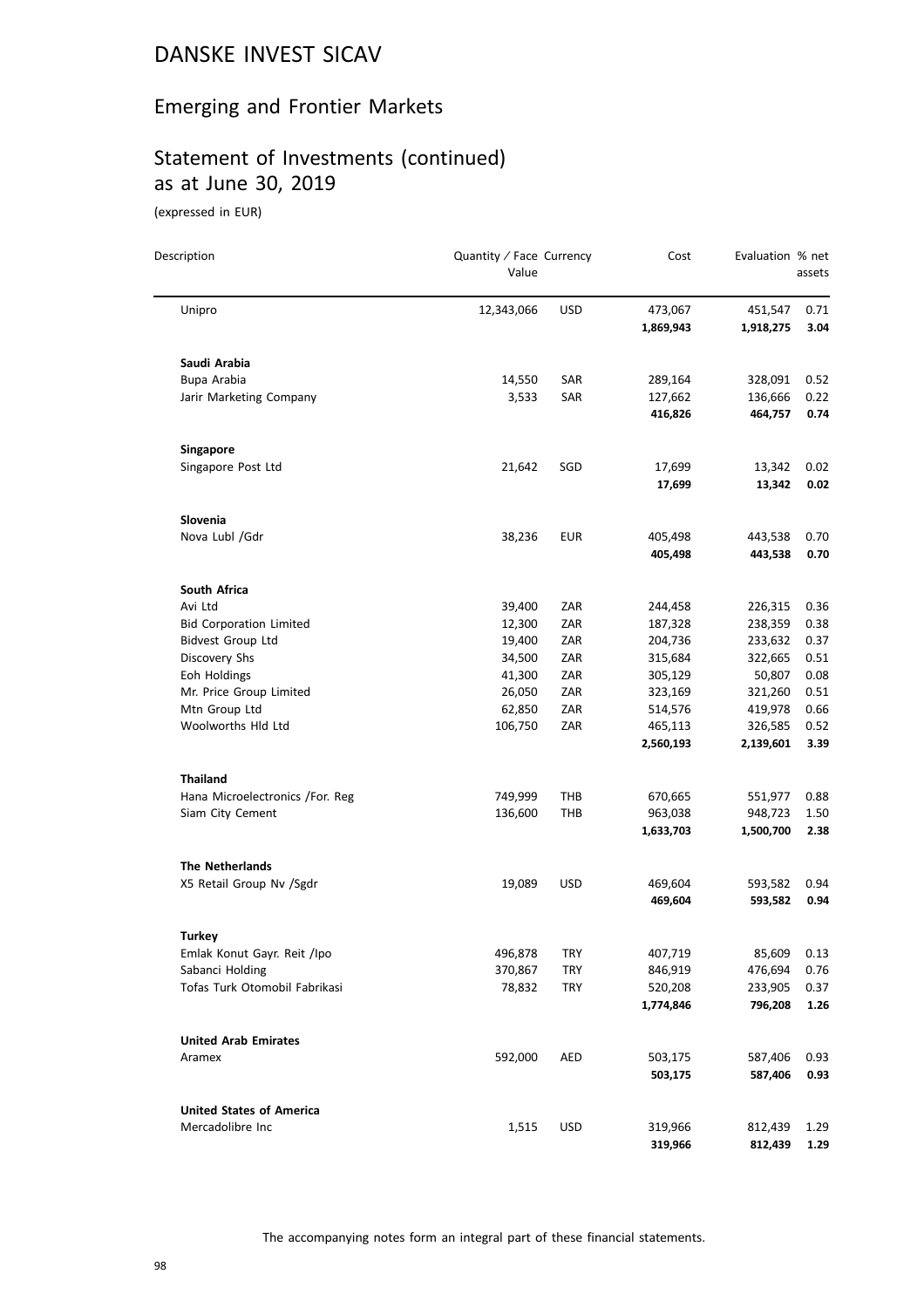#### Emerging and Frontier Markets

## Statement of Investments (continued) as at June 30, 2019

| Description                                                                       | Quantity / Face Currency<br>Value |            | Cost       | Evaluation % net | assets |
|-----------------------------------------------------------------------------------|-----------------------------------|------------|------------|------------------|--------|
| Vietnam                                                                           |                                   |            |            |                  |        |
| Dong A Plst                                                                       | 5                                 | <b>VND</b> | 3          | $\mathbf{1}$     |        |
| Petrovietnam Drilling & Well                                                      | 1,022,000                         | <b>VND</b> | 649,269    | 716,432          | 1.14   |
| Refrigeration Elect Engin Corp                                                    | 163,654                           | <b>VND</b> | 152,613    | 194,906          | 0.31   |
|                                                                                   |                                   |            | 801,885    | 911,339          | 1.45   |
| Total - Shares                                                                    |                                   |            | 55,438,774 | 56,895,316 90.23 |        |
| Warrants                                                                          |                                   |            |            |                  |        |
| <b>The Netherlands</b>                                                            |                                   |            |            |                  |        |
| Jpm Str 11.08.21 Cw /600525                                                       | 62,177                            | <b>USD</b> | 124,462    | 50,262           | 0.08   |
| Mor St Bv Perp                                                                    | 25,000                            | <b>USD</b> | 298,783    | 299,713          | 0.47   |
|                                                                                   |                                   |            | 423,245    | 349,975          | 0.55   |
| <b>Total Warrants</b>                                                             |                                   |            | 423,245    | 349,975          | 0.55   |
| Total - Transferable securities admitted to an official stock exchange listing or |                                   |            |            |                  |        |
| dealt in on another regulated market                                              |                                   |            | 57,158,085 | 58,721,808 93.12 |        |
| <b>Other Transferable securities</b>                                              |                                   |            |            |                  |        |
| <b>Bonds</b>                                                                      |                                   |            |            |                  |        |
| The Bahamas                                                                       |                                   |            |            |                  |        |
| Cs 0% 12.07.21 / Mouwasat                                                         | 4,700                             | <b>USD</b> | 79,290     | 98,937           | 0.16   |
|                                                                                   |                                   |            | 79,290     | 98,937           | 0.16   |
| Total - Bonds                                                                     |                                   |            | 79,290     | 98,937           | 0.16   |
| <b>Rights</b>                                                                     |                                   |            |            |                  |        |
| <b>Philippines</b>                                                                |                                   |            |            |                  |        |
| Right Philippine Natl Bk Pals                                                     | 258,341                           | PHP        |            |                  |        |
|                                                                                   |                                   |            |            |                  |        |
| <b>Total - Rights</b>                                                             |                                   |            |            |                  |        |
| <b>Shares</b>                                                                     |                                   |            |            |                  |        |
| <b>Botswana</b>                                                                   |                                   |            |            |                  |        |
| Letshego Hldgs                                                                    | 1,770,000                         | <b>BWP</b> | 447,978    | 210,838          | 0.34   |
| Sefalana Holdings Shs                                                             | 296,485                           | BWP        | 333,827    | 209,692          | 0.33   |
|                                                                                   |                                   |            | 781,805    | 420,530          | 0.67   |
| India                                                                             |                                   |            |            |                  |        |
| Digicontent Ltd                                                                   | 129,953                           | <b>INR</b> | 68,259     | 22,020           | 0.03   |
|                                                                                   |                                   |            | 68,259     | 22,020           | 0.03   |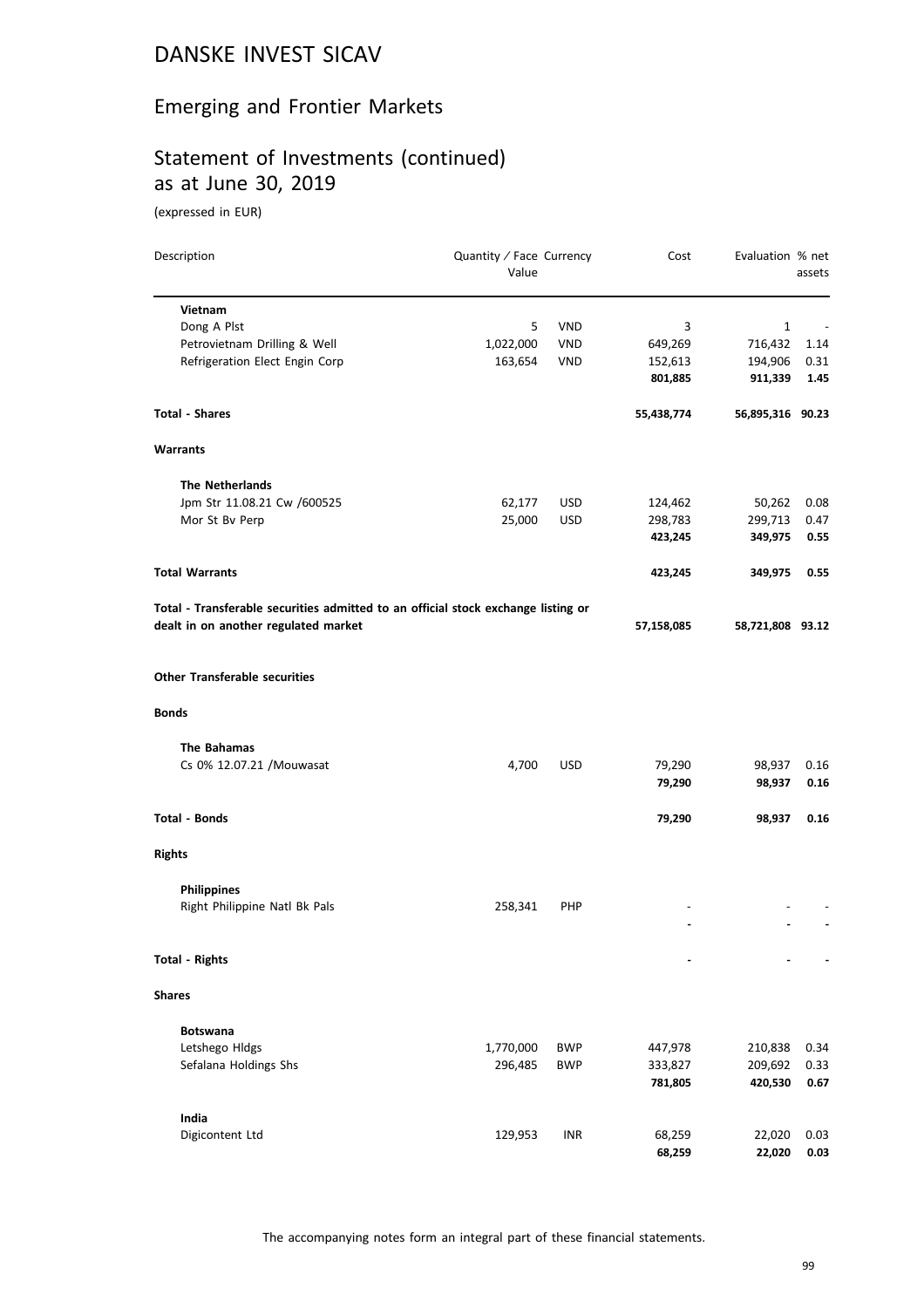#### Emerging and Frontier Markets

## Statement of Investments (continued) as at June 30, 2019

| Description                                  | Quantity / Face Currency<br>Value | Cost       | Evaluation % net | assets |  |
|----------------------------------------------|-----------------------------------|------------|------------------|--------|--|
| Zambia                                       |                                   |            |                  |        |  |
| Stand Chart Zambia                           | 1,000,000<br>ZMW                  | 189.142    | 122.963          | 0.20   |  |
|                                              |                                   | 189.142    | 122.963          | 0.20   |  |
| <b>Total - Shares</b>                        |                                   | 1,039,206  | 565,513          | 0.90   |  |
| <b>Total - Other Transferable securities</b> |                                   | 1,118,496  | 664.450          | 1.06   |  |
| <b>TOTAL INVESTMENT PORTFOLIO</b>            |                                   | 58,276,581 | 59,386,258 94.18 |        |  |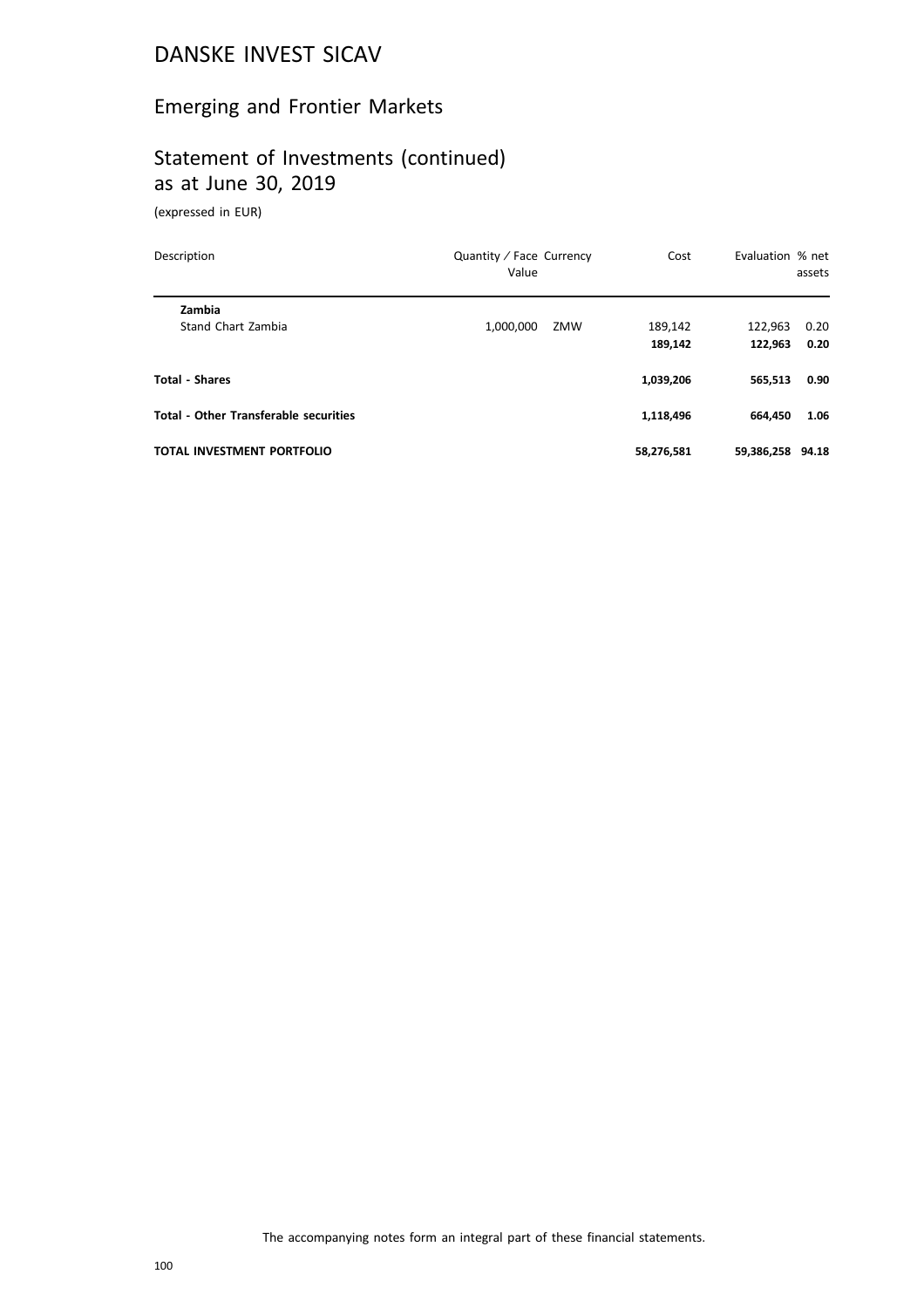#### Emerging and Frontier Markets

#### Geographical and Economic Portfolio Breakdowns as at June 30, 2019

(expressed as a percentage of net assets)

| Geographical breakdown      | $\%$  | Economic breakdown                                | %     |
|-----------------------------|-------|---------------------------------------------------|-------|
| India                       | 11.18 | <b>Banks and Financial Institutions</b>           | 17.47 |
| Brazil                      | 7.37  | Real Estate Companies                             | 5.79  |
| China                       | 7.23  | <b>Public Services</b>                            | 5.28  |
| Cayman Islands              | 6.76  | Retail                                            | 5.28  |
| Indonesia                   | 6.40  | Holding and Finance Companies                     | 5.06  |
| Philippines                 | 4.25  | <b>Business Houses</b>                            | 4.41  |
| South Africa                | 3.39  | <b>Pharmaceuticals and Cosmetics</b>              | 4.04  |
| Mexico                      | 3.04  | Construction, Building Material                   | 3.74  |
| Russia                      | 3.04  | <b>Textile</b>                                    | 3.69  |
| Great Britain               | 2.89  | Insurance                                         | 3.32  |
| Hong Kong                   | 2.63  | Internet Software                                 | 3.25  |
| Kenya                       | 2.57  | Petrol                                            | 2.90  |
| Egypt                       | 2.53  | <b>News Transmission</b>                          | 2.80  |
| Thailand                    | 2.38  | <b>Food and Distilleries</b>                      | 2.74  |
| Poland                      | 2.10  | Transportation                                    | 2.66  |
| Chile                       | 2.04  | <b>Healthcare Education &amp; Social Services</b> | 2.53  |
| Nigeria                     | 2.04  | Agriculture and Fishing                           | 2.30  |
| Bermuda Islands             | 1.88  | <b>Other Services</b>                             | 2.23  |
| The Netherlands             | 1.49  | <b>Tobacco and Spirits</b>                        | 2.19  |
| Malaysia                    | 1.48  | Miscellaneous                                     | 1.90  |
| Vietnam                     | 1.45  | Electronic Semiconductor                          | 1.89  |
| Cyprus                      | 1.41  | Leisure                                           | 1.85  |
| Jersey                      | 1.41  | Automobile Industry                               | 1.71  |
| United States of America    | 1.29  | Chemicals                                         | 1.69  |
| Turkey                      | 1.26  | Electronics and Electrical Equipment              | 1.63  |
| Luxembourg                  | 1.21  | Photography And Optics                            | 0.64  |
| Panama                      | 1.20  | Forest Products and Paper Industry                | 0.46  |
| Morocco                     | 1.11  | Graphic Art, Publishing                           | 0.37  |
| <b>United Arab Emirates</b> | 0.93  | Mechanics, Machinery                              | 0.36  |
| Romania                     | 0.92  |                                                   | 94.18 |
| Switzerland                 | 0.86  |                                                   |       |
| Saudi Arabia                | 0.74  |                                                   |       |
| Slovenia                    | 0.70  |                                                   |       |
| <b>Botswana</b>             | 0.67  |                                                   |       |
| Mauritius                   | 0.67  |                                                   |       |
| Qatar                       | 0.50  |                                                   |       |
| Pakistan                    | 0.45  |                                                   |       |
| Kazakhstan                  | 0.20  |                                                   |       |
| Zambia                      | 0.20  |                                                   |       |

Singapore 0.02 **94.18**

The Bahamas 0.16 Hungary 0.13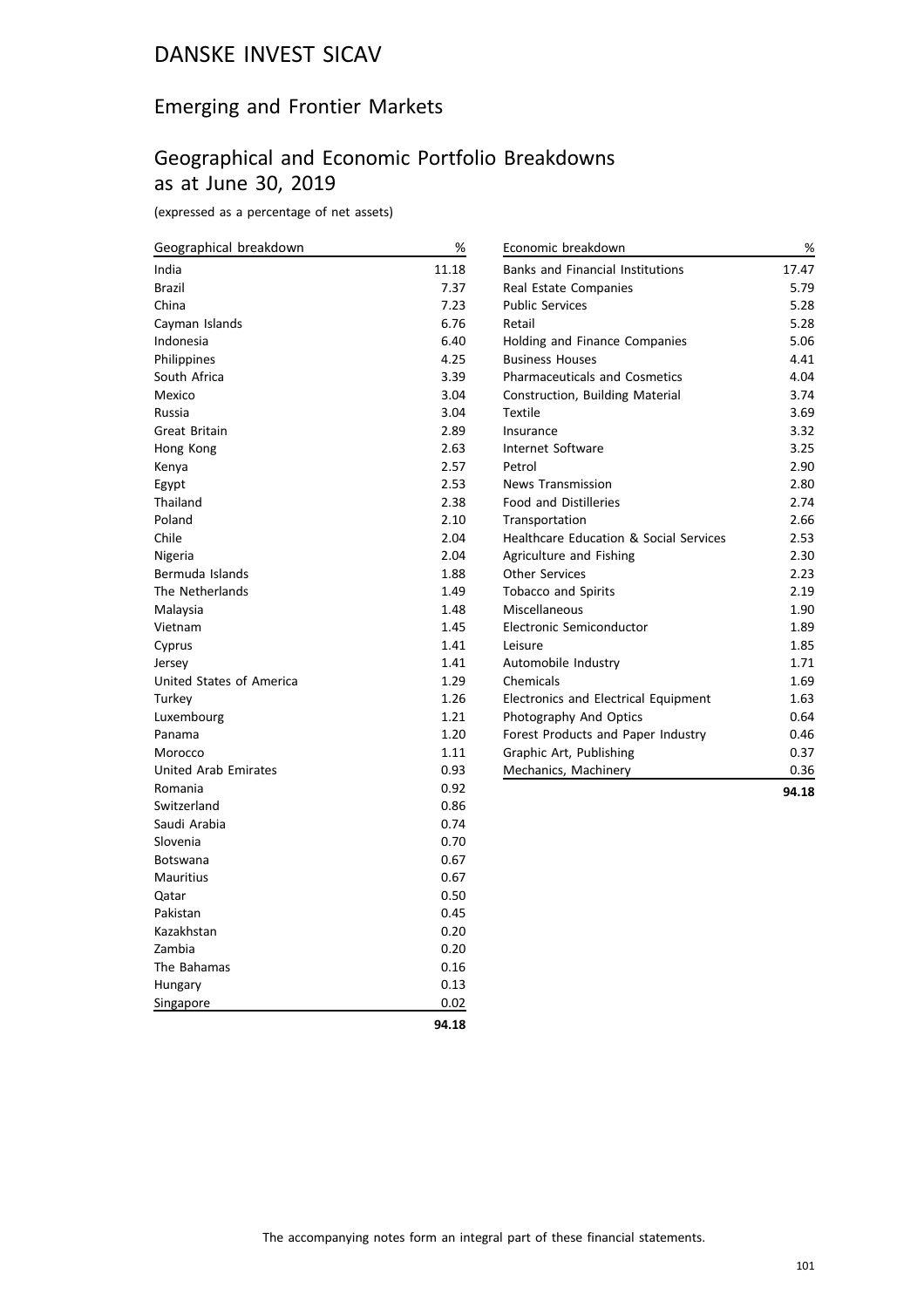#### Emerging Markets Debt Hard Currency

## Statement of Investments as at June 30, 2019

(expressed in USD)

| Description | Quantity / Face Currency | Cost | Evaluation % net |
|-------------|--------------------------|------|------------------|
|             | Value                    |      | assets           |
|             |                          |      |                  |

**Transferable securities admitted to an official stock exchange listing or dealt in on another regulated market**

#### **Bonds**

| Albania                                   |           |            |            |            |      |
|-------------------------------------------|-----------|------------|------------|------------|------|
| Albania 3.5% 18-09.10.25 Regs             | 1,600,000 | EUR        | 1,864,264  | 1,933,853  | 0.37 |
|                                           |           |            | 1,864,264  | 1,933,853  | 0.37 |
|                                           |           |            |            |            |      |
| Angola                                    |           |            |            |            |      |
| Angola 8.25% 18-09.05.28 Regs             | 2,800,000 | <b>USD</b> | 2,878,846  | 3,000,690  | 0.57 |
| Angola 9.375% 18-08.05.48                 | 1,800,000 | <b>USD</b> | 1,929,244  | 1,979,208  | 0.37 |
| Angola 9.5% 15-12.11.25                   | 1,100,000 | <b>USD</b> | 1,168,045  | 1,261,524  | 0.24 |
|                                           |           |            | 5,976,135  | 6,241,422  | 1.18 |
|                                           |           |            |            |            |      |
| Argentina                                 |           |            |            |            |      |
| Argentina 3.375% 17-15.01.23              | 200,000   | <b>EUR</b> | 231,442    | 176,596    | 0.03 |
| Argentina 31.12.38 St-Up                  | 200,000   | <b>EUR</b> | 116,767    | 129,352    | 0.03 |
| Argentina 31.12.38 St-Up                  | 3,100,000 | <b>USD</b> | 1,836,177  | 1,799,767  | 0.34 |
| Argentina 5.25% 17-15.01.28               | 1,100,000 | <b>EUR</b> | 1,029,423  | 903,587    | 0.17 |
| Argentina 5.625% 17-26.01.22              | 1,000,000 | <b>USD</b> | 807,440    | 833,970    | 0.16 |
| Argentina 6.625% 17-06.07.28              | 1,000,000 | <b>USD</b> | 788,280    | 763,345    | 0.15 |
| Argentina 6.875% 16-22.04.21              | 1,800,000 | <b>USD</b> | 1,669,498  | 1,572,318  | 0.30 |
| Argentina 7.125% 18-28.06.17              | 800,000   | <b>USD</b> | 720,000    | 589,648    | 0.11 |
| Argentina 7.82% 05-31.12.33               | 688,052   | <b>EUR</b> | 750,117    | 646,517    | 0.12 |
| Argentina 7.82% 09-31.12.33 / Pik / Deflt | 3,096,233 | <b>EUR</b> | 3,097,958  | 2,871,035  | 0.54 |
| Buenos Aires 3% 05-20 Reg Mulcp           | 66,667    | <b>EUR</b> | 72,131     | 74,276     | 0.01 |
| Buenos Aires 9.625% 07-18.04.28           | 200,000   | <b>USD</b> | 141,696    | 161,610    | 0.03 |
| City Buenos 8.95% 19.02.21 / Pool         | 804,000   | <b>USD</b> | 835,304    | 813,616    | 0.16 |
| Gob Pr Neug 7.5% 27.04.25 Regs            | 200,000   | <b>USD</b> | 151,320    | 168,570    | 0.03 |
| Prov Buenos 9.95% 09.06.21 / Pool         | 1,200,000 | <b>USD</b> | 1,076,623  | 1,087,068  | 0.21 |
| Prov De La 9.75% 24.02.25 /Pool           | 200,000   | <b>USD</b> | 152,814    | 153,546    | 0.03 |
| Prov Ent 8.75% 08.02.25 /Pool Regs        | 2,300,000 | <b>USD</b> | 1,888,857  | 1,655,218  | 0.31 |
| Prv Rio 7.75% 07.12.25 / Pool Regs        | 1,100,000 | <b>USD</b> | 881,294    | 735,042    | 0.14 |
| Salta 9.125% 16-07.07.24 /Pool            | 600,000   | <b>USD</b> | 444,384    | 488,268    | 0.09 |
|                                           |           |            | 16,691,525 | 15,623,349 | 2.96 |
|                                           |           |            |            |            |      |
| Armenia                                   |           |            |            |            |      |
| Armenia 6% 13-30.09.20                    | 600,000   | <b>USD</b> | 621,112    | 618,981    | 0.12 |
| Armenia 7.15% 15-26.03.25                 | 600,000   | <b>USD</b> | 648,490    | 690,900    | 0.13 |
|                                           |           |            | 1,269,602  | 1,309,881  | 0.25 |
|                                           |           |            |            |            |      |
| Azerbaijan                                |           |            |            |            |      |
| Azerb 3.5% 17-01.09.32 /Pool Regs         | 3,017,000 | <b>USD</b> | 2,718,259  | 2,851,472  | 0.54 |
| Southn Gas 6.875% 16-24.03.26             | 2,400,000 | <b>USD</b> | 2,643,030  | 2,779,680  | 0.53 |
| St Oil 4.75% 13-13.03.23                  | 200,000   | <b>USD</b> | 184,062    | 208,531    | 0.04 |
| St Oil 6.95% 15-18.03.30                  | 1,400,000 | <b>USD</b> | 1,615,800  | 1,658,958  | 0.31 |
|                                           |           |            | 7,161,151  | 7,498,641  | 1.42 |
|                                           |           |            |            |            |      |
| <b>Bahrain</b>                            |           |            |            |            |      |
| Bahrain 6.875% 18-05.10.25                | 200,000   | <b>USD</b> | 219,044    | 220,757    | 0.04 |
| Bahrain 7% 15-26.01.26                    | 2,100,000 | <b>USD</b> | 2,182,142  | 2,269,890  | 0.43 |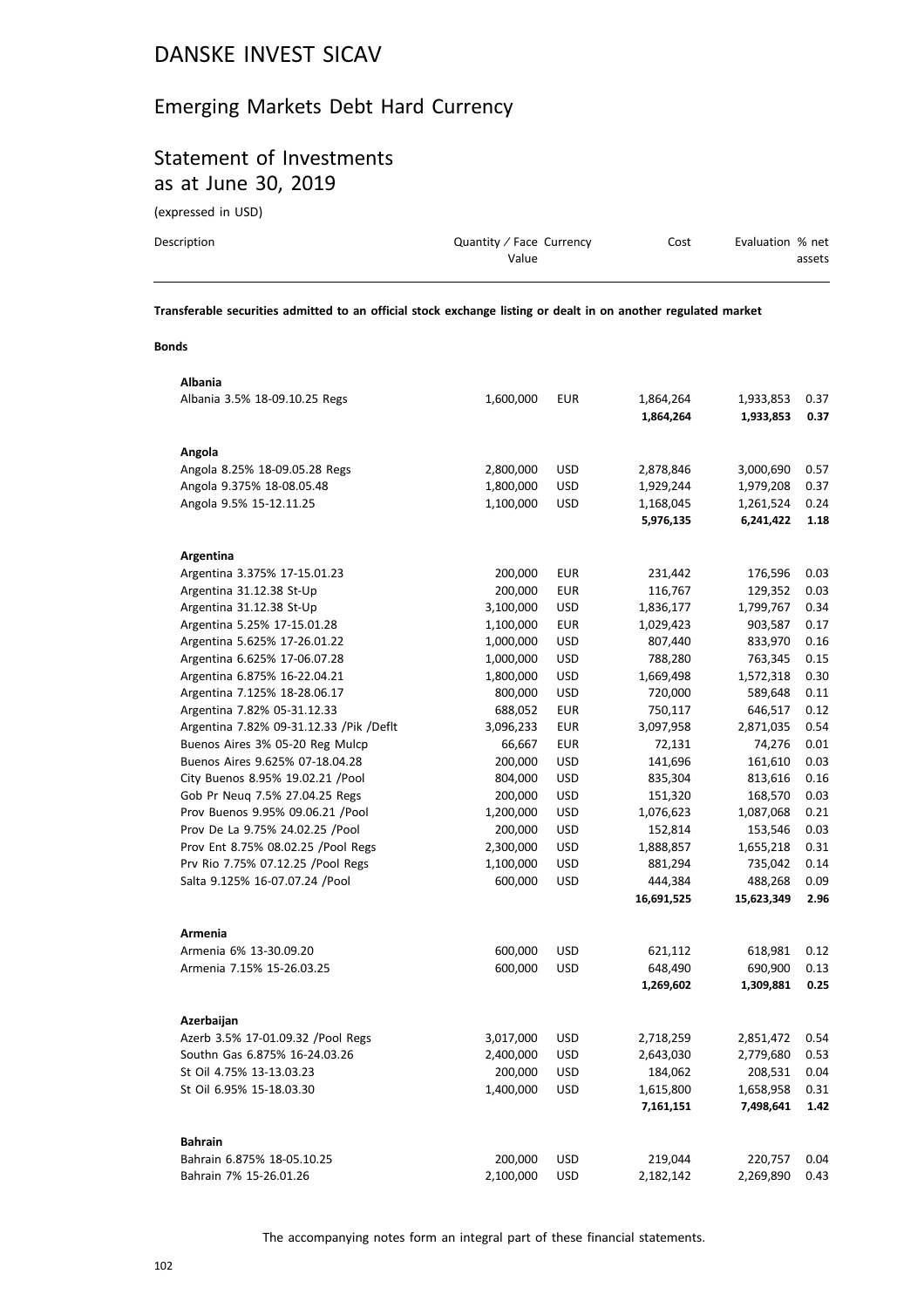#### Emerging Markets Debt Hard Currency

#### Statement of Investments (continued) as at June 30, 2019

(expressed in USD)

| Description                      | Quantity / Face Currency<br>Value |            | Cost                   | Evaluation % net       | assets |
|----------------------------------|-----------------------------------|------------|------------------------|------------------------|--------|
| Oil & Gas H 7.625% 18-07.11.24   | 900,000                           | <b>USD</b> |                        |                        | 0.19   |
| Oil & Gas H 8.375% 18-07.11.28   | 1,100,000                         | <b>USD</b> | 936,028                | 976,068                | 0.23   |
|                                  |                                   |            | 1,179,320<br>4,516,534 | 1,224,487<br>4,691,202 | 0.89   |
| <b>Belarus</b>                   |                                   |            |                        |                        |        |
| Belarus 6.2% 18-28.02.30         | 900,000                           | <b>USD</b> | 898,016                | 957,370                | 0.18   |
| Belarus 7.625% 17-29.06.27       | 500,000                           | <b>USD</b> | 541,588                | 568,038                | 0.11   |
| Dev Bk Bela 6.75% 19-02.05.24    | 900,000                           | <b>USD</b> | 904,684                | 939,645                | 0.18   |
|                                  |                                   |            | 2,344,288              | 2,465,053              | 0.47   |
| <b>Belize</b>                    |                                   |            |                        |                        |        |
| Belize St-Up 20.02.38 /Pool Regs | 400,000                           | <b>USD</b> | 252,760                | 245,302                | 0.05   |
|                                  |                                   |            | 252,760                | 245,302                | 0.05   |
| <b>Benin</b>                     |                                   |            |                        |                        |        |
| Benin Intl 5.75% 26.03.26 /Pool  | 1,300,000                         | <b>EUR</b> | 1,452,261              | 1,515,430              | 0.29   |
|                                  |                                   |            | 1,452,261              | 1,515,430              | 0.29   |
| Bermuda Islands                  |                                   |            |                        |                        |        |
| Bermuda 4.75% 18-15.02.29        | 900,000                           | <b>USD</b> | 925,963                | 994,676                | 0.19   |
|                                  |                                   |            | 925,963                | 994,676                | 0.19   |
| Brazil                           |                                   |            |                        |                        |        |
| Brazil 5% 14-27.01.45            | 700,000                           | <b>USD</b> | 581,249                | 690,473                | 0.13   |
| Brazil 5.625% 16-21.02.47        | 1,300,000                         | <b>USD</b> | 1,290,304              | 1,383,921              | 0.26   |
| Brazil 7.125% 06-20.01.37        | 200,000                           | <b>USD</b> | 235,630                | 247,670                | 0.05   |
| Brazil 8.25% 04-20.01.34         | 150,000                           | <b>USD</b> | 189,156                | 199,775                | 0.04   |
|                                  |                                   |            | 2,296,339              | 2,521,839              | 0.48   |
| <b>British Virgin Islands</b>    |                                   |            |                        |                        |        |
| Jgsh Phil 4.375% 13-23.01.23     | 400,000                           | <b>USD</b> | 408,104                | 407,304                | 0.08   |
| Sinopec Grp 3.25% 15-28.04.25    | 200,000                           | <b>USD</b> | 195,942                | 203,765                | 0.04   |
| Sinopec Ove 3.25% 17-13.09.27    | 700,000                           | <b>USD</b> | 697,831                | 704,445                | 0.13   |
| Sinopec Ove 3.625% 17-12.04.27   | 1,000,000                         | <b>USD</b> | 1,026,008              | 1,032,645              | 0.19   |
|                                  |                                   |            | 2,327,885              | 2,348,159              | 0.44   |
| Cameroon                         |                                   |            |                        |                        |        |
| Cameroon 9.5% 19.11.25 /Pool     | 700,000                           | <b>USD</b> | 768,975                | 760,141                | 0.14   |
|                                  |                                   |            | 768,975                | 760,141                | 0.14   |
| Cayman Islands                   |                                   |            |                        |                        |        |
| Ahb Sukuk 4.375% 18-19.09.23     | 1,900,000                         | <b>USD</b> | 1,907,054              | 1,993,394              | 0.38   |
| Amb Circle 3.25% 12-04.12.22     | 500,000                           | USD        | 507,975                | 508,440                | 0.10   |
| Avi Funding 3.8% 15-16.09.25     | 700,000                           | <b>USD</b> | 711,138                | 732,274                | 0.14   |
| Ep Petro Frn 14-24.09.19 Pool    | 263,158                           | <b>USD</b> | 264,439                | 264,571                | 0.05   |
| Mestenio 8.5% 14-02.01.20 /Pool  | 443,333                           | <b>USD</b> | 458,863                | 448,875                | 0.09   |
| Mumtalakat 5.625% 19-27.02.24    | 900,000                           | USD        | 903,876                | 920,740                | 0.17   |
| Neon Cap Frn 06.01.28            | 52,693,944                        | <b>JPY</b> | 399,961                | 411,533                | 0.08   |
| Odebrecht 7.125% 26.06.42 / Flat | 200,000                           | <b>USD</b> | 32,000                 | 14,015                 |        |
| Sparc 0% 17-5.12.22 /Pool Regs   | 854,163                           | <b>USD</b> | 755,037                | 811,199                | 0.15   |
|                                  |                                   |            | 5,940,343              | 6,105,041              | 1.16   |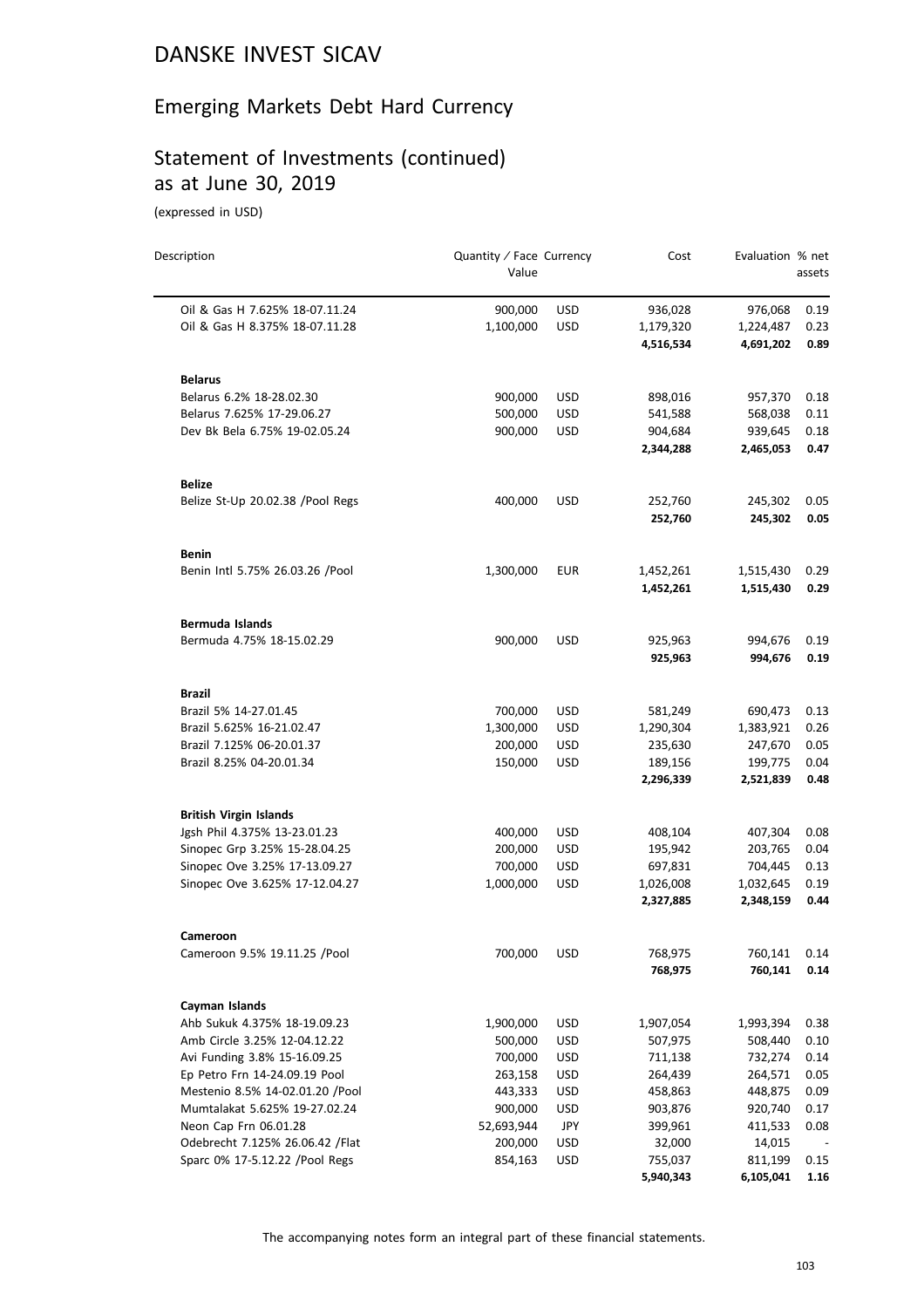## Emerging Markets Debt Hard Currency

## Statement of Investments (continued) as at June 30, 2019

(expressed in USD)

| Description                       | Quantity / Face Currency<br>Value |            | Cost       | Evaluation % net | assets |
|-----------------------------------|-----------------------------------|------------|------------|------------------|--------|
| Chile                             |                                   |            |            |                  |        |
| Chile 3.24% 18-06.02.28           | 400,000                           | <b>USD</b> | 403,052    | 419,234          | 0.08   |
| Chile 3.5% 19-25.01.50            | 1,400,000                         | <b>USD</b> | 1,392,146  | 1,422,603        | 0.27   |
| Codelco 4.375% 19-05.02.49 Regs   | 900,000                           | USD        | 873,082    | 955,935          | 0.18   |
| Codelco Inc 4.25% 12-17.07.42     | 200,000                           | <b>USD</b> | 199,244    | 208,810          | 0.04   |
| Empresa Nac 4.375% 14-30.10.24    | 2,400,000                         | <b>USD</b> | 2,399,584  | 2,540,364        | 0.48   |
| Empresa Nac 4.5% 17-14.09.47      | 200,000                           | <b>USD</b> | 194,260    | 203,564          | 0.04   |
| Empresa Nac 5.25% 06.11.29 / Pool | 1,450,000                         | <b>USD</b> | 1,501,693  | 1,640,051        | 0.31   |
| Enersis Chi 4.875% 18-12.06.28    | 2,600,000                         | <b>USD</b> | 2,698,434  | 2,827,994        | 0.54   |
| Metro 5% 17-25.01.47 Regs         | 200,000                           | <b>USD</b> | 195,412    | 221,523          | 0.04   |
|                                   |                                   |            | 9,856,907  | 10,440,078       | 1.98   |
| Colombia                          |                                   |            |            |                  |        |
| Colomb Tel 5.375% 12-27.09.22     | 400,000                           | <b>USD</b> | 405,516    | 407,360          | 0.08   |
| Colombia 3.875% 17-25.04.27       | 3,000,000                         | <b>USD</b> | 3,023,847  | 3,125,325        | 0.59   |
| Colombia 5.2% 19-15.05.49         | 200,000                           | <b>USD</b> | 199,410    | 226,863          | 0.04   |
| Colombia 5.625% 14-26.02.44       | 900,000                           | <b>USD</b> | 982,401    | 1,065,726        | 0.20   |
| Colombia 6.125% 09-18.01.41       | 1,000,000                         | <b>USD</b> | 1,165,860  | 1,238,785        | 0.24   |
| Colombia Re 4.5% 18-15.03.29      | 5,000,000                         | <b>USD</b> | 5,123,780  | 5,461,600        | 1.04   |
| Colombia Re 5% 15-15.06.45        | 1,600,000                         | <b>USD</b> | 1,658,343  | 1,760,224        | 0.33   |
| Ecopetrol 5.375% 15-26.06.26      | 250,000                           | <b>USD</b> | 247,500    | 275,576          | 0.05   |
| Ecopetrol 5.875% 14-28.05.45      | 400,000                           | <b>USD</b> | 367,300    | 442,404          | 0.08   |
|                                   |                                   |            | 13,173,957 | 14,003,863       | 2.65   |
| Costa Rica                        |                                   |            |            |                  |        |
| Banco Nac 5.875% 16-25.04.21      | 200,000                           | <b>USD</b> | 201,986    | 204,371          | 0.04   |
| Banco Nac 6.25% 13-01.11.23       | 200,000                           | <b>USD</b> | 206,837    | 208,804          | 0.04   |
| Costa Rica 7% 14-04.04.44         | 3,200,000                         | <b>USD</b> | 3,123,545  | 3,173,584        | 0.60   |
| Costa Rica 7.158% 15-12.03.45     | 1,400,000                         | <b>USD</b> | 1,401,522  | 1,404,270        | 0.27   |
| Ice 6.375% 13-15.05.43            | 400,000                           | <b>USD</b> | 332,663    | 335,180          | 0.06   |
| Ice 6.95%11-10.11.21              | 1,000,000                         | <b>USD</b> | 999,600    | 1,028,770        | 0.19   |
|                                   |                                   |            | 6,266,153  | 6,354,979        | 1.20   |
| Croatia                           |                                   |            |            |                  |        |
| Croatia 1.125% 19-19.06.29        | 1,500,000                         | EUR        | 1,668,909  | 1,711,464        | 0.32   |
| Croatia 2.7% 18-15.06.28          | 4,900,000                         | <b>EUR</b> | 5,889,587  | 6,432,480        | 1.22   |
| Croatia 2.75% 17-27.01.30         | 600,000                           | EUR        | 738,343    | 794,346          | 0.15   |
| Croatia 5.5% 13-04.04.23 Reg-S    | 300,000                           | <b>USD</b> | 316,972    | 332,624          | 0.06   |
| Hrvatska 5.875% 15-23.10.22       | 1,400,000                         | USD        | 1,481,202  | 1,517,530        | 0.29   |
|                                   |                                   |            | 10,095,013 | 10,788,444       | 2.04   |
| <b>Dominican Republic</b>         |                                   |            |            |                  |        |
| Dominican R 5.5% 15-27.01.25      | 1,600,000                         | <b>USD</b> | 1,611,658  | 1,705,088        | 0.32   |
| Dominican R 5.95% 25.01.27 Regs   | 3,600,000                         | USD        | 3,714,064  | 3,887,532        | 0.74   |
| Dominican R 6% 18-19.07.28 Regs   | 2,900,000                         | <b>USD</b> | 2,990,144  | 3,136,596        | 0.59   |
| Dominican R 6.4% 19-05.06.49      | 600,000                           | <b>USD</b> | 592,746    | 627,609          | 0.12   |
| Dominican R 6.6% 13-28.01.24      | 2,400,000                         | USD        | 2,572,499  | 2,668,944        | 0.51   |
| Dominican R 6.85% 15-27.01.45     | 1,500,000                         | <b>USD</b> | 1,589,506  | 1,645,065        | 0.31   |
| Dominican R 6.875% 16-29.01.26    | 550,000                           | <b>USD</b> | 590,336    | 622,144          | 0.12   |
| Rep Dominican 5.875% 18.04.24     | 400,000                           | USD        | 420,414    | 429,012          | 0.08   |
| Rep.Dominic. 8.625% 06-27 Reg.S   | 200,000                           | USD        | 234,930    | 239,636          | 0.05   |
|                                   |                                   |            | 14,316,297 | 14,961,626       | 2.84   |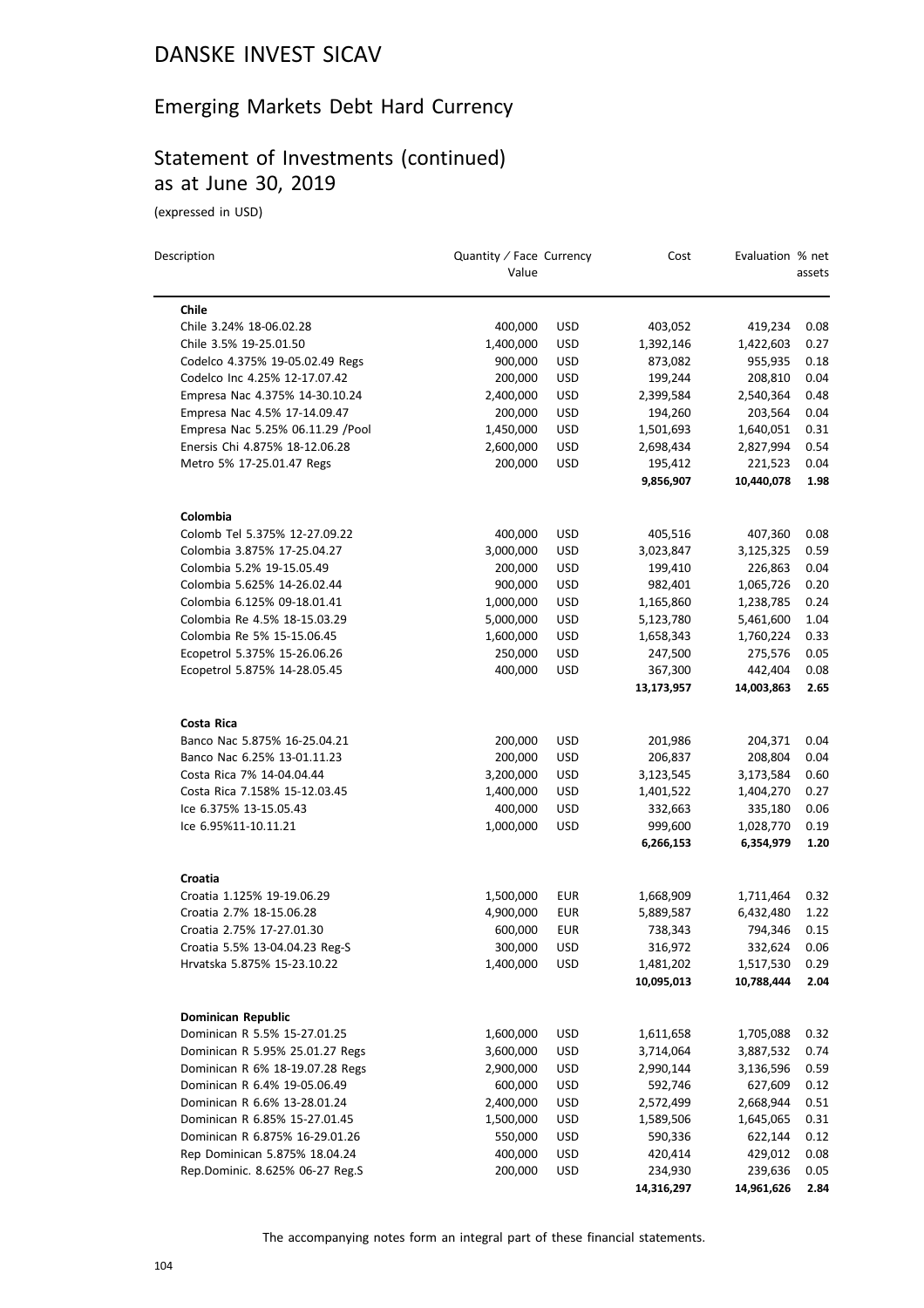## Emerging Markets Debt Hard Currency

## Statement of Investments (continued) as at June 30, 2019

(expressed in USD)

| Description                       | Quantity / Face Currency<br>Value |            | Cost       | Evaluation % net | assets |
|-----------------------------------|-----------------------------------|------------|------------|------------------|--------|
| <b>Ecuador</b>                    |                                   |            |            |                  |        |
| Ecuador 10.5% 15-24.03.20         | 200,000                           | <b>USD</b> | 218,200    | 209,533          | 0.04   |
| Ecuador 10.75% 19-31.01.29        | 3,400,000                         | <b>USD</b> | 3,753,394  | 3,812,964        | 0.72   |
| Ecuador 7.875% 18-23.01.28 Regs   | 2,900,000                         | USD        | 2,762,396  | 2,850,482        | 0.54   |
| Ecuador 7.95% 14-20.06.24         | 1,400,000                         | <b>USD</b> | 1,429,638  | 1,456,784        | 0.28   |
| Ecuador 8.75% 17-02.06.23 Regs    | 1,200,000                         | <b>USD</b> | 1,200,000  | 1,311,360        | 0.25   |
| Ecuador 8.875% 17-23.10.27 Regs   | 1,600,000                         | <b>USD</b> | 1,548,588  | 1,650,704        | 0.31   |
| Ecuador 9.625% 17-02.06.27 Regs   | 400,000                           | <b>USD</b> | 427,620    | 429,018          | 0.08   |
| Ecuador 9.65% 16-13.12.26 Regs    | 1,300,000                         | <b>USD</b> | 1,351,711  | 1,397,077        | 0.26   |
| Petr 4.625% 17- 06.11.20 /Pl Regs | 1,100,000                         | USD        | 1,065,062  | 1,092,526        | 0.21   |
| Petroama 4.625% 16.02.20 /Pool    | 733,333                           | <b>USD</b> | 702,408    | 732,626          | 0.14   |
|                                   |                                   |            | 14,459,017 | 14,943,074       | 2.83   |
| <b>Egypt</b>                      |                                   |            |            |                  |        |
| Afrexbk 4.125% 17-20.06.24        | 400,000                           | <b>USD</b> | 399,640    | 408,894          | 0.08   |
| Afrexbk 5.25% 18-11.10.23         | 400,000                           | <b>USD</b> | 419,860    | 428,448          | 0.08   |
| Arab Rep 5.625% 18-16.04.30 Regs  | 1,400,000                         | <b>EUR</b> | 1,602,438  | 1,558,005        | 0.30   |
| Arab Rep Eg 6.375% 19-11.04.31    | 500,000                           | <b>EUR</b> | 559,367    | 578,203          | 0.11   |
| Arab Rep Eg 7.6003% 01.03.29 Regs | 1,800,000                         | <b>USD</b> | 1,834,837  | 1,896,300        | 0.36   |
| Arab Rep Eg 8.7002% 01.03.49 Regs | 1,100,000                         | <b>USD</b> | 1,114,800  | 1,178,661        | 0.22   |
| Egypt 4.75% 19-11.04.25           | 1,600,000                         | <b>EUR</b> | 1,797,098  | 1,863,287        | 0.35   |
| Egypt 5.577% 18-21.02.23          | 5,900,000                         | <b>USD</b> | 5,825,326  | 6,003,427        | 1.14   |
| Egypt 6.125% 17-31.01.22 Regs     | 1,600,000                         | <b>USD</b> | 1,624,016  | 1,652,056        | 0.31   |
| Egypt 7.5% 17-31.01.27 Regs       | 1,750,000                         | <b>USD</b> | 1,772,500  | 1,867,267        | 0.35   |
| Egypt 7.903% 18-21.02.48          | 200,000                           | <b>USD</b> | 194,632    | 202,182          | 0.04   |
| Egypt 8.5% 17-31.01.47 Regs       | 550,000                           | <b>USD</b> | 578,038    | 580,753          | 0.11   |
|                                   |                                   |            | 17,722,552 | 18,217,483       | 3.45   |
| El Salvador                       |                                   |            |            |                  |        |
| El Salvad 6.375% 14-18.01.27 Regs | 550,000                           | <b>USD</b> | 500,538    | 550,448          | 0.11   |
| El Salvador 5.875% 12-30.01.25    | 1,600,000                         | <b>USD</b> | 1,509,544  | 1,600,848        | 0.30   |
| El Salvador 7.375% 01.12.19 Regs  | 1,600,000                         | <b>USD</b> | 1,645,212  | 1,618,160        | 0.31   |
| El Salvador 7.625% 04-21.09.34    | 700,000                           | USD        | 719,234    | 734,136          | 0.14   |
| El Salvador 7.65%05-15.06.35reg   | 200,000                           | <b>USD</b> | 207,006    | 208,823          | 0.04   |
| El Salvador 7.75% 02-24.01.23     | 1,050,000                         | <b>USD</b> | 1,103,287  | 1,127,385        | 0.21   |
| El Salvador 8.25% 02-10.04.32     | 200,000                           | <b>USD</b> | 216,362    | 220,451          | 0.04   |
| El Salvador 8.625% 17-28.02.29    | 700,000                           | <b>USD</b> | 752,730    | 796,999          | 0.15   |
|                                   |                                   |            | 6,653,913  | 6,857,250        | 1.30   |
| Gabon                             |                                   |            |            |                  |        |
| Gabon 6.375% 13-12.12.24 /Pool    | 5,800,000                         | <b>USD</b> | 5,452,546  | 5,744,088        | 1.09   |
| Gabon 6.95% 15-16.06.25           | 500,000                           | <b>USD</b> | 490,799    | 500,143          | 0.09   |
|                                   |                                   |            | 5,943,345  | 6,244,231        | 1.18   |
| Georgia                           |                                   |            |            |                  |        |
| Bgeo Group 6% 16-26.07.23         | 3,100,000                         | <b>USD</b> | 3,158,144  | 3,133,836        | 0.59   |
| Georg Oil G 6.75% 16-26.04.21     | 1,500,000                         | <b>USD</b> | 1,564,127  | 1,564,673        | 0.30   |
| Georgia Cap 6.125% 18-09.03.24    | 1,500,000                         | <b>USD</b> | 1,460,082  | 1,408,973        | 0.27   |
| Grail 7.75% 12-11.07.22           | 2,400,000                         | <b>USD</b> | 2,592,999  | 2,614,584        | 0.49   |
| Tbc Bank 5.75% 19-19.06.24 Regs   | 2,500,000                         | USD        | 2,473,350  | 2,488,462        | 0.47   |
|                                   |                                   |            | 11,248,702 | 11,210,528       | 2.12   |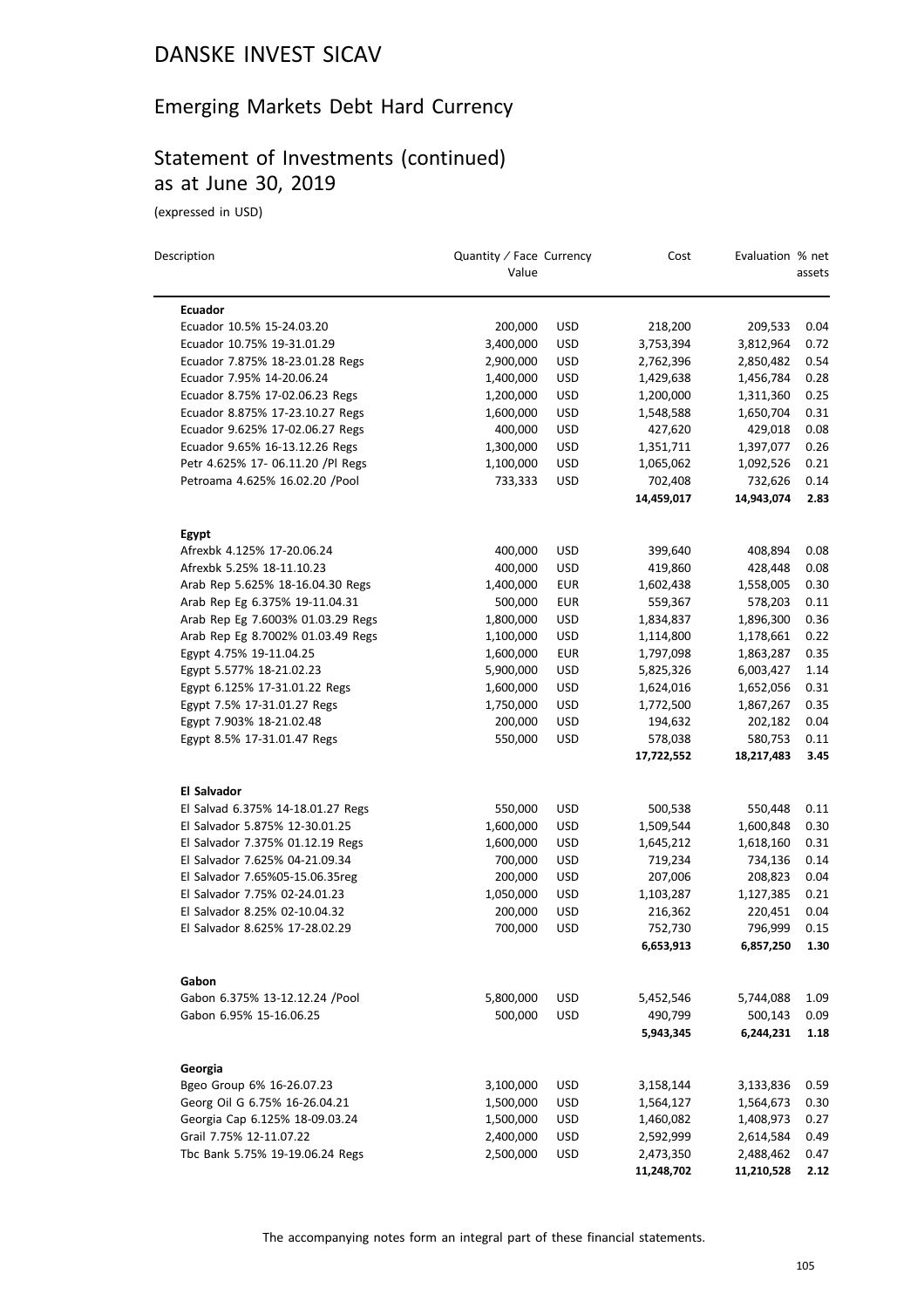## Emerging Markets Debt Hard Currency

## Statement of Investments (continued) as at June 30, 2019

(expressed in USD)

| Description                          | Quantity / Face Currency<br>Value |            | Cost                 | Evaluation % net     | assets       |
|--------------------------------------|-----------------------------------|------------|----------------------|----------------------|--------------|
| Ghana                                |                                   |            |                      |                      |              |
| Ghan Re 8.95% 26.03.51/Pool Regs     | 750,000                           | <b>USD</b> | 749,736              | 773,966              | 0.15         |
| Ghana 7.625% 18-16.05.29 / Pool Regs | 900,000                           | <b>USD</b> | 896,680              | 913,131              | 0.17         |
| Ghana 7.875% 13-07.08.23 Regs        | 368,111                           | <b>USD</b> | 380,516              | 399,544              | 0.07         |
| Ghana 7.875% 19-26.03.27 / Pool Regs | 400,000                           | <b>USD</b> | 408,536              | 420,506              | 0.08         |
| Ghana 8.627% 18-16.06.49 / Pool Regs | 1,400,000                         | <b>USD</b> | 1,385,228            | 1,406,412            | 0.27         |
|                                      |                                   |            | 3,820,696            | 3,913,559            | 0.74         |
| <b>Great Britain</b>                 |                                   |            |                      |                      |              |
| Biz Fin 9.625% 15-27.04.22 /Pool     | 1,000,000                         | USD        | 1,006,975            | 1,043,915            | 0.20         |
| Biz Fin 9.75% 15-22.01.25            | 1,700,000                         | <b>USD</b> | 1,699,981            | 1,780,801            | 0.33         |
| Shortline 9.875% 15.09.21 /Pool      | 2,975,000                         | <b>USD</b> | 3,035,392            | 3,048,854            | 0.58         |
| Ssb 18.875% 15-20.03.25              | 1,200,000                         | <b>USD</b> | 1,179,735            | 1,253,796            | 0.24         |
| Ssb 19.375% 15-10.03.23 /Pool        | 1,080,000                         | <b>USD</b> | 1,098,304            | 1,125,144            | 0.21         |
|                                      |                                   |            | 8,020,387            | 8,252,510            | 1.56         |
| Greece                               |                                   |            |                      |                      |              |
| Black Sea 4.875% 16-06.05.21         | 200,000                           | <b>USD</b> | 204,908              | 206,252              | 0.04         |
| Black Sea T 3.5% 19-25.06.24         | 1,500,000                         | <b>USD</b> | 1,493,130            | 1,514,183            | 0.29         |
|                                      |                                   |            | 1,698,038            | 1,720,435            | 0.33         |
| Guatemala                            |                                   |            |                      |                      |              |
| Guatem 6.125% 01.06.50 / Pool        | 1,200,000                         | USD        | 1,179,792            | 1,257,942            | 0.24         |
| Guatema 4.90% 01.06.30 / Pool Regs   | 800,000                           | <b>USD</b> | 786,064              | 821,596              | 0.15         |
| Guatemala 4.375% 17-05.06.27         | 300,000                           | <b>USD</b> | 295,319<br>2,261,175 | 300,099<br>2,379,637 | 0.06<br>0.45 |
| <b>Honduras</b>                      |                                   |            |                      |                      |              |
| Honduras 6.25% 17-19.01.27           | 1,600,000                         | <b>USD</b> | 1,652,268            | 1,726,192            | 0.33         |
| Honduras 8.75% 13-16.12.20           | 1,700,000                         | <b>USD</b> | 1,866,955            | 1,826,633            | 0.34         |
|                                      |                                   |            | 3,519,223            | 3,552,825            | 0.67         |
| <b>Hungary</b>                       |                                   |            |                      |                      |              |
| Hungary 5.75% 13-22.11.23            | 200,000                           | <b>USD</b> | 227,516              | 226,900              | 0.04         |
|                                      |                                   |            | 227,516              | 226,900              | 0.04         |
| India                                |                                   |            |                      |                      |              |
| Bk of India 3.125% 15-06.05.20       | 400,000                           | <b>USD</b> | 397,404              | 400,016              | $0.07\,$     |
| Bk of India 4.5% 14-28.10.19         | 500,000                           | <b>USD</b> | 516,820              | 502,250              | 0.09         |
| Idbi Bank 4.25% 15-30.11.20          | 300,000                           | <b>USD</b> | 307,299              | 302,537              | 0.06         |
| Idbi Bank 5% 14-25.09.19             | 300,000                           | <b>USD</b> | 312,752              | 300,993              | 0.06         |
| Indian 3.835% 17-13.12.27 Regs       | 400,000                           | USD        | 400,000              | 406,260              | 0.08         |
| Xp Imp B 3.875% 18-01.02.28 Regs     | 400,000                           | USD        | 399,276              | 411,008              | 0.08         |
|                                      |                                   |            | 2,333,551            | 2,323,064            | 0.44         |
| Indonesia                            |                                   |            |                      |                      |              |
| Id Exi Bk 3.875% 17-06.04.24         | 200,000                           | USD        | 199,696              | 206,335              | 0.04         |
| Indonesia 1.45% 19-18.09.26          | 1,000,000                         | <b>EUR</b> | 1,130,050            | 1,166,182            | 0.22         |
| Indonesia 1.75% 18-24.04.25          | 200,000                           | <b>EUR</b> | 229,384              | 236,857              | 0.04         |
| Indonesia 2.15% 17-18.07.24 Regs     | 1,100,000                         | EUR        | 1,282,341            | 1,335,812            | 0.25         |
| Indonesia 3.85% 17-18.07.27 Regs     | 300,000                           | <b>USD</b> | 298,899              | 310,440              | 0.06         |
| Indonesia 4.35% 16-08.01.27 Regs     | 1,000,000                         | <b>USD</b> | 1,008,600            | 1,069,910            | 0.20         |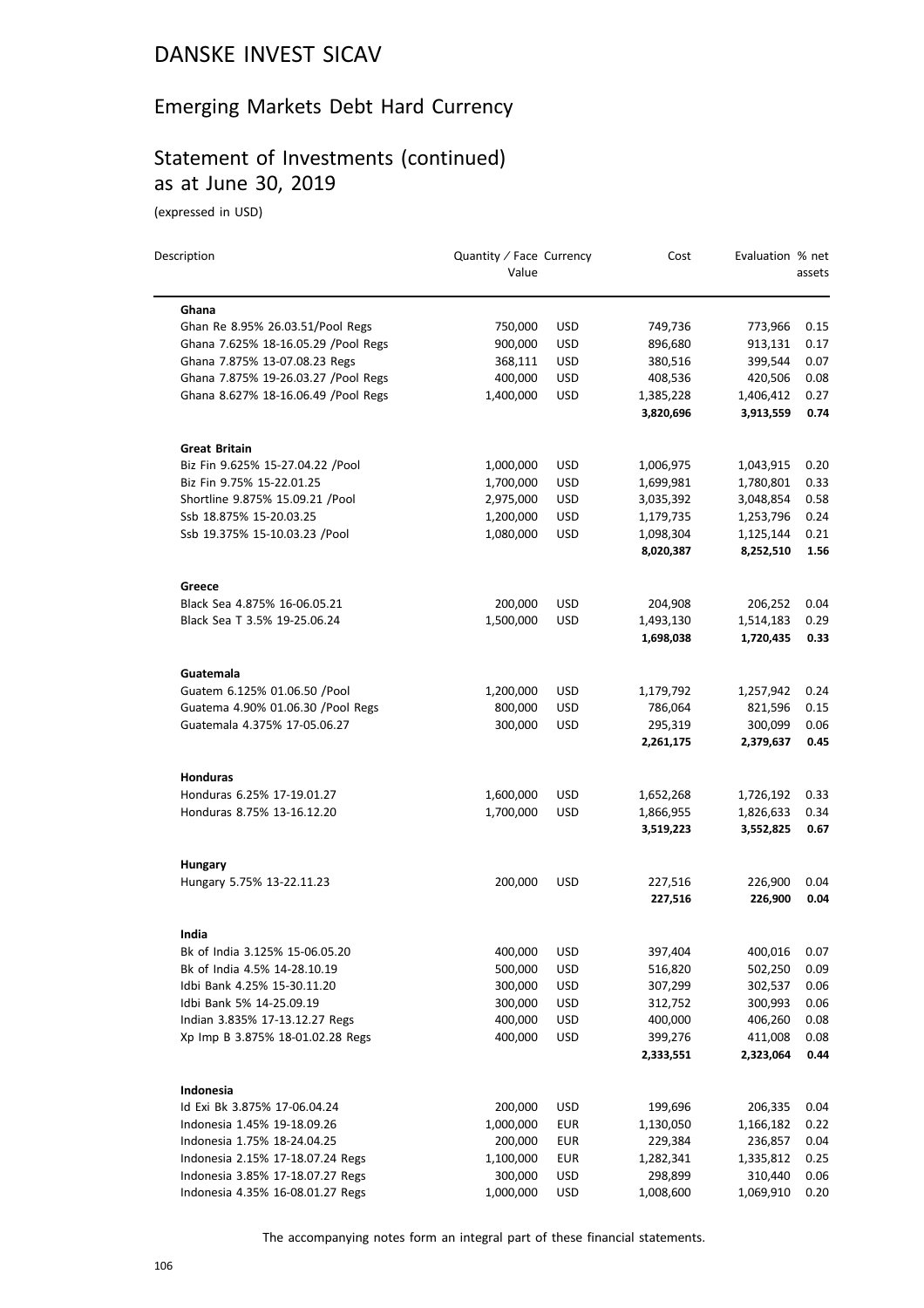## Emerging Markets Debt Hard Currency

#### Statement of Investments (continued) as at June 30, 2019

(expressed in USD)

| Description                        | Quantity / Face Currency<br>Value |            | Cost                  | Evaluation % net      | assets       |
|------------------------------------|-----------------------------------|------------|-----------------------|-----------------------|--------------|
| Indonesia 4.75% 18-11.02.29        | 2,500,000                         | <b>USD</b> | 2,729,860             | 2,777,062             | 0.53         |
| Indonesia 5.95% 15-08.01.46        | 200,000                           | <b>USD</b> | 234,439               | 250,973               | 0.05         |
| Indonesia 6.53% 18-15.11.28 Regs   | 900,000                           | <b>USD</b> | 943,502               | 1,063,787             | 0.20         |
| Indonesia 6.757% 18-15.11.48 Regs  | 400,000                           | USD        | 459,136               | 491,074               | 0.09         |
| Indonesia 7.75% 08-17.01.38        | 700,000                           | <b>USD</b> | 967,086               | 1,012,414             | 0.19         |
| Pertamina 5.625% 20.05.43 Regs     | 200,000                           | <b>USD</b> | 207,460               | 220,401               | 0.04         |
| Pertamina 6.45% 14-30.05.44        | 600,000                           | <b>USD</b> | 644,518               | 734,925               | 0.14         |
| Perusahaan 4.125% 17-15.05.27      | 500,000                           | <b>USD</b> | 494,950               | 509,005               | 0.10         |
| Pt Negar 6.15% 18-21.05.48 Regs    | 4,100,000                         | <b>USD</b> | 4,320,190             | 4,844,990             | 0.92         |
| Sbsn Indo   4.4% 18-01.03.28       | 2,400,000                         | <b>USD</b> | 2,413,540             | 2,559,276             | 0.49         |
|                                    |                                   |            | 17,563,651            | 18,789,443            | 3.56         |
| Iraq                               |                                   |            |                       |                       |              |
| Republic of 6.752% 17-09.03.23     | 300,000                           | <b>USD</b> | 300,000               | 307,515               | 0.06         |
|                                    |                                   |            | 300,000               | 307,515               | 0.06         |
| Ireland                            |                                   |            |                       |                       |              |
| Gazprombank 4.96% 14-05.09.19      | 800,000                           | <b>USD</b> | 827,858               | 802,504               | 0.15         |
| Gtlk Europe 5.125% 17-31.05.24     | 400,000                           | <b>USD</b> | 396,056               | 401,864               | 0.08         |
| Gtlk Europe 5.95% 19-17.04.25      | 3,100,000                         | <b>USD</b> | 3,078,108             | 3,179,561             | 0.60         |
| Rusal Cap 4.85% 18-01.02.23 Regs   | 2,800,000                         | <b>USD</b> | 2,779,768             | 2,790,704             | 0.53         |
| Rzd Capital 3.3744% 13-20.05.21    | 1,000,000                         | <b>EUR</b> | 1,163,994             | 1,203,488             | 0.23         |
| Veb Fin 6.902% 10-09.07.20 Reg-S   | 1,500,000                         | <b>USD</b> | 1,566,405             | 1,545,330             | 0.29         |
| Veb Finance 5.942% 13-21.11.23     | 500,000                           | <b>USD</b> | 498,670               | 530,295               | 0.10         |
| Veb Finance 6.8% 10-22.11.25       | 200,000                           | <b>USD</b> | 217,984<br>10,528,843 | 219,794<br>10,673,540 | 0.04<br>2.02 |
|                                    |                                   |            |                       |                       |              |
| Jamaica                            |                                   |            |                       |                       |              |
| Jamaica 6.75% 15-28.04.28          | 3,100,000                         | <b>USD</b> | 3,466,826             | 3,524,266             | 0.67         |
| Jamaica 7.875% 15-28.07.45         | 1,900,000                         | <b>USD</b> | 2,243,356             | 2,352,333             | 0.44         |
| Jamaica 8% 07-15.03.39             | 800,000                           | <b>USD</b> | 944,224               | 992,348               | 0.19         |
|                                    |                                   |            | 6,654,406             | 6,868,947             | 1.30         |
| Jordan                             |                                   |            |                       |                       |              |
| Jordan 5.75% 16-31.01.27           | 800,000                           | <b>USD</b> | 773,828               | 811,948               | 0.16         |
| Jordan 6.125% 15-29.01.26          | 600,000                           | <b>USD</b> | 610,110               | 623,691               | 0.12         |
| Jordan 7.375% 17-10.10.47 Regs     | 1,800,000                         | <b>USD</b> | 1,759,610             | 1,862,235             | 0.35         |
|                                    |                                   |            | 3,143,548             | 3,297,874             | 0.63         |
| Kazakhstan                         |                                   |            |                       |                       |              |
| Dev Bk Kaza 4.125% 12-10.12.22     | 1,000,000                         | <b>USD</b> | 983,000               | 1,016,540             | 0.19         |
| Kaz Tz Fin 6.95% 10.07.42          | 400,000                           | <b>USD</b> | 422,094               | 497,706               | 0.10         |
| Kazakhstan 2.375% 18-09.11.28 Regs | 700,000                           | <b>EUR</b> | 803,965               | 865,235               | 0.16         |
| Kazmunay 5.375% 18-24.04.30 Regs   | 1,300,000                         | <b>USD</b> | 1,356,320             | 1,442,428             | 0.27         |
| Kazmunay 6.375% 18-24.10.48 Regs   | 3,000,000                         | USD        | 3,216,265             | 3,578,685             | 0.68         |
| Kazmunayg 4.75% 18-24.04.25 Regs   | 600,000                           | <b>USD</b> | 625,560               | 639,699               | 0.12         |
| Kaztrans 4.375% 17-26.09.27 Regs   | 800,000                           | <b>USD</b> | 796,792               | 815,444               | 0.16         |
| Nat Kazak 4.85% 17-17.11.27        | 1,100,000                         | USD        | 1,126,877             | 1,175,158             | 0.22         |
|                                    |                                   |            | 9,330,873             | 10,030,895            | 1.90         |
| Kenya                              |                                   |            |                       |                       |              |
| Esafrb 4.875% 19-23.5.24 Regs      | 1,000,000                         | USD        | 994,530               | 1,028,040             | 0.20         |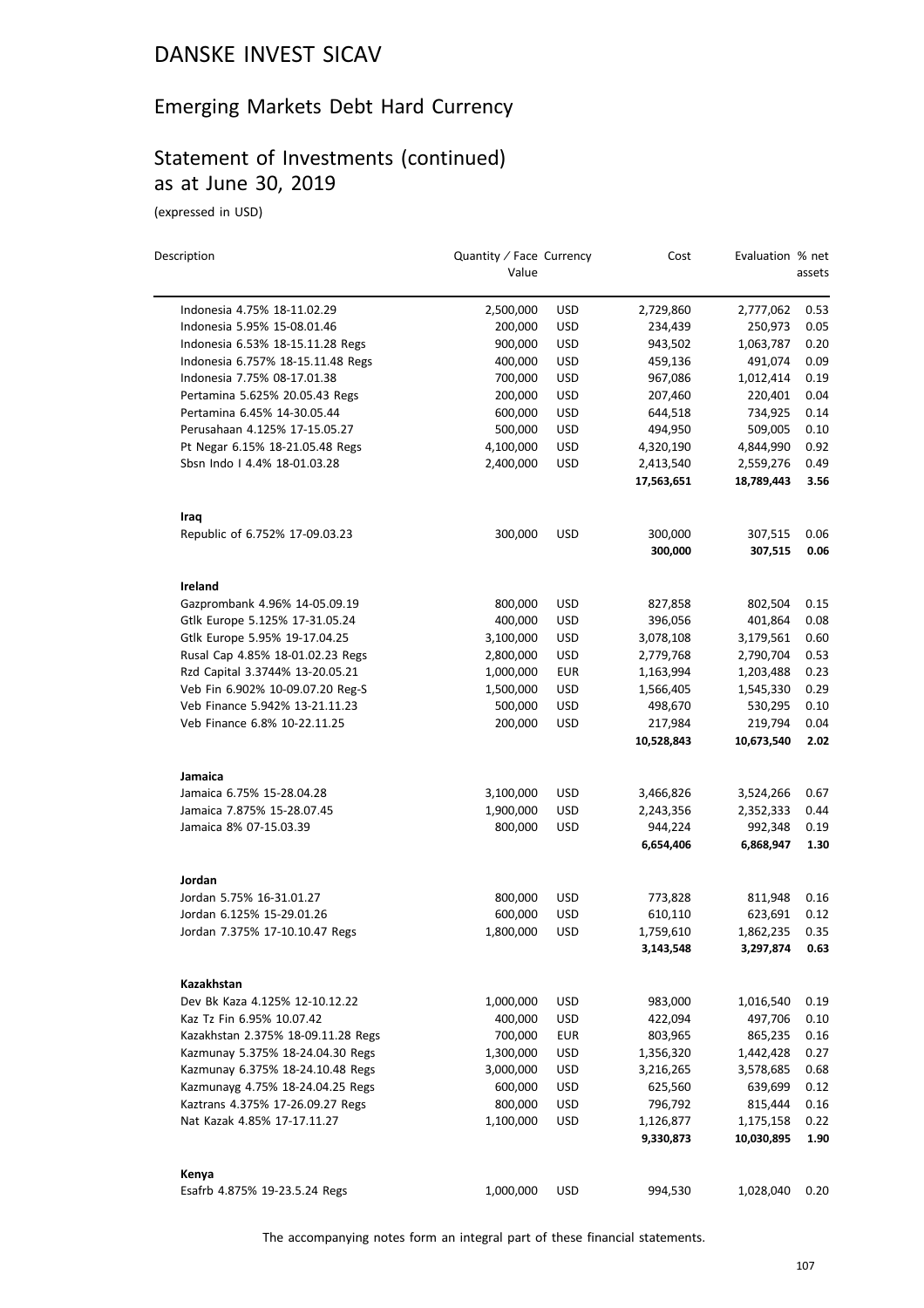## Emerging Markets Debt Hard Currency

## Statement of Investments (continued) as at June 30, 2019

(expressed in USD)

| Description                                                          | Quantity / Face Currency<br>Value |                          | Cost                 | Evaluation % net     | assets       |
|----------------------------------------------------------------------|-----------------------------------|--------------------------|----------------------|----------------------|--------------|
|                                                                      |                                   |                          |                      |                      |              |
| Kenya Re8% 19-22.05.32 /Pool                                         | 950,000                           | <b>USD</b>               | 950,000              | 996,982              | 0.19         |
| Kenya Rep 7.25% 18-28.02.28 Regs<br>Kenya Rep 8.25% 18-28.02.48 Regs | 1,600,000<br>700,000              | <b>USD</b><br><b>USD</b> | 1,584,627<br>699,760 | 1,655,968<br>723,954 | 0.31<br>0.14 |
|                                                                      | 600,000                           | <b>USD</b>               | 616,314              |                      | 0.12         |
| Kenya Rep O 6.875% 14-24.06.24                                       |                                   |                          | 4,845,231            | 638,565<br>5,043,509 | 0.96         |
| Lebanon                                                              |                                   |                          |                      |                      |              |
| Lebanon 5.8% 14-14.04.20                                             | 900,000                           | <b>USD</b>               | 865,546              | 875,551              | 0.16         |
| Lebanon 6% 12-27.01.23 Regs                                          | 800,000                           | <b>USD</b>               | 755,054              | 669,316              | 0.13         |
| Lebanon 6.2% 15-26.02.25                                             | 1,000,000                         | <b>USD</b>               | 795,000              | 794,695              | 0.15         |
| Lebanon 6.25% 15-04.11.24                                            | 2,600,000                         | <b>USD</b>               | 2,419,843            | 2,078,752            | 0.39         |
| Lebanon 6.65% 15-26.02.30                                            | 600,000                           | <b>USD</b>               | 478,098              | 459,936              | 0.09         |
| Lebanon 6.85% 16-25.05.29                                            | 2,100,000                         | <b>USD</b>               | 1,723,314            | 1,621,620            | 0.31         |
| Lebanon 7.25% 17-23.03.37                                            | 300,000                           | <b>USD</b>               | 304,287              | 230,103              | 0.04         |
| Lebanon 8.25% 06-12.04.21                                            | 2,000,000                         | <b>USD</b>               | 1,950,700            | 1,882,530            | 0.36         |
|                                                                      |                                   |                          | 9,291,842            | 8,612,503            | 1.63         |
| Luxembourg                                                           |                                   |                          |                      |                      |              |
| Kernel 8.75% 17-31.01.22 Regs                                        | 400,000                           | USD                      | 410,640              | 421,732              | 0.08         |
| Mhp 7.75% 17-10.05.24                                                | 1,510,000                         | <b>USD</b>               | 1,522,744            | 1,603,628            | 0.30         |
| Mhp Lux Sa 6.95% 18-03.04.26 Regs                                    | 2,800,000                         | <b>USD</b>               | 2,767,640            | 2,838,052            | 0.54         |
| Ojsc Russ A 8.5% 13-16.10.23                                         | 500,000                           | <b>USD</b>               | 557,090              | 539,452              | 0.10         |
| Sb Capital 5.25% 13-23.05.23                                         | 1,000,000                         | <b>USD</b>               | 1,026,214            | 1,038,360            | 0.20         |
|                                                                      |                                   |                          | 6,284,328            | 6,441,224            | 1.22         |
| Macedonia                                                            |                                   |                          |                      |                      |              |
| Fyr Macedon 3.975% 14-24.07.21                                       | 2,200,000                         | EUR                      | 2,501,434            | 2,649,152            | 0.50         |
| Macedoni 2.75% 18-18.01.25 Regs                                      | 4,600,000                         | <b>EUR</b>               | 5,355,653            | 5,526,720            | 1.05         |
| Macedonia 5.625% 16-26.07.23                                         | 3,530,000                         | <b>EUR</b>               | 4,484,997            | 4,666,109            | 0.88         |
|                                                                      |                                   |                          | 12,342,084           | 12,841,981           | 2.43         |
| Malaysia                                                             |                                   |                          |                      |                      |              |
| 1mdb Energy 5.99% 12-11.05.22                                        | 2,000,000                         | USD                      | 2,073,220            | 2,092,060            | 0.39         |
| 1mdb Glb 4.4% 13-09.03.23                                            | 6,100,000                         | <b>USD</b>               | 5,621,494            | 5,795,793            | 1.10         |
| Ssg Resources 4.25% 12-04.10.22                                      | 300,000                           | <b>USD</b>               | 302,304              | 311,091              | 0.06         |
|                                                                      |                                   |                          | 7,997,018            | 8,198,944            | 1.55         |
| Mexico                                                               |                                   |                          |                      |                      |              |
| Alfa 6.875% 14-25.03.44 Regs                                         | 500,000                           | <b>USD</b>               | 527,911              | 557,182              | 0.11         |
| Banco Nac D 3.8% 16-11.08.26                                         | 200,000                           | <b>USD</b>               | 197,918              | 202,050              | 0.04         |
| Cemex 2.75% 17-05.12.24                                              | 700,000                           | EUR                      | 815,743              | 814,718              | 0.15         |
| Cemex 5.7% 14-11.01.25                                               | 250,000                           | <b>USD</b>               | 236,205              | 259,680              | 0.05         |
| Cemex 6.125% 15-05.05.25 Regs                                        | 200,000                           | <b>USD</b>               | 208,570              | 209,624              | 0.04         |
| Mexico 1.625% 19-08.04.26                                            | 400,000                           | EUR                      | 448,717              | 467,737              | 0.09         |
| Mexico 2.875% 19-08.04.39                                            | 800,000                           | <b>EUR</b>               | 892,666              | 954,382              | 0.18         |
| Mexico 3.75% 18-11.01.28                                             | 1,400,000                         | <b>USD</b>               | 1,328,482            | 1,425,508            | 0.27         |
| Mexico 4.35% 16-15.01.47                                             | 200,000                           | <b>USD</b>               | 199,470              | 198,851              | 0.04         |
| Mexico 4.6% 15-23.01.46                                              | 600,000                           | <b>USD</b>               | 569,860              | 614,715              | 0.12         |
| Mexico Air 3.875% 17-30.04.28                                        | 566,000                           | <b>USD</b>               | 521,382              | 548,811              | 0.10         |
| Mexico City 5.5% 17-31.07.47                                         | 1,550,000                         | <b>USD</b>               | 1,404,449            | 1,545,993            | 0.29         |
| Mexico City 5.5% 16-31.10.46 Regs                                    | 1,800,000                         | <b>USD</b>               | 1,620,861            | 1,794,564            | 0.34         |
| Pemex 2.5% 18-24.11.22                                               | 1,000,000                         | <b>EUR</b>               | 1,124,378            | 1,106,825            | 0.21         |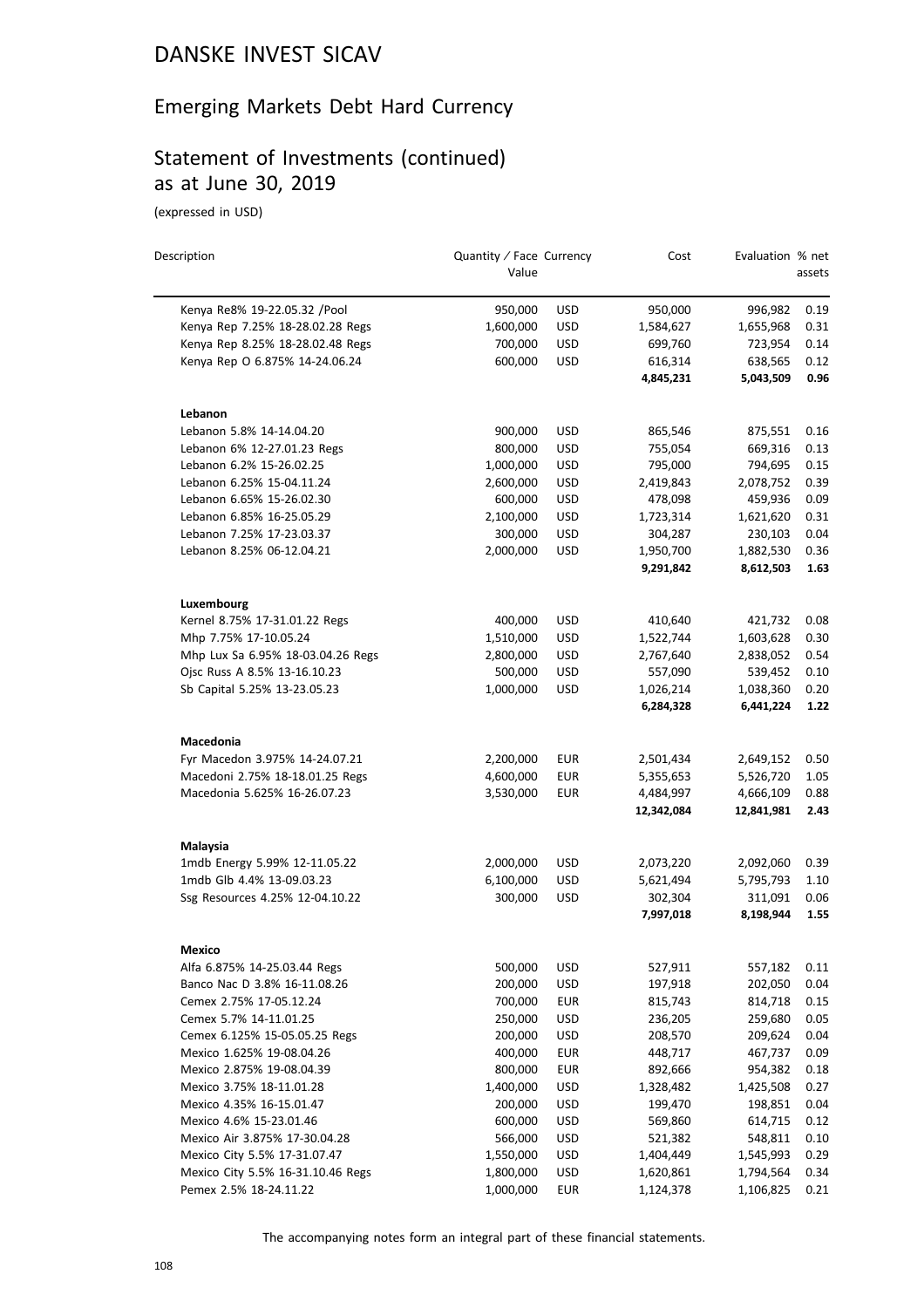# Emerging Markets Debt Hard Currency

# Statement of Investments (continued) as at June 30, 2019

(expressed in USD)

| Description                        | Quantity / Face Currency<br>Value |            | Cost               | Evaluation % net   | assets       |
|------------------------------------|-----------------------------------|------------|--------------------|--------------------|--------------|
| Pemex 3.625% 18-24.11.25           | 600,000                           | <b>EUR</b> | 657,518            | 653,997            | 0.12         |
| Pemex 4.75% 18-26.02.29            | 2,450,000                         | <b>EUR</b> | 2,775,394          | 2,670,221          | 0.51         |
| Pemex 5.35% 18-12.02.28            | 500,000                           | <b>USD</b> | 500,000            | 451,145            | 0.08         |
| Pemex 6.35% 12.02.48               | 459,000                           | <b>USD</b> | 410,864            | 391,362            | 0.07         |
| Pemex 6.5% 18-13.03.27             | 410,000                           | <b>USD</b> | 428,661            | 401,864            | 0.08         |
| Pemex 6.5% 18-23.01.29             | 600,000                           | <b>USD</b> | 592,506            | 577,068            | 0.11         |
| Pemex 6.75% 16-21.09.47            | 1,300,000                         | <b>USD</b> | 1,236,601          | 1,147,542          | 0.22         |
| Pemex 6.875% 16-04.02.26           | 400,000                           | <b>USD</b> | 412,416            | 402,118            | 0.08         |
| Pemex Proj. Fdg 6.625% 05-35       | 700,000                           | USD        | 706,510            | 643,062            | 0.12         |
| Santander 4.125% 12-09.11.22       | 400,000                           | <b>USD</b> | 406,995            | 410,900            | 0.08         |
|                                    |                                   |            | 18,224,077         | 18,449,919         | 3.50         |
| Mongolia                           |                                   |            |                    |                    |              |
| Dev Bk Mon 9.375% 15-19.05.20      | 5,600,000                         | USD        | 5,868,747          | 5,823,244          | 1.10         |
| Dev Bk Mong 7.25% 18-23.10.23      | 2,000,000                         | <b>USD</b> | 2,013,570          | 2,087,680          | 0.40         |
| Mongolia 5.125% 12-05.12.22        | 1,100,000                         | <b>USD</b> | 1,068,882          | 1,113,370          | 0.21         |
| Mongolia 5.625% 17-01.05.23        | 7,300,000                         | <b>USD</b> | 7,178,476          | 7,449,650          | 1.41         |
| Mongolia 8.75% 17-09.03.24 Regs    | 5,200,000                         | <b>USD</b> | 5,728,619          | 5,886,608          | 1.12         |
|                                    |                                   |            | 21,858,294         | 22,360,552         | 4.24         |
| Mozambique                         |                                   |            |                    |                    |              |
| Mozambique 10.5% 16-18.01.23       | 400,000                           | <b>USD</b> | 314,487            | 405,940            | 0.08         |
|                                    |                                   |            | 314,487            | 405,940            | 0.08         |
| <b>Namibia</b>                     |                                   |            |                    |                    |              |
| Namibia 5.25% 15-29.10.25          | 400,000                           | <b>USD</b> | 390,636<br>390,636 | 401,952<br>401,952 | 0.08<br>0.08 |
| Nigeria                            |                                   |            |                    |                    |              |
| Africa Fina 4.375% 19-17.04.26     | 1,000,000                         | <b>USD</b> | 1,007,200          | 1,034,485          | 0.20         |
| Nigeria 5.625% 17-27.06.22         | 600,000                           | <b>USD</b> | 609,360            | 621,375            | 0.12         |
| Nigeria 6.5% 17-28.11.27 Regs      | 400,000                           | <b>USD</b> | 400,000            | 398,582            | 0.08         |
| Nigeria 7.143% 18-23.02.30 Regs    | 1,600,000                         | <b>USD</b> | 1,595,748          | 1,613,600          | 0.31         |
| Nigeria 7.625% 17-28.11.47 Regs    | 800,000                           | <b>USD</b> | 786,436            | 792,136            | 0.15         |
| Nigeria 7.625% 18-21.11.25 Regs    | 600,000                           | <b>USD</b> | 644,646            | 654,297            | 0.12         |
| Nigeria 7.696% 18-23.02.38         | 900,000                           | <b>USD</b> | 897,700            | 908,964            | 0.17         |
| Nigeria 8.747% 18-21.01.31         | 1,450,000                         | USD        | 1,471,274          | 1,607,832          | 0.30         |
| Nigeria 9.248% 18-21.01.49 Regs    | 400,000                           | <b>USD</b> | 438,760            | 450,258            | 0.08         |
|                                    |                                   |            | 7,851,124          | 8,081,529          | 1.53         |
| Oman                               |                                   |            |                    |                    |              |
| Bk Of Oman 5.625% 18-25.09.23 Regs | 1,100,000                         | <b>USD</b> | 1,097,701          | 1,119,717          | 0.21         |
| Oman In 5.625% 18-17.01.28 Regs    | 1,400,000                         | <b>USD</b> | 1,368,026          | 1,327,921          | 0.25         |
| Oman Int 5.375% 17-08.03.27 Regs   | 400,000                           | USD        | 369,000            | 375,152            | 0.07         |
| Oman Intl 6.75% 18-17.01.48 Regs   | 1,800,000                         | <b>USD</b> | 1,712,492          | 1,586,601          | 0.30         |
| Oman Intrnl 4.125% 18-17.01.23     | 200,000                           | <b>USD</b> | 194,324            | 194,524            | 0.04         |
| Oman Intrnl 6.5% 17-08.03.47 Regs  | 1,200,000                         | USD        | 1,167,049          | 1,037,322          | 0.20         |
| Oman Sov 4.397% 17-01.06.24 Regs   | 800,000                           | <b>USD</b> | 766,784            | 774,528            | 0.15         |
|                                    |                                   |            | 6,675,376          | 6,415,765          | 1.22         |
| Pakistan                           |                                   |            |                    |                    |              |
| Pakistan 6.75% 14-03.12.19         | 750,000                           | USD        | 792,503            | 757,028            | 0.15         |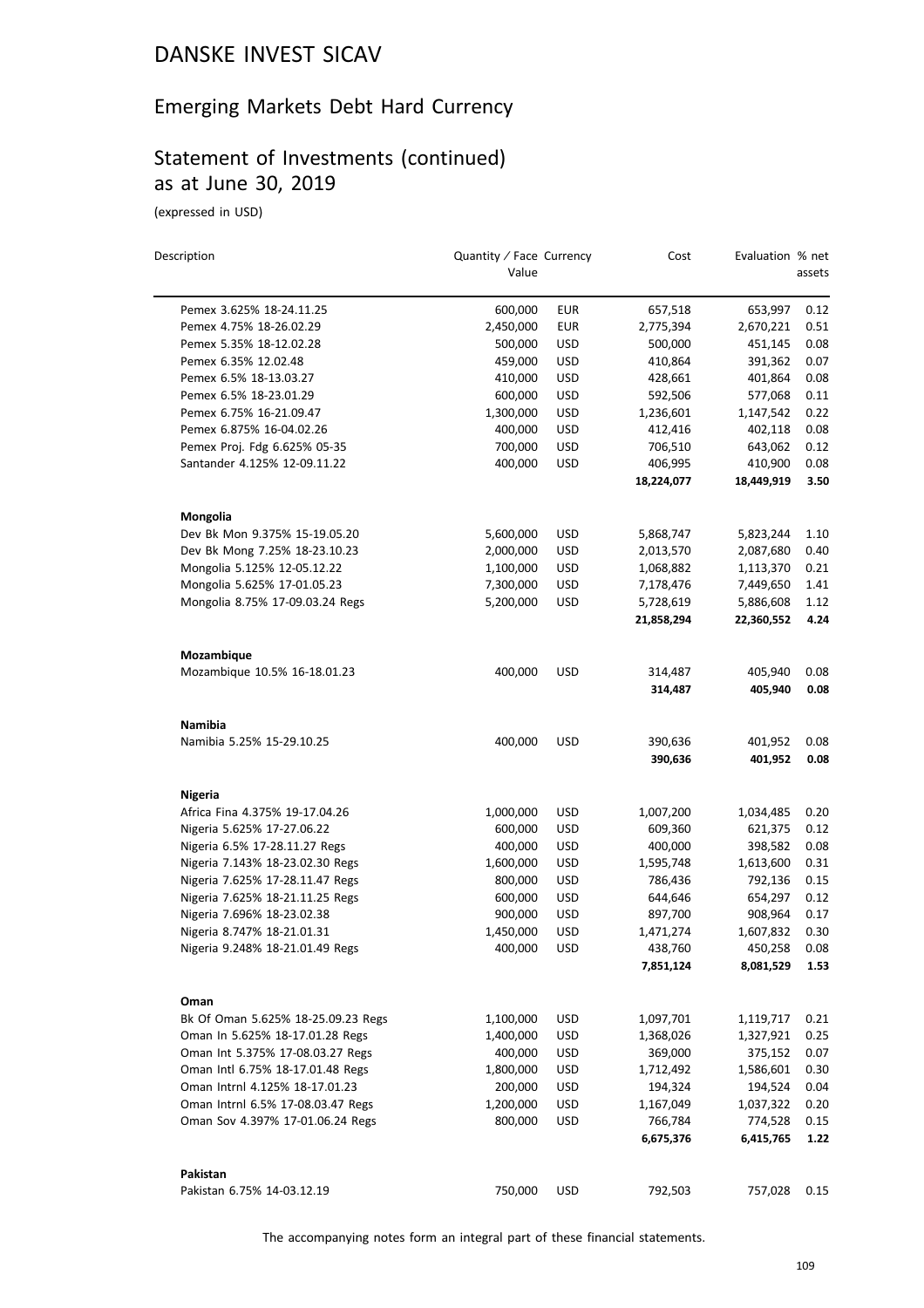# Emerging Markets Debt Hard Currency

# Statement of Investments (continued) as at June 30, 2019

(expressed in USD)

| Description                      | Quantity / Face Currency<br>Value |            | Cost                    | Evaluation % net        | assets       |
|----------------------------------|-----------------------------------|------------|-------------------------|-------------------------|--------------|
| Pakistan 6.875% 17-05.12.27 Regs | 1,100,000                         | <b>USD</b> | 1,069,339               | 1,113,491               | 0.21         |
| Third 5.625% 17-05.12.22 Regs    | 900,000                           | <b>USD</b> | 902,612                 | 909,158                 | 0.17         |
|                                  |                                   |            | 2,764,454               | 2,779,677               | 0.53         |
| Panama                           |                                   |            |                         |                         |              |
| Aeroprt 5.625% 11.05.36 /Pool    | 600,000                           | <b>USD</b> | 633,118                 | 673,500                 | 0.13         |
| Aeropuerto 6% 18.11.48 /Pool     | 400,000                           | <b>USD</b> | 452,852                 | 466,996                 | 0.09         |
| Autorid 4.95% 15-29.07.35 /Pool  | 800,000                           | USD        | 869,418                 | 890,476                 | 0.17         |
| Ena Norte 4.95% 25.04.28 /Pool   | 125,941                           | <b>USD</b> | 130,341                 | 129,770                 | 0.02         |
| Panama 4.5% 17-15.05.47 /Pool    | 400,000                           | <b>USD</b> | 399,036                 | 450,840                 | 0.08         |
|                                  |                                   |            | 2,484,765               | 2,611,582               | 0.49         |
| Papa New Guinea                  |                                   |            |                         |                         |              |
| Png Govt 8.375% 18-04.10.28 Regs | 700,000                           | <b>USD</b> | 729,988                 | 750,880                 | 0.14         |
|                                  |                                   |            | 729,988                 | 750,880                 | 0.14         |
| Paraguay                         |                                   |            |                         |                         |              |
| Paraguay 4.7% 17-27.03.27 Regs   | 500,000                           | <b>USD</b> | 504,524                 | 541,783                 | 0.10         |
| Paraguay 5.4% 30.03.50/Pool Regs | 600,000                           | <b>USD</b> | 608,852                 | 666,348                 | 0.13         |
| Paraguay 6.1% 14-11.08.44        | 800,000                           | <b>USD</b> | 897,754                 | 951,348                 | 0.18         |
|                                  |                                   |            | 2,011,130               | 2,159,479               | 0.41         |
| Peru                             |                                   |            |                         |                         |              |
| Cofide 3.25% 14-15.07.19         | 300,000                           | <b>USD</b> | 305,857                 | 300,282                 | 0.06         |
| Cofide 5.25% 14-15.07.29         | 1,000,000                         | <b>USD</b> | 1,052,188               | 1,077,550               | 0.20         |
| Peru 2.844% 19-20.06.30          | 2,000,000                         | <b>USD</b> | 2,000,000               | 2,013,110               | 0.38         |
| Peru 4.125% 15-25.08.27          | 1,400,000                         | <b>USD</b> | 1,488,228               | 1,559,579               | 0.30         |
| Peru 5.625% 10-18.11.50          | 2,000,000                         | <b>USD</b> | 2,456,635               | 2,756,820               | 0.52         |
| Petroperu 4.75% 17-19.06.32      | 200,000                           | <b>USD</b> | 204,364                 | 218,197                 | 0.04         |
| Petroperu 5.625% 17-19.06.47     | 1,100,000                         | <b>USD</b> | 1,135,586               | 1,246,949               | 0.24         |
|                                  |                                   |            | 8,642,858               | 9,172,487               | 1.74         |
| <b>Philippines</b>               |                                   |            |                         |                         |              |
| Natl Power 9.625% 03-15.05.28    | 700,000                           | <b>USD</b> | 1,023,084               | 1,009,355               | 0.19         |
| Philippines 3.7% 16-01.03.41     | 600,000                           | <b>USD</b> | 600,000                 | 652,458                 | 0.12         |
|                                  |                                   |            | 1,623,084               | 1,661,813               | 0.31         |
| Qatar                            |                                   |            |                         |                         |              |
| Qatar 4% 19-14.03.29 Regs        | 1,400,000                         | USD        | 1,463,546               | 1,509,746               | 0.29         |
| Qatar 4.5% 18-23.04.28           | 6,900,000                         | <b>USD</b> | 7,145,345               | 7,723,204               | 1.46         |
| Qatar 4.817% 19-14.03.49         | 2,100,000                         | <b>USD</b> | 2,280,982               | 2,406,716               | 0.45         |
| Qatar 5.103% 18-23.04.48 Regs    | 2,200,000                         | USD        | 2,332,800<br>13,222,673 | 2,623,181<br>14,262,847 | 0.50<br>2.70 |
|                                  |                                   |            |                         |                         |              |
| Romania                          |                                   |            |                         |                         |              |
| Romania 2.875% 18-11.03.29       | 700,000                           | <b>EUR</b> | 798,789                 | 885,526                 | 0.17         |
| Romania 4.625% 19-03.04.49       | 800,000                           | <b>EUR</b> | 937,527                 | 1,102,561               | 0.21         |
|                                  |                                   |            | 1,736,316               | 1,988,087               | 0.38         |
| Russia                           |                                   |            |                         |                         |              |
| Russia 4.875% 13-16.09.23 Regs   | 5,000,000                         | <b>USD</b> | 5,192,300               | 5,349,375               | 1.01         |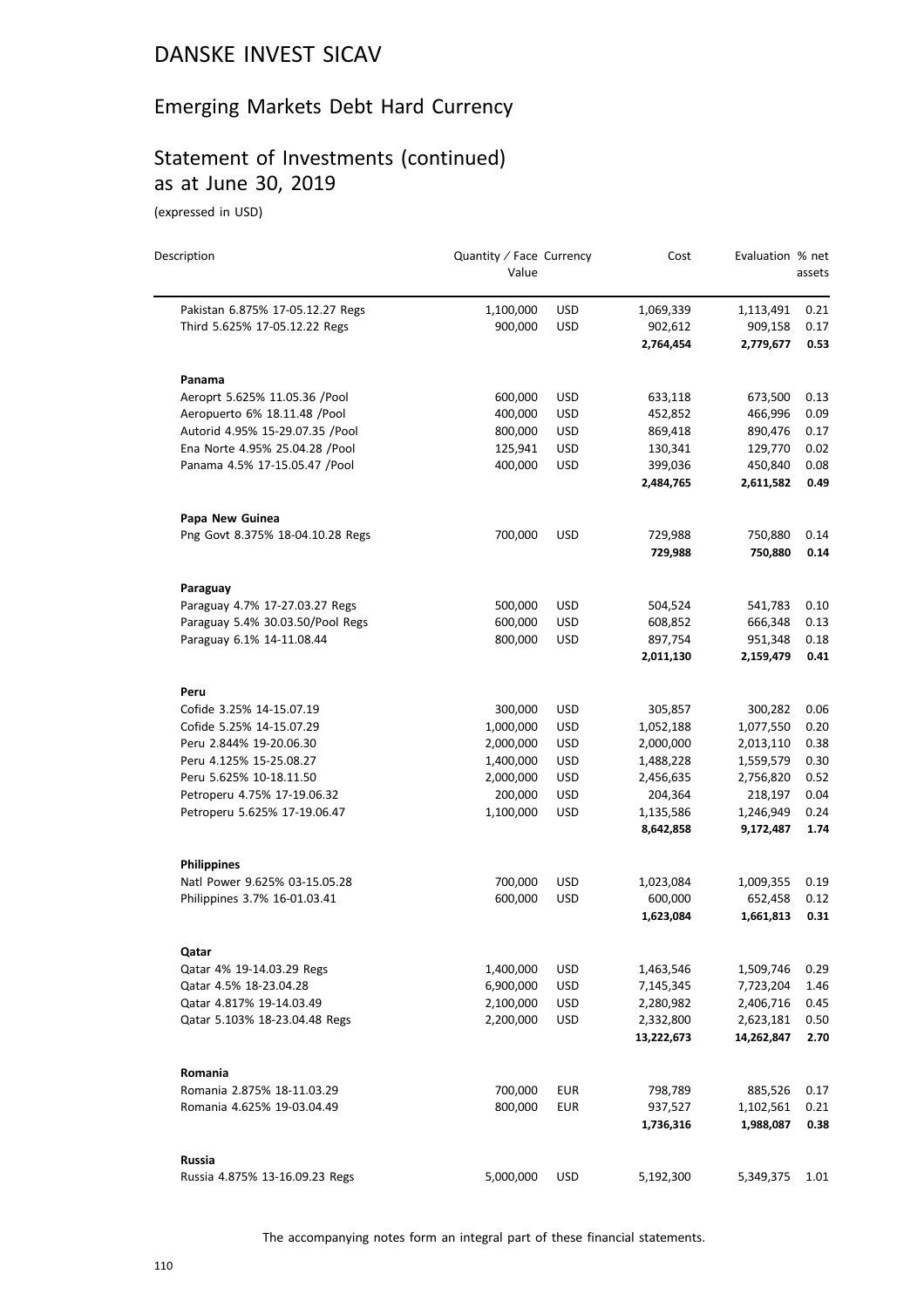# Emerging Markets Debt Hard Currency

# Statement of Investments (continued) as at June 30, 2019

(expressed in USD)

| Description                        | Quantity / Face Currency<br>Value |            | Cost                   | Evaluation % net       | assets       |
|------------------------------------|-----------------------------------|------------|------------------------|------------------------|--------------|
| Russia 5.625% 12-04.04.42          | 3,000,000                         | <b>USD</b> | 3,406,500<br>8,598,800 | 3,516,795<br>8,866,170 | 0.67<br>1.68 |
| <b>Rwanda</b>                      |                                   |            |                        |                        |              |
| Rwandese Rep 6.625% 13-02.05.23    | 4,700,000                         | <b>USD</b> | 4,854,908<br>4,854,908 | 4,977,559<br>4,977,559 | 0.94<br>0.94 |
| Saudi Arabia                       |                                   |            |                        |                        |              |
| Saud Arabia 4% 18-17.04.25 Regs    | 500,000                           | <b>USD</b> | 495,365                | 532,785                | 0.10         |
| Saud Arabia 4.5% 18-17.04.30 Regs  | 1,600,000                         | <b>USD</b> | 1,584,944              | 1,746,536              | 0.33         |
| Saud Arabia 5% 18-17.04.49 Regs    | 1,000,000                         | <b>USD</b> | 1,057,500              | 1,093,710              | 0.21         |
| Saudi Int 4.375%19-16.04.29 Regs   | 800,000                           | <b>USD</b> | 813,808                | 864,988                | 0.16         |
| Saudi Int B 4.625% 17-04.10.47     | 900,000                           | USD        | 869,591                | 930,604                | 0.18         |
| Saudi Int B 5.25% 19-16.01.50 Regs | 1,600,000                         | <b>USD</b> | 1,638,268              | 1,817,368              | 0.34         |
| Saudi Oil 4.25% 19-16.04.39 Regs   | 400,000                           | <b>USD</b> | 390,792                | 402,606                | 0.08         |
|                                    |                                   |            | 6,850,268              | 7,388,597              | 1.40         |
| Senegal                            |                                   |            |                        |                        |              |
| Senega 4.75% 13.03.28 / Pool Regs  | 3,800,000                         | <b>EUR</b> | 4,266,914              | 4,334,606              | 0.82         |
| Senegal 6.25% 14-30.07.24          | 900,000                           | <b>USD</b> | 911,300                | 964,593                | 0.19         |
| Senegal 6.25% 23.05.33 / Pool Regs | 500,000                           | <b>USD</b> | 500,000                | 483,430                | 0.09         |
|                                    |                                   |            | 5,678,214              | 5,782,629              | 1.10         |
| Serbia                             |                                   |            |                        |                        |              |
| Serbia T-Bo 1.5% 19-26.06.29 Regs  | 1,500,000                         | <b>EUR</b> | 1,660,558<br>1,660,558 | 1,708,321<br>1,708,321 | 0.32<br>0.32 |
| Singapore                          |                                   |            |                        |                        |              |
| Bprl Intern 4.375% 17-18.01.27     | 200,000                           | <b>USD</b> | 199,904                | 208,354                | 0.04         |
|                                    |                                   |            | 199,904                | 208,354                | 0.04         |
| South Africa                       |                                   |            |                        |                        |              |
| South Afr 4.3% 16-12.10.28         | 3,100,000                         | USD        | 2,880,978              | 3,037,690              | 0.58         |
| South Afr 4.85% 17-27.09.27        | 1,000,000                         | <b>USD</b> | 975,150                | 1,029,600              | 0.19         |
| South Afr 4.875% 16-14.04.26       | 400,000                           | USD        | 397,536                | 413,596                | 0.08         |
| South Afr 5.65% 17-27.09.47        | 2,500,000                         | USD        | 2,424,976              | 2,562,812              | 0.49         |
| South Afr 5.875% 18-22.06.30       | 900,000                           | <b>USD</b> | 904,620<br>7,583,260   | 975,173<br>8,018,871   | 0.18<br>1.52 |
| Sri Lanka                          |                                   |            |                        |                        |              |
| National Sav 5.15% 14-10.09.19     | 1,000,000                         | <b>USD</b> | 1,007,288              | 998,950                | 0.19         |
| Sri Lanka 5.75% 16-18.01.22        | 3,300,000                         | <b>USD</b> | 3,274,473              | 3,312,259              | 0.63         |
| Sri Lanka 5.75% 18-18.04.23 Regs   | 1,700,000                         | USD        | 1,662,928              | 1,688,661              | 0.32         |
| Sri Lanka 6.2% 17-11.05.27 Regs    | 1,719,000                         | <b>USD</b> | 1,621,904              | 1,635,886              | 0.31         |
| Sri Lanka 6.25% 11-27.07.21        | 400,000                           | <b>USD</b> | 412,617                | 405,562                | 0.08         |
| Sri Lanka 6.825% 16-18.07.26       | 1,600,000                         | <b>USD</b> | 1,590,475              | 1,598,352              | 0.30         |
| Sri Lanka 6.85% 15-03.11.25        | 2,900,000                         | <b>USD</b> | 2,894,472              | 2,915,443              | 0.55         |
| Sri Lanka 6.85% 19-14.03.24 Regs   | 3,000,000                         | USD        | 3,028,340              | 3,068,220              | 0.58         |
| Sri Lanka 7.55% 19-28.03.30 Regs   | 1,200,000                         | <b>USD</b> | 1,199,400              | 1,204,944              | 0.23         |
| Sri Lanka 7.85% 19-14.03.29 Regs   | 1,100,000                         | <b>USD</b> | 1,109,864              | 1,138,104              | 0.21         |
|                                    |                                   |            | 17,801,761             | 17,966,381             | 3.40         |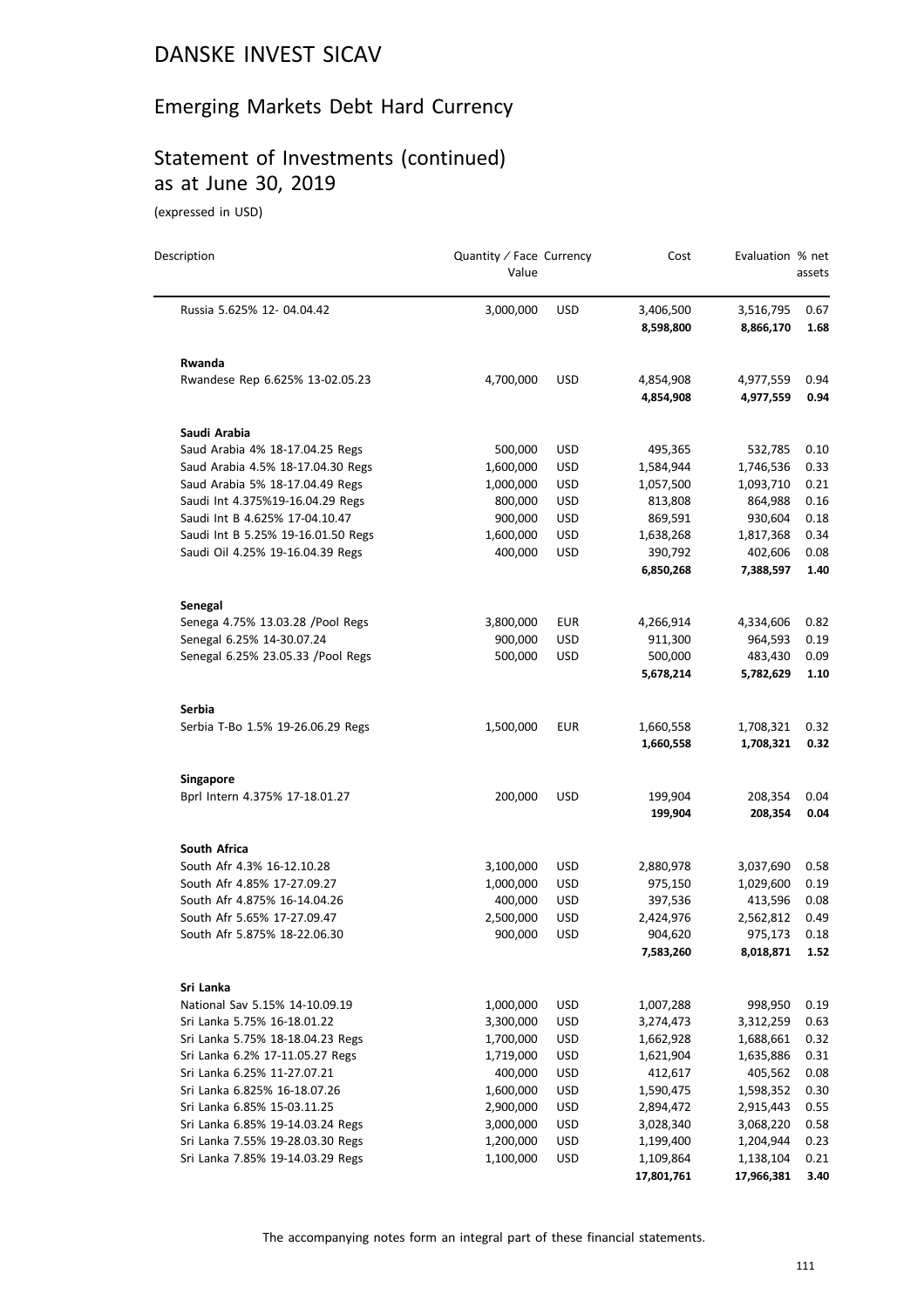# Emerging Markets Debt Hard Currency

# Statement of Investments (continued) as at June 30, 2019

(expressed in USD)

| Description                                                | Quantity / Face Currency<br>Value |                          | Cost                   | Evaluation % net       | assets       |
|------------------------------------------------------------|-----------------------------------|--------------------------|------------------------|------------------------|--------------|
| <b>Suriname</b>                                            |                                   |                          |                        |                        |              |
| Suriname 9.25% 16-26.10.26                                 | 400,000                           | <b>USD</b>               | 392,112<br>392,112     | 374,058<br>374,058     | 0.07<br>0.07 |
| Tajikistan                                                 |                                   |                          |                        |                        |              |
| Tajikis 7.125% 14.09.27 / Pool Regs                        | 900,000                           | <b>USD</b>               | 837,370<br>837,370     | 854,190<br>854,190     | 0.16<br>0.16 |
| The Bahamas                                                |                                   |                          |                        |                        |              |
| Bahamas 6% 17-21.11.28 /Pl Regsa                           | 2,300,000                         | <b>USD</b>               | 2,409,338<br>2,409,338 | 2,458,447<br>2,458,447 | 0.47<br>0.47 |
| The Ivory Coast                                            |                                   |                          |                        |                        |              |
| Ivory 5.25% 18-22.03.30 /Pool Regs                         | 1,000,000                         | <b>EUR</b>               | 1,161,141              | 1,112,883              | 0.21         |
| Ivory Coast 5.75% 12-32                                    | 346,615                           | <b>USD</b>               | 329,940                | 336,695                | 0.06         |
| Ivory Coast 6.125% 15.06.33 Regs                           | 1,500,000                         | <b>USD</b>               | 1,427,733              | 1,395,187              | 0.27         |
| Ivory Ct 6.375% 15-03.03.28 /Pool                          | 300,000                           | <b>USD</b>               | 292,800<br>3,211,614   | 296,978<br>3,141,743   | 0.06<br>0.60 |
|                                                            |                                   |                          |                        |                        |              |
| <b>The Netherlands</b>                                     |                                   |                          |                        |                        |              |
| Petrobras 5.75% 18-01.02.29                                | 1,000,000                         | <b>USD</b>               | 1,007,750              | 1,041,185              | 0.20         |
| Petrobras 5.999% 18-27.01.28<br>Petrobras 6.9% 19-19.03.49 | 2,618,000<br>1,650,000            | <b>USD</b><br><b>USD</b> | 2,522,867<br>1,651,976 | 2,773,470              | 0.52<br>0.33 |
| Petrobras 7.375% 17-17.01.27                               | 1,700,000                         | <b>USD</b>               | 1,886,652              | 1,746,938<br>1,952,492 | 0.37         |
| Petrobras 8.75% 16-23.05.26                                | 1,800,000                         | <b>USD</b>               | 2,200,600              | 2,220,993              | 0.42         |
|                                                            |                                   |                          | 9,269,845              | 9,735,078              | 1.84         |
| <b>Togo</b>                                                |                                   |                          |                        |                        |              |
| Boad 5% 17-27.07.27 Regs                                   | 5,100,000                         | <b>USD</b>               | 5,017,156              | 5,275,670              | 1.00         |
|                                                            |                                   |                          | 5,017,156              | 5,275,670              | 1.00         |
| <b>Trinidad and Tobago</b>                                 |                                   |                          |                        |                        |              |
| Petroleum Co 6% 07-08.05.22 Reg                            | 437,500                           | <b>USD</b>               | 509,722                | 519,952                | 0.10         |
| Petrotrin 9.75% 09-14.08.19                                | 300,000                           | <b>USD</b>               | 318,964                | 299,562                | 0.06         |
|                                                            |                                   |                          | 828,686                | 819,514                | 0.16         |
| Tunisia                                                    |                                   |                          |                        |                        |              |
| Bq Cent Tun 6.75% 18-31.10.23 Regs                         | 3,300,000                         | <b>EUR</b>               | 3,772,303              | 3,865,087              | 0.73         |
| Tunisia Int 5.625% 17.02.24 regs                           | 200,000                           | <b>EUR</b>               | 219,251                | 226,782                | 0.05         |
|                                                            |                                   |                          | 3,991,554              | 4,091,869              | 0.78         |
| <b>Turkey</b>                                              |                                   |                          |                        |                        |              |
| Exp Cred Bk 8.25% 19-24.01.24 Regs                         | 1,600,000                         | <b>USD</b>               | 1,601,248              | 1,673,976              | 0.32         |
| Turkey 4.875% 13-16.04.43                                  | 600,000                           | <b>USD</b>               | 471,295                | 471,570                | 0.09         |
| Turkey 4.875% 16-09.10.26                                  | 800,000                           | <b>USD</b>               | 736,010                | 720,016                | 0.14         |
| Turkey 6.125% 18-24.10.28                                  | 500,000                           | USD                      | 497,135                | 474,525                | 0.09         |
| Turkey 6.25% 12-26.09.22                                   | 1,300,000                         | <b>USD</b>               | 1,260,782              | 1,314,957              | 0.25         |
| Turkey 6.625% 14-17.02.45                                  | 1,600,000                         | <b>USD</b>               | 1,545,427              | 1,477,040              | 0.28         |
| Turkey 6.75% 10-30.05.40                                   | 200,000                           | <b>USD</b>               | 178,126                | 188,160                | 0.04         |
| Turkey 7.375% 05-05.02.25                                  | 300,000                           | USD                      | 353,948                | 311,145                | 0.06         |
| Turkey Rep 4.625% 19-31.03.25                              | 1,600,000                         | <b>EUR</b>               | 1,778,507              | 1,821,453              | 0.34         |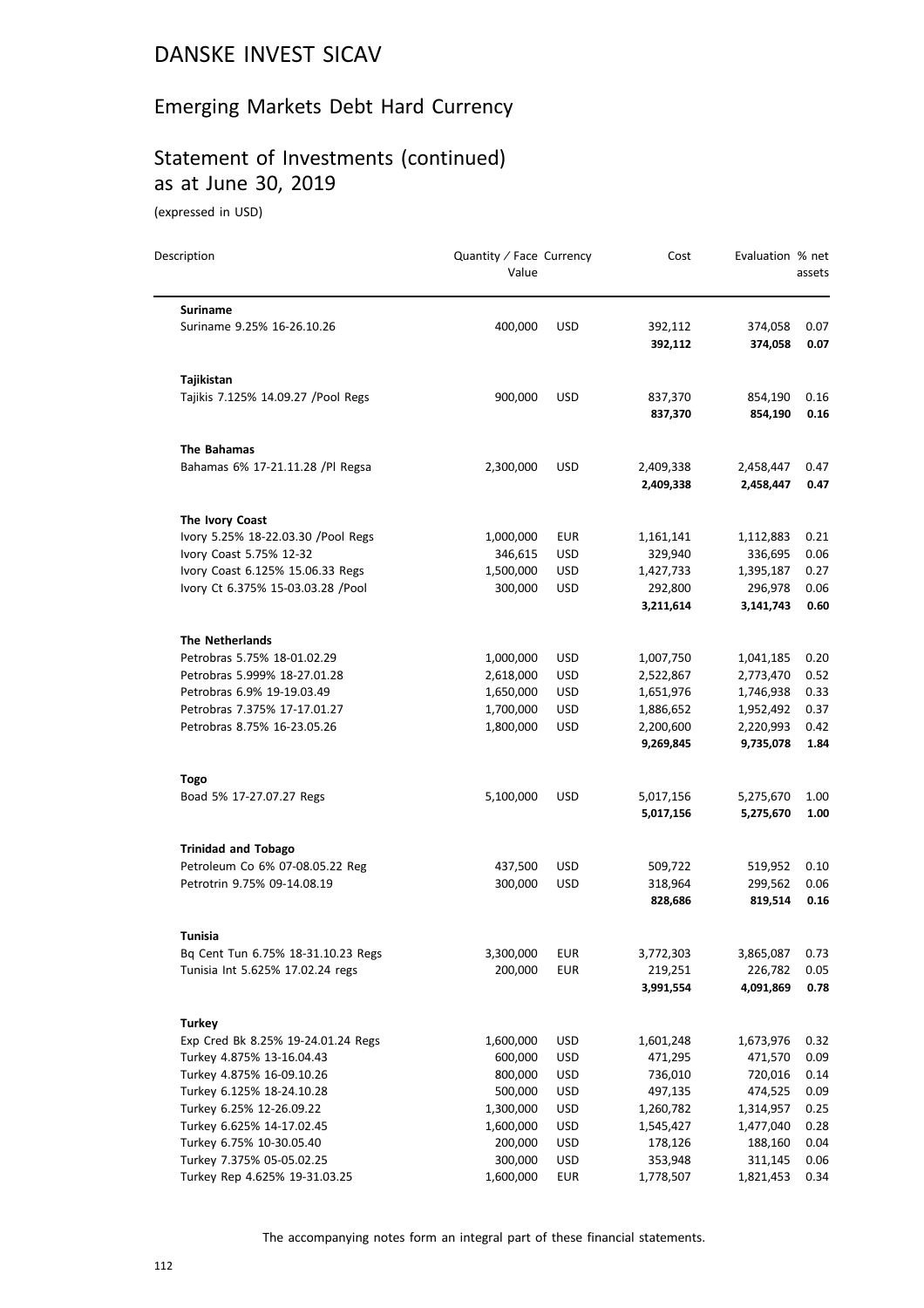# Emerging Markets Debt Hard Currency

# Statement of Investments (continued) as at June 30, 2019

(expressed in USD)

| Description                                                 | Quantity / Face Currency<br>Value |                   | Cost               | Evaluation % net     | assets       |
|-------------------------------------------------------------|-----------------------------------|-------------------|--------------------|----------------------|--------------|
| Turkey Rep 7.625% 19-26.04.29                               | 600,000                           | <b>USD</b>        | 591,042            | 618,747              | 0.12         |
| Turkey Rep 5.125% 18-17.02.28                               | 3,300,000                         | <b>USD</b>        | 2,942,340          | 2,960,842            | 0.56         |
| Turkey Rep 5.75% 17-11.05.47                                | 900,000                           | <b>USD</b>        | 822,635            | 759,938              | 0.14         |
| Turkey Rep 6% 17-25.03.27                                   | 2,100,000                         | <b>USD</b>        | 2,028,535          | 2,005,930            | 0.38         |
| Vakiflar 5.625% 17-30.05.22 Regs                            | 200,000                           | <b>USD</b>        | 184,128            | 188,295              | 0.03         |
| Vakiflar 8.125% 19-28.03.24 Regs                            | 900,000                           | <b>USD</b>        | 865,593            | 879,534              | 0.17         |
|                                                             |                                   |                   | 15,856,751         | 15,866,128           | 3.01         |
| <b>Ukraine</b>                                              |                                   |                   |                    |                      |              |
| Ukraine 6.75% 19-20.06.26 Regs                              | 1,250,000                         | <b>EUR</b>        | 1,412,313          | 1,508,922            | 0.29         |
| Ukraine 7.375% 25.09.32 / Pool Regs                         | 1,600,000                         | <b>USD</b>        | 1,481,112          | 1,572,408            | 0.30         |
| Ukraine 7.75% 15-01.09.20                                   | 929,000                           | <b>USD</b>        | 874,303            | 959,657              | 0.18         |
| Ukraine 7.75% 15-01.09.24                                   | 1,200,000                         | <b>USD</b>        | 1,147,698          | 1,253,502            | 0.24         |
| Ukraine 7.75% 15-01.09.25                                   | 1,100,000                         | <b>USD</b>        | 1,045,175          | 1,138,638            | 0.21         |
| Ukraine 8.994% 18-01.02.24 Regs                             | 700,000                           | <b>USD</b>        | 701,456            | 762,202              | 0.14         |
| Ukraine Frn 15-31.05.40                                     | 1,540,000                         | <b>USD</b>        | 775,205            | 1,102,024            | 0.21         |
|                                                             |                                   |                   | 7,437,262          | 8,297,353            | 1.57         |
| <b>United Arab Emirates</b>                                 |                                   |                   |                    |                      |              |
| Oztel 6.625% 18-24.04.28 Regs                               | 2,400,000                         | <b>USD</b>        | 2,350,972          | 2,358,576            | 0.45         |
|                                                             |                                   |                   | 2,350,972          | 2,358,576            | 0.45         |
| <b>United States of America</b>                             |                                   |                   |                    |                      |              |
| Southern Cop 3.5% 12-08.11.22                               | 200,000                           | <b>USD</b>        | 202,222<br>202,222 | 203,954<br>203,954   | 0.04<br>0.04 |
| Uruguay                                                     |                                   |                   |                    |                      |              |
| Uruguay 4.375% 23.01.31 /Pool                               | 1,400,000                         | <b>USD</b>        | 1,462,200          | 1,515,332            | 0.29         |
| Uruguay 4.375% 27.10.27 / Pool                              | 400,000                           | <b>USD</b>        | 397,710            | 432,330              | 0.08         |
| Uruguay 4.975% 18-20.04.55 /Pool                            | 1,300,000                         | <b>USD</b>        | 1,320,997          | 1,433,419            | 0.27         |
| Uruguay 5.1% 14-18.06.50 /Pool                              | 3,100,000                         | <b>USD</b>        | 3,209,230          | 3,491,266            | 0.66         |
|                                                             |                                   |                   | 6,390,137          | 6,872,347            | 1.30         |
| Uzbekistan                                                  |                                   |                   |                    |                      |              |
| Uzbekistan 4.75% 19-20.02.24 Regs                           | 900,000                           | <b>USD</b>        | 907,372            | 941,972              | 0.18         |
| Uzbekistan 5.375% 19-20.02.29 Regs                          | 700,000                           | <b>USD</b>        | 703,644            | 746,795              | 0.14         |
|                                                             |                                   |                   | 1,611,016          | 1,688,767            | 0.32         |
| Venezuela                                                   |                                   |                   |                    |                      |              |
| Pdvsa 6% 13-15.11.26 /Pool                                  | 4,100,000                         | USD               | 988,896            | 920,470              | 0.17         |
| Pdvsa 8.5% 16-27.10.20 /Pool                                | 81,000                            | <b>USD</b>        | 41,917             | 70,470               | 0.01         |
| Pdvsa 8.5% 16-27.10.20 /Pool                                | 350,000                           | <b>USD</b>        | 259,178            | 312,615              | 0.06         |
| Petroleos 5.5% 07-12.04.37                                  | 1,400,000                         | <b>USD</b>        | 342,436            | 311,157              | 0.06         |
| Venezuela 11.75% 11-21.10.26                                | 600,000                           | <b>USD</b>        | 294,783            | 168,000              | 0.03         |
| Venezuela 11.95% 11-05.08.31                                | 300,000                           | <b>USD</b>        | 154,598            | 84,000               | 0.02         |
| Venezuela 12.75% 23.8.22 / Flat<br>Venezuela 9% 08-07.05.23 | 500,000<br>200,000                | USD<br><b>USD</b> | 171,750<br>91,900  | 141,250<br>54,250    | 0.03<br>0.01 |
|                                                             |                                   | <b>USD</b>        | 253,005            |                      | 0.04         |
| Venezuela 9.25% 08-07.05.28 Reg                             | 700,000                           |                   | 2,598,463          | 185,500<br>2,247,712 | 0.43         |
| Zambia                                                      |                                   |                   |                    |                      |              |
| Zambia 8.5% 14-14.04.24                                     | 700,000                           | <b>USD</b>        | 601,543            | 473,746              | 0.09         |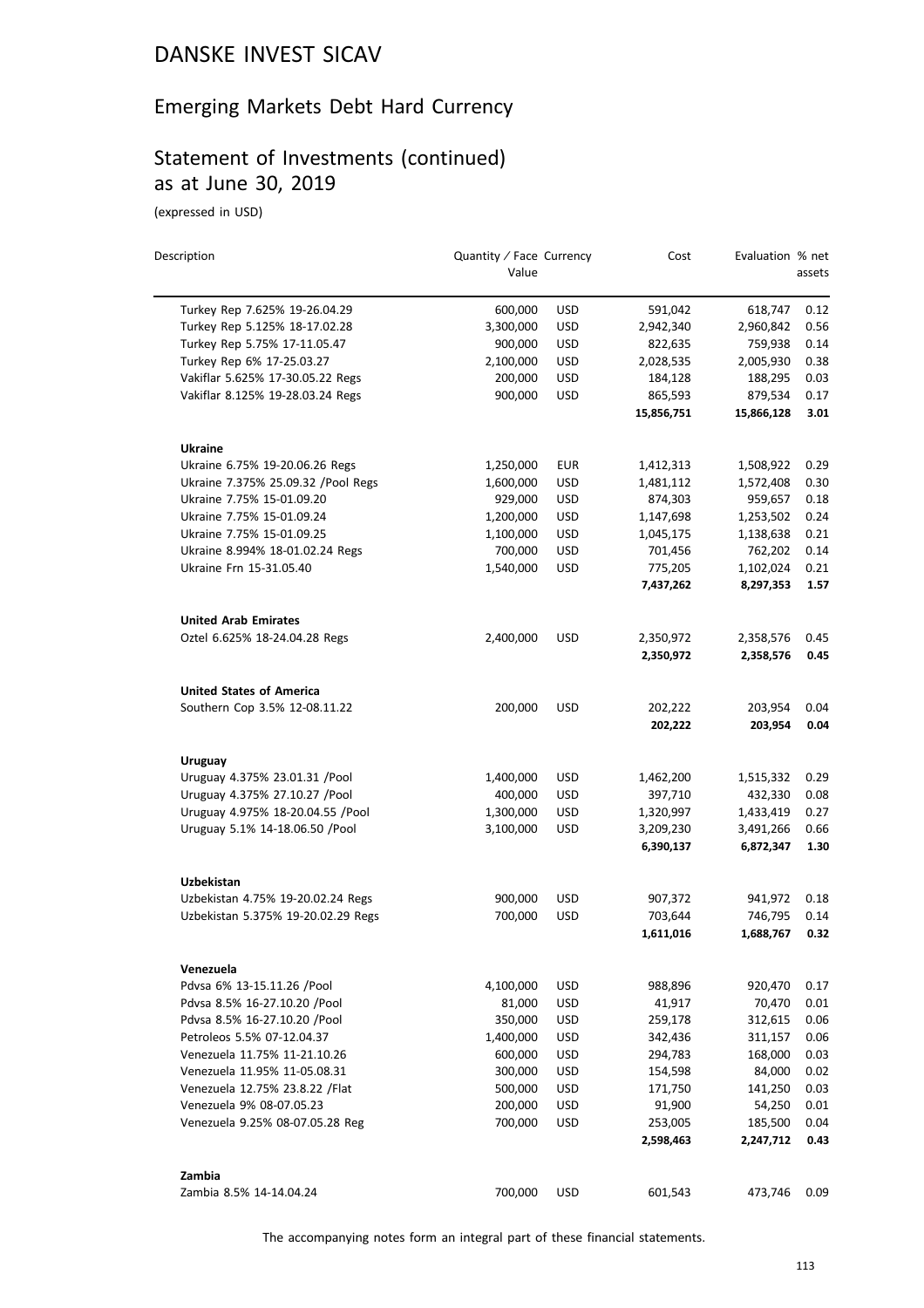# Emerging Markets Debt Hard Currency

# Statement of Investments (continued) as at June 30, 2019

(expressed in USD)

| Description                                                                                                               | Quantity / Face Currency<br>Value | Cost                   | Evaluation % net       | assets       |
|---------------------------------------------------------------------------------------------------------------------------|-----------------------------------|------------------------|------------------------|--------------|
| Zambia 8.97% 30.07.27 / Pool Regs                                                                                         | <b>USD</b><br>2.400.000           | 1,884,995<br>2,486,538 | 1,624,812<br>2,098,558 | 0.31<br>0.40 |
| <b>Total - Bonds</b>                                                                                                      |                                   | 480.334.262            | 494.554.205 93.72      |              |
| Total - Transferable securities admitted to an official stock exchange listing or<br>dealt in on another regulated market |                                   | 480,334,262            | 494.554.205 93.72      |              |
| TOTAL INVESTMENT PORTFOLIO                                                                                                |                                   | 480,334,262            | 494.554.205 93.72      |              |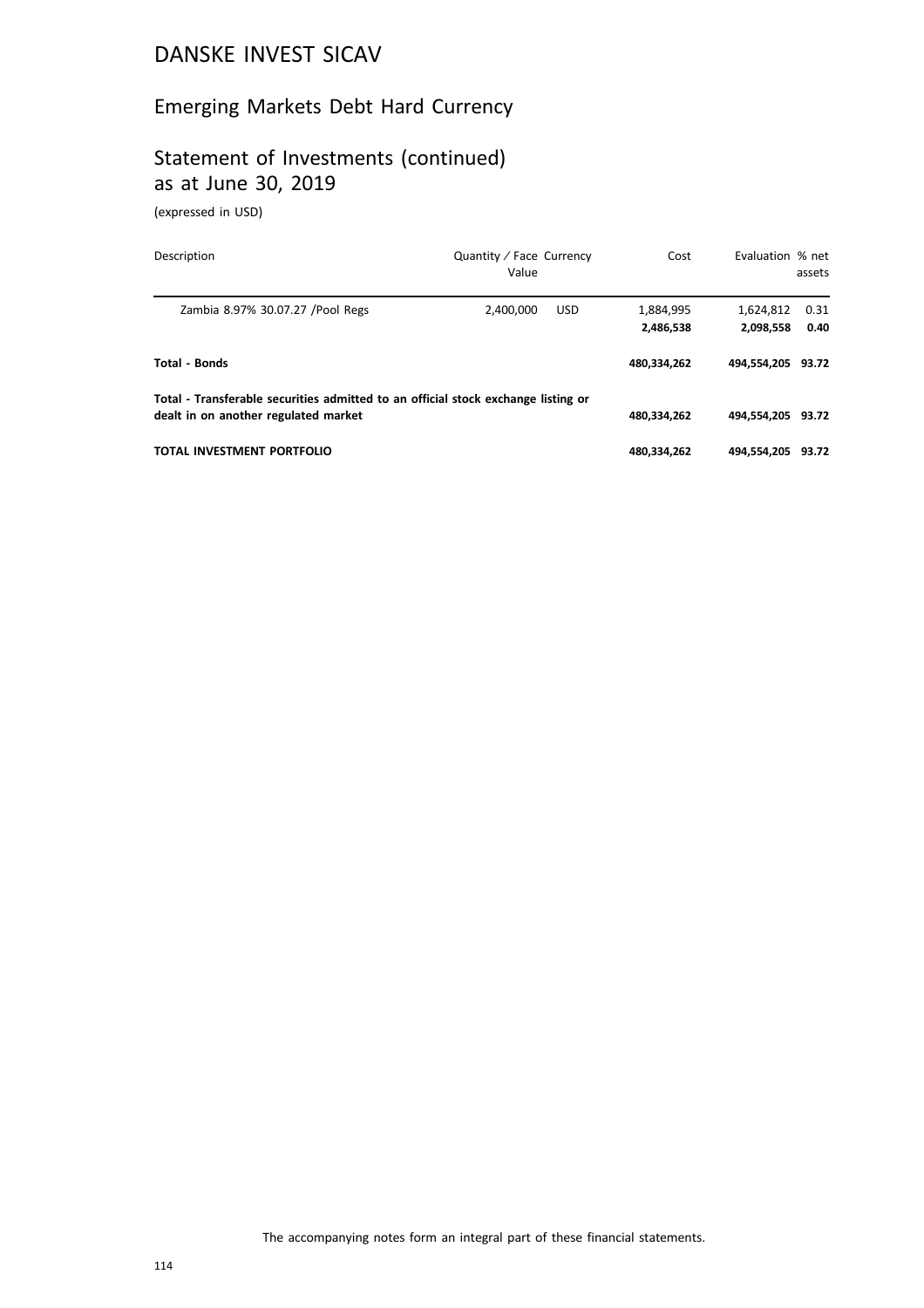# Emerging Markets Debt Hard Currency

#### Geographical and Economic Portfolio Breakdowns as at June 30, 2019

(expressed as a percentage of net assets)

| Geographical breakdown | $\%$ | Geographical breakdown                   | $\%$  |
|------------------------|------|------------------------------------------|-------|
| Mongolia               | 4.24 | Guatemala                                | 0.45  |
| Indonesia              | 3.56 | <b>United Arab Emirates</b>              | 0.45  |
| Mexico                 | 3.50 | British Virgin Islands                   | 0.44  |
| Egypt                  | 3.45 | India                                    | 0.44  |
| Sri Lanka              | 3.40 | Venezuela                                | 0.43  |
| Turkey                 | 3.01 | Paraguay                                 | 0.41  |
| Argentina              | 2.96 | Zambia                                   | 0.40  |
| Dominican Republic     | 2.84 | Romania                                  | 0.38  |
| Ecuador                | 2.83 | Albania                                  | 0.37  |
| Qatar                  | 2.70 | Greece                                   | 0.33  |
| Colombia               | 2.65 | Serbia                                   | 0.32  |
| Macedonia              | 2.43 | Uzbekistan                               | 0.32  |
| Georgia                | 2.12 | Philippines                              | 0.31  |
| Croatia                | 2.04 | Benin                                    | 0.29  |
| Ireland                | 2.02 | Armenia                                  | 0.25  |
| Chile                  | 1.98 | Bermuda Islands                          | 0.19  |
| Kazakhstan             | 1.90 | Tajikistan                               | 0.16  |
| The Netherlands        | 1.84 | Trinidad and Tobago                      | 0.16  |
| Peru                   | 1.74 | Cameroon                                 | 0.14  |
| Russia                 | 1.68 | Papa New Guinea                          | 0.14  |
| Lebanon                | 1.63 | Mozambique                               | 0.08  |
| Ukraine                | 1.57 | Namibia                                  | 0.08  |
| Great Britain          | 1.56 | Suriname                                 | 0.07  |
| Malaysia               | 1.55 | Iraq                                     | 0.06  |
| Nigeria                | 1.53 | <b>Belize</b>                            | 0.05  |
| South Africa           | 1.52 | Hungary                                  | 0.04  |
| Azerbaijan             | 1.42 | Singapore                                | 0.04  |
| Saudi Arabia           | 1.40 | United States of America                 | 0.04  |
| El Salvador            | 1.30 |                                          | 93.72 |
| Jamaica                | 1.30 |                                          |       |
| Uruguay                | 1.30 |                                          |       |
| Luxembourg             | 1.22 | Economic breakdown                       | %     |
| Oman                   | 1.22 | States, Provinces and Municipalities     | 62.01 |
| Costa Rica             | 1.20 | Petrol                                   | 8.99  |
| Angola                 | 1.18 | Holding and Finance Companies            | 7.27  |
| Gabon                  | 1.18 | <b>Banks and Financial Institutions</b>  | 5.82  |
| Cayman Islands         | 1.16 |                                          | 1.98  |
| Senegal                | 1.10 | Transportation<br><b>Public Services</b> | 1.89  |
| Togo                   | 1.00 | Supranational                            | 1.89  |
| Kenya                  | 0.96 | Confeder, Helvet and Bonds               | 1.44  |
| Rwanda                 | 0.94 | <b>Other Services</b>                    | 0.54  |
| <b>Bahrain</b>         | 0.89 | Mortgage and Funding Institutions        | 0.44  |
| Tunisia                | 0.78 | <b>Non-Ferrous Metals</b>                | 0.33  |
| Ghana                  | 0.74 | Electronics and Electrical Equipment     | 0.25  |
| Honduras               | 0.67 | Construction, Building Material          | 0.24  |
| Jordan                 | 0.63 | Aerospace Technology                     | 0.22  |
| The Ivory Coast        | 0.60 | Mines, Heavy Industries                  | 0.22  |
| Pakistan               | 0.53 | <b>Swiss Cantonal Bonds</b>              | 0.09  |
| Panama                 | 0.49 | <b>News Transmission</b>                 | 0.08  |
| Brazil                 | 0.48 | <b>Investment Funds</b>                  | 0.02  |
| <b>Belarus</b>         | 0.47 |                                          |       |
| The Bahamas            | 0.47 |                                          | 93.72 |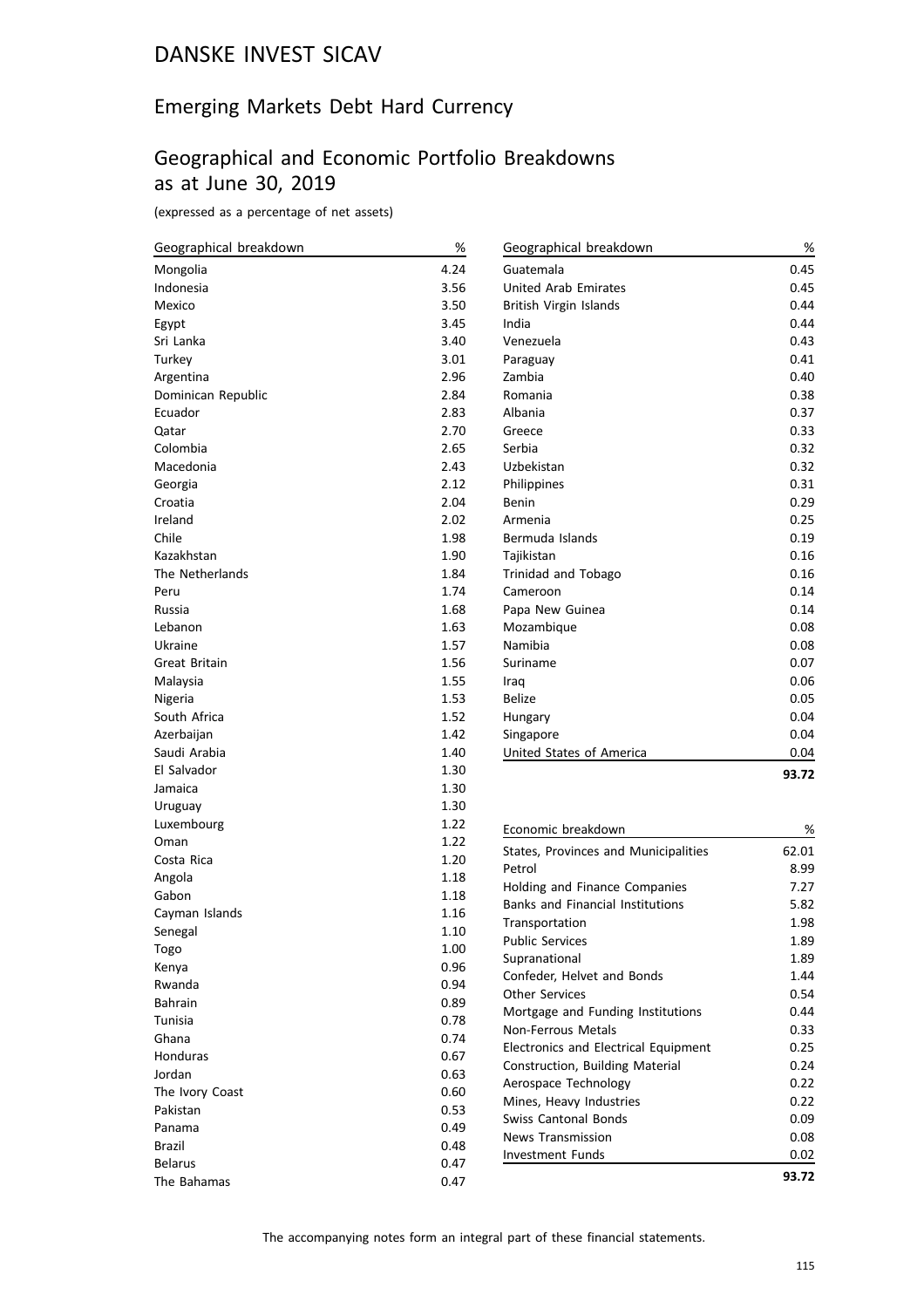# Euro High Yield Bond

#### Statement of Investments as at June 30, 2019

(expressed in EUR)

| Description | Quantity / Face Currency | Cost | Evaluation % net |
|-------------|--------------------------|------|------------------|
|             | Value                    |      | assets           |
|             |                          |      |                  |

**Transferable securities admitted to an official stock exchange listing or dealt in on another regulated market**

**Bonds**

| Austria                                            |                    |                          |                    |                    |              |
|----------------------------------------------------|--------------------|--------------------------|--------------------|--------------------|--------------|
| Volksbank 7.75% 19-Perp                            | 200,000            | <b>EUR</b>               | 200,000            | 204,687            | 0.37         |
|                                                    |                    |                          | 200,000            | 204,687            | 0.37         |
|                                                    |                    |                          |                    |                    |              |
| <b>Belgium</b>                                     |                    |                          |                    |                    |              |
| Ethias Sa 5% 15-14.01.26                           | 400,000            | <b>EUR</b>               | 409,458            | 469,680            | 0.85         |
|                                                    |                    |                          | 409,458            | 469,680            | 0.85         |
|                                                    |                    |                          |                    |                    |              |
| Canada                                             |                    |                          |                    |                    |              |
| Cott Financ 5.5% 16-01.07.24                       | 250,000            | <b>EUR</b>               | 259,566            | 260,485            | 0.47         |
|                                                    |                    |                          | 259,566            | 260,485            | 0.47         |
|                                                    |                    |                          |                    |                    |              |
| Cayman Islands                                     |                    |                          |                    |                    |              |
| Upcb Financ 4% 15-15.01.27                         | 360,000            | <b>EUR</b>               | 368,240            | 380,191            | 0.69         |
|                                                    |                    |                          | 368,240            | 380,191            | 0.69         |
|                                                    |                    |                          |                    |                    |              |
| <b>Denmark</b>                                     |                    |                          |                    |                    |              |
| Dkt Finance 7% 18-17.06.23 Regs                    | 250,000            | <b>EUR</b>               | 250,673            | 273,126            | 0.50         |
| Dsk Bk 5.75% 14-Perp                               | 100,000            | <b>EUR</b>               | 101,530            | 102,391            | 0.19         |
| Dsv Miljo A Frn 17-10.05.21                        | 200,000            | <b>EUR</b>               | 200,000            | 204,407            | 0.37         |
| Norican Gro 4.5% 17-15.05.23                       | 150,000            | <b>EUR</b>               | 145,207            | 140,799            | 0.24         |
| Tdc 3.75% 12-02.03.22                              | 400,000            | <b>EUR</b>               | 437,444            | 444,100            | 0.81         |
|                                                    |                    |                          | 1,134,854          | 1,164,823          | 2.11         |
|                                                    |                    |                          |                    |                    |              |
| <b>France</b>                                      |                    |                          |                    |                    |              |
| Altice France 5.625% 15.05.24                      | 270,000            | <b>EUR</b>               | 283,467            | 280,622            | 0.51         |
| Arkema 2.75% 19-Perp Regs                          | 200,000            | <b>EUR</b>               | 205,190            | 205,437            | 0.37         |
| Arkema 4.75% 14-Perp                               | 100,000            | <b>EUR</b>               | 107,627            | 105,967            | 0.19         |
| Casino Gp 1.865% 13.06.22 Regs                     | 500,000            | <b>EUR</b>               | 495,281            | 423,325            | 0.77         |
| Casino Gp 2.798% 14-05.08.26                       | 200,000            | <b>EUR</b>               | 201,780            | 166,718            | 0.30         |
| Casino Gp 4.498% 14-07.03.24                       | 200,000            | <b>EUR</b>               | 206,125            | 171,803            | 0.31         |
| Casino Gp 4.726 11-26.05.21                        | 300,000            | <b>EUR</b>               | 327,825            | 279,912            | 0.51         |
| Casino Gp 4.87% 13-Perp                            | 200,000            | <b>EUR</b>               | 173,142            | 103,929            | 0.19         |
| Cma Cgm 7.75% 15-15.01.21                          | 400,000            | <b>EUR</b>               | 407,910            | 370,390            | 0.67         |
| Crown Eu Hld 2.625% 16-30.09.24                    | 100,000            | <b>EUR</b>               | 99,627             | 108,231            | 0.20         |
| Crown Euro. 2.25% 18-01.02.23                      | 100,000            | <b>EUR</b>               | 100,650            | 105,741            | 0.19         |
| Crown Euro. 3.375% 15-15.05.25                     | 150,000            | <b>EUR</b>               | 153,513            | 166,836            | 0.30         |
| Europcar Gr 4% 19-30.04.26 Regs                    | 125,000            | EUR                      | 125,000            | 128,066            | 0.23         |
| Faurecia 2.625% 18-15.06.25 Regs                   | 250,000            | <b>EUR</b>               | 252,148            | 260,985            | 0.47         |
| Faurecia 3.125% 19-15.06.26                        | 100,000            | <b>EUR</b>               | 100,000            | 105,388            | 0.19         |
| Faurecia 3.625% 16-15.06.23                        | 367,000            | <b>EUR</b>               | 378,884            | 375,076            | 0.68         |
| Getlink 3.625% 18-01.10.23                         | 175,000            | <b>EUR</b>               | 175,000            | 183,778            | 0.33         |
| Rexel 2.125% 17-15.06.25                           | 300,000            | <b>EUR</b>               | 296,778            | 310,083            | 0.56         |
| Rexel 2.625% 17-15.06.24                           | 350,000            | <b>EUR</b>               | 360,410            | 361,275            | 0.65         |
| Rexel 2.75% 19-15.03.26                            | 250,000            | <b>EUR</b>               | 250,000            | 261,419            | 0.47         |
| Sfr Group 5.875% 18-01.02.27<br>Socgen Frn 09-Perp | 200,000<br>150,000 | <b>EUR</b><br><b>EUR</b> | 200,000<br>176,100 | 215,947<br>152,695 | 0.39<br>0.28 |
|                                                    |                    |                          |                    |                    |              |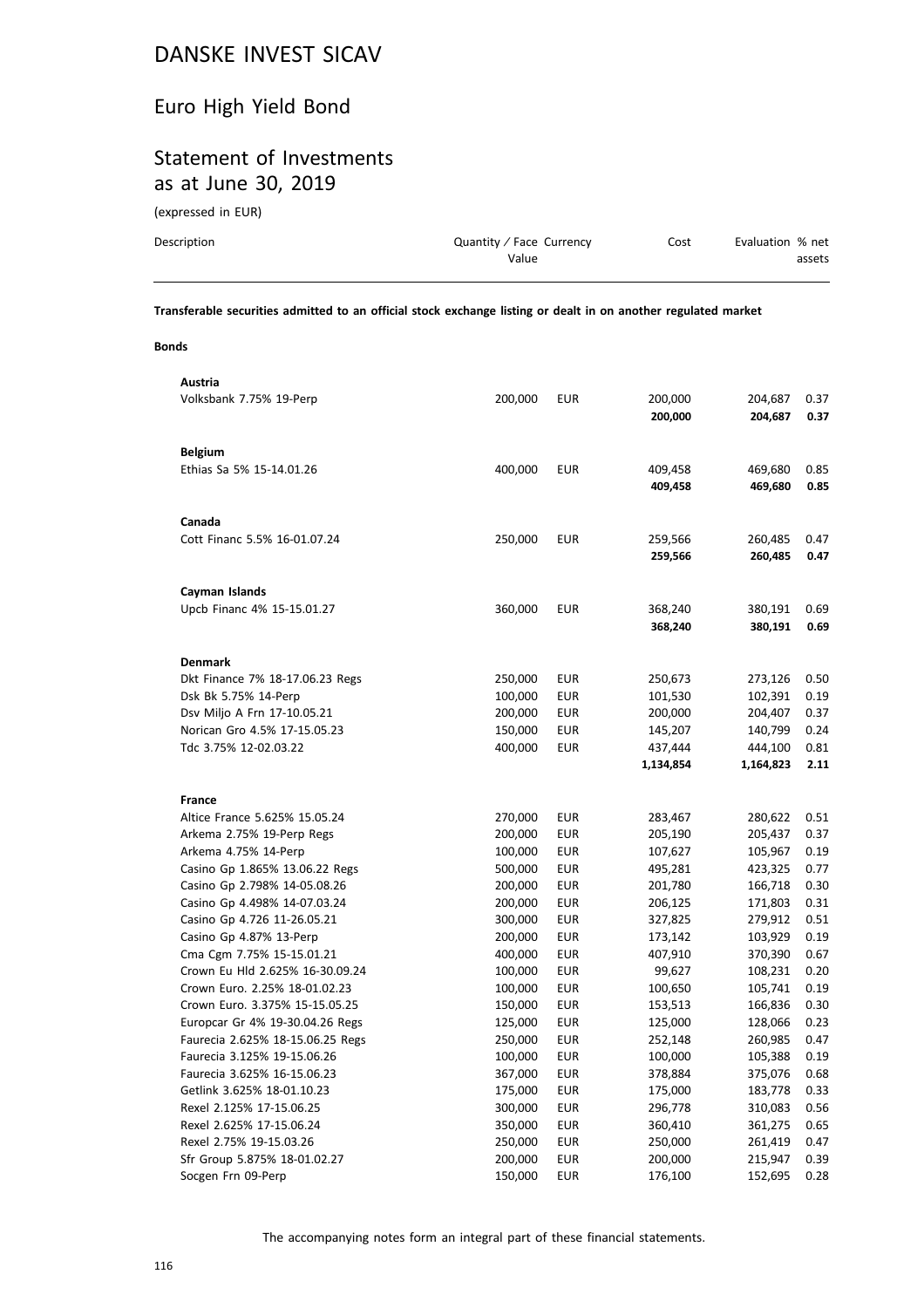# Euro High Yield Bond

# Statement of Investments (continued) as at June 30, 2019

(expressed in EUR)

| Description                       | Quantity / Face Currency<br>Value |                          | Cost                 | Evaluation % net     | assets       |
|-----------------------------------|-----------------------------------|--------------------------|----------------------|----------------------|--------------|
|                                   |                                   |                          |                      |                      |              |
| Spie Sa 2.625% 19-18.06.26        | 200,000                           | <b>EUR</b>               | 203,750              | 204,600              | 0.37         |
| Threeab Opt 4% 17-01.10.23        | 200,000                           | <b>EUR</b>               | 190,625              | 206,032              | 0.39         |
|                                   |                                   |                          | 5,470,832            | 5,254,255            | 9.52         |
| Germany                           |                                   |                          |                      |                      |              |
| Adler Re 1.5% 19-17.04.22         | 500,000                           | <b>EUR</b>               | 500,000              | 505,107              | 0.92         |
| Comzbk 4% 16-23.03.26             | 350,000                           | <b>EUR</b>               | 374,850              | 400,129              | 0.73         |
| Demire Re 2.875% 17-15.07.22      | 425,000                           | EUR                      | 429,475              | 431,736              | 0.78         |
| Depfa 4.6% 17-22.02.27            | 400,000                           | <b>EUR</b>               | 420,494              | 436,282              | 0.79         |
| Deut Bk 4.5% 16-19.05.26          | 200,000                           | <b>EUR</b>               | 206,590              | 213,955              | 0.39         |
| Deut Bk 5% 10-24.06.20            | 450,000                           | EUR                      | 474,121              | 465,545              | 0.84         |
| Kirk Beauty 6.25% 15-15.07.22     | 100,000                           | <b>EUR</b>               | 82,250               | 94,535               | 0.17         |
| Lanxess 4.5% 16-06.12.76 Regs     | 350,000                           | <b>EUR</b>               | 361,792              | 385,235              | 0.70         |
| Progroup 3% 18-31.03.26 Regs      | 200,000                           | <b>EUR</b>               | 205,875              | 206,289              | 0.37         |
| Thyssenkp 2.875% 19-22.02.24 Regs | 425,000                           | <b>EUR</b>               | 423,929              | 443,292              | 0.80         |
| Unitym Nrw 4% 14-15.01.25         | 500,000                           | <b>EUR</b>               | 517,169              | 520,367              | 0.95         |
|                                   |                                   |                          | 3,996,545            | 4,102,472            | 7.44         |
| <b>Great Britain</b>              |                                   |                          |                      |                      |              |
| Eg Global 4.375% 19-07.02.25      | 125,000                           | EUR                      | 125,000              | 124,871              | 0.23         |
| Ephios Bond 6.25% 15-01.07.22     | 500,000                           | EUR                      | 512,127              | 509,067              | 0.92         |
| Int Gam 3.5% 19-15.06.26 Regs     | 200,000                           | <b>EUR</b>               | 203,327              | 207,307              | 0.38         |
| Inter Game 3.5% 18-15.07.24       | 200,000                           | <b>EUR</b>               | 203,032              | 212,718              | 0.39         |
| Merlin Entmts 2.75% 15.03.22      | 450,000                           | EUR                      | 468,554              | 471,229              | 0.85         |
| Natl Westm. Frn 99-Emtn           | 300,000                           | <b>EUR</b>               | 279,997              | 297,901              | 0.54         |
| Tesco Corp 1.375% 14-01.07.19     | 241,000                           | <b>EUR</b>               | 244,195              | 241,180              | 0.44         |
| Tesco Corp 1.375% 18-24.10.23     | 250,000                           | <b>EUR</b>               | 248,125              | 258,080              | 0.47         |
| Virgin Med 4.5% 15-15.01.25       | 200,000                           | <b>EUR</b>               | 205,625              | 208,358              | 0.37<br>4.59 |
|                                   |                                   |                          | 2,489,982            | 2,530,711            |              |
| Ireland                           |                                   |                          |                      |                      |              |
| Aib 4.125% 15-26.11.25            | 531,000                           | EUR                      | 550,804              | 557,016              | 1.01         |
| Ardagh Pck 4.125% 16-15.05.23     | 550,000                           | <b>EUR</b>               | 566,125              | 568,997              | 1.03         |
| Ardagh Pck 6.75% 16-15.05.24      | 200,000                           | <b>EUR</b>               | 216,600              | 215,085              | 0.38         |
| Smurfit Kap 2.75% 15-01.02.25     | 150,000                           | <b>EUR</b><br><b>EUR</b> | 152,465              | 163,428              | 0.30<br>0.40 |
| Smurfit Kap 2.875% 18-15.01.26    | 200,000                           |                          | 202,750<br>1,688,744 | 218,140<br>1,722,666 | 3.12         |
| Isle of Man                       |                                   |                          |                      |                      |              |
| Playtech 3.75% 18-12.10.23        | 250,000                           | <b>EUR</b>               | 254,397              | 263,450              | 0.48         |
|                                   |                                   |                          | 254,397              | 263,450              | 0.48         |
| Italy                             |                                   |                          |                      |                      |              |
| Almaviva 7.25% 17-15.10.22        | 150,000                           | <b>EUR</b>               | 152,713              | 132,909              | 0.24         |
| Assgen 5.5% 15-27.10.47           | 300,000                           | <b>EUR</b>               | 342,897              | 344,040              | 0.62         |
| Banco Bpm 1.75% 18-24.04.23       | 275,000                           | <b>EUR</b>               | 257,724              | 272,440              | 0.49         |
| Banco Bpm 6% 10-05.11.20          | 175,000                           | <b>EUR</b>               | 188,562              | 184,444              | 0.33         |
| Banco Pop 2.75% 15-27.07.20       | 450,000                           | <b>EUR</b>               | 461,084              | 461,313              | 0.84         |
| Bmps 5.375% 18-18.01.28           | 536,000                           | <b>EUR</b>               | 439,530              | 329,115              | 0.60         |
| Cmc Di Rav 6% 17-15.02.23         | 275,000                           | <b>EUR</b>               | 175,987              | 12,535               | 0.02         |
| Cmc Di Rav 6.875% 17-01.08.22     | 200,000                           | EUR                      | 200,642              | 8,622                | 0.02         |
| Enel 2.5% 18-24.11.78 Regs        | 400,000                           | EUR                      | 383,671              | 403,126              | 0.73         |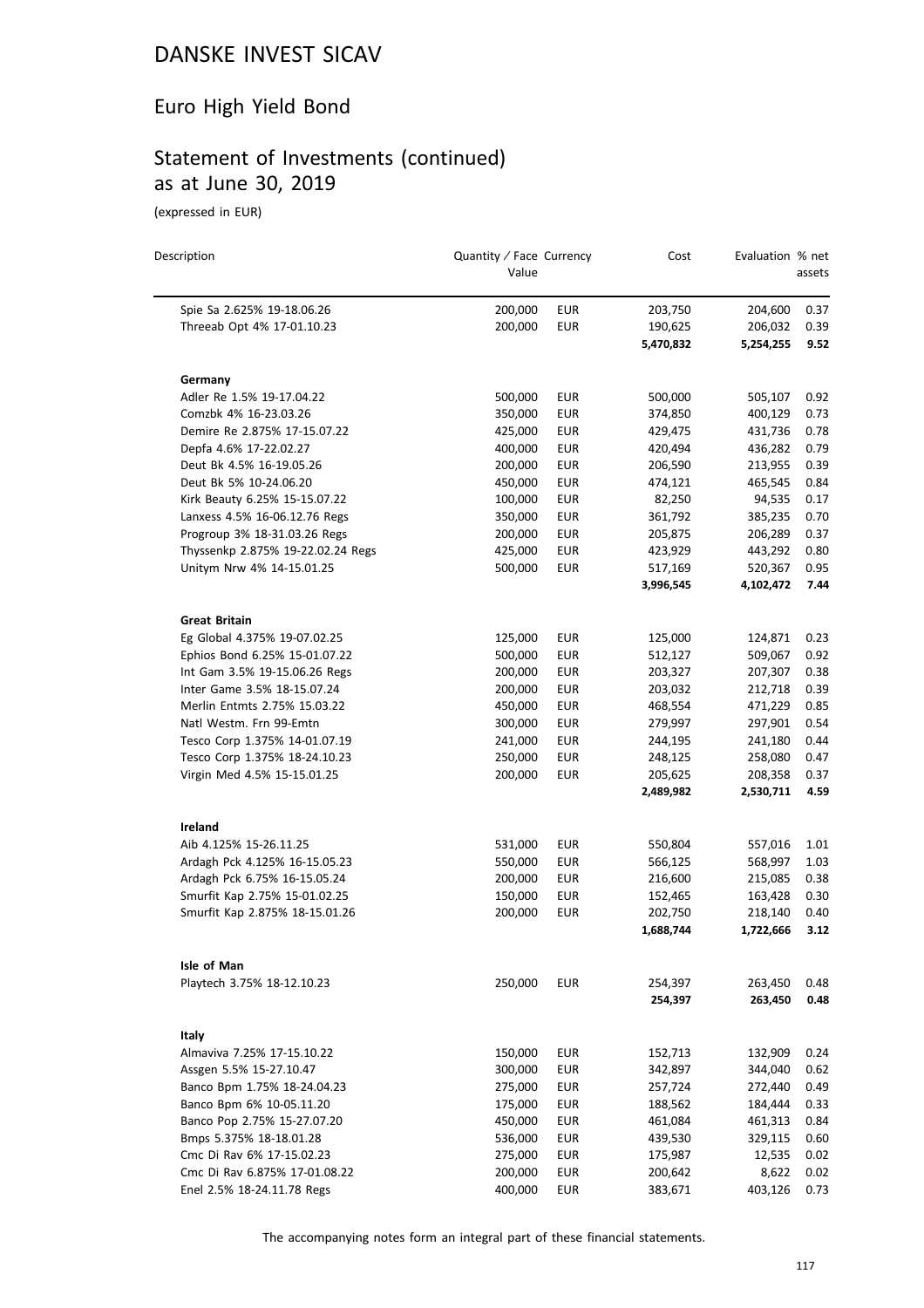# Euro High Yield Bond

# Statement of Investments (continued) as at June 30, 2019

(expressed in EUR)

 $\overline{a}$ 

| Description                                                  | Quantity / Face Currency<br>Value |                          | Cost               | Evaluation % net   | assets       |
|--------------------------------------------------------------|-----------------------------------|--------------------------|--------------------|--------------------|--------------|
|                                                              |                                   |                          |                    |                    |              |
| Enel 3.5% 19-24.05.80                                        | 300,000                           | <b>EUR</b><br><b>EUR</b> | 298,011<br>493,710 | 311,635            | 0.56<br>0.91 |
| Fondiaria 5.75% 14-Perp<br>Intesa Frn 09-Perp                | 500,000<br>350,000                | <b>EUR</b>               | 389,173            | 502,447<br>358,416 | 0.65         |
| Intesa San 2.855% 15-23.04.25                                | 100,000                           | <b>EUR</b>               | 98,960             | 102,579            | 0.19         |
| Intesa San 3.928% 14-15.09.26                                | 100,000                           | <b>EUR</b>               | 104,543            | 106,871            | 0.19         |
| Intesa San 6.625% 13-13.09.23 Emtn                           | 375,000                           | <b>EUR</b>               | 437,258            | 446,136            | 0.81         |
| Intesa San 7% 16-Perp                                        | 200,000                           | <b>EUR</b>               | 200,000            | 210,702            | 0.38         |
| Intesa San 7.75% 17-Perp Regs                                | 250,000                           | <b>EUR</b>               | 250,000            | 281,552            | 0.51         |
| Nexi Ca 4.125% 18-01.11.23 Regs                              | 400,000                           | <b>EUR</b>               | 397,614            | 415,484            | 0.75         |
| Officine Ma 5.75% 14-01.06.21                                | 275,000                           | <b>EUR</b>               | 277,743            | 197,909            | 0.36         |
| Pro-Gest 3.25% 17-15.12.24 Regs                              | 250,000                           | <b>EUR</b>               | 250,000            | 228,635            | 0.41         |
| Salini 1.75% 17-26.10.24 Regs                                | 180,000                           | <b>EUR</b>               | 169,141            | 142,226            | 0.26         |
| Salini Impr 3.75% 16-24.06.21                                | 100,000                           | <b>EUR</b>               | 93,200             | 95,765             | 0.17         |
| Sanpaolo VI 4.75% Frn 14-Perp                                | 200,000                           | <b>EUR</b>               | 202,516            | 206,700            | 0.37         |
| Telecom It 2.5% 17-19.07.23                                  | 300,000                           | <b>EUR</b>               | 297,864            | 308,992            | 0.56         |
| Telecom It 2.875% 18-28.01.26                                | 550,000                           | <b>EUR</b>               | 549,160            | 556,611            | 1.01         |
| Telecom It 3.25% 15-16.01.23                                 | 650,000                           | <b>EUR</b>               | 683,013            | 686,137            | 1.24         |
| Telecom It 3.625% 16-19.01.24                                | 150,000                           | <b>EUR</b>               | 161,400            | 158,984            | 0.29         |
| Telecom It 4% 12-21.01.20                                    | 250,000                           | <b>EUR</b>               | 266,657            | 255,726            | 0.46         |
| Telecom It 4% 19-11.04.24                                    | 250,000                           | <b>EUR</b>               | 249,254            | 269,512            | 0.49         |
| Unicredit 6.95% 12-31.10.22                                  | 150,000                           | <b>EUR</b>               | 182,805            | 175,498            | 0.32         |
| Unicredit 7.5% 19-Perp Regs                                  | 250,000                           | <b>EUR</b>               | 250,000            | 263,625            | 0.48         |
| Unione Di B 4.45% 17-15.09.27                                | 117,000                           | <b>EUR</b>               | 121,680            | 119,326            | 0.22         |
| Wind Tre Sp 2.625% 17-20.01.23                               | 500,000                           | <b>EUR</b>               | 461,957            | 503,303            | 0.93         |
| Wind Tre Sp 3.125% 17-20.01.25                               | 600,000                           | <b>EUR</b>               | 579,490            | 596,940            | 1.08         |
|                                                              |                                   |                          | 10,067,959         | 9,650,255 17.49    |              |
| Japan                                                        |                                   |                          |                    |                    |              |
| Softbank 4% 18-20.04.23 Regs                                 | 300,000                           | <b>EUR</b>               | 307,123            | 326,013            | 0.59         |
| Softbank 5% 18-15.04.28                                      | 228,000                           | <b>EUR</b>               | 216,967            | 258,692            | 0.47         |
|                                                              |                                   |                          | 524,090            | 584,705            | 1.06         |
| Jersey                                                       |                                   |                          |                    |                    |              |
| Adient Glob 3.5% 16-15.08.24                                 | 450,000                           | <b>EUR</b>               | 447,104            | 375,194            | 0.68         |
|                                                              |                                   |                          | 447,104            | 375,194            | 0.68         |
| Luxembourg                                                   |                                   |                          |                    |                    |              |
| Altice 6.25% 15-15.02.25                                     | 350,000                           | <b>EUR</b>               | 343,061            | 347,686            | 0.63         |
| Altice 7.25% 14-15.05.22                                     | 125,029                           | EUR                      | 126,056            | 128,015            | 0.23         |
| Altice Fi 4.75% 17-15.01.28 Regs                             | 200,000                           | <b>EUR</b>               | 176,063            | 172,273            | 0.31         |
| Altice Fin 5.25% 15-15.02.23                                 | 250,000                           | <b>EUR</b>               | 254,999            | 257,870            | 0.47         |
| Altice Lux 8% 19-15.05.27                                    | 350,000                           | <b>EUR</b>               | 350,000            | 355,152            | 0.64         |
| Ard 7.375% 17-15.09.23 /Pik Regs                             | 250,000                           | <b>EUR</b>               | 247,134            | 260,379            | 0.47         |
| Cir Fin Int 4.75% 19-22.05.25                                | 305,000                           | <b>EUR</b>               | 315,543            | 321,130            | 0.58         |
| Fiat Ft 4.75% 14-15.07.22                                    | 500,000                           | EUR                      | 554,914            | 564,795            | 1.02         |
| Fiat Ft 4.75% 14-22.03.21                                    | 500,000                           | <b>EUR</b>               | 552,042            | 539,387            | 0.98         |
| Findus 8.25% 14-01.08.19 / Pik                               | 239,918                           | <b>EUR</b>               | 291,544            | 236,642            | 0.43         |
| Gestamp Fdg 3.5% 16-31.12.23                                 | 100,000                           | <b>EUR</b>               | 102,906            | 101,633            | 0.18         |
| Hanesbrand 3.5% 16-15.06.24<br>Ineos G Sa 5.375% 16-01.08.24 | 250,000                           | <b>EUR</b>               | 250,614            | 274,656            | 0.50         |
| Intrabt Capital Luxembourg 5.25% 15.09.24 Reg-               | 375,000                           | EUR                      | 390,249            | 386,709            | 0.70         |
| S                                                            | 150,000                           | <b>EUR</b>               | 136,500            | 77,048             | 0.14         |
|                                                              |                                   |                          |                    |                    |              |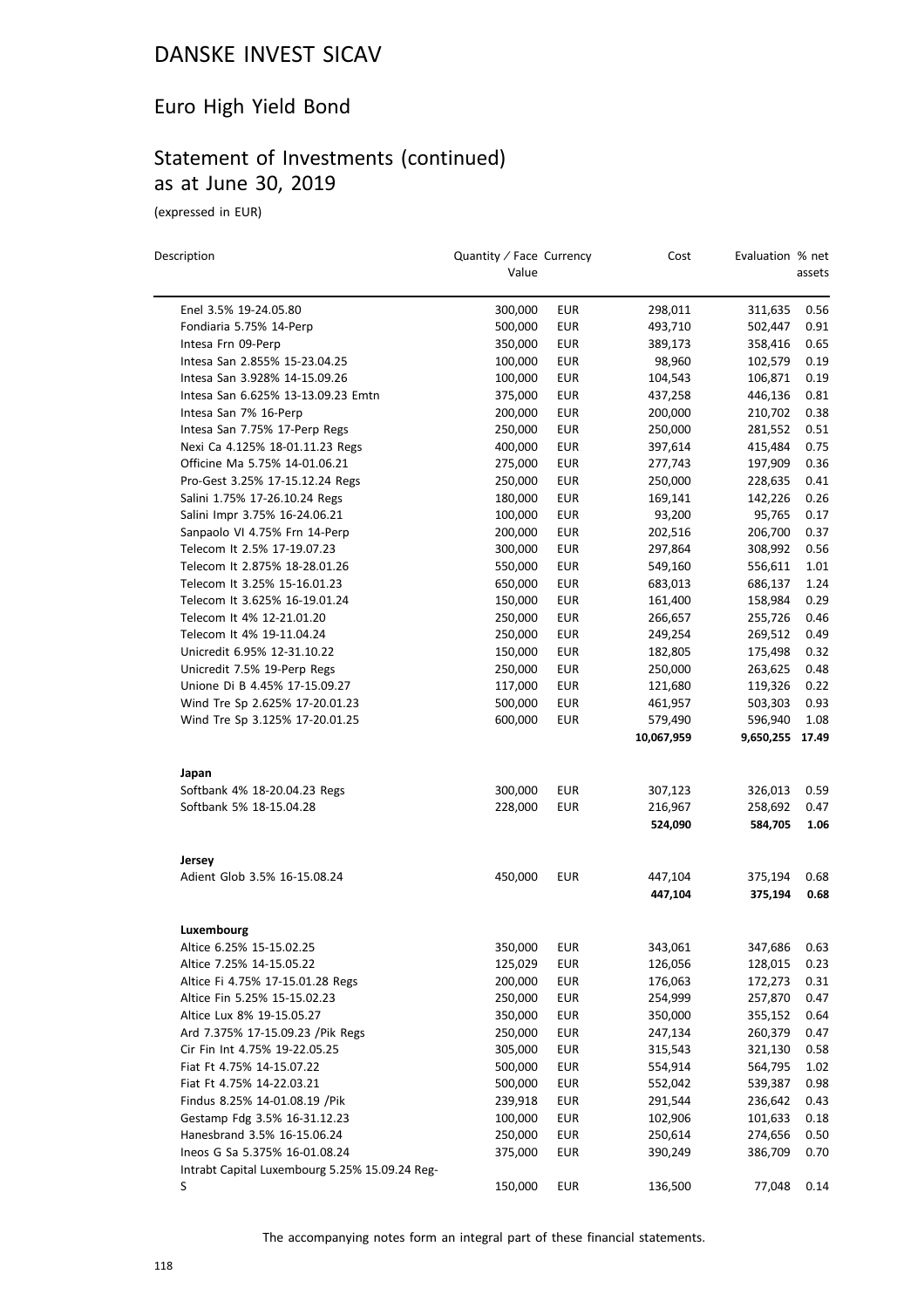# Euro High Yield Bond

# Statement of Investments (continued) as at June 30, 2019

(expressed in EUR)

| Description                      | Quantity / Face Currency<br>Value |            | Cost                 | Evaluation % net     | assets       |
|----------------------------------|-----------------------------------|------------|----------------------|----------------------|--------------|
| Kleopatra H 8.5% 30.06.23 / Pik  | 525,000                           | <b>EUR</b> | 412,957              | 297,549              | 0.54         |
| Lincoln Fin 3.625% 19-01.04.24   | 250,000                           | <b>EUR</b> | 250,950              | 259,034              | 0.47         |
| Lsf9 Balta 7.75% 15.09.22 Reg-S  | 243,000                           | <b>EUR</b> | 251,662              | 242,374              | 0.44         |
| Ucgim 8.125% 09-Perp             | 220,000                           | <b>EUR</b> | 253,966              | 227,831              | 0.42         |
|                                  |                                   |            | 5,261,160            | 5,050,163            | 9.15         |
| Malta                            |                                   |            |                      |                      |              |
| Catena Frn 18-02.03.21           | 100,000                           | <b>EUR</b> | 102,000              | 95,183               | 0.17         |
|                                  |                                   |            | 102,000              | 95,183               | 0.17         |
| <b>Mauritius</b>                 |                                   |            |                      |                      |              |
| Bayport Mgt 14% 14-17.11.19      | 1,000,000                         | <b>SEK</b> | 95,730               | 96,261               | 0.17         |
|                                  |                                   |            | 95,730               | 96,261               | 0.17         |
| Norway                           |                                   |            |                      |                      |              |
| B2 Holding Frn 19-28.05.24       | 200,000                           | <b>EUR</b> | 200,000              | 200,645              | 0.36         |
| Norwegian A 7.25% 15-11.12.19    | 200,000                           | <b>EUR</b> | 188,314              | 191,037              | 0.35         |
|                                  |                                   |            | 388,314              | 391,682              | 0.71         |
| Portugal                         |                                   |            |                      |                      |              |
| Caixa Geral 5.75% 18-28.06.28    | 100,000                           | EUR        | 100,000              | 109,403              | 0.20         |
| Edp 4.496% 19-30.04.79           | 300,000                           | <b>EUR</b> | 308,975              | 327,957              | 0.59         |
| Edp 5.375% 15-16.09.75           | 500,000                           | <b>EUR</b> | 530,699<br>939,674   | 539,647<br>977,007   | 0.98<br>1.77 |
| <b>Singapore</b>                 |                                   |            |                      |                      |              |
| Mulhacen Pt 6.5% 18-01.08.23     | 225,000                           | <b>EUR</b> | 225,000              | 216,674              | 0.39         |
|                                  |                                   |            | 225,000              | 216,674              | 0.39         |
| <b>Spain</b>                     |                                   |            |                      |                      |              |
| Banco Cred 7.75% 17-07.06.27     | 500,000                           | <b>EUR</b> | 484,829              | 485,642              | 0.88         |
| Bankia 6% 17-Perp                | 200,000                           | <b>EUR</b> | 200,680              | 205,409              | 0.37         |
| Bankinter 2.5% 17-06.04.27 Regs  | 100,000                           | <b>EUR</b> | 99,601               | 103,953              | 0.19         |
| Caixabank 2.75% 17-14.07.28      | 200,000                           | <b>EUR</b> | 199,946              | 209,732              | 0.38         |
| Grupo 3.375% 18-30.04.26         | 400,000                           | <b>EUR</b> | 386,062              | 362,158              | 0.66         |
| Hipercor 3.875% 15-19.01.22      | 600,000                           | <b>EUR</b> | 632,277              | 642,165              | 1.16         |
| Obrascon 5.5% 15-15.03.23 Regs   | 250,000                           | <b>EUR</b> | 232,569              | 173,094              | 0.32         |
|                                  |                                   |            | 2,235,964            | 2,182,153            | 3.96         |
| Sweden                           |                                   |            |                      |                      |              |
| Corral Pet 11.75% 15.05.21 / Pik | 475,000                           | <b>EUR</b> | 489,393              | 503,545              | 0.91         |
| Ddm Debt Ab 8% 17-11.12.20       | 100,000                           | <b>EUR</b> | 100,000              | 99,726               | 0.18         |
| Ige Resourc Frn 18-23.06.21      | 325,000                           | <b>EUR</b> | 325,000              | 328,087              | 0.59         |
| In Justit 3.125% 15.07.24 Regs   | 500,000                           | <b>EUR</b> | 487,390              | 506,477              | 0.92         |
| In Justitia 2.75% 17-15.07.22    | 425,000                           | EUR        | 415,855              | 429,756              | 0.78         |
| Samhallsbyg 4.625% 19-Perp Regs  | 250,000                           | <b>EUR</b> | 247,215              | 254,953              | 0.46         |
| Transcom Ho 6.5% 18-22.03.23     | 300,000                           | <b>EUR</b> | 298,630              | 285,442              | 0.52         |
| Verisure 5.75% 17-01.12.23 Regs  | 300,000<br>200,000                | <b>EUR</b> | 300,126              | 310,887              | 0.56         |
| Volvo Car A 2% 17-24.01.25       |                                   | <b>EUR</b> | 193,375<br>2,856,984 | 203,139<br>2,922,012 | 0.38<br>5.30 |
|                                  |                                   |            |                      |                      |              |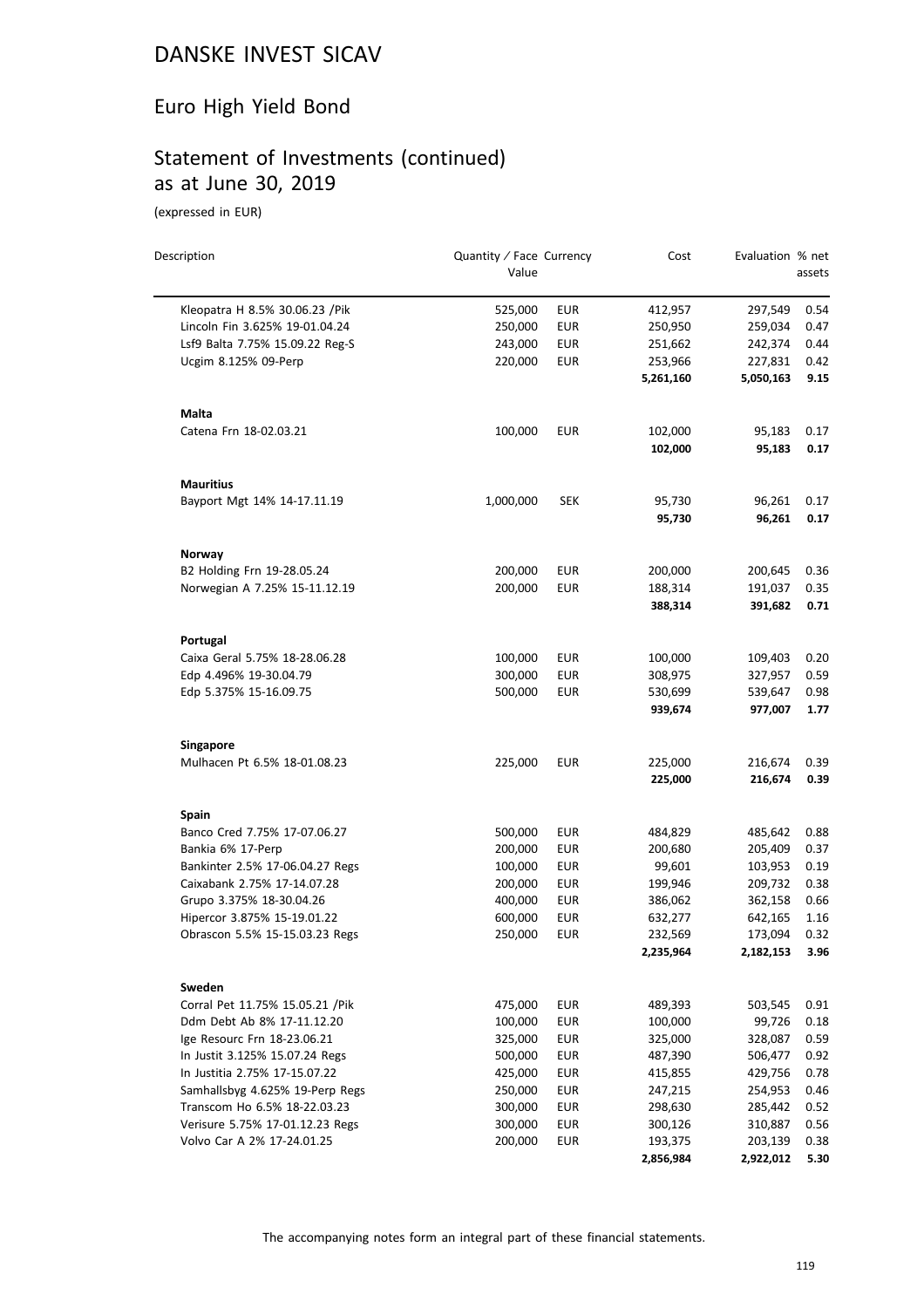# Euro High Yield Bond

# Statement of Investments (continued) as at June 30, 2019

(expressed in EUR)

| Description                                                                                                               | Quantity / Face Currency |            | Cost       | Evaluation % net |        |
|---------------------------------------------------------------------------------------------------------------------------|--------------------------|------------|------------|------------------|--------|
|                                                                                                                           | Value                    |            |            |                  | assets |
| <b>The Netherlands</b>                                                                                                    |                          |            |            |                  |        |
| Asr 4.625% 17-Perp                                                                                                        | 229,000                  | <b>EUR</b> | 223,848    | 232,022          | 0.42   |
| Axalta Coat 3.75% 16-15.01.25                                                                                             | 250,000                  | EUR        | 258,132    | 260,928          | 0.47   |
| Darling 3.625% 18-15.05.26 Regs                                                                                           | 175,000                  | EUR        | 175,000    | 185,961          | 0.34   |
| Delta Lloyd 4.375% 14-Perp                                                                                                | 200,000                  | <b>EUR</b> | 194,129    | 219,601          | 0.40   |
| Generali Fin 4.596% 14-Perp                                                                                               | 267,000                  | <b>EUR</b> | 266,079    | 278,492          | 0.50   |
| lpd 3 Bv 4.5% 17-15.07.22                                                                                                 | 230,000                  | EUR        | 233,162    | 236,144          | 0.43   |
| Lkg Euro 3.625% 18-01.04.26 Regs                                                                                          | 250,000                  | <b>EUR</b> | 253,011    | 264,124          | 0.48   |
| Lkq Euro Bv 4.125% 18-01.04.28                                                                                            | 100,000                  | <b>EUR</b> | 101,000    | 108,869          | 0.20   |
| Oi European 3.125% 16-15.11.24                                                                                            | 350,000                  | <b>EUR</b> | 353,757    | 380,753          | 0.69   |
| Oi European 4.875% 31.03.21 Regs                                                                                          | 375,000                  | <b>EUR</b> | 409,867    | 407,053          | 0.74   |
| Repsm 4.5% 15-25.03.75                                                                                                    | 440,000                  | EUR        | 455,321    | 499,719          | 0.91   |
| Selecta 5.875% 18-01.02.24 Regs                                                                                           | 375,000                  | <b>EUR</b> | 374,323    | 391,641          | 0.71   |
| Sigma 5.75% 18-15.05.26 Regs                                                                                              | 400,000                  | <b>EUR</b> | 383,436    | 377,398          | 0.68   |
| SI Bidco Bv Frn 18-06.02.23                                                                                               | 300,000                  | <b>EUR</b> | 300,229    | 314,668          | 0.57   |
| Srlev Nv 9% (Frn) 11-15.04.41                                                                                             | 467,000                  | <b>EUR</b> | 557,121    | 530,271          | 0.96   |
| Telefonic 5% 14-Perp                                                                                                      | 300,000                  | <b>EUR</b> | 319,979    | 311,109          | 0.56   |
| Telefonica 2.625% 17-Perp Regs                                                                                            | 300,000                  | <b>EUR</b> | 293,970    | 303,141          | 0.55   |
| Telefonica 3% 18-Perp Regs                                                                                                | 500,000                  | <b>EUR</b> | 482,042    | 510,407          | 0.93   |
| Telefonica 3.75% 16-Perp                                                                                                  | 700,000                  | <b>EUR</b> | 710,205    | 740,778          | 1.34   |
| Telefonica 3.875% 18-Perp                                                                                                 | 200,000                  | <b>EUR</b> | 206,800    | 206,802          | 0.37   |
| Telefonica 4.375% 19-Perp                                                                                                 | 400,000                  | <b>EUR</b> | 400,000    | 433,406          | 0.79   |
| Teva Pharm 0.375% 16-25.07.20                                                                                             | 350,000                  | <b>EUR</b> | 340,646    | 344,725          | 0.62   |
| Tul Oil Frn 17-25.10.22                                                                                                   | 200,000                  | EUR        | 196,000    | 210,000          | 0.38   |
| Upc Hold 3.875% 17-15.06.29 Regs                                                                                          | 150,000                  | <b>EUR</b> | 146,025    | 157,960          | 0.29   |
| Vivat Nv 7% 18-Perp Regs                                                                                                  | 200,000                  | <b>EUR</b> | 201,624    | 212,585          | 0.39   |
| Ziggo Fin 4.25% 16-15.01.27                                                                                               | 400,000                  | EUR        | 401,837    | 425,168          | 0.77   |
|                                                                                                                           |                          |            | 8,237,543  | 8,543,725 15.49  |        |
| <b>United States of America</b>                                                                                           |                          |            |            |                  |        |
| Belden 3.875% 18-15.03.28 Regs                                                                                            | 150,000                  | EUR        | 145,219    | 159,003          | 0.29   |
| Bway 4.75% 18-15.04.24                                                                                                    | 400,000                  | <b>EUR</b> | 402,150    | 412,578          | 0.75   |
| Equinix Inc 2.875% 18-15.03.24                                                                                            | 200,000                  | EUR        | 200,000    | 209,539          | 0.38   |
| Financial 4.5% 18-15.05.26                                                                                                | 225,000                  | EUR        | 225,000    | 230,510          | 0.42   |
| Ims Health 3.25% 17-15.03.25                                                                                              | 350,000                  | EUR        | 350,496    | 361,195          | 0.65   |
| Ims Health 3.5% 16-15.10.24                                                                                               | 100,000                  | <b>EUR</b> | 100,000    | 102,869          | 0.19   |
| Netflix 4.625% 18-15.05.29 Regs                                                                                           | 250,000                  | EUR        | 282,498    | 283,175          | 0.51   |
| Sci Games 3.375% 18-15.02.26                                                                                              | 225,000                  | <b>EUR</b> | 222,329    | 225,939          | 0.41   |
| Sci Games 5.5% 18-15.02.26 Regs                                                                                           | 100,000                  | EUR        | 95,036     | 97,060           | 0.18   |
| Wmg Acq 3.625% 18-15.10.26                                                                                                | 200,000                  | <b>EUR</b> | 210,375    | 211,735          | 0.38   |
|                                                                                                                           |                          |            | 2,233,103  | 2,293,603        | 4.16   |
| <b>Total - Bonds</b>                                                                                                      |                          |            | 49,887,243 | 49,732,037 90.14 |        |
| Total - Transferable securities admitted to an official stock exchange listing or<br>dealt in on another regulated market |                          |            | 49,887,243 | 49,732,037 90.14 |        |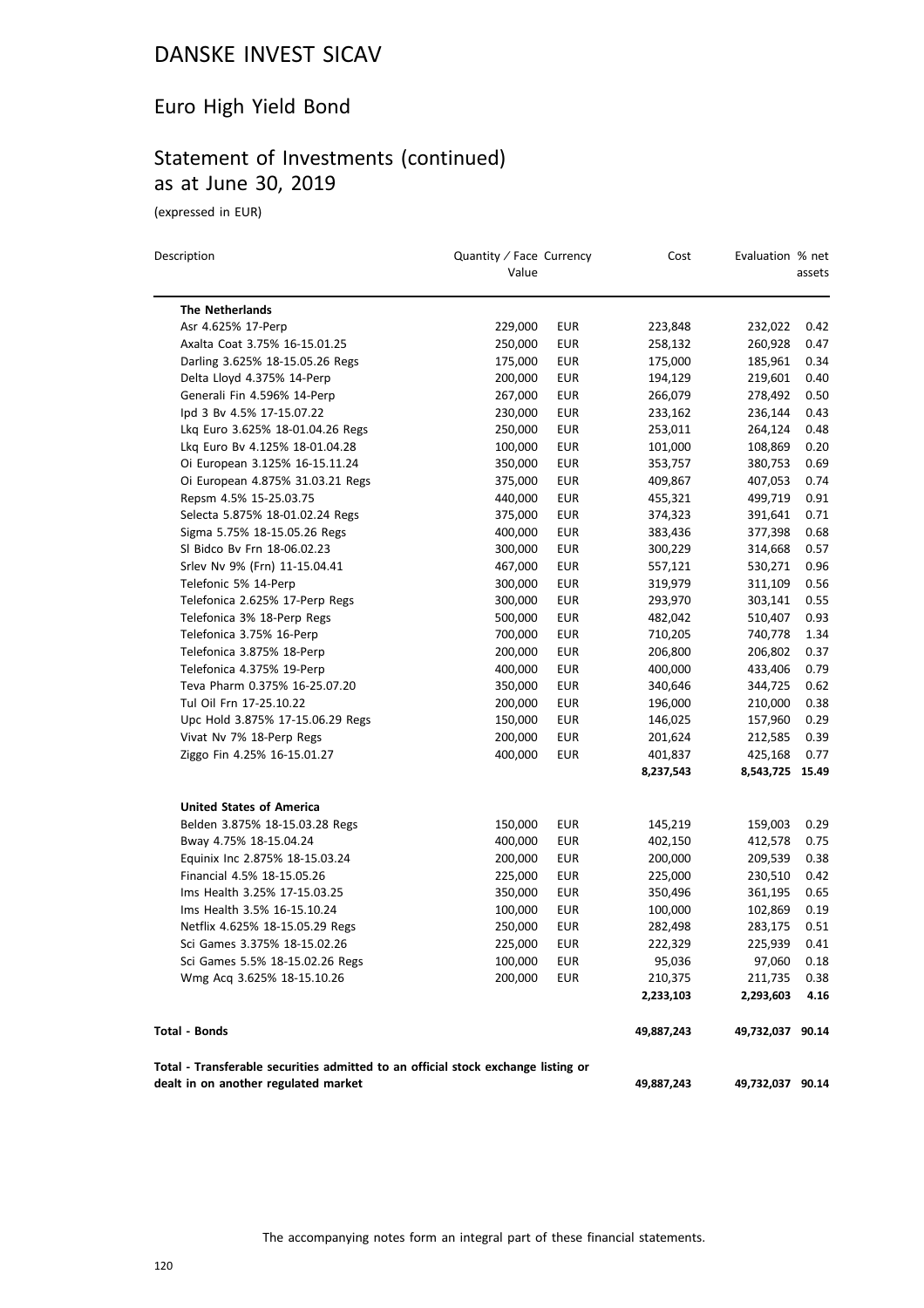# Euro High Yield Bond

# Statement of Investments (continued) as at June 30, 2019

(expressed in EUR)

| Description                                  | Quantity / Face Currency<br>Value |            | Cost               | Evaluation % net   | assets       |
|----------------------------------------------|-----------------------------------|------------|--------------------|--------------------|--------------|
| <b>Other Transferable securities</b>         |                                   |            |                    |                    |              |
| <b>Bonds</b>                                 |                                   |            |                    |                    |              |
| <b>Finland</b>                               |                                   |            |                    |                    |              |
| Caverion 3.25% 19-28.03.23                   | 100,000                           | <b>EUR</b> | 100,000<br>100,000 | 103,308<br>103,308 | 0.19<br>0.19 |
| <b>France</b>                                |                                   |            |                    |                    |              |
| Atalia 5.125% 18-15.05.25 Regs               | 300,000                           | <b>EUR</b> | 292,319            | 227,292            | 0.41         |
|                                              |                                   |            | 292,319            | 227,292            | 0.41         |
| <b>Mauritius</b>                             |                                   |            |                    |                    |              |
| Bayport Mgt 11.5% 19-14.06.22                | 200,000                           | <b>USD</b> | 179,228            | 180,567            | 0.33         |
|                                              |                                   |            | 179,228            | 180,567            | 0.33         |
| Norway                                       |                                   |            |                    |                    |              |
| Songa Conta Frn 18-14.12.21                  | 300,000                           | <b>USD</b> | 266,064            | 262,130            | 0.48         |
|                                              |                                   |            | 266,064            | 262,130            | 0.48         |
| Sweden                                       |                                   |            |                    |                    |              |
| Baseload Ca Frn 19-22.03.23                  | 2,000,000                         | <b>SEK</b> | 189,328            | 190,385            | 0.35         |
| Ddm Debt Ab Frn 19-08.04.22                  | 200,000                           | <b>EUR</b> | 200,000            | 201,000            | 0.36         |
| Heimstaden Frn 19-Perp                       | 2,500,000                         | <b>SEK</b> | 239,858            | 240,349            | 0.44         |
|                                              |                                   |            | 629,186            | 631,734            | 1.15         |
| <b>Total - Bonds</b>                         |                                   |            | 1,466,797          | 1,405,031          | 2.56         |
| <b>Total - Other Transferable securities</b> |                                   |            | 1,466,797          | 1,405,031          | 2.56         |
| TOTAL INVESTMENT PORTFOLIO                   |                                   |            | 51,354,040         | 51,137,068 92.70   |              |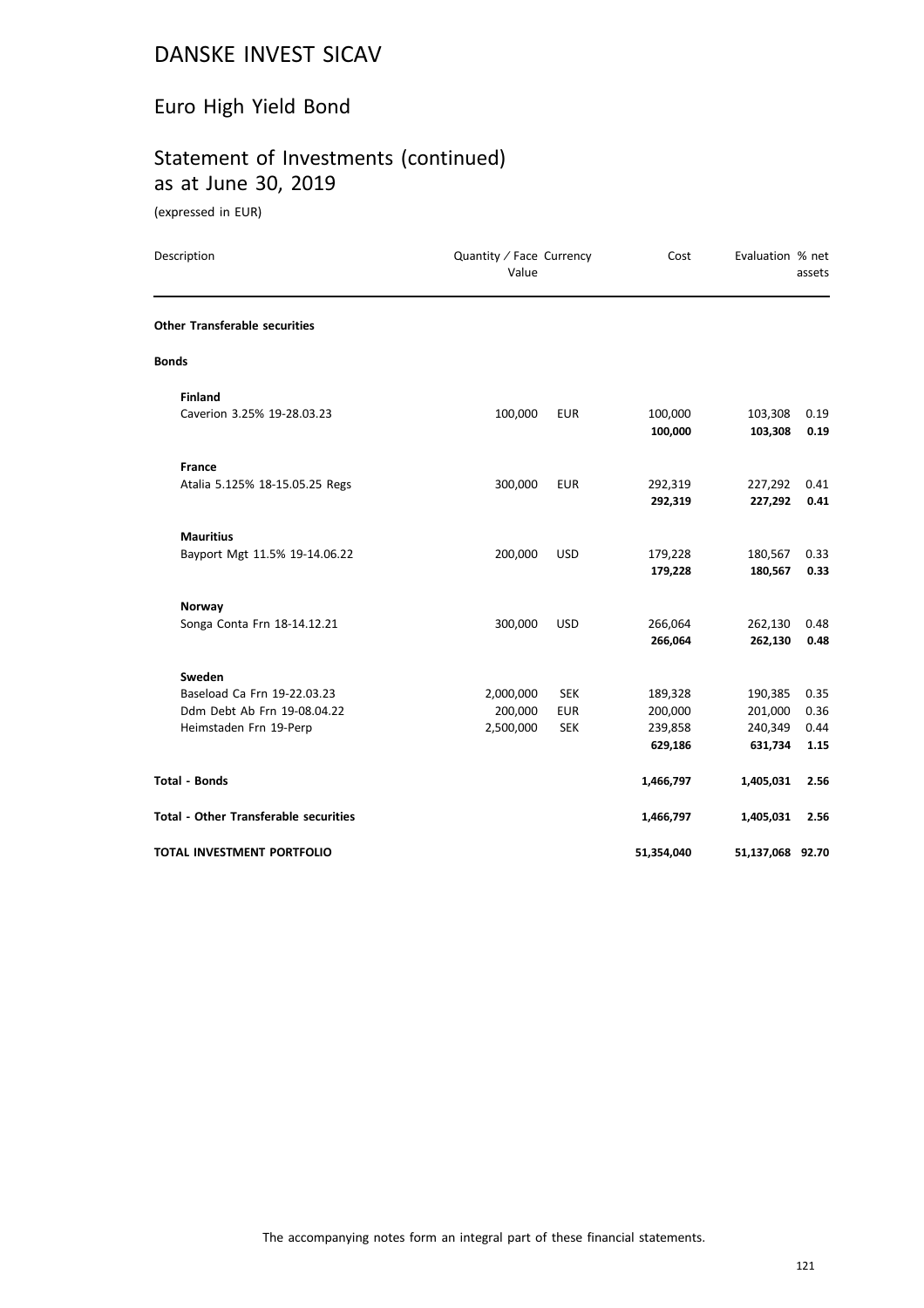# Euro High Yield Bond

# Geographical and Economic Portfolio Breakdowns as at June 30, 2019

(expressed as a percentage of net assets)

| Geographical breakdown   | %     |
|--------------------------|-------|
| Italy                    | 17.49 |
| The Netherlands          | 15.49 |
| France                   | 9.93  |
| Luxembourg               | 9.15  |
| Germany                  | 7.44  |
| Sweden                   | 6.45  |
| <b>Great Britain</b>     | 4.59  |
| United States of America | 4.16  |
| Spain                    | 3.96  |
| Ireland                  | 3.12  |
| Denmark                  | 2.11  |
| Portugal                 | 1.77  |
| Norway                   | 1.19  |
| Japan                    | 1.06  |
| Belgium                  | 0.85  |
| Cayman Islands           | 0.69  |
| Jersey                   | 0.68  |
| Mauritius                | 0.50  |
| Isle of Man              | 0.48  |
| Canada                   | 0.47  |
| Singapore                | 0.39  |
| Austria                  | 0.37  |
| Finland                  | 0.19  |
| Malta                    | 0.17  |
|                          | 92.70 |

| Economic breakdown                      | %     |
|-----------------------------------------|-------|
| Holding and Finance Companies           | 24.85 |
| <b>News Transmission</b>                | 13.78 |
| <b>Banks and Financial Institutions</b> | 12.71 |
| Insurance                               | 5.42  |
| Other Services                          | 3.25  |
| Internet Software                       | 3.17  |
| Real Estate Companies                   | 2.98  |
| <b>Public Services</b>                  | 2.86  |
| Transportation                          | 2.66  |
| Chemicals                               | 2.43  |
| Automobile Industry                     | 2.40  |
| Packaging and Container Industry        | 2.10  |
| Retail                                  | 2.08  |
| Electronics and Electrical Equipment    | 1.97  |
| <b>Consumer Goods</b>                   | 1.54  |
| Construction, Building Material         | 1.35  |
| Leisure                                 | 1.33  |
| Healthcare Education & Social Services  | 0.84  |
| Miscellaneous                           | 0.82  |
| Mines, Heavy Industries                 | 0.80  |
| Forest Products and Paper Industry      | 0.78  |
| <b>Food and Distilleries</b>            | 0.68  |
| Mortgage and Funding Institutions       | 0.42  |
| Petrol                                  | 0.38  |
| <b>Pharmaceuticals and Cosmetics</b>    | 0.39  |
| Mechanics, Machinery                    | 0.36  |
| Aerospace Technology                    | 0.35  |
|                                         | 92.70 |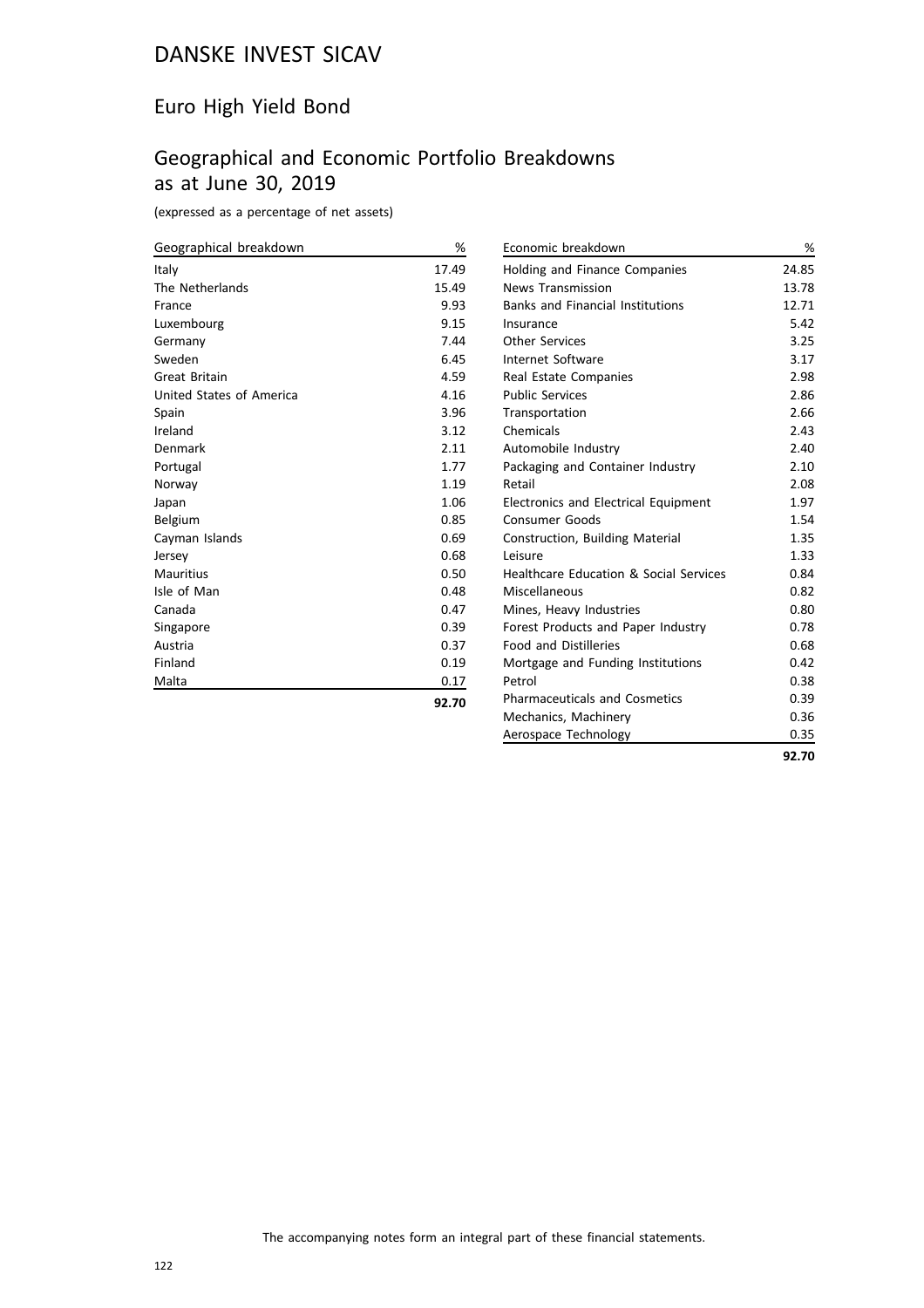# Europa (SEK)

# Statement of Investments as at June 30, 2019

(expressed in SEK)

| Description | Quantity / Face Currency<br>Value | Cost | Evaluation % net<br>assets |
|-------------|-----------------------------------|------|----------------------------|
|             |                                   |      |                            |

**Transferable securities admitted to an official stock exchange listing or dealt in on another regulated market**

**Shares**

| <b>Belgium</b>                    |         |            |            |                  |       |
|-----------------------------------|---------|------------|------------|------------------|-------|
| Kbc Groupe Sa                     | 14,547  | <b>EUR</b> | 9,670,045  | 8,818,596        | 1.92  |
|                                   |         |            | 9,670,045  | 8,818,596        | 1.92  |
|                                   |         |            |            |                  |       |
| Bermuda Islands                   |         |            |            |                  |       |
| Hiscox Ltd                        | 45,375  | GBP        | 7,955,422  | 9,012,437        | 1.97  |
|                                   |         |            | 7,955,422  | 9,012,437        | 1.97  |
|                                   |         |            |            |                  |       |
| <b>Denmark</b>                    |         |            |            |                  |       |
| Dsv A /S                          | 6,108   | <b>DKK</b> | 4,077,090  | 5,582,955        | 1.22  |
| Novo Nordisk A /S /-B-            | 27,156  | <b>DKK</b> | 12,776,246 | 12,874,125       | 2.80  |
|                                   |         |            | 16,853,336 | 18,457,080       | 4.02  |
|                                   |         |            |            |                  |       |
| <b>Finland</b>                    |         |            |            |                  |       |
| Sampo Plc A                       | 24,080  | <b>EUR</b> | 10,574,757 | 10,523,224       | 2.29  |
| Wartsila Corporation -B-          | 42,767  | <b>EUR</b> | 6,268,078  |                  | 1.26  |
|                                   |         |            |            | 5,774,130        | 3.55  |
|                                   |         |            | 16,842,835 | 16,297,354       |       |
|                                   |         |            |            |                  |       |
| France                            |         |            |            |                  |       |
| Axa                               | 42,191  | <b>EUR</b> | 10,285,723 | 10,220,009       | 2.23  |
| Lvmh Moet Hennessy                | 3,124   | EUR        | 7,889,841  | 12,298,557       | 2.68  |
| Michelin B /Nom.                  | 7,129   | <b>EUR</b> | 7,970,924  | 8,378,191        | 1.83  |
| Sanofi                            | 18,018  | <b>EUR</b> | 13,758,743 | 14,447,527       | 3.15  |
| Schneider Electric Sa             | 10,266  | EUR        | 7,306,280  | 8,647,218        | 1.89  |
| Total Sa                          | 28,171  | EUR        | 13,765,851 | 14,633,312       | 3.19  |
|                                   |         |            | 60,977,362 | 68,624,814 14.97 |       |
|                                   |         |            |            |                  |       |
| Germany                           |         |            |            |                  |       |
| Adidas - Namen-Akt                | 2,623   | <b>EUR</b> | 5,505,284  | 7,497,252        | 1.63  |
| Allianz Se /Nam. Vinkuliert       | 4,179   | EUR        | 8,079,223  | 9,283,718        | 2.02  |
| Basf Namen-Akt                    | 14,832  | <b>EUR</b> | 12,890,102 | 9,989,885        | 2.18  |
| Sap Ag                            | 9,914   | <b>EUR</b> | 9,524,227  | 12,514,559       | 2.73  |
| Siemens Ag /Nam.                  | 11,915  | <b>EUR</b> | 13,721,178 | 13,144,019       | 2.87  |
|                                   |         |            | 49,720,014 | 52,429,433       | 11.43 |
|                                   |         |            |            |                  |       |
| <b>Great Britain</b>              |         |            |            |                  |       |
| Antofagasta Plc                   | 47,886  | GBP        | 4,998,206  | 5,213,073        | 1.14  |
| Astrazeneca Plc                   | 14,325  | <b>SEK</b> | 8,411,730  | 10,882,569       | 2.37  |
| Compass Group Plc                 | 41,883  | GBP        | 7,914,499  | 9,326,599        | 2.03  |
| Croda International Plc           | 10,365  | GBP        | 5,208,402  | 6,234,807        | 1.36  |
| Intercontinental Hotels Group Plc | 12,051  | GBP        | 6,542,443  | 7,305,833        | 1.59  |
| Prudential Plc                    | 809     | GBP        | 166,738    | 163,261          | 0.04  |
| Reckitt Benckiser Group Plc       | 10,817  | GBP        | 8,061,578  | 7,894,791        | 1.72  |
| Rotork Plc                        | 184,084 | GBP        | 6,755,941  | 6,854,474        | 1.50  |
| Royal Dutch Shell Plc -A-         | 70,308  | GBP        | 20,750,035 | 21,336,855       | 4.65  |
| Unilever Plc                      | 23,199  | GBP        | 10,696,771 | 13,325,445       | 2.91  |
|                                   |         |            | 79,506,343 | 88,537,707       | 19.31 |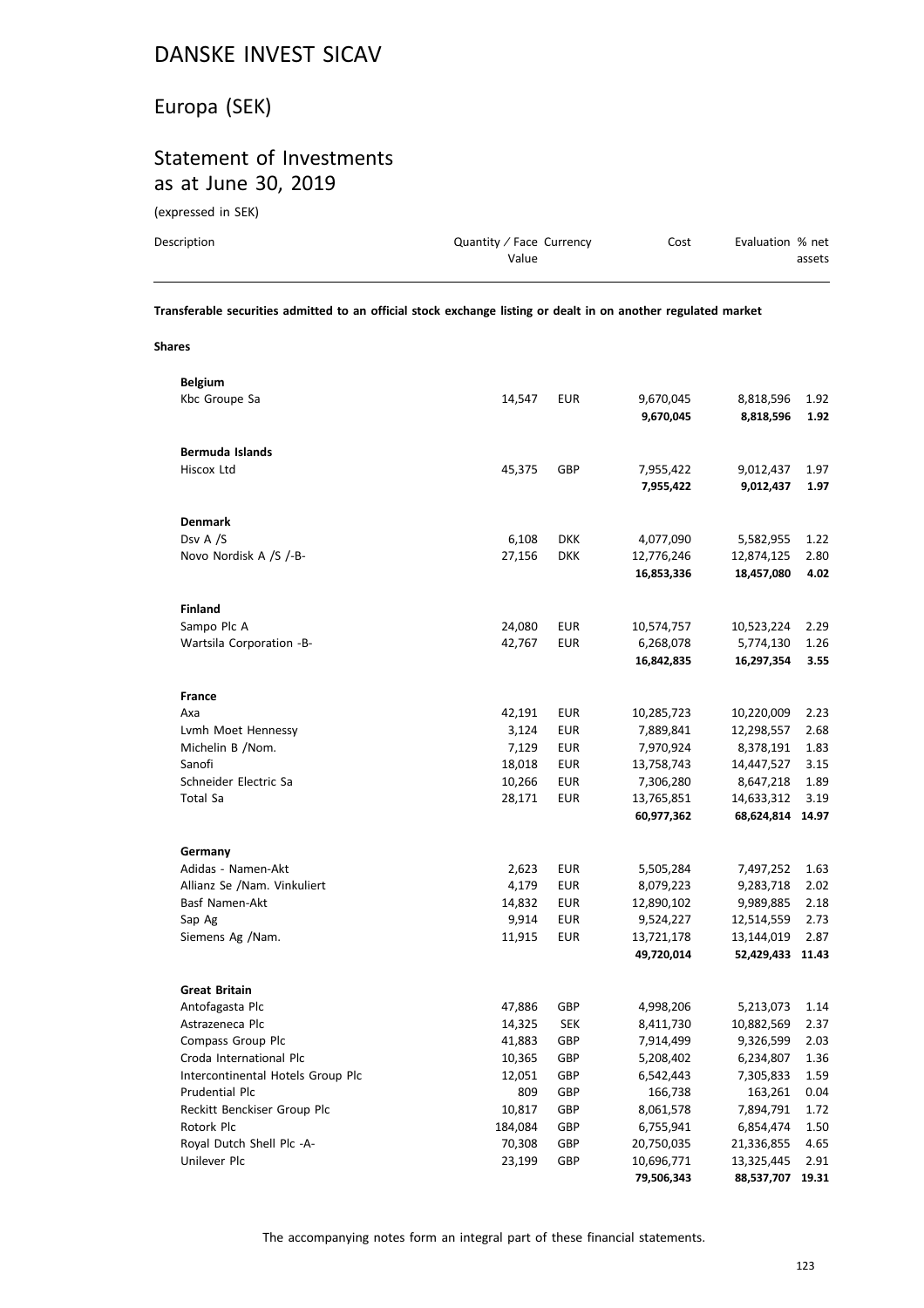# Europa (SEK)

# Statement of Investments (continued) as at June 30, 2019

(expressed in SEK)

| Description                                                                       | Quantity / Face Currency<br>Value |            | Cost                    | Evaluation % net              | assets       |
|-----------------------------------------------------------------------------------|-----------------------------------|------------|-------------------------|-------------------------------|--------------|
| Guernsey                                                                          |                                   |            |                         |                               |              |
| <b>Burford Capital Limited</b>                                                    | 46,953                            | <b>GBP</b> | 9,446,239<br>9,446,239  | 8,500,711<br>8,500,711        | 1.85<br>1.85 |
| Ireland                                                                           |                                   |            |                         |                               |              |
| Crh Plc                                                                           | 22,744                            | GBP        | 6,785,901               | 6,860,214                     | 1.49         |
| Kerry Group A                                                                     | 7,786                             | EUR        | 6,919,831               | 8,607,220                     | 1.88         |
|                                                                                   |                                   |            | 13,705,732              | 15,467,434                    | 3.37         |
| Italy                                                                             |                                   |            |                         |                               |              |
| Davide Campari - Milano Spa                                                       | 49,081                            | <b>EUR</b> | 3,933,284               | 4,453,183                     | 0.97         |
| Enel                                                                              | 144,994                           | <b>EUR</b> | 6,778,246               | 9,391,966                     | 2.05         |
|                                                                                   |                                   |            | 10,711,530              | 13,845,149                    | 3.02         |
| Norway                                                                            |                                   |            |                         |                               |              |
| Dnb Nor Asa                                                                       | 59,330                            | <b>NOK</b> | 9,902,779               | 10,222,694                    | 2.23         |
| <b>Telenor As</b>                                                                 | 50,179                            | <b>NOK</b> | 8,680,168               | 9,937,660                     | 2.17         |
|                                                                                   |                                   |            | 18,582,947              | 20,160,354                    | 4.40         |
| <b>Spain</b>                                                                      |                                   |            |                         |                               |              |
| Amadeus IT Group                                                                  | 13,018                            | <b>EUR</b> | 8,346,251               | 9,556,434                     | 2.08         |
| Iberdrola Sa                                                                      | 100,079                           | <b>EUR</b> | 6,112,882               | 9,246,356                     | 2.02         |
|                                                                                   |                                   |            | 14,459,133              | 18,802,790                    | 4.10         |
| Sweden                                                                            |                                   |            |                         |                               |              |
| Assa Abloy Ab                                                                     | 38,291                            | <b>SEK</b> | 6,866,279               | 8,037,281                     | 1.75         |
| Epiroc Aktiebolag                                                                 | 74,136                            | <b>SEK</b> | 5,888,115               | 7,124,469                     | 1.55         |
| Lundin Petroleum Ab                                                               | 25,816                            | <b>SEK</b> | 6,573,160               | 7,416,937                     | 1.62         |
|                                                                                   |                                   |            | 19,327,554              | 22,578,687                    | 4.92         |
| Switzerland                                                                       |                                   |            |                         |                               |              |
| Nestle Sa                                                                         | 22,924                            | CHF        | 17,249,734              | 22,046,307                    | 4.81         |
| Partners Group Holding                                                            | 1,364                             | <b>CHF</b> | 7,838,282               | 9,885,701                     | 2.16         |
| Roche Holding Ag /Genussschein                                                    | 7,269                             | <b>CHF</b> | 14,610,313              | 18,929,375                    | 4.13         |
| Temenos Ltd                                                                       | 3,109                             | <b>CHF</b> | 3,672,498               | 5,150,930                     | 1.12         |
| Zurich Insurance Group / Nam.                                                     | 2,908                             | <b>CHF</b> | 9,179,221<br>52,550,048 | 9,359,102<br>65,371,415 14.26 | 2.04         |
|                                                                                   |                                   |            |                         |                               |              |
| <b>The Netherlands</b>                                                            |                                   |            |                         |                               |              |
| Asml Holding Nv                                                                   | 3,571                             | EUR        | 5,257,263               | 6,938,953                     | 1.51         |
| Heineken Nv<br>Roy. Philips Electr. /Eur 0.2                                      | 8,234<br>27,652                   | <b>EUR</b> | 6,826,771               | 8,510,725<br>11,178,276       | 1.86         |
|                                                                                   |                                   | EUR        | 9,530,760<br>21,614,794 | 26,627,954                    | 2.44<br>5.81 |
| <b>Total - Shares</b>                                                             |                                   |            | 401,923,334             | 453,531,915 98.90             |              |
| Total - Transferable securities admitted to an official stock exchange listing or |                                   |            |                         |                               |              |
| dealt in on another regulated market                                              |                                   |            | 401,923,334             | 453,531,915 98.90             |              |
| TOTAL INVESTMENT PORTFOLIO                                                        |                                   |            | 401,923,334             | 453,531,915 98.90             |              |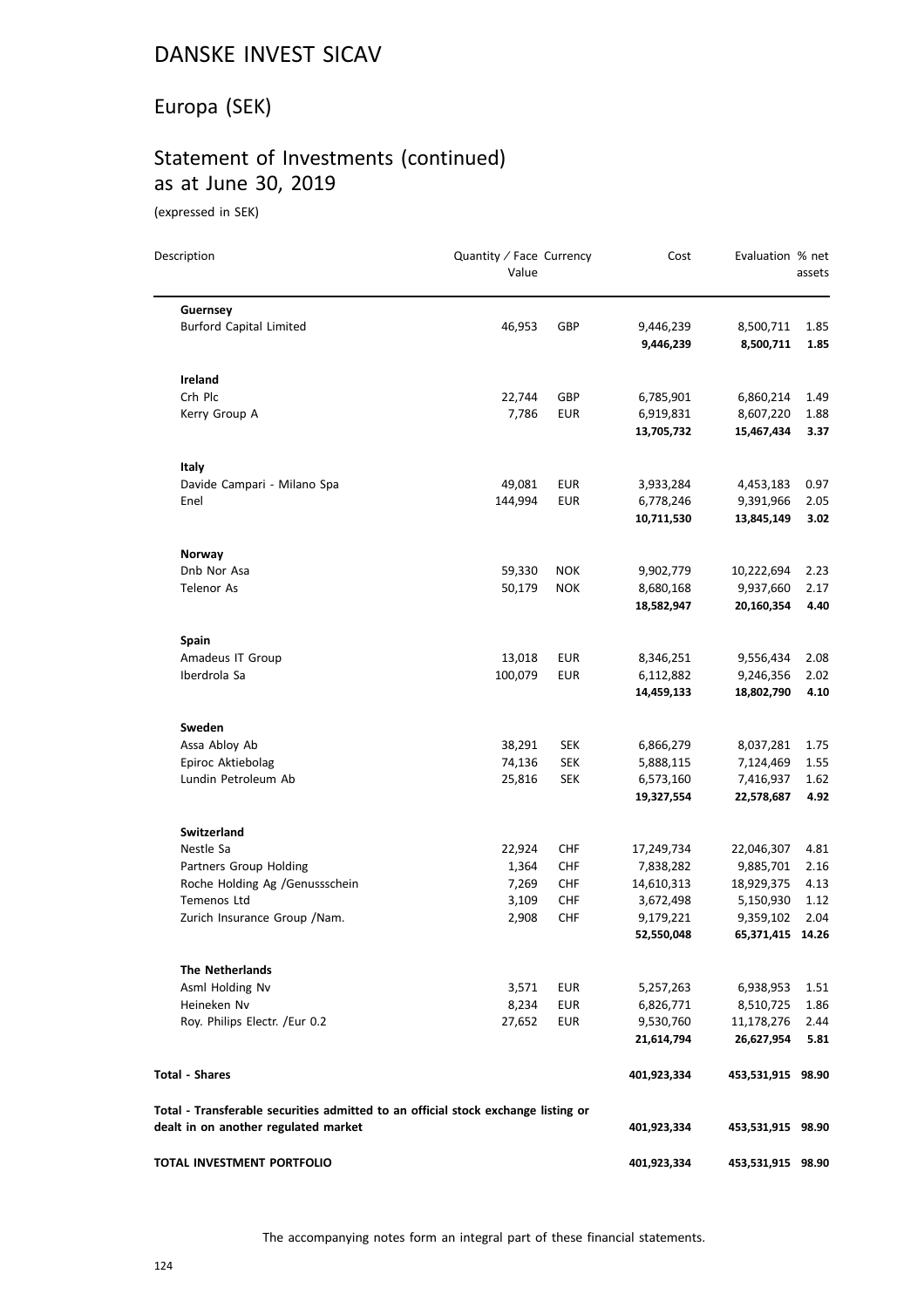# Europa (SEK)

# Geographical and Economic Portfolio Breakdowns as at June 30, 2019

(expressed as a percentage of net assets)

| Geographical breakdown | %     |
|------------------------|-------|
| <b>Great Britain</b>   | 19.31 |
| France                 | 14.97 |
| Switzerland            | 14.26 |
| Germany                | 11.43 |
| The Netherlands        | 5.81  |
| Sweden                 | 4.92  |
| Norway                 | 4.40  |
| Spain                  | 4.10  |
| Denmark                | 4.02  |
| Finland                | 3.55  |
| Ireland                | 3.37  |
| Italy                  | 3.02  |
| Bermuda Islands        | 1.97  |
| Belgium                | 1.92  |
| Guernsey               | 1.85  |
|                        | 98.90 |

| Economic breakdown                      | %     |
|-----------------------------------------|-------|
| <b>Pharmaceuticals and Cosmetics</b>    | 12.45 |
| <b>Food and Distilleries</b>            | 9.60  |
| Petrol                                  | 9.46  |
| Insurance                               | 8.62  |
| Holding and Finance Companies           | 7.10  |
| Electronic Semiconductor                | 5.45  |
| Internet Software                       | 4.81  |
| Electronics and Electrical Equipment    | 4.76  |
| Mechanics, Machinery                    | 4.56  |
| Textile                                 | 4.31  |
| <b>Banks and Financial Institutions</b> | 4.15  |
| <b>Public Services</b>                  | 4.07  |
| Leisure                                 | 3.62  |
| Chemicals                               | 3.54  |
| <b>Tobacco and Spirits</b>              | 2.83  |
| <b>News Transmission</b>                | 2.17  |
| Tyres & Rubber                          | 1.83  |
| <b>Consumer Goods</b>                   | 1.72  |
| Construction, Building Material         | 1.49  |
| Transportation                          | 1.22  |
| Non-Ferrous Metals                      | 1.14  |
|                                         | 98.90 |
|                                         |       |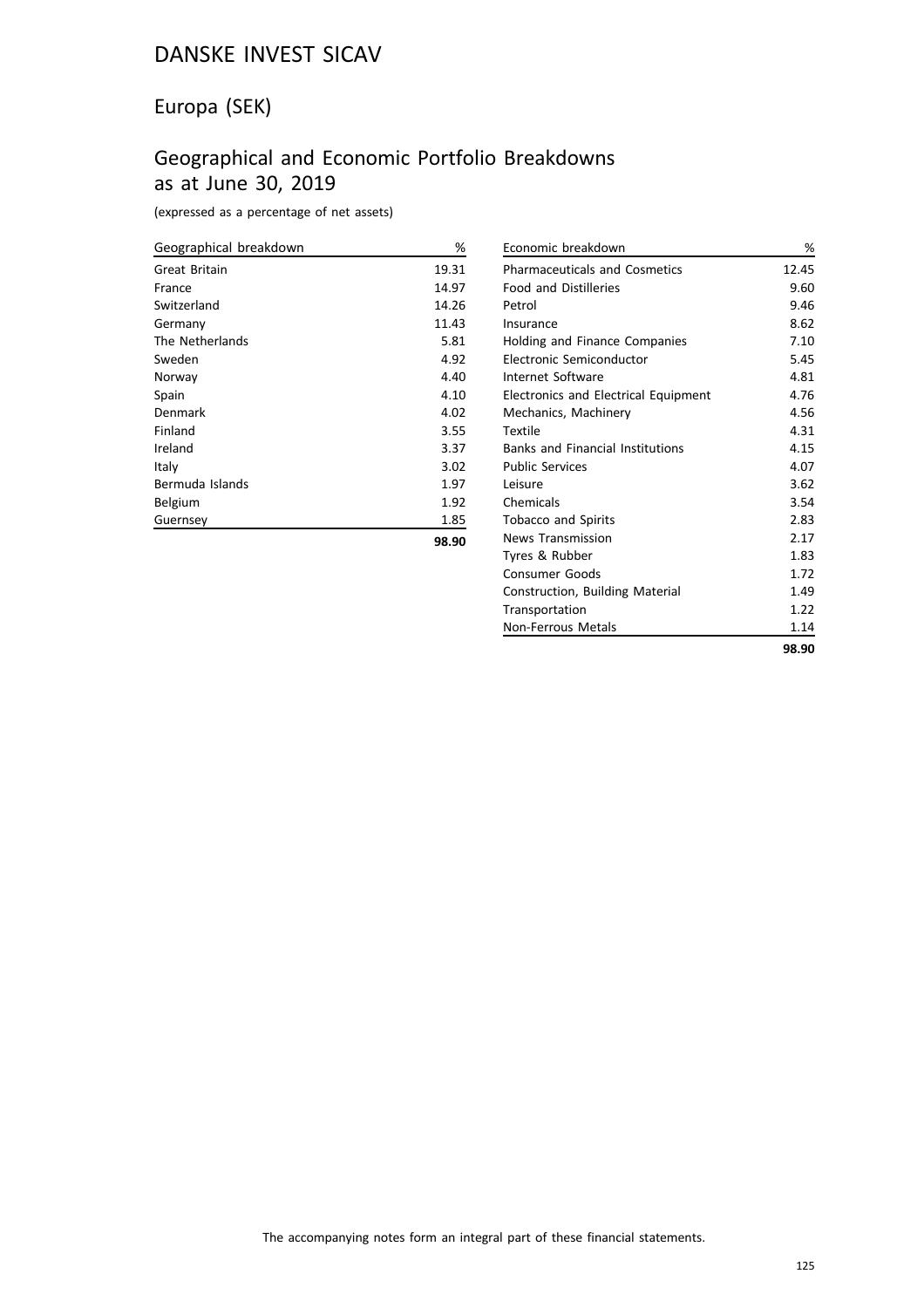#### Europe

# Statement of Investments as at June 30, 2019

(expressed in EUR)

| Description | Quantity / Face Currency | Cost | Evaluation % net |
|-------------|--------------------------|------|------------------|
|             | Value                    |      | assets           |
|             |                          |      |                  |

**Transferable securities admitted to an official stock exchange listing or dealt in on another regulated market**

**Shares**

| <b>Belgium</b>                    |         |            |            |            |       |
|-----------------------------------|---------|------------|------------|------------|-------|
| Kbc Groupe Sa                     | 24,232  | <b>EUR</b> | 1,530,608  | 1,391,886  | 1.92  |
|                                   |         |            | 1,530,608  | 1,391,886  | 1.92  |
|                                   |         |            |            |            |       |
| Bermuda Islands                   |         |            |            |            |       |
| Hiscox Ltd                        | 74,494  | GBP        | 1,221,054  | 1,404,330  | 1.94  |
|                                   |         |            | 1,221,054  | 1,404,330  | 1.94  |
|                                   |         |            |            |            |       |
| <b>Denmark</b>                    |         |            |            |            |       |
| Dsv A /S                          | 10,307  | <b>DKK</b> | 443,122    | 880,748    | 1.21  |
| Novo Nordisk A /S /-B-            | 45,230  | <b>DKK</b> | 2,027,032  | 2,018,838  | 2.79  |
|                                   |         |            | 2,470,154  | 2,899,586  | 4.00  |
|                                   |         |            |            |            |       |
| <b>Finland</b>                    |         |            |            |            |       |
| Sampo Plc A                       | 40,106  | <b>EUR</b> | 1,611,902  | 1,652,768  | 2.28  |
| Wartsila Corporation -B-          | 71,242  | <b>EUR</b> | 1,005,940  | 910,473    | 1.26  |
|                                   |         |            | 2,617,842  | 2,563,241  | 3.54  |
|                                   |         |            |            |            |       |
|                                   |         |            |            |            |       |
| <b>France</b>                     |         |            |            |            |       |
| Axa                               | 70,270  | EUR        | 1,569,008  | 1,608,129  | 2.22  |
| Lymh Moet Hennessy                | 5,204   | EUR        | 1,290,471  | 1,929,123  | 2.66  |
| Michelin B /Nom.                  | 11,876  | <b>EUR</b> | 1,191,542  | 1,327,737  | 1.83  |
| Sanofi                            | 30,094  | EUR        | 2,422,284  | 2,260,059  | 3.12  |
| Schneider Electric Sa             | 17,323  | <b>EUR</b> | 1,143,466  | 1,373,714  | 1.90  |
| Total Sa                          | 46,920  | <b>EUR</b> | 2,301,661  | 2,293,684  | 3.16  |
|                                   |         |            | 9,918,432  | 10,792,446 | 14.89 |
|                                   |         |            |            |            |       |
| Germany                           |         |            |            |            |       |
| Adidas - Namen-Akt                | 4,426   | <b>EUR</b> | 901,764    | 1,194,135  | 1.65  |
| Allianz Se /Nam. Vinkuliert       | 6,980   | <b>EUR</b> | 1,215,360  | 1,465,451  | 2.02  |
| Basf Namen-Akt                    | 24,907  | <b>EUR</b> | 1,936,799  | 1,577,609  | 2.18  |
| Sap Ag                            | 16,729  | <b>EUR</b> | 1,466,823  | 1,988,744  | 2.74  |
| Siemens Ag /Nam.                  | 20,010  | <b>EUR</b> | 2,250,904  | 2,074,637  | 2.86  |
|                                   |         |            | 7,771,650  | 8,300,576  | 11.45 |
|                                   |         |            |            |            |       |
| <b>Great Britain</b>              |         |            |            |            |       |
| Antofagasta Plc                   | 79,711  | GBP        | 745,460    | 818,707    | 1.13  |
| Astrazeneca Plc                   | 23,842  | <b>SEK</b> | 1,439,017  | 1,696,159  | 2.34  |
| Compass Group Plc                 | 69,758  | GBP        | 1,259,710  | 1,464,963  | 2.02  |
| Croda International Plc           | 16,720  | GBP        | 777,809    | 961,607    | 1.33  |
| Intercontinental Hotels Group Plc | 20,337  | GBP        | 1,058,420  | 1,192,954  | 1.65  |
| Reckitt Benckiser Group Plc       | 18,254  | GBP        | 1,399,075  | 1,263,252  | 1.74  |
| Rotork Plc                        | 309,798 | GBP        | 1,079,709  | 1,088,696  | 1.50  |
| Royal Dutch Shell Plc -A-         | 118,641 | GBP        | 3,332,415  | 3,399,658  | 4.69  |
| Unilever Plc                      | 38,813  | GBP        | 1,775,627  | 2,104,518  | 2.90  |
|                                   |         |            | 12,867,242 | 13,990,514 | 19.30 |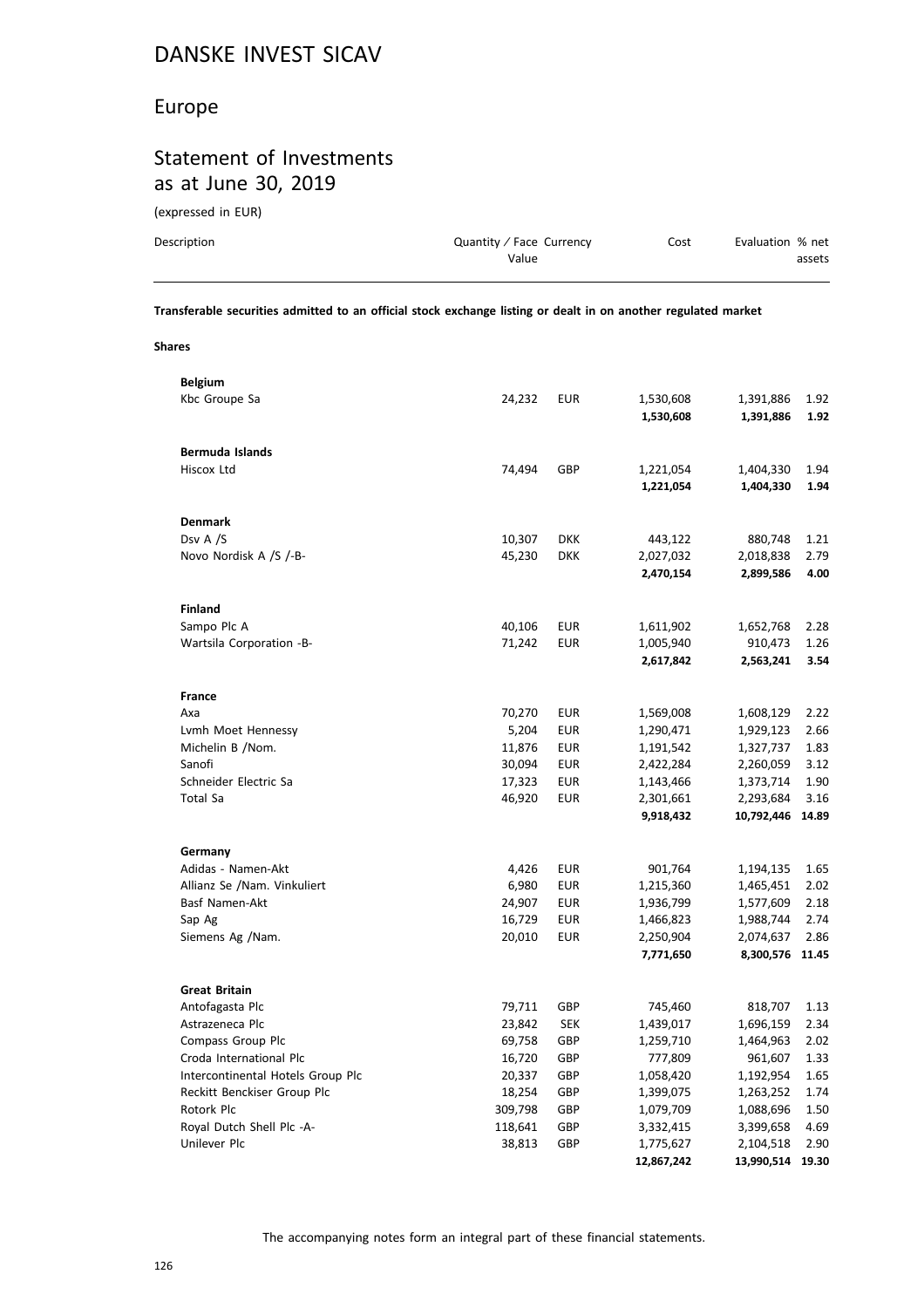# Europe

# Statement of Investments (continued) as at June 30, 2019

(expressed in EUR)

| Description                                                                                                               | Quantity / Face Currency<br>Value |                          | Cost                   | Evaluation % net       | assets       |
|---------------------------------------------------------------------------------------------------------------------------|-----------------------------------|--------------------------|------------------------|------------------------|--------------|
| Guernsey                                                                                                                  |                                   |                          |                        |                        |              |
| <b>Burford Capital Limited</b>                                                                                            | 78,202                            | GBP                      | 1,495,380              | 1,332,295              | 1.84         |
|                                                                                                                           |                                   |                          | 1,495,380              | 1,332,295              | 1.84         |
| Ireland                                                                                                                   |                                   |                          |                        |                        |              |
| Crh Plc                                                                                                                   | 37,887                            | GBP                      | 937,285                | 1,082,811              | 1.49         |
| Kerry Group A                                                                                                             | 13,006                            | <b>EUR</b>               | 1,155,919              | 1,355,225              | 1.87         |
|                                                                                                                           |                                   |                          | 2,093,204              | 2,438,036              | 3.36         |
| Italy                                                                                                                     |                                   |                          |                        |                        |              |
| Davide Campari - Milano Spa                                                                                               | 81,759                            | <b>EUR</b>               | 634,684                | 699,857                | 0.97         |
| Enel                                                                                                                      | 242,181                           | <b>EUR</b>               | 1,115,156              | 1,471,492              | 2.03         |
|                                                                                                                           |                                   |                          | 1,749,840              | 2,171,349              | 3.00         |
| Norway                                                                                                                    |                                   |                          |                        |                        |              |
| Dnb Nor Asa                                                                                                               | 98,816                            | <b>NOK</b>               | 1,554,608              | 1,609,546              | 2.22         |
| <b>Telenor As</b>                                                                                                         | 83,589                            | <b>NOK</b>               | 1,368,407              | 1,575,435              | 2.17         |
|                                                                                                                           |                                   |                          | 2,923,015              | 3,184,981              | 4.39         |
| Spain                                                                                                                     |                                   |                          |                        |                        |              |
| Amadeus IT Group                                                                                                          | 21,670                            | <b>EUR</b>               | 1,235,692              | 1,499,131              | 2.07         |
| Iberdrola Sa                                                                                                              | 167,161                           | <b>EUR</b>               | 1,067,743              | 1,459,650              | 2.01         |
|                                                                                                                           |                                   |                          | 2,303,435              | 2,958,781              | 4.08         |
| Sweden                                                                                                                    |                                   |                          |                        |                        |              |
| Assa Abloy Ab                                                                                                             | 63,786                            | <b>SEK</b>               | 1,103,772              | 1,246,409              | 1.72         |
| Epiroc Aktiebolag                                                                                                         | 123,384                           | <b>SEK</b>               | 946,345                | 1,117,022              | 1.54         |
| Lundin Petroleum Ab                                                                                                       | 43,298                            | <b>SEK</b>               | 1,027,792<br>3,077,909 | 1,181,947<br>3,545,378 | 1.63<br>4.89 |
|                                                                                                                           |                                   |                          |                        |                        |              |
| <b>Switzerland</b>                                                                                                        |                                   |                          |                        |                        |              |
| Nestle Sa                                                                                                                 | 38,153                            | <b>CHF</b>               | 2,821,433              | 3,451,635              | 4.76         |
| Partners Group Holding                                                                                                    | 2,272                             | <b>CHF</b>               | 996,040                | 1,552,834              | 2.14         |
| Roche Holding Ag /Genussschein<br><b>Temenos Ltd</b>                                                                      | 12,266<br>5,247                   | <b>CHF</b><br><b>CHF</b> | 2,728,318<br>607,905   | 3,001,249<br>822,337   | 4.14<br>1.14 |
| Zurich Insurance Group / Nam.                                                                                             | 4,858                             | <b>CHF</b>               | 1,429,944              | 1,481,610              | 2.04         |
|                                                                                                                           |                                   |                          | 8,583,640              | 10,309,665 14.22       |              |
| <b>The Netherlands</b>                                                                                                    |                                   |                          |                        |                        |              |
| Asml Holding Nv                                                                                                           | 5,948                             | <b>EUR</b>               | 866,912                | 1,085,153              | 1.50         |
| Heineken Nv                                                                                                               | 13,717                            | <b>EUR</b>               | 1,042,445              | 1,330,275              | 1.84         |
| Roy. Philips Electr. /Eur 0.2                                                                                             | 44,983                            | EUR                      | 1,503,805              | 1,711,828              | 2.36         |
|                                                                                                                           |                                   |                          | 3,413,162              | 4,127,256              | 5.70         |
| <b>Total - Shares</b>                                                                                                     |                                   |                          | 64,036,567             | 71,410,320 98.52       |              |
| Total - Transferable securities admitted to an official stock exchange listing or<br>dealt in on another regulated market |                                   |                          | 64,036,567             | 71,410,320 98.52       |              |
| TOTAL INVESTMENT PORTFOLIO                                                                                                |                                   |                          | 64,036,567             | 71,410,320 98.52       |              |
|                                                                                                                           |                                   |                          |                        |                        |              |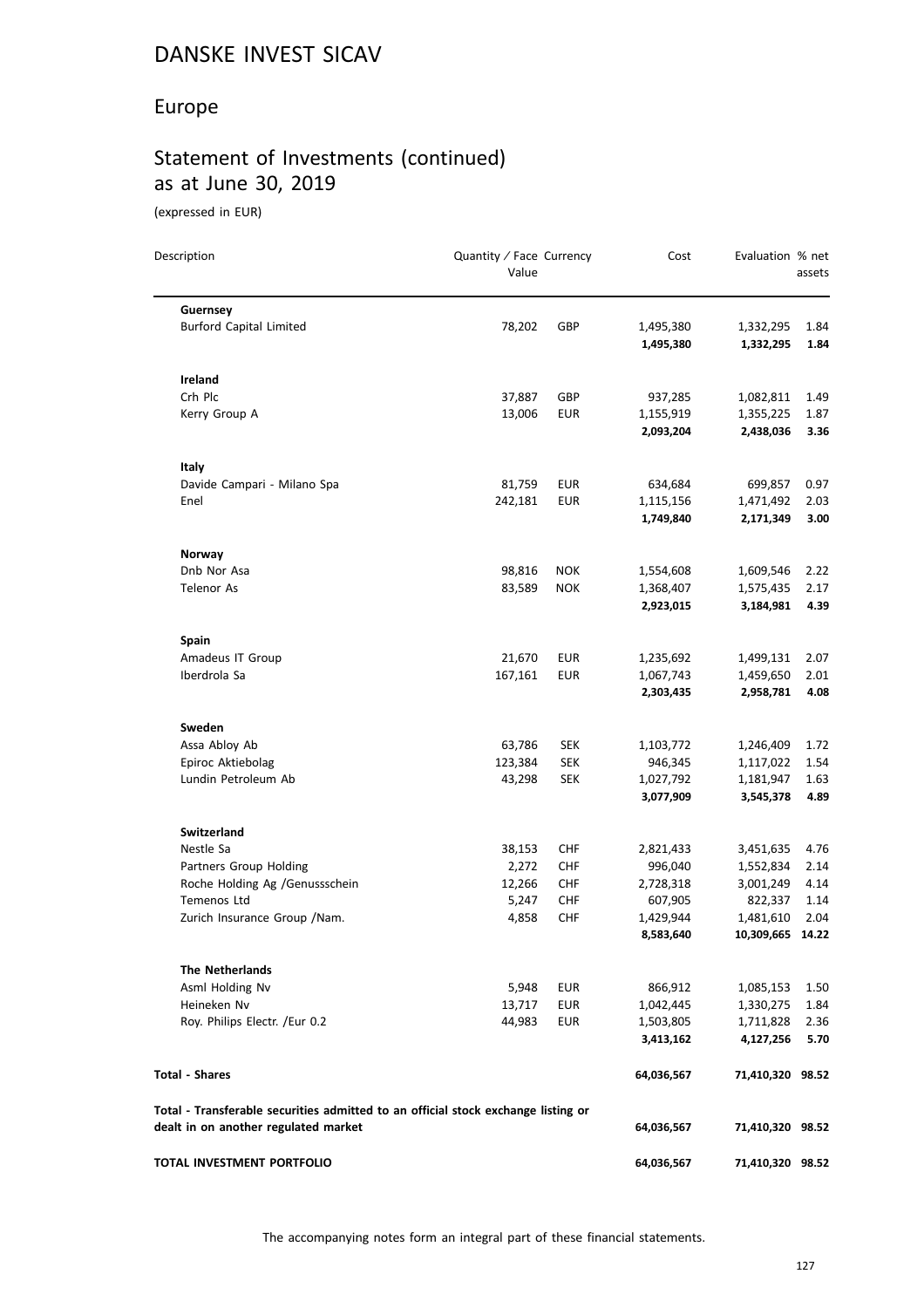# Europe

# Geographical and Economic Portfolio Breakdowns as at June 30, 2019

(expressed as a percentage of net assets)

| Geographical breakdown | %     |
|------------------------|-------|
| Great Britain          | 19.30 |
| France                 | 14.89 |
| Switzerland            | 14.22 |
| Germany                | 11.45 |
| The Netherlands        | 5.70  |
| Sweden                 | 4.89  |
| Norway                 | 4.39  |
| Spain                  | 4.08  |
| Denmark                | 4.00  |
| Finland                | 3.54  |
| Ireland                | 3.36  |
| Italy                  | 3.00  |
| Bermuda Islands        | 1.94  |
| Belgium                | 1.92  |
| Guernsey               | 1.84  |
|                        | 98.52 |

| Economic breakdown                      | %     |
|-----------------------------------------|-------|
| <b>Pharmaceuticals and Cosmetics</b>    | 12.39 |
| <b>Food and Distilleries</b>            | 9.53  |
| Petrol                                  | 9.48  |
| Insurance                               | 8.56  |
| Holding and Finance Companies           | 7.06  |
| Electronic Semiconductor                | 5.36  |
| Internet Software                       | 4.81  |
| Electronics and Electrical Equipment    | 4.76  |
| Mechanics, Machinery                    | 4.52  |
| Textile                                 | 4.31  |
| <b>Banks and Financial Institutions</b> | 4.14  |
| <b>Public Services</b>                  | 4.04  |
| Leisure                                 | 3.67  |
| Chemicals                               | 3.51  |
| <b>Tobacco and Spirits</b>              | 2.81  |
| <b>News Transmission</b>                | 2.17  |
| Tyres & Rubber                          | 1.83  |
| <b>Consumer Goods</b>                   | 1.74  |
| Construction, Building Material         | 1.49  |
| Transportation                          | 1.21  |
| Non-Ferrous Metals                      | 1.13  |
|                                         | 98.52 |
|                                         |       |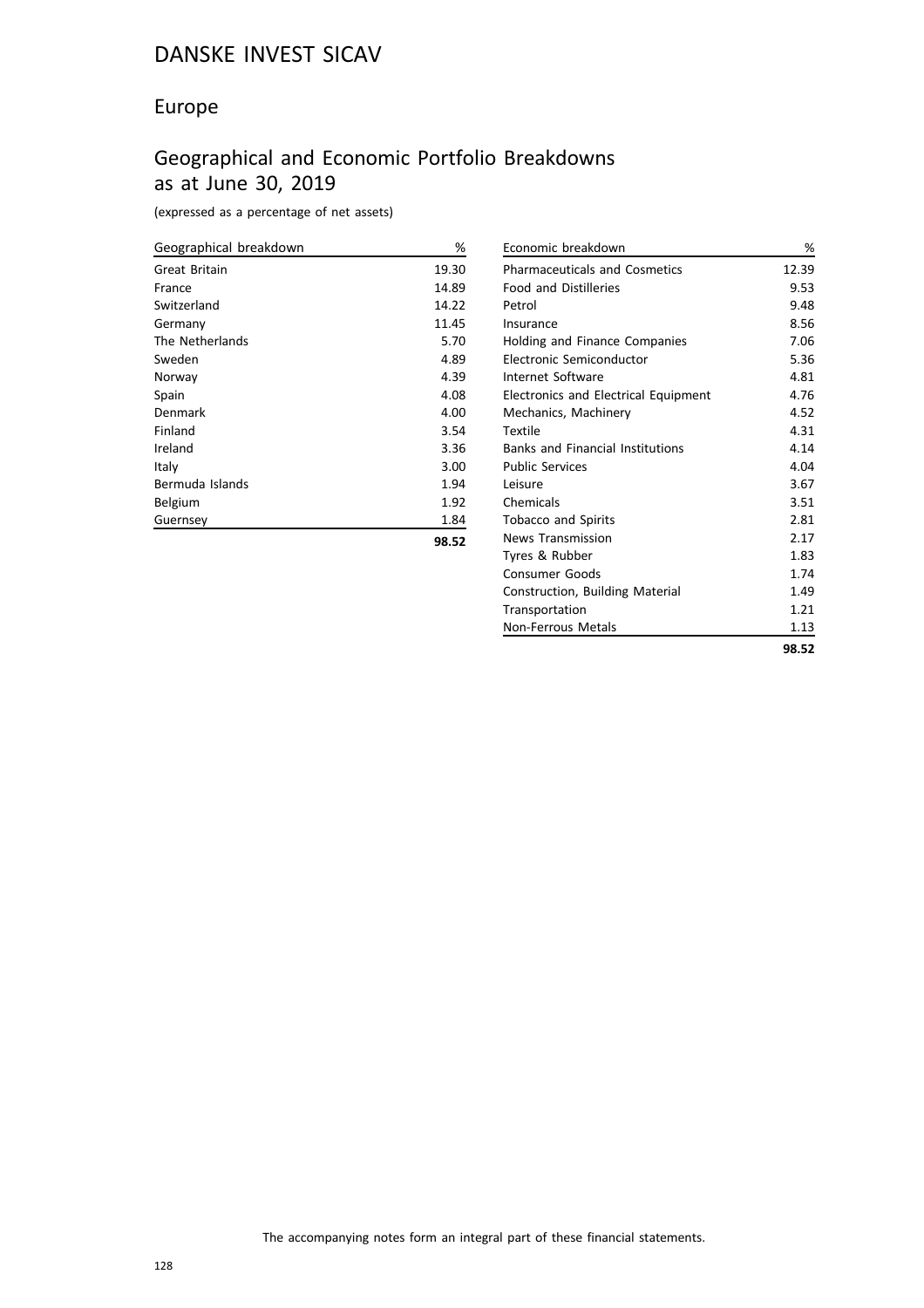# Europe High Dividend

# Statement of Investments as at June 30, 2019

(expressed in EUR)

| Description | Quantity / Face Currency | Cost | Evaluation % net |
|-------------|--------------------------|------|------------------|
|             | Value                    |      | assets           |
|             |                          |      |                  |

**Transferable securities admitted to an official stock exchange listing or dealt in on another regulated market**

**Shares**

| Austria                        |           |            |            |                  |      |
|--------------------------------|-----------|------------|------------|------------------|------|
| Voestalpine Ag                 | 84,417    | <b>EUR</b> | 1,909,325  | 2,286,857        | 1.72 |
|                                |           |            | 1,909,325  | 2,286,857        | 1.72 |
|                                |           |            |            |                  |      |
| <b>Belgium</b>                 |           |            |            |                  |      |
| Kbc Groupe Sa                  | 74,398    | <b>EUR</b> | 4,918,140  | 4,273,421        | 3.21 |
|                                |           |            | 4,918,140  | 4,273,421        | 3.21 |
|                                |           |            |            |                  |      |
| <b>Finland</b>                 |           |            |            |                  |      |
| Nordea Bank Abp                | 343,436   | <b>SEK</b> | 3,109,049  | 2,197,065        | 1.65 |
| Sampo Plc A                    | 134,045   | <b>EUR</b> | 4,273,656  | 5,523,995        | 4.15 |
|                                |           |            | 7,382,705  | 7,721,060        | 5.80 |
|                                |           |            |            |                  |      |
| <b>France</b>                  |           |            |            |                  |      |
| Axa                            | 187,780   | <b>EUR</b> | 3,588,153  | 4,297,345        | 3.23 |
| Michelin B /Nom.               | 46,160    | <b>EUR</b> | 3,816,828  | 5,160,688        | 3.87 |
| Sanofi                         | 59,093    | <b>EUR</b> | 4,241,357  | 4,437,884        | 3.33 |
| Total Sa                       | 103,047   | <b>EUR</b> | 5,093,954  | 5,037,453        | 3.78 |
|                                |           |            | 16,740,292 | 18,933,370 14.21 |      |
|                                |           |            |            |                  |      |
| Germany                        |           |            |            |                  |      |
| Allianz Se /Nam. Vinkuliert    | 22,588    | <b>EUR</b> | 3,434,876  | 4,742,350        | 3.56 |
| Basf Namen-Akt                 | 70,323    | <b>EUR</b> | 4,734,876  | 4,454,259        | 3.35 |
| Continental Ag                 | 23,838    | <b>EUR</b> | 3,251,394  | 3,046,973        | 2.29 |
| Siemens Ag /Nam.               | 48,854    | <b>EUR</b> | 4,602,659  | 5,065,183        | 3.80 |
|                                |           |            | 16,023,805 | 17,308,765 13.00 |      |
|                                |           |            |            |                  |      |
| <b>Great Britain</b>           |           |            |            |                  |      |
| Astrazeneca Plc                | 39,113    | <b>SEK</b> | 2,342,090  | 2,782,563        | 2.09 |
| British American Tobacco (25p) | 117,910   | GBP        | 4,483,967  | 3,634,847        | 2.73 |
| Direct Line                    | 1,069,181 | GBP        | 3,984,995  | 3,929,957        | 2.95 |
| Imi Plc                        | 217,680   | GBP        | 2,800,087  | 2,511,130        | 1.88 |
| National Grid Plc              | 486,208   | GBP        | 4,683,842  | 4,501,688        | 3.38 |
| Royal Dutch Shell /-B-         | 180,908   | GBP        | 4,524,473  | 5,205,938        | 3.91 |
|                                |           |            | 22,819,454 | 22,566,123 16.94 |      |
|                                |           |            |            |                  |      |
| Italy                          |           |            |            |                  |      |
| Enel                           | 668,096   | <b>EUR</b> | 3,193,973  | 4,059,351        | 3.05 |
| Eni Spa Roma                   | 154,330   | <b>EUR</b> | 2,515,060  | 2,226,365        | 1.67 |
| Snam Az                        | 504,618   | <b>EUR</b> | 1,899,018  | 2,245,045        | 1.68 |
|                                |           |            | 7,608,051  | 8,530,761        | 6.40 |
|                                |           |            |            |                  |      |
| Norway                         |           |            |            |                  |      |
| Dnb Nor Asa                    | 254,427   | <b>NOK</b> | 3,747,739  | 4,144,188        | 3.11 |
|                                |           |            | 3,747,739  | 4,144,188        | 3.11 |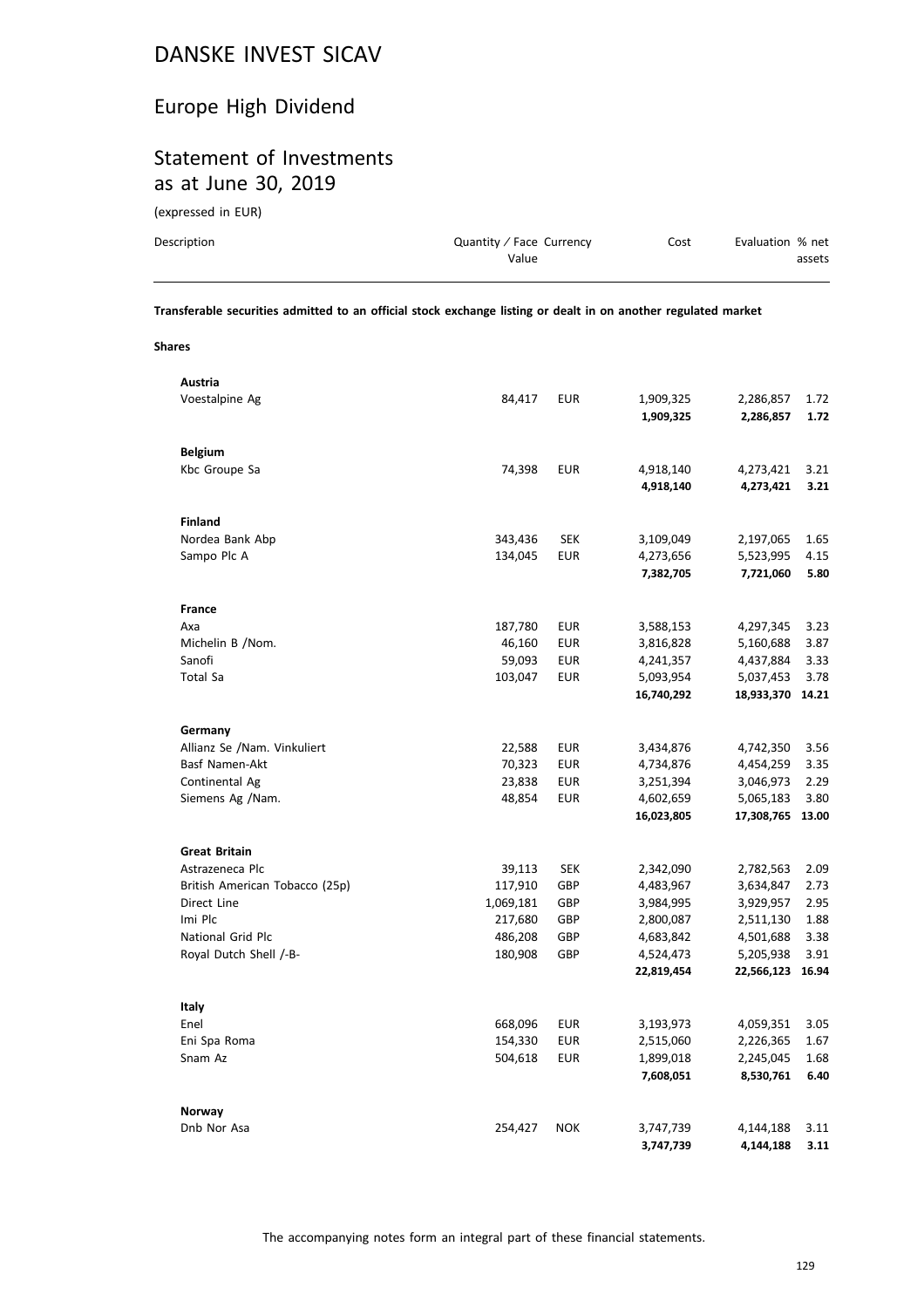# Europe High Dividend

# Statement of Investments (continued) as at June 30, 2019

(expressed in EUR)

| Description                                                                       | Quantity / Face Currency<br>Value |            | Cost        | Evaluation % net  | assets |
|-----------------------------------------------------------------------------------|-----------------------------------|------------|-------------|-------------------|--------|
| Spain                                                                             |                                   |            |             |                   |        |
| Iberdrola Sa                                                                      | 465,128                           | <b>EUR</b> | 2,982,935   | 4,061,498         | 3.05   |
|                                                                                   |                                   |            | 2,982,935   | 4,061,498         | 3.05   |
| Sweden                                                                            |                                   |            |             |                   |        |
| Skandinav. Ensk. Banken A                                                         | 490,707                           | <b>SEK</b> | 4,764,346   | 4,014,870         | 3.01   |
| Skf Ab B                                                                          | 274,298                           | <b>SEK</b> | 4,228,575   | 4,433,687         | 3.33   |
| Teliasonera Ab                                                                    | 753,332                           | <b>SEK</b> | 3,504,283   | 2,941,953         | 2.21   |
|                                                                                   |                                   |            | 12,497,204  | 11,390,510        | 8.55   |
| <b>Switzerland</b>                                                                |                                   |            |             |                   |        |
| Baloise Holding /Namen                                                            | 26,819                            | <b>CHF</b> | 2,349,690   | 4,162,146         | 3.12   |
| Nestle Sa                                                                         | 53,572                            | <b>CHF</b> | 3,640,524   | 4,846,564         | 3.64   |
| Novartis Ag Basel /Nam.                                                           | 38,187                            | <b>CHF</b> | 2,022,595   | 3,051,592         | 2.29   |
| Roche Holding Ag /Genussschein                                                    | 23,591                            | <b>CHF</b> | 5,136,567   | 5,772,255         | 4.33   |
| Swisscom /Nam.                                                                    | 6,737                             | <b>CHF</b> | 2,419,372   | 2,966,109         | 2.23   |
| Zurich Insurance Group / Nam.                                                     | 18,713                            | <b>CHF</b> | 4,280,809   | 5,707,157         | 4.29   |
|                                                                                   |                                   |            | 19,849,557  | 26,505,823        | 19.90  |
| <b>The Netherlands</b>                                                            |                                   |            |             |                   |        |
| Unilever Cert. Of Shs                                                             | 93,733                            | <b>EUR</b> | 2,782,794   | 4,970,661         | 3.73   |
|                                                                                   |                                   |            | 2,782,794   | 4,970,661         | 3.73   |
| <b>Total - Shares</b>                                                             |                                   |            | 119,262,001 | 132,693,037 99.62 |        |
| Total - Transferable securities admitted to an official stock exchange listing or |                                   |            |             |                   |        |
| dealt in on another regulated market                                              |                                   |            | 119,262,001 | 132,693,037 99.62 |        |
| <b>TOTAL INVESTMENT PORTFOLIO</b>                                                 |                                   |            | 119,262,001 | 132,693,037 99.62 |        |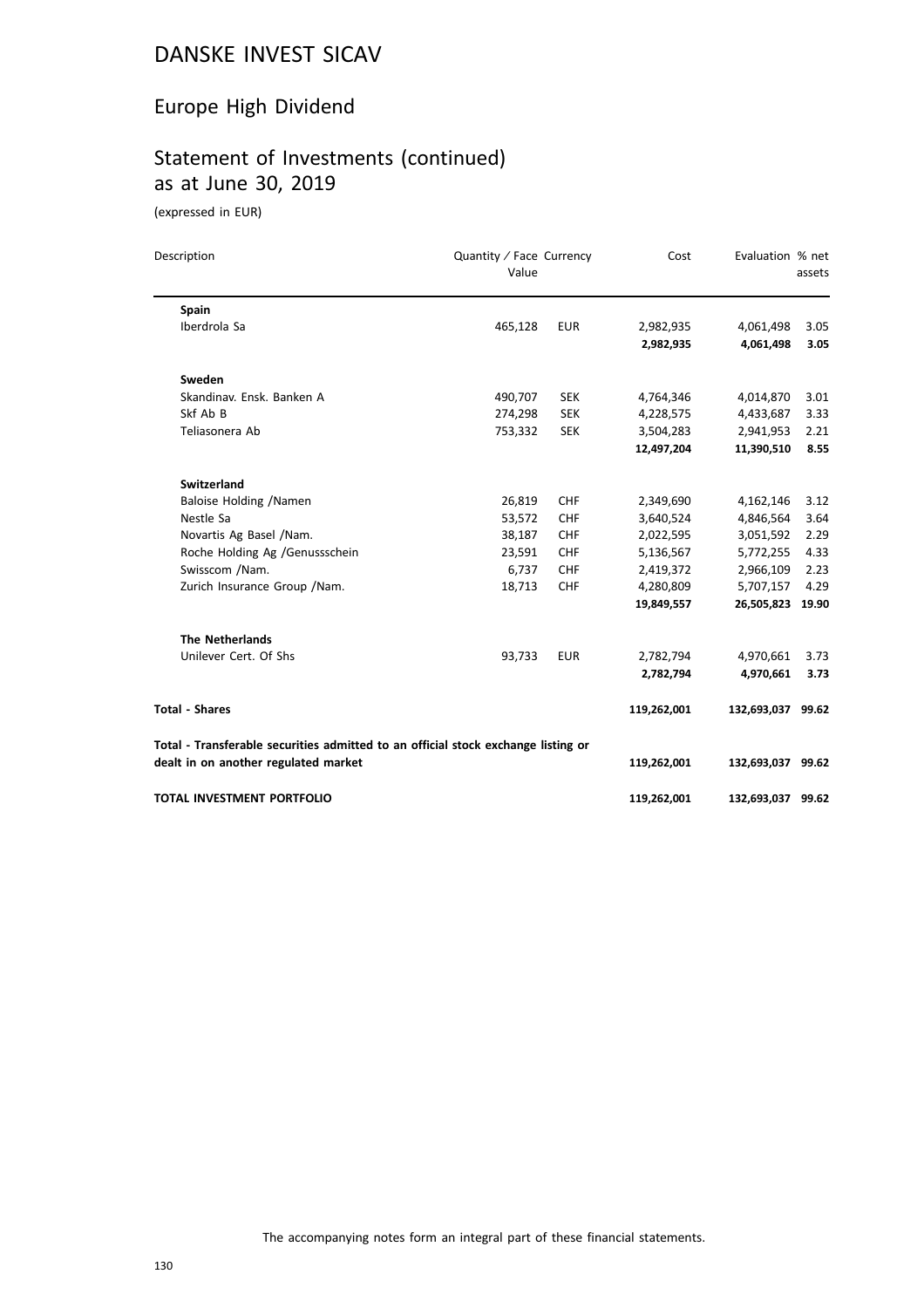# Europe High Dividend

# Geographical and Economic Portfolio Breakdowns as at June 30, 2019

(expressed as a percentage of net assets)

| Geographical breakdown | %     |
|------------------------|-------|
| Switzerland            | 19.90 |
| Great Britain          | 16.94 |
| France                 | 14.21 |
| Germany                | 13.00 |
| Sweden                 | 8.55  |
| Italy                  | 6.40  |
| Finland                | 5.80  |
| The Netherlands        | 3.73  |
| Belgium                | 3.21  |
| Norway                 | 3.11  |
| Spain                  | 3.05  |
| Austria                | 1.72  |
|                        | 99.62 |

| Economic breakdown                          | %     |
|---------------------------------------------|-------|
| Insurance                                   | 21.30 |
| <b>Pharmaceuticals and Cosmetics</b>        | 12.04 |
| <b>Public Services</b>                      | 11.16 |
| <b>Banks and Financial Institutions</b>     | 10.98 |
| Petrol                                      | 9.36  |
| Tyres & Rubber                              | 6.16  |
| Mechanics, Machinery                        | 5.21  |
| News Transmission                           | 4.44  |
| <b>Electronics and Electrical Equipment</b> | 3.80  |
| Consumer Goods                              | 3.73  |
| <b>Food and Distilleries</b>                | 3.64  |
| Chemicals                                   | 3.35  |
| <b>Tobacco and Spirits</b>                  | 2.73  |
| Mines, Heavy Industries                     | 1.72  |
|                                             | 99.62 |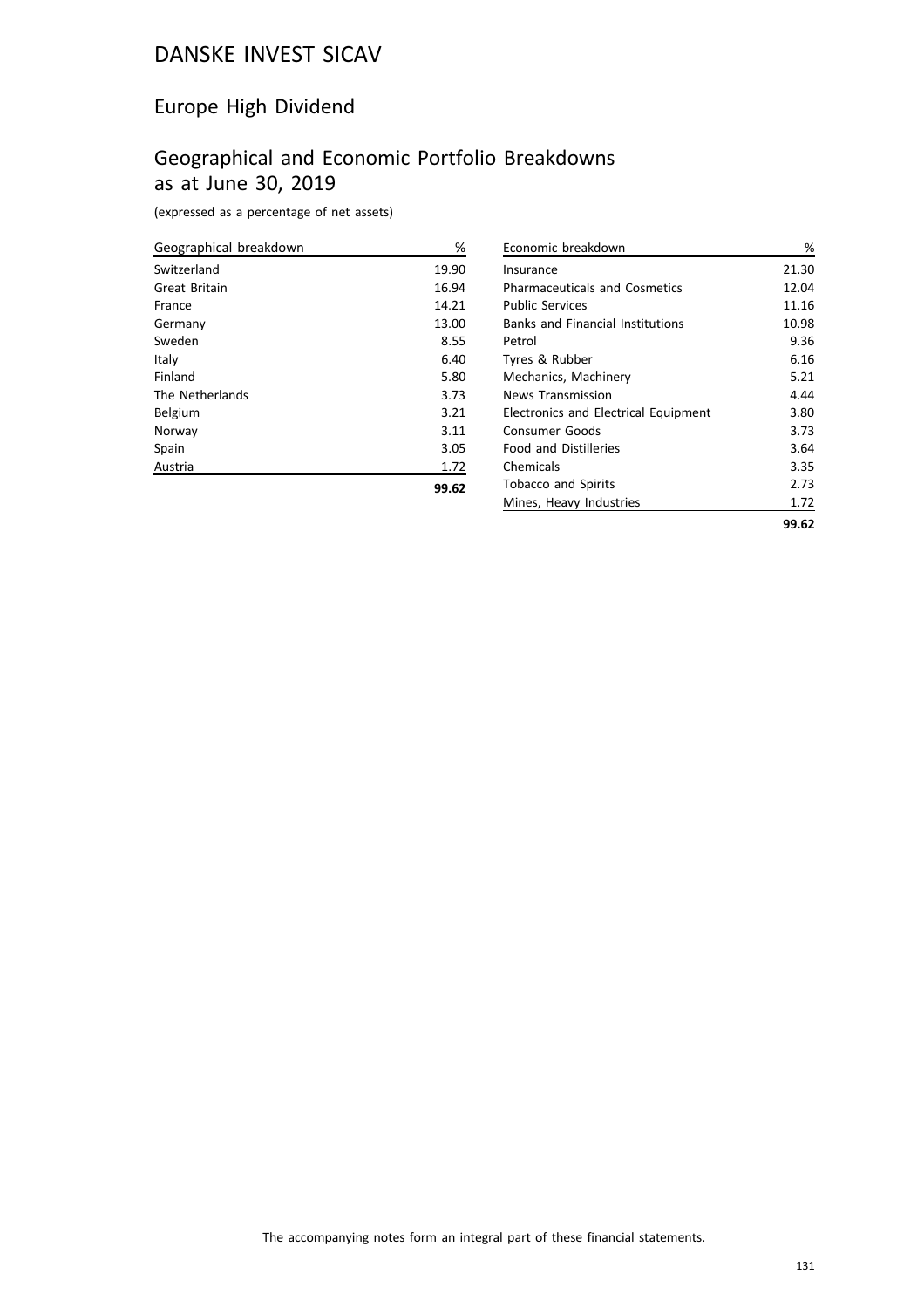# Europe Long-Short Equity Factors\*

# Statement of Investments as at June 30, 2019

(expressed in EUR)

**Rights**

| Description |   | Quantity / Face Currency<br>Value |  | Evaluation % net<br>assets |
|-------------|---|-----------------------------------|--|----------------------------|
| _ _ _       | . |                                   |  | .                          |

**Transferable securities admitted to an official stock exchange listing or dealt in on another regulated market**

|               | Spain                                |        |            |           |                 |      |
|---------------|--------------------------------------|--------|------------|-----------|-----------------|------|
|               | Right Acs 08.07.19 / Sous            | 12,662 | <b>EUR</b> |           | 17,473          | 0.03 |
|               |                                      |        |            |           | 17,473          | 0.03 |
|               | <b>Total - Rights</b>                |        |            |           | 17,473          | 0.03 |
| <b>Shares</b> |                                      |        |            |           |                 |      |
|               | <b>Belgium</b>                       |        |            |           |                 |      |
|               | Ackermans & Van Haaren Sa            | 3,530  | <b>EUR</b> | 478,968   | 465,607         | 0.84 |
|               | Etab Colruyt                         | 7,507  | <b>EUR</b> | 475,803   | 382,857         | 0.69 |
|               | Proximus Sa                          | 18,316 | <b>EUR</b> | 456,718   | 474,751         | 0.86 |
|               |                                      |        |            | 1,411,489 | 1,323,215       | 2.39 |
|               | <b>Denmark</b>                       |        |            |           |                 |      |
|               | <b>Gn Great Nordic Ltd</b>           | 12,047 | <b>DKK</b> | 502,220   | 494,394         | 0.89 |
|               | Novo Nordisk A /S /-B-               | 10,620 | <b>DKK</b> | 489,637   | 475,957         | 0.86 |
|               | Vestas Wind Systems As /Reg          | 6,386  | <b>DKK</b> | 479,678   | 485,131         | 0.88 |
|               |                                      |        |            | 1,471,535 | 1,455,482       | 2.63 |
|               | <b>Finland</b>                       |        |            |           |                 |      |
|               | Metso Oyj                            | 15,238 | <b>EUR</b> | 485,321   | 526,473         | 0.95 |
|               | Nordea Bank Abp                      | 74,479 | <b>SEK</b> | 505,510   | 475,240         | 0.86 |
|               |                                      |        |            | 990,831   | 1,001,713       | 1.81 |
|               | <b>France</b>                        |        |            |           |                 |      |
|               | Amundi act.                          | 7,992  | <b>EUR</b> | 484,736   | 490,709         | 0.88 |
|               | <b>Bnp Paribas</b>                   | 11,675 | <b>EUR</b> | 480,507   | 487,606         | 0.88 |
|               | <b>Bureau Veritas</b>                | 22,843 | <b>EUR</b> | 488,397   | 496,150         | 0.89 |
|               | Credit Agricole Sa. Paris            | 46,168 | <b>EUR</b> | 480,388   | 486,842         | 0.88 |
|               | Eiffage Sa                           | 5,663  | <b>EUR</b> | 488,029   | 492,341         | 0.89 |
|               | <b>Eutelsat Communications Paris</b> | 29,263 | <b>EUR</b> | 487,760   | 481,084         | 0.87 |
|               | Hermes International                 | 780    | <b>EUR</b> | 480,154   | 494,676         | 0.89 |
|               | Ingenico Group Act.                  | 6,293  | <b>EUR</b> | 482,462   | 489,469         | 0.88 |
|               | Peugeot Sa                           | 22,409 | <b>EUR</b> | 487,249   | 485,603         | 0.88 |
|               | Sanofi                               | 6,360  | <b>EUR</b> | 495,727   | 482,788         | 0.87 |
|               | Schneider Electric Sa                | 6,507  | <b>EUR</b> | 470,982   | 518,998         | 0.94 |
|               | Sodexo                               | 4,627  | <b>EUR</b> | 467,477   | 475,656         | 0.86 |
|               | Vinci                                | 5,331  | <b>EUR</b> | 463,472   | 480,110         | 0.87 |
|               |                                      |        |            | 6,257,340 | 6,362,032 11.48 |      |
|               | Germany                              |        |            |           |                 |      |
|               | Allianz Se /Nam. Vinkuliert          | 2,433  | <b>EUR</b> | 483,303   | 515,796         | 0.93 |
|               | Bechtle Ag. Gaildorf                 | 4,560  | <b>EUR</b> | 480,835   | 460,560         | 0.83 |
|               | Covestro Ag                          | 11,260 | <b>EUR</b> | 494,100   | 503,434         | 0.91 |

\* Please refer to Note 1.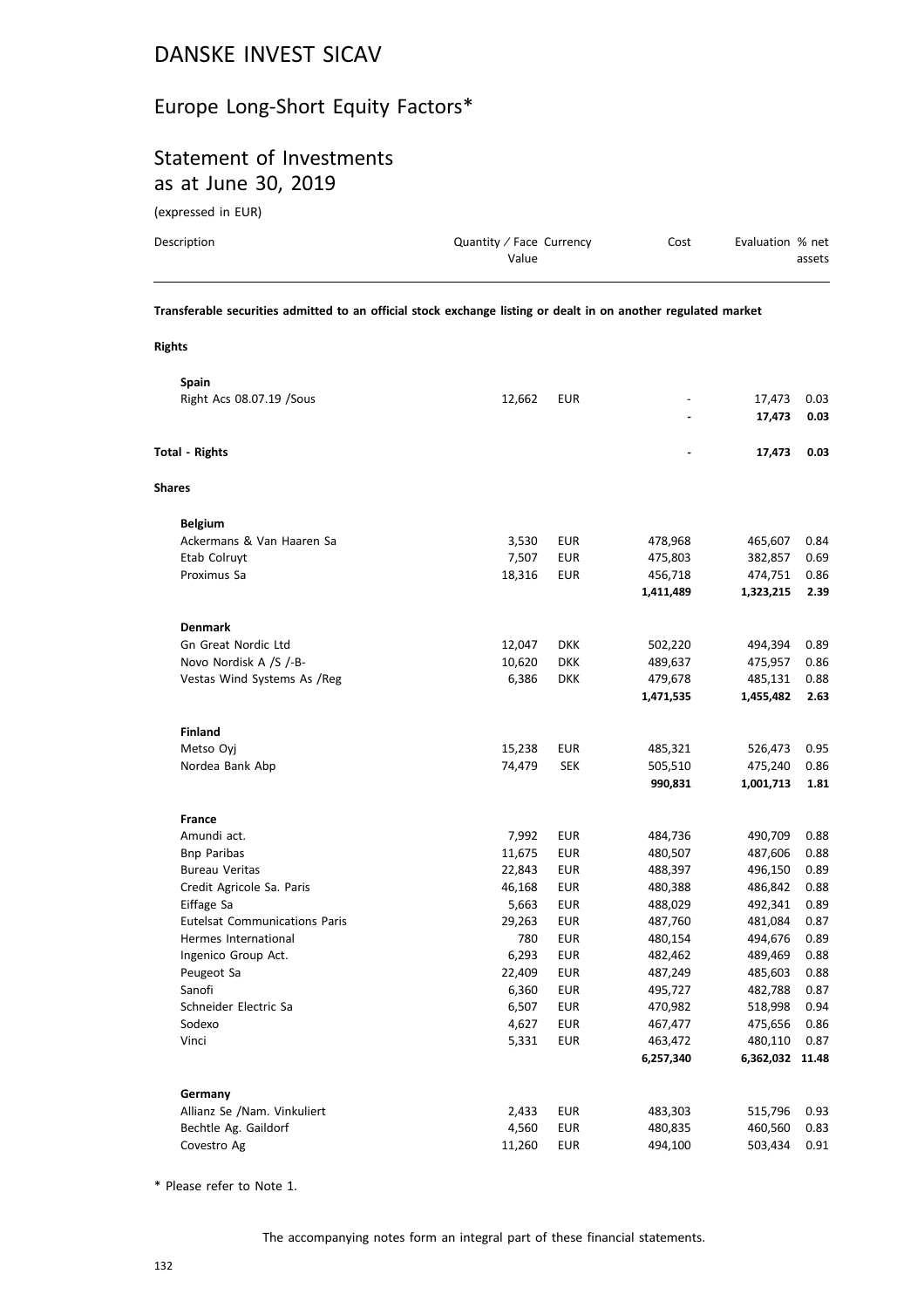# Europe Long-Short Equity Factors\*

# Statement of Investments (continued) as at June 30, 2019

(expressed in EUR)

| Description                      | Quantity / Face Currency<br>Value |            | Cost       | Evaluation % net | assets |
|----------------------------------|-----------------------------------|------------|------------|------------------|--------|
| Deutsche Telekom /Nam.           | 31,362                            | <b>EUR</b> | 464,915    | 477,079          | 0.86   |
| Leg Immobilien                   | 4,690                             | <b>EUR</b> | 511,827    | 465,248          | 0.84   |
| Muenchener Rueckvers / Namensakt | 2,194                             | <b>EUR</b> | 485,941    | 484,216          | 0.88   |
| Porsche A Hldg /Pref             | 8,442                             | <b>EUR</b> | 477,401    | 482,376          | 0.87   |
| Rocket Internet Se               | 19,702                            | <b>EUR</b> | 483,327    | 499,643          | 0.90   |
| Siemens Ag /Nam.                 | 4,562                             | EUR        | 478,997    | 477,185          | 0.86   |
| Talanx Ag - Namen-Akt            | 13,221                            | EUR        | 467,889    | 503,720          | 0.91   |
| Volkswagen Ag /Vorzug.           | 3,373                             | <b>EUR</b> | 480,169    | 499,946          | 0.90   |
|                                  |                                   |            | 5,308,704  | 5,369,203        | 9.69   |
| <b>Great Britain</b>             |                                   |            |            |                  |        |
| 3i Group Plc                     | 41,947                            | GBP        | 485,070    | 521,999          | 0.94   |
| Anglo American Plc               | 20,830                            | GBP        | 492,900    | 522,501          | 0.94   |
| Ashmore Group Plc                | 88,104                            | GBP        | 468,206    | 501,670          | 0.91   |
| Ashtead Group Plc                | 22,034                            | GBP        | 485,106    | 555,042          | 1.00   |
| Auto Trader Group Plc            | 71,728                            | GBP        | 440,402    | 439,126          | 0.79   |
| Barratt Devel. Plc               | 71,189                            | GBP        | 500,625    | 455,557          | 0.82   |
| Berkeley Group Holdings          | 11,918                            | GBP        | 483,184    | 496,944          | 0.90   |
| <b>Bt Group Plc</b>              | 204,958                           | GBP        | 482,299    | 450,005          | 0.81   |
| Carnival Plc                     | 10,816                            | GBP        | 501,391    | 420,533          | 0.76   |
| Compass Group Plc                | 23,060                            | GBP        | 485,898    | 486,306          | 0.88   |
| Evraz                            | 64,144                            | GBP        | 445,058    | 476,856          | 0.86   |
| Hargreaves Lansdown Plc          | 22,987                            | GBP        | 594,628    | 492,988          | 0.89   |
| Jd Sports Fashion Plc            | 69,650                            | GBP        | 410,803    | 456,451          | 0.83   |
| Marks and Spencer /New           | 173,804                           | GBP        | 536,935    | 409,263          | 0.74   |
| Meggitt Plc                      | 80,735                            | GBP        | 509,295    | 472,794          | 0.85   |
| Merlin Entertainments Plc        | 115,773                           | GBP        | 484,209    | 581,071          | 1.05   |
| Micro Focus International Plc    | 21,458                            | GBP        | 546,522    | 494,969          | 0.89   |
| Next Plc                         | 7,343                             | GBP        | 478,504    | 453,485          | 0.82   |
| Rio Tinto Plc /Reg.              | 9,150                             | GBP        | 475,687    | 499,073          | 0.90   |
| Royal Dutch Shell /-B-           | 16,841                            | GBP        | 480,449    | 485,774          | 0.88   |
| Smith and Nephew Plc             | 25,504                            | GBP        | 478,821    | 485,972          | 0.88   |
| Taylor Wimpey Plc                | 270,857                           | GBP        | 481,741    | 477,516          | 0.86   |
|                                  |                                   |            | 10,747,733 | 10,635,895 19.20 |        |
| Italy                            |                                   |            |            |                  |        |
| Acea                             | 27,642                            | <b>EUR</b> | 484,920    | 462,727          | 0.84   |
| Assicurazioni Generali Spa       | 29,937                            | <b>EUR</b> | 482,441    | 495,757          | 0.90   |
| Atlantia Spa                     | 20,738                            | EUR        | 482,399    | 475,108          | 0.86   |
| Banca Mediolanum                 | 77,918                            | <b>EUR</b> | 477,724    | 504,519          | 0.91   |
| Enel                             | 82,398                            | <b>EUR</b> | 456,519    | 505,924          | 0.91   |
| Eni Spa Roma                     | 35,392                            | <b>EUR</b> | 546,166    | 516,935          | 0.93   |
| Hera Spa                         | 143,827                           | <b>EUR</b> | 484,053    | 483,834          | 0.87   |
| Italgas Spa                      | 82,681                            | <b>EUR</b> | 483,827    | 488,479          | 0.88   |
| Sias                             | 28,629                            | <b>EUR</b> | 487,507    | 466,939          | 0.84   |
| Snam Az                          | 102,519                           | <b>EUR</b> | 463,091    | 448,111          | 0.81   |
| Terna- Rete Elettrica Nazional   | 84,480                            | <b>EUR</b> | 463,130    | 473,088          | 0.86   |
|                                  |                                   |            | 5.311.777  | 5.321.421 9.61   |        |

\* Please refer to Note 1.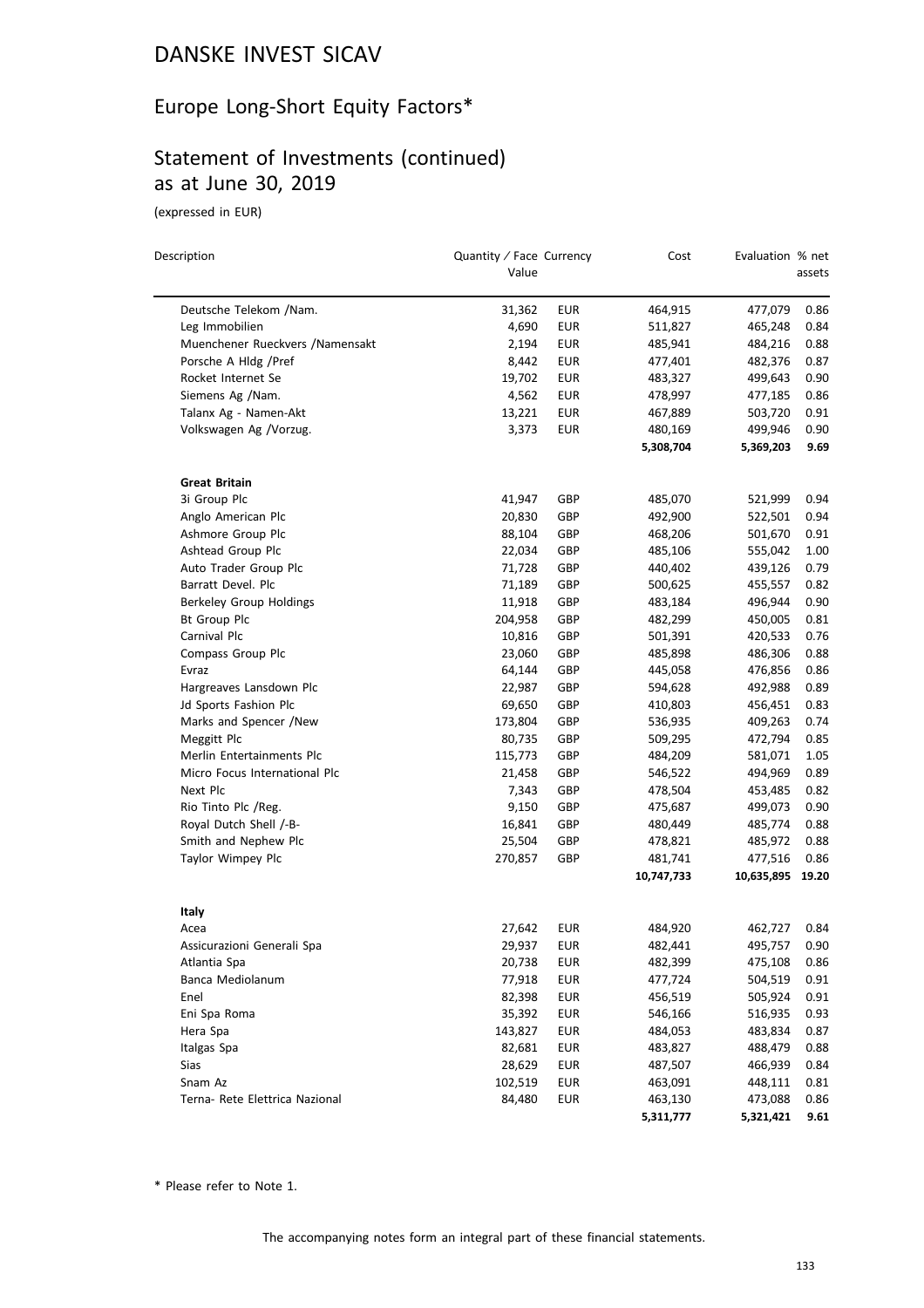# Europe Long-Short Equity Factors\*

# Statement of Investments (continued) as at June 30, 2019

(expressed in EUR)

| Description                      | Quantity / Face Currency<br>Value |            | Cost                 | Evaluation % net     | assets       |
|----------------------------------|-----------------------------------|------------|----------------------|----------------------|--------------|
|                                  |                                   |            |                      |                      |              |
| Norway                           |                                   |            |                      |                      |              |
| Orkla As A                       | 62,100                            | <b>NOK</b> | 481,841              | 484,037              | 0.87         |
| Salmar Asa                       | 12,588                            | <b>NOK</b> | 531,828              | 480,861              | 0.87         |
| Yara International Asa           | 11,817                            | <b>NOK</b> | 431,482<br>1,445,151 | 503,621<br>1,468,519 | 0.91<br>2.65 |
| <b>Spain</b>                     |                                   |            |                      |                      |              |
| Acciona Sa                       | 4,748                             | EUR        | 472,919              | 448,211              | 0.81         |
| Acs                              | 12,662                            | EUR        | 493,007              | 444,563              | 0.80         |
| Aena Sme Sa                      | 2,778                             | EUR        | 485,390              | 484,205              | 0.88         |
| Enagas                           | 19,307                            | <b>EUR</b> | 498,144              | 453,135              | 0.82         |
| Endesa Sa                        | 20,648                            | EUR        | 466,887              | 466,851              | 0.84         |
| Iberdrola Sa                     | 54,769                            | EUR        | 429,181              | 480,105              | 0.87         |
| Repsol Sa                        | 33,026                            | <b>EUR</b> | 497,950              | 455,264              | 0.82         |
| Telefonica Sa                    | 63,966                            | <b>EUR</b> | 485,182              | 461,899              | 0.83         |
|                                  |                                   |            | 3,828,660            | 3,694,233            | 6.67         |
|                                  |                                   |            |                      |                      |              |
| Sweden<br>Fastighets Balder Ab B | 16,518                            | SEK        | 470,889              | 486,193              | 0.88         |
| Hennes & Mauritz Ab              | 34,008                            | SEK        | 485,687              | 532,234              | 0.96         |
| Ica Gruppen Ab                   | 13,251                            | <b>SEK</b> | 447,867              | 500,645              | 0.90         |
| Lundbergfoeretagen /-B-          | 15,236                            | <b>SEK</b> | 431,093              | 501,235              | 0.90         |
| Sandvik Ab                       | 33,280                            | <b>SEK</b> | 484,673              | 537,345              | 0.97         |
| Securitas Ab B                   | 31,480                            | <b>SEK</b> | 475,375              | 485,340              | 0.87         |
| Skandinav. Ensk. Banken A        | 61,857                            | <b>SEK</b> | 481,935              | 503,007              | 0.91         |
| Skf Ab B                         | 33,185                            | SEK        | 499,515              | 536,282              | 0.97         |
| Svenska Handelsbanken Ab         | 54,546                            | SEK        | 512,024              | 474,323              | 0.86         |
|                                  |                                   |            | 4,289,058            | 4,556,604            | 8.22         |
|                                  |                                   |            |                      |                      |              |
| <b>Switzerland</b>               |                                   |            |                      |                      |              |
| Baloise Holding /Namen           | 3,142                             | CHF        | 458,303              | 488,988              | 0.88         |
| Givaudan Sa /Reg.                | 198                               | <b>CHF</b> | 450,194              | 491,465              | 0.89         |
| Helvetia Holding Ltd             | 4,297                             | CHF        | 465,845              | 474,077              | 0.85         |
| Logitech Intl Sa<br>Nestle Sa    | 13,917                            | <b>CHF</b> | 485,052              | 488,956              | 0.88         |
|                                  | 5,361                             | <b>CHF</b> | 455,484              | 487,947              | 0.88         |
| Novartis Ag Basel / Nam.         | 6,189                             | CHF        | 462,224              | 497,202              | 0.90         |
| Psp Swiss Property /Nam.         | 4,734                             | CHF        | 456,717              | 486,476              | 0.88         |
| Roche Holding Ag / Genussschein  | 1,992                             | <b>CHF</b> | 482,854              | 492,739              | 0.89         |
| Sonova Holding Ag /Nom.          | 2,377                             | CHF        | 420,138              | 474,831              | 0.86         |
| Swiss Life Holding /Nam          | 1,149                             | <b>CHF</b> | 451,204<br>4,588,015 | 500,650<br>4,883,331 | 0.90<br>8.81 |
|                                  |                                   |            |                      |                      |              |
| <b>The Netherlands</b>           |                                   |            |                      |                      |              |
| Asml Holding Nv                  | 2,739                             | <b>EUR</b> | 460,504              | 503,264              | 0.91         |
| Asr Nederland Nv                 | 13,568                            | <b>EUR</b> | 480,435              | 485,192              | 0.88         |
| Ferrari N.V.                     | 3,529                             | <b>EUR</b> | 423,873              | 503,941              | 0.91         |
| Heineken Nv                      | 4,941                             | EUR        | 487,829              | 484,910              | 0.87         |
| Koninklijke Ahold Delhaize Nv    | 24,476                            | EUR        | 560,619              | 484,086              | 0.87         |
| Koninklijke Kpn Nv /Eur 0.24     | 168,900                           | <b>EUR</b> | 487,202              | 456,030              | 0.82         |
| Roy. Philips Electr. /Eur 0.2    | 13,339                            | <b>EUR</b> | 486,956              | 509,350              | 0.92         |

\* Please refer to Note 1.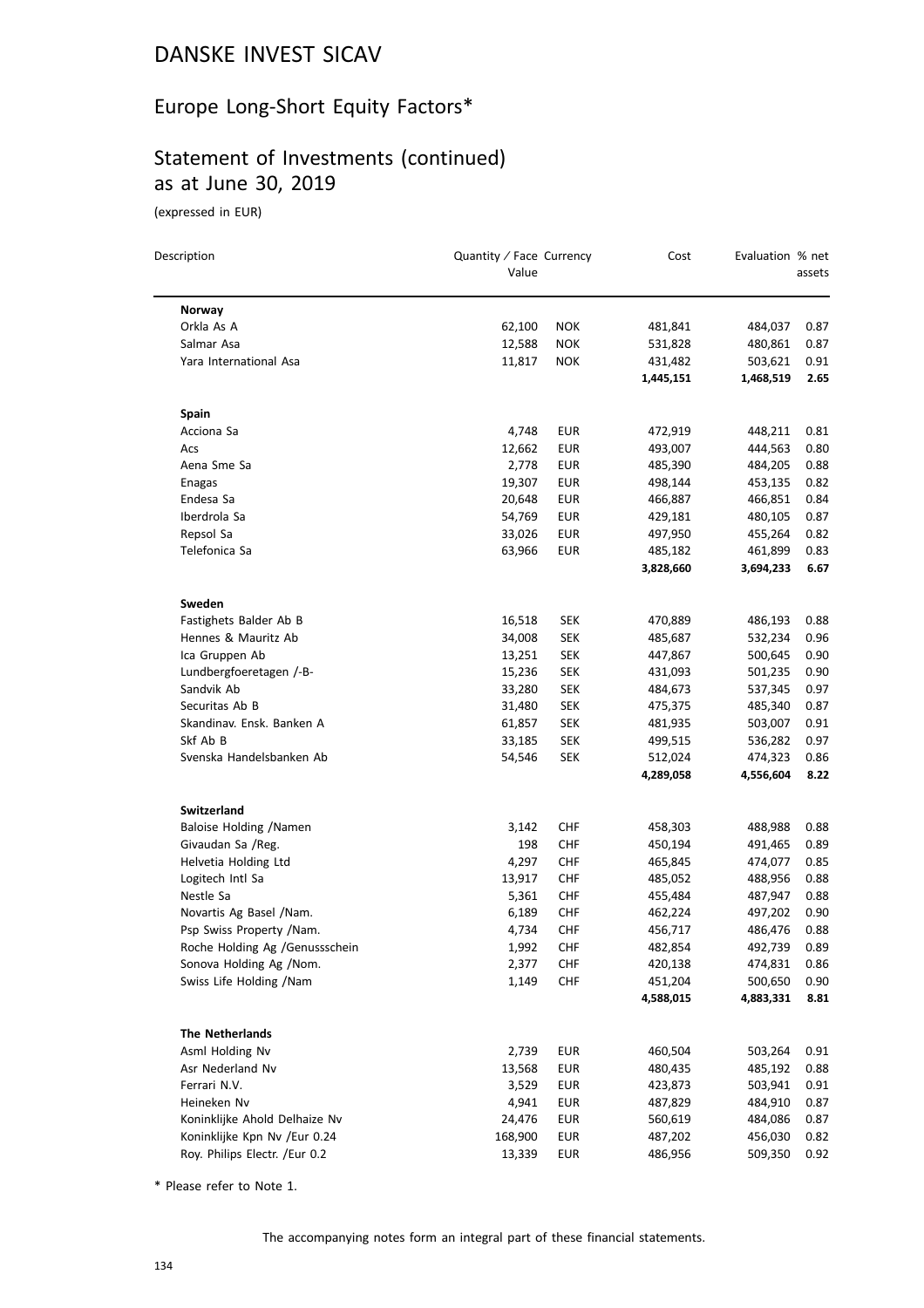# Europe Long-Short Equity Factors\*

# Statement of Investments (continued) as at June 30, 2019

(expressed in EUR)

| Description                                                                       | Quantity / Face Currency<br>Value |            | Cost       | Evaluation % net | assets |
|-----------------------------------------------------------------------------------|-----------------------------------|------------|------------|------------------|--------|
| Unilever Cert. Of Shs.                                                            | 9.213                             | <b>EUR</b> | 478,957    | 493,448          | 0.89   |
| Wolters Kluwer Ny                                                                 | 7.500                             | <b>EUR</b> | 455,586    | 480.150          | 0.87   |
|                                                                                   |                                   |            | 4,321,961  | 4.400.371        | 7.94   |
| <b>Total - Shares</b>                                                             |                                   |            | 49,972,254 | 50,472,019 91.10 |        |
| Total - Transferable securities admitted to an official stock exchange listing or |                                   |            |            |                  |        |
| dealt in on another regulated market                                              |                                   |            | 49,972,254 | 50.489.492 91.13 |        |
| TOTAL INVESTMENT PORTFOLIO                                                        |                                   |            | 49,972,254 | 50.489.492       | 91.13  |

\* Please refer to Note 1.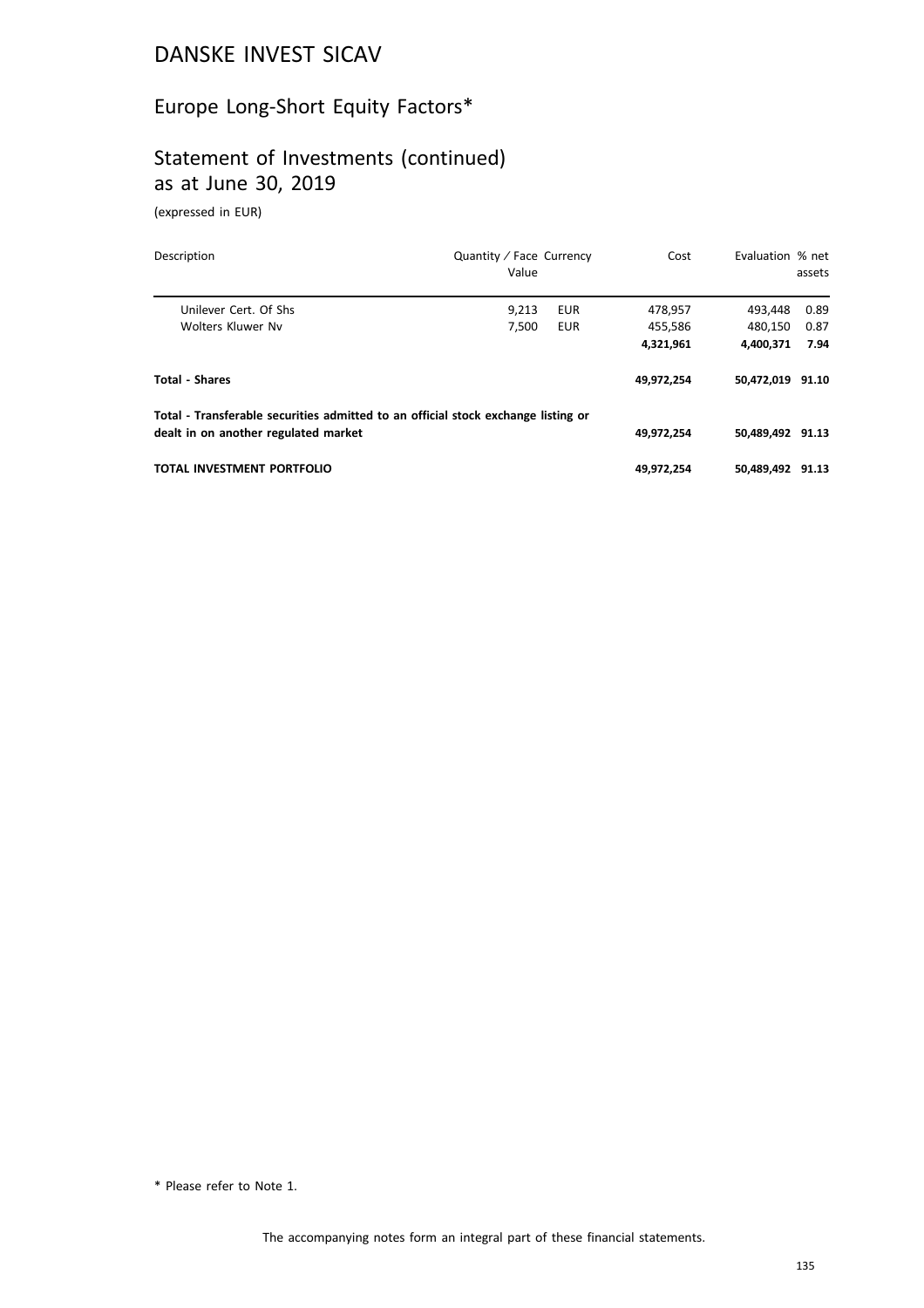#### Europe Long-Short Equity Factors\*

#### Geographical and Economic Portfolio Breakdowns as at June 30, 2019

(expressed as a percentage of net assets)

| Geographical breakdown | %     |
|------------------------|-------|
| Great Britain          | 19.20 |
| France                 | 11.48 |
| Germany                | 9.69  |
| Italy                  | 9.61  |
| Switzerland            | 8.81  |
| Sweden                 | 8.22  |
| The Netherlands        | 7.94  |
| Spain                  | 6.70  |
| Norway                 | 2.65  |
| Denmark                | 2.63  |
| Belgium                | 2.39  |
| Finland                | 1.81  |
|                        | 91.13 |

Economic breakdown % Public Services 7.70 Insurance 7.13 Construction, Building Material 5.98 Banks and Financial Institutions 5.30 Holding and Finance Companies 6.30 News Transmission 5.07 Retail and the set of the set of the set of the set of the set of the set of the set of the set of the set of the set of the set of the set of the set of the set of the set of the set of the set of the set of the set of th Pharmaceuticals and Cosmetics 4.38 Mechanics, Machinery 3.89 Automobile Industry 3.56 Petrol 3.51 Real Estate Companies 3.50 Electronic Semiconductor 2.71 Leisure 2.69 Food and Distilleries 2.65 Internet Software 2.62 Transportation 2.58 Non-Ferrous Metals 1.84 Chemicals 1.80 Electronics and Electrical Equipment 1.80 Agriculture and Fishing 1.78 Aerospace Technology 1.74 Other Services 1.66 Consumer Goods 0.89 Mortgage and Funding Institutions 0.89 Textile **Department of the COVID-** 0.89 Healthcare Education & Social Services 0.88 Office Equipment, Computers 0.88 Graphic Art, Publishing **6.87** Tobacco and Spirits 0.87 Mines, Heavy Industries **1988** COMPONER 1988 **91.13**

\* Please refer to Note 1.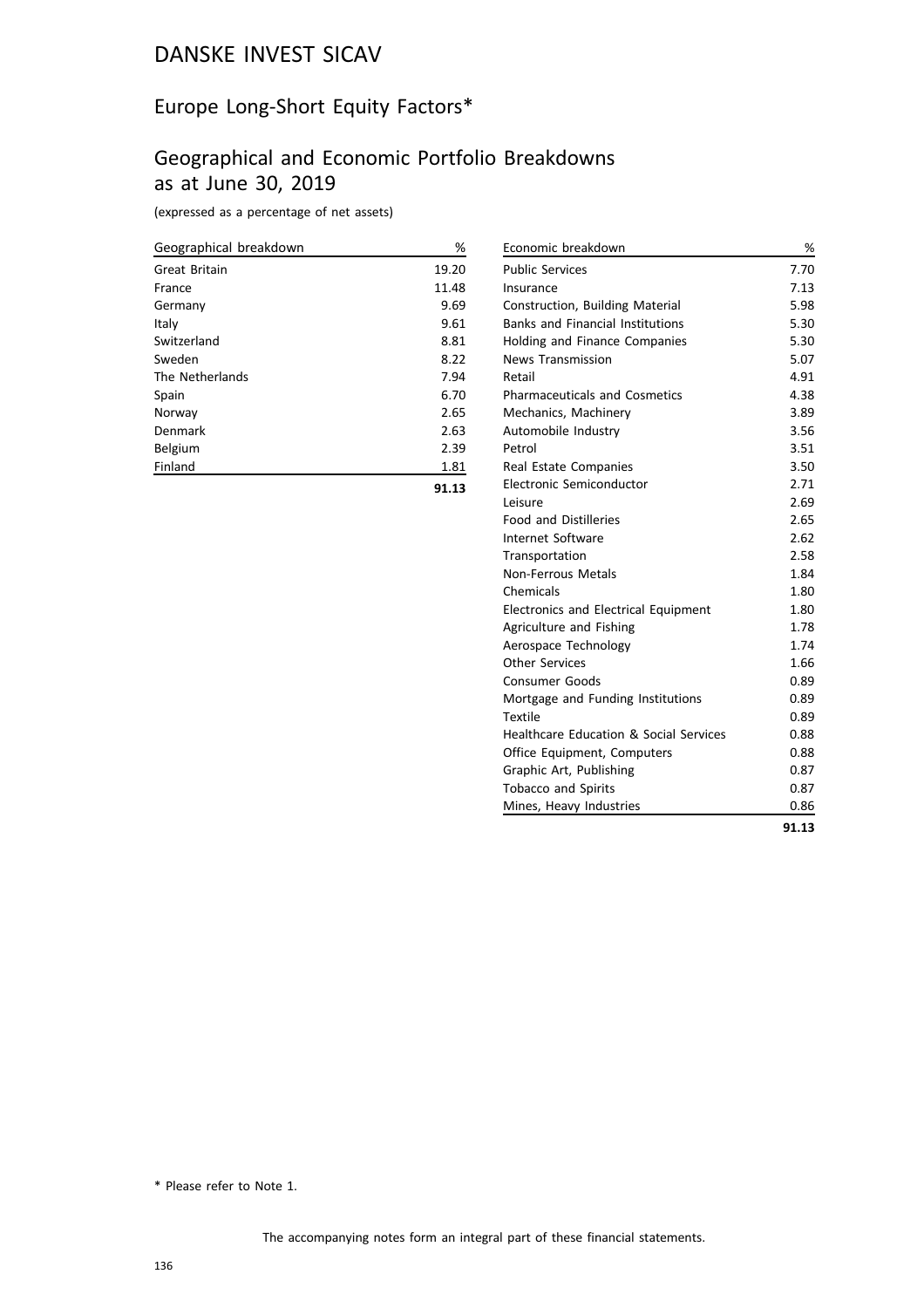# Europe Small Cap

# Statement of Investments as at June 30, 2019

(expressed in EUR)

| Description | Quantity / Face Currency | Cost | Evaluation % net |
|-------------|--------------------------|------|------------------|
|             | Value                    |      | assets           |
|             |                          |      |                  |

**Transferable securities admitted to an official stock exchange listing or dealt in on another regulated market**

| v.<br>$\sim$ | $\sim$<br>۰.<br>$\sim$ |
|--------------|------------------------|
|--------------|------------------------|

| <b>Belgium</b>                    |           |            |            |                  |      |
|-----------------------------------|-----------|------------|------------|------------------|------|
| Sioen Industries                  | 103,361   | <b>EUR</b> | 2,933,188  | 2,496,168        | 1.59 |
|                                   |           |            | 2,933,188  | 2,496,168        | 1.59 |
|                                   |           |            |            |                  |      |
| <b>Finland</b>                    |           |            |            |                  |      |
| Revenio Group Corporation         | 115,220   | <b>EUR</b> | 2,159,981  | 2,302,096        | 1.47 |
| Vaisala Oy A                      | 145,458   | <b>EUR</b> | 2,637,946  | 3,105,528        | 1.98 |
|                                   |           |            | 4,797,927  | 5,407,624        | 3.45 |
|                                   |           |            |            |                  |      |
| France                            |           |            |            |                  |      |
| Chargeurs Sa                      | 209,310   | <b>EUR</b> | 4,456,397  | 3,558,270        | 2.27 |
| Esker Sa. Lyon                    | 40,426    | <b>EUR</b> | 2,409,083  | 3,436,210        | 2.19 |
| Francois Freres (Tonnellerie)     | 64,214    | <b>EUR</b> | 2,329,437  | 2,375,918        | 1.51 |
| Lectra                            | 113,514   | <b>EUR</b> | 2,755,597  | 2,554,065        | 1.63 |
|                                   |           |            | 11,950,514 | 11,924,463       | 7.60 |
|                                   |           |            |            |                  |      |
| Germany                           |           |            |            |                  |      |
| Atoss Software Ag Muenchen        | 13,247    | <b>EUR</b> | 1,658,098  | 1,741,981        | 1.11 |
| Dermapharm Holding Se             | 177,408   | <b>EUR</b> | 4,934,115  | 5,348,851        | 3.41 |
| Kws Saat Ag                       | 34,126    | <b>EUR</b> | 1,782,925  | 2,180,651        | 1.39 |
| Nexus Ag                          | 100,576   | <b>EUR</b> | 2,388,722  | 3,288,835        | 2.10 |
| Snp Schneider-Neureither & Part.  | 54,315    | <b>EUR</b> | 1,768,371  | 1,566,988        | 1.00 |
|                                   |           |            | 12,532,231 | 14,127,306       | 9.01 |
|                                   |           |            |            |                  |      |
| <b>Great Britain</b>              |           |            |            |                  |      |
| Alpha Fin                         | 1,489,028 | GBP        | 3,001,104  | 3,780,321        | 2.41 |
| Arrow Global Group Plc            | 1,133,434 | GBP        | 3,927,696  | 2,877,545        | 1.83 |
| <b>Beazley Plc</b>                | 325,662   | GBP        | 1,874,463  | 1,979,934        | 1.26 |
| Craneware Plc                     | 95,935    | GBP        | 3,292,189  | 2,083,064        | 1.33 |
| Cvs Group Plc                     | 457,112   | GBP        | 4,621,665  | 3,361,913        | 2.14 |
| Discoverie Group Plc              | 780,676   | GBP        | 3,690,282  | 3,650,994        | 2.33 |
| Eco Animal Health Group Plc       | 895,045   | GBP        | 3,959,978  | 3,837,043        | 2.45 |
| Johnson Service Group             | 1,778,758 | GBP        | 2,842,643  | 3,040,497        | 1.94 |
| Keywords                          | 209,128   | GBP        | 2,652,001  | 4,335,936        | 2.77 |
| Learning / Reit                   | 5,642,716 | GBP        | 5,363,410  | 6,009,857        | 3.83 |
| Marlowe Plc                       | 991,913   | GBP        | 4,585,480  | 4,948,147        | 3.16 |
| <b>Premier Technical Services</b> | 1,291,769 | GBP        | 2,298,785  | 2,991,990        | 1.91 |
| Treatt Plc                        | 565,174   | GBP        | 2,799,810  | 2,957,815        | 1.89 |
| Victoria Plc                      | 962,314   | GBP        | 6,236,624  | 5,207,677        | 3.32 |
| Volution Group Plc                | 1,061,322 | GBP        | 2,135,333  | 2,044,487        | 1.30 |
|                                   |           |            | 53,281,463 | 53,107,220 33.87 |      |
|                                   |           |            |            |                  |      |
| Guernsey                          |           |            |            |                  |      |
| <b>Burford Capital Limited</b>    | 378,017   | GBP        | 3,540,880  | 6,440,117        | 4.11 |
|                                   |           |            | 3,540,880  | 6,440,117        | 4.11 |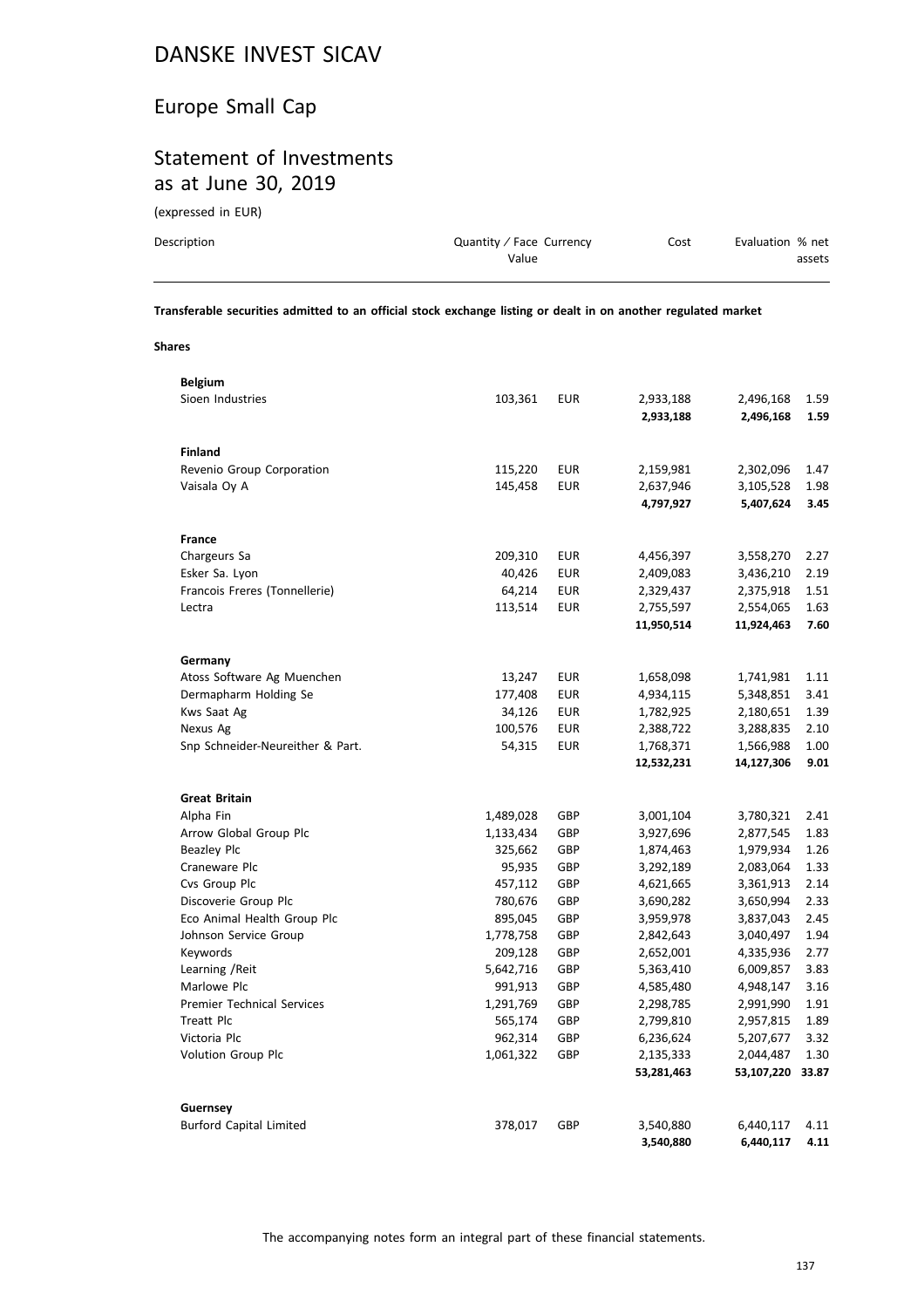# Europe Small Cap

# Statement of Investments (continued) as at June 30, 2019

(expressed in EUR)

| Description                     | Quantity / Face Currency<br>Value |            | Cost      | Evaluation % net | assets |
|---------------------------------|-----------------------------------|------------|-----------|------------------|--------|
| Ireland                         |                                   |            |           |                  |        |
| Applegreen Plc                  | 710,722                           | <b>EUR</b> | 4,173,540 | 3,880,542        | 2.47   |
|                                 |                                   |            | 4,173,540 | 3,880,542        | 2.47   |
| Italy                           |                                   |            |           |                  |        |
| F.I.L.A. Az.                    | 376,733                           | <b>EUR</b> | 5,086,273 | 4,950,272        | 3.16   |
|                                 |                                   |            | 5,086,273 | 4,950,272        | 3.16   |
| Jersey                          |                                   |            |           |                  |        |
| Sanne Group Plc                 | 453,351                           | GBP        | 3,345,019 | 3,594,228        | 2.29   |
|                                 |                                   |            | 3,345,019 | 3,594,228        | 2.29   |
| Luxembourg                      |                                   |            |           |                  |        |
| Corestate Capital Holding S.A.  | 121,480                           | <b>EUR</b> | 5,110,490 | 3,571,512        | 2.28   |
| Solutions 30 Se                 | 498,299                           | <b>EUR</b> | 3,218,676 | 4,514,589        | 2.88   |
|                                 |                                   |            | 8,329,166 | 8,086,101        | 5.16   |
| Norway                          |                                   |            |           |                  |        |
| Aker Asa -A-                    | 63,787                            | <b>NOK</b> | 3,502,728 | 3,297,627        | 2.10   |
| Medistim Asa                    | 213,986                           | <b>NOK</b> | 1,810,444 | 3,003,004        | 1.92   |
|                                 |                                   |            | 5,313,172 | 6,300,631        | 4.02   |
| Portugal                        |                                   |            |           |                  |        |
| Cortic. Amorim Soc. Gest. Part. | 368,615                           | <b>EUR</b> | 3,581,350 | 3,745,128        | 2.39   |
|                                 |                                   |            | 3,581,350 | 3,745,128        | 2.39   |
| Spain                           |                                   |            |           |                  |        |
| Viscofan                        | 61,028                            | <b>EUR</b> | 2,813,865 | 2,785,318        | 1.78   |
|                                 |                                   |            | 2,813,865 | 2,785,318        | 1.78   |
| Sweden                          |                                   |            |           |                  |        |
| Addlife Ab                      | 133,737                           | <b>SEK</b> | 2,452,294 | 3,622,877        | 2.31   |
| Lifco Ab                        | 43,642                            | <b>SEK</b> | 1,127,939 | 2,075,126        | 1.32   |
|                                 |                                   |            | 3,580,233 | 5,698,003        | 3.63   |
| <b>Switzerland</b>              |                                   |            |           |                  |        |
| Conzzeta Ag                     | 5,080                             | <b>CHF</b> | 4,342,575 | 3,788,641        | 2.42   |
| Kardex / Namen Akt.             | 21,021                            | <b>CHF</b> | 1,627,603 | 3,211,210        | 2.05   |
| Medartis Holding Ag             | 24,608                            | <b>CHF</b> | 1,250,468 | 1,318,811        | 0.84   |
|                                 |                                   |            | 7,220,646 | 8,318,662        | 5.31   |
| <b>The Netherlands</b>          |                                   |            |           |                  |        |
| Imcd Bv                         | 28,738                            | <b>EUR</b> | 1,335,991 | 2,290,418        | 1.46   |
| Tkh Group Nv                    | 116,936                           | <b>EUR</b> | 4,701,092 | 6,261,923        | 3.99   |
|                                 |                                   |            | 6,037,083 | 8,552,341        | 5.45   |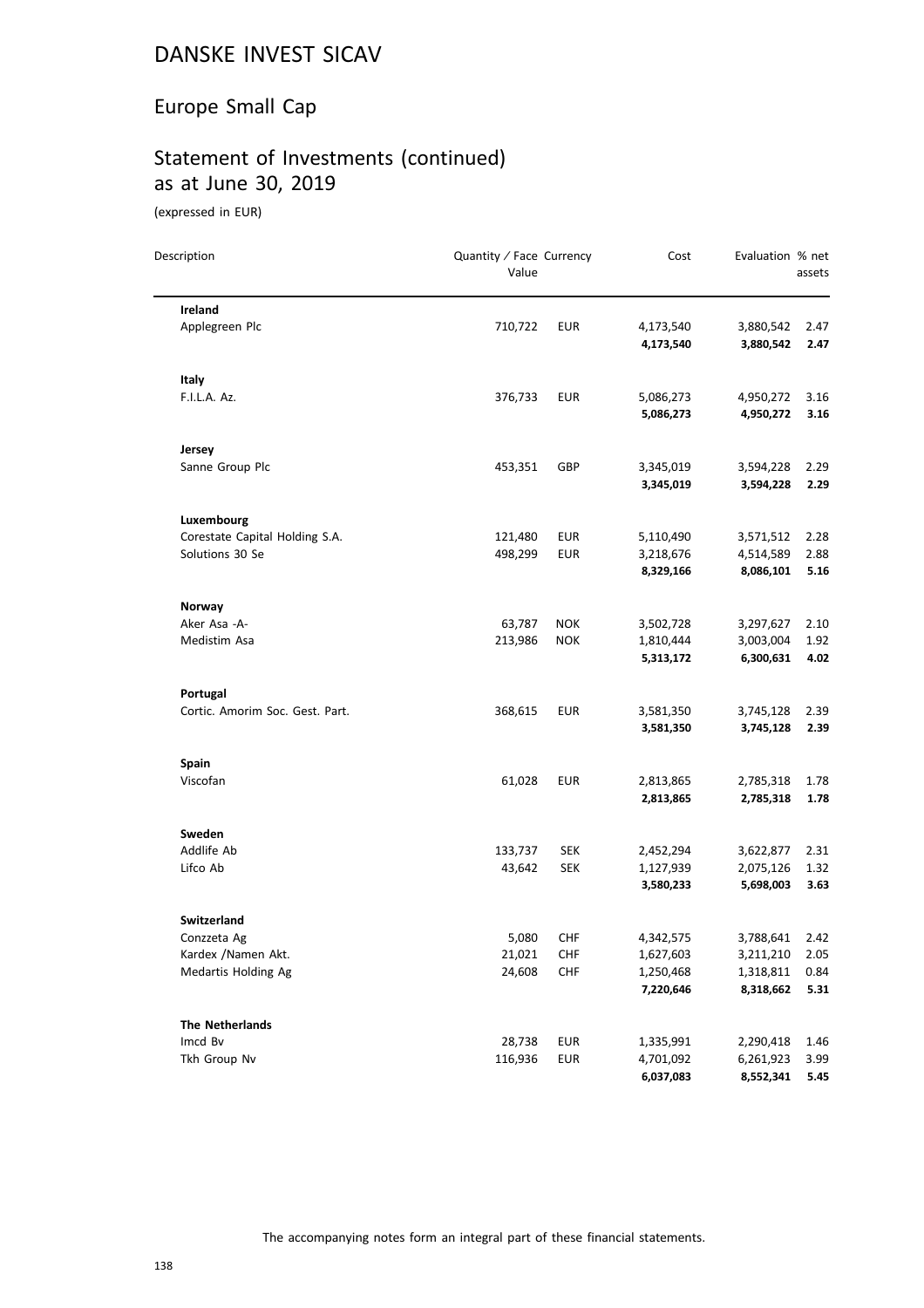# Europe Small Cap

# Statement of Investments (continued) as at June 30, 2019

(expressed in EUR)

| Description                                                                       | Quantity / Face Currency<br>Value | Cost        | Evaluation % net  | assets |
|-----------------------------------------------------------------------------------|-----------------------------------|-------------|-------------------|--------|
| <b>United States of America</b>                                                   |                                   |             |                   |        |
| Boku Inc / Regs                                                                   | GBP<br>2,970,796                  | 3,698,109   | 3,771,106         | 2.41   |
|                                                                                   |                                   | 3,698,109   | 3,771,106         | 2.41   |
| <b>Total - Shares</b>                                                             |                                   | 142,214,659 | 153,185,230       | 97.70  |
| Total - Transferable securities admitted to an official stock exchange listing or |                                   |             |                   |        |
| dealt in on another regulated market                                              |                                   | 142,214,659 | 153.185.230 97.70 |        |
| <b>TOTAL INVESTMENT PORTFOLIO</b>                                                 |                                   | 142,214,659 | 153.185.230       | 97.70  |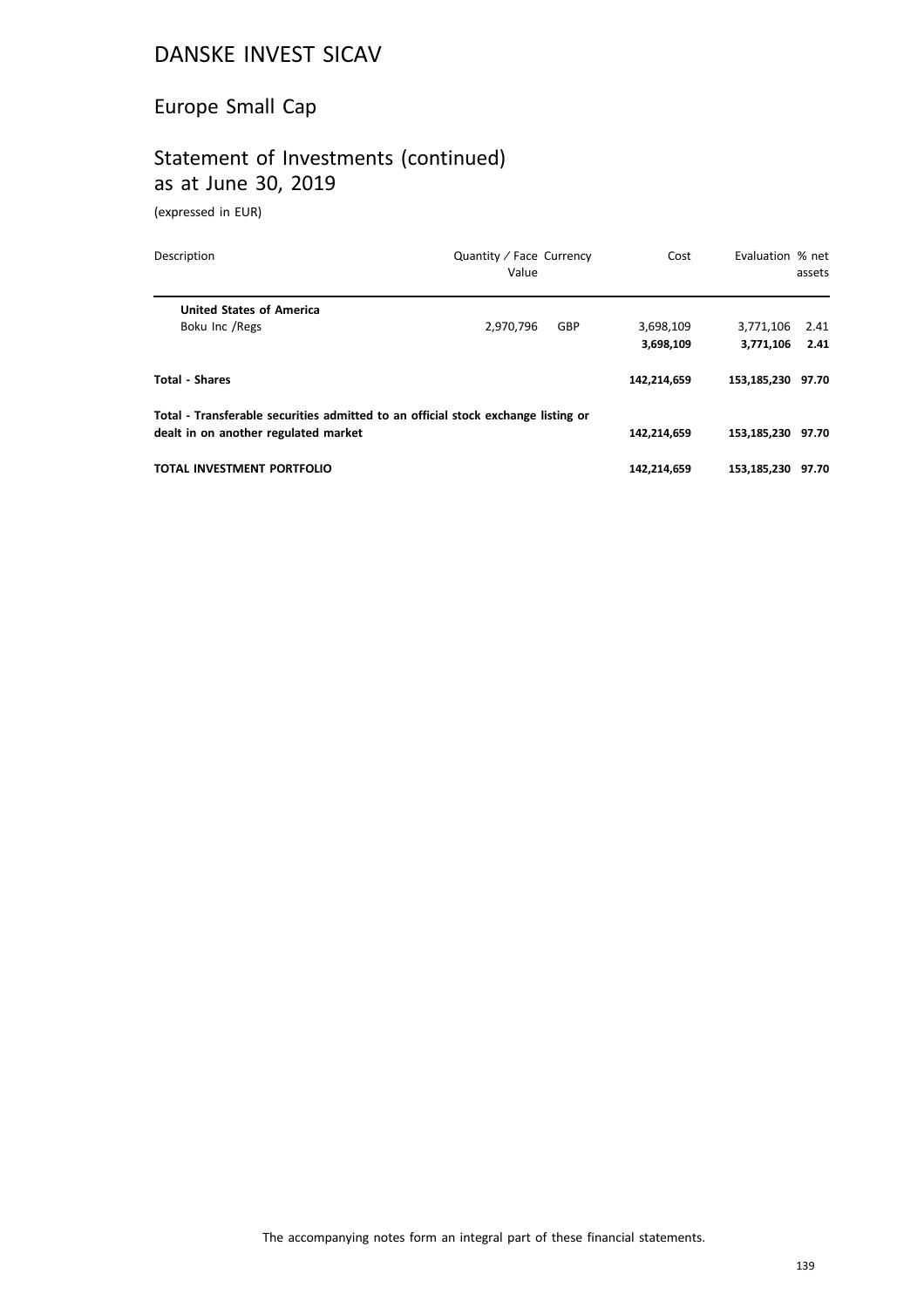# Europe Small Cap

# Geographical and Economic Portfolio Breakdowns as at June 30, 2019

(expressed as a percentage of net assets)

| Geographical breakdown   | %     |
|--------------------------|-------|
| Great Britain            | 33.87 |
| Germany                  | 9.01  |
| France                   | 7.60  |
| The Netherlands          | 5.45  |
| Switzerland              | 5.31  |
| Luxembourg               | 5.16  |
| Guernsey                 | 4.11  |
| Norway                   | 4.02  |
| Sweden                   | 3.63  |
| Finland                  | 3.45  |
| Italy                    | 3.16  |
| Ireland                  | 2.47  |
| United States of America | 2.41  |
| Portugal                 | 2.39  |
| Jersey                   | 2.29  |
| Spain                    | 1.78  |
| Belgium                  | 1.59  |
|                          | 97.70 |

| Economic breakdown                                | %     |
|---------------------------------------------------|-------|
| <b>Other Services</b>                             | 19.80 |
| Internet Software                                 | 15.41 |
| Holding and Finance Companies                     | 11.22 |
| Electronic Semiconductor                          | 6.62  |
| <b>Pharmaceuticals and Cosmetics</b>              | 4.73  |
| Mechanics, Machinery                              | 4.47  |
| <b>Healthcare Education &amp; Social Services</b> | 4.06  |
| Textile                                           | 3.86  |
| <b>Business Houses</b>                            | 3.35  |
| Various Capital Goods                             | 3.32  |
| Petrol                                            | 2.47  |
| Chemicals                                         | 2.45  |
| Office Equipment, Computers                       | 2.41  |
| Construction, Building Material                   | 2.39  |
| Transportation                                    | 2.10  |
| <b>Food and Distilleries</b>                      | 1.78  |
| Retail                                            | 1.63  |
| <b>Tobacco and Spirits</b>                        | 1.51  |
| Biotechnology                                     | 1.47  |
| Agriculture and Fishing                           | 1.39  |
| Insurance                                         | 1.26  |
|                                                   | 97.70 |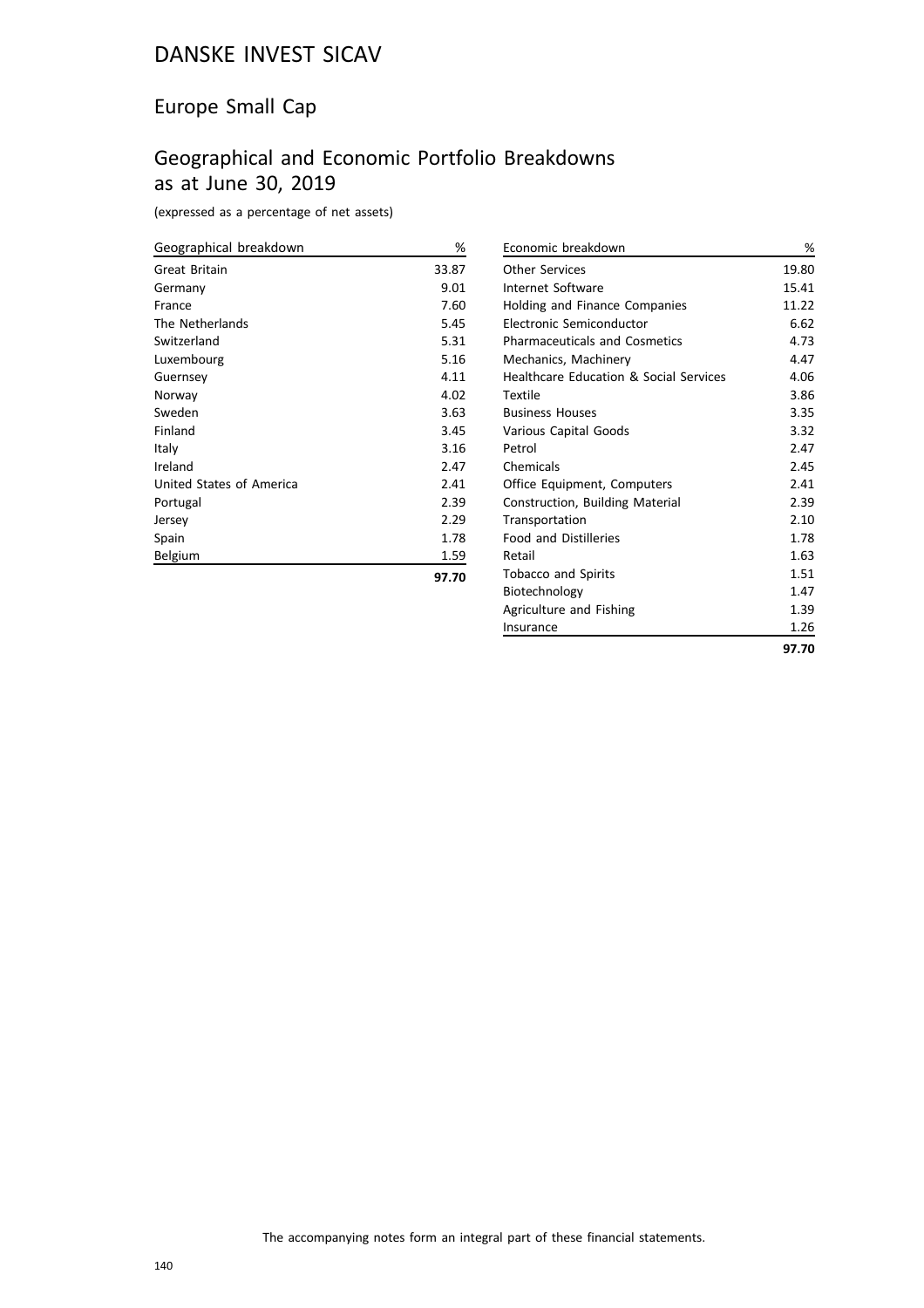# European Bond

# Statement of Investments as at June 30, 2019

(expressed in EUR)

| Description | Quantity / Face Currency | Cost | Evaluation % net |
|-------------|--------------------------|------|------------------|
|             | Value                    |      | assets           |
|             |                          |      |                  |

**Transferable securities admitted to an official stock exchange listing or dealt in on another regulated market**

#### **Bonds**

| Australia                                         |                    |                   |                  |                    |              |
|---------------------------------------------------|--------------------|-------------------|------------------|--------------------|--------------|
| Transurban 1.45% 19-16.05.29                      | 100,000            | <b>EUR</b>        | 99,880           | 104,486            | 0.37         |
|                                                   |                    |                   | 99,880           | 104,486            | 0.37         |
|                                                   |                    |                   |                  |                    |              |
| <b>British Virgin Islands</b>                     |                    |                   |                  |                    |              |
| Glob Switch 2.25% 17-31.05.27                     | 100,000            | EUR               | 99,611           | 106,761            | 0.38         |
|                                                   |                    |                   | 99,611           | 106,761            | 0.38         |
|                                                   |                    |                   |                  |                    |              |
| Cayman Islands                                    |                    |                   |                  |                    |              |
| Xlit 3.25% 17-29.06.47                            | 100,000            | <b>EUR</b>        | 100,150          | 108,803            | 0.39         |
|                                                   |                    |                   | 100,150          | 108,803            | 0.39         |
| <b>Denmark</b>                                    |                    |                   |                  |                    |              |
| Dsk Bk 1.375% 19-24.05.22                         | 100,000            | EUR               | 99,613           | 102,310            | 0.36         |
| Dsk Bk 2.5% 19-21.06.29                           | 150,000            | EUR               | 149,143          | 156,005            | 0.56         |
| Jyske Bk 0.875% 18-03.12.21 Regs                  | 125,000            | EUR               | 124,538          | 127,064            | 0.45         |
| Sydbank 1.375% 18-18.09.23                        | 150,000            | <b>EUR</b>        | 149,353          | 155,030            | 0.55         |
|                                                   |                    |                   | 522,647          | 540,409            | 1.92         |
|                                                   |                    |                   |                  |                    |              |
| <b>Estonia</b>                                    |                    |                   |                  |                    |              |
| Luminor 1.375% 19-21.10.22                        | 100,000            | <b>EUR</b>        | 99,853           | 100,984            | 0.36         |
|                                                   |                    |                   | 99,853           | 100,984            | 0.36         |
|                                                   |                    |                   |                  |                    |              |
| <b>Finland</b>                                    |                    |                   |                  |                    |              |
| Kojamo Plc 1.625% 18-07.03.25                     | 100,000            | EUR               | 99,203           | 102,990            | 0.37         |
|                                                   |                    |                   | 99,203           | 102,990            | 0.37         |
|                                                   |                    |                   |                  |                    |              |
| <b>France</b>                                     |                    |                   |                  |                    |              |
| Arkema 1.5% 15-20.01.25                           | 200,000            | EUR               | 204,961          | 214,164            | 0.76         |
| Bnp Paribas 1% 17-29.11.24                        | 100,000            | EUR               | 93,082           | 100,553            | 0.36         |
| Bnpp 2.125% (Frn) 19-23.01.27                     | 100,000            | EUR               | 101,440          | 108,281            | 0.38         |
| Credit Agri 1.25% 16-14.04.26                     | 100,000            | EUR               | 103,880          | 105,872            | 0.38         |
| Engie Sa 0.375% 19-21.06.27 Regs                  | 200,000            | EUR               | 198,840          | 201,537            | 0.71         |
| France 1.75% 13-25.11.24 / Oat                    | 800,000            | EUR               | 913,550          | 896,128            | 3.18         |
| France 5.5% 98-2029 Oat<br>Gdf Suez 3.25% 19-Perp | 200,000            | <b>EUR</b>        | 280,766          | 309,301            | 1.10         |
| Rci Bq 2% 19-11.07.24                             | 100,000<br>100,000 | EUR<br><b>EUR</b> | 98,646<br>99,630 | 108,896<br>105,707 | 0.39<br>0.37 |
| Renault 1.25% 19-24.06.25                         | 100,000            | EUR               | 99,319           | 100,393            | 0.36         |
| St Gobain 0.875% 18-21.09.23                      | 100,000            | EUR               | 99,971           | 103,271            | 0.37         |
| Total Sa 1.75% 19-Perp Regs                       | 100,000            | EUR               | 100,000          | 102,671            | 0.36         |
| Total Sa 3.875% 16-Perp                           | 100,000            | EUR               | 106,750          | 109,499            | 0.39         |
| Vinci 1.625% 19-18.01.29                          | 100,000            | <b>EUR</b>        | 99,034           | 109,718            | 0.39         |
| Wendel 1.375% 19-26.04.26                         | 100,000            | <b>EUR</b>        | 99,841           | 101,946            | 0.36         |
|                                                   |                    |                   | 2,699,710        | 2,777,937          | 9.86         |
|                                                   |                    |                   |                  |                    |              |
| Germany                                           |                    |                   |                  |                    |              |
| Comzbk 0.5% 18-28.08.23                           | 29,000             | <b>EUR</b>        | 29,284           | 29,392             | 0.10         |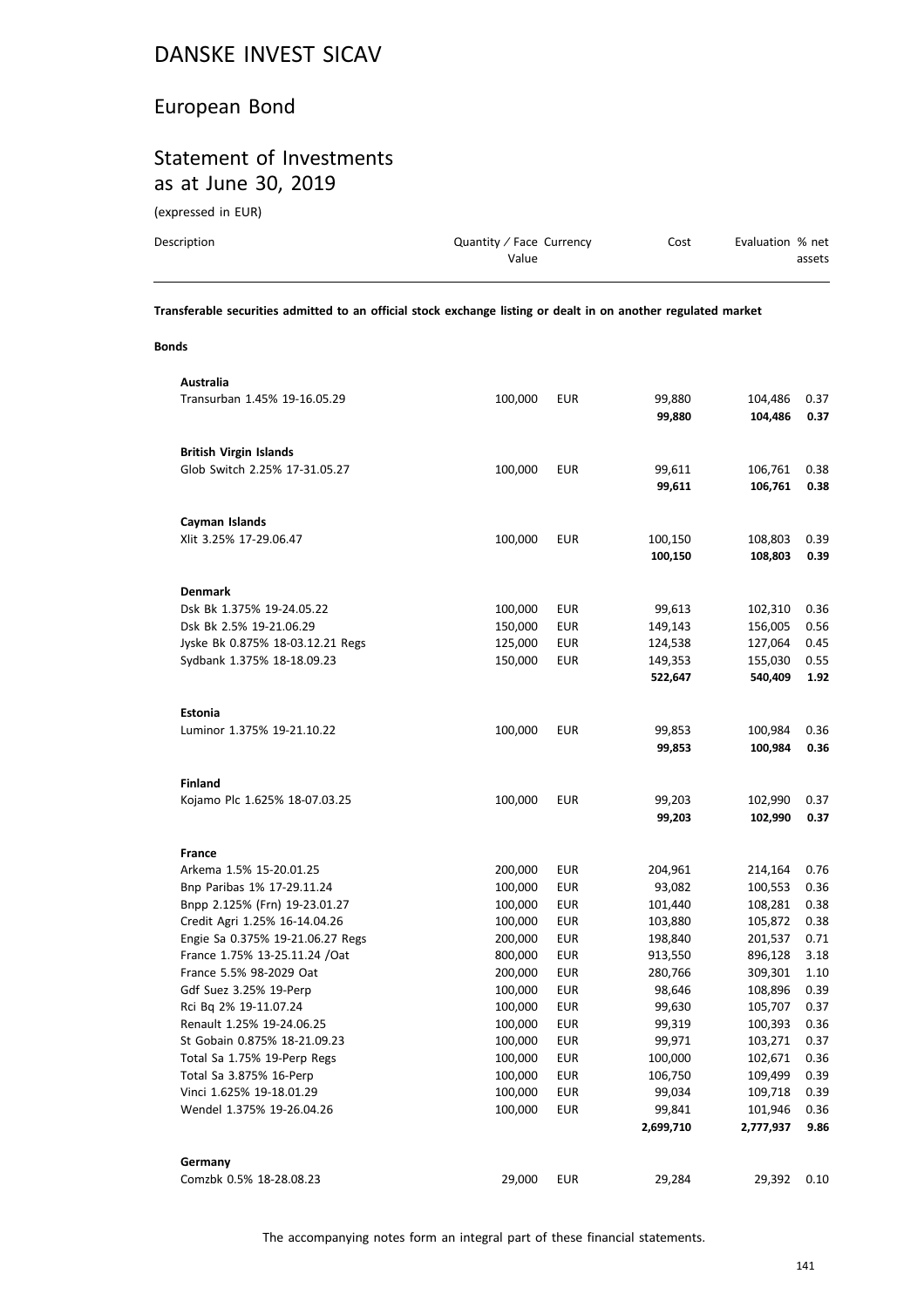# European Bond

# Statement of Investments (continued) as at June 30, 2019

(expressed in EUR)

| Description                                 | Quantity / Face Currency<br>Value |            | Cost                 | Evaluation % net           | assets       |
|---------------------------------------------|-----------------------------------|------------|----------------------|----------------------------|--------------|
| Comzbk 0.625% 19-28.08.24                   | 50,000                            | <b>EUR</b> | 49,877               | 50,867                     | 0.18         |
| Germany 0% 18-14.04.23                      | 1,000,000                         | <b>EUR</b> | 1,013,420            | 1,027,415                  | 3.65         |
| Sap Ag 1.25% 18-10.03.28 Regs               | 100,000                           | <b>EUR</b> | 99,121               | 107,275                    | 0.38         |
| Talanx Ag 2.25% 17-05.12.47                 | 100,000                           | EUR        | 99,885               | 102,306                    | 0.36         |
| Vw Bk 2.5% 19-31.07.26 Regs                 | 100,000                           | <b>EUR</b> | 101,626              | 108,323                    | 0.39         |
| Vw Lesng 1.5% 19-19.06.26 Regs              | 200,000                           | <b>EUR</b> | 198,542              | 203,063                    | 0.72         |
|                                             |                                   |            | 1,591,755            | 1,628,641                  | 5.78         |
| <b>Great Britain</b>                        |                                   |            |                      |                            |              |
| Barclays 2% 17-07.02.28                     | 100,000                           | EUR        | 99,437               | 98,156                     | 0.35         |
| Bat Int Fin 2.25% 17-16.01.30               | 100,000                           | <b>EUR</b> | 99,749               | 101,576                    | 0.36         |
| Britel 1.5% 17-23.06.27                     | 100,000                           | <b>EUR</b> | 98,428               | 103,834                    | 0.37         |
| Credit Agri 1.375% 17-03.05.27              | 100,000                           | <b>EUR</b> | 104,140              | 106,597                    | 0.38         |
| G4s 1.5% 16-09.01.23                        | 100,000                           | <b>EUR</b> | 99,902               | 101,889                    | 0.36         |
| G4s Int Fin 1.875% 18-24.05.25              | 177,000                           | <b>EUR</b> | 176,243              | 181,014                    | 0.64         |
| Motability 0.375% 19-03.01.26               | 200,000                           | <b>EUR</b> | 199,820              | 200,312                    | 0.71         |
| Natwest Mark 1.75% 18-02.03.26              | 100,000                           | EUR        | 99,020               | 102,390                    | 0.36         |
| Ngg Fin 4.25% (Frn) 13-18.06.76             | 200,000                           | <b>EUR</b> | 207,023              | 207,415                    | 0.73         |
| Rbs Grp 2% 17-08.03.23                      | 100,000                           | <b>EUR</b> | 99,831               | 103,239                    | 0.37         |
| Sky Euro 1.5% 14-15.09.21                   | 100,000                           | EUR        | 99,585               | 103,544                    | 0.37         |
| Vodafone 1.625% 19-24.11.30 Regs            | 100,000                           | <b>EUR</b> | 99,298               | 103,778                    | 0.37         |
|                                             |                                   |            | 1,482,476            | 1,513,744                  | 5.37         |
| Iceland                                     |                                   |            |                      |                            |              |
| Islandsbk 1.125% 19-12.04.22                | 100,000                           | <b>EUR</b> | 99,874               | 101,235                    | 0.36         |
|                                             |                                   |            | 99,874               | 101,235                    | 0.36         |
| Ireland                                     |                                   |            |                      |                            |              |
| Abbott II F 0.875% 18-27.09.23              | 75,000                            | <b>EUR</b> | 74,934               | 77,531                     | 0.28         |
| Abbott II F 1.5% 18-27.09.26 Regs           | 100,000                           | <b>EUR</b> | 99,723               | 107,260                    | 0.38         |
| Aib Grp 2.25% 18-03.07.25                   | 100,000                           | <b>EUR</b> | 101,033              | 105,700                    | 0.38         |
| Aib Mtge Bk 0.875% 16-04.02.23              | 1,000,000                         | EUR        | 1,044,400            | 1,044,625                  | 3.71         |
| Fca Bank le 0.625% 19-24.11.22              | 131,000                           | <b>EUR</b> | 130,626              | 131,534                    | 0.47         |
| Fresenius 1.5% 17-30.01.24                  | 55,000                            | EUR        | 54,931               | 57,699                     | 0.20         |
| Ireland 3.4% 14-18.03.24                    | 800,000                           | <b>EUR</b> | 983,362              | 944,048                    | 3.35         |
| Ryanair 1.125% 17-15.08.23                  | 130,000                           | <b>EUR</b> | 129,195<br>2,618,204 | 133,868<br>2,602,265       | 0.47<br>9.24 |
|                                             |                                   |            |                      |                            |              |
| Italy                                       |                                   |            |                      |                            |              |
| Btps 2% 15-01.12.25 /Btp                    | 1,400,000                         | <b>EUR</b> | 1,449,240            | 1,438,696                  | 5.11         |
| Enel 3.5% 19-24.05.80                       | 131,000                           | <b>EUR</b> | 135,223              | 136,081                    | 0.48         |
| Iren 1.95% 18-19.09.25                      | 100,000                           | <b>EUR</b> | 99,129               | 105,004                    | 0.37         |
| Italy 2.5% 14-01.12.24 /Btp                 | 800,000                           | <b>EUR</b> | 892,730              | 845,056                    | 3.00         |
| Italy 3.75% 06-01.08.21 Btp                 | 350,000                           | <b>EUR</b> | 363,422              | 374,367                    | 1.33         |
| Italy 5.5% 12-01.11.22 Btp                  | 3,200,000                         | <b>EUR</b> | 3,954,304            | 3,681,904 13.07            |              |
| Snam 1% 18-18.09.23                         | 250,000                           | <b>EUR</b> | 248,213              | 258,245                    | 0.92         |
| Unicredit 1.25% 19-25.06.25                 | 150,000                           | EUR        | 149,495<br>7,291,756 | 150,202<br>6,989,555 24.81 | 0.53         |
|                                             |                                   |            |                      |                            |              |
| Japan<br>Takeda Phar 2.25% 18-21.11.26 Regs | 100,000                           | EUR        | 99,862               | 110,708                    | 0.39         |
|                                             |                                   |            | 99,862               | 110,708                    | 0.39         |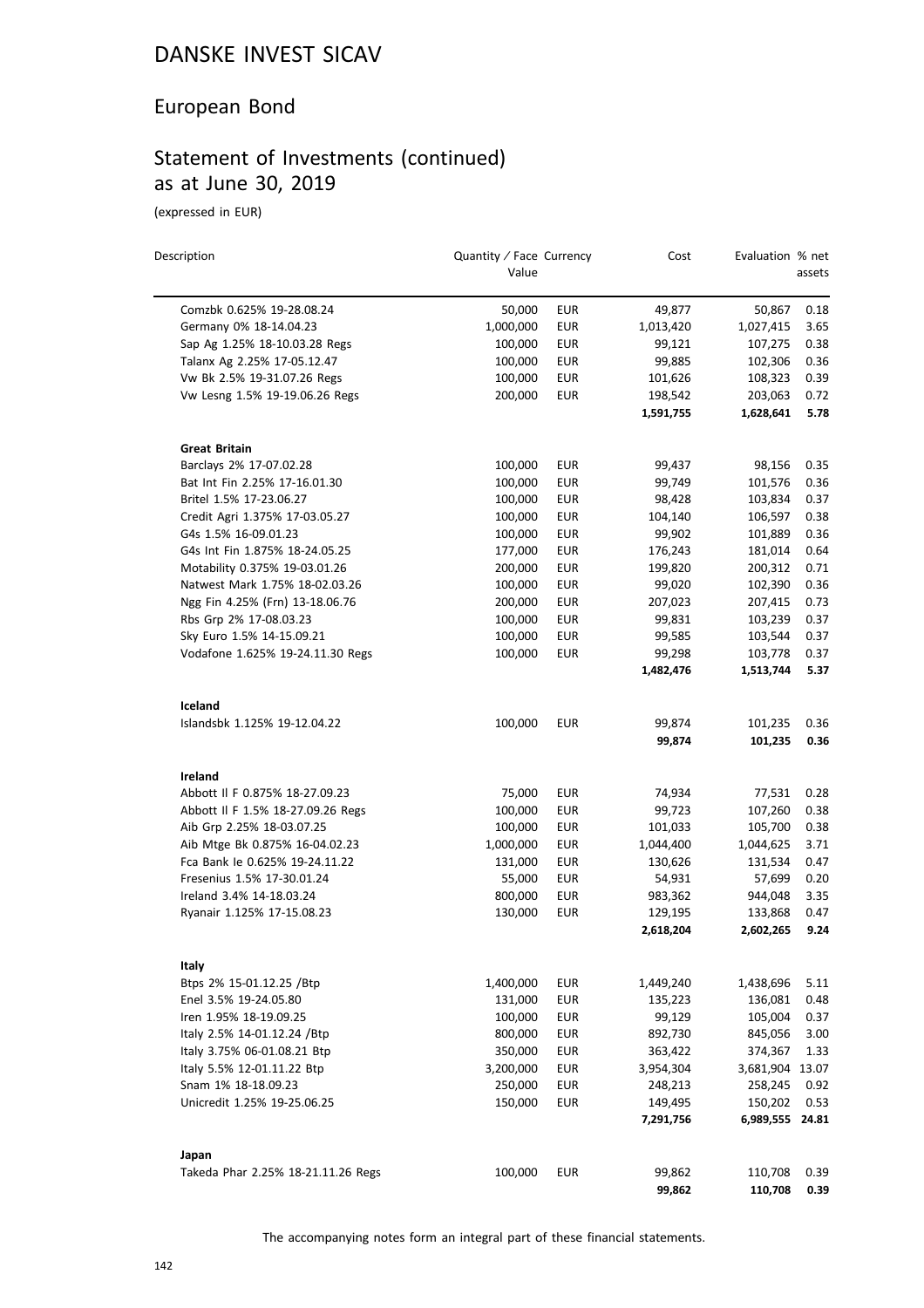# European Bond

# Statement of Investments (continued) as at June 30, 2019

(expressed in EUR)

 $\equiv$ 

| Description                     | Quantity / Face Currency<br>Value |            | Cost      | Evaluation % net | assets |
|---------------------------------|-----------------------------------|------------|-----------|------------------|--------|
| Luxembourg                      |                                   |            |           |                  |        |
| Becton 1.208% 19-04.06.26       | 100,000                           | <b>EUR</b> | 100,000   | 101,892          | 0.36   |
| Medtrnc 1% 19-02.07.31          | 100,000                           | <b>EUR</b> | 99,932    | 100,082          | 0.36   |
| Medtrnc 1.125% 19-07.03.27      | 155,000                           | <b>EUR</b> | 154,306   | 161,574          | 0.57   |
|                                 |                                   |            | 354,238   | 363,548          | 1.29   |
| Norway                          |                                   |            |           |                  |        |
| Spbk 1 Ostf 0.875% 18-13.03.23  | 200,000                           | <b>EUR</b> | 199,662   | 204,983          | 0.73   |
|                                 |                                   |            | 199,662   | 204,983          | 0.73   |
| <b>Spain</b>                    |                                   |            |           |                  |        |
| Caixabank 1.125% 17-17.05.24    | 200,000                           | EUR        | 197,400   | 206,729          | 0.73   |
| Caixabank 2.75% 17-14.07.28     | 100,000                           | <b>EUR</b> | 100,210   | 104,866          | 0.37   |
| Fcc Aqualia 1.413% 17-08.06.22  | 300,000                           | <b>EUR</b> | 300,782   | 308,569          | 1.10   |
| Inmob Col Frn 16-28.10.24       | 100,000                           | <b>EUR</b> | 97,555    | 104,292          | 0.37   |
| San Con 0.375% 19-27.06.24 Regs | 100,000                           | <b>EUR</b> | 99,586    | 99,837           | 0.35   |
| San Con 0.875% 18-30.05.23      | 200,000                           | <b>EUR</b> | 198,715   | 204,784          | 0.73   |
| Santan Cons 1% 19-27.02.24      | 100,000                           | <b>EUR</b> | 99,555    | 102,891          | 0.37   |
| Spain 4.4% 13-31.10.23          | 1,400,000                         | <b>EUR</b> | 1,592,129 | 1,681,848        | 5.97   |
| Spain 5.5% 11-30.04.21          | 2,600,000                         | <b>EUR</b> | 3,206,186 | 2,882,334 10.23  |        |
| Spanish Gov 3.8% 14-30.04.24    | 800,000                           | EUR        | 975,034   | 953,860          | 3.39   |
| Telefonica 1.069% 19-05.02.24   | 100,000                           | <b>EUR</b> | 100,000   | 104,012          | 0.37   |
|                                 |                                   |            | 6,967,152 | 6,754,022 23.98  |        |
| Sweden                          |                                   |            |           |                  |        |
| Akelius Res 1.125% 17-14.03.24  | 150,000                           | EUR        | 149,611   | 152,244          | 0.54   |
| Securitas 1.25% 18-06.03.25     | 150,000                           | <b>EUR</b> | 148,886   | 153,313          | 0.55   |
| Tele2 Ab 1.125% 18-15.05.24     | 200,000                           | <b>EUR</b> | 198,830   | 206,532          | 0.73   |
|                                 |                                   |            | 497,327   | 512,089          | 1.82   |
| <b>Switzerland</b>              |                                   |            |           |                  |        |
| Cs Gg 1.75% 14-15.01.21         | 600,000                           | <b>EUR</b> | 640,602   | 619,677          | 2.20   |
|                                 |                                   |            | 640,602   | 619,677          | 2.20   |
| <b>The Netherlands</b>          |                                   |            |           |                  |        |
| Achmea Bv 4.25% 15-Perp         | 100,000                           | <b>EUR</b> | 99,968    | 107,800          | 0.38   |
| Atf Netherl 1.5% 16-15.07.24    | 100,000                           | <b>EUR</b> | 100,524   | 104,234          | 0.37   |
| Delta Lloyd 4.375% 14-Perp      | 100,000                           | <b>EUR</b> | 109,825   | 109,800          | 0.39   |
| Ing Groep 1.125% 18-14.02.25    | 100,000                           | <b>EUR</b> | 98,070    | 103,394          | 0.37   |
| Jab Hldgs 2.125% 15-16.09.22    | 100,000                           | <b>EUR</b> | 99,046    | 106,434          | 0.38   |
| Rabobk 2.375% 22.05.23          | 30,000                            | <b>EUR</b> | 32,818    | 32,846           | 0.12   |
| Rabobk 4.125% 12-14.09.22       | 100,000                           | EUR        | 113,514   | 113,108          | 0.40   |
| Rabobk 5.5% 15-Perp             | 200,000                           | <b>EUR</b> | 216,840   | 208,413          | 0.74   |
| Siemens Fin 1.25% 19-28.02.31   | 100,000                           | <b>EUR</b> | 99,613    | 105,296          | 0.37   |
|                                 |                                   |            | 970,218   | 991,325          | 3.52   |
| <b>United States of America</b> |                                   |            |           |                  |        |
| Altria Grp 2.2% 19-15.06.27     | 100,000                           | <b>EUR</b> | 99,749    | 105,501          | 0.37   |
| At&T Inc 2.35% 18-05.09.29      | 100,000                           | <b>EUR</b> | 100,730   | 111,207          | 0.40   |
| At&T Inc 2.4% 14-15.03.24       | 100,000                           | <b>EUR</b> | 99,928    | 109,832          | 0.39   |
| Autoliv Inc 0.75% 18-26.06.23   | 250,000                           | <b>EUR</b> | 248,818   | 254,192          | 0.90   |
| Coca Cola 0.125% 19-01.03.22    | 125,000                           | <b>EUR</b> | 124,841   | 126,037          | 0.45   |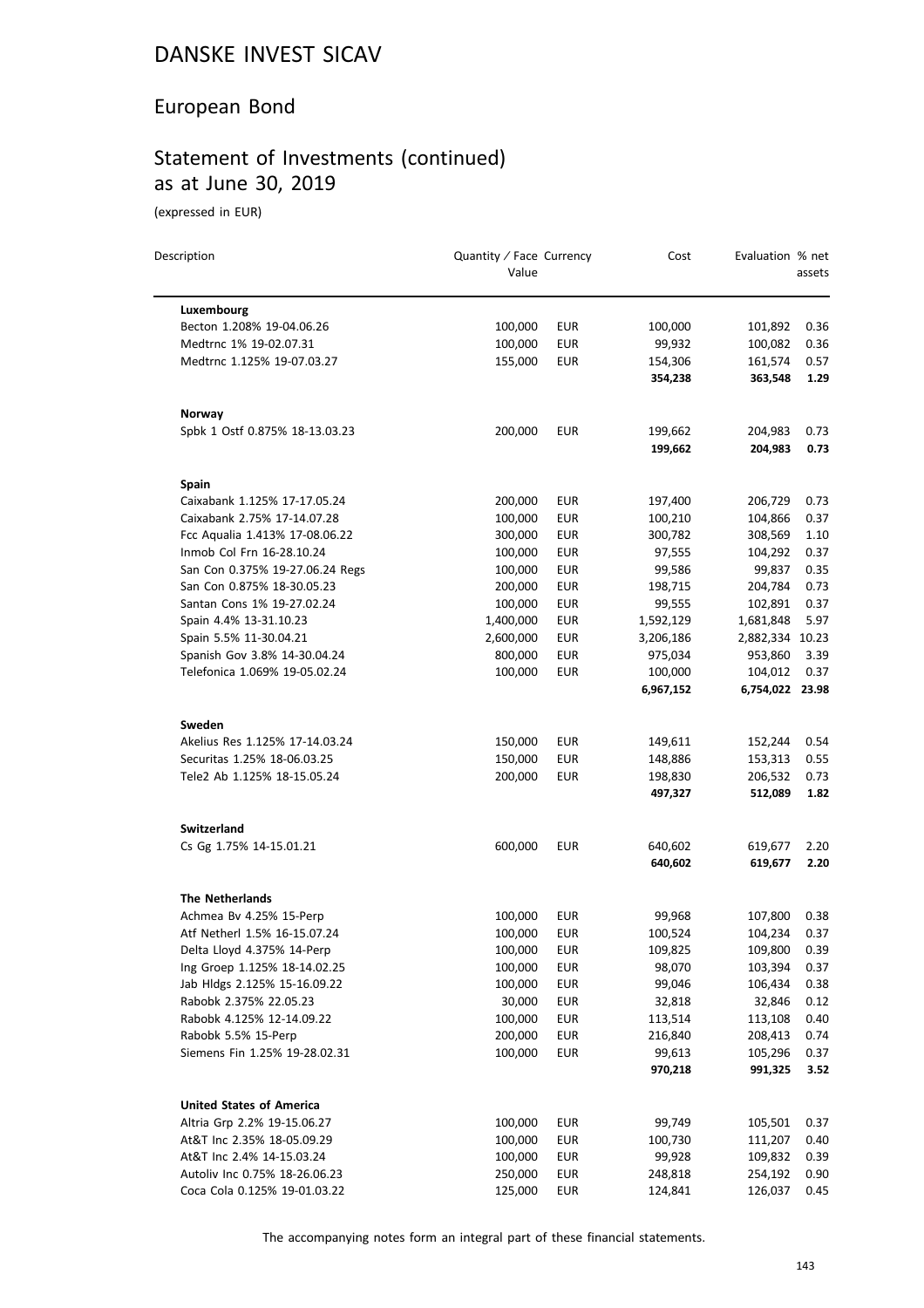# European Bond

# Statement of Investments (continued) as at June 30, 2019

(expressed in EUR)

| Description                                                                       | Quantity / Face Currency<br>Value |            | Cost       | Evaluation % net | assets |
|-----------------------------------------------------------------------------------|-----------------------------------|------------|------------|------------------|--------|
| Fisery 1.125% 19-01.07.27                                                         | 100,000                           | <b>EUR</b> | 99,152     | 101,244          | 0.36   |
| Ford Mc 1.514% 19-17.02.23                                                        | 107.000                           | <b>EUR</b> | 107,000    | 107.696          | 0.38   |
| Ibm Corp 1.75% 19-31.01.31                                                        | 100,000                           | <b>EUR</b> | 98,954     | 108,625          | 0.39   |
| Kkr Group Fin 1.625% 22.05.29                                                     | 100.000                           | <b>EUR</b> | 99,543     | 102.076          | 0.36   |
|                                                                                   |                                   |            | 1,078,715  | 1,126,410        | 4.00   |
| <b>Total - Bonds</b>                                                              |                                   |            | 27,612,895 | 27,360,572 97.14 |        |
| Total - Transferable securities admitted to an official stock exchange listing or |                                   |            |            |                  |        |
| dealt in on another regulated market                                              |                                   |            | 27,612,895 | 27,360,572 97.14 |        |
| TOTAL INVESTMENT PORTFOLIO                                                        |                                   |            | 27,612,895 | 27.360.572 97.14 |        |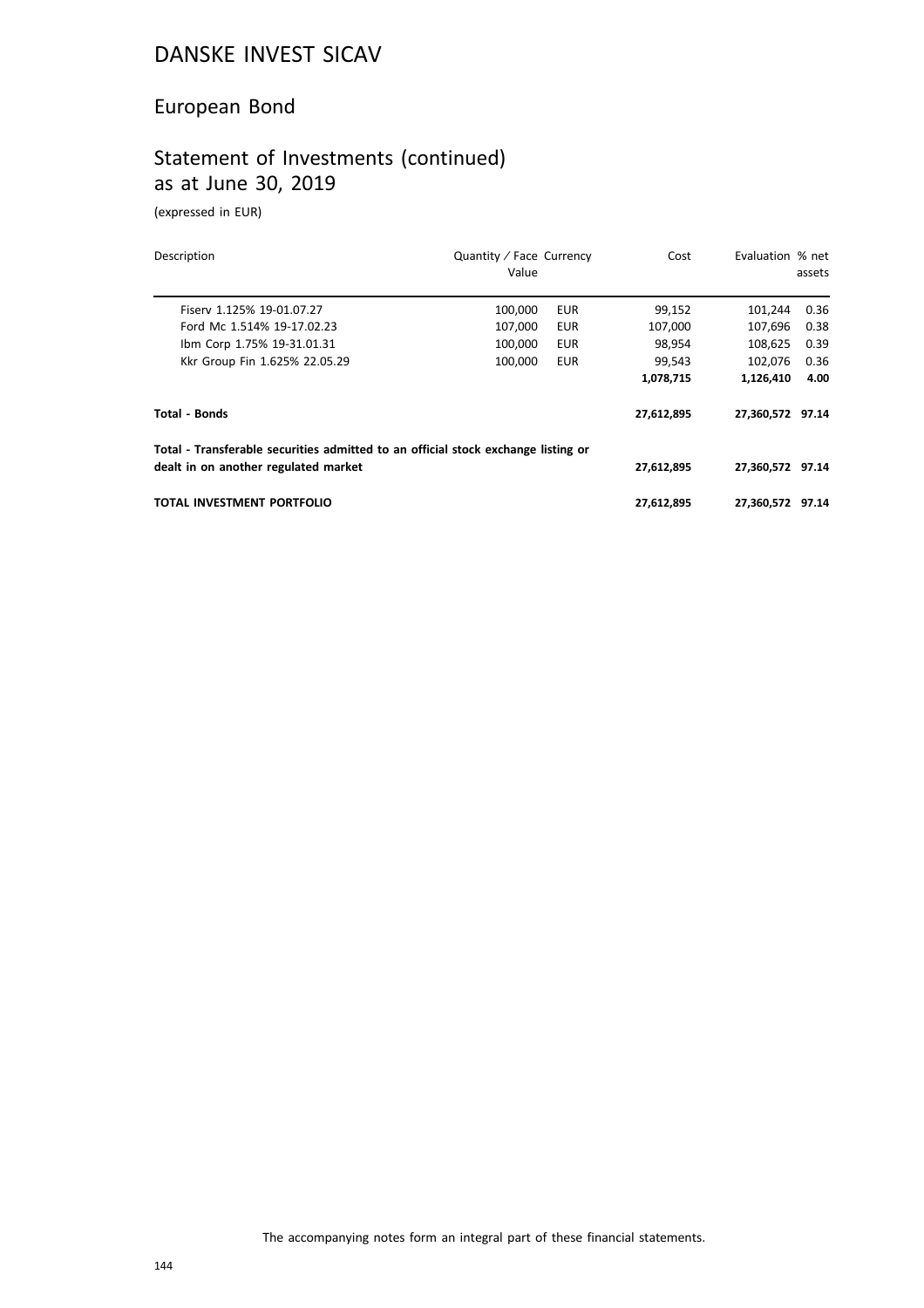### European Bond

# Geographical and Economic Portfolio Breakdowns as at June 30, 2019

(expressed as a percentage of net assets)

| Geographical breakdown   | %     |
|--------------------------|-------|
| Italy                    | 24.81 |
| Spain                    | 23.98 |
| France                   | 9.86  |
| Ireland                  | 9.24  |
| Germany                  | 5.78  |
| Great Britain            | 5.37  |
| United States of America | 4.00  |
| The Netherlands          | 3.52  |
| Switzerland              | 2.20  |
| Denmark                  | 1.92  |
| Sweden                   | 1.82  |
| Luxembourg               | 1.29  |
| Norway                   | 0.73  |
| Cayman Islands           | 0.39  |
| Japan                    | 0.39  |
| British Virgin Islands   | 0.38  |
| Australia                | 0.37  |
| Finland                  | 0.37  |
| Estonia                  | 0.36  |
| Iceland                  | 0.36  |
|                          |       |

| Economic breakdown                      | ℅     |
|-----------------------------------------|-------|
| States, Provinces and Municipalities    | 53.38 |
| <b>Banks and Financial Institutions</b> | 17.72 |
| <b>Holding and Finance Companies</b>    | 7.80  |
| <b>Public Services</b>                  | 3.97  |
| <b>News Transmission</b>                | 3.00  |
| <b>Pharmaceuticals and Cosmetics</b>    | 1.32  |
| Real Estate Companies                   | 1.28  |
| Automobile Industry                     | 1.26  |
| Insurance                               | 1.14  |
| Transportation                          | 0.84  |
| Chemicals                               | 0.76  |
| Construction, Building Material         | 0.76  |
| Petrol                                  | 0.75  |
| Internet Software                       | 0.74  |
| Mortgage and Funding Institutions       | 0.66  |
| Other Services                          | 0.55  |
| <b>Food and Distilleries</b>            | 0.45  |
| Office Equipment, Computers             | 0.39  |
| Tobacco and Spirits                     | 0.37  |
|                                         | 97.14 |

$$
\textcolor{blue}{\bf97.14}
$$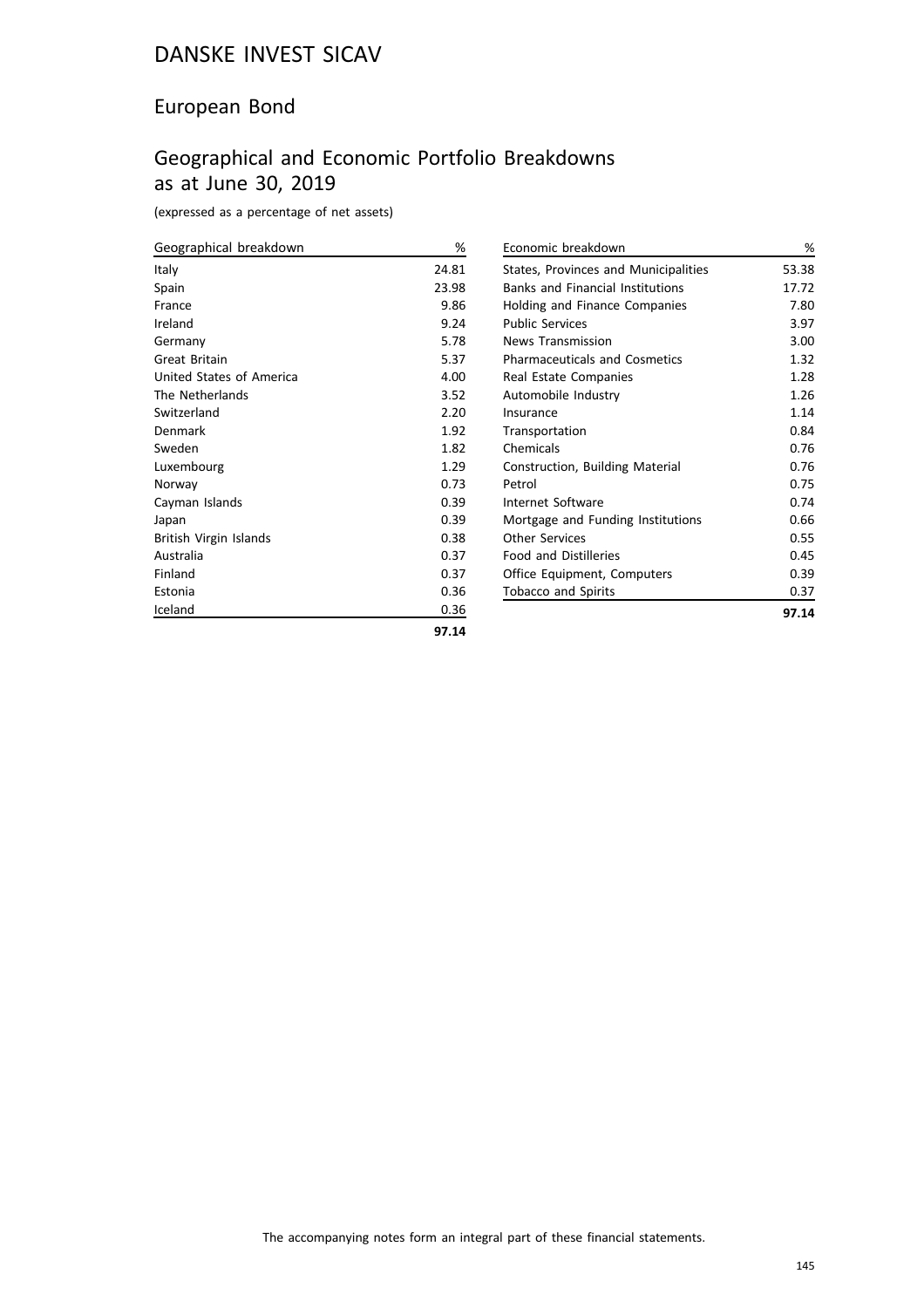### European Corporate Sustainable Bond

### Statement of Investments as at June 30, 2019

(expressed in EUR)

| Description | Quantity / Face Currency | Cost | Evaluation % net |        |
|-------------|--------------------------|------|------------------|--------|
|             | Value                    |      |                  | assets |
|             |                          |      |                  |        |

**Transferable securities admitted to an official stock exchange listing or dealt in on another regulated market**

### **Bonds**

| Austria                          |            |            |            |            |      |
|----------------------------------|------------|------------|------------|------------|------|
| Raiffeisen 6% 13-16.10.23        | 6,000,000  | <b>EUR</b> | 7,026,080  | 7,160,070  | 0.83 |
|                                  |            |            | 7,026,080  | 7,160,070  | 0.83 |
|                                  |            |            |            |            |      |
| <b>Belgium</b>                   |            |            |            |            |      |
| Kbc 0.875% 18-27.06.23           | 9,500,000  | <b>EUR</b> | 9,468,120  | 9,789,798  | 1.14 |
|                                  |            |            | 9,468,120  | 9,789,798  | 1.14 |
|                                  |            |            |            |            |      |
| Cayman Islands                   |            |            |            |            |      |
| Xlit 3.25% 17-29.06.47           | 11,000,000 | <b>EUR</b> | 10,972,500 | 11,974,545 | 1.39 |
|                                  |            |            | 10,972,500 | 11,974,545 | 1.39 |
|                                  |            |            |            |            |      |
| <b>Denmark</b>                   |            |            |            |            |      |
| Danfoss A/S 1.375% 14-23.02.22   | 14,194,000 | <b>EUR</b> | 14,665,161 | 14,659,705 | 1.71 |
| Dsk Bk 1.625% 19-15.03.24        | 5,750,000  | <b>EUR</b> | 5,719,123  | 5,943,344  | 0.69 |
| Iss Global 2.125% 14-02.12.24    | 10,110,000 | <b>EUR</b> | 10,826,503 | 10,993,311 | 1.28 |
| Orsted 2.625% 12-19.09.22        | 5,165,000  | <b>EUR</b> | 5,735,079  | 5,619,571  | 0.65 |
| Vestas Wind 2.75% 15-11.03.22    | 13,625,000 | <b>EUR</b> | 14,534,453 | 14,462,665 | 1.68 |
|                                  |            |            | 51,480,319 | 51,678,596 | 6.01 |
|                                  |            |            |            |            |      |
| <b>Finland</b>                   |            |            |            |            |      |
| Kemira Oyj 1.75% 17-30.05.24     | 10,500,000 | <b>EUR</b> | 10,587,434 | 10,798,305 | 1.26 |
| Kemira Oyj 2.25% 15-13.05.22     | 2,200,000  | <b>EUR</b> | 2,300,468  | 2,295,480  | 0.27 |
| Neste Oil 2.125% 15-17.03.22     | 10,600,000 | <b>EUR</b> | 11,044,079 | 11,112,881 | 1.29 |
| Neste Oy 1.5% 17-07.06.24        | 2,100,000  | <b>EUR</b> | 2,186,052  | 2,188,735  | 0.25 |
| Op Corp 0.375% 19-26.02.24       | 13,000,000 | <b>EUR</b> | 12,954,270 | 13,236,080 | 1.54 |
| Outotec Oyj 3.75% 13-16.09.20    | 1,300,000  | <b>EUR</b> | 1,329,063  | 1,336,595  | 0.15 |
| Outotec Oyj 7.375% 16-Perp       | 2,360,000  | <b>EUR</b> | 2,477,641  | 2,431,886  | 0.28 |
| Stora Enso 1.875% 19-20.02.24    | 64,000,000 | <b>SEK</b> | 6,150,176  | 6,245,778  | 0.73 |
| Stora Enso 2.125% 16-16.06.23    | 4,200,000  | <b>EUR</b> | 4,332,090  | 4,443,579  | 0.52 |
| Stora Enso 2.5% 17-07.06.27 Regs | 2,200,000  | <b>EUR</b> | 2,152,986  | 2,330,735  | 0.27 |
| Tieto Corp 1.375% 18-12.09.24    | 3,000,000  | <b>EUR</b> | 2,985,600  | 3,076,920  | 0.36 |
|                                  |            |            | 58,499,859 | 59,496,974 | 6.92 |
|                                  |            |            |            |            |      |
| <b>France</b>                    |            |            |            |            |      |
| Arkema 1.5% 15-20.01.25          | 1,500,000  | <b>EUR</b> | 1,555,350  | 1,607,273  | 0.19 |
| Arkema 1.5% 17-20.04.27 Regs     | 3,000,000  | <b>EUR</b> | 2,957,730  | 3,230,985  | 0.37 |
| Bnpp 0.5% 16-01.06.22            | 9,400,000  | <b>EUR</b> | 9,439,404  | 9,578,459  | 1.11 |
| Bge Postale 1.375% 19-24.04.29   | 4,000,000  | <b>EUR</b> | 3,986,640  | 4,163,320  | 0.48 |
| Danone 0.424% 16-03.11.22        | 4,900,000  | <b>EUR</b> | 4,909,338  | 4,983,422  | 0.58 |
| Danone 1.75% 17-Perp             | 10,000,000 | <b>EUR</b> | 9,959,600  | 10,201,450 | 1.19 |
| Faurecia 2.625% 18-15.06.25 Regs | 2,500,000  | <b>EUR</b> | 2,500,000  | 2,614,287  | 0.30 |
| Gdf Suez 3.25% 19-Perp           | 6,000,000  | <b>EUR</b> | 5,918,760  | 6,564,810  | 0.76 |
| Gecina 1.5% 15-20.01.25          | 7,100,000  | <b>EUR</b> | 7,320,020  | 7,634,914  | 0.89 |
| Gecina 2% 15-17.06.24            | 2,500,000  | <b>EUR</b> | 2,702,950  | 2,751,125  | 0.32 |
| Getlink 3.625% 18-01.10.23       | 3,000,000  | <b>EUR</b> | 3,000,000  | 3,149,850  | 0.37 |
| Hsbc Fr 0.625% 15-03.12.20       | 4,500,000  | <b>EUR</b> | 4,590,070  | 4,560,570  | 0.53 |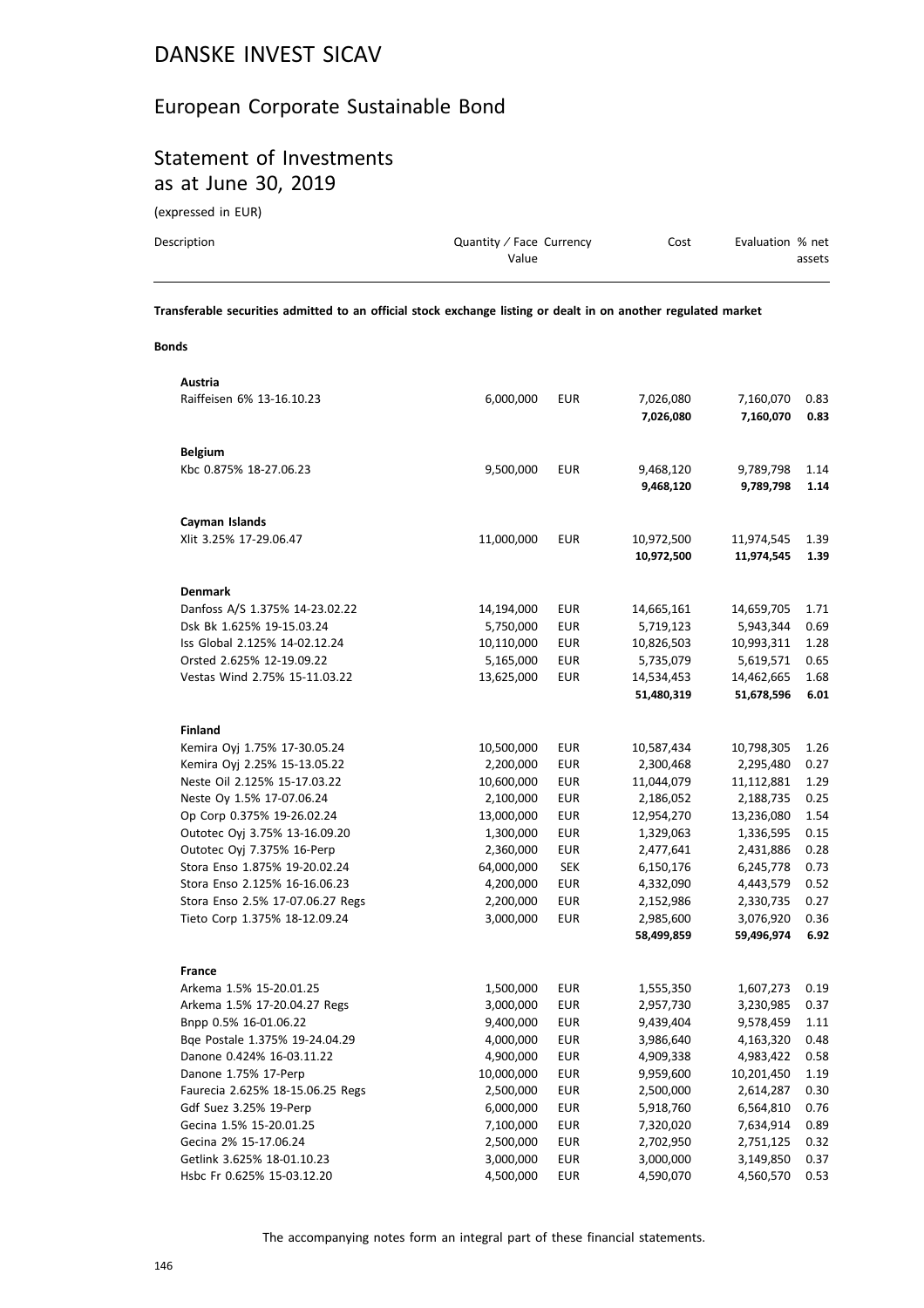# European Corporate Sustainable Bond

# Statement of Investments (continued) as at June 30, 2019

| Description                      | Quantity / Face Currency<br>Value |            | Cost        | Evaluation % net | assets |
|----------------------------------|-----------------------------------|------------|-------------|------------------|--------|
|                                  |                                   |            |             |                  |        |
| Icade Sa 1.5% 17-13.09.27 Regs   | 16,000,000                        | EUR        | 15,852,000  | 16,993,520       | 1.98   |
| Legrand 0.5% 17-09.10.23         | 11,100,000                        | <b>EUR</b> | 11,039,116  | 11,360,628       | 1.32   |
| Rexel 2.75% 19-15.03.26          | 4,000,000                         | <b>EUR</b> | 4,000,000   | 4,185,000        | 0.49   |
| Schneid El 1.5% 15-08.09.23      | 9,800,000                         | <b>EUR</b> | 10,341,270  | 10,473,309       | 1.22   |
| Schneid El 1.5% 19-15.01.28      | 5,000,000                         | <b>EUR</b> | 4,998,750   | 5,388,650        | 0.63   |
| Schneid El 1.841% 15-13.10.25    | 1,500,000                         | <b>EUR</b> | 1,617,750   | 1,643,940        | 0.19   |
| Socgen 0.75% 15-25.11.20         | 4,000,000                         | <b>EUR</b> | 4,094,398   | 4,057,140        | 0.47   |
| Unibail Rod 2.875% (Frn) 18-Perp | 9,000,000                         | <b>EUR</b> | 8,667,250   | 9,286,020        | 1.08   |
| Valeo Sa 0.375% 17-12.09.22      | 7,000,000                         | <b>EUR</b> | 6,946,810   | 7,053,200        | 0.82   |
| Valeo Sa 1.5% 18-18.06.25        | 7,000,000                         | <b>EUR</b> | 7,035,380   | 7,205,345        | 0.84   |
|                                  |                                   |            | 133,432,586 | 138,687,217      | 16.13  |
| Germany                          |                                   |            |             |                  |        |
| Allianz Se 4.75% 13-Perp         | 4,000,000                         | EUR        | 4,425,442   | 4,610,260        | 0.53   |
| Berl-Han Hy 0.5% 16-26.09.23     | 15,500,000                        | <b>EUR</b> | 15,531,337  | 15,704,057       | 1.83   |
| Comzbk 1.25% 18-23.10.23         | 13,400,000                        | <b>EUR</b> | 13,274,283  | 13,851,982       | 1.61   |
| Deutsch Bah Frn 17-06.12.24 Regs | 4,500,000                         | <b>EUR</b> | 4,564,260   | 4,535,100        | 0.53   |
| Sap Ag 1.75% 14-22.02.27         | 10,037,000                        | <b>EUR</b> | 10,906,463  | 11,255,793       | 1.31   |
| Symrise Ag 1.25% 19-29.11.25     | 10,000,000                        | <b>EUR</b> | 9,917,400   | 10,319,550       | 1.20   |
| Symrise Ag 1.75% 14-10.07.19     | 7,645,000                         | <b>EUR</b> | 7,920,721   | 7,649,052        | 0.89   |
|                                  |                                   |            | 66,539,906  | 67,925,794       | 7.90   |
| <b>Great Britain</b>             |                                   |            |             |                  |        |
| Barclays 0.625% 17-14.11.23      | 10,000,000                        | <b>EUR</b> | 9,714,050   | 9,926,500        | 1.15   |
| Hammerson Reit 2% 14-01.07.22    | 8,000,000                         | <b>EUR</b> | 8,421,088   | 8,291,080        | 0.96   |
| Std Chart 0.9% 19-02.07.27       | 7,000,000                         | <b>EUR</b> | 6,981,590   | 7,018,025        | 0.82   |
|                                  |                                   |            | 25,116,728  | 25,235,605       | 2.93   |
| Italy                            |                                   |            |             |                  |        |
| Intesa San 0.875% 17-27.06.22    | 13,500,000                        | <b>EUR</b> | 13,429,940  | 13,680,293       | 1.59   |
| Prysmian 2.5% 15-11.04.22        | 9,794,000                         | <b>EUR</b> | 10,105,953  | 10,138,112       | 1.18   |
| Telecom It 4% 19-11.04.24        | 5,000,000                         | <b>EUR</b> | 5,005,000   | 5,403,250        | 0.63   |
|                                  |                                   |            | 28,540,893  | 29,221,655       | 3.40   |
| Japan                            |                                   |            |             |                  |        |
| Dbj 2.5% 17-18.10.22             | 7,500,000                         | <b>USD</b> | 6,324,673   | 6,675,079        | 0.78   |
|                                  |                                   |            | 6,324,673   | 6,675,079        | 0.78   |
| Norway                           |                                   |            |             |                  |        |
| Dnb Bank As 5.75% 15-Perp        | 9,500,000                         | <b>USD</b> | 8,788,913   | 8,444,625        | 0.98   |
| Entra Frn 16-22.09.23            | 55,000,000                        | <b>NOK</b> | 5,954,676   | 5,700,127        | 0.67   |
| Marine Harv Frn 18-12.06.23      | 6,500,000                         | <b>EUR</b> | 6,500,000   | 6,636,533        | 0.77   |
| Norsk 0.125% 17-07.11.19         | 60,000,000                        | <b>SEK</b> | 6,151,154   | 5,678,292        | 0.66   |
| Norsk Hydro 1.125% 19-11.04.25   | 5,000,000                         | <b>EUR</b> | 4,963,250   | 5,088,475        | 0.59   |
| Norsk Hydro Frn 17-07.11.22      | 64,000,000                        | <b>NOK</b> | 6,576,155   | 6,555,864        | 0.76   |
| Storebrand Frn 14-Perp           | 55,000,000                        | <b>NOK</b> | 5,901,005   | 5,680,114        | 0.66   |
| Storebrand 6.875% 13-04.04.43    | 3,465,000                         | <b>EUR</b> | 4,182,480   | 4,062,817        | 0.47   |
| Storebrand Frn 15-Perp           | 13,000,000                        | <b>NOK</b> | 1,360,751   | 1,346,272        | 0.16   |
| Storebrd Bk Frn 17-22.02.27      | 27,000,000                        | <b>NOK</b> | 3,046,759   | 2,799,273        | 0.33   |
|                                  |                                   |            | 53,425,143  | 51,992,392       | 6.05   |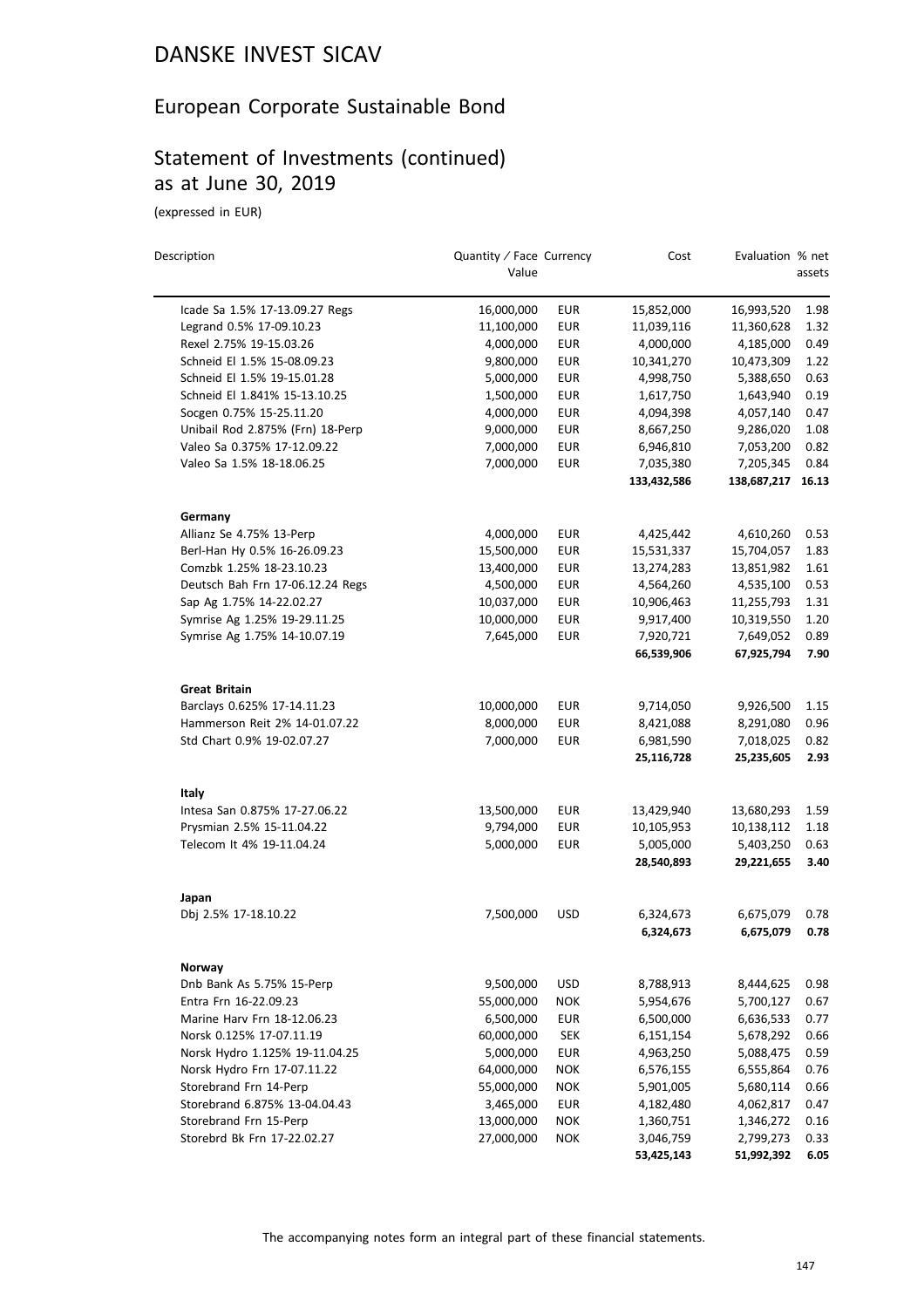## European Corporate Sustainable Bond

# Statement of Investments (continued) as at June 30, 2019

(expressed in EUR)

| Description                                                     | Quantity / Face Currency<br>Value |                          | Cost                    | Evaluation % net        | assets       |
|-----------------------------------------------------------------|-----------------------------------|--------------------------|-------------------------|-------------------------|--------------|
| Portugal                                                        |                                   |                          |                         |                         |              |
| Edp 4.496% 19-30.04.79                                          | 3,000,000                         | <b>EUR</b>               | 3,000,000<br>3,000,000  | 3,285,690<br>3,285,690  | 0.38<br>0.38 |
| Spain                                                           |                                   |                          |                         |                         |              |
| Adif Alta V 0.8% 17-05.07.23                                    | 9,000,000                         | EUR                      | 9,093,420               | 9,290,430               | 1.08         |
| Banco Bilba 5.875% 17-Perp                                      | 6,000,000                         | <b>EUR</b>               | 5,707,500               | 6,220,410               | 0.72         |
| Bbva 1% 19-21.06.26                                             | 9,000,000                         | <b>EUR</b>               | 8,976,420               | 9,143,820               | 1.07         |
| Fcc Aqualia 1.413% 17-08.06.22                                  | 10,000,000                        | <b>EUR</b>               | 10,114,942              | 10,291,950              | 1.20         |
| Fer Emision 0.375% 16-14.09.22                                  | 10,200,000                        | <b>EUR</b>               | 10,089,275              | 10,340,250              | 1.20         |
| Telefonica 1.069% 19-05.02.24                                   | 7,500,000                         | <b>EUR</b>               | 7,523,540<br>51,505,097 | 7,807,162<br>53,094,022 | 0.91<br>6.18 |
|                                                                 |                                   |                          |                         |                         |              |
| Sweden                                                          |                                   |                          |                         |                         |              |
| Aak Ab Frn 18-10.12.21                                          | 110,000,000                       | <b>SEK</b>               | 10,725,291              | 10,478,991              | 1.22         |
| Ab Fort Var Frn 17-24.02.25                                     | 60,000,000                        | <b>SEK</b>               | 6,057,143               | 5,724,505               | 0.67         |
| Atlas Copco 0.625% 16-30.08.26                                  | 10,000,000                        | <b>EUR</b>               | 9,662,315               | 10,263,100              | 1.19         |
| Atrium Ljungb Frn 17-21.03.22                                   | 66,000,000                        | <b>SEK</b>               | 6,907,000               | 6,294,799               | 0.73         |
| Gothenburg 0.625% 17-14.06.23                                   | 38,000,000                        | <b>SEK</b>               | 3,882,167               | 3,679,127               | 0.43         |
| Granges Ab Frn 18-20.09.23                                      | 50,000,000                        | <b>SEK</b>               | 4,762,415               | 4,681,565               | 0.55         |
| Latour inv. Frn 18-16.03.22                                     | 28,000,000                        | <b>SEK</b>               | 2,636,095               | 2,664,861               | 0.31         |
| Nibe Indust 1% 17-21.06.21                                      | 30,000,000                        | <b>SEK</b>               | 3,053,030               | 2,866,839               | 0.33         |
| Nibe Indust Frn 15-28.05.20                                     | 12,000,000                        | <b>SEK</b>               | 1,227,645               | 1,145,015               | 0.13         |
| Nibe Indust Frn 17-11.04.22                                     | 60,000,000                        | <b>SEK</b>               | 6,239,418               | 5,779,380               | 0.67         |
| Nibe Indust Frn 17-21.06.21                                     | 33,000,000                        | <b>SEK</b>               | 3,349,702               | 3,155,570               | 0.37         |
| Ostersund Frn 17-29.11.22                                       | 37,000,000                        | <b>SEK</b>               | 3,882,748               | 3,620,176               | 0.42         |
| Rodamco Sve 0.875% 17-20.06.22<br>Sbab Bk Ab 1.048% 16-23.06.21 | 47,000,000                        | <b>SEK</b><br><b>SEK</b> | 4,795,795<br>425,873    | 4,486,798               | 0.52<br>0.05 |
| Sbab Bk Ab Frn 16-23.06.21                                      | 4,000,000<br>8,000,000            | <b>SEK</b>               | 851,207                 | 384,902<br>767,357      | 0.09         |
| Sbab Bk Ab Frn 17-11.10.22                                      |                                   | <b>SEK</b>               |                         | 4,785,711               | 0.56         |
| Seb 2.5% 14-28.05.26                                            | 50,000,000<br>5,500,000           | EUR                      | 5,305,246<br>5,781,415  | 5,706,333               | 0.66         |
| Seb 5.75% 14-Perp                                               | 7,050,000                         | USD                      | 6,386,784               |                         | 0.73         |
| Skanska Fin Frn 18-24.05.23                                     | 30,000,000                        | <b>SEK</b>               | 2,910,763               | 6,263,673<br>2,833,707  | 0.33         |
| Sod Sko Eko Frn 16-07.06.21                                     | 45,000,000                        | <b>SEK</b>               | 4,746,529               | 4,331,212               | 0.50         |
| Stangast 0.5% 16-07.10.21                                       | 20,000,000                        | <b>SEK</b>               | 2,072,538               | 1,910,885               | 0.22         |
| Stena Metal Frn 18-01.06.23                                     | 60,000,000                        | <b>SEK</b>               | 5,836,105               | 5,722,289               | 0.67         |
| Stromma Frn 16-27.05.21                                         | 29,000,000                        | SEK                      | 3,227,644               | 2,824,613               | 0.33         |
| Swedbank 1% 17-22.11.27                                         | 7,700,000                         | <b>EUR</b>               | 7,662,598               | 7,659,267               | 0.89         |
| Vasakronan 1.083% 17-24.05.22                                   | 33,000,000                        | <b>SEK</b>               | 3,384,260               | 3,184,861               | 0.37         |
| Vasakronan Frn 17-24.05.22                                      | 57,000,000                        | <b>SEK</b>               | 5,847,939               | 5,454,739               | 0.63         |
|                                                                 |                                   |                          | 121,619,665             | 116,670,275             | 13.57        |
| <b>The Netherlands</b>                                          |                                   |                          |                         |                         |              |
| Abn Amro 0.625% 16-31.05.22                                     | 6,900,000                         | <b>EUR</b>               | 6,998,864               | 7,060,425               | 0.82         |
| Abn Amro 5.75% 15-Perp                                          | 5,300,000                         | <b>EUR</b>               | 5,456,780               | 5,586,862               | 0.65         |
| Allianz Frn 17-07.12.20 Regs                                    | 2,500,000                         | <b>EUR</b>               | 2,534,400               | 2,516,400               | 0.29         |
| Bmw Fin 0.75% 17-12.07.24                                       | 4,500,000                         | EUR                      | 4,522,680               | 4,633,448               | 0.54         |
| Bmw Fin 1.25% 14-05.09.22                                       | 8,500,000                         | <b>EUR</b>               | 8,914,712               | 8,834,687               | 1.03         |
| Darling 3.625% 18-15.05.26 Regs                                 | 3,700,000                         | EUR                      | 3,745,290               | 3,931,750               | 0.46         |
| Delta Lloyd 4.375% 14-Perp                                      | 12,187,000                        | <b>EUR</b>               | 12,402,486              | 13,399,363              | 1.56         |
| Edp Fin Bv 1.875% 17-29.09.23                                   | 8,600,000                         | <b>EUR</b>               | 8,939,933               | 9,235,669               | 1.07         |
| Edp Fin Bv 1.875% 18-13.10.25                                   | 5,000,000                         | EUR                      | 4,972,750               | 5,415,700               | 0.63         |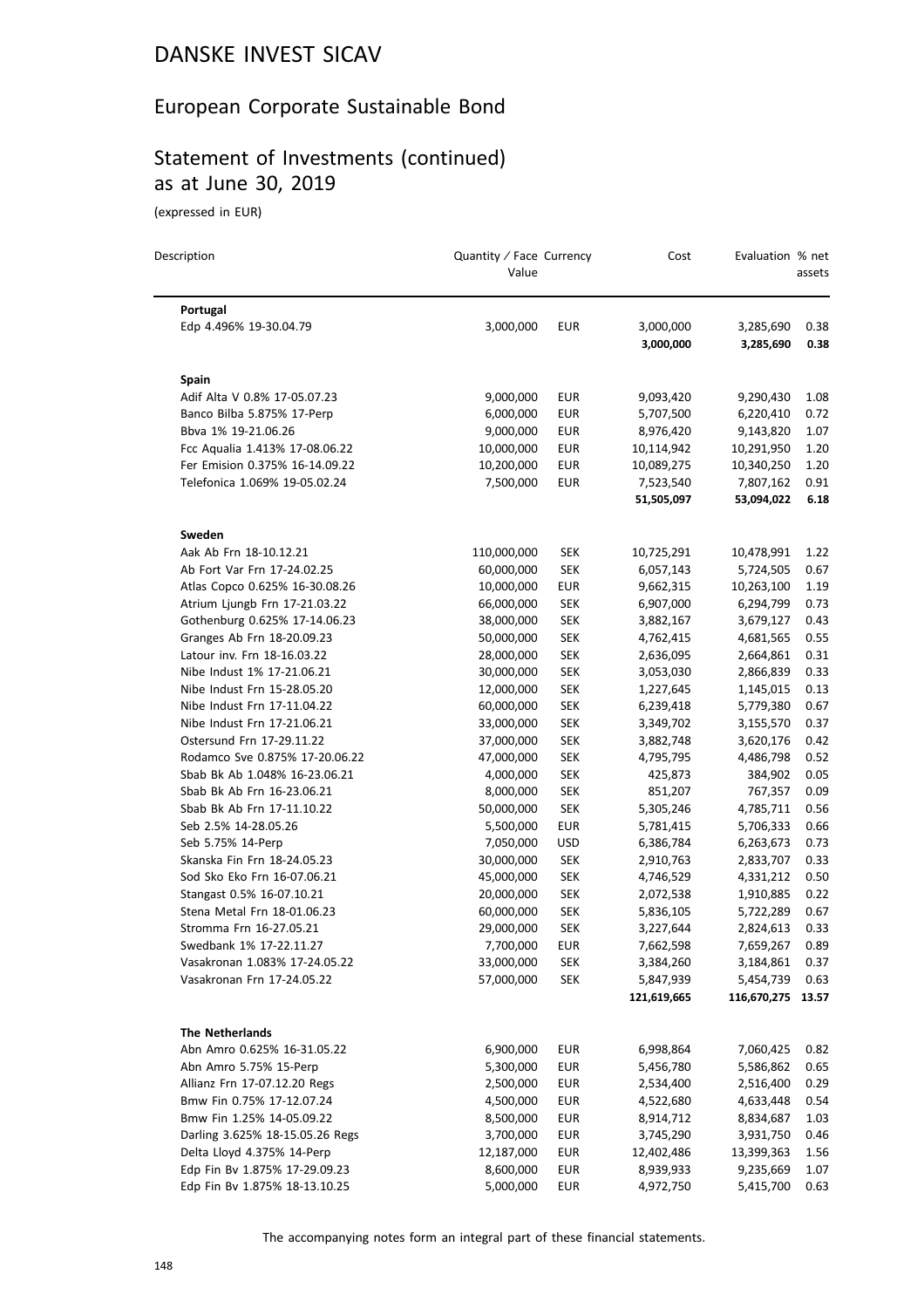### European Corporate Sustainable Bond

### Statement of Investments (continued) as at June 30, 2019

| Description                                                                                                               | Quantity / Face Currency |            | Cost        | Evaluation % net  |        |
|---------------------------------------------------------------------------------------------------------------------------|--------------------------|------------|-------------|-------------------|--------|
|                                                                                                                           | Value                    |            |             |                   | assets |
| Enel Fin 1% 17-16.09.24                                                                                                   | 15,120,000               | <b>EUR</b> | 15,072,168  | 15,756,628        | 1.83   |
| Geberit Int 0.688% 15-30.03.21                                                                                            | 4,650,000                | <b>EUR</b> | 4,734,700   | 4,706,776         | 0.55   |
| Ing Groep 1% 18-20.09.23                                                                                                  | 2,500,000                | <b>EUR</b> | 2,484,900   | 2,581,313         | 0.30   |
| Ing Nv 3% 17-11.04.28                                                                                                     | 2,000,000                | <b>EUR</b> | 2,151,800   | 2,161,500         | 0.25   |
| Rabobk 0.125% 16-11.10.21                                                                                                 | 7,000,000                | EUR        | 7,008,530   | 7,063,840         | 0.82   |
| Rabobk 5.5% 15-Perp                                                                                                       | 5,000,000                | <b>EUR</b> | 5,135,985   | 5,216,225         | 0.61   |
| Rwe Fin 1.25% 17-19.10.27                                                                                                 | 7,000,000                | <b>EUR</b> | 6,929,090   | 7,377,615         | 0.86   |
| SI Bidco By Frn 18-06.02.23                                                                                               | 4,700,000                | EUR        | 4,697,900   | 4,930,887         | 0.57   |
| Tennet 1% 16-13.06.26                                                                                                     | 8,850,000                | EUR        | 8,861,257   | 9,322,855         | 1.08   |
| Tennet 2.995% (Frn) 17-Perp Regs                                                                                          | 5,500,000                | <b>EUR</b> | 5,571,125   | 5,816,635         | 0.68   |
| Vivat Nv 7% 18-Perp Regs                                                                                                  | 3,390,000                | <b>EUR</b> | 3,532,380   | 3,601,875         | 0.42   |
|                                                                                                                           |                          |            | 124,667,730 | 129,150,453       | 15.02  |
| <b>United States of America</b>                                                                                           |                          |            |             |                   |        |
| Apple Inc 2.85% 16-23.02.23                                                                                               | 7,700,000                | USD        | 7,194,258   | 6,928,985         | 0.81   |
| Microsoft 3.125% 13-06.12.28                                                                                              | 4,450,000                | <b>EUR</b> | 5,444,790   | 5,600,548         | 0.65   |
| Toyota 0.75% 15-21.07.22                                                                                                  | 6,605,000                | <b>EUR</b> | 6,746,891   | 6,776,730         | 0.79   |
| Toyota 2.375% 13-01.02.23                                                                                                 | 7,000,000                | <b>EUR</b> | 7,686,310   | 7,615,790         | 0.88   |
|                                                                                                                           |                          |            | 27,072,249  | 26,922,053        | 3.13   |
| Total - Bonds                                                                                                             |                          |            | 778,691,548 | 788,960,218 91.76 |        |
| Total - Transferable securities admitted to an official stock exchange listing or<br>dealt in on another regulated market |                          |            | 778,691,548 | 788,960,218 91.76 |        |
| <b>Other Transferable securities</b>                                                                                      |                          |            |             |                   |        |
| Bonds                                                                                                                     |                          |            |             |                   |        |
| <b>Mauritius</b>                                                                                                          |                          |            |             |                   |        |
| Bayport Mgt 11.5% 19-14.06.22                                                                                             | 7,000,000                | <b>USD</b> | 6,283,098   | 6,328,444         | 0.74   |
|                                                                                                                           |                          |            | 6,283,098   | 6,328,444         | 0.74   |
| Norway                                                                                                                    |                          |            |             |                   |        |
| Entra 2.79% 19-22.05.26                                                                                                   | 55,000,000               | <b>NOK</b> | 5,617,060   | 5,694,013         | 0.66   |
| Havilafjord Frn 18-19.06.23                                                                                               | 100,000,000              | <b>NOK</b> | 10,472,710  | 10,319,091        | 1.20   |
| Hexagon Frn 19-15.03.23                                                                                                   | 70,000,000               | <b>NOK</b> | 7,140,953   | 7,247,394         | 0.84   |
| Steen & Str 1.093% 17-08.12.22                                                                                            | 46,000,000               | <b>SEK</b> | 4,650,435   | 4,418,751         | 0.52   |
|                                                                                                                           |                          |            | 27,881,158  | 27,679,249        | 3.22   |
| Sweden                                                                                                                    |                          |            |             |                   |        |
| Baseload Ca Frn 19-22.03.23                                                                                               | 42,000,000               | <b>SEK</b> | 3,983,387   | 3,996,377         | 0.46   |
| Fastighets Frn 19-Perp                                                                                                    | 28,000,000               | <b>SEK</b> | 2,681,754   | 2,737,154         | 0.32   |
| Midsummer A Frn 19-25.04.23                                                                                               | 20,000,000               | <b>SEK</b> | 1,914,818   | 1,886,468         | 0.22   |
| Nibe Indust Frn 19-03.06.24                                                                                               | 28,000,000               | <b>SEK</b> | 2,601,218   | 2,656,868         | 0.31   |
| Nobina Frn 19-13.02.24                                                                                                    | 26,000,000               | <b>SEK</b> | 2,490,285   | 2,496,053         | 0.29   |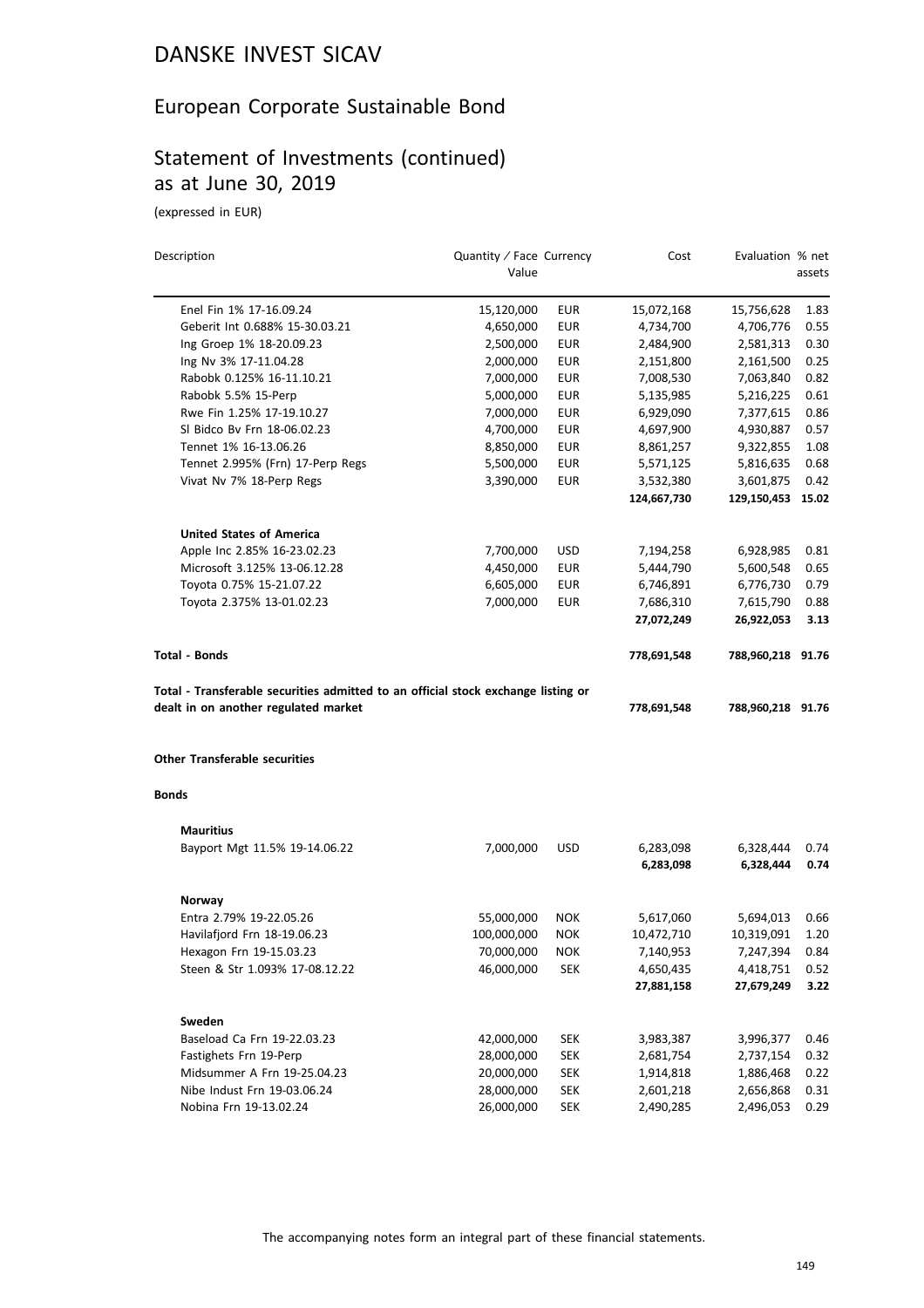### European Corporate Sustainable Bond

# Statement of Investments (continued) as at June 30, 2019

| Description                                  | Quantity / Face Currency<br>Value | Cost                    | Evaluation % net        | assets       |
|----------------------------------------------|-----------------------------------|-------------------------|-------------------------|--------------|
| Sveaskog 1.125% 19-16.10.24                  | <b>SEK</b><br>50,000,000          | 4,778,116<br>18,449,578 | 4,813,878<br>18,586,798 | 0.56<br>2.16 |
| Total - Bonds                                |                                   | 52,613,834              | 52.594.491              | 6.12         |
| <b>Total - Other Transferable securities</b> |                                   | 52,613,834              | 52,594,491              | 6.12         |
| TOTAL INVESTMENT PORTFOLIO                   |                                   | 831,305,382             | 841,554,709             | 97.88        |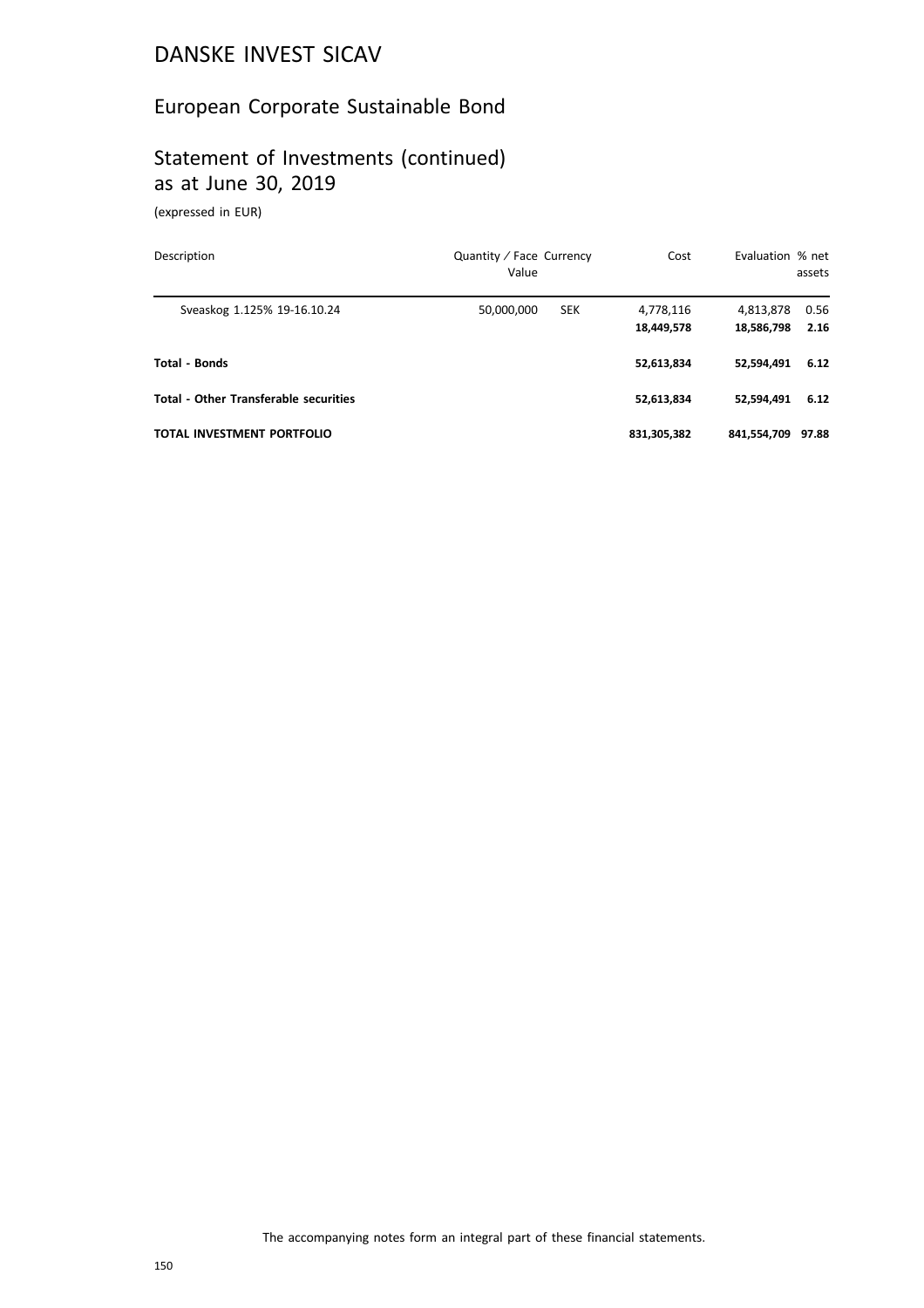### European Corporate Sustainable Bond

### Geographical and Economic Portfolio Breakdowns as at June 30, 2019

(expressed as a percentage of net assets)

| Geographical breakdown   | %     |
|--------------------------|-------|
| France                   | 16.13 |
| Sweden                   | 15.73 |
| The Netherlands          | 15.02 |
| Norway                   | 9.27  |
| Germany                  | 7.90  |
| Finland                  | 6.92  |
| Spain                    | 6.18  |
| Denmark                  | 6.01  |
| Italy                    | 3.40  |
| United States of America | 3.13  |
| <b>Great Britain</b>     | 2.93  |
| Cayman Islands           | 1.39  |
| Belgium                  | 1.14  |
| Austria                  | 0.83  |
| Japan                    | 0.78  |
| <b>Mauritius</b>         | 0.74  |
| Portugal                 | 0.38  |
|                          | 97.88 |

| Economic breakdown                      | %     |
|-----------------------------------------|-------|
| <b>Banks and Financial Institutions</b> | 25.10 |
| <b>Holding and Finance Companies</b>    | 14.74 |
| Real Estate Companies                   | 9.87  |
| <b>Public Services</b>                  | 7.57  |
| Insurance                               | 5.48  |
| Chemicals                               | 4.18  |
| Electronics and Electrical Equipment    | 3.85  |
| <b>News Transmission</b>                | 3.56  |
| Mechanics, Machinery                    | 3.55  |
| <b>Food and Distilleries</b>            | 2.99  |
| Internet Software                       | 2.32  |
| Automobile Industry                     | 2.25  |
| Forest Products and Paper Industry      | 2.08  |
| Transportation                          | 1.90  |
| Electronic Semiconductor                | 1.71  |
| Petrol                                  | 1.54  |
| Other Services                          | 1.28  |
| States, Provinces and Municipalities    | 0.85  |
| Office Equipment, Computers             | 0.81  |
| Agriculture and Fishing                 | 0.77  |
| <b>Construction, Building Material</b>  | 0.55  |
| Investment Funds                        | 0.50  |
| Non-Ferrous Metals                      | 0.43  |
|                                         | 97.88 |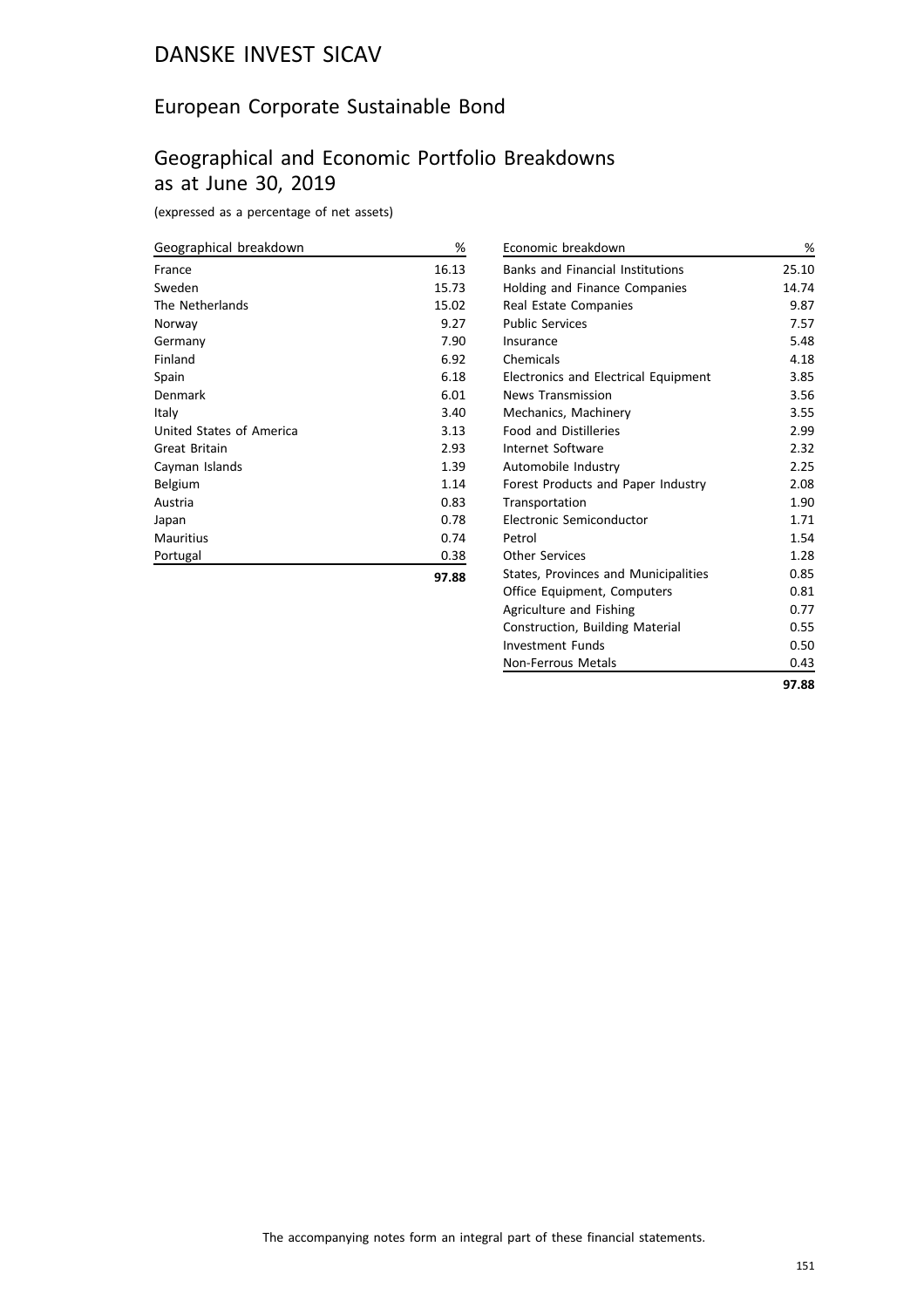### Global Corporate Bonds

### Statement of Investments as at June 30, 2019

(expressed in EUR)

| Description | Quantity / Face Currency | Cost | Evaluation % net |
|-------------|--------------------------|------|------------------|
|             | Value                    |      | assets           |
|             |                          |      |                  |

**Transferable securities admitted to an official stock exchange listing or dealt in on another regulated market**

### **Bonds**

| Transurban 1.45% 19-16.05.29<br>1,895,000<br><b>EUR</b><br>1,894,549<br>1,980,010<br>0.58<br>1,894,549<br>1,980,010<br>0.58<br><b>Belgium</b><br>Ab Inbev 1.125% 19-01.07.27<br>1,120,000<br><b>EUR</b><br>1,119,440<br>1,155,476<br>0.34<br>Ab Inbev 1.5% 16-17.03.25<br>853,000<br><b>EUR</b><br>0.27<br>875,487<br>914,181<br><b>EUR</b><br>Ab Inbev 1.65% 19-28.03.31<br>1,270,000<br>1,263,434<br>1,340,911<br>0.39<br>Ab Inbev 2% 16-17.03.28<br>1,727,000<br><b>EUR</b><br>1,856,853<br>1,894,433<br>0.56<br>Ageas 3.25% 19-02.07.49<br>700,000<br><b>EUR</b><br>0.21<br>694,442<br>731,353<br>Belfius Bk 3.125% 16-11.05.26<br>800,000<br><b>EUR</b><br>853,317<br>887,328<br>0.26<br>6,662,973<br>6,923,682<br>2.03<br><b>British Virgin Islands</b><br>Glob Switch 2.25% 17-31.05.27<br>1,273,000<br><b>EUR</b><br>1,359,061<br>0.40<br>1,280,913<br>1,280,913<br>1,359,061<br>0.40<br>Cayman Islands<br>Xlit 3.25% 17-29.06.47<br><b>EUR</b><br>1,579,000<br>1,717,991<br>0.50<br>1,582,458<br>1,717,991<br>0.50<br>1,582,458<br><b>Denmark</b><br>Dsk Bk 0.875% 18-22.05.23<br>1,000,000<br>EUR<br>994,763<br>1,005,290<br>0.30<br>Dsk Bk 1.375% 19-24.05.22<br>2,400,000<br>EUR<br>2,392,840<br>2,455,440<br>0.72<br>795,704<br>0.24<br>Dsk Bk 1.625% 19-15.03.24<br>800,000<br>EUR<br>825,896<br><b>EUR</b><br>2,063,202<br>0.63<br>Dsk Bk 2.5% 19-21.06.29<br>2,050,000<br>2,132,061<br><b>EUR</b><br>0.38<br>Dsk Bk 2.75% 14-19.05.26<br>1,272,000<br>1,328,150<br>1,311,267<br><b>EUR</b><br>0.54<br>Jyske Bk 0.875% 18-03.12.21 Regs<br>1,810,000<br>1,805,121<br>1,839,892<br>Nykredit 0.5% 18-19.01.22<br><b>EUR</b><br>792,213<br>800,000<br>806,868<br>0.24<br>Nykredit 2.75% 15-17.11.27<br>1,267,000<br><b>EUR</b><br>1,302,111<br>1,341,253<br>0.39<br><b>EUR</b><br>Sydbank 1.375% 18-18.09.23<br>2,284,000<br>2,277,453<br>2,360,594<br>0.69<br>14,078,561<br>4.13<br>13,751,557<br><b>Estonia</b><br>Luminor 1.375% 19-21.10.22<br>1,000,000<br><b>EUR</b><br>998,530<br>1,009,840<br>0.30<br>998,530<br>0.30<br>1,009,840 |
|--------------------------------------------------------------------------------------------------------------------------------------------------------------------------------------------------------------------------------------------------------------------------------------------------------------------------------------------------------------------------------------------------------------------------------------------------------------------------------------------------------------------------------------------------------------------------------------------------------------------------------------------------------------------------------------------------------------------------------------------------------------------------------------------------------------------------------------------------------------------------------------------------------------------------------------------------------------------------------------------------------------------------------------------------------------------------------------------------------------------------------------------------------------------------------------------------------------------------------------------------------------------------------------------------------------------------------------------------------------------------------------------------------------------------------------------------------------------------------------------------------------------------------------------------------------------------------------------------------------------------------------------------------------------------------------------------------------------------------------------------------------------------------------------------------------------------------------------------------------------------------------------------------------------------------------------------------------------------------------------------------------------------------------------------------|
|                                                                                                                                                                                                                                                                                                                                                                                                                                                                                                                                                                                                                                                                                                                                                                                                                                                                                                                                                                                                                                                                                                                                                                                                                                                                                                                                                                                                                                                                                                                                                                                                                                                                                                                                                                                                                                                                                                                                                                                                                                                        |
|                                                                                                                                                                                                                                                                                                                                                                                                                                                                                                                                                                                                                                                                                                                                                                                                                                                                                                                                                                                                                                                                                                                                                                                                                                                                                                                                                                                                                                                                                                                                                                                                                                                                                                                                                                                                                                                                                                                                                                                                                                                        |
|                                                                                                                                                                                                                                                                                                                                                                                                                                                                                                                                                                                                                                                                                                                                                                                                                                                                                                                                                                                                                                                                                                                                                                                                                                                                                                                                                                                                                                                                                                                                                                                                                                                                                                                                                                                                                                                                                                                                                                                                                                                        |
|                                                                                                                                                                                                                                                                                                                                                                                                                                                                                                                                                                                                                                                                                                                                                                                                                                                                                                                                                                                                                                                                                                                                                                                                                                                                                                                                                                                                                                                                                                                                                                                                                                                                                                                                                                                                                                                                                                                                                                                                                                                        |
|                                                                                                                                                                                                                                                                                                                                                                                                                                                                                                                                                                                                                                                                                                                                                                                                                                                                                                                                                                                                                                                                                                                                                                                                                                                                                                                                                                                                                                                                                                                                                                                                                                                                                                                                                                                                                                                                                                                                                                                                                                                        |
|                                                                                                                                                                                                                                                                                                                                                                                                                                                                                                                                                                                                                                                                                                                                                                                                                                                                                                                                                                                                                                                                                                                                                                                                                                                                                                                                                                                                                                                                                                                                                                                                                                                                                                                                                                                                                                                                                                                                                                                                                                                        |
|                                                                                                                                                                                                                                                                                                                                                                                                                                                                                                                                                                                                                                                                                                                                                                                                                                                                                                                                                                                                                                                                                                                                                                                                                                                                                                                                                                                                                                                                                                                                                                                                                                                                                                                                                                                                                                                                                                                                                                                                                                                        |
|                                                                                                                                                                                                                                                                                                                                                                                                                                                                                                                                                                                                                                                                                                                                                                                                                                                                                                                                                                                                                                                                                                                                                                                                                                                                                                                                                                                                                                                                                                                                                                                                                                                                                                                                                                                                                                                                                                                                                                                                                                                        |
|                                                                                                                                                                                                                                                                                                                                                                                                                                                                                                                                                                                                                                                                                                                                                                                                                                                                                                                                                                                                                                                                                                                                                                                                                                                                                                                                                                                                                                                                                                                                                                                                                                                                                                                                                                                                                                                                                                                                                                                                                                                        |
|                                                                                                                                                                                                                                                                                                                                                                                                                                                                                                                                                                                                                                                                                                                                                                                                                                                                                                                                                                                                                                                                                                                                                                                                                                                                                                                                                                                                                                                                                                                                                                                                                                                                                                                                                                                                                                                                                                                                                                                                                                                        |
|                                                                                                                                                                                                                                                                                                                                                                                                                                                                                                                                                                                                                                                                                                                                                                                                                                                                                                                                                                                                                                                                                                                                                                                                                                                                                                                                                                                                                                                                                                                                                                                                                                                                                                                                                                                                                                                                                                                                                                                                                                                        |
|                                                                                                                                                                                                                                                                                                                                                                                                                                                                                                                                                                                                                                                                                                                                                                                                                                                                                                                                                                                                                                                                                                                                                                                                                                                                                                                                                                                                                                                                                                                                                                                                                                                                                                                                                                                                                                                                                                                                                                                                                                                        |
|                                                                                                                                                                                                                                                                                                                                                                                                                                                                                                                                                                                                                                                                                                                                                                                                                                                                                                                                                                                                                                                                                                                                                                                                                                                                                                                                                                                                                                                                                                                                                                                                                                                                                                                                                                                                                                                                                                                                                                                                                                                        |
|                                                                                                                                                                                                                                                                                                                                                                                                                                                                                                                                                                                                                                                                                                                                                                                                                                                                                                                                                                                                                                                                                                                                                                                                                                                                                                                                                                                                                                                                                                                                                                                                                                                                                                                                                                                                                                                                                                                                                                                                                                                        |
|                                                                                                                                                                                                                                                                                                                                                                                                                                                                                                                                                                                                                                                                                                                                                                                                                                                                                                                                                                                                                                                                                                                                                                                                                                                                                                                                                                                                                                                                                                                                                                                                                                                                                                                                                                                                                                                                                                                                                                                                                                                        |
|                                                                                                                                                                                                                                                                                                                                                                                                                                                                                                                                                                                                                                                                                                                                                                                                                                                                                                                                                                                                                                                                                                                                                                                                                                                                                                                                                                                                                                                                                                                                                                                                                                                                                                                                                                                                                                                                                                                                                                                                                                                        |
|                                                                                                                                                                                                                                                                                                                                                                                                                                                                                                                                                                                                                                                                                                                                                                                                                                                                                                                                                                                                                                                                                                                                                                                                                                                                                                                                                                                                                                                                                                                                                                                                                                                                                                                                                                                                                                                                                                                                                                                                                                                        |
|                                                                                                                                                                                                                                                                                                                                                                                                                                                                                                                                                                                                                                                                                                                                                                                                                                                                                                                                                                                                                                                                                                                                                                                                                                                                                                                                                                                                                                                                                                                                                                                                                                                                                                                                                                                                                                                                                                                                                                                                                                                        |
|                                                                                                                                                                                                                                                                                                                                                                                                                                                                                                                                                                                                                                                                                                                                                                                                                                                                                                                                                                                                                                                                                                                                                                                                                                                                                                                                                                                                                                                                                                                                                                                                                                                                                                                                                                                                                                                                                                                                                                                                                                                        |
|                                                                                                                                                                                                                                                                                                                                                                                                                                                                                                                                                                                                                                                                                                                                                                                                                                                                                                                                                                                                                                                                                                                                                                                                                                                                                                                                                                                                                                                                                                                                                                                                                                                                                                                                                                                                                                                                                                                                                                                                                                                        |
|                                                                                                                                                                                                                                                                                                                                                                                                                                                                                                                                                                                                                                                                                                                                                                                                                                                                                                                                                                                                                                                                                                                                                                                                                                                                                                                                                                                                                                                                                                                                                                                                                                                                                                                                                                                                                                                                                                                                                                                                                                                        |
|                                                                                                                                                                                                                                                                                                                                                                                                                                                                                                                                                                                                                                                                                                                                                                                                                                                                                                                                                                                                                                                                                                                                                                                                                                                                                                                                                                                                                                                                                                                                                                                                                                                                                                                                                                                                                                                                                                                                                                                                                                                        |
|                                                                                                                                                                                                                                                                                                                                                                                                                                                                                                                                                                                                                                                                                                                                                                                                                                                                                                                                                                                                                                                                                                                                                                                                                                                                                                                                                                                                                                                                                                                                                                                                                                                                                                                                                                                                                                                                                                                                                                                                                                                        |
|                                                                                                                                                                                                                                                                                                                                                                                                                                                                                                                                                                                                                                                                                                                                                                                                                                                                                                                                                                                                                                                                                                                                                                                                                                                                                                                                                                                                                                                                                                                                                                                                                                                                                                                                                                                                                                                                                                                                                                                                                                                        |
|                                                                                                                                                                                                                                                                                                                                                                                                                                                                                                                                                                                                                                                                                                                                                                                                                                                                                                                                                                                                                                                                                                                                                                                                                                                                                                                                                                                                                                                                                                                                                                                                                                                                                                                                                                                                                                                                                                                                                                                                                                                        |
|                                                                                                                                                                                                                                                                                                                                                                                                                                                                                                                                                                                                                                                                                                                                                                                                                                                                                                                                                                                                                                                                                                                                                                                                                                                                                                                                                                                                                                                                                                                                                                                                                                                                                                                                                                                                                                                                                                                                                                                                                                                        |
|                                                                                                                                                                                                                                                                                                                                                                                                                                                                                                                                                                                                                                                                                                                                                                                                                                                                                                                                                                                                                                                                                                                                                                                                                                                                                                                                                                                                                                                                                                                                                                                                                                                                                                                                                                                                                                                                                                                                                                                                                                                        |
|                                                                                                                                                                                                                                                                                                                                                                                                                                                                                                                                                                                                                                                                                                                                                                                                                                                                                                                                                                                                                                                                                                                                                                                                                                                                                                                                                                                                                                                                                                                                                                                                                                                                                                                                                                                                                                                                                                                                                                                                                                                        |
|                                                                                                                                                                                                                                                                                                                                                                                                                                                                                                                                                                                                                                                                                                                                                                                                                                                                                                                                                                                                                                                                                                                                                                                                                                                                                                                                                                                                                                                                                                                                                                                                                                                                                                                                                                                                                                                                                                                                                                                                                                                        |
|                                                                                                                                                                                                                                                                                                                                                                                                                                                                                                                                                                                                                                                                                                                                                                                                                                                                                                                                                                                                                                                                                                                                                                                                                                                                                                                                                                                                                                                                                                                                                                                                                                                                                                                                                                                                                                                                                                                                                                                                                                                        |
|                                                                                                                                                                                                                                                                                                                                                                                                                                                                                                                                                                                                                                                                                                                                                                                                                                                                                                                                                                                                                                                                                                                                                                                                                                                                                                                                                                                                                                                                                                                                                                                                                                                                                                                                                                                                                                                                                                                                                                                                                                                        |
|                                                                                                                                                                                                                                                                                                                                                                                                                                                                                                                                                                                                                                                                                                                                                                                                                                                                                                                                                                                                                                                                                                                                                                                                                                                                                                                                                                                                                                                                                                                                                                                                                                                                                                                                                                                                                                                                                                                                                                                                                                                        |
|                                                                                                                                                                                                                                                                                                                                                                                                                                                                                                                                                                                                                                                                                                                                                                                                                                                                                                                                                                                                                                                                                                                                                                                                                                                                                                                                                                                                                                                                                                                                                                                                                                                                                                                                                                                                                                                                                                                                                                                                                                                        |
|                                                                                                                                                                                                                                                                                                                                                                                                                                                                                                                                                                                                                                                                                                                                                                                                                                                                                                                                                                                                                                                                                                                                                                                                                                                                                                                                                                                                                                                                                                                                                                                                                                                                                                                                                                                                                                                                                                                                                                                                                                                        |
| <b>Finland</b>                                                                                                                                                                                                                                                                                                                                                                                                                                                                                                                                                                                                                                                                                                                                                                                                                                                                                                                                                                                                                                                                                                                                                                                                                                                                                                                                                                                                                                                                                                                                                                                                                                                                                                                                                                                                                                                                                                                                                                                                                                         |
| Kojamo Plc 1.625% 18-07.03.25<br>1,248,000<br><b>EUR</b><br>1,285,315<br>0.38<br>1,246,948                                                                                                                                                                                                                                                                                                                                                                                                                                                                                                                                                                                                                                                                                                                                                                                                                                                                                                                                                                                                                                                                                                                                                                                                                                                                                                                                                                                                                                                                                                                                                                                                                                                                                                                                                                                                                                                                                                                                                             |
| <b>EUR</b><br>Sato 2.25% 15-10.09.20<br>469,000<br>483,275<br>479,030<br>0.14                                                                                                                                                                                                                                                                                                                                                                                                                                                                                                                                                                                                                                                                                                                                                                                                                                                                                                                                                                                                                                                                                                                                                                                                                                                                                                                                                                                                                                                                                                                                                                                                                                                                                                                                                                                                                                                                                                                                                                          |
| 1,730,223<br>1,764,345<br>0.52                                                                                                                                                                                                                                                                                                                                                                                                                                                                                                                                                                                                                                                                                                                                                                                                                                                                                                                                                                                                                                                                                                                                                                                                                                                                                                                                                                                                                                                                                                                                                                                                                                                                                                                                                                                                                                                                                                                                                                                                                         |
| <b>France</b>                                                                                                                                                                                                                                                                                                                                                                                                                                                                                                                                                                                                                                                                                                                                                                                                                                                                                                                                                                                                                                                                                                                                                                                                                                                                                                                                                                                                                                                                                                                                                                                                                                                                                                                                                                                                                                                                                                                                                                                                                                          |
| <b>EUR</b><br>Arkema 1.5% 15-20.01.25<br>4,600,000<br>4,725,565<br>4,925,772<br>1.45                                                                                                                                                                                                                                                                                                                                                                                                                                                                                                                                                                                                                                                                                                                                                                                                                                                                                                                                                                                                                                                                                                                                                                                                                                                                                                                                                                                                                                                                                                                                                                                                                                                                                                                                                                                                                                                                                                                                                                   |
| Arrfp 1.5% 18-25.01.30<br><b>EUR</b><br>998,775<br>0.32<br>1,000,000<br>1,084,845                                                                                                                                                                                                                                                                                                                                                                                                                                                                                                                                                                                                                                                                                                                                                                                                                                                                                                                                                                                                                                                                                                                                                                                                                                                                                                                                                                                                                                                                                                                                                                                                                                                                                                                                                                                                                                                                                                                                                                      |
| Axa 5.125% 13-04.07.43<br>1,206,000<br><b>EUR</b><br>0.41<br>1,391,394<br>1,412,913                                                                                                                                                                                                                                                                                                                                                                                                                                                                                                                                                                                                                                                                                                                                                                                                                                                                                                                                                                                                                                                                                                                                                                                                                                                                                                                                                                                                                                                                                                                                                                                                                                                                                                                                                                                                                                                                                                                                                                    |
| Bfcm 1.25% 15-14.01.25<br>2,100,000<br><b>EUR</b><br>2,221,821<br>0.65<br>2,147,463                                                                                                                                                                                                                                                                                                                                                                                                                                                                                                                                                                                                                                                                                                                                                                                                                                                                                                                                                                                                                                                                                                                                                                                                                                                                                                                                                                                                                                                                                                                                                                                                                                                                                                                                                                                                                                                                                                                                                                    |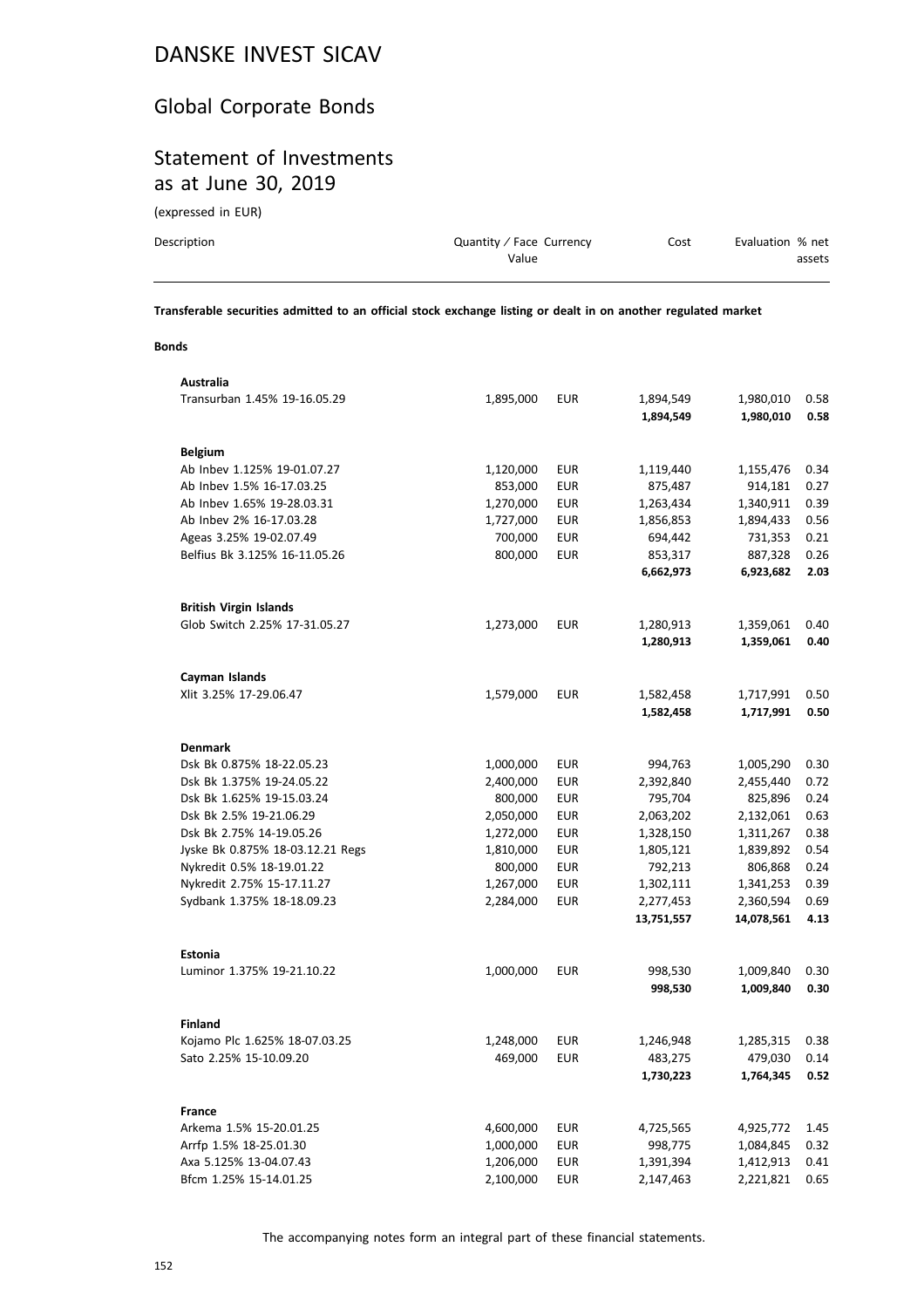### Global Corporate Bonds

### Statement of Investments (continued) as at June 30, 2019

(expressed in EUR)

 $\overline{\phantom{0}}$ 

| Description                      | Quantity / Face Currency<br>Value |            | Cost       | Evaluation % net | assets |
|----------------------------------|-----------------------------------|------------|------------|------------------|--------|
| Bfcm 2.625% 13-24.02.21          | 100,000                           | <b>EUR</b> | 109,610    | 104,626          | 0.03   |
| Bfcm 3% 14-21.05.24              | 1,347,000                         | <b>EUR</b> | 1,443,775  | 1,494,766        | 0.44   |
| Bnp Paribas 1% 17-29.11.24       | 1,400,000                         | <b>EUR</b> | 1,356,277  | 1,407,742        | 0.41   |
| Bnpp 1.125% 18-22.11.23          | 1,292,000                         | <b>EUR</b> | 1,289,705  | 1,335,463        | 0.39   |
| Bnpp 2.125% (Frn) 19-23.01.27    | 3,300,000                         | EUR        | 3,314,459  | 3,573,289        | 1.05   |
| Bpce 0.875% 18-31.01.24          | 1,100,000                         | <b>EUR</b> | 1,085,168  | 1,121,830        | 0.33   |
| Cnp Assur 4.5% 15-10.06.47       | 800,000                           | <b>EUR</b> | 838,197    | 937,300          | 0.28   |
| Crdt Agr As 4.25% 15-Perp        | 1,300,000                         | EUR        | 1,352,582  | 1,415,824        | 0.42   |
| Credit Agri 1.25% 16-14.04.26    | 1,400,000                         | EUR        | 1,454,320  | 1,482,215        | 0.44   |
| Credit Log 1.35% 17-28.11.29     | 700,000                           | <b>EUR</b> | 686,037    | 701,278          | 0.21   |
| Engie Sa 0.375% 19-21.06.27 Regs | 4,100,000                         | <b>EUR</b> | 4,076,220  | 4,131,508        | 1.21   |
| Gdf Suez 3.25% 19-Perp           | 1,300,000                         | <b>EUR</b> | 1,282,398  | 1,415,648        | 0.42   |
| Orange 1% 16-12.05.25            | 1,900,000                         | <b>EUR</b> | 1,904,088  | 1,987,343        | 0.58   |
| Orange 1% 18-12.09.25            | 3,800,000                         | <b>EUR</b> | 3,808,172  | 3,973,071        | 1.17   |
| Orange 1.875% 18-12.09.30        | 600,000                           | <b>EUR</b> | 597,107    | 663,234          | 0.19   |
| Orange 2% 19-15.01.29            | 800,000                           | <b>EUR</b> | 798,776    | 894,956          | 0.26   |
| Rci Bq 0.25% 18-12.07.21         | 1,500,000                         | <b>EUR</b> | 1,493,567  | 1,504,402        | 0.44   |
| Rci Bq 2% 19-11.07.24            | 900,000                           | <b>EUR</b> | 899,591    | 951,359          | 0.28   |
| Renault 1% 18-18.04.24           | 1,800,000                         | <b>EUR</b> | 1,789,292  | 1,817,208        | 0.53   |
| Renault 1.25% 19-24.06.25        | 2,400,000                         | <b>EUR</b> | 2,383,656  | 2,409,420        | 0.71   |
| Socgen 0.25% 18-18.01.22         | 2,000,000                         | <b>EUR</b> | 1,993,553  | 2,017,140        | 0.59   |
| Socgen 0.5% 17-13.01.23 Regs     | 1,200,000                         | <b>EUR</b> | 1,180,800  | 1,205,484        | 0.35   |
| St Gobain 0.875% 18-21.09.23     | 2,200,000                         | EUR        | 2,202,271  | 2,271,951        | 0.67   |
| Total Sa 1.75% 19-Perp Regs      | 2,000,000                         | <b>EUR</b> | 2,001,652  | 2,053,420        | 0.60   |
| Total Sa 3.875% 16-Perp          | 2,980,000                         | <b>EUR</b> | 3,213,655  | 3,263,085        | 0.96   |
| Unibail Rod 2.125% 18-Perp       | 2,200,000                         | <b>EUR</b> | 2,238,500  | 2,227,742        | 0.65   |
| Vinci 1.625% 19-18.01.29         | 2,900,000                         | <b>EUR</b> | 2,884,321  | 3,181,836        | 0.93   |
| Wendel 1.375% 19-26.04.26        | 1,900,000                         | <b>EUR</b> | 1,897,902  | 1,936,974        | 0.57   |
|                                  |                                   |            | 58,838,848 | 61,125,465       | 17.94  |
| Germany                          |                                   |            |            |                  |        |
| Allianz Se 3.375% 14-Perp        | 500,000                           | EUR        | 514,691    | 548,555          | 0.16   |
| Allianz Se 4.75% 13-Perp         | 100,000                           | <b>EUR</b> | 110,990    | 115,157          | 0.03   |
| Comzbk 0.5% 18-28.08.23          | 1,034,000                         | EUR        | 1,044,133  | 1,047,980        | 0.31   |
| Comzbk 0.625% 19-28.08.24        | 1,950,000                         | <b>EUR</b> | 1,945,203  | 1,983,803        | 0.58   |
| Sap Ag 1.25% 18-10.03.28 Regs    | 3,200,000                         | <b>EUR</b> | 3,178,566  | 3,432,800        | 1.01   |
| Talanx Ag 2.25% 17-05.12.47      | 1,100,000                         | <b>EUR</b> | 1,048,115  | 1,125,371        | 0.33   |
| Vw Bk 1.25% 18-10.06.24          | 2,400,000                         | <b>EUR</b> | 2,359,746  | 2,449,788        | 0.72   |
| Vw Bk 1.875% 19-31.01.24 Regs    | 900,000                           | EUR        | 910,530    | 943,376          | 0.28   |
| Vw Bk 2.5% 19-31.07.26 Regs      | 4,600,000                         | <b>EUR</b> | 4,657,416  | 4,982,858        | 1.46   |
| Vw Lesng 1.5% 19-19.06.26 Regs   | 1,100,000                         | <b>EUR</b> | 1,091,981  | 1,116,846        | 0.33   |
|                                  |                                   |            | 16,861,371 | 17,746,534       | 5.21   |
| <b>Great Britain</b>             |                                   |            |            |                  |        |
| Barclays 2% 17-07.02.28          | 981,000                           | EUR        | 961,112    | 962,910          | 0.28   |
| Barclays 6.625% 11-30.03.22      | 769,000                           | EUR        | 926,997    | 886,722          | 0.26   |
| Bat Int Fin 2.25% 17-16.01.30    | 1,718,000                         | <b>EUR</b> | 1,570,183  | 1,745,076        | 0.51   |
| Britel 1.5% 17-23.06.27          | 1,689,000                         | <b>EUR</b> | 1,665,933  | 1,753,756        | 0.51   |
| Britel 1.75% 16-10.03.26         | 501,000                           | <b>EUR</b> | 506,913    | 534,710          | 0.16   |
| Credit Agri 1.375% 17-03.05.27   | 2,600,000                         | <b>EUR</b> | 2,734,261  | 2,771,522        | 0.81   |
| Fce Bk 1.134% 15-10.02.22        | 1,339,000                         | <b>EUR</b> | 1,355,330  | 1,345,092        | 0.40   |
| G4s 1.5% 16-09.01.23             | 3,059,000                         | <b>EUR</b> | 3,098,273  | 3,116,784        | 0.91   |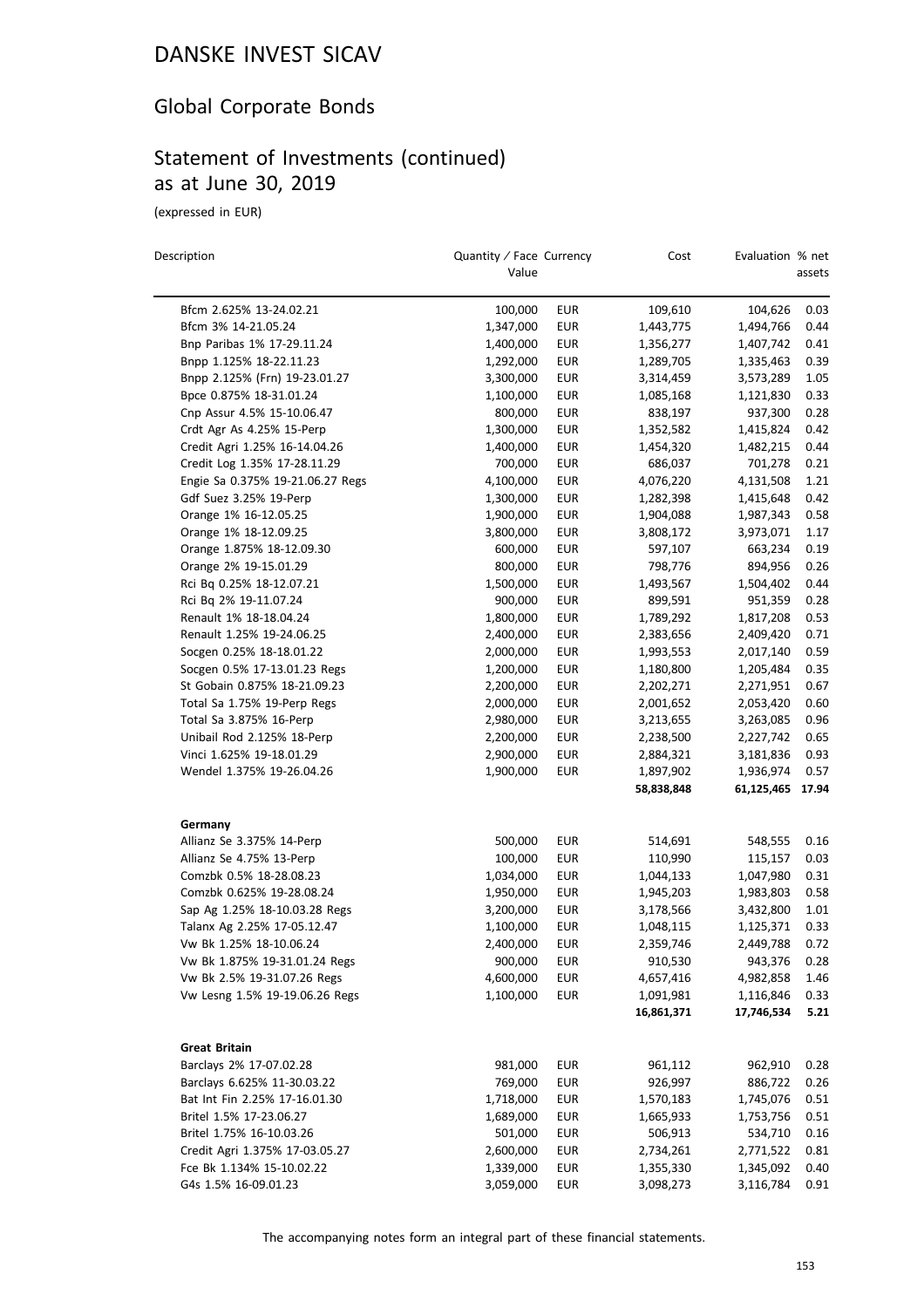### Global Corporate Bonds

# Statement of Investments (continued) as at June 30, 2019

(expressed in EUR)

| Description                        | Quantity / Face Currency<br>Value |            | Cost       | Evaluation % net | assets |
|------------------------------------|-----------------------------------|------------|------------|------------------|--------|
| G4s Int Fin 1.875% 18-24.05.25     | 1,710,000                         | EUR        | 1,710,779  | 1,748,783        | 0.51   |
| Lloyds Bk 0.625% 18-15.01.24       | 218,000                           | <b>EUR</b> | 211,460    | 216,949          | 0.06   |
| Motability 0.375% 19-03.01.26      | 3,754,000                         | <b>EUR</b> | 3,750,621  | 3,759,856        | 1.10   |
| Natwest Mark 1.75% 18-02.03.26     | 750,000                           | <b>EUR</b> | 741,518    | 767,925          | 0.23   |
| Ngg Fin 4.25% (Frn) 13-18.06.76    | 3,648,000                         | EUR        | 3,850,092  | 3,783,250        | 1.11   |
| Rbs Grp 2% 17-08.03.23             | 4,178,000                         | <b>EUR</b> | 4,317,391  | 4,313,305        | 1.27   |
| Sky Euro 1.5% 14-15.09.21          | 2,131,000                         | <b>EUR</b> | 2,173,000  | 2,206,523        | 0.65   |
| Std Chart 0.9% 19-02.07.27         | 1,250,000                         | EUR        | 1,246,713  | 1,250,762        | 0.37   |
| Vodafone 1.125% 17-20.11.25        | 784,000                           | <b>EUR</b> | 772,329    | 816,701          | 0.24   |
| Vodafone 1.625% 19-24.11.30 Regs   | 1,145,000                         | <b>EUR</b> | 1,136,962  | 1,188,264        | 0.35   |
|                                    |                                   |            | 32,729,867 | 33,168,890       | 9.73   |
| Iceland                            |                                   |            |            |                  |        |
| Islandsbk 1.125% 18-19.01.24       | 1,019,000                         | EUR        | 1,006,455  | 1,014,282        | 0.30   |
| Islandsbk 1.125% 19-12.04.22       | 670,000                           | <b>EUR</b> | 669,156    | 678,271          | 0.20   |
| Landsbknn 1.625% 16-15.03.21       | 1,206,000                         | <b>EUR</b> | 1,223,738  | 1,231,489        | 0.36   |
|                                    |                                   |            | 2,899,349  | 2,924,042        | 0.86   |
| Ireland                            |                                   |            |            |                  |        |
| Abbott II F 0.875% 18-27.09.23     | 1,860,000                         | EUR        | 1,860,094  | 1,922,756        | 0.56   |
| Abbott II F 1.5% 18-27.09.26 Regs  | 1,585,000                         | <b>EUR</b> | 1,590,770  | 1,700,071        | 0.50   |
| Aib Grp 1.25% 19-28.05.24          | 900,000                           | <b>EUR</b> | 894,897    | 908,334          | 0.27   |
| Aib Grp 2.25% 18-03.07.25          | 1,750,000                         | <b>EUR</b> | 1,753,972  | 1,849,750        | 0.54   |
| Esb Fin 1.125% 19-11.06.30         | 548,000                           | <b>EUR</b> | 543,117    | 564,684          | 0.16   |
| Fca Bank le 0.625% 19-24.11.22     | 3,043,000                         | <b>EUR</b> | 3,034,428  | 3,055,400        | 0.90   |
| Fga Cap le 1.25% 16-23.09.20       | 3,481,000                         | <b>EUR</b> | 3,530,895  | 3,533,163        | 1.04   |
| Fresenius 1.5% 17-30.01.24         | 690,000                           | <b>EUR</b> | 700,725    | 723,865          | 0.21   |
| Ryanair 1.125% 17-15.08.23         | 100,000                           | <b>EUR</b> | 101,648    | 102,976          | 0.03   |
| Ryanair Ltd 1.125% 15-10.03.23     | 2,983,000                         | <b>EUR</b> | 3,005,883  | 3,063,243        | 0.90   |
|                                    |                                   |            | 17,016,429 | 17,424,242       | 5.11   |
| Italy                              |                                   |            |            |                  |        |
| Assgen 3.875% 19-29.01.29          | 481,000                           | EUR        | 480,663    | 517,020          | 0.15   |
| Assgen 7.75% 12-12.12.42 /Sub      | 900,000                           | <b>EUR</b> | 1,101,352  | 1,081,184        | 0.32   |
| Enel 3.5% 19-24.05.80              | 3,097,000                         | <b>EUR</b> | 3,166,455  | 3,217,117        | 0.94   |
| Fca Bank le 1% 18-21.02.22 Regs    | 1,226,000                         | EUR        | 1,223,613  | 1,245,420        | 0.37   |
| Intesa San 4.375% 12-15.10.19      | 3,100,000                         | <b>EUR</b> | 3,180,937  | 3,140,052        | 0.92   |
| Iren 1.95% 18-19.09.25             | 1,156,000                         | <b>EUR</b> | 1,146,112  | 1,213,846        | 0.36   |
| Snam 0.875% 16-25.10.26            | 717,000                           | EUR        | 668,988    | 733,706          | 0.21   |
| Snam 1% 18-18.09.23                | 3,125,000                         | <b>EUR</b> | 3,125,123  | 3,228,062        | 0.95   |
| Unicredit 1% 18-18.01.23           | 2,550,000                         | EUR        | 2,481,615  | 2,527,547        | 0.74   |
| Unicredit 1.25% 19-25.06.25        | 1,250,000                         | <b>EUR</b> | 1,245,788  | 1,251,688        | 0.37   |
|                                    |                                   |            | 17,820,646 | 18,155,642       | 5.33   |
| Japan                              |                                   |            |            |                  |        |
| Takeda Phar 2.25% 18-21.11.26 Regs | 2,007,000                         | <b>EUR</b> | 2,030,237  | 2,221,920        | 0.65   |
|                                    |                                   |            | 2,030,237  | 2,221,920        | 0.65   |
| Luxembourg                         |                                   |            |            |                  |        |
| Aroundtown 1% 17-07.01.25 Regs     | 1,300,000                         | EUR        | 1,270,393  | 1,310,283        | 0.38   |
| Becton 1.208% 19-04.06.26          | 1,210,000                         | <b>EUR</b> | 1,210,000  | 1,232,899        | 0.36   |
| Glencore Fi 1.875% 16-13.09.23     | 1,746,000                         | EUR        | 1,807,922  | 1,833,344        | 0.54   |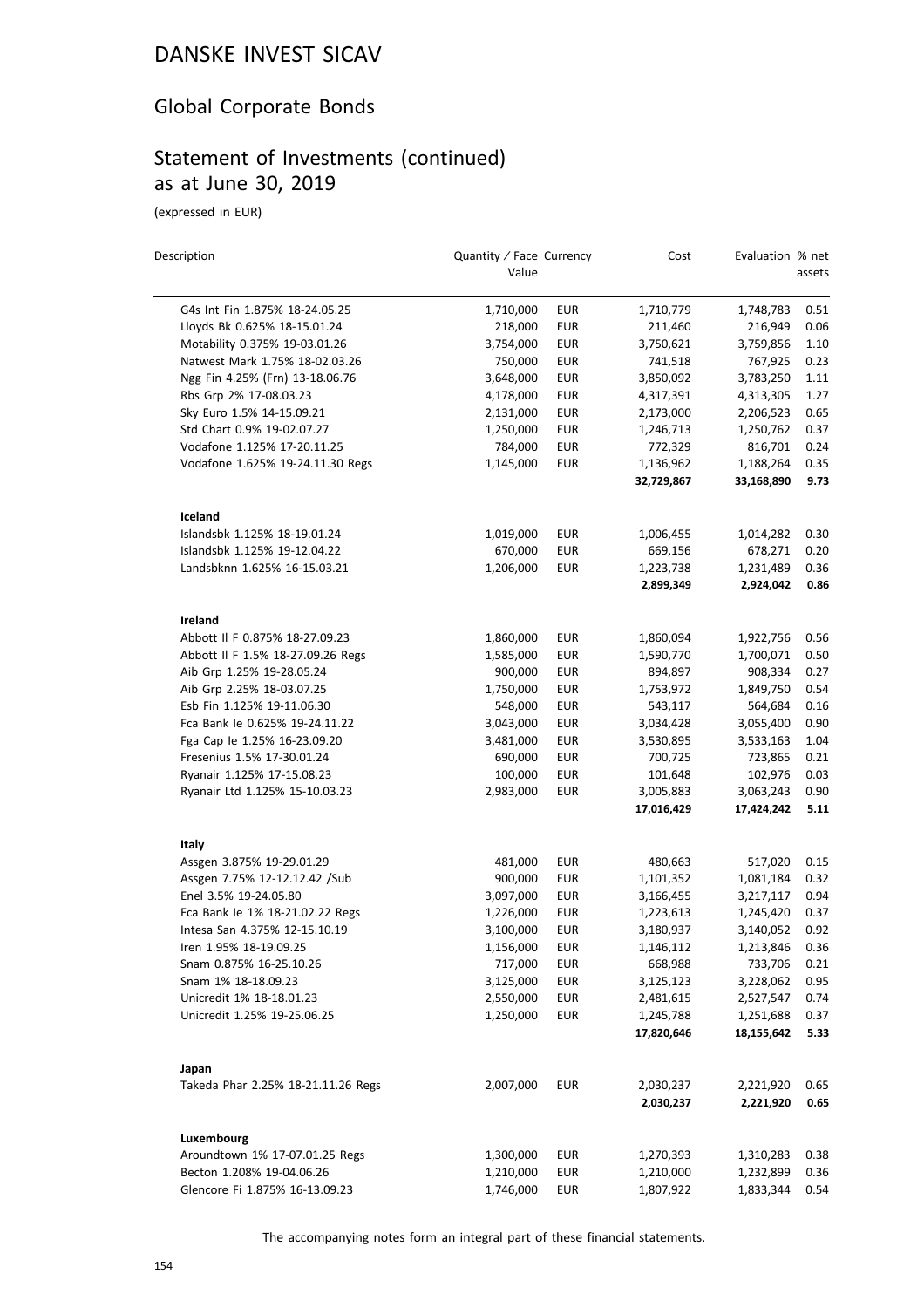### Global Corporate Bonds

### Statement of Investments (continued) as at June 30, 2019

(expressed in EUR)

| Description                                    | Quantity / Face Currency |            | Cost                  | Evaluation % net      |              |
|------------------------------------------------|--------------------------|------------|-----------------------|-----------------------|--------------|
|                                                | Value                    |            |                       |                       | assets       |
| Heid. C lux 1.125% 19-01.12.27                 | 1,000,000                | <b>EUR</b> | 991,270               | 1,006,200             | 0.30         |
| Medtrnc 1% 19-02.07.31                         | 1,568,000                | <b>EUR</b> | 1,566,934             | 1,569,278             | 0.46         |
| Medtrnc 1.125% 19-07.03.27                     | 3,350,000                | <b>EUR</b> | 3,338,674             | 3,492,073             | 1.03         |
| Medtrnc 1.625% 19-07.03.31                     | 890,000                  | <b>EUR</b> | 882,328               | 956,354               | 0.28         |
|                                                |                          |            | 11,067,521            | 11,400,431            | 3.35         |
| <b>New Zealand</b>                             |                          |            |                       |                       |              |
| Chorus Ltd Frn 16-18.10.23                     | 950,000                  | <b>EUR</b> | 949,228               | 982,338               | 0.29         |
|                                                |                          |            | 949,228               | 982,338               | 0.29         |
| Norway                                         |                          |            |                       |                       |              |
| Dnb Bnk As 1.25% 17-01.03.27 Regs              | 1,249,000                | EUR        | 1,249,528             | 1,269,521             | 0.37         |
| Kommun Land 4.25% 15-10.06.45                  | 727,000                  | <b>EUR</b> | 757,832               | 807,839               | 0.24         |
| Santander C 0.875% 19-21.01.22                 | 600,000                  | <b>EUR</b> | 599,100               | 612,099               | 0.18         |
| Spbk 1 Ostf 0.875% 18-13.03.23                 | 3,503,000                | <b>EUR</b> | 3,522,358             | 3,590,277             | 1.05         |
|                                                |                          |            | 6,128,818             | 6,279,736             | 1.84         |
| Spain                                          |                          |            |                       |                       |              |
| Caixabank 1.125% 17-12.01.23                   | 700,000                  | <b>EUR</b> | 689,509               | 714,389               | 0.21         |
| Caixabank 1.125% 17-17.05.24                   | 2,200,000                | <b>EUR</b> | 2,174,145             | 2,274,019             | 0.67         |
| Caixabank 2.75% 17-14.07.28                    | 2,500,000                | <b>EUR</b> | 2,495,477             | 2,621,650             | 0.77         |
| Fcc Aqualia 1.413% 17-08.06.22                 | 5,699,000                | <b>EUR</b> | 5,782,223             | 5,861,792             | 1.72         |
| Inmob Col 2% 18-17.04.26                       | 500,000                  | <b>EUR</b> | 496,703               | 534,715               | 0.16         |
| Inmob Col Frn 16-28.10.24                      | 1,600,000                | <b>EUR</b> | 1,575,644             | 1,668,680             | 0.49         |
| San Con 0.375% 19-27.06.24 Regs                | 2,700,000                | <b>EUR</b> | 2,688,822             | 2,695,585             | 0.79         |
| San Con 0.875% 18-30.05.23                     | 4,500,000                | <b>EUR</b> | 4,487,808             | 4,607,640             | 1.35         |
| Santan Cons 1% 19-27.02.24                     | 1,300,000                | <b>EUR</b> | 1,296,916             | 1,337,576             | 0.39         |
| Santander   3.25% 16-04.04.26                  | 1,500,000                | <b>EUR</b> | 1,602,400             | 1,693,087             | 0.50         |
| Telefonica 1.069% 19-05.02.24                  | 2,600,000                | <b>EUR</b> | 2,610,645             | 2,704,312             | 0.79         |
| Telefonica 2.242% 14-27.05.22                  | 2,000,000                | <b>EUR</b> | 2,103,799             | 2,136,520             | 0.63         |
| Telefonica 3.987% 13-23.01.23                  | 1,400,000                | <b>EUR</b> | 1,613,665             | 1,598,464             | 0.47         |
| Telefonica 4.71% 12-20.01.20                   | 900,000                  | <b>EUR</b> | 930,730               | 924,575               | 0.27         |
|                                                |                          |            | 30,548,486            | 31,373,004            | 9.21         |
| Sweden                                         |                          |            |                       |                       |              |
| Akelius Res 1.125% 17-14.03.24                 | 3,117,000                | <b>EUR</b> | 3,071,590             | 3,163,630             | 0.93         |
| Lansbk 0.5% 17-19.09.22                        | 2,779,000                | <b>EUR</b> | 2,778,345             | 2,821,282             | 0.83         |
| Molnlycke H 1.5% 14-28.02.22                   | 709,000                  | EUR        | 721,306               | 735,662               | 0.21         |
| Molnlycke H 1.875% 17-28.02.25                 | 890,000                  | EUR        | 899,036               | 940,022               | 0.27         |
| Sca Hygiene 1.125% 17-27.03.24                 | 1,540,000                | <b>EUR</b> | 1,556,651             | 1,598,020             | 0.47         |
| Seb 2.5% 14-28.05.26                           | 801,000                  | <b>EUR</b> | 837,612               | 830,797               | 0.24         |
| Securitas 1.25% 18-06.03.25                    | 1,554,000                | <b>EUR</b> | 1,550,917             | 1,588,320             | 0.47         |
| Swedbank 1% 17-22.11.27                        | 1,197,000                | <b>EUR</b> | 1,184,317             | 1,189,710             | 0.35         |
| Tele2 Ab 1.125% 18-15.05.24                    | 3,225,000                | EUR        | 3,209,579             | 3,330,329             | 0.98         |
| Tele2 Ab 2.125% 18-15.05.28                    | 607,000                  | <b>EUR</b> | 632,749<br>16,442,102 | 653,090<br>16,850,862 | 0.19<br>4.94 |
|                                                |                          |            |                       |                       |              |
| Switzerland<br>Cs 5.75% (Frn) 13-18.09.25 Regs | 850,000                  | <b>EUR</b> | 910,694               | 905,658               | 0.27         |
| Cs Ag Ldn 1% 16-07.06.23                       | 737,000                  | <b>EUR</b> | 744,542               | 765,139               | 0.22         |
| Ubs Ln 4.75% 14-12.02.26                       | 2,071,000                | EUR        | 2,259,241             | 2,213,495             | 0.65         |
|                                                |                          |            | 3,914,477             | 3,884,292             | 1.14         |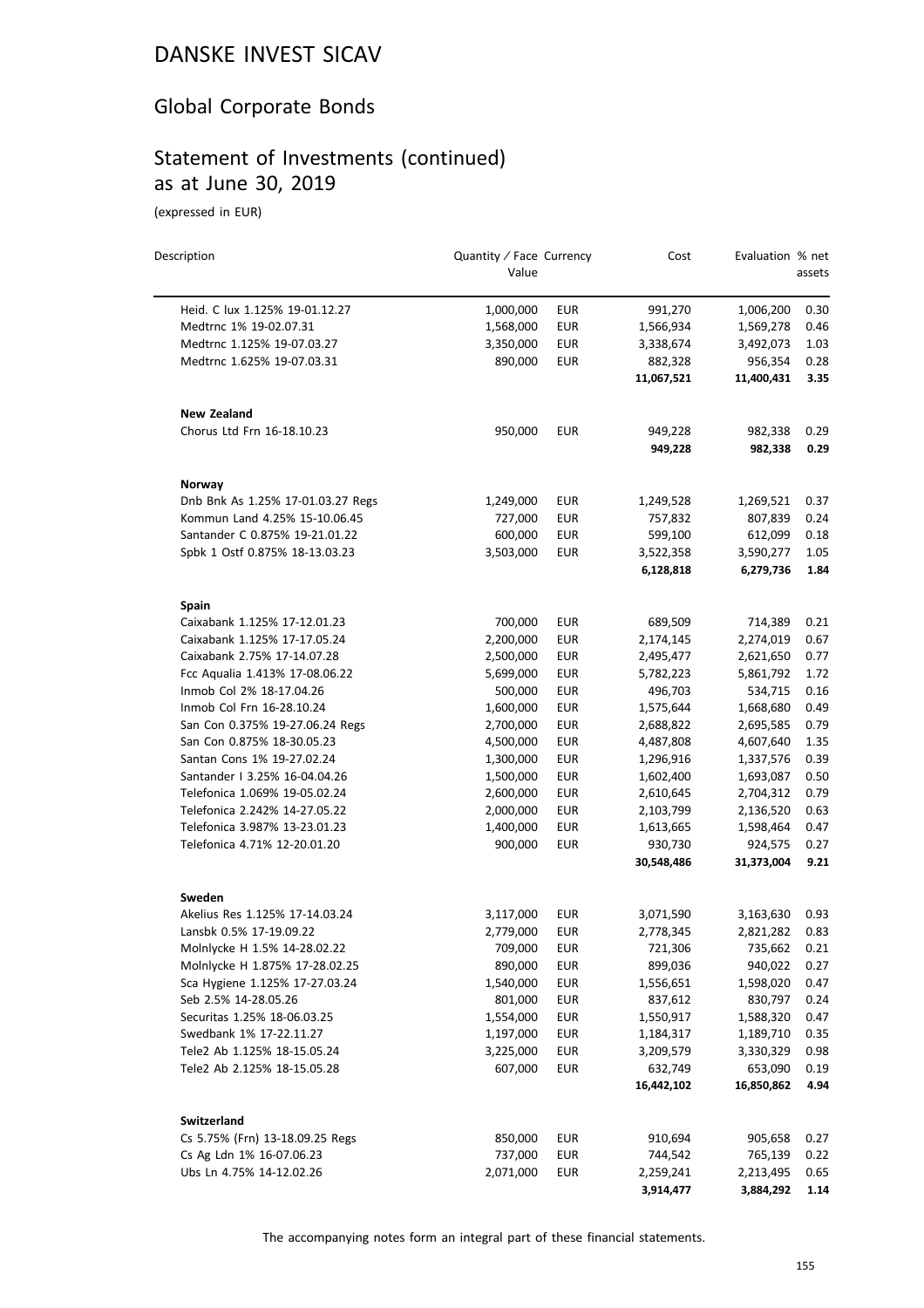### Global Corporate Bonds

# Statement of Investments (continued) as at June 30, 2019

| Description                                                                       | Quantity / Face Currency<br>Value |                          | Cost                   | Evaluation % net            | assets       |
|-----------------------------------------------------------------------------------|-----------------------------------|--------------------------|------------------------|-----------------------------|--------------|
| <b>The Netherlands</b>                                                            |                                   |                          |                        |                             |              |
| Abn Amro 2.875% 15-30.06.25                                                       | 801,000                           | <b>EUR</b>               | 825,294                | 822,607                     | 0.24         |
| Achmea Bv 4.25% 15-Perp                                                           | 1,200,000                         | <b>EUR</b>               | 1,203,764              | 1,293,600                   | 0.38         |
| Atf Netherl 1.5% 16-15.07.24                                                      | 1,700,000                         | <b>EUR</b>               | 1,709,599              | 1,771,970                   | 0.52         |
| Bayer Cap 0.625% 18-15.12.22                                                      | 4,100,000                         | <b>EUR</b>               | 4,108,918              | 4,133,435                   | 1.21         |
| Bnp Par 1.625% 19-02.07.31                                                        | 900,000                           | <b>EUR</b>               | 899,802                | 900,018                     | 0.26         |
| Delta Lloyd 4.375% 14-Perp                                                        | 1,120,000                         | EUR                      | 1,230,040              | 1,229,766                   | 0.36         |
| Enel Fin 1.966% 15-27.01.25                                                       | 1,521,000                         | <b>EUR</b>               | 1,613,122              | 1,653,395                   | 0.49         |
| Ing Groep 1.125% 18-14.02.25                                                      | 1,900,000                         | <b>EUR</b>               | 1,856,113              | 1,964,486                   | 0.58         |
| Jab Hldgs 2.125% 15-16.09.22                                                      | 800,000                           | EUR                      | 821,070                | 851,472                     | 0.25         |
| Jab Holding 1.5% 14-24.11.21                                                      | 700,000                           | <b>EUR</b>               | 709,801                | 726,597                     | 0.21         |
| Kon Ah Del 0.25% 19-26.06.25                                                      | 557,000                           | <b>EUR</b>               | 552,945                | 554,416                     | 0.16         |
| Rabobk 2.375% 22.05.23                                                            | 1,791,000                         | <b>EUR</b>               | 1,959,258              | 1,960,912                   | 0.58         |
| Rabobk 4.125% 12-14.09.22                                                         | 956,000                           | <b>EUR</b>               | 1,068,165              | 1,081,312                   | 0.32         |
| Rabobk 5.5% 15-Perp                                                               | 3,300,000                         | <b>EUR</b>               | 3,539,935              | 3,438,814                   | 1.01         |
| Siemens Fin 1.25% 19-28.02.31                                                     | 1,252,000                         | EUR                      | 1,247,155              | 1,318,306                   | 0.39         |
| Teva Pharm 0.375% 16-25.07.20                                                     | 4,258,000                         | EUR                      | 4,210,381              | 4,193,832                   | 1.23         |
| Vw Intl Fin 2.5% 15-Perp                                                          | 2,594,000                         | EUR                      | 2,589,196              | 2,635,712                   | 0.77         |
| Vw Intl Fin 3.25% 18-18.11.30                                                     | 400,000                           | EUR                      | 396,360                | 454,230                     | 0.13         |
|                                                                                   |                                   |                          | 30,540,918             | 30,984,880                  | 9.09         |
| <b>United States of America</b>                                                   |                                   |                          |                        |                             |              |
| Altria Grp 2.2% 19-15.06.27                                                       | 2,000,000                         | EUR                      | 1,998,664              | 2,110,020                   | 0.62         |
| At&T Inc 2.35% 18-05.09.29                                                        | 2,054,000                         | <b>EUR</b>               | 2,092,418              | 2,284,202                   | 0.67         |
| At&T Inc 2.4% 14-15.03.24                                                         | 1,703,000                         | <b>EUR</b>               | 1,816,539              | 1,870,448                   | 0.55         |
| Att 1.45% 14-01.06.22                                                             | 1,703,000                         | <b>EUR</b>               | 1,728,487              | 1,772,499                   | 0.52         |
| Autoliv Inc 0.75% 18-26.06.23                                                     | 5,334,000                         | <b>EUR</b>               | 5,332,825              | 5,423,451                   | 1.59         |
| Bank of Ame 1.625% 15-14.09.22                                                    |                                   | <b>EUR</b>               | 2,616,346              | 2,658,550                   | 0.78         |
| Citigp 0.75% 16-26.10.23                                                          | 2,531,000                         |                          |                        |                             | 0.73         |
| Coca Cola 0.125% 19-01.03.22                                                      | 2,450,000<br>2,475,000            | <b>EUR</b><br><b>EUR</b> | 2,431,412              | 2,505,897                   | 0.73         |
| Coca Cola 0.75% 15-09.03.23                                                       | 1,249,000                         | <b>EUR</b>               | 2,472,535<br>1,265,718 | 2,495,543<br>1,286,601      | 0.38         |
|                                                                                   |                                   |                          |                        |                             | 0.26         |
| Fidelity NI 1.5% 19-21.05.27                                                      | 850,000                           | EUR                      | 849,490                | 886,707                     |              |
| Fiserv 1.125% 19-01.07.27<br>Ford Mc 1.514% 19-17.02.23                           | 1,062,000<br>1,919,000            | <b>EUR</b><br>EUR        | 1,052,994              | 1,075,206<br>1,931,474      | 0.31<br>0.57 |
| Gs 1.375% 15-26.07.22                                                             |                                   |                          | 1,919,000              |                             |              |
| Gs 1.375% 17-15.05.24                                                             | 1,711,000                         | <b>EUR</b><br><b>EUR</b> | 1,752,569              | 1,783,623                   | 0.52<br>0.65 |
| Ibm Corp 1.75% 19-31.01.31                                                        | 2,135,000                         | <b>EUR</b>               | 2,155,942<br>1,632,741 | 2,211,486                   | 0.53         |
|                                                                                   | 1,650,000                         |                          |                        | 1,792,304                   |              |
| Jpmorgan Ch 0.625% 16-25.01.24                                                    | 1,915,000                         | <b>EUR</b>               | 1,893,570              | 1,951,730 0.57              |              |
| Kkr Group Fin 1.625% 22.05.29                                                     | 1,750,000                         | EUR                      | 1,742,003              | 1,786,321                   | 0.52         |
| Mor St 1.75% 16-11.03.24                                                          | 1,053,000                         | <b>EUR</b>               | 1,096,725              | 1,120,887                   | 0.33         |
| Pricelineco 2.15% 15-25.11.22<br>Verizon Com 1.375% 17-27.10.26                   | 721,000<br>856,000                | EUR<br><b>EUR</b>        | 745,979                | 769,372                     | 0.23         |
|                                                                                   |                                   |                          | 848,616<br>37,444,573  | 911,255<br>38,627,576 11.33 | 0.27         |
| Total - Bonds                                                                     |                                   |                          | 313,134,073            | 321,983,344 94.48           |              |
| Total - Transferable securities admitted to an official stock exchange listing or |                                   |                          |                        |                             |              |
| dealt in on another regulated market                                              |                                   |                          | 313,134,073            | 321,983,344 94.48           |              |
| TOTAL INVESTMENT PORTFOLIO                                                        |                                   |                          | 313,134,073            | 321,983,344 94.48           |              |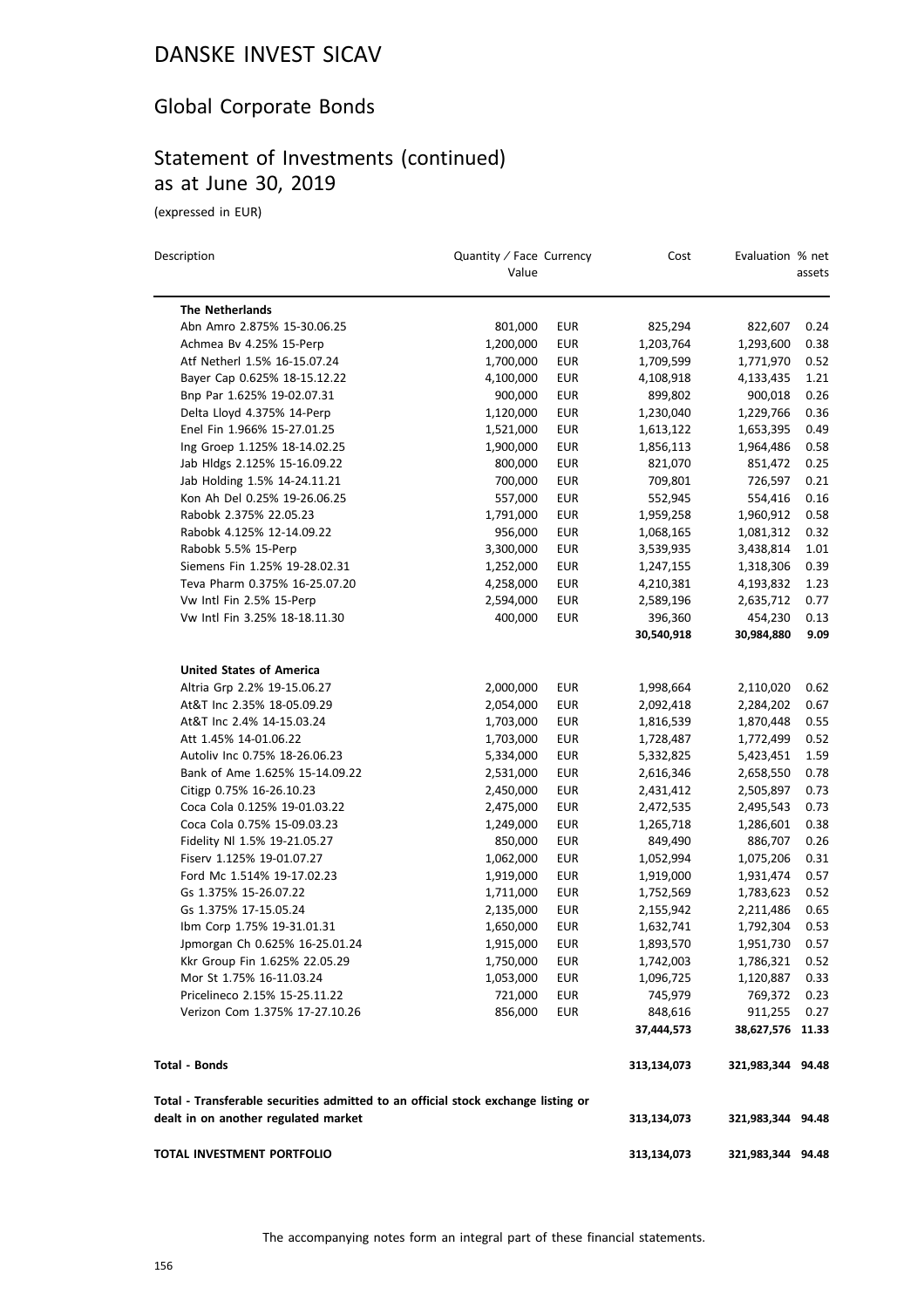### Global Corporate Bonds

### Geographical and Economic Portfolio Breakdowns as at June 30, 2019

(expressed as a percentage of net assets)

| Geographical breakdown   | %     |
|--------------------------|-------|
| France                   | 17.94 |
| United States of America | 11.33 |
| Great Britain            | 9.73  |
| Spain                    | 9.21  |
| The Netherlands          | 9.09  |
| Italy                    | 5.33  |
| Germany                  | 5.21  |
| Ireland                  | 5.11  |
| Sweden                   | 4.94  |
| Denmark                  | 4.13  |
| Luxembourg               | 3.35  |
| Belgium                  | 2.03  |
| Norway                   | 1.84  |
| Switzerland              | 1.14  |
| Iceland                  | 0.86  |
| Japan                    | 0.65  |
| Australia                | 0.58  |
| Finland                  | 0.52  |
| Cayman Islands           | 0.50  |
| British Virgin Islands   | 0.40  |
| Estonia                  | 0.30  |
| New Zealand              | 0.29  |
|                          | 94.48 |

| Economic breakdown                      | %     |
|-----------------------------------------|-------|
| <b>Banks and Financial Institutions</b> | 36.78 |
| Holding and Finance Companies           | 15.46 |
| News Transmission                       | 9.74  |
| <b>Public Services</b>                  | 5.81  |
| <b>Pharmaceuticals and Cosmetics</b>    | 3.37  |
| Real Estate Companies                   | 3.13  |
| Insurance                               | 2.96  |
| Automobile Industry                     | 2.83  |
| <b>Tobacco and Spirits</b>              | 2.18  |
| Transportation                          | 1.83  |
| Mortgage and Funding Institutions       | 1.69  |
| Construction, Building Material         | 1.60  |
| Internet Software                       | 1.58  |
| Petrol                                  | 1.56  |
| Chemicals                               | 1.45  |
| <b>Food and Distilleries</b>            | 1.11  |
| Office Equipment, Computers             | 0.53  |
| Other Services                          | 0.47  |
| States, Provinces and Municipalities    | 0.24  |
| Retail                                  | 0.16  |
|                                         | 94.48 |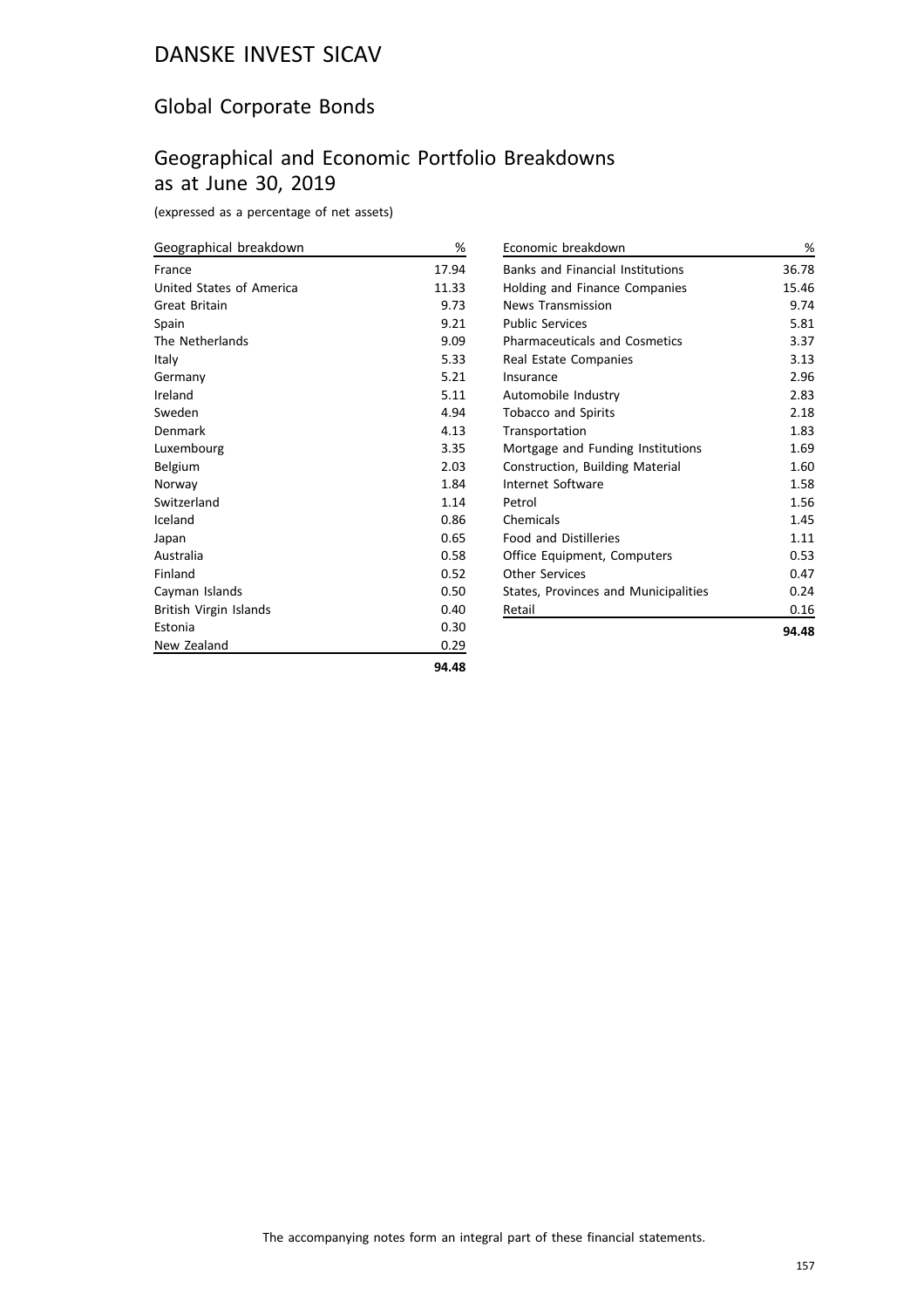### Global Emerging Markets

### Statement of Investments as at June 30, 2019

(expressed in USD)

| Description | Quantity / Face Currency | Cost | Evaluation % net |
|-------------|--------------------------|------|------------------|
|             | Value                    |      | assets           |
|             |                          |      |                  |

**Transferable securities admitted to an official stock exchange listing or dealt in on another regulated market**

### **Shares**

| Brazil                           |           |            |            |            |       |
|----------------------------------|-----------|------------|------------|------------|-------|
| Ambev Sa                         | 671,800   | <b>BRL</b> | 4,051,793  | 3,174,754  | 1.36  |
| Banco Bradesco /Sadr             | 888,875   | <b>USD</b> | 10,533,476 | 8,728,752  | 3.73  |
| $Brf - Shs$                      | 218,341   | <b>BRL</b> | 2,617,279  | 1,663,494  | 0.71  |
| Lojas Renner Sa                  | 289,679   | <b>BRL</b> | 1,521,612  | 3,553,957  | 1.52  |
| Multiplan Empreendimentos        | 367,669   | <b>BRL</b> | 2,177,691  | 2,619,259  | 1.12  |
| Petroleo Brasileiro/Prf.Shs      | 366,500   | <b>BRL</b> | 2,572,257  | 2,612,850  | 1.12  |
| Vale /Sadr                       | 408,309   | <b>USD</b> | 7,959,966  | 5,483,590  | 2.35  |
|                                  |           |            | 31,434,074 | 27,836,656 | 11.91 |
| Cayman Islands                   |           |            |            |            |       |
| 58Com Inc /Sadr                  | 33,561    | <b>USD</b> | 2,324,601  | 2,146,226  | 0.92  |
| Autohome Inc /Sadr               | 38,100    | <b>USD</b> | 3,662,840  | 3,412,236  | 1.46  |
| China Resources Land             | 1,070,000 | HKD        | 3,692,909  | 4,707,222  | 2.01  |
| Huazhu Group Ltd /Sadr           | 78,700    | <b>USD</b> | 2,879,299  | 2,840,283  | 1.22  |
| Sands China /Ipo                 | 490,000   | HKD        | 2,447,869  | 2,340,772  | 1.00  |
| Sunny Optical Technology         | 132,400   | HKD        | 1,885,882  | 1,365,017  | 0.58  |
| Tencent Holdings Ltd             | 295,900   | HKD        | 14,945,399 | 13,316,832 | 5.70  |
| Wuxi Biologics (Cayman) Inc.     | 184,500   | HKD        | 2,006,223  | 1,659,957  | 0.71  |
|                                  |           |            | 33,845,022 | 31,788,545 | 13.60 |
| Chile                            |           |            |            |            |       |
| Banco Santander /Sadr.           | 74,306    | <b>USD</b> | 1,960,726  | 2,209,118  | 0.95  |
|                                  |           |            | 1,960,726  | 2,209,118  | 0.95  |
| China                            |           |            |            |            |       |
| China Int Travel Serv Corp       | 338,807   | <b>CNY</b> | 2,412,734  | 4,373,401  | 1.87  |
| Hangzhou Hikv - A-               | 480,670   | <b>CNY</b> | 2,216,643  | 1,930,321  | 0.82  |
| Kweichow Moutai Co Ltd -A-       | 38,786    | <b>CNY</b> | 3,165,093  | 5,557,229  | 2.38  |
| Midea Group Co Ltd -A-           | 317,580   | <b>CNY</b> | 1,936,531  | 2,398,137  | 1.03  |
| Ping An Insur. (Grp) Co -H-      | 764,500   | <b>HKD</b> | 7,628,237  | 9,184,056  | 3.93  |
| Shanghai Inter. Airport Co -A-   | 317,932   | <b>CNY</b> | 1,838,545  | 3,878,491  | 1.66  |
|                                  |           |            | 19,197,783 | 27,321,635 | 11.69 |
| <b>Hong Kong</b>                 |           |            |            |            |       |
| Aia Group                        | 608,800   | HKD        | 1,997,446  | 6,561,195  | 2.81  |
| China Mobile Ltd                 | 345,500   | HKD        | 3,513,112  | 3,146,095  | 1.34  |
| H. K. Exchanges and Clearing Ltd | 112,263   | HKD        | 2,950,130  | 3,953,880  | 1.69  |
| Hang Lung Group Ltd              | 748,000   | <b>HKD</b> | 3,508,065  | 2,078,814  | 0.89  |
|                                  |           |            | 11,968,753 | 15,739,984 | 6.73  |
| India                            |           |            |            |            |       |
| Grasim Industries Ltd            | 183,000   | INR        | 3,099,061  | 2,432,345  | 1.04  |
| Hero Motocorp Ltd                | 35,888    | INR        | 1,820,969  | 1,348,570  | 0.58  |
| Hindustan Unilever Ltd           | 128,072   | <b>INR</b> | 1,556,031  | 3,303,739  | 1.41  |
| Housing Devt Fin Corp            | 320,062   | <b>INR</b> | 6,650,843  | 10,182,178 | 4.36  |
| Itc Ltd /Demat                   | 1,154,156 | <b>INR</b> | 4,705,468  | 4,586,317  | 1.96  |
|                                  |           |            |            |            |       |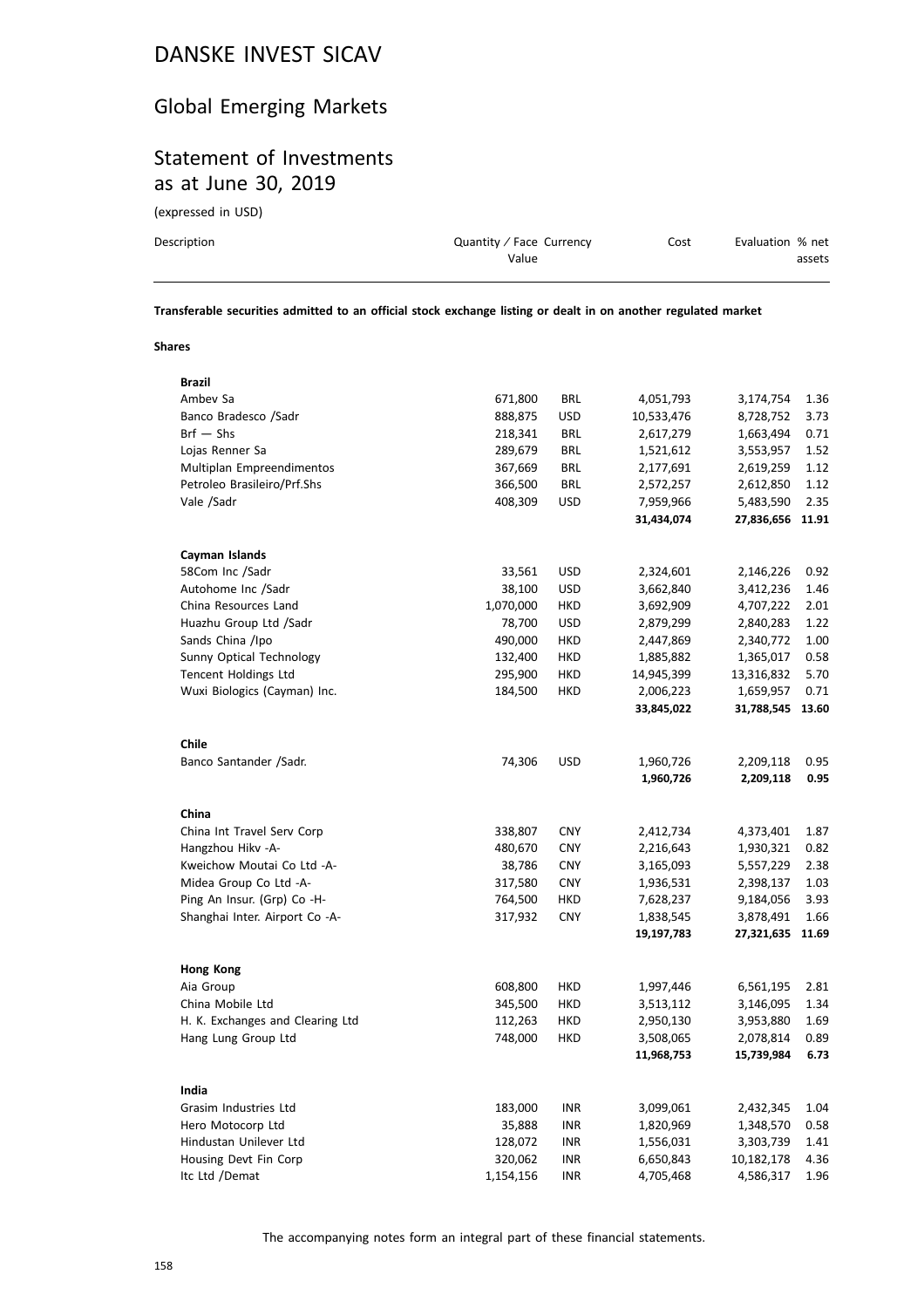# Global Emerging Markets

# Statement of Investments (continued) as at June 30, 2019

(expressed in USD)

| Description                     | Quantity / Face Currency |            | Cost                   | Evaluation % net        |              |
|---------------------------------|--------------------------|------------|------------------------|-------------------------|--------------|
|                                 | Value                    |            |                        |                         | assets       |
| Kotak Mahind                    | 227,278                  | INR        | 3,419,219              | 4,871,998               | 2.08         |
| Sbi Life Insurance Company Ltd  | 118,500                  | <b>INR</b> | 1,164,215              | 1,249,255               | 0.53         |
| Tata Consultancy Serv /Demat.   | 135,728                  | <b>INR</b> | 2,694,919              | 4,405,955               | 1.89         |
| Ultra Tech Cement Ltd           | 40,842                   | <b>INR</b> | 2,252,352              | 2,715,947               | 1.16         |
|                                 |                          |            | 27,363,077             | 35,096,304              | 15.01        |
| Indonesia                       |                          |            |                        |                         |              |
| Pt Astra International Tbk      | 8,667,400                | IDR        | 5,032,009              | 4,572,998               | 1.96         |
| Pt Bank Central Asia Tbk        | 2,059,100                | <b>IDR</b> | 2,780,185              | 4,349,245               | 1.86         |
| Pt Bank Rakyat Indonesia        | 4,075,900                | <b>IDR</b> | 1,210,403              | 1,261,423               | 0.54         |
| Pt Indocement Tunggal /Demat.   | 1,546,600                | IDR        | 2,194,774              | 2,187,866               | 0.93         |
|                                 |                          |            | 11,217,371             | 12,371,532              | 5.29         |
| Luxembourg                      |                          |            |                        |                         |              |
| Tenaris / Adr                   | 79,900                   | <b>USD</b> | 2,364,224              | 2,067,013               | 0.88         |
|                                 |                          |            | 2,364,224              | 2,067,013               | 0.88         |
| Malaysia                        |                          |            |                        |                         |              |
| Public Bank - Shs               | 311,400                  | <b>MYR</b> | 1,367,154              | 1,734,265               | 0.74         |
|                                 |                          |            | 1,367,154              | 1,734,265               | 0.74         |
| Mexico                          |                          |            |                        |                         |              |
| Fomento Economico Mexicano /Adr | 48,900                   | <b>USD</b> | 2,573,515              | 4,690,488               | 2.00         |
| Grupo Aeroportuario -B-         | 166,490                  | <b>MXN</b> | 940,205                | 2,820,715               | 1.21         |
| Grupo Fin. Banorte Sab De Cv O  | 698,864                  | <b>MXN</b> | 3,385,451<br>6,899,171 | 4,092,382<br>11,603,585 | 1.75<br>4.96 |
| <b>Philippines</b>              |                          |            |                        |                         |              |
| Ayala Copr                      | 23,010                   | <b>PHP</b> | 399,530                | 401,503                 | 0.17         |
| Ayala Land Inc.                 | 3,728,800                | <b>PHP</b> | 1,722,112              | 3,697,159               | 1.58         |
| Bk of the Philippines Islands   | 1,463,536                | <b>PHP</b> | 2,525,251              | 2,242,376               | 0.96         |
|                                 |                          |            | 4,646,893              | 6,341,038               | 2.71         |
| Russia                          |                          |            |                        |                         |              |
| Novatek                         | 88,200                   | <b>RUB</b> | 1,693,135              | 1,870,191               | 0.80         |
| Oil Company Lukoil Pjsc /Sadr   | 36,028                   | USD        | 2,166,225              | 3,073,188               | 1.31         |
| Sberbank                        | 621,312                  | <b>USD</b> | 2,286,250              | 2,358,111               | 1.01         |
|                                 |                          |            | 6,145,610              | 7,301,490               | 3.12         |
| South Africa                    |                          |            |                        |                         |              |
| <b>Massmart Holdings</b>        | 193,771                  | ZAR        | 2,336,536              | 863,710                 | 0.37         |
| Mtn Group Ltd                   | 332,800                  | ZAR        | 4,209,181              | 2,532,401               | 1.08         |
| Naspers Ltd N                   | 26,075                   | ZAR        | 5,920,256              | 6,245,159               | 2.67         |
| Truworths Intl Ltd              | 119,862                  | ZAR        | 790,561                | 604,234                 | 0.26         |
|                                 |                          |            | 13,256,534             | 10,245,504              | 4.38         |
| South Korea                     |                          |            |                        |                         |              |
| Lg Chemical Ltd                 | 11,675                   | <b>KRW</b> | 4,092,562              | 3,584,190               | 1.53         |
| Samsung Electr. / Pfd N-Vot.    | 371,250                  | <b>KRW</b> | 7,955,619              | 12,297,471              | 5.26         |
|                                 |                          |            | 12,048,181             | 15,881,661              | 6.79         |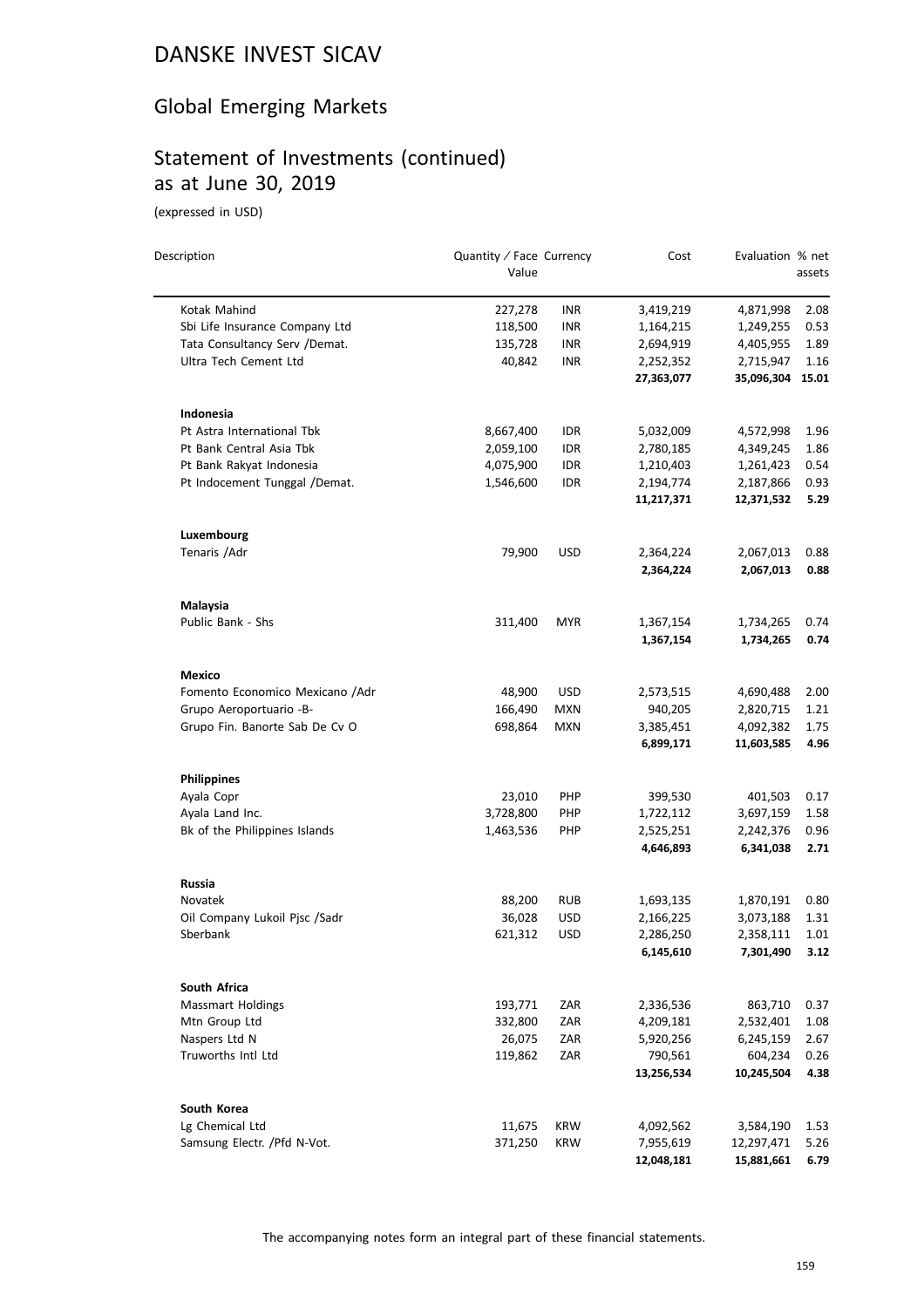# Global Emerging Markets

# Statement of Investments (continued) as at June 30, 2019

(expressed in USD)

| Description                                                                       | Quantity / Face Currency<br>Value |            | Cost        | Evaluation % net  | assets |
|-----------------------------------------------------------------------------------|-----------------------------------|------------|-------------|-------------------|--------|
| <b>Taiwan</b>                                                                     |                                   |            |             |                   |        |
| Taiwan Semiconductor Manufact.                                                    | 1,514,242                         | <b>TWD</b> | 10,114,741  | 11,681,532        | 5.00   |
|                                                                                   |                                   |            | 10,114,741  | 11,681,532        | 5.00   |
| <b>Thailand</b>                                                                   |                                   |            |             |                   |        |
| Siam Cement Public Co /Foreign                                                    | 305,500                           | <b>THB</b> | 3,849,115   | 4,693,147         | 2.01   |
| Siam Commerc. Bk Publ. /For.Reg.                                                  | 387,700                           | <b>THB</b> | 1,651,915   | 1,728,731         | 0.74   |
|                                                                                   |                                   |            | 5,501,030   | 6,421,878         | 2.75   |
| <b>Turkey</b>                                                                     |                                   |            |             |                   |        |
| Bim Birlesik Magazalar As                                                         | 159,966                           | <b>TRY</b> | 2,359,657   | 2,163,652         | 0.93   |
|                                                                                   |                                   |            | 2,359,657   | 2,163,652         | 0.93   |
| <b>United States of America</b>                                                   |                                   |            |             |                   |        |
| Yum China Holdings Inc                                                            | 44,362                            | <b>USD</b> | 1,176,317   | 2,044,201         | 0.88   |
|                                                                                   |                                   |            | 1,176,317   | 2,044,201         | 0.88   |
| <b>Total - Shares</b>                                                             |                                   |            | 202,866,318 | 229,849,593 98.32 |        |
| Total - Transferable securities admitted to an official stock exchange listing or |                                   |            |             |                   |        |
| dealt in on another regulated market                                              |                                   |            | 202,866,318 | 229,849,593 98.32 |        |
| <b>TOTAL INVESTMENT PORTFOLIO</b>                                                 |                                   |            | 202,866,318 | 229,849,593 98.32 |        |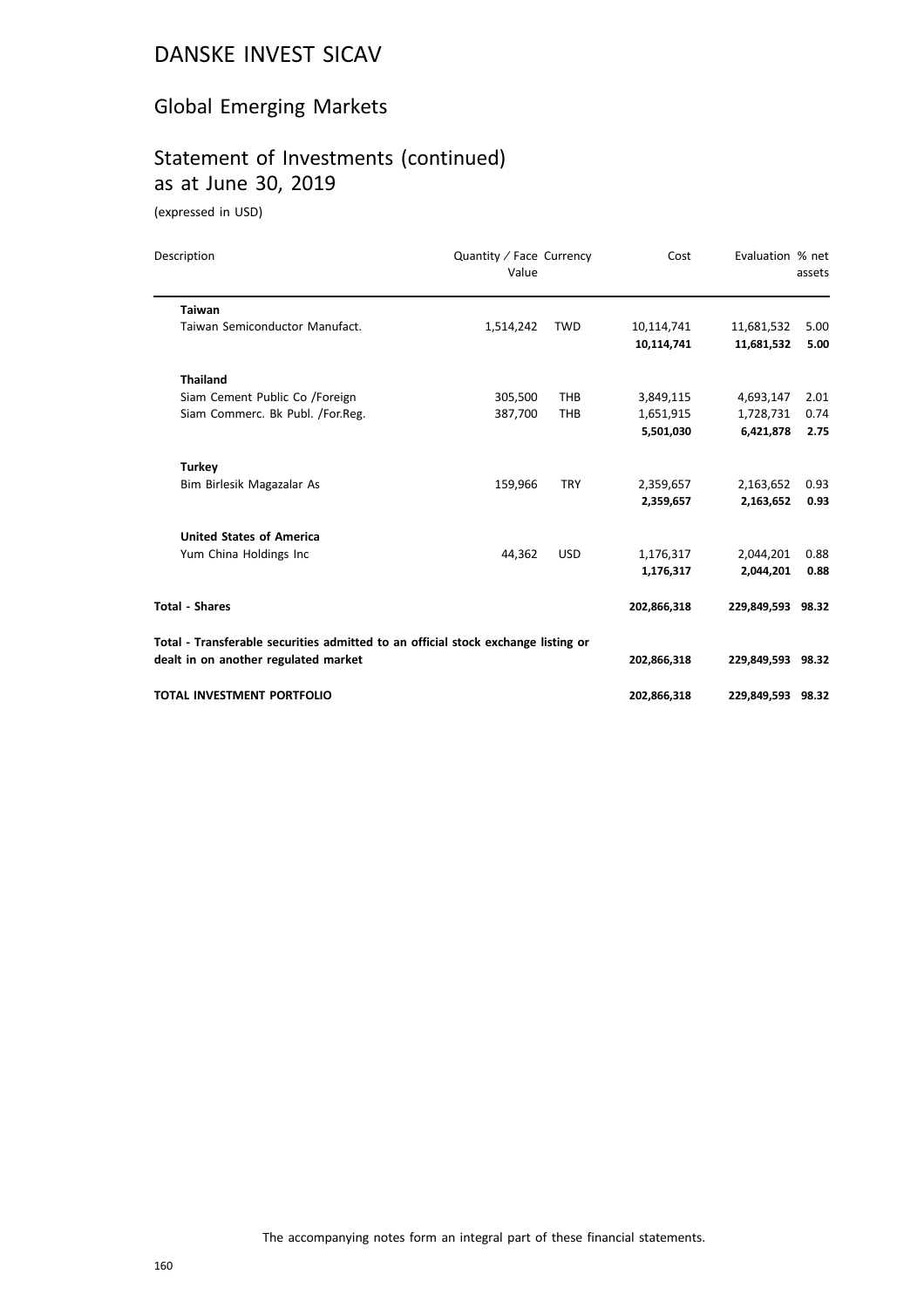### Global Emerging Markets

### Geographical and Economic Portfolio Breakdowns as at June 30, 2019

(expressed as a percentage of net assets)

| Geographical breakdown   | %     |
|--------------------------|-------|
| India                    | 15.01 |
| Cayman Islands           | 13.60 |
| Brazil                   | 11.91 |
| China                    | 11.69 |
| South Korea              | 6.79  |
| Hong Kong                | 6.73  |
| Indonesia                | 5.29  |
| Taiwan                   | 5.00  |
| Mexico                   | 4.96  |
| South Africa             | 4.38  |
| Russia                   | 3.12  |
| Thailand                 | 2.75  |
| Philippines              | 2.71  |
| Chile                    | 0.95  |
| Turkey                   | 0.93  |
| Luxembourg               | 0.88  |
| United States of America | 0.88  |
| Malaysia                 | 0.74  |
|                          | 98.32 |

| Economic breakdown                          | %     |
|---------------------------------------------|-------|
| <b>Banks and Financial Institutions</b>     | 21.23 |
| Electronic Semiconductor                    | 10.26 |
| Graphic Art, Publishing                     | 8.37  |
| <b>Tobacco and Spirits</b>                  | 7.70  |
| Insurance                                   | 7.27  |
| Real Estate Companies                       | 5.60  |
| Transportation                              | 4.74  |
| Automobile Industry                         | 3.42  |
| Mines, Heavy Industries                     | 3.23  |
| Leisure                                     | 3.10  |
| Construction, Building Material             | 2.94  |
| Chemicals                                   | 2.69  |
| Holding and Finance Companies               | 2.59  |
| Petrol                                      | 2.43  |
| <b>News Transmission</b>                    | 2.42  |
| Retail                                      | 2.15  |
| Internet Software                           | 1.89  |
| <b>Pharmaceuticals and Cosmetics</b>        | 1.41  |
| <b>Electronics and Electrical Equipment</b> | 1.03  |
| <b>Food and Distilleries</b>                | 0.93  |
| Other Services                              | 0.92  |
| Agriculture and Fishing                     | 0.71  |
| Biotechnology                               | 0.71  |
| Photography And Optics                      | 0.58  |
|                                             | 98.32 |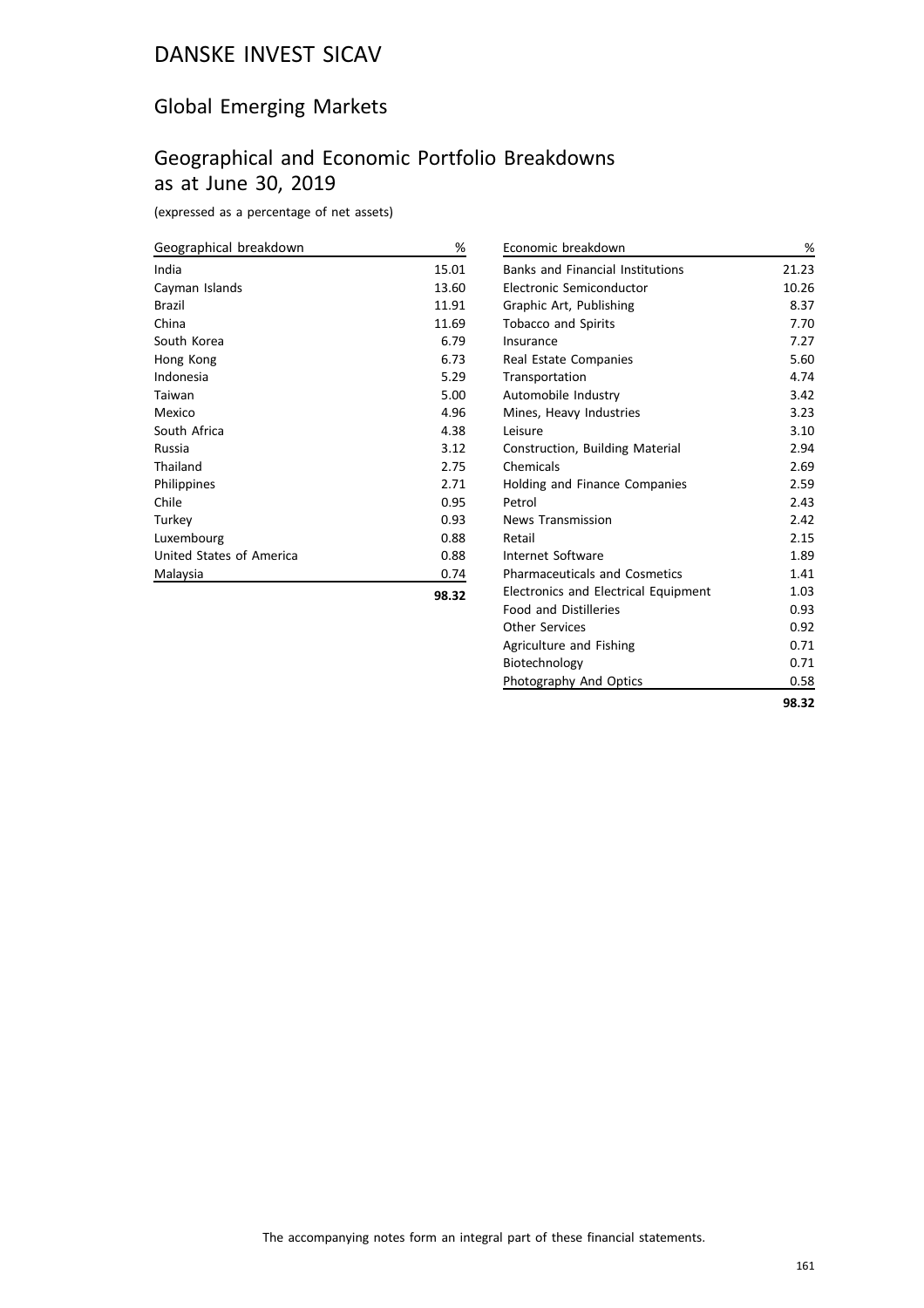### Global Emerging Markets Small Cap

# Statement of Investments as at June 30, 2019

(expressed in USD)

| Description | Quantity / Face Currency | Cost | Evaluation % net |
|-------------|--------------------------|------|------------------|
|             | Value                    |      | assets           |
|             |                          |      |                  |

**Transferable securities admitted to an official stock exchange listing or dealt in on another regulated market**

#### **Shares**

| Argentina                       |            |            |           |           |       |
|---------------------------------|------------|------------|-----------|-----------|-------|
| Irsa Prop / Sadr                | 26,640     | <b>USD</b> | 1,055,186 | 539,993   | 0.68  |
|                                 |            |            | 1,055,186 | 539,993   | 0.68  |
|                                 |            |            |           |           |       |
| <b>Bermuda Islands</b>          |            |            |           |           |       |
| Pacific Basin Shipping Ltd      | 13,096,000 | <b>HKD</b> | 1,794,059 | 2,415,212 | 3.03  |
| Wilson Sons Ltd Cert Dep Bras   | 166,672    | <b>BRL</b> | 2,132,215 | 1,533,843 | 1.93  |
|                                 |            |            | 3,926,274 | 3,949,055 | 4.96  |
|                                 |            |            |           |           |       |
| <b>Brazil</b>                   |            |            |           |           |       |
| Arezzo Industria E Comercio     | 79,098     | BRL        | 1,037,560 | 1,011,633 | 1.27  |
| <b>Bk Brasil</b>                | 229,011    | <b>BRL</b> |           |           | 1.67  |
| Localiza Renta A Car            |            |            | 1,172,392 | 1,331,673 |       |
|                                 | 121,521    | <b>BRL</b> | 576,927   | 1,281,226 | 1.61  |
| Odontoprev Sa                   | 212,800    | <b>BRL</b> | 879,310   | 1,005,081 | 1.26  |
| Totvs Sa                        | 124,979    | <b>BRL</b> | 1,710,216 | 1,426,647 | 1.79  |
|                                 |            |            | 5,376,405 | 6,056,260 | 7.60  |
|                                 |            |            |           |           |       |
| Cayman Islands                  |            |            |           |           |       |
| 51 Jobs Inc /Sadr               | 17,693     | <b>USD</b> | 1,246,132 | 1,317,067 | 1.65  |
| Baozun Inc /Sadr                | 26,500     | <b>USD</b> | 1,284,531 | 1,313,075 | 1.65  |
| Kingdee Int Software Gr. Co Ltd | 2,060,000  | <b>HKD</b> | 1,594,368 | 2,239,902 | 2.81  |
| Onesmart In /Sadr               | 45,000     | <b>USD</b> | 477,304   | 354,600   | 0.44  |
| Xiabuxiabu                      | 810,500    | <b>HKD</b> | 1,209,366 | 1,177,119 | 1.48  |
| Zhongsheng Grp                  | 860,500    | <b>HKD</b> | 1,803,072 | 2,396,980 | 3.01  |
|                                 |            |            | 7,614,773 | 8,798,743 | 11.04 |
|                                 |            |            |           |           |       |
| China                           |            |            |           |           |       |
| China Cyts Tours Holdings Co -A | 540,866    | <b>CNY</b> | 1,633,025 | 999,400   | 1.25  |
|                                 |            |            | 1,633,025 | 999,400   | 1.25  |
|                                 |            |            |           |           |       |
| <b>Cyprus</b>                   |            |            |           |           |       |
| Headhunter Group Plc Sadr       | 45,000     | <b>USD</b> | 740,399   | 721,800   | 0.91  |
|                                 |            |            |           |           | 0.91  |
|                                 |            |            | 740,399   | 721,800   |       |
|                                 |            |            |           |           |       |
| Egypt                           |            |            |           |           |       |
| Edita Food Industries S.A.E.    | 563,280    | EGP        | 879,187   | 674,832   | 0.85  |
| Juhayna Food Industries         | 2,143,416  | EGP        | 2,933,529 | 1,325,035 | 1.66  |
|                                 |            |            | 3,812,716 | 1,999,867 | 2.51  |
|                                 |            |            |           |           |       |
| <b>Great Britain</b>            |            |            |           |           |       |
| Asa International Group Plc     | 241,351    | GBP        | 1,049,746 | 1,101,719 | 1.38  |
|                                 |            |            | 1,049,746 | 1,101,719 | 1.38  |
|                                 |            |            |           |           |       |
| Hong Kong                       |            |            |           |           |       |
| Far East Horizon                | 1,040,000  | HKD        | 1,088,581 | 1,058,899 | 1.33  |
|                                 |            |            | 1,088,581 | 1,058,899 | 1.33  |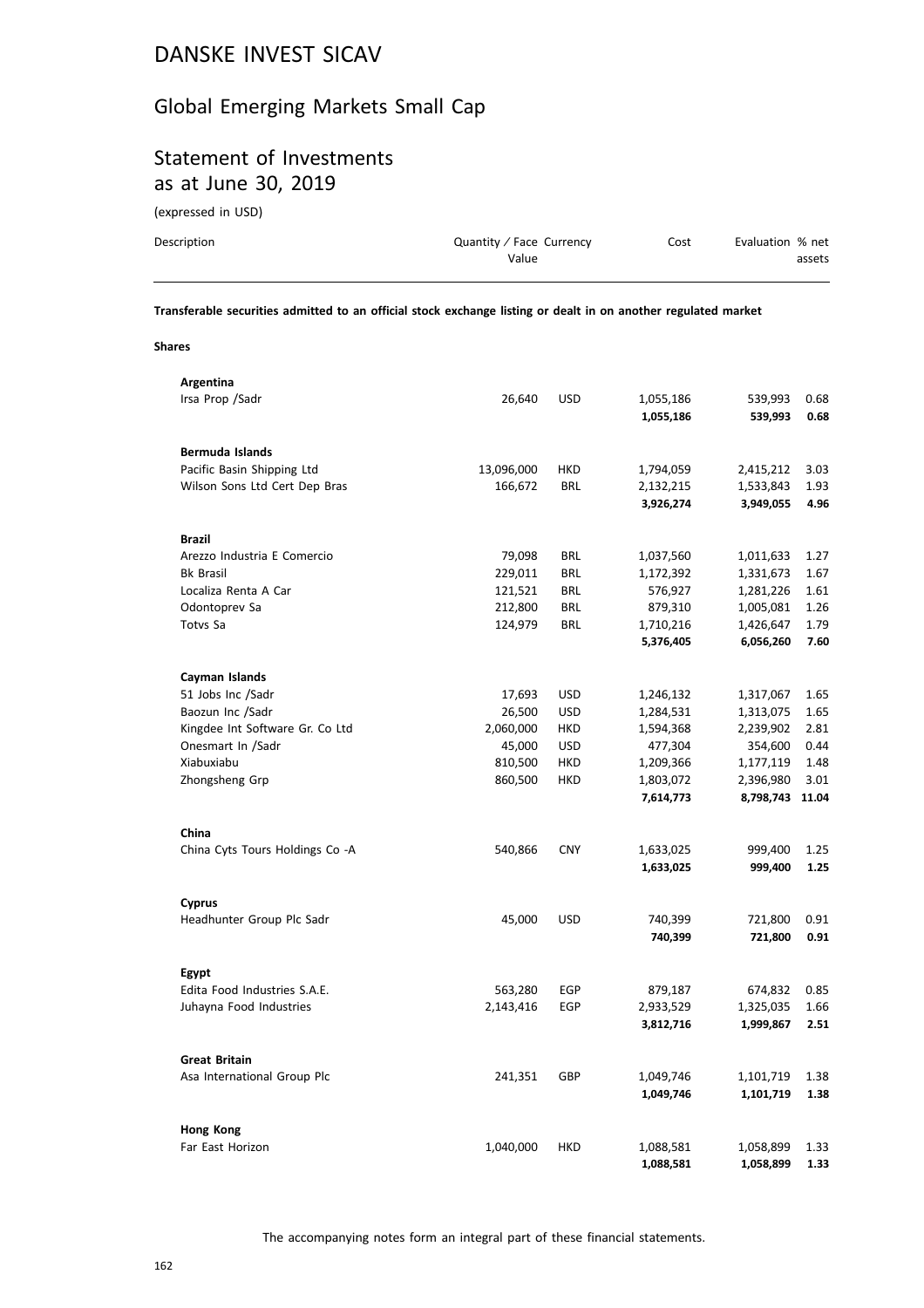### Global Emerging Markets Small Cap

# Statement of Investments (continued) as at June 30, 2019

(expressed in USD)

| Description                     | Quantity / Face Currency<br>Value |            | Cost                   | Evaluation % net   | assets               |
|---------------------------------|-----------------------------------|------------|------------------------|--------------------|----------------------|
| India                           |                                   |            |                        |                    |                      |
| Container                       | 204,312                           | INR        | 928,913                | 1,681,271          | 2.11                 |
| Cyient                          | 55,296                            | INR        | 568,907                | 437,097            | 0.55                 |
| Godrej Consumer Pr /Dematerial. | 131,682                           | INR        | 453,571                | 1,264,235          | 1.59                 |
| Kansai Nerolac Paints Ltd       | 248,660                           | <b>INR</b> | 575,984                | 1,581,554          | 1.98                 |
| Max India Limited /Demat        | 143,000                           | INR        | 1,097,606              | 856,517            | 1.08                 |
| Mphasis Ltd /Demat.             | 175,798                           | INR        | 1,623,189              | 2,513,240          | 3.15                 |
| Piramal Enter                   | 69,859                            | <b>INR</b> | 918,495                | 1,966,978          | 2.47                 |
| Prestige Estates Projects Ltd   | 268,000                           | INR        | 994,828                | 1,061,463          | 1.33                 |
| Ramco Cements/Ds                | 34,000                            | <b>INR</b> | 149,494                | 387,737            | 0.49                 |
| Syngene International Ltd       | 329,466                           | <b>INR</b> | 1,458,394              | 1,581,428          | 1.98                 |
|                                 |                                   |            | 8,769,381              | 13,331,520         | 16.73                |
| Indonesia                       |                                   |            |                        |                    |                      |
| Bank Nisp Tbk                   | 11,629,300                        | IDR        | 553,571                | 732,992            | 0.92                 |
| Pt Ace Hardware Indonesia Tbk   | 23,208,700                        | IDR        | 1,235,719              | 2,974,989          | 3.74                 |
| Pt Akr Corporindo Tbk           | 5,103,600                         | <b>IDR</b> | 2,081,568              | 1,474,663          | 1.85                 |
|                                 |                                   |            | 3,870,858              | 5,182,644          | 6.51                 |
| Kenya                           |                                   |            |                        |                    |                      |
| Equity Group Holdings Ltd       | 2,409,400                         | <b>KES</b> | 1,075,677              | 906,748            | 1.14                 |
|                                 |                                   |            | 1,075,677              | 906,748            | 1.14                 |
| Malaysia                        |                                   |            |                        |                    |                      |
| Ghl Systems Bhd                 | 1,000,000                         | <b>MYR</b> | 400,526                | 321,489            | 0.40                 |
|                                 |                                   |            | 400,526                | 321,489            | 0.40                 |
| Mexico                          |                                   |            |                        |                    |                      |
| Grupo Aeroportuario -B- Sadr    | 26,108                            | <b>USD</b> | 493,293                | 1,328,375          | 1.67                 |
|                                 |                                   |            | 493,293                | 1,328,375          | 1.67                 |
| Nigeria                         |                                   |            |                        |                    |                      |
| <b>Guaranty Trust Bank</b>      | 8,459,831                         | <b>NGN</b> | 966,196                | 722,801            | 0.91                 |
| Guiness Nigeria                 | 3,657,131                         | <b>NGN</b> | 4,133,342              | 483,404            | 0.60                 |
|                                 |                                   |            | 5,099,538              | 1,206,205          | 1.51                 |
| Pakistan                        |                                   |            |                        |                    |                      |
| Habib Bank Ltd                  | 665,800                           | <b>PKR</b> | 642,093                | 452,880            | 0.57                 |
| Maple Leaf Cement               | 2,046,000                         | <b>PKR</b> | 1,225,008              | 283,867            | 0.35                 |
|                                 |                                   |            | 1,867,101              | 736,747            | 0.92                 |
| Peru                            |                                   |            |                        |                    |                      |
| Grana Y Montero /Sadr           | 392,523                           | <b>USD</b> | 3,546,677              | 1,275,700          | 1.60                 |
|                                 |                                   |            | 3,546,677              | 1,275,700          | 1.60                 |
|                                 |                                   |            |                        |                    |                      |
| <b>Philippines</b><br>Pilipinas |                                   | PHP        |                        |                    |                      |
|                                 | 1,139,720                         |            | 1,606,591<br>1,606,591 | 861,996<br>861,996 | 1.08<br>${\bf 1.08}$ |
|                                 |                                   |            |                        |                    |                      |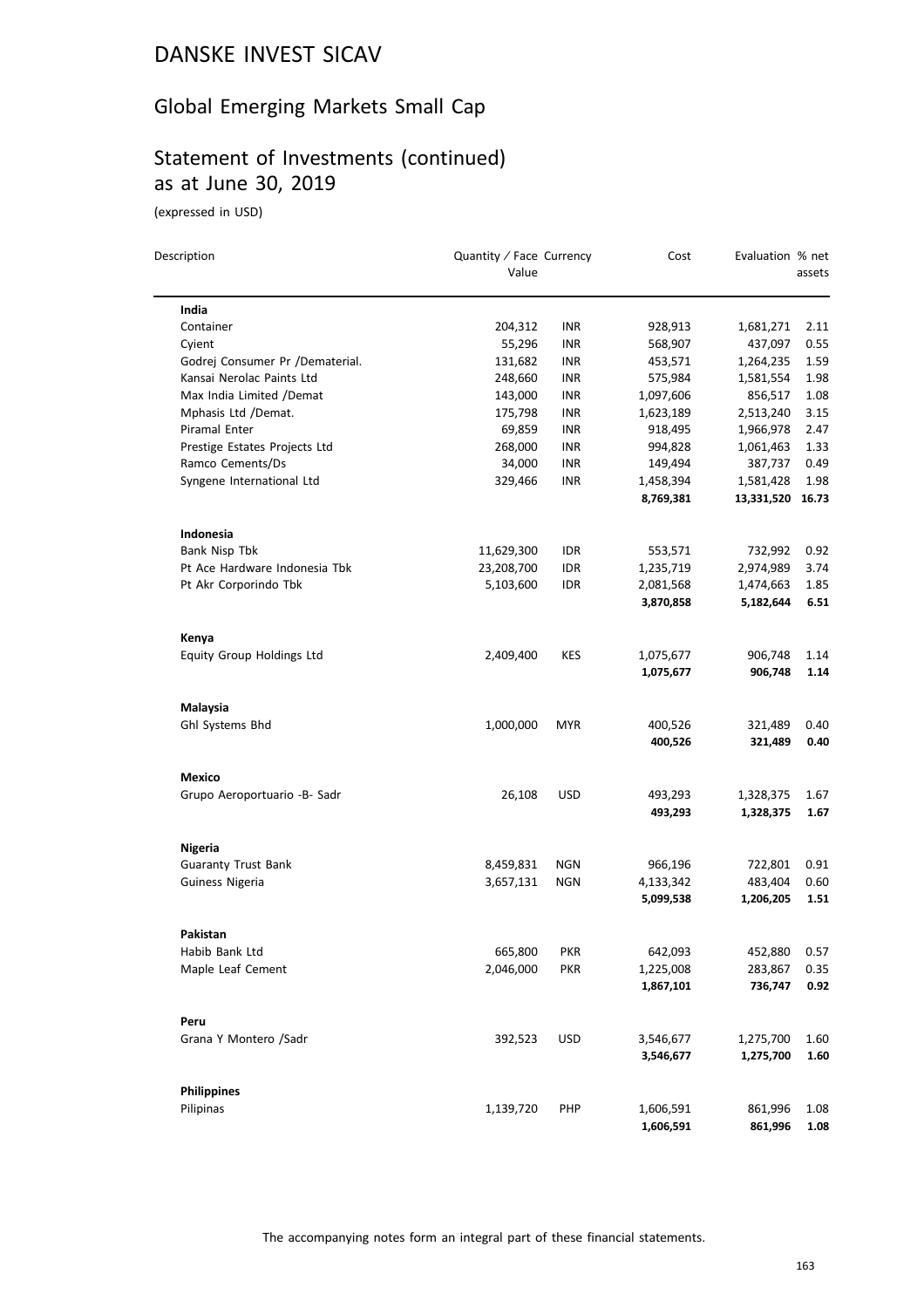### Global Emerging Markets Small Cap

# Statement of Investments (continued) as at June 30, 2019

(expressed in USD)

| Description                                                      | Quantity / Face Currency<br>Value |                   | Cost                   | Evaluation % net       | assets       |
|------------------------------------------------------------------|-----------------------------------|-------------------|------------------------|------------------------|--------------|
| Poland                                                           |                                   |                   |                        |                        |              |
| Dino Polska S.A.                                                 | 68,369                            | <b>PLN</b>        | 1,024,818<br>1,024,818 | 2,362,639<br>2,362,639 | 2.97<br>2.97 |
| <b>Russia</b>                                                    |                                   |                   |                        |                        |              |
| Sinergia Oao                                                     | 152,333                           | <b>USD</b>        | 3,570,848              | 1,231,999              | 1.55         |
|                                                                  |                                   |                   | 3,570,848              | 1,231,999              | 1.55         |
| Singapore                                                        |                                   |                   |                        |                        |              |
| Delfi Shs                                                        | 1,394,500                         | SGD               | 2,416,079              | 1,339,627              | 1.68         |
| Yanlord Land Group Ltd                                           | 2,380,000                         | SGD               | 2,743,209              | 2,268,761              | 2.85         |
|                                                                  |                                   |                   | 5,159,288              | 3,608,388              | 4.53         |
| South Africa                                                     |                                   |                   |                        |                        |              |
| Clicks Grp                                                       | 70,300                            | ZAR               | 418,758                | 1,030,137              | 1.29         |
|                                                                  |                                   |                   | 418,758                | 1,030,137              | 1.29         |
| South Korea                                                      |                                   |                   |                        |                        |              |
| Cafe24 Corp                                                      | 10,000                            | <b>KRW</b>        | 942,734                | 531,724                | 0.67         |
| Dentium Co.Ltd.                                                  | 14,000                            | <b>KRW</b>        | 833,485                | 891,114                | 1.12         |
| Douzone Bizon Rg                                                 | 18,000                            | <b>KRW</b>        | 891,338                | 969,574                | 1.22         |
| Koh Young Technology Inc                                         | 15,078                            | <b>KRW</b>        | 1,265,394              | 1,085,082              | 1.36         |
| Korea Kolmar Tentative                                           | 15,000                            | <b>KRW</b>        | 1,137,121<br>5,070,072 | 784,596<br>4,262,090   | 0.98<br>5.35 |
|                                                                  |                                   |                   |                        |                        |              |
| Taiwan                                                           |                                   |                   |                        |                        |              |
| Aspeed Technology Inc                                            | 20,000                            | <b>TWD</b>        | 401,096                | 382,172                | 0.48         |
| Chroma Ate Inc                                                   | 488,000                           | <b>TWD</b>        | 2,478,023              | 2,173,730              | 2.73         |
| Globalwafers Co Ltd                                              | 119,000                           | TWD<br><b>TWD</b> | 1,044,701<br>2,113,663 | 1,208,020              | 1.52<br>3.22 |
| Poya Co Ltd                                                      | 189,310                           |                   | 6,037,483              | 2,566,430<br>6,330,352 | 7.95         |
|                                                                  |                                   |                   |                        |                        |              |
| <b>Thailand</b><br>Bec World Public Co /Foreign                  | 3,776,800                         | THB               | 3,013,775              |                        |              |
| Central Pattana Foreign Reg                                      | 420,000                           | <b>THB</b>        | 230,176                | 1,094,019<br>1,035,483 | 1.37<br>1.30 |
| Hana Microelectronics /For. Reg                                  | 561,000                           | <b>THB</b>        | 434,442                | 470,166                | 0.59         |
|                                                                  |                                   |                   | 3,678,393              | 2,599,668              | 3.26         |
| <b>The Netherlands</b>                                           |                                   |                   |                        |                        |              |
| Asm International Nv                                             | 52,840                            | <b>EUR</b>        | 2,390,736              | 3,440,609              | 4.32         |
|                                                                  |                                   |                   | 2,390,736              | 3,440,609              | 4.32         |
|                                                                  |                                   |                   |                        |                        |              |
| <b>Turkey</b>                                                    |                                   | <b>TRY</b>        |                        |                        |              |
| Avivasa Emeklilik Ve Hayat A.S<br>Cimsa Cimento Sanayi Ve Ticar. | 216,983<br>753,755                | TRY               | 849,956<br>2,681,446   | 339,824<br>821,887     | 0.43<br>1.03 |
| Logo Yazilim Sanayi Ve Ticaret                                   | 156,615                           | TRY               | 1,639,464              | 1,163,857              | 1.46         |
| Sok Marketler Ticaret A.S.                                       | 248,918                           | <b>TRY</b>        | 438,096                | 414,474                | 0.52         |
|                                                                  |                                   |                   | 5,608,962              | 2,740,042              | 3.44         |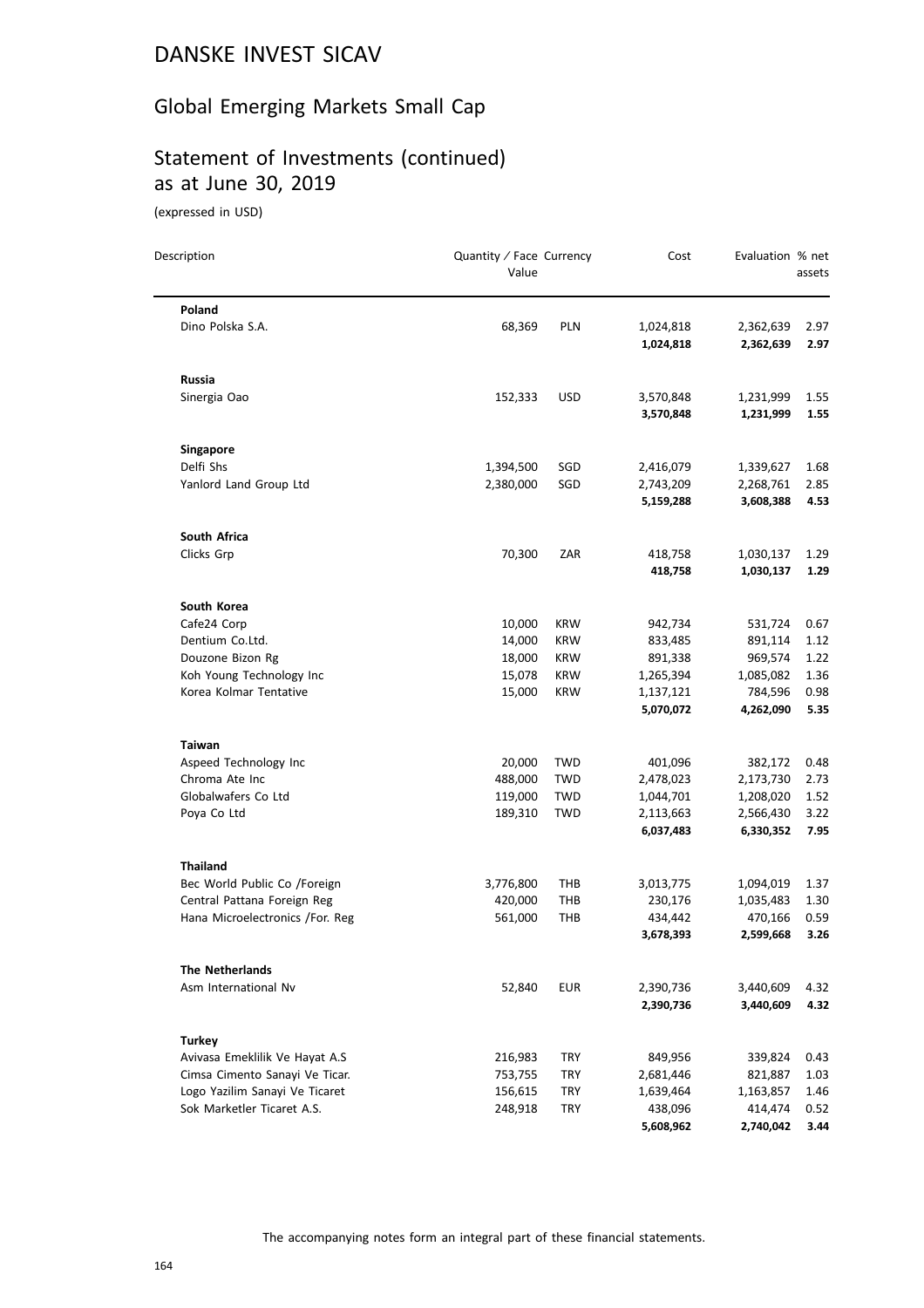### Global Emerging Markets Small Cap

# Statement of Investments (continued) as at June 30, 2019

(expressed in USD)

| Description                                                                       | Quantity / Face Currency<br>Value |            | Cost       | Evaluation % net | assets |
|-----------------------------------------------------------------------------------|-----------------------------------|------------|------------|------------------|--------|
| Vietnam                                                                           |                                   |            |            |                  |        |
| Fpt Corp                                                                          | 241.420                           | <b>VND</b> | 507,920    | 471.437          | 0.59   |
|                                                                                   |                                   |            | 507,920    | 471.437          | 0.59   |
| <b>Total - Shares</b>                                                             |                                   |            | 86,494,025 | 78,454,521 98.47 |        |
| Total - Transferable securities admitted to an official stock exchange listing or |                                   |            |            |                  |        |
| dealt in on another regulated market                                              |                                   |            | 86,494,025 | 78,454,521 98.47 |        |
| TOTAL INVESTMENT PORTFOLIO                                                        |                                   |            | 86,494,025 | 78,454,521       | 98.47  |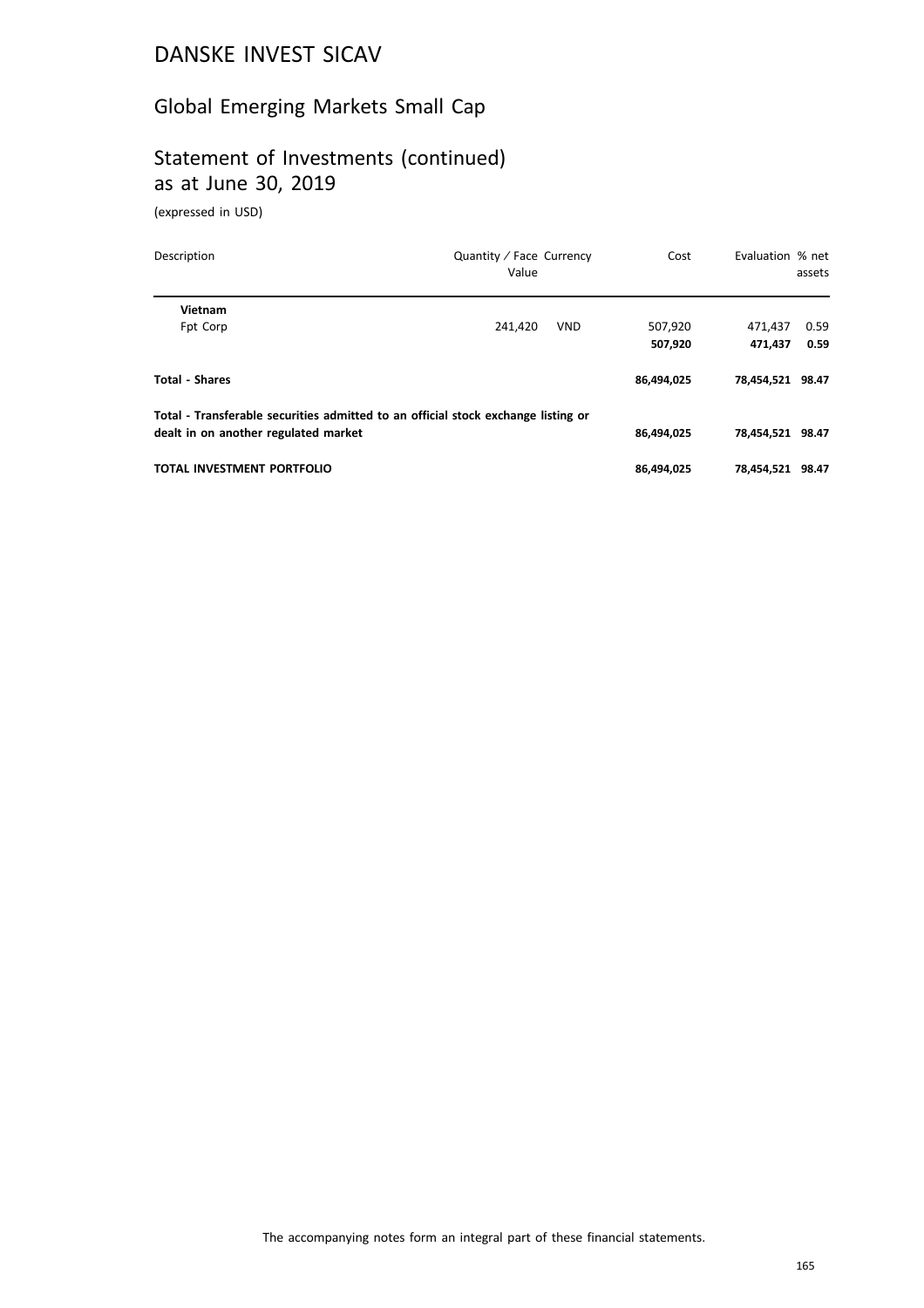### Global Emerging Markets Small Cap

# Geographical and Economic Portfolio Breakdowns as at June 30, 2019

(expressed as a percentage of net assets)

| Geographical breakdown | %     | Economic breakdown                      | $\%$  |
|------------------------|-------|-----------------------------------------|-------|
| India                  | 16.73 | Internet Software                       | 13.15 |
| Cayman Islands         | 11.04 | <b>Food and Distilleries</b>            | 10.42 |
| Taiwan                 | 7.95  | Retail                                  | 9.45  |
| <b>Brazil</b>          | 7.60  | Transportation                          | 8.74  |
| Indonesia              | 6.51  | <b>Pharmaceuticals and Cosmetics</b>    | 7.63  |
| South Korea            | 5.35  | Electronic Semiconductor                | 4.91  |
| Bermuda Islands        | 4.96  | Construction, Building Material         | 4.80  |
| Singapore              | 4.53  | Automobile Industry                     | 4.62  |
| The Netherlands        | 4.32  | Holding and Finance Companies           | 4.22  |
| Turkey                 | 3.44  | Real Estate Companies                   | 4.15  |
| Thailand               | 3.26  | Chemicals                               | 3.83  |
| Poland                 | 2.97  | Electronics and Electrical Equipment    | 3.21  |
| Egypt                  | 2.51  | Leisure                                 | 2.73  |
| Mexico                 | 1.67  | <b>Banks and Financial Institutions</b> | 2.62  |
| Peru                   | 1.60  | <b>Other Services</b>                   | 2.56  |
| Russia                 | 1.55  | Insurance                               | 1.69  |
| Nigeria                | 1.51  | Miscellaneous                           | 1.55  |
| Great Britain          | 1.38  | <b>Public Services</b>                  | 1.52  |
| Hong Kong              | 1.33  | Graphic Art, Publishing                 | 1.37  |
| South Africa           | 1.29  | Mechanics, Machinery                    | 1.36  |
| China                  | 1.25  | <b>Consumer Goods</b>                   | 1.27  |
| Kenya                  | 1.14  | Petrol                                  | 1.08  |
| Philippines            | 1.08  | <b>Tobacco and Spirits</b>              | 0.60  |
| Pakistan               | 0.92  | <b>Business Houses</b>                  | 0.55  |
| Cyprus                 | 0.91  | Healthcare Education & Social Services  | 0.44  |
| Argentina              | 0.68  |                                         | 98.47 |
| Vietnam                | 0.59  |                                         |       |
| Malaysia               | 0.40  |                                         |       |

**98.47**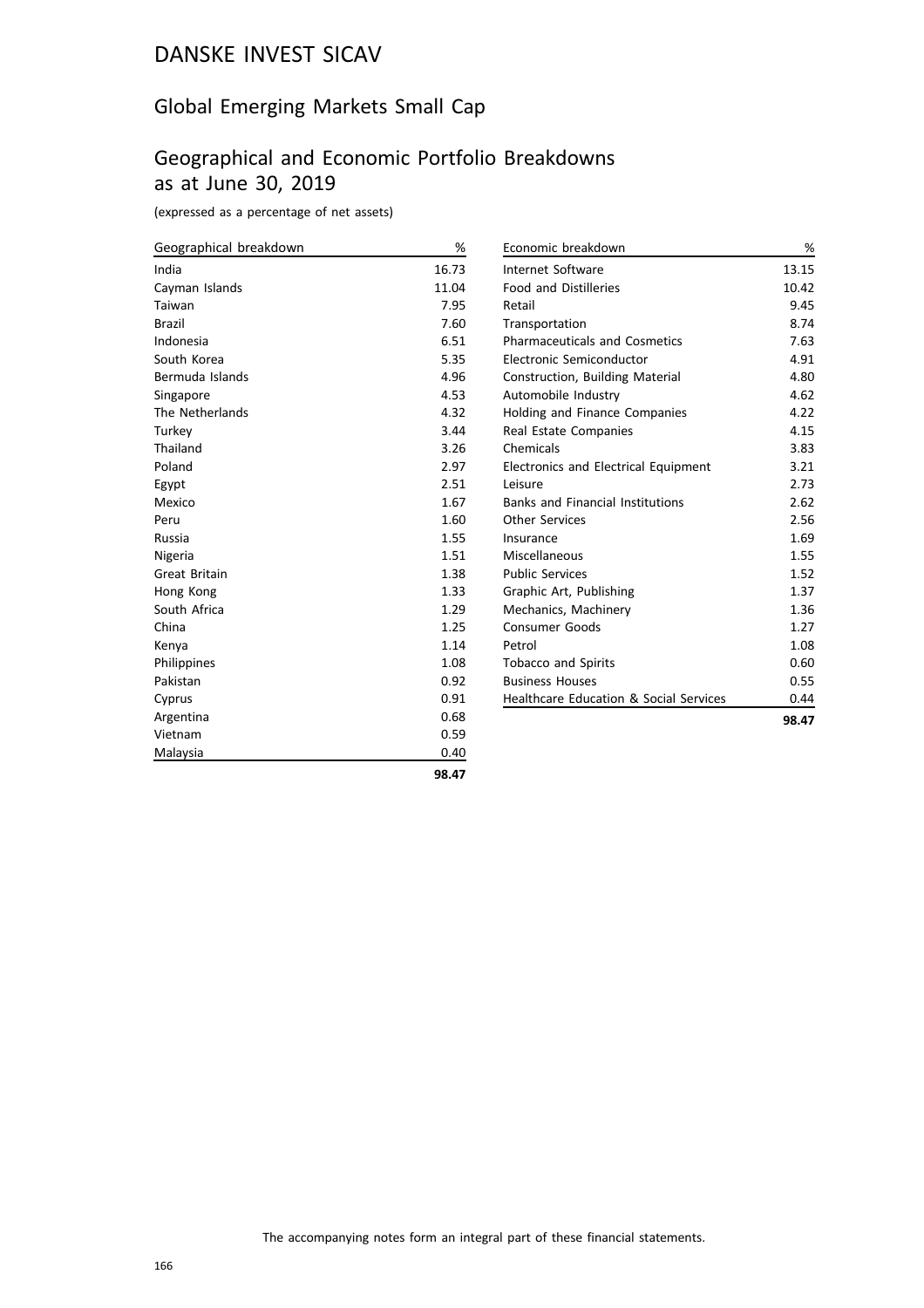# Global High Dividend

# Statement of Investments as at June 30, 2019

(expressed in EUR)

| Description | Quantity / Face Currency | Cost | Evaluation % net |
|-------------|--------------------------|------|------------------|
|             | Value                    |      | assets           |
|             |                          |      |                  |

**Transferable securities admitted to an official stock exchange listing or dealt in on another regulated market**

**Shares**

| Australia                      |        |            |           |                 |       |
|--------------------------------|--------|------------|-----------|-----------------|-------|
| Insurance Australia Group Ltd  | 40,617 | AUD        | 165,469   | 206,631         | 1.76  |
|                                |        |            | 165,469   | 206,631         | 1.76  |
|                                |        |            |           |                 |       |
| Canada                         |        |            |           |                 |       |
| <b>Toronto Dominion Bk</b>     | 6,925  | CAD        | 271,371   | 353,739         | 3.02  |
|                                |        |            | 271,371   | 353,739         | 3.02  |
|                                |        |            |           |                 |       |
| <b>Finland</b>                 |        |            |           |                 |       |
| Sampo Plc A                    | 9,425  | <b>EUR</b> | 401,017   | 388,404         | 3.31  |
|                                |        |            | 401,017   | 388,404         | 3.31  |
|                                |        |            |           |                 |       |
| <b>France</b>                  |        |            |           |                 |       |
| Axa                            | 10,233 | <b>EUR</b> | 224,461   | 234,182         | 2.00  |
| Michelin B / Nom.              | 2,594  | EUR        | 253,037   | 290,009         | 2.47  |
|                                |        |            |           |                 |       |
| Sanofi                         | 4,176  | <b>EUR</b> | 346,643   | 313,618         | 2.67  |
|                                |        |            | 824,141   | 837,809         | 7.14  |
|                                |        |            |           |                 |       |
| Germany                        |        |            |           |                 |       |
| Basf Namen-Akt                 | 4,249  | <b>EUR</b> | 340,380   | 269,132         | 2.29  |
| Siemens Ag /Nam.               | 3,220  | <b>EUR</b> | 324,068   | 333,849         | 2.85  |
|                                |        |            | 664,448   | 602,981         | 5.14  |
|                                |        |            |           |                 |       |
| <b>Great Britain</b>           |        |            |           |                 |       |
| British American Tobacco (25p) | 7,360  | GBP        | 386,224   | 226,889         | 1.94  |
| Direct Line                    | 71,611 | GBP        | 350,661   | 263,218         | 2.24  |
| National Grid Plc              | 32,161 | GBP        | 377,266   | 297,771         | 2.54  |
| Royal Dutch Shell /-B-         | 14,880 | GBP        | 379,936   | 428,198         | 3.65  |
|                                |        |            | 1,494,087 | 1,216,076 10.37 |       |
|                                |        |            |           |                 |       |
| <b>Spain</b>                   |        |            |           |                 |       |
| Iberdrola Sa                   | 47,463 | <b>EUR</b> | 278,135   | 414,447         | 3.53  |
|                                |        |            | 278,135   | 414,447         | 3.53  |
|                                |        |            |           |                 |       |
| Sweden                         |        |            |           |                 |       |
| Skandinav. Ensk. Banken A      | 34,068 | <b>SEK</b> | 334,937   | 278,738         | 2.38  |
| Skf Ab B                       | 16,838 | SEK        | 261,549   | 272,165         | 2.32  |
| Teliasonera Ab                 | 56,998 | <b>SEK</b> | 268,587   | 222,592         | 1.90  |
|                                |        |            | 865,073   | 773,495         | 6.60  |
|                                |        |            |           |                 |       |
| <b>Switzerland</b>             |        |            |           |                 |       |
| Nestle Sa                      | 4,901  | CHF        | 331,414   | 443,385         | 3.78  |
| Roche Holding Ag /Genussschein | 1,772  | <b>CHF</b> | 372,296   | 433,574         | 3.70  |
| Zurich Insurance Group / Nam.  | 1,397  | <b>CHF</b> | 367,778   | 426,062         | 3.63  |
|                                |        |            | 1,071,488 | 1,303,021       | 11.11 |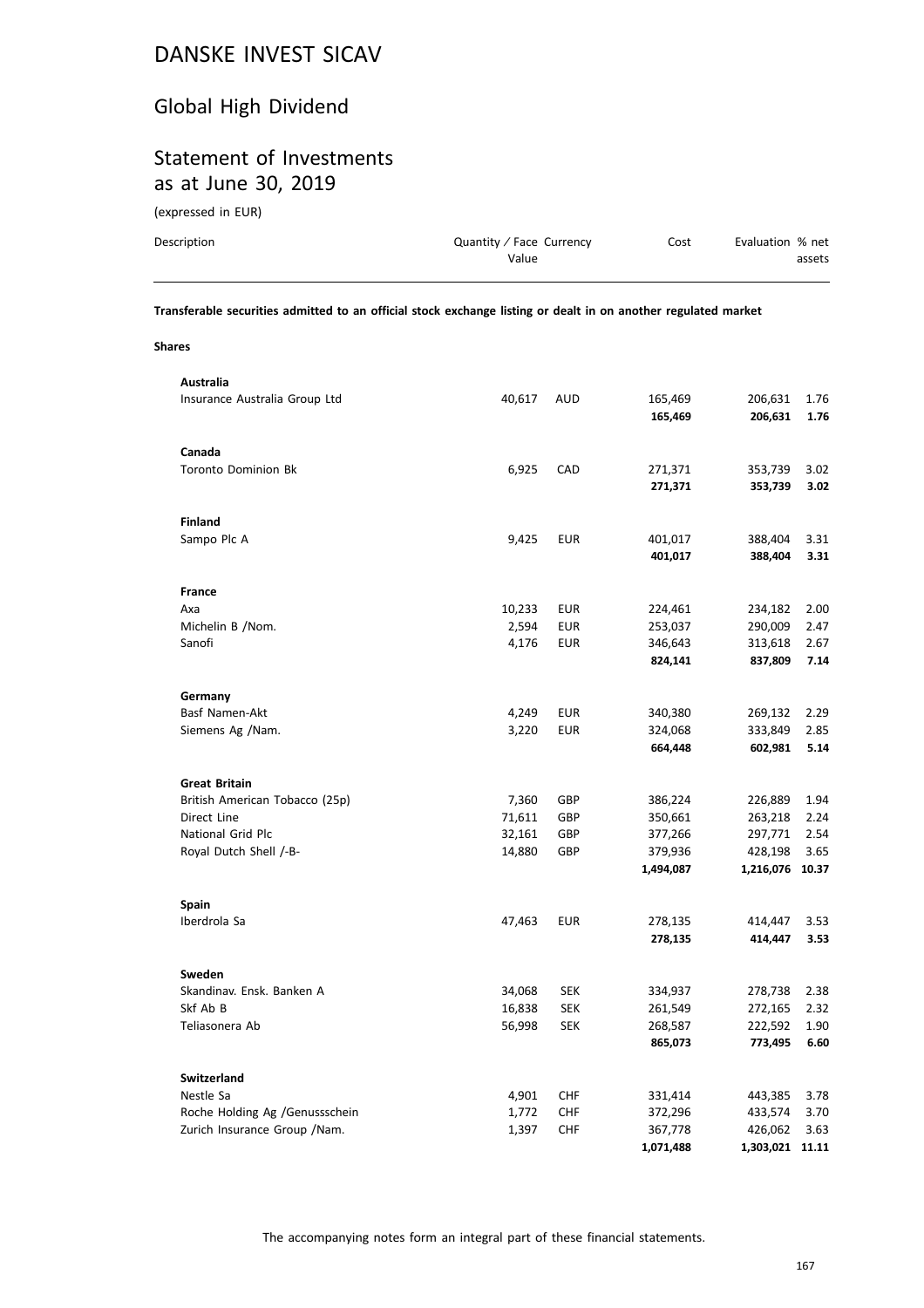### Global High Dividend

## Statement of Investments (continued) as at June 30, 2019

| Description                                                                       | Quantity / Face Currency<br>Value |            | Cost       | Evaluation % net | assets |
|-----------------------------------------------------------------------------------|-----------------------------------|------------|------------|------------------|--------|
| <b>The Netherlands</b>                                                            |                                   |            |            |                  |        |
| Unilever Cert. Of Shs                                                             | 8,240                             | <b>EUR</b> | 325,968    | 436,967          | 3.73   |
|                                                                                   |                                   |            | 325,968    | 436,967          | 3.73   |
| <b>United States of America</b>                                                   |                                   |            |            |                  |        |
| 3M Co                                                                             | 1,561                             | <b>USD</b> | 269,021    | 235,092          | 2.00   |
| Altria Group                                                                      | 7,764                             | <b>USD</b> | 384,350    | 326,582          | 2.79   |
| Chevron Corporation                                                               | 4,277                             | <b>USD</b> | 353,443    | 462,385          | 3.94   |
| Cisco Systems Inc                                                                 | 12,424                            | <b>USD</b> | 322,331    | 608,026          | 5.19   |
| Cms Energy Corp.                                                                  | 8,085                             | <b>USD</b> | 256,083    | 408,315          | 3.48   |
| Coca-Cola Co                                                                      | 8,723                             | <b>USD</b> | 336,321    | 391,281          | 3.34   |
| Duke Energy                                                                       | 4,427                             | <b>USD</b> | 301,388    | 344,247          | 2.94   |
| Emerson Electric Co.                                                              | 3,949                             | <b>USD</b> | 217,373    | 229,224          | 1.95   |
| Johnson & Johnson                                                                 | 2,904                             | <b>USD</b> | 269,362    | 358,783          | 3.06   |
| Mcdonald S Corp                                                                   | 2,029                             | <b>USD</b> | 188,956    | 367,527          | 3.13   |
| Merck                                                                             | 7,087                             | <b>USD</b> | 369,117    | 521,715          | 4.45   |
| Pfizer Inc.                                                                       | 12,978                            | <b>USD</b> | 394,918    | 494,959          | 4.22   |
| Procter & Gamble Co                                                               | 3,955                             | <b>USD</b> | 284,390    | 381,278          | 3.25   |
|                                                                                   |                                   |            | 3,947,053  | 5,129,414 43.74  |        |
| <b>Total - Shares</b>                                                             |                                   |            | 10,308,250 | 11,662,984 99.45 |        |
| Total - Transferable securities admitted to an official stock exchange listing or |                                   |            |            |                  |        |
| dealt in on another regulated market                                              |                                   |            | 10,308,250 | 11,662,984 99.45 |        |
| <b>TOTAL INVESTMENT PORTFOLIO</b>                                                 |                                   |            | 10,308,250 | 11,662,984 99.45 |        |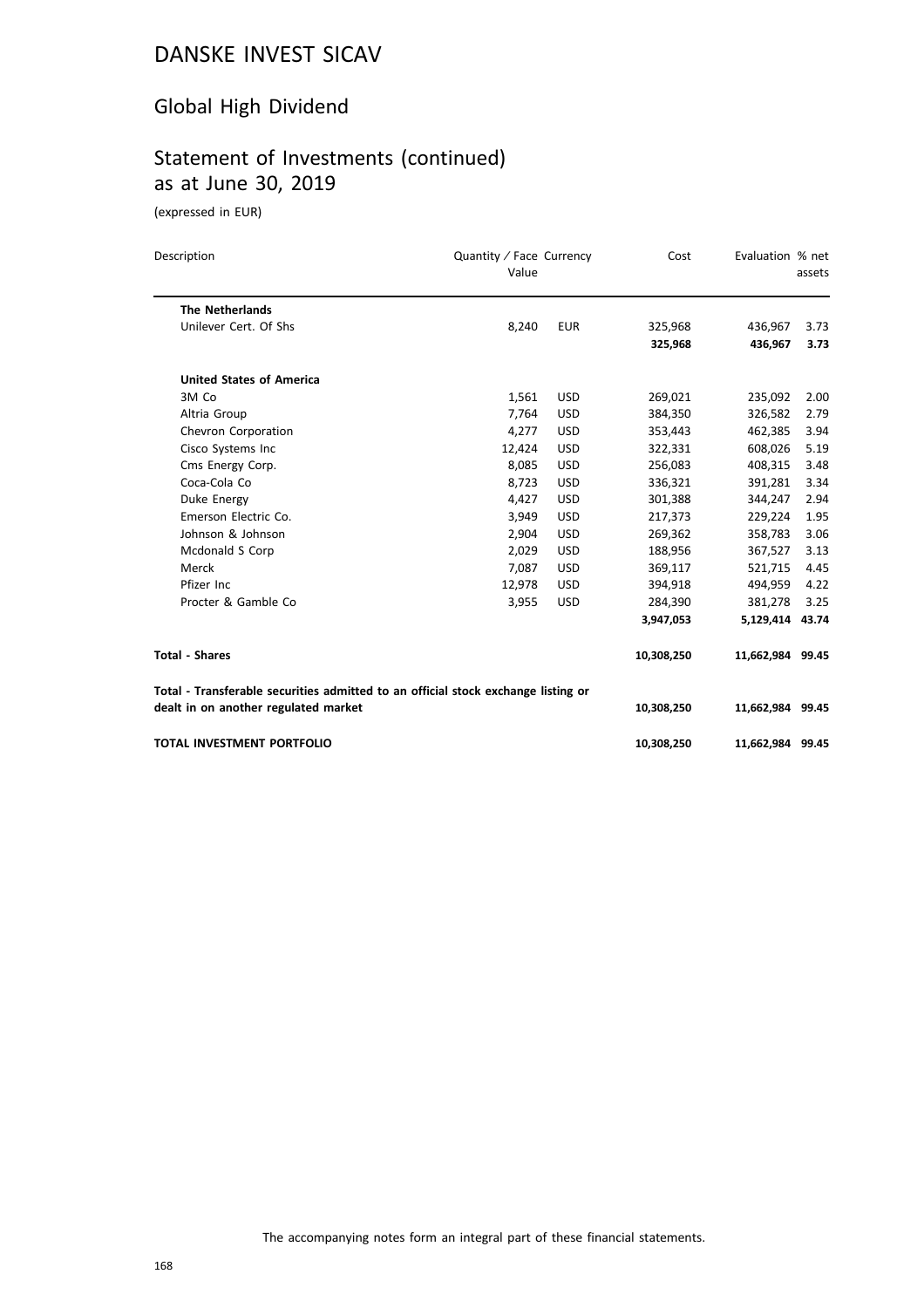### Global High Dividend

### Geographical and Economic Portfolio Breakdowns as at June 30, 2019

(expressed as a percentage of net assets)

| Geographical breakdown   | %     |
|--------------------------|-------|
| United States of America | 43.74 |
| Switzerland              | 11.11 |
| Great Britain            | 10.37 |
| France                   | 7.14  |
| Sweden                   | 6.60  |
| Germany                  | 5.14  |
| The Netherlands          | 3.73  |
| Spain                    | 3.53  |
| Finland                  | 3.31  |
| Canada                   | 3.02  |
| Australia                | 1.76  |
|                          | 99.45 |

| Economic breakdown                      | %     |
|-----------------------------------------|-------|
| <b>Pharmaceuticals and Cosmetics</b>    | 18.10 |
| Insurance                               | 12.94 |
| <b>Public Services</b>                  | 9.55  |
| Consumer Goods                          | 8.98  |
| Petrol                                  | 7.59  |
| <b>Food and Distilleries</b>            | 7.12  |
| <b>Banks and Financial Institutions</b> | 5.40  |
| Office Equipment, Computers             | 5.19  |
| Electronics and Electrical Equipment    | 4.80  |
| <b>Tobacco and Spirits</b>              | 4.73  |
| l eisure                                | 3.13  |
| Holding and Finance Companies           | 2.94  |
| Tyres & Rubber                          | 2.47  |
| Mechanics, Machinery                    | 2.32  |
| Chemicals                               | 2.29  |
| <b>News Transmission</b>                | 1.90  |
|                                         | 99.45 |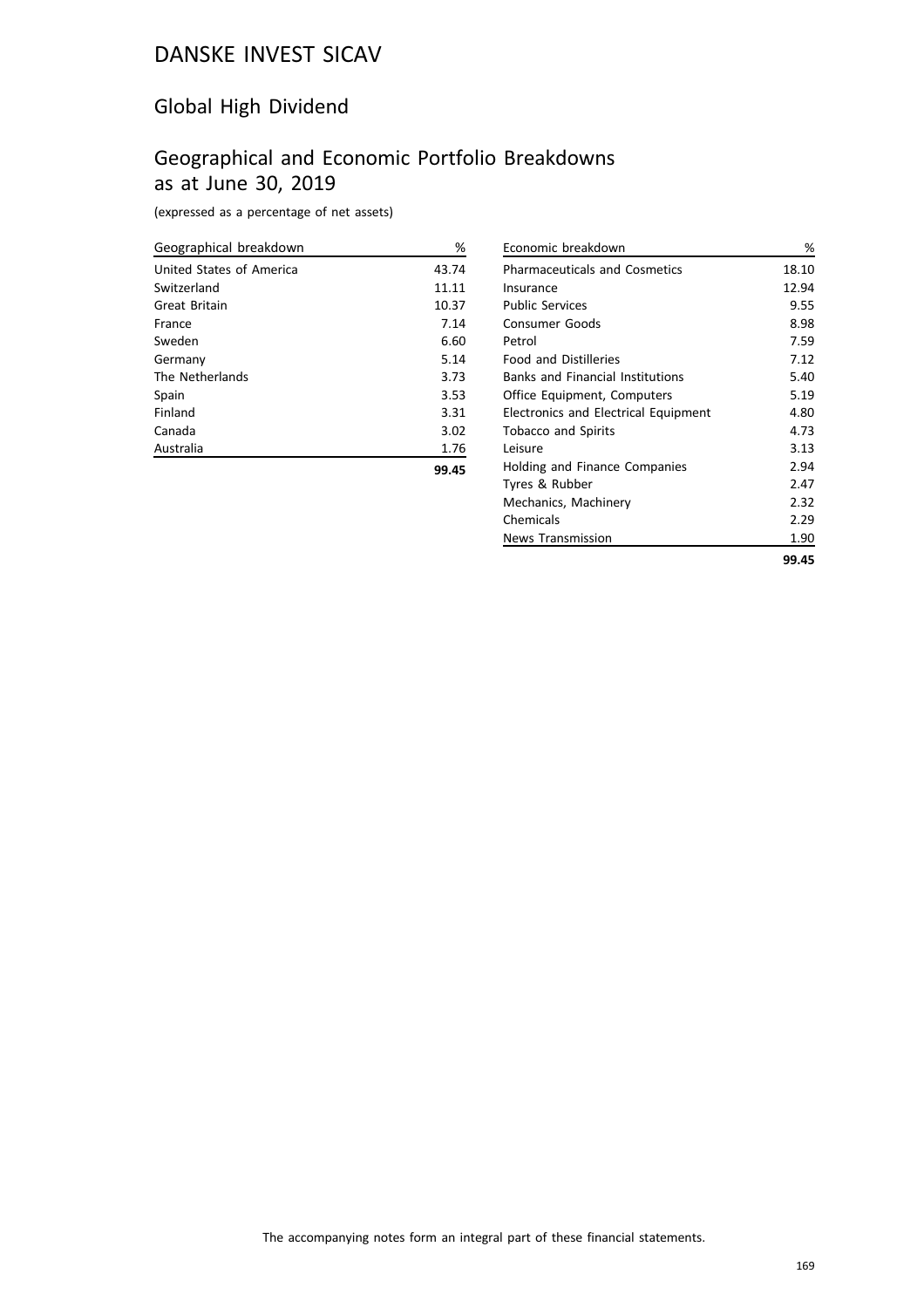### Global Inflation Linked Bond

# Statement of Investments as at June 30, 2019

(expressed in EUR)

| Description | Quantity / Face Currency | Cost | Evaluation % net |
|-------------|--------------------------|------|------------------|
|             | Value                    |      | assets           |
|             |                          |      |                  |

**Transferable securities admitted to an official stock exchange listing or dealt in on another regulated market**

### **Bonds**

| Australia                         |         |            |           |                 |      |
|-----------------------------------|---------|------------|-----------|-----------------|------|
| Australia 1.25% 12-21.02.22 /Infl | 80,000  | AUD        | 62,410    | 58,675          | 0.43 |
| Australia 1.25% 21.08.40 /Infl    | 90,000  | <b>AUD</b> | 65,468    | 71,044          | 0.53 |
|                                   |         |            | 127,878   | 129,719         | 0.96 |
| Canada                            |         |            |           |                 |      |
| Canada 2% 07-01.12.41 /Infl       | 159,645 | CAD        | 139,003   | 144,333         | 1.07 |
| Canada 4% 99-01.12.31 /Infl       | 149,460 | CAD        | 143,133   | 146,432         | 1.09 |
| Canada 4.25% 91-01.12.21 /Infl    | 197,283 | CAD        | 142,880   | 144,996         | 1.07 |
| Canada 4.25% 95-01.12.26 /Infl    | 124,410 | CAD        | 104,180   | 108,715         | 0.81 |
|                                   |         |            | 529,196   | 544,476         | 4.04 |
| <b>Denmark</b>                    |         |            |           |                 |      |
| Denmark 0.1% 12-15.11.23 /Infl    | 321,813 | <b>DKK</b> | 45,328    | 46,475          | 0.34 |
|                                   |         |            | 45,328    | 46,475          | 0.34 |
| France                            |         |            |           |                 |      |
| France 0.1% 16-01.03.21 /Infl     | 230,578 | EUR        | 234,990   | 235,121         | 1.74 |
| France 0.1% 16-25.07.47 /Infl     | 303,250 | <b>EUR</b> | 311,483   | 346,064         | 2.57 |
| France 0.25% 25.07.24 Oat /Infl   | 138,363 | <b>EUR</b> | 149,236   | 149,126         | 1.11 |
| France 1.1% 09-25.07.22 Oat       | 45,462  | EUR        | 49,304    | 48,970          | 0.36 |
| France 1.85% 25.07.27 Oat /Infl   | 224,006 | <b>EUR</b> | 279,486   | 279,838         | 2.08 |
| France Oat 2.1% 25.07.23 /Infl    | 250,987 | <b>EUR</b> | 293,296   | 286,106         | 2.12 |
|                                   |         |            | 1,317,795 | 1,345,225       | 9.98 |
| Germany                           |         |            |           |                 |      |
| Germany 0.5% 14-15.04.30 /Infl    | 148,217 | <b>EUR</b> | 172,793   | 176,699         | 1.31 |
|                                   |         |            | 172,793   | 176,699         | 1.31 |
| <b>Great Britain</b>              |         |            |           |                 |      |
| Great Brit. 1.875% 07-22.11.22    | 56,034  | GBP        | 73,935    | 72,845          | 0.54 |
| Great Britain 1.125%07-37-3mo-    | 56,980  | GBP        | 111,204   | 110,699         | 0.82 |
| UK 0.125% 11-22.03.29 /Infl       | 91,008  | GBP        | 124,922   | 129,614         | 0.96 |
| UK 0.125% 12-22.03.24 /Infl       | 320,873 | GBP        | 403,875   | 406,718         | 3.02 |
| UK 0.125% 13-22.03.68 /Infl       | 92,302  | GBP        | 234,283   | 257,247         | 1.91 |
| UK 0.125% 18-10.08.41 /Infl       | 30,862  | GBP        | 54,752    | 54,911          | 0.41 |
| UK 0.375% 11-22.03.62 /Infl       | 232,110 | GBP        | 522,718   | 611,195         | 4.53 |
| UK 0.5% 09-22.03.50 /Infl         | 256,506 | GBP        | 502,293   | 563,875         | 4.18 |
| UK 0.625% 09-22.11.42 / Ukrpi     | 101,699 | GBP        | 185,120   | 201,704         | 1.49 |
| UK 0.625% 10-22.03.40 /Infl       | 186,278 | GBP        | 327,800   | 351,191         | 2.60 |
| UK 0.75% 07-22.11.47 /Infl        | 76,265  | GBP        | 153,192   | 168,499         | 1.25 |
| UK 1.25% 08-22.11.32 /Infl        | 53,073  | GBP        | 92,147    | 92,545          | 0.69 |
| UK 2% 02-26.01.35 /Infl           | 150,000 | GBP        | 437,666   | 484,835         | 3.60 |
| UK Tsy 0.125% 18-10.08.28 /Infl   | 113,491 | GBP        | 151,935   | 160,323         | 1.19 |
|                                   |         |            | 3,375,842 | 3,666,201 27.19 |      |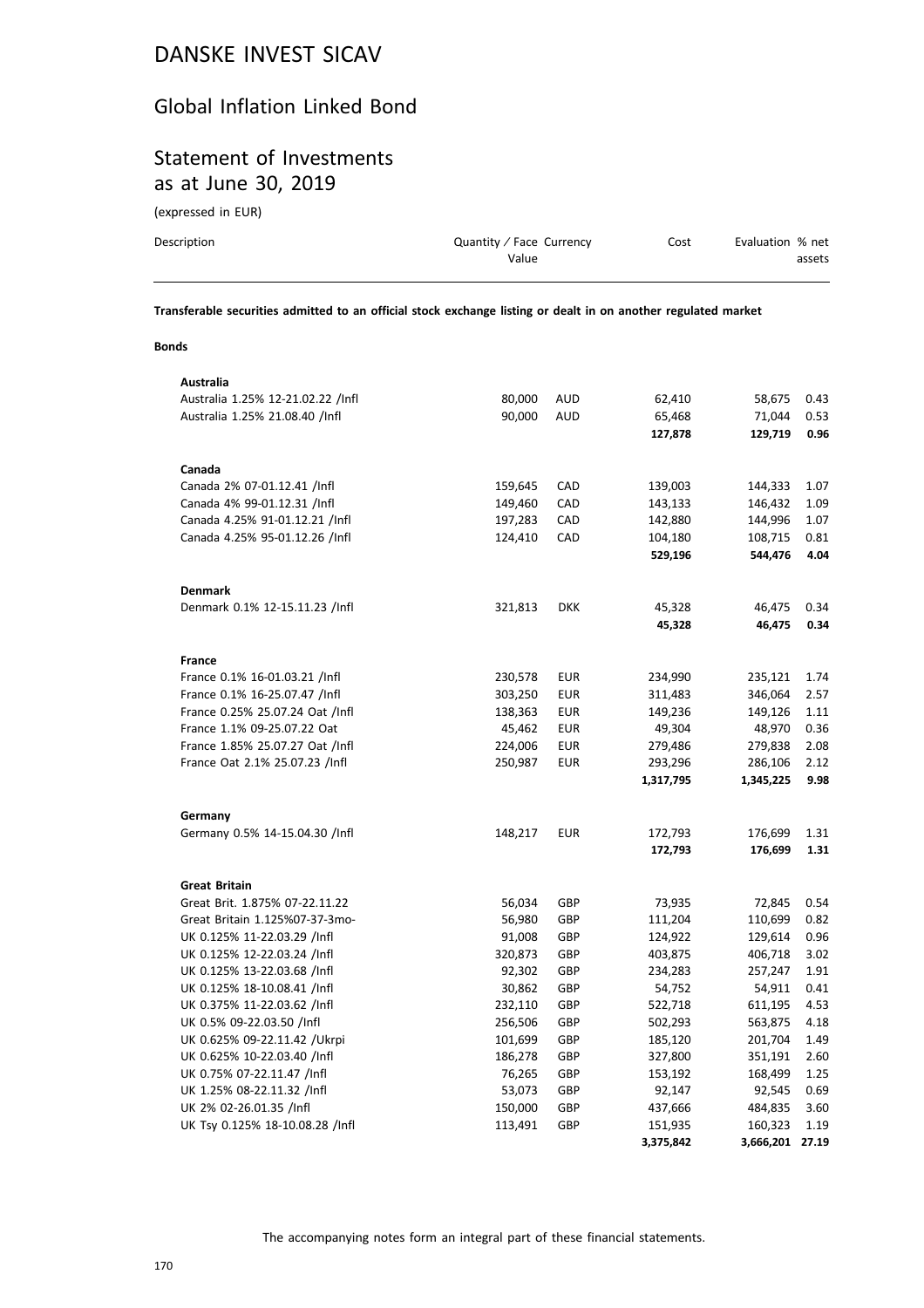### Global Inflation Linked Bond

### Statement of Investments (continued) as at June 30, 2019

| Description<br>Quantity / Face Currency<br>Value                                                                          |            |            | Cost       | Evaluation % net | assets |
|---------------------------------------------------------------------------------------------------------------------------|------------|------------|------------|------------------|--------|
| Italy                                                                                                                     |            |            |            |                  |        |
| Btps 1.3% 16-15.05.28 /Infl                                                                                               | 177,878    | <b>EUR</b> | 172,235    | 177,756          | 1.32   |
| Italy 0.1% 16-15.05.22 /Infl                                                                                              | 63,372     | <b>EUR</b> | 59,296     | 62,722           | 0.47   |
| Italy 2.1% 10-15.09.21 /Infl                                                                                              | 102,162    | <b>EUR</b> | 104,915    | 106,842          | 0.79   |
| Italy 2.35% 14-15.09.24 Btp                                                                                               | 126,351    | <b>EUR</b> | 132,998    | 135,938          | 1.01   |
| Italy 2.55% 09-15.09.41                                                                                                   | 147,985    | <b>EUR</b> | 156,754    | 165,093          | 1.22   |
| Italy 2.6% 07-15.09.23 /Infl                                                                                              | 23,924     | <b>EUR</b> | 24,587     | 25,893           | 0.19   |
|                                                                                                                           |            |            | 650,785    | 674,244          | 5.00   |
| Japan                                                                                                                     |            |            |            |                  |        |
| Japan 0.1% 13-10.09.23 /Infl                                                                                              | 42,040,000 | JPY        | 333,635    | 350,661          | 2.60   |
| Japan 0.1% 17-10.03.27 /Infl                                                                                              | 10,200,400 | JPY        | 80,379     | 86,679           | 0.64   |
| Japan 0.1% 18-10.03.28 /Infl                                                                                              | 20,218,400 | JPY        | 163,280    | 172,017          | 1.28   |
|                                                                                                                           |            |            | 577,294    | 609,357          | 4.52   |
| <b>New Zealand</b>                                                                                                        |            |            |            |                  |        |
| New Zealand 2% 12-20.09.25 / Cpi                                                                                          | 125,000    | <b>NZD</b> | 79,627     | 87,196           | 0.65   |
|                                                                                                                           |            |            | 79,627     | 87,196           | 0.65   |
| Spain                                                                                                                     |            |            |            |                  |        |
| Spain 0.65% 17-30.11.27 /Infl                                                                                             | 219,295    | <b>EUR</b> | 224,763    | 243,510          | 1.81   |
|                                                                                                                           |            |            | 224,763    | 243,510          | 1.81   |
| <b>United States of America</b>                                                                                           |            |            |            |                  |        |
| Tsy 0.75% 18-15.07.28 /Infl                                                                                               | 499,873    | <b>USD</b> | 422,629    | 455,688          | 3.38   |
| USA 0.125% 12-15.01.22 /Infl                                                                                              | 554,386    | <b>USD</b> | 469,742    | 482,798          | 3.58   |
| USA 0.125% 14-15.07.24 /Infl                                                                                              | 679,423    | <b>USD</b> | 582,426    | 594,227          | 4.41   |
| USA 0.125% 16-15.04.21 /Infl                                                                                              | 334,940    | <b>USD</b> | 292,971    | 290,817          | 2.16   |
| USA 0.125% 16-15.07.26 /Infl                                                                                              | 1,078,993  | <b>USD</b> | 845,849    | 937,998          | 6.96   |
| USA 0.375% 13-15.07.23 /Infl                                                                                              | 1,276,418  | <b>USD</b> | 1,072,984  | 1,127,673        | 8.36   |
| USA 0.5% 18-15.01.28 /Infl                                                                                                | 280,298    | <b>USD</b> | 240,629    | 249,265          | 1.85   |
| USA 0.875% 19-15.01.29 /Infl                                                                                              | 60,849     | <b>USD</b> | 54,984     | 56,033           | 0.42   |
| USA 1% 16-15.02.46 /Infl                                                                                                  | 572,792    | <b>USD</b> | 483,962    | 525,042          | 3.89   |
| USA 1% 18-15.02.48 /Infl                                                                                                  | 218,072    | <b>USD</b> | 186,209    | 200,675          | 1.49   |
| USA 2.125% 10-15.02.40 /Infl                                                                                              | 367,276    | <b>USD</b> | 389,943    | 411,264          | 3.05   |
| USA 2.375% 07-15.01.27 Tbo                                                                                                | 558,712    | <b>USD</b> | 545,337    | 564,791          | 4.19   |
|                                                                                                                           |            |            | 5,587,665  | 5,896,271 43.74  |        |
| <b>Total - Bonds</b>                                                                                                      |            |            | 12,688,966 | 13,419,373 99.54 |        |
| Total - Transferable securities admitted to an official stock exchange listing or<br>dealt in on another regulated market |            |            |            |                  |        |
|                                                                                                                           |            |            | 12,688,966 | 13,419,373 99.54 |        |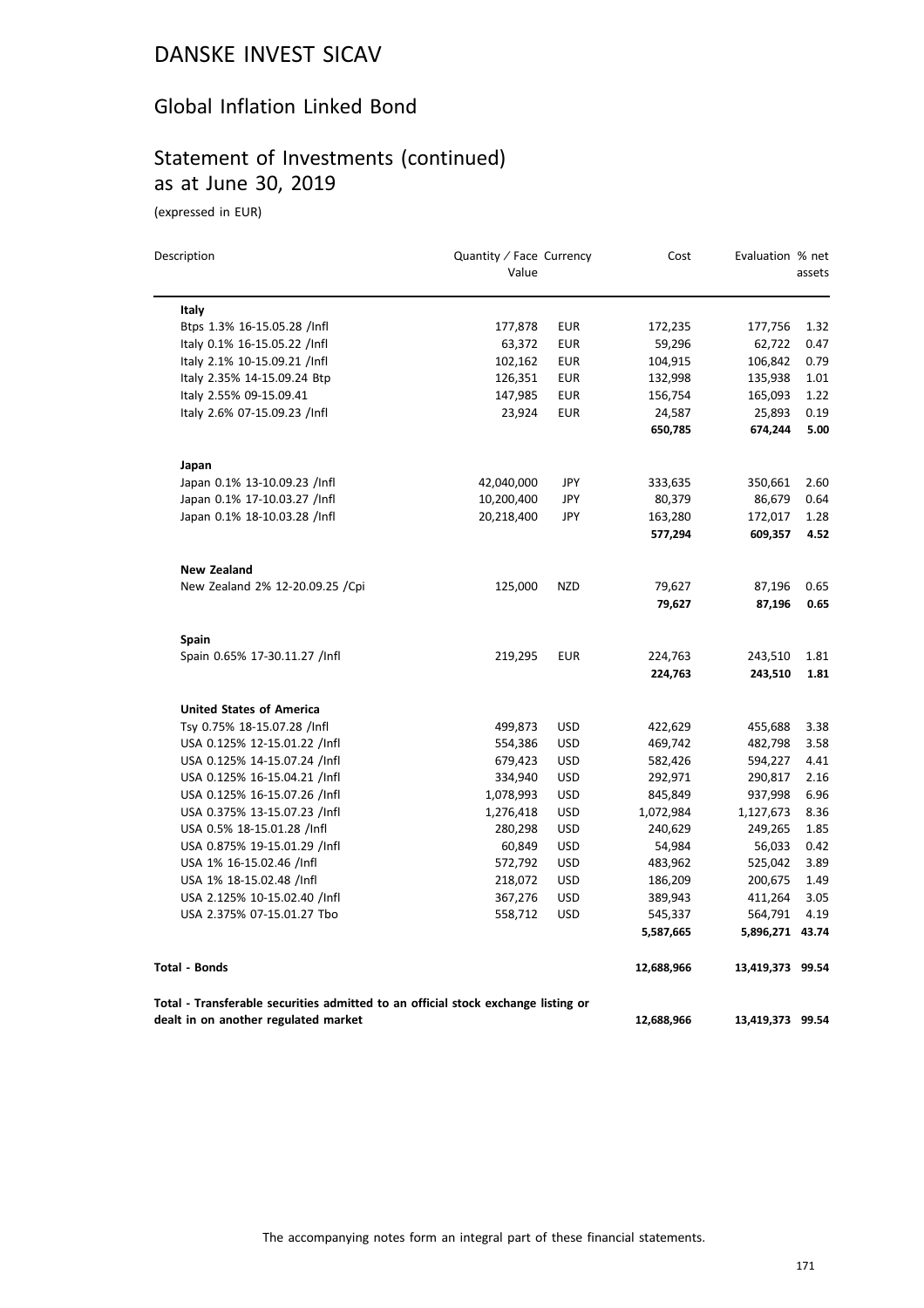### Global Inflation Linked Bond

# Statement of Investments (continued) as at June 30, 2019

| Description                                           | Quantity / Face Currency<br>Value | Cost             | Evaluation % net<br>assets       |
|-------------------------------------------------------|-----------------------------------|------------------|----------------------------------|
| <b>Other Transferable securities</b>                  |                                   |                  |                                  |
| <b>Bonds</b>                                          |                                   |                  |                                  |
| <b>New Zealand</b><br>New Zealand 2.5% 20.09.35 /Infl | 30,000<br>NZD                     | 20,055<br>20,055 | 23,671<br>0.18<br>23,671<br>0.18 |
| <b>Total - Bonds</b>                                  |                                   | 20,055           | 23,671<br>0.18                   |
| <b>Total - Other Transferable securities</b>          |                                   | 20,055           | 23,671<br>0.18                   |
| TOTAL INVESTMENT PORTFOLIO                            |                                   | 12,709,021       | 13,443,044 99.72                 |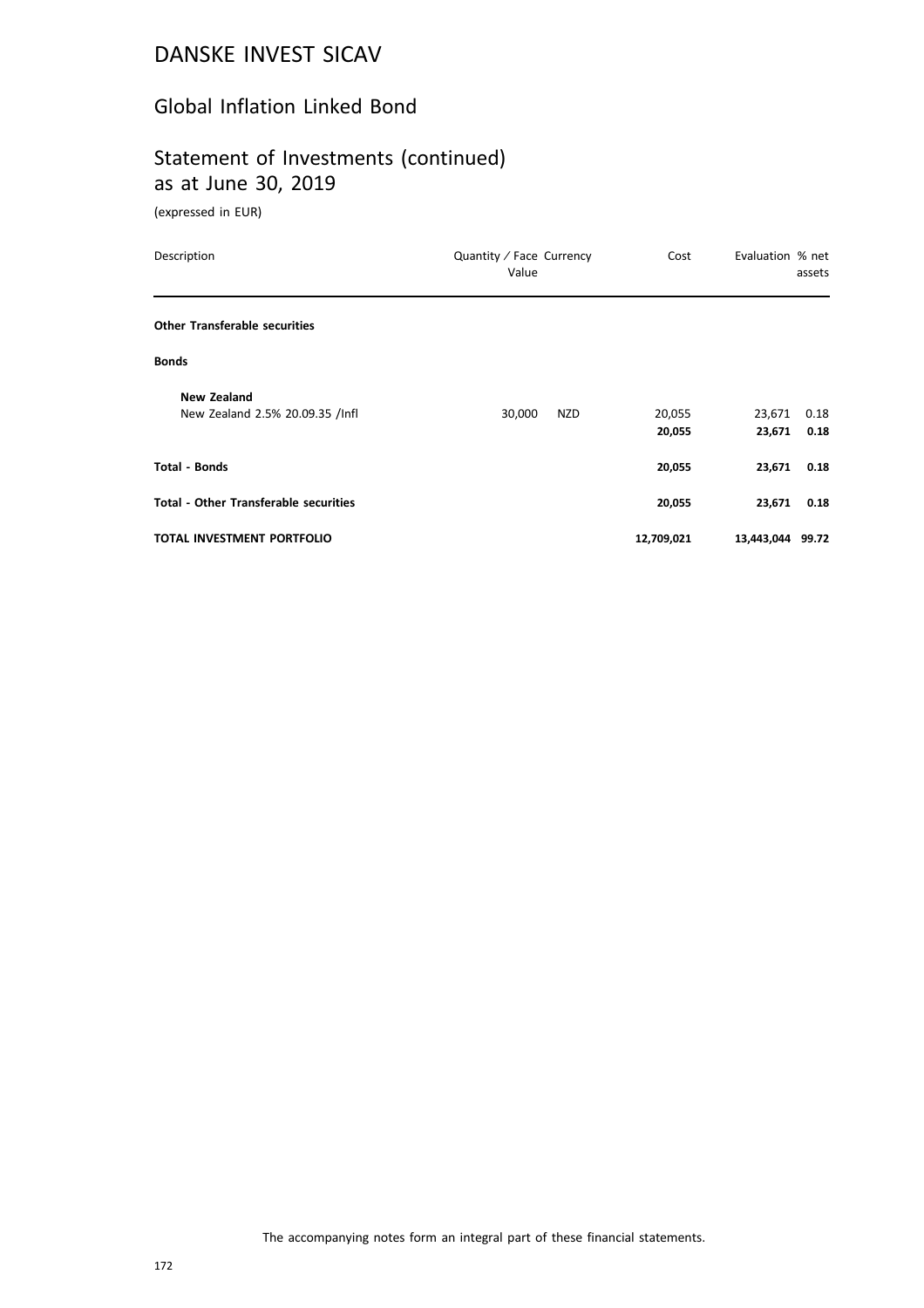### Global Inflation Linked Bond

# Geographical and Economic Portfolio Breakdowns as at June 30, 2019

(expressed as a percentage of net assets)

| Geographical breakdown   | %     |
|--------------------------|-------|
| United States of America | 43.74 |
| Great Britain            | 27.19 |
| France                   | 9.98  |
| Italy                    | 5.00  |
| Japan                    | 4.52  |
| Canada                   | 4.04  |
| Spain                    | 1.81  |
| Germany                  | 1.31  |
| Australia                | 0.96  |
| New Zealand              | 0.83  |
| Denmark                  | 0.34  |
|                          | 99.72 |

| Economic breakdown                   | %     |
|--------------------------------------|-------|
| States, Provinces and Municipalities | 99.72 |
|                                      | 99.72 |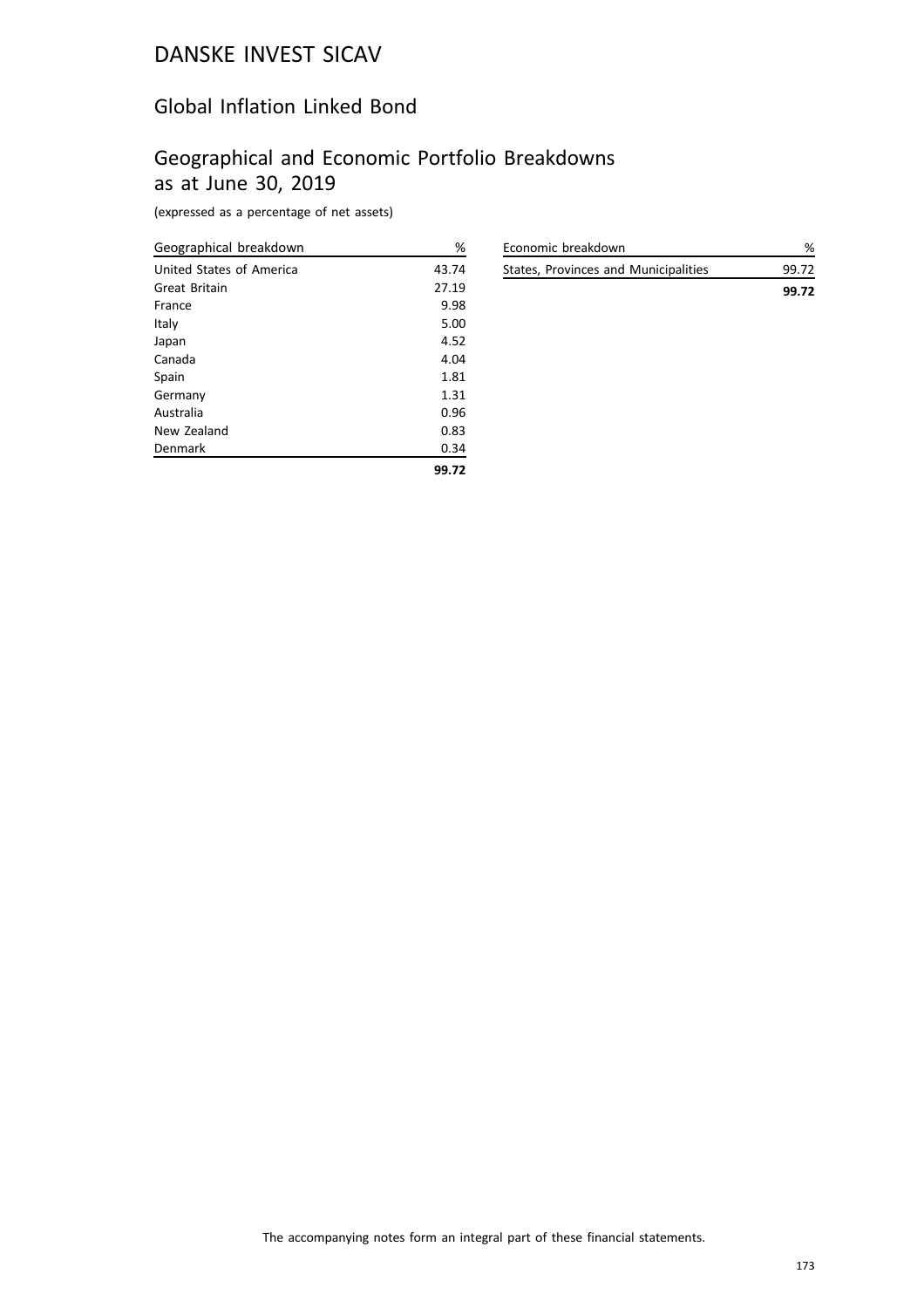### Global Inflation Linked Bond Short Duration

# Statement of Investments as at June 30, 2019

(expressed in EUR)

| Description | Quantity / Face Currency<br>Value | Cost | Evaluation % net<br>assets |
|-------------|-----------------------------------|------|----------------------------|
|             |                                   |      |                            |

**Transferable securities admitted to an official stock exchange listing or dealt in on another regulated market**

### **Bonds**

| Australia                         |           |            |           |           |       |
|-----------------------------------|-----------|------------|-----------|-----------|-------|
| Australia 1.25% 12-21.02.22 /Infl | 300,000   | <b>AUD</b> | 227,998   | 220,030   | 0.25  |
| Australia 3% 09-20.09.25 /Infl    | 500,000   | <b>AUD</b> | 484,379   | 454,358   | 0.50  |
| Australia 4% 96-20.08.20 /Infl    | 600,000   | <b>AUD</b> | 759,059   | 667,861   | 0.75  |
|                                   |           |            | 1,471,436 | 1,342,249 | 1.50  |
| Canada                            |           |            |           |           |       |
| Canada 2% 07-01.12.41 /Infl       | 208,767   | CAD        | 181,774   | 188,743   | 0.21  |
| Canada 4% 99-01.12.31 /Infl       | 254,082   | CAD        | 243,325   | 248,935   | 0.28  |
| Canada 4.25% 91-01.12.21 /Infl    | 1,808,422 | CAD        | 1,309,734 | 1,329,132 | 1.48  |
| Canada 4.25% 95-01.12.26 /Infl    | 575,398   | CAD        | 471,153   | 502,806   | 0.56  |
|                                   |           |            | 2,205,986 | 2,269,616 | 2.53  |
| <b>Denmark</b>                    |           |            |           |           |       |
| Denmark 0.1% 12-15.11.23 /Infl    | 2,896,317 | <b>DKK</b> | 409,655   | 418,279   | 0.47  |
|                                   |           |            | 409,655   | 418,279   | 0.47  |
| <b>France</b>                     |           |            |           |           |       |
| France 0.1% 16-01.03.21 /Infl     | 2,379,142 | EUR        | 2,424,941 | 2,426,024 | 2.71  |
| France 0.1% 16-25.07.47 /Infl     | 731,983   | <b>EUR</b> | 779,907   | 835,326   | 0.93  |
| France 0.25% 25.07.24 Oat /Infl   | 1,447,489 | <b>EUR</b> | 1,561,239 | 1,560,089 | 1.74  |
| France 1.1% 09-25.07.22 Oat       | 215,944   | <b>EUR</b> | 235,425   | 232,606   | 0.26  |
| France 1.85% 25.07.27 Oat /Infl   | 2,172,858 | <b>EUR</b> | 2,711,014 | 2,714,426 | 3.03  |
| France Oat 2.1% 25.07.23 /Infl    | 1,802,543 | <b>EUR</b> | 2,106,972 | 2,054,763 | 2.29  |
|                                   |           |            | 9,819,498 | 9,823,234 | 10.96 |
| Germany                           |           |            |           |           |       |
| Germany 0.1% 15-15.04.26 /Infl    | 337,885   | <b>EUR</b> | 365,815   | 370,722   | 0.41  |
| Germany 0.5% 14-15.04.30 /Infl    | 804,604   | <b>EUR</b> | 940,036   | 959,225   | 1.07  |
|                                   |           |            | 1,305,851 | 1,329,947 | 1.48  |
| <b>Great Britain</b>              |           |            |           |           |       |
| Great Brit. 1.875% 07-22.11.22    | 1,667,011 | GBP        | 2,167,687 | 2,167,151 | 2.42  |
| UK 0.125% 11-22.03.29 /Infl       | 934,349   | GBP        | 1,340,943 | 1,330,703 | 1.48  |
| UK 0.125% 12-22.03.24 /Infl       | 1,889,588 | GBP        | 2,381,038 | 2,395,115 | 2.67  |
| Uk 0.125% 15-22.03.26 /Infl       | 1,863,069 | GBP        | 2,372,712 | 2,484,438 | 2.77  |
| UK Tsy 0.125% 18-10.08.28 /Infl   | 608,726   | GBP        | 834,716   | 859,915   | 0.97  |
|                                   |           |            | 9,097,096 | 9,237,322 | 10.31 |
| Italy                             |           |            |           |           |       |
| Btps 1.3% 16-15.05.28 /Infl       | 1,538,120 | <b>EUR</b> | 1,489,325 | 1,537,069 | 1.71  |
| Italy 0.1% 16-15.05.22 /Infl      | 623,158   | EUR        | 603,085   | 616,770   | 0.69  |
| Italy 2.1% 10-15.09.21 /Infl      | 1,101,076 | <b>EUR</b> | 1,130,771 | 1,151,519 | 1.28  |
| Italy 2.35% 14-15.09.24 Btp       | 1,158,223 | <b>EUR</b> | 1,219,150 | 1,246,100 | 1.39  |
| Italy 2.6% 07-15.09.23 /Infl      | 741,632   | <b>EUR</b> | 768,961   | 802,686   | 0.90  |
|                                   |           |            | 5,211,292 | 5,354,144 | 5.97  |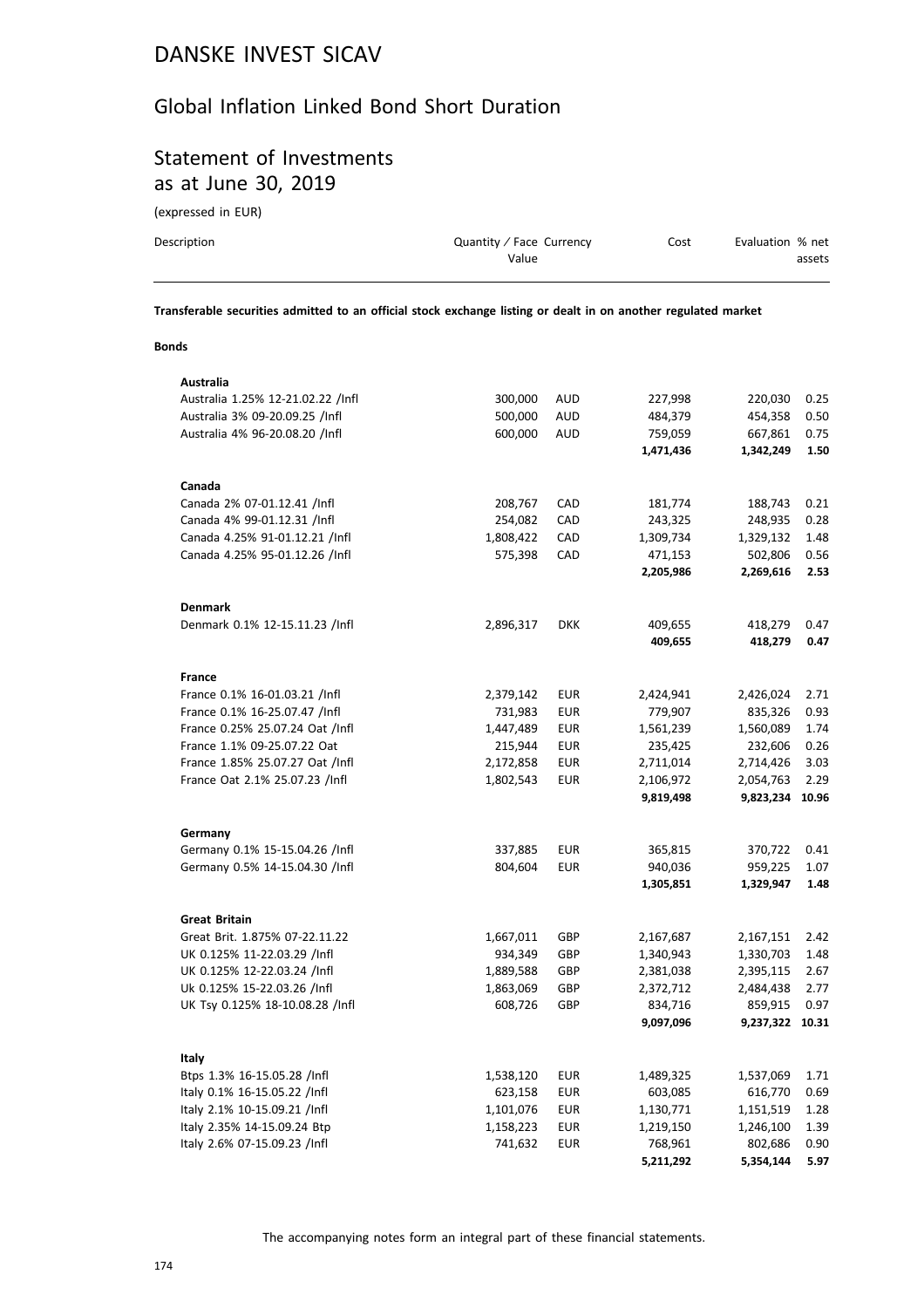# Global Inflation Linked Bond Short Duration

# Statement of Investments (continued) as at June 30, 2019

| Description                                                                       | Quantity / Face Currency<br>Value |            | Cost       | Evaluation % net | assets |
|-----------------------------------------------------------------------------------|-----------------------------------|------------|------------|------------------|--------|
| Japan                                                                             |                                   |            |            |                  |        |
| Japan 0.1% 13-10.09.23 /Infl                                                      | 178,670,000                       | JPY        | 1,417,063  | 1,490,307        | 1.66   |
| Japan 0.1% 17-10.03.27 /Infl                                                      | 173,406,800                       | JPY        | 1,373,455  | 1,473,550        | 1.64   |
| Japan 0.1% 18-10.03.28 /Infl                                                      | 146,583,400                       | JPY        | 1,183,783  | 1,247,124        | 1.40   |
|                                                                                   |                                   |            | 3,974,301  | 4,210,981        | 4.70   |
| <b>New Zealand</b>                                                                |                                   |            |            |                  |        |
| New Zealand 2% 12-20.09.25 /Cpi                                                   | 400,000                           | <b>NZD</b> | 262,890    | 279,026          | 0.31   |
|                                                                                   |                                   |            | 262,890    | 279,026          | 0.31   |
| <b>Spain</b>                                                                      |                                   |            |            |                  |        |
| Spain 0.15% 17-30.11.23 /Infl                                                     | 545,328                           | <b>EUR</b> | 561,968    | 570,319          | 0.64   |
| Spain 0.65% 17-30.11.27 /Infl                                                     | 1,044,260                         | <b>EUR</b> | 1,082,681  | 1,159,571        | 1.29   |
|                                                                                   |                                   |            | 1,644,649  | 1,729,890        | 1.93   |
| <b>United States of America</b>                                                   |                                   |            |            |                  |        |
| Tsy 0.75% 18-15.07.28 /Infl                                                       | 2,366,748                         | <b>USD</b> | 1,996,844  | 2,157,545        | 2.41   |
| USA 0.125% 12-15.01.22 /Infl                                                      | 2,489,080                         | <b>USD</b> | 2,143,739  | 2,167,665        | 2.42   |
| USA 0.125% 12-15.07.22 /Infl                                                      | 3,607,902                         | <b>USD</b> | 2,984,454  | 3,152,124        | 3.52   |
| USA 0.125% 14-15.07.24 /Infl                                                      | 5,392,250                         | <b>USD</b> | 4,558,863  | 4,716,083        | 5.26   |
| USA 0.125% 16-15.04.21 /Infl                                                      | 6,255,805                         | <b>USD</b> | 5,283,035  | 5,431,711        | 6.06   |
| USA 0.125% 16-15.07.26 /Infl                                                      | 13,001,333                        | <b>USD</b> | 10,234,101 | 11,302,413 12.61 |        |
| USA 0.25% 15-15.01.25 /Infl                                                       | 8,649,200                         | <b>USD</b> | 7,068,473  | 7,585,624        | 8.46   |
| USA 0.375% 13-15.07.23 /Infl                                                      | 6,481,120                         | <b>USD</b> | 5,201,505  | 5,725,855        | 6.39   |
| USA 0.5% 18-15.01.28 /Infl                                                        | 1,837,508                         | <b>USD</b> | 1,534,883  | 1,634,069        | 1.82   |
| USA 0.625% 14-15.01.24 /Infl                                                      | 3,435,081                         | <b>USD</b> | 2,952,581  | 3,062,303        | 3.42   |
| USA 0.875% 19-15.01.29 /Infl                                                      | 6,176,173                         | <b>USD</b> | 5,464,843  | 5,687,297        | 6.35   |
| USA 1.25% 10-15.07.20 /Infl                                                       | 763,224                           | <b>USD</b> | 656,153    | 673,421          | 0.74   |
|                                                                                   |                                   |            | 50,079,474 | 53,296,110       | 59.46  |
| <b>Total - Bonds</b>                                                              |                                   |            | 85,482,128 | 89,290,798 99.62 |        |
| Total - Transferable securities admitted to an official stock exchange listing or |                                   |            |            |                  |        |
| dealt in on another regulated market                                              |                                   |            | 85,482,128 | 89,290,798 99.62 |        |
| TOTAL INVESTMENT PORTFOLIO                                                        |                                   |            | 85,482,128 | 89,290,798 99.62 |        |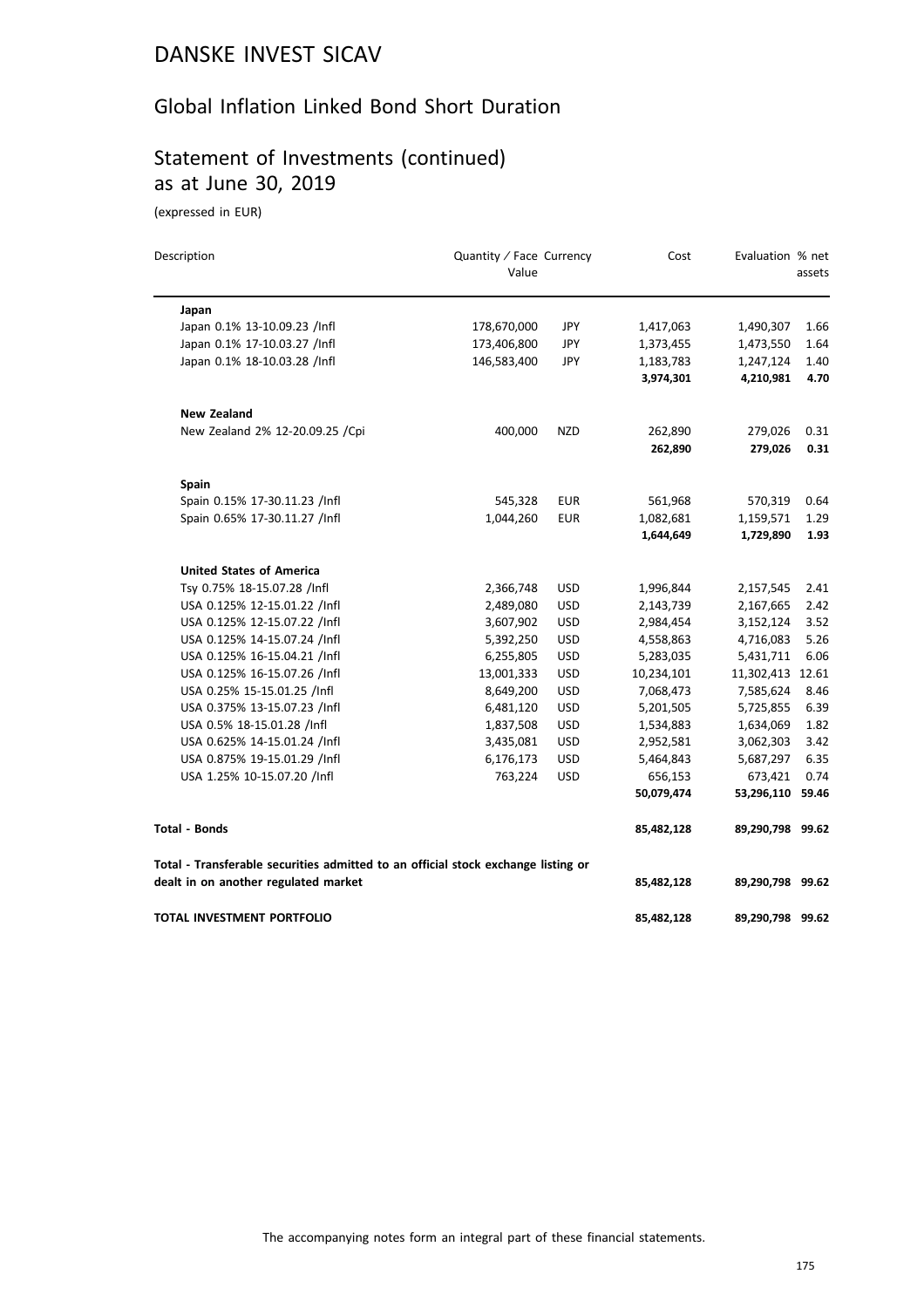### Global Inflation Linked Bond Short Duration

# Geographical and Economic Portfolio Breakdowns as at June 30, 2019

(expressed as a percentage of net assets)

| Geographical breakdown   | $\%$  |
|--------------------------|-------|
| United States of America | 59.46 |
| France                   | 10.96 |
| Great Britain            | 10.31 |
| Italy                    | 5.97  |
| Japan                    | 4.70  |
| Canada                   | 2.53  |
| Spain                    | 1.93  |
| Australia                | 1.50  |
| Germany                  | 1.48  |
| Denmark                  | 0.47  |
| New Zealand              | 0.31  |
|                          | 99.62 |

| Economic breakdown                   | %     |
|--------------------------------------|-------|
| States, Provinces and Municipalities | 99.62 |
|                                      | 99.62 |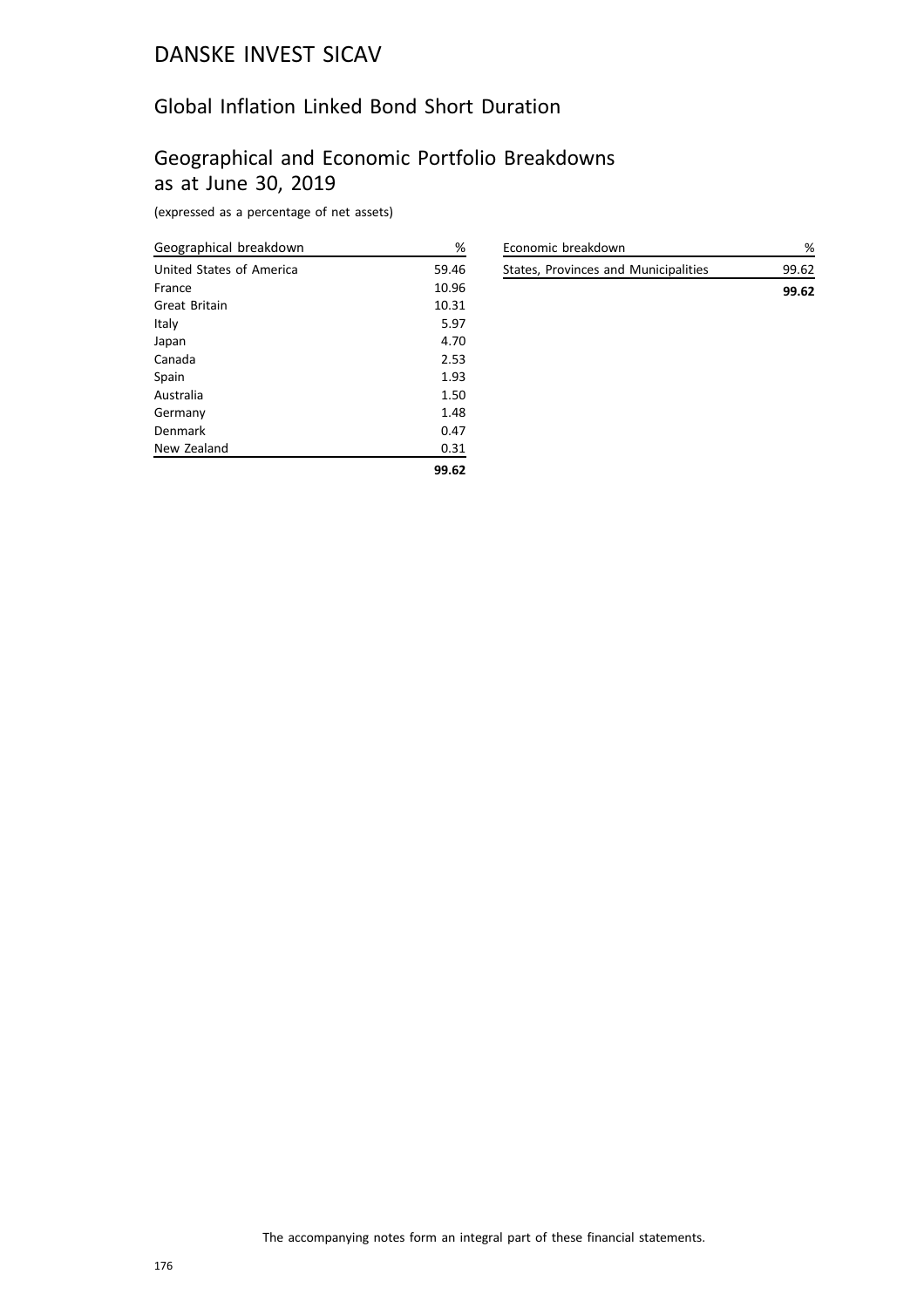# Global StockPicking

### Statement of Investments as at June 30, 2019

(expressed in EUR)

| Description | Quantity / Face Currency | Cost | Evaluation % net |
|-------------|--------------------------|------|------------------|
|             | Value                    |      | assets           |
|             |                          |      |                  |

**Transferable securities admitted to an official stock exchange listing or dealt in on another regulated market**

**Shares**

| Canada                                    |         |            |           |           |      |
|-------------------------------------------|---------|------------|-----------|-----------|------|
| <b>Toronto Dominion Bk</b>                | 18,514  | CAD        | 749,062   | 945,722   | 3.16 |
|                                           |         |            | 749,062   | 945,722   | 3.16 |
|                                           |         |            |           |           |      |
| Cayman Islands<br>Dali Foods Group Co Ltd | 691,233 | HKD        | 433,029   | 405,031   | 1.35 |
|                                           |         |            | 433,029   | 405,031   | 1.35 |
|                                           |         |            |           |           |      |
| Curaçao                                   |         |            |           |           |      |
| Schlumberger Ltd                          | 8,659   | <b>USD</b> | 435,370   | 297,391   | 0.99 |
|                                           |         |            | 435,370   | 297,391   | 0.99 |
|                                           |         |            |           |           |      |
| <b>Denmark</b>                            |         |            |           |           |      |
| Novo Nordisk A /S /-B-                    | 16,873  | <b>DKK</b> | 665,043   | 753,125   | 2.52 |
| Novozymes Shs -B-                         | 14,594  | <b>DKK</b> | 607,207   | 595,188   | 1.99 |
|                                           |         |            | 1,272,250 | 1,348,313 | 4.51 |
| France                                    |         |            |           |           |      |
| Publicis Groupe Sa                        | 16,723  | EUR        | 1,068,868 | 756,214   | 2.53 |
| Sanofi                                    | 7,689   | <b>EUR</b> | 588,057   | 577,444   | 1.93 |
|                                           |         |            | 1,656,925 | 1,333,658 | 4.46 |
|                                           |         |            |           |           |      |
| Germany                                   |         |            |           |           |      |
| Sap Ag                                    | 6,239   | <b>EUR</b> | 435,050   | 741,692   | 2.48 |
|                                           |         |            | 435,050   | 741,692   | 2.48 |
|                                           |         |            |           |           |      |
| <b>Great Britain</b>                      |         |            |           |           |      |
| Antofagasta Plc                           | 61,286  | GBP        | 535,937   | 629,465   | 2.10 |
| British American Tobacco (25p)            | 7,886   | GBP        | 361,849   | 243,104   | 0.81 |
| Reckitt Benckiser Group Plc               | 16,074  | GBP        | 1,095,200 | 1,112,388 | 3.72 |
| Scottish & Southern Energy Plc            | 56,056  | GBP        | 666,826   | 695,784   | 2.33 |
|                                           |         |            | 2,659,812 | 2,680,741 | 8.96 |
| Guernsey                                  |         |            |           |           |      |
| <b>Burford Capital Limited</b>            | 23,924  | GBP        | 472,654   | 407,583   | 1.36 |
|                                           |         |            | 472,654   | 407,583   | 1.36 |
|                                           |         |            |           |           |      |
| Hong Kong                                 |         |            |           |           |      |
| Aia Group                                 | 95,465  | <b>HKD</b> | 524,613   | 903,492   | 3.02 |
|                                           |         |            | 524,613   | 903,492   | 3.02 |
|                                           |         |            |           |           |      |
| Ireland                                   |         |            |           |           |      |
| Crh Plc                                   | 35,970  | GBP        | 986,893   | 1,026,550 | 3.43 |
|                                           |         |            | 986,893   | 1,026,550 | 3.43 |
| Japan                                     |         |            |           |           |      |
| East Japan Railway Co                     | 7,609   | JPY        | 543,693   | 625,583   | 2.09 |
|                                           |         |            |           |           |      |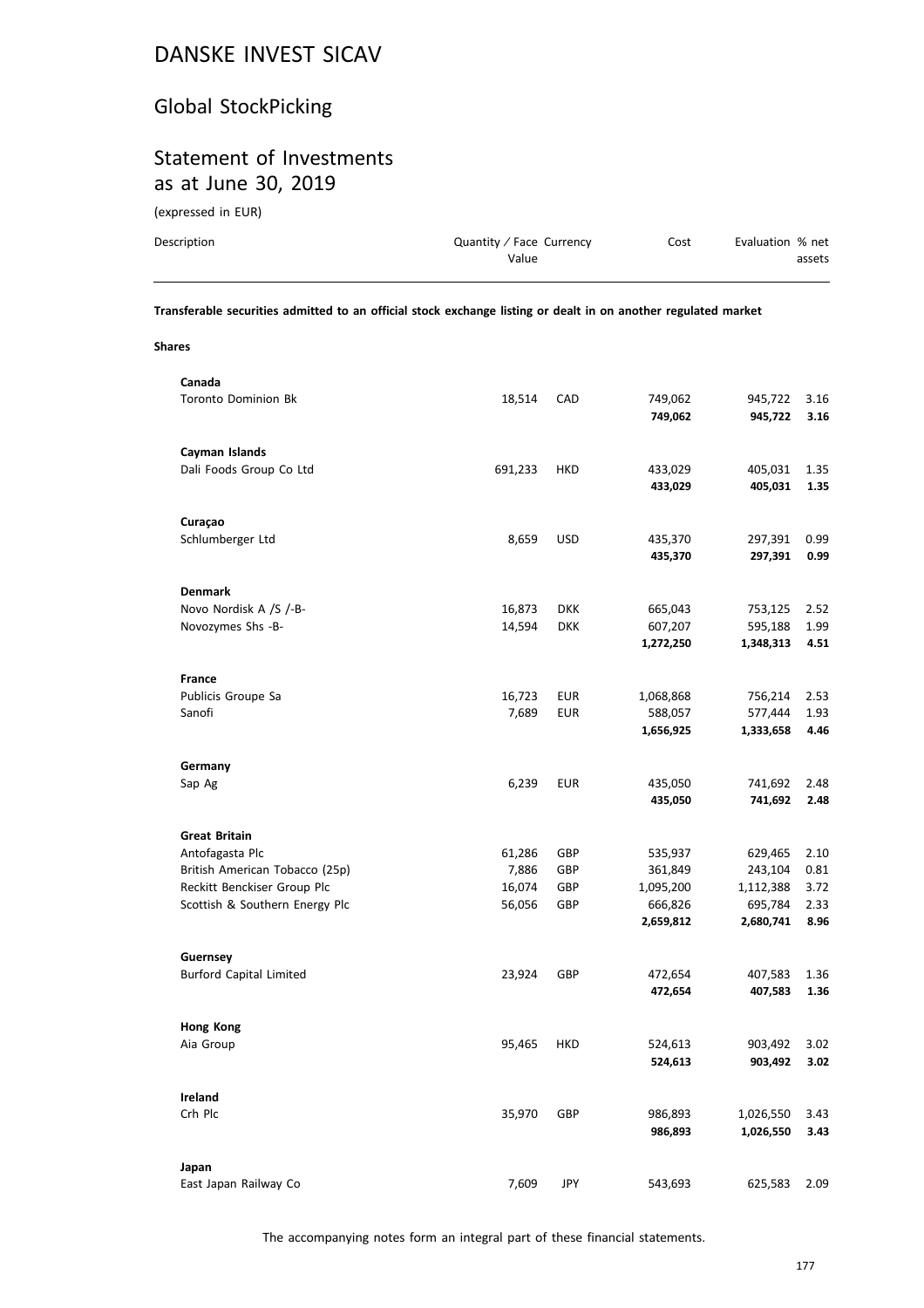### Global StockPicking

# Statement of Investments (continued) as at June 30, 2019

| Description                                                                       | Quantity / Face Currency<br>Value |            | Cost       | Evaluation % net | assets |
|-----------------------------------------------------------------------------------|-----------------------------------|------------|------------|------------------|--------|
| Nintendo Co.Ltd                                                                   | 2,005                             | <b>JPY</b> | 569,913    | 645,801          | 2.16   |
|                                                                                   |                                   |            | 1,113,606  | 1,271,384        | 4.25   |
| <b>Singapore</b>                                                                  |                                   |            |            |                  |        |
| Utd Overseas Bk /Local                                                            | 46,463                            | SGD        | 648,430    | 788,447          | 2.63   |
|                                                                                   |                                   |            | 648,430    | 788,447          | 2.63   |
| Switzerland                                                                       |                                   |            |            |                  |        |
| Nestle Sa                                                                         | 10,699                            | <b>CHF</b> | 617,385    | 967,919          | 3.23   |
| Roche Holding Ag / Genussschein                                                   | 3,874                             | <b>CHF</b> | 820,588    | 947,892          | 3.17   |
|                                                                                   |                                   |            | 1,437,973  | 1,915,811        | 6.40   |
| <b>United States of America</b>                                                   |                                   |            |            |                  |        |
| 3M Co                                                                             | 3,008                             | <b>USD</b> | 526,199    | 453,016          | 1.51   |
| Akamai Technologies Inc                                                           | 11,328                            | USD        | 588,906    | 790,050          | 2.64   |
| Alphabet Inc -A-                                                                  | 772                               | <b>USD</b> | 764,849    | 729,887          | 2.44   |
| Becton Dickinson & Co.                                                            | 4,435                             | <b>USD</b> | 417,228    | 970,345          | 3.24   |
| Borg Warner Inc                                                                   | 20,665                            | <b>USD</b> | 731,888    | 764,537          | 2.56   |
| Cisco Systems Inc                                                                 | 36,174                            | <b>USD</b> | 725,043    | 1,770,342        | 5.92   |
| Coca-Cola Co                                                                      | 16,645                            | USD        | 663,161    | 746,631          | 2.50   |
| Colgate-Palmolive Co.                                                             | 7,237                             | <b>USD</b> | 420,031    | 458,465          | 1.53   |
| Conocophillips                                                                    | 22,443                            | <b>USD</b> | 890,427    | 1,207,537        | 4.04   |
| <b>Electronic Arts</b>                                                            | 6,428                             | <b>USD</b> | 507,298    | 559,624          | 1.87   |
| Emerson Electric Co.                                                              | 14,692                            | <b>USD</b> | 873,732    | 852,813          | 2.85   |
| First Republic Bank                                                               | 7,926                             | <b>USD</b> | 583,521    | 667,211          | 2.23   |
| Johnson & Johnson                                                                 | 7,334                             | <b>USD</b> | 881,580    | 906,099          | 3.03   |
| Jpmorgan Chase & Co.                                                              | 9,780                             | <b>USD</b> | 315,187    | 934,758          | 3.12   |
| Kroger Co.                                                                        | 22,350                            | <b>USD</b> | 504,982    | 419,817          | 1.40   |
| Microsoft Corp                                                                    | 15,959                            | USD        | 480,970    | 1,880,044        | 6.28   |
| <b>Rockwell Automation</b>                                                        | 3,571                             | <b>USD</b> | 392,286    | 508,423          | 1.70   |
| Unitedhealth Group Inc                                                            | 3,168                             | <b>USD</b> | 309,829    | 685,317          | 2.29   |
|                                                                                   |                                   |            | 10,577,117 | 15,304,916 51.15 |        |
| <b>Total - Shares</b>                                                             |                                   |            | 23,402,784 | 29,370,731 98.15 |        |
| Total - Transferable securities admitted to an official stock exchange listing or |                                   |            |            |                  |        |
| dealt in on another regulated market                                              |                                   |            | 23,402,784 | 29,370,731 98.15 |        |
| TOTAL INVESTMENT PORTFOLIO                                                        |                                   |            | 23,402,784 | 29,370,731 98.15 |        |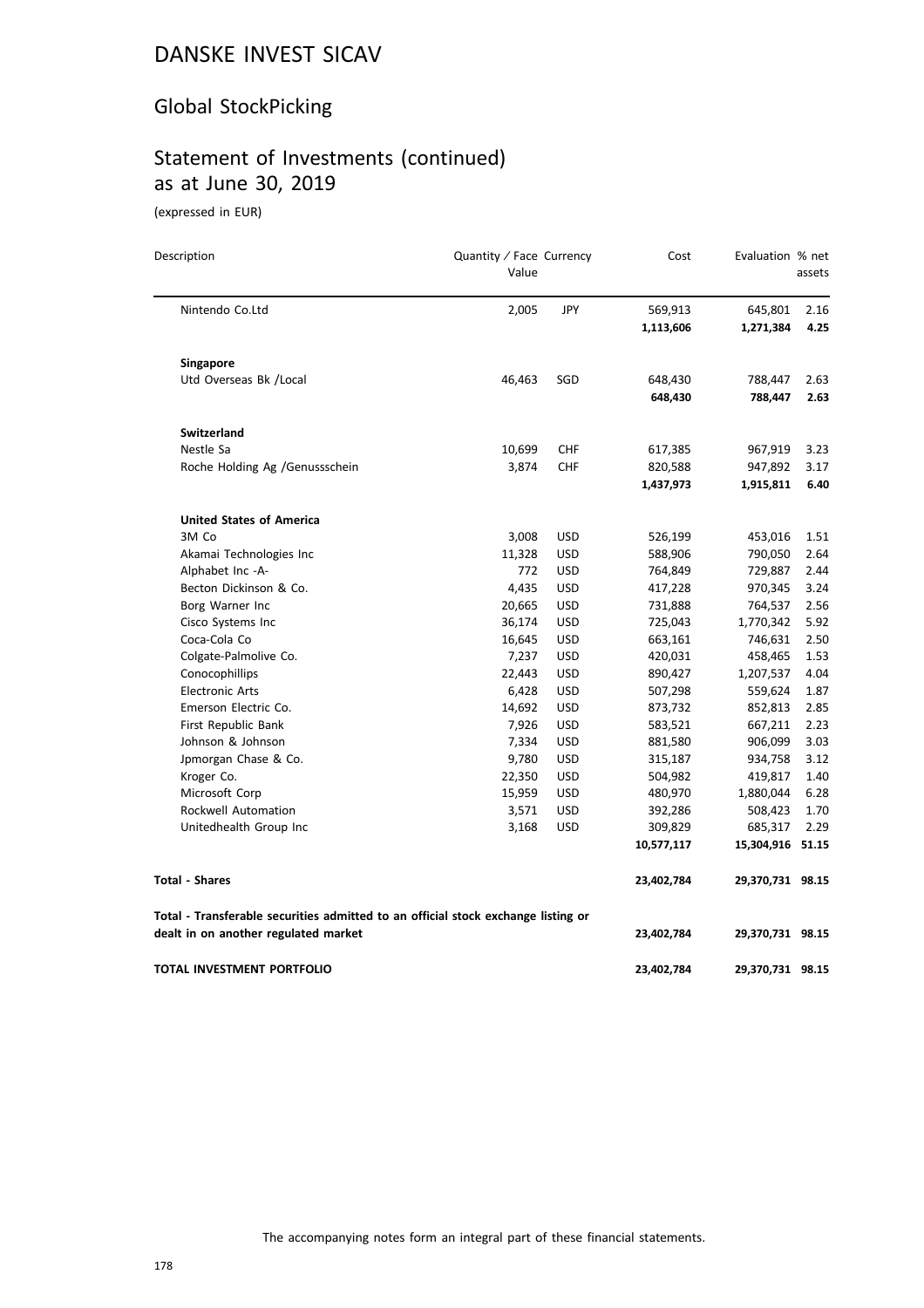### Global StockPicking

# Geographical and Economic Portfolio Breakdowns as at June 30, 2019

(expressed as a percentage of net assets)

| Geographical breakdown   | %     |
|--------------------------|-------|
| United States of America | 51.15 |
| Great Britain            | 8.96  |
| Switzerland              | 6.40  |
| Denmark                  | 4.51  |
| France                   | 4.46  |
| Japan                    | 4.25  |
| Ireland                  | 3.43  |
| Canada                   | 3.16  |
| Hong Kong                | 3.02  |
| Singapore                | 2.63  |
| Germany                  | 2.48  |
| Guernsey                 | 1.36  |
| Cayman Islands           | 1.35  |
| Curaçao                  | 0.99  |
|                          |       |

| Economic breakdown                                | %     |
|---------------------------------------------------|-------|
| Internet Software                                 | 15.71 |
| <b>Pharmaceuticals and Cosmetics</b>              | 13.89 |
| <b>Banks and Financial Institutions</b>           | 11.14 |
| <b>Food and Distilleries</b>                      | 7.08  |
| Consumer Goods                                    | 6.76  |
| Office Equipment, Computers                       | 5.92  |
| Petrol                                            | 5.03  |
| <b>Electronics and Electrical Equipment</b>       | 4.55  |
| Construction, Building Material                   | 3.43  |
| Insurance                                         | 3.02  |
| Automobile Industry                               | 2.56  |
| Graphic Art, Publishing                           | 2.53  |
| <b>Public Services</b>                            | 2.33  |
| <b>Healthcare Education &amp; Social Services</b> | 2.29  |
| Electronic Semiconductor                          | 2.16  |
| Non-Ferrous Metals                                | 2.10  |
| Transportation                                    | 2.09  |
| Chemicals                                         | 1.99  |
| Retail                                            | 1.40  |
| Holding and Finance Companies                     | 1.36  |
| <b>Tobacco and Spirits</b>                        | 0.81  |
|                                                   | 98.15 |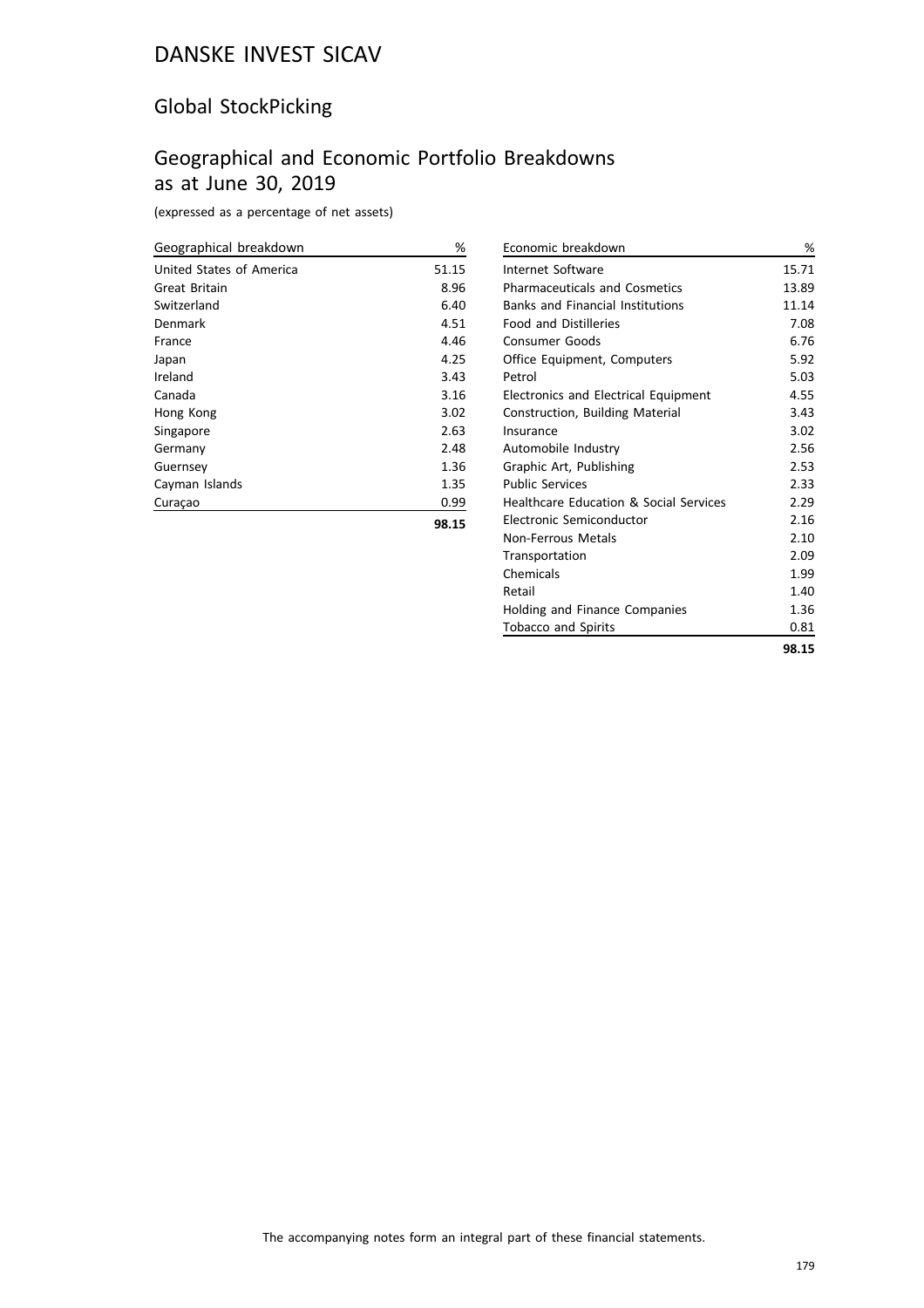### India

# Statement of Investments as at June 30, 2019

(expressed in USD)

| Description | Quantity / Face Currency | Cost | Evaluation % net |
|-------------|--------------------------|------|------------------|
|             | Value                    |      | assets           |
|             |                          |      |                  |

**Transferable securities admitted to an official stock exchange listing or dealt in on another regulated market**

#### **Shares**

| India                                                                                                                     |         |            |            |                  |      |
|---------------------------------------------------------------------------------------------------------------------------|---------|------------|------------|------------------|------|
| Aa Abb Shs                                                                                                                | 38,400  | <b>INR</b> | 610,024    | 894,575          | 1.24 |
| Aegis Logistics Ltd                                                                                                       | 434,000 | <b>INR</b> | 1,085,735  | 1,263,072        | 1.75 |
| Asian Paints                                                                                                              | 87,800  | <b>INR</b> | 1,496,753  | 1,722,945        | 2.38 |
| Bandhan Bank Ltd                                                                                                          | 135,641 | <b>INR</b> | 1,081,206  | 1,052,324        | 1.45 |
| <b>Bharti Infratel Ltd Shs</b>                                                                                            | 160,741 | <b>INR</b> | 937,687    | 625,101          | 0.86 |
| Biocon Ltd                                                                                                                | 190,000 | <b>INR</b> | 220,064    | 691,611          | 0.96 |
| Bosch Ltd                                                                                                                 | 6,825   | <b>INR</b> | 1,218,815  | 1,633,718        | 2.26 |
| Castrol India Ltd                                                                                                         | 155,220 | <b>INR</b> | 403,557    | 303,785          | 0.42 |
| Container                                                                                                                 | 358,350 | <b>INR</b> | 2,246,789  | 2,948,840        | 4.07 |
| Cyient                                                                                                                    | 41,848  | <b>INR</b> | 426,397    | 330,795          | 0.46 |
| Glaxosmithkline Pharma. /Demat.                                                                                           | 15,970  | <b>INR</b> | 324,672    | 279,190          | 0.39 |
| Godrej Agrovet Ltd                                                                                                        | 138,314 | <b>INR</b> | 1,201,357  | 1,010,253        | 1.40 |
| Godrej Consumer Pr /Dematerial.                                                                                           | 203,346 | <b>INR</b> | 1,218,147  | 1,952,258        | 2.70 |
| Godrej Properties Ltd / Reit                                                                                              | 100,000 | <b>INR</b> | 986,350    | 1,437,670        | 1.99 |
| Gruh Finance Ltd                                                                                                          | 480,000 | <b>INR</b> | 486,420    | 1,928,287        | 2.66 |
| Gujarat Gas Ltd                                                                                                           | 355,000 | <b>INR</b> | 469,494    | 900,022          | 1.24 |
| Hdfc Bank Ltd                                                                                                             | 79,900  | <b>INR</b> | 1,256,130  | 2,841,289        | 3.93 |
| Hero Motocorp Ltd                                                                                                         | 28,100  | <b>INR</b> | 1,273,844  | 1,055,918        | 1.46 |
| Hindustan Unilever Ltd                                                                                                    | 152,639 | <b>INR</b> | 2,072,532  | 3,937,468        | 5.44 |
| Housing Devt Fin Corp                                                                                                     | 225,200 | <b>INR</b> | 4,284,172  | 7,164,320        | 9.90 |
| Infosys                                                                                                                   | 376,968 | <b>INR</b> | 3,193,199  | 4,003,072        | 5.53 |
| Itc Ltd /Demat                                                                                                            | 929,793 | <b>INR</b> | 3,356,371  | 3,694,757        | 5.11 |
| Jyothy Laboratories Ltd                                                                                                   | 548,452 | <b>INR</b> | 1,397,078  | 1,264,358        | 1.75 |
| Kansai Nerolac Paints Ltd                                                                                                 | 69,535  | <b>INR</b> | 99,673     | 442,264          | 0.61 |
| Kotak Mahind                                                                                                              | 180,277 | <b>INR</b> | 1,972,429  | 3,864,471        | 5.34 |
| Maruti Suzuki India Ltd                                                                                                   | 14,800  | <b>INR</b> | 1,621,630  | 1,405,740        | 1.94 |
| Max India Limited /Demat                                                                                                  | 95,000  | <b>INR</b> | 824,602    | 569,015          | 0.79 |
| Mphasis Ltd /Demat.                                                                                                       | 169,245 | <b>INR</b> | 1,545,122  | 2,419,557        | 3.34 |
| Nestle India /Dematerialised                                                                                              | 16,842  | <b>INR</b> | 1,531,061  | 2,891,075        | 4.00 |
| <b>Piramal Enter</b>                                                                                                      | 91,266  | <b>INR</b> | 2,011,065  | 2,569,722        | 3.55 |
| Prestige Estates Projects Ltd                                                                                             | 298,373 | <b>INR</b> | 1,077,948  | 1,181,761        | 1.63 |
| Sanofi India Shs                                                                                                          | 14,832  | <b>INR</b> | 711,084    | 1,206,099        | 1.67 |
| Sbi Life Insurance Company Ltd                                                                                            | 172,995 | <b>INR</b> | 1,492,740  | 1,823,754        | 2.52 |
| <b>Shree Cements Ltd</b>                                                                                                  | 5,100   | <b>INR</b> | 1,308,961  | 1,608,930        | 2.22 |
| Syngene International Ltd                                                                                                 | 63,100  | <b>INR</b> | 309,358    | 302,878          | 0.42 |
| Tata Consultancy Serv /Demat.                                                                                             | 178,600 | <b>INR</b> | 3,523,788  | 5,797,651        | 8.01 |
| Ultra Tech Cement Ltd                                                                                                     | 45,681  | <b>INR</b> | 2,387,768  | 3,037,735        | 4.20 |
|                                                                                                                           |         |            | 51,664,022 | 72,056,280 99.59 |      |
| <b>Total - Shares</b>                                                                                                     |         |            | 51,664,022 | 72,056,280 99.59 |      |
| Total - Transferable securities admitted to an official stock exchange listing or<br>dealt in on another regulated market |         |            | 51,664,022 | 72,056,280 99.59 |      |
| TOTAL INVESTMENT PORTFOLIO                                                                                                |         |            | 51,664,022 | 72,056,280 99.59 |      |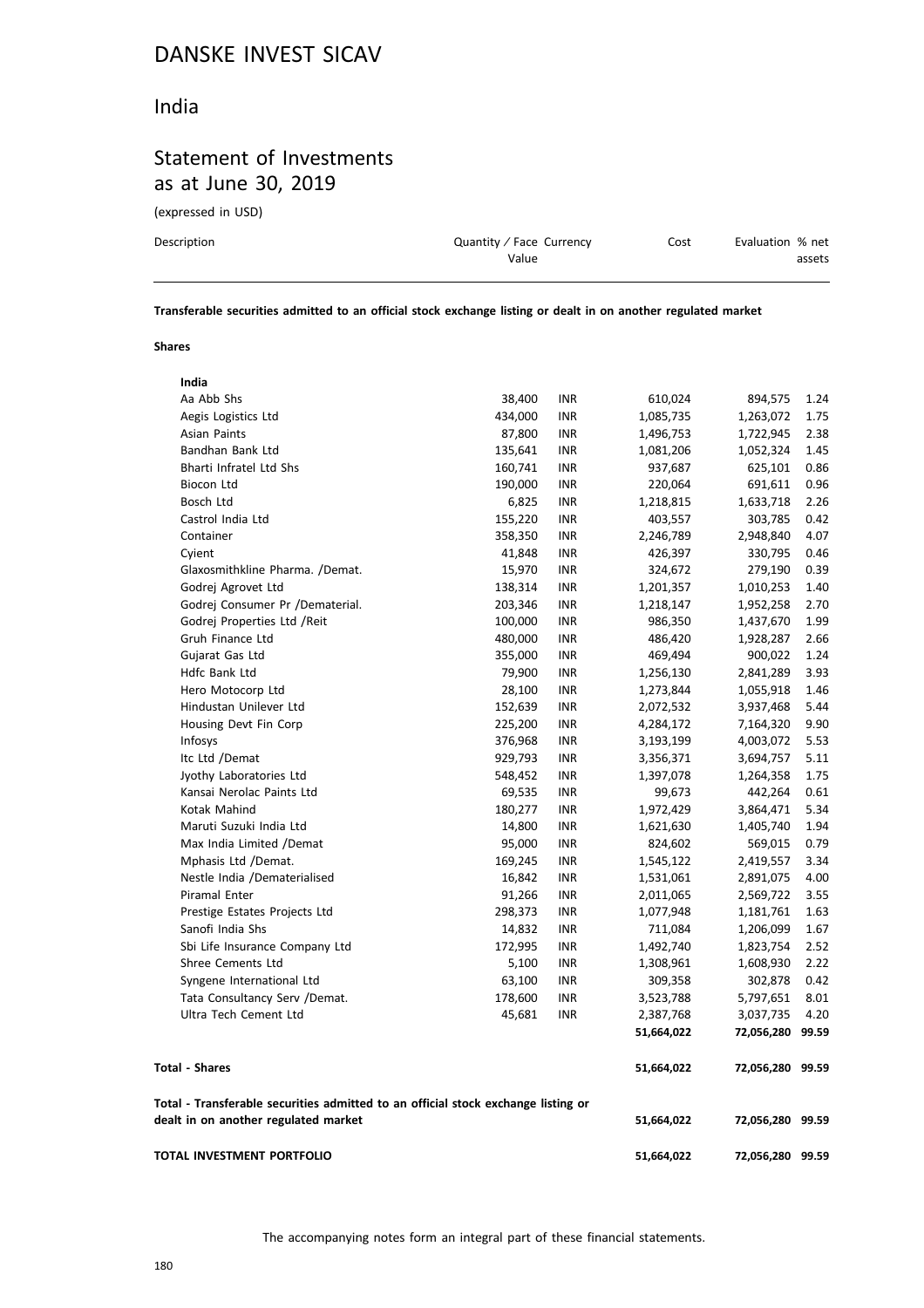#### India

## Geographical and Economic Portfolio Breakdowns as at June 30, 2019

(expressed as a percentage of net assets)

| Geographical breakdown | %     | Economic I        |
|------------------------|-------|-------------------|
| India                  | 99.59 | Banks and         |
|                        | 99.59 | Internet Sc       |
|                        |       | Pharmaceu         |
|                        |       | Chemicals         |
|                        |       | Food and I        |
|                        |       | Tobacco ar        |
|                        |       | Automobile        |
|                        |       | Holding an        |
|                        |       | Transporta        |
|                        |       | Constructio       |
|                        |       | Insurance         |
|                        |       | Real Estate       |
|                        |       | Agriculture       |
|                        |       | Electronics       |
|                        |       | Public Serv       |
|                        |       | News Tran         |
|                        |       | <b>Business H</b> |
|                        |       |                   |

| Economic breakdown                      | %     |
|-----------------------------------------|-------|
| <b>Banks and Financial Institutions</b> | 20.62 |
| Internet Software                       | 16.88 |
| <b>Pharmaceuticals and Cosmetics</b>    | 13.22 |
| Chemicals                               | 11.11 |
| <b>Food and Distilleries</b>            | 6.70  |
| <b>Tobacco and Spirits</b>              | 5.11  |
| Automobile Industry                     | 4.20  |
| Holding and Finance Companies           | 4.12  |
| Transportation                          | 4.07  |
| Construction, Building Material         | 3.85  |
| Insurance                               | 2.52  |
| Real Estate Companies                   | 1.99  |
| Agriculture and Fishing                 | 1.40  |
| Electronics and Electrical Equipment    | 1.24  |
| <b>Public Services</b>                  | 1.24  |
| <b>News Transmission</b>                | 0.86  |
| <b>Business Houses</b>                  | 0.46  |
|                                         | 99.59 |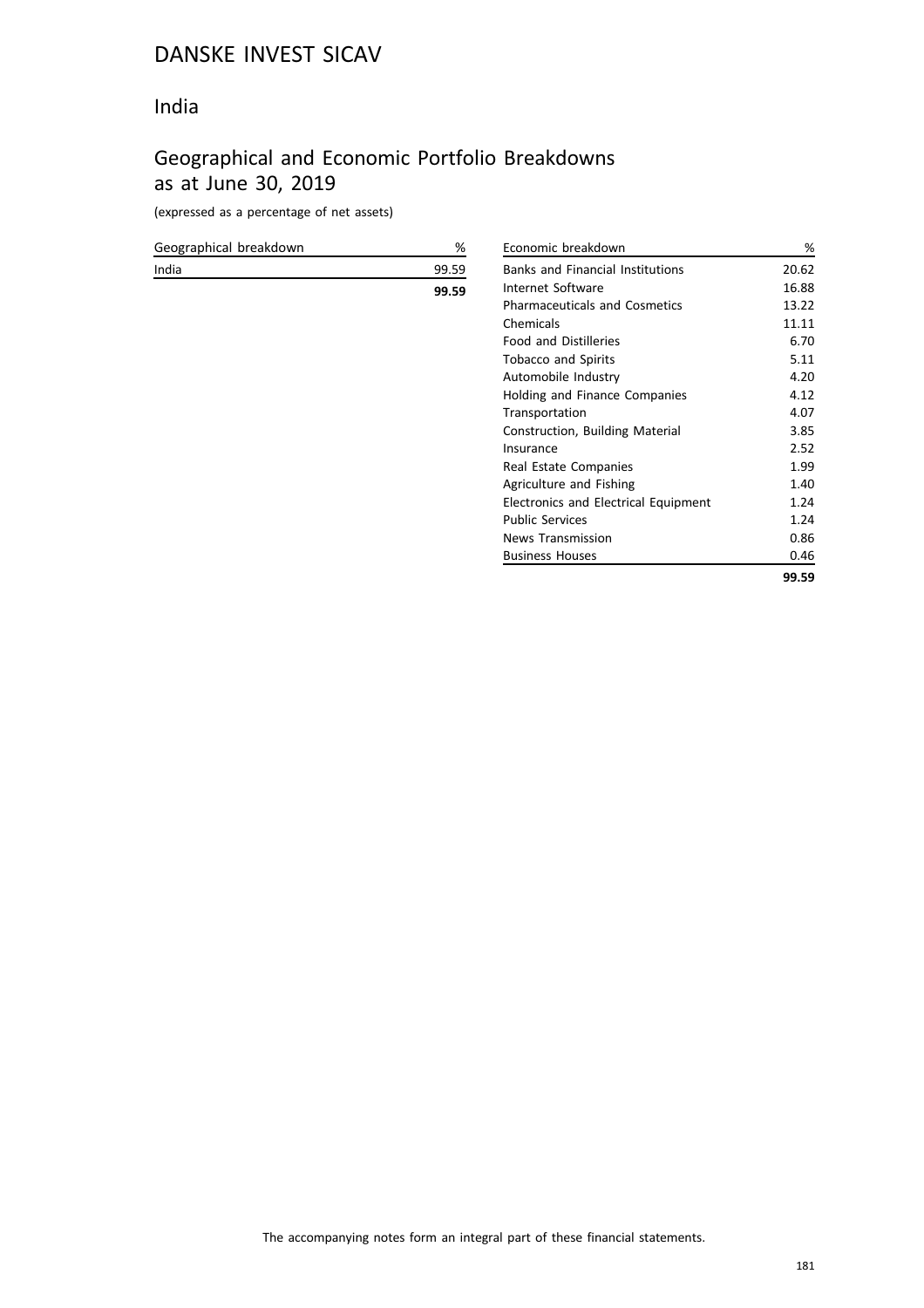#### Japan

## Statement of Investments as at June 30, 2019

(expressed in JPY)

| Description | Quantity / Face Currency | Cost | Evaluation % net |
|-------------|--------------------------|------|------------------|
|             | Value                    |      | assets           |
|             |                          |      |                  |

**Transferable securities admitted to an official stock exchange listing or dealt in on another regulated market**

#### **Shares**

| 54,500  | JPY        | 92,684,661  | 86,764,000  | 1.44 |
|---------|------------|-------------|-------------|------|
| 60,300  | JPY        | 46,194,140  | 43,416,000  | 0.72 |
| 27,700  | JPY        | 37,541,428  | 33,683,200  | 0.56 |
| 44,600  | JPY        | 87,365,841  | 50,665,600  | 0.84 |
| 18,000  | JPY        | 36,278,972  | 36,630,000  | 0.61 |
| 6,500   | JPY        | 142,750,010 | 118,885,000 | 1.98 |
| 43,300  | JPY        | 69,496,044  | 70,362,500  | 1.17 |
| 4,000   | JPY        | 53,586,991  | 56,260,000  | 0.94 |
| 67,600  | JPY        | 88,698,534  | 57,798,000  | 0.96 |
| 13,700  | JPY        | 44,575,401  | 43,031,700  | 0.72 |
| 7,900   | JPY        | 46,928,663  | 35,810,700  | 0.60 |
| 5,600   | JPY        | 11,922,022  | 9,363,200   | 0.16 |
| 52,900  | JPY        | 86,566,928  | 112,306,700 | 1.87 |
| 16,400  | JPY        | 54,494,243  | 47,248,400  | 0.79 |
| 105,900 | JPY        | 121,541,855 | 96,051,300  | 1.60 |
| 25,300  | JPY        | 95,748,989  | 99,909,700  | 1.66 |
| 81,600  | JPY        | 66,636,593  | 63,729,600  | 1.06 |
| 9,100   | JPY        | 58,354,852  | 75,111,400  | 1.25 |
| 94,500  | JPY        | 50,609,144  | 33,925,500  | 0.56 |
| 27,200  | JPY        | 77,151,668  | 64,722,400  | 1.08 |
| 42,400  | JPY        | 37,322,548  | 35,658,400  | 0.59 |
| 28,400  | JPY        | 57,208,830  | 41,975,200  | 0.70 |
| 148,600 | JPY        | 82,378,036  | 79,411,840  | 1.32 |
| 79,900  | JPY        | 100,735,366 | 95,400,600  | 1.59 |
| 51,000  | JPY        | 123,321,815 | 139,918,500 | 2.33 |
| 40      | JPY        | 73,127      | 80,200      |      |
| 19,300  | JPY        | 109,477,709 | 110,975,000 | 1.85 |
| 37,100  | JPY        | 112,925,682 | 96,460,000  | 1.61 |
| 32,500  | JPY        | 50,081,104  | 58,272,500  | 0.97 |
| 19,800  | JPY        | 34,833,361  | 37,699,200  | 0.63 |
| 58,100  | JPY        | 116,968,446 | 112,655,900 | 1.88 |
| 14,300  | JPY        | 45,075,741  | 46,260,500  | 0.77 |
| 145,000 | JPY        | 121,745,348 | 103,385,000 | 1.72 |
| 22,100  | JPY        | 61,028,413  | 65,504,400  | 1.09 |
| 423,000 | JPY        | 287,318,425 | 216,576,000 | 3.61 |
| 95,800  | JPY        | 54,091,626  | 54,701,800  | 0.91 |
| 127,300 | JPY        | 210,928,602 | 223,284,200 | 3.72 |
| 38,100  | JPY        | 101,833,468 | 99,536,250  | 1.66 |
| 31,000  | JPY        | 85,598,405  | 63,054,000  | 1.05 |
| 13,600  | <b>JPY</b> | 45,032,271  | 71,128,000  | 1.18 |
| 27,000  | JPY        | 53,429,711  | 54,594,000  | 0.91 |
| 36,900  | JPY        | 99,766,255  | 71,475,300  | 1.19 |
| 19,500  | JPY        | 53,915,164  | 49,861,500  | 0.83 |
| 38,300  | JPY        | 63,493,146  | 138,454,500 | 2.31 |
| 16,400  | JPY        | 36,668,099  | 34,817,200  | 0.58 |
| 15,400  | JPY        | 109,058,798 | 117,040,000 | 1.95 |
| 25,900  | JPY        | 113,594,657 | 129,940,300 | 2.16 |
|         |            |             |             |      |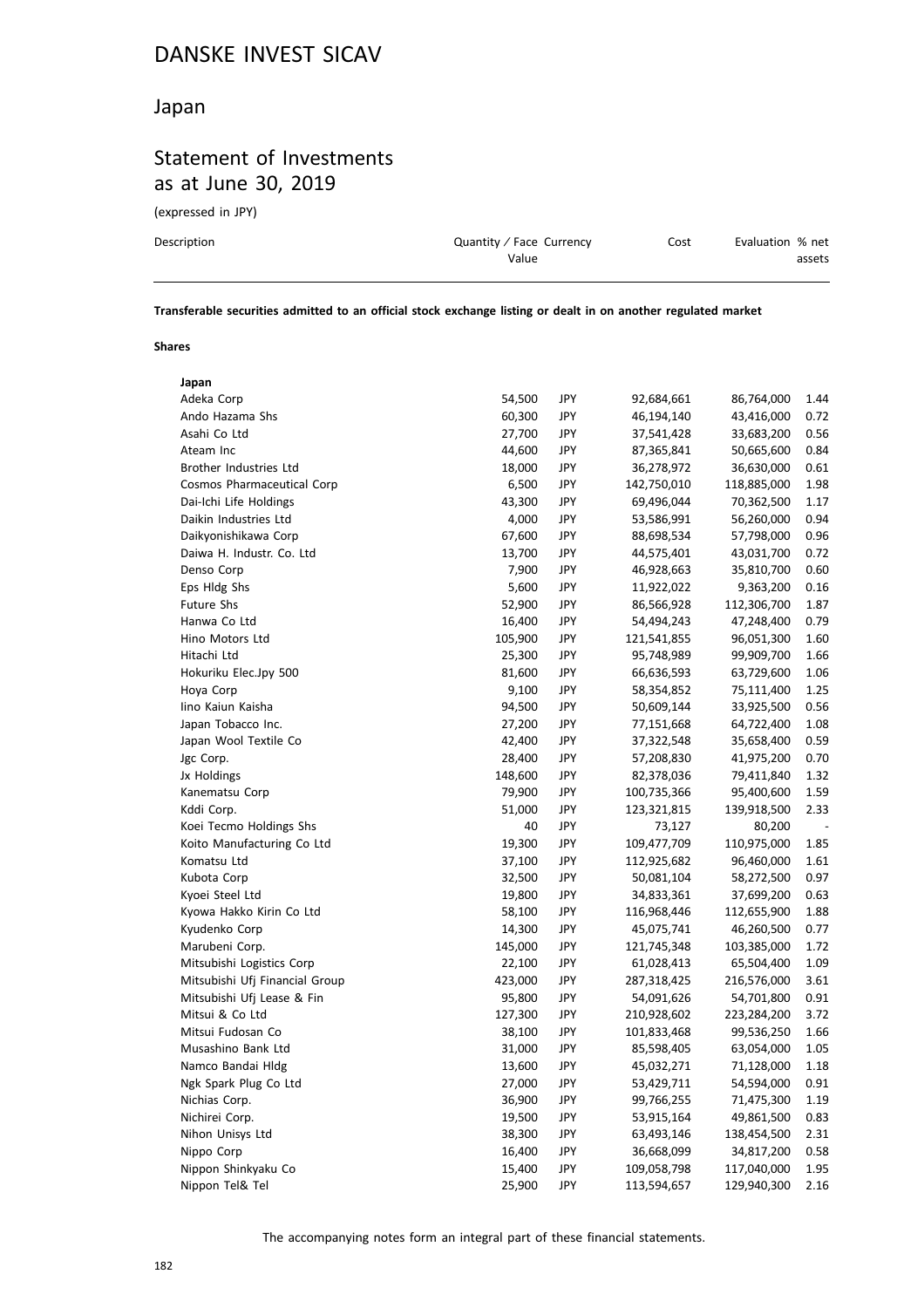#### Japan

## Statement of Investments (continued) as at June 30, 2019

(expressed in JPY)

| Description                                                                       | Quantity / Face Currency<br>Value |            | Cost          | Evaluation % net    | assets |
|-----------------------------------------------------------------------------------|-----------------------------------|------------|---------------|---------------------|--------|
| Ns United Kaiun Kaisha Ltd                                                        | 5,000                             | JPY        | 11,798,604    | 11,070,000          | 0.18   |
| Orix Corp                                                                         | 152,900                           | <b>JPY</b> | 258,955,323   | 245,863,200         | 4.09   |
| Otsuka Holdings Co Ltd                                                            | 28,600                            | <b>JPY</b> | 135,417,164   | 100,557,600         | 1.67   |
| Pacific Industrial Co Ltd                                                         | 30,200                            | JPY        | 41,663,754    | 46,719,400          | 0.78   |
| Pilot Corp Tokyo                                                                  | 5,700                             | JPY        | 29,547,631    | 23,740,500          | 0.40   |
| Screen $Hldg - Shs$                                                               | 8,400                             | JPY        | 35,031,184    | 37,758,000          | 0.63   |
| Seibu Holdings Inc                                                                | 16,400                            | <b>JPY</b> | 29,933,314    | 29,454,400          | 0.49   |
| Seiren Co Ltd                                                                     | 29,700                            | JPY        | 47,811,142    | 44,550,000          | 0.74   |
| Sekisui Chemical Co Ltd                                                           | 35,000                            | JPY        | 62,638,115    | 56,630,000          | 0.94   |
| Seven & I Holdings Co Ltd                                                         | 25,500                            | JPY        | 102,248,653   | 93,024,000          | 1.55   |
| Seventy-Seven (77) Bank                                                           | 47,600                            | JPY        | 97,389,499    | 75,446,000          | 1.26   |
| Shimadzu Corp                                                                     | 11,200                            | <b>JPY</b> | 22,488,077    | 29,590,400          | 0.49   |
| Shin-Etsu Chemical Co                                                             | 15,300                            | JPY        | 145,960,225   | 153,535,500         | 2.56   |
| Shionogi & Co Ltd                                                                 | 12,700                            | JPY        | 83,767,429    | 78,854,300          | 1.31   |
| Smc Corp                                                                          | 1,900                             | JPY        | 70,816,439    | 76,323,000          | 1.27   |
| Sony Corp Jpy 50                                                                  | 26,100                            | JPY        | 144,259,538   | 147,412,800         | 2.45   |
| Starts Corp Inc                                                                   | 16,300                            | <b>JPY</b> | 39,916,563    | 41,402,000          | 0.69   |
| Sumitomo Corp.                                                                    | 65,400                            | <b>JPY</b> | 117,534,546   | 106,765,500         | 1.78   |
| Taisei Corp.                                                                      | 22,000                            | JPY        | 98,144,637    | 86,130,000          | 1.43   |
| Takara Holdings Inc                                                               | 31,600                            | <b>JPY</b> | 35,641,519    | 35,613,200          | 0.59   |
| <b>Tdk Corp</b>                                                                   | 19,500                            | JPY        | 159,700,406   | 162,630,000         | 2.71   |
| Toei Co Ltd                                                                       | 3,100                             | JPY        | 31,202,690    | 46,438,000          | 0.77   |
| Tokio Marine Holdings Inc                                                         | 9,100                             | JPY        | 43,641,789    | 49,130,900          | 0.82   |
| Tokyo Tatemono Co Ltd                                                             | 41,900                            | JPY        | 53,700,121    | 50,154,300          | 0.83   |
| Toyo Suisan Kaisha                                                                | 10,400                            | JPY        | 45,678,720    | 46,176,000          | 0.77   |
| Toyota Industries Corp                                                            | 43,300                            | <b>JPY</b> | 258,291,828   | 256,769,000         | 4.28   |
| Tsubakimoto Chain Co                                                              | 4,900                             | JPY        | 18,880,631    | 17,223,500          | 0.29   |
| <b>United Arrows Limited</b>                                                      | 14,700                            | JPY        | 53,429,771    | 49,465,500          | 0.82   |
| Yahoo Japan Corp Tokyo                                                            | 184,000                           | <b>JPY</b> | 55,716,472    | 58,144,000          | 0.97   |
| Zozo                                                                              | 23,800                            | <b>JPY</b> | 49,499,215    | 48,052,200          | 0.80   |
|                                                                                   |                                   |            | 6,117,736,131 | 5,888,418,390       | 98.04  |
| <b>Total - Shares</b>                                                             |                                   |            | 6,117,736,131 | 5,888,418,390       | 98.04  |
| Total - Transferable securities admitted to an official stock exchange listing or |                                   |            |               |                     |        |
| dealt in on another regulated market                                              |                                   |            | 6,117,736,131 | 5,888,418,390       | 98.04  |
| <b>TOTAL INVESTMENT PORTFOLIO</b>                                                 |                                   |            | 6,117,736,131 | 5,888,418,390 98.04 |        |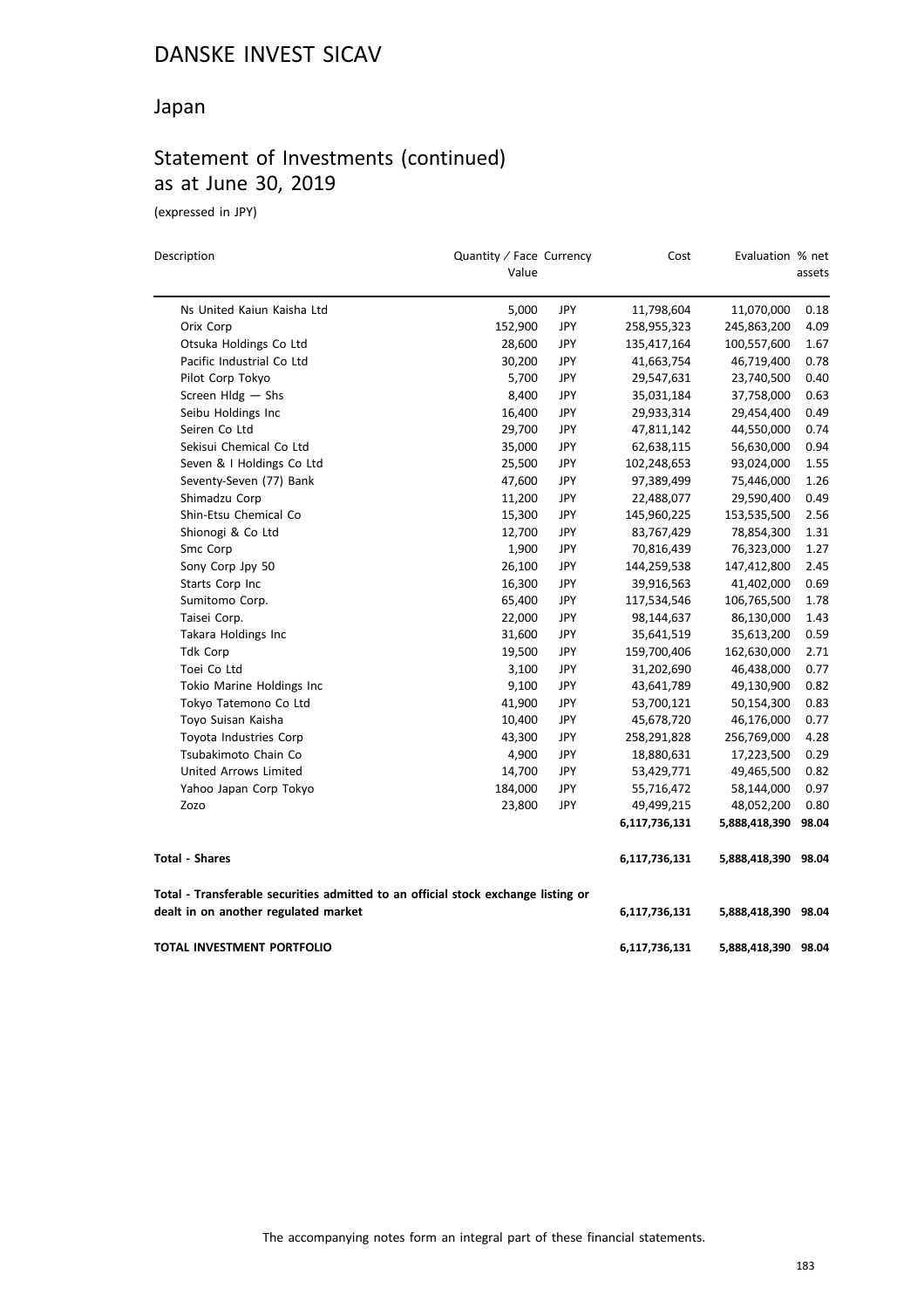#### Japan

## Geographical and Economic Portfolio Breakdowns as at June 30, 2019

(expressed as a percentage of net assets)

| Geographical breakdown | %     | Economic ł          |
|------------------------|-------|---------------------|
| Japan                  | 98.04 | Automobile          |
|                        | 98.04 | Holding an          |
|                        |       | <b>Electronic</b> ! |
|                        |       | <b>Business H</b>   |
|                        |       | Banks and           |
|                        |       | Constructic         |
|                        |       | Pharmaceu           |
|                        |       | Chemicals           |
|                        |       | Internet Sc         |
|                        |       | Mechanics,          |
|                        |       | News Tran:          |
|                        |       | Retail              |
|                        |       | <b>Real Estate</b>  |
|                        |       | Transporta          |
|                        |       | Artile              |

| Economic breakdown                                | %     |
|---------------------------------------------------|-------|
| Automobile Industry                               | 10.58 |
| Holding and Finance Companies                     | 9.93  |
| Electronic Semiconductor                          | 9.80  |
| <b>Business Houses</b>                            | 9.60  |
| <b>Banks and Financial Institutions</b>           | 7.31  |
| Construction, Building Material                   | 7.05  |
| <b>Pharmaceuticals and Cosmetics</b>              | 6.91  |
| Chemicals                                         | 6.84  |
| Internet Software                                 | 5.15  |
| Mechanics, Machinery                              | 5.08  |
| <b>News Transmission</b>                          | 4.49  |
| Retail                                            | 3.17  |
| Real Estate Companies                             | 2.49  |
| Transportation                                    | 1.83  |
| <b>Textile</b>                                    | 1.33  |
| Insurance                                         | 1.17  |
| <b>Tobacco and Spirits</b>                        | 1.08  |
| <b>Public Services</b>                            | 1.06  |
| <b>Other Services</b>                             | 0.84  |
| <b>Food and Distilleries</b>                      | 0.77  |
| Leisure                                           | 0.77  |
| Mines, Heavy Industries                           | 0.63  |
| <b>Healthcare Education &amp; Social Services</b> | 0.16  |
|                                                   | 98.04 |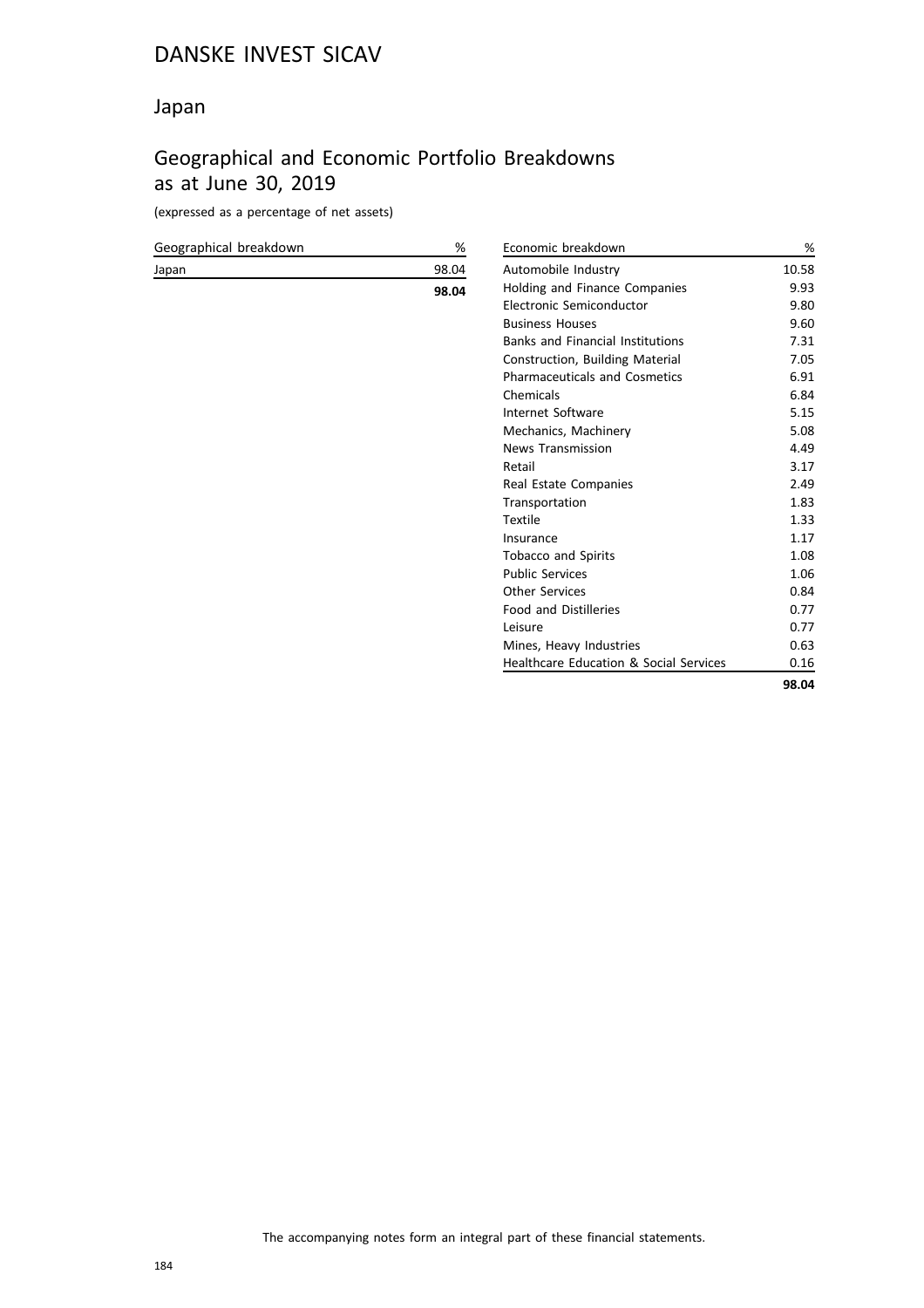## Multi Asset Inflation Strategy

#### Statement of Investments as at June 30, 2019

(expressed in EUR)

| Description | Quantity / Face Currency | Cost | Evaluation % net |
|-------------|--------------------------|------|------------------|
|             | Value                    |      | assets           |
|             |                          |      |                  |

**Transferable securities admitted to an official stock exchange listing or dealt in on another regulated market**

#### **Bonds**

| Australia                         |            |            |            |                 |       |
|-----------------------------------|------------|------------|------------|-----------------|-------|
| Australia 3% 09-20.09.25 /Infl    | 1,000,000  | AUD        | 913,736    | 908,732         | 1.64  |
|                                   |            |            | 913,736    | 908,732         | 1.64  |
|                                   |            |            |            |                 |       |
| Canada                            |            |            |            |                 |       |
| Canada 4.25% 91-01.12.21 /Infl    | 2,500,000  | CAD        | 2,982,684  | 3,023,313       | 5.45  |
|                                   |            |            | 2,982,684  | 3,023,313       | 5.45  |
|                                   |            |            |            |                 |       |
| <b>Denmark</b>                    |            |            |            |                 |       |
| Denmark 0.1% 15.11.30 /Infl       | 11,553,015 | <b>DKK</b> | 1,773,882  | 1,847,898       | 3.33  |
| Ldbk Reall 1.5% 19-01.10.50       | 4,982,008  | <b>DKK</b> | 657,235    | 657,287         | 1.19  |
| Nykredit 1% 15-01.10.32           | 40,087,380 | <b>DKK</b> | 5,502,786  | 5,556,345 10.02 |       |
| Nykredit 1.5% 15-01.10.37         | 775,521    | <b>DKK</b> | 104,150    | 107,951         | 0.19  |
| Nykredit 1.5% 17-01.10.40         | 25,620,329 | <b>DKK</b> | 3,509,463  | 3,548,501       | 6.40  |
| Nykredit 1.5% 17-01.10.50         | 14,442,866 | <b>DKK</b> | 1,928,918  | 1,974,285       | 3.56  |
| Nykredit Frn 15-01.07.26          | 1,567,746  | <b>DKK</b> | 221,266    | 222,225         | 0.40  |
| Nykredit Frn 18-01.07.23          | 396,544    | <b>DKK</b> | 53,246     | 53,437          | 0.10  |
| Realkrdt 1% 15-01.10.32           | 2,101,504  | <b>DKK</b> | 281,381    | 291,272         | 0.53  |
| Realkrdt 1.5% 15-01.10.37         | 12,326,279 | <b>DKK</b> | 1,697,018  | 1,715,737       | 3.09  |
| Realkredit 3.5% 12-01.10.44       | 353,736    | <b>DKK</b> | 52,095     | 52,228          | 0.09  |
|                                   |            |            | 15,781,440 | 16,027,166      | 28.90 |
|                                   |            |            |            |                 |       |
| France                            |            |            |            |                 |       |
| France 1.85% 25.07.27 Oat /Infl   | 3,680,000  | <b>EUR</b> | 5,051,354  | 5,154,906       | 9.30  |
|                                   |            |            | 5,051,354  | 5,154,906       | 9.30  |
|                                   |            |            |            |                 |       |
| Italy                             |            |            |            |                 |       |
| Italy 2.1% 10-15.09.21 /Infl      | 1,500,000  | <b>EUR</b> | 1,776,013  | 1,782,205       | 3.21  |
|                                   |            |            | 1,776,013  | 1,782,205       | 3.21  |
|                                   |            |            |            |                 |       |
| Japan                             |            |            |            |                 |       |
| Japan 0.1% 16-10.03.26 /Infl      | 60,000,000 | JPY        | 497,797    | 516,248         | 0.93  |
|                                   |            |            | 497,797    | 516,248         | 0.93  |
|                                   |            |            |            |                 |       |
| <b>New Zealand</b>                |            |            |            |                 |       |
| New Zealand 3% 20.09.30 /Infl     | 2,300,000  | <b>NZD</b> | 1,800,244  | 1,834,317       | 3.31  |
|                                   |            |            | 1,800,244  | 1,834,317       | 3.31  |
|                                   |            |            |            |                 |       |
| <b>Spain</b>                      |            |            |            |                 |       |
| Spain I/L B 1.8% 13-30.11.24      | 1,500,000  | EUR        | 1,787,749  | 1,811,271       | 3.27  |
|                                   |            |            | 1,787,749  | 1,811,271       | 3.27  |
|                                   |            |            |            |                 |       |
| Sweden                            |            |            |            |                 |       |
| Stadshypo 2% 17-01.09.28          | 31,000,000 | <b>SEK</b> | 3,215,196  | 3,241,021       | 5.84  |
| Sweden 1 /L 0.125% 01.06.32 /Infl | 15,000,000 | <b>SEK</b> | 1,833,072  | 1,924,786       | 3.47  |
|                                   |            |            | 5,048,268  | 5,165,807       | 9.31  |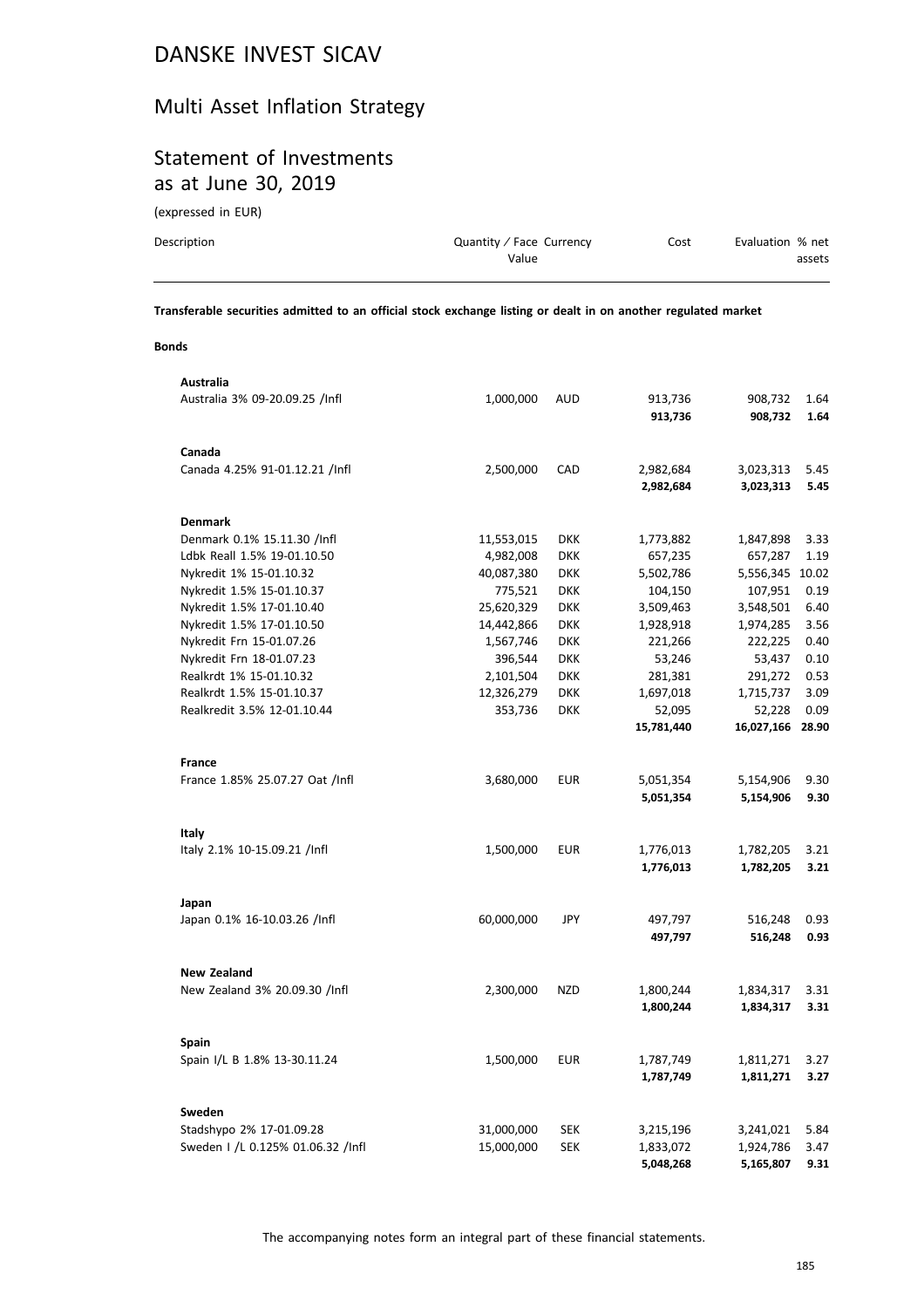## Multi Asset Inflation Strategy

## Statement of Investments (continued) as at June 30, 2019

(expressed in EUR)

| Description                                                                       | Quantity / Face Currency<br>Value |            | Cost       | Evaluation % net    | assets |
|-----------------------------------------------------------------------------------|-----------------------------------|------------|------------|---------------------|--------|
| <b>United States of America</b>                                                   |                                   |            |            |                     |        |
| Usa 0.375% 15-15.07.25 /Infl                                                      | 1,100,000                         | <b>USD</b> | 1,016,307  | 1,053,008           | 1.90   |
|                                                                                   |                                   |            | 1,016,307  | 1,053,008           | 1.90   |
| Total - Bonds                                                                     |                                   |            | 36,655,592 | 37,276,973 67.22    |        |
| Shares                                                                            |                                   |            |            |                     |        |
| Spain                                                                             |                                   |            |            |                     |        |
| Abertis Infraestructuras Sa                                                       | 7,707                             | <b>EUR</b> | 141,500    | 141,500             | 0.25   |
|                                                                                   |                                   |            | 141,500    | 141,500             | 0.25   |
| <b>Total - Shares</b>                                                             |                                   |            | 141,500    | 141,500             | 0.25   |
| Total - Transferable securities admitted to an official stock exchange listing or |                                   |            |            |                     |        |
| dealt in on another regulated market                                              |                                   |            | 36,797,092 | 37,418,473 67.47    |        |
| <b>Investment Funds</b>                                                           |                                   |            |            |                     |        |
| <b>Denmark</b>                                                                    |                                   |            |            |                     |        |
| Da Inve Usd Akk -W- Hedg-Dkk /Dis                                                 | 84,341                            | <b>DKK</b> | 2,274,622  | 2,333,962           | 4.21   |
|                                                                                   |                                   |            | 2,274,622  | 2,333,962           | 4.21   |
| Luxembourg                                                                        |                                   |            |            |                     |        |
| Dans Eu L/S Eqt -I P- Eur /Cap                                                    | 557,244                           | EUR        | 5,534,547  | 5,565,753 10.04     |        |
| Dans I Emmk Dhc -I- Usd /Cap                                                      | 275,899                           | <b>USD</b> | 2,998,019  | 3,189,051           | 5.75   |
| Dans I Us Hy Bd -I- Usd /Cap                                                      | 144,409                           | <b>USD</b> | 1,483,905  | 1,528,721           | 2.76   |
| Danske I Eu Hyb -A- Cap                                                           | 91,665                            | EUR        | 1,188,809  | 1,217,501           | 2.19   |
| Danske I Eu Hyb -I- Eur /Cap                                                      | 21,805                            | <b>EUR</b> | 250,125    | 257,888             | 0.46   |
| Danske Inv Gbl Em Mkt I / Cap                                                     | 34,597                            | <b>USD</b> | 1,225,759  | 1,308,605           | 2.36   |
|                                                                                   |                                   |            | 12,681,164 | 13,067,518 23.56    |        |
| Total - Investment Funds                                                          |                                   |            | 14,955,786 | 15,401,480 27.77    |        |
| <b>Financial Instruments</b>                                                      |                                   |            |            |                     |        |
| <b>Options</b>                                                                    |                                   |            |            |                     |        |
| Germany                                                                           |                                   |            |            |                     |        |
| Put Euro Stoxx 50 Pr 19/06/20 2750                                                | (53)                              | <b>EUR</b> | (27, 719)  | $(27,401)$ $(0.05)$ |        |
| Put Euro Stoxx 50 Pr 19/06/20 3100                                                | 53                                | <b>EUR</b> | 63,229     | 62,752              | 0.11   |
|                                                                                   |                                   |            | 35,510     | 35,351              | 0.06   |
| <b>United States of America</b>                                                   |                                   |            |            |                     |        |
| Put S&P 500 Indices 19/06/20 2300                                                 | (14)                              | <b>USD</b> | (49, 432)  | $(49,820)$ $(0.09)$ |        |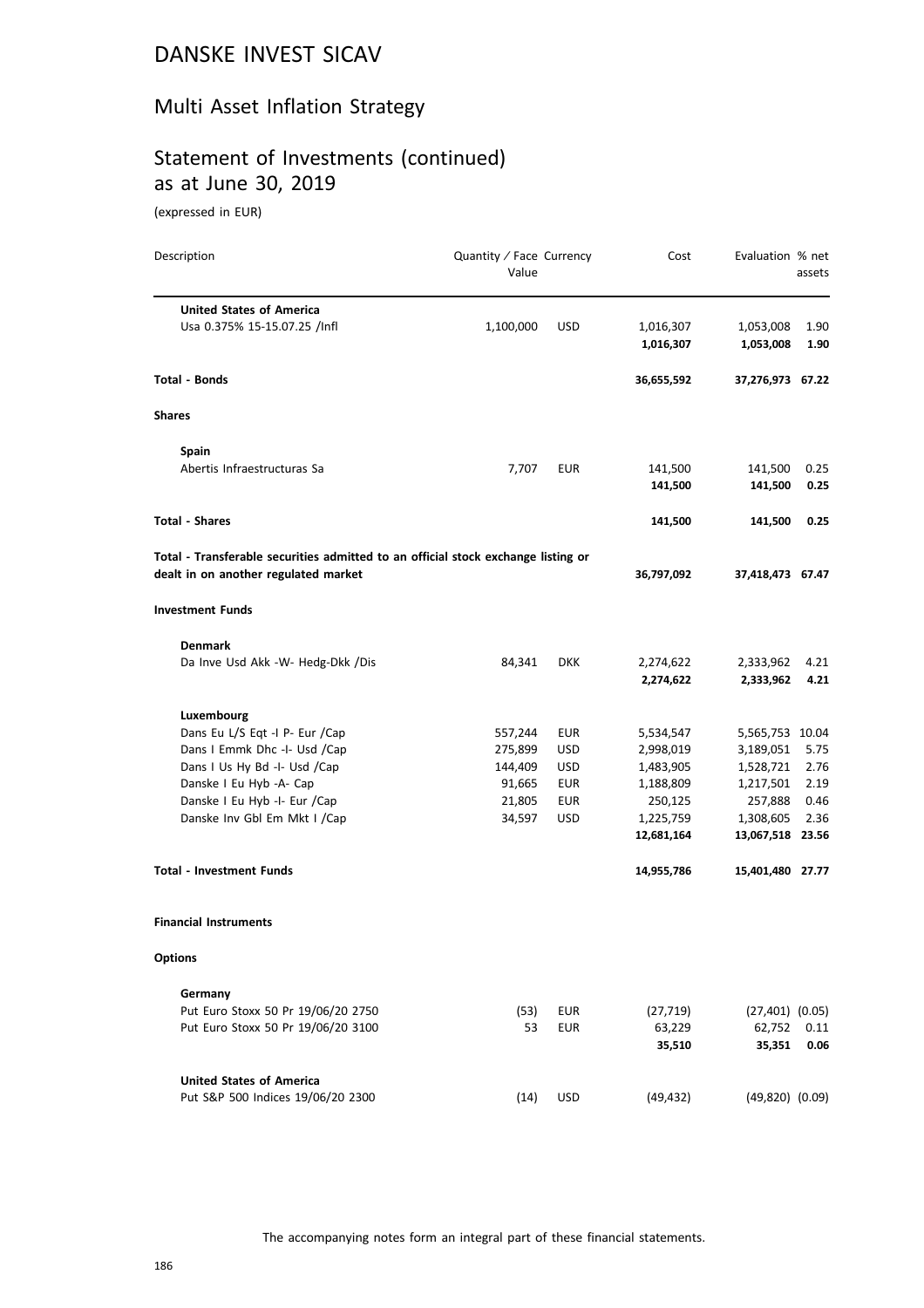## Multi Asset Inflation Strategy

## Statement of Investments (continued) as at June 30, 2019

(expressed in EUR)

| Description                        | Quantity / Face Currency<br>Value | Cost              | Evaluation % net  | assets       |
|------------------------------------|-----------------------------------|-------------------|-------------------|--------------|
| Put S&P 500 Indices 19/06/20 2600  | <b>USD</b><br>14                  | 102,439<br>53,007 | 102,100<br>52,280 | 0.19<br>0.10 |
| <b>Total - Options</b>             |                                   | 88,517            | 87,631            | 0.16         |
| <b>Total Financial Instruments</b> |                                   | 88,517            | 87,631            | 0.16         |
| <b>TOTAL INVESTMENT PORTFOLIO</b>  |                                   | 51,841,395        | 52,907,585        | 95.40        |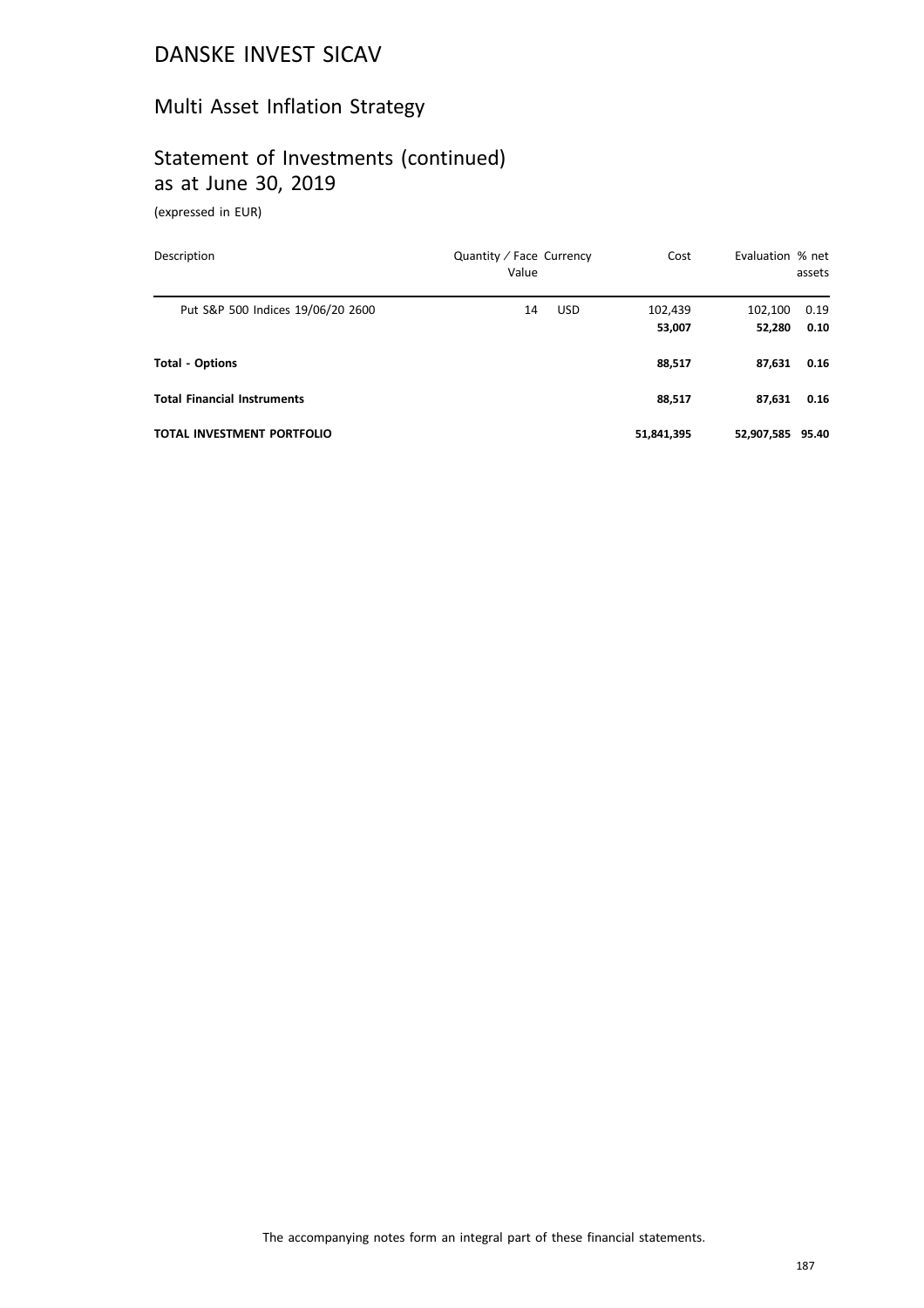## Multi Asset Inflation Strategy

## Geographical and Economic Portfolio Breakdowns as at June 30, 2019

(expressed as a percentage of net assets)

| Geographical breakdown   | %     |
|--------------------------|-------|
| Denmark                  | 33.11 |
| Luxembourg               | 23.56 |
| Sweden                   | 9.31  |
| France                   | 9.30  |
| Canada                   | 5.45  |
| Spain                    | 3.52  |
| New Zealand              | 3.31  |
| Italy                    | 3.21  |
| United States of America | 2.00  |
| Australia                | 1.64  |
| Japan                    | 0.93  |
| Germany                  | 0.06  |
|                          | 95.40 |

| Economic breakdown                      | ℅     |
|-----------------------------------------|-------|
| States, Provinces and Municipalities    | 35.81 |
| Investment Funds                        | 27.77 |
| Mortgage and Funding Institutions       | 25.57 |
| <b>Banks and Financial Institutions</b> | 5.84  |
| Transportation                          | 0.25  |
| Miscellaneous                           | 0.16  |
|                                         |       |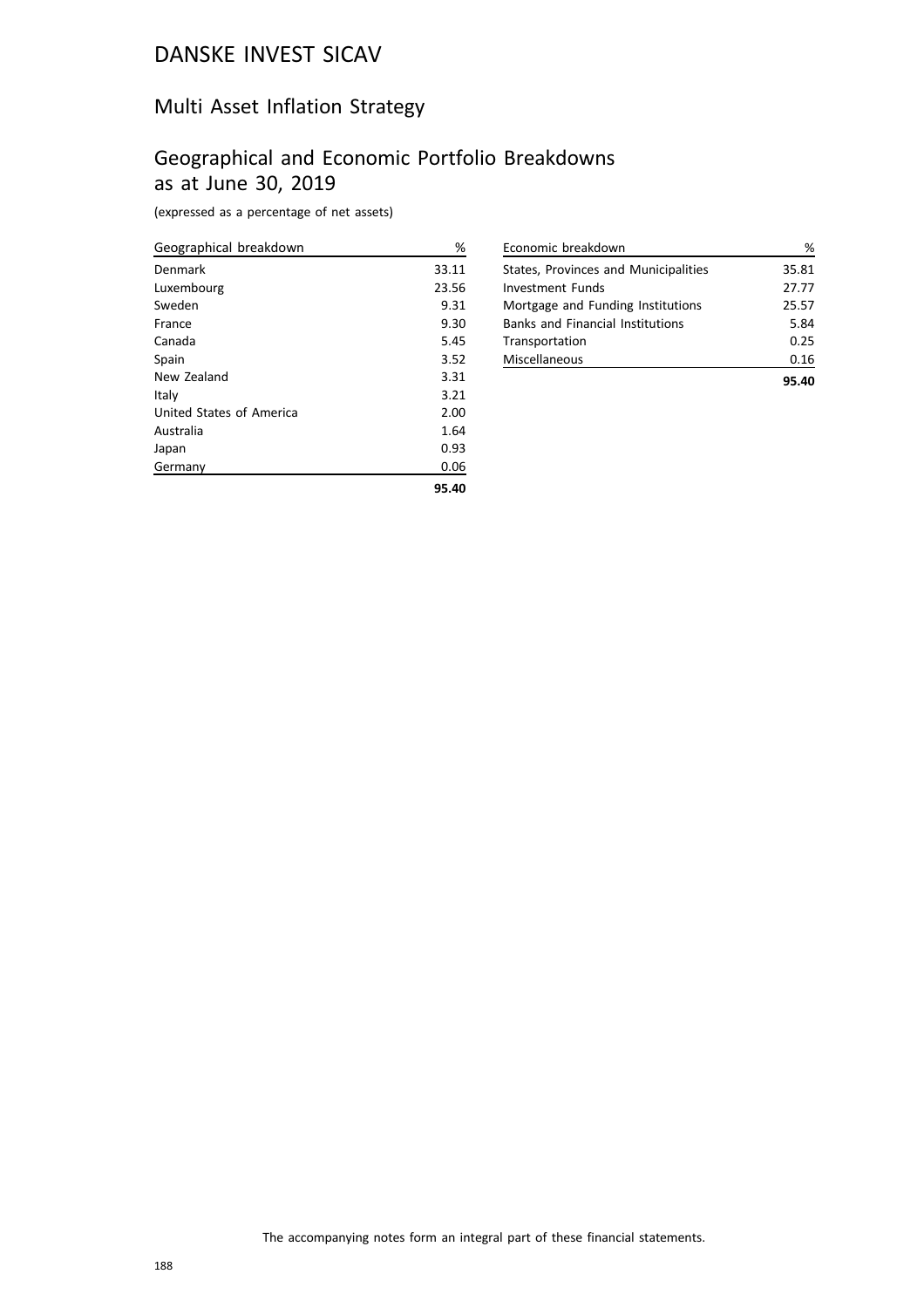## Nordic Corporate Bond

## Statement of Investments as at June 30, 2019

(expressed in EUR)

| Description | Quantity / Face Currency | Cost | Evaluation % net |
|-------------|--------------------------|------|------------------|
|             | Value                    |      | assets           |
|             |                          |      |                  |

**Transferable securities admitted to an official stock exchange listing or dealt in on another regulated market**

#### **Bonds**

| Bermuda Islands                  |            |            |           |           |       |
|----------------------------------|------------|------------|-----------|-----------|-------|
| Tky Shttl 7.125% 17-15.08.22     | 400,000    | USD        | 340,890   | 352,606   | 0.64  |
| White Mount Frn 17-22.09.47      | 10,000,000 | <b>SEK</b> | 1,029,001 | 947,187   | 1.73  |
|                                  |            |            | 1,369,891 | 1,299,793 | 2.37  |
|                                  |            |            |           |           |       |
| <b>Denmark</b>                   |            |            |           |           |       |
| Arla Fd Frn 19-03.04.24          | 3,000,000  | SEK        | 286,824   | 285,532   | 0.52  |
| Dong Energy 3% Perp              | 450,000    | EUR        | 446,667   | 464,589   | 0.85  |
| Dsk Bk 1.375% 19-24.05.22        | 190,000    | EUR        | 189,265   | 194,389   | 0.35  |
| Dsk Bk 1.625% 19-15.03.24        | 250,000    | <b>EUR</b> | 248,658   | 258,092   | 0.47  |
| Dsk Bk 5.75% 14-Perp             | 284,000    | <b>EUR</b> | 295,211   | 290,789   | 0.53  |
| Dsk Bk 5.875% 15-Perp            | 300,000    | <b>EUR</b> | 321,602   | 316,938   | 0.58  |
| Dsk Bk Frn 16-Perp               | 2,000,000  | <b>DKK</b> | 290,654   | 267,957   | 0.49  |
| Dsv 3.5% 13-24.06.20             | 4,040,000  | <b>DKK</b> | 585,421   | 557,203   | 1.02  |
| Dsv 3.5% 14-18.03.22             | 3,290,000  | <b>DKK</b> | 484,943   | 473,848   | 0.86  |
| Dsv Miljo A Frn 17-10.05.21      | 400,000    | EUR        | 400,000   | 408,814   | 0.75  |
| Haldor Topsoe 3.625% 13-17.04.20 | 2,000,000  | <b>DKK</b> | 293,078   | 274,305   | 0.50  |
| Iss Global 2.125% 14-02.12.24    | 890,000    | EUR        | 920,532   | 966,829   | 1.76  |
| Jyske Bk 0.875% 18-03.12.21 Regs | 170,000    | <b>EUR</b> | 169,371   | 172,808   | 0.32  |
| Nordea Liv Frn 18-08.06.28       | 5,000,000  | <b>SEK</b> | 486,363   | 469,521   | 0.86  |
| Norican Gro 4.5% 17-15.05.23     | 250,000    | EUR        | 250,000   | 234,665   | 0.43  |
| Nykredit 4% 14-03.06.36          | 1,455,000  | <b>EUR</b> | 1,521,096 | 1,537,673 | 2.81  |
| Saxo Bank 5.50% 19-03.07.29      | 250,000    | <b>EUR</b> | 250,000   | 250,000   | 0.46  |
| Spanor Frn 17-18.10.27           | 1,000,000  | <b>SEK</b> | 104,930   | 89,444    | 0.16  |
| Sydbank 1.25% 19-04.02.22        | 300,000    | EUR        | 299,160   | 307,219   | 0.56  |
| Sydbank 1.375% 18-18.09.23       | 400,000    | <b>EUR</b> | 398,276   | 413,414   | 0.75  |
| Tresu Inves Frn 17-29.09.22      | 300,000    | <b>EUR</b> | 300,000   | 129,000   | 0.24  |
| Tryg Fors Frn 18-Perp            | 6,000,000  | <b>SEK</b> | 576,932   | 552,826   | 1.01  |
| Vestas Wind 2.75% 15-11.03.22    | 550,000    | <b>EUR</b> | 546,159   | 583,751   | 1.06  |
|                                  |            |            | 9,665,142 | 9,499,606 | 17.34 |
|                                  |            |            |           |           |       |
| <b>Finland</b>                   |            |            |           |           |       |
| Aland 0.5% 18-13.09.21           | 700,000    | <b>EUR</b> | 699,224   | 700,192   | 1.28  |
| Cargotec 2.375% 17-28.03.24      | 300,000    | <b>EUR</b> | 299,046   | 315,287   | 0.58  |
| Eagle Ind 8.25% 13.03.20 / Pool  | 136,248    | <b>EUR</b> | 136,248   | 139,314   | 0.25  |
| Kemira Oyj 1.75% 17-30.05.24     | 125,000    | <b>EUR</b> | 125,750   | 128,455   | 0.23  |
| Kemira Oyj 2.25% 15-13.05.22     | 200,000    | <b>EUR</b> | 207,589   | 208,608   | 0.38  |
| Metso 1.125% 17-13.06.24         | 400,000    | <b>EUR</b> | 403,812   | 415,310   | 0.76  |
| Metso 2.75% 12-04.10.19          | 157,000    | <b>EUR</b> | 170,962   | 158,121   | 0.29  |
| Neste Oil 4% 12-18.09.19         | 50,000     | <b>EUR</b> | 54,884    | 50,426    | 0.09  |
| Neste Oy 1.5% 17-07.06.24        | 200,000    | <b>EUR</b> | 199,894   | 208,269   | 0.38  |
| Op Corp 5.75% 12-28.02.22        | 457,000    | <b>EUR</b> | 588,150   | 520,658   | 0.95  |
| Op Corp Frn 15-25.08.25          | 9,000,000  | <b>SEK</b> | 949,458   | 857,950   | 1.57  |
| Outotec Oyj 7.375% 16-Perp       | 500,000    | EUR        | 521,400   | 510,000   | 0.93  |
| Sampo Bk 0.875% 18-23.05.22      | 3,000,000  | <b>SEK</b> | 290,917   | 287,624   | 0.53  |
| Sampo Bk 1% 16-18.09.23          | 450,000    | <b>EUR</b> | 451,575   | 467,982   | 0.85  |
| Sampo Bk Frn 18-23.05.22         | 3,000,000  | <b>SEK</b> | 293,787   | 286,268   | 0.52  |
| Sato 2.375% 16-24.03.21          | 275,000    | <b>EUR</b> | 282,727   | 284,507   | 0.52  |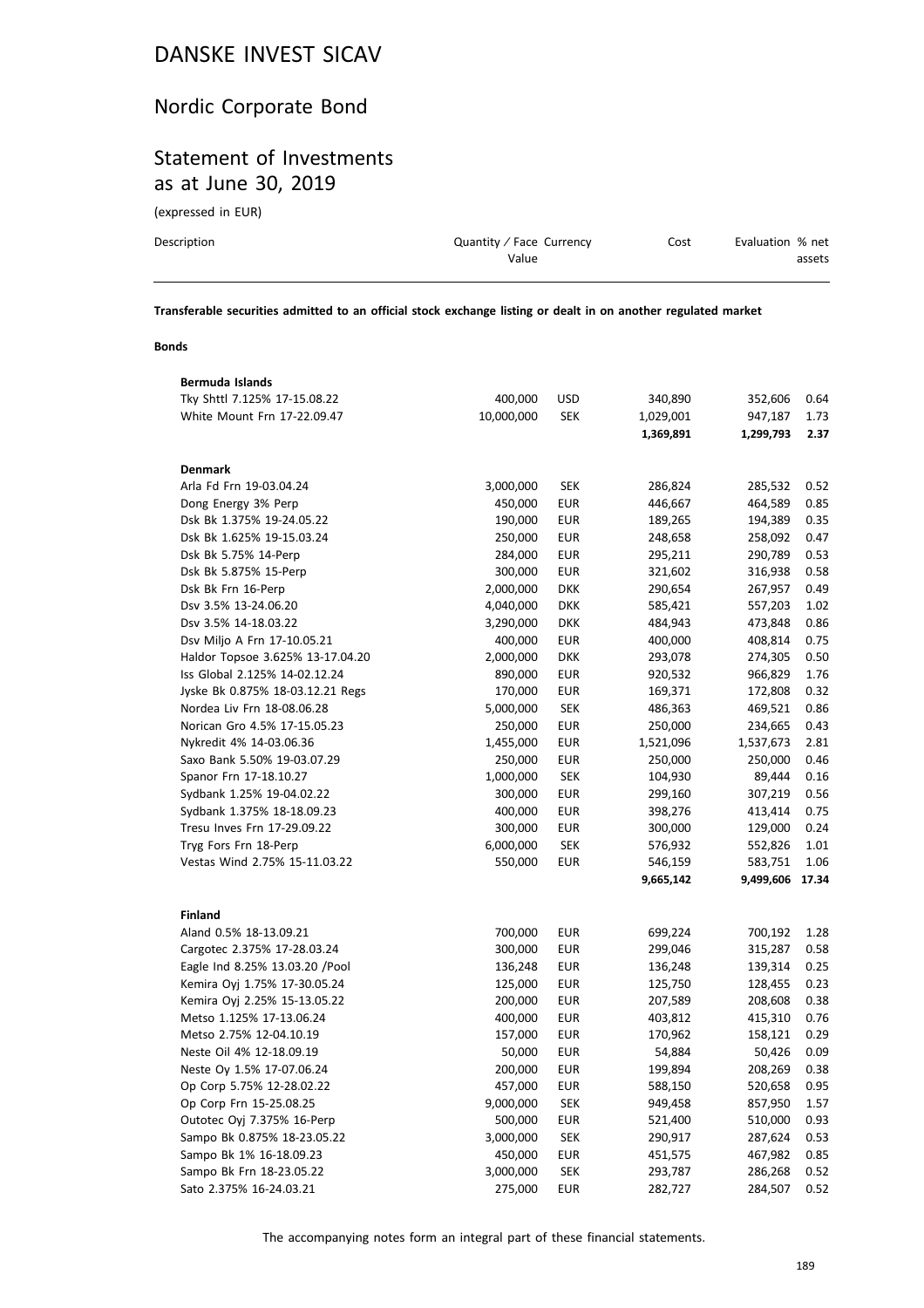## Nordic Corporate Bond

## Statement of Investments (continued) as at June 30, 2019

(expressed in EUR)

| Description                       | Quantity / Face Currency<br>Value |            | Cost                 | Evaluation % net           | assets |
|-----------------------------------|-----------------------------------|------------|----------------------|----------------------------|--------|
| Sponda 2.375% 15-20.05.20         | 100,000                           | <b>EUR</b> | 99,851               | 100,742                    | 0.18   |
| Stora Enso 1.875% 19-20.02.24     | 3,000,000                         | <b>SEK</b> | 285,739              | 292,746                    | 0.54   |
|                                   |                                   |            | 6,061,013            | 5,932,459 10.83            |        |
| <b>Great Britain</b>              |                                   |            |                      |                            |        |
| G4s 1.5% 16-09.01.23              | 200,000                           | <b>EUR</b> | 204,148              | 203,778                    | 0.37   |
| G4s Int Fin 1.875% 18-24.05.25    | 425,000                           | <b>EUR</b> | 423,181              | 434,639                    | 0.79   |
| Rsa Ins Grp 5.125% 14-10.10.45    | 493,000                           | GBP        | 666,087              | 605,620                    | 1.11   |
|                                   |                                   |            | 1,293,416            | 1,244,037                  | 2.27   |
| Iceland                           |                                   |            |                      |                            |        |
| Arion 0.75% 17-29.06.20           | 150,000                           | <b>EUR</b> | 151,375              | 151,178                    | 0.28   |
| Arion 1.625% 16-01.12.21          | 200,000                           | <b>EUR</b> | 208,022              | 203,807                    | 0.37   |
| Arion Frn 18-22.11.28             | 2,000,000                         | <b>SEK</b> | 195,010              | 185,519                    | 0.34   |
| Islandsbk 1.125% 19-12.04.22      | 235,000                           | <b>EUR</b> | 234,704              | 237,901                    | 0.43   |
| Islandsbk Frn 17-23.11.27         | 4,000,000                         | <b>SEK</b> | 404,645              | 358,526                    | 0.65   |
| Islandsbk Frn 18-31.08.28         | 4,000,000                         | <b>SEK</b> | 367,286              | 360,945                    | 0.66   |
| Landsbknn 1% 17-30.05.23          | 450,000                           | <b>EUR</b> | 446,767              | 447,845                    | 0.82   |
| Landsbknn 3.125% 18-06.09.28      | 200,000                           | <b>EUR</b> | 199,836              | 199,590                    | 0.36   |
| Lndsbknn 1.375% 17-14.03.22 Regs  | 275,000                           | <b>EUR</b> | 278,653              | 278,741                    | 0.51   |
|                                   |                                   |            | 2,486,298            | 2,424,052                  | 4.42   |
| Norway                            |                                   |            |                      |                            |        |
| Aker Asa Frn 18-31.01.23          | 4,000,000                         | <b>NOK</b> | 416,381              | 420,533                    | 0.77   |
| Aker Soluti Frn 18-25.07.22       | 3,000,000                         | <b>NOK</b> | 311,425              | 314,983                    | 0.57   |
| Avinor 1% 15-29.04.25             | 400,000                           | <b>EUR</b> | 399,584              | 419,416                    | 0.77   |
| Avinor 1.75% 14-20.03.21          | 498,000                           | <b>EUR</b> | 529,401              | 514,872                    | 0.94   |
| B2 Holding Frn 18-23.05.23        | 250,000                           | <b>EUR</b> | 250,000              | 240,584                    | 0.44   |
| B2 Holding Frn 19-28.05.24        | 200,000                           | <b>EUR</b> | 200,000              | 200,645                    | 0.37   |
| Dnb Bank As 6.5% 16-Perp          | 300,000                           | USD        | 261,220              | 278,575                    | 0.51   |
| Dnb Bank As Frn 15-28.05.25       | 3,000,000                         | <b>SEK</b> | 323,657              | 285,426                    | 0.52   |
| Gjensid For Frn 14-03.10.44       | 4,000,000                         | <b>NOK</b> | 445,437              | 406,419                    | 0.74   |
| Kommun Land 4.25% 15-10.06.45     | 1,210,000                         | <b>EUR</b> | 1,275,119            | 1,344,546                  | 2.45   |
| Norldia Hc Frn 16-20.12.21        | 5,000,000                         | <b>SEK</b> | 510,980              | 424,262                    | 0.77   |
| Norsk Hydro Frn 17-07.11.22       | 4,000,000                         | <b>NOK</b> | 420,639              | 411,359                    | 0.75   |
| Protector F Frn 16-19.04.46       | 3,000,000                         | <b>NOK</b> | 322,375              | 314,828                    | 0.57   |
| Spbk 1 Ostf 0.875% 18-13.03.23    | 300,000                           | <b>EUR</b> | 299,415              | 307,475                    | 0.56   |
| Steen & Str Frn 17-14.09.22       | 2,000,000                         | <b>NOK</b> | 214,404              | 206,604                    | 0.38   |
| Storebrand Frn 15-Perp            | 4,000,000                         | <b>NOK</b> | 464,791              | 415,850                    | 0.76   |
| Telenor 4.125% 10-26.03.20        | 221,000                           | <b>EUR</b> | 260,883<br>6,905,711 | 228,178<br>6,734,555 12.29 | 0.42   |
|                                   |                                   |            |                      |                            |        |
| Sweden                            |                                   |            |                      |                            |        |
| Akelius Res 1.125% 17-14.03.24    | 300,000                           | <b>EUR</b> | 291,447              | 304,488                    | 0.56   |
| Akelius Res 1.5% 16-23.01.22      | 150,000                           | <b>EUR</b> | 154,620              | 155,102                    | 0.28   |
| Akelius Res 3.375% 15-23.09.20    | 400,000                           | <b>EUR</b> | 399,148              | 416,826                    | 0.76   |
| Alfa Laval 1.375% 14-12.09.22     | 585,000                           | <b>EUR</b> | 608,359              | 608,792                    | 1.11   |
| Alfa Laval Frn 14-12.09.19        | 419,000                           | <b>EUR</b> | 421,855              | 419,459                    | 0.77   |
| Atlas Copco 2.5% 13-28.02.23      | 200,000                           | <b>EUR</b> | 217,800              | 219,704                    | 0.40   |
| Castellum 2.125% 18-20.11.23 Regs | 200,000                           | <b>EUR</b> | 199,756              | 211,601                    | 0.39   |
| Castellum Frn 15-16.09.19         | 3,000,000                         | <b>SEK</b> | 312,346              | 284,681                    | 0.52   |
| Castellum Frn 17-01.09.22         | 1,000,000                         | <b>SEK</b> | 105,677              | 97,104                     | 0.18   |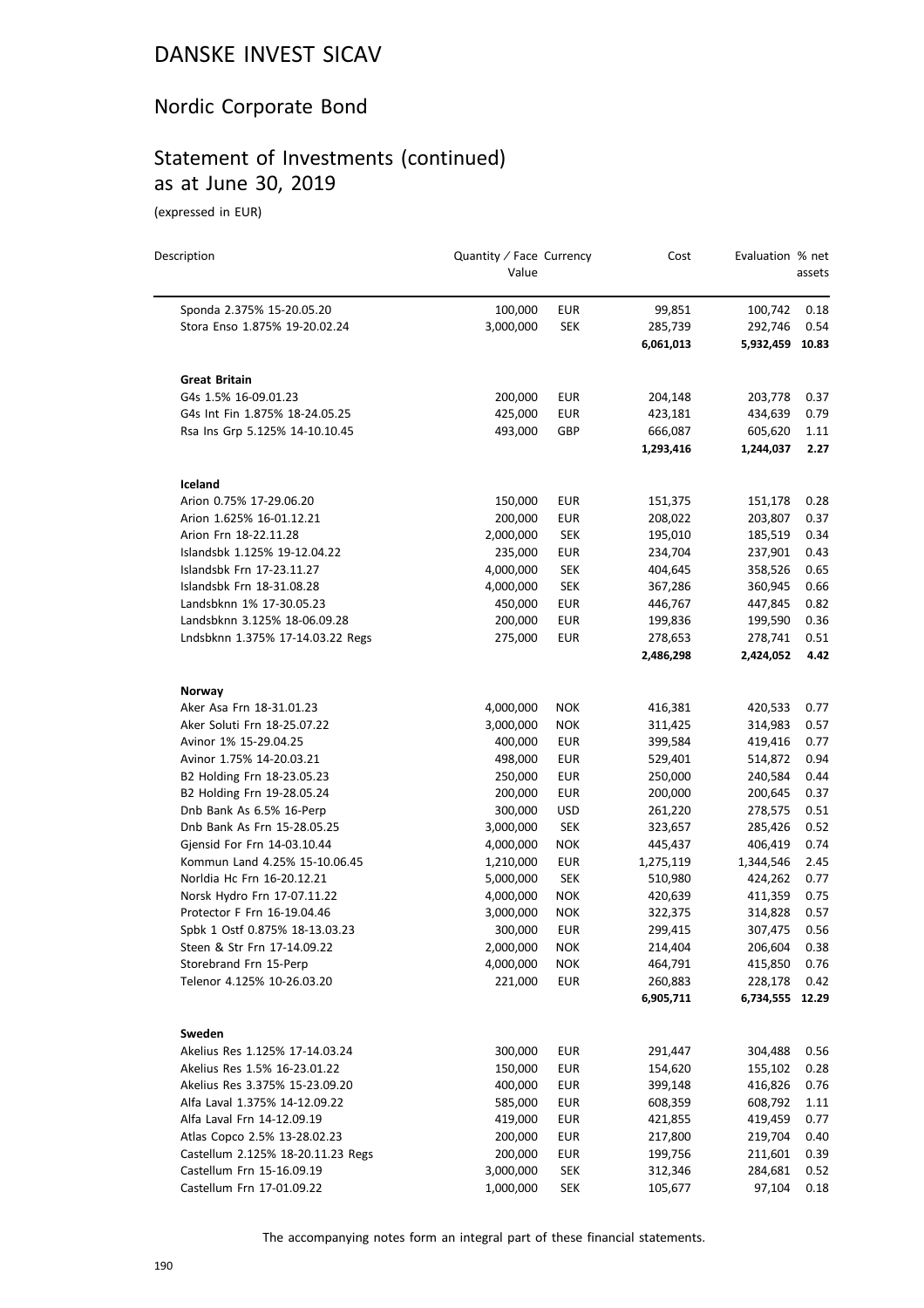## Nordic Corporate Bond

#### Statement of Investments (continued) as at June 30, 2019

(expressed in EUR)

| Description                      | Quantity / Face Currency<br>Value |            | Cost    | Evaluation % net | assets |
|----------------------------------|-----------------------------------|------------|---------|------------------|--------|
| Consilium Frn 15-25.03.20        | 3,000,000                         | <b>SEK</b> | 328,567 | 286,643          | 0.52   |
| Corral Pet 11.75% 15.05.21 / Pik | 250,000                           | <b>EUR</b> | 238,465 | 265,024          | 0.48   |
| Electrolux 1.103% 19-27.03.24    | 3,000,000                         | <b>SEK</b> | 287,199 | 289,545          | 0.53   |
| Elekta Ab Frn 17-28.03.22        | 3,000,000                         | <b>SEK</b> | 316,264 | 291,168          | 0.53   |
| Ericsson Lm 0.875% 17-01.03.21   | 100,000                           | <b>EUR</b> | 98,759  | 101,419          | 0.19   |
| Ericsson Lm 1.875% 17-01.03.24   | 178,000                           | <b>EUR</b> | 174,618 | 186,417          | 0.34   |
| Fabege Ab Frn 18-28.02.23        | 2,000,000                         | <b>SEK</b> | 200,521 | 189,473          | 0.35   |
| Fastighets 1.875% 17-23.01.26    | 350,000                           | <b>EUR</b> | 347,897 | 359,086          | 0.66   |
| Hoist Finan 2.75% 18-03.04.23    | 225,000                           | <b>EUR</b> | 224,447 | 224,258          | 0.41   |
| Hoist Kred 3.875% 17-31.05.27    | 150,000                           | <b>EUR</b> | 148,500 | 144,496          | 0.26   |
| Hufvudstad 2.1% 15-24.08.22      | 3,000,000                         | <b>SEK</b> | 317,619 | 298,431          | 0.54   |
| Husqvarna Frn 17-01.03.22        | 2,000,000                         | <b>SEK</b> | 209,026 | 191,486          | 0.35   |
| Ica Gruppen 0.465% 18-15.01.21   | 1,000,000                         | <b>SEK</b> | 94,817  | 94,956           | 0.17   |
| Ica Gruppen Frn 18-15.01.21      | 1,000,000                         | <b>SEK</b> | 95,586  | 95,275           | 0.17   |
| In Justitia 2.75% 17-15.07.22    | 242,000                           | <b>EUR</b> | 223,725 | 244,708          | 0.45   |
| In Justitia Frn 17-15.07.22 Regs | 3,000,000                         | <b>SEK</b> | 307,533 | 284,161          | 0.52   |
| Investor 4.5% 11-12.05.23        | 200,000                           | <b>EUR</b> | 246,700 | 234,494          | 0.43   |
| Klarna Bank Frn 17-22.09.20      | 1,000,000                         | <b>SEK</b> | 105,000 | 95,326           | 0.17   |
| Lansbk 0.5% 17-19.09.22          | 350,000                           | <b>EUR</b> | 349,508 | 355,325          | 0.65   |
| Lansbk 0.875% 18-25.09.23        | 400,000                           | <b>EUR</b> | 399,688 | 411,940          | 0.75   |
| Latour inv. Frn 18-16.03.22      | 4,000,000                         | <b>SEK</b> | 392,625 | 380,451          | 0.69   |
| Molnlycke H 1.5% 14-28.02.22     | 729,000                           | <b>EUR</b> | 753,378 | 756,414          | 1.38   |
| Nibe Indust Frn 15-28.05.20      | 1,000,000                         | <b>SEK</b> | 107,502 | 95,452           | 0.17   |
| Nibe Indust Frn 17-11.04.22      | 4,000,000                         | <b>SEK</b> | 420,501 | 385,583          | 0.70   |
| Nordea 0.875% 18-26.06.23        | 450,000                           | <b>EUR</b> | 451,028 | 460,987          | 0.84   |
| Nordea 5.5% 14-Perp              | 582,000                           | <b>USD</b> | 533,416 | 512,022          | 0.93   |
| Nordea Bank 1% 16-07.09.26       | 200,000                           | <b>EUR</b> | 198,782 | 201,935          | 0.37   |
| Nordea Bank 1.875% 15-10.11.25   | 500,000                           | <b>EUR</b> | 497,170 | 511,020          | 0.93   |
| Polygon 4% 18-23.02.23           | 500,000                           | <b>EUR</b> | 500,600 | 511,300          | 0.93   |
| Resurs Bank Frn 17-16.03.21      | 2,000,000                         | <b>SEK</b> | 209,537 | 191,148          | 0.35   |
| Resurs Bank Frn 17-24.02.20      | 1,000,000                         | <b>SEK</b> | 105,666 | 95,128           | 0.17   |
| Resurs Bank Frn 18-30.08.21      | 4,000,000                         | <b>SEK</b> | 380,367 | 380,652          | 0.69   |
| Rikshem 1.25% 17-28.06.24        | 294,000                           | <b>EUR</b> | 292,500 | 305,584          | 0.56   |
| Rodamco Sve 0.875% 17-20.06.22   | 2,000,000                         | <b>SEK</b> | 203,084 | 190,948          | 0.35   |
| Sagax 2.25% 19-13.03.25          | 250,000                           | <b>EUR</b> | 249,280 | 260,112          | 0.47   |
| Samhallsbyg 4.625% 19-Perp Regs  | 375,000                           | <b>EUR</b> | 370,822 | 382,429          | 0.70   |
| Samhallsbyg Frn 18-Perp          | 2,000,000                         | <b>SEK</b> | 189,826 | 199,857          | 0.36   |
| Sandvik Ab 3% 14-18.06.26        | 200.000                           | <b>EUR</b> | 224,250 | 232.017          | 0.42   |
| Sca Ab 0.375% 18-24.05.21        | 4,000,000                         | <b>SEK</b> | 388,051 | 379,210          | 0.69   |
| Sca Ab 1.125% 15-05.03.25        | 350,000                           | <b>EUR</b> | 349,700 | 363,478          | 0.66   |
| Sca Hygiene 1.125% 17-27.03.24   | 300,000                           | <b>EUR</b> | 299,358 | 311,302          | 0.57   |
| Scania 0.35% 17-11.10.19         | 2,000,000                         | <b>SEK</b> | 190,632 | 189,534          | 0.35   |
| Scania Frn 16-06.09.21           | 5,000,000                         | <b>SEK</b> | 527,040 | 480,470          | 0.88   |
| Seb 2.5% 14-28.05.26             | 300,000                           | <b>EUR</b> | 316,944 | 311,160          | 0.57   |
| Seb 5.625% Frn 17-Perp           | 200,000                           | <b>USD</b> | 173,029 | 177,613          | 0.32   |
| Seb 5.75% 14-Perp                | 650,000                           | <b>USD</b> | 580,482 | 576,755          | 1.05   |
| Securitas 1.25% 16-15.03.22      | 290,000                           | <b>EUR</b> | 289,565 | 299,737          | 0.55   |
| Securitas 1.25% 18-06.03.25      | 350,000                           | <b>EUR</b> | 347,400 | 357,730          | 0.65   |
| Securitas 2.625% 13-22.02.21     | 448,000                           | <b>EUR</b> | 482,819 | 468,382          | 0.85   |
| Shb 5.25% 15-Perp                | 950,000                           | <b>USD</b> | 831,944 | 842,340          | 1.54   |
| Shb Frn 17-15.11.27              | 2,000,000                         | <b>SEK</b> | 205,135 | 188,316          | 0.34   |
| Skanska Fin Frn 18-24.05.23      | 2,000,000                         | <b>SEK</b> | 194,732 | 188,986          | 0.34   |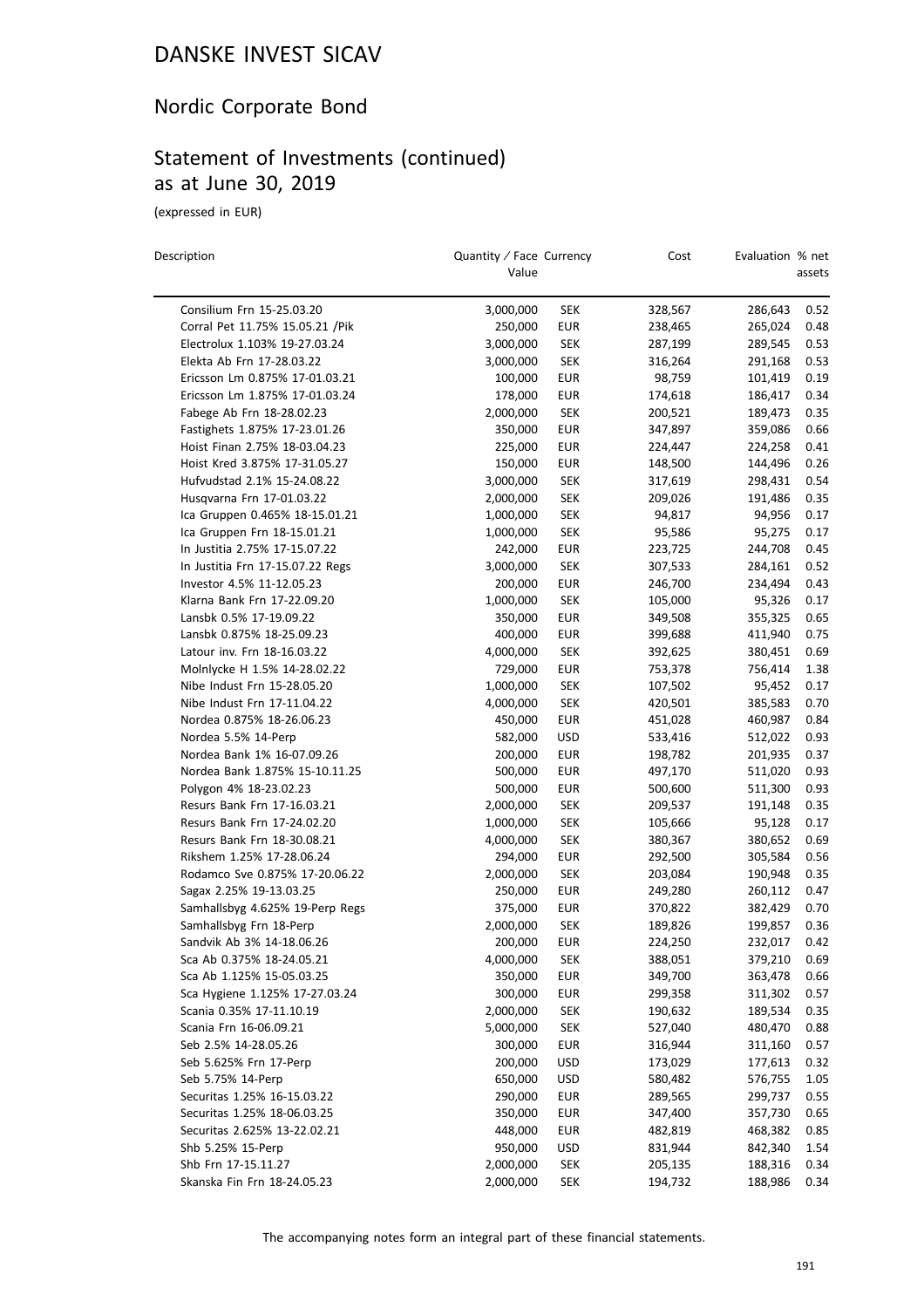## Nordic Corporate Bond

## Statement of Investments (continued) as at June 30, 2019

(expressed in EUR)

| Description                                                                  | Quantity / Face Currency |            | Cost           | Evaluation % net |        |
|------------------------------------------------------------------------------|--------------------------|------------|----------------|------------------|--------|
|                                                                              | Value                    |            |                |                  | assets |
| Skf 2.375% 13-29.10.20                                                       | 255,000                  | <b>EUR</b> | 276,598        | 263,591          | 0.48   |
| Stromma Frn 16-27.05.21                                                      | 3,000,000                | <b>SEK</b> | 320,733        | 292,326          | 0.53   |
| Swedbank 1% 17-22.11.27                                                      | 300,000                  | EUR        | 301,358        | 298,173          | 0.54   |
| Tele2 Ab 1.125% 18-15.05.24                                                  | 400,000                  | <b>EUR</b> | 402,986        | 413,064          | 0.75   |
| Tele2 Ab Frn 16-11.05.21                                                     | 3,000,000                | <b>SEK</b> | 318,153        | 290,746          | 0.53   |
| Telia 3% 17-04.04.78 Regs                                                    | 400,000                  | <b>EUR</b> | 404,400        | 419,494          | 0.77   |
| Transcom Ho 6.5% 18-22.03.23                                                 | 200,000                  | <b>EUR</b> | 200,000        | 190,295          | 0.35   |
| Vattenfall 3% 15-19.03.77                                                    | 450,000                  | <b>EUR</b> | 446,338        | 464,976          | 0.88   |
| Volvo Car A Frn 16-07.03.22 Regs                                             | 2,000,000                | <b>SEK</b> | 209,310        | 193,137          | 0.39   |
|                                                                              |                          |            | 21,562,488     | 21,375,242 39.03 |        |
| <b>The Netherlands</b>                                                       |                          |            |                |                  |        |
| Citycon Tr 2.375% 15-16.09.22                                                | 300,000                  | <b>EUR</b> | 318,411        | 312,321          | 0.57   |
| Citycon Tr 2.5% 14-01.10.24                                                  | 250,000                  | <b>EUR</b> | 264,150        | 257,681          | 0.47   |
|                                                                              |                          |            | 582,561        | 570,002          | 1.04   |
| <b>Total - Bonds</b>                                                         |                          |            | 49,926,520     | 49,079,746 89.59 |        |
| dealt in on another regulated market<br><b>Other Transferable securities</b> |                          |            | 49,926,520     | 49,079,746 89.59 |        |
| <b>Bonds</b>                                                                 |                          |            |                |                  |        |
| <b>Denmark</b>                                                               |                          |            |                |                  |        |
| Hesalight 7% 14-12.12.19                                                     | 700,000                  | <b>EUR</b> | 665,799        | 35,000           | 0.06   |
|                                                                              |                          |            | 665,799        | 35,000           | 0.06   |
| Norway                                                                       |                          |            |                |                  |        |
| Dolphin 0% 09.03.16 / Strip / Dflt                                           | 67,037                   | <b>NOK</b> |                |                  |        |
| Dolphin 0% 12-Perp / Strip Io                                                | 45,045                   | <b>NOK</b> |                |                  |        |
| Dolphin 0% 13-Perp / Strip lo                                                | 65,595                   | <b>NOK</b> | $\overline{a}$ |                  |        |
| Dolphin 0% 13-Perp / Strip Po                                                | 3,000,000                | <b>NOK</b> |                |                  |        |
| Dolphin Grp 0% 12- /Strip Po                                                 | 2,000,000                | <b>NOK</b> |                |                  |        |
| Hexagon Frn 19-15.03.23                                                      | 3,000,000                | <b>NOK</b> | 305,944        | 311,114          | 0.57   |
|                                                                              |                          |            | 305,944        | 311,114          | 0.57   |
| Sweden                                                                       |                          |            |                |                  |        |
| Boliden Ab Frn 19-19.06.24                                                   | 4,000,000                | SEK        | 373,536        | 379,369          | 0.69   |
| In Justitia Frn 19-03.07.23                                                  | 4,000,000                | <b>SEK</b> | 376,649        | 380,230          | 0.69   |
| Nibe Indust Frn 19-03.06.24                                                  | 2,000,000                | <b>SEK</b> | 185,673        | 189,765          | 0.35   |
| Nordax Bank Frn 19-07.06.22                                                  | 4,000,000                | SEK        | 374,639        | 379,366          | 0.69   |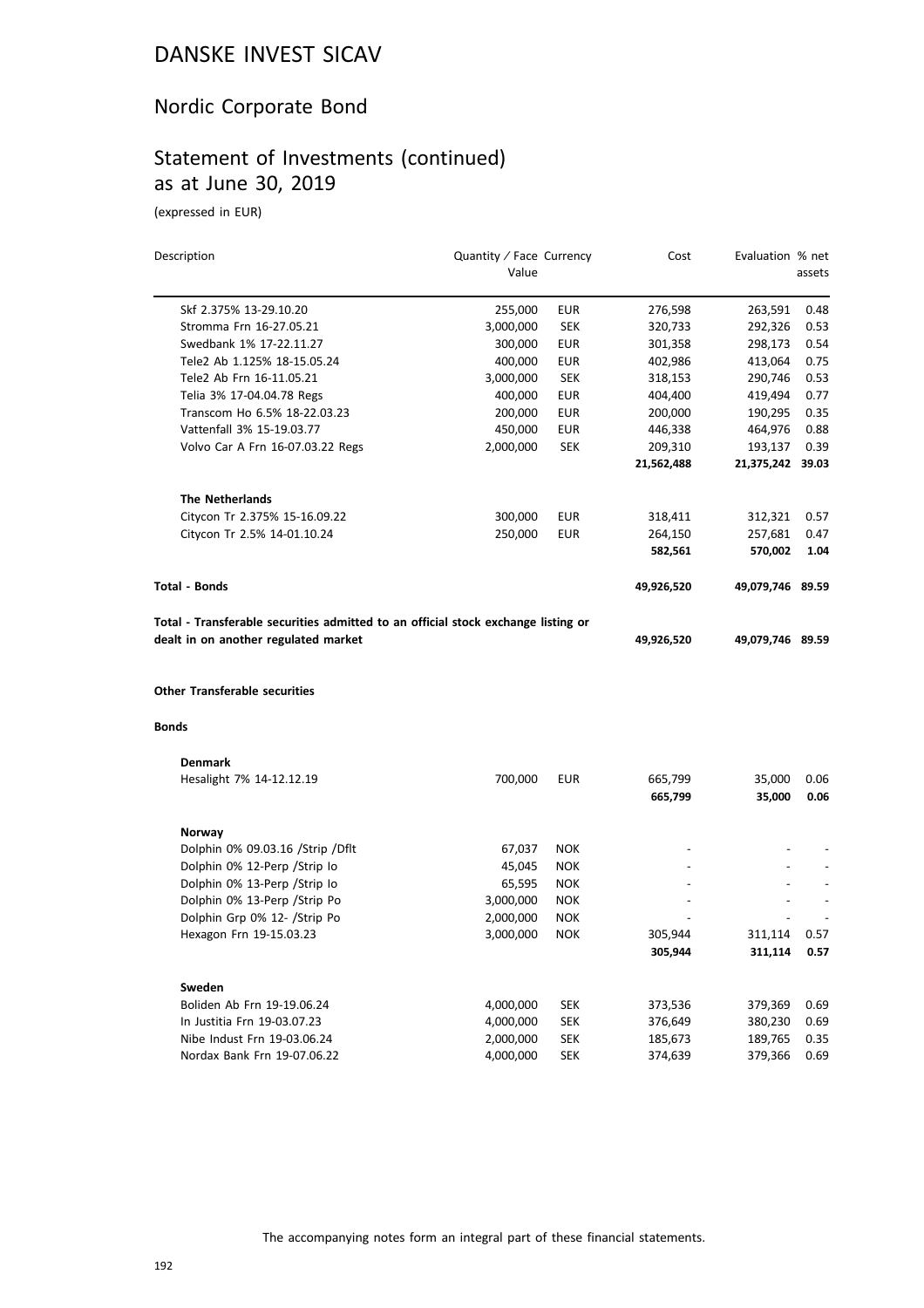## Nordic Corporate Bond

## Statement of Investments (continued) as at June 30, 2019

(expressed in EUR)

| Description                                  | Quantity / Face Currency<br>Value | Cost                 | Evaluation % net     | assets       |
|----------------------------------------------|-----------------------------------|----------------------|----------------------|--------------|
| Nordax Bank Frn 19-28.05.29                  | <b>SEK</b><br>1,250,000           | 115,759<br>1,426,256 | 118,872<br>1,447,602 | 0.22<br>2.64 |
| Total - Bonds                                |                                   | 2,397,999            | 1,793,716            | 3.27         |
| <b>Total - Other Transferable securities</b> |                                   | 2,397,999            | 1,793,716            | 3.27         |
| TOTAL INVESTMENT PORTFOLIO                   |                                   | 52,324,519           | 50,873,462 92.86     |              |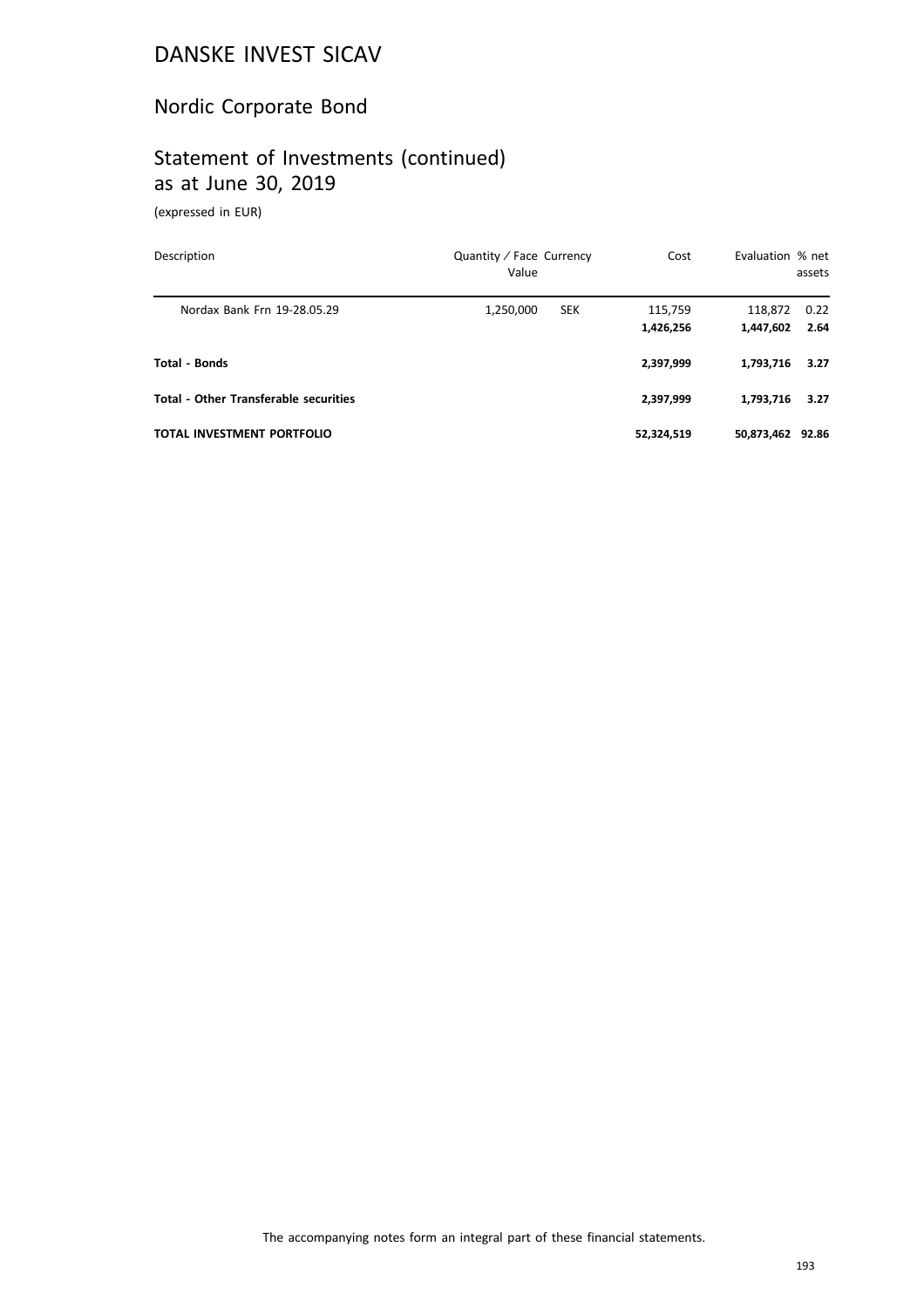## Nordic Corporate Bond

## Geographical and Economic Portfolio Breakdowns as at June 30, 2019

(expressed as a percentage of net assets)

| Geographical breakdown | %     |
|------------------------|-------|
| Sweden                 | 41.67 |
| Denmark                | 17.40 |
| Norway                 | 12.86 |
| Finland                | 10.83 |
| Iceland                | 4.42  |
| Bermuda Islands        | 2.37  |
| Great Britain          | 2.27  |
| The Netherlands        | 1.04  |
|                        | 92.86 |

| Economic breakdown                      | %     |
|-----------------------------------------|-------|
| <b>Banks and Financial Institutions</b> | 25.98 |
| Holding and Finance Companies           | 9.54  |
| Mechanics, Machinery                    | 7.40  |
| Real Estate Companies                   | 7.28  |
| <b>Other Services</b>                   | 7.07  |
| Insurance                               | 6.95  |
| Transportation                          | 4.89  |
| <b>Public Services</b>                  | 4.09  |
| <b>News Transmission</b>                | 4.04  |
| <b>Pharmaceuticals and Cosmetics</b>    | 3.84  |
| Mortgage and Funding Institutions       | 2.81  |
| States, Provinces and Municipalities    | 2.45  |
| Automobile Industry                     | 1.58  |
| Non-Ferrous Metals                      | 0.93  |
| Healthcare Education & Social Services  | 0.77  |
| Mines, Heavy Industries                 | 0.69  |
| Chemicals                               | 0.62  |
| Forest Products and Paper Industry      | 0.53  |
| <b>Consumer Goods</b>                   | 0.53  |
| Petrol                                  | 0.47  |
| <b>Food and Distilleries</b>            | 0.35  |
| Retail                                  | 0.05  |
|                                         | 92.86 |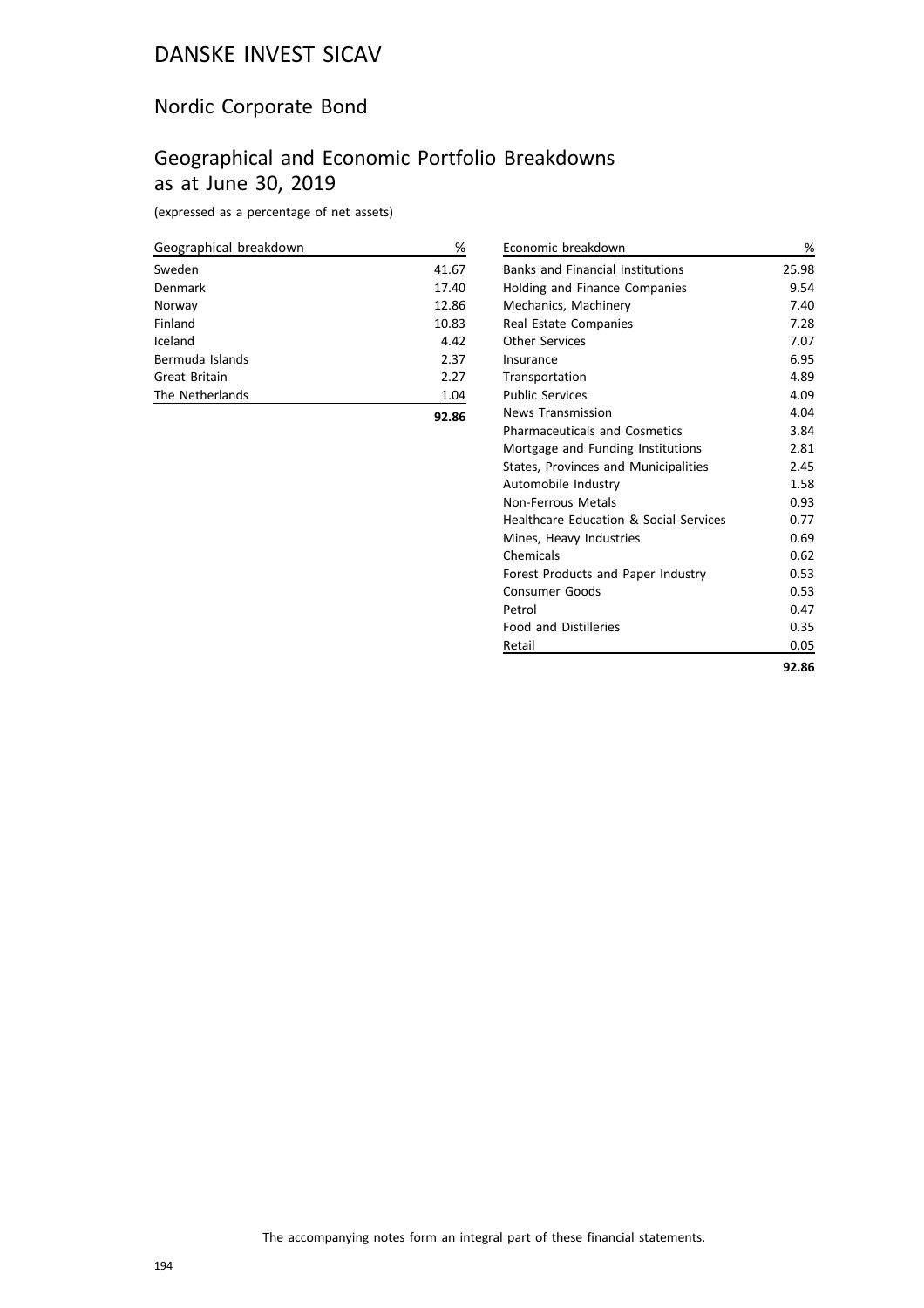#### Russia

## Statement of Investments as at June 30, 2019

(expressed in USD)

| Description | Quantity / Face Currency<br>Value | Cost | Evaluation % net<br>assets |
|-------------|-----------------------------------|------|----------------------------|
|             |                                   |      |                            |

**Transferable securities admitted to an official stock exchange listing or dealt in on another regulated market**

**Shares**

| <b>Cyprus</b>                   |           |            |         |           |      |
|---------------------------------|-----------|------------|---------|-----------|------|
| Global Ports Inv /Gdr           | 33,966    | <b>USD</b> | 127,255 | 100,539   | 0.88 |
| Globaltrans Investment Plc /Gdr | 11,976    | <b>USD</b> | 92,770  | 111,377   | 0.97 |
| Qiwi /Sadr -B-                  | 9,396     | <b>USD</b> | 171,022 | 188,108   | 1.65 |
| Tcs Group Holding Plc /Gdr      | 9,033     | <b>USD</b> | 136,175 | 174,156   | 1.52 |
|                                 |           |            | 527,222 | 574,180   | 5.02 |
|                                 |           |            |         |           |      |
| <b>Great Britain</b>            |           |            |         |           |      |
| Georgia Healthcare Group Plc    | 27,911    | GBP        | 77,752  | 85,824    | 0.75 |
|                                 |           |            | 77,752  | 85,824    | 0.75 |
|                                 |           |            |         |           |      |
| Guernsey                        |           |            |         |           |      |
| Etalon Group /Sgdr              | 28,441    | <b>USD</b> | 80,303  | 62,855    | 0.55 |
|                                 |           |            | 80,303  | 62,855    | 0.55 |
|                                 |           |            |         |           |      |
| <b>Kazakhstan</b>               |           |            |         |           |      |
| Halyk Bank /Sgdr                | 18,693    | <b>USD</b> | 247,709 | 239,270   | 2.09 |
|                                 |           |            | 247,709 | 239,270   | 2.09 |
|                                 |           |            |         |           |      |
| Luxembourg                      |           |            |         |           |      |
| Mhp Se /Gdr                     | 6,877     | <b>USD</b> | 70,595  | 71,177    | 0.62 |
|                                 |           |            | 70,595  | 71,177    | 0.62 |
|                                 |           |            |         |           |      |
| <b>Russia</b>                   |           |            |         |           |      |
| Aeroflot Moscow                 | 53,330    | <b>USD</b> | 139,871 | 86,262    | 0.75 |
| Akron Ojsc                      | 993       | <b>USD</b> | 58,094  | 71,774    | 0.63 |
|                                 |           | <b>USD</b> | 233,936 | 244,929   | 2.14 |
| Alrosa Cjsc Shs                 | 176,962   | <b>USD</b> |         | 92,672    | 0.81 |
| Bank Saint-Petersburg Pjsc      | 113,452   |            | 130,207 |           |      |
| Bashneft Pref Shs               | 2,433     | <b>USD</b> | 64,789  | 63,622    | 0.56 |
| Detsky Mir Pjsc                 | 73,282    | <b>USD</b> | 115,185 | 99,778    | 0.87 |
| Enel Wgc-5 Ojsc                 | 4,683,164 | <b>USD</b> | 93,123  | 84,995    | 0.74 |
| Gazprom                         | 289,964   | <b>USD</b> | 707,695 | 1,071,156 | 9.37 |
| Gazprom Neft Ojsc /Adr          | 9,537     | <b>USD</b> | 225,407 | 305,661   | 2.67 |
| Gk Pik Shs                      | 8,753     | <b>USD</b> | 46,919  | 51,913    | 0.45 |
| Groupe Lsr /Sgdr Repr. Sreg S   | 42,903    | <b>USD</b> | 114,341 | 106,828   | 0.93 |
| Inter Rao Ues Ojsc              | 1,322,199 | <b>USD</b> | 69,459  | 95,381    | 0.83 |
| Jsc Surgutneftegaz /Pref.       | 434,681   | <b>USD</b> | 238,453 | 294,199   | 2.57 |
| Lukoil Holding                  | 12,417    | <b>USD</b> | 885,028 | 1,057,394 | 9.24 |
| Magnit Jsc                      | 5,671     | <b>USD</b> | 373,357 | 340,791   | 2.98 |
| Magnitogorsk Iron&Steel Works   | 227,647   | <b>USD</b> | 131,665 | 162,089   | 1.42 |
| Mmc Norilsk Nickel Pjsc /Adr    | 22,693    | <b>USD</b> | 388,134 | 510,592   | 4.46 |
| Mobile Telesystems Ojsc         | 118,914   | <b>USD</b> | 489,935 | 536,961   | 4.70 |
| Moscow Exchange                 | 156,847   | <b>USD</b> | 247,185 | 223,182   | 1.95 |
| Novatek Pjsc /Sgdr              | 2,605     | <b>USD</b> | 357,847 | 556,428   | 4.87 |
| Novolipetsk Steel Regs /Gdr     | 13,973    | <b>USD</b> | 357,148 | 355,194   | 3.11 |
| Rosneft Oil Company Ojsc        | 12,363    | <b>USD</b> | 81,749  | 81,146    | 0.71 |
| Sberbank                        | 227,539   | <b>USD</b> | 691,678 | 863,645   | 7.55 |
|                                 |           |            |         |           |      |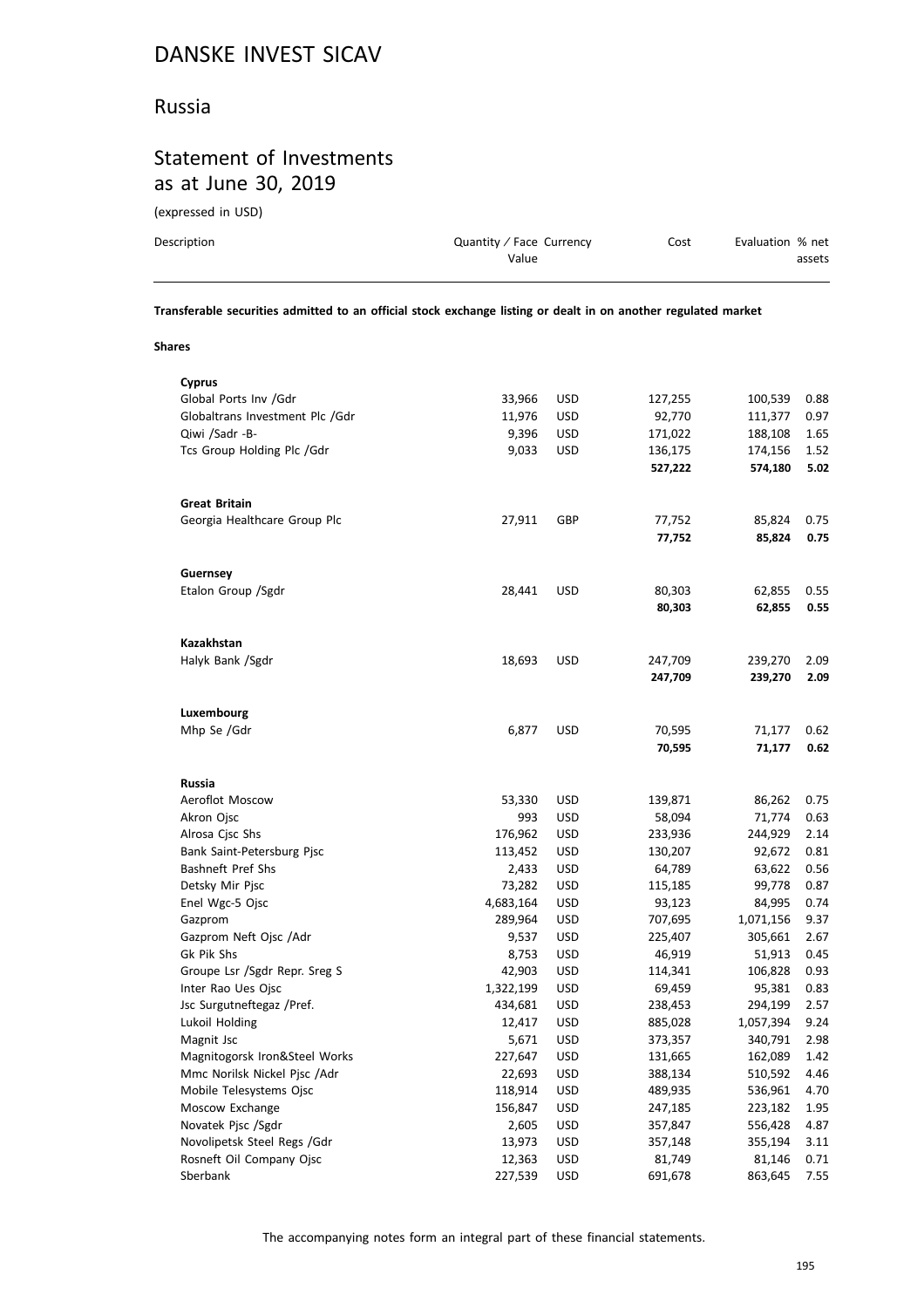#### Russia

## Statement of Investments (continued) as at June 30, 2019

(expressed in USD)

| Description                                                                       | Quantity / Face Currency<br>Value |            | Cost      | Evaluation % net | assets |
|-----------------------------------------------------------------------------------|-----------------------------------|------------|-----------|------------------|--------|
| Sberbank /Pref.                                                                   | 33,905                            | <b>USD</b> | 84,996    | 110,888          | 0.97   |
| Severstal Pjsc /Sgdr                                                              | 30.472                            | <b>USD</b> | 426,235   | 514.063          | 4.49   |
| Sollers Jsc                                                                       | 6,009                             | <b>USD</b> | 57,495    | 30,493           | 0.27   |
| Tatneft                                                                           | 75,867                            | <b>USD</b> | 304,274   | 769,257          | 6.73   |
| Transneft Ojsc Moscow                                                             | 47                                | <b>USD</b> | 142,348   | 123,537          | 1.08   |
| Trubnaya Metall.Komp./Sgdr Reg                                                    | 56,990                            | <b>USD</b> | 194,742   | 216,277          | 1.89   |
| Unipro                                                                            | 3,523,649                         | <b>USD</b> | 172,043   | 146,792          | 1.28   |
| Vsmpo-Avisma Corporation                                                          | 455                               | <b>USD</b> | 54,880    | 121.074          | 1.06   |
|                                                                                   |                                   |            | 7,678,218 | 9,388,973 82.08  |        |
| <b>The Netherlands</b>                                                            |                                   |            |           |                  |        |
| X5 Retail Group Nv /Sgdr                                                          | 16,678                            | <b>USD</b> | 436,427   | 590,568          | 5.17   |
| Yandex Nv -A-                                                                     | 4,328                             | <b>USD</b> | 114,213   | 168,100          | 1.47   |
|                                                                                   |                                   |            | 550,640   | 758,668          | 6.64   |
| <b>Total - Shares</b>                                                             |                                   |            | 9,232,439 | 11,180,947 97.75 |        |
| Total - Transferable securities admitted to an official stock exchange listing or |                                   |            |           |                  |        |
| dealt in on another regulated market                                              |                                   |            | 9,232,439 | 11,180,947 97.75 |        |
| <b>TOTAL INVESTMENT PORTFOLIO</b>                                                 |                                   |            | 9,232,439 | 11,180,947 97.75 |        |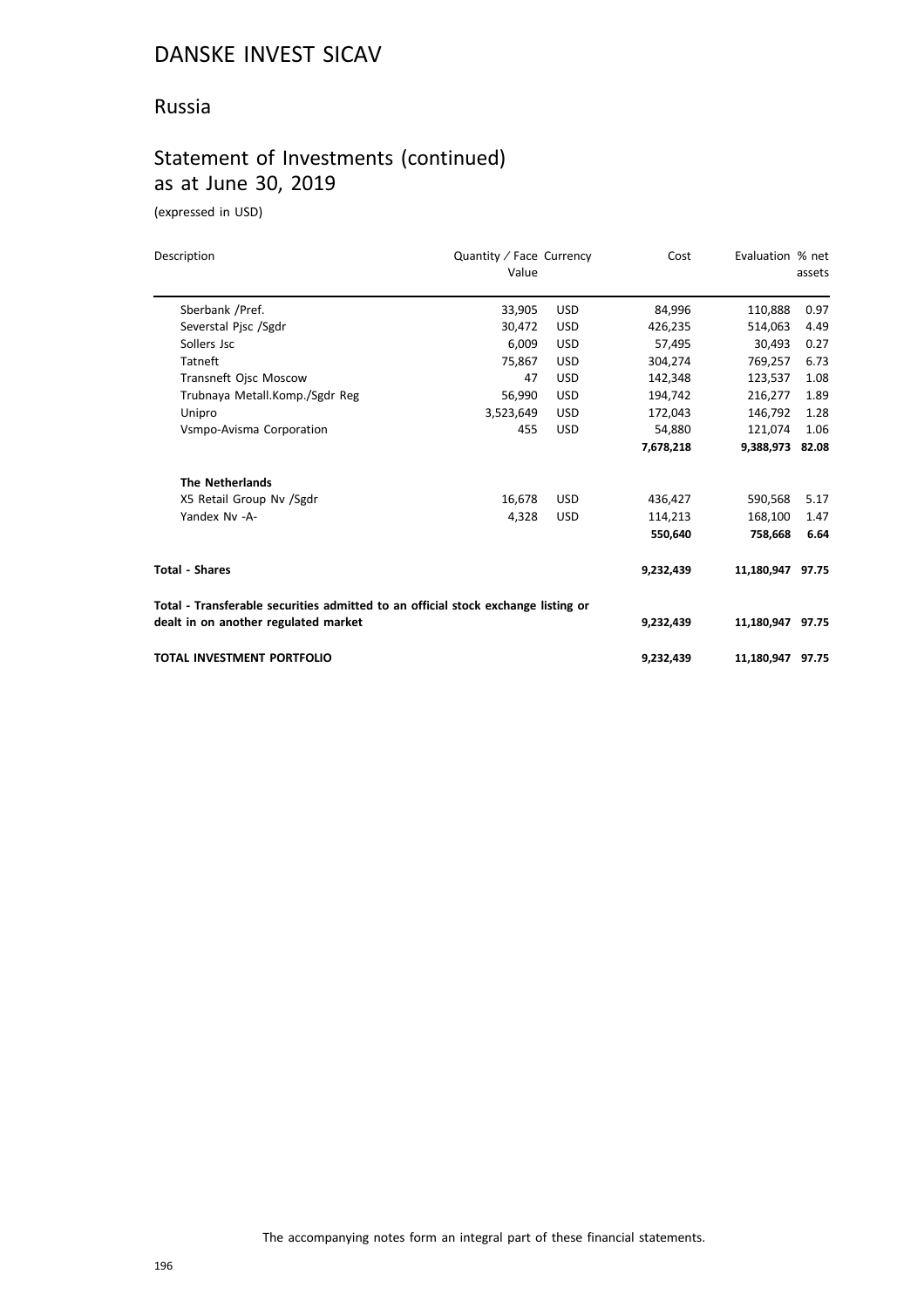#### Russia

## Geographical and Economic Portfolio Breakdowns as at June 30, 2019

(expressed as a percentage of net assets)

| Geographical breakdown | %     |
|------------------------|-------|
| Russia                 | 82.08 |
| The Netherlands        | 6.64  |
| Cyprus                 | 5.02  |
| Kazakhstan             | 2.09  |
| Great Britain          | 0.75  |
| Luxembourg             | 0.62  |
| Guernsey               | 0.55  |
|                        |       |

**97.75**

| Economic breakdown                                | %     |
|---------------------------------------------------|-------|
| Holding and Finance Companies                     | 24.32 |
| Petrol                                            | 23.36 |
| <b>Banks and Financial Institutions</b>           | 11.42 |
| Mines, Heavy Industries                           | 10.08 |
| Retail                                            | 5.17  |
| <b>News Transmission</b>                          | 4.70  |
| <b>Food and Distilleries</b>                      | 2.98  |
| <b>Public Services</b>                            | 2.85  |
| Mechanics, Machinery                              | 2.16  |
| Chemicals                                         | 2.14  |
| Transportation                                    | 1.72  |
| Other Services                                    | 1.65  |
| Real Estate Companies                             | 1.48  |
| Internet Software                                 | 1.47  |
| Consumer Goods                                    | 0.87  |
| <b>Healthcare Education &amp; Social Services</b> | 0.75  |
| <b>Pharmaceuticals and Cosmetics</b>              | 0.63  |
|                                                   | 97.75 |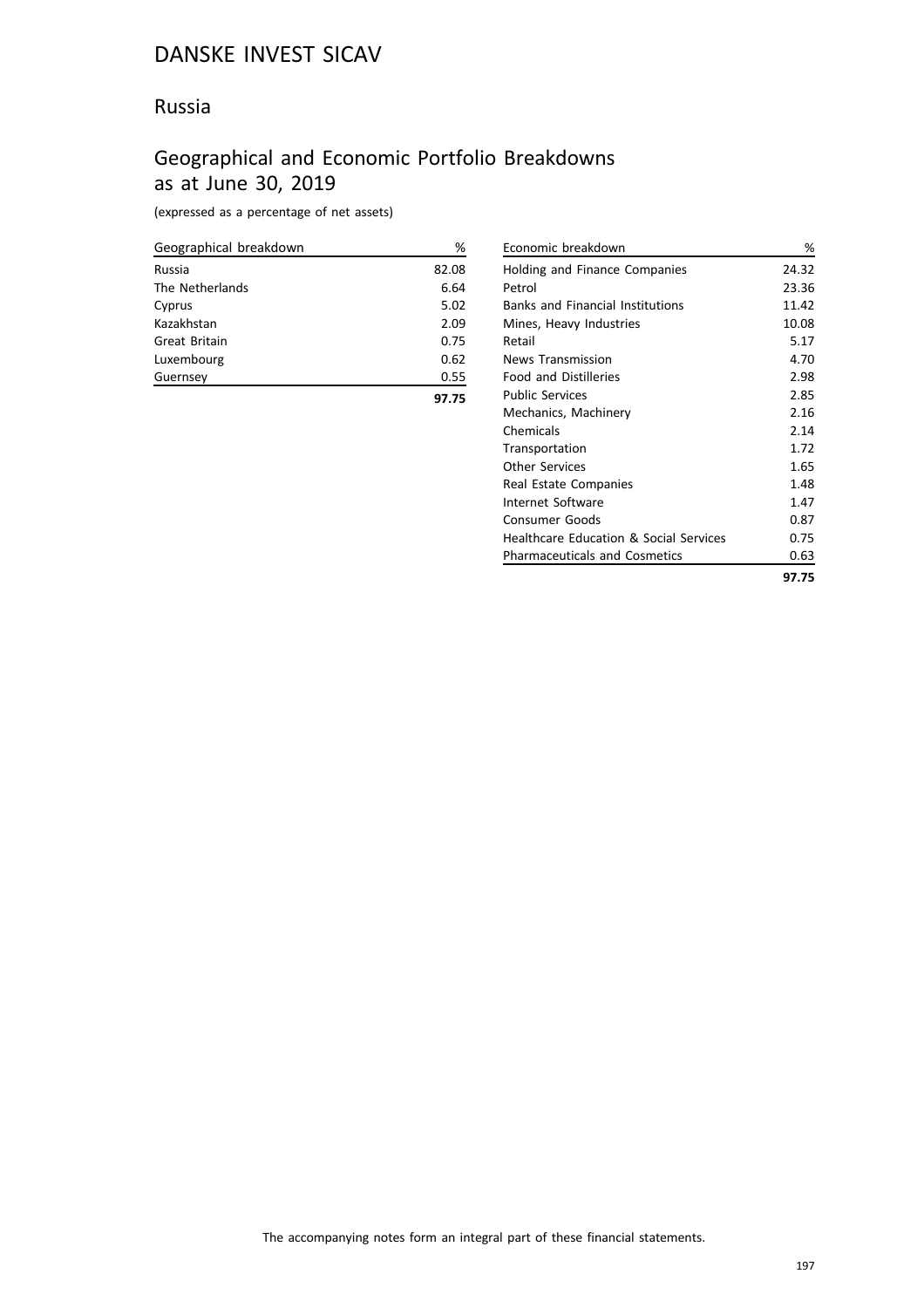## Sverige

## Statement of Investments as at June 30, 2019

(expressed in SEK)

| Description | Quantity / Face Currency | Cost | Evaluation % net |
|-------------|--------------------------|------|------------------|
|             | Value                    |      | assets           |
|             |                          |      |                  |

**Transferable securities admitted to an official stock exchange listing or dealt in on another regulated market**

**Shares**

| <b>Finland</b>                  |           |            |               |               |       |
|---------------------------------|-----------|------------|---------------|---------------|-------|
| Nordea Bank Abp                 | 2,200,000 | <b>SEK</b> | 202,592,314   | 148,764,000   | 3.18  |
|                                 |           |            | 202,592,314   | 148,764,000   | 3.18  |
|                                 |           |            |               |               |       |
| <b>Great Britain</b>            |           |            |               |               |       |
| Astrazeneca Plc                 | 240,000   | SEK        | 153,282,637   | 185,040,000   | 3.95  |
|                                 |           |            | 153,282,637   | 185,040,000   | 3.95  |
|                                 |           |            |               |               |       |
| Luxembourg                      |           |            |               |               |       |
| Millicom Intl Cell. /Swed. Dep. | 290,000   | <b>SEK</b> | 160,543,175   | 151,670,000   | 3.24  |
|                                 |           |            | 160,543,175   | 151,670,000   | 3.24  |
|                                 |           |            |               |               |       |
| Sweden                          |           |            |               |               |       |
| Aak Ab                          | 550,000   | <b>SEK</b> | 74,991,135    | 96,002,500    | 2.05  |
| Af Ab                           | 650,000   | <b>SEK</b> | 100,264,034   | 136,110,000   | 2.91  |
| Ambea Ab                        | 1,721,988 | <b>SEK</b> | 123,074,000   | 105,730,063   | 2.26  |
| Assa Abloy Ab                   | 450,000   | <b>SEK</b> | 76,754,127    | 94,455,000    | 2.02  |
| Atlas Copco Ab                  | 700,000   | <b>SEK</b> | 166,345,263   | 186,270,000   | 3.98  |
| Billerudkorsnas Ab              | 800,000   | <b>SEK</b> | 90,652,407    | 97,960,000    | 2.09  |
| Concentric                      | 850,000   | <b>SEK</b> | 122,092,163   | 117,470,000   | 2.51  |
| Coor                            | 650,000   | <b>SEK</b> | 41,011,461    | 55,445,000    | 1.18  |
| Dometic Group Ab                | 500,000   | <b>SEK</b> | 37,263,916    | 46,620,000    | 1.00  |
| Dustin Group Ab                 | 1,400,000 | <b>SEK</b> | 104,953,587   | 119,140,000   | 2.55  |
| Ericsson Tel. B                 | 1,500,000 | <b>SEK</b> | 103,123,330   | 133,140,000   | 2.84  |
| Essity Aktie -B                 | 800,000   | <b>SEK</b> | 186,931,305   | 228,320,000   | 4.88  |
| Fastighets Balder Ab B          | 200,000   | <b>SEK</b> | 44,459,114    | 61,960,000    | 1.32  |
| Hennes & Mauritz Ab             | 1,550,000 | <b>SEK</b> | 285,627,078   | 258,137,000   | 5.51  |
| Hexagon Ab B                    | 375,000   | <b>SEK</b> | 169,822,913   | 192,450,000   | 4.11  |
| <b>Hoist Finance</b>            | 600,000   | <b>SEK</b> | 49,352,719    | 27,372,000    | 0.58  |
| Husqvarna Ab -B-                | 1,550,000 | <b>SEK</b> | 118,815,912   | 133,517,000   | 2.85  |
| Investor Ab B                   | 575,000   | <b>SEK</b> | 225,828,994   | 256,335,000   | 5.48  |
| Ncc Ab B                        | 450,000   | <b>SEK</b> | 67,826,443    | 72,135,000    | 1.54  |
| Nibe Industrier Ab              | 500,000   | <b>SEK</b> | 42,763,320    | 67,775,000    | 1.45  |
| Nobina Ab                       | 2,000,000 | <b>SEK</b> | 106,693,873   | 114,300,000   | 2.44  |
| Platzer Fastigheter             | 760,000   | <b>SEK</b> | 36,419,208    | 64,980,000    | 1.39  |
| Sandvik Ab                      | 1,200,000 | <b>SEK</b> | 171,596,302   | 204,360,000   | 4.37  |
| Scandi Standard Ab              | 1,700,000 | <b>SEK</b> | 100,925,850   | 108,630,000   | 2.32  |
| Securitas Ab B                  | 500,000   | <b>SEK</b> | 71,024,060    | 80,675,000    | 1.72  |
| Skandinav. Ensk. Banken A       | 1,300,000 | <b>SEK</b> | 126,265,677   | 111,696,000   | 2.39  |
| Svenska Cellul. - B-            | 1,500,000 | <b>SEK</b> | 115,621,279   | 120,960,000   | 2.58  |
| Svenska Handelsbanken Ab        | 1,000,000 | <b>SEK</b> | 98,576,279    | 92,580,000    | 1.98  |
| Swedbank Ab -A-                 | 450,000   | <b>SEK</b> | 78,861,908    | 62,842,500    | 1.34  |
| Teliasonera Ab                  | 1,500,000 | <b>SEK</b> | 58,562,067    | 62,040,000    | 1.33  |
| Thg Nordic Ab                   | 74,516    | <b>SEK</b> | 17,477,284    | 17,943,453    | 0.38  |
| Trelleborg B                    | 650,000   | <b>SEK</b> | 108,534,311   | 85,475,000    | 1.83  |
| Volvo B                         | 2,000,000 | <b>SEK</b> | 302,887,016   | 292,800,000   | 6.25  |
|                                 |           |            | 3,625,398,335 | 3,905,625,516 | 83.43 |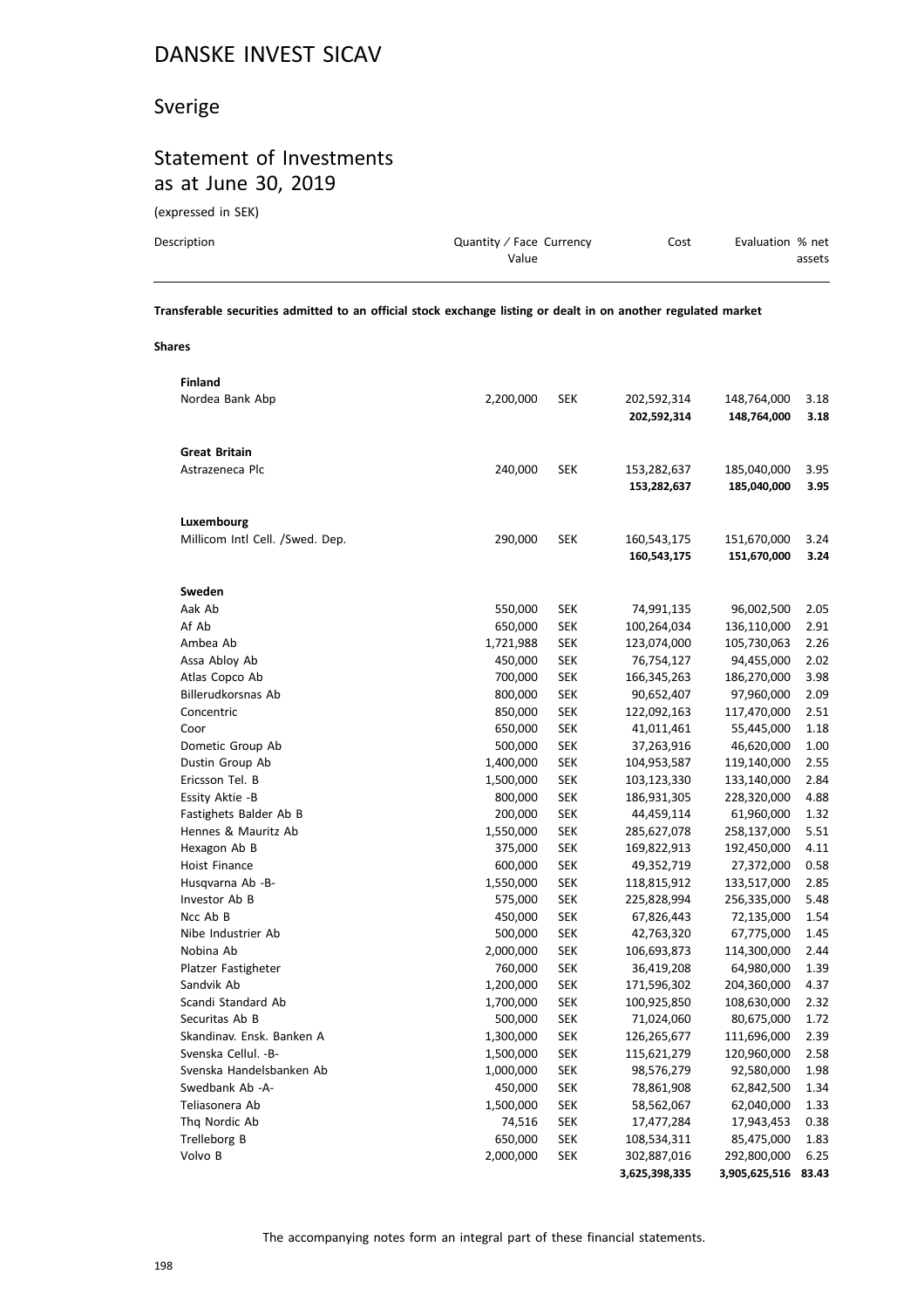# Sverige

## Statement of Investments (continued) as at June 30, 2019

(expressed in SEK)

| Description                                                                       | Quantity / Face Currency<br>Value |            | Cost          | Evaluation % net    | assets |
|-----------------------------------------------------------------------------------|-----------------------------------|------------|---------------|---------------------|--------|
| Switzerland                                                                       |                                   |            |               |                     |        |
| Abb Ltd                                                                           | 950,000                           | <b>SEK</b> | 196,755,918   | 175,987,500         | 3.76   |
|                                                                                   |                                   |            | 196,755,918   | 175,987,500         | 3.76   |
| <b>United States of America</b>                                                   |                                   |            |               |                     |        |
| Veoneer Inc /Swdh Dep Rec                                                         | 500,000                           | <b>SEK</b> | 152,561,304   | 81,375,000          | 1.74   |
|                                                                                   |                                   |            | 152,561,304   | 81,375,000          | 1.74   |
| <b>Total - Shares</b>                                                             |                                   |            | 4,491,133,683 | 4,648,462,016 99.30 |        |
| Total - Transferable securities admitted to an official stock exchange listing or |                                   |            |               |                     |        |
| dealt in on another regulated market                                              |                                   |            | 4,491,133,683 | 4,648,462,016 99.30 |        |
| TOTAL INVESTMENT PORTFOLIO                                                        |                                   |            | 4,491,133,683 | 4,648,462,016 99.30 |        |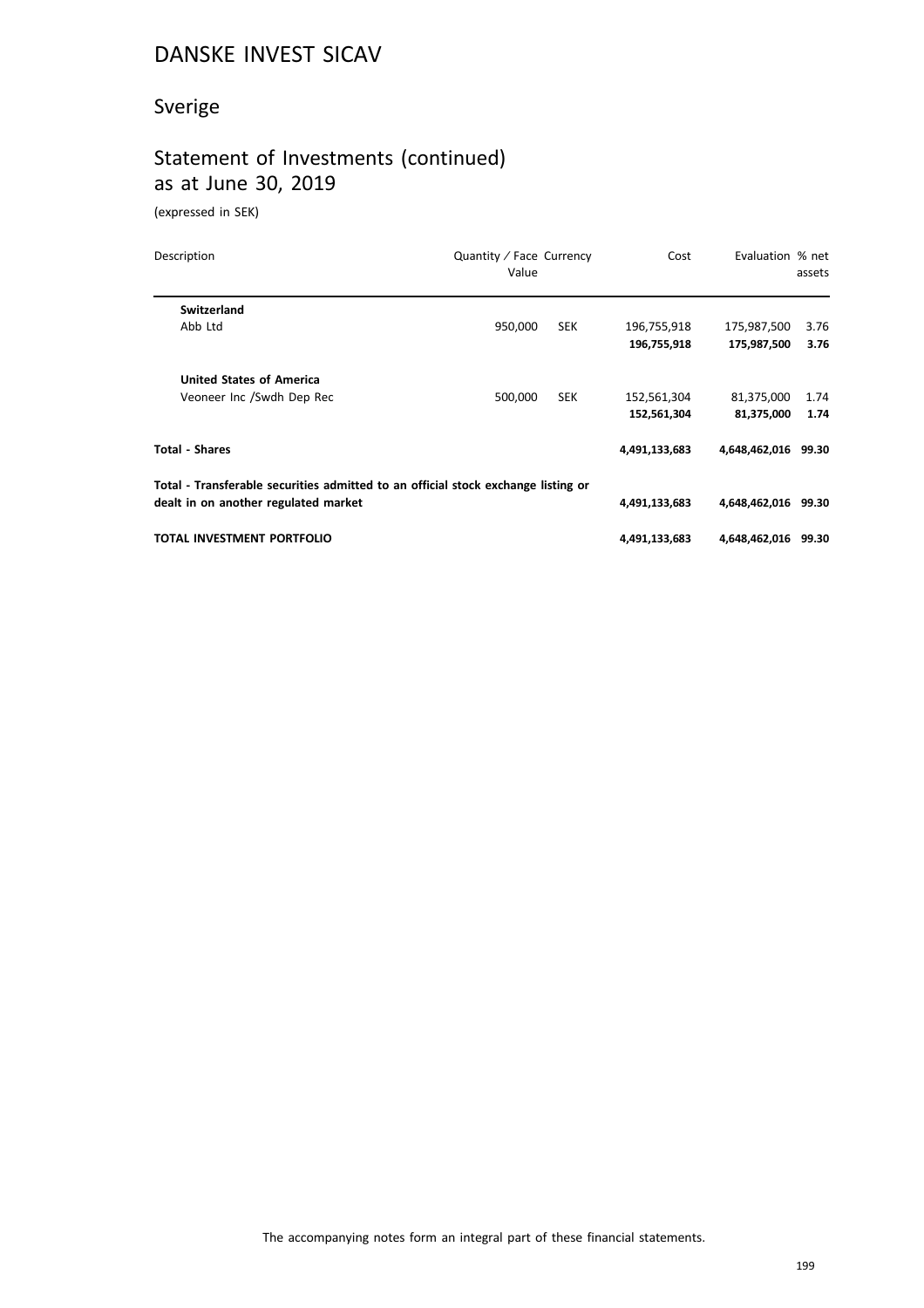## Sverige

## Geographical and Economic Portfolio Breakdowns as at June 30, 2019

(expressed as a percentage of net assets)

| Geographical breakdown   | %     |
|--------------------------|-------|
| Sweden                   | 83.43 |
| Great Britain            | 3.95  |
| Switzerland              | 3.76  |
| Luxembourg               | 3.24  |
| Finland                  | 3.18  |
| United States of America | 1.74  |
|                          | 99.30 |

| Economic breakdown                      | %     |
|-----------------------------------------|-------|
| Mechanics, Machinery                    | 24.20 |
| <b>Pharmaceuticals and Cosmetics</b>    | 11.41 |
| <b>Banks and Financial Institutions</b> | 8.89  |
| Automobile Industry                     | 8.69  |
| Holding and Finance Companies           | 8.49  |
| Retail                                  | 8.06  |
| <b>News Transmission</b>                | 7.41  |
| Electronics and Electrical Equipment    | 5.50  |
| <b>Food and Distilleries</b>            | 4.37  |
| Real Estate Companies                   | 2.71  |
| Other Services                          | 2.30  |
| Healthcare Education & Social Services  | 2.26  |
| Forest Products and Paper Industry      | 2.09  |
| Construction, Building Material         | 1.54  |
| Leisure                                 | 1.00  |
| Internet Software                       | 0.38  |
|                                         | 99.30 |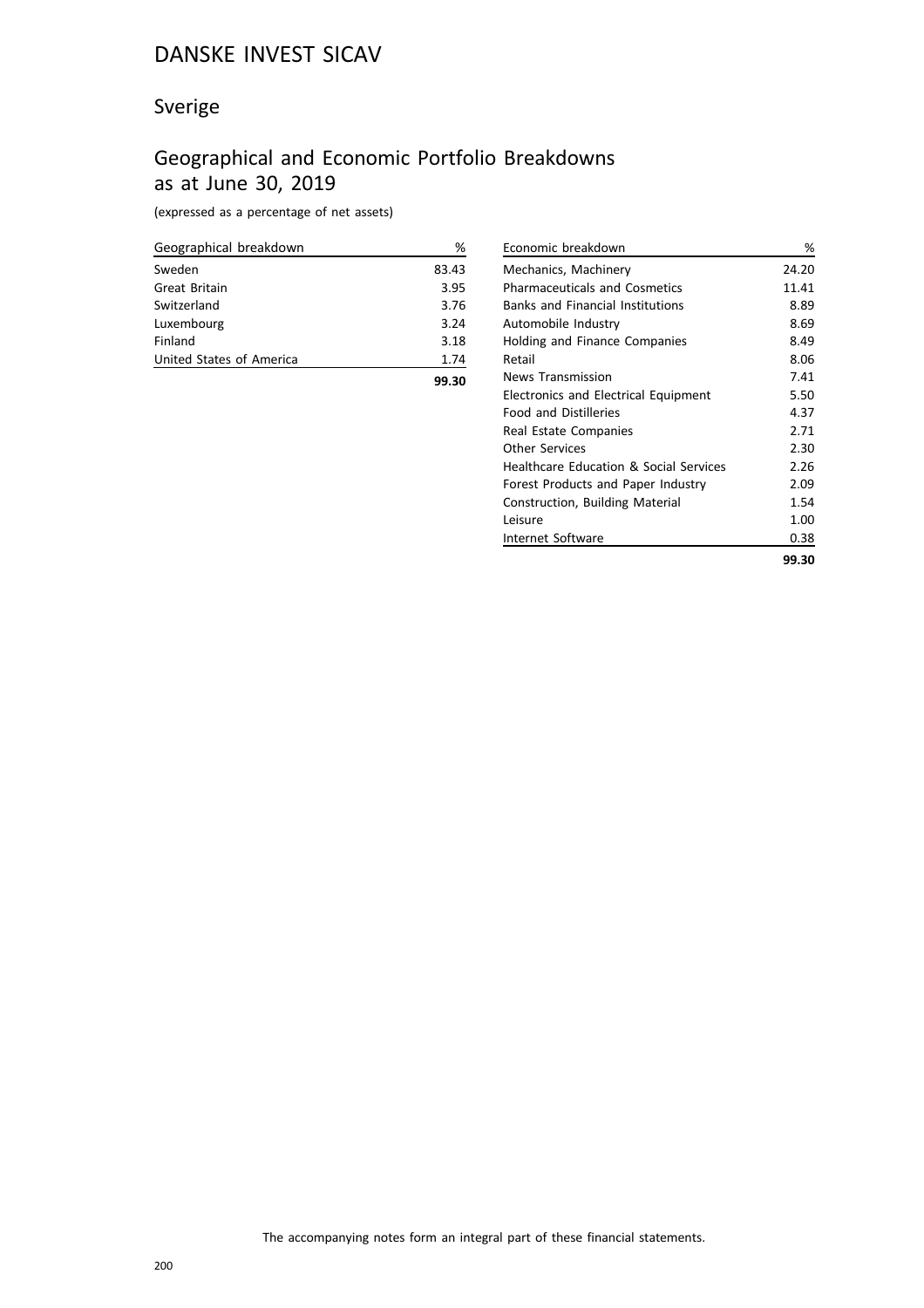## Sverige Kort Ränta

## Statement of Investments as at June 30, 2019

(expressed in SEK)

| Description | Quantity / Face Currency | Cost | Evaluation % net |
|-------------|--------------------------|------|------------------|
|             | Value                    |      | assets           |
|             |                          |      |                  |

**Transferable securities admitted to an official stock exchange listing or dealt in on another regulated market**

#### **Bonds**

| Denmark                         |             |            |             |             |      |
|---------------------------------|-------------|------------|-------------|-------------|------|
| Arla Fd Frn 16-31.05.21         | 5,000,000   | <b>SEK</b> | 5,116,350   | 5,105,450   | 0.03 |
| Arla Fd Frn 19-03.04.24         | 124,000,000 | <b>SEK</b> | 124,000,000 | 124,347,200 | 0.77 |
| Dsk Bk Frn 14-09.12.19          | 52,000,000  | <b>SEK</b> | 52,271,166  | 52,059,800  | 0.32 |
| Dsk Bk Frn 14-19.08.19          | 1,000,000   | <b>SEK</b> | 1,006,450   | 1,000,590   | 0.01 |
| Dsk Bk Frn 15-22.05.20          | 90,000,000  | <b>SEK</b> | 91,496,700  | 90,472,500  | 0.56 |
| Dsk Bk Frn 18-25.01.23          | 159,000,000 | <b>SEK</b> | 157,512,600 | 155,851,800 | 0.96 |
| Jyske Bk 0.91% 15-22.04.20      | 50,000,000  | <b>SEK</b> | 50,334,000  | 50,267,000  | 0.31 |
| Jyske Bk Frn 15-27.03.20        | 40,000,000  | <b>SEK</b> | 40,093,200  | 40,085,200  | 0.25 |
| Jyske Bk Frn 18-07.09.23        | 80,000,000  | <b>SEK</b> | 80,000,000  | 80,036,000  | 0.49 |
|                                 |             |            | 601,830,466 | 599,225,540 | 3.70 |
| <b>Finland</b>                  |             |            |             |             |      |
| Nordea Bk Frn 19-14.06.22       | 150,000,000 | <b>SEK</b> | 151,680,000 | 151,485,000 | 0.94 |
| Sampo Bk Frn 18-23.05.22        | 79,000,000  | <b>SEK</b> | 79,616,070  | 79,466,100  | 0.49 |
| Stora Enso Frn 19-20.08.21      | 178,000,000 | <b>SEK</b> | 178,226,860 | 178,728,020 | 1.10 |
|                                 |             |            | 409,522,930 | 409,679,120 | 2.53 |
| Norway                          |             |            |             |             |      |
| Dnb Bank As 1.97% 15-28.05.25   | 20,000,000  | SEK        | 20,420,000  | 20,173,800  | 0.13 |
| Dnb Bank As Frn 15-28.05.25     | 101,000,000 | <b>SEK</b> | 102,150,050 | 101,354,510 | 0.63 |
| Dnb Bank As Frn 19-18.07.22     | 50,000,000  | <b>SEK</b> | 50,404,500  | 50,464,500  | 0.31 |
| Norsk Hydro Frn 17-09.11.20     | 70,000,000  | <b>SEK</b> | 70,548,300  | 70,267,400  | 0.43 |
| Telenor Frn 19-20.09.21         | 235,000,000 | <b>SEK</b> | 235,087,500 | 235,237,350 | 1.45 |
| Yara Intl Frn 17-13.12.22       | 104,000,000 | <b>SEK</b> | 105,363,730 | 104,416,000 | 0.65 |
|                                 |             |            | 583,974,080 | 581,913,560 | 3.60 |
| Sweden                          |             |            |             |             |      |
| Ab Fort Var Frn 15-18.05.21     | 75,000,000  | <b>SEK</b> | 75,240,750  | 75,447,750  | 0.47 |
| Ab Indus Frn 17-24.02.21        | 239,000,000 | <b>SEK</b> | 242,625,630 | 241,808,250 | 1.49 |
| Af Ab Frn 15-12.05.20           | 86,000,000  | <b>SEK</b> | 86,854,663  | 86,287,240  | 0.53 |
| Af Ab Frn 18-20.06.23           | 26,000,000  | <b>SEK</b> | 26,000,000  | 25,606,360  | 0.16 |
| Atrium Ljungb 0.58% 17-26.10.20 | 5,000,000   | <b>SEK</b> | 4,998,400   | 5,000,700   | 0.03 |
| Atrium Ljungb Frn 17-21.03.22   | 89,000,000  | <b>SEK</b> | 89,482,969  | 89,549,130  | 0.55 |
| Atrium Ljungb Frn 17-27.03.20   | 74,000,000  | <b>SEK</b> | 74,354,731  | 74,153,920  | 0.46 |
| Billerud Ab Frn 17-08.06.21     | 107,000,000 | <b>SEK</b> | 107,300,390 | 107,331,700 | 0.66 |
| Billerud Ab Frn 17-21.02.22     | 178,000,000 | <b>SEK</b> | 180,986,689 | 180,176,940 | 1.11 |
| Billerud Ab Frn 18-20.03.23     | 60,000,000  | <b>SEK</b> | 60,054,182  | 59,956,800  | 0.37 |
| Castellum 1.75% 15-17.09.20     | 12,000,000  | <b>SEK</b> | 12,201,600  | 12,177,720  | 0.08 |
| Castellum Frn 15-13.03.20       | 116,000,000 | <b>SEK</b> | 116,969,690 | 116,622,920 | 0.72 |
| Castellum Frn 16-04.10.21       | 10,000,000  | <b>SEK</b> | 10,378,400  | 10,259,900  | 0.06 |
| Castellum Frn 17-01.03.21       | 134,000,000 | <b>SEK</b> | 136,098,753 | 135,541,000 | 0.84 |
| Castellum Frn 17-01.09.22       | 32,000,000  | <b>SEK</b> | 33,029,120  | 32,760,960  | 0.20 |
| Castellum Frn 18-11.10.21       | 88,000,000  | <b>SEK</b> | 87,972,720  | 87,880,320  | 0.54 |
| Electrolux Frn 18-27.03.23      | 37,000,000  | <b>SEK</b> | 37,317,830  | 37,281,940  | 0.23 |
| Electrolux Frn 19-17.06.22      | 97,000,000  | <b>SEK</b> | 97,969,030  | 97,820,620  | 0.60 |
| Ellevio Frn 17-28.02.20         | 293,000,000 | <b>SEK</b> | 294,805,477 | 293,972,760 | 1.82 |
| Fabege Ab Frn 17-09.06.20       | 5,000,000   | <b>SEK</b> | 5,018,450   | 5,018,450   | 0.03 |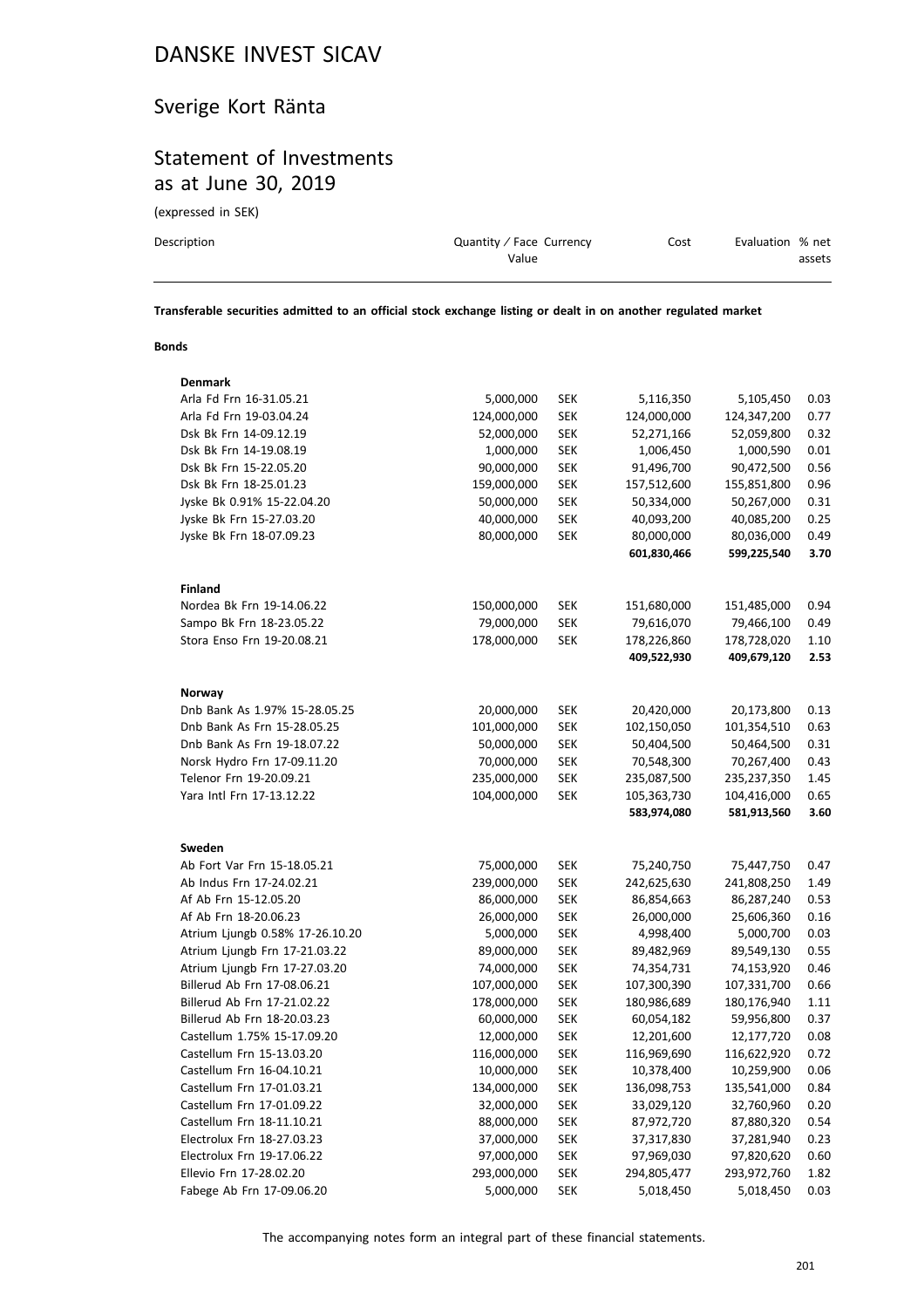## Sverige Kort Ränta

## Statement of Investments (continued) as at June 30, 2019

(expressed in SEK)

| Description                      | Quantity / Face Currency<br>Value |            | Cost        | Evaluation % net | assets |
|----------------------------------|-----------------------------------|------------|-------------|------------------|--------|
| Fabege Ab Frn 17-26.09.22        | 73,000,000                        | <b>SEK</b> | 73,423,050  | 73,395,660       | 0.45   |
| Fastighets Frn 17-20.11.20       | 69,000,000                        | <b>SEK</b> | 69,000,000  | 68,922,720       | 0.43   |
| Fastighets Frn 17-22.01.20       | 235,000,000                       | <b>SEK</b> | 235,001,090 | 235,225,600      | 1.45   |
| Fastighets Frn 18-17.05.21       | 52,000,000                        | <b>SEK</b> | 51,976,460  | 51,875,720       | 0.32   |
| Glg Uk Smlr Frn 18-06.09.21 Regs | 66,000,000                        | <b>SEK</b> | 66,000,000  | 65,755,140       | 0.41   |
| Hexagon Ab Frn 17-10.03.22       | 51,000,000                        | <b>SEK</b> | 51,663,200  | 51,783,360       | 0.32   |
| Hexagon Ab Frn 17-24.05.21       | 277,000,000                       | <b>SEK</b> | 279,376,120 | 279,570,560      | 1.73   |
| Hmso Fstght 1.05% 16-16.03.20    | 24,000,000                        | <b>SEK</b> | 24,188,640  | 24,153,600       | 0.15   |
| Hmso Fstght Frn 15-04.06.20      | 51,000,000                        | <b>SEK</b> | 51,159,120  | 51,149,430       | 0.32   |
| Hmso Fstght Frn 15-16.09.21      | 12,000,000                        | <b>SEK</b> | 12,280,320  | 12,187,080       | 0.08   |
| Hmso Fstght Frn 16-16.03.20      | 145,000,000                       | <b>SEK</b> | 146,494,950 | 145,836,650      | 0.90   |
| Hmso Fstght Frn 17-09.03.20      | 43,000,000                        | <b>SEK</b> | 43,618,770  | 43,243,380       | 0.27   |
| Hmso Fstght Frn 17-16.03.22      | 45,000,000                        | <b>SEK</b> | 45,568,350  | 45,438,300       | 0.28   |
| Hmso Fstght Frn 17-30.08.21      | 188,000,000                       | <b>SEK</b> | 191,396,240 | 190,389,480      | 1.18   |
| Hmso Fstght Frn 18-07.03.22      | 50,000,000                        | <b>SEK</b> | 50,164,000  | 50,352,000       | 0.31   |
| Hmso Fstght Frn 19-11.05.22      | 80,000,000                        | <b>SEK</b> | 80,225,600  | 80,287,200       | 0.50   |
| Holmen Ab Frn 18-02.03.23 Regs   | 50,000,000                        | <b>SEK</b> | 50,000,000  | 50,116,000       | 0.31   |
| Holmen Ab Frn 18-23.05.22        | 50,000,000                        | <b>SEK</b> | 50,000,000  | 49,941,500       | 0.31   |
| Husqvarna Frn 16-03.05.21        | 70,000,000                        | <b>SEK</b> | 72,012,490  | 71,349,600       | 0.44   |
| Husqvarna Frn 17-01.03.22        | 299,000,000                       | <b>SEK</b> | 302,243,800 | 301,846,480      | 1.87   |
| Husqvarna Frn 18-14.02.23        | 10,000,000                        | <b>SEK</b> | 9,957,000   | 9,996,900        | 0.06   |
| Ica Gruppen Frn 18-15.01.21      | 39,000,000                        | <b>SEK</b> | 39,316,290  | 39,203,190       | 0.24   |
| Ikano Bk Frn 15-15.04.20         | 112,000,000                       | <b>SEK</b> | 112,608,350 | 112,398,720      | 0.70   |
| Ikano Bk Frn 15-16.06.20         | 28,000,000                        | <b>SEK</b> | 28,285,020  | 28,157,360       | 0.17   |
| Ikano Bk Frn 17-26.01.21         | 34,000,000                        | <b>SEK</b> | 34,512,380  | 34,313,140       | 0.21   |
| Ikano Bk Frn 17-29.08.22         | 154,000,000                       | <b>SEK</b> | 154,753,309 | 154,845,460      | 0.96   |
| Ikano Bk Frn 18-22.01.20         | 35,000,000                        | <b>SEK</b> | 35,206,850  | 35,066,850       | 0.22   |
| Investor 5.25% 09-04.09.19       | 2,000,000                         | <b>SEK</b> | 2,184,440   | 2,017,420        | 0.01   |
| Kinnevik Frn 17-15.03.22         | 135,000,000                       | <b>SEK</b> | 136,902,220 | 136,660,500      | 0.85   |
| Kinnevik Frn 17-29.05.20         | 150,000,000                       | <b>SEK</b> | 150,609,075 | 150,520,500      | 0.93   |
| Landshypo Frn 18-13.01.21        | 50,000,000                        | <b>SEK</b> | 50,631,000  | 50,511,000       | 0.31   |
| Landshypo Frn 18-14.12.20        | 98,000,000                        | <b>SEK</b> | 99,695,365  | 98,980,000       | 0.61   |
| Landshypo Frn 18-30.01.20        | 50,000,000                        | <b>SEK</b> | 50,534,500  | 50,226,000       | 0.31   |
| Landshypo Frn 19-09.07.21        | 250,000,000                       | <b>SEK</b> | 253,578,000 | 253,092,500      | 1.56   |
| Lansbk Frn 15-03.02.20           | 15,000,000                        | <b>SEK</b> | 15,085,050  | 15,031,500       | 0.09   |
| Lansbk Frn 15-29.12.20           | 224,000,000                       | <b>SEK</b> | 228,621,360 | 226,614,080      | 1.40   |
| Lansbk Frn 16-12.07.21           | 6,000,000                         | <b>SEK</b> | 6,112,680   | 6,077,640        | 0.04   |
| Lansbk Frn 16-18.05.21           | 26,000,000                        | <b>SEK</b> | 26,521,170  | 26,341,380       | 0.16   |
| Lansbk Frn 17-20.06.22           | 22,000,000                        | <b>SEK</b> | 22,339,680  | 22,352,000       | 0.14   |
| Lantmannen Frn 15-07.12.20       | 105,000,000                       | <b>SEK</b> | 107,729,950 | 106,716,750      | 0.66   |
| Lunds Energ Frn 17-13.09.22      | 15,000,000                        | <b>SEK</b> | 15,030,450  | 15,115,500       | 0.09   |
| Nordea Frn 15-17.09.25           | 20,000,000                        | <b>SEK</b> | 20,158,000  | 20,115,400       | 0.12   |
| Nordea Frn 17-16.06.20           | 124,000,000                       | <b>SEK</b> | 125,414,840 | 124,659,680      | 0.77   |
| Postnord Frn 18-13.09.21         | 18,000,000                        | <b>SEK</b> | 18,000,000  | 18,016,200       | 0.11   |
| Rikshem Frn 16-11.10.21          | 191,000,000                       | <b>SEK</b> | 193,746,580 | 193,448,620      | 1.20   |
| Rikshem Frn 16-20.01.20          | 82,000,000                        | <b>SEK</b> | 83,196,960  | 82,410,000       | 0.51   |
| Rikshem Frn 16-22.04.21          | 80,000,000                        | <b>SEK</b> | 81,989,600  | 81,364,000       | 0.50   |
| Rikshem Frn 17-14.09.20          | 50,000,000                        | <b>SEK</b> | 50,341,500  | 50,281,000       | 0.31   |
| Sandvik Ab 2.625% 14-14.01.20    | 5,000,000                         | <b>SEK</b> | 5,103,250   | 5,064,950        | 0.03   |
| Sandvik Ab Frn 14-14.01.20       | 20,700,000                        | <b>SEK</b> | 20,940,948  | 20,790,459       | 0.13   |
| Sandvik Ab Frn 14-14.01.21       | 337,000,000                       | <b>SEK</b> | 343,196,940 | 341,532,650      | 2.11   |
| Sbab Bk Ab Frn 14-27.01.21       | 40,000,000                        | <b>SEK</b> | 40,582,400  | 40,348,800       | 0.25   |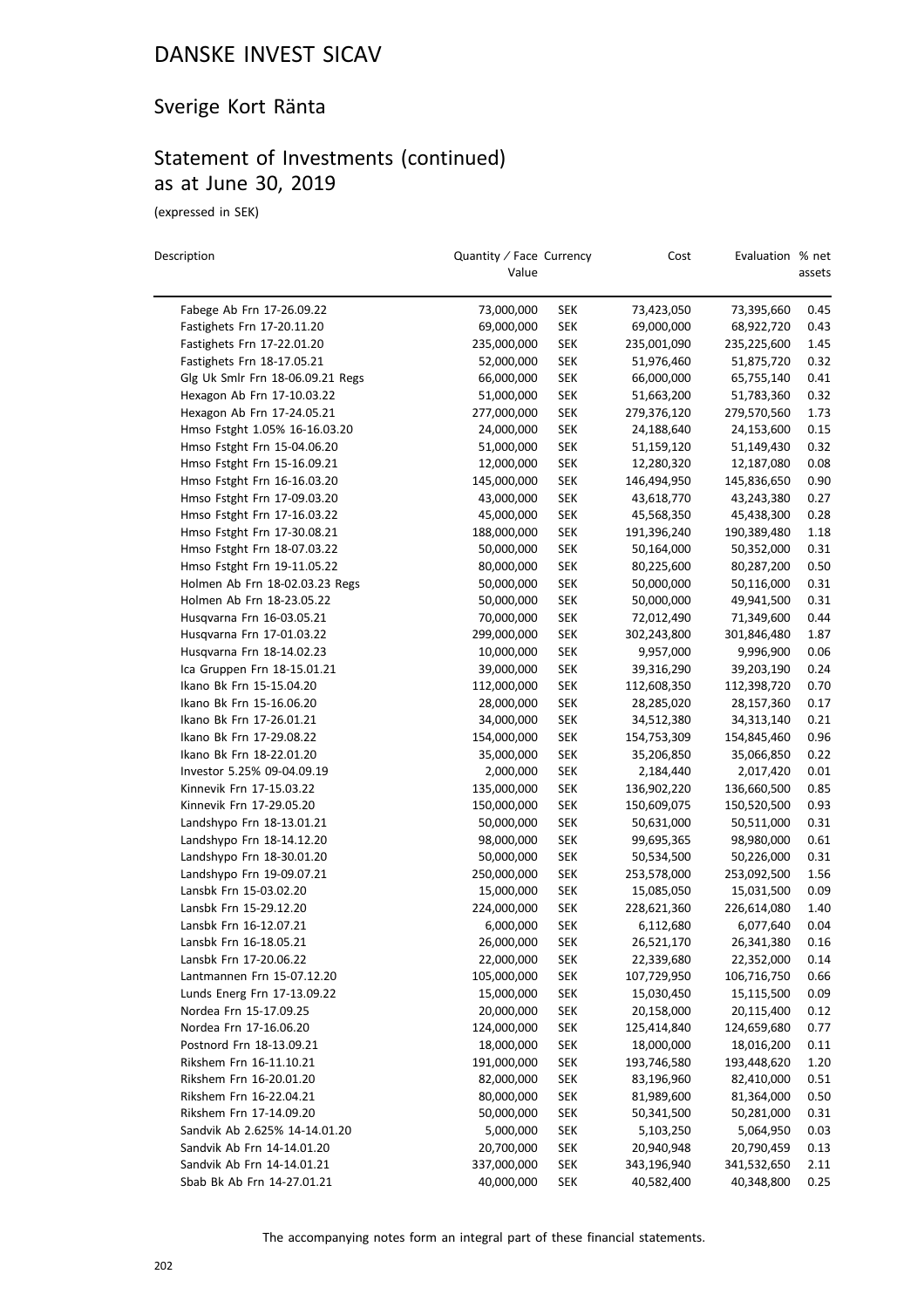## Sverige Kort Ränta

## Statement of Investments (continued) as at June 30, 2019

(expressed in SEK)

| Description                    | Quantity / Face Currency<br>Value |            | Cost        | Evaluation % net | assets |
|--------------------------------|-----------------------------------|------------|-------------|------------------|--------|
| Sbab Bk Ab Frn 15-11.06.25     | 50,000,000                        | SEK        | 50,309,500  | 50,196,500       | 0.31   |
| Sbab Bk Ab Frn 15-22.04.20     | 49,000,000                        | <b>SEK</b> | 49,185,710  | 49,116,130       | 0.30   |
| Sbab Bk Ab Frn 16-23.06.21     | 75,000,000                        | <b>SEK</b> | 76,446,000  | 75,918,750       | 0.47   |
| Sbab Bk Ab Frn 17-08.06.22     | 136,000,000                       | <b>SEK</b> | 137,412,320 | 137,306,960      | 0.85   |
| Sbab Bk Ab Frn 19-04.02.22     | 200,000,000                       | <b>SEK</b> | 203,315,000 | 203,178,000      | 1.26   |
| Sbab Bk Ab Frn 19-20.06.24     | 70,000,000                        | <b>SEK</b> | 70,000,000  | 70,058,100       | 0.43   |
| Scania Frn 16-06.09.21         | 249,000,000                       | <b>SEK</b> | 253,854,211 | 252,359,010      | 1.56   |
| Scania Frn 17-14.02.22         | 17,000,000                        | <b>SEK</b> | 17,241,570  | 17,126,820       | 0.11   |
| Scania Frn 19-15.04.21         | 200,000,000                       | <b>SEK</b> | 200,000,000 | 200,448,000      | 1.24   |
| Shb Frn 17-15.11.27            | 79,000,000                        | <b>SEK</b> | 79,000,000  | 78,246,340       | 0.48   |
| Skandiabank Frn 14-28.02.20    | 102,000,000                       | <b>SEK</b> | 102,441,990 | 102,185,640      | 0.63   |
| Skandiabank Frn 17-22.02.21    | 15,000,000                        | <b>SEK</b> | 15,291,600  | 15,156,750       | 0.09   |
| Skandiabank Frn 18-20.09.21    | 226,000,000                       | <b>SEK</b> | 228,929,380 | 227,543,580      | 1.41   |
| Skane Frn 18-15.02.21          | 25,000,000                        | <b>SEK</b> | 25,250,750  | 25,131,750       | 0.16   |
| Skanska Fin Frn 18-24.11.20    | 48,000,000                        | <b>SEK</b> | 48,401,760  | 48,203,040       | 0.30   |
| Sparbanken Frn 15-12.06.20     | 24,000,000                        | <b>SEK</b> | 24,234,030  | 24,136,320       | 0.15   |
| Sparbanken Frn 17-28.06.22     | 29,000,000                        | <b>SEK</b> | 29,247,080  | 29,236,060       | 0.18   |
| Sparbk Sjuh Frn 18-21.06.21    | 150,000,000                       | <b>SEK</b> | 151,599,000 | 150,937,500      | 0.93   |
| Sparbnk Skn Frn 16-18.11.19    | 245,000,000                       | <b>SEK</b> | 246,713,464 | 245,485,100      | 1.52   |
| Sparbnk Skn Frn 17-30.03.20    | 42,000,000                        | <b>SEK</b> | 42,188,340  | 42,102,480       | 0.26   |
| Swedbank 0.305% 18-09.05.21    | 50,000,000                        | <b>SEK</b> | 49,936,500  | 49,892,500       | 0.31   |
| Swedbank Frn 15-11.05.20       | 166,000,000                       | <b>SEK</b> | 168,804,930 | 166,894,740      | 1.03   |
| Swedbank Frn 18-26.06.21       | 35,000,000                        | <b>SEK</b> | 35,755,300  | 35,352,100       | 0.22   |
| Swedbk Sj Frn 17-12.05.20      | 50,000,000                        | <b>SEK</b> | 50,260,000  | 50,122,500       | 0.31   |
| Swedbk Sj Frn 18-14.02.22      | 186,000,000                       | <b>SEK</b> | 187,430,460 | 187,093,680      | 1.16   |
| Tele2 Ab Frn 16-11.05.21       | 135,000,000                       | <b>SEK</b> | 138,708,340 | 138,018,600      | 0.85   |
| Tele2 Ab Frn 16-16.03.22       | 38,000,000                        | <b>SEK</b> | 39,020,140  | 38,973,180       | 0.24   |
| Teliasonera 1.125% 14-04.12.19 | 20,000,000                        | <b>SEK</b> | 20,363,785  | 20,080,000       | 0.12   |
| Teliasonera Frn 14-04.12.19    | 62,000,000                        | <b>SEK</b> | 62,205,220  | 62,089,280       | 0.38   |
| Vasakronan 1.5% 15-22.10.20    | 50,000,000                        | <b>SEK</b> | 51,400,500  | 50,847,000       | 0.31   |
| Vasakronan 1.68% 16-20.01.21   | 50,000,000                        | <b>SEK</b> | 51,717,500  | 51,116,500       | 0.32   |
| Vasakronan Frn 15-10.11.20     | 70,000,000                        | <b>SEK</b> | 71,030,400  | 70,727,300       | 0.44   |
| Vasakronan Frn 19-11.02.22     | 50,000,000                        | <b>SEK</b> | 50,000,000  | 50,166,000       | 0.31   |
| Volvo Tsy Frn 17-08.06.20      | 131,000,000                       | <b>SEK</b> | 131,890,800 | 131,585,570      | 0.81   |
| Volvo Tsy Frn 18-20.09.21      | 310,000,000                       | <b>SEK</b> | 310,615,400 | 310,365,800      | 1.92   |
| Volvo Tsy Frn 19-12.02.21      | 25,000,000                        | <b>SEK</b> | 25,023,500  | 25,099,750       | 0.16   |
| Volvo Tsy Frn 19-12.08.21      | 30,000,000                        | <b>SEK</b> | 30,195,600  | 30,146,400       | 0.19   |
| Volvofinans 1.04% 15-13.02.20  | 24,000,000                        | <b>SEK</b> | 24,190,560  | 24,124,560       | 0.15   |
| Volvofinans Frn 15-11.06.20    | 5,000,000                         | <b>SEK</b> | 5,030,000   | 5,019,500        | 0.03   |
| Volvofinans Frn 16-08.09.20    | 90,000,000                        | <b>SEK</b> | 91,056,300  | 90,601,200       | 0.56   |
| Volvofinans Frn 16-22.06.21    | 5,000,000                         | <b>SEK</b> | 5,099,300   | 5,074,750        | 0.03   |
| Volvofinans Frn 16-25.01.22    | 40,000,000                        | <b>SEK</b> | 40,330,800  | 40,535,200       | 0.25   |
| Volvofinans Frn 16-25.10.21    | 20,000,000                        | <b>SEK</b> | 20,316,800  | 20,244,000       | 0.13   |
| Volvofinans Frn 16-28.02.20    | 15,000,000                        | <b>SEK</b> | 15,163,650  | 15,070,500       | 0.09   |
| Volvofinans Frn 16-30.03.21    | 11,000,000                        | <b>SEK</b> | 11,191,840  | 11,178,420       | 0.07   |
| Volvofinans Frn 17-13.09.21    | 64,000,000                        | <b>SEK</b> | 64,516,170  | 64,585,600       | 0.40   |
| Volvofinans Frn 17-20.01.20    | 70,000,000                        | <b>SEK</b> | 70,420,020  | 70,201,600       | 0.43   |
| Volvofinans Frn 17-27.09.22    | 145,000,000                       | <b>SEK</b> | 146,665,600 | 146,956,050      | 0.91   |
| Volvofinans Frn 18-09.03.22    | 25,000,000                        | <b>SEK</b> | 25,264,000  | 25,235,000       | 0.16   |
| Volvofinans Frn 18-19.01.23    | 36,000,000                        | <b>SEK</b> | 36,260,520  | 36,497,520       | 0.23   |
| Wallenstam Frn 17-23.11.20     | 100,000,000                       | <b>SEK</b> | 100,000,800 | 100,340,000      | 0.62   |
| Willhem Frn 16-08.06.22        | 45,000,000                        | <b>SEK</b> | 45,714,480  | 45,776,250       | 0.28   |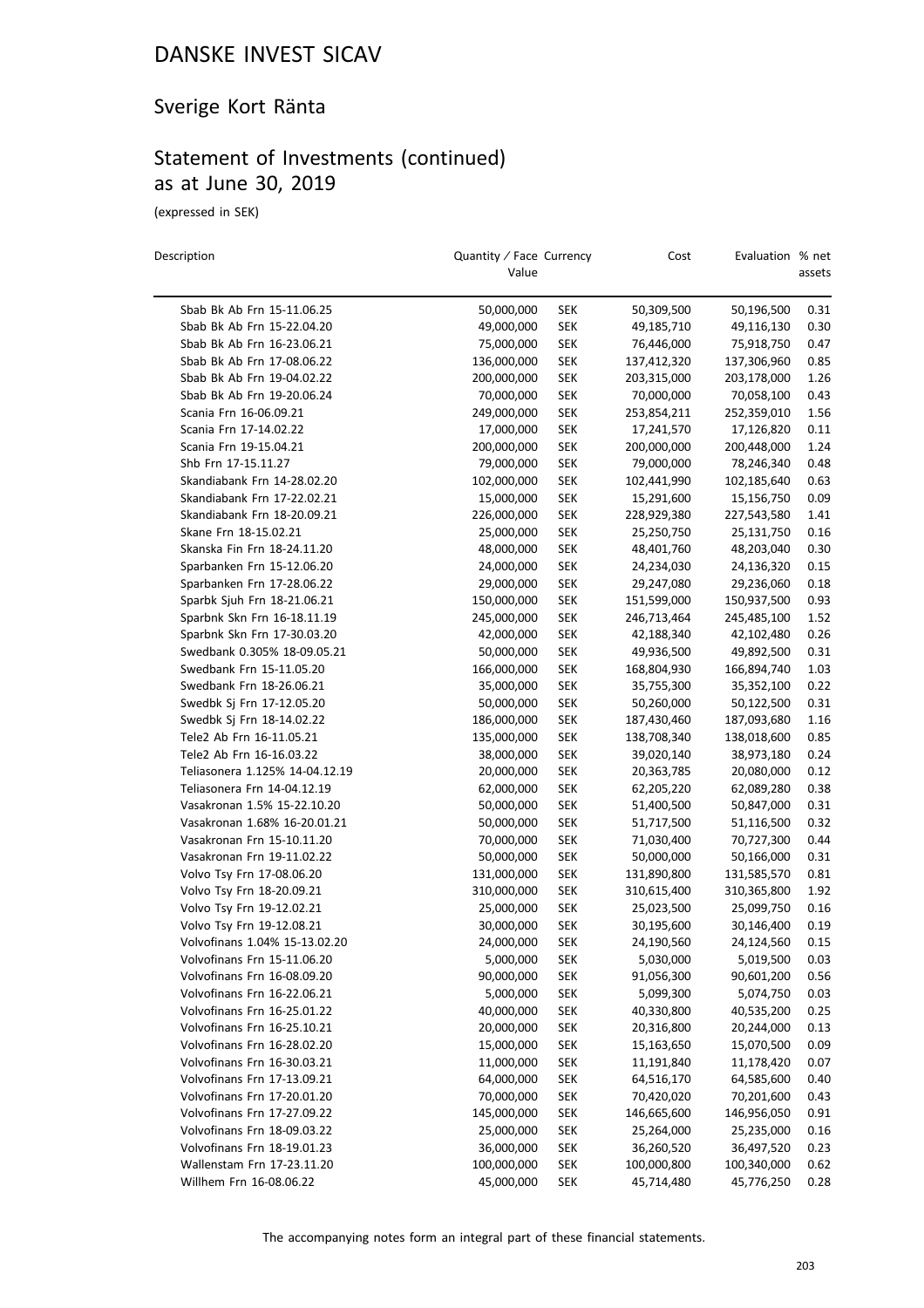## Sverige Kort Ränta

## Statement of Investments (continued) as at June 30, 2019

(expressed in SEK)

| Description                                                                       | Quantity / Face Currency<br>Value |            | Cost           | Evaluation % net | assets |
|-----------------------------------------------------------------------------------|-----------------------------------|------------|----------------|------------------|--------|
| Willhem Frn 16-09.06.21                                                           | 160,000,000                       | <b>SEK</b> | 163,543,700    | 162,473,600      | 1.00   |
| Willhem Frn 17-18.01.21                                                           | 53,000,000                        | <b>SEK</b> | 53,682,000     | 53,454,740       | 0.33   |
| Willhem Frn 17-26.06.20                                                           | 85,000,000                        | <b>SEK</b> | 85,657,560     | 85,423,300       | 0.53   |
| Willhem Frn 18-17.01.22                                                           | 121,000,000                       | <b>SEK</b> | 123,344,870    | 122,629,870      | 0.76   |
|                                                                                   |                                   |            | 10,941,205,881 | 10,907,810,379   | 67.42  |
| <b>The Netherlands</b>                                                            |                                   |            |                |                  |        |
| Bmw Fin Frn 19-19.06.23                                                           | 50,000,000                        | <b>SEK</b> | 50,000,000     | 49,943,500       | 0.31   |
| Vw Fin Serv Frn 18-11.05.21                                                       | 190,000,000                       | <b>SEK</b> | 190,753,528    | 189,908,800      | 1.17   |
| Vw Fin Serv Frn 19-16.04.21                                                       | 50,000,000                        | <b>SEK</b> | 50,000,000     | 50,032,500       | 0.31   |
|                                                                                   |                                   |            | 290,753,528    | 289,884,800      | 1.79   |
| <b>Total - Bonds</b>                                                              |                                   |            | 12,827,286,885 | 12,788,513,399   | 79.04  |
| Total - Transferable securities admitted to an official stock exchange listing or |                                   |            |                |                  |        |
| dealt in on another regulated market                                              |                                   |            | 12,827,286,885 | 12,788,513,399   | 79.04  |
| <b>Other Transferable securities</b>                                              |                                   |            |                |                  |        |
| <b>Bonds</b>                                                                      |                                   |            |                |                  |        |
| <b>Denmark</b>                                                                    |                                   |            |                |                  |        |
| Arla Fd Frn 18-03.07.23                                                           | 22,000,000                        | SEK        | 22,000,000     | 21,986,140       | 0.14   |
| Nykredit Frn 19-20.01.23                                                          | 83,000,000                        | <b>SEK</b> | 83,000,000     | 82,853,090       | 0.51   |
|                                                                                   |                                   |            | 105,000,000    | 104,839,230      | 0.65   |
| Sweden                                                                            |                                   |            |                |                  |        |
| Ab Indus Frn 19-28.02.22                                                          | 66,000,000                        | <b>SEK</b> | 66,000,000     | 66,190,080       | 0.41   |
| Atrium Ljung Frn 19-21.11.22                                                      | 150,000,000                       | <b>SEK</b> | 150,000,000    | 149,476,500      | 0.92   |
| Ellevio Frn 16-09.12.23                                                           | 70,000,000                        | <b>SEK</b> | 72,209,000     | 72,044,700       | 0.45   |
| Fastighets Frn 19-22.03.21                                                        | 100,000,000                       | <b>SEK</b> | 100,000,000    | 100,045,000      | 0.62   |
| Hexagon Ab Frn 18-04.04.23                                                        | 36,000,000                        | <b>SEK</b> | 36,140,500     | 36,070,920       | 0.22   |
| Hexagon Ab Frn 19-01.09.21                                                        | 110,000,000                       | <b>SEK</b> | 110,000,000    | 110,402,600      | 0.68   |
| Holmen Ab Frn 19-24.11.23                                                         | 50,000,000                        | <b>SEK</b> | 50,000,000     | 49,903,000       | 0.31   |
| Humlegarden Frn 19-27.06.23                                                       | 50,000,000                        | <b>SEK</b> | 50,000,000     | 49,935,000       | 0.31   |
| Ica Gruppen 0.75% 19-04.03.22                                                     | 4,000,000                         | <b>SEK</b> | 3,989,360      | 4,026,480        | 0.02   |
| Ica Gruppen Frn 19-04.03.22                                                       | 114,000,000                       | <b>SEK</b> | 114,196,500    | 114,367,080      | 0.71   |
| Ikano Bk Frn 18-16.05.22                                                          | 10,000,000                        | SEK        | 9,968,600      | 9,993,700        | 0.06   |
| Ikano Bk Frn 19-14.05.21                                                          | 22,000,000                        | <b>SEK</b> | 22,000,000     | 22,061,820       | 0.14   |
| Ikano Bk Frn 19-17.08.21                                                          | 50,000,000                        | <b>SEK</b> | 50,000,000     | 49,971,500       | 0.31   |
| Lansbk Frn 19-11.01.22                                                            | 100,000,000                       | <b>SEK</b> | 100,871,000    | 100,831,000      | 0.62   |
| Lejonfast Frn 13-13.01.20                                                         | 15,000,000                        | <b>SEK</b> | 15,151,500     | 15,046,200       | 0.09   |
| Lunds Energ Frn 17-13.09.21                                                       | 8,000,000                         | <b>SEK</b> | 8,069,040      | 8,046,800        | 0.05   |
| Nordic Frn 19-23.05.22                                                            | 48,000,000                        | <b>SEK</b> | 48,000,000     | 48,033,120       | 0.30   |
| Postnord Frn 19-14.03.22                                                          | 26,000,000                        | <b>SEK</b> | 26,000,000     | 26,009,620       | 0.16   |
| Rikshem Frn 19-15.08.22                                                           | 100,000,000                       | <b>SEK</b> | 100,000,000    | 100,349,000      | 0.62   |
| Skandiabank Frn 19-08.02.21                                                       | 130,000,000                       | <b>SEK</b> | 130,315,900    | 130,286,000      | 0.81   |
| Skandiabank Frn 19-20.12.21                                                       | 50,000,000                        | <b>SEK</b> | 50,402,000     | 50,363,500       | 0.31   |
| Skane Frn 19-30.08.21                                                             | 70,000,000                        | <b>SEK</b> | 70,340,200     | 70,414,400       | 0.43   |
| Stangast Frn 16-07.10.21                                                          | 97,000,000                        | <b>SEK</b> | 98,018,500     | 98,145,570       | 0.61   |
| Uppsalahem Frn 16-03.03.20                                                        | 5,000,000                         | <b>SEK</b> | 5,074,950      | 5,026,050        | 0.03   |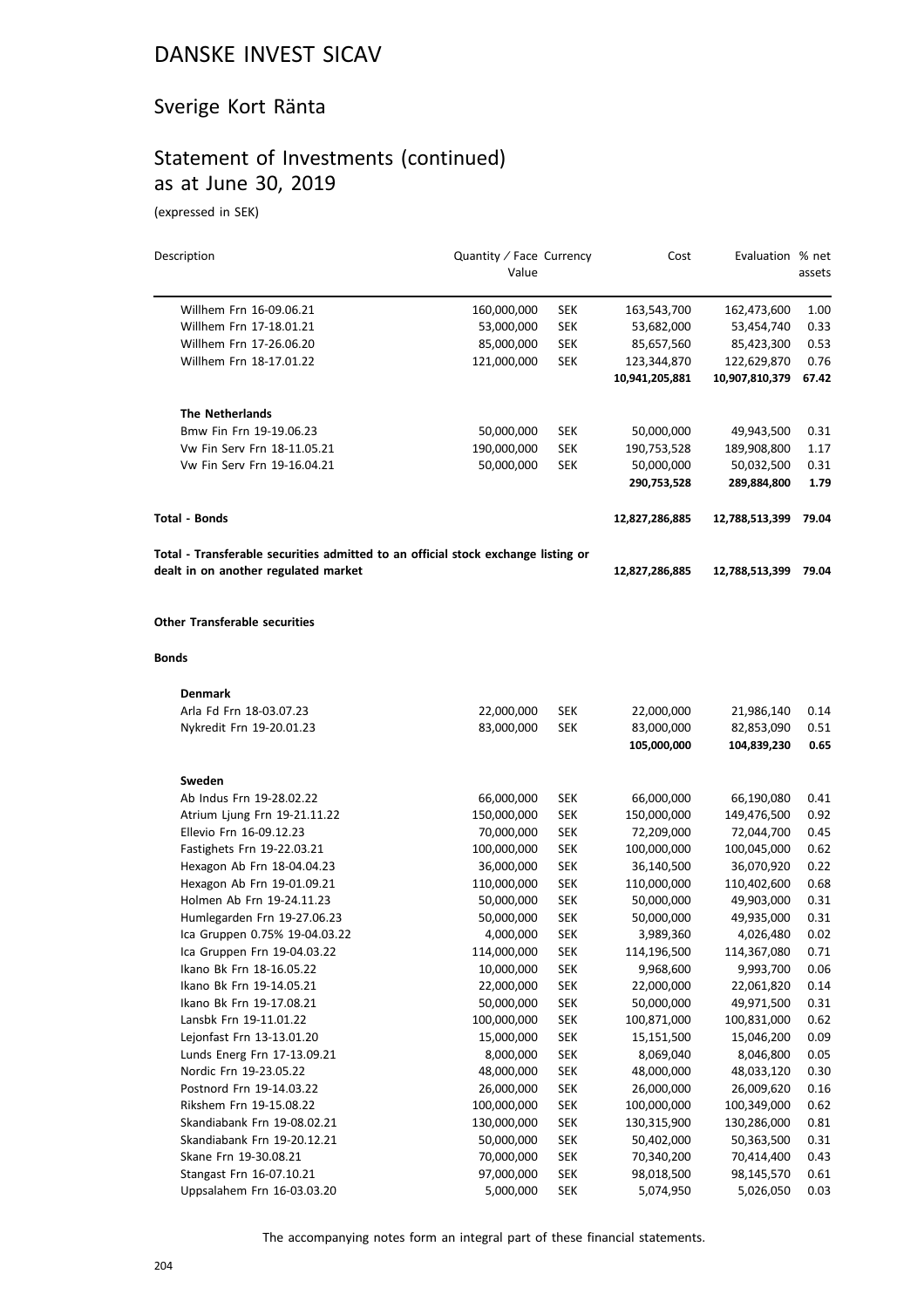## Sverige Kort Ränta

## Statement of Investments (continued) as at June 30, 2019

(expressed in SEK)

| Description                                  | Quantity / Face Currency<br>Value |            | Cost           | Evaluation % net      | assets |
|----------------------------------------------|-----------------------------------|------------|----------------|-----------------------|--------|
| Wallenstam Ab Frn 19-24.05.21                | 20,000,000                        | SEK        | 20,000,000     | 19,976,800            | 0.12   |
|                                              |                                   |            | 1,506,747,050  | 1,507,016,440         | 9.31   |
| <b>Total - Bonds</b>                         |                                   |            | 1,611,747,050  | 1,611,855,670         | 9.96   |
| <b>Total - Other Transferable securities</b> |                                   |            | 1,611,747,050  | 1,611,855,670         | 9.96   |
| <b>Financial Instruments</b>                 |                                   |            |                |                       |        |
| <b>Commerical Paper</b>                      |                                   |            |                |                       |        |
| <b>Finland</b>                               |                                   |            |                |                       |        |
| Citycon Oyj 0% 19-29.08.19 Cp                | 130,000,000                       | SEK        | 129,863,893    | 129,916,130           | 0.81   |
|                                              |                                   |            | 129,863,893    | 129,916,130           | 0.81   |
| Sweden                                       |                                   |            |                |                       |        |
| Af Poyry Ab 0% 19-04.09.19 Cp                | 50,000,000                        | <b>SEK</b> | 49,955,318     | 49,966,974            | 0.31   |
| Af Poyry Ab 0% 19-20.09.19 Cp                | 50,000,000                        | <b>SEK</b> | 49,955,318     | 49,959,203            | 0.31   |
| Arla Food 0% 19-23.09.19 Cp                  | 170,000,000                       | <b>SEK</b> | 169,865,429    | 169,905,583           | 1.05   |
| Castellum 0% 19-21.08.19 Cp                  | 50,000,000                        | <b>SEK</b> | 49,978,051     | 49,987,256            | 0.31   |
| Castellum 0% 19-27.09.19 Cp                  | 30,000,000                        | <b>SEK</b> | 29,978,490     | 29,984,086            | 0.18   |
| Citycon Oyj 0% 19-30.09.19 Cp                | 50,000,000                        | <b>SEK</b> | 49,951,090     | 49,951,090            | 0.31   |
| Fabege Ab 0% 19-01.07.19 Cp                  | 172,000,000                       | <b>SEK</b> | 171,979,232    | 171,998,137           | 1.06   |
| Fastighets 0% 19-16.09.19 Cp                 | 20,000,000                        | <b>SEK</b> | 19,990,604     | 19,992,004            | 0.12   |
| Humlegarden 0% 19-20.08.19 Cp                | 100,000,000                       | <b>SEK</b> | 99,956,574     | 99,974,983            | 0.62   |
| Kinnevik Ab 0% 19-21.10.19 Cp                | 150,000,000                       | <b>SEK</b> | 149,881,261    | 149,889,878           | 0.93   |
| Nord Entmt 0% 19-10.07.19 Cp                 | 100,000,000                       | <b>SEK</b> | 99,926,720     | 99,990,007            | 0.62   |
| Nordic 0% 19-11.10.19 Cp                     | 100,000,000                       | <b>SEK</b> | 99,884,910     | 99,900,947            | 0.62   |
| Sparbanken 0% 19-20.09.19 Cp                 | 50,000,000                        | <b>SEK</b> | 49,970,975     | 49,980,178            | 0.31   |
| Volkswagen 0% 19-14.10.19 Cp                 | 35,000,000                        | <b>SEK</b> | 34,964,162     | 34,968,532            | 0.21   |
| Volkswagen 0% 19-19.08.19 Cp                 | 50,000,000                        | <b>SEK</b> | 49,969,685     | 49,982,677            | 0.31   |
| Volkswagen 0% 19-20.08.19 Cp                 | 100,000,000                       | <b>SEK</b> | 99,938,704     | 99,964,688            | 0.62   |
| Volkswagen 0% 19-23.07.19 Cp                 | 50,000,000                        | <b>SEK</b> | 49,962,112     | 49,989,591            | 0.31   |
| Wallenstam 0% 19-09.07.19 Cp                 | 10,000,000                        | <b>SEK</b> | 9,987,100      | 9,999,237             | 0.06   |
| Wallenstam 0% 19-19.09.19 Cp                 | 65,000,000                        | <b>SEK</b> | 64,953,522     | 64,958,069            | 0.40   |
| Wallenstam 0% 19-22.08.19 Cp                 | 32,000,000                        | <b>SEK</b> | 31,977,119     | 31,986,321            | 0.20   |
| Wallenstam 0% 19-26.09.19 Cp                 | 50,000,000                        | SEK        | 49,964,248     | 49,965,025            | 0.31   |
| Wallenstam 0% 19-27.09.19 Cp                 | 25,000,000                        | <b>SEK</b> | 24,973,549     | 24,980,430            | 0.15   |
| Wallenstam 0% 19-29.08.19 Cp                 | 170,000,000                       | <b>SEK</b> | 169,822,882    | 169,909,334           | 1.05   |
|                                              |                                   |            | 1,677,787,055  | 1,678,184,230         | 10.37  |
| <b>Total - Commerical Paper</b>              |                                   |            | 1,807,650,948  | 1,808,100,360         | 11.18  |
| <b>Total Financial Instruments</b>           |                                   |            | 1,807,650,948  | 1,808,100,360         | 11.18  |
| TOTAL INVESTMENT PORTFOLIO                   |                                   |            | 16,246,684,883 | 16,208,469,429 100.18 |        |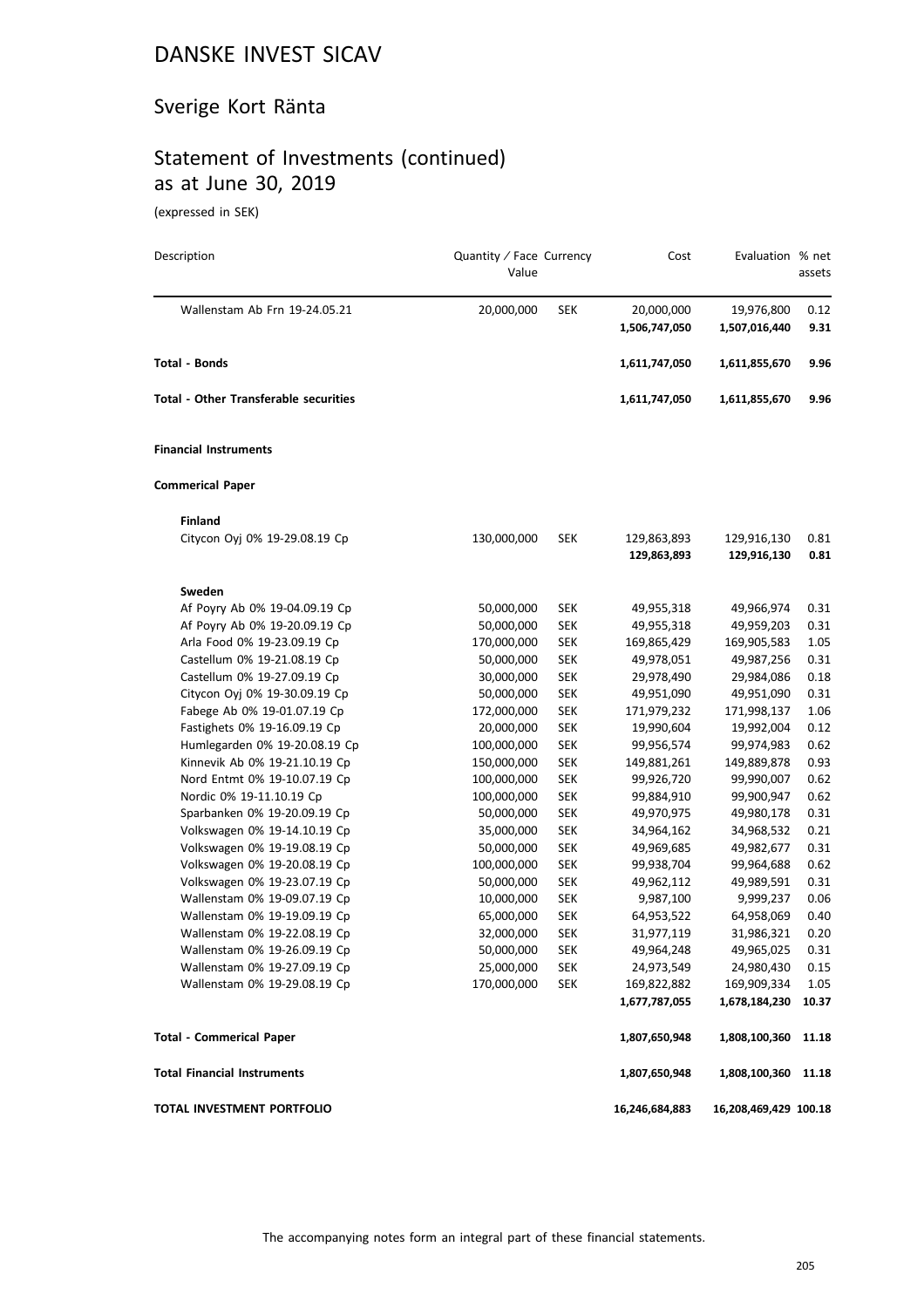## Sverige Kort Ränta

## Geographical and Economic Portfolio Breakdowns as at June 30, 2019

(expressed as a percentage of net assets)

| Geographical breakdown | ℅     |
|------------------------|-------|
| Sweden                 | 87.10 |
| Denmark                | 4.35  |
| Norway                 | 3.60  |
| Finland                | 3.34  |
| The Netherlands        | 1.79  |
|                        |       |

| י מנו<br>÷<br>ĩ<br>ш |  |
|----------------------|--|

| Economic breakdown                      | %      |
|-----------------------------------------|--------|
| <b>Banks and Financial Institutions</b> | 30.13  |
| Real Estate Companies                   | 26.57  |
| Holding and Finance Companies           | 16.80  |
| Mechanics, Machinery                    | 8.28   |
| Forest Products and Paper Industry      | 4.17   |
| News Transmission                       | 3.04   |
| Automobile Industry                     | 2.91   |
| Consumer Goods                          | 2.37   |
| Miscellaneous                           | 1.98   |
| <b>Food and Distilleries</b>            | 0.97   |
| <b>Public Services</b>                  | 0.90   |
| Agriculture and Fishing                 | 0.65   |
| Mortgage and Funding Institutions       | 0.51   |
| Insurance                               | 0.49   |
| Transportation                          | 0.27   |
| Construction, Building Material         | 0.14   |
|                                         | 100.18 |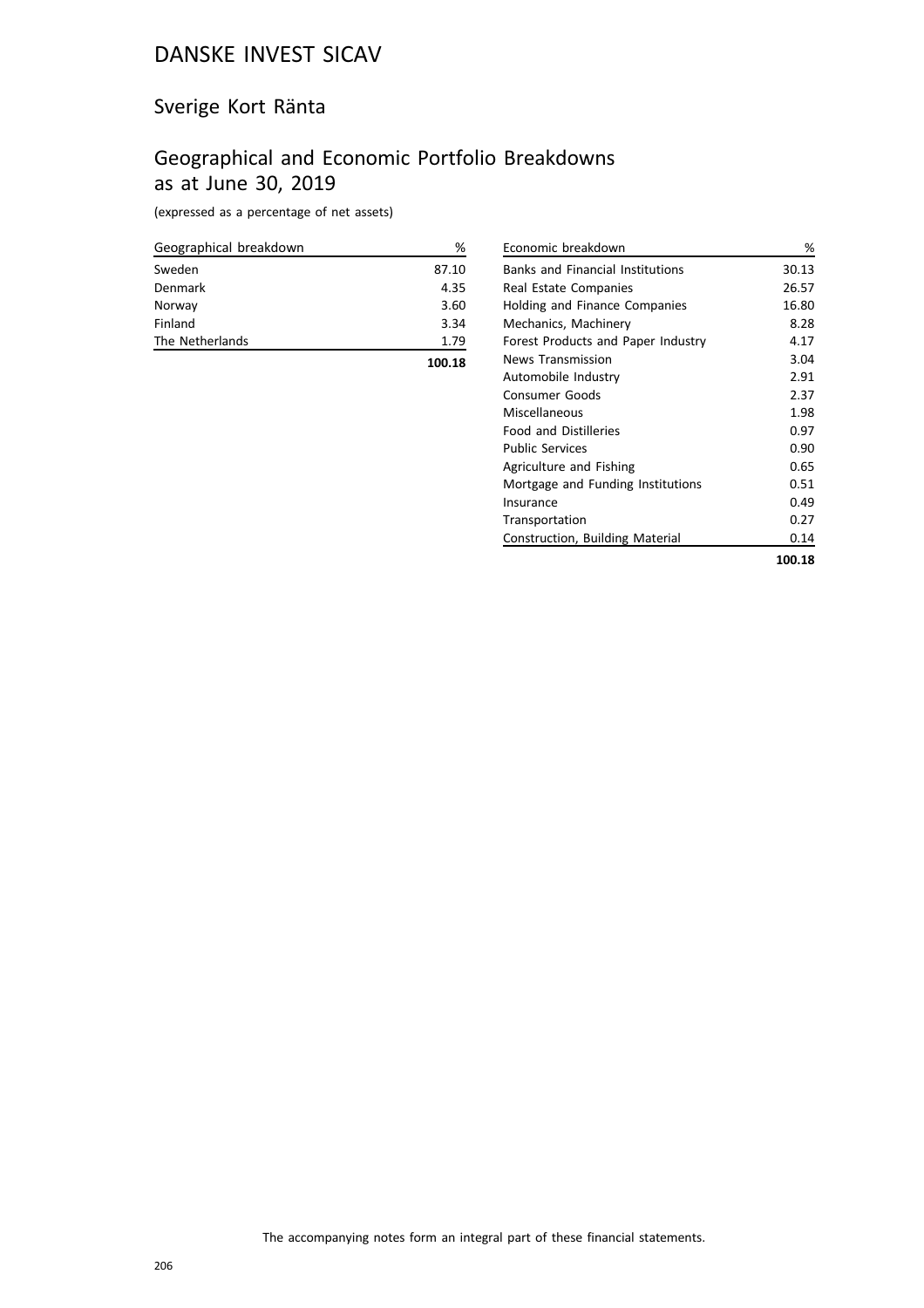## Sverige Ränta

## Statement of Investments as at June 30, 2019

(expressed in SEK)

| Description | Quantity / Face Currency | Cost | Evaluation % net |
|-------------|--------------------------|------|------------------|
|             | Value                    |      | assets           |
|             |                          |      |                  |

**Transferable securities admitted to an official stock exchange listing or dealt in on another regulated market**

#### **Bonds**

| Sweden                                                                            |             |            |               |                     |       |
|-----------------------------------------------------------------------------------|-------------|------------|---------------|---------------------|-------|
| Danske 1% 16-21.12.22                                                             | 55,000,000  | <b>SEK</b> | 55,479,050    | 56,812,800          | 0.89  |
| Danske 1% 18-18.12.24                                                             | 80,000,000  | <b>SEK</b> | 82,267,800    | 82,841,600          | 1.29  |
| Kommuniny 0.125% 18-15.12.21                                                      | 110,000,000 | <b>SEK</b> | 109,960,400   | 110,623,700         | 1.73  |
| Kommuninv 0.25% 16-01.06.22                                                       | 160,000,000 | <b>SEK</b> | 161,465,600   | 161,595,200         | 2.52  |
| Nordea Hyp 1.25% 17-20.09.23                                                      | 260,000,000 | <b>SEK</b> | 266,101,250   | 272,207,000         | 4.24  |
| Nordea Hyp 3.25% 05-17.06.20                                                      | 15,000,000  | <b>SEK</b> | 16,285,800    | 15,489,900          | 0.24  |
| Scbc 0.75% 19-28.03.24                                                            | 20,000,000  | <b>SEK</b> | 19,942,400    | 20,499,000          | 0.32  |
| Scbc 1% 15-17.03.21                                                               | 450,000,000 | <b>SEK</b> | 460,288,600   | 458,604,000         | 7.15  |
| Scbc 1% 17-21.06.23                                                               | 380,000,000 | <b>SEK</b> | 387,086,560   | 393,714,200         | 6.14  |
| Seb 1% 18-20.12.23                                                                | 210,000,000 | <b>SEK</b> | 214,721,400   | 217,851,900         | 3.40  |
| Seb 1.5% 15-15.12.21                                                              | 606,000,000 | <b>SEK</b> | 630,598,894   | 629,312,820         | 9.81  |
| Seb 1.5% 16-21.12.22                                                              | 220,000,000 | <b>SEK</b> | 229,578,750   | 231,134,200         | 3.60  |
| Stadshypo 1.5% 15-17.03.21                                                        | 465,000,000 | <b>SEK</b> | 485,231,877   | 477,875,850         | 7.45  |
| Stadshypo 1.5% 17-01.06.23                                                        | 195,000,000 | <b>SEK</b> | 200,697,100   | 205,767,900         | 3.21  |
| Stadshypo 1.5% 18-01.03.24                                                        | 80,000,000  | <b>SEK</b> | 82,895,000    | 84,846,400          | 1.32  |
| Stadshypo 2% 17-01.09.28                                                          | 109,000,000 | <b>SEK</b> | 116,366,380   | 120,188,850         | 1.87  |
| Stadshypo 4.5% 09-21.09.22                                                        | 360,000,000 | <b>SEK</b> | 422,062,959   | 412,052,400         | 6.43  |
| Swedbk 1% 14-16.12.20                                                             | 205,000,000 | <b>SEK</b> | 209,942,800   | 208,384,550         | 3.25  |
| Swedbk 1% 15-15.06.22                                                             | 420,000,000 | <b>SEK</b> | 428,717,250   | 432,633,600         | 6.75  |
| Swedbk 1% 15-15.09.21                                                             | 510,000,000 | <b>SEK</b> | 521,799,300   | 522,194,100         | 8.14  |
| Sweden 0.75% 16-12.05.28                                                          | 106,000,000 | <b>SEK</b> | 106,037,354   | 114,011,480         | 1.78  |
| Sweden 1% 14-12.11.26                                                             | 144,000,000 | <b>SEK</b> | 150,253,830   | 157,142,880         | 2.45  |
| Sweden 2.25% 12-01.06.32                                                          | 71,000,000  | <b>SEK</b> | 82,968,640    | 89,251,260          | 1.39  |
| Sweden 2.5% 13-12.05.25                                                           | 71,000,000  | <b>SEK</b> | 81,976,714    | 83,104,790          | 1.30  |
| Sweden 3.5% 09-30.03.39                                                           | 148,000,000 | <b>SEK</b> | 208,266,632   | 230,156,280         | 3.59  |
| Swedish 0.75% 17-12.11.29 144a                                                    | 245,000,000 | <b>SEK</b> | 251,581,150   | 263,147,150         | 4.10  |
|                                                                                   |             |            | 5,982,573,490 | 6,051,443,810       | 94.36 |
| <b>Total - Bonds</b>                                                              |             |            | 5,982,573,490 | 6,051,443,810 94.36 |       |
| Total - Transferable securities admitted to an official stock exchange listing or |             |            |               |                     |       |
| dealt in on another regulated market                                              |             |            | 5,982,573,490 | 6,051,443,810 94.36 |       |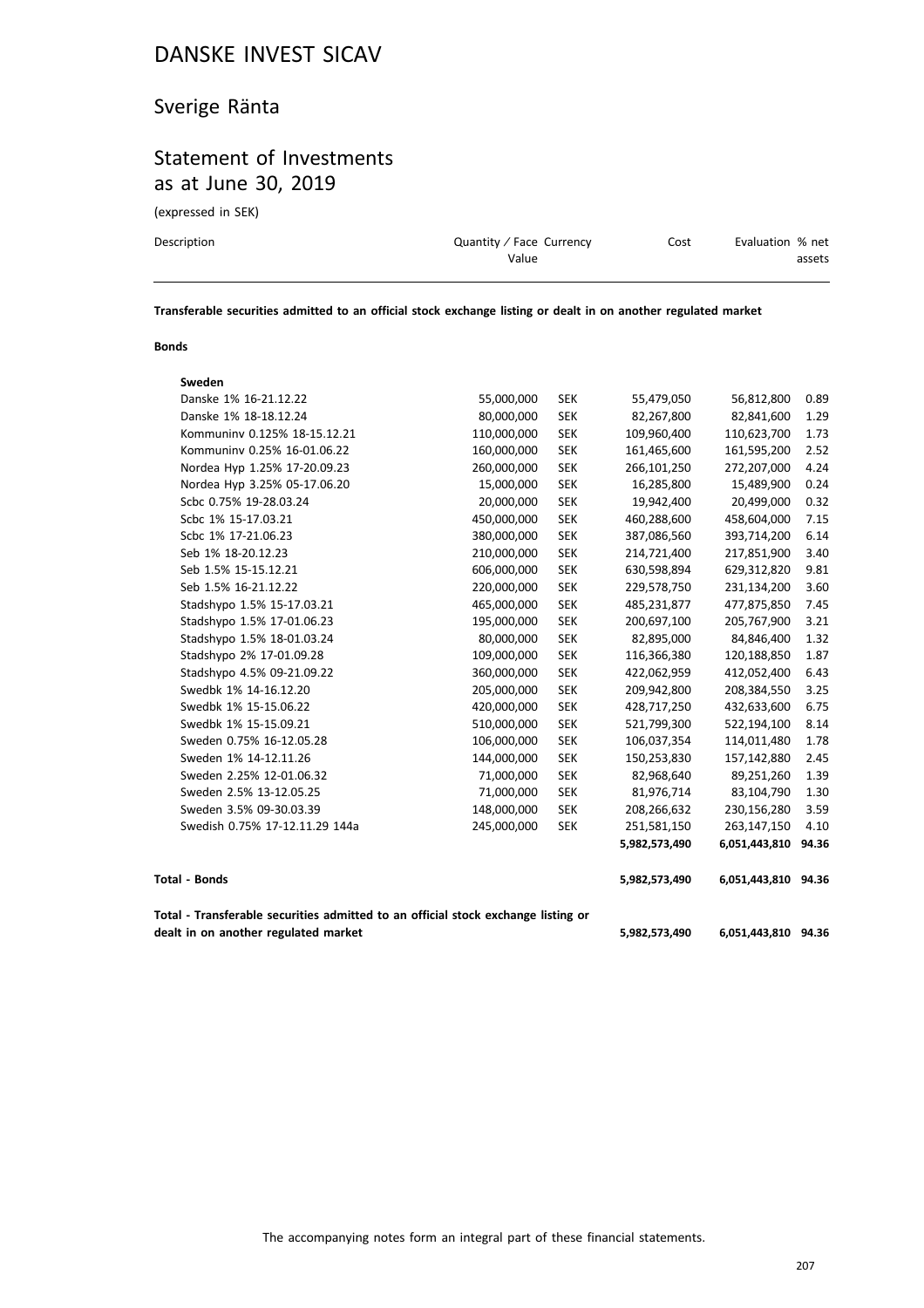## Sverige Ränta

# Statement of Investments (continued) as at June 30, 2019

(expressed in SEK)

| Description                                  | Quantity / Face Currency<br>Value | Cost          | Evaluation % net    | assets |
|----------------------------------------------|-----------------------------------|---------------|---------------------|--------|
| <b>Other Transferable securities</b>         |                                   |               |                     |        |
| <b>Bonds</b>                                 |                                   |               |                     |        |
| Sweden                                       |                                   |               |                     |        |
| Swedbk 1% 18-18.09.24                        | 230,000,000<br><b>SEK</b>         | 233,163,200   | 238,480,100         | 3.72   |
|                                              |                                   | 233,163,200   | 238,480,100         | 3.72   |
| <b>Total - Bonds</b>                         |                                   | 233,163,200   | 238,480,100         | 3.72   |
| <b>Total - Other Transferable securities</b> |                                   | 233,163,200   | 238,480,100         | 3.72   |
| TOTAL INVESTMENT PORTFOLIO                   |                                   | 6,215,736,690 | 6,289,923,910 98.08 |        |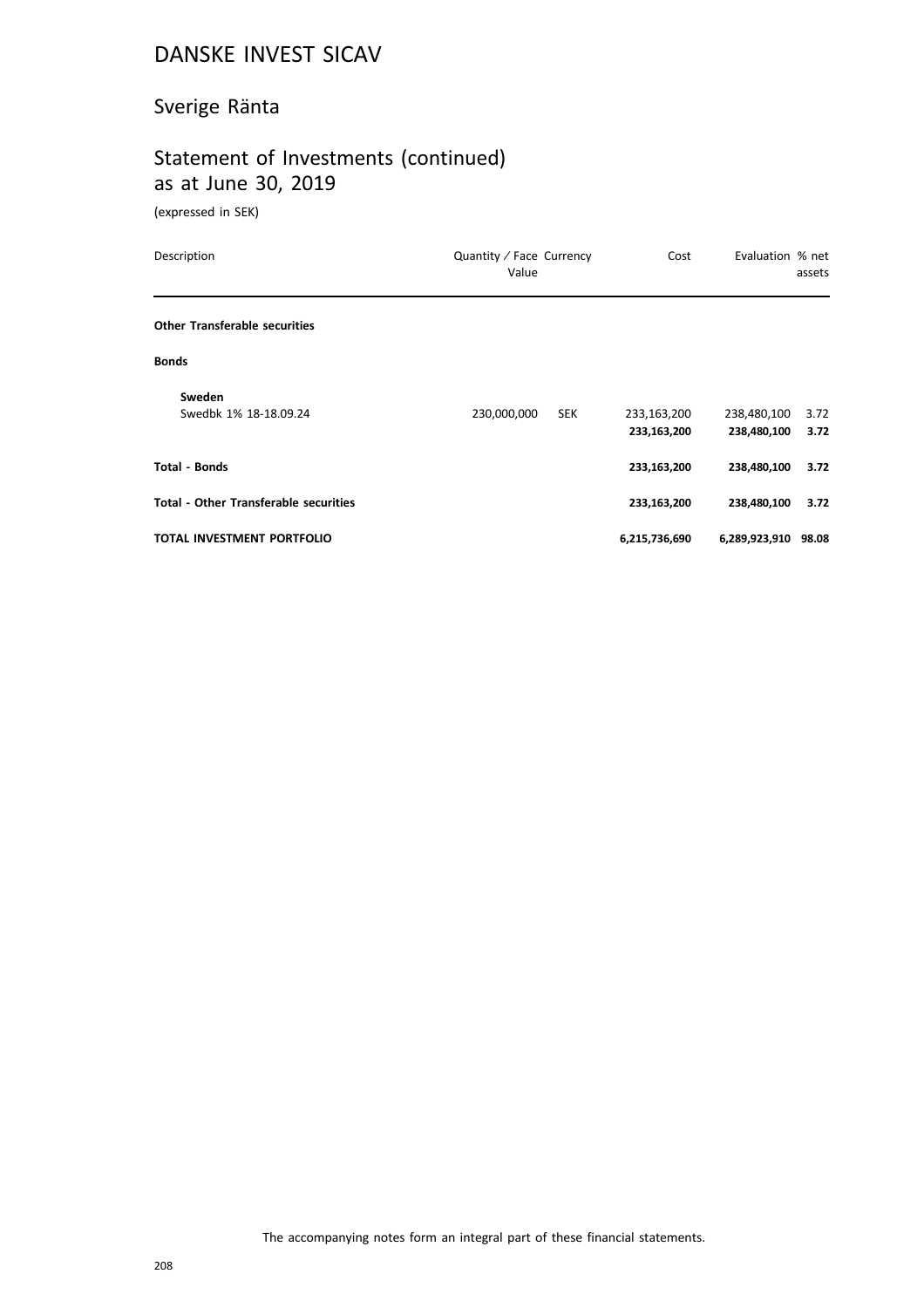## Sverige Ränta

## Geographical and Economic Portfolio Breakdowns as at June 30, 2019

(expressed as a percentage of net assets)

|                        | 98.08 |
|------------------------|-------|
| Sweden                 | 98.08 |
| Geographical breakdown | %     |

| Economic breakdown                      | ℅     |
|-----------------------------------------|-------|
| <b>Banks and Financial Institutions</b> | 41.57 |
| Mortgage and Funding Institutions       | 21.86 |
| States, Provinces and Municipalities    | 18.86 |
| Holding and Finance Companies           | 15.79 |
|                                         | 98.08 |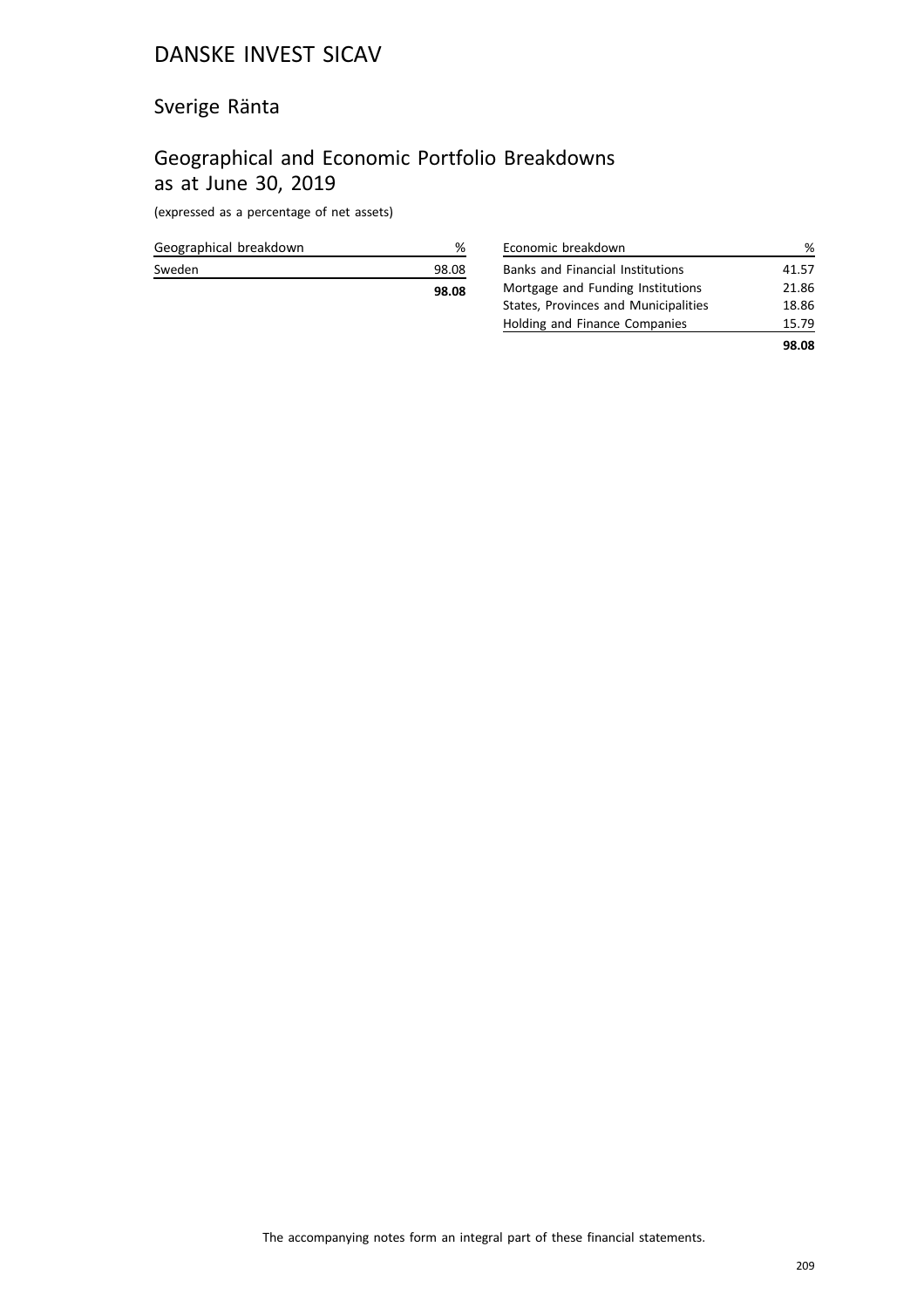## Sverige Real Ränta

## Statement of Investments as at June 30, 2019

(expressed in SEK)

| Description | Quantity / Face Currency | Cost | Evaluation % net |
|-------------|--------------------------|------|------------------|
|             | Value                    |      | assets           |
|             |                          |      |                  |

**Transferable securities admitted to an official stock exchange listing or dealt in on another regulated market**

#### **Bonds**

| Sweden                                                                            |             |            |               |                     |       |
|-----------------------------------------------------------------------------------|-------------|------------|---------------|---------------------|-------|
| Sweden 0.125% 01.06.26 /Infl                                                      | 81,000,000  | <b>SEK</b> | 96,191,916    | 100.273.140         | 9.37  |
| Sweden 0.125% 01.12.27 /Infl                                                      | 58,000,000  | <b>SEK</b> | 69,202,114    | 72,551,040          | 6.78  |
| Sweden 0.25% 11-01.06.22 /Infl                                                    | 157,800,000 | <b>SEK</b> | 181,391,820   | 183.062.202 17.12   |       |
| Sweden 1% 13-01.06.25 /Infl                                                       | 116,800,000 | <b>SEK</b> | 145,139,841   | 148,902,480 13.92   |       |
| Sweden 3.5% 98-01.12.28 /Infl                                                     | 117,000,000 | <b>SEK</b> | 228,501,592   | 238,914,000 22.34   |       |
| Sweden 4% 95-01.12.20 /Infl                                                       | 145,000,000 | <b>SEK</b> | 227,294,640   | 215,915,150 20.19   |       |
| Sweden 1 /L 0.125% 01.06.32 /Infl                                                 | 73,000,000  | <b>SEK</b> | 87,208,402    | 98,717,170          | 9.23  |
|                                                                                   |             |            | 1,034,930,325 | 1,058,335,182 98.95 |       |
| Total - Bonds                                                                     |             |            | 1,034,930,325 | 1,058,335,182 98.95 |       |
| Total - Transferable securities admitted to an official stock exchange listing or |             |            |               |                     |       |
| dealt in on another regulated market                                              |             |            | 1,034,930,325 | 1,058,335,182 98.95 |       |
| TOTAL INVESTMENT PORTFOLIO                                                        |             |            | 1,034,930,325 | 1,058,335,182       | 98.95 |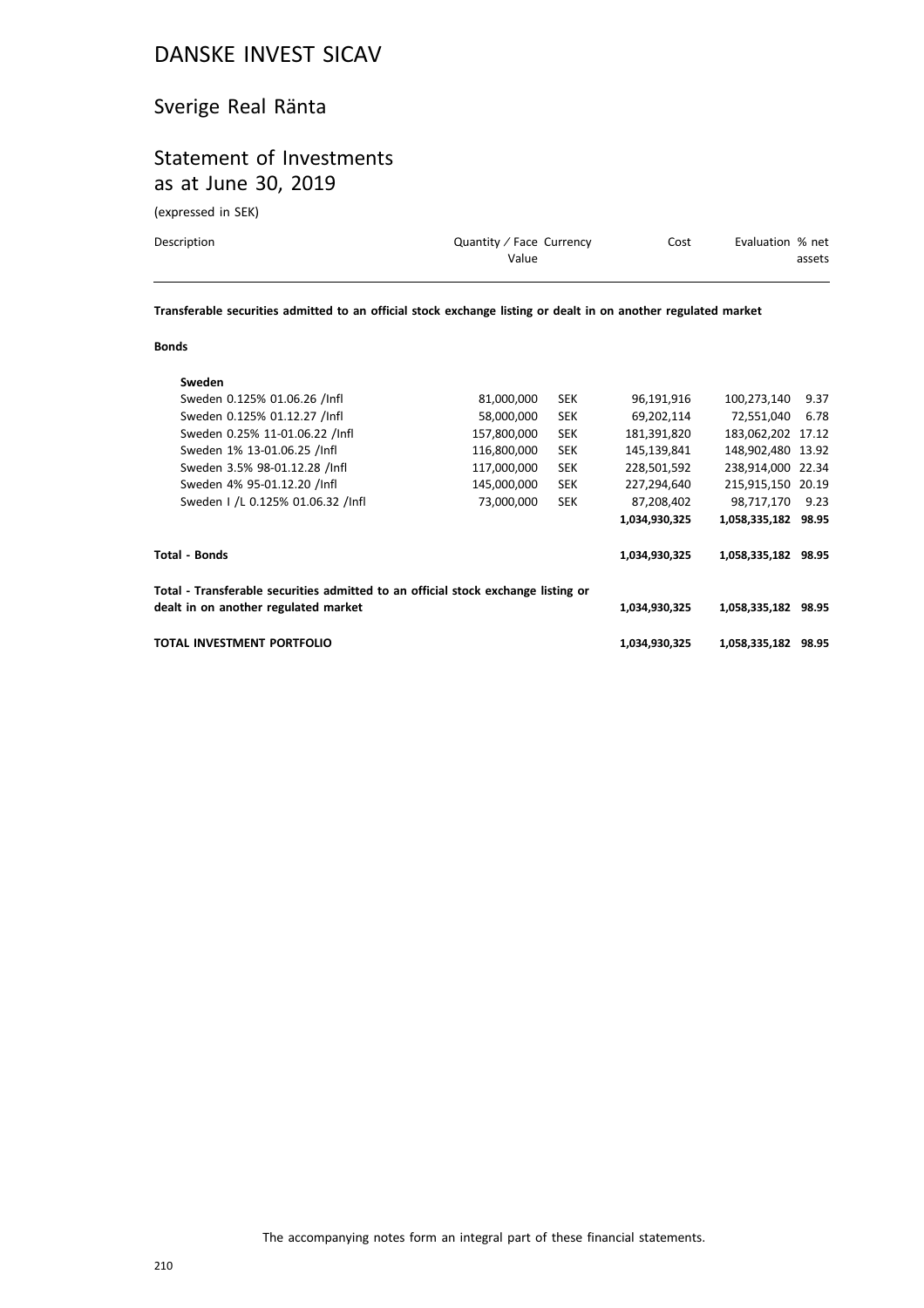## Sverige Real Ränta

## Geographical and Economic Portfolio Breakdowns as at June 30, 2019

(expressed as a percentage of net assets)

| Geographical breakdown |       |
|------------------------|-------|
| Sweden                 | 98.95 |
|                        | 98.95 |

|                                      | 98.95 |
|--------------------------------------|-------|
| States, Provinces and Municipalities | 98.95 |
| Economic breakdown                   | %     |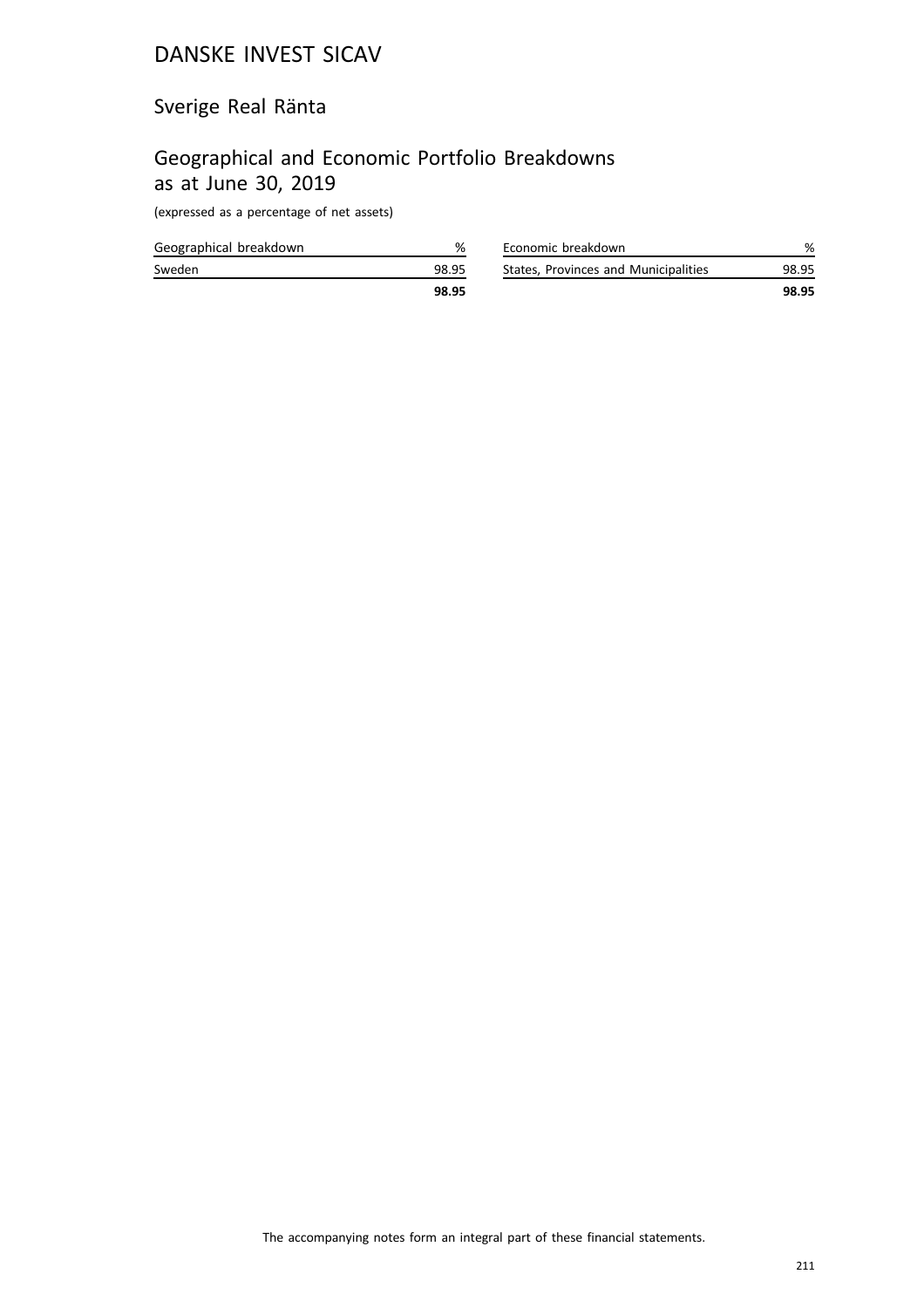# Svergie Småbolag

## Statement of Investments as at June 30, 2019

(expressed in SEK)

| Description | Quantity / Face Currency | Cost | Evaluation % net |
|-------------|--------------------------|------|------------------|
|             | Value                    |      | assets           |
|             |                          |      |                  |

**Transferable securities admitted to an official stock exchange listing or dealt in on another regulated market**

#### **Shares**

| Sweden                          |         |            |           |           |      |
|---------------------------------|---------|------------|-----------|-----------|------|
| Aak Ab                          | 44,700  | <b>SEK</b> | 6,103,245 | 7,802,385 | 4.16 |
| Ab Sagax - B                    | 51,020  | <b>SEK</b> | 3,776,911 | 4,454,046 | 2.38 |
| Addnode Group Ab                | 32,500  | <b>SEK</b> | 3,881,707 | 4,956,250 | 2.64 |
| Addtech Ab                      | 12,800  | <b>SEK</b> | 2,497,541 | 3,603,200 | 1.92 |
| Af Ab                           | 23,500  | <b>SEK</b> | 4,953,576 | 4,920,900 | 2.62 |
| Ambea Ab                        | 74,281  | <b>SEK</b> | 5,311,800 | 4,560,853 | 2.43 |
| Arjo Ab                         | 116,000 | <b>SEK</b> | 3,677,901 | 4,892,880 | 2.61 |
| Balco G Ab                      | 34,300  | <b>SEK</b> | 2,027,858 | 2,380,420 | 1.27 |
| Billerudkorsnas Ab              | 25,600  | <b>SEK</b> | 3,095,966 | 3,134,720 | 1.67 |
| Biogaia Ab B                    | 3,500   | <b>SEK</b> | 1,532,932 | 1,503,250 | 0.80 |
| Bravida Holding Ab              | 75,200  | <b>SEK</b> | 5,616,921 | 6,192,720 | 3.30 |
| <b>Bufab Holding Ab</b>         | 28,020  | <b>SEK</b> | 2,713,552 | 2,986,932 | 1.59 |
| Concentric                      | 36,000  | <b>SEK</b> | 4,947,074 | 4,975,200 | 2.65 |
| Coor                            | 60,700  | <b>SEK</b> | 4,590,914 | 5,177,710 | 2.76 |
| <b>Ctt Systems</b>              | 6,500   | <b>SEK</b> | 1,098,392 | 1,124,500 | 0.60 |
| Dometic Group Ab                | 48,600  | <b>SEK</b> | 3,796,030 | 4,531,464 | 2.42 |
| Dustin Group Ab                 | 68,200  | <b>SEK</b> | 5,659,165 | 5,803,820 | 3.10 |
| Elekta Ab                       | 39,700  | <b>SEK</b> | 4,603,687 | 5,339,650 | 2.85 |
| Fabege Ab / Reit                | 53,000  | <b>SEK</b> | 6,750,740 | 7,388,200 | 3.94 |
| Fastighets Balder Ab B          | 6,500   | <b>SEK</b> | 1,831,306 | 2,013,700 | 1.07 |
| Hemfosa Fastigheter Ab / Reit   | 47,500  | <b>SEK</b> | 3,678,330 | 4,158,625 | 2.22 |
| Husqvarna Ab -B-                | 80,000  | <b>SEK</b> | 6,172,203 | 6,891,200 | 3.68 |
| lar Systems Group Ab            | 9,000   | <b>SEK</b> | 2,342,705 | 2,416,500 | 1.29 |
| K <sub>2</sub> a Knaust         | 22,500  | <b>SEK</b> | 1,597,500 | 1,944,000 | 1.04 |
| Know It Ab                      | 18,700  | <b>SEK</b> | 3,456,389 | 4,020,500 | 2.14 |
| Lagercrantz Group Ab            | 33,800  | <b>SEK</b> | 3,349,297 | 4,454,840 | 2.38 |
| Lime Technolog - Registered Shs | 10,000  | <b>SEK</b> | 1,236,581 | 1,400,000 | 0.75 |
| Loomis -B-                      | 18,400  | <b>SEK</b> | 5,705,632 | 5,869,600 | 3.13 |
| Modern Times Group Ab B         | 31,000  | <b>SEK</b> | 3,508,698 | 3,213,150 | 1.71 |
| Nibe Industrier Ab              | 24,000  | <b>SEK</b> | 2,769,700 | 3,253,200 | 1.73 |
| Nobina Ab                       | 90,900  | <b>SEK</b> | 5,470,626 | 5,194,935 | 2.77 |
| Nolato Ab /-B-                  | 7,700   | <b>SEK</b> | 3,085,712 | 4,323,550 | 2.31 |
| Nordic Entertainment Group -B-  | 26,500  | <b>SEK</b> | 5,752,272 | 5,724,000 | 3.05 |
| Np3 Fastigheter Ab / Reit       | 41,300  | <b>SEK</b> | 2,859,979 | 3,295,740 | 1.76 |
| Nyfosa Ab / Reit                | 69,200  | <b>SEK</b> | 3,536,862 | 4,023,980 | 2.15 |
| Platzer Fastigheter             | 53,734  | <b>SEK</b> | 3,665,393 | 4,594,257 | 2.45 |
| Samhallsbyg                     | 250,000 | <b>SEK</b> | 3,195,741 | 3,160,000 | 1.69 |
| Scandi Standard Ab              | 48,800  | <b>SEK</b> | 2,961,282 | 3,118,320 | 1.66 |
| Stendorren Fast                 | 16,300  | <b>SEK</b> | 1,885,586 | 1,915,250 | 1.02 |
| Sweco Ab -B-                    | 17,550  | <b>SEK</b> | 3,777,234 | 4,422,600 | 2.36 |
| Thg Nordic Ab                   | 19,000  | <b>SEK</b> | 3,633,431 | 4,575,200 | 2.44 |
| Thule Group Ab                  | 21,400  | <b>SEK</b> | 4,190,765 | 4,909,160 | 2.62 |
| Troax Group Ab                  | 43,500  | <b>SEK</b> | 4,348,031 | 4,193,400 | 2.24 |
|                                 |         |            |           |           |      |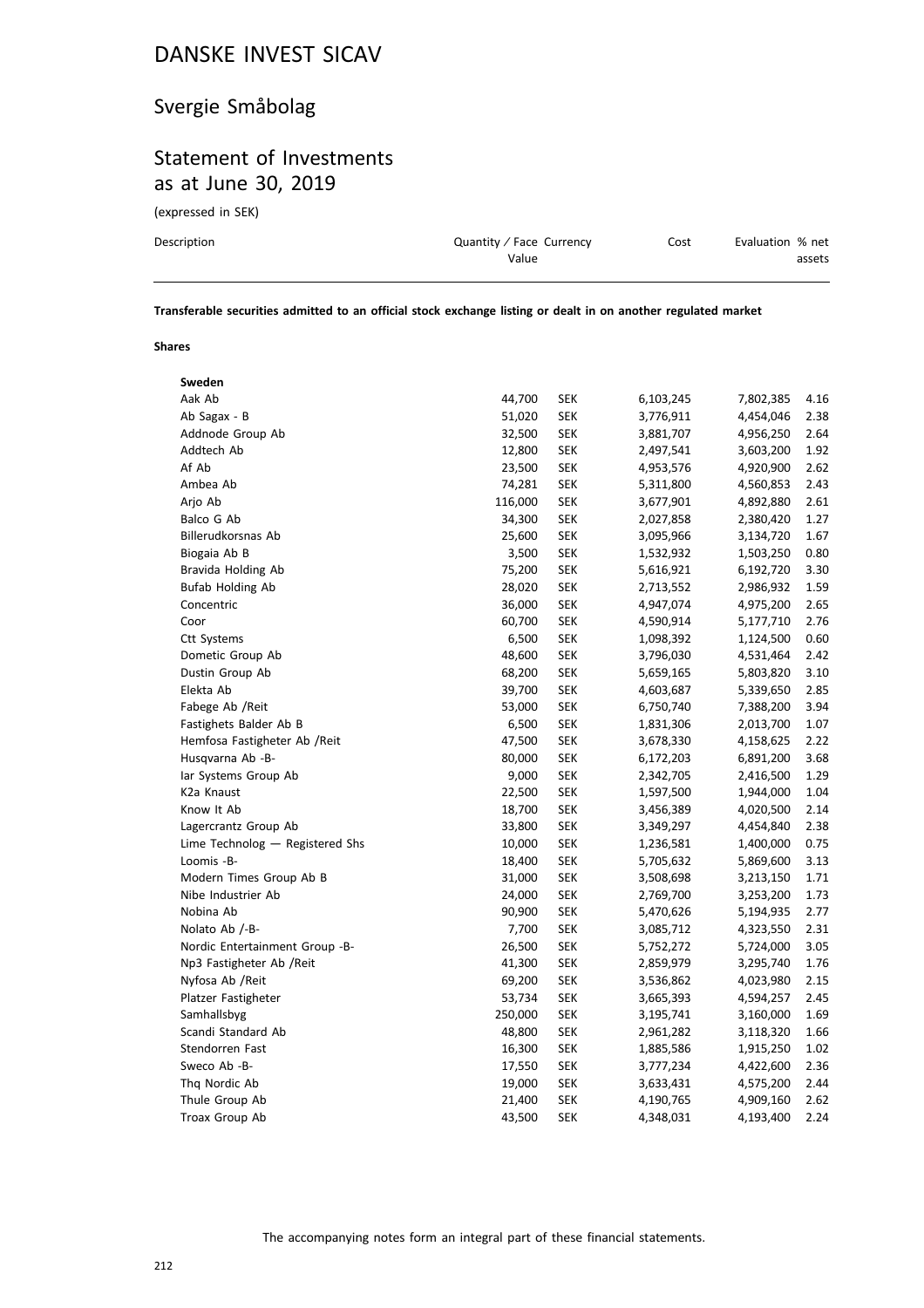# Svergie Småbolag

# Statement of Investments (continued) as at June 30, 2019

(expressed in SEK)

| Description                                                                                                               | Quantity / Face Currency<br>Value | Cost                     | Evaluation % net         | assets        |
|---------------------------------------------------------------------------------------------------------------------------|-----------------------------------|--------------------------|--------------------------|---------------|
| Vitec Software Group Ab                                                                                                   | 25,200<br><b>SEK</b>              | 2,135,459<br>162,782,626 | 2,709,000<br>181,523,807 | 1.44<br>96.81 |
| <b>Total - Shares</b>                                                                                                     |                                   | 162,782,626              | 181.523.807              | 96.81         |
| Total - Transferable securities admitted to an official stock exchange listing or<br>dealt in on another regulated market |                                   | 162,782,626              | 181.523.807              | 96.81         |
| TOTAL INVESTMENT PORTFOLIO                                                                                                |                                   | 162.782.626              | 181.523.807              | 96.81         |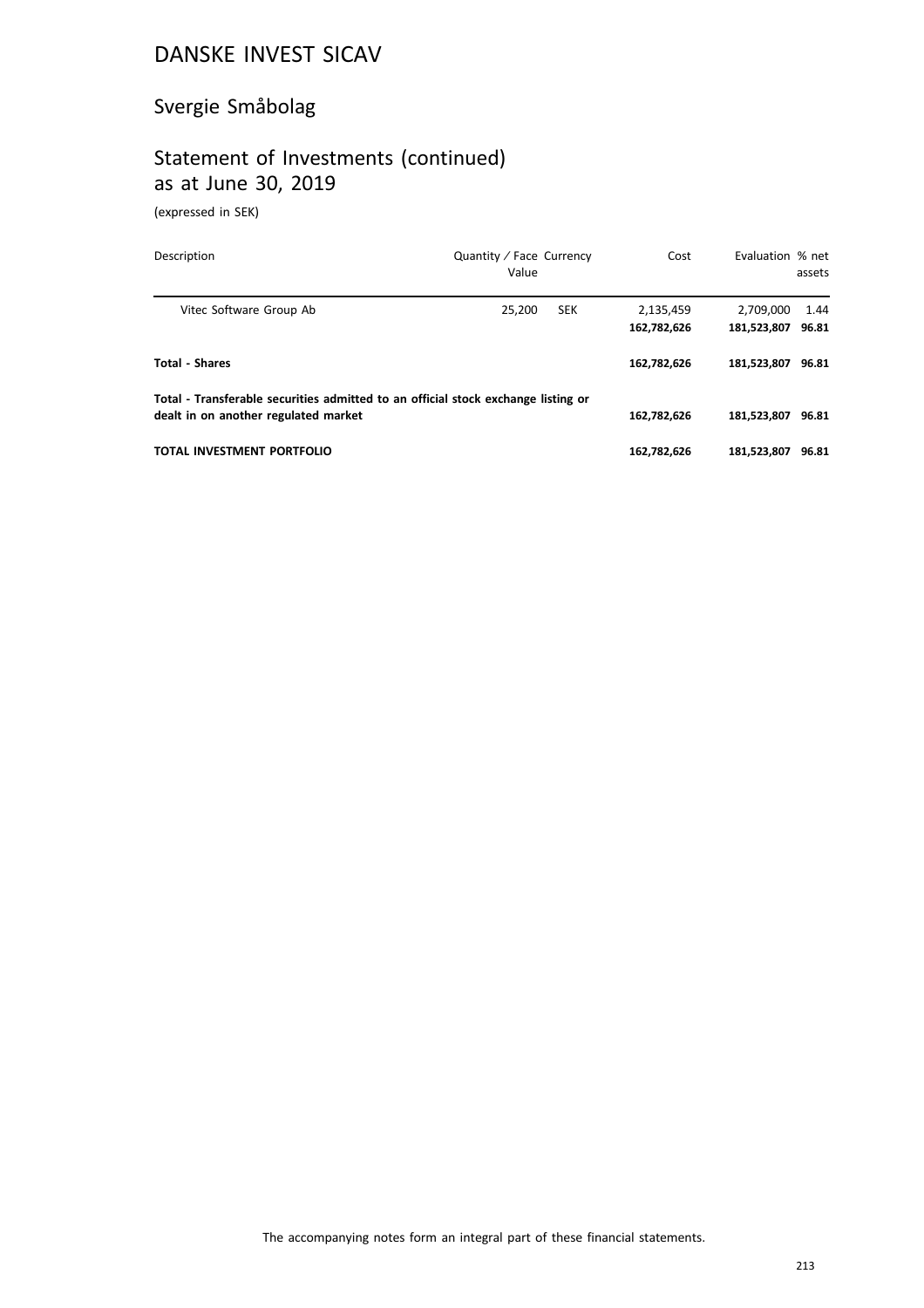# Svergie Småbolag

## Geographical and Economic Portfolio Breakdowns as at June 30, 2019

(expressed as a percentage of net assets)

| Geographical breakdown | $\%$  |
|------------------------|-------|
| Sweden                 | 96.81 |
|                        | 96.81 |
|                        |       |
|                        |       |
|                        |       |
|                        |       |
|                        |       |
|                        |       |
|                        |       |
|                        |       |

| Economic breakdown                     | %     |
|----------------------------------------|-------|
| Real Estate Companies                  | 17.34 |
| Mechanics, Machinery                   | 16.43 |
| Internet Software                      | 10.70 |
| <b>Consumer Goods</b>                  | 7.38  |
| <b>Pharmaceuticals and Cosmetics</b>   | 6.26  |
| <b>Food and Distilleries</b>           | 5.82  |
| Construction, Building Material        | 5.66  |
| <b>News Transmission</b>               | 4.76  |
| Transportation                         | 3.13  |
| Retail                                 | 3.10  |
| Automobile Industry                    | 2.77  |
| Holding and Finance Companies          | 2.76  |
| Healthcare Education & Social Services | 2.43  |
| Leisure                                | 2.42  |
| Chemicals                              | 2.31  |
| Forest Products and Paper Industry     | 1.67  |
| Miscellaneous                          | 1.27  |
| Aerospace Technology                   | 0.60  |
|                                        | 96.81 |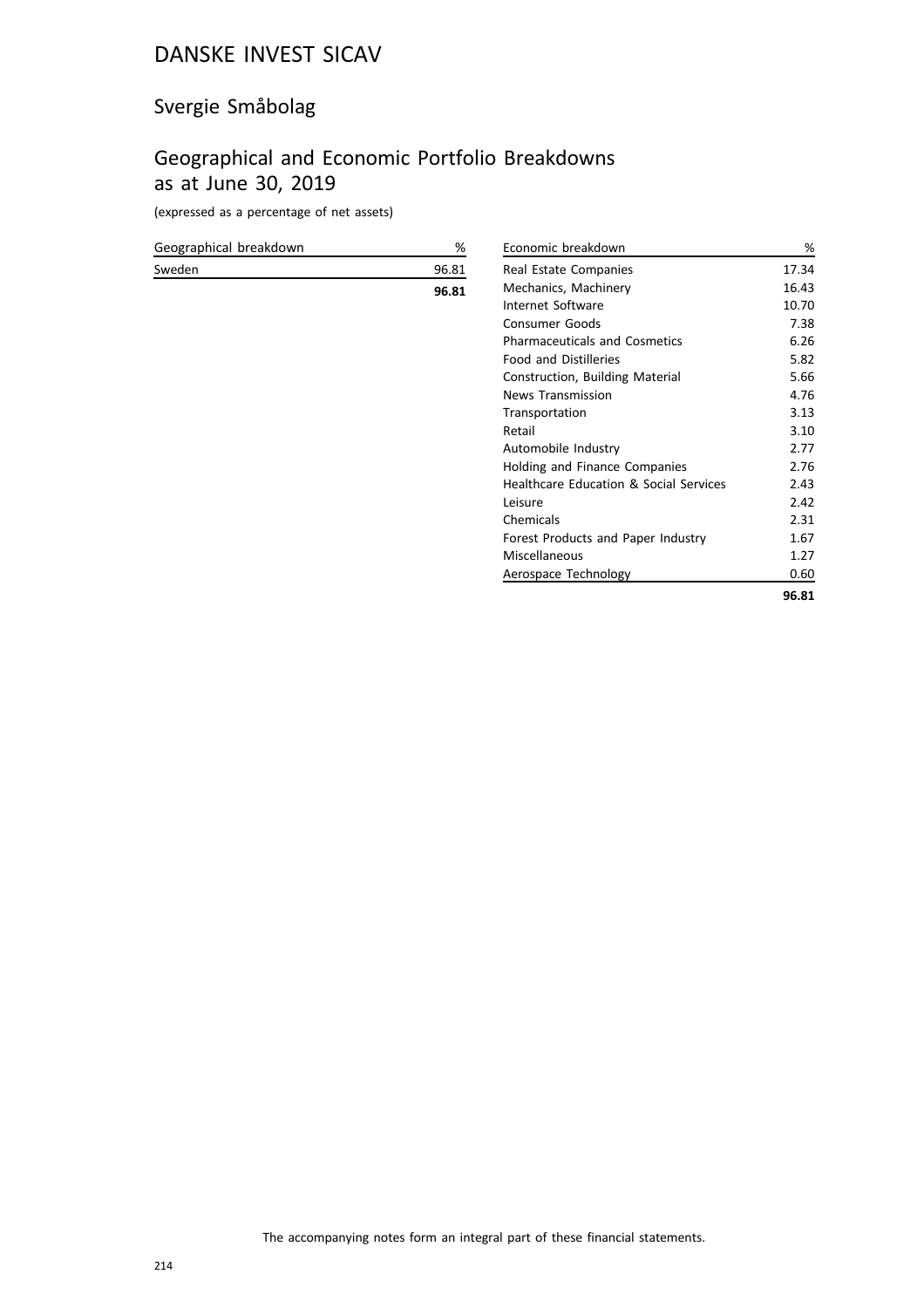#### Swedish Bond

## Statement of Investments as at June 30, 2019

(expressed in SEK)

| Description | Quantity / Face Currency<br>Value | Cost | Evaluation % net<br>assets |
|-------------|-----------------------------------|------|----------------------------|
|             |                                   |      |                            |

**Transferable securities admitted to an official stock exchange listing or dealt in on another regulated market**

#### **Bonds**

| Denmark                          |             |            |             |             |       |
|----------------------------------|-------------|------------|-------------|-------------|-------|
| Dsk Bk 1.125% 18-25.01.23        | 48,000,000  | SEK        | 47,782,080  | 47,805,840  | 2.76  |
| Jyske Bk 1.375% 18-07.09.23      | 33,000,000  | <b>SEK</b> | 32,821,470  | 33,413,655  | 1.93  |
|                                  |             |            | 80,603,550  | 81,219,495  | 4.69  |
|                                  |             |            |             |             |       |
| <b>Finland</b>                   |             |            |             |             |       |
| Sampo Bk 0.875% 18-23.05.22      | 37,000,000  | <b>SEK</b> | 36,934,880  | 37,451,585  | 2.17  |
| Stora Enso 1.875% 19-20.02.24    | 15,000,000  | <b>SEK</b> | 15,000,000  | 15,453,450  | 0.89  |
|                                  |             |            | 51,934,880  | 52,905,035  | 3.06  |
| Norway                           |             |            |             |             |       |
| Norsk 0.125% 17-07.11.19         | 19,000,000  | <b>SEK</b> | 18,979,100  | 18,991,830  | 1.10  |
|                                  |             |            | 18,979,100  | 18,991,830  | 1.10  |
| Sweden                           |             |            |             |             |       |
| Atrium Ljungb 0.58% 17-26.10.20  | 20,000,000  | SEK        | 19,995,200  | 20,015,900  | 1.16  |
| Atrm Ling 0.23% 17-20.12.19 Regs | 25,000,000  | SEK        | 24,963,000  | 24,985,125  | 1.44  |
| Danske 1% 16-21.12.22            | 15,000,000  | <b>SEK</b> | 15,195,150  | 15,504,975  | 0.89  |
| Danske 1% 18-18.12.24            | 10,000,000  | <b>SEK</b> | 10,238,400  | 10,363,400  | 0.60  |
| Hufvudstad 1.2% 16-08.12.21      | 50,000,000  | <b>SEK</b> | 49,927,500  | 51,004,750  | 2.95  |
| Husqvarna 1.375% 18-14.02.23     | 28,000,000  | <b>SEK</b> | 27,975,920  | 28,686,420  | 1.66  |
| Kommuninv 0.125% 18-15.12.21     | 40,000,000  | <b>SEK</b> | 39,985,600  | 40,265,600  | 2.33  |
| Lansbk 0.3055% 17-14.12.20       | 28,000,000  | <b>SEK</b> | 27,894,160  | 28,042,840  | 1.62  |
| Nordea Hyp 1.25% 17-20.09.23     | 50,000,000  | <b>SEK</b> | 51,199,400  | 52,382,750  | 3.03  |
| Sbab Bk Ab 1% 19-20.06.24        | 22,000,000  | <b>SEK</b> | 21,957,320  | 22,009,680  | 1.27  |
| Scbc 0.75% 19-28.03.24           | 7,000,000   | <b>SEK</b> | 6,979,840   | 7,184,555   | 0.41  |
| Scbc 1% 15-17.03.21              | 80,000,000  | <b>SEK</b> | 82,120,900  | 81,555,200  | 4.71  |
| Scbc 1% 17-21.06.23              | 68,000,000  | <b>SEK</b> | 69,861,821  | 70,490,500  | 4.07  |
| Seb 1% 18-20.12.23               | 50,000,000  | <b>SEK</b> | 51,114,500  | 51,895,500  | 3.00  |
| Seb 1.5% 14-17.06.20             | 33,000,000  | <b>SEK</b> | 33,792,733  | 33,530,145  | 1.94  |
| Seb 1.5% 15-15.12.21             | 110,000,000 | <b>SEK</b> | 114,389,329 | 114,290,550 | 6.60  |
| Seb 1.5% 16-21.12.22             | 55,000,000  | <b>SEK</b> | 57,471,200  | 57,809,950  | 3.34  |
| Shb 1.41% 17-15.11.27            | 30,000,000  | <b>SEK</b> | 30,000,000  | 30,087,300  | 1.74  |
| Stadshypo 1.5% 15-17.03.21       | 182,000,000 | <b>SEK</b> | 190,881,950 | 187,098,730 | 10.81 |
| Stadshypo 2% 17-01.09.28         | 19,000,000  | <b>SEK</b> | 20,571,450  | 20,971,535  | 1.21  |
| Stadshypo 4.5% 09-21.09.22       | 75,000,000  | <b>SEK</b> | 89,530,900  | 85,896,375  | 4.96  |
| Swedbk 1% 15-15.06.22            | 53,000,000  | <b>SEK</b> | 54,379,000  | 54,617,030  | 3.15  |
| Swedbk 1% 15-15.09.21            | 40,000,000  | <b>SEK</b> | 41,069,600  | 40,970,800  | 2.37  |
| Swedbk 1% 17-15.03.23            | 65,000,000  | <b>SEK</b> | 66,020,183  | 67,274,675  | 3.89  |
| Sweden 0.75% 16-12.05.28         | 32,000,000  | SEK        | 33,188,925  | 34,441,440  | 1.99  |
| Sweden 1% 14-12.11.26            | 44,000,000  | <b>SEK</b> | 46,653,865  | 48,045,140  | 2.77  |
| Sweden 2.25% 12-01.06.32         | 21,000,000  | <b>SEK</b> | 24,853,075  | 26,435,640  | 1.53  |
| Sweden 2.5% 13-12.05.25          | 51,000,000  | <b>SEK</b> | 59,285,209  | 59,735,790  | 3.45  |
| Sweden 3.5% 09-30.03.39          | 41,000,000  | <b>SEK</b> | 56,065,514  | 63,950,775  | 3.69  |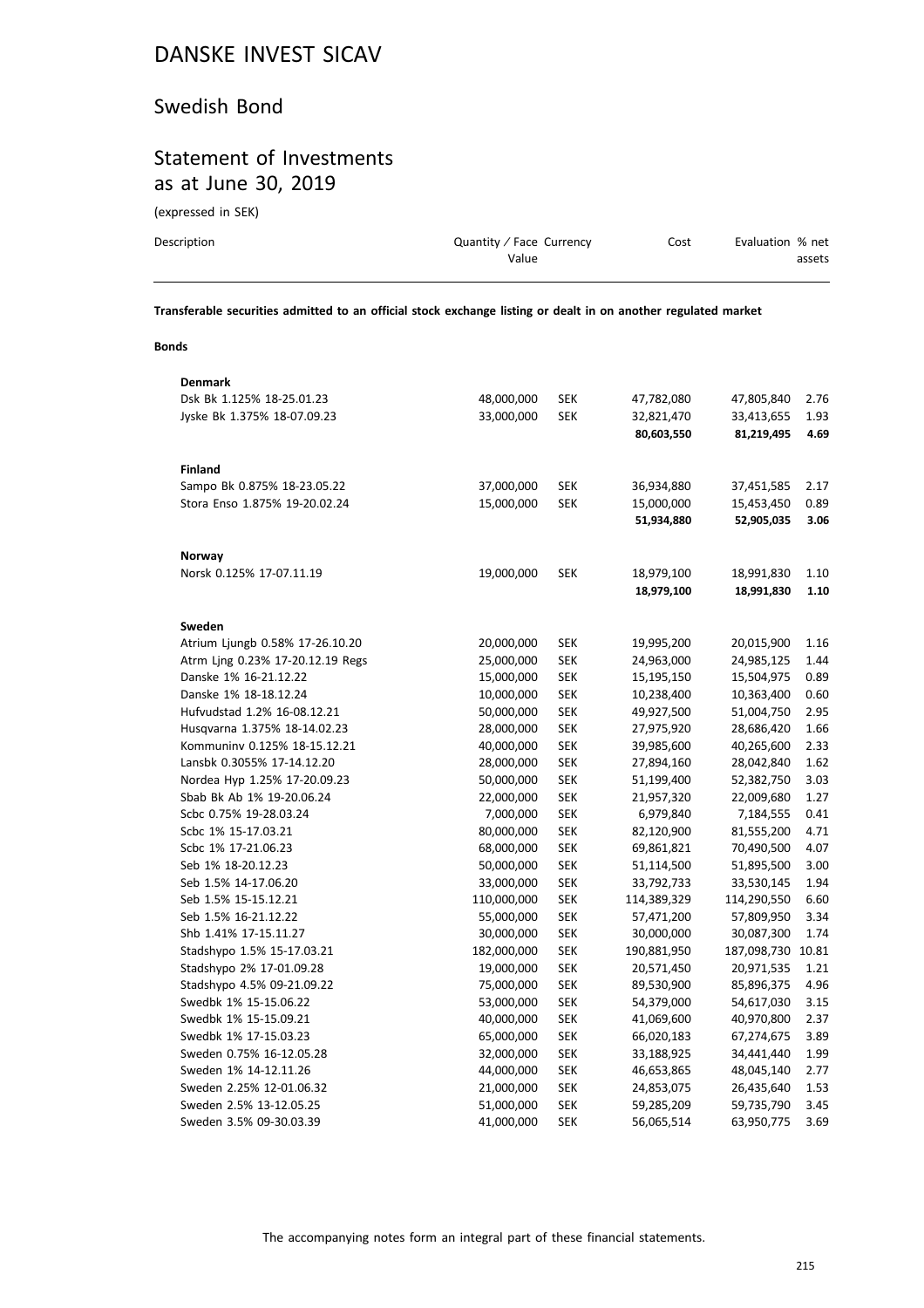#### Swedish Bond

## Statement of Investments (continued) as at June 30, 2019

(expressed in SEK)

| Description                                                                       | Quantity / Face Currency<br>Value |            | Cost          | Evaluation % net    | assets |
|-----------------------------------------------------------------------------------|-----------------------------------|------------|---------------|---------------------|--------|
| Swedish 0.75% 17-12.11.29 144a                                                    | 54,000,000                        | <b>SEK</b> | 57,238,785    | 58,014,360          | 3.35   |
|                                                                                   |                                   |            | 1,474,800,429 | 1,487,557,430 85.93 |        |
| <b>Total - Bonds</b>                                                              |                                   |            | 1,626,317,959 | 1,640,673,790 94.78 |        |
| Total - Transferable securities admitted to an official stock exchange listing or |                                   |            |               |                     |        |
| dealt in on another regulated market                                              |                                   |            | 1,626,317,959 | 1,640,673,790 94.78 |        |
| <b>Other Transferable securities</b>                                              |                                   |            |               |                     |        |
| <b>Bonds</b>                                                                      |                                   |            |               |                     |        |
| Sweden                                                                            |                                   |            |               |                     |        |
| Swedbk 1% 18-18.09.24                                                             | 67,000,000                        | <b>SEK</b> | 68,468,850    | 69,517,525          | 4.02   |
|                                                                                   |                                   |            | 68,468,850    | 69,517,525          | 4.02   |
| <b>Total - Bonds</b>                                                              |                                   |            | 68,468,850    | 69,517,525          | 4.02   |
| <b>Total - Other Transferable securities</b>                                      |                                   |            | 68,468,850    | 69,517,525          | 4.02   |
| TOTAL INVESTMENT PORTFOLIO                                                        |                                   |            | 1,694,786,809 | 1,710,191,315 98.80 |        |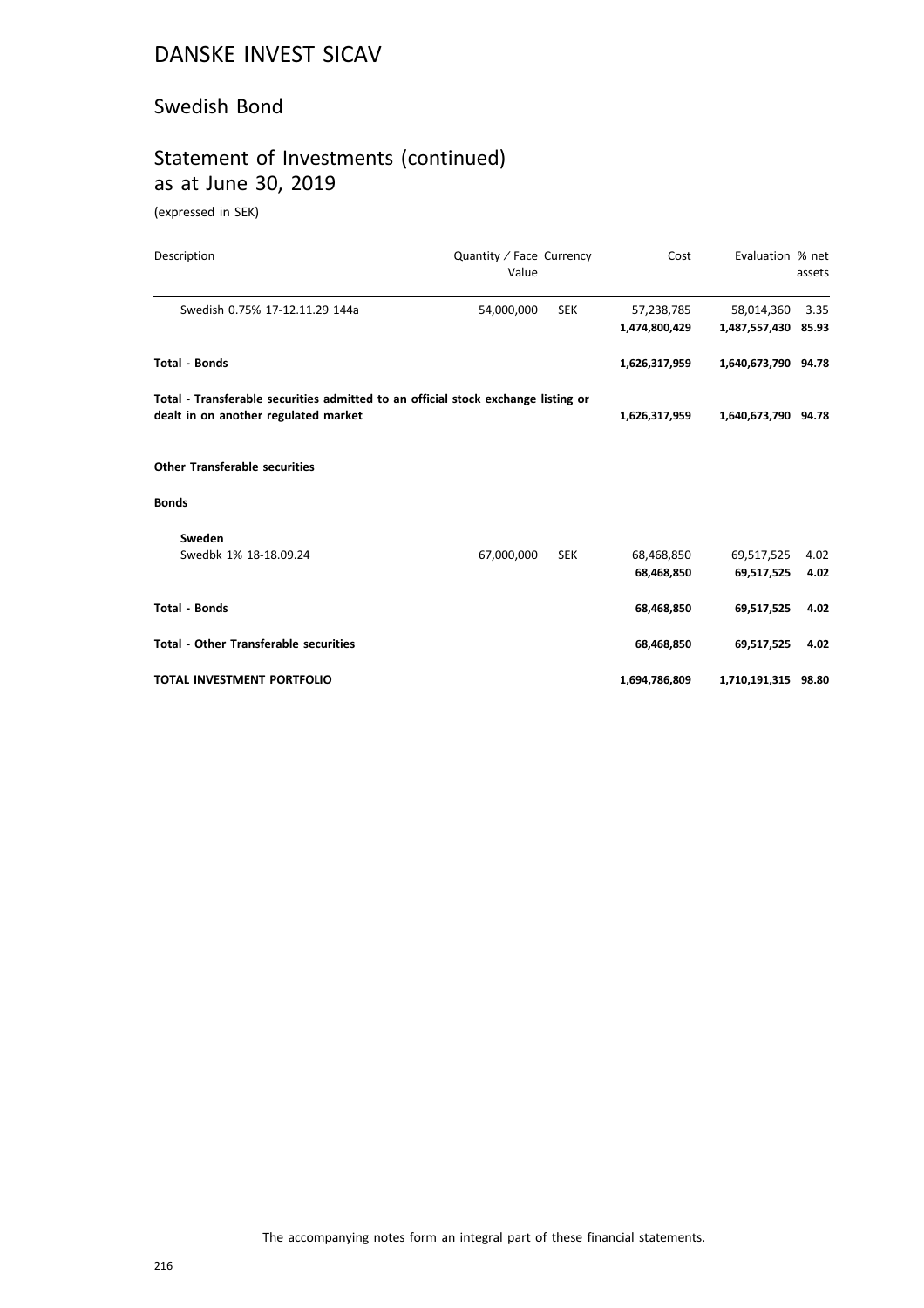#### Swedish Bond

## Geographical and Economic Portfolio Breakdowns as at June 30, 2019

(expressed as a percentage of net assets)

| Geographical breakdown | %     |
|------------------------|-------|
| Sweden                 | 89.95 |
| Denmark                | 4.69  |
| Finland                | 3.06  |
| Norway                 | 1.10  |
|                        | 98.80 |

| Economic breakdown                      | %     |
|-----------------------------------------|-------|
| <b>Banks and Financial Institutions</b> | 44.21 |
| States, Provinces and Municipalities    | 19.11 |
| Mortgage and Funding Institutions       | 13.43 |
| Holding and Finance Companies           | 10.68 |
| Real Estate Companies                   | 5.55  |
| Insurance                               | 2.17  |
| Mechanics, Machinery                    | 1.66  |
| <b>Public Services</b>                  | 1.10  |
| Forest Products and Paper Industry      | 0.89  |
|                                         | 98.80 |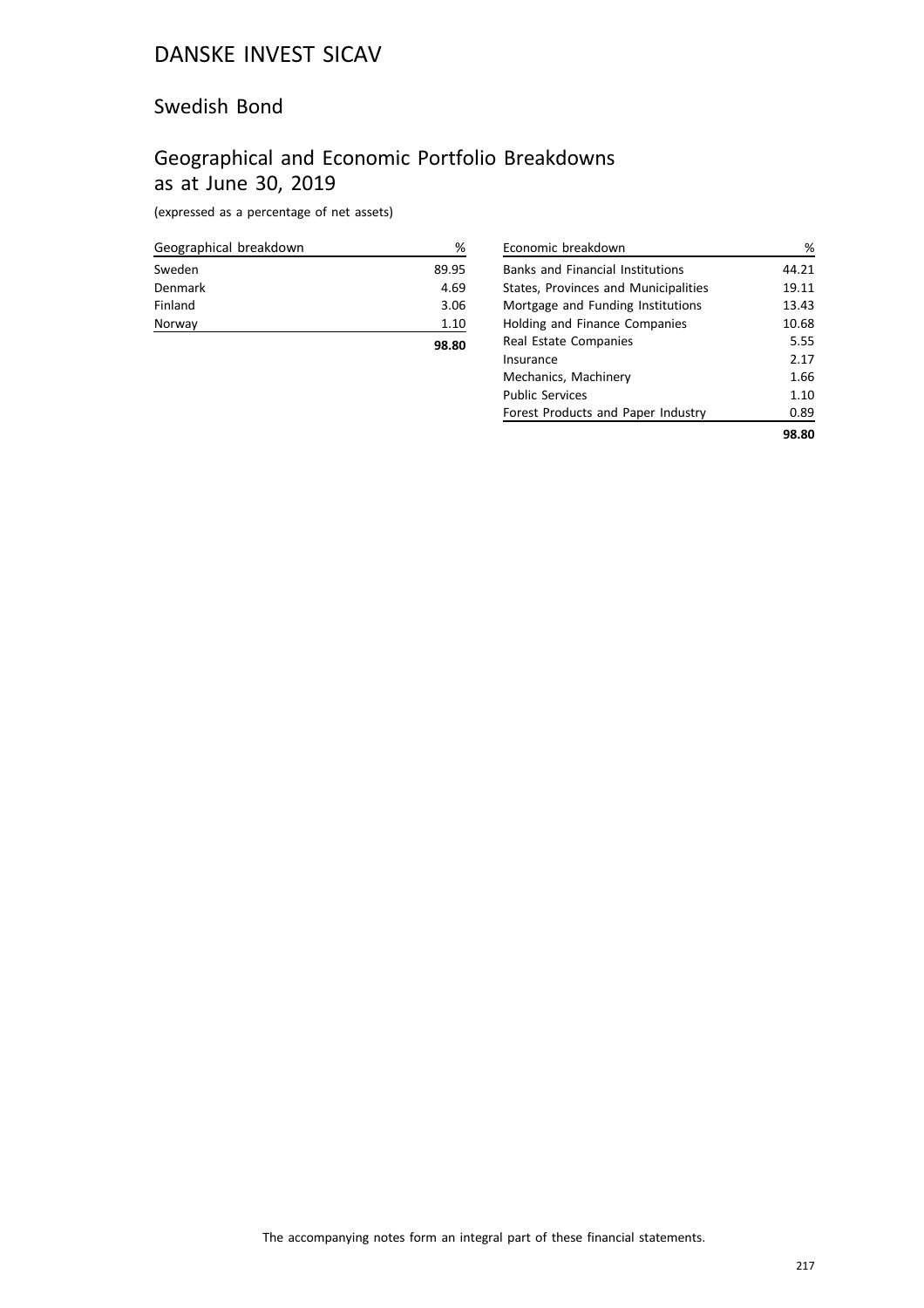### US High Yield Bond

## Statement of Investments as at June 30, 2019

(expressed in USD)

| Description | Quantity / Face Currency | Cost | Evaluation % net |
|-------------|--------------------------|------|------------------|
|             | Value                    |      | assets           |
|             |                          |      |                  |

**Transferable securities admitted to an official stock exchange listing or dealt in on another regulated market**

#### **Bonds**

| Australia                                          |         |            |           |                    |      |
|----------------------------------------------------|---------|------------|-----------|--------------------|------|
| Fmg Res 5.125% 17-15.05.24                         | 280,000 | <b>USD</b> | 291,169   | 289,613            | 0.99 |
| Mineral Res 8.125% 19-01.05.27 144a                | 225,000 | USD        | 235,080   | 233,796            | 0.80 |
|                                                    |         |            | 526,249   | 523,409            | 1.79 |
| Austria                                            |         |            |           |                    |      |
| Jbs Invts 7% 18-15.01.26                           | 270,000 | <b>USD</b> | 292,391   | 292,661            | 1.00 |
|                                                    |         |            | 292,391   | 292,661            | 1.00 |
| Canada                                             |         |            |           |                    |      |
| 1,011,778 Bc 5% 17-15.10.25 144a                   | 280,000 | USD        | 276,158   | 282,678            | 0.96 |
| Bausch 7.25% 19-30.05.29 144a                      | 140,000 | <b>USD</b> | 140,000   | 145,127            | 0.50 |
| Bombardier 7.875% 15.04.27 144a                    | 70,000  | USD        | 69,472    | 70,036             | 0.24 |
| First Quan 7.25% 14-15.05.22                       | 200,000 | <b>USD</b> | 198,524   | 198,577            | 0.68 |
| Mattamy 6.5% 17-01.10.25 144a                      | 260,000 | <b>USD</b> | 260,000   | 272,948            | 0.93 |
| Mattamy 6.875% 16-15.12.23 144a                    | 130,000 | <b>USD</b> | 131,525   | 135,363            | 0.46 |
| Parkland 6% 18-01.04.26 144a                       | 385,000 | USD        | 393,662   | 393,662            | 1.34 |
| Videotron 5.375% 15.06.24 144a                     | 300,000 | <b>USD</b> | 321,750   | 321,365            | 1.10 |
| Vrx Escrow 5.875% 15-15.05.23                      | 141,000 | <b>USD</b> | 134,982   | 142,551            | 0.49 |
|                                                    |         |            | 1,926,073 | 1,962,307          | 6.70 |
| Cayman Islands                                     |         |            |           |                    |      |
| Shelf Drl 8.25% 18-15.02.25 144a                   | 410,000 | <b>USD</b> | 380,787   | 385,324            | 1.32 |
| Trans 5.875% 18-15.01.24 /Pl 144a                  | 288,225 | USD        | 294,673   | 293,034            | 1.00 |
| Transocean 7.25% 18-01.11.25                       | 105,000 | <b>USD</b> | 99,763    | 100,348            | 0.34 |
|                                                    |         |            | 775,223   | 778,706            | 2.66 |
| Germany                                            |         |            |           |                    |      |
| Unitymed 6.125% 14-15.01.25 144a                   | 225,000 | <b>USD</b> | 234,968   | 235,112            | 0.80 |
|                                                    |         |            | 234,968   | 235,112            | 0.80 |
|                                                    |         |            |           |                    |      |
| <b>Great Britain</b><br>Vmed 5.5% 19-15.05.29 144a | 250,000 | <b>USD</b> | 254,375   |                    | 0.87 |
|                                                    |         |            | 254,375   | 254,411<br>254,411 | 0.87 |
|                                                    |         |            |           |                    |      |
| Italy                                              |         |            |           |                    |      |
| Intesa San 5.71% 16-15.01.26 144a                  | 245,000 | <b>USD</b> | 246,426   | 246,931            | 0.84 |
|                                                    |         |            | 246,426   | 246,931            | 0.84 |
| Jersey                                             |         |            |           |                    |      |
| Delphi Jers 5% 17-01.10.25 144a                    | 320,000 | <b>USD</b> | 316,975   | 282,800            | 0.97 |
|                                                    |         |            | 316,975   | 282,800            | 0.97 |
| Luxembourg                                         |         |            |           |                    |      |
| Altice Lux 10.5% 19-15.05.27 144a                  | 200,000 | <b>USD</b> | 204,460   | 204,213            | 0.70 |
| Ard Sec 8.75% 18-31.01.23 /Pik                     | 245,000 | USD        | 238,690   | 266,905            | 0.91 |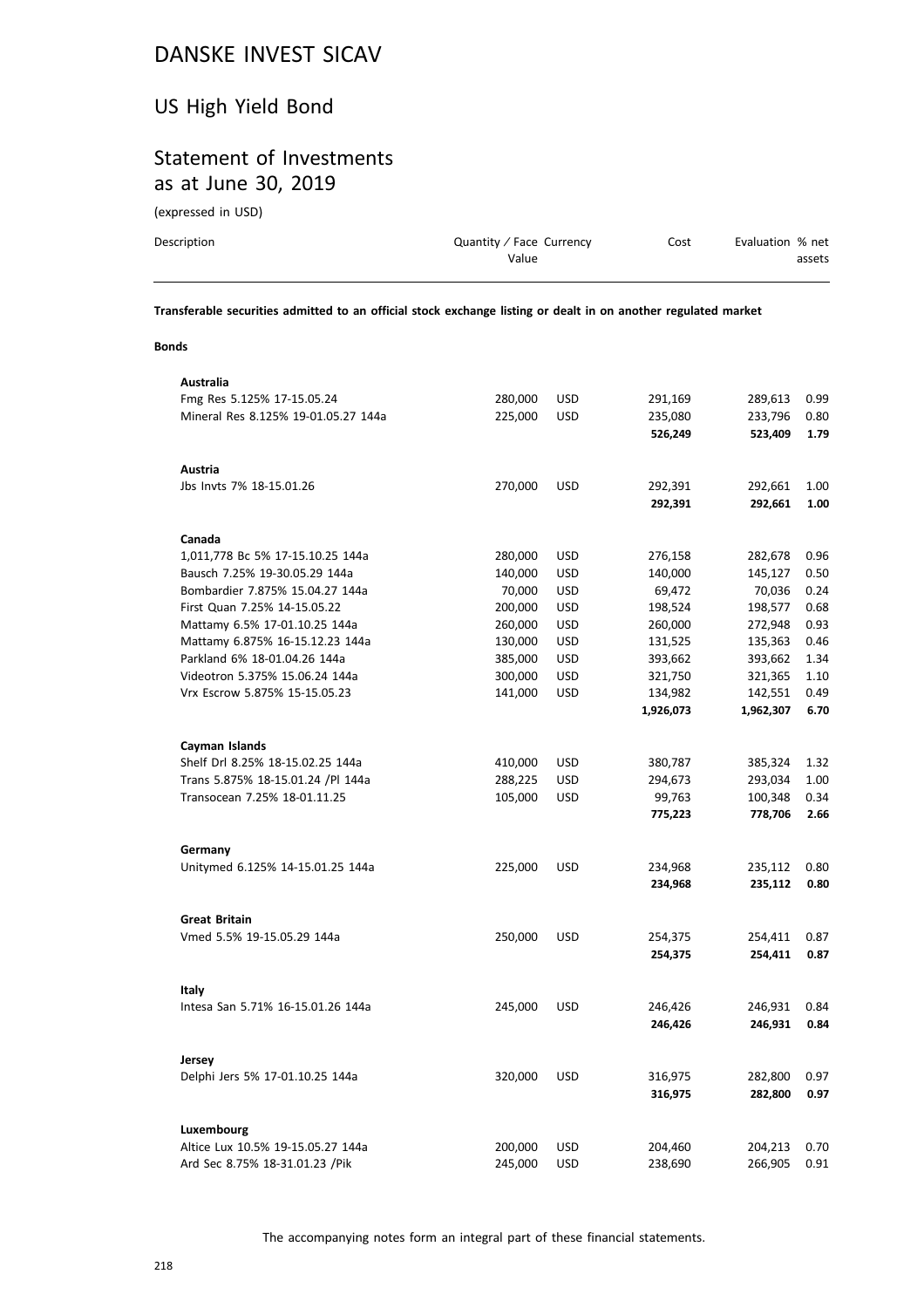# US High Yield Bond

# Statement of Investments (continued) as at June 30, 2019

(expressed in USD)

| Description                              | Quantity / Face Currency<br>Value |            | Cost    | Evaluation % net | assets |
|------------------------------------------|-----------------------------------|------------|---------|------------------|--------|
| Telenet 5.5% 17-01.03.28                 | 400,000                           | <b>USD</b> | 385,750 | 404,112          | 1.38   |
|                                          |                                   |            | 828,900 | 875,230          | 2.99   |
|                                          |                                   |            |         |                  |        |
| Norway<br>Aker Bp 4.75% 19-15.06.24 144a | 150,000                           | <b>USD</b> | 154,875 | 154,704          | 0.53   |
|                                          |                                   |            | 154,875 | 154,704          | 0.53   |
| <b>The Netherlands</b>                   |                                   |            |         |                  |        |
| Teva Phar 2.8% 16-21.07.23               | 170,000                           | USD        | 145,503 | 146,248          | 0.50   |
| Ziggo Fin 5.5% 16-15.01.27 144a          | 300,000                           | <b>USD</b> | 281,062 | 305,199          | 1.04   |
|                                          |                                   |            | 426,565 | 451,447          | 1.54   |
| <b>United States of America</b>          |                                   |            |         |                  |        |
| Aes 5.5% 15-15.04.25                     | 225,000                           | <b>USD</b> | 234,346 | 235,100          | 0.80   |
| Ally Fin 5.125% 14-30.09.24              | 270,000                           | <b>USD</b> | 293,031 | 292,931          | 1.00   |
| Amer Bld 5.875% 18-15.05.26 144a         | 130,000                           | <b>USD</b> | 130,000 | 135,964          | 0.46   |
| Amr Wdm 4.875% 18-15.03.26 144a          | 145,000                           | <b>USD</b> | 143,188 | 142,825          | 0.49   |
| Avant Inc 9% 17-01.10.25 144a            | 140,000                           | USD        | 153,750 | 155,093          | 0.53   |
| Banff Mer 9.75% 18-01.09.26 144a         | 65,000                            | <b>USD</b> | 57,037  | 57,038           | 0.19   |
| Bcd Acq 9.625% 16-15.09.23               | 210,000                           | <b>USD</b> | 223,500 | 221,550          | 0.76   |
| Broadcom 4.25% 19-15.04.26 144a          | 230,000                           | USD        | 231,861 | 232,452          | 0.79   |
| Bruin 8.875% 18-01.08.23 144a            | 340,000                           | <b>USD</b> | 290,700 | 291,550          | 1.00   |
| California 8% 15-15.12.22 144a           | 295,000                           | <b>USD</b> | 222,813 | 221,988          | 0.76   |
| Carlson 6.75% 16-15.12.23 144a           | 260,000                           | <b>USD</b> | 255,450 | 263,818          | 0.90   |
| Catalent 5% 19-15.07.27 144a             | 145,000                           | <b>USD</b> | 147,509 | 146,908          | 0.50   |
| Cbs Out Am 5% 19-15.08.27                | 140,000                           | <b>USD</b> | 143,352 | 142,625          | 0.49   |
| Cbs Radio I 6.5% 19-01.05.27 144a        | 70,000                            | <b>USD</b> | 72,625  | 72,895           | 0.25   |
| Cco Hldgs 5% 17-01.02.28 144a            | 580,000                           | <b>USD</b> | 576,987 | 590,927          | 2.02   |
| Cco Hldgs 5.75% 15-15.02.26              | 235,000                           | <b>USD</b> | 247,314 | 247,383          | 0.84   |
| Centene 5.375% 18-01.06.26 144a          | 220,000                           | <b>USD</b> | 231,550 | 231,714          | 0.79   |
| Centenn 5.375% 17-15.01.26 144a          | 190,000                           | <b>USD</b> | 190,000 | 180,500          | 0.62   |
| Cfx Escrow 6.375% 19-15.02.26            | 105,000                           | <b>USD</b> | 106,851 | 112,534          | 0.38   |
| Cfx Escrow 6% 19-15.02.24 144a           | 105,000                           | USD        | 106,483 | 110,972          | 0.38   |
| Clear Ch Wld 6.5% 13-15.11.22            | 381,000                           | USD        | 388,451 | 389,571          | 1.33   |
| Clear Ch Wld 6.5% 15.11.22 -B-           | 120,000                           | USD        | 122,700 | 122,750          | 0.42   |
| Cloud Crane 10.125% 16-01.08.24          | 100,000                           | USD        | 102,438 | 107,500          | 0.37   |
| Com Metals 5.375% 17-15.07.27            | 120,000                           | <b>USD</b> | 118,175 | 120,020          | 0.41   |
| Commscope 8.25% 19-01.03.27 144a         | 140,000                           | USD        | 142,499 | 142,030          | 0.48   |
| Commscope T 5% 17-15.03.27 144a          | 150,000                           | USD        | 145,472 | 130,980          | 0.45   |
| Cornerst 6.75% 17-15.08.24 144a          | 440,000                           | <b>USD</b> | 431,501 | 412,500          | 1.41   |
| Csc Hldg 5.5% 16-15.04.27 144a           | 270,000                           | <b>USD</b> | 274,387 | 283,194          | 0.97   |
| Csl 6% 15-15.04.23                       | 460,000                           | USD        | 464,999 | 440,450          | 1.50   |
| Cumberland 6.75% 17-01.05.25 144a        | 250,000                           | <b>USD</b> | 259,325 | 265,000          | 0.90   |
| Dish Dbs 5.875% 14-15.11.24              | 320,000                           | <b>USD</b> | 303,100 | 300,902          | 1.03   |
| Dun Brads 6.875% 19-15.08.26 144a        | 220,000                           | USD        | 232,703 | 232,476          | 0.79   |
| Eclipse Res 8.875% 16-15.07.23           | 170,000                           | <b>USD</b> | 145,350 | 143,650          | 0.49   |
| Enlink Mp 4.15% 15-01.06.25              | 325,000                           | <b>USD</b> | 320,905 | 320,619          | 1.09   |
| Equinix Inc 5.875% 15-15.01.26           | 275,000                           | <b>USD</b> | 293,301 | 293,201          | 1.00   |
| Firstcash 5.375% 17-01.06.24 144a        | 290,000                           | <b>USD</b> | 290,000 | 297,975          | 1.02   |
| Ftr 8% 19-01.04.27 144a                  | 365,000                           | <b>USD</b> | 380,056 | 379,563          | 1.30   |
| Gtt Com 7.875% 16-31.12.24 144a          | 540,000                           | <b>USD</b> | 570,780 | 440,100          | 1.50   |
| H&E Equip 5.625% 18-01.09.25             | 310,000                           | <b>USD</b> | 312,125 | 319,354          | 1.09   |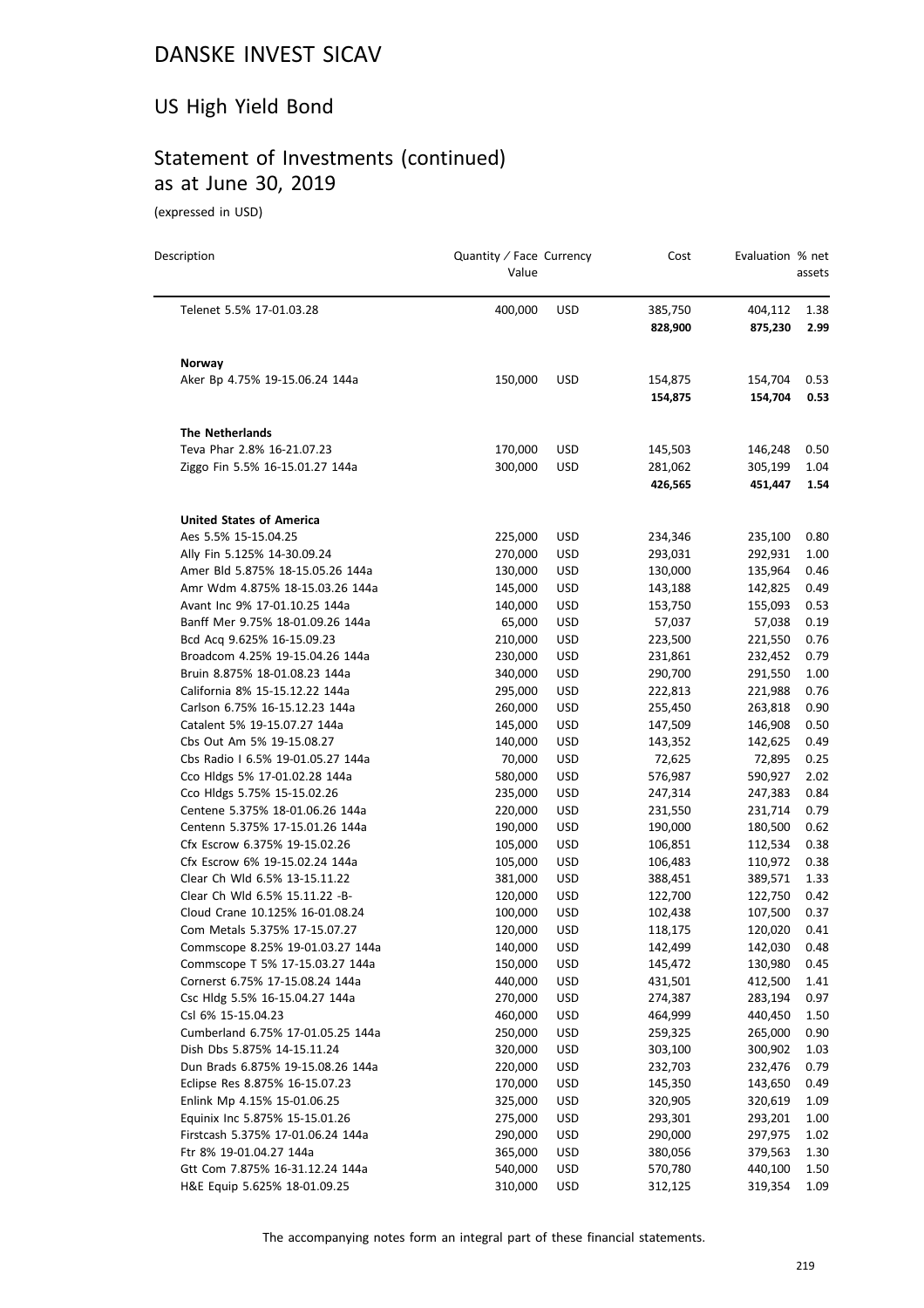### US High Yield Bond

# Statement of Investments (continued) as at June 30, 2019

(expressed in USD)

| Description                       | Quantity / Face Currency<br>Value |            | Cost    | Evaluation % net | assets |
|-----------------------------------|-----------------------------------|------------|---------|------------------|--------|
| Hca 5.375% 15-01.02.25            | 605,000                           | <b>USD</b> | 657,332 | 655,874          | 2.24   |
| Hes Inf 5.625% 17-15.02.26 144a   | 430,000                           | <b>USD</b> | 443,717 | 442,362          | 1.51   |
| Holly En 6% 16-01.08.24 144a      | 140,000                           | USD        | 145,950 | 145,600          | 0.50   |
| Icahn Enter 5.875% 14-01.02.22    | 285,000                           | <b>USD</b> | 289,004 | 288,788          | 0.99   |
| Ingevity 4.5% 18-01.02.26 144a    | 400,000                           | <b>USD</b> | 400,000 | 389,000          | 1.33   |
| Ingram Mic 4.95% 14-15.12.24      | 470,000                           | <b>USD</b> | 463,595 | 480,338          | 1.64   |
| Jagged 5.875% 18-01.05.26         | 150,000                           | <b>USD</b> | 148,846 | 146,625          | 0.50   |
| Jeld-We 4.625% 17-15.12.25 144a   | 240,000                           | <b>USD</b> | 235,814 | 235,200          | 0.80   |
| Klx 11.5% 18-01.11.25 144a        | 115,000                           | <b>USD</b> | 116,472 | 116,150          | 0.40   |
| Level 3 Fin 5.125% 15-01.05.23    | 170,000                           | <b>USD</b> | 169,231 | 171,572          | 0.59   |
| Lonestar 11.25% 18-01.01.23 144a  | 260,000                           | <b>USD</b> | 247,000 | 247,000          | 0.84   |
| Mcdermot 10.625% 18-01.05.24 144a | 320,000                           | <b>USD</b> | 299,808 | 299,632          | 1.02   |
| Meredith 6.875% 19-01.02.26       | 220,000                           | <b>USD</b> | 233,475 | 233,153          | 0.80   |
| Mph Merger 7.125% 16-01.06.24     | 160,000                           | <b>USD</b> | 151,238 | 148,800          | 0.51   |
| Multi Color 6.125% 14-01.12.22    | 191,000                           | <b>USD</b> | 191,836 | 196,969          | 0.67   |
| Nath Famous 6.625% 17-01.11.25    | 260,000                           | <b>USD</b> | 260,000 | 256,100          | 0.87   |
| Netflix 4.375% 16-15.11.26        | 280,000                           | <b>USD</b> | 271,300 | 285,571          | 0.98   |
| Netflix 5.875% 15-15.02.25        | 90,000                            | <b>USD</b> | 99,907  | 98,905           | 0.34   |
| New Enter 6.25% 18-15.03.26 144a  | 380,000                           | <b>USD</b> | 381,787 | 385,700          | 1.32   |
| Ngl Energy 7.5% 19-15.04.26 144a  | 170,000                           | <b>USD</b> | 176,905 | 177,650          | 0.61   |
| Nrg Energy 7.25% 16-15.05.26      | 200,000                           | USD        | 216,875 | 219,892          | 0.75   |
| Panther Bf 8.5% 19-15.05.27 144a  | 430,000                           | <b>USD</b> | 438,600 | 441,681          | 1.51   |
| Pattern Enr 5.875% 01.02.24 144a  | 90,000                            | <b>USD</b> | 94,978  | 91,350           | 0.31   |
| Pilgrims 5.875% 17-30.09.27 144a  | 95,000                            | <b>USD</b> | 93,486  | 98,734           | 0.34   |
| Platform 5.875% 17-01.12.25 144a  | 130,000                           | <b>USD</b> | 126,325 | 135,038          | 0.46   |
| Quicken Ln 5.75% 15-01.05.25 144a | 225,000                           | <b>USD</b> | 232,735 | 231,750          | 0.79   |
| Realogy Gr 4.875% 16-01.06.23     | 550,000                           | USD        | 539,014 | 500,500          | 1.71   |
| Regional 8.25% 16-01.05.23        | 390,000                           | <b>USD</b> | 401,492 | 414,862          | 1.42   |
| Sba Comm 4.875% 17-01.09.24       | 270,000                           | <b>USD</b> | 259,811 | 278,329          | 0.95   |
| Serv Corp 5.125% 19-01.06.29      | 190,000                           | <b>USD</b> | 190,000 | 199,738          | 0.68   |
| Six Flags 5.5% 17-15.04.27        | 270,000                           | <b>USD</b> | 274,300 | 279,787          | 0.96   |
| Sm Energy 5.625% 15-01.06.25      | 160,000                           | USD        | 147,600 | 146,052          | 0.50   |
| Springleaf 7.125% 18-15.03.26     | 155,000                           | USD        | 169,710 | 169,155          | 0.58   |
| Sprint Cap.Corp 6.875% 98-28      | 210,000                           | <b>USD</b> | 221,025 | 217,075          | 0.74   |
| Sprint Cap.Corp.8.75% 02-32       | 60,000                            | <b>USD</b> | 69,318  | 69,231           | 0.24   |
| Sprint Corp 7.875% 13-15.09.23    | 310,000                           | <b>USD</b> | 335,017 | 336,657          | 1.15   |
| Ss&C Tech I 5.5% 19-30.09.27 144a | 290,000                           | <b>USD</b> | 300,585 | 300,607          | 1.03   |
| Steel Dvn 5% 16-15.12.26          | 310,000                           | <b>USD</b> | 324,043 | 323,928          | 1.11   |
| Summit Mat 6.5% 19-15.03.27       | 140,000                           | <b>USD</b> | 140,000 | 145,600          | 0.50   |
| Summit Mid 5.75% 17-15.04.25      | 160,000                           | <b>USD</b> | 160,850 | 140,400          | 0.48   |
| T-Mobile Us 5.125% 17-15.04.25    | 210,000                           | <b>USD</b> | 218,358 | 218,209          | 0.75   |
| Targa Res 5.875% 18-15.04.26      | 275,000                           | <b>USD</b> | 291,500 | 292,747          | 1.00   |
| Transdigm 6.25% 19-15.03.26 144a  | 300,000                           | <b>USD</b> | 316,110 | 314,140          | 1.07   |
| Ttm Tec 5.625% 17-01.10.25 144a   | 60,000                            | <b>USD</b> | 55,613  | 58,800           | 0.20   |
| Us Concr 6.375% 16-01.06.24       | 140,000                           | <b>USD</b> | 146,132 | 146,059          | 0.50   |
| Utd Rentals 6.5% 18-15.12.26      | 215,000                           | <b>USD</b> | 233,094 | 232,855          | 0.80   |
| Vineoilgas 9.75% 18-15.04.23      | 315,000                           | <b>USD</b> | 207,900 | 201,600          | 0.69   |
| Wand Mr 9.125% 18-15.07.26 144a   | 125,000                           | <b>USD</b> | 126,600 | 127,194          | 0.43   |
| Wand Mrgr 8.125% 18-15.07.23 144a | 185,000                           | <b>USD</b> | 189,168 | 188,685          | 0.64   |
| Wellcare He 5.25% 17-01.04.25     | 225,000                           | USD        | 234,308 | 234,999          | 0.80   |
| Whiting Ptr 6.625% 17-15.01.26    | 410,000                           | <b>USD</b> | 397,819 | 396,743          | 1.35   |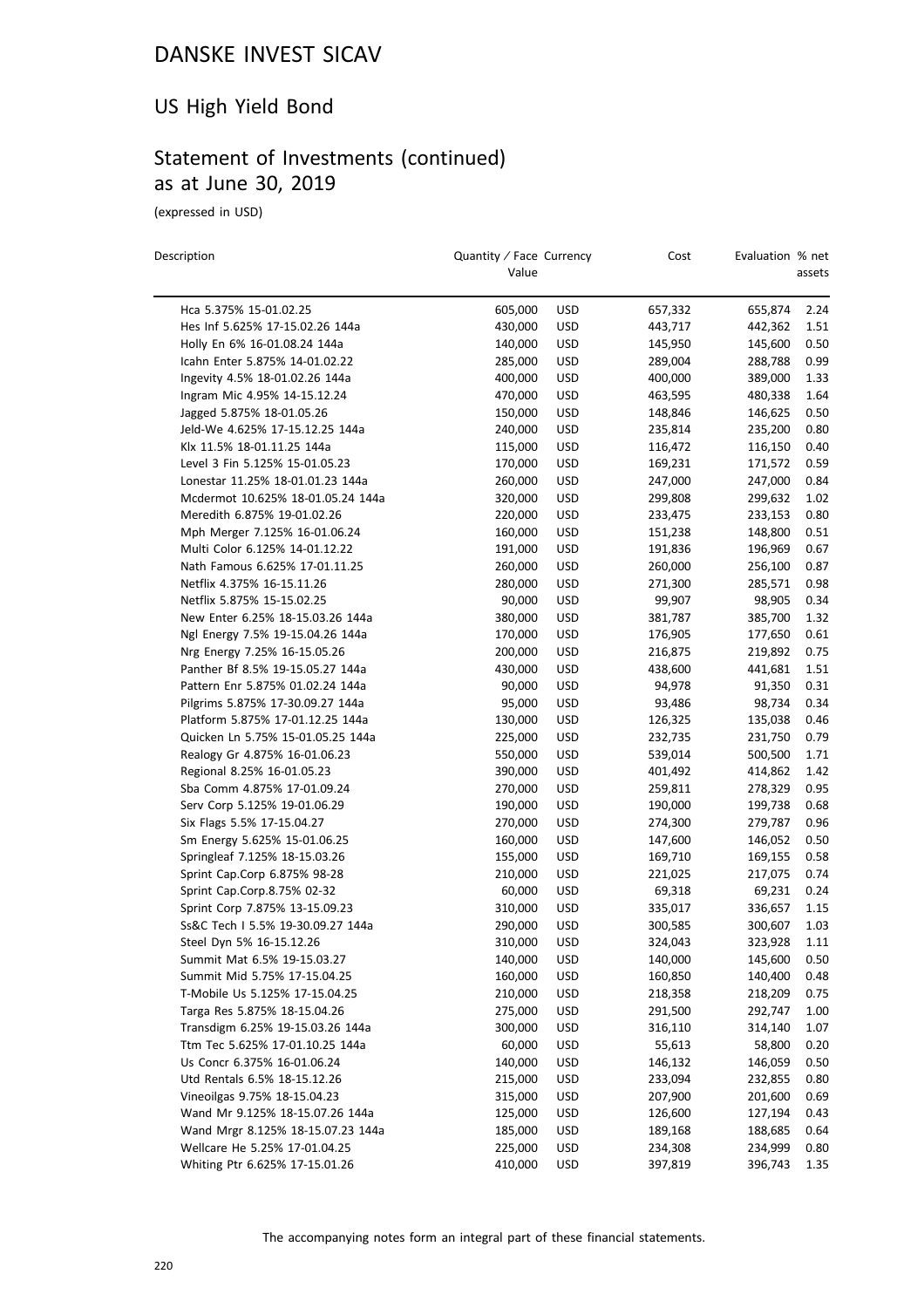# US High Yield Bond

# Statement of Investments (continued) as at June 30, 2019

(expressed in USD)

| Description                                                                       | Quantity / Face Currency<br>Value |            | Cost       | Evaluation % net | assets |
|-----------------------------------------------------------------------------------|-----------------------------------|------------|------------|------------------|--------|
| William Car 5.625% 15.03.27 144a                                                  | 110,000                           | <b>USD</b> | 110,000    | 115,225          | 0.39   |
|                                                                                   |                                   |            | 22,002,197 | 21,897,213 74.79 |        |
| <b>Total - Bonds</b>                                                              |                                   |            | 27,985,217 | 27,954,931 95.48 |        |
| Total - Transferable securities admitted to an official stock exchange listing or |                                   |            |            |                  |        |
| dealt in on another regulated market                                              |                                   |            | 27,985,217 | 27,954,931 95.48 |        |
| <b>Other Transferable securities</b>                                              |                                   |            |            |                  |        |
| <b>Bonds</b>                                                                      |                                   |            |            |                  |        |
| <b>United States of America</b>                                                   |                                   |            |            |                  |        |
| Polaris 8.5% 17-01.12.22 / Pik                                                    | 200,000                           | <b>USD</b> | 180,250    | 179,800          | 0.61   |
|                                                                                   |                                   |            | 180,250    | 179,800          | 0.61   |
| <b>Total - Bonds</b>                                                              |                                   |            | 180,250    | 179,800          | 0.61   |
| <b>Total - Other Transferable securities</b>                                      |                                   |            | 180,250    | 179,800          | 0.61   |
| TOTAL INVESTMENT PORTFOLIO                                                        |                                   |            | 28,165,467 | 28,134,731 96.09 |        |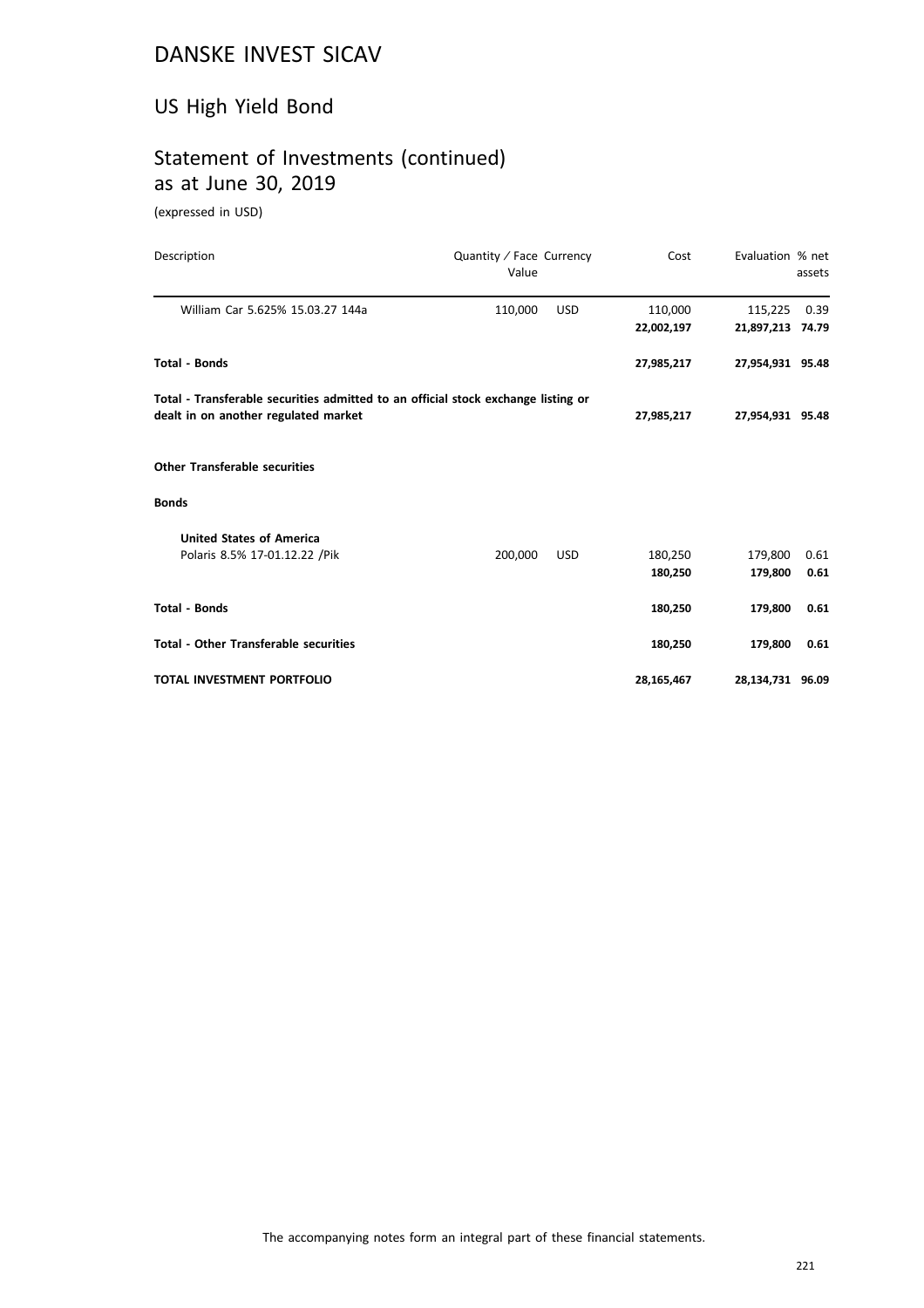### US High Yield Bond

## Geographical and Economic Portfolio Breakdowns as at June 30, 2019

(expressed as a percentage of net assets)

| Geographical breakdown   | %     |
|--------------------------|-------|
| United States of America | 75.40 |
| Canada                   | 6.70  |
| Luxembourg               | 2.99  |
| Cayman Islands           | 2.66  |
| Australia                | 1.79  |
| The Netherlands          | 1.54  |
| Austria                  | 1.00  |
| Jersey                   | 0.97  |
| Great Britain            | 0.87  |
| Italy                    | 0.84  |
| Germany                  | 0.80  |
| Norway                   | 0.53  |
|                          | 96.09 |

| <b>Holding and Finance Companies</b><br><b>News Transmission</b><br>Petrol<br>Healthcare Education & Social Services<br><b>Construction, Building Material</b><br>Real Estate Companies<br>Chemicals<br>Mines, Heavy Industries<br>Leisure<br><b>Banks and Financial Institutions</b><br><b>Public Services</b><br><b>Pharmaceuticals and Cosmetics</b><br><b>Food and Distilleries</b><br>Electronic Semiconductor<br>Graphic Art, Publishing<br>Miscellaneous<br>1.52<br>Automobile Industry<br>Internet Software<br>1.32<br>1.07<br>Aerospace Technology<br>1.00<br>Mechanics, Machinery<br>0.79<br>Office Equipment, Computers<br>Other Services<br>0.76<br>0.46<br><b>Electronics and Electrical Equipment</b><br><b>Textile</b><br>0.39<br>Transportation<br>Agriculture and Fishing | Economic breakdown | %     |
|--------------------------------------------------------------------------------------------------------------------------------------------------------------------------------------------------------------------------------------------------------------------------------------------------------------------------------------------------------------------------------------------------------------------------------------------------------------------------------------------------------------------------------------------------------------------------------------------------------------------------------------------------------------------------------------------------------------------------------------------------------------------------------------------|--------------------|-------|
|                                                                                                                                                                                                                                                                                                                                                                                                                                                                                                                                                                                                                                                                                                                                                                                            |                    | 31.74 |
|                                                                                                                                                                                                                                                                                                                                                                                                                                                                                                                                                                                                                                                                                                                                                                                            |                    | 10.28 |
|                                                                                                                                                                                                                                                                                                                                                                                                                                                                                                                                                                                                                                                                                                                                                                                            |                    | 9.59  |
|                                                                                                                                                                                                                                                                                                                                                                                                                                                                                                                                                                                                                                                                                                                                                                                            |                    | 5.14  |
|                                                                                                                                                                                                                                                                                                                                                                                                                                                                                                                                                                                                                                                                                                                                                                                            |                    | 4.68  |
|                                                                                                                                                                                                                                                                                                                                                                                                                                                                                                                                                                                                                                                                                                                                                                                            |                    | 3.45  |
|                                                                                                                                                                                                                                                                                                                                                                                                                                                                                                                                                                                                                                                                                                                                                                                            |                    | 3.27  |
|                                                                                                                                                                                                                                                                                                                                                                                                                                                                                                                                                                                                                                                                                                                                                                                            |                    | 3.11  |
|                                                                                                                                                                                                                                                                                                                                                                                                                                                                                                                                                                                                                                                                                                                                                                                            |                    | 2.73  |
|                                                                                                                                                                                                                                                                                                                                                                                                                                                                                                                                                                                                                                                                                                                                                                                            |                    | 2.65  |
|                                                                                                                                                                                                                                                                                                                                                                                                                                                                                                                                                                                                                                                                                                                                                                                            |                    | 2.47  |
|                                                                                                                                                                                                                                                                                                                                                                                                                                                                                                                                                                                                                                                                                                                                                                                            |                    | 1.99  |
|                                                                                                                                                                                                                                                                                                                                                                                                                                                                                                                                                                                                                                                                                                                                                                                            |                    | 1.90  |
|                                                                                                                                                                                                                                                                                                                                                                                                                                                                                                                                                                                                                                                                                                                                                                                            |                    | 1.84  |
|                                                                                                                                                                                                                                                                                                                                                                                                                                                                                                                                                                                                                                                                                                                                                                                            |                    | 1.72  |
|                                                                                                                                                                                                                                                                                                                                                                                                                                                                                                                                                                                                                                                                                                                                                                                            |                    |       |
|                                                                                                                                                                                                                                                                                                                                                                                                                                                                                                                                                                                                                                                                                                                                                                                            |                    | 1.51  |
|                                                                                                                                                                                                                                                                                                                                                                                                                                                                                                                                                                                                                                                                                                                                                                                            |                    |       |
|                                                                                                                                                                                                                                                                                                                                                                                                                                                                                                                                                                                                                                                                                                                                                                                            |                    |       |
|                                                                                                                                                                                                                                                                                                                                                                                                                                                                                                                                                                                                                                                                                                                                                                                            |                    |       |
|                                                                                                                                                                                                                                                                                                                                                                                                                                                                                                                                                                                                                                                                                                                                                                                            |                    |       |
|                                                                                                                                                                                                                                                                                                                                                                                                                                                                                                                                                                                                                                                                                                                                                                                            |                    |       |
|                                                                                                                                                                                                                                                                                                                                                                                                                                                                                                                                                                                                                                                                                                                                                                                            |                    |       |
|                                                                                                                                                                                                                                                                                                                                                                                                                                                                                                                                                                                                                                                                                                                                                                                            |                    |       |
|                                                                                                                                                                                                                                                                                                                                                                                                                                                                                                                                                                                                                                                                                                                                                                                            |                    | 0.37  |
|                                                                                                                                                                                                                                                                                                                                                                                                                                                                                                                                                                                                                                                                                                                                                                                            |                    | 0.34  |

**96.09**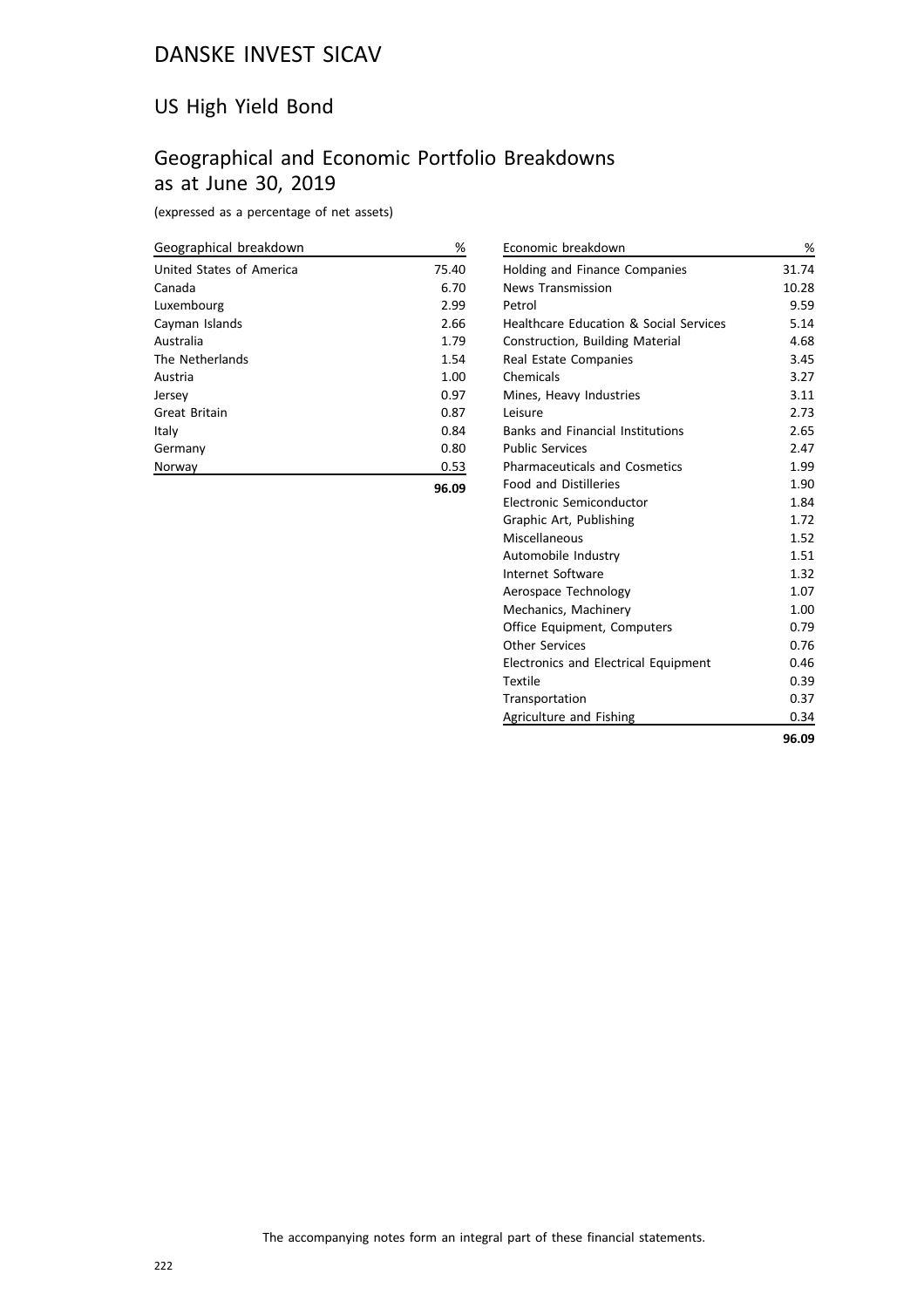#### Global Index

### Statement of Investments as at June 30, 2019

(expressed in SEK)

| Description | Quantity / Face Currency | Cost | Evaluation % net |
|-------------|--------------------------|------|------------------|
|             | Value                    |      | assets           |
|             |                          |      |                  |

**Transferable securities admitted to an official stock exchange listing or dealt in on another regulated market**

#### **Rights**

|                       | Spain                          |         |            |            |            |      |
|-----------------------|--------------------------------|---------|------------|------------|------------|------|
|                       | Right Acs 08.07.19 / Sous      | 13,602  | <b>EUR</b> |            | 198,331    |      |
|                       |                                |         |            |            | 198,331    |      |
| <b>Total - Rights</b> |                                |         |            |            | 198,331    |      |
| <b>Shares</b>         |                                |         |            |            |            |      |
|                       | Australia                      |         |            |            |            |      |
|                       | Alumina Limited                | 141,380 | AUD        | 2,172,131  | 2,144,807  | 0.01 |
|                       | Amp Ltd                        | 157,532 | AUD        | 4,534,387  | 2,174,447  | 0.01 |
|                       | Anz Banking Group              | 144,795 | AUD        | 27,217,826 | 26,595,054 | 0.14 |
|                       | Apa Group - Stapled Security   | 74,053  | <b>AUD</b> | 4,140,883  | 5,207,277  | 0.03 |
|                       | Aristocrat Leisure Limited     | 28,542  | <b>AUD</b> | 4,555,157  | 5,708,866  | 0.03 |
|                       | Asx Limited                    | 9,421   | <b>AUD</b> | 3,461,836  | 5,052,546  | 0.03 |
|                       | Aurizon Hldgs - Shs            | 119,408 | <b>AUD</b> | 3,767,622  | 4,198,280  | 0.02 |
|                       | <b>Ausnet Svcs</b>             | 141,248 | AUD        | 1,610,476  | 1,724,359  | 0.01 |
|                       | Bank of Queensland Ltd         | 15,241  | AUD        | 1,083,501  | 945,694    |      |
|                       | Bendigo And Adelaide Bank      | 19,482  | <b>AUD</b> | 1,341,536  | 1,468,880  | 0.01 |
|                       | <b>Bhp Group Limited</b>       | 153,143 | AUD        | 28,815,145 | 41,040,887 | 0.21 |
|                       | Bluescope Steel Ltd            | 28,564  | <b>AUD</b> | 2,606,681  | 2,241,044  | 0.01 |
|                       | <b>Boral Ltd</b>               | 50,516  | <b>AUD</b> | 2,305,634  | 1,684,004  | 0.01 |
|                       | <b>Brambles Ltd</b>            | 86,844  | AUD        | 5,529,265  | 7,282,826  | 0.04 |
|                       | Caltex Australia Ltd           | 13,100  | AUD        | 2,807,341  | 2,111,012  | 0.01 |
|                       | Challenger Ltd                 | 27,021  | <b>AUD</b> | 2,125,251  | 1,168,191  | 0.01 |
|                       | Cimic Group Ltd                | 7,972   | <b>AUD</b> | 2,398,365  | 2,323,799  | 0.01 |
|                       | Coca-Cola Amatil Ltd           | 21,805  | <b>AUD</b> | 1,175,564  | 1,450,946  | 0.01 |
|                       | Cochlear Limited               | 2,741   | <b>AUD</b> | 3,202,646  | 3,691,372  | 0.02 |
|                       | Coles Group Ltd                | 57,044  | AUD        | 4,413,411  | 4,958,330  | 0.03 |
|                       | Commonwealth Bank Of Australia | 90,035  | AUD        | 45,164,848 | 48,526,729 | 0.25 |
|                       | Computershare Limited Cpu      | 23,662  | <b>AUD</b> | 2,443,156  | 2,497,346  | 0.01 |
|                       | Crown Resorts Shs              | 14,856  | AUD        | 1,206,316  | 1,204,247  | 0.01 |
|                       | Csl Ltd                        | 22,387  | <b>AUD</b> | 22,514,306 | 31,338,527 | 0.16 |
|                       | Dexus Property Group           | 53,875  | <b>AUD</b> | 3,507,890  | 4,553,090  | 0.02 |
|                       | Domino S Pizza Enterprises Ltd | 2,688   | AUD        | 782,662    | 658,754    |      |
|                       | Flight Centre Limited *Ope*    | 2,950   | <b>AUD</b> | 945,773    | 798,063    |      |
|                       | Fortescue Metals Group Ltd     | 87,392  | <b>AUD</b> | 2,646,565  | 5,132,423  | 0.03 |
|                       | Goodman Group                  | 86,027  | AUD        | 5,153,322  | 8,418,563  | 0.04 |
|                       | Gpt Group / Stapled Security   | 88,700  | AUD        | 2,942,272  | 3,551,755  | 0.02 |
|                       | Harvey Norman Holdings Ltd     | 25,095  | <b>AUD</b> | 605,453    | 665,006    |      |
|                       | Insurance Australia Group Ltd  | 114,790 | AUD        | 5,424,123  | 6,173,456  | 0.03 |
|                       | Lendlease Grp                  | 29,062  | AUD        | 3,123,378  | 2,459,875  | 0.01 |
|                       | Macquarie Group Ltd            | 16,917  | AUD        | 11,293,464 | 13,811,170 | 0.07 |
|                       | Medibank Private Ltd           | 133,179 | AUD        | 2,642,758  | 3,026,254  | 0.02 |
|                       | Mirvac Group                   | 184,885 | AUD        | 2,895,211  | 3,767,821  | 0.02 |
|                       | National Australia Bank Ltd    | 140,309 | AUD        | 26,659,416 | 24,409,912 | 0.13 |
|                       | <b>Newcrest Mining</b>         | 40,435  | AUD        | 5,723,055  | 8,411,482  | 0.04 |
|                       | Oil Search Ltd.                | 77,272  | AUD        | 3,814,690  | 3,557,016  | 0.02 |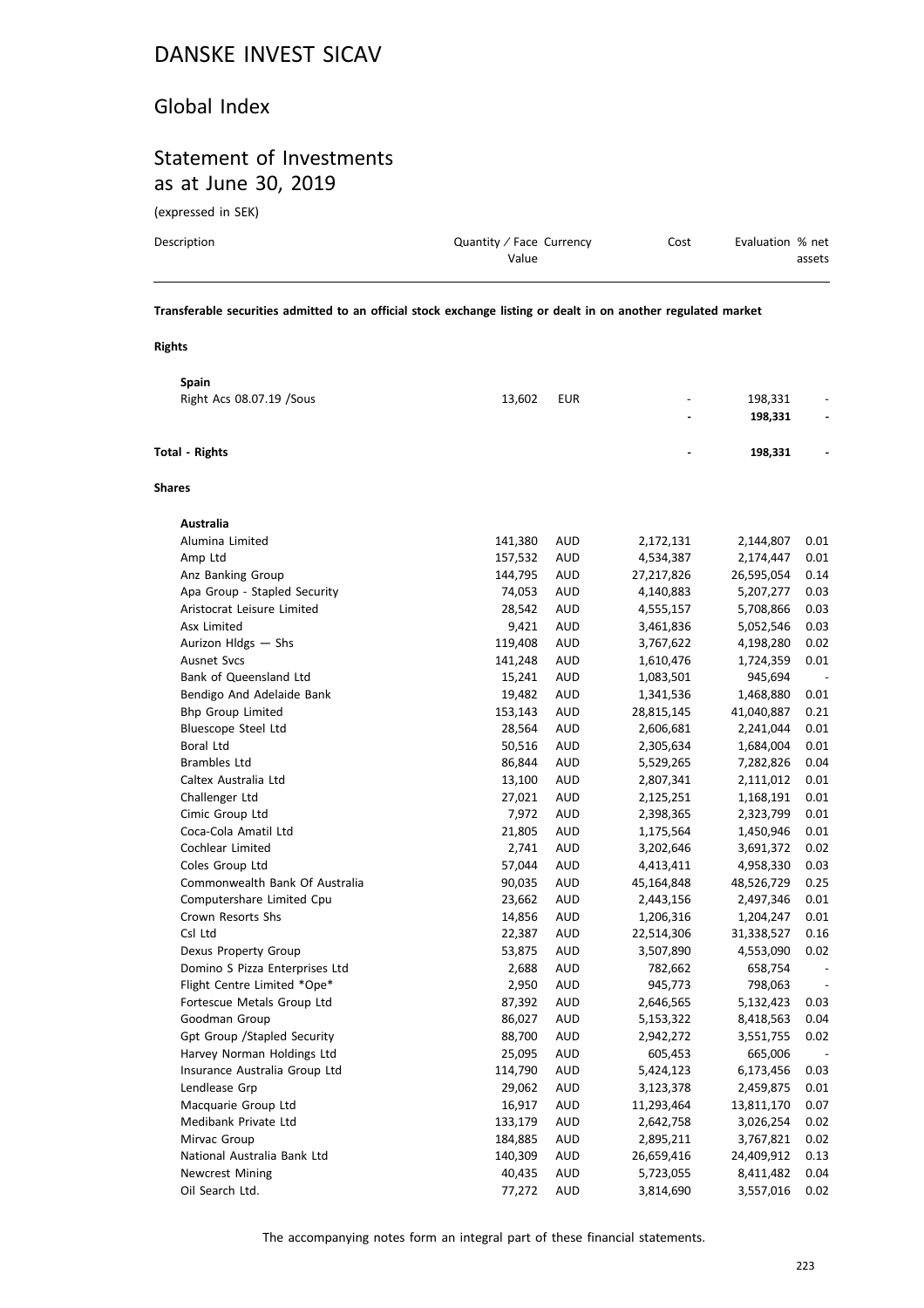### Global Index

# Statement of Investments (continued) as at June 30, 2019

(expressed in SEK)

 $\overline{\phantom{0}}$ 

| Description                                             | Quantity / Face Currency<br>Value |            | Cost                     | Evaluation % net         | assets       |
|---------------------------------------------------------|-----------------------------------|------------|--------------------------|--------------------------|--------------|
| Orica Limited                                           | 20,290                            | <b>AUD</b> | 2,444,327                | 2,677,812                | 0.01         |
| Qbe Insurance Group                                     | 64,953                            | <b>AUD</b> | 4,646,420                | 5,002,973                | 0.03         |
| Ramsay Health Care Ltd Rhc                              | 7,168                             | AUD        | 3,050,129                | 3,371,475                | 0.02         |
| Rea Group Ltd                                           | 2,032                             | <b>AUD</b> | 1,014,742                | 1,270,633                | 0.01         |
| Rio Tinto Limited                                       | 20,548                            | <b>AUD</b> | 9,891,758                | 13,881,735               | 0.07         |
| Santos Ltd                                              | 91,616                            | AUD        | 3,203,234                | 4,223,270                | 0.02         |
| Seek Ltd                                                | 15,675                            | AUD        | 1,973,560                | 2,159,571                | 0.01         |
| Sonic Healthcare                                        | 21,841                            | AUD        | 3,233,505                | 3,853,772                | 0.02         |
| South 32 Ltd                                            | 268,721                           | <b>AUD</b> | 5,911,384                | 5,563,818                | 0.03         |
| Stockland / Units                                       | 120,052                           | AUD        | 3,400,177                | 3,259,490                | 0.02         |
| Suncorp Group Ltd                                       | 68,241                            | AUD        | 6,120,154                | 5,984,904                | 0.03         |
| Sydney Airport-Stapled Security                         | 61,377                            | AUD        | 2,873,219                | 3,212,965                | 0.02         |
| <b>Tabcorp Holdings Ltd</b>                             | 94,471                            | <b>AUD</b> | 2,978,943                | 2,737,176                | 0.01         |
| Telstra Corporation Ltd                                 | 214,263                           | AUD        |                          | 5,370,963                | 0.03         |
| Tpg Telecom                                             | 18,028                            | <b>AUD</b> | 4,599,159<br>700,057     | 755,923                  |              |
|                                                         |                                   |            |                          |                          | 0.07         |
| Transurban Group                                        | 133,033                           | AUD        | 10,734,314               | 12,767,360               |              |
| <b>Treasury Wine Estates</b><br><b>Vicinity Centres</b> | 36,170                            | AUD        | 3,823,053                | 3,513,675                | 0.02         |
| Wesfarmers - Shs                                        | 162,909                           | AUD        | 2,832,661                | 2,598,695                | 0.01         |
|                                                         | 57,728                            | AUD        | 11,528,877               | 13,591,242               | 0.07         |
| <b>Westpac Banking Corp</b>                             | 175,211                           | AUD        | 35,450,185               | 32,352,796               | 0.17         |
| Woodside Petroleum Ltd                                  | 49,983                            | <b>AUD</b> | 10,335,156               | 11,832,879               | 0.06         |
| Woolworths Group Limited                                | 67,602                            | AUD        | 11,885,616               | 14,626,288               | 0.08         |
| Worleyparsons Ltd                                       | 16,033                            | AUD        | 1,479,892<br>402,863,838 | 1,535,577<br>452,279,102 | 0.01<br>2.35 |
| Austria                                                 |                                   |            |                          |                          |              |
| Andritz Ag Graz                                         | 6,230                             | EUR        | 2,873,097                | 2,178,840                | 0.01         |
| Erste Group Bank Ag                                     | 15,037                            | EUR        | 5,574,207                | 5,185,858                | 0.03         |
| Omv Ag                                                  | 8,207                             | EUR        | 4,111,179                | 3,715,734                | 0.02         |
| Raiffeisen International Bank                           | 7,700                             | <b>EUR</b> | 2,247,003                | 1,678,415                | 0.01         |
| Verbund Ag                                              | 4,006                             | EUR        | 1,580,634                | 1,947,054                | 0.01         |
| Voestalpine Ag                                          | 8,561                             | EUR        | 3,229,809                | 2,457,669                | 0.01         |
|                                                         |                                   |            | 19,615,929               | 17,163,570               | 0.09         |
| <b>Belgium</b>                                          |                                   |            |                          |                          |              |
| Ageas Nv                                                | 7,910                             | EUR        | 3,243,622                | 3,820,296                | 0.02         |
| Anheuser-Busch Inbev Sa /Nv                             | 38,496                            | EUR        | 36,060,659               | 31,661,226               | 0.16         |
| Etab Colruyt                                            | 2,187                             | <b>EUR</b> | 1,015,498                | 1,178,496                | 0.01         |
| Eurofins Scientific Sa                                  | 615                               | EUR        | 2,830,118                | 2,527,749                | 0.01         |
| Gbl                                                     | 4,020                             | <b>EUR</b> | 3,666,683                | 3,664,759                | 0.02         |
| Kbc Groupe Sa                                           | 11,798                            | <b>EUR</b> | 8,402,199                | 7,185,246                | 0.04         |
| Proximus Sa                                             | 7,673                             | <b>EUR</b> | 2,048,306                | 2,101,404                | 0.01         |
| Solvay Sa                                               | 3,336                             | EUR        | 4,007,111                | 3,211,099                | 0.02         |
| Telenet Group Holding                                   | 3,268                             | <b>EUR</b> | 1,647,252                | 1,691,950                | 0.01         |
| Ucb                                                     | 6,326                             | <b>EUR</b> | 4,121,357                | 4,873,996                | 0.02         |
| Umicore Sa                                              | 9,925                             | EUR        | 3,990,422                | 2,957,256                | 0.02         |
|                                                         |                                   |            | 71,033,227               | 64,873,477               | 0.34         |
| Bermuda Islands                                         |                                   |            |                          |                          |              |
| Arch Capital Gp Ltd Bermuda                             | 18,955                            | <b>USD</b> | 4,992,818                | 6,521,167                | 0.03         |
| Athene Holding Ltd -A-                                  | 7,428                             | <b>USD</b> | 3,028,275                | 2,967,616                | 0.02         |
| Axalta Coating Systems Ltd                              | 10,317                            | <b>USD</b> | 2,672,368                | 2,849,667                | 0.01         |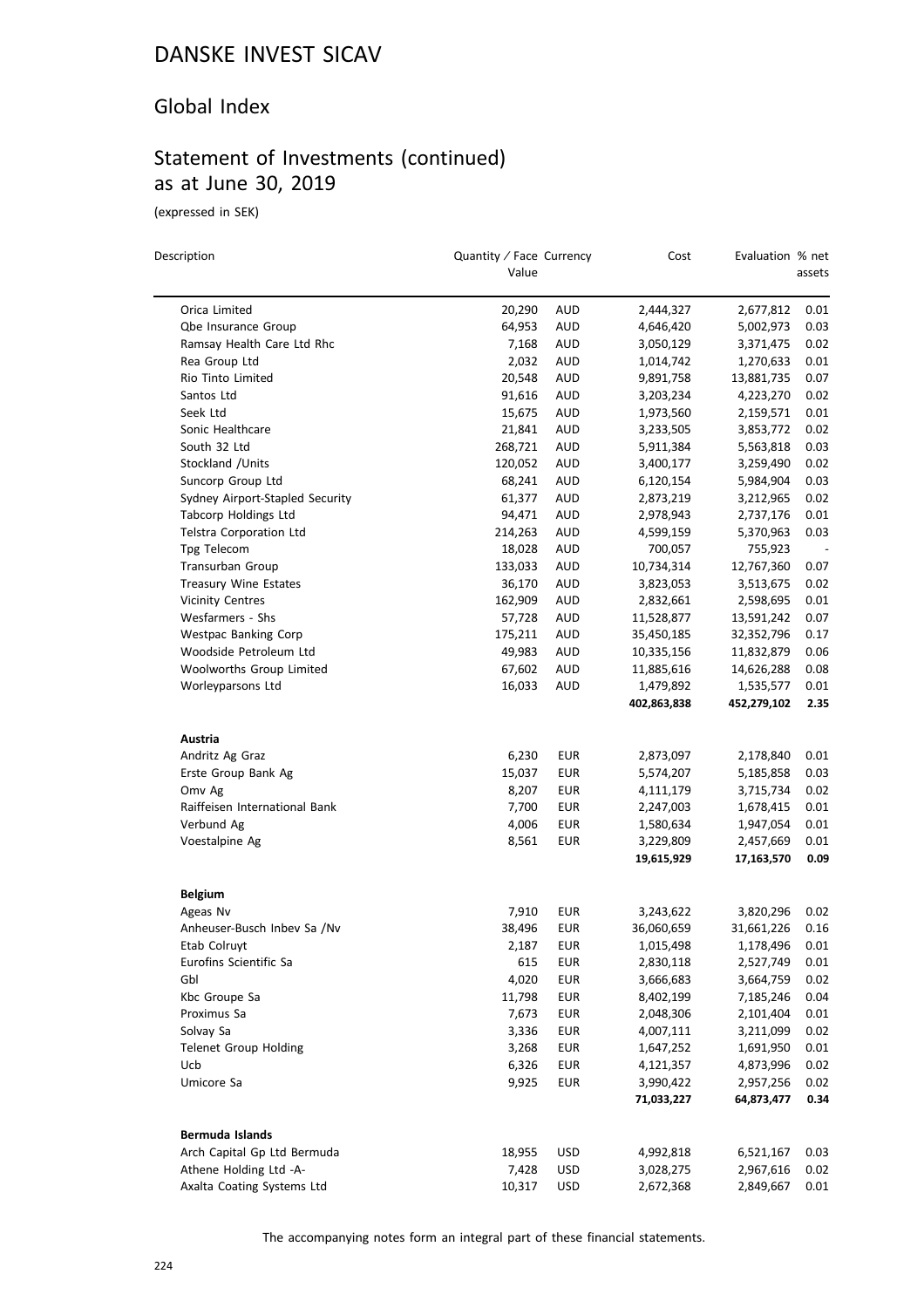### Global Index

## Statement of Investments (continued) as at June 30, 2019

(expressed in SEK)

 $\overline{a}$ 

| Description                     | Quantity / Face Currency<br>Value |            | Cost       | Evaluation % net | assets |
|---------------------------------|-----------------------------------|------------|------------|------------------|--------|
| Bunge Ltd                       | 7,529                             | USD        | 4,219,536  | 3,891,637        | 0.02   |
| Ck Infrastructure Holdings Ltd  | 44,000                            | HKD        | 3,166,729  | 3,328,616        | 0.02   |
| Dairy Farm Intl                 | 17,400                            | USD        | 1,377,064  | 1,154,296        | 0.01   |
| Everest Reinsurance Group Ltd   | 2,091                             | USD        | 4,176,985  | 4,795,448        | 0.02   |
| Hongkong Land Hlds Ltd          | 59,820                            | <b>USD</b> | 3,666,799  | 3,574,325        | 0.02   |
| Ihs Markit Ltd                  | 18,632                            | USD        | 7,152,423  | 11,015,319       | 0.06   |
| Invesco Ltd                     | 22,500                            | USD        | 5,096,419  | 4,271,201        | 0.02   |
| Jardine Matheson Hldgs          | 12,900                            | USD        | 7,214,479  | 7,542,754        | 0.04   |
| Jardine Strategic Hlds Ltd      | 13,400                            | USD        | 4,750,662  | 4,740,601        | 0.02   |
| Kerry Properties Ltd            | 29,000                            | HKD        | 1,095,712  | 1,129,649        | 0.01   |
| Marvell Technology Group        | 30,600                            | <b>USD</b> | 5,620,963  | 6,776,972        | 0.04   |
| Norwegian Cruise Line Shs       | 10,779                            | <b>USD</b> | 5,028,150  | 5,363,498        | 0.03   |
| Nws Holdinds Ltd                | 99,000                            | HKD        | 1,785,352  | 1,888,219        | 0.01   |
| Renaissancere Hld Ltd           | 2,022                             | USD        | 2,462,124  | 3,339,545        | 0.02   |
| Shangri-La Asia Ltd             | 46,000                            | HKD        | 784,729    | 538,103          |        |
| Yue Yuen Ind Hld Ltd            | 31,500                            | HKD        | 1,005,150  | 800,564          |        |
|                                 |                                   |            | 69,296,737 | 76,489,197       | 0.40   |
| <b>British Virgin Islands</b>   |                                   |            |            |                  |        |
| Capri Holdings Ltd              | 7,763                             | <b>USD</b> | 3,653,297  | 2,497,874        | 0.01   |
|                                 |                                   |            | 3,653,297  | 2,497,874        | 0.01   |
| Canada                          |                                   |            |            |                  |        |
| Agnico Eagle Mines Limited      | 13,762                            | CAD        | 4,916,745  | 6,560,425        | 0.03   |
| Aliment Couche Tard-Vtg B       | 23,015                            | CAD        | 9,609,442  | 13,466,664       | 0.07   |
| Altagas                         | 19,200                            | CAD        | 2,911,091  | 2,700,566        | 0.01   |
| Atco Ltd - Cl I Non Voting      | 11,100                            | CAD        | 3,473,268  | 3,478,760        | 0.02   |
| Aurora Cannabis Inc             | 34,962                            | CAD        | 1,752,616  | 2,546,905        | 0.01   |
| <b>Bank of Montreal</b>         | 34,050                            | CAD        | 22,184,894 | 23,914,997       | 0.12   |
| Bank of Nova Scotia             | 64,879                            | CAD        | 34,824,628 | 32,402,284       | 0.17   |
| Bausch Health Rg Registered Shs | 16,218                            | CAD        | 2,595,339  | 3,804,578        | 0.02   |
| Bce Inc                         | 14,716                            | CAD        | 5,611,377  | 6,225,287        | 0.03   |
| Blackberry Ltd Shs              | 26,462                            | CAD        | 2,334,908  | 1,833,756        | 0.01   |
| Bombardier Inc -B- Subord Vtg   | 174,064                           | CAD        | 3,043,219  | 2,718,947        | 0.01   |
| Cae Inc                         | 51,700                            | CAD        | 9,242,725  | 12,924,855       | 0.07   |
| Cameco Corp.                    | 22,956                            | CAD        | 2,033,094  | 2,288,403        | 0.01   |
| Canad. Imper. Bk of Commerce    | 23,859                            | CAD        | 17,936,901 | 17,445,131       | 0.09   |
| Canadian National Railway       | 38,284                            | CAD        | 25,603,028 | 32,944,964       | 0.17   |
| Canadian Pacific Railway Co     | 7,710                             | CAD        | 11,466,270 | 16,884,185       | 0.09   |
| Canadian T.Corp An-Vot.         | 3,379                             | CAD        | 3,596,816  | 3,423,107        | 0.02   |
| Canadian Utilit. Ltd -A- N-Vot  | 17,900                            | CAD        | 4,387,575  | 4,697,363        | 0.02   |
| Canopy Growth Corp              | 10,716                            | CAD        | 3,792,455  | 4,022,640        | 0.02   |
| Ccl Industries -B- /Non Vot.    | 9,500                             | CAD        | 3,774,892  | 4,331,746        | 0.02   |
| Cgi Inc -A-                     | 14,677                            | CAD        | 7,147,856  | 10,491,791       | 0.06   |
| Ci Financial Corp               | 15,807                            | CAD        | 2,587,210  | 2,395,041        | 0.01   |
| Constellation Software Inc      | 1,051                             | CAD        | 5,726,664  | 9,210,325        | 0.05   |
| Cronos Group Inc                | 9,800                             | CAD        | 1,712,133  | 1,461,912        | 0.01   |
| Dollarama Inc                   | 16,331                            | CAD        | 5,137,485  | 5,341,954        | 0.03   |
| Emera Inc                       | 13,100                            | CAD        | 4,474,584  | 4,977,089        | 0.03   |
| Empire Co Ltd -A- /Non Voting   | 9,700                             | CAD        | 1,683,555  | 2,271,389        | 0.01   |
| Enbridge Inc.                   | 105,088                           | CAD        | 31,195,809 | 35,292,578       | 0.18   |
| Encana Corp                     | 81,500                            | CAD        | 7,211,785  | 3,888,624        | 0.02   |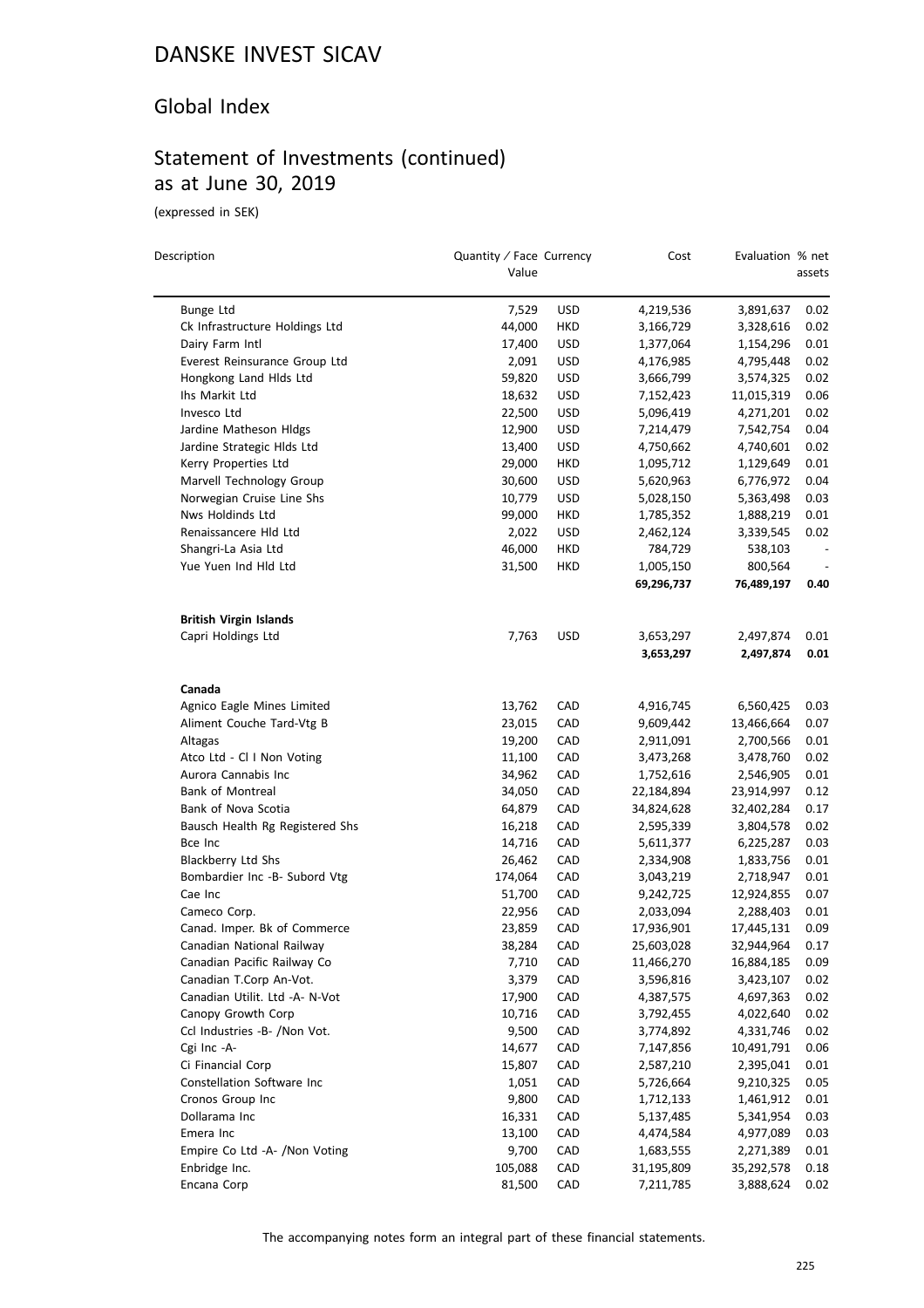#### Global Index

# Statement of Investments (continued) as at June 30, 2019

(expressed in SEK)

| Description                                | Quantity / Face Currency<br>Value |            | Cost       | Evaluation % net | assets       |
|--------------------------------------------|-----------------------------------|------------|------------|------------------|--------------|
| Fairfax Fin. Hlds /Sub. Vot *Opr*          | 1,500                             | CAD        | 6,681,698  | 6,845,564        | 0.04         |
| First Capital Realty Inc                   | 10,100                            | CAD        | 1,505,575  | 1,567,620        | 0.01         |
| First Quantum Minerals Ltd                 | 36,720                            | CAD        | 3,976,645  | 3,243,338        | 0.02         |
| Fortis Inc                                 | 38,384                            | CAD        | 12,247,788 | 14,092,690       | 0.07         |
| Franco-Nevada Corp                         | 10,800                            | CAD        | 7,210,147  | 8,523,193        | 0.04         |
| George Weston Ltd                          | 5,022                             | CAD        | 3,435,376  | 3,543,244        | 0.02         |
| Gildan Activewear                          | 10,800                            | CAD        | 3,181,886  | 3,886,239        | 0.02         |
| Great West Lifeco Inc                      | 18,100                            | CAD        | 4,111,288  | 3,874,673        | 0.02         |
| Husky Energy Inc                           | 25,884                            | CAD        | 2,998,607  | 2,280,722        | 0.01         |
| Hydro One Ltd                              | 31,645                            | CAD        | 4,651,211  | 5,131,807        | 0.03         |
| la Financial Corporation Inc               | 5,700                             | CAD        | 2,194,494  | 2,158,723        | 0.01         |
| Igm Financial Inc *Opr*                    | 7,392                             | CAD        | 2,052,548  | 1,962,396        | 0.01         |
| Imperial Oil Ltd                           | 20,835                            | CAD        | 5,245,893  | 5,364,020        | 0.03         |
| Intact Fin                                 | 7,463                             | CAD        | 5,358,486  | 6,412,682        | 0.03         |
| Inter Pipeline Ltd                         | 31,700                            | CAD        | 5,072,566  | 4,584,790        | 0.02         |
|                                            | 13,900                            | CAD        | 3,329,607  |                  | 0.02         |
| Keyera<br>Kinross Gold Corp                | 76,519                            | CAD        | 2,526,396  | 3,325,935        | 0.01         |
| Kirkland Lake Gold Ltd                     |                                   |            |            | 2,749,090        |              |
|                                            | 11,400                            | CAD        | 3,985,313  | 4,566,748        | 0.02         |
| Loblaw Companies Ltd<br>Lundin Mining Corp | 11,337                            | CAD        | 4,216,183  | 5,397,169        | 0.03<br>0.01 |
|                                            | 42,700                            | CAD        | 2,055,239  | 2,185,910        |              |
| Magna International Inc                    | 15,995                            | CAD        | 7,237,332  | 7,400,046        | 0.04         |
| Manulife Financial Corp                    | 104,791                           | CAD        | 18,107,085 | 17,708,022       | 0.09         |
| Methanex Corp                              | 4,000                             | CAD        | 1,934,363  | 1,688,422        | 0.01         |
| Metro Inc /-A- Sub Vtg                     | 13,700                            | CAD        | 3,988,834  | 4,779,966        | 0.03         |
| National Bank Of Canada                    | 18,117                            | CAD        | 7,453,325  | 8,002,314        | 0.04         |
| Nutrien Ltd                                | 26,800                            | CAD        | 13,575,747 | 13,329,444       | 0.07         |
| Onex Corp / Sub. Vot.                      | 5,113                             | CAD        | 3,098,782  | 2,867,590        | 0.02         |
| Open Text Corp                             | 15,164                            | CAD        | 4,560,172  | 5,818,328        | 0.03         |
| Pembina Pipeline Corp                      | 32,725                            | CAD        | 10,004,591 | 11,327,221       | 0.06         |
| Power Corp. Canada                         | 19,142                            | CAD        | 3,992,521  | 3,834,065        | 0.02         |
| Power Financial Corp                       | 17,979                            | CAD        | 4,052,254  | 3,844,940        | 0.02         |
| Prairiesky Royalty Ltd                     | 14,233                            | CAD        | 2,591,120  | 1,859,445        | 0.01         |
| Quebecor Inc                               | 7,100                             | CAD        | 1,597,679  | 1,572,327        | 0.01         |
| Restaurant Brands Intl Inc                 | 12,796                            | CAD        | 6,737,464  | 8,274,060        | 0.04         |
| Rogers Commun. /B. N-V. *Opr*              | 19,019                            | CAD        | 8,273,780  | 9,466,181        | 0.05         |
| Royal Bank of Canada                       | 76,802                            | CAD        | 50,830,843 | 56,750,174       | 0.30         |
| Saputo Grp I. /When Issued                 | 13,467                            | CAD        | 3,945,258  | 3,748,228        | 0.02         |
| Shaw Communi. - B / Non-Vot.               | 27,591                            | CAD        | 5,104,581  | 5,234,474        | 0.03         |
| Shopify Inc                                | 4,920                             | CAD        | 5,642,963  | 13,748,877       | 0.07         |
| Snc Lavalin Group Inc                      | 12,346                            | CAD        | 4,701,120  | 2,321,204        | 0.01         |
| Stars Group Inc                            | 10,500                            | CAD        | 1,728,704  | 1,666,234        | 0.01         |
| Sun Life Financial Inc                     | 33,396                            | CAD        | 11,309,070 | 12,858,881       | 0.07         |
| Tc Energy Corporation                      | 51,423                            | CAD        | 20,854,879 | 23,703,094       | 0.12         |
| Teck Resources / -B-                       | 27,917                            | CAD        | 5,356,732  | 5,990,076        | 0.03         |
| Telus Corp                                 | 14,124                            | CAD        | 4,615,976  | 4,854,695        | 0.03         |
| Thomson Reuters Corp                       | 12,080                            | CAD        | 4,596,338  | 7,245,860        | 0.04         |
| <b>Toronto Dominion Bk</b>                 | 95,884                            | CAD        | 46,341,246 | 52,094,301       | 0.27         |
| Tourmaline Oil Corp                        | 16,457                            | CAD        | 2,599,117  | 1,949,018        | 0.01         |
| Vermilion Energy Inc                       | 10,841                            | CAD        | 3,073,080  | 2,189,882        | 0.01         |
| Waste Connections Inc                      | 15,050                            | <b>USD</b> | 9,040,012  | 13,346,437       | 0.07         |
| West Fraser Timber Co                      | 3,600                             | CAD        | 2,005,016  | 1,525,970        | 0.01         |
| Wheaton Precious Metals Corp               | 27,334                            | CAD        | 4,623,156  | 6,146,394        | 0.03         |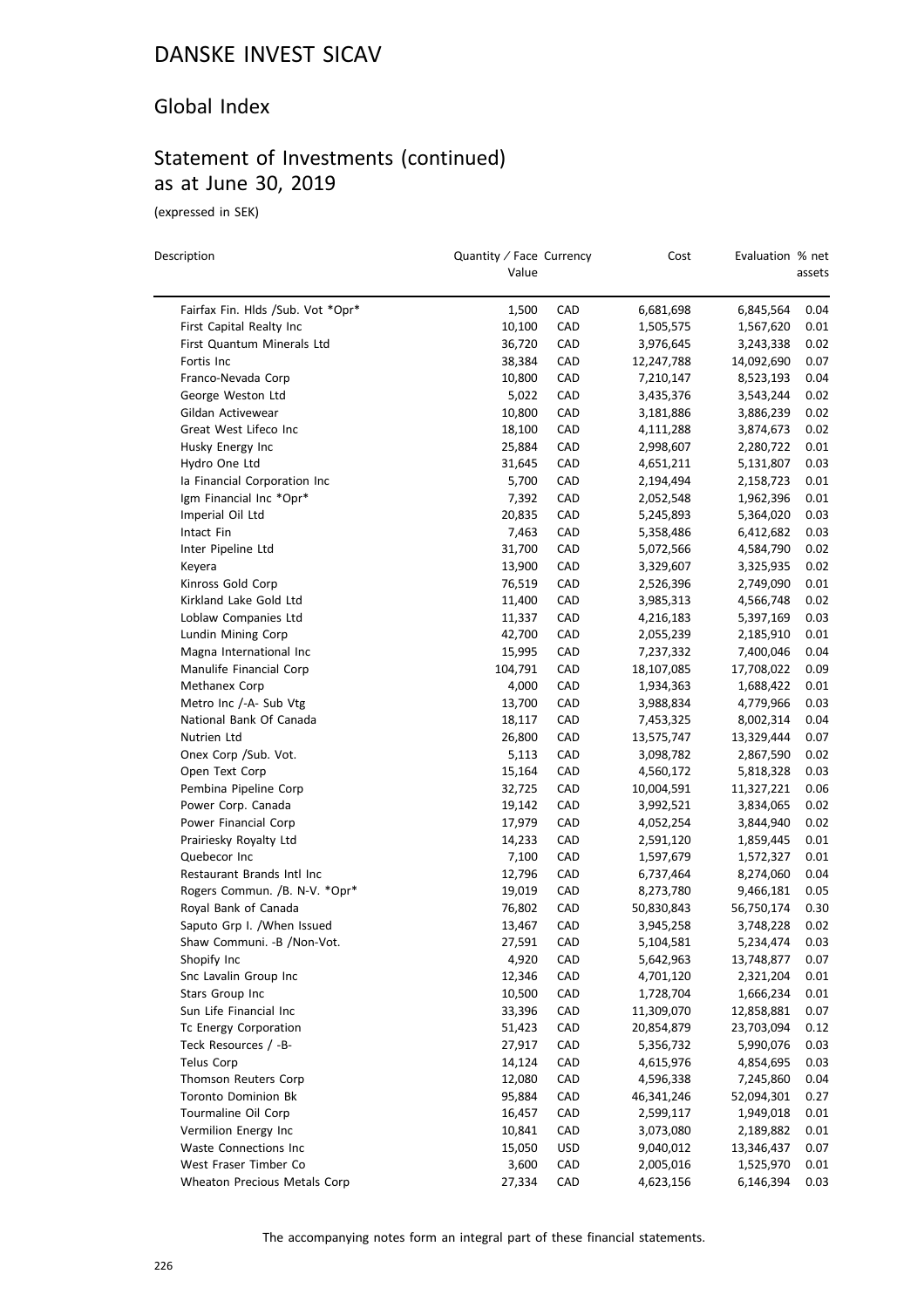#### Global Index

# Statement of Investments (continued) as at June 30, 2019

(expressed in SEK)

 $\overline{a}$ 

| Description                         | Quantity / Face Currency<br>Value |                          | Cost                     | Evaluation % net         | assets       |
|-------------------------------------|-----------------------------------|--------------------------|--------------------------|--------------------------|--------------|
| Wsp Global Inc                      | 7,300                             | CAD                      | 3,583,481<br>615,161,931 | 3,736,517<br>686,525,506 | 0.02<br>3.57 |
| Cayman Islands                      |                                   |                          |                          |                          |              |
| Asm Pacific Technology Ltd          | 11,900                            | HKD                      | 1,497,271                | 1,130,599                | 0.01         |
| Beigene Ltd / Adr                   | 1,600                             | USD                      | 2,034,320                | 1,840,045                | 0.01         |
| Ck Asset Hldgs                      | 131,688                           | HKD                      | 9,458,022                | 9,563,444                | 0.05         |
| Ck Hutchison Holdings Ltd           | 155,032                           | HKD                      | 15,731,001               | 14,176,980               | 0.07         |
| Melco Crown Ent Sadr                | 12,200                            | <b>USD</b>               | 2,894,545                | 2,458,564                | 0.01         |
| Sands China /Ipo                    | 123,053                           | HKD                      | 5,198,447                | 5,458,263                | 0.03         |
| Wh Group Ltd                        | 454,277                           | HKD                      | 4,001,174                | 4,272,849                | 0.02         |
| Wynn Macau                          | 84,120                            | HKD                      | 2,096,276                | 1,748,272                | 0.01         |
|                                     |                                   |                          | 42,911,056               | 40,649,016               | 0.21         |
| Curaçao                             |                                   |                          |                          |                          |              |
| Schlumberger Ltd                    | 71,010                            | USD                      | 38,337,049<br>38,337,049 | 26,182,384<br>26,182,384 | 0.14<br>0.14 |
| <b>Denmark</b>                      |                                   |                          |                          |                          |              |
| A.P. Moeller-Maersk A /S A          | 119                               | <b>DKK</b>               | 1,306,244                | 1,283,685                | 0.01         |
| A.P. Moeller-Maersk A/S B           | 395                               | <b>DKK</b>               | 4,861,684                | 4,552,864                | 0.02         |
| Carlsberg A /S B                    | 4,732                             | <b>DKK</b>               | 4,672,881                | 5,829,353                | 0.03         |
| Christian Hansen Holding A /S       | 4,961                             | <b>DKK</b>               | 3,705,861                | 4,329,008                | 0.02         |
| Coloplast -B-                       | 6,260                             | <b>DKK</b>               | 4,635,695                | 6,573,818                | 0.03         |
| Danske Bank As                      | 37,044                            | <b>DKK</b>               | 11,476,989               | 5,440,797                | 0.03         |
| Dsv A /S                            | 9,717                             | <b>DKK</b>               | 6,444,346                | 8,867,047                | 0.05         |
| Genmab A /S                         | 2,922                             | <b>DKK</b>               | 4,528,172                | 4,992,798                | 0.03         |
| H. Lundbeck A /S                    | 3,787                             | <b>DKK</b>               | 1,717,754                | 1,390,126                | 0.01         |
| Iss A /S                            | 9,052                             | <b>DKK</b>               | 2,763,409                | 2,538,549                | 0.01         |
| Novo Nordisk A /S /-B-              | 92,465                            | <b>DKK</b>               | 38,745,537               | 43,785,469               | 0.23         |
| Novozymes Shs -B-                   | 10,459                            | <b>DKK</b>               | 4,692,499                | 4,532,210                | 0.02         |
| Orsted                              | 10,650                            | <b>DKK</b>               | 5,563,774                | 8,557,531                | 0.04         |
| Pandora A /S                        | 5,531                             | <b>DKK</b>               | 4,201,286                | 1,828,298                | 0.01         |
| Tryg A/S                            | 4,534                             | <b>DKK</b>               | 945,744                  | 1,369,722                | 0.01         |
| Vestas Wind Systems As /Reg         | 9,774                             | <b>DKK</b>               | 5,377,194                | 7,845,342                | 0.04         |
| William Demant Holding A /S         | 4,171                             | <b>DKK</b>               | 1,153,170                | 1,205,146                | 0.01         |
|                                     |                                   |                          | 106,792,239              | 114,921,763              | 0.60         |
| Finland                             |                                   |                          |                          |                          |              |
| Elisa Corporation A                 | 7,097                             | <b>EUR</b>               | 2,449,506                | 3,217,678                | 0.02         |
| Fortum Corporation                  | 25,743                            | <b>EUR</b>               | 4,722,898                | 5,286,314                | 0.03         |
| Kone Ovi -B-                        | 19,868                            | <b>EUR</b>               | 8,733,094                | 10,895,089               | 0.05         |
| Metso Ovi                           | 8,887                             | <b>EUR</b>               | 2,494,483                | 3,244,237                | 0.02         |
| Neste Oil Oyj                       | 21,937                            | <b>EUR</b>               | 4,147,051                | 6,916,483                | 0.03         |
| Nokia Oy                            | 287,348                           | <b>EUR</b>               | 12,556,338               | 13,255,655               | 0.07         |
| Nokian Tyres Plc<br>Nordea Bank Abp | 4,312<br>152,042                  | <b>EUR</b><br><b>SEK</b> | 1,568,932<br>14,544,574  | 1,251,090<br>10,250,672  | 0.01<br>0.05 |
| Orion Corp (New) -Shs -B-           | 4,939                             | <b>EUR</b>               | 1,542,819                | 1,681,933                | 0.01         |
| Sampo Plc A                         | 24,050                            | <b>EUR</b>               | 10,643,794               | 10,545,629               | 0.05         |
| Stora Enso Ab / -R-                 | 30,860                            | <b>EUR</b>               | 4,178,068                | 3,369,890                | 0.02         |
| Upm-Kymmene Corp                    | 28,967                            | EUR                      | 7,728,185                | 7,152,725                | 0.04         |
|                                     |                                   |                          |                          |                          |              |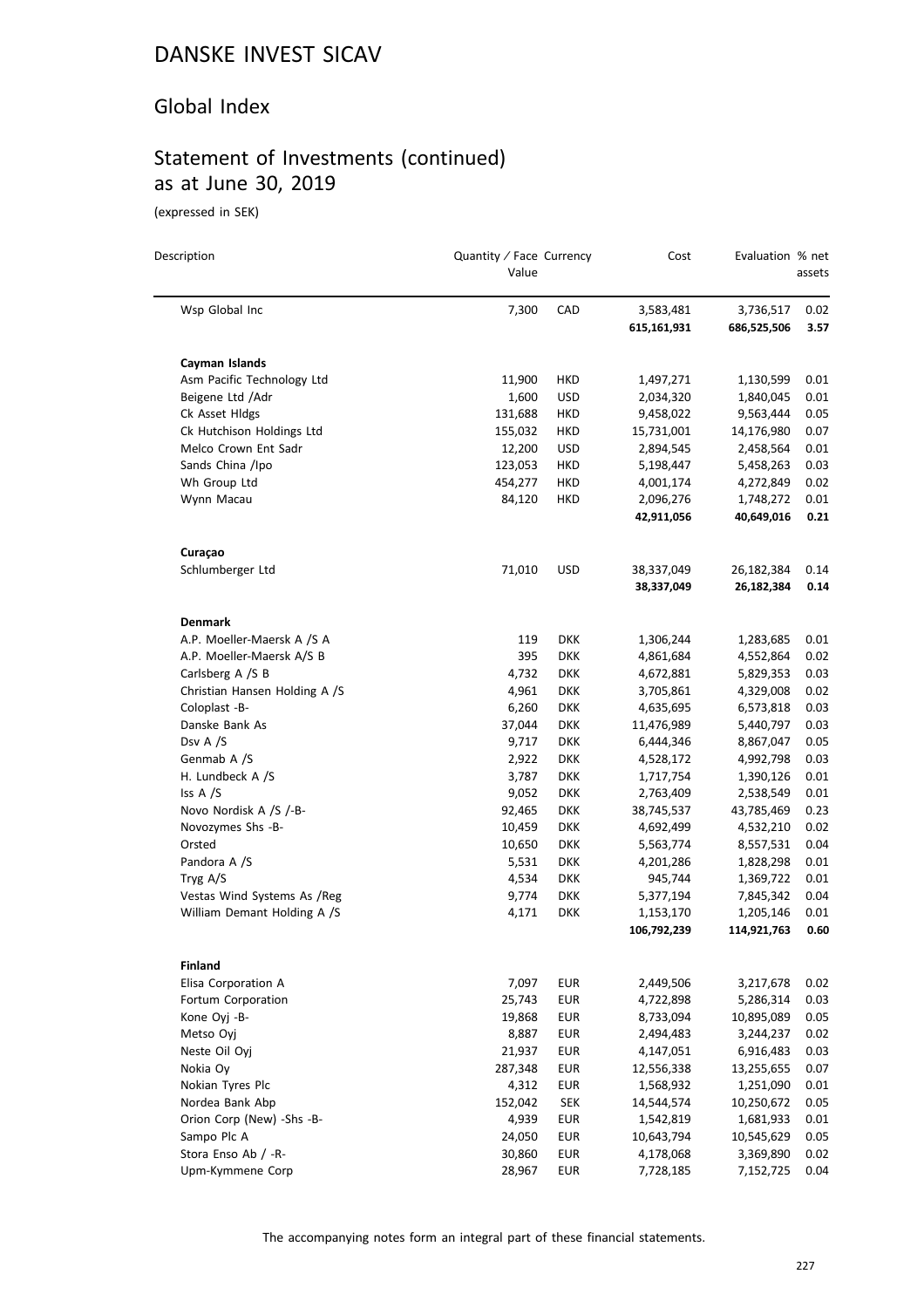#### Global Index

# Statement of Investments (continued) as at June 30, 2019

(expressed in SEK)

| Description                          | Quantity / Face Currency<br>Value |            | Cost                    | Evaluation % net        | assets                   |
|--------------------------------------|-----------------------------------|------------|-------------------------|-------------------------|--------------------------|
| Wartsila Corporation -B-             | 28,113                            | <b>EUR</b> | 4,729,589<br>80,039,331 | 3,788,759<br>80,856,154 | 0.02<br>0.42             |
| France                               |                                   |            |                         |                         |                          |
| Accor S                              | 9,197                             | EUR        | 3,883,087               | 3,668,364               | 0.02                     |
| Aeroports De Paris Adp               | 1,317                             | <b>EUR</b> | 2,057,745               | 2,159,667               | 0.01                     |
| Air Liquide                          | 21,996                            | <b>EUR</b> | 23,085,718              | 28,597,931              | 0.15                     |
| Alstom                               | 10,697                            | EUR        | 3,811,394               | 4,611,386               | 0.02                     |
| Amundi act.                          | 3,111                             | <b>EUR</b> | 2,261,048               | 2,018,263               | 0.01                     |
| Arkema                               | 3,725                             | <b>EUR</b> | 3,955,615               | 3,218,716               | 0.02                     |
| Atos Act.                            | 4,906                             | EUR        | 5,753,197               | 3,811,030               | 0.02                     |
| Axa                                  | 101,810                           | <b>EUR</b> | 24,888,330              | 24,849,160              | 0.13                     |
| Bic                                  | 1,260                             | <b>EUR</b> | 1,071,559               | 892,645                 | $\overline{\phantom{a}}$ |
| Biomerieux Sa                        | 1,776                             | <b>EUR</b> | 1,317,738               | 1,367,042               | 0.01                     |
| <b>Bnp Paribas</b>                   | 57,180                            | <b>EUR</b> | 35,219,305              | 25,232,828              | 0.13                     |
| <b>Bollore Sa</b>                    | 17,788                            | <b>EUR</b> | 726,890                 | 729,236                 |                          |
| <b>Bouygues</b>                      | 14,046                            | <b>EUR</b> | 5,731,096               | 4,833,700               | 0.02                     |
| <b>Bureau Veritas</b>                | 12,100                            | <b>EUR</b> | 2,625,566               | 2,776,863               | 0.01                     |
| Capgemini Se                         | 8,296                             | EUR        | 8,379,257               | 9,585,104               | 0.05                     |
| Carrefour S.A.                       | 29,900                            | EUR        | 5,190,176               | 5,364,363               | 0.03                     |
| Casino Guichard-Perrach              | 2,889                             | <b>EUR</b> | 1,269,012               | 915,752                 | $\sim$                   |
| Cnp Assurances                       | 10,141                            | <b>EUR</b> | 2,013,184               | 2,138,704               | 0.01                     |
| Covivio                              | 2,282                             | EUR        | 2,070,727               | 2,219,467               | 0.01                     |
| Credit Agricole Sa. Paris            | 58,502                            | <b>EUR</b> | 7,885,351               | 6,518,184               | 0.03                     |
| Dassault Aviation Sa                 | 898                               | <b>EUR</b> | 12,652,127              | 11,993,134              | 0.06                     |
| Dassault Systemes Sa                 | 6,754                             | EUR        | 6,548,081               | 10,012,165              | 0.05                     |
| Edenred                              | 12,658                            | <b>EUR</b> | 3,319,482               | 5,999,757               | 0.03                     |
| Edf                                  | 34,050                            | <b>EUR</b> | 4,086,141               | 3,988,064               | 0.02                     |
| Eiffage Sa                           | 5,807                             | EUR        | 5,274,438               | 5,334,341               | 0.03                     |
| Engie                                | 99,080                            | EUR        | 12,876,326              | 13,965,327              | 0.07                     |
| EssilorLuxottica                     | 14,205                            | <b>EUR</b> | 15,443,291              | 17,222,779              | 0.09                     |
| Eurazeo                              | 2,295                             | EUR        | 1,575,372               | 1,486,457               | 0.01                     |
| <b>Eutelsat Communications Paris</b> | 8,963                             | <b>EUR</b> | 1,842,363               | 1,556,914               | 0.01                     |
| Faurecia Sa                          | 3,079                             | EUR        | 1,974,435               | 1,327,656               | 0.01                     |
| Gecina /Act. Nom.                    | 2,343                             | EUR        | 3,232,146               | 3,257,898               | 0.02                     |
| Getlink SE                           | 23,127                            | EUR        | 2,612,466               | 3,443,020               | 0.02                     |
| Groupe Danone                        | 31,084                            | <b>EUR</b> | 21,075,540              | 24,468,225              | 0.13                     |
| Hermes International                 | 1,708                             | <b>EUR</b> | 8,302,710               | 11,445,200              | 0.06                     |
| Icade Sa                             | 1,125                             | EUR        | 872,460                 | 958,069                 |                          |
| Iliad                                | 1,201                             | <b>EUR</b> | 2,378,797               | 1,253,237               | 0.01                     |
| Imerys                               | 1,316                             | <b>EUR</b> | 1,032,532               | 648,242                 |                          |
| Ingenico Group Act.                  | 2,869                             | <b>EUR</b> | 2,190,326               | 2,357,804               | 0.01                     |
| Ipsen                                | 2,001                             | <b>EUR</b> | 2,174,867               | 2,537,100               | 0.01                     |
| Jc Decaux Sa                         | 3,506                             | <b>EUR</b> | 1,148,949               | 986,860                 | 0.01                     |
| Kering Act.                          | 3,788                             | <b>EUR</b> | 14,594,599              | 20,816,423              | 0.11                     |
| Klepierre                            | 10,359                            | <b>EUR</b> | 3,532,510               | 3,226,670               | 0.02                     |
| L Oreal                              | 12,992                            | EUR        | 24,439,996              | 34,386,901              | 0.18                     |
| Legrand Holding Act. Prov. Opo       | 16,211                            | <b>EUR</b> | 10,140,522              | 11,013,620              | 0.06                     |
| Lvmh Moet Hennessy                   | 13,943                            | <b>EUR</b> | 36,490,197              | 55,142,360              | 0.29                     |
| Michelin B /Nom.                     | 7,909                             | EUR        | 9,398,852               | 9,321,814               | 0.05                     |
| Natixis                              | 59,051                            | <b>EUR</b> | 3,738,603               | 2,208,092               | 0.01                     |
| Orange                               | 103,093                           | <b>EUR</b> | 14,609,726              | 15,102,830              | 0.08                     |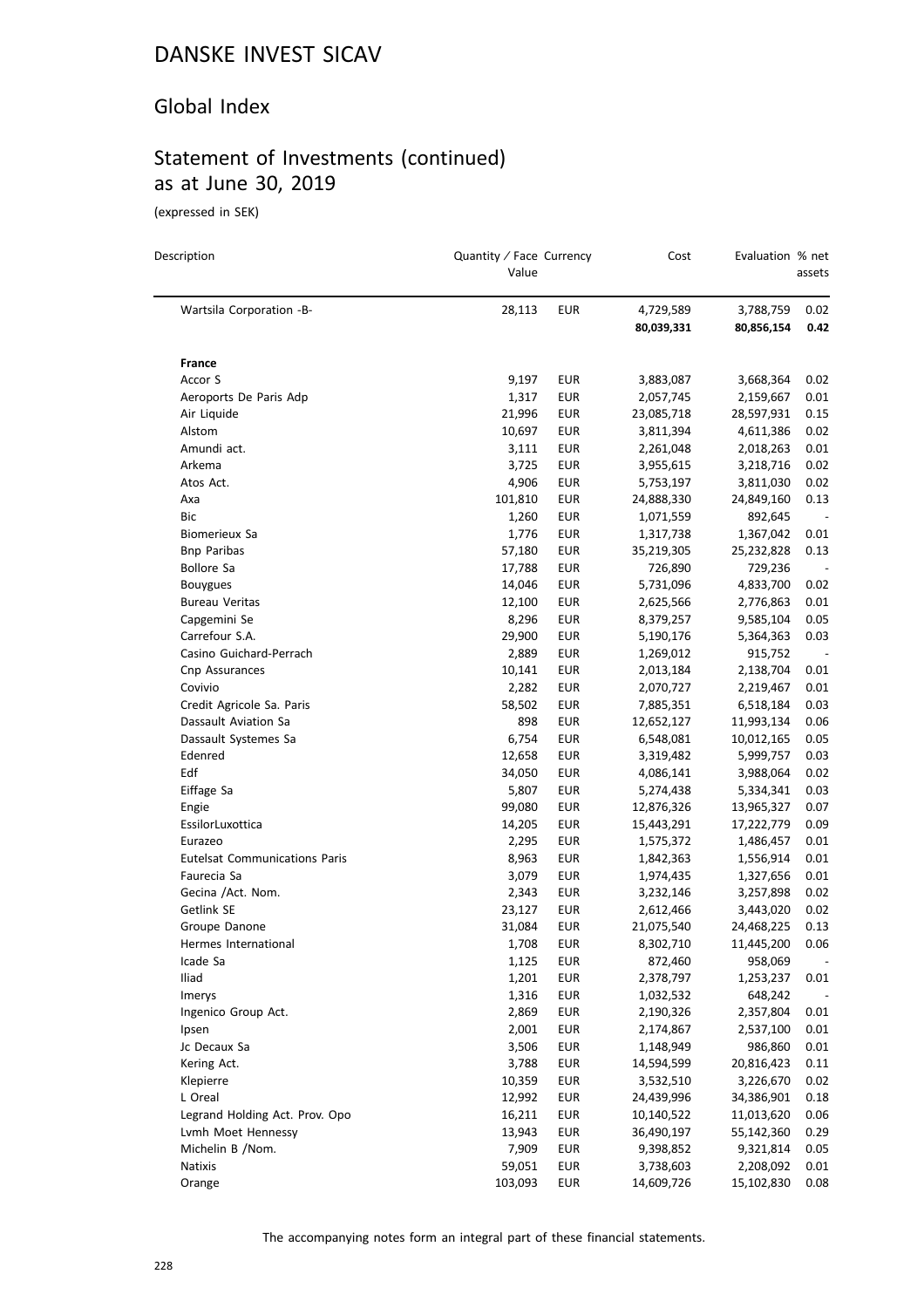### Global Index

## Statement of Investments (continued) as at June 30, 2019

(expressed in SEK)

 $\overline{a}$ 

| Description                      | Quantity / Face Currency<br>Value |            | Cost        | Evaluation % net | assets |
|----------------------------------|-----------------------------------|------------|-------------|------------------|--------|
| Pernod-Ricard                    | 11,199                            | EUR        | 14,869,214  | 19,175,097       | 0.10   |
| Peugeot Sa                       | 29,353                            | <b>EUR</b> | 5,725,934   | 6,720,796        | 0.03   |
| Publicis Groupe Sa               | 10,643                            | EUR        | 5,837,744   | 5,221,221        | 0.03   |
| Remy Cointreau Sa                | 1,073                             | EUR        | 1,208,798   | 1,437,568        | 0.01   |
| Renault Sa                       | 9,362                             | <b>EUR</b> | 7,524,670   | 5,469,209        | 0.03   |
| Saint-Gobain                     | 27,759                            | <b>EUR</b> | 12,817,618  | 10,052,882       | 0.05   |
| Sanofi                           | 57,076                            | <b>EUR</b> | 42,223,884  | 45,778,527       | 0.24   |
| Sartorius Stedim Biotech         | 1,683                             | EUR        | 1,525,044   | 2,466,436        | 0.01   |
| Schneider Electric Sa            | 29,527                            | <b>EUR</b> | 21,271,042  | 24,883,631       | 0.13   |
| Scor Se                          | 8,786                             | EUR        | 3,159,339   | 3,579,625        | 0.02   |
| Seb Sa                           | 873                               | <b>EUR</b> | 1,339,725   | 1,458,329        | 0.01   |
| Sodexo                           | 4,541                             | EUR        | 4,542,634   | 4,932,350        | 0.02   |
| Ste Gen. Paris -A-               | 39,177                            | EUR        | 16,555,666  | 9,197,812        | 0.05   |
| Suez Environnement Cie           | 24,219                            | <b>EUR</b> | 3,303,703   | 3,247,335        | 0.02   |
| Teleperform. Se                  | 2,865                             | EUR        | 3,843,446   | 5,333,838        | 0.03   |
| Thales                           | 14,335                            | EUR        | 16,121,849  | 16,456,471       | 0.08   |
| Total Sa                         | 124,538                           | <b>EUR</b> | 60,136,286  | 64,839,224       | 0.34   |
| Ubisoft Entertainment            | 4,216                             | <b>EUR</b> | 2,924,832   | 3,066,555        | 0.02   |
| Unibail Rodamco Westfiled / Reit | 7,126                             | <b>EUR</b> | 13,981,338  | 9,919,864        | 0.05   |
| Valeo Sa                         | 9,892                             | EUR        | 5,285,801   | 2,989,231        | 0.01   |
| Veolia Environnement             | 33,897                            | EUR        | 6,984,988   | 7,671,672        | 0.04   |
| Vinci                            | 28,562                            | <b>EUR</b> | 23,719,344  | 27,178,773       | 0.14   |
| Vivendi                          | 51,095                            | <b>EUR</b> | 10,678,107  | 13,070,208       | 0.07   |
| Wendel                           | 1,263                             | <b>EUR</b> | 1,716,702   | 1,600,044        | 0.01   |
| Worldline Sa                     | 4,564                             | EUR        | 1,521,050   | 3,086,277        | 0.02   |
|                                  |                                   |            | 659,572,607 | 709,802,339      | 3.69   |
| Germany                          |                                   |            |             |                  |        |
| Adidas - Namen-Akt               | 8,932                             | EUR        | 16,669,927  | 25,622,874       | 0.13   |
| Allianz Se /Nam. Vinkuliert      | 20,864                            | <b>EUR</b> | 40,730,704  | 46,735,052       | 0.24   |
| Axel Springer Se N Namen-Akt. V  | 1,969                             | <b>EUR</b> | 1,204,208   | 1,288,832        | 0.01   |
| Basf Namen-Akt                   | 45,154                            | EUR        | 40,835,631  | 30,495,958       | 0.16   |
| Bayer                            | 46,596                            | EUR        | 46,465,874  | 30,002,703       | 0.16   |
| Beiersdorf Ag                    | 4,694                             | <b>EUR</b> | 4,513,322   | 5,234,927        | 0.03   |
| Bmw Ag /Vorzug.                  | 1,823                             | EUR        | 1,384,243   | 1,051,692        | 0.01   |
| Bmw-Bayer. Motorenwerke          | 17,196                            | EUR        | 14,558,839  | 11,826,357       | 0.06   |
| <b>Brenntag</b>                  | 9,184                             | EUR        | 4,723,784   | 4,202,709        | 0.02   |
| Carl Zeiss Meditec Ag            | 1,966                             | <b>EUR</b> | 1,784,966   | 1,802,031        | 0.01   |
| Commerzbank Akt Nach Kap         | 46,466                            | EUR        | 5,030,517   | 3,102,365        | 0.02   |
| Continental Ag                   | 5,047                             | <b>EUR</b> | 10,602,918  | 6,837,516        | 0.04   |
| Covestro Ag                      | 9,242                             | <b>EUR</b> | 7,681,115   | 4,365,962        | 0.02   |
| Daimler Ag /Namen-Akt.           | 45,377                            | EUR        | 30,472,570  | 23,457,186       | 0.12   |
| Delivery Hero Ag                 | 4,496                             | <b>EUR</b> | 1,942,020   | 1,894,958        | 0.01   |
| Deutsche Bank Ag /Nam.           | 98,652                            | <b>EUR</b> | 13,532,709  | 7,067,159        | 0.04   |
| Deutsche Boerse Ag /Nam.         | 9,337                             | EUR        | 9,065,580   | 12,272,613       | 0.06   |
| Deutsche Lufthansa /Nam.         | 9,819                             | <b>EUR</b> | 2,550,980   | 1,563,471        | 0.01   |
| Deutsche Post Ag. Bonn           | 43,873                            | <b>EUR</b> | 16,721,951  | 13,396,905       | 0.07   |
| Deutsche Telekom /Nam.           | 169,244                           | EUR        | 24,786,198  | 27,202,504       | 0.14   |
| Deutsche Wohnen Ag               | 17,309                            | <b>EUR</b> | 6,411,559   | 5,901,742        | 0.03   |
| Drillisch Ag                     | 1,923                             | <b>EUR</b> | 920,261     | 595,734          |        |
| E. On - Namen Akt.               | 111,622                           | <b>EUR</b> | 10,815,863  | 11,264,397       | 0.06   |
| Evonik Industr -Shs-             | 7,975                             | <b>EUR</b> | 2,507,983   | 2,157,991        | 0.01   |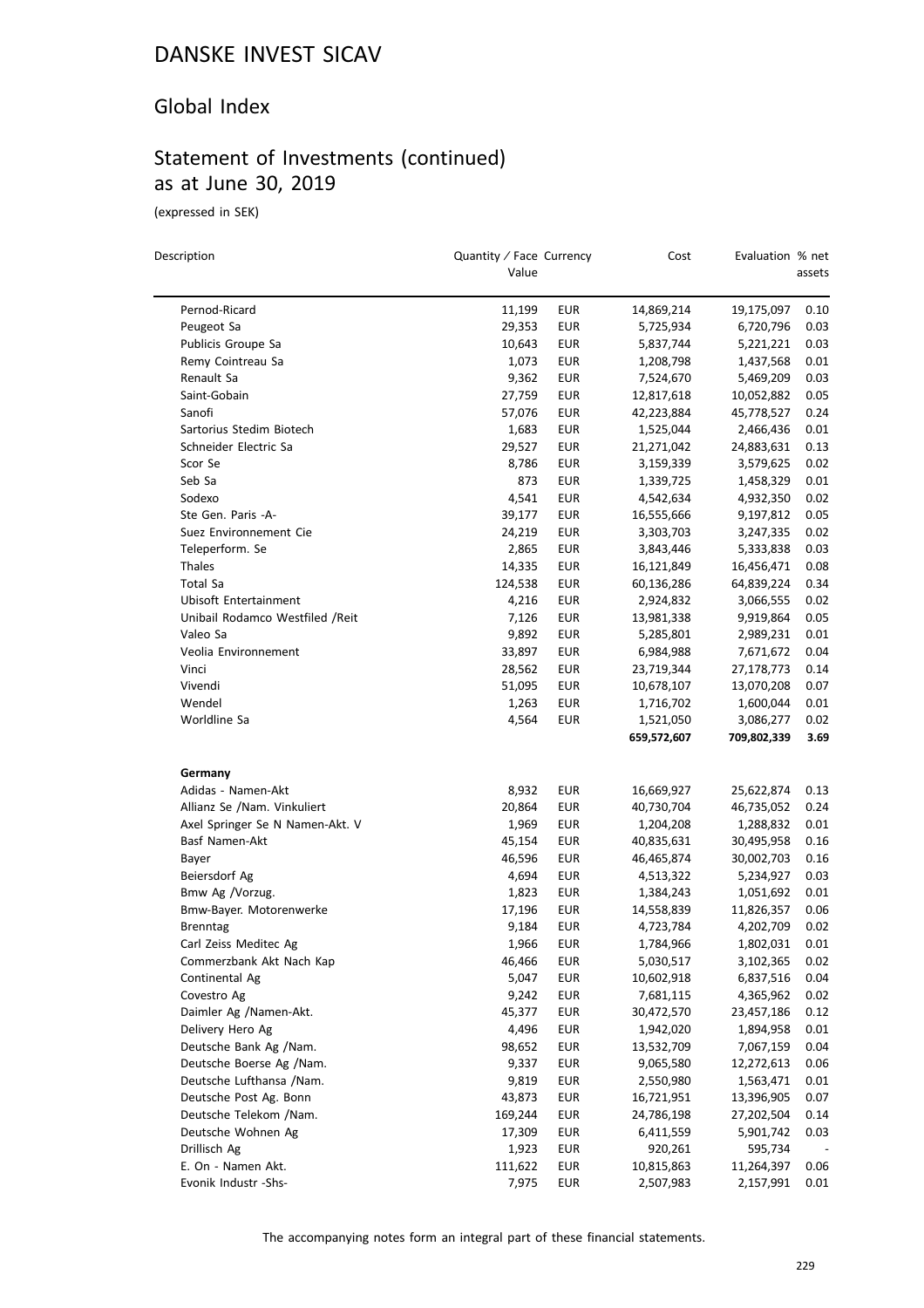### Global Index

# Statement of Investments (continued) as at June 30, 2019

(expressed in SEK)

| Description                      | Quantity / Face Currency<br>Value |            | Cost        | Evaluation % net | assets                       |
|----------------------------------|-----------------------------------|------------|-------------|------------------|------------------------------|
| Frankfurt Airport Serv. Worldw.  | 550                               | <b>EUR</b> | 415,535     | 439,333          | $\qquad \qquad \blacksquare$ |
| Fresenius Medical Care Ag        | 10,884                            | EUR        | 8,860,227   | 7,939,600        | 0.04                         |
| Fresenius Se & Co Kgaa           | 21,191                            | EUR        | 13,817,248  | 10,675,715       | 0.06                         |
| Fuchs Petrolub Vz A              | 2,575                             | <b>EUR</b> | 1,176,167   | 940,831          | $\overline{\phantom{m}}$     |
| Gea Group Ag                     | 9,073                             | EUR        | 3,495,648   | 2,396,626        | 0.01                         |
| Hannover Rueckve. /Namen Akt     | 2,291                             | <b>EUR</b> | 2,541,753   | 3,442,183        | 0.02                         |
| Heidelbergcement Ag              | 6,152                             | <b>EUR</b> | 5,401,237   | 4,625,531        | 0.02                         |
| Henkel /Vorzug                   | 8,981                             | <b>EUR</b> | 10,153,259  | 8,162,692        | 0.04                         |
| Henkel Ag & Co Kgaa              | 5,027                             | <b>EUR</b> | 5,230,009   | 4,289,046        | 0.02                         |
| Hochtief Ag                      | 974                               | EUR        | 1,455,947   | 1,102,193        | 0.01                         |
| Hugo Boss                        | 2,378                             | EUR        | 1,604,589   | 1,469,864        | 0.01                         |
| Infineon Technologies /Nam.      | 53,065                            | <b>EUR</b> | 11,950,785  | 8,718,622        | 0.05                         |
| Innogy Se                        | 10,456                            | <b>EUR</b> | 4,348,375   | 4,606,923        | 0.02                         |
| Kion Group                       | 3,947                             | EUR        | 2,691,847   | 2,312,063        | 0.01                         |
| Knorr-Bremse Ag                  | 322                               | <b>EUR</b> | 342,266     | 333,420          | $\overline{\phantom{a}}$     |
| Lanxess Ag                       | 3,222                             | <b>EUR</b> | 2,110,227   | 1,779,116        | 0.01                         |
| Merck Kgaa                       | 6,099                             | <b>EUR</b> | 5,380,395   | 5,926,071        | 0.03                         |
| Metro Ag                         | 7,586                             | <b>EUR</b> | 1,191,858   | 1,288,466        | 0.01                         |
| Mtu Aero Engines N Namen-Akt     | 7,110                             | <b>EUR</b> | 12,232,150  | 15,738,485       | 0.08                         |
| Muenchener Rueckvers / Namensakt | 7,231                             | <b>EUR</b> | 13,919,830  | 16,862,035       | 0.09                         |
| Porsche A Hldg /Pref             | 6,761                             | <b>EUR</b> | 4,220,683   | 4,081,882        | 0.02                         |
| Puma Ag                          | 3,840                             | EUR        | 1,597,064   | 2,379,625        | 0.01                         |
| Rwe Ag (Neu). Essen A            | 26,863                            | <b>EUR</b> | 5,870,263   | 6,150,674        | 0.03                         |
| Sap Ag                           | 49,652                            | <b>EUR</b> | 47,102,821  | 63,353,285       | 0.33                         |
| Sartorius Ag /Vorzug.            | 1,571                             | <b>EUR</b> | 2,137,400   | 2,992,824        | 0.02                         |
| Siemens Ag /Nam.                 | 40,338                            | EUR        | 45,778,954  | 44,581,568       | 0.23                         |
| Siemens Healthineers Ag          | 6,404                             | <b>EUR</b> | 2,374,212   | 2,511,028        | 0.01                         |
| Symrise Ag                       | 5,397                             | EUR        | 3,775,415   | 4,826,556        | 0.02                         |
| Telefonica Deutschland Hold      | 30,663                            | <b>EUR</b> | 1,193,058   | 796,029          |                              |
| Thyssenkrupp Ag Duesseldorf      | 21,985                            | <b>EUR</b> | 4,744,321   | 2,979,155        | 0.02                         |
| Tui Ag - Nam. Akt                | 20,294                            | GBP        | 3,248,325   | 1,850,963        | 0.01                         |
| Uniper Se                        | 7,147                             | EUR        | 1,772,206   | 2,010,964        | 0.01                         |
| United Intern. & Co /Namensakt   | 5,473                             | <b>EUR</b> | 2,684,259   | 1,674,686        | 0.01                         |
| Volkswagen Ag                    | 1,716                             | EUR        | 2,751,400   | 2,740,531        | 0.01                         |
| Volkswagen Ag /Vorzug.           | 9,237                             | EUR        | 14,567,590  | 14,465,953       | 0.08                         |
| Vonovia Se /Namen                | 24,795                            | <b>EUR</b> | 9,934,831   | 11,003,293       | 0.06                         |
| Wirecard Ag /Apres Red. Cap      | 5,941                             | EUR        | 6,199,590   | 9,293,456        | 0.05                         |
| Zalando Se                       | 5,159                             | <b>EUR</b> | 2,117,915   | 2,126,974        | 0.01                         |
|                                  |                                   |            | 586,303,381 | 562,211,899      | 2.92                         |
| <b>Great Britain</b>             |                                   |            |             |                  |                              |
| 3i Group Plc                     | 46,185                            | GBP        | 4,910,207   | 6,072,661        | 0.03                         |
| Admiral Group Plc                | 8,326                             | GBP        | 1,759,179   | 2,170,818        | 0.01                         |
| Anglo American Plc               | 54,272                            | GBP        | 9,688,239   | 14,384,120       | 0.08                         |
| Antofagasta Plc                  | 23,592                            | GBP        | 2,545,527   | 2,589,696        | 0.01                         |
| Aon Plc                          | 12,306                            | <b>USD</b> | 14,679,304  | 22,033,883       | 0.11                         |
| Ashtead Group Plc                | 26,068                            | GBP        | 5,856,944   | 6,938,243        | 0.04                         |
| Ass. British Foods Plc           | 17,257                            | GBP        | 5,725,563   | 5,019,004        | 0.03                         |
| Astrazeneca Plc                  | 63,759                            | <b>SEK</b> | 36,194,466  | 48,470,815       | 0.25                         |
| Auto Trader Group Plc            | 45,012                            | GBP        | 1,877,000   | 2,911,644        | 0.02                         |
| Aviva Plc                        | 193,778                           | GBP        | 10,898,093  | 9,530,317        | 0.05                         |
| Barclays Plc                     | 846,961                           | GBP        | 17,670,193  | 14,981,769       | 0.08                         |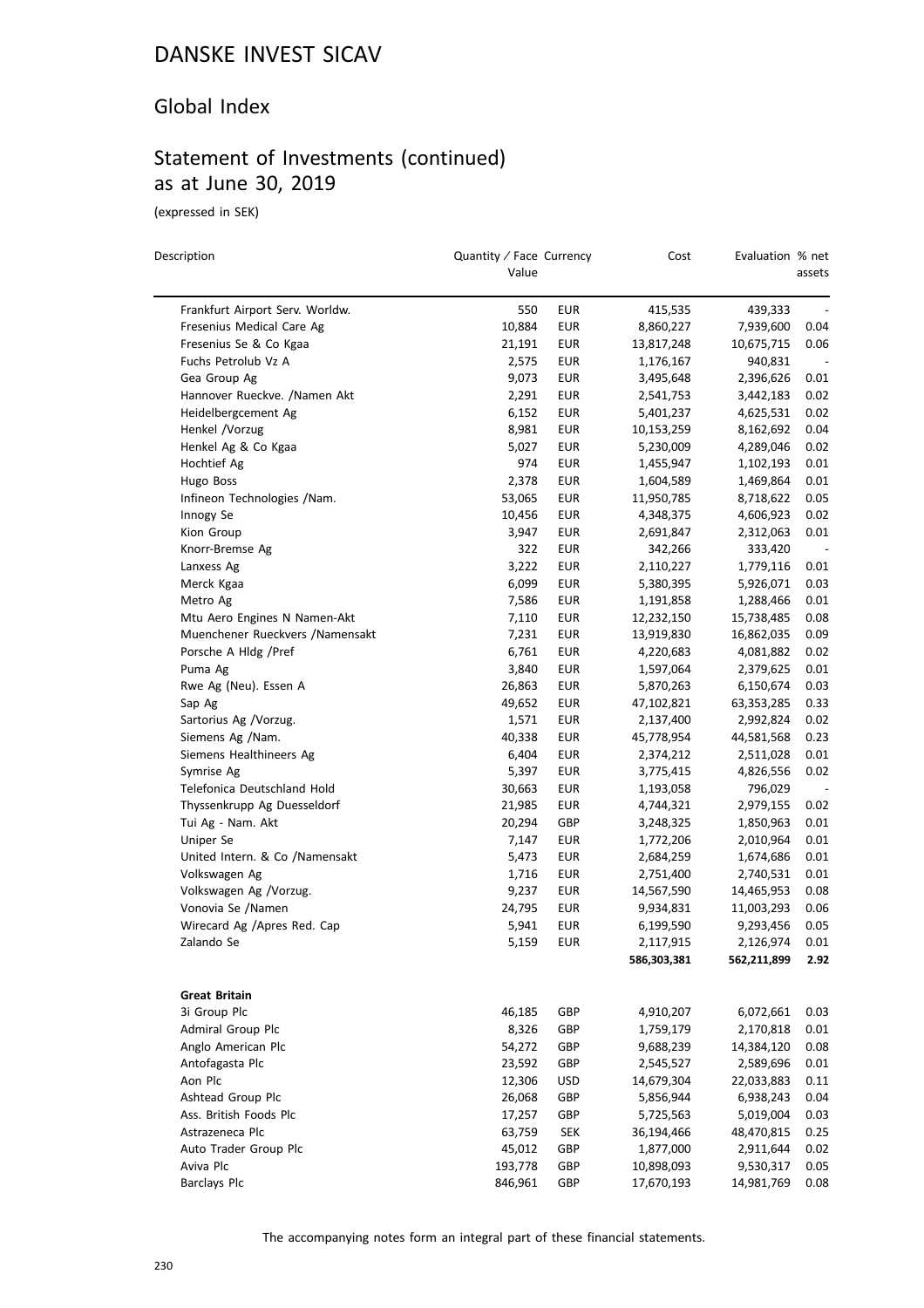#### Global Index

## Statement of Investments (continued) as at June 30, 2019

(expressed in SEK)

| Description                       | Quantity / Face Currency<br>Value |            | Cost       | Evaluation % net | assets |
|-----------------------------------|-----------------------------------|------------|------------|------------------|--------|
| Barratt Devel. Plc                | 48,055                            | GBP        | 3,224,799  | 3,249,210        | 0.02   |
| Berkeley Group Holdings           | 6,008                             | GBP        | 2,580,957  | 2,646,933        | 0.01   |
| Bhp Group Plc                     | 110,531                           | GBP        | 18,403,281 | 26,299,471       | 0.14   |
| Bp Plc                            | 1,018,512                         | GBP        | 59,075,740 | 65,979,620       | 0.34   |
| British American Tobacco (25p)    | 113,180                           | GBP        | 58,058,379 | 36,739,419       | 0.19   |
| British Land                      | 40,117                            | GBP        | 2,715,582  | 2,550,477        | 0.01   |
| <b>Bt Group Plc</b>               | 411,639                           | GBP        | 11,297,289 | 9,549,453        | 0.05   |
| Bunzl Plc                         | 18,859                            | GBP        | 4,566,422  | 4,625,333        | 0.02   |
| Burberry Group Plc                | 18,572                            | GBP        | 3,596,113  | 4,083,440        | 0.02   |
| Carnival Plc                      | 8,282                             | GBP        | 4,521,390  | 3,402,338        | 0.02   |
| Centrica Plc                      | 302,132                           | GBP        | 5,293,181  | 3,131,700        | 0.02   |
| Coca-Cola Europ Prntr             | 10,400                            | <b>USD</b> | 3,470,037  | 5,451,846        | 0.03   |
| Compass Group Plc                 | 78,475                            | GBP        | 14,172,502 | 17,486,024       | 0.09   |
| Croda International Plc           | 6,672                             | GBP        | 3,408,925  | 4,033,795        | 0.02   |
| Diageo Plc                        | 122,358                           | GBP        | 35,799,097 | 48,893,438       | 0.25   |
| Direct Line                       | 56,942                            | GBP        | 2,302,295  | 2,230,987        | 0.01   |
| Easyjet Plc                       | 7,160                             | GBP        | 1,115,339  | 805,907          |        |
| Evraz                             | 22,192                            | GBP        | 1,645,724  | 1,743,157        | 0.01   |
| Fresnillo Plc                     | 11,117                            | GBP        | 1,615,842  | 1,142,338        | 0.01   |
| Glaxosmithkline Plc               | 252,938                           | GBP        | 39,131,327 | 47,089,433       | 0.25   |
| Group 4 Securicor Plc             | 77,979                            | GBP        | 2,285,285  | 1,915,265        | 0.01   |
| Halma Plc                         | 8,054                             | GBP        | 1,858,462  | 1,921,104        | 0.01   |
| Hargreaves Lansdown Plc           | 14,150                            | GBP        | 2,690,645  | 3,206,412        | 0.02   |
| Hsbc Holdings Plc                 | 1,001,002                         | GBP        | 82,379,296 | 77,646,532       | 0.40   |
| <b>Imperial Brands</b>            | 45,376                            | GBP        | 15,292,828 | 9,895,413        | 0.05   |
| Informa Plc                       | 57,323                            | GBP        | 5,533,569  | 5,652,014        | 0.03   |
| Intercontinental Hotels Group Plc | 8,284                             | GBP        | 4,252,275  | 5,059,254        | 0.03   |
| Intertek Group Plc                | 8,067                             | GBP        | 4,775,561  | 5,241,076        | 0.03   |
| Investec Plc                      | 26,566                            | GBP        | 1,556,429  | 1,603,005        | 0.01   |
| Itv Plc                           | 173,378                           | GBP        | 3,002,535  | 2,211,086        | 0.01   |
| J. Sainsbury Plc                  | 78,442                            | GBP        | 2,098,929  | 1,815,022        | 0.01   |
| Johnson Matthey Plc               | 10,342                            | GBP        | 3,912,271  | 4,065,427        | 0.02   |
| Kingfisher Plc                    | 82,480                            | GBP        | 2,876,096  | 2,093,018        | 0.01   |
| Legal & General Group Plc         | 260,094                           | GBP        | 7,811,001  | 8,277,076        | 0.04   |
| Liberty Global Plc -A-            | 4,164                             | <b>USD</b> | 1,074,091  | 1,042,739        | 0.01   |
| Liberty Global Plc -C-            | 32,207                            | <b>USD</b> | 7,907,945  | 7,927,739        | 0.04   |
| Lloyds Banking Group Plc          | 3,484,299                         | GBP        | 26,005,565 | 23,283,216       | 0.12   |
| Lse Group                         | 14,972                            | GBP        | 6,643,623  | 9,698,922        | 0.05   |
| Marks and Spencer /New            | 78,070                            | GBP        | 2,714,318  | 1,942,391        | 0.01   |
| Meggitt Plc                       | 205,447                           | GBP        | 12,158,356 | 12,712,148       | 0.07   |
| Melrose Industries Plc            | 241,340                           | GBP        | 5,381,234  | 5,153,896        | 0.03   |
| Merlin Entertainments Plc         | 35,138                            | GBP        | 1,469,731  | 1,863,408        | 0.01   |
| Micro Focus International Plc     | 16,309                            | GBP        | 5,279,485  | 3,974,888        | 0.02   |
| Mondi Plc                         | 19,808                            | GBP        | 4,176,945  | 4,186,793        | 0.02   |
| National Grid Plc                 | 174,368                           | GBP        | 17,039,500 | 17,209,054       | 0.09   |
| Next Plc                          | 6,873                             | GBP        | 3,567,981  | 4,484,821        | 0.02   |
| Nielsen Holdings Plc              | 17,748                            | <b>USD</b> | 5,320,181  | 3,721,514        | 0.02   |
| Nmc Health Plc                    | 5,237                             | GBP        | 2,101,599  | 1,486,018        | 0.01   |
| Ocado Group                       | 19,997                            | GBP        | 2,787,955  | 2,755,647        | 0.01   |
| Pearson Plc                       | 36,066                            | GBP        | 2,863,159  | 3,489,649        | 0.02   |
| Persimmon Plc                     | 15,250                            | GBP        | 4,647,707  | 3,596,133        | 0.02   |
| Prudential Plc                    | 127,543                           | GBP        | 26,355,663 | 25,844,121       | 0.13   |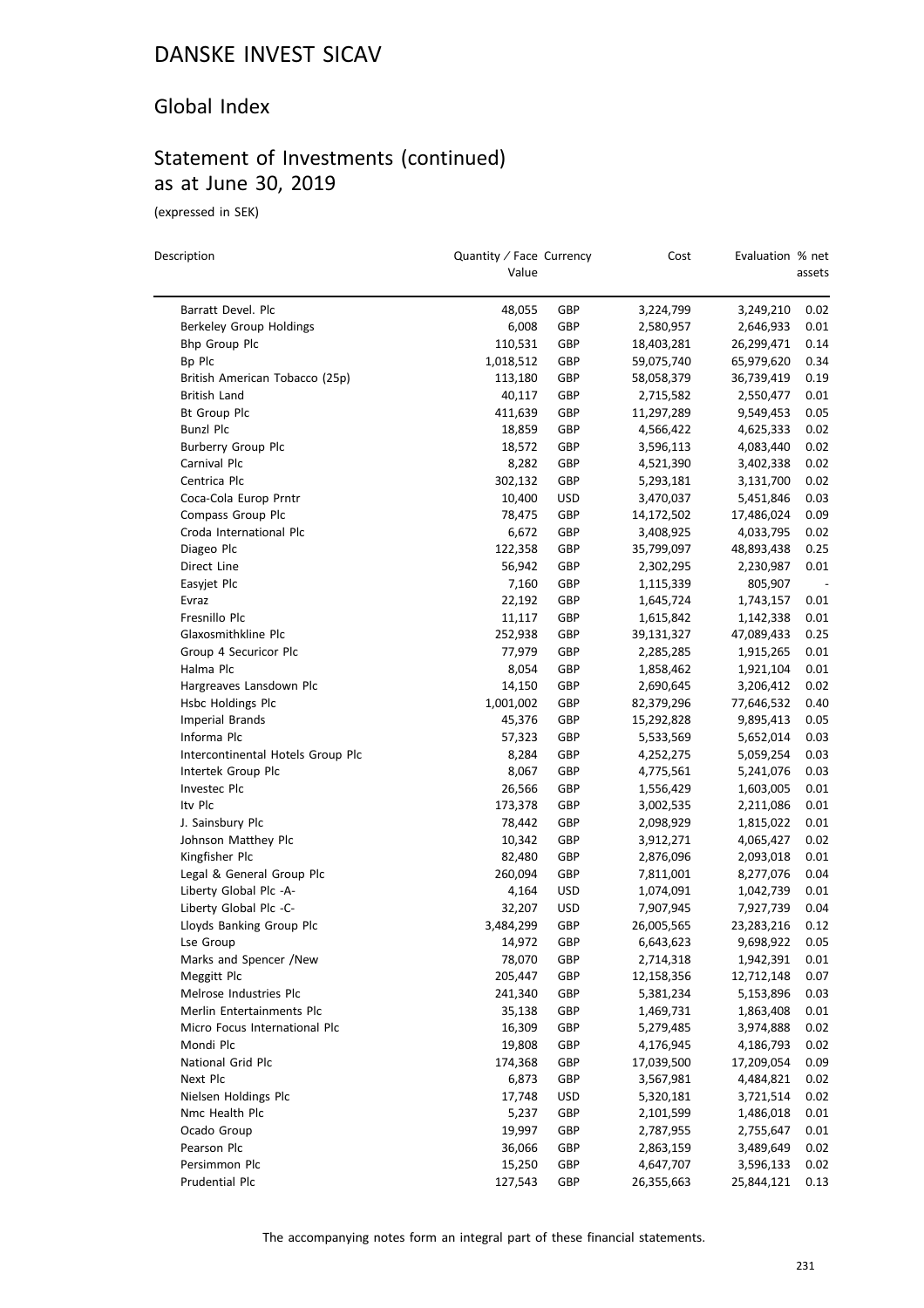### Global Index

# Statement of Investments (continued) as at June 30, 2019

(expressed in SEK)

| Description                      | Quantity / Face Currency<br>Value |            | Cost          | Evaluation % net | assets |
|----------------------------------|-----------------------------------|------------|---------------|------------------|--------|
|                                  |                                   |            |               |                  |        |
| Reckitt Benckiser Group Plc      | 34,894                            | GBP        | 24,979,523    | 25,604,120       | 0.13   |
| Relx Plc                         | 98,225                            | GBP        | 18,930,022    | 22,147,747       | 0.12   |
| Rentokil Initial Plc             | 82,276                            | GBP        | 3,731,214     | 3,861,875        | 0.02   |
| Rio Tinto Plc /Reg.              | 59,205                            | GBP        | 25,258,210    | 34,120,121       | 0.18   |
| Rolls Royce Hld                  | 139,235                           | GBP        | 15,624,376    | 13,817,272       | 0.07   |
| Royal Bank Of Scotland Group     | 228,233                           | GBP        | 6,942,252     | 5,923,713        | 0.03   |
| Royal Dutch Shell /-B-           | 192,214                           | GBP        | 53,793,847    | 58,581,553       | 0.30   |
| Royal Dutch Shell Plc -A-        | 224,614                           | GBP        | 61,712,837    | 68,230,737       | 0.35   |
| Rsa Insurance Group Plc          | 34,181                            | GBP        | 2,365,237     | 2,328,080        | 0.01   |
| Sage Grp                         | 51,209                            | GBP        | 4,167,357     | 4,852,048        | 0.03   |
| Schroders Plc                    | 6,081                             | GBP        | 2,339,042     | 2,190,094        | 0.01   |
| Scottish & Southern Energy Plc   | 54,609                            | GBP        | 8,154,724     | 7,235,107        | 0.04   |
| Sensata Tec                      | 9,150                             | <b>USD</b> | 3,774,537     | 4,159,863        | 0.02   |
| Severn Trent Plc                 | 11,009                            | GBP        | 2,587,124     | 2,662,353        | 0.01   |
| Smith and Nephew Plc             | 43,382                            | GBP        | 6,831,126     | 8,734,173        | 0.05   |
| Smiths Group Plc                 | 29,635                            | GBP        | 5,274,464     | 5,476,551        | 0.03   |
| Spirax-Sarco Engineering Plc     | 2,314                             | GBP        | 2,394,496     | 2,509,749        | 0.01   |
| St James Place Plc               | 20,015                            | GBP        | 2,554,802     | 2,595,050        | 0.01   |
| Standard Chartered Plc           | 134,077                           | GBP        | 11,199,585    | 11,307,380       | 0.06   |
| Standard Life Aberdeen Plc       | 123,764                           | GBP        | 5,723,822     | 4,305,414        | 0.02   |
| Taylor Wimpey Plc                | 150,002                           | GBP        | 3,251,336     | 2,794,179        | 0.01   |
| Technipfmc Plc                   | 21,600                            | <b>USD</b> | 5,144,393     | 5,198,590        | 0.03   |
| Tesco Plc                        | 479,107                           | GBP        | 10,562,335    | 12,825,429       | 0.07   |
| Unilever Plc                     | 57,752                            | GBP        | 27,025,920    | 33,378,223       | 0.17   |
| United Utilities Group Plc       | 32,635                            | GBP        | 2,977,569     | 3,016,632        | 0.02   |
| Vodafone Group Plc               | 1,337,483                         | GBP        | 31,779,387    | 20,424,048       | 0.11   |
| Weir Group Plc                   | 14,065                            | GBP        | 3,179,554     | 2,568,488        | 0.01   |
| Whitbread Plc                    | 8,534                             | GBP        | 3,513,912     | 4,664,743        | 0.02   |
| Wm Morrison Supermarkets Plc     | 90,096                            | GBP        | 2,187,152     | 2,142,658        | 0.01   |
| Wood Group                       | 29,802                            | GBP        | 2,293,450     | 1,590,639        | 0.01   |
|                                  |                                   |            | 1,025,872,761 | 1,070,458,719    | 5.56   |
| <b>Hong Kong</b>                 |                                   |            |               |                  |        |
| Aia Group                        | 608,114                           | HKD        | 42,411,552    | 60,845,233       | 0.32   |
| Bk Of East Asia Ltd              | 38,600                            | HKD        | 1,387,541     | 1,001,637        | 0.01   |
| Boc Hong Kong Holdings Ltd       | 171,640                           | HKD        | 6,990,962     | 6,268,091        | 0.03   |
| Galaxy Entertainment Group       | 119,000                           | <b>HKD</b> | 7,837,812     | 7,440,755        | 0.04   |
| H. K. Exchanges and Clearing Ltd | 60,400                            | <b>HKD</b> | 16,028,982    | 19,783,487       | 0.10   |
| Hang Lung Properties Ltd         | 97,000                            | HKD        | 1,859,666     | 2,140,371        | 0.01   |
| Hang Seng Bank Ltd               | 37,000                            | HKD        | 7,608,867     | 8,546,592        | 0.04   |
| Henderson Land Dev.              | 72,232                            | <b>HKD</b> | 3,353,781     | 3,692,959        | 0.02   |
| Hkt Ltd - Stapled                | 195,576                           | HKD        | 2,107,275     | 2,880,109        | 0.01   |
| Hongkong & China Gas             | 616,023                           | HKD        | 8,928,639     | 12,671,163       | 0.07   |
| Hysan Development Co             | 30,000                            | HKD        | 1,355,599     | 1,437,595        | 0.01   |
| Mass Transit Railway Corp        | 79,000                            | HKD        | 3,747,525     | 4,934,970        | 0.03   |
| Mgm China                        | 46,222                            | HKD        | 1,008,058     | 728,985          |        |
| New World Development Co. Ltd    | 295,000                           | <b>HKD</b> | 3,663,827     | 4,281,194        | 0.02   |
| Pccw Ltd                         | 208,000                           | <b>HKD</b> | 1,001,307     | 1,114,067        | 0.01   |
| Power Assets Holdings Ltd        | 81,125                            | <b>HKD</b> | 5,575,050     | 5,414,554        | 0.03   |
| Sino Land Co Ltd                 | 149,000                           | <b>HKD</b> | 2,214,419     | 2,318,084        | 0.01   |
| Sjm Holdings Ltd                 | 88,000                            | <b>HKD</b> | 634,291       | 929,086          |        |
| Sun Hung Kai Properties Ltd      | 81,900                            | <b>HKD</b> | 11,477,759    | 12,887,582       | 0.07   |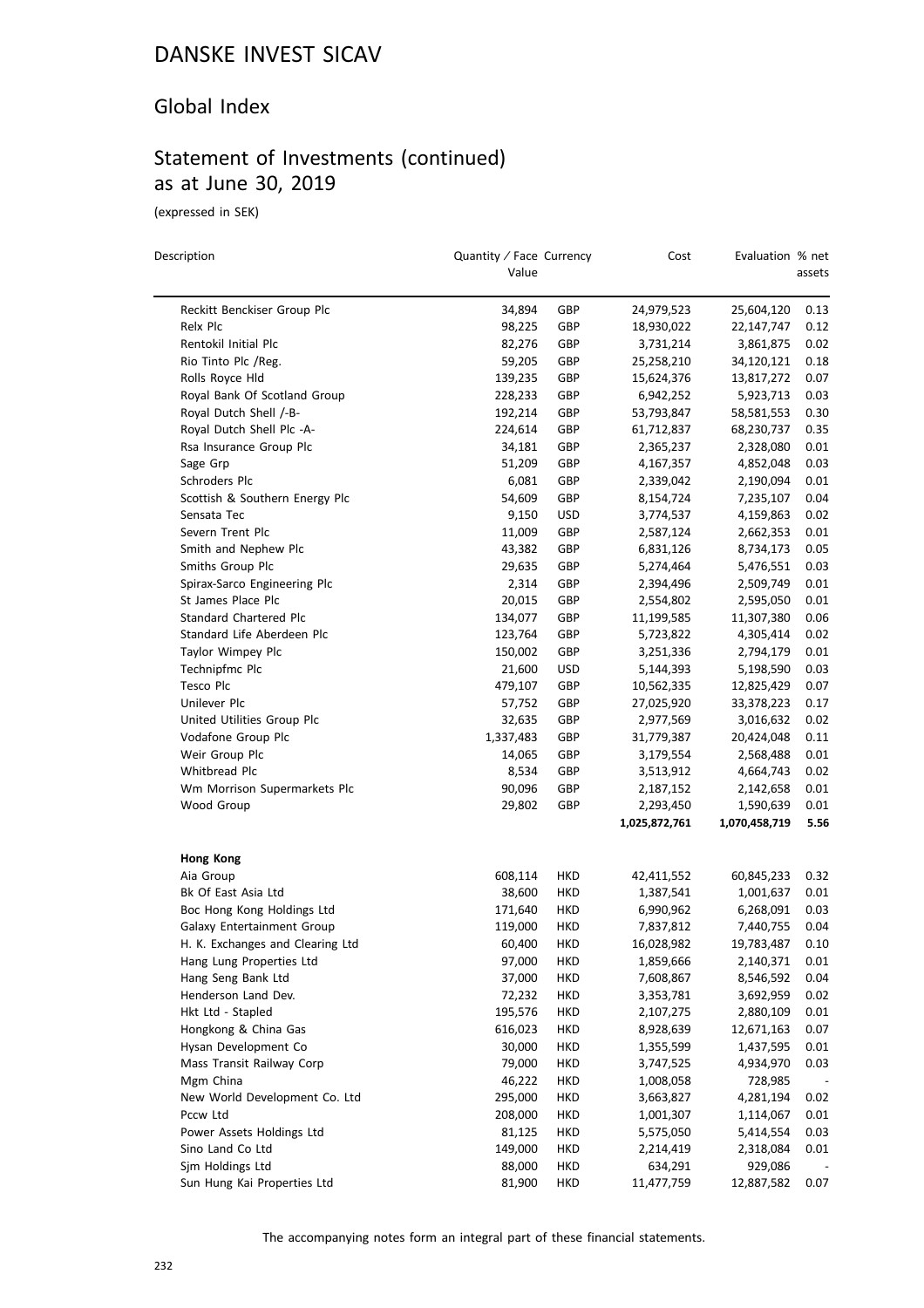### Global Index

# Statement of Investments (continued) as at June 30, 2019

(expressed in SEK)

 $\overline{a}$ 

| Description                    | Quantity / Face Currency<br>Value |            | Cost                     | Evaluation % net          | assets       |
|--------------------------------|-----------------------------------|------------|--------------------------|---------------------------|--------------|
| Swire Pacific Ltd A            | 22,500                            | HKD        | 1,950,149                | 2,565,224                 | 0.01         |
| Swire Properties Ltd           | 60,506                            | <b>HKD</b> | 1,818,747                | 2,267,094                 | 0.01         |
| Techtronic Industries Co Ltd   | 64,000                            | HKD        | 3,185,618                | 4,545,198                 | 0.02         |
| The Wharf Holdings Limited.    | 58,000                            | HKD        | 1,634,575                | 1,425,837                 | 0.01         |
| Vitasoy International Hlds Ltd | 32,000                            | HKD        | 1,649,350                | 1,427,025                 | 0.01         |
| Wheelock & Co                  | 34,000                            | HKD        | 2,063,086                | 2,261,198                 | 0.01         |
|                                |                                   |            | 141,494,437              | 173,808,090               | 0.90         |
| Ireland                        |                                   |            |                          |                           |              |
| Accenture Plc                  | 32,770                            | USD        | 41,279,821               | 56,178,446                | 0.29         |
| Aib Group Plc                  | 42,968                            | EUR        | 2,322,322                | 1,632,579                 | 0.01         |
| Alkermes Plc                   | 7,100                             | <b>USD</b> | 2,749,601                | 1,484,821                 | 0.01         |
| Allegion Plc                   | 5,808                             | USD        | 4,245,478                | 5,957,269                 | 0.03         |
| Allergan Plc                   | 17,174                            | <b>USD</b> | 24,406,333               | 26,678,816                | 0.14         |
| Bank Of Ireland Group Plc      | 49,784                            | <b>EUR</b> | 3,273,750                | 2,417,570                 | 0.01         |
| Crh Plc                        | 42,293                            | GBP        | 12,417,067               | 12,820,599                | 0.07         |
| Dcc                            | 6,300                             | GBP        | 5,088,568                | 5,222,345                 | 0.03         |
| Eaton Corporation Public Ltd   | 24,681                            | <b>USD</b> | 16,383,909               | 19,070,641                | 0.10         |
| Ingersoll-Rand Plc Shs         | 13,962                            | <b>USD</b> | 10,129,592               | 16,409,042                | 0.08         |
| James Hardie Ind Plc / Cufs    | 21,324                            | <b>AUD</b> | 2,955,079                | 2,596,298                 | 0.01         |
| Jazz Pharmaceuticals Plc       | 3,000                             | <b>USD</b> | 3,589,335                | 3,968,083                 | 0.02         |
| Johnson Ctls Intl Plc Npv      | 47,999                            | <b>USD</b> | 14,750,451               | 18,397,093                | 0.10         |
| Kerry Group A                  | 8,844                             | EUR        | 7,583,619                | 9,811,769                 | 0.05         |
| Kingspan Group Plc             | 9,148                             | <b>EUR</b> | 3,685,130                | 4,616,361                 | 0.02         |
| Linde Plc                      | 27,642                            | <b>USD</b> | 37,477,108               | 51,498,549                | 0.27         |
| Medtronic Holdings Limited     | 67,079                            | <b>USD</b> | 45,685,018               | 60,612,579                | 0.31         |
| Paddy Power Plc                | 4,202                             | <b>EUR</b> | 3,884,197                | 2,936,497                 | 0.02         |
| Pentair Plc                    | 14,115                            | <b>USD</b> | 5,341,124                | 4,871,757                 | 0.02         |
| Perrigo Company Plc            | 6,910                             | <b>USD</b> | 4,736,605                | 3,053,017                 | 0.02         |
| Seagate Technologie Plc        | 13,827                            | <b>USD</b> | 4,893,110                | 6,044,983                 | 0.03         |
| Smurfit Kappa Group Plc        | 13,279                            | <b>EUR</b> | 4,385,402                | 3,733,529                 | 0.02         |
| Steris Plc                     | 2,800                             | USD        | 3,657,772                | 3,867,731                 | 0.02         |
| Willis Towers Wats Npv         | 6,689                             | <b>USD</b> | 8,906,476<br>273,826,867 | 11,887,280<br>335,767,654 | 0.06<br>1.74 |
| Isle of Man                    |                                   |            |                          |                           |              |
| <b>Gvc Holdings</b>            | 26,441                            | GBP        | 2,657,991                | 2,035,073                 | 0.01         |
|                                |                                   |            | 2,657,991                | 2,035,073                 | 0.01         |
| Israel                         |                                   |            |                          |                           |              |
| Bank Hapoalim B.M.             | 55,870                            | <b>ILS</b> | 3,277,760                | 3,845,758                 | 0.02         |
| Bank Leumi Le-Israel           | 75,216                            | <b>ILS</b> | 3,448,388                | 5,040,453                 | 0.03         |
| Check Point Software Techno    | 6,900                             | <b>USD</b> | 6,204,965                | 7,401,271                 | 0.04         |
| Cyber-Ark Software Ltd         | 1,900                             | <b>USD</b> | 2,220,239                | 2,253,628                 | 0.01         |
| <b>Israel Chemicals</b>        | 50,935                            | <b>ILS</b> | 1,956,588                | 2,476,504                 | 0.01         |
| Israel Discount Bank A         | 16,506                            | <b>ILS</b> | 623,151                  | 625,626                   |              |
| Mizrahi Tefahot Bank Ltd /Reg. | 8,104                             | <b>ILS</b> | 1,235,290                | 1,734,421                 | 0.01         |
| Nice Ltd                       | 3,659                             | <b>ILS</b> | 2,897,562                | 4,617,503                 | 0.02         |
| Teva Phm. /Adr Rep.1 shs       | 51,639                            | <b>USD</b> | 5,976,083                | 4,422,230                 | 0.02         |
| Wix. Com Ltd                   | 2,200                             | <b>USD</b> | 1,965,056                | 2,900,538                 | 0.02         |
|                                |                                   |            | 29,805,082               | 35,317,932                | 0.18         |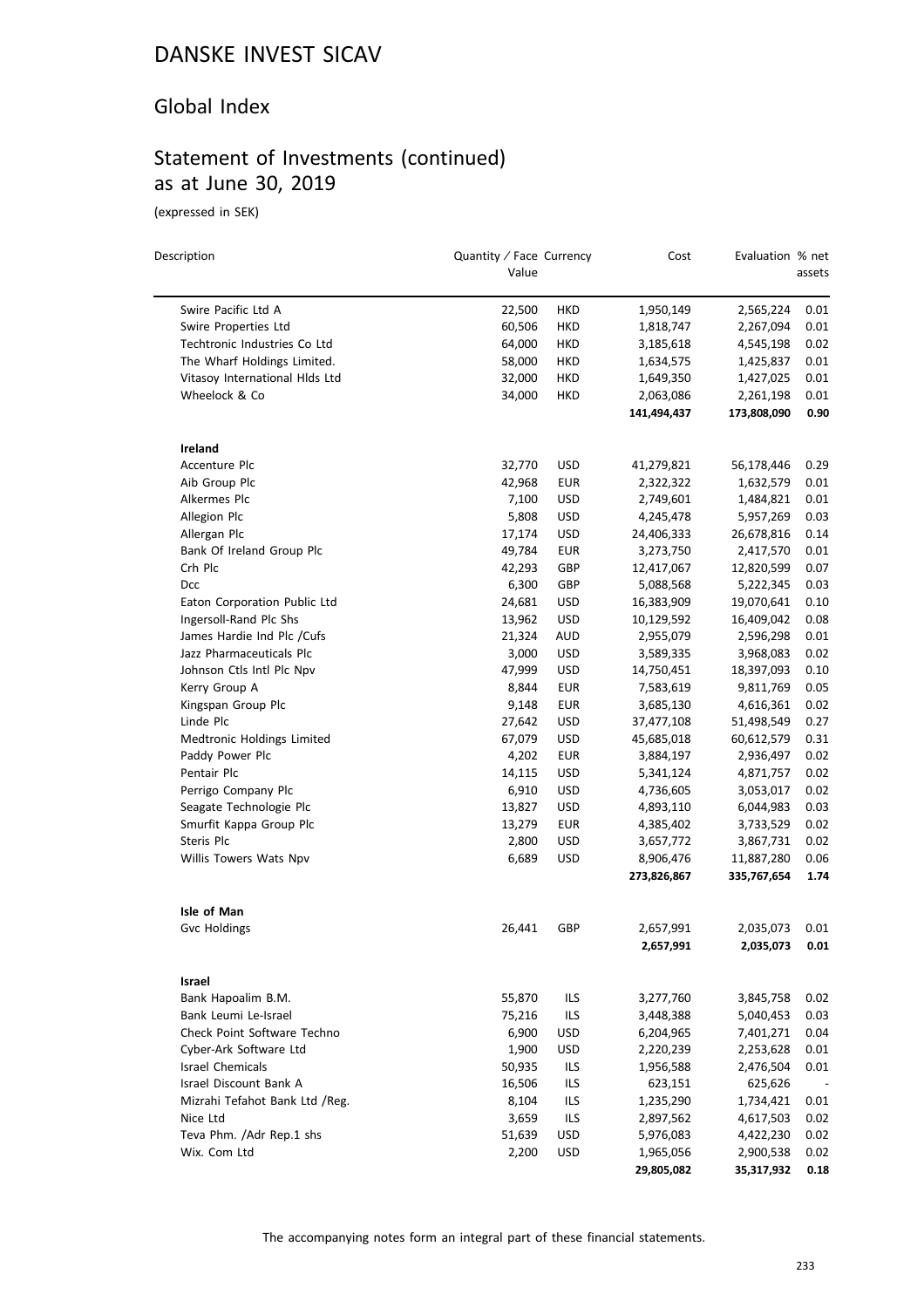### Global Index

# Statement of Investments (continued) as at June 30, 2019

(expressed in SEK)

| Description                      | Quantity / Face Currency<br>Value |            | Cost        | Evaluation % net | assets                   |
|----------------------------------|-----------------------------------|------------|-------------|------------------|--------------------------|
| Italy                            |                                   |            |             |                  |                          |
| Assicurazioni Generali Spa       | 56,105                            | EUR        | 8,775,194   | 9,816,828        | 0.05                     |
| Atlantia Spa                     | 25,104                            | EUR        | 6,654,548   | 6,076,833        | 0.03                     |
| Davide Campari - Milano Spa      | 28,872                            | EUR        | 2,075,492   | 2,628,097        | 0.01                     |
| Enel                             | 447,312                           | <b>EUR</b> | 23,378,230  | 29,019,385       | 0.15                     |
| Eni Spa Roma                     | 132,049                           | EUR        | 19,222,086  | 20,378,664       | 0.11                     |
| Finecobank S.P.A                 | 12,136                            | EUR        | 1,221,228   | 1,257,922        | 0.01                     |
| Intesa Sanpaolo Spa              | 741,468                           | EUR        | 20,701,010  | 14,744,204       | 0.08                     |
| Mediobanca Bca Credito Finanz.   | 28,169                            | EUR        | 2,717,635   | 2,698,339        | 0.01                     |
| Moncler Spa                      | 7,648                             | EUR        | 3,122,359   | 3,038,400        | 0.02                     |
| Pirelli & C.Spa                  | 12,501                            | EUR        | 934,703     | 686,579          |                          |
| Poste Italiane Spa               | 29,884                            | EUR        | 2,042,030   | 2,923,876        | 0.02                     |
| Prysmian Spa                     | 12,689                            | EUR        | 3,348,504   | 2,433,399        | 0.01                     |
| Recordati Ind Chimica / Post Rag | 4,866                             | <b>EUR</b> | 1,763,881   | 1,884,837        | 0.01                     |
| Snam Az                          | 119,828                           | EUR        | 5,135,029   | 5,534,118        | 0.03                     |
| Telecom Italia Spa               | 553,470                           | EUR        | 3,917,472   | 2,808,184        | 0.01                     |
| Telecom Italia Spa / Risp. N-Cv  | 319,184                           | <b>EUR</b> | 1,932,494   | 1,538,192        | 0.01                     |
| Terna- Rete Elettrica Nazional   | 95,678                            | <b>EUR</b> | 4,962,922   | 5,661,212        | 0.03                     |
| Unicredit Spa                    | 100,333                           | EUR        | 16,541,945  | 11,476,808       | 0.06                     |
|                                  |                                   |            | 128,446,762 | 124,605,877      | 0.65                     |
| Japan                            |                                   |            |             |                  |                          |
| Abc Mart Inc                     | 300                               | JPY        | 180,233     | 181,361          |                          |
| Acom Co Ltd                      | 19,834                            | JPY        | 684,507     | 662,715          | $\overline{\phantom{a}}$ |
| Advantest Corp.                  | 6,600                             | JPY        | 1,549,055   | 1,685,207        | 0.01                     |
| Aeon Co Ltd                      | 32,300                            | JPY        | 4,807,922   | 5,148,653        | 0.03                     |
| Aeon Credit Service Ltd          | 4,439                             | JPY        | 843,368     | 663,238          | $\overline{\phantom{a}}$ |
| Aeon Mall Co Ltd                 | 4,400                             | JPY        | 703,181     | 614,594          |                          |
| Air Water Inc Osaka              | 7,000                             | JPY        | 1,175,974   | 1,111,587        | 0.01                     |
| Aisin Seiki Co Ltd               | 6,700                             | JPY        | 2,880,698   | 2,140,589        | 0.01                     |
| Ajinomoto Co. Inc                | 21,400                            | JPY        | 3,375,244   | 3,442,511        | 0.02                     |
| Alfresa Hld Corp Tokyo           | 8,300                             | JPY        | 1,537,993   | 1,899,843        | 0.01                     |
| Alps Alpine Co. Ltd              | 8,600                             | JPY        | 2,164,413   | 1,344,928        | 0.01                     |
| Amada Co. Ltd                    | 23,900                            | JPY        | 2,383,053   | 2,496,568        | 0.01                     |
| Ana Holdings Inc                 | 3,900                             | JPY        | 1,260,151   | 1,198,324        | 0.01                     |
| Aozora Bank Ltd                  | 4,776                             | JPY        | 1,585,134   | 1,063,598        | 0.01                     |
| Asahi Glass Co. Ltd              | 9,880                             | JPY        | 3,430,454   | 3,169,333        | 0.02                     |
| Asahi Group Hd - Shs             | 17,800                            | JPY        | 7,195,123   | 7,426,744        | 0.04                     |
| Asahi Intecc Co Ltd              | 10,200                            | JPY        | 2,238,546   | 2,331,233        | 0.01                     |
| Asahi Kasei Corp                 | 61,000                            | JPY        | 6,857,841   | 6,033,169        | 0.03                     |
| Astellas Pharma Inc              | 96,400                            | JPY        | 11,113,102  | 12,742,953       | 0.07                     |
| Bank of Kyoto                    | 1,500                             | <b>JPY</b> | 635,478     | 538,011          |                          |
| Benesse Corp.                    | 4,000                             | <b>JPY</b> | 1,170,357   | 863,917          |                          |
| <b>Bridgestone Corp</b>          | 28,550                            | JPY        | 10,493,220  | 10,429,451       | 0.05                     |
| Brother Industries Ltd           | 10,600                            | JPY        | 2,271,845   | 1,857,612        | 0.01                     |
| Calbee Inc                       | 3,165                             | JPY        | 903,855     | 792,598          |                          |
| Canon Inc.                       | 48,382                            | JPY        | 15,534,698  | 13,107,721       | 0.07                     |
| Casio Computer Co. Ltd           | 9,000                             | JPY        | 1,124,007   | 1,037,011        | 0.01                     |
| Central Japan Railway Co         | 7,601                             | JPY        | 12,029,473  | 14,125,598       | 0.07                     |
| Century Tokyo Leasing Corp       | 2,200                             | JPY        | 1,038,982   | 861,076          |                          |
| Chiba Bank                       | 24,817                            | JPY        | 1,569,687   | 1,124,138        | 0.01                     |
| Chubu Electric Power C. Jpy 500  | 33,600                            | JPY        | 4,147,789   | 4,373,530        | 0.02                     |
|                                  |                                   |            |             |                  |                          |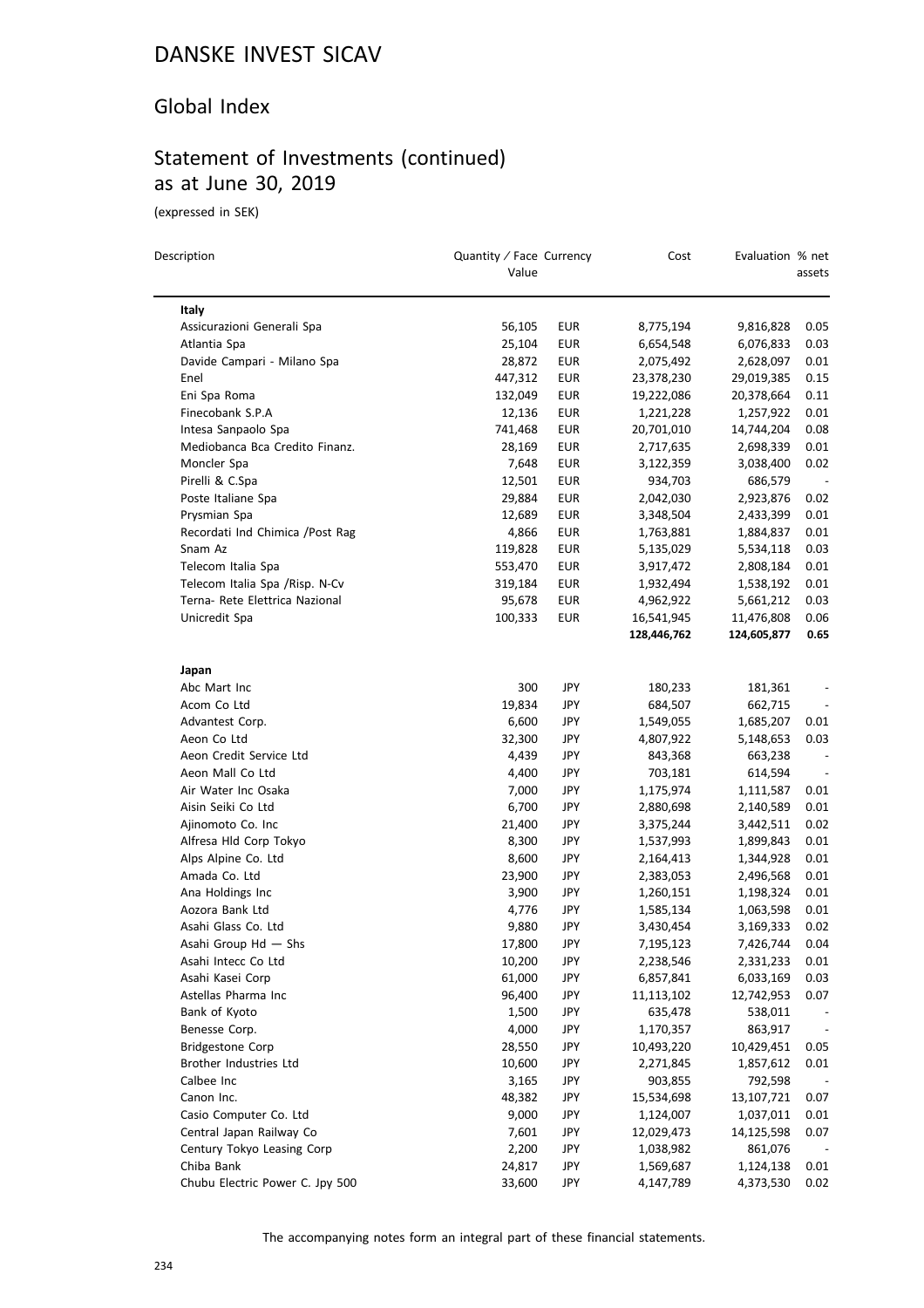### Global Index

## Statement of Investments (continued) as at June 30, 2019

(expressed in SEK)

| Description                    | Quantity / Face Currency<br>Value |     | Cost       | Evaluation % net | assets |
|--------------------------------|-----------------------------------|-----|------------|------------------|--------|
| Chugai Pharmaceut.Co. Ltd      | 11,200                            | JPY | 4,900,111  | 6,790,087        | 0.04   |
| Chugoku Electr. Power Jpy 500  | 25,100                            | JPY | 2,993,932  | 2,935,338        | 0.02   |
| Coca-Cola Bottling Japan       | 5,500                             | JPY | 1,551,157  | 1,292,561        | 0.01   |
| Concor                         | 46,199                            | JPY | 2,109,926  | 1,595,371        | 0.01   |
| Credit Saison Co Ltd           | 6,200                             | JPY | 961,791    | 673,273          |        |
| Cyberagent Inc                 | 5,208                             | JPY | 2,603,380  | 1,751,365        | 0.01   |
| Dai Nippon Printing Co. Ltd    | 11,900                            | JPY | 2,230,840  | 2,352,900        | 0.01   |
| Dai-Ichi Life Holdings         | 54,348                            | JPY | 8,487,046  | 7,605,392        | 0.04   |
| Daicel Co.                     | 13,000                            | JPY | 1,250,018  | 1,072,491        | 0.01   |
| Daifuku Co Ltd                 | 5,500                             | JPY | 2,414,163  | 2,865,515        | 0.01   |
| Daiichi Sankyo Co Ltd          | 28,727                            | JPY | 7,203,665  | 13,940,195       | 0.07   |
| Daikin Industries Ltd          | 12,500                            | JPY | 12,306,302 | 15,140,298       | 0.08   |
| Daito Trust Construct.         | 3,616                             | JPY | 5,338,257  | 4,277,025        | 0.02   |
| Daiwa H. Industr. Co. Ltd      | 29,000                            | JPY | 9,003,553  | 7,844,235        | 0.04   |
| Daiwa Reit Inv - Shs           | 84                                | JPY | 1,710,487  | 1,881,500        | 0.01   |
| Daiwa Securities Group Inc     |                                   |     |            |                  |        |
| Denso Corp                     | 88,200                            | JPY | 4,511,269  | 3,585,810        | 0.02   |
|                                | 19,100                            | JPY | 8,995,795  | 7,455,963        | 0.04   |
| Dentsu Inc Tokyo               | 10,700                            | JPY | 3,992,707  | 3,464,625        | 0.02   |
| Disco Corp.                    | 1,300                             | JPY | 2,313,033  | 1,979,294        | 0.01   |
| Don Quijote Holdings Co Ltd    | 6,100                             | JPY | 2,412,214  | 3,593,111        | 0.02   |
| East Japan Railway Co          | 16,300                            | JPY | 13,464,201 | 14,149,230       | 0.07   |
| Eisai Co. Ltd                  | 13,000                            | JPY | 6,594,588  | 6,818,936        | 0.04   |
| Familymart Uny Holding         | 13,000                            | JPY | 2,036,214  | 2,879,380        | 0.02   |
| Fanuc Corporation              | 9,885                             | JPY | 19,759,631 | 16,965,577       | 0.09   |
| Fast Retailing Co Ltd          | 2,896                             | JPY | 9,779,103  | 16,242,927       | 0.08   |
| Fuji Electric Co Ltd           | 5,619                             | JPY | 1,738,561  | 1,797,639        | 0.01   |
| Fujifilm Holdings Corp         | 18,500                            | JPY | 6,286,455  | 8,703,373        | 0.05   |
| Fujitsu Ltd                    | 10,103                            | JPY | 6,105,362  | 6,535,677        | 0.03   |
| Fukuoka Financial Group        | 7,400                             | JPY | 1,558,733  | 1,253,490        | 0.01   |
| Gmo Payment Gateway Inc        | 1,800                             | JPY | 1,153,371  | 1,148,617        | 0.01   |
| Hakuhodo Dy Hld Inc            | 11,400                            | JPY | 1,283,138  | 1,780,848        | 0.01   |
| Hamamatsu Photonics            | 6,500                             | JPY | 1,913,136  | 2,348,172        | 0.01   |
| Hankyu Hanshin Holdings Inc    | 11,400                            | JPY | 3,675,614  | 3,789,456        | 0.02   |
| Hikari Tsushin Inc.            | 800                               | JPY | 1,030,164  | 1,618,295        | 0.01   |
| Hino Motors Ltd                | 24,200                            | JPY | 2,333,451  | 1,890,198        | 0.01   |
| Hirose Electric Co. Ltd        | 1,265                             | JPY | 1,517,458  | 1,309,422        | 0.01   |
| Hisamitsu Pharmaceutical Co    | 2,400                             | JPY | 1,257,748  | 879,418          |        |
| Hitachi Chemical Co            | 4,800                             | JPY | 1,070,415  | 1,209,484        | 0.01   |
| Hitachi Constr. Machin.        | 7,900                             | JPY | 2,369,334  | 1,906,250        | 0.01   |
| Hitachi High-Technologies Corp | 3,400                             | JPY | 1,275,231  | 1,622,084        | 0.01   |
| Hitachi Ltd                    | 47,900                            | JPY | 15,478,398 | 16,289,484       | 0.08   |
| Hitachi Metals Ltd             | 12,100                            | JPY | 1,320,227  | 1,268,121        | 0.01   |
| Honda Motor Co. Ltd            | 82,000                            | JPY | 22,598,831 | 19,666,348       | 0.10   |
| Hoshizaki Corp                 | 3,100                             | JPY | 2,392,479  | 2,141,020        | 0.01   |
| Hoya Corp                      | 19,400                            | JPY | 9,206,483  | 13,789,574       | 0.07   |
| Hulic Co Ltd $-$ Shs           | 14,300                            | JPY | 1,292,163  | 1,066,445        | 0.01   |
| Idemitsu Kosan                 | 10,456                            | JPY | 3,098,709  | 2,917,395        | 0.02   |
| Ihi Corp                       | 9,033                             | JPY | 2,441,994  | 2,020,173        | 0.01   |
| Inpex Corp                     | 53,968                            | JPY | 5,438,000  | 4,514,133        | 0.02   |
| Isetan Mitsukoshi Hld Ltd      | 14,800                            | JPY | 1,398,278  | 1,113,930        | 0.01   |
| Isuzu Motors Ltd               | 24,900                            | JPY | 3,192,699  | 2,631,047        | 0.01   |
| Itochu Corp                    | 76,100                            | JPY | 11,721,815 | 13,503,363       | 0.07   |
|                                |                                   |     |            |                  |        |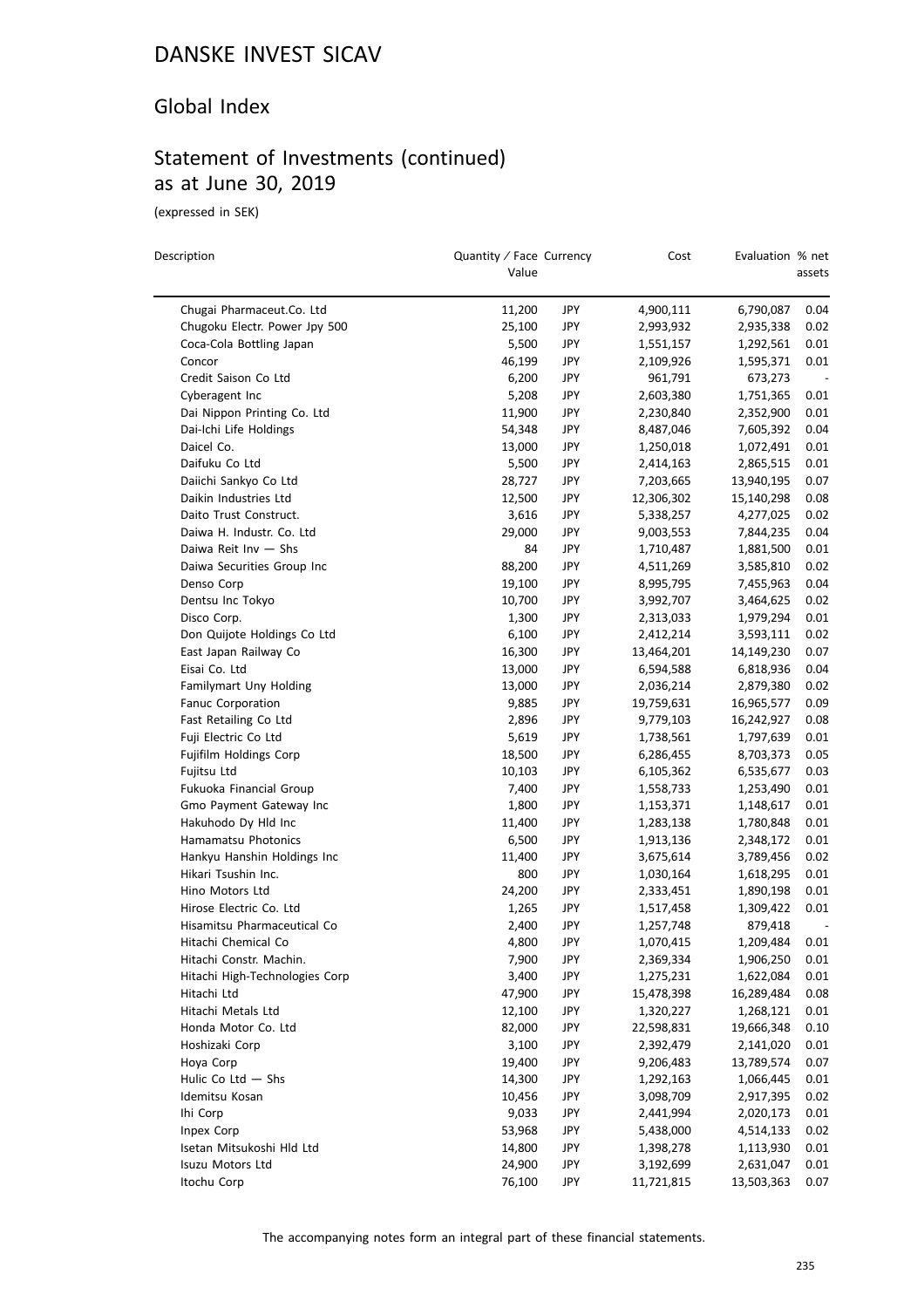### Global Index

# Statement of Investments (continued) as at June 30, 2019

(expressed in SEK)

 $\equiv$ 

| Description                      | Quantity / Face Currency<br>Value |            | Cost       | Evaluation % net | assets |
|----------------------------------|-----------------------------------|------------|------------|------------------|--------|
| Itochu Techno-Solutions          | 4,300                             | JPY        | 1,000,683  | 1,022,767        | 0.01   |
| J. Front Retailing Co Ltd        | 9,000                             | JPY        | 1,217,372  | 957,181          | 0.01   |
| Japan Air Lines Co. Jpy 50       | 5,568                             | JPY        | 1,713,590  | 1,650,901        | 0.01   |
| Japan Airport Terminal Co        | 1,500                             | JPY        | 546,408    | 593,556          |        |
| Japan Exchange Group Inc         | 24,669                            | JPY        | 3,792,459  | 3,636,972        | 0.02   |
| Japan Post Bank Co. Ltd.         | 17,171                            | JPY        | 1,825,800  | 1,617,698        | 0.01   |
| Japan Post Holdings Co. Ltd.     | 83,026                            | JPY        | 8,184,593  | 8,722,854        | 0.05   |
| Japan Real Estate Investment     | 72                                | JPY        | 3,070,966  | 4,067,439        | 0.02   |
| Japan Tobacco Inc.               | 51,440                            | JPY        | 13,965,637 | 10,540,746       | 0.05   |
| Jfe Holdings Inc                 | 27,813                            | JPY        | 5,060,564  | 3,790,323        | 0.02   |
| Jgc Corp.                        | 11,000                            | JPY        | 1,789,157  | 1,400,077        | 0.01   |
| Jsr Corp. Tokyo                  | 10,500                            | JPY        | 1,824,746  | 1,538,078        | 0.01   |
| Jtekt Corp                       | 16,200                            | JPY        | 2,190,961  | 1,821,977        | 0.01   |
| Jx Holdings                      | 167,770                           | JPY        | 8,343,533  | 7,720,855        | 0.04   |
| Kajima Corp.                     | 25,700                            | JPY        |            |                  | 0.02   |
|                                  |                                   |            | 4,350,916  | 3,271,088        |        |
| Kakaku Com Inc Tokyo             | 5,672                             | JPY<br>JPY | 825,312    | 1,015,978        | 0.01   |
| Kaneka Corp.                     | 2,400                             |            | 922,109    | 837,049          |        |
| Kansai Electr. Power C. Jpy 500  | 38,000                            | JPY        | 4,438,635  | 4,039,795        | 0.02   |
| Kansai Paint Co Ltd Osaka        | 9,220                             | JPY        | 1,893,595  | 1,793,626        | 0.01   |
| Kao Corp.                        | 24,900                            | JPY        | 14,156,386 | 17,604,641       | 0.09   |
| Kawasaki Heavy Ind.              | 11,200                            | JPY        | 3,074,675  | 2,443,081        | 0.01   |
| Kddi Corp.                       | 88,728                            | JPY        | 20,070,669 | 20,962,850       | 0.11   |
| Keihan Holdings Co. Ltd.         | 7,931                             | JPY        | 2,398,438  | 3,206,625        | 0.02   |
| Keikyu Corp                      | 11,000                            | JPY        | 1,767,641  | 1,757,200        | 0.01   |
| Keio Corp                        | 5,200                             | JPY        | 1,991,158  | 3,174,931        | 0.02   |
| Keisei Electric Railway          | 5,500                             | JPY        | 1,406,314  | 1,859,033        | 0.01   |
| Keyence Corp                     | 4,848                             | JPY        | 24,466,247 | 27,608,690       | 0.14   |
| Kikkoman Corp.                   | 7,000                             | JPY        | 2,436,931  | 2,827,194        | 0.01   |
| Kintetsu Group Holdings Co Ltd   | 10,500                            | JPY        | 3,583,769  | 4,665,774        | 0.02   |
| Kirin Holdings Co Ltd            | 40,200                            | JPY        | 8,484,783  | 8,043,654        | 0.04   |
| Kobayashi Pharmaceutical Co      | 2,500                             | JPY        | 1,650,990  | 1,659,889        | 0.01   |
| Kobe Steel Ltd                   | 20,200                            | JPY        | 1,662,332  | 1,226,380        | 0.01   |
| Koito Manufacturing Co Ltd       | 4,500                             | JPY        | 2,554,498  | 2,228,256        | 0.01   |
| Komatsu Ltd                      | 48,700                            | JPY        | 13,769,034 | 10,904,028       | 0.06   |
| Konami Corp                      | 4,000                             | JPY        | 1,731,657  | 1,739,546        | 0.01   |
| Konica Minolta Hold Inc          | 19,000                            | JPY        | 1,475,334  | 1,716,381        | 0.01   |
| Kose Corp Tokyo                  | 1,600                             | JPY        | 2,095,278  | 2,489,790        | 0.01   |
| Kubota Corp                      | 55,280                            | JPY        | 8,086,698  | 8,535,579        | 0.04   |
| Kuraray Co Ltd                   | 12,500                            | JPY        | 2,027,182  | 1,385,394        | 0.01   |
| Kurita Water Ind. Ltd            | 6,500                             | JPY        | 1,641,433  | 1,497,345        | 0.01   |
| Kyocera Corp.                    | 15,300                            | JPY        | 8,505,276  | 9,269,156        | 0.05   |
| Kyowa Hakko Kirin Co Ltd         | 12,100                            | JPY        | 1,970,892  | 2,020,449        | 0.01   |
| Kyushu Electr. Power Co /Jpy 500 | 25,700                            | JPY        | 2,589,772  | 2,341,550        | 0.01   |
| Kyushu Railway Company           | 7,998                             | JPY        | 2,124,486  | 2,162,697        | 0.01   |
| Lawson Inc                       | 2,900                             | JPY        | 1,577,040  | 1,291,140        | 0.01   |
| Line Corp                        | 3,317                             | JPY        | 1,228,804  | 861,227          |        |
| Lion Corp.                       | 10,000                            | JPY        | 1,514,450  | 1,728,351        | 0.01   |
| Lixil Group SHS                  | 14,200                            | JPY        | 2,866,048  | 2,083,736        | 0.01   |
| M3 Inc                           | 20,010                            | JPY        | 2,925,942  | 3,392,950        | 0.02   |
| Makita Corp                      | 12,500                            | JPY        | 4,512,648  | 3,939,814        | 0.02   |
| Marubeni Corp.                   | 94,800                            | JPY        | 5,654,059  | 5,820,798        | 0.03   |
| Marui Group Co Ltd               | 9,053                             | JPY        | 1,381,062  | 1,710,464        | 0.01   |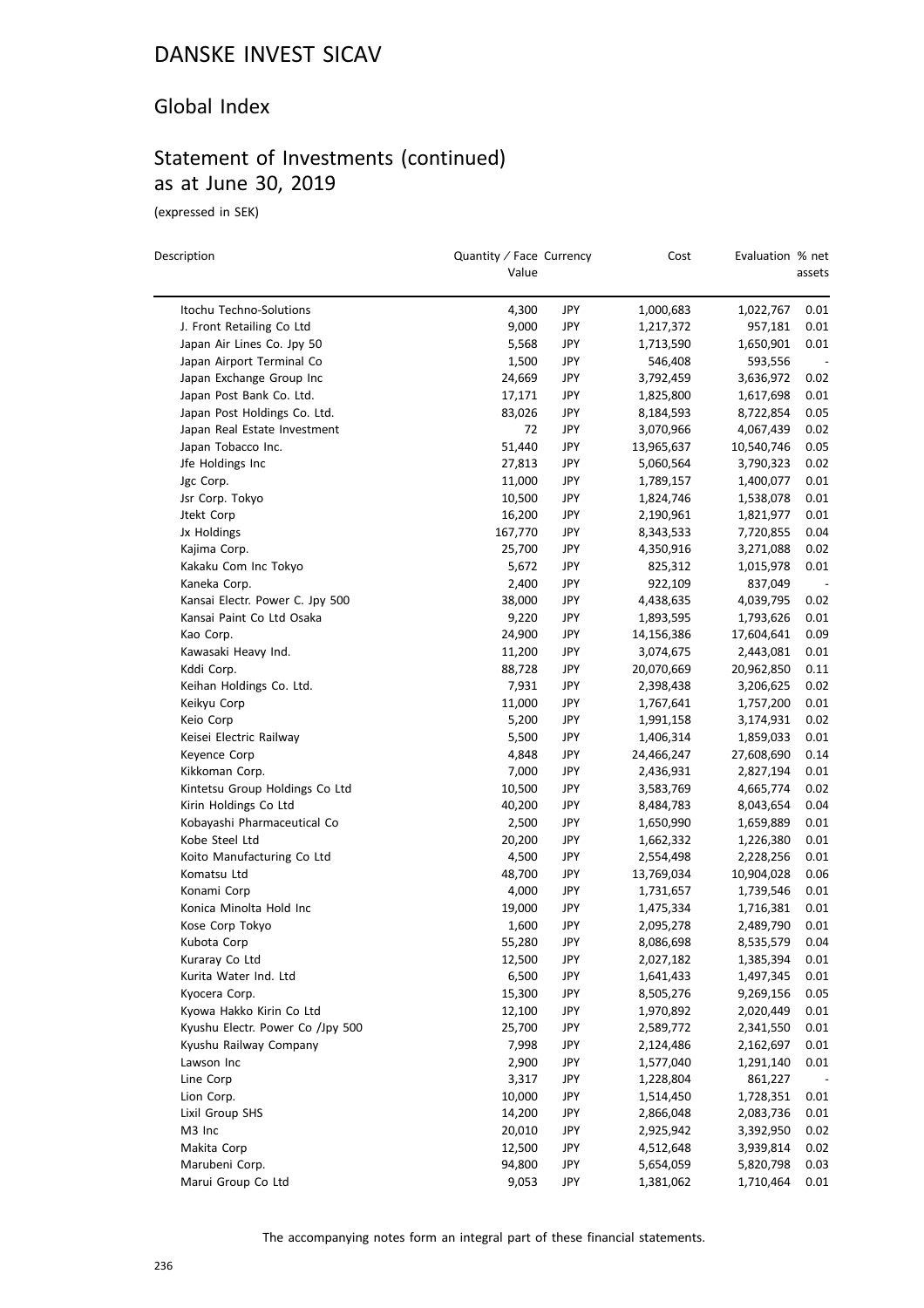### Global Index

## Statement of Investments (continued) as at June 30, 2019

(expressed in SEK)

 $\overline{a}$ 

| Description                                  | Quantity / Face Currency<br>Value |            | Cost                   | Evaluation % net       | assets                   |
|----------------------------------------------|-----------------------------------|------------|------------------------|------------------------|--------------------------|
| Maruichi Steel Tube                          | 2,900                             | JPY        | 696,403                | 747,462                |                          |
| Mazda Motor Corp                             | 26,600                            | JPY        | 3,037,977              | 2,575,881              | 0.01                     |
| Mcdonald S Holdings Co (Japan)               | 2,644                             | JPY        | 987,021                | 1,081,533              | 0.01                     |
| Mebuki Fin GRP                               | 13,757                            | JPY        | 477,427                | 332,901                |                          |
| Medipal Holdings Corp                        | 6,500                             | JPY        | 1,088,503              | 1,331,657              | 0.01                     |
| Meiji Holdings Co Ltd                        | 5,910                             | <b>JPY</b> | 4,165,043              | 3,918,888              | 0.02                     |
| Mercari.Inc.                                 | 2,200                             | JPY        | 574,155                | 541,464                |                          |
| Minebea Co Ltd                               | 21,100                            | JPY        | 3,608,482              | 3,316,118              | 0.02                     |
| Misumi Group Inc                             | 15,200                            | JPY        | 3,646,066              | 3,536,825              | 0.02                     |
| Mitsubishi Chemical Hldgs Corp               | 60,700                            | <b>JPY</b> | 5,144,906              | 3,934,029              | 0.02                     |
| Mitsubishi Corp                              | 74,045                            | JPY        | 16,626,654             | 18,109,178             | 0.09                     |
| Mitsubishi Electric Corp                     | 91,700                            | <b>JPY</b> | 12,589,879             | 11,205,633             | 0.06                     |
| Mitsubishi Estate Co.                        | 59,700                            | JPY        | 9,291,139              | 10,307,975             | 0.05                     |
| Mitsubishi Gas Chemical                      | 7,500                             | JPY        | 1,667,845              | 927,471                | $\overline{\phantom{a}}$ |
| Mitsubishi Heavy Industries                  | 19,200                            | JPY        | 6,219,121              | 7,756,242              | 0.04                     |
| Mitsubishi Materials Corp                    | 6,300                             | <b>JPY</b> | 1,844,638              | 1,662,860              | 0.01                     |
| Mitsubishi motor corp.                       | 30,561                            | JPY        | 1,913,212              | 1,358,007              | 0.01                     |
| Mitsubishi Tanabe Pharma Corp                | 12,800                            | JPY        | 2,133,091              | 1,322,744              | 0.01                     |
| Mitsubishi Ufj Financial Group               | 596,700                           | JPY        | 33,017,396             | 26,309,383             | 0.14                     |
| Mitsubishi Ufj Lease & Fin                   | 18,720                            | JPY        | 865,049                | 920,506                |                          |
| Mitsui & Co Ltd                              | 98,700                            | JPY        | 13,404,240             | 14,908,413             | 0.08                     |
| Mitsui Chemicals Inc.                        | 7,851                             | <b>JPY</b> | 2,042,315              | 1,803,153              | 0.01                     |
| Mitsui Fudosan Co                            | 46,200                            | JPY        | 9,660,697              | 10,394,006             | 0.05                     |
| Mitsui O.S.K. Lines Ltd Tokyo                | 6,612                             | <b>JPY</b> | 1,676,924              | 1,468,483              | 0.01                     |
| Mizuho Financial Group Inc                   | 1,226,797                         | JPY        | 18,506,576             | 16,491,505             | 0.09                     |
| Monotaro Co Ltd                              | 6,400                             | JPY        | 1,544,906              | 1,447,303              | 0.01                     |
| Ms & Ad Insurance Group Holdings             | 22,100                            | JPY        | 6,179,379              | 6,508,832              | 0.03                     |
| Murata Manufacturing Co Ltd                  | 27,026                            | JPY        | 10,811,190             | 11,264,497             | 0.06                     |
| Nabtesco Corp                                | 6,600                             | JPY        | 2,078,132              | 1,701,690              | 0.01                     |
| Nagoya Railroad Co Ltd                       | 9,400                             | JPY        | 1,866,570              | 2,413,095              | 0.01                     |
| Namco Bandai Hldg                            | 9,000                             | JPY        | 2,722,206              | 4,053,488              | 0.02                     |
| Nec Corp                                     | 12,100                            | JPY        | 2,790,083              | 4,418,104              | 0.02                     |
| Nexon Co Ltd                                 | 24,780                            | JPY        | 3,115,080              | 3,333,243              | 0.02                     |
| Ngk Insulators Ltd                           | 22,600                            | JPY        | 3,364,793              |                        | 0.02                     |
| Ngk Spark Plug Co Ltd                        | 6,000                             | JPY        | 1,179,411              | 3,057,520<br>1,044,761 | 0.01                     |
| Nidec Corp                                   | 11,100                            | JPY        | 13,662,564             | 14,075,471             | 0.07                     |
| Nikon Corp.                                  | 15,000                            | <b>JPY</b> | 2,468,206              | 1,968,615              | 0.01                     |
| Nintendo Co.Ltd                              | 5,720                             | JPY        | 18,920,867             | 19,452,160             | 0.10                     |
| Nippon Building Fund Inc                     | 75                                | JPY        | 3,490,211              | 4,766,530              | 0.02                     |
| Nippon Electric Glass                        | 3,700                             | JPY        | 1,147,834              | 869,541                |                          |
| Nippon Express Co.Ltd                        | 3,800                             | JPY        | 2,013,371              | 1,875,093              | 0.01                     |
| Nippon Meat Packers                          | 4,400                             | JPY        | 1,647,677              | 1,748,675              | 0.01                     |
| Nippon paint holdings co. Itd.               | 7,100                             | JPY        | 2,197,351              | 2,555,755              | 0.01                     |
| Nippon Tel& Tel                              | 32,425                            | JPY        | 13,474,554             | 14,009,052             | 0.07                     |
| Nippon Yusen K K                             | 9,000                             | JPY        | 1,657,109              | 1,340,054              | 0.01                     |
|                                              |                                   | <b>JPY</b> |                        |                        |                          |
| Nissan Chemical Ind.<br>Nissan Motor Co. Ltd | 6,000<br>118,600                  | JPY        | 2,062,102<br>9,763,558 | 2,508,564<br>7,880,642 | 0.01<br>0.04             |
| Nisshin Seifun Group Inc                     | 7,500                             | JPY        | 1,176,073              | 1,588,197              | 0.01                     |
| Nissin Foods Holdings Co Ltd                 | 2,800                             | JPY        | 1,574,870              | 1,673,409              | 0.01                     |
| Nitori Co Ltd                                | 3,479                             | JPY        | 4,407,402              | 4,278,261              | 0.02                     |
| Nitto Denko Corp                             | 7,738                             | JPY        | 6,009,063              | 3,543,073              | 0.02                     |
| Nomura Holdings Inc                          | 202,000                           | JPY        | 9,086,429              |                        | 0.03                     |
|                                              |                                   |            |                        | 6,599,839              |                          |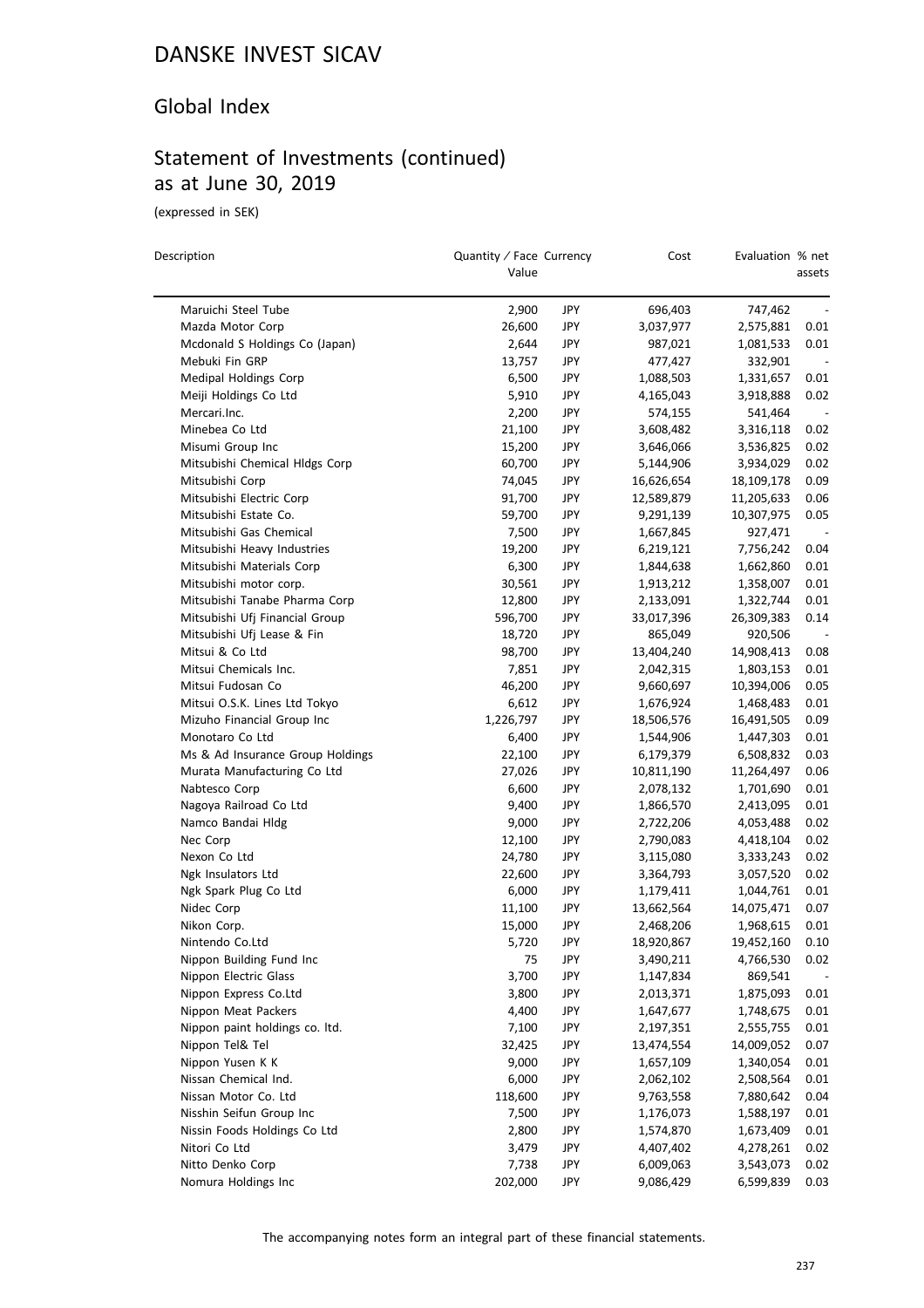#### Global Index

# Statement of Investments (continued) as at June 30, 2019

(expressed in SEK)

| Description                   | Quantity / Face Currency<br>Value |            | Cost       | Evaluation % net | assets                   |
|-------------------------------|-----------------------------------|------------|------------|------------------|--------------------------|
| Nomura Real Estate Hdgs Inc   | 5,217                             | JPY        | 1,024,317  | 1,040,505        | 0.01                     |
| Nomura Research Institute Ltd | 16,650                            | <b>JPY</b> | 2,167,651  | 2,476,232        | 0.01                     |
| Np Stl And Stomo              | 47,711                            | JPY        | 8,900,471  | 7,596,965        | 0.04                     |
| Nsk Ltd                       | 32,100                            | JPY        | 3,245,411  | 2,653,756        | 0.01                     |
| Ntt Data Corp                 | 33,883                            | <b>JPY</b> | 3,307,826  | 4,187,149        | 0.02                     |
| Ntt Docomo Inc                | 66,158                            | JPY        | 14,038,953 | 14,314,399       | 0.07                     |
| Obayashi Corp.                | 35,800                            | JPY        | 3,724,748  | 3,271,019        | 0.02                     |
| Obic Co Ltd Tokyo             | 3,160                             | <b>JPY</b> | 1,986,520  | 3,319,950        | 0.02                     |
| Odakyu El. Railway            | 15,700                            | JPY        | 2,780,375  | 3,565,287        | 0.02                     |
| Oji Holdings Corporation      | 44,200                            | JPY        | 2,385,792  | 2,367,540        | 0.01                     |
| Olympus Corp                  | 58,500                            | <b>JPY</b> | 4,875,450  | 6,025,203        | 0.03                     |
| Omron Corp                    | 8,900                             | JPY        | 4,296,656  | 4,307,358        | 0.02                     |
| Ono Pharmaceutical Co         | 20,410                            | <b>JPY</b> | 3,982,968  | 3,395,743        | 0.02                     |
| Oracle Corp Japan Toky        | 1,800                             | JPY        | 1,275,882  | 1,219,922        | 0.01                     |
| Oriental Land Co Ltd          | 9,900                             | JPY        | 7,751,941  | 11,373,017       | 0.06                     |
| Orix Corp                     | 64,344                            | <b>JPY</b> | 9,401,573  | 8,910,022        | 0.05                     |
| Osaka Gas Co Ltd              | 25,800                            | <b>JPY</b> | 4,451,985  | 4,170,313        | 0.02                     |
| Otsuka Corp                   | 5,100                             | JPY        | 1,687,521  | 1,903,899        | 0.01                     |
|                               |                                   |            | 7,158,741  | 5,967,578        | 0.03                     |
| Otsuka Holdings Co Ltd        | 19,709                            | JPY        |            |                  | 0.04                     |
| Panasonic Corp                | 107,100                           | JPY        | 13,473,352 | 8,278,602        |                          |
| Park 24 Co Ltd Tokyo          | 7,600                             | JPY        | 1,542,419  | 1,642,097        | 0.01                     |
| Peptidream Inc.               | 3,800                             | JPY        | 1,836,003  | 1,803,100        | 0.01                     |
| Persol Holdings Co LTD        | 7,900                             | <b>JPY</b> | 1,591,136  | 1,721,884        | 0.01                     |
| Pigeon Corp.                  | 6,200                             | JPY        | 2,312,810  | 2,314,544        | 0.01                     |
| Pola Orbis Holdings Inc       | 4,726                             | JPY        | 1,407,089  | 1,225,025        | 0.01                     |
| Rakuten Inc Tokyo             | 43,205                            | JPY        | 3,569,560  | 4,762,430        | 0.02                     |
| Recruit holdings Co. Ltd.     | 58,099                            | JPY        | 12,425,459 | 17,981,727       | 0.09                     |
| Renesas Electronics Corp      | 41,800                            | JPY        | 3,261,483  | 1,925,816        | 0.01                     |
| Resona Holdings Inc           | 96,900                            | <b>JPY</b> | 4,446,658  | 3,743,413        | 0.02                     |
| Ricoh Co. Ltd                 | 32,000                            | JPY        | 2,512,802  | 2,965,152        | 0.02                     |
| Rinnai Corp.                  | 1,500                             | JPY        | 1,126,856  | 884,844          |                          |
| Rohm Co. Ltd                  | 4,400                             | JPY        | 3,590,820  | 2,743,316        | 0.01                     |
| Ryohin Keikaku Co Ltd         | 1,200                             | JPY        | 3,203,438  | 2,010,985        | 0.01                     |
| Santen Pharmaceutical         | 17,500                            | JPY        | 2,344,494  | 2,690,054        | 0.01                     |
| Sbi Holdings Inc              | 11,864                            | <b>JPY</b> | 1,866,946  | 2,724,826        | 0.01                     |
| Secom Ltd                     | 10,900                            | JPY        | 6,967,357  | 8,705,190        | 0.05                     |
| Sega Sammy Holding Inc.       | 5,400                             | JPY        | 624,455    | 608,721          |                          |
| Seibu Holdings Inc            | 14,105                            | JPY        | 2,162,270  | 2,181,545        | 0.01                     |
| Seiko Epson Corp              | 12,700                            | JPY        | 2,403,383  | 1,864,716        | 0.01                     |
| Sekisui Chemical Co Ltd       | 17,392                            | JPY        | 2,819,449  | 2,423,331        | 0.01                     |
| Sekisui House Ltd             | 29,100                            | JPY        | 4,591,162  | 4,449,368        | 0.02                     |
| Seven & I Holdings Co Ltd     | 38,700                            | JPY        | 13,690,945 | 12,157,673       | 0.06                     |
| Seven Bank Ltd                | 19,494                            | JPY        | 560,055    | 473,407          |                          |
| Sg holdings co. Ltd.          | 2,400                             | JPY        | 477,316    | 631,404          | $\overline{\phantom{a}}$ |
| Sharp Corp.                   | 10,000                            | JPY        | 2,369,505  | 1,017,893        | 0.01                     |
| Shimadzu Corp                 | 10,000                            | JPY        | 2,089,866  | 2,275,189        | 0.01                     |
| Shimamura Corp.               | 400                               | JPY        | 323,475    | 277,294          |                          |
| Shimano Inc.                  | 3,300                             | JPY        | 3,836,036  | 4,555,459        | 0.02                     |
| Shimizu Corp                  | 32,500                            | JPY        | 2,884,759  | 2,504,904        | 0.01                     |
| Shin-Etsu Chemical Co         | 18,038                            | JPY        | 16,144,998 | 15,588,001       | 0.08                     |
| Shinsei Bank Ltd              | 5,400                             | JPY        | 710,829    | 777,991          |                          |
| Shionogi & Co Ltd             | 13,900                            | JPY        | 6,619,625  | 7,432,264        | 0.04                     |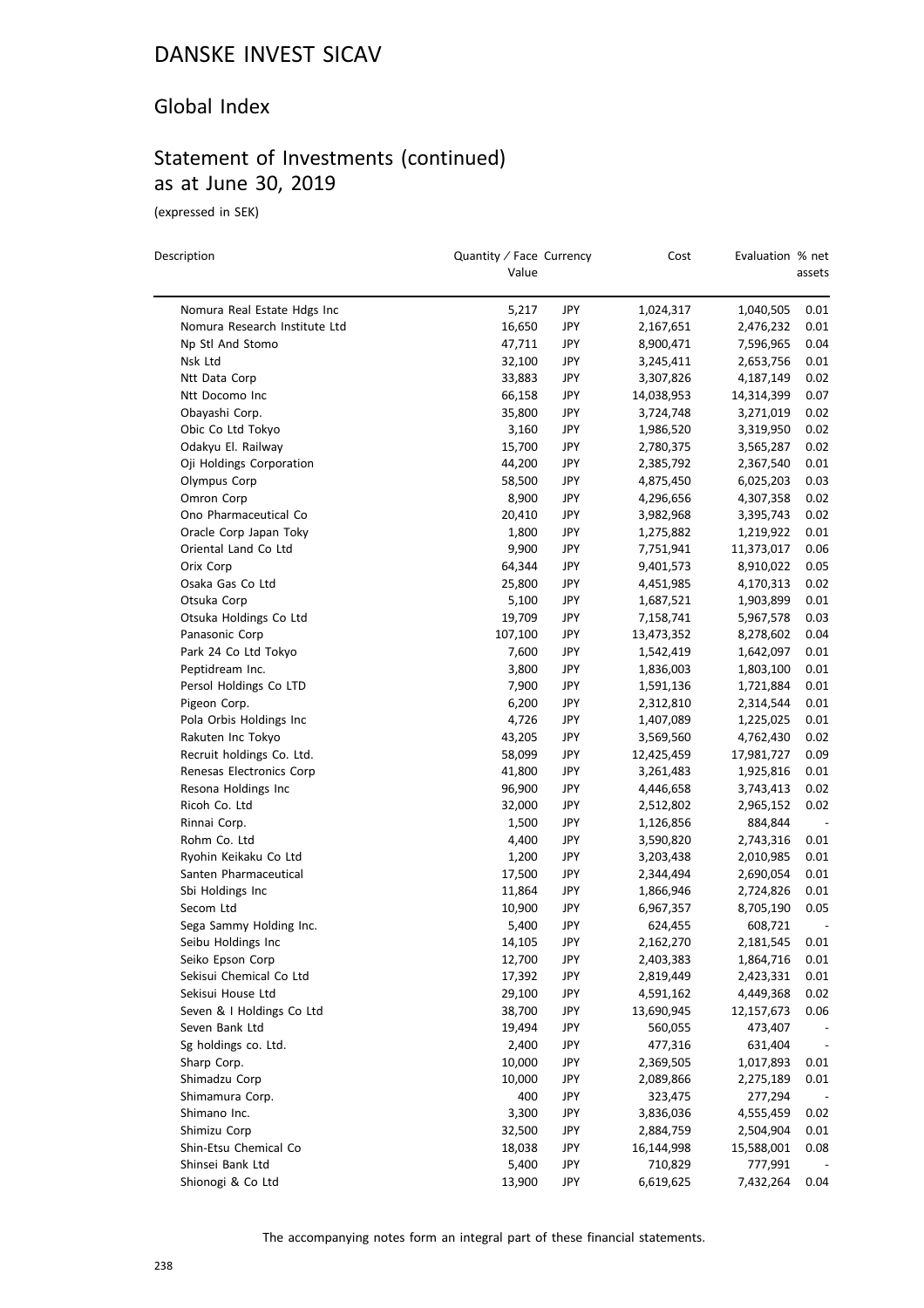#### Global Index

## Statement of Investments (continued) as at June 30, 2019

(expressed in SEK)

 $\overline{\phantom{0}}$ 

| Description                                           | Quantity / Face Currency<br>Value |            | Cost       | Evaluation % net | assets |
|-------------------------------------------------------|-----------------------------------|------------|------------|------------------|--------|
| Shiseido Co. Ltd                                      | 19,500                            | JPY        | 8,948,720  | 13,637,312       | 0.07   |
| Shizuoka Bank Ltd                                     | 15,900                            | JPY        | 1,276,436  | 1,087,182        | 0.01   |
| Showa Denko Kk                                        | 6,000                             | JPY        | 2,441,542  | 1,637,929        | 0.01   |
| Smc Corp                                              | 2,900                             | JPY        | 9,924,639  | 10,031,930       | 0.05   |
| Softbank                                              | 82,800                            | JPY        | 29,319,311 | 36,828,610       | 0.19   |
| Softbank corp.                                        | 84,900                            | <b>JPY</b> | 9,936,292  | 10,232,111       | 0.05   |
| Sohgo Security Services Co                            | 3,600                             | JPY        | 1,565,790  | 1,540,790        | 0.01   |
| Sompo Hldgs Shs                                       | 15,700                            | JPY        | 5,396,538  | 5,625,771        | 0.03   |
| Sony Corp Jpy 50                                      | 63,535                            | JPY        | 25,848,151 | 30,902,413       | 0.16   |
| Sony Financial Holding Inc                            | 8,116                             | JPY        | 1,210,366  | 1,808,802        | 0.01   |
| Stanley Electric Co Ltd                               | 3,900                             | <b>JPY</b> | 1,247,470  | 889,339          |        |
| Subaru SHS                                            | 31,200                            | JPY        | 8,455,795  | 7,036,793        | 0.04   |
| Sumco Corp                                            | 11,500                            | JPY        | 1,960,716  | 1,269,611        | 0.01   |
| Sumitomo Chemical Co. Ltd                             | 64,000                            | JPY        | 3,753,595  | 2,755,717        | 0.01   |
| Sumitomo Corp.                                        | 69,200                            | JPY        | 9,486,886  | 9,728,457        | 0.05   |
| Sumitomo Dainippon Pharma Co                          | 8,300                             | JPY        | 1,335,058  | 1,460,263        | 0.01   |
| Sumitomo Electric Industries                          | 29,800                            | JPY        | 4,156,371  | 3,629,977        | 0.02   |
| Sumitomo Heavy Industries                             | 9,000                             | JPY        | 3,068,283  | 2,871,543        | 0.02   |
| Sumitomo Metal Mining Co. Ltd                         | 12,100                            | JPY        | 4,106,854  | 3,354,216        | 0.02   |
| Sumitomo Mitsui Financial Gr.                         | 67,856                            | JPY        | 23,017,915 | 22,240,355       | 0.12   |
| Sumitomo Mitsui Trust Holdings Inc                    | 14,933                            | <b>JPY</b> | 4,929,310  |                  | 0.03   |
|                                                       |                                   |            |            | 5,023,009        |        |
| Sumitomo Realty + Development<br>Sumitomo Rubber Ind. | 17,900                            | JPY        | 5,398,602  | 5,931,612        | 0.03   |
|                                                       | 5,000                             | JPY        | 732,625    | 536,504          |        |
| Sundrug Co Ltd                                        | 3,000                             | JPY        | 1,160,963  | 753,344          |        |
| Suntory B & F                                         | 6,380                             | JPY        | 2,422,373  | 2,574,038        | 0.01   |
| Suzuken Co                                            | 3,600                             | JPY        | 1,364,726  | 1,959,315        | 0.01   |
| Suzuki Motor Corp                                     | 17,400                            | JPY        | 7,912,296  | 7,588,005        | 0.04   |
| Sysmex corp. Kobe                                     | 8,200                             | JPY        | 5,111,193  | 4,962,134        | 0.03   |
| T & D Holdings Inc Tokyo                              | 27,700                            | JPY        | 3,657,708  | 2,789,746        | 0.01   |
| Taiheiyo Cement Corp. Tokyo                           | 6,000                             | JPY        | 1,987,404  | 1,684,432        | 0.01   |
| Taisei Corp.                                          | 11,900                            | JPY        | 5,354,562  | 4,012,023        | 0.02   |
| Taisho Pharmaceutical Holdings                        | 2,000                             | JPY        | 1,733,130  | 1,424,361        | 0.01   |
| Taiyo Nip. Sanso Corp                                 | 6,000                             | JPY        | 700,646    | 1,182,203        | 0.01   |
| Takeda Pharmaceutical Co Ltd                          | 74,447                            | JPY        | 20,093,161 | 24,509,597       | 0.13   |
| <b>Tdk Corp</b>                                       | 6,300                             | JPY        | 4,435,809  | 4,524,715        | 0.02   |
| Teijin Ltd                                            | 7,000                             | JPY        | 1,218,023  | 1,107,368        | 0.01   |
| Terumo Corp.                                          | 31,800                            | JPY        | 6,567,681  | 8,790,566        | 0.05   |
| Thk Co Ltd                                            | 7,300                             | JPY        | 2,291,959  | 1,618,769        | 0.01   |
| Tobu railway co. Ltd                                  | 9,864                             | JPY        | 2,503,988  | 2,667,272        | 0.01   |
| Toho Co Ltd. Tokyo                                    | 5,700                             | JPY        | 1,567,514  | 2,248,149        | 0.01   |
| Toho Gas Co Ltd                                       | 5,262                             | JPY        | 1,391,801  | 1,796,713        | 0.01   |
| Tohoku Electr. Power Jpy 500                          | 25,500                            | JPY        | 2,906,972  | 2,391,403        | 0.01   |
| Tokio Marine Holdings Inc                             | 32,400                            | JPY        | 12,073,292 | 15,064,094       | 0.08   |
| Tokyo Electric Power Jpy 500                          | 77,115                            | JPY        | 2,863,795  | 3,732,157        | 0.02   |
| Tokyo Electron Co Ltd                                 | 7,700                             | JPY        | 12,231,673 | 10,025,988       | 0.05   |
| Tokyo Gas Co. Ltd                                     | 23,706                            | JPY        | 5,165,634  | 5,180,229        | 0.03   |
| Tokyu Corp                                            | 26,800                            | JPY        | 3,553,981  | 4,410,422        | 0.02   |
| Toppan Printing Co. Ltd                               | 11,300                            | JPY        | 1,749,246  | 1,591,039        | 0.01   |
| Toray Industries Inc.                                 | 68,000                            | JPY        | 5,759,712  | 4,797,153        | 0.03   |
| Toshiba Corp                                          | 34,000                            | JPY        | 7,861,143  | 9,823,271        | 0.05   |
| Tosoh Corp                                            | 11,500                            | JPY        | 2,127,597  | 1,500,359        | 0.01   |
| Toto Ltd                                              | 7,100                             | JPY        | 2,997,760  | 2,601,612        | 0.01   |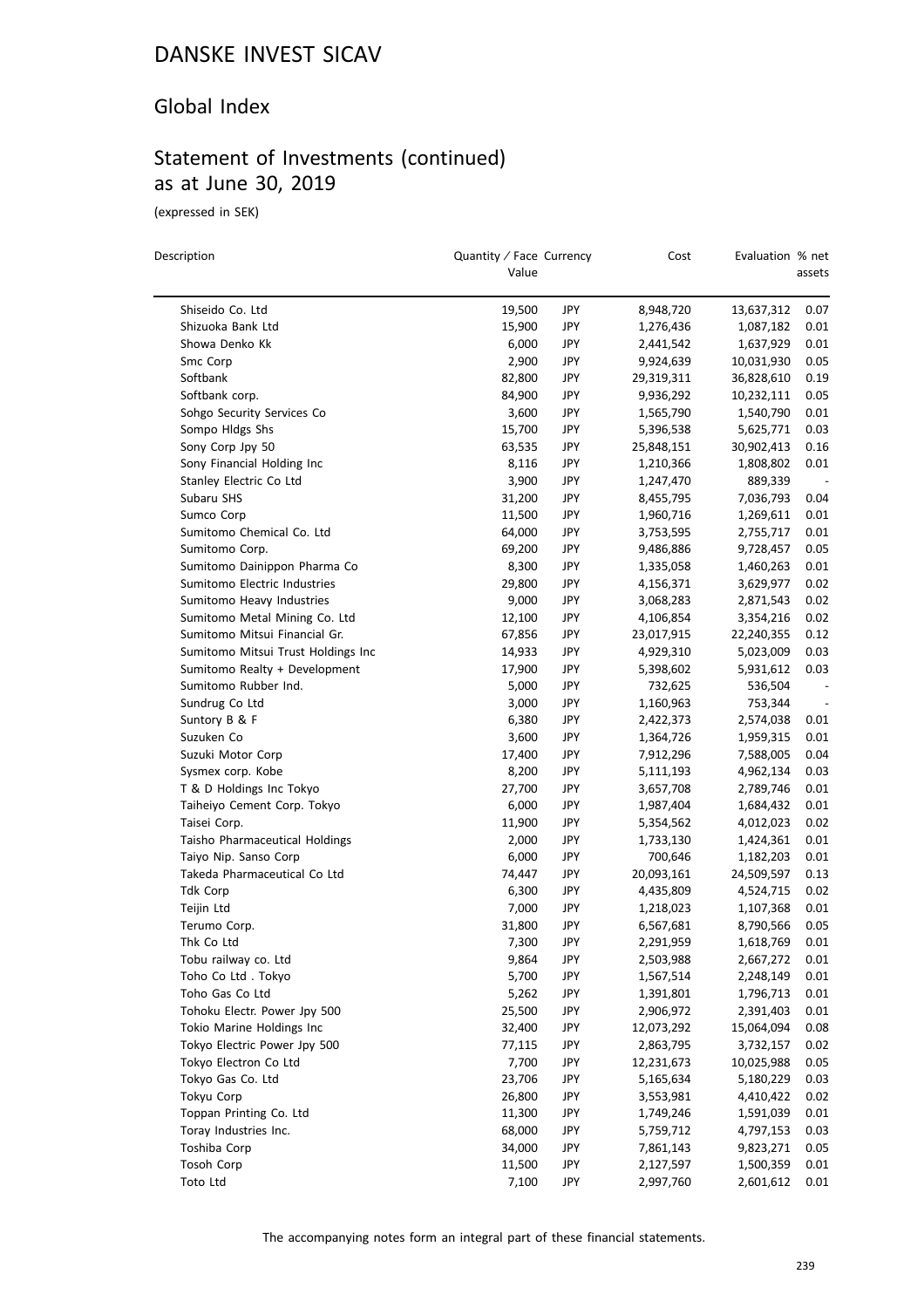### Global Index

# Statement of Investments (continued) as at June 30, 2019

(expressed in SEK)

| Description                     | Quantity / Face Currency<br>Value |            | Cost               | Evaluation % net   | assets                   |
|---------------------------------|-----------------------------------|------------|--------------------|--------------------|--------------------------|
| Toyo Seikan Kaisha Ltd          | 10,000                            | JPY        | 1,440,145          | 1,841,164          | 0.01                     |
| Toyo Suisan Kaisha              | 4,000                             | <b>JPY</b> | 1,378,233          | 1,529,423          | 0.01                     |
| Toyoda Gosei Co Ltd             | 800                               | JPY        | 162,481            | 144,744            |                          |
| Toyota Industries Corp          | 5,900                             | <b>JPY</b> | 3,006,719          | 3,012,946          | 0.02                     |
| Toyota Motor Corp.              | 116,181                           | <b>JPY</b> | 62,345,959         | 66,913,854         | 0.35                     |
| Toyota Tsusho Corp.             | 12,200                            | JPY        | 3,718,715          | 3,430,265          | 0.02                     |
| Trend Micro Inc. Tokyo          | 5,500                             | <b>JPY</b> | 2,568,860          | 2,275,835          | 0.01                     |
| Tsuruha Holding Inc             | 1,600                             | <b>JPY</b> | 1,605,163          | 1,372,347          | 0.01                     |
| Uni-Charm Corp.                 | 20,500                            | JPY        | 4,716,340          | 5,726,897          | 0.03                     |
| United Urban Investment         | 150                               | JPY        | 1,956,491          | 2,332,887          | 0.01                     |
| Uss Co Ltd Tokai                | 1,750                             | <b>JPY</b> | 307,805            | 319,943            | $\overline{\phantom{a}}$ |
| Welcia Holdings Co Ltd          | 2,300                             | JPY        | 830,444            | 868,525            | $\overline{\phantom{a}}$ |
| West Japan Railway Co           | 8,631                             | <b>JPY</b> | 5,204,372          | 6,478,329          | 0.03                     |
| Yahoo Japan Corp Tokyo          | 136,617                           | <b>JPY</b> | 4,403,382          | 3,717,718          | 0.02                     |
| Yakult Honsha                   | 6,100                             | JPY        | 3,905,673          | 3,335,710          | 0.02                     |
| Yamada Denki Co Ltd             | 15,840                            | <b>JPY</b> | 713,892            | 650,666            |                          |
| Yamaha Corp.                    | 5,600                             | <b>JPY</b> | 1,893,068          | 2,469,123          | 0.01                     |
| Yamaha Motor Co Ltd             | 13,300                            | JPY        | 3,405,057          | 2,193,336          | 0.01                     |
| Yamato Holdings Co Ltd          | 13,400                            | JPY        | 2,478,045          | 2,528,319          | 0.01                     |
| Yamazaki Baking Co              | 6,000                             | JPY        | 941,823            | 841,699            |                          |
| Yaskawa Electric Corp.          | 11,800                            | JPY        | 4,169,129          | 3,719,185          | 0.02                     |
| Yokogawa Electric Corp          | 10,100                            | <b>JPY</b> | 1,646,546          | 1,836,961          | 0.01                     |
| Yokohama Rubber Co Ltd          | 1,700                             | <b>JPY</b> | 307,125            | 289,867            |                          |
| Zozo                            | 9,827                             | JPY        | 2,303,584          | 1,708,606          | 0.01                     |
|                                 |                                   |            | 1,501,515,374      | 1,529,086,094      | 7.94                     |
| Jersey                          |                                   |            |                    |                    |                          |
| Amcor - Registered Shs          | 78,900                            | <b>USD</b> | 8,121,433          | 8,411,217          | 0.04                     |
| Aptiv Plc                       | 13,035                            | <b>USD</b> | 8,855,622          | 9,775,645          | 0.05                     |
| Experian Plc                    | 43,713                            | GBP        | 8,002,647          | 12,305,655         | 0.07                     |
| Ferguson Newco Plc              | 12,718                            | GBP        | 8,126,919          | 8,409,975          | 0.04                     |
| Glencore Xstrata Plc            | 578,560                           | GBP        | 23,598,274         | 18,674,774         | 0.10                     |
| Wpp Plc Shs                     | 61,943                            | GBP        | 8,801,211          | 7,242,742          | 0.04                     |
|                                 |                                   |            | 65,506,106         | 64,820,008         | 0.34                     |
| Liberia                         |                                   |            |                    |                    |                          |
| Royal Caribbean Cruises Ltd     | 8,476                             | <b>USD</b> | 8,788,176          | 9,532,158          | 0.05                     |
|                                 |                                   |            | 8,788,176          | 9,532,158          | 0.05                     |
| Luxembourg                      |                                   |            |                    |                    |                          |
| Arcelormittal Sa                | 36,633                            | <b>EUR</b> | 8,920,071          | 6,090,825          | 0.03                     |
| Aroundtown S.A.                 | 34,359                            | <b>EUR</b> | 2,687,572          | 2,630,560          | 0.01                     |
| Millicom Intl Cell. /Swed. Dep. | 4,020                             | <b>SEK</b> | 2,202,805          | 2,100,450          | 0.01                     |
| Rtl Group Sa                    | 2,432                             | <b>EUR</b> | 1,401,934          | 1,157,367          | 0.01                     |
| Ses Sa /Fdr                     | 18,659                            | <b>EUR</b> | 2,439,741          | 2,710,818          | 0.02                     |
| Tenaris Sa                      | 20,456                            | EUR        | 2,639,313          | 2,487,742          | 0.01                     |
|                                 |                                   |            | 20,291,436         | 17,177,762         | 0.09                     |
| <b>Mauritius</b>                |                                   |            |                    |                    |                          |
| Golden Agri-Resources Ltd       | 258,800                           | SGD        | 581,711<br>581,711 | 514,686<br>514,686 | -                        |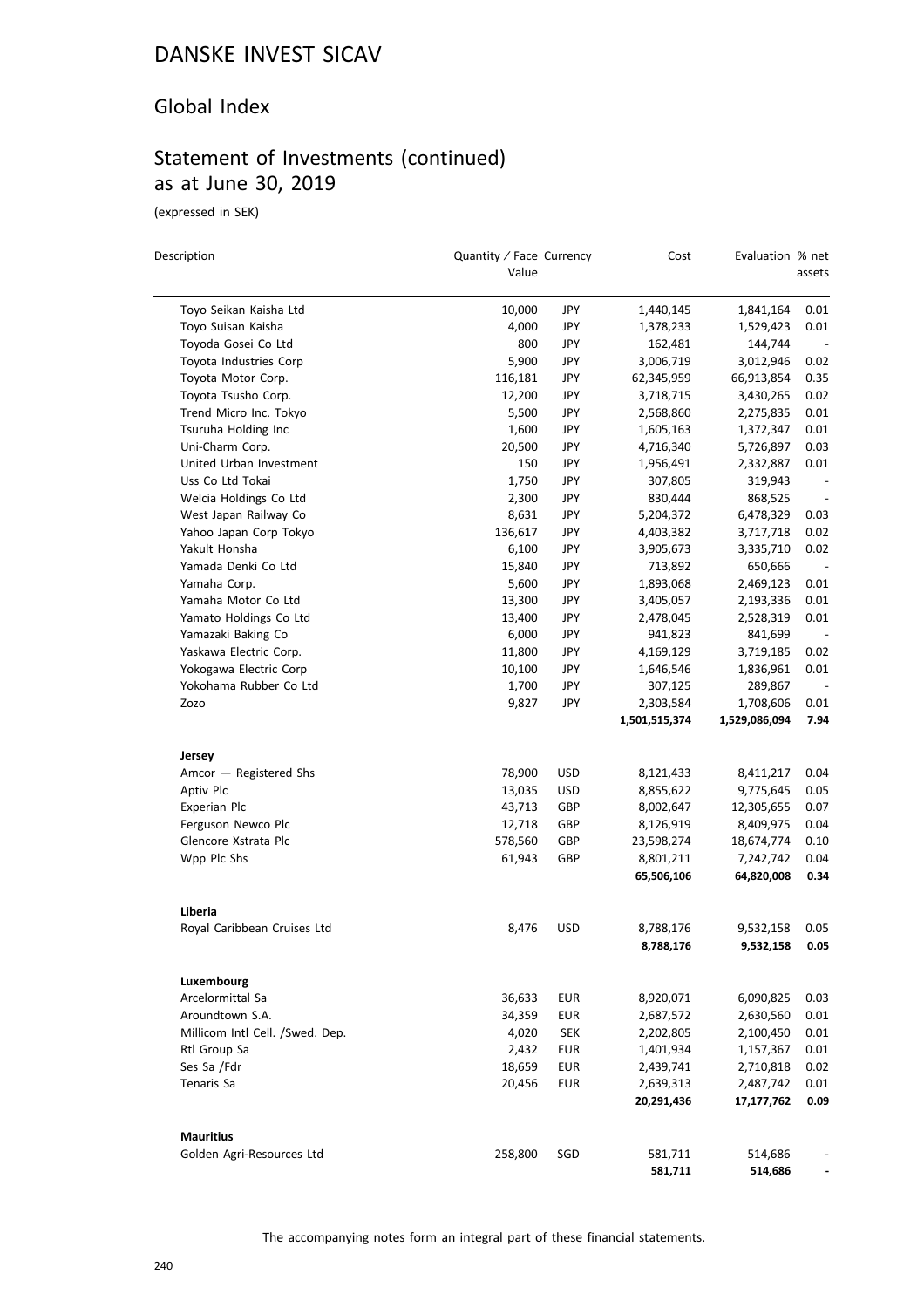### Global Index

## Statement of Investments (continued) as at June 30, 2019

(expressed in SEK)

| Description                                      | Quantity / Face Currency<br>Value |            | Cost                    | Evaluation % net        | assets       |
|--------------------------------------------------|-----------------------------------|------------|-------------------------|-------------------------|--------------|
| <b>New Zealand</b>                               |                                   |            |                         |                         |              |
| Auck Int                                         | 33,127                            | <b>NZD</b> | 1,778,973               | 2,033,402               | 0.01         |
| Fisher & Paykel Health C. Corp.                  | 26,908                            | <b>NZD</b> | 2,364,858               | 2,592,363               | 0.01         |
| <b>Fletcher Building</b>                         | 32,588                            | <b>NZD</b> | 1,161,079               | 984,927                 | 0.01         |
| Meridian Energy Ltd                              | 34,604                            | NZD        | 902,371                 | 1,024,294               | 0.01         |
| Ryman Healthcare                                 | 17,655                            | NZD        | 1,207,325               | 1,292,738               | 0.01         |
| Spark New Shs                                    | 78,535                            | NZD        | 1,685,602               | 1,957,619               | 0.01         |
| The A2 Milk Company Ltd                          | 36,810                            | <b>NZD</b> | 2,693,422               | 3,365,122               | 0.01         |
|                                                  |                                   |            | 11,793,630              | 13,250,465              | 0.07         |
| Norway                                           |                                   |            |                         |                         |              |
| Aker Bp Asa                                      | 5,408                             | <b>NOK</b> | 1,771,754               | 1,439,490               | 0.01         |
| Dnb Nor Asa                                      | 45,838                            | <b>NOK</b> | 7,418,605               | 7,916,224               | 0.04         |
| <b>Equinor Asa</b>                               | 64,107                            | <b>NOK</b> | 12,074,914              | 11,751,464              | 0.06         |
| Gjensidige Forsikring                            | 6,968                             | <b>NOK</b> | 1,072,108               | 1,302,707               | 0.01         |
| Marine Harvest Asa                               | 21,430                            | <b>NOK</b> | 3,656,331               | 4,651,272               | 0.02         |
| Norsk Hydro As                                   | 72,424                            | <b>NOK</b> | 4,073,876               | 2,403,797               | 0.01         |
| Orkla As A                                       | 34,794                            | <b>NOK</b> | 2,873,092               | 2,865,504               | 0.01         |
| Schibsted Asa                                    | 4,249                             | <b>NOK</b> | 739,255                 | 1,028,341               | 0.01         |
| <b>Telenor As</b>                                | 36,486                            | <b>NOK</b> | 6,607,072               | 7,190,518               | 0.04         |
| Yara International Asa                           | 8,372                             | <b>NOK</b> | 3,178,941               | 3,769,947               | 0.02         |
|                                                  |                                   |            | 43,465,948              | 44,319,264              | 0.23         |
| Panama                                           |                                   |            |                         |                         |              |
| Carnival Corp                                    | 21,360                            | <b>USD</b> | 11,608,024              | 9,225,348               | 0.05         |
|                                                  |                                   |            | 11,608,024              | 9,225,348               | 0.05         |
| Portugal                                         |                                   |            |                         |                         |              |
| Edp-Energias De Portugal Sa                      | 156,727                           | EUR        | 4,862,286               | 5,534,260               | 0.03         |
| Galp Energia Sgps Sa -B- Shrs                    | 26,247                            | EUR        | 4,137,667               | 3,750,820               | 0.02         |
| Jeronimo Martins Sgps Sa                         | 11,605                            | <b>EUR</b> | 1,730,290<br>10,730,243 | 1,736,885<br>11,021,965 | 0.01<br>0.06 |
|                                                  |                                   |            |                         |                         |              |
| <b>Singapore</b><br>Ascendas Real Estate Invest. | 72,200                            | SGD        | 1,185,404               | 1,544,799               | 0.01         |
| Capitaland Ltd                                   | 92,700                            | SGD        | 2,093,837               | 2,244,062               | 0.01         |
| City Developments Ltd                            | 3,600                             | SGD        | 271,607                 | 233,794                 |              |
| Comfortdelgro Corporation Ltd                    | 103,100                           | SGD        | 1,365,648               | 1,880,705               | 0.01         |
| Dbs Group Holdings Ltd                           | 84,100                            | SGD        | 13,559,421              | 14,972,041              | 0.08         |
| Flex Ltd                                         | 25,443                            | <b>USD</b> | 3,133,938               | 2,259,134               | 0.01         |
| Genting Singapore Ltd                            | 266,100                           | SGD        | 2,102,124               | 1,678,854               | 0.01         |
| Jardine Cycle & Carriage Ltd                     | 5,000                             | SGD        | 1,168,581               | 1,242,278               | 0.01         |
| Keppel Corp Ltd                                  | 110,700                           | SGD        | 5,112,631               | 5,055,943               | 0.02         |
| Oversea-Chinese Bk Corp                          | 140,200                           | SGD        | 10,715,056              | 10,960,571              | 0.06         |
| Sembcorp Industries Ltd                          | 94,300                            | SGD        | 1,801,459               | 1,558,508               | 0.01         |
| Singapore Airlines Ltd                           | 17,800                            | SGD        | 1,200,995               | 1,131,566               | 0.01         |
| Singapore Exchange Ltd                           | 50,200                            | SGD        | 2,478,026               | 2,726,523               | 0.01         |
| Singapore Press Holdings Ltd                     | 66,000                            | SGD        | 1,102,447               | 1,104,369               | 0.01         |
| Singapore Technologies Eng.                      | 654,300                           | SGD        | 15,424,331              | 18,576,230              | 0.09         |
| Singapore Telec /Board Lot 1000                  | 383,500                           | SGD        | 8,737,721               | 9,204,787               | 0.05         |
| Suntec Real Estate Inv. Trust                    | 57,000                            | SGD        | 679,423                 | 758,328                 |              |
| Uol Group Ltd                                    | 3,700                             | SGD        | 192,238                 | 191,571                 |              |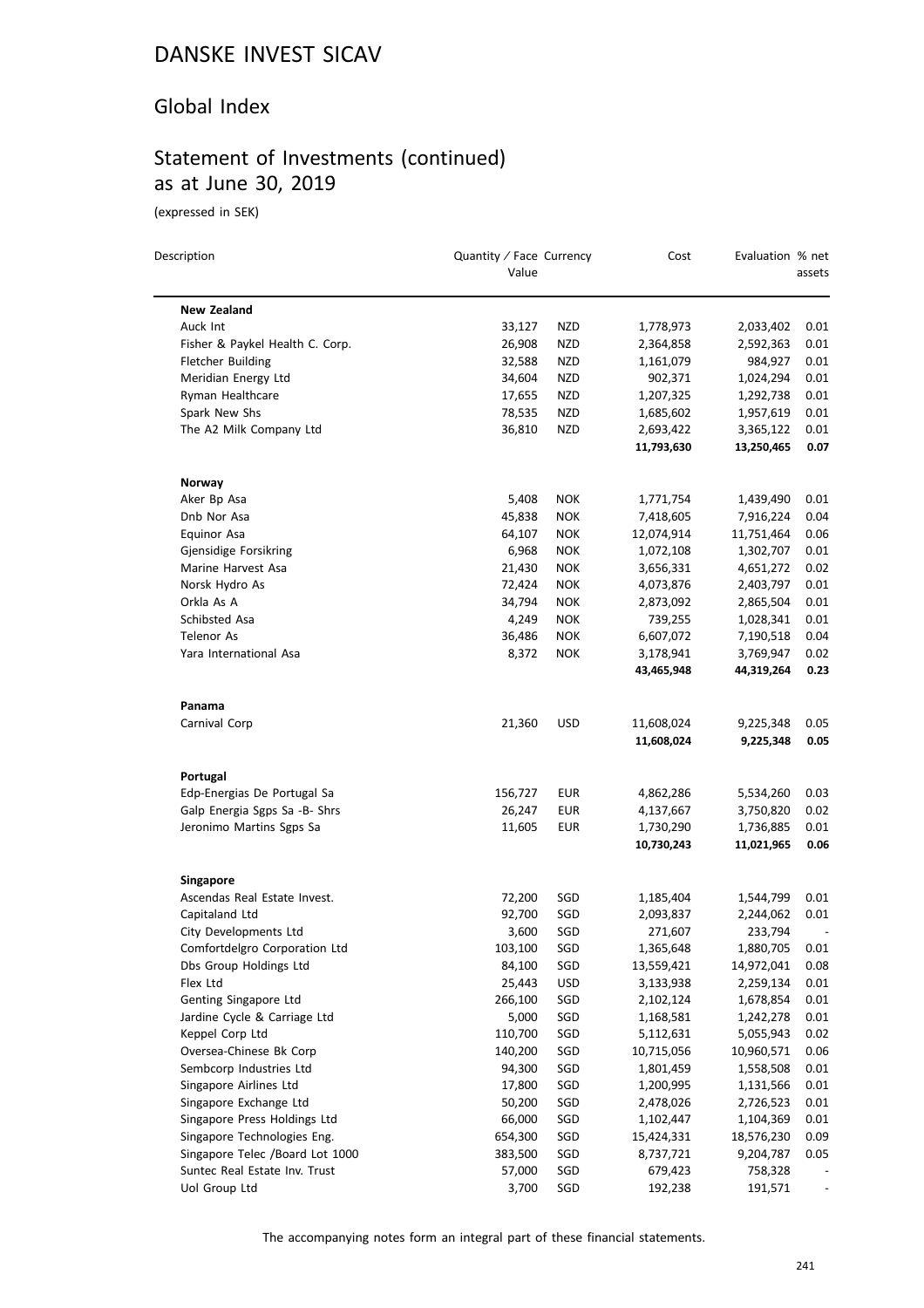#### Global Index

# Statement of Investments (continued) as at June 30, 2019

(expressed in SEK)

| Description                              | Quantity / Face Currency<br>Value |                          | Cost                    | Evaluation % net        | assets                   |
|------------------------------------------|-----------------------------------|--------------------------|-------------------------|-------------------------|--------------------------|
| Utd Overseas Bk /Local                   | 59,297                            | SGD                      | 9,827,706               | 10,625,575              | 0.05                     |
| Venture Corporation Ltd                  | 11,700                            | SGD                      | 1,412,129               | 1,307,035               | 0.01                     |
| Wilmar International Ltd                 | 70,200                            | SGD                      | 1,433,203               | 1,781,227               | 0.01                     |
| Yangzijiang Shipbuilding Ltd             | 127,000                           | SGD                      | 1,162,360               | 1,332,525               | 0.01                     |
|                                          |                                   |                          | 86,160,285              | 92,370,425              | 0.48                     |
| Spain                                    |                                   |                          |                         |                         |                          |
| Acs                                      | 13,602                            | EUR                      | 4,340,221               | 5,045,949               | 0.03                     |
| Aena Sme Sa                              | 2,885                             | <b>EUR</b>               | 4,707,174               | 5,313,155               | 0.03                     |
| Amadeus IT Group                         | 22,282                            | <b>EUR</b>               | 13,606,667              | 16,400,116              | 0.08                     |
| Banco Santander Sa /Reg.                 | 803,158                           | <b>EUR</b>               | 42,668,309              | 34,627,701              | 0.18                     |
| Bankia S.A.                              | 41,808                            | <b>EUR</b>               | 1,256,760               | 917,940                 | $\overline{\phantom{a}}$ |
| Bankinter Sa                             | 18,124                            | <b>EUR</b>               | 1,394,888               | 1,160,093               | 0.01                     |
| Bco Bilbao Viz. Argentaria / Nam.        | 323,133                           | <b>EUR</b>               | 21,987,570              | 16,787,685              | 0.09                     |
| Bco De Sabadell Sa /Nom.                 | 262,829                           | <b>EUR</b>               | 3,944,690               | 2,529,886               | 0.01                     |
| Caixabank                                | 165,521                           | <b>EUR</b>               | 6,138,637               | 4,403,704               | 0.02                     |
| Cellnex Telecom S.A.                     | 8,773                             | <b>EUR</b>               | 2,882,880               | 3,016,303               | 0.02                     |
| Enagas                                   | 13,295                            | <b>EUR</b>               | 3,324,615               | 3,296,938               | 0.02                     |
| Endesa Sa                                | 18,020                            | <b>EUR</b>               | 3,606,711               | 4,304,916               | 0.02                     |
| Ferrovial Sa                             | 28,947                            | <b>EUR</b>               | 5,067,425               | 6,884,753               | 0.04                     |
| Gamesa Corp. Tecnologica Sa              | 11,051                            | <b>EUR</b>               | 1,220,043               | 1,707,097               | 0.01                     |
| Grifols. Sa                              | 11,734                            | <b>EUR</b>               | 2,897,411               | 3,223,508               | 0.02                     |
| Iberdrola Sa                             | 323,517                           | <b>EUR</b>               | 20,428,645              | 29,964,557              | 0.15                     |
| Inditex                                  | 52,422                            | <b>EUR</b>               | 14,750,968              | 14,650,369              | 0.08                     |
| Mapfre Sa                                | 18,821                            | <b>EUR</b>               | 510,580                 | 511,274                 |                          |
| Naturgy Energy                           | 21,358                            | <b>EUR</b>               | 4,319,230               | 5,467,934               | 0.03                     |
| Red Electrica Corporacion. Sa            | 24,685                            | <b>EUR</b>               | 4,396,156               | 4,776,935               | 0.02                     |
| Repsol Sa                                | 73,578                            | <b>EUR</b>               | 11,042,931              | 10,716,773              | 0.05                     |
| Telefonica Sa                            | 229,772                           | <b>EUR</b>               | 19,129,405              | 17,530,881              | 0.09                     |
|                                          |                                   |                          | 193,621,916             | 193,238,467             | 1.00                     |
| Sweden                                   |                                   |                          |                         |                         |                          |
| Ab Industrivaerden /-C-                  | 2,905                             | <b>SEK</b>               | 592,811                 | 597,849                 | $\overline{\phantom{a}}$ |
| Alfa Laval Ab                            | 19,104                            | <b>SEK</b>               | 3,971,819               | 3,870,470               | 0.02                     |
| Assa Abloy Ab                            | 55,052                            | <b>SEK</b>               | 9,499,947               | 11,555,415              | 0.06                     |
| Atlas Copco Ab<br>Atlas Copco Ab         | 24,087                            | <b>SEK</b>               | 5,767,602               | 6,416,777               | 0.03                     |
|                                          | 34,777                            | <b>SEK</b>               | 9,431,558               | 10,321,814              | 0.05                     |
| Boliden Ab                               | 14,416                            | <b>SEK</b>               | 3,887,758               | 3,423,079               | 0.02                     |
| Electrolux Abb                           | 9,345                             | SEK                      | 2,613,322               | 2,217,569               | 0.01                     |
| Epiroc Aktiebolag<br>Epiroc Aktiebolag   | 23,069                            | <b>SEK</b>               | 1,922,717               | 2,121,887               | 0.01                     |
| Ericsson Tel. B                          | 38,022                            | <b>SEK</b>               | 3,426,969<br>8,648,322  | 3,675,967               | 0.02                     |
|                                          | 157,145<br>30,247                 | <b>SEK</b>               |                         | 13,844,475<br>8,632,494 | 0.07                     |
| Essity Aktie -B<br>Hennes & Mauritz Ab   | 42,694                            | <b>SEK</b><br><b>SEK</b> | 7,297,517               | 7,059,880               | 0.04<br>0.04             |
| Hexagon Ab B                             | 12,437                            |                          | 8,389,659               |                         |                          |
| Husqvarna Ab -B-                         | 14,994                            | <b>SEK</b><br><b>SEK</b> | 5,392,586<br>1,204,559  | 6,412,517<br>1,302,379  | 0.03<br>0.01             |
|                                          |                                   |                          |                         |                         |                          |
| Ica Gruppen Ab<br>Investment Ab Kinnevik | 2,792                             | <b>SEK</b>               | 906,796                 | 1,114,566               | 0.01                     |
| Investor Ab B                            | 10,020                            | <b>SEK</b>               | 2,691,415               | 2,419,830               | 0.01                     |
| Lundin Petroleum Ab                      | 21,909<br>10,337                  | <b>SEK</b><br><b>SEK</b> | 8,750,161               | 9,773,605<br>2,976,022  | 0.05<br>0.02             |
| Sandvik Ab                               | 68,993                            | <b>SEK</b>               | 2,320,085<br>10,415,350 | 11,770,206              | 0.06                     |
| Securitas Ab B                           | 16,898                            | <b>SEK</b>               | 2,498,086               | 2,752,684               | 0.01                     |
|                                          |                                   |                          |                         |                         |                          |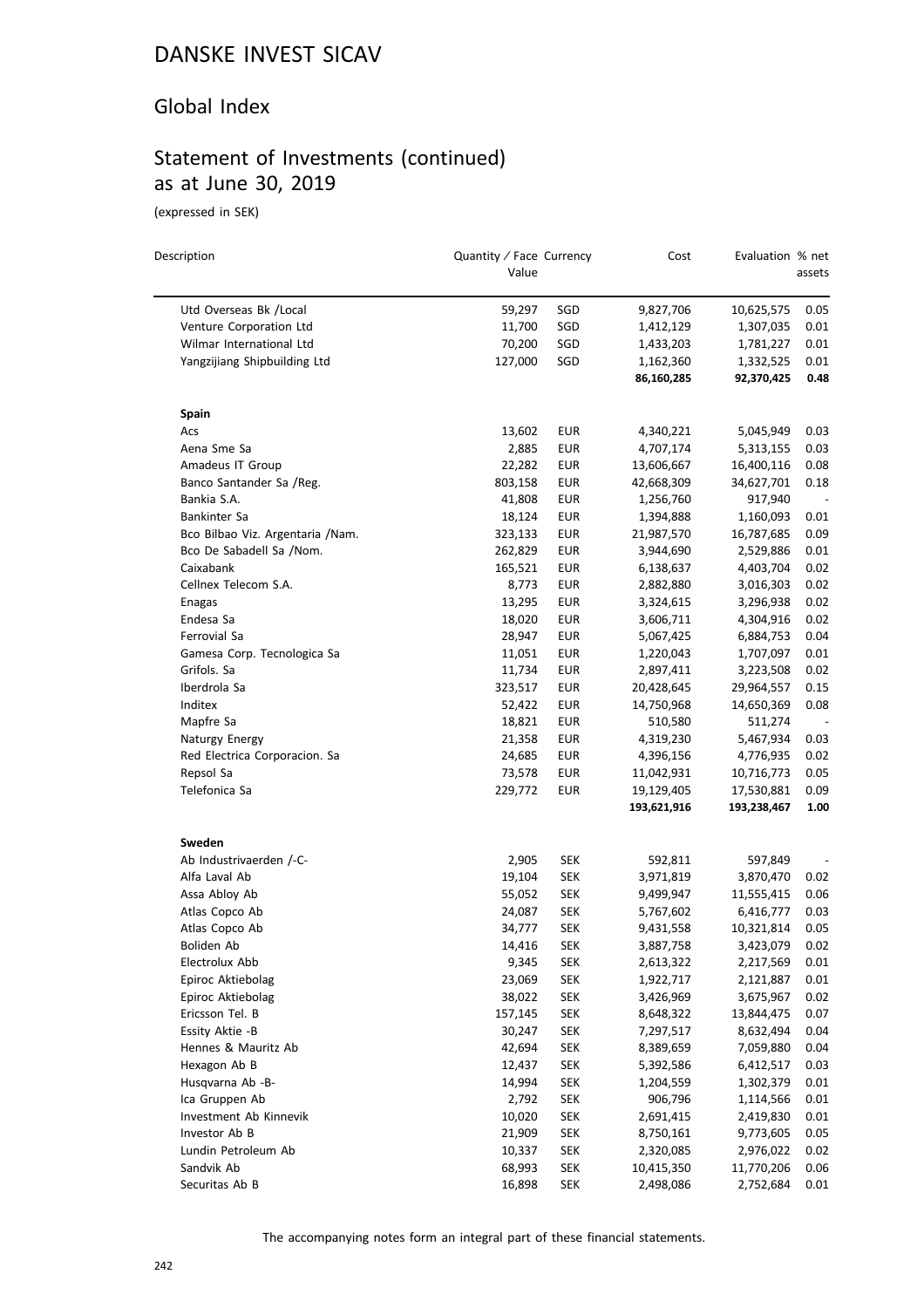#### Global Index

## Statement of Investments (continued) as at June 30, 2019

(expressed in SEK)

 $\overline{\phantom{0}}$ 

| Description                     | Quantity / Face Currency<br>Value |            | Cost        | Evaluation % net | assets |
|---------------------------------|-----------------------------------|------------|-------------|------------------|--------|
| Skandinav. Ensk. Banken A       | 78,745                            | <b>SEK</b> | 7,805,978   | 6,765,770        | 0.04   |
| Skanska B                       | 22,649                            | <b>SEK</b> | 3,909,417   | 3,798,237        | 0.02   |
| Skf Ab B                        | 26,352                            | <b>SEK</b> | 4,665,415   | 4,499,604        | 0.02   |
| Svenska Handelsbanken Ab        | 74,258                            | <b>SEK</b> | 8,496,189   | 6,822,825        | 0.04   |
| Swedbank Ab -A-                 | 46,267                            | <b>SEK</b> | 9,198,147   | 6,451,933        | 0.03   |
| Swedish Match Ab                | 8,378                             | <b>SEK</b> | 3,228,894   | 3,284,176        | 0.02   |
| Tele2 Ak B                      | 22,595                            | <b>SEK</b> | 2,428,910   | 3,061,623        | 0.02   |
| Teliasonera Ab                  | 132,814                           | <b>SEK</b> | 5,105,859   | 5,477,249        | 0.03   |
| Volvo B                         | 89,452                            | <b>SEK</b> | 14,075,007  | 13,180,752       | 0.07   |
|                                 |                                   |            | 158,542,855 | 165,601,654      | 0.86   |
| <b>Switzerland</b>              |                                   |            |             |                  |        |
| Abb Ltd                         | 97,879                            | <b>SEK</b> | 20,478,982  | 18,246,566       | 0.09   |
| Adecco /Act. Nom.               | 6,655                             | <b>CHF</b> | 4,068,852   | 3,714,901        | 0.02   |
| Alcon Inc.                      | 22,384                            | <b>CHF</b> | 9,485,480   | 12,840,091       | 0.07   |
| Baloise Holding /Namen          | 1,793                             | <b>CHF</b> | 2,379,142   | 2,948,365        | 0.02   |
| Barry Callebaut Ag /Nam.        | 80                                | <b>CHF</b> | 1,175,042   | 1,490,596        | 0.01   |
| Chubb Ltd                       | 23,509                            | USD        | 29,156,995  | 32,126,931       | 0.17   |
| Cie Financiere Richemont Nam-Ak | 25,603                            | <b>CHF</b> | 18,801,266  | 20,183,111       | 0.11   |
| Clariant /Namen-Akt.            | 10,335                            | <b>CHF</b> | 2,358,849   | 1,951,726        | 0.01   |
| Coca-Cola Hbc                   | 8,585                             | GBP        | 2,447,896   | 3,012,846        | 0.02   |
| Credit Suisse Group / Nom.      | 132,998                           | <b>CHF</b> | 17,901,246  | 14,814,046       | 0.08   |
| Dufry Ag Basel                  | 948                               | <b>CHF</b> | 1,008,676   | 745,875          |        |
| Ems Chemie Holding Ag           | 349                               | <b>CHF</b> | 1,912,018   | 2,103,920        | 0.01   |
| Garmin                          | 6,434                             | USD        | 3,287,311   | 4,763,715        | 0.02   |
| Geberit Ag /Namen-Aktien        | 2,239                             | <b>CHF</b> | 8,207,081   | 9,715,745        | 0.05   |
| Givaudan Sa /Reg.               | 446                               | <b>CHF</b> | 8,527,177   | 11,696,913       | 0.06   |
| Julius Baer Grp *Opr*           | 11,656                            | <b>CHF</b> | 5,551,046   | 4,820,548        | 0.03   |
| Kuehne + Nagel International    | 2,559                             | <b>CHF</b> | 3,605,603   | 3,528,546        | 0.02   |
| Lafargeholcim                   | 23,252                            | <b>CHF</b> | 11,051,596  | 10,547,818       | 0.05   |
| Lindt & Spruengli /Partiz.      | 58                                | <b>CHF</b> | 2,988,799   | 3,921,473        | 0.02   |
| Lindt & Spruengli /Reg.         | 4                                 | <b>CHF</b> | 2,388,747   | 3,022,301        | 0.02   |
| Lonza group ag /nom.            | 3,730                             | <b>CHF</b> | 8,211,214   | 11,692,021       | 0.06   |
| Nestle Sa                       | 156,371                           | <b>CHF</b> | 110,803,461 | 150,380,900      | 0.78   |
| Novartis Ag Basel / Nam.        | 109,284                           | <b>CHF</b> | 66,742,242  | 92,763,817       | 0.48   |
| Pargesa Holding Sa              | 1,483                             | <b>CHF</b> | 1,077,852   | 1,061,952        | 0.01   |
| Partners Group Holding          | 895                               | <b>CHF</b> | 5,132,374   | 6,532,442        | 0.03   |
| Roche Holding Ag /Genussschein  | 35,698                            | <b>CHF</b> | 70,005,823  | 93,299,789       | 0.49   |
| Schindler Hld Sa /Nom.          | 1,865                             | CHF        | 3,533,961   | 3,783,757        | 0.02   |
| Schindler Holding / Partic      | 2,251                             | <b>CHF</b> | 4,112,389   | 4,654,707        | 0.02   |
| Sgs Sa /Nom.                    | 221                               | <b>CHF</b> | 4,603,276   | 5,230,283        | 0.03   |
| Sika Ltd                        | 6,280                             | <b>CHF</b> | 6,624,438   | 9,956,159        | 0.05   |
| Sonova Holding Ag /Nom.         | 2,817                             | <b>CHF</b> | 4,481,172   | 5,945,735        | 0.03   |
| Straumann Holding Ag /Nom.      | 448                               | <b>CHF</b> | 2,855,252   | 3,672,316        | 0.02   |
| Swiss Life Holding /Nam         | 1,417                             | <b>CHF</b> | 4,307,184   | 6,523,684        | 0.03   |
| Swiss Prime Site Ag /Nom.       | 2,736                             | <b>CHF</b> | 2,112,647   | 2,219,564        | 0.01   |
| Swiss Re-Namen                  | 14,873                            | <b>CHF</b> | 11,777,205  | 14,045,671       | 0.07   |
| Swisscom /Nam.                  | 1,240                             | <b>CHF</b> | 5,274,117   | 5,783,138        | 0.03   |
| Te Connectivity / Reg Shs       | 18,481                            | <b>USD</b> | 14,703,491  | 16,423,364       | 0.09   |
| Temenos Ltd                     | 3,148                             | <b>CHF</b> | 4,405,722   | 5,231,913        | 0.03   |
| The Swatch Group Ag             | 1,556                             | CHF        | 4,935,323   | 4,138,554        | 0.02   |
| The Swatch Group Ag/Nam.        | 1,841                             | <b>CHF</b> | 1,078,501   | 925,883          |        |
|                                 |                                   |            |             |                  |        |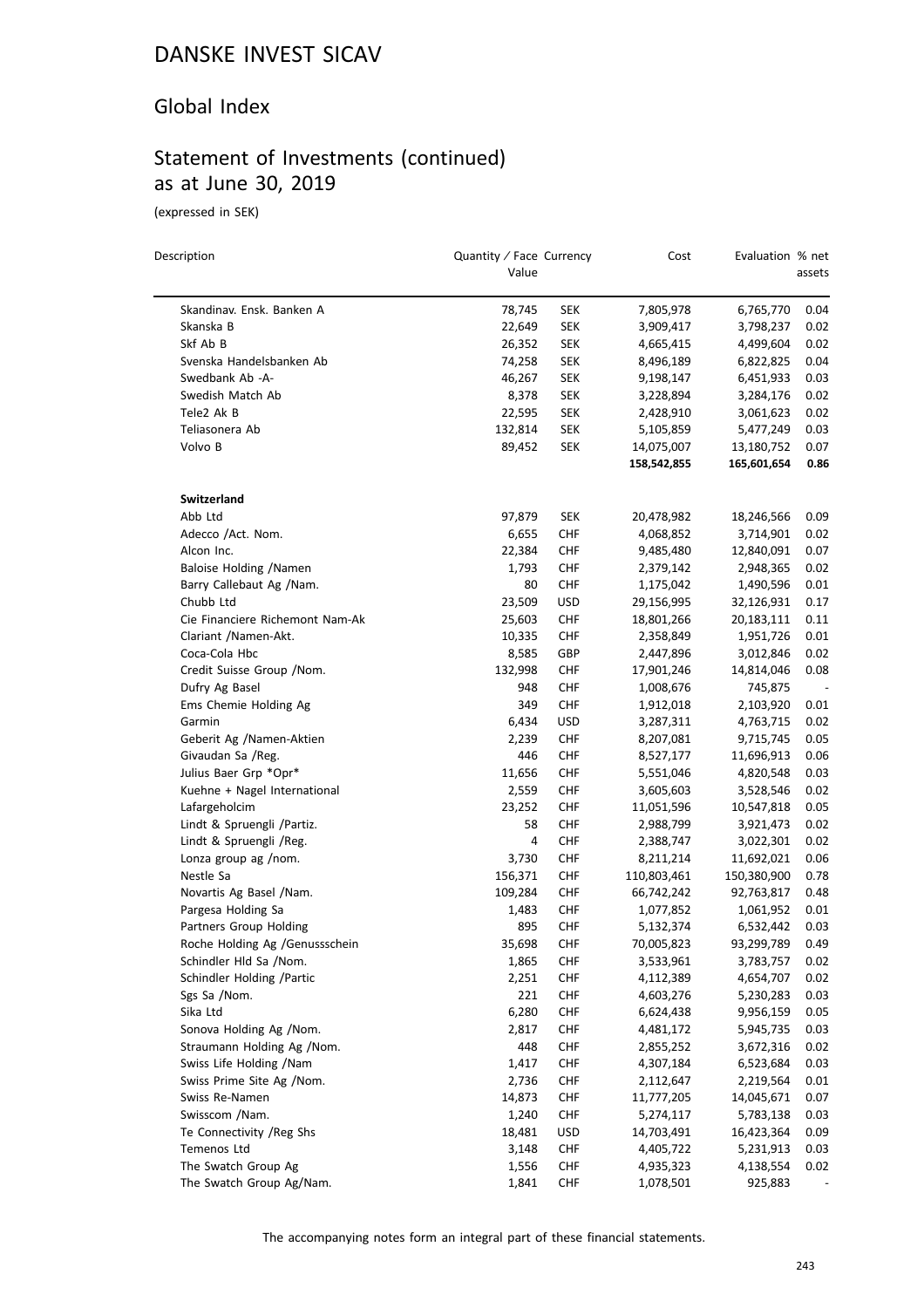### Global Index

# Statement of Investments (continued) as at June 30, 2019

(expressed in SEK)

| Description                     | Quantity / Face Currency<br>Value |            | Cost        | Evaluation % net | assets |
|---------------------------------|-----------------------------------|------------|-------------|------------------|--------|
| Ubs Group Ag                    | 199,288                           | CHF        | 28,040,894  | 21,998,664       | 0.11   |
| Vifor Pharma Ag                 | 2,076                             | CHF        | 2,334,360   | 2,786,491        | 0.01   |
| Zurich Insurance Group /Nam.    | 7,428                             | CHF        | 19,209,422  | 24,025,931       | 0.13   |
|                                 |                                   |            | 543,144,124 | 659,272,768      | 3.43   |
| <b>The Netherlands</b>          |                                   |            |             |                  |        |
| Abn Amro Group Nv               | 20,843                            | <b>EUR</b> | 5,126,255   | 4,143,561        | 0.02   |
| Adyen B.V.                      | 518                               | <b>EUR</b> | 3,628,664   | 3,714,094        | 0.02   |
| Aegon Nv                        | 90,236                            | EUR        | 4,728,509   | 4,174,120        | 0.02   |
| Aercap Holdings Nv              | 8,500                             | USD        | 3,798,698   | 4,101,735        | 0.02   |
| Akzo Nobel                      | 13,263                            | <b>EUR</b> | 10,357,870  | 11,580,875       | 0.06   |
| Asml Holding Nv                 | 20,237                            | <b>EUR</b> | 31,420,790  | 39,287,929       | 0.20   |
| Cnh Industrial Reg Shs          | 64,673                            | <b>EUR</b> | 6,893,721   | 6,162,296        | 0.03   |
| Exor Holding Nv                 | 5,208                             | <b>EUR</b> | 2,950,664   | 3,389,698        | 0.02   |
| Ferrari N.V.                    | 5,956                             | <b>EUR</b> | 5,637,056   | 8,986,533        | 0.05   |
| Fiat Chrysler Automobiles Nv    | 52,993                            | EUR        | 8,346,050   | 6,868,007        | 0.04   |
| Heineken Holding                | 5,231                             | <b>EUR</b> | 4,261,207   | 5,101,474        | 0.03   |
| Heineken Nv                     | 12,915                            | EUR        | 11,028,376  | 13,392,133       | 0.07   |
| Ing Group Nv                    | 195,992                           | EUR        | 28,910,283  | 21,114,338       | 0.11   |
| Koninklijke Ahold Delhaize Nv   | 60,678                            | <b>EUR</b> | 10,821,730  | 12,680,107       | 0.07   |
| Koninklijke Dsm Nv              | 9,000                             | <b>EUR</b> | 7,069,451   | 10,336,687       | 0.05   |
| Koninklijke Kpn Nv /Eur 0.24    | 174,840                           | EUR        | 4,923,201   | 4,987,855        | 0.03   |
| Koninklijke Vopak               | 4,145                             | <b>EUR</b> | 1,603,636   | 1,775,925        | 0.01   |
| Lyondellbasell Ind Nv -A-       | 17,070                            | <b>USD</b> | 15,026,509  | 13,641,112       | 0.07   |
| Mylan Nv                        | 26,495                            | USD        | 8,338,827   | 4,680,505        | 0.02   |
| Nn Group Nv                     | 15,819                            | <b>EUR</b> | 5,777,733   | 5,916,864        | 0.03   |
| Nxp Semiconductor               | 16,559                            | <b>USD</b> | 15,572,662  | 14,996,511       | 0.08   |
| Qiagen Nv                       | 10,523                            | EUR        | 2,902,140   | 3,968,217        | 0.02   |
| Randstad Holding (Eur 0.1)      | 5,079                             | <b>EUR</b> | 2,518,822   | 2,591,998        | 0.01   |
| Roy. Philips Electr. /Eur 0.2   | 44,956                            | <b>EUR</b> | 15,067,971  | 18,138,015       | 0.09   |
| Stmicroelectronics Nv           | 32,287                            | <b>EUR</b> | 6,145,263   | 5,321,837        | 0.03   |
| Unilever Cert. Of Shs           | 81,403                            | EUR        | 38,740,853  | 46,067,036       | 0.24   |
| Wolters Kluwer Nv               | 13,589                            | EUR        | 5,842,127   | 9,192,052        | 0.05   |
|                                 |                                   |            | 267,439,068 | 286,311,514      | 1.49   |
| <b>United States of America</b> |                                   |            |             |                  |        |
| 3M Co                           | 30,975                            | USD        | 57,499,025  | 49,816,353       | 0.26   |
| Abbott Laboratories Inc         | 87,911                            | <b>USD</b> | 42,991,029  | 68,596,355       | 0.36   |
| Abbvie Inc                      | 74,910                            | USD        | 60,571,904  | 50,542,357       | 0.26   |
| Abiomed Inc                     | 2,076                             | <b>USD</b> | 7,196,740   | 5,017,417        | 0.03   |
| Activision Blizzard Inc         | 37,749                            | <b>USD</b> | 20,034,934  | 16,531,386       | 0.09   |
| Acuity Brands Inc               | 2,000                             | <b>USD</b> | 2,557,432   | 2,559,102        | 0.01   |
| Adobe Systems Inc               | 24,706                            | <b>USD</b> | 42,090,893  | 67,541,500       | 0.35   |
| Advance Auto Parts Inc          | 3,427                             | <b>USD</b> | 3,266,827   | 4,901,074        | 0.03   |
| Advanced Micro Devices Inc      | 47,600                            | <b>USD</b> | 5,548,322   | 13,412,618       | 0.07   |
| Aes Corp.                       | 27,500                            | <b>USD</b> | 4,395,641   | 4,276,304        | 0.02   |
| Affiliated Managers Group Inc   | 2,860                             | USD        | 3,471,633   | 2,444,984        | 0.01   |
| Aflac Inc                       | 40,702                            | <b>USD</b> | 14,572,900  | 20,698,428       | 0.11   |
| Agilent Technologies            | 19,201                            | <b>USD</b> | 11,145,890  | 13,302,456       | 0.07   |
| Aig                             | 45,404                            | <b>USD</b> | 22,999,102  | 22,445,028       | 0.12   |
| Air Products & Chemicals        | 11,486                            | <b>USD</b> | 15,532,940  | 24,124,010       | 0.13   |
| Akamai Technologies Inc         | 8,700                             | <b>USD</b> | 4,329,877   | 6,468,900        | 0.03   |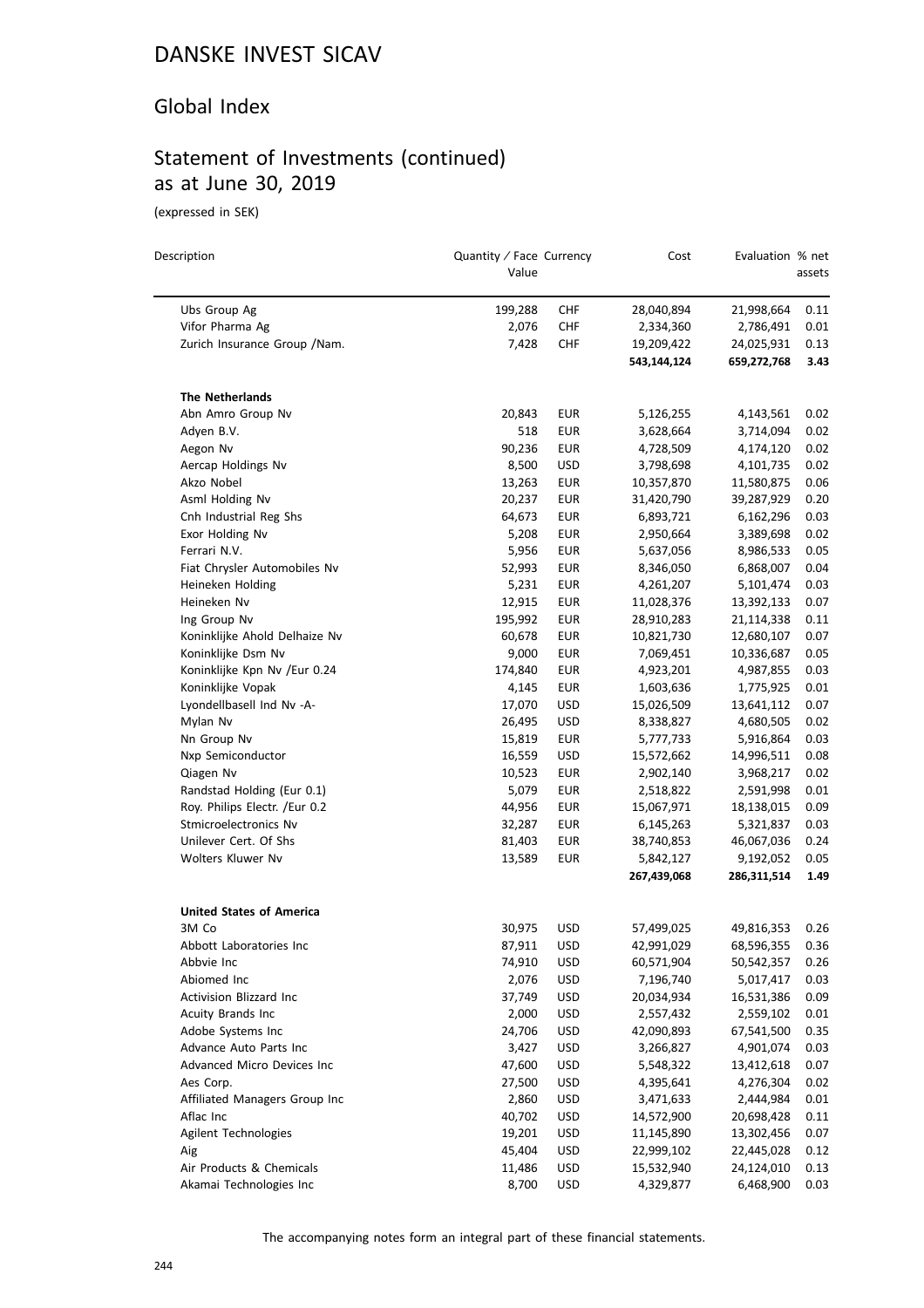### Global Index

## Statement of Investments (continued) as at June 30, 2019

(expressed in SEK)

 $\overline{a}$ 

| Description                   | Quantity / Face Currency<br>Value |            | Cost        | Evaluation % net | assets |
|-------------------------------|-----------------------------------|------------|-------------|------------------|--------|
| Albemarle Corp                | 5,325                             | USD        | 5,719,303   | 3,478,690        | 0.02   |
| Alexandria Real Estate Eq.    | 5,300                             | <b>USD</b> | 5,748,231   | 6,937,994        | 0.04   |
| Alexion Pharma Inc            | 10,811                            | USD        | 10,651,809  | 13,138,103       | 0.07   |
| Align Technology Inc          | 3,795                             | <b>USD</b> | 8,443,221   | 9,637,145        | 0.05   |
| Alleghany Corp (Del)          | 724                               | <b>USD</b> | 3,536,434   | 4,575,280        | 0.02   |
| Alliance Data System Corp     | 2,787                             | <b>USD</b> | 5,030,960   | 3,623,514        | 0.02   |
| Allstate Corp                 | 17,669                            | USD        | 14,572,450  | 16,670,631       | 0.09   |
| Ally Financial Inc            | 23,515                            | <b>USD</b> | 5,194,501   | 6,761,272        | 0.04   |
| Alnylam Pharmaceuticals Inc   | 4,400                             | USD        | 4,721,338   | 2,962,182        | 0.02   |
| Alphabet Inc -A-              | 15,158                            | USD        | 136,931,103 | 152,283,192      | 0.79   |
| Alphabet Inc -C-              | 15,559                            | USD        | 136,977,296 | 156,038,956      | 0.81   |
| Altice Usa Inc                | 13,800                            | USD        | 2,825,126   | 3,117,740        | 0.02   |
| Altria Group                  | 93,792                            | <b>USD</b> | 49,796,724  | 41,204,780       | 0.21   |
| Amazon Com Inc                | 20,936                            | <b>USD</b> | 228,962,970 | 367,832,972      | 1.91   |
| Amerco                        | 600                               | USD        | 1,821,406   | 2,107,348        | 0.01   |
| American Airlines Group Inc   | 6,756                             | <b>USD</b> | 2,517,078   | 2,044,101        | 0.01   |
| American Express Co           | 37,068                            | <b>USD</b> | 29,853,183  | 42,453,831       | 0.22   |
| American Financial Group      | 4,600                             | <b>USD</b> | 4,215,314   | 4,373,372        | 0.02   |
| American Tower Corp           | 22,378                            | <b>USD</b> | 28,282,903  | 42,449,268       | 0.22   |
| American Water Works Co Inc   | 9,356                             | <b>USD</b> | 7,430,678   | 10,069,549       | 0.05   |
| Ameriprise Financ. /Wh. I     | 7,052                             | <b>USD</b> | 9,123,540   | 9,497,758        | 0.05   |
| Amerisourcebergen Corp        | 8,277                             | <b>USD</b> | 5,641,309   | 6,547,569        | 0.03   |
| Ametek Inc                    | 14,641                            | USD        | 8,826,934   | 12,339,845       | 0.06   |
| Amgen Inc                     | 31,585                            | USD        | 46,347,637  | 54,003,375       | 0.28   |
| Amphenol Corporation -A-      | 14,740                            | <b>USD</b> | 10,881,725  | 13,120,761       | 0.07   |
| Anadarko Petrol. Corp.        | 25,984                            | <b>USD</b> | 11,733,938  | 17,010,865       | 0.09   |
| Analog Devices Inc            | 17,997                            | USD        | 13,934,168  | 18,846,923       | 0.10   |
| Annaly Capital Management Inc | 90,378                            | <b>USD</b> | 8,325,704   | 7,655,884        | 0.04   |
| Ansys Inc                     | 4,118                             | USD        | 5,376,059   | 7,825,652        | 0.04   |
| Anthem Inc                    | 13,080                            | <b>USD</b> | 24,857,353  | 34,248,532       | 0.18   |
| Apache Corp.                  | 20,346                            | <b>USD</b> | 7,252,708   | 5,468,766        | 0.03   |
| Apple Inc                     | 237,102                           | USD        | 348,992,727 | 435,398,291      | 2.26   |
| Applied Materials Inc         | 49,025                            | USD        | 22,128,447  | 20,427,841       | 0.11   |
| Aramark                       | 12,502                            | USD        | 4,046,675   | 4,182,799        | 0.02   |
| Archer-Daniels Midland Co     | 28,592                            | <b>USD</b> | 9,808,164   | 10,823,470       | 0.06   |
| Arconic Inc                   | 46,340                            | USD        | 8,379,650   | 11,101,306       | 0.06   |
| Arista Networks Inc           | 2,721                             | <b>USD</b> | 5,456,812   | 6,554,333        | 0.03   |
| Arrow Electronics Inc.        | 3,500                             | USD        | 2,372,116   | 2,314,390        | 0.01   |
| Assurant Inc                  | 2,754                             | <b>USD</b> | 2,258,739   | 2,718,227        | 0.01   |
| At & T                        | 365,269                           | <b>USD</b> | 101,481,927 | 113,566,192      | 0.59   |
| Atmos Energy Corp             | 7,600                             | <b>USD</b> | 5,883,048   | 7,443,459        | 0.04   |
| Autodesk Inc.                 | 11,026                            | <b>USD</b> | 11,733,074  | 16,664,830       | 0.09   |
| Autoliv Inc                   | 4,500                             | <b>USD</b> | 3,444,770   | 2,943,914        | 0.02   |
| Automatic Data Proces.        | 22,567                            | <b>USD</b> | 21,671,902  | 34,616,832       | 0.18   |
| Autozone Inc                  | 1,233                             | <b>USD</b> | 6,957,588   | 12,577,904       | 0.07   |
| Avalonbay Communities Inc.    | 6,963                             | <b>USD</b> | 10,653,979  | 13,126,205       | 0.07   |
| Avery Dennison Corp           | 5,907                             | <b>USD</b> | 5,319,235   | 6,339,968        | 0.03   |
| Axa Equitable Holdings Inc    | 11,600                            | <b>USD</b> | 1,938,175   | 2,249,397        | 0.01   |
| Baker Hughes A Ge Company     | 24,870                            | <b>USD</b> | 6,465,101   | 5,683,319        | 0.03   |
| Ball Corp.                    | 18,868                            | <b>USD</b> | 7,023,646   | 12,252,471       | 0.06   |
| Bank of America Corp          | 467,374                           | <b>USD</b> | 109,142,001 | 125,754,741      | 0.65   |
| Bank of Ny Mellon Corp Shs    | 51,078                            | USD        | 22,307,486  | 20,923,118       | 0.11   |
|                               |                                   |            |             |                  |        |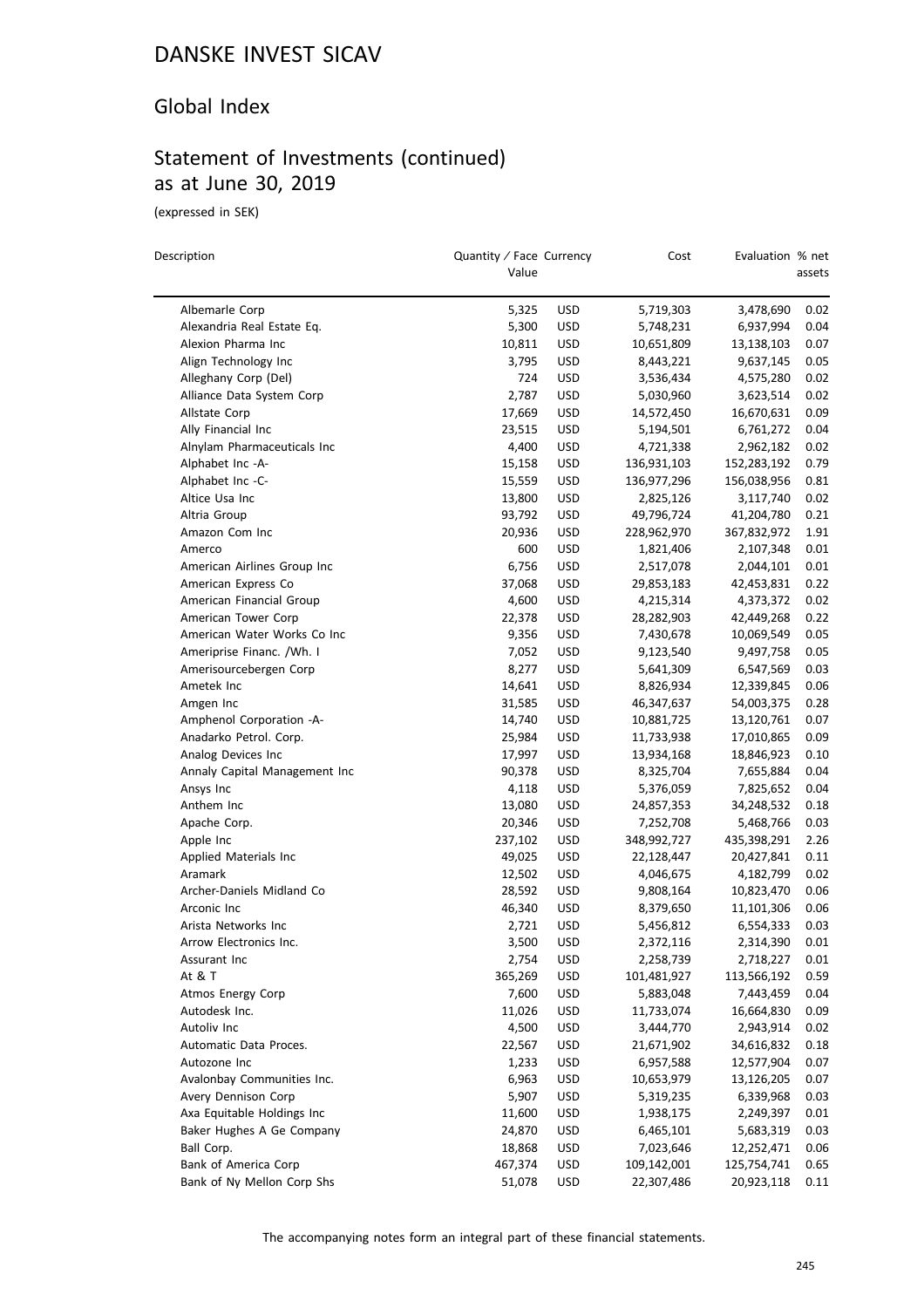### Global Index

# Statement of Investments (continued) as at June 30, 2019

(expressed in SEK)

| Description                      | Quantity / Face Currency<br>Value |            | Cost                    | Evaluation % net | assets       |
|----------------------------------|-----------------------------------|------------|-------------------------|------------------|--------------|
| Baxter Intl Inc                  | 24,384                            | <b>USD</b> | 13,282,071              | 18,528,944       | 0.10         |
| <b>Bb&amp;T Corporation</b>      | 38,350                            | <b>USD</b> | 15,534,762              | 17,481,309       | 0.09         |
| Becton Dickinson & Co.           | 13,354                            | <b>USD</b> | 25,286,722              | 31,224,175       | 0.16         |
| Berkshire Hathaway -B-           | 65,515                            | <b>USD</b> | 104,946,984             | 129,577,218      | 0.67         |
| Best Buy Co Inc.                 | 12,082                            | <b>USD</b> | 6,076,782               | 7,816,644        | 0.04         |
| Biogen Inc                       | 9,989                             | <b>USD</b> | 25,161,415              | 21,674,962       | 0.11         |
| Biomarin Pharmaceutical Inc      | 8,366                             | <b>USD</b> | 5,905,016               | 6,648,246        | 0.03         |
| Blackrock Inc                    | 6,130                             | <b>USD</b> | 24,898,881              | 26,691,492       | 0.14         |
| Block Inc H+R                    | 13,182                            | <b>USD</b> | 2,911,728               | 3,583,528        | 0.02         |
| Booking Holdings Inc             | 2,333                             | <b>USD</b> | 34,559,218              | 40,579,870       | 0.21         |
| Borg Warner Inc                  | 7,998                             | <b>USD</b> | 3,483,349               | 3,115,198        | 0.02         |
| <b>Boston Properties</b>         | 7,709                             | <b>USD</b> | 8,054,503               | 9,226,767        | 0.05         |
| Boston Scientific Corp.          | 68,302                            | <b>USD</b> | 17,047,491              | 27,237,149       | 0.14         |
| Brdrdg Fncl Solutions /Wh. Iss.  | 6,300                             | <b>USD</b> |                         | 7,463,203        | 0.04         |
| Brighthouse Financial Inc        | 5,321                             | <b>USD</b> | 5,388,422               |                  | 0.01         |
| Bristol Myers Squibb Co          |                                   |            | 1,788,467<br>41,427,271 | 1,811,352        |              |
| Broadcom Inc                     | 83,060                            | <b>USD</b> |                         | 34,948,701       | 0.18         |
|                                  | 20,560                            | <b>USD</b> | 44,564,290              | 54,911,872       | 0.29<br>0.04 |
| Brwn-Frman Corp. B /Non-Vot      | 14,057                            | <b>USD</b> | 6,113,997               | 7,229,352        |              |
| <b>Burlington Stores Inc</b>     | 3,300                             | <b>USD</b> | 4,942,798               | 5,209,640        | 0.03         |
| C.H. Robinson Worldwide Inc      | 6,148                             | <b>USD</b> | 4,294,100               | 4,811,503        | 0.02         |
| Cabot Oil + Gas Inc. /Cl.        | 22,500                            | <b>USD</b> | 5,253,222               | 4,793,097        | 0.02         |
| Cadence Design Systems           | 13,902                            | <b>USD</b> | 5,248,460               | 9,133,426        | 0.05         |
| Camden Property Tr. /Benef. Int. | 4,490                             | <b>USD</b> | 3,584,127               | 4,348,776        | 0.02         |
| Campbell Soup Co.                | 9,713                             | <b>USD</b> | 3,600,903               | 3,611,059        | 0.02         |
| Capital One Financial Corp.      | 24,376                            | <b>USD</b> | 18,417,063              | 20,522,158       | 0.11         |
| Cardinal Health Inc.             | 15,890                            | <b>USD</b> | 7,851,477               | 6,943,951        | 0.04         |
| Carmax / When Issued             | 8,471                             | <b>USD</b> | 5,144,681               | 6,824,429        | 0.04         |
| Caterpillar Inc.                 | 30,493                            | <b>USD</b> | 36,572,767              | 38,559,018       | 0.20         |
| Cboe Holdings Inc                | 5,830                             | <b>USD</b> | 5,572,726               | 5,605,520        | 0.03         |
| Cbre Group -A-                   | 16,152                            | <b>USD</b> | 6,083,813               | 7,687,860        | 0.04         |
| Cbs Corp -B- /When Issued        | 17,467                            | <b>USD</b> | 8,147,870               | 8,086,874        | 0.04         |
| Cdk Global Inc                   | 6,736                             | <b>USD</b> | 3,345,387               | 3,089,885        | 0.02         |
| Cdw Corp                         | 7,463                             | <b>USD</b> | 4,253,580               | 7,685,962        | 0.04         |
| Celanese Corp Series -A-         | 7,151                             | <b>USD</b> | 6,458,848               | 7,152,327        | 0.04         |
| Celgene Corp.                    | 34,814                            | <b>USD</b> | 29,102,257              | 29,859,029       | 0.16         |
| Centene Corp. De                 | 20,700                            | <b>USD</b> | 9,014,305               | 10,071,516       | 0.05         |
| Centerpoint Energy Inc           | 28,590                            | <b>USD</b> | 6,812,839               | 7,594,467        | 0.04         |
| Centurylink Inc                  | 50,106                            | <b>USD</b> | 6,977,738               | 5,467,123        | 0.03         |
| Cerner Corp                      | 14,931                            | <b>USD</b> | 8,002,197               | 10,154,410       | 0.05         |
| Cf Industries Holding Inc        | 11,955                            | <b>USD</b> | 3,850,826               | 5,181,092        | 0.03         |
| Charles Schwab Corp              | 62,086                            | <b>USD</b> | 24,450,250              | 23,151,200       | 0.12         |
| Charter Communications Inc       | 8,078                             | <b>USD</b> | 22,719,467              | 29,618,334       | 0.15         |
| Chemours Company Co. (The)       | 9,113                             | <b>USD</b> | 3,692,477               | 2,029,245        | 0.01         |
| Cheniere Energy                  | 11,681                            | <b>USD</b> | 5,353,822               | 7,418,486        | 0.04         |
| Chevron Corporation              | 96,855                            | <b>USD</b> | 96,555,681              | 111,826,278      | 0.58         |
| Chipotle Mexican Grill Inc       | 1,249                             | <b>USD</b> | 3,623,210               | 8,492,922        | 0.04         |
| Church & Dwight Co Inc           | 12,526                            | <b>USD</b> | 5,251,550               | 8,490,903        | 0.04         |
| Cigna Corporation                | 19,349                            | <b>USD</b> | 23,718,510              | 28,283,865       | 0.15         |
| Cimarex Energy Co / When Issued  | 5,415                             | USD        | 4,569,353               | 2,980,812        | 0.02         |
| Cincinnati Financial Corp        | 8,312                             | <b>USD</b> | 5,187,984               | 7,995,037        | 0.04         |
| Cintas                           | 3,400                             | <b>USD</b> | 7,534,314               | 7,485,489        | 0.04         |
| Cisco Systems Inc                | 229,770                           | USD        | 70,739,149              | 116,675,748      | 0.61         |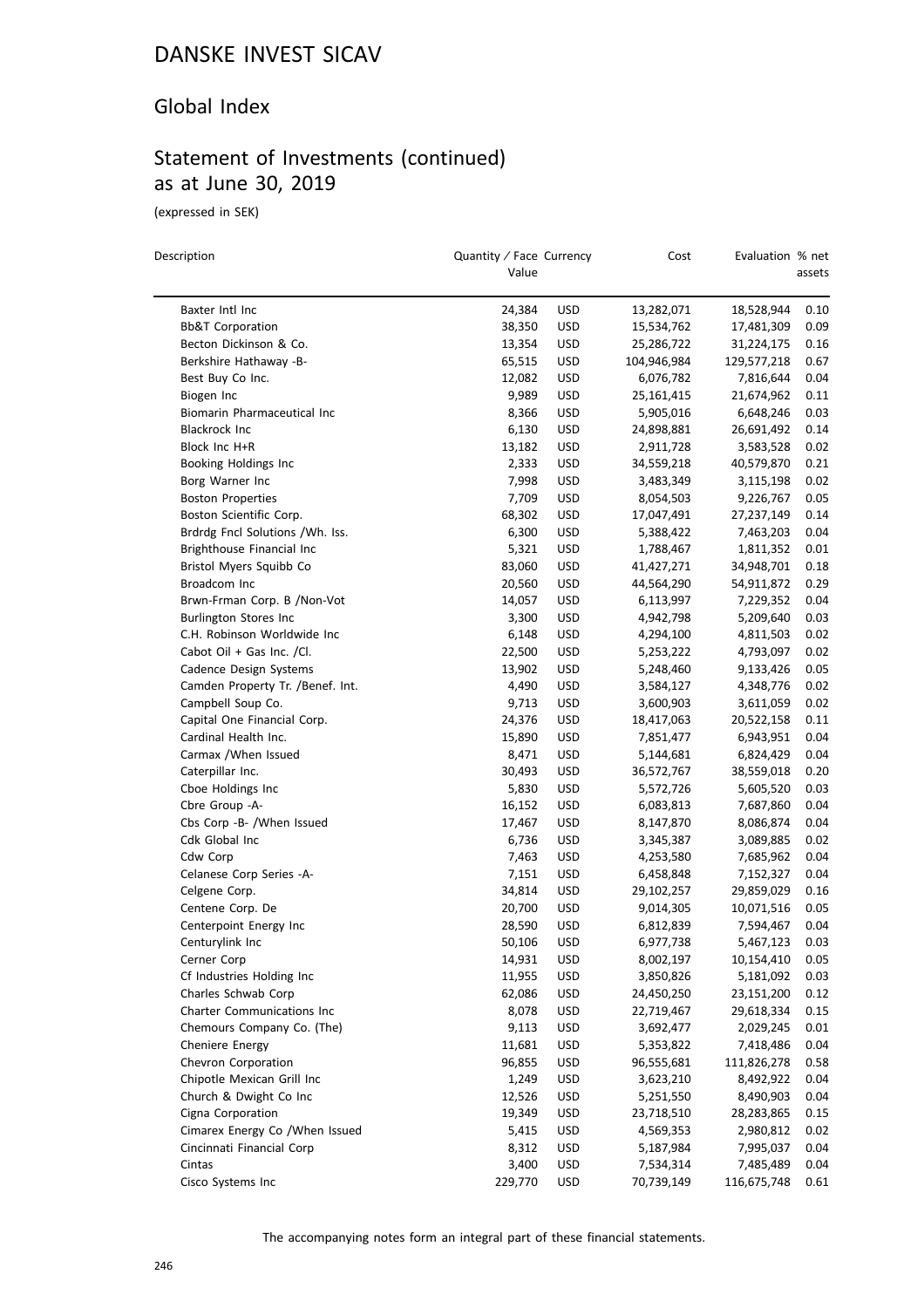### Global Index

## Statement of Investments (continued) as at June 30, 2019

(expressed in SEK)

 $\overline{a}$ 

| Description                                        | Quantity / Face Currency<br>Value |                          | Cost       | Evaluation % net       | assets       |
|----------------------------------------------------|-----------------------------------|--------------------------|------------|------------------------|--------------|
| Cit Group Inc                                      | 5,372                             | <b>USD</b>               | 2,081,685  | 2,618,713              | 0.01         |
| Citigroup Inc                                      | 123,319                           | <b>USD</b>               | 74,446,347 | 80,126,457             | 0.42         |
| Citizens Financial Group Inc                       | 22,494                            | USD                      | 7,411,961  | 7,379,735              | 0.04         |
| Citrix Systems Inc                                 | 7,147                             | USD                      | 5,505,592  | 6,507,762              | 0.03         |
| Clorox Co *Opa*                                    | 6,658                             | USD                      | 7,597,819  | 9,458,215              | 0.05         |
| Cme Group Inc                                      | 18,245                            | USD                      | 22,728,718 | 32,858,944             | 0.17         |
| Cms Energy Corp.                                   | 18,400                            | <b>USD</b>               | 7,833,634  | 9,886,287              | 0.05         |
| Coca-Cola Co                                       | 205,549                           | USD                      | 79,582,429 | 97,110,364             | 0.50         |
| Cognex Corp                                        | 8,100                             | USD                      | 4,303,414  | 3,605,845              | 0.02         |
| Cognizant Technology Sol A                         | 30,000                            | <b>USD</b>               | 18,949,189 | 17,644,275             | 0.09         |
| Colgate-Palmolive Co.                              | 42,631                            | <b>USD</b>               | 25,729,621 | 28,348,152             | 0.15         |
| Comcast Corp -A-                                   | 228,500                           | <b>USD</b>               | 70,653,298 | 89,636,111             | 0.47         |
| Comerica Inc.                                      | 7,948                             | <b>USD</b>               | 5,412,235  | 5,356,678              | 0.03         |
| Commscope Holding Co Inc                           | 13,080                            | <b>USD</b>               | 3,404,001  | 1,908,966              | 0.01         |
| Conagra Brands Inc                                 | 24,607                            | <b>USD</b>               | 7,139,190  | 6,054,719              | 0.03         |
| Concho Resources Inc                               | 10,236                            | <b>USD</b>               | 12,251,372 | 9,799,132              | 0.05         |
| Conocophillips                                     | 59,795                            | <b>USD</b>               | 28,377,768 | 33,842,039             | 0.18         |
| Consolidated Edison Inc                            | 18,435                            | <b>USD</b>               | 12,993,759 | 14,997,038             | 0.08         |
| Constellation Brand -A-                            |                                   |                          |            |                        | 0.08         |
|                                                    | 8,451                             | <b>USD</b>               | 15,536,592 | 15,442,011             |              |
| Continental Resources Inc<br>Cooper Companies Inc. | 5,800<br>2,187                    | <b>USD</b><br><b>USD</b> | 2,448,695  | 2,265,003<br>6,835,948 | 0.01<br>0.04 |
|                                                    |                                   |                          | 4,642,487  |                        |              |
| Copart Inc                                         | 11,000                            | USD                      | 5,426,739  | 7,627,946              | 0.04         |
| Corning Inc.                                       | 39,971                            | USD                      | 10,365,392 | 12,323,588             | 0.06         |
| Corteva Inc                                        | 30,848                            | USD                      | 8,253,425  | 8,463,308              | 0.04         |
| Costar Group Inc                                   | 1,778                             | <b>USD</b>               | 5,028,174  | 9,140,088              | 0.05         |
| Costco Wholesale Corp                              | 22,189                            | <b>USD</b>               | 34,301,439 | 54,404,019             | 0.28         |
| Coty Inc-Cl A                                      | 16,290                            | USD                      | 1,980,851  | 2,025,292              | 0.01         |
| Crown Castle Intl Shs                              | 21,184                            | <b>USD</b>               | 20,050,677 | 25,620,100             | 0.13         |
| Crown Holdings Inc                                 | 8,700                             | <b>USD</b>               | 3,894,893  | 4,931,991              | 0.03         |
| Csx Corp.                                          | 41,375                            | <b>USD</b>               | 18,682,587 | 29,701,093             | 0.15         |
| Cummins Inc                                        | 9,261                             | USD                      | 12,765,874 | 14,722,395             | 0.08         |
| Cvs Health Corp                                    | 65,271                            | <b>USD</b>               | 33,240,823 | 32,998,857             | 0.17         |
| Danaher Corp                                       | 31,254                            | USD                      | 25,260,341 | 41,443,883             | 0.22         |
| Darden Restaurants                                 | 6,328                             | <b>USD</b>               | 4,959,007  | 7,147,035              | 0.04         |
| Davita Inc                                         | 6,869                             | USD                      | 3,324,692  | 3,585,544              | 0.02         |
| Deere & Co.                                        | 16,148                            | USD                      | 18,990,146 | 24,827,288             | 0.13         |
| Dell Technologies Inc                              | 7,918                             | <b>USD</b>               | 2,951,488  | 3,731,995              | 0.02         |
| Delta Air Lines                                    | 9,490                             | <b>USD</b>               | 4,100,062  | 4,996,822              | 0.03         |
| Dentsply Sirona Inc                                | 10,460                            | <b>USD</b>               | 5,448,130  | 5,663,811              | 0.03         |
| Devon Energy Corp. (New)                           | 25,194                            | <b>USD</b>               | 8,201,904  | 6,666,662              | 0.03         |
| Dexcom Inc                                         | 4,300                             | <b>USD</b>               | 4,959,857  | 5,978,029              | 0.03         |
| Diamondback Energy Inc Shs                         | 7,993                             | <b>USD</b>               | 7,735,301  | 8,081,251              | 0.04         |
| Digital Rlty Tr Inc                                | 10,515                            | <b>USD</b>               | 10,327,355 | 11,491,574             | 0.06         |
| Discover Fin Svc                                   | 17,766                            | <b>USD</b>               | 10,136,053 | 12,789,608             | 0.07         |
| Discovery Com Inc /-A-                             | 3,329                             | <b>USD</b>               | 644,375    | 948,231                |              |
| Discovery Com Inc /-C-                             | 20,359                            | <b>USD</b>               | 3,023,668  | 5,374,036              | 0.03         |
| Dish Network Corp -A-                              | 11,779                            | <b>USD</b>               | 4,222,363  | 4,197,730              | 0.02         |
| Docusign Inc                                       | 4,300                             | <b>USD</b>               | 2,100,567  | 1,983,234              | 0.01         |
| <b>Dollar General Corporation</b>                  | 13,635                            | <b>USD</b>               | 10,019,702 | 17,098,781             | 0.09         |
| Dollar Tree Inc                                    | 12,120                            | <b>USD</b>               | 9,753,699  | 12,076,144             | 0.06         |
| Dominion Energy Inc                                | 42,097                            | <b>USD</b>               | 27,307,410 | 30,199,852             | 0.16         |
| Domino S Pizza Inc                                 | 2,089                             | <b>USD</b>               | 3,396,775  | 5,393,644              | 0.03         |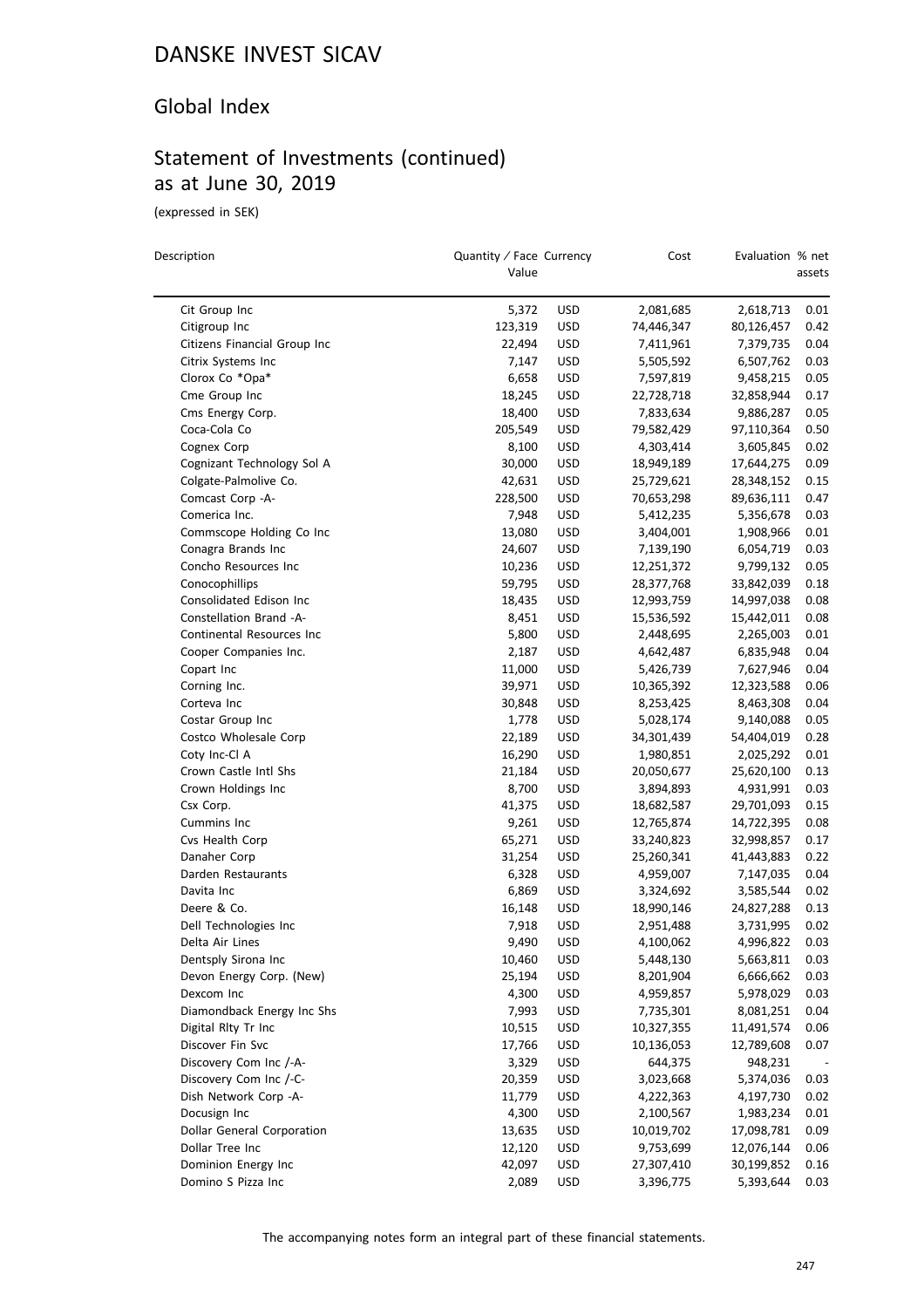### Global Index

# Statement of Investments (continued) as at June 30, 2019

(expressed in SEK)

| Description                 | Quantity / Face Currency<br>Value |            | Cost        | Evaluation % net | assets |
|-----------------------------|-----------------------------------|------------|-------------|------------------|--------|
| Dover Corp.                 | 10,156                            | USD        | 6,506,538   | 9,441,744        | 0.05   |
| Dow Inc                     | 38,648                            | USD        | 22,670,867  | 17,681,693       | 0.09   |
| Dr Horton Inc               | 18,623                            | USD        | 7,109,548   | 7,452,310        | 0.04   |
| Dropbox Inc -A- Shs         | 7,500                             | USD        | 1,619,147   | 1,743,134        | 0.01   |
| Dte Energy Company          | 10,923                            | USD        | 10,071,573  | 12,960,041       | 0.07   |
| Duke Energy                 | 38,549                            | USD        | 27,719,637  | 31,560,250       | 0.16   |
| Duke Realty Corp            | 17,374                            | USD        | 4,161,550   | 5,095,492        | 0.03   |
| Dupont De Nemours Inc       | 38,648                            | USD        | 33,223,813  | 26,918,773       | 0.14   |
| Dxc Technology Company      | 14,820                            | USD        | 10,282,064  | 7,583,253        | 0.04   |
| E Trade Financial Corp      | 13,100                            | USD        | 5,167,535   | 5,420,857        | 0.03   |
| East-West Bancorp           | 5,800                             | <b>USD</b> | 2,827,594   | 2,516,849        | 0.01   |
| Eastman Chemical Co         | 7,857                             | <b>USD</b> | 6,362,013   | 5,673,690        | 0.03   |
| Eaton Vance Corp / N.Vot.   | 5,771                             | USD        | 2,328,793   | 2,309,364        | 0.01   |
| Ebay Inc                    | 46,136                            | USD        | 14,245,060  | 16,908,258       | 0.09   |
| Ecolab Inc.                 | 13,793                            | USD        | 15,583,897  | 25,267,117       | 0.13   |
| Edison International        | 17,531                            | USD        | 10,864,113  | 10,964,601       | 0.06   |
| <b>Edwards Lifesciences</b> | 10,328                            | USD        | 10,137,648  | 17,702,679       | 0.09   |
| Elanco Animal Health Inc    | 14,100                            | USD        | 4,262,007   | 4,421,785        | 0.02   |
| <b>Electronic Arts</b>      | 15,340                            | USD        | 14,667,127  | 14,412,028       | 0.07   |
| Emerson Electric Co.        | 35,349                            | USD        | 19,461,691  | 21,882,402       | 0.11   |
| Entergy Corp.               | 10,777                            | USD        | 7,689,246   | 10,292,045       | 0.05   |
| Eog Resources Inc.          | 29,709                            | USD        | 26,649,968  | 25,679,073       | 0.13   |
| Epam Systems                | 1,900                             | USD        | 3,107,623   | 3,051,494        | 0.02   |
| Equifax Inc                 | 5,823                             | USD        | 5,421,725   | 7,306,574        | 0.04   |
| Equity Lifestyle            | 3,500                             | USD        | 4,027,448   | 3,940,341        | 0.02   |
| Equity Residential Sbi      | 18,868                            | USD        | 10,698,524  | 13,290,579       | 0.07   |
| Erie Indemnity Company Cl.A | 1,100                             | USD        | 2,451,145   | 2,595,175        | 0.01   |
| <b>Essex Property Trust</b> | 3,292                             | USD        | 6,951,948   | 8,916,622        | 0.05   |
| Estee Lauder Co -A-         | 11,362                            | <b>USD</b> | 13,072,286  | 19,303,171       | 0.10   |
| <b>Eversource Energy</b>    | 18,101                            | <b>USD</b> | 9,480,021   | 12,723,434       | 0.07   |
| <b>Exact Sciences Corp</b>  | 5,800                             | USD        | 5,598,285   | 6,352,125        | 0.03   |
| Exelon Corp                 | 53,234                            | USD        | 18,372,644  | 23,678,215       | 0.12   |
| Expedia Inc Del             | 5,952                             | <b>USD</b> | 5,990,248   | 7,346,396        | 0.04   |
| Expeditors Intl Wash.       | 6,432                             | USD        | 3,347,523   | 4,527,106        | 0.02   |
| Extra Space Storage Inc     | 6,472                             | <b>USD</b> | 4,794,257   | 6,371,119        | 0.03   |
| Exxon Mobil Corp            | 215,242                           | USD        | 148,258,282 | 153,033,907      | 0.79   |
| F5 Networks Inc             | 3,500                             | USD        | 4,010,471   | 4,729,124        | 0.02   |
| Facebook Inc -A-            | 119,825                           | USD        | 177,349,592 | 214,568,798      | 1.11   |
| Factset Research System Inc | 1,200                             | USD        | 3,285,920   | 3,190,499        | 0.02   |
| Fastenal                    | 31,400                            | <b>USD</b> | 6,431,503   | 9,494,582        | 0.05   |
| Fed. Realty Inv. Tr. /Sbi   | 3,600                             | USD        | 4,094,528   | 4,300,761        | 0.02   |
| Fedex Corp.                 | 11,995                            | USD        | 22,644,589  | 18,272,955       | 0.09   |
| Fid Nat Fin -A- Fnf Group   | 13,946                            | <b>USD</b> | 4,541,129   | 5,214,546        | 0.03   |
| Fidelity Natl Inform Serv   | 17,469                            | <b>USD</b> | 13,960,346  | 19,883,994       | 0.10   |
| Fifth Third Bancorp         | 38,375                            | USD        | 9,341,258   | 9,933,777        | 0.05   |
| First Data Corp             | 28,071                            | <b>USD</b> | 4,402,092   | 7,050,306        | 0.04   |
| First Republic Bank         | 7,802                             | <b>USD</b> | 5,988,727   | 7,068,708        | 0.04   |
| Fiserv Inc                  | 21,072                            | <b>USD</b> | 11,974,050  | 17,822,634       | 0.09   |
| Fleetcor Technologies Inc   | 4,500                             | <b>USD</b> | 7,226,691   | 11,725,970       | 0.06   |
| Flir Systems                | 7,200                             | <b>USD</b> | 3,277,485   | 3,614,029        | 0.02   |
| Flowserve Corp              | 8,984                             | <b>USD</b> | 3,119,555   | 4,391,974        | 0.02   |
| Fmc Corp.                   | 6,598                             | USD        | 4,355,595   | 5,077,975        | 0.03   |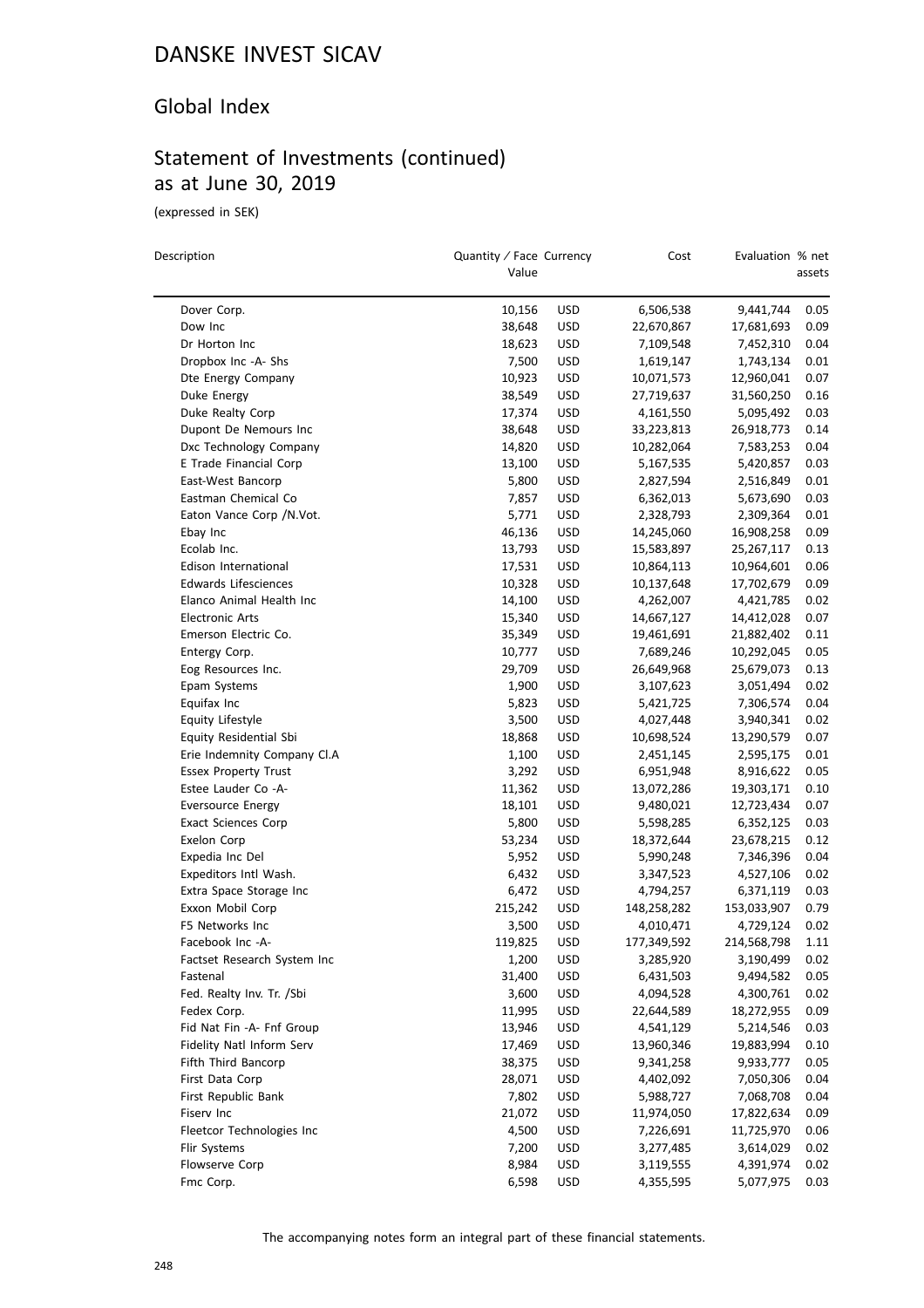#### Global Index

# Statement of Investments (continued) as at June 30, 2019

(expressed in SEK)

 $\overline{a}$ 

| Description |                                | Value   | Quantity / Face Currency |            | Evaluation % net | assets |
|-------------|--------------------------------|---------|--------------------------|------------|------------------|--------|
|             | Ford Motor Co                  | 191,863 | <b>USD</b>               | 18,571,203 | 18,210,786       | 0.09   |
|             | Fortinet                       | 7,406   | <b>USD</b>               | 3,077,748  | 5,279,300        | 0.03   |
|             | Fortive Corp                   | 16,100  | USD                      | 12,740,506 | 12,177,324       | 0.06   |
|             | Fox - Registered Shs -A-       | 14,820  | <b>USD</b>               | 2,918,173  | 5,038,085        | 0.03   |
|             | Fox Corp -B-                   | 11,597  | <b>USD</b>               | 2,636,670  | 3,930,585        | 0.02   |
|             | Fr Brnd Hom Sec                | 8,599   | <b>USD</b>               | 4,011,495  | 4,557,997        | 0.02   |
|             | Franklin Resources Inc.        | 16,072  | <b>USD</b>               | 5,032,789  | 5,189,326        | 0.03   |
|             | Freeport Mcmora. Copper & Gold | 72,362  | <b>USD</b>               | 8,816,476  | 7,794,793        | 0.04   |
|             | Gallagher + Co Arthur J.       | 10,100  | <b>USD</b>               | 5,663,550  | 8,208,007        | 0.04   |
|             | Gap Inc.                       | 10,959  | <b>USD</b>               | 2,564,332  | 1,827,178        | 0.01   |
|             | Gartner Inc *Opa*              | 4,800   | <b>USD</b>               | 4,921,410  | 7,167,489        | 0.04   |
|             | General Dynamics Corp *Opr*    | 21,600  | <b>USD</b>               | 34,317,498 | 36,438,226       | 0.19   |
|             | General Electric Co            | 440,664 | <b>USD</b>               | 64,636,159 | 42,929,783       | 0.22   |
|             | General Mills Inc              | 30,469  | <b>USD</b>               | 13,094,181 | 14,847,206       | 0.08   |
|             | General Motors                 | 64,357  | <b>USD</b>               |            | 23,006,821       | 0.12   |
|             | Genuine Parts Co               |         |                          | 22,029,170 |                  |        |
|             |                                | 8,463   | <b>USD</b>               | 6,325,003  | 8,133,212        | 0.04   |
|             | Gilead Sciences Inc            | 64,587  | <b>USD</b>               | 40,144,798 | 40,485,227       | 0.21   |
|             | Global Payments Inc            | 8,318   | <b>USD</b>               | 7,344,217  | 12,358,149       | 0.06   |
|             | Godaddy Inc                    | 9,333   | <b>USD</b>               | 6,168,164  | 6,074,503        | 0.03   |
|             | Goldman Sachs Group Inc.       | 17,324  | <b>USD</b>               | 35,117,417 | 32,886,346       | 0.17   |
|             | Grubhub Inc                    | 4,500   | <b>USD</b>               | 3,107,235  | 3,256,216        | 0.02   |
|             | Halliburton Co                 | 44,387  | <b>USD</b>               | 15,387,334 | 9,365,006        | 0.05   |
|             | Hanesbrands Inc                | 17,800  | <b>USD</b>               | 2,844,509  | 2,843,904        | 0.01   |
|             | Harley Davidson Inc.           | 8,550   | <b>USD</b>               | 3,252,212  | 2,842,332        | 0.01   |
|             | Harris Corp.                   | 11,000  | <b>USD</b>               | 16,954,166 | 19,302,561       | 0.10   |
|             | Hartford Fin. Serv. Group      | 18,343  | <b>USD</b>               | 8,396,837  | 9,482,946        | 0.05   |
|             | Hasbro Inc.                    | 5,600   | <b>USD</b>               | 4,360,872  | 5,490,889        | 0.03   |
|             | Hca Healthcare Inc             | 14,222  | <b>USD</b>               | 10,870,573 | 17,836,220       | 0.09   |
|             | Hcp Inc                        | 24,514  | <b>USD</b>               | 5,758,530  | 7,273,685        | 0.04   |
|             | Hd Supply Holdings Inc         | 10,693  | <b>USD</b>               | 3,399,773  | 3,996,233        | 0.02   |
|             | Heico Corp                     | 3,600   | <b>USD</b>               | 4,176,354  | 4,469,438        | 0.02   |
|             | Heico corp. A                  | 9,700   | <b>USD</b>               | 9,379,369  | 9,303,108        | 0.05   |
|             | Helmerich & Payne              | 5,400   | <b>USD</b>               | 2,728,694  | 2,536,166        | 0.01   |
|             | Henry Jack & Associates Inc    | 4,100   | USD                      | 4,298,392  | 5,094,377        | 0.03   |
|             | Henry Schein Inc.              | 7,934   | <b>USD</b>               | 3,983,551  | 5,145,543        | 0.03   |
|             | Hess Corp                      | 14,070  | <b>USD</b>               | 5,837,841  | 8,298,663        | 0.04   |
|             | Hewlett Packard Ent Co         | 74,263  | <b>USD</b>               | 8,963,523  | 10,300,908       | 0.05   |
|             | Hilton Inc                     | 14,737  | <b>USD</b>               | 9,670,909  | 13,364,208       | 0.07   |
|             | Hollyfrontier Corp             | 8,867   | <b>USD</b>               | 3,352,573  | 3,807,430        | 0.02   |
|             | Hologic Inc                    | 12,450  | USD                      | 4,421,853  | 5,546,938        | 0.03   |
|             | Home Depot Inc                 | 56,598  | <b>USD</b>               | 81,511,494 | 109,210,299      | 0.57   |
|             | Hormel Foods Corporation       | 15,184  | <b>USD</b>               | 4,386,924  | 5,711,258        | 0.03   |
|             | Host Hotels & Resorts Inc      | 38,161  | <b>USD</b>               | 6,310,401  | 6,451,043        | 0.03   |
|             | Hp Inc                         | 80,584  | <b>USD</b>               | 14,575,671 | 15,544,084       | 0.08   |
|             | Humana Inc.                    | 7,008   | <b>USD</b>               | 15,100,582 | 17,250,161       | 0.09   |
|             | Hunt J.B. Transp. Serv.        | 5,082   | USD                      | 4,540,403  | 4,310,128        | 0.02   |
|             | Huntington Bancshares Inc      | 53,100  | <b>USD</b>               | 6,084,952  | 6,808,703        | 0.04   |
|             | lac /Interactivecorp /W. Iss.  | 3,857   | <b>USD</b>               | 4,917,746  | 7,784,498        | 0.04   |
|             | Ibm                            | 46,658  | <b>USD</b>               | 58,274,702 | 59,696,959       | 0.31   |
|             | Idex Corp                      | 6,132   | <b>USD</b>               | 7,201,173  | 9,793,677        | 0.05   |
|             | Idexx Laboratories Inc.        | 4,200   | <b>USD</b>               | 5,793,970  | 10,729,133       | 0.06   |
|             | Illinois Tool Works            | 17,440  | <b>USD</b>               | 22,665,886 | 24,402,732       | 0.13   |
|             |                                |         |                          |            |                  |        |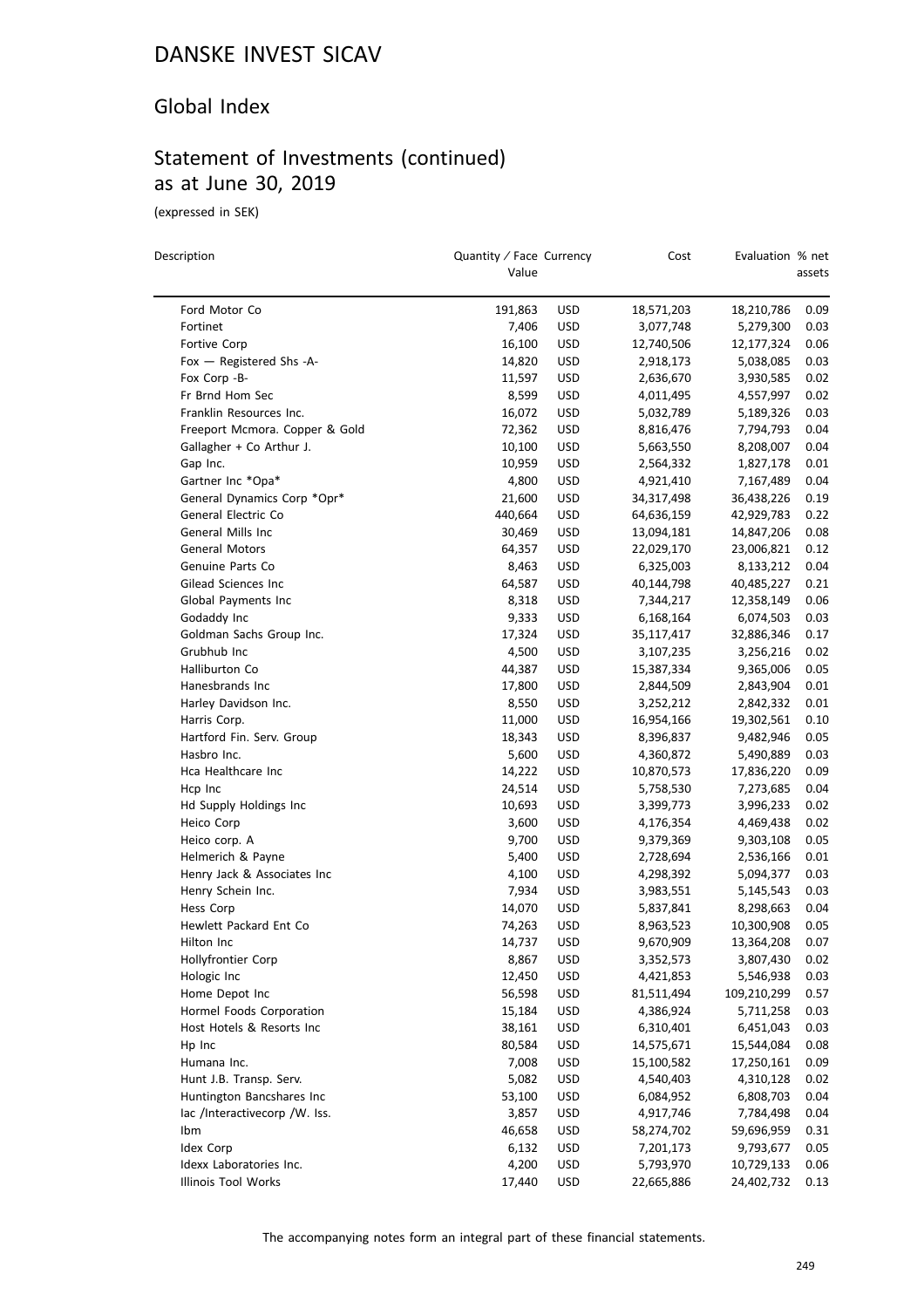#### Global Index

# Statement of Investments (continued) as at June 30, 2019

(expressed in SEK)

 $\equiv$ 

| Description                             | Quantity / Face Currency<br>Value |                   | Cost        | Evaluation % net       | assets       |
|-----------------------------------------|-----------------------------------|-------------------|-------------|------------------------|--------------|
| Illumina Inc                            | 7,444                             | USD               | 14,295,409  | 25,426,875             | 0.13         |
| Incyte Corporation                      | 8,641                             | <b>USD</b>        | 6,758,762   | 6,811,462              | 0.04         |
| Ingredion Inc Shs                       | 3,500                             | USD               | 3,544,492   | 2,678,744              | 0.01         |
| Intel Corp.                             | 228,315                           | USD               | 90,564,002  | 101,405,076            | 0.53         |
| Intercont Exch                          | 29,245                            | USD               | 16,755,294  | 23,318,940             | 0.12         |
| International Paper Co                  | 21,369                            | <b>USD</b>        | 9,817,038   | 8,588,839              | 0.04         |
| Interpublic Group                       | 19,873                            | USD               | 3,366,123   | 4,165,254              | 0.02         |
| Intl Flavors Frag                       | 559                               | ILS               | 184,922     | 744,946                |              |
| Intl Flavors Frag                       | 4,053                             | USD               | 4,927,400   | 5,456,019              | 0.03         |
| Intuit                                  | 12,664                            | USD               | 17,502,247  | 30,705,911             | 0.16         |
| Intuitive Surgical Inc                  | 5,680                             | <b>USD</b>        | 19,899,252  | 27,643,756             | 0.14         |
| Ionis Pharmaceuticals Inc               | 5,700                             | <b>USD</b>        | 3,504,357   | 3,398,952              | 0.02         |
| Ipg Photonics Corp                      | 1,800                             | <b>USD</b>        | 3,369,226   | 2,576,081              | 0.01         |
| Iqvia Holdings Inc                      | 9,178                             | USD               | 8,255,797   | 13,701,431             | 0.07         |
| Jefferies Financial Group Inc           | 15,721                            | USD               | 3,345,790   | 2,804,925              | 0.01         |
| Jm Smucker Co                           | 5,909                             | USD               | 5,446,448   | 6,315,251              | 0.03         |
| Johnson & Johnson                       | 134,943                           | <b>USD</b>        | 155,817,322 | 174,381,713            | 0.91         |
| Jones Lang Lasalle                      | 2,300                             | <b>USD</b>        | 2,906,298   | 3,002,292              | 0.02         |
| Jpmorgan Chase & Co.                    | 167,057                           | <b>USD</b>        | 143,721,657 | 173,287,925            | 0.90         |
| Juniper Networks Inc.                   | 21,010                            | <b>USD</b>        | 4,654,407   | 5,191,096              | 0.03         |
| Kansas City Southern                    | 5,562                             | USD               | 4,989,694   | 6,286,536              | 0.03         |
|                                         | 13,606                            | USD               | 7,403,114   |                        | 0.04         |
| Kellogg Co<br>Keycorp                   | 51,557                            | <b>USD</b>        | 7,879,075   | 6,762,604<br>8,490,784 | 0.04         |
|                                         | 9,278                             | USD               |             |                        | 0.04         |
| Keysight Technologies Inc               |                                   |                   | 5,192,088   | 7,731,093              |              |
| Kimberly Clark Corp                     | 18,174                            | <b>USD</b>        | 17,256,047  | 22,473,842             | 0.12<br>0.02 |
| Kimco Realty Corp.<br>Kinder Morgan Inc | 22,603<br>105,511                 | <b>USD</b><br>USD | 3,371,076   | 3,875,519              | 0.11         |
| Kkr & Co Inc -A-                        |                                   |                   | 15,576,993  | 20,440,431             |              |
|                                         | 25,100                            | USD               | 5,446,617   | 5,884,923              | 0.03<br>0.04 |
| Kla Tencor Corporation                  | 7,884                             | <b>USD</b>        | 7,094,891   | 8,646,213              |              |
| Knight Swift Transn Hldgs -A-           | 6,400                             | <b>USD</b>        | 2,115,340   | 1,950,046              | 0.01         |
| Kohl S Corp                             | 8,580                             | USD               | 3,734,353   | 3,785,294              | 0.02         |
| Kroger Co.<br>L Brands Inc              | 40,688                            | USD               | 7,935,118   | 8,195,737              | 0.04         |
|                                         | 11,464                            | USD               | 4,175,857   | 2,776,122              | 0.01         |
| L3 Technologies Inc                     | 7,900                             | <b>USD</b>        | 15,763,916  | 17,970,338             | 0.09         |
| Laboratory Corp of Amer. Hld            | 5,260                             | <b>USD</b>        | 6,888,643   | 8,438,059              | 0.04         |
| Lam Research Corp                       | 7,662                             | USD               | 12,904,080  | 13,353,406             | 0.07         |
| Lamb Weston Holdings Inc                | 7,800                             | <b>USD</b>        | 5,281,824   | 4,585,341              | 0.02<br>0.06 |
| Las Vegas Sands Corp                    | 20,103                            | USD               | 12,148,074  | 11,021,398             |              |
| Lear Corp                               | 2,938                             | <b>USD</b>        | 4,329,485   | 3,796,393              | 0.02         |
| Leggett + Platt Inc.                    | 5,600                             | <b>USD</b>        | 2,150,485   | 1,993,617              | 0.01         |
| Lennar Corp. - A-                       | 14,600                            | <b>USD</b>        | 7,057,431   | 6,564,446              | 0.03         |
| Lennox International Inc                | 2,200                             | <b>USD</b>        | 3,996,908   | 5,613,286              | 0.03         |
| Liberty Broadband Corp                  | 5,680                             | <b>USD</b>        | 4,182,133   | 5,492,388              | 0.03         |
| Liberty Formula One                     | 10,456                            | <b>USD</b>        | 3,088,949   | 3,629,235              | 0.02         |
| Liberty Media Corp                      | 1,520                             | <b>USD</b>        | 527,765     | 533,227                |              |
| Liberty Media Corp                      | 12,196                            | <b>USD</b>        | 4,203,596   | 4,297,681              | 0.02         |
| <b>Liberty Property Trust</b>           | 6,732                             | <b>USD</b>        | 2,563,022   | 3,125,527              | 0.02         |
| Lilly (Eli) & Co                        | 45,307                            | <b>USD</b>        | 31,811,633  | 46,572,300             | 0.24         |
| Lincoln National Corp.                  | 10,728                            | <b>USD</b>        | 6,529,591   | 6,415,101              | 0.03         |
| Live Nation Entertainment Inc           | 7,200                             | <b>USD</b>        | 2,679,295   | 4,425,682              | 0.02         |
| Lkq                                     | 17,600                            | <b>USD</b>        | 5,507,002   | 4,345,296              | 0.02         |
| Loews Corp                              | 15,592                            | <b>USD</b>        | 6,506,859   | 7,908,839              | 0.04         |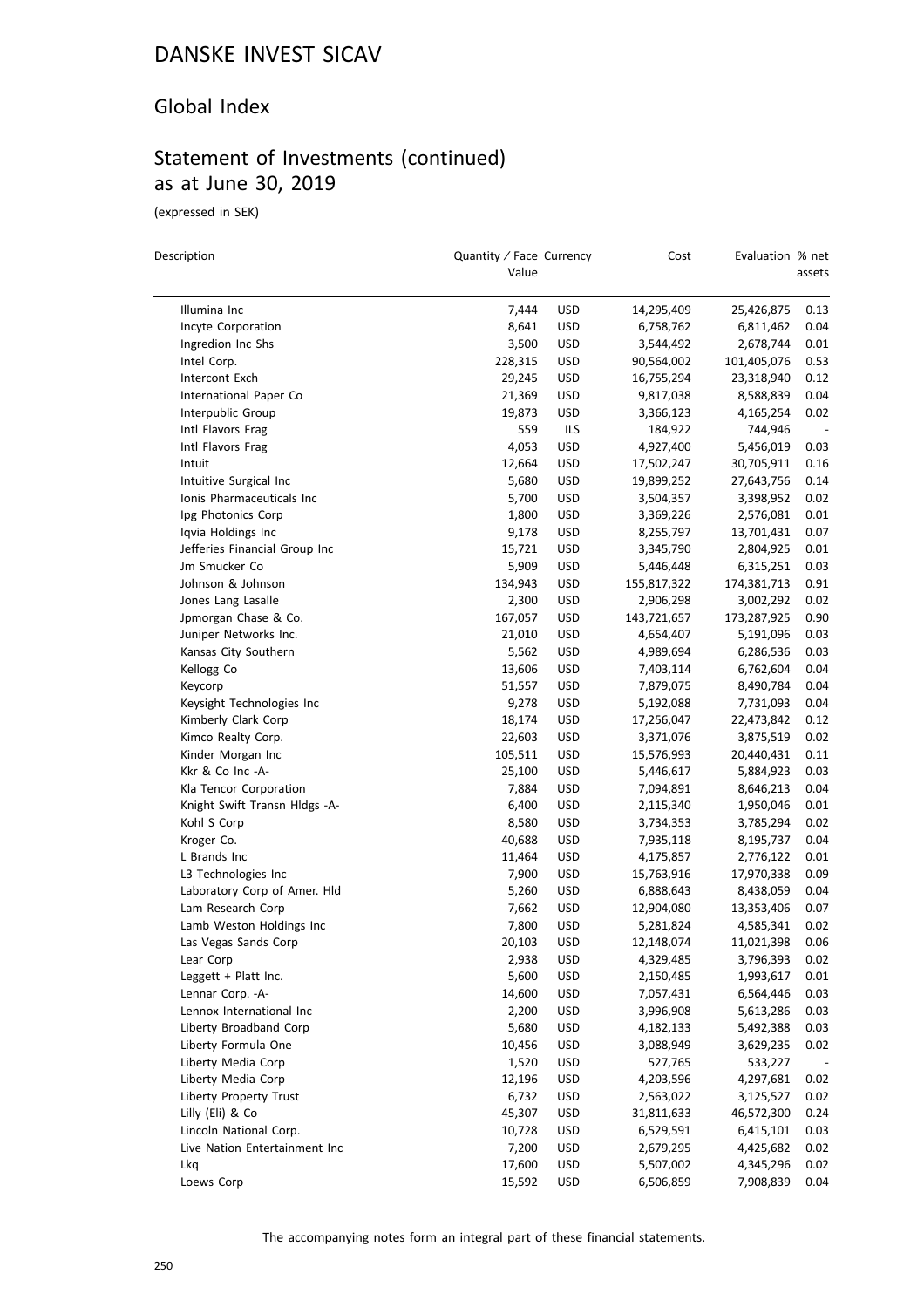### Global Index

## Statement of Investments (continued) as at June 30, 2019

(expressed in SEK)

 $\overline{a}$ 

| Description                     | Quantity / Face Currency<br>Value |            | Cost                   | Evaluation % net | assets |
|---------------------------------|-----------------------------------|------------|------------------------|------------------|--------|
| Lowe S Companies Inc            | 40,346                            | <b>USD</b> | 28,445,458             | 37,774,307       | 0.20   |
| Lululemon Athletica Inc         | 5,300                             | USD        | 4,194,034              | 8,861,690        | 0.05   |
| <b>M&amp;T Bank Corporation</b> | 6,607                             | USD        | 9,041,368              | 10,425,427       | 0.05   |
| Macerich                        | 6,259                             | USD        | 3,177,146              | 1,944,831        | 0.01   |
| Macy S                          | 16,449                            | <b>USD</b> | 3,264,287              | 3,275,149        | 0.02   |
| Man Power Group Inc             | 2,700                             | <b>USD</b> | 2,712,666              | 2,419,929        | 0.01   |
| Marathon Oil Corp.              | 44,769                            | <b>USD</b> | 5,998,694              | 5,902,463        | 0.03   |
| Marathon Petroleum Corp         | 35,696                            | <b>USD</b> | 21,237,890             | 18,507,074       | 0.10   |
| Markel Corp.                    | 716                               | <b>USD</b> | 6,587,640              | 7,238,389        | 0.04   |
| Marketaxess Holding Inc         | 1,800                             | USD        | 5,387,167              | 5,367,935        | 0.03   |
| Marriott Intl Inc. A            | 14,721                            | <b>USD</b> | 16,062,774             | 19,161,339       | 0.10   |
| Marsh & Mc-Lennan Cos Inc       | 26,210                            | <b>USD</b> | 18,239,651             | 24,257,260       | 0.13   |
| Martin Marietta Materials Inc.  | 3,100                             | <b>USD</b> | 5,535,104              | 6,618,491        | 0.03   |
| Masco Corp.                     | 17,708                            | <b>USD</b> | 5,593,124              | 6,447,040        | 0.03   |
| Mastercard Inc Shs -A-          | 46,919                            | <b>USD</b> | 65,654,271             | 115,155,716      | 0.60   |
| Maxim Integrated Products       | 12,886                            | USD        |                        | 7,151,981        | 0.04   |
| Mc-Cormick & Co /N. Voting      | 6,232                             | <b>USD</b> | 5,862,248<br>5,587,105 |                  | 0.05   |
| Mcdonald S Corp                 |                                   |            |                        | 8,962,909        |        |
|                                 | 38,985                            | <b>USD</b> | 54,508,910             | 75,112,499       | 0.39   |
| Mckesson Corp                   | 10,171                            | <b>USD</b> | 11,883,603             | 12,682,137       | 0.07   |
| Mercadolibre Inc                | 2,127                             | <b>USD</b> | 6,034,603              | 12,073,064       | 0.06   |
| Merck                           | 131,664                           | <b>USD</b> | 62,948,207             | 102,431,123      | 0.53   |
| Metlife Inc                     | 43,743                            | <b>USD</b> | 18,744,026             | 20,158,794       | 0.10   |
| Mettler Toledo Intl Inc         | 1,483                             | <b>USD</b> | 7,701,961              | 11,557,989       | 0.06   |
| Mgm Resorts International       | 25,627                            | <b>USD</b> | 7,068,549              | 6,793,129        | 0.04   |
| Microchip Technology Inc.       | 11,642                            | <b>USD</b> | 8,886,053              | 9,365,016        | 0.05   |
| Micron Technology Inc           | 56,965                            | <b>USD</b> | 21,710,067             | 20,395,986       | 0.11   |
| Microsoft Corp                  | 366,426                           | <b>USD</b> | 277,149,357            | 455,431,685      | 2.37   |
| Mid-America Apartment Commun.   | 5,600                             | USD        | 4,833,009              | 6,118,538        | 0.03   |
| Middleby Corp                   | 3,500                             | <b>USD</b> | 3,391,515              | 4,406,662        | 0.02   |
| Mohawk Industries               | 3,000                             | <b>USD</b> | 5,873,530              | 4,104,750        | 0.02   |
| Molson Coors Brew -B- Non-Vot   | 9,448                             | <b>USD</b> | 6,065,725              | 4,908,963        | 0.03   |
| Mondelez International Inc Wi   | 73,807                            | <b>USD</b> | 26,092,013             | 36,910,348       | 0.19   |
| Mongodb Inc -A-                 | 1,600                             | <b>USD</b> | 2,023,138              | 2,257,784        | 0.01   |
| Monster Beverage Corp           | 20,866                            | USD        | 10,702,010             | 12,357,365       | 0.06   |
| Moody S Corp                    | 9,260                             | <b>USD</b> | 11,783,945             | 16,780,206       | 0.09   |
| Morgan Stanley                  | 67,498                            | <b>USD</b> | 28,042,380             | 27,436,328       | 0.14   |
| Mosaic Co                       | 18,363                            | <b>USD</b> | 3,886,352              | 4,264,482        | 0.02   |
| Motorola Soltn / Ex-Distr       | 9,714                             | USD        | 8,464,165              | 15,027,048       | 0.08   |
| Msci Inc -A-                    | 4,700                             | USD        | 5,356,943              | 10,412,999       | 0.05   |
| Nasdaq Inc                      | 6,200                             | <b>USD</b> | 3,988,357              | 5,532,140        | 0.03   |
| National Oilwell Varco Inc      | 19,665                            | <b>USD</b> | 5,612,787              | 4,055,975        | 0.02   |
| National Retail Properties Inc  | 7,800                             | <b>USD</b> | 3,286,321              | 3,836,315        | 0.02   |
| Nektar Therapeutics Systems     | 8,700                             | <b>USD</b> | 3,973,641              | 2,872,017        | 0.01   |
| Netapp Inc                      | 13,217                            | <b>USD</b> | 5,847,925              | 7,566,236        | 0.04   |
| Netflix Inc                     | 21,808                            | <b>USD</b> | 43,738,399             | 74,322,829       | 0.39   |
| Newell Brands Inc               | 23,077                            | <b>USD</b> | 5,464,686              | 3,301,608        | 0.02   |
| Newmont Mining Corp.            | 43,206                            | <b>USD</b> | 12,975,394             | 15,421,551       | 0.08   |
| News Corporation / -A- When Iss | 21,900                            | <b>USD</b> | 2,702,598              | 2,741,056        | 0.01   |
| Nextera Energy                  | 25,197                            | <b>USD</b> | 34,943,629             | 47,892,535       | 0.25   |
| Nike Inc B                      | 64,103                            | <b>USD</b> | 32,474,555             | 49,929,921       | 0.26   |
| Nisource Inc                    | 22,969                            | <b>USD</b> | 5,180,006              | 6,137,569        | 0.03   |
| Noble Energy                    | 25,554                            | <b>USD</b> | 6,069,395              | 5,310,907        | 0.03   |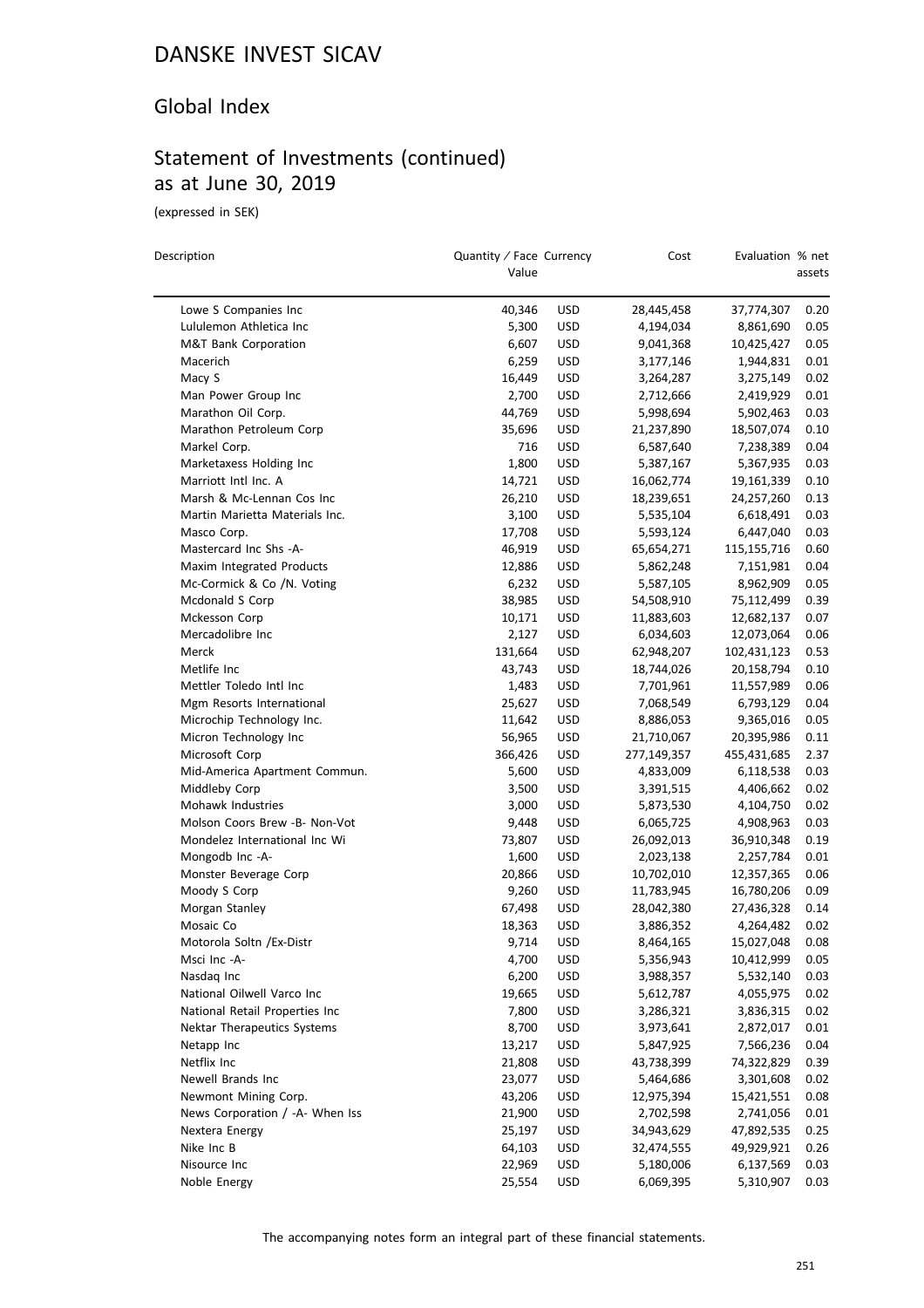#### Global Index

# Statement of Investments (continued) as at June 30, 2019

(expressed in SEK)

| Description                   | Quantity / Face Currency<br>Value |            | Cost       | Evaluation % net | assets |
|-------------------------------|-----------------------------------|------------|------------|------------------|--------|
| Nordstrom Inc                 | 6,356                             | <b>USD</b> | 2,240,832  | 1,878,847        | 0.01   |
| Norfolk Southern Corp.        | 14,397                            | <b>USD</b> | 16,051,243 | 26,626,035       | 0.14   |
| Northern Trust Corp           | 10,822                            | <b>USD</b> | 8,755,169  | 9,036,742        | 0.05   |
| Nrg Energy Inc                | 14,500                            | <b>USD</b> | 5,215,570  | 4,724,810        | 0.02   |
| Nucor Corp.                   | 18,344                            | <b>USD</b> | 9,100,330  | 9,377,940        | 0.05   |
| Nvidia Corp.                  | 29,082                            | <b>USD</b> | 53,303,855 | 44,313,758       | 0.23   |
| Nvr Inc                       | 168                               | <b>USD</b> | 4,595,129  | 5,253,312        | 0.03   |
| O Reilly Automotive Inc       | 3,921                             | <b>USD</b> | 8,055,731  | 13,435,737       | 0.07   |
| Occidental Petroleum Corp     | 39,384                            | <b>USD</b> | 22,822,033 | 18,372,866       | 0.10   |
| Oge Energy Corp               | 12,500                            | <b>USD</b> | 4,986,630  | 4,935,981        | 0.03   |
| Okta Inc                      | 5,000                             | <b>USD</b> | 5,232,598  | 5,729,727        | 0.03   |
| Old Dominion Freight Lines    | 3,200                             | <b>USD</b> | 3,798,963  | 4,431,546        | 0.02   |
| Omnicom Group Inc.            | 11,883                            | <b>USD</b> | 6,976,387  | 9,035,181        | 0.05   |
| On Semiconductor Corp         | 19,800                            | <b>USD</b> | 4,320,098  | 3,712,730        | 0.02   |
| Oneok Inc (New)               | 22,131                            | <b>USD</b> | 10,419,618 | 14,129,097       | 0.07   |
| Oracle Corp                   | 135,050                           | <b>USD</b> | 55,240,314 | 71,384,287       | 0.37   |
| Owens Corning Inc             | 6,300                             | <b>USD</b> | 4,435,059  | 3,401,930        | 0.02   |
| Paccar Inc.                   | 20,625                            | <b>USD</b> | 11,894,893 | 13,713,003       | 0.07   |
| Packaging Corp Of America     | 5,700                             | <b>USD</b> | 5,387,319  | 5,041,047        | 0.03   |
| Palo Alto Networks Inc        | 4,865                             | <b>USD</b> | 6,491,689  | 9,197,369        | 0.05   |
| Parker-Hannifin               | 8,365                             | <b>USD</b> | 12,638,032 | 13,194,782       | 0.07   |
| Parsley Energy Shs -A-        | 13,302                            | <b>USD</b> | 2,895,819  | 2,346,178        | 0.01   |
| Paychex Inc                   | 17,655                            | <b>USD</b> | 9,787,067  | 13,479,588       | 0.07   |
| Paycom Software Inc           | 2,400                             | <b>USD</b> | 4,590,484  | 5,048,506        | 0.03   |
| Paypal Holdings Inc           | 56,648                            | <b>USD</b> | 36,817,262 | 60,158,936       | 0.31   |
| People S United Financial Inc | 12,837                            | <b>USD</b> | 1,993,334  | 1,998,561        | 0.01   |
| Pepsico Inc                   | 71,439                            | <b>USD</b> | 67,284,897 | 86,915,903       | 0.45   |
| Perkinelmer Inc               | 3,700                             | <b>USD</b> | 3,238,452  | 3,307,274        | 0.02   |
| Pfizer Inc                    | 291,991                           | <b>USD</b> | 88,314,734 | 117,359,901      | 0.61   |
| Philip Morris Int             | 77,505                            | <b>USD</b> | 64,404,161 | 56,471,216       | 0.29   |
| Phillips 66                   | 23,000                            | <b>USD</b> | 18,602,215 | 19,961,217       | 0.10   |
| Phillips-Van Heusen Corp      | 3,770                             | <b>USD</b> | 4,212,781  | 3,310,380        | 0.02   |
| Pinnacle West Cap Corp        | 6,957                             | <b>USD</b> | 5,289,082  | 6,073,336        | 0.03   |
| Pioneer Natural Resources Co  | 8,867                             | <b>USD</b> | 12,281,715 | 12,657,976       | 0.07   |
| Plains Gp Holdings Lp -A-     | 8,357                             | <b>USD</b> | 1,548,821  | 1,936,113        | 0.01   |
| Pnc Financial Services Gp     | 23,009                            | <b>USD</b> | 26,490,079 | 29,306,694       | 0.15   |
| Polaris Industries Inc        | 2,800                             | <b>USD</b> | 2,762,695  | 2,370,050        | 0.01   |
| Polo Ralph Lauren             | 2,703                             | <b>USD</b> | 2,138,756  | 2,848,708        | 0.01   |
| Ppg Industries Inc.           | 12,062                            | <b>USD</b> | 11,485,218 | 13,061,384       | 0.07   |
| Principal Financial Group Inc | 14,097                            | <b>USD</b> | 7,836,490  | 7,575,601        | 0.04   |
| Procter & Gamble Co           | 126,224                           | <b>USD</b> | 91,766,268 | 128,414,006      | 0.67   |
| Progressive Corp              | 29,649                            | <b>USD</b> | 13,926,073 | 21,987,795       | 0.11   |
| Prologis Inc                  | 32,115                            | <b>USD</b> | 17,972,741 | 23,867,243       | 0.12   |
| Prudential Financial Inc      | 21,338                            | <b>USD</b> | 19,558,869 | 19,995,713       | 0.10   |
| Ptc Inc Shs                   | 5,600                             | <b>USD</b> | 4,435,177  | 4,663,722        | 0.02   |
| Publ. Serv. Enterprise        | 28,030                            | <b>USD</b> | 11,866,156 | 15,297,129       | 0.08   |
| Public Storage Inc            | 8,128                             | USD        | 14,401,370 | 17,961,085       | 0.09   |
| Pultegroup Inc                | 12,878                            | <b>USD</b> | 3,325,517  | 3,778,088        | 0.02   |
| Qorvo Inc                     | 5,859                             | <b>USD</b> | 3,822,384  | 3,620,969        | 0.02   |
| Qualcomm Inc                  | 60,822                            | <b>USD</b> | 31,744,362 | 42,927,533       | 0.22   |
| Quest Diagnostics Inc         | 7,359                             | <b>USD</b> | 5,869,824  | 6,951,381        | 0.04   |
| Qurate Retail Group Inc -A-   | 20,101                            | <b>USD</b> | 4,024,513  | 2,310,738        | 0.01   |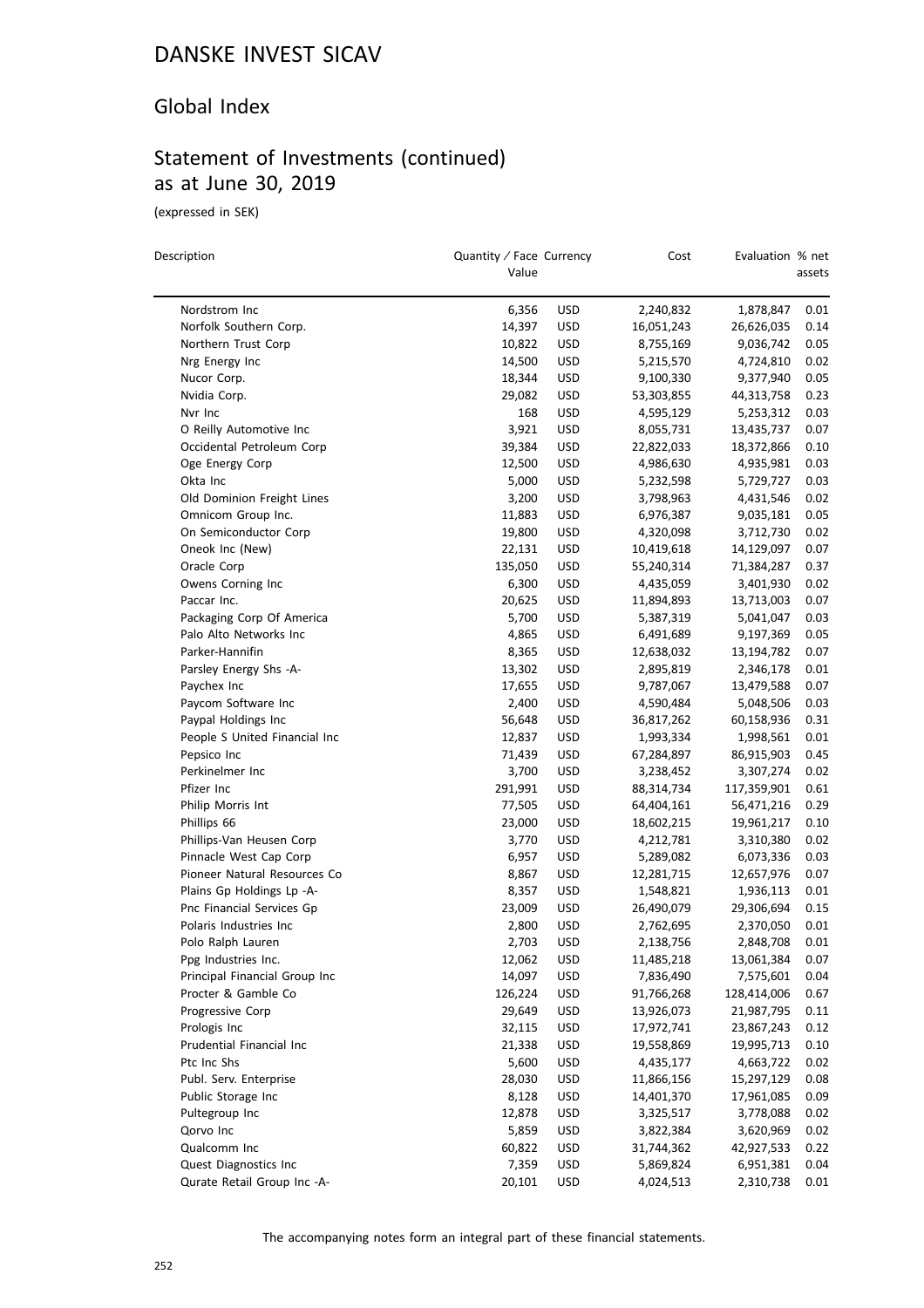### Global Index

### Statement of Investments (continued) as at June 30, 2019

(expressed in SEK)

| Description                      | Quantity / Face Currency<br>Value |            | Cost       | Evaluation % net | assets |
|----------------------------------|-----------------------------------|------------|------------|------------------|--------|
|                                  |                                   |            |            |                  |        |
| Raymond James Fin. Inc           | 6,300                             | <b>USD</b> | 4,515,430  | 4,942,151        | 0.03   |
| Realty Income Corp               | 15,497                            | <b>USD</b> | 7,549,554  | 9,916,757        | 0.05   |
| Red Hat Inc                      | 8,918                             | <b>USD</b> | 10,073,357 | 15,535,755       | 0.08   |
| Regency Centers Corp.            | 7,366                             | <b>USD</b> | 4,045,051  | 4,561,207        | 0.02   |
| Regeneron Pharmaceuticals Inc.   | 3,883                             | <b>USD</b> | 12,535,840 | 11,276,480       | 0.06   |
| Regions Financial Corp           | 52,627                            | <b>USD</b> | 7,044,201  | 7,294,928        | 0.04   |
| Reinsurance Grp America Inc      | 3,100                             | <b>USD</b> | 3,915,085  | 4,487,781        | 0.02   |
| Republic Services Inc            | 14,749                            | <b>USD</b> | 7,981,165  | 11,856,127       | 0.06   |
| Resmed Inc                       | 6,615                             | <b>USD</b> | 4,964,331  | 7,489,594        | 0.04   |
| Robert Half Intl Inc.            | 5,900                             | <b>USD</b> | 2,692,661  | 3,120,792        | 0.02   |
| Rockwell Automation              | 6,924                             | <b>USD</b> | 10,697,461 | 10,524,763       | 0.05   |
| Rollins Inc                      | 11,100                            | <b>USD</b> | 2,953,019  | 3,694,164        | 0.02   |
| Roper Technologies Inc           | 6,408                             | <b>USD</b> | 15,021,632 | 21,775,785       | 0.11   |
| Ross Stores Inc                  | 18,182                            | <b>USD</b> | 11,152,171 | 16,721,097       | 0.09   |
| S&P Global Shs                   | 13,246                            | <b>USD</b> | 18,864,403 | 27,995,049       | 0.15   |
| Sabre Corp                       | 14,953                            | <b>USD</b> | 2,700,740  | 3,079,946        | 0.02   |
| Salesforce Com Inc               | 38,658                            | <b>USD</b> | 38,506,655 | 54,421,770       | 0.28   |
| Sealed Air Corp (New)            | 10,699                            | <b>USD</b> | 3,832,947  | 4,246,643        | 0.02   |
| Seattle Genetics Inc             | 5,000                             | <b>USD</b> | 2,398,779  | 3,210,707        | 0.02   |
| Sei Investments Co               | 6,700                             | <b>USD</b> | 3,569,248  | 3,487,382        | 0.02   |
| Sempra Energy                    | 14,853                            | <b>USD</b> | 14,978,338 | 18,940,400       | 0.10   |
| Servicenow Inc                   | 9,089                             | <b>USD</b> | 11,513,427 | 23,154,265       | 0.12   |
| Sherwin-Williams Co              | 4,259                             | <b>USD</b> | 14,003,723 | 18,109,641       | 0.09   |
| Signature Bank Ny                | 2,500                             | <b>USD</b> | 2,752,521  | 2,802,932        | 0.01   |
| Simon Property /Paired Shs       | 16,087                            | <b>USD</b> | 21,937,978 | 23,845,418       | 0.12   |
| Sirius Xm Holdings Inc           | 95,600                            | <b>USD</b> | 4,583,485  | 4,949,415        | 0.03   |
| Skyworks Solutions Inc *Opa*     | 8,634                             | <b>USD</b> | 7,665,028  | 6,189,916        | 0.03   |
| SI Green Realty Corporation      | 4,799                             | <b>USD</b> | 3,926,705  | 3,578,545        | 0.02   |
| Smith Corp. A.O.                 | 8,566                             | <b>USD</b> | 3,929,589  | 3,748,122        | 0.02   |
| Snap Inc -A-                     | 33,300                            | <b>USD</b> | 3,780,405  | 4,418,167        | 0.02   |
| Snap-On Inc                      | 3,600                             | <b>USD</b> | 4,783,184  | 5,532,603        | 0.03   |
| Southern Co                      | 55,612                            | <b>USD</b> | 22,897,731 | 28,523,208       | 0.15   |
| Southwest Airlines Co            | 7,357                             | <b>USD</b> | 3,410,004  | 3,466,213        | 0.02   |
| Spirit Aerosystems Hldg /-A-     | 17,700                            | <b>USD</b> | 13,103,298 | 13,362,860       | 0.07   |
| Splunk Inc                       | 7,309                             | <b>USD</b> | 5,185,424  | 8,527,619        | 0.04   |
| Sprint                           | 40,757                            | <b>USD</b> | 2,126,381  | 2,484,445        | 0.01   |
| Square Inc                       | 15,787                            | <b>USD</b> | 6,407,949  | 10,623,781       | 0.06   |
| Ss & C Technologies Holdings Inc | 11,391                            | <b>USD</b> | 4,284,396  | 6,088,658        | 0.03   |
| Stanley Black & Decker Inc       | 8,728                             | <b>USD</b> | 11,566,556 | 11,710,485       | 0.06   |
| <b>Starbucks Corp</b>            | 63,712                            | <b>USD</b> | 30,745,911 | 49,554,435       | 0.26   |
| <b>State Street Corp</b>         | 19,903                            | <b>USD</b> | 15,120,148 | 10,352,219       | 0.05   |
| Steel Dynamics Inc.              | 14,900                            | <b>USD</b> | 5,205,460  | 4,174,986        | 0.02   |
| Stryker Corp                     | 16,547                            | <b>USD</b> | 22,111,700 | 31,561,814       | 0.16   |
| Sun Communities Inc              | 3,600                             | <b>USD</b> | 4,362,012  | 4,281,722        | 0.02   |
| Suntrust Banks Inc.              | 22,769                            | <b>USD</b> | 11,618,302 | 13,277,339       | 0.07   |
| Svb Financial Group              | 2,545                             | <b>USD</b> | 5,297,939  | 5,303,225        | 0.03   |
| Symantec Corp.                   | 32,341                            | <b>USD</b> | 7,498,210  | 6,529,413        | 0.03   |
| Synchrony Financial              | 33,990                            | <b>USD</b> | 9,310,375  | 10,933,692       | 0.06   |
| Synopsys Inc                     | 7,300                             | <b>USD</b> | 5,697,816  | 8,716,246        | 0.05   |
| Sysco Corp.                      | 25,198                            | <b>USD</b> | 12,008,710 | 16,533,703       | 0.09   |
| T Rowe Price Group Inc           | 12,392                            | <b>USD</b> | 10,305,743 | 12,613,902       | 0.07   |
| T-Mobile Us Inc                  | 16,753                            | <b>USD</b> | 8,535,342  | 11,524,099       | 0.06   |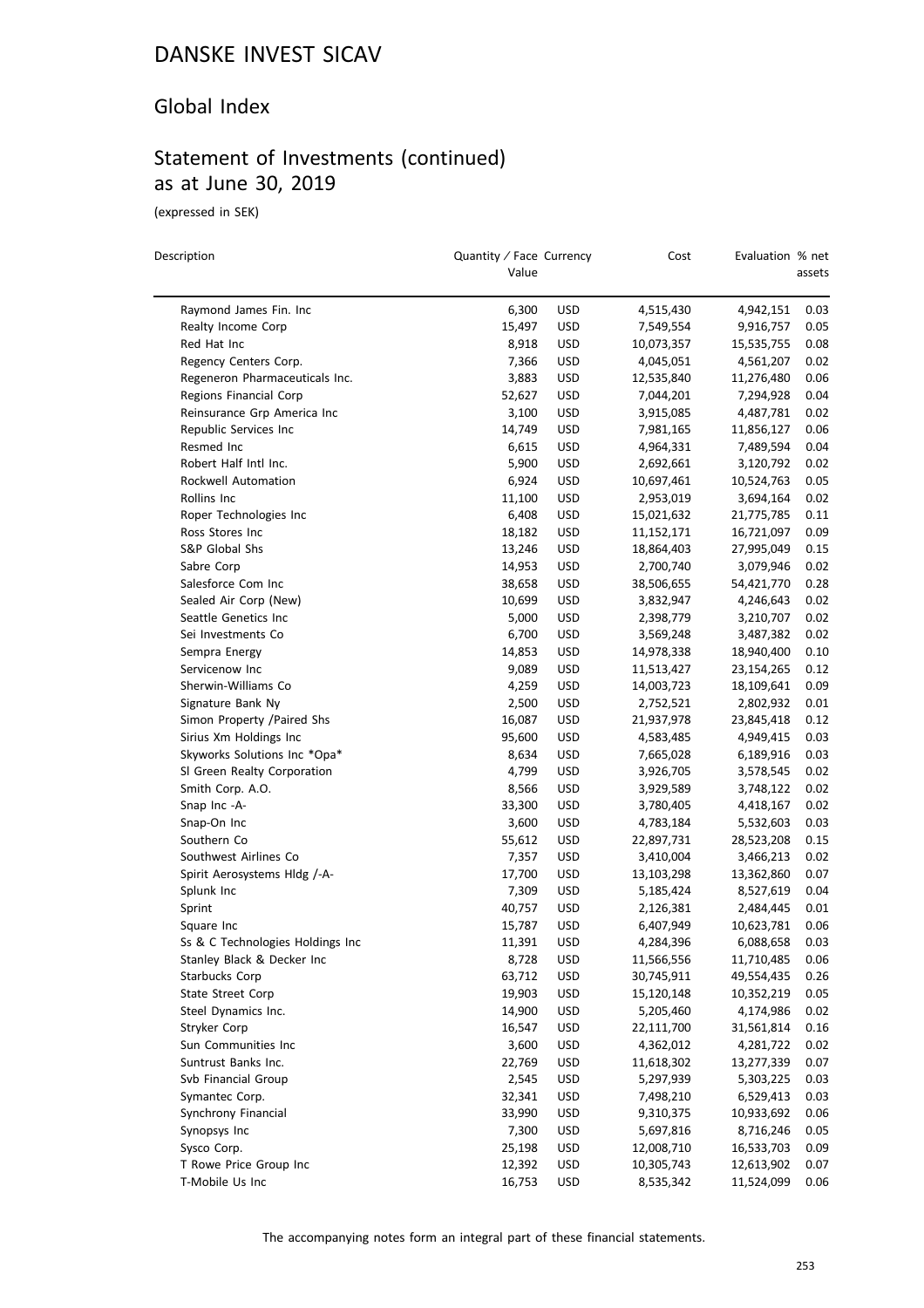### Global Index

### Statement of Investments (continued) as at June 30, 2019

(expressed in SEK)

| Description                    | Quantity / Face Currency<br>Value |            | Cost                   | Evaluation % net | assets |
|--------------------------------|-----------------------------------|------------|------------------------|------------------|--------|
| Tableau Software Inc           | 3,600                             | <b>USD</b> | 4,213,323              | 5,545,296        | 0.03   |
| Take Two Interact. Software    | 5,858                             | <b>USD</b> | 5,408,073              | 6,170,521        | 0.03   |
| Tapestry Inc                   | 14,585                            | <b>USD</b> | 5,285,524              | 4,293,766        | 0.02   |
| Targa Resources                | 12,923                            | <b>USD</b> | 4,859,931              | 4,707,339        | 0.02   |
| <b>Target Corp</b>             | 25,472                            | <b>USD</b> | 13,791,392             | 20,468,825       | 0.11   |
| Td Ameritrade Holding Corp New | 14,799                            | <b>USD</b> | 6,475,564              | 6,854,389        | 0.04   |
| Teleflex Inc                   | 2,149                             | <b>USD</b> | 4,761,647              | 6,602,722        | 0.03   |
| Tesla Mtrs                     | 6,520                             | <b>USD</b> | 16,709,471             | 13,517,899       | 0.07   |
| Texas Instruments Inc          | 48,253                            | <b>USD</b> | 40,245,063             | 51,377,939       | 0.27   |
| The Hershey Co                 | 7,491                             | <b>USD</b> | 6,887,442              | 9,315,446        | 0.05   |
| The Kraft Heinz Company        | 32,612                            | <b>USD</b> | 19,572,770             | 9,392,062        | 0.05   |
| Thermo Fisher Scientific Inc   | 21,007                            | <b>USD</b> | 34,989,787             | 57,240,079       | 0.30   |
| Tiffany & Co                   | 5,075                             | <b>USD</b> | 4,069,337              | 4,409,195        | 0.02   |
| Tjx Companies Inc              | 61,098                            | <b>USD</b> | 19,538,065             | 29,976,454       | 0.16   |
| Torchmark Corp                 | 4,315                             | <b>USD</b> | 3,055,361              | 3,581,554        | 0.02   |
| Total System Services Inc      | 9,139                             | <b>USD</b> | 6,104,957              | 10,876,411       | 0.06   |
| Tractor Supply Co              | 5,394                             | <b>USD</b> | 3,268,329              | 5,445,047        | 0.03   |
| Transdigm Group Inc            | 5,406                             | <b>USD</b> | 13,832,768             | 24,266,309       | 0.13   |
| Transunion                     | 8,752                             | <b>USD</b> | 4,415,267              | 5,969,192        | 0.03   |
| Travelers Companies Inc *Opr*  | 14,041                            | <b>USD</b> | 15,933,298             | 19,478,663       | 0.10   |
| Trimble Navigation Ltd         | 11,526                            | <b>USD</b> | 4,035,689              | 4,824,066        | 0.03   |
| Tripadvisor Inc                | 4,984                             | <b>USD</b> | 1,586,155              | 2,140,558        | 0.01   |
| Twilio Inc -A-                 | 5,500                             | <b>USD</b> | 6,661,333              | 6,957,924        | 0.04   |
| Twitter Inc                    | 35,854                            | <b>USD</b> | 7,816,202              | 11,609,803       | 0.06   |
| Tyson Foods Inc. - A-          | 15,071                            | <b>USD</b> | 9,223,662              | 11,289,966       | 0.06   |
| Uber Tech - Registered Shs     | 7,200                             | <b>USD</b> | 2,973,696              | 3,098,311        | 0.02   |
| Udr Inc                        | 13,051                            | <b>USD</b> | 4,351,331              | 5,435,697        | 0.03   |
| Ugi Corp                       | 11,058                            | <b>USD</b> | 5,075,932              | 5,479,753        | 0.03   |
| Ulta Beauty Inc                | 2,764                             | <b>USD</b> | 5,245,981              | 8,895,936        | 0.05   |
| Under Armour Inc               | 11,428                            | <b>USD</b> | 1,238,278              | 2,353,884        | 0.01   |
| Under Armour Inc /-A-          | 7,667                             | <b>USD</b> | 970,943                | 1,803,289        | 0.01   |
| Union Pacific Corp             | 37,348                            | <b>USD</b> | 39,376,749             | 58,600,114       | 0.30   |
| United Continental Holdings    | 3,589                             | <b>USD</b> | 1,952,939              | 2,915,355        | 0.02   |
| United Rentals Inc.            | 4,400                             | <b>USD</b> | 5,528,434              | 5,414,474        | 0.03   |
| United Technologies Corp       | 55,600                            | <b>USD</b> | 66,943,126             | 67,165,708       | 0.35   |
| Unitedhealth Group Inc         | 48,294                            | <b>USD</b> | 90,214,480             | 109,335,860      | 0.57   |
| Univ. Health Serv. Inc B       | 4,368                             | <b>USD</b> | 4,367,138              | 5,284,315        | 0.03   |
| Unum Group                     | 11,070                            | <b>USD</b> | 4,554,575              | 3,445,894        | 0.02   |
| Us Bancorp                     | 76,639                            | <b>USD</b> | 33,468,226             | 37,260,007       | 0.19   |
| Utd Parcel Service Inc B       | 34,515                            | <b>USD</b> | 32,541,319             | 33,070,737       | 0.17   |
| Vail Resorts Inc               | 2,000                             | <b>USD</b> | 4,160,638              | 4,141,399        | 0.02   |
| Valero Ener. Corp              | 22,065                            | <b>USD</b> | 16,348,754             | 17,526,300       | 0.09   |
| Varian Medical Systems Inc     | 3,935                             | <b>USD</b> | 3,969,100              | 4,970,046        | 0.03   |
| Veeva Systems Inc              | 6,170                             | <b>USD</b> | 3,789,809              | 9,280,188        | 0.05   |
| Ventas Inc.                    | 18,470                            | <b>USD</b> | 9,625,066              | 11,712,976       | 0.06   |
| Verisign Inc                   | 6,250                             | <b>USD</b> | 7,164,263              | 12,128,874       | 0.06   |
| Verisk Anlytcs                 | 7,663                             | <b>USD</b> | 6,035,373              | 10,413,091       | 0.05   |
| Verizon Communications Inc     | 207,683                           | <b>USD</b> | 81,948,535             | 110,084,708      | 0.57   |
| Vertex Pharmaceuticals         | 12,528                            | <b>USD</b> | 16,320,895             | 21,315,500       | 0.11   |
| Vf Corp                        | 16,685                            | <b>USD</b> |                        | 13,522,312       | 0.07   |
| Viacom Inc -B-                 | 18,126                            | <b>USD</b> | 9,605,495<br>4,159,763 | 5,023,415        | 0.03   |
| Visa Inc -A-                   | 89,943                            | <b>USD</b> | 88,496,160             | 144,828,425      | 0.75   |
|                                |                                   |            |                        |                  |        |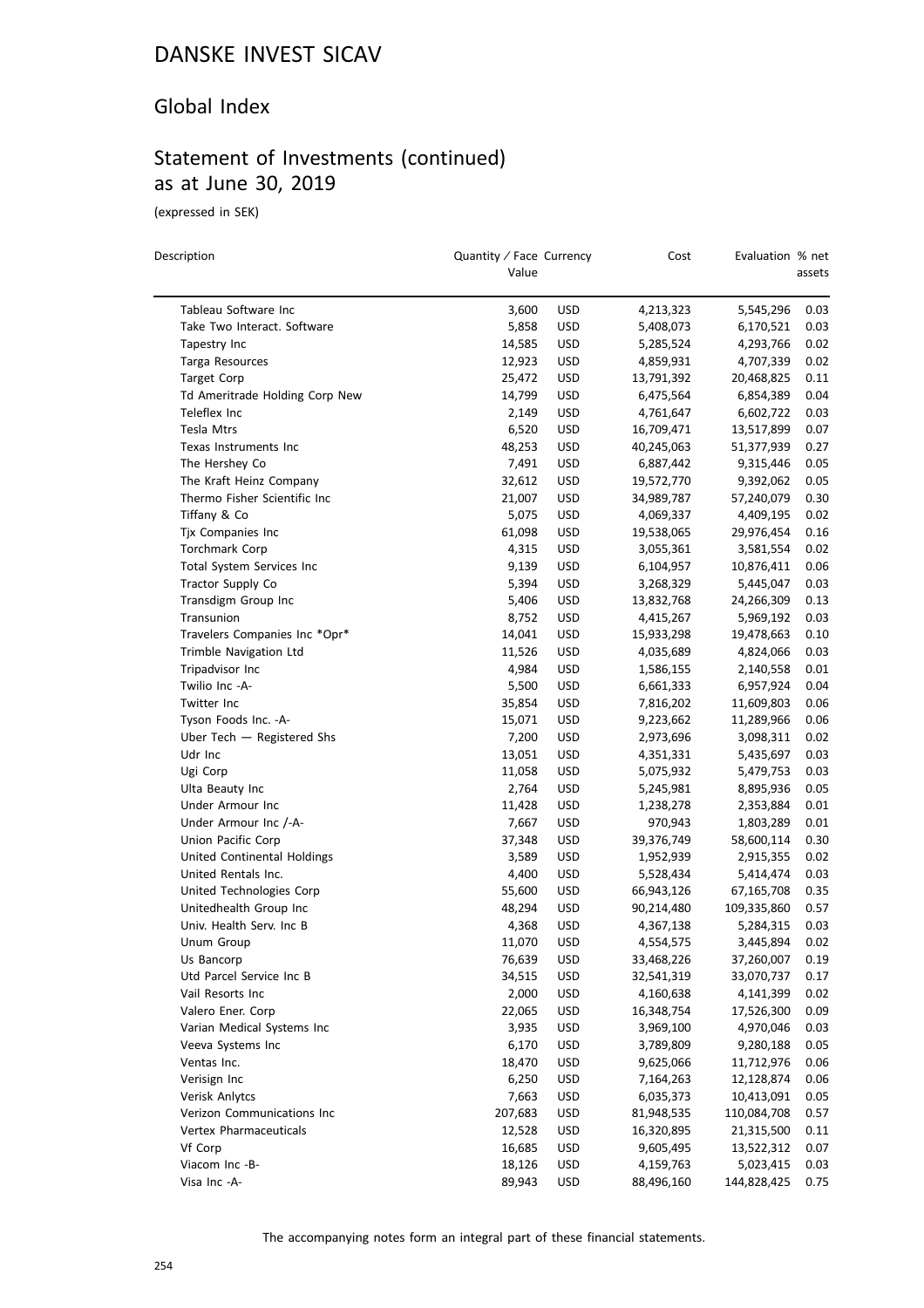### Global Index

### Statement of Investments (continued) as at June 30, 2019

(expressed in SEK)

| Description                                                                       |         | Quantity / Face Currency |                | Evaluation % net     |        |
|-----------------------------------------------------------------------------------|---------|--------------------------|----------------|----------------------|--------|
|                                                                                   | Value   |                          |                |                      | assets |
| Vistra Energy Corp                                                                | 15,729  | <b>USD</b>               | 2,650,027      | 3,303,995            | 0.02   |
| Vmware Inc                                                                        | 4,290   | <b>USD</b>               | 5,047,737      | 6,655,510            | 0.03   |
| Vornado Real. Trust /Ben. In                                                      | 9,446   | <b>USD</b>               | 5,816,134      | 5,617,820            | 0.03   |
| Voya Financial                                                                    | 7,836   | <b>USD</b>               | 2,810,588      | 4,020,512            | 0.02   |
| Vulcan Materl Co Hold. Co *Ope*                                                   | 6,567   | <b>USD</b>               | 6,734,205      | 8,366,253            | 0.04   |
| Wabco Holdings Inc                                                                | 3,400   | <b>USD</b>               | 3,898,571      | 4,182,965            | 0.02   |
| <b>Wabtec Corp</b>                                                                | 7,960   | <b>USD</b>               | 6,355,412      | 5,299,774            | 0.03   |
| Wal-Mart Stores Inc                                                               | 73,881  | <b>USD</b>               | 56,724,377     | 75,738,650           | 0.39   |
| Walgreens Boots Alliance Inc                                                      | 41,096  | <b>USD</b>               | 24,037,727     | 20,845,410           | 0.11   |
| Walt Disney /Disney Ser                                                           | 90,428  | <b>USD</b>               | 96,848,420     | 117,158,711          | 0.61   |
| Waste Management Inc                                                              | 24,142  | <b>USD</b>               | 16,620,465     | 25,842,109           | 0.13   |
| <b>Waters Corporation</b>                                                         | 4,392   | <b>USD</b>               | 7,362,990      | 8,770,960            | 0.05   |
| Wayfair Inc / Reit - A-                                                           | 2,900   | <b>USD</b>               | 2,756,952      | 3,928,373            | 0.02   |
| Wec Energy Group Inc                                                              | 18,792  | <b>USD</b>               | 10,563,562     | 14,535,990           | 0.08   |
| Wellcare Health Plans Inc                                                         | 2,600   | <b>USD</b>               | 6,011,567      | 6,876,805            | 0.04   |
| Wells Fargo & Co                                                                  | 224,645 | <b>USD</b>               | 102,003,871    | 98,628,701           | 0.51   |
| Western Digital Corp.                                                             | 14,773  | <b>USD</b>               | 9,917,577      | 6,517,500            | 0.03   |
| Western Union Company                                                             | 27,900  | <b>USD</b>               | 4,649,926      | 5,148,738            | 0.03   |
| Westlake Chemical Corp                                                            | 2,200   | <b>USD</b>               | 2,248,126      | 1,417,814            | 0.01   |
| Westrock Co                                                                       | 14,617  | <b>USD</b>               | 7,450,991      | 4,946,020            | 0.03   |
| Weyerhaeuser Co                                                                   | 38,861  | <b>USD</b>               | 11,825,458     | 9,497,112            | 0.05   |
| Whirlpool Corp.                                                                   | 3,144   | <b>USD</b>               | 4,154,591      | 4,152,717            | 0.02   |
| Williams Companies Inc                                                            | 63,946  | <b>USD</b>               | 15,886,174     | 16,636,165           | 0.09   |
| Workday Inc - Class A                                                             | 7,494   | <b>USD</b>               | 7,708,901      | 14,294,085           | 0.07   |
| Worldpay Inc -A-                                                                  | 15,527  | <b>USD</b>               | 9,927,543      | 17,654,795           | 0.09   |
| Wp Carey Inc Reit                                                                 | 8,300   | <b>USD</b>               | 5,107,799      | 6,251,568            | 0.03   |
| Wr Berkley Corp                                                                   | 7,726   | <b>USD</b>               | 3,062,963      | 4,726,064            | 0.02   |
| Ww Grainger Inc                                                                   | 2,600   | <b>USD</b>               | 4,702,690      | 6,470,570            | 0.03   |
| Wynn Resorts Ltd                                                                  | 5,100   | <b>USD</b>               | 7,096,311      | 5,867,035            | 0.03   |
| Xerox Corp                                                                        | 11,884  | <b>USD</b>               | 2,892,381      | 3,904,365            | 0.02   |
| Xilinx Inc                                                                        | 12,500  | <b>USD</b>               | 7,937,015      | 13,676,007           | 0.07   |
| Xpo Logistics Inc                                                                 | 5,900   | <b>USD</b>               | 5,457,993      | 3,164,585            | 0.02   |
| Xylem Inc                                                                         | 11,834  | <b>USD</b>               | 6,911,087      | 9,183,483            | 0.05   |
| Yum Brands                                                                        | 17,434  | <b>USD</b>               | 12,371,161     | 17,901,473           | 0.09   |
| Zayo Group Holdings Inc                                                           | 10,554  | <b>USD</b>               | 3,080,118      | 3,222,603            | 0.02   |
| Zebra Technologies A                                                              | 2,000   | <b>USD</b>               | 3,388,874      | 3,887,363            | 0.02   |
| Zillow Group Inc                                                                  | 5,970   | <b>USD</b>               | 2,198,543      | 2,569,570            | 0.01   |
| Zimmer Biomet Holdings Inc                                                        | 9,634   | <b>USD</b>               | 9,200,789      | 10,524,282           | 0.05   |
| Zions Bancorp                                                                     | 8,600   | <b>USD</b>               | 3,438,373      | 3,668,844            | 0.02   |
| Zoetis Inc -A-                                                                    | 24,454  | <b>USD</b>               | 15,561,361     | 25,749,531           | 0.13   |
|                                                                                   |         |                          | 9,326,091,695  | 11,442,959,407       | 59.45  |
| <b>Total - Shares</b>                                                             |         |                          | 16,546,965,113 | 19,115,147,611 99.32 |        |
| Total - Transferable securities admitted to an official stock exchange listing or |         |                          |                |                      |        |
| dealt in on another regulated market                                              |         |                          | 16,546,965,113 | 19,115,345,942 99.32 |        |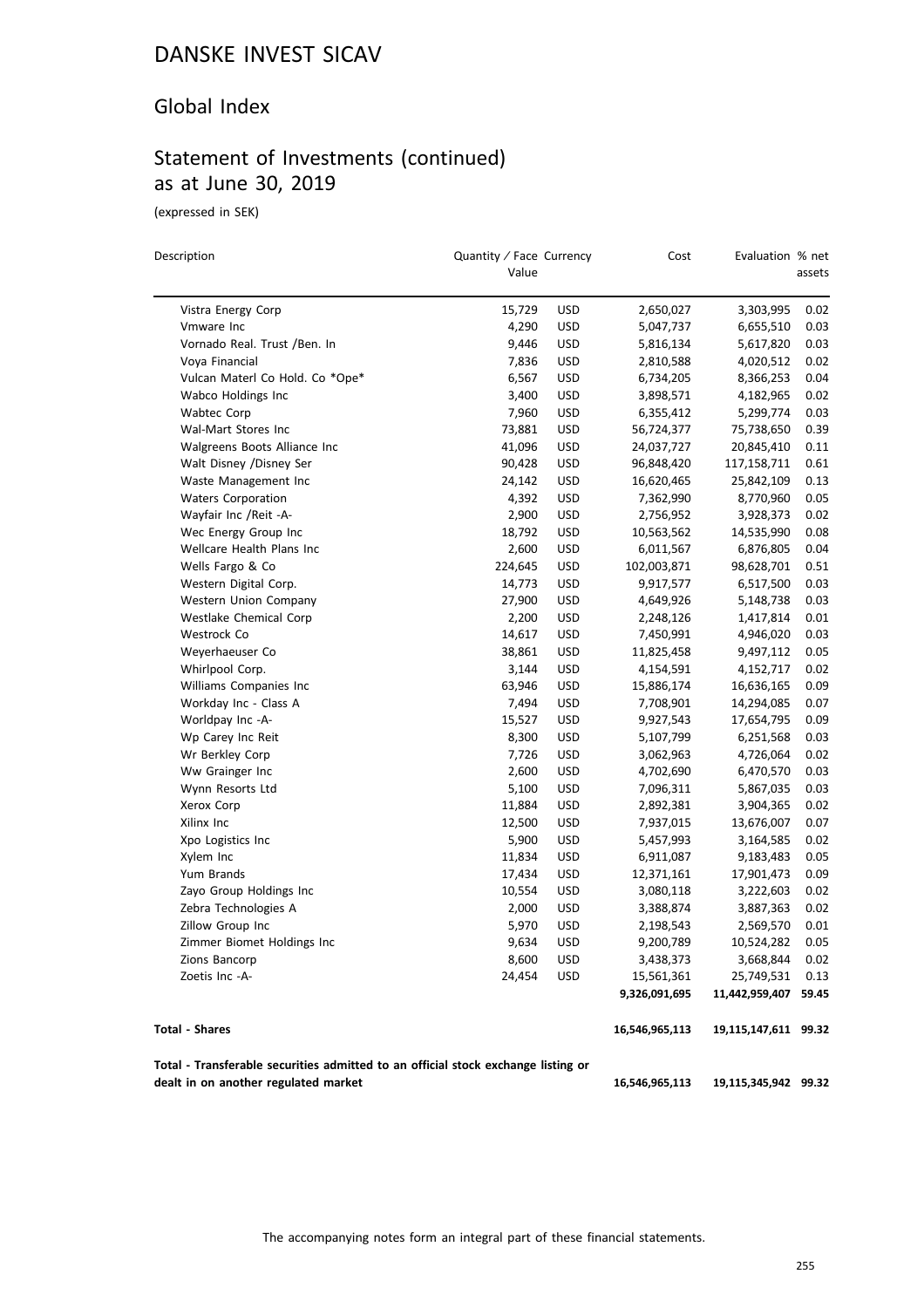#### Global Index

### Statement of Investments (continued) as at June 30, 2019

(expressed in SEK)

| Description                                                   | Quantity / Face Currency<br>Value |            | Cost                   | Evaluation % net       | assets       |
|---------------------------------------------------------------|-----------------------------------|------------|------------------------|------------------------|--------------|
| Closed - ended investment funds                               |                                   |            |                        |                        |              |
| <b>Shares</b>                                                 |                                   |            |                        |                        |              |
| Australia                                                     |                                   |            |                        |                        |              |
| Scentre Group / Reit                                          | 285,465                           | AUD        | 7,548,458<br>7,548,458 | 7,162,209<br>7,162,209 | 0.04<br>0.04 |
| Canada                                                        |                                   |            |                        |                        |              |
| H R Real Estate Investment Trust                              | 17,900                            | CAD        | 2,811,640              | 2,902,808              | 0.01         |
| Riocan Real Estate Invest.Tr.                                 | 16,514                            | CAD        | 2,895,959              | 3,047,387              | 0.02         |
| Smart centres Reit                                            | 7,700                             | CAD        | 1,842,993              | 1,815,636              | 0.01         |
|                                                               |                                   |            | 7,550,592              | 7,765,831              | 0.04         |
| Cayman Islands                                                |                                   |            |                        |                        |              |
| Wharf Reic / Reit                                             | 60,923                            | HKD        | 3,433,307              | 3,982,999              | 0.02         |
|                                                               |                                   |            | 3,433,307              | 3,982,999              | 0.02         |
| <b>Great Britain</b>                                          |                                   |            |                        |                        |              |
| Land Sec /Reit                                                | 36,380                            | GBP        | 3,836,125              | 3,579,314              | 0.02         |
| Segro Plc /Reit                                               | 48,235                            | GBP        | 3,056,024<br>6,892,149 | 4,159,029<br>7,738,343 | 0.02<br>0.04 |
| <b>Hong Kong</b>                                              |                                   |            |                        |                        |              |
| The Link Reit                                                 | 108,900                           | HKD        | 8,169,111              | 12,415,687             | 0.06         |
|                                                               |                                   |            | 8,169,111              | 12,415,687             | 0.06         |
| Israel                                                        |                                   |            |                        |                        |              |
| Azrieli Group Ltd /Reit                                       | 3,079                             | ILS        | 1,382,623              | 1,914,349              | 0.01         |
|                                                               |                                   |            | 1,382,623              | 1,914,349              | 0.01         |
| Japan                                                         |                                   |            |                        |                        |              |
| lida Grp Hldgs / Reit                                         | 6,700<br>50                       | JPY        | 1,071,548<br>1,591,435 | 1,003,942              | 0.01         |
| Japan Prime Realty Investment<br>Japan Retail Fund Investment | 152                               | JPY<br>JPY | 2,397,176              | 2,010,813<br>2,853,545 | 0.01<br>0.01 |
| Nippon Prologis Reit                                          | 91                                | JPY        | 1,696,760              | 1,950,523              | 0.01         |
| Nomura Res / Reit                                             | 201                               | <b>JPY</b> | 2,261,361              | 2,868,159              | 0.01         |
| Tokyu Fudos Hldg Crp / Reit                                   | 25,700                            | JPY        | 1,534,942              | 1,316,845              | 0.01         |
|                                                               |                                   |            | 10,553,222             | 12,003,827             | 0.06         |
| <b>Singapore</b>                                              |                                   |            |                        |                        |              |
| Capitalandcom Tr Units / Reit                                 | 79,200                            | SGD        | 931,917                | 1,178,597              | 0.01         |
| Capitamall Trust / Reit                                       | 119,300                           | SGD        | 1,661,852              | 2,151,674              | 0.01         |
|                                                               |                                   |            | 2,593,769              | 3,330,271              | 0.02         |
| <b>United States of America</b>                               |                                   |            |                        |                        |              |
| Agnc Investment Corp / Reit                                   | 38,583                            | <b>USD</b> | 6,268,257              | 6,021,210              | 0.03         |
| Equinix Inc / Reit                                            | 4,077                             | <b>USD</b> | 15,944,485             | 19,075,806             | 0.10         |
| Invitation Homes Inc /Reit                                    | 17,531                            | <b>USD</b> | 3,570,768              | 4,347,779              | 0.02         |
| Iron Mountain Reit Inc / Reit                                 | 14,200                            | <b>USD</b> | 4,612,554              | 4,123,771              | 0.02         |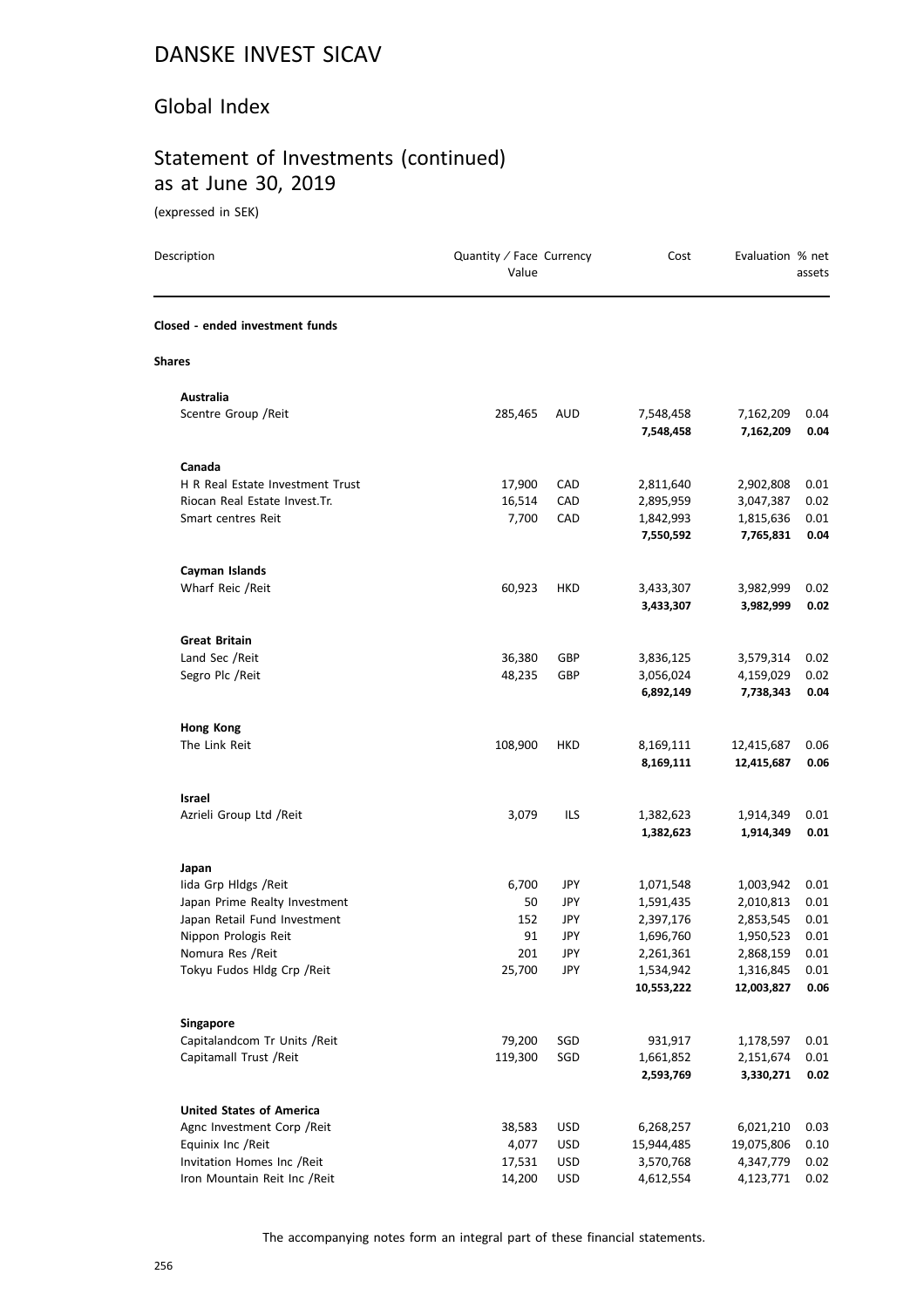#### Global Index

### Statement of Investments (continued) as at June 30, 2019

(expressed in SEK)

| Description                                  | Quantity / Face Currency<br>Value |            | Cost           | Evaluation % net     | assets |
|----------------------------------------------|-----------------------------------|------------|----------------|----------------------|--------|
| Sba Communications Corp / Reit               | 5,942                             | <b>USD</b> | 8,456,641      | 12,395,614           | 0.07   |
| Vereit Inc /Reit                             | 49,253                            | <b>USD</b> | 3,273,933      | 4,117,364            | 0.02   |
| Welltower Inc /Reit                          | 19,494                            | <b>USD</b> | 10,856,310     | 14,746,204           | 0.08   |
|                                              |                                   |            | 52,982,948     | 64,827,748           | 0.34   |
| <b>Total - Shares</b>                        |                                   |            | 101,106,179    | 121,141,264          | 0.63   |
| Total - Closed - ended investment funds      |                                   |            | 101,106,179    | 121,141,264          | 0.63   |
| <b>Other Transferable securities</b>         |                                   |            |                |                      |        |
| <b>Shares</b>                                |                                   |            |                |                      |        |
| <b>Great Britain</b>                         |                                   |            |                |                      |        |
| Rolls-Royce Holdings Plc / Pfd               | 7,506,191                         | GBP        |                | 88,636               |        |
|                                              |                                   |            |                | 88,636               |        |
| <b>Total - Shares</b>                        |                                   |            |                | 88,636               |        |
| <b>Total - Other Transferable securities</b> |                                   |            |                | 88,636               |        |
| TOTAL INVESTMENT PORTFOLIO                   |                                   |            | 16,648,071,292 | 19,236,575,842 99.95 |        |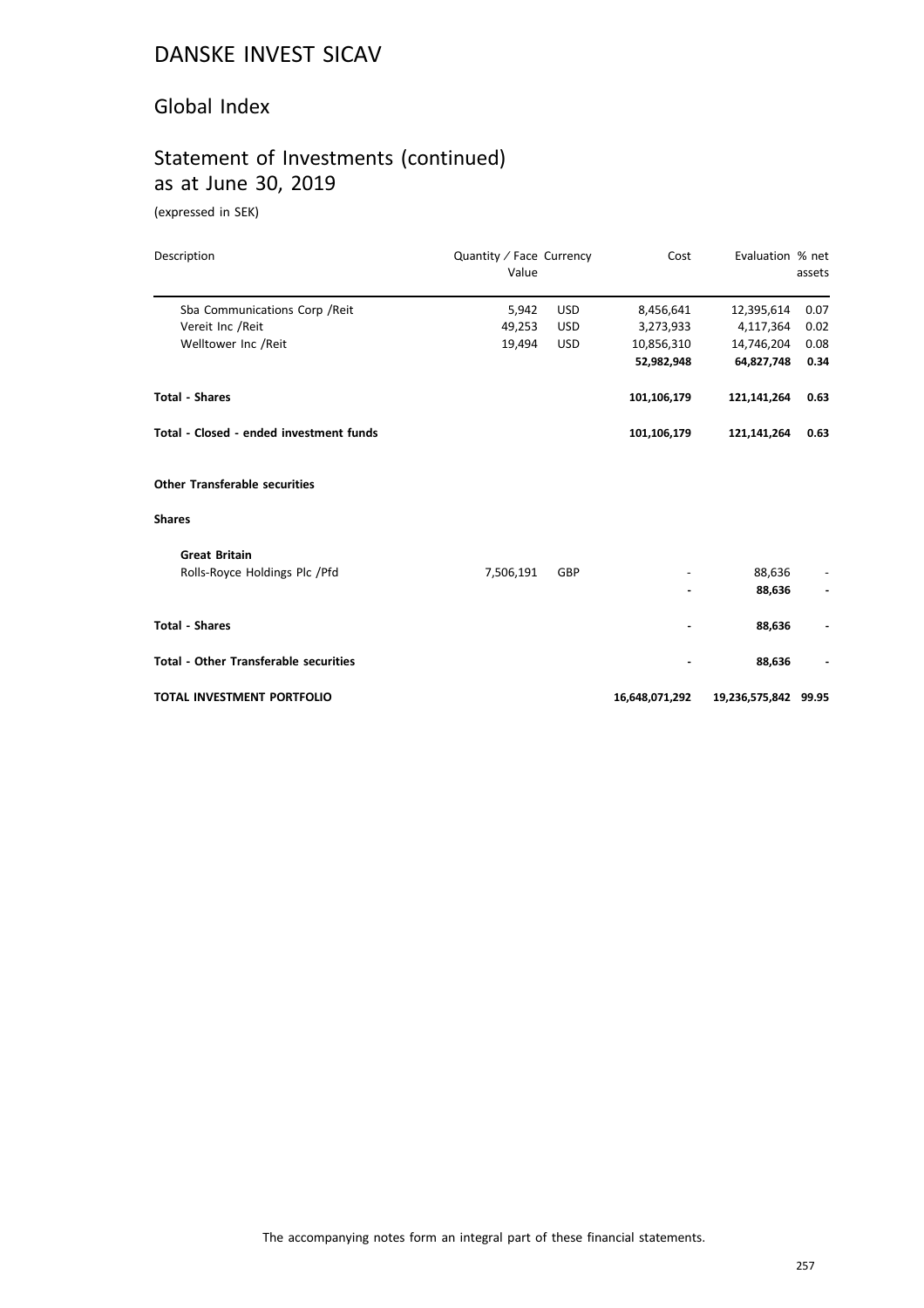### Global Index

### Geographical and Economic Portfolio Breakdowns as at June 30, 2019

(expressed as a percentage of net assets)

| Geographical breakdown   | %     | Economic brea          |
|--------------------------|-------|------------------------|
| United States of America | 59.79 | Internet Softw         |
| Japan                    | 8.00  | Banks and Fin          |
| <b>Great Britain</b>     | 5.60  | Pharmaceutica          |
| France                   | 3.69  | Holding and Fi         |
| Canada                   | 3.61  | Retail                 |
| Switzerland              | 3.43  | Petrol                 |
| Germany                  | 2.92  | Electronic Sem         |
| Australia                | 2.39  | Office Equipm          |
| Ireland                  | 1.74  | <b>Public Services</b> |
| The Netherlands          | 1.49  | News Transmi           |
| Spain                    | 1.00  | Insurance              |
| Hong Kong                | 0.96  | Food and Disti         |
| Sweden                   | 0.86  | Real Estate Co         |
| Italy                    | 0.65  | Mechanics, Ma          |
| Denmark                  | 0.60  | Transportatior         |
| Singapore                | 0.50  | Consumer Goo           |
| Finland                  | 0.42  | Automobile In          |
| Bermuda Islands          | 0.40  | Chemicals              |
| Belgium                  | 0.34  | Tobacco and S          |
| Jersey                   | 0.34  | Leisure                |
| Cayman Islands           | 0.23  | Electronics and        |
| Norway                   | 0.23  | Biotechnology          |
| Israel                   | 0.19  | <b>Other Services</b>  |
| Curaçao                  | 0.14  | Graphic Art, P         |
| Austria                  | 0.09  | Healthcare Ed          |
| Luxembourg               | 0.09  | Construction,          |
| New Zealand              | 0.07  | Aerospace Tec          |
| Portugal                 | 0.06  | Textile                |
| Liberia                  | 0.05  | Mines, Heavy           |
| Panama                   | 0.05  | <b>Business Hous</b>   |
| British Virgin Islands   | 0.01  | Non-Ferrous N          |
| Isle of Man              | 0.01  | <b>Forest Product</b>  |
|                          |       |                        |

| Economic breakdown                                | %     |
|---------------------------------------------------|-------|
| <b>Internet Software</b>                          | 10.69 |
| <b>Banks and Financial Institutions</b>           | 9.18  |
| <b>Pharmaceuticals and Cosmetics</b>              | 8.85  |
| <b>Holding and Finance Companies</b>              | 7.71  |
| Retail                                            | 5.43  |
| Petrol                                            | 5.00  |
| Electronic Semiconductor                          | 4.16  |
| Office Equipment, Computers                       | 3.92  |
| <b>Public Services</b>                            | 3.60  |
| <b>News Transmission</b>                          | 3.58  |
| Insurance                                         | 3.55  |
| <b>Food and Distilleries</b>                      | 3.24  |
| Real Estate Companies                             | 3.15  |
| Mechanics, Machinery                              | 2.50  |
| Transportation                                    | 2.24  |
| <b>Consumer Goods</b>                             | 2.12  |
| Automobile Industry                               | 1.85  |
| Chemicals                                         | 1.82  |
| <b>Tobacco and Spirits</b>                        | 1.68  |
| Leisure                                           | 1.61  |
| <b>Electronics and Electrical Equipment</b>       | 1.58  |
| Biotechnology                                     | 1.50  |
| <b>Other Services</b>                             | 1.42  |
| Graphic Art, Publishing                           | 1.40  |
| <b>Healthcare Education &amp; Social Services</b> | 1.28  |
| Construction, Building Material                   | 1.23  |
| Aerospace Technology                              | 1.19  |
| <b>Textile</b>                                    | 1.06  |
| Mines, Heavy Industries                           | 0.74  |
| <b>Business Houses</b>                            | 0.54  |
| <b>Non-Ferrous Metals</b>                         | 0.43  |
| Forest Products and Paper Industry                | 0.33  |
| Environmental Services & Recycling                | 0.29  |
| Agriculture and Fishing                           | 0.27  |
| <b>Precious Metals</b>                            | 0.27  |
| Packaging and Container Industry                  | 0.18  |
| Tyres & Rubber                                    | 0.17  |
| Miscellaneous                                     | 0.08  |
| Photography And Optics                            | 0.03  |
| Various Capital Goods                             | 0.03  |
| Clock and Watch-Making Industry                   | 0.02  |
| Mortgage and Funding Institutions                 | 0.02  |
| <b>Investment Funds</b>                           | 0.01  |
|                                                   | 99.95 |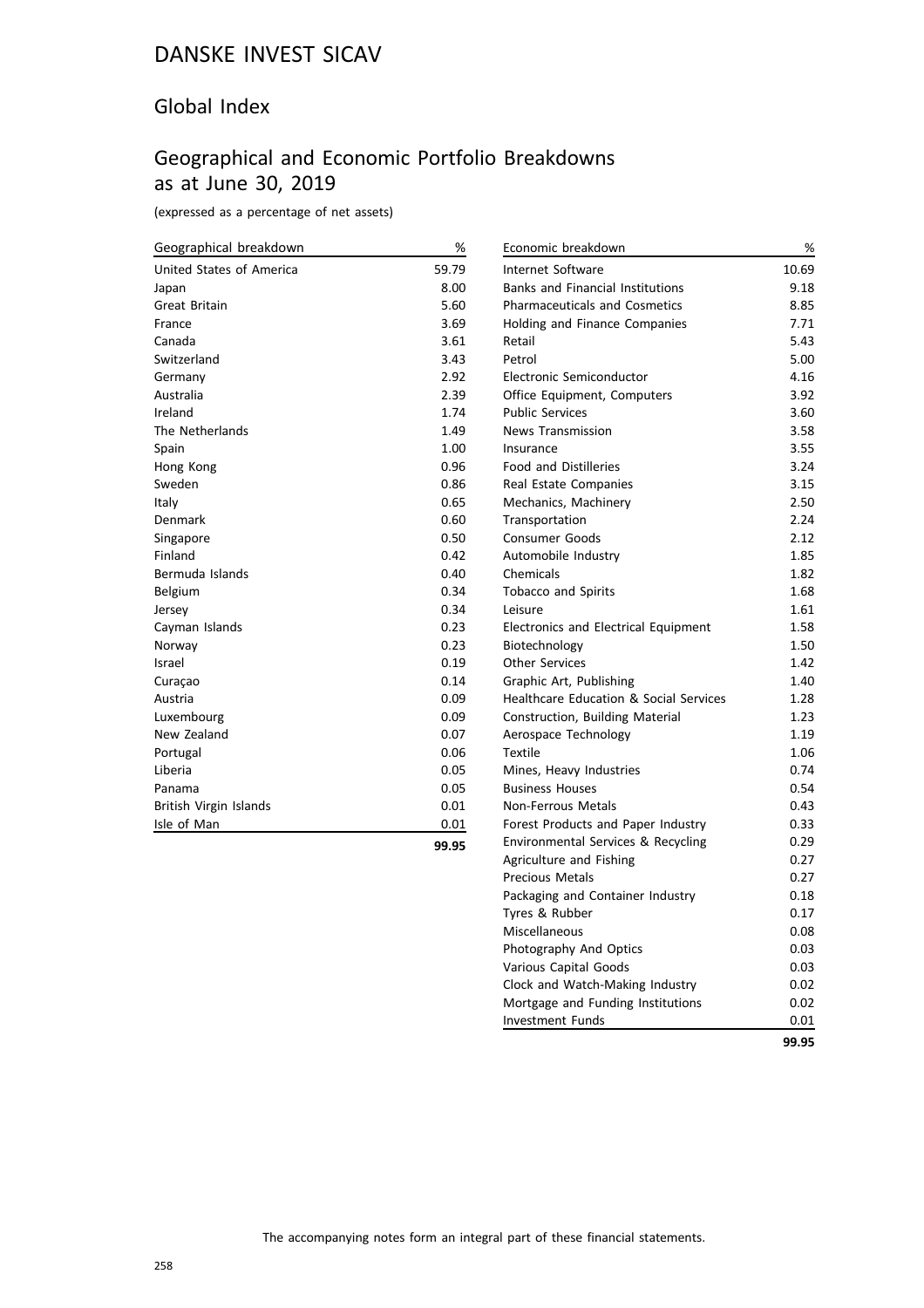#### SRI Global

#### Statement of Investments as at June 30, 2019

(expressed in SEK)

| Description | Quantity / Face Currency | Cost | Evaluation % net |
|-------------|--------------------------|------|------------------|
|             | Value                    |      | assets           |
|             |                          |      |                  |

**Transferable securities admitted to an official stock exchange listing or dealt in on another regulated market**

#### **Rights**

| <b>Spain</b>                    |         |            |            |            |                          |
|---------------------------------|---------|------------|------------|------------|--------------------------|
| Right Acs 08.07.19 / Sous       | 4,969   | <b>EUR</b> |            | 72,453     |                          |
|                                 |         |            |            | 72,453     |                          |
| <b>Total - Rights</b>           |         |            |            | 72,453     |                          |
| <b>Shares</b>                   |         |            |            |            |                          |
| Australia                       |         |            |            |            |                          |
| Alumina Limited                 | 87,257  | AUD        | 1,396,492  | 1,323,733  | 0.03                     |
| Amp Ltd                         | 35,639  | <b>AUD</b> | 696,080    | 491,933    | 0.01                     |
| Anz Banking Group               | 34,044  | AUD        | 6,341,921  | 6,252,992  | 0.16                     |
| Aurizon Hldgs - Shs             | 151,660 | <b>AUD</b> | 4,929,931  | 5,332,232  | 0.13                     |
| Ausnet Svcs                     | 150,869 | <b>AUD</b> | 1,771,564  | 1,841,813  | 0.05                     |
| Bluescope Steel Ltd             | 16,447  | AUD        | 1,508,019  | 1,290,381  | 0.03                     |
| <b>Brambles Ltd</b>             | 27,462  | <b>AUD</b> | 1,763,887  | 2,302,991  | 0.06                     |
| Cimic Group Ltd                 | 9,076   | <b>AUD</b> | 2,935,855  | 2,645,610  | 0.07                     |
| Cochlear Limited                | 140     | <b>AUD</b> | 201,893    | 188,541    |                          |
| Computershare Limited Cpu       | 15,887  | <b>AUD</b> | 1,775,520  | 1,676,753  | 0.04                     |
| Csl Ltd                         | 5,301   | AUD        | 6,090,730  | 7,420,625  | 0.19                     |
| Dexus Property Group            | 2,497   | <b>AUD</b> | 214,407    | 211,027    | 0.01                     |
| Domino S Pizza Enterprises Ltd  | 141     | AUD        | 43,340     | 34,555     | $\overline{\phantom{a}}$ |
| Flight Centre Limited *Ope*     | 297     | AUD        | 90,664     | 80,347     | $\overline{\phantom{a}}$ |
| Fortescue Metals Group Ltd      | 30,640  | <b>AUD</b> | 953,399    | 1,799,449  | 0.04                     |
| Goodman Group                   | 30,913  | <b>AUD</b> | 2,421,149  | 3,025,132  | 0.08                     |
| Gpt Group / Stapled Security    | 15,917  | <b>AUD</b> | 534,839    | 637,354    | 0.02                     |
| Insurance Australia Group Ltd   | 17,589  | <b>AUD</b> | 797,723    | 945,944    | 0.02                     |
| Lendlease Grp                   | 3,844   | <b>AUD</b> | 332,956    | 325,365    | 0.01                     |
| Macquarie Group Ltd             | 2,236   | <b>AUD</b> | 1,871,224  | 1,825,488  | 0.05                     |
| Mirvac Group                    | 17,435  | AUD        | 270,047    | 355,313    | 0.01                     |
| National Australia Bank Ltd     | 27,659  | <b>AUD</b> | 5,315,391  | 4,811,906  | 0.12                     |
| <b>Newcrest Mining</b>          | 22,643  | AUD        | 3,486,840  | 4,710,305  | 0.12                     |
| Orica Limited                   | 38,570  | <b>AUD</b> | 4,528,041  | 5,090,350  | 0.13                     |
| Qbe Insurance Group             | 17,398  | AUD        | 1,239,706  | 1,340,072  | 0.03                     |
| Ramsay Health Care Ltd Rhc      | 865     | AUD        | 373,706    | 406,853    | 0.01                     |
| Rea Group Ltd                   | 321     | AUD        | 201,384    | 200,725    | 0.01                     |
| Rio Tinto Limited               | 8,571   | <b>AUD</b> | 4,006,269  | 5,790,362  | 0.14                     |
| Seek Ltd                        | 5,116   | AUD        | 602,428    | 704,840    | 0.02                     |
| Sonic Healthcare                | 1,985   | <b>AUD</b> | 279,959    | 350,247    | 0.01                     |
| Stockland / Units               | 19,229  | <b>AUD</b> | 562,439    | 522,080    | 0.01                     |
| Suncorp Group Ltd               | 16,864  | AUD        | 1,524,947  | 1,479,014  | 0.04                     |
| Sydney Airport-Stapled Security | 31,605  | <b>AUD</b> | 1,510,348  | 1,654,459  | 0.04                     |
| Telstra Corporation Ltd         | 86,116  | <b>AUD</b> | 1,885,889  | 2,158,683  | 0.05                     |
| Tpg Telecom                     | 13,283  | <b>AUD</b> | 558,708    | 556,963    | 0.01                     |
| Transurban Group                | 47,744  | AUD        | 3,882,701  | 4,582,057  | 0.11                     |
| <b>Vicinity Centres</b>         | 22,714  | AUD        | 409,549    | 362,330    | 0.01                     |
| <b>Westpac Banking Corp</b>     | 37,461  | AUD        | 7,363,007  | 6,917,192  | 0.17                     |
|                                 |         |            | 74,672,952 | 81,646,016 | 2.04                     |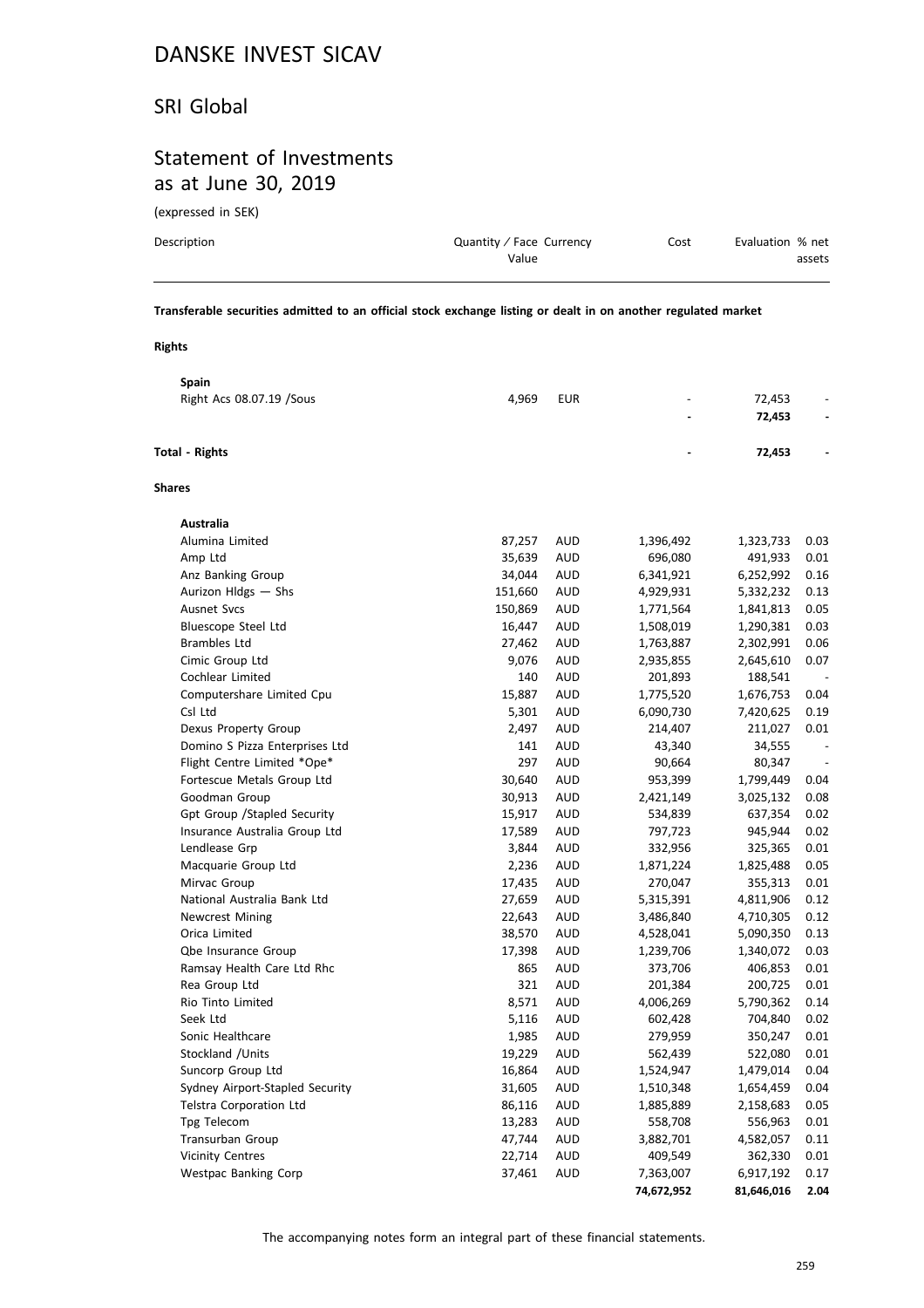#### SRI Global

### Statement of Investments (continued) as at June 30, 2019

(expressed in SEK)

| Description                       | Quantity / Face Currency<br>Value |            | Cost       | Evaluation % net | assets |
|-----------------------------------|-----------------------------------|------------|------------|------------------|--------|
| Austria                           |                                   |            |            |                  |        |
| Andritz Ag Graz                   | 4,860                             | EUR        | 2,066,686  | 1,699,705        | 0.04   |
| Erste Group Bank Ag               | 5,491                             | EUR        | 1,977,152  | 1,893,699        | 0.05   |
| Raiffeisen International Bank     | 4,250                             | EUR        | 997,302    | 926,398          | 0.03   |
| Verbund Ag                        | 4,290                             | EUR        | 1,843,452  | 2,085,088        | 0.05   |
|                                   |                                   |            | 6,884,592  | 6,604,890        | 0.17   |
| <b>Belgium</b>                    |                                   |            |            |                  |        |
| Eurofins Scientific Sa            | 153                               | EUR        | 635,244    | 628,855          | 0.02   |
| Gbl                               | 2,608                             | EUR        | 2,328,245  | 2,377,535        | 0.06   |
| Solvay Sa                         | 3,457                             | EUR        | 3,968,815  | 3,327,569        | 0.08   |
| Umicore Sa                        | 4,556                             | EUR        | 1,922,270  | 1,357,507        | 0.03   |
|                                   |                                   |            | 8,854,574  | 7,691,466        | 0.19   |
| <b>Bermuda Islands</b>            |                                   |            |            |                  |        |
| Arch Capital Gp Ltd Bermuda       | 700                               | USD        | 232,313    | 240,824          | 0.01   |
| Athene Holding Ltd -A-            | 1,271                             | <b>USD</b> | 543,485    | 507,787          | 0.01   |
| Axalta Coating Systems Ltd        | 5,100                             | USD        | 1,224,913  | 1,408,675        | 0.03   |
| Bunge Ltd                         | 3,853                             | USD        | 1,954,443  | 1,991,563        | 0.05   |
| Ck Infrastructure Holdings Ltd    | 8,500                             | HKD        | 619,945    | 643,028          | 0.02   |
| Dairy Farm Intl                   | 8,100                             | USD        | 649,351    | 537,345          | 0.01   |
| Everest Reinsurance Group Ltd     | 100                               | <b>USD</b> | 240,542    | 229,337          | 0.01   |
| Ihs Markit Ltd                    | 12,100                            | USD        | 4,811,455  | 7,153,572        | 0.18   |
| Jardine Matheson Hldgs            | 4,400                             | USD        | 2,410,825  | 2,572,722        | 0.06   |
| Jardine Strategic Hlds Ltd        | 5,600                             | USD        | 2,024,610  | 1,981,147        | 0.05   |
| Marvell Technology Group          | 7,770                             | USD        | 1,464,225  | 1,720,819        | 0.04   |
| Norwegian Cruise Line Shs         | 3,111                             | USD        | 1,448,042  | 1,547,995        | 0.04   |
|                                   |                                   |            | 17,624,149 | 20,534,814       | 0.51   |
| <b>British Virgin Islands</b>     |                                   |            |            |                  |        |
| Capri Holdings Ltd                | 1,581                             | USD        | 678,156    | 508,713          | 0.01   |
|                                   |                                   |            | 678,156    | 508,713          | 0.01   |
| Canada                            |                                   |            |            |                  |        |
| Agnico Eagle Mines Limited        | 7,600                             | CAD        | 2,792,288  | 3,622,964        | 0.09   |
| Aurora Cannabis Inc               | 8,423                             | CAD        | 444,589    | 613,597          | 0.02   |
| <b>Bank of Montreal</b>           | 6,720                             | CAD        | 4,365,372  | 4,719,788        | 0.12   |
| Bank of Nova Scotia               | 11,362                            | CAD        | 6,200,004  | 5,674,483        | 0.14   |
| Bausch Health Rg Registered Shs   | 11,300                            | CAD        | 2,457,289  | 2,650,865        | 0.07   |
| Bce Inc                           | 11,600                            | CAD        | 4,620,830  | 4,907,130        | 0.12   |
| Blackberry Ltd Shs                | 13,700                            | CAD        | 1,130,917  | 949,379          | 0.02   |
| Bombardier Inc -B- Subord Vtg     | 62,400                            | CAD        | 1,341,936  | 974,712          | 0.02   |
| Cameco Corp.                      | 155,489                           | CAD        | 14,323,597 | 15,500,150       | 0.39   |
| Canad. Imper. Bk of Commerce      | 16,602                            | CAD        | 12,512,565 | 12,138,986       | 0.30   |
| Canadian T.Corp An-Vot.           | 835                               | CAD        | 890,420    | 845,899          | 0.02   |
| Canopy Growth Corp                | 2,784                             | CAD        | 945,483    | 1,045,075        | 0.03   |
| Cgi Inc -A-                       | 8,400                             | CAD        | 5,272,996  | 6,004,704        | 0.15   |
| Ci Financial Corp                 | 7,800                             | CAD        | 1,458,265  | 1,181,839        | 0.03   |
| Constellation Software Inc        | 190                               | CAD        | 1,539,000  | 1,665,045        | 0.04   |
| Cronos Group Inc                  | 1,700                             | CAD        | 298,040    | 253,597          | 0.01   |
| Dollarama Inc                     | 4,747                             | CAD        | 1,319,663  | 1,552,768        | 0.04   |
| Fairfax Fin. Hlds /Sub. Vot *Opr* | 957                               | CAD        | 4,327,772  | 4,367,470        | 0.11   |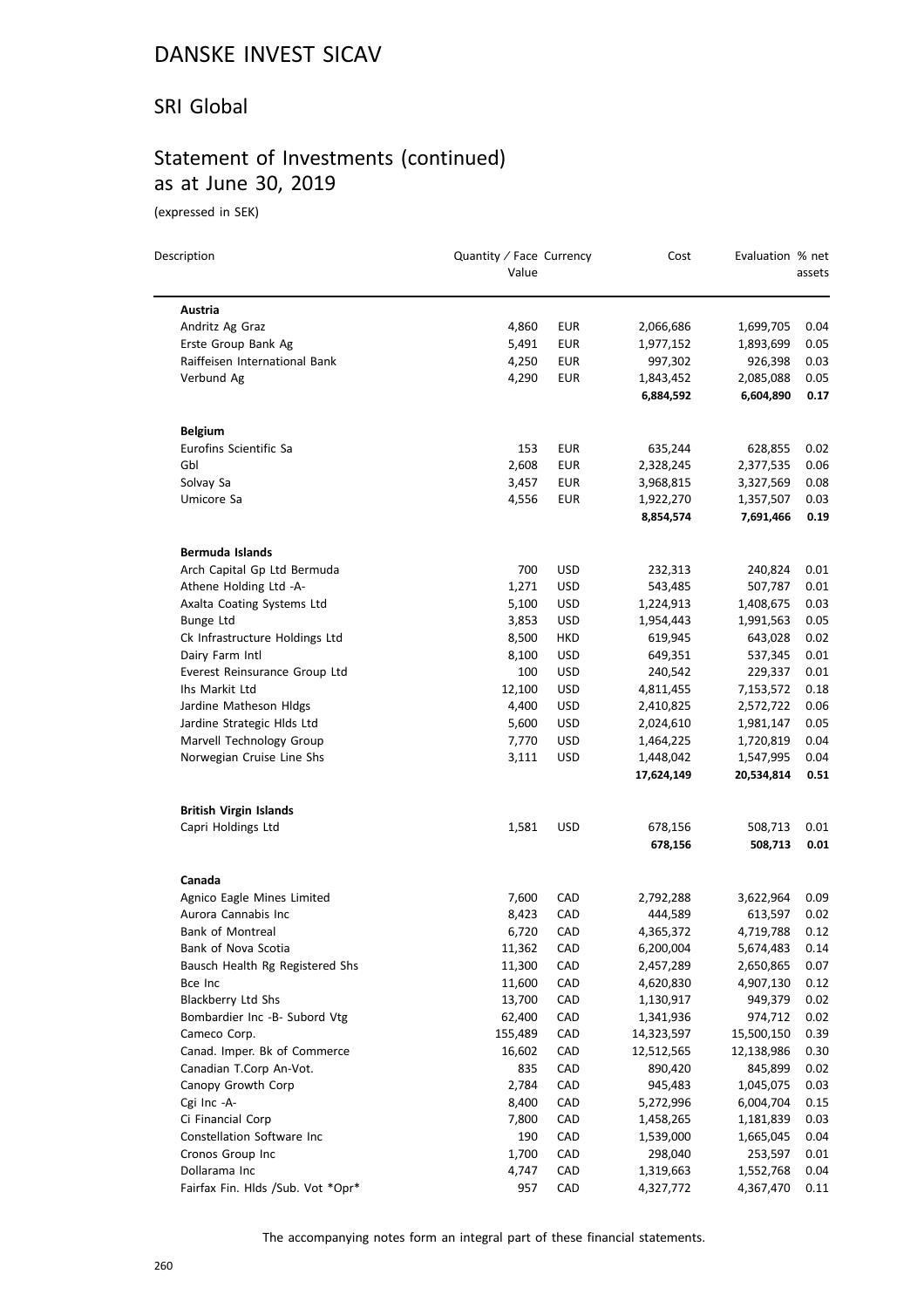#### SRI Global

### Statement of Investments (continued) as at June 30, 2019

(expressed in SEK)

 $\overline{a}$ 

| Description                         | Quantity / Face Currency<br>Value |                          | Cost                     | Evaluation % net         | assets       |
|-------------------------------------|-----------------------------------|--------------------------|--------------------------|--------------------------|--------------|
| First Capital Realty Inc            | 4,400                             | CAD                      | 664,529                  | 682,923                  | 0.02         |
| First Quantum Minerals Ltd          | 25,184                            | CAD                      | 2,331,844                | 2,224,407                | 0.06         |
| Fortis Inc                          | 10,200                            | CAD                      | 3,595,676                | 3,744,931                | 0.09         |
| George Weston Ltd                   | 3,338                             | CAD                      | 2,315,616                | 2,355,108                | 0.06         |
| Gildan Activewear                   | 3,700                             | CAD                      | 1,304,123                | 1,331,397                | 0.03         |
| Great West Lifeco Inc               | 4,200                             | CAD                      | 927,354                  | 899,095                  | 0.02         |
| Hydro One Ltd                       | 58,765                            | CAD                      | 8,213,646                | 9,529,804                | 0.24         |
| la Financial Corporation Inc        | 10,100                            | CAD                      | 3,505,035                | 3,825,106                | 0.10         |
| Igm Financial Inc *Opr*             | 14,300                            | CAD                      | 3,869,004                | 3,796,301                | 0.09         |
| Intact Fin                          | 7,200                             | CAD                      | 4,650,983                | 6,186,696                | 0.15         |
| Kinross Gold Corp                   | 60,600                            | CAD                      | 1,719,435                | 2,177,170                | 0.05         |
| Loblaw Companies Ltd                | 6,151                             | CAD                      | 2,581,065                | 2,928,287                | 0.07         |
| Lundin Mining Corp                  | 45,200                            | CAD                      | 1,745,792                | 2,313,891                | 0.06         |
| Magna International Inc             | 6,700                             | CAD                      | 3,033,888                | 3,099,738                | 0.08         |
| Manulife Financial Corp             | 52,282                            | CAD                      | 8,619,978                | 8,834,831                | 0.22         |
| Methanex Corp                       | 4,400                             | CAD                      | 2,031,206                |                          | 0.05         |
| Metro Inc /-A- Sub Vtg              | 4,700                             | CAD                      |                          | 1,857,264<br>1,639,842   | 0.04         |
| National Bank Of Canada             | 5,800                             | CAD                      | 1,350,684                |                          | 0.06         |
|                                     |                                   |                          | 2,409,706                | 2,561,871<br>3,829,728   |              |
| Nutrien Ltd                         | 7,700                             | CAD                      | 3,907,843                |                          | 0.10         |
| Onex Corp / Sub. Vot.               | 4,300                             | CAD                      | 2,635,488                | 2,411,624                | 0.06         |
| Open Text Corp                      | 4,900                             | CAD                      | 1,392,276                | 1,880,098                | 0.05         |
| Power Corp. Canada                  | 200                               | CAD                      | 42,854                   | 40,059                   |              |
| Restaurant Brands Intl Inc          | 2,100                             | CAD                      | 1,317,035                | 1,357,887                | 0.03         |
| Rogers Commun. /B. N-V. *Opr*       | 1,100                             | CAD                      | 540,128                  | 547,495                  | 0.01         |
| Royal Bank of Canada                | 15,868                            | CAD                      | 10,740,486               | 11,725,108               | 0.29         |
| Saputo Grp I. /When Issued          | 25,900                            | CAD                      | 7,549,014                | 7,208,667                | 0.18         |
| Shaw Communi. - B / Non-Vot.        | 1,100                             | CAD                      | 201,408                  | 208,688                  | 0.01         |
| Shopify Inc                         | 1,500                             | CAD                      | 2,010,970                | 4,191,731                | 0.10         |
| Sun Life Financial Inc              | 6,900                             | CAD                      | 2,684,768                | 2,656,794                | 0.07         |
| Teck Resources / -B-                | 18,965                            | CAD                      | 3,847,186                | 4,069,269                | 0.10         |
| <b>Telus Corp</b>                   | 30,400                            | CAD                      | 9,861,092                | 10,449,073               | 0.26         |
| Thomson Reuters Corp                | 5,500                             | CAD                      | 2,932,666                | 3,299,026                | 0.08         |
| <b>Toronto Dominion Bk</b>          | 20,378                            | CAD                      | 9,918,189                | 11,071,479               | 0.28         |
| <b>Waste Connections Inc</b>        | 6,950                             | USD                      | 4,307,752                | 6,163,305                | 0.15         |
| West Fraser Timber Co               | 2,700                             | CAD                      | 1,398,530                | 1,144,477                | 0.03         |
| Wheaton Precious Metals Corp        | 16,000                            | CAD                      | 2,422,250                | 3,597,801                | 0.09         |
| Wsp Global Inc                      | 9,200                             | CAD                      | 4,408,569<br>193,229,094 | 4,709,036<br>209,218,458 | 0.12<br>5.22 |
|                                     |                                   |                          |                          |                          |              |
| Cayman Islands                      |                                   |                          |                          |                          |              |
| Beigene Ltd / Adr<br>Ck Asset Hldgs | 400                               | <b>USD</b><br><b>HKD</b> | 458,222                  | 460,011                  | 0.01<br>0.04 |
|                                     | 24,000                            |                          | 1,695,500                | 1,742,928                |              |
| Ck Hutchison Holdings Ltd           | 28,705                            | HKD                      | 3,026,030                | 2,624,943                | 0.07         |
| Wh Group Ltd                        | 143,500                           | HKD                      | 1,214,011<br>6,393,763   | 1,349,736<br>6,177,618   | 0.03<br>0.15 |
| <b>Denmark</b>                      |                                   |                          |                          |                          |              |
| A.P. Moeller-Maersk A/S B           | 83                                | <b>DKK</b>               | 893,863                  | 956,678                  | 0.02         |
| Christian Hansen Holding A /S       | 1,317                             | <b>DKK</b>               | 995,779                  | 1,149,225                | 0.03         |
| Dsv A /S                            | 3,433                             | <b>DKK</b>               | 2,202,934                |                          | 0.08         |
|                                     |                                   |                          |                          | 3,132,713                |              |
| Genmab A /S                         | 109                               | <b>DKK</b>               | 170,713                  | 186,247                  |              |
| Novo Nordisk A /S /-B-              | 18,691                            | <b>DKK</b>               | 7,978,796                | 8,850,854                | 0.22         |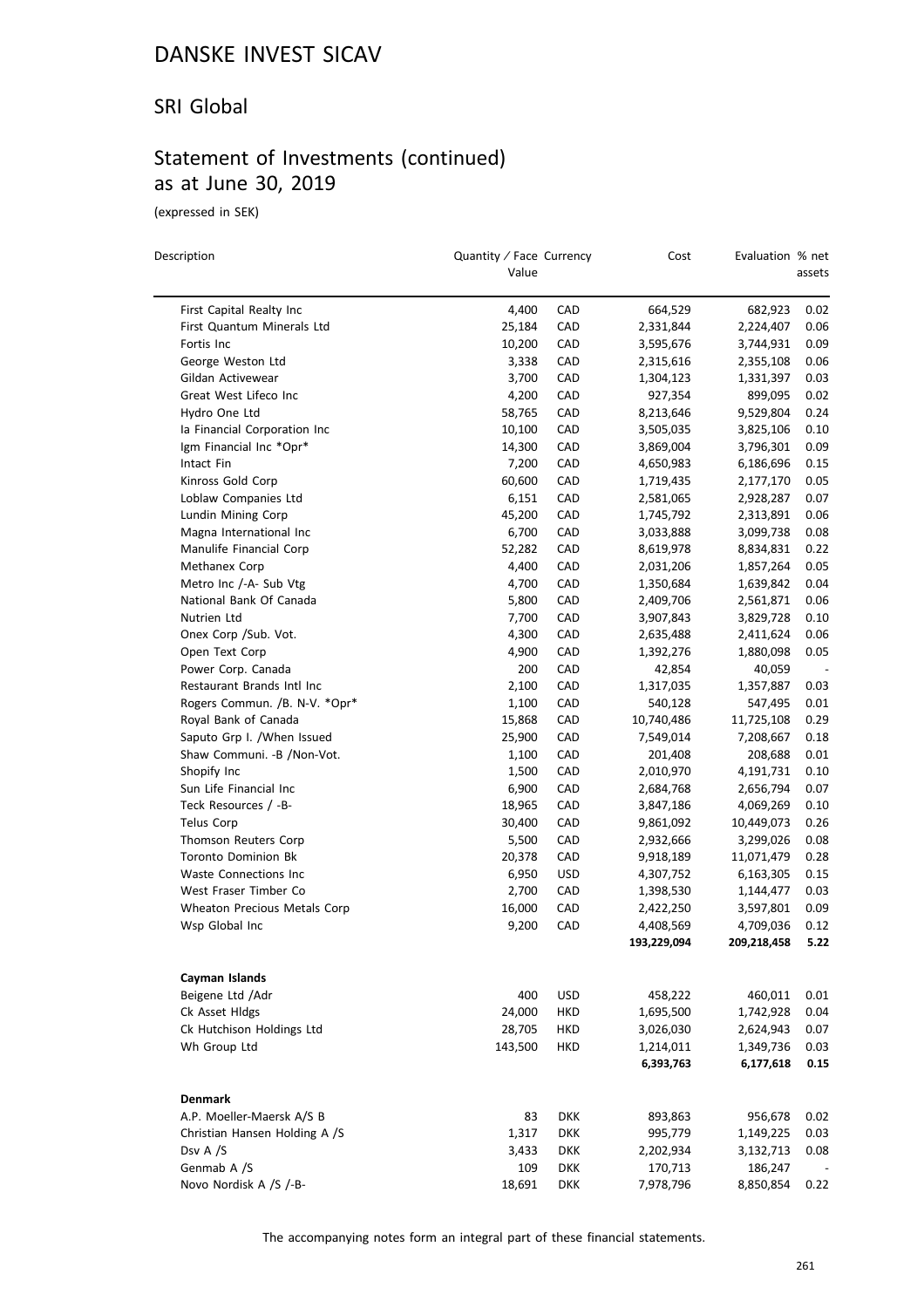#### SRI Global

### Statement of Investments (continued) as at June 30, 2019

(expressed in SEK)

| Description                          | Quantity / Face Currency |            | Cost       | Evaluation % net |          |
|--------------------------------------|--------------------------|------------|------------|------------------|----------|
|                                      | Value                    |            |            |                  | assets   |
| Novozymes Shs -B-                    | 3,562                    | <b>DKK</b> | 1,636,896  | 1,543,525        | 0.04     |
| Orsted                               | 1,586                    | <b>DKK</b> | 730,374    | 1,274,389        | 0.03     |
| Vestas Wind Systems As /Reg          | 1,868                    | <b>DKK</b> | 991,504    | 1,499,396        | 0.04     |
|                                      |                          |            | 15,600,859 | 18,593,027       | 0.46     |
| <b>Finland</b>                       |                          |            |            |                  |          |
| Elisa Corporation A                  | 378                      | EUR        | 125,467    | 171,380          | 0.01     |
| Fortum Corporation                   | 11,598                   | <b>EUR</b> | 2,054,883  | 2,381,644        | 0.06     |
| Kone Oyj -B-                         | 6,115                    | EUR        | 2,681,303  | 3,353,305        | 0.08     |
| Neste Oil Oyj                        | 53,819                   | EUR        | 17,783,534 | 16,968,511       | 0.42     |
| Nokia Oy                             | 44,801                   | <b>EUR</b> | 1,898,503  | 2,066,716        | 0.05     |
| Nordea Bank Abp                      | 29,128                   | <b>SEK</b> | 2,860,030  | 1,963,810        | 0.05     |
| Sampo Plc A                          | 671                      | EUR        | 298,356    | 294,225          | 0.01     |
| Stora Enso Ab / -R-                  | 19,790                   | <b>EUR</b> | 2,452,706  | 2,161,054        | 0.05     |
| Upm-Kymmene Corp                     | 11,016                   | <b>EUR</b> | 2,733,478  | 2,720,144        | 0.07     |
|                                      |                          |            | 32,888,260 | 32,080,789       | 0.80     |
| <b>France</b>                        |                          |            |            |                  |          |
| Accor S                              | 1,873                    | EUR        | 771,856    | 747,075          | 0.02     |
| Aeroports De Paris Adp               | 1,243                    | <b>EUR</b> | 1,883,024  | 2,038,319        | 0.05     |
| Arkema                               | 1,547                    | <b>EUR</b> | 1,499,277  | 1,336,739        | 0.03     |
| Atos Act.                            | 595                      | EUR        | 521,400    | 462,202          | 0.01     |
| Axa                                  | 24,747                   | EUR        | 6,182,760  | 6,040,096        | 0.15     |
| Bic                                  | 632                      | EUR        | 556,611    | 447,739          | 0.01     |
| <b>Bnp Paribas</b>                   | 14,484                   | <b>EUR</b> | 9,082,672  | 6,391,610        | 0.16     |
| <b>Bouygues</b>                      | 6,567                    | <b>EUR</b> | 2,605,913  | 2,259,925        | 0.06     |
| <b>Bureau Veritas</b>                | 8,197                    | <b>EUR</b> | 1,793,966  | 1,881,153        | 0.05     |
| Capgemini Se                         | 2,328                    | <b>EUR</b> | 2,412,737  | 2,689,745        | 0.07     |
| Carrefour S.A.                       | 19,224                   | <b>EUR</b> | 3,224,186  | 3,448,980        | 0.09     |
| Cnp Assurances                       | 1,546                    | <b>EUR</b> | 298,863    | 326,046          | 0.01     |
| Credit Agricole Sa. Paris            | 18,745                   | <b>EUR</b> | 2,599,371  | 2,088,533        | $0.05\,$ |
| Dassault Systemes Sa                 | 1,076                    | <b>EUR</b> | 958,688    | 1,595,068        | 0.04     |
| Edenred                              | 5,405                    | EUR        | 1,281,538  | 2,561,912        | 0.06     |
| Edf                                  | 25,121                   | EUR        | 2,853,312  | 2,942,266        | 0.07     |
| Eiffage Sa                           | 2,259                    | <b>EUR</b> | 2,103,382  | 2,075,129        | 0.05     |
| Engie                                | 5,607                    | <b>EUR</b> | 792,796    | 790,307          | 0.02     |
| EssilorLuxottica                     | 3,844                    | <b>EUR</b> | 3,997,932  | 4,660,638        | 0.12     |
| <b>Eutelsat Communications Paris</b> | 974                      | <b>EUR</b> | 180,193    | 169,188          |          |
| Getlink SE                           | 12,754                   | <b>EUR</b> | 1,372,412  | 1,898,745        | 0.05     |
| Groupe Danone                        | 10,581                   | <b>EUR</b> | 7,201,282  | 8,328,989        | 0.21     |
| Hermes International                 | 809                      | <b>EUR</b> | 3,549,726  | 5,421,058        | 0.13     |
| Iliad                                | 282                      | <b>EUR</b> | 569,882    | 294,266          | 0.01     |
| Ipsen                                | 366                      | <b>EUR</b> | 434,566    | 464,057          | 0.01     |
| Jc Decaux Sa                         | 563                      | <b>EUR</b> | 187,203    | 158,472          |          |
| Kering Act.                          | 1,150                    | <b>EUR</b> | 4,248,497  | 6,319,664        | 0.16     |
| Klepierre                            | 224                      | <b>EUR</b> | 75,585     | 69,773           |          |
| L Oreal                              | 3,960                    | <b>EUR</b> | 7,248,700  | 10,481,229       | 0.26     |
| Legrand Holding Act. Prov. Opo       | 5,107                    | <b>EUR</b> | 3,132,782  | 3,469,654        | 0.09     |
| Michelin B /Nom.                     | 1,995                    | <b>EUR</b> | 2,340,342  | 2,351,374        | 0.06     |
| Natixis                              | 21,210                   | <b>EUR</b> | 1,376,856  | 793,105          | 0.02     |
| Orange                               | 39,954                   | <b>EUR</b> | 5,584,688  | 5,853,147        | 0.15     |
| Peugeot Sa                           | 1,735                    | <b>EUR</b> | 319,165    | 397,253          | 0.01     |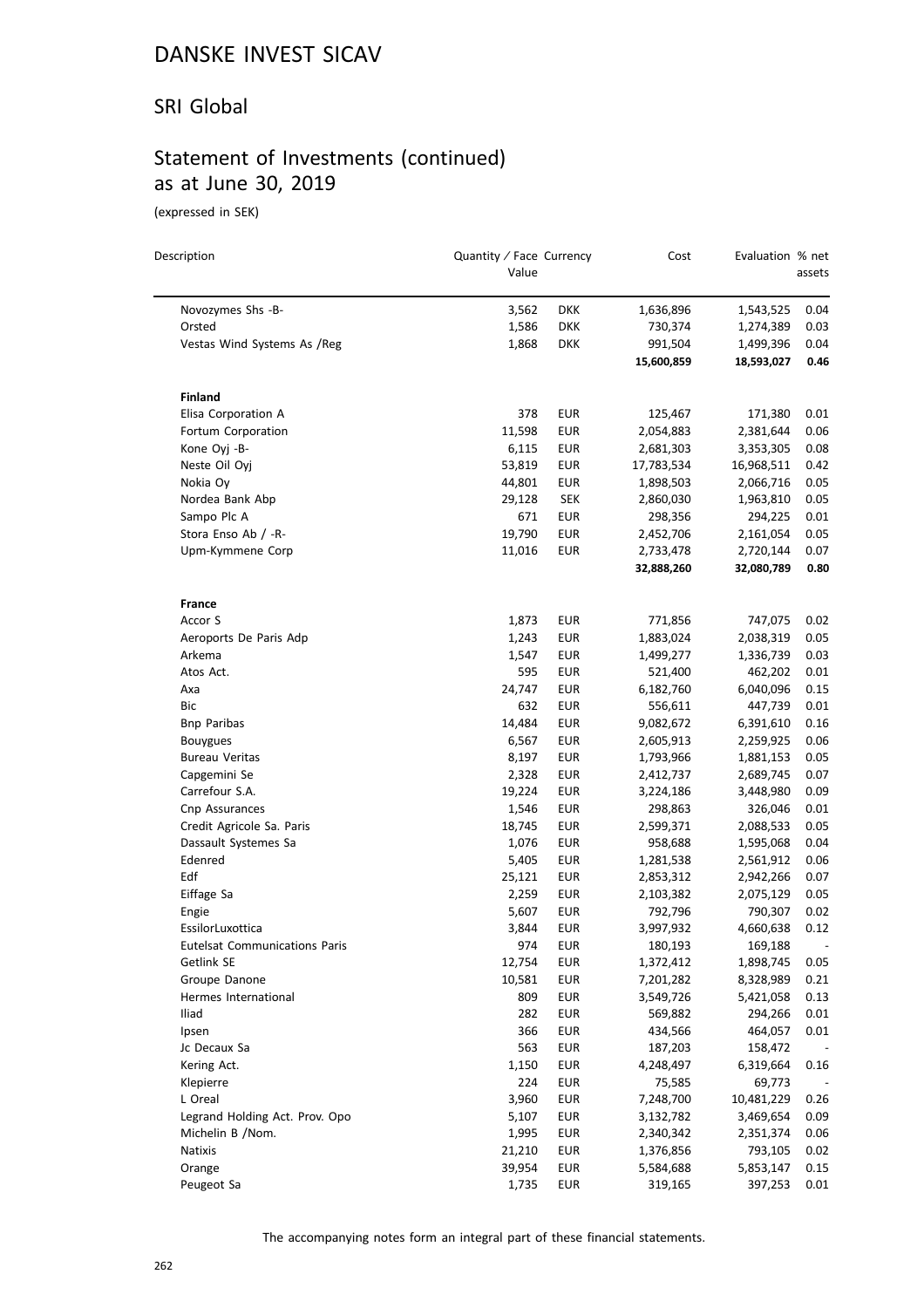#### SRI Global

### Statement of Investments (continued) as at June 30, 2019

(expressed in SEK)

 $\overline{\phantom{0}}$ 

| Description                      | Quantity / Face Currency<br>Value |            | Cost        | Evaluation % net | assets |
|----------------------------------|-----------------------------------|------------|-------------|------------------|--------|
| Publicis Groupe Sa               | 514                               | EUR        | 276,199     | 252,157          | 0.01   |
| Saint-Gobain                     | 6,530                             | <b>EUR</b> | 3,039,272   | 2,364,830        | 0.06   |
| Sanofi                           | 15,661                            | EUR        | 11,684,117  | 12,561,103       | 0.31   |
| Sartorius Stedim Biotech         | 626                               | <b>EUR</b> | 672,678     | 917,403          | 0.02   |
| Schneider Electric Sa            | 12,268                            | EUR        | 8,546,165   | 10,338,754       | 0.26   |
| Seb Sa                           | 134                               | EUR        | 201,679     | 223,844          | 0.01   |
| Sodexo                           | 1,301                             | EUR        | 1,374,826   | 1,413,122        | 0.03   |
| Ste Gen. Paris -A-               | 11,074                            | EUR        | 4,723,247   | 2,599,907        | 0.06   |
| Suez Environnement Cie           | 10,049                            | EUR        | 1,457,763   | 1,347,391        | 0.03   |
| Teleperform. Se                  | 673                               | EUR        | 806,714     | 1,252,940        | 0.03   |
| Ubisoft Entertainment            | 311                               | <b>EUR</b> | 202,600     | 226,209          | 0.01   |
| Unibail Rodamco Westfiled / Reit | 1,375                             | EUR        | 2,738,737   | 1,914,091        | 0.05   |
| Valeo Sa                         | 2,172                             | <b>EUR</b> | 1,264,264   | 656,350          | 0.02   |
| Veolia Environnement             | 10,502                            | EUR        | 2,079,294   | 2,376,845        | 0.06   |
| Vinci                            | 11,895                            | <b>EUR</b> | 9,887,370   | 11,318,938       | 0.28   |
| Vivendi                          | 7,539                             | EUR        | 1,708,928   | 1,928,492        | 0.05   |
| Worldline Sa                     | 2,129                             | EUR        | 1,150,248   | 1,439,677        | 0.03   |
|                                  |                                   |            | 135,056,264 | 144,385,509      | 3.60   |
| Germany                          |                                   |            |             |                  |        |
| Adidas - Namen-Akt               | 2,377                             | EUR        | 4,305,641   | 6,818,806        | 0.17   |
| Allianz Se /Nam. Vinkuliert      | 4,326                             | EUR        | 8,432,788   | 9,690,176        | 0.24   |
| Beiersdorf Ag                    | 496                               | EUR        | 527,982     | 553,158          | 0.01   |
| Bmw Ag /Vorzug.                  | 1,653                             | <b>EUR</b> | 1,199,910   | 953,619          | 0.02   |
| Commerzbank Akt Nach Kap         | 35,496                            | EUR        | 2,551,414   | 2,369,938        | 0.06   |
| Continental Ag                   | 724                               | EUR        | 1,539,114   | 980,852          | 0.02   |
| Covestro Ag                      | 1,523                             | EUR        | 1,206,165   | 719,472          | 0.02   |
| Daimler Ag /Namen-Akt.           | 5,940                             | EUR        | 4,120,498   | 3,070,623        | 0.08   |
| Delivery Hero Ag                 | 660                               | EUR        | 297,172     | 278,174          | 0.01   |
| Deutsche Bank Ag /Nam.           | 58,539                            | EUR        | 7,235,623   | 4,193,574        | 0.10   |
| Deutsche Boerse Ag /Nam.         | 1,199                             | EUR        | 1,121,050   | 1,575,973        | 0.04   |
| Deutsche Post Ag. Bonn           | 12,509                            | EUR        | 4,819,267   | 3,819,704        | 0.10   |
| Drillisch Ag                     | 290                               | EUR        | 195,848     | 89,840           |        |
| E. On - Namen Akt.               | 28,055                            | EUR        | 2,668,308   | 2,831,186        | 0.07   |
| Evonik Industr -Shs-             | 4,059                             | EUR        | 1,173,800   | 1,098,343        | 0.03   |
| Frankfurt Airport Serv. Worldw.  | 311                               | EUR        | 250,557     | 248,423          | 0.01   |
| Fresenius Medical Care Ag        | 1,600                             | EUR        | 1,318,655   | 1,167,159        | 0.03   |
| Fresenius Se & Co Kgaa           | 5,890                             | <b>EUR</b> | 3,825,408   | 2,967,296        | 0.07   |
| Fuchs Petrolub Vz A              | 3,000                             | EUR        | 1,287,151   | 1,096,114        | 0.03   |
| Gea Group Ag                     | 2,229                             | <b>EUR</b> | 888,250     | 588,789          | 0.01   |
| Hannover Rueckve. /Namen Akt     | 71                                | <b>EUR</b> | 75,671      | 106,676          |        |
| Heidelbergcement Ag              | 2,753                             | <b>EUR</b> | 2,096,344   | 2,069,910        | 0.05   |
| Henkel /Vorzug                   | 2,018                             | EUR        | 2,312,586   | 1,834,129        | 0.05   |
| Henkel Ag & Co Kgaa              | 642                               | <b>EUR</b> | 589,312     | 547,756          | 0.01   |
| Hochtief Ag                      | 737                               | <b>EUR</b> | 950,268     | 834,000          | 0.02   |
| Infineon Technologies /Nam.      | 9,978                             | <b>EUR</b> | 2,369,479   | 1,639,393        | 0.04   |
| Innogy Se                        | 1,967                             | <b>EUR</b> | 769,828     | 866,662          | 0.02   |
| Kion Group                       | 1,433                             | <b>EUR</b> | 1,025,246   | 839,419          | 0.02   |
| Lanxess Ag                       | 3,475                             | <b>EUR</b> | 1,968,768   | 1,918,817        | 0.05   |
| Merck Kgaa                       | 566                               | <b>EUR</b> | 497,876     | 549,952          | 0.01   |
| Metro Ag                         | 3,744                             | <b>EUR</b> | 553,163     | 635,911          | 0.02   |
| Muenchener Rueckvers / Namensakt | 1,675                             | <b>EUR</b> | 3,162,300   | 3,905,948        | 0.10   |
|                                  |                                   |            |             |                  |        |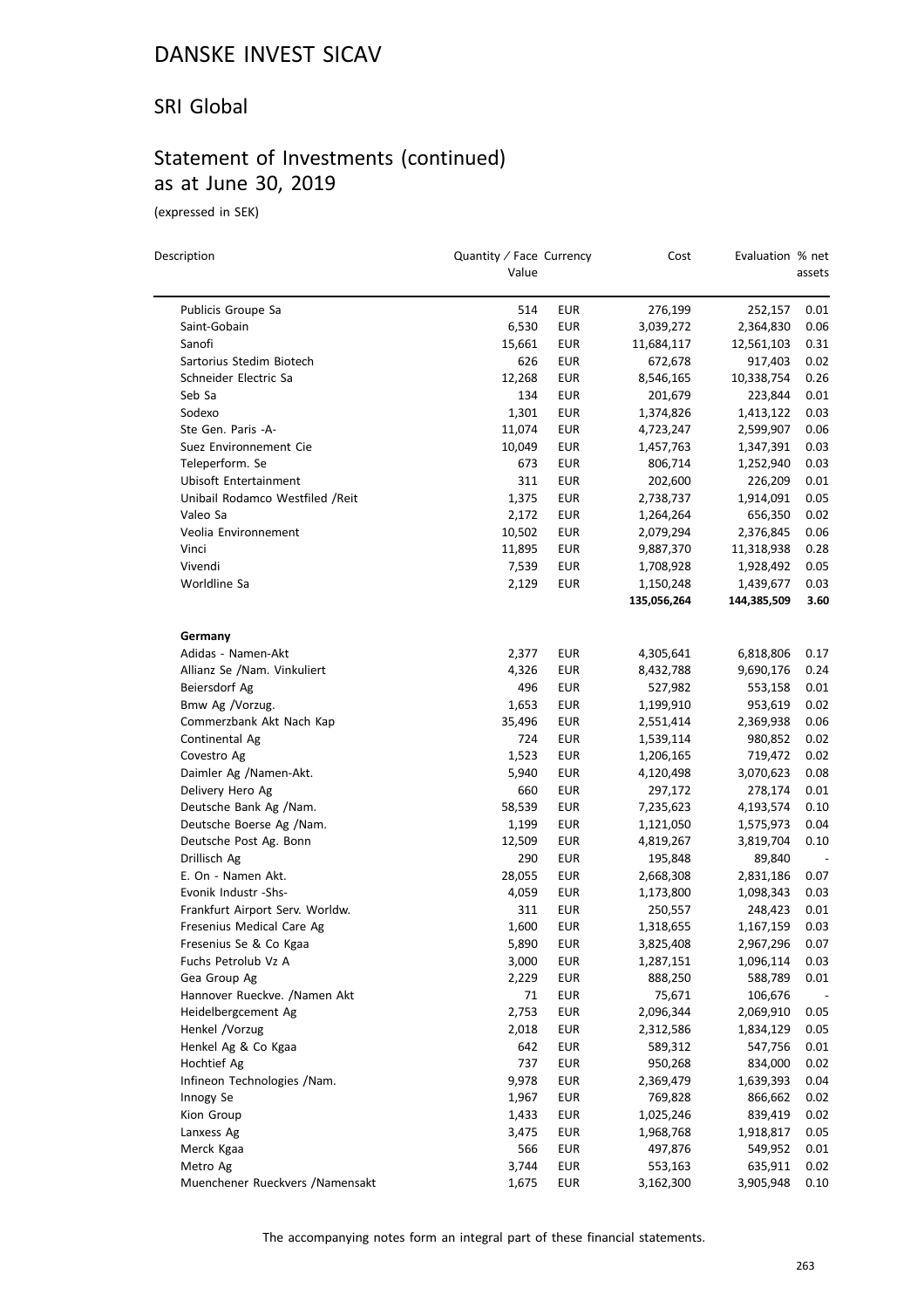#### SRI Global

### Statement of Investments (continued) as at June 30, 2019

(expressed in SEK)

| Description                       | Quantity / Face Currency<br>Value |            | Cost       | Evaluation % net | assets |
|-----------------------------------|-----------------------------------|------------|------------|------------------|--------|
| Porsche A Hldg / Pref             | 843                               | <b>EUR</b> | 511,125    | 508,952          | 0.01   |
| Puma Ag                           | 910                               | <b>EUR</b> | 296,442    | 563,922          | 0.01   |
| Rwe Ag (Neu). Essen A             | 6,877                             | <b>EUR</b> | 1,328,847  | 1,574,589        | 0.04   |
| Sap Ag                            | 9,313                             | <b>EUR</b> | 8,896,504  | 11,882,888       | 0.30   |
| Sartorius Ag /Vorzug.             | 343                               | <b>EUR</b> | 434,467    | 653,430          | 0.02   |
| Symrise Ag                        | 2,553                             | EUR        | 1,977,704  | 2,283,157        | 0.06   |
| Telefonica Deutschland Hold       | 45,909                            | <b>EUR</b> | 1,886,805  | 1,191,824        | 0.03   |
| Thyssenkrupp Ag Duesseldorf       | 10,415                            | <b>EUR</b> | 1,572,755  | 1,411,321        | 0.04   |
| Uniper Se                         | 8,434                             | <b>EUR</b> | 2,128,744  | 2,373,089        | 0.06   |
| United Intern. & Co /Namensakt    | 968                               | <b>EUR</b> | 354,795    | 296,199          | 0.01   |
| Volkswagen Ag                     | 578                               | <b>EUR</b> | 897,545    | 923,093          | 0.02   |
| Volkswagen Ag /Vorzug.            | 1,992                             | <b>EUR</b> | 3,199,214  | 3,119,647        | 0.08   |
| Vonovia Se /Namen                 | 748                               | <b>EUR</b> | 384,729    | 331,940          | 0.01   |
| Wirecard Ag /Apres Red. Cap       | 1,361                             | <b>EUR</b> | 1,708,685  | 2,129,001        | 0.05   |
| Zalando Se                        | 1,711                             | <b>EUR</b> | 715,895    | 705,418          | 0.02   |
|                                   |                                   |            | 91,629,698 | 90,808,262       | 2.27   |
| <b>Great Britain</b>              |                                   |            |            |                  |        |
| Antofagasta Plc                   | 37,400                            | GBP        | 3,882,335  | 4,107,487        | 0.10   |
| Aon Plc                           | 2,699                             | <b>USD</b> | 3,249,987  | 4,866,577        | 0.12   |
| Ashtead Group Plc                 | 18,032                            | GBP        | 4,250,829  | 4,804,443        | 0.12   |
| Ass. British Foods Plc            | 9,122                             | GBP        | 2,864,802  | 2,658,557        | 0.07   |
| Astrazeneca Plc                   | 16,775                            | <b>SEK</b> | 9,439,447  | 12,767,121       | 0.32   |
| Aviva Plc                         | 37,733                            | GBP        | 2,093,081  | 1,856,705        | 0.05   |
| <b>Barclays Plc</b>               | 202,150                           | GBP        | 4,170,724  | 3,576,138        | 0.09   |
| <b>British Land</b>               | 26,325                            | GBP        | 1,754,336  | 1,674,845        | 0.04   |
| <b>Bt Group Plc</b>               | 148,251                           | GBP        | 3,972,466  | 3,439,658        | 0.08   |
| <b>Bunzl Plc</b>                  | 19,358                            | GBP        | 4,639,174  | 4,752,377        | 0.12   |
| Burberry Group Plc                | 12,183                            | GBP        | 2,386,591  | 2,682,863        | 0.07   |
| Coca-Cola Europ Prntr             | 1,282                             | USD        | 509,677    | 681,481          | 0.02   |
| Compass Group Plc                 | 24,808                            | GBP        | 4,372,212  | 5,532,023        | 0.14   |
| Croda International Plc           | 3,885                             | GBP        | 1,962,590  | 2,360,302        | 0.06   |
| Direct Line                       | 1,844                             | GBP        | 73,986     | 72,953           |        |
| Fresnillo Plc                     | 15,917                            | GBP        | 1,933,883  | 1,637,519        | 0.04   |
| Glaxosmithkline Plc               | 66,855                            | GBP        | 9,761,274  | 12,449,923       | 0.31   |
| Group 4 Securicor Plc             | 46,271                            | GBP        | 1,402,194  | 1,136,942        | 0.03   |
| Hsbc Holdings Plc                 | 218,736                           | GBP        | 17,915,318 | 16,968,565       | 0.42   |
| Informa Plc                       | 32,656                            | GBP        | 3,132,523  | 3,221,736        | 0.08   |
| Intercontinental Hotels Group Plc | 366                               | GBP        | 208,357    | 234,519          | 0.01   |
| Investec Plc                      | 14,700                            | GBP        | 815,682    | 888,152          | 0.02   |
| Ity Plc                           | 83,328                            | GBP        | 1,411,728  | 1,062,922        | 0.03   |
| Kingfisher Plc                    | 62,480                            | GBP        | 2,148,741  | 1,585,979        | 0.04   |
| Legal & General Group Plc         | 4,340                             | GBP        | 127,733    | 138,718          |        |
| Liberty Global Plc -A-            | 9,481                             | <b>USD</b> | 2,049,748  | 2,378,966        | 0.06   |
| Liberty Global Plc -C-            | 3,981                             | <b>USD</b> | 826,089    | 984,598          | 0.02   |
| Lloyds Banking Group Plc          | 643,378                           | GBP        | 4,740,772  | 4,299,387        | 0.11   |
| Lse Group                         | 4,749                             | GBP        | 2,036,896  | 3,088,730        | 0.08   |
| Marks and Spencer /New            | 72,568                            | GBP        | 2,496,926  | 1,805,973        | 0.04   |
| Micro Focus International Plc     | 1,614                             | GBP        | 327,582    | 397,757          | 0.01   |
| Mondi Plc                         | 14,529                            | GBP        | 2,859,002  | 3,074,993        | 0.08   |
| National Grid Plc                 | 57,962                            | GBP        | 5,727,612  | 5,722,370        | 0.14   |
| Next Plc                          | 2,473                             | GBP        | 1,210,161  | 1,625,446        | 0.04   |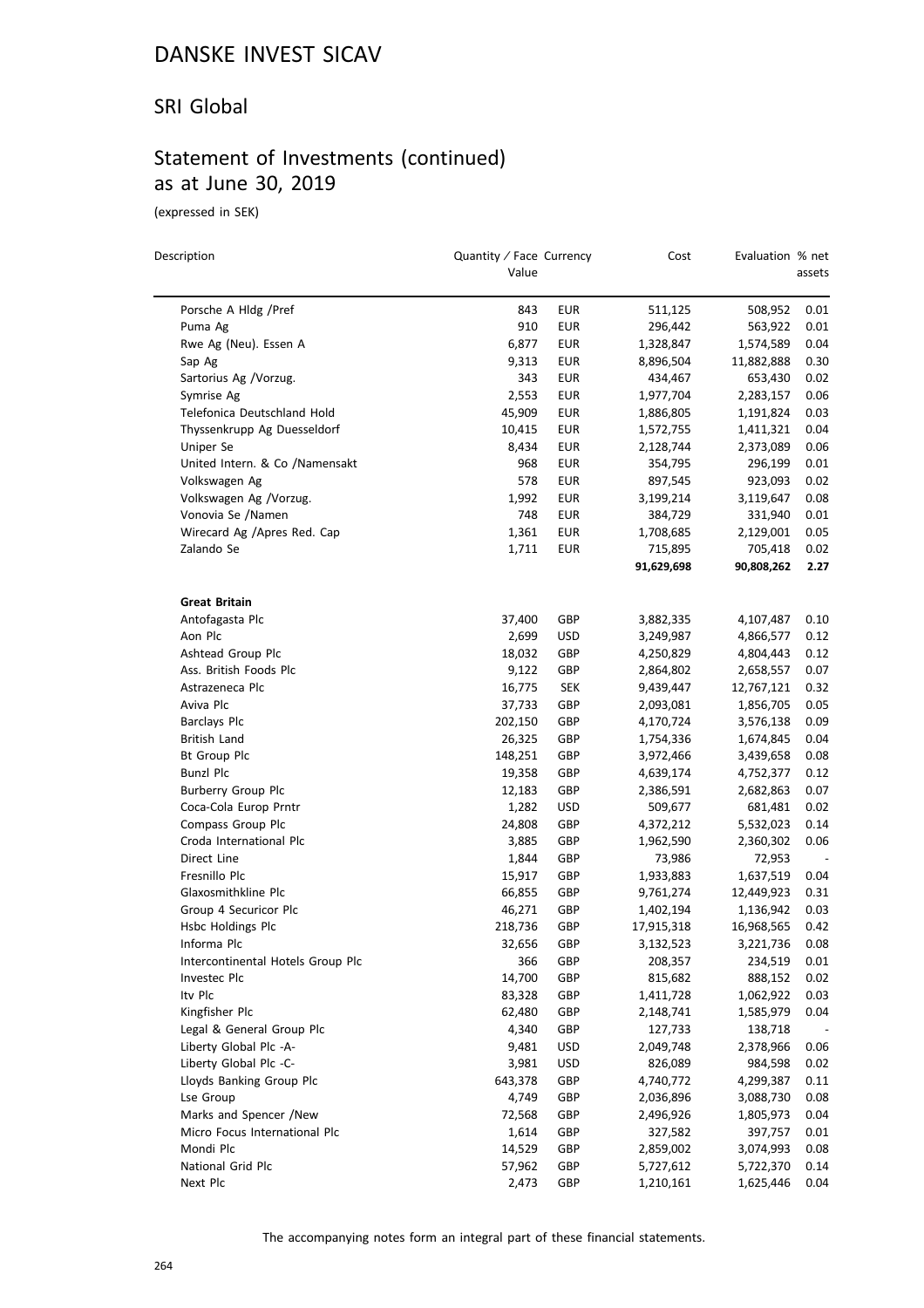#### SRI Global

### Statement of Investments (continued) as at June 30, 2019

(expressed in SEK)

| Description                      | Quantity / Face Currency<br>Value |                          | Cost                  | Evaluation % net        | assets       |
|----------------------------------|-----------------------------------|--------------------------|-----------------------|-------------------------|--------------|
| Nielsen Holdings Plc             | 7,658                             | <b>USD</b>               | 2,198,573             | 1,609,762               | 0.04         |
| Ocado Group                      | 2,298                             | GBP                      | 310,610               | 319,152                 | 0.01         |
| Pearson Plc                      | 23,217                            | GBP                      | 1,793,204             | 2,248,253               | 0.05         |
| Prudential Plc                   | 32,056                            | GBP                      | 6,714,548             | 6,499,378               | 0.16         |
| Reckitt Benckiser Group Plc      | 9,430                             | GBP                      | 6,832,479             | 6,933,379               | 0.17         |
| Relx Plc                         | 31,758                            | GBP                      | 6,177,927             | 7,165,070               | 0.18         |
| Rio Tinto Plc /Reg.              | 20,195                            | GBP                      | 8,177,387             | 11,649,424              | 0.29         |
| Royal Bank Of Scotland Group     | 42,951                            | GBP                      | 1,299,001             | 1,115,272               | 0.03         |
| Scottish & Southern Energy Plc   | 24,041                            | GBP                      | 3,660,579             | 3,187,692               | 0.08         |
| Sensata Tec                      | 6,479                             | <b>USD</b>               | 2,603,430             | 2,954,184               | 0.07         |
| Severn Trent Plc                 | 7,991                             | GBP                      | 1,871,486             | 1,937,092               | 0.05         |
| Smith and Nephew Plc             | 5,587                             | GBP                      | 830,826               | 1,128,666               | 0.03         |
| Standard Chartered Plc           | 48,524                            | GBP                      | 3,919,882             | 4,093,873               | 0.10         |
| Standard Life Aberdeen Plc       | 33,885                            | GBP                      | 1,675,598             | 1,179,428               | 0.03         |
| Unilever Plc                     | 17,152                            | GBP                      | 8,082,305             | 9,924,115               | 0.25         |
| United Utilities Group Plc       | 26,091                            | GBP                      | 2,306,197             | 2,413,490               | 0.06         |
| Vodafone Group Plc               | 416,170                           | GBP                      | 10,204,495            | 6,355,418               | 0.16         |
| Whitbread Plc                    | 382                               | GBP                      | 183,089               | 218,643                 | 0.01         |
| Wm Morrison Supermarkets Plc     | 103,202                           | GBP                      | 2,590,276             | 2,454,796               | 0.06         |
|                                  |                                   |                          | 182,186,350           | 191,923,812             | 4.79         |
|                                  |                                   |                          |                       |                         |              |
| <b>Hong Kong</b>                 |                                   |                          |                       |                         |              |
| Aia Group                        | 121,153                           | HKD                      | 8,517,998             | 12,122,041              | 0.30         |
| Boc Hong Kong Holdings Ltd       | 1,500                             | HKD                      | 60,341                | 54,778                  |              |
| H. K. Exchanges and Clearing Ltd | 10,500                            | HKD                      | 2,719,852             | 3,439,183               | 0.09         |
| Hang Lung Properties Ltd         | 25,000                            | HKD                      | 474,969               | 551,642                 | 0.01         |
| Hang Seng Bank Ltd               | 400                               | HKD                      | 79,714                | 92,396                  |              |
| Henderson Land Dev.              | 15,538                            | HKD                      | 722,785               | 794,401                 | 0.02         |
| Hongkong & China Gas             | 165,356                           | HKD                      | 2,175,722             | 3,401,257               | 0.09         |
| Mass Transit Railway Corp        | 55,000                            | HKD                      | 3,029,273             | 3,435,738               | 0.09         |
| Sino Land Co Ltd                 | 38,000                            | HKD                      | 565,460               | 591,189                 | 0.01         |
| Sun Hung Kai Properties Ltd      | 15,000                            | HKD                      | 2,069,425             | 2,360,363               | 0.06         |
| Techtronic Industries Co Ltd     | 5,500                             | HKD                      | 278,443               | 390,603                 | 0.01         |
| The Wharf Holdings Limited.      | 37,000                            | HKD                      | 905,179<br>21,599,161 | 909,586<br>28, 143, 177 | 0.02<br>0.70 |
|                                  |                                   |                          |                       |                         |              |
| <b>Ireland</b><br>Accenture Plc  | 8,157                             | <b>USD</b>               | 10,458,513            | 13,983,753              | 0.35         |
| Alkermes Plc                     |                                   |                          |                       | 564,650                 |              |
| Allergan Plc                     | 2,700                             | <b>USD</b>               | 842,134<br>7,444,138  | 8,146,251               | 0.01         |
| Bank Of Ireland Group Plc        | 5,244<br>13,224                   | <b>USD</b><br><b>EUR</b> | 755,923               | 642,173                 | 0.20<br>0.02 |
| Crh Plc                          |                                   |                          | 3,494,023             |                         |              |
| Dcc                              | 11,731                            | GBP                      | 1,731,792             | 3,556,107               | 0.09         |
| Eaton Corporation Public Ltd     | 2,110<br>12,119                   | GBP<br><b>USD</b>        | 7,979,232             | 1,749,071<br>9,364,171  | 0.04<br>0.23 |
| Ingersoll-Rand Plc Shs           | 5,200                             |                          |                       | 6,111,375               | 0.15         |
| James Hardie Ind Plc / Cufs      |                                   | <b>USD</b>               | 3,711,878             |                         |              |
| Jazz Pharmaceuticals Plc         | 2,076                             | AUD                      | 278,545               | 252,763                 | 0.01         |
|                                  | 500                               | <b>USD</b>               | 598,444               | 661,347                 | 0.02         |
| Johnson Ctls Intl Plc Npv        | 5,908                             | <b>USD</b>               | 1,808,452             | 2,264,423               | 0.06         |
| Kerry Group A<br>Linde Plc       | 3,082                             | <b>EUR</b>               | 3,009,057             | 3,419,253               | 0.09         |
|                                  | 7,903                             | <b>USD</b>               | 9,918,113             | 14,723,719              | 0.37         |
| Medtronic Holdings Limited       | 13,084                            | <b>USD</b>               | 9,113,254             | 11,822,701              | 0.29         |
| Pentair Plc                      | 12,300                            | <b>USD</b>               | 4,691,888             | 4,245,315               | 0.11         |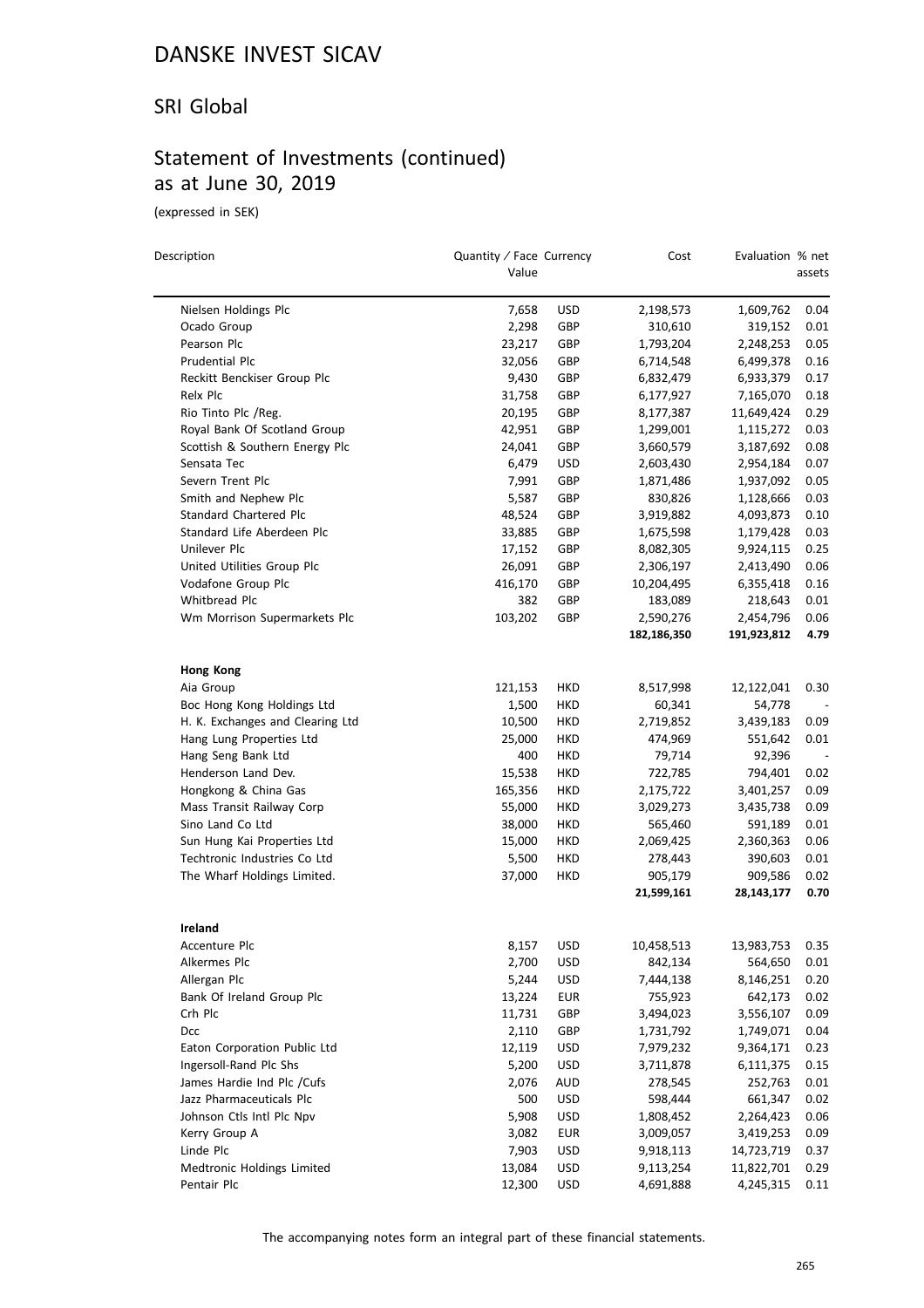#### SRI Global

### Statement of Investments (continued) as at June 30, 2019

(expressed in SEK)

 $\equiv$ 

| Description                      | Quantity / Face Currency<br>Value |            | Cost       | Evaluation % net | assets   |
|----------------------------------|-----------------------------------|------------|------------|------------------|----------|
|                                  |                                   |            |            |                  |          |
| Perrigo Company Plc              | 3,746                             | <b>USD</b> | 2,058,747  | 1,655,080        | 0.04     |
| Seagate Technologie Plc          | 4,765                             | <b>USD</b> | 1,762,212  | 2,083,195        | 0.05     |
| Smurfit Kappa Group Plc          | 2,830                             | EUR        | 877,716    | 795,684          | 0.02     |
| Willis Towers Wats Npv           | 1,175                             | <b>USD</b> | 1,586,524  | 2,088,138        | 0.05     |
|                                  |                                   |            | 72,120,585 | 88,129,169       | 2.20     |
| Israel                           |                                   |            |            |                  |          |
| Check Point Software Techno      | 200                               | <b>USD</b> | 211,479    | 214,529          | 0.01     |
| Israel Chemicals                 | 53,199                            | ILS        | 1,740,524  | 2,586,582        | 0.06     |
| Teva Phm. /Adr Rep.1 shs         | 22,100                            | <b>USD</b> | 2,769,642  | 1,892,587        | 0.05     |
| Wix. Com Ltd                     | 900                               | USD        | 883,740    | 1,186,584        | 0.03     |
|                                  |                                   |            | 5,605,385  | 5,880,282        | 0.15     |
| Italy                            |                                   |            |            |                  |          |
| Atlantia Spa                     | 9,882                             | EUR        | 2,618,712  | 2,392,099        | 0.06     |
| Enel                             | 105,171                           | <b>EUR</b> | 5,397,120  | 6,822,973        | 0.17     |
| Intesa Sanpaolo Spa              | 128,491                           | <b>EUR</b> | 3,293,447  | 2,555,063        | 0.06     |
| Moncler Spa                      | 1,418                             | EUR        | 595,941    | 563,344          | 0.01     |
| Prysmian Spa                     | 4,939                             | EUR        | 1,144,283  | 947,163          | 0.02     |
| Recordati Ind Chimica / Post Rag | 640                               | <b>EUR</b> | 197,412    | 247,903          | 0.01     |
| Telecom Italia Spa               | 152,344                           | EUR        | 1,009,719  | 772,960          | 0.02     |
| Telecom Italia Spa / Risp. N-Cv  | 187,603                           | <b>EUR</b> | 1,040,705  | 904,085          | 0.02     |
| Terna- Rete Elettrica Nazional   | 23,522                            | <b>EUR</b> | 1,164,780  | 1,391,783        | 0.04     |
| Unicredit Spa                    | 23,323                            | EUR        | 3,809,460  | 2,667,852        | 0.07     |
|                                  |                                   |            | 20,271,579 | 19,265,225       | 0.48     |
| Japan                            |                                   |            |            |                  |          |
| Aeon Co Ltd                      | 23,900                            | JPY        | 3,551,180  | 3,809,684        | 0.09     |
| Air Water Inc Osaka              | 5,500                             | JPY        | 833,378    | 873,390          | 0.02     |
| Aisin Seiki Co Ltd               | 2,200                             | JPY        | 958,415    | 702,880          | 0.02     |
| Ajinomoto Co. Inc                | 8,000                             | JPY        | 1,270,001  | 1,286,920        | 0.03     |
| Alfresa Hld Corp Tokyo           | 1,000                             | JPY        | 240,155    | 228,897          | 0.01     |
| Amada Co. Ltd                    | 16,000                            | JPY        | 1,662,073  | 1,671,342        | 0.04     |
| Asahi Kasei Corp                 | 20,000                            | JPY        | 2,167,087  | 1,978,088        | 0.05     |
| Astellas Pharma Inc              | 20,100                            | JPY        | 2,189,398  | 2,656,985        | 0.07     |
| Bank of Kyoto                    | 3,300                             | JPY        | 1,423,545  | 1,183,624        | 0.03     |
| Benesse Corp.                    | 1,600                             | JPY        | 473,351    | 345,567          | 0.01     |
| <b>Bridgestone Corp</b>          | 800                               | <b>JPY</b> | 297,043    | 292,244          | $0.01\,$ |
| Brother Industries Ltd           | 1,600                             | JPY        | 348,709    | 280,394          | 0.01     |
| Calbee Inc                       | 2,976                             | JPY        | 850,859    | 745,267          | 0.02     |
| Canon Inc.                       | 6,950                             | JPY        | 2,255,166  | 1,882,904        | 0.05     |
| Central Japan Railway Co         | 1,828                             | JPY        | 2,779,557  | 3,397,131        | 0.08     |
| Chiba Bank                       | 11,000                            | JPY        | 679,415    | 498,268          | 0.01     |
| Chubu Electric Power C. Jpy 500  | 5,800                             | JPY        | 626,408    | 754,955          | 0.02     |
| Chugai Pharmaceut.Co. Ltd        | 2,400                             | JPY        | 1,050,663  | 1,455,019        | 0.04     |
| Coca-Cola Bottling Japan         | 3,400                             | JPY        | 1,132,487  | 799,037          | 0.02     |
| Concor                           | 22,000                            | JPY        | 978,648    | 759,717          | 0.02     |
| Credit Saison Co Ltd             | 2,600                             | JPY        | 403,554    | 282,340          | 0.01     |
| Cyberagent Inc                   | 581                               | JPY        | 312,656    | 195,381          |          |
| Dai Nippon Printing Co. Ltd      | 3,000                             | JPY        | 558,041    | 593,168          | 0.01     |
| Dai-Ichi Life Holdings           | 12,694                            | JPY        | 2,167,608  | 1,776,383        | 0.04     |
| Daifuku Co Ltd                   | 2,500                             | JPY        | 1,202,538  | 1,302,507        | 0.03     |
|                                  |                                   |            |            |                  |          |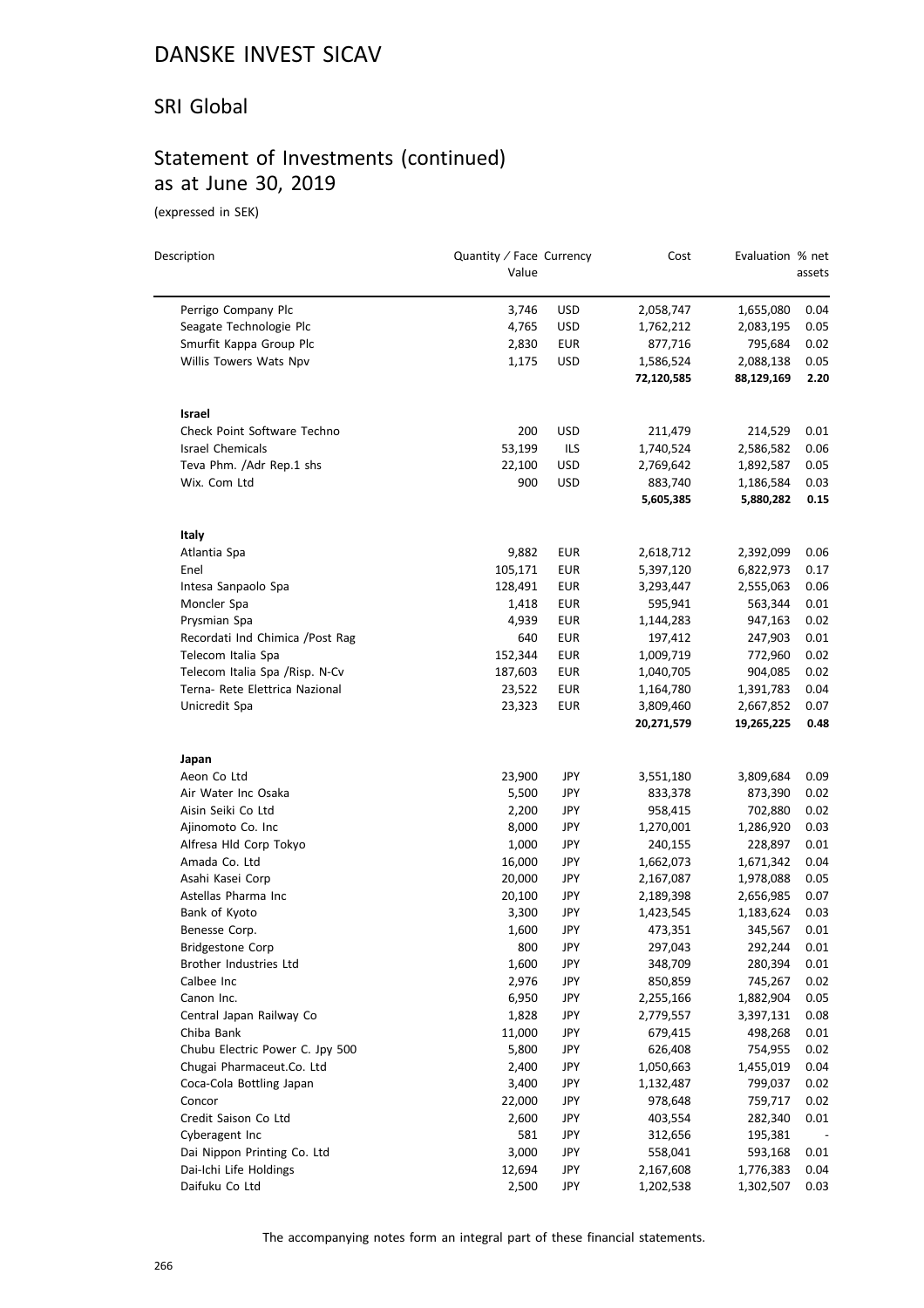#### SRI Global

### Statement of Investments (continued) as at June 30, 2019

(expressed in SEK)

 $\overline{a}$ 

| Description                     | Quantity / Face Currency<br>Value |            | Cost      | Evaluation % net | assets |
|---------------------------------|-----------------------------------|------------|-----------|------------------|--------|
| Daiichi Sankyo Co Ltd           | 7,600                             | <b>JPY</b> | 1,900,423 | 3,688,011        | 0.09   |
| Daikin Industries Ltd           | 2,200                             | <b>JPY</b> | 2,170,927 | 2,664,692        | 0.07   |
| Daito Trust Construct.          | 400                               | JPY        | 604,827   | 473,122          | 0.01   |
| Daiwa H. Industr. Co. Ltd       | 7,300                             | JPY        | 2,268,172 | 1,974,583        | 0.05   |
| Daiwa Reit Inv - Shs            | 85                                | JPY        | 1,716,710 | 1,903,899        | 0.05   |
| Denso Corp                      | 4,700                             | JPY        | 2,276,032 | 1,834,713        | 0.05   |
| Dentsu Inc Tokyo                | 3,700                             | JPY        | 1,322,953 | 1,198,048        | 0.03   |
| Disco Corp.                     | 200                               | JPY        | 386,982   | 304,507          | 0.01   |
| Don Quijote Holdings Co Ltd     | 1,200                             | JPY        | 448,630   | 706,841          | 0.02   |
| East Japan Railway Co           | 5,140                             | JPY        | 4,301,592 | 4,461,782        | 0.11   |
| Eisai Co. Ltd                   | 3,700                             | <b>JPY</b> | 1,911,911 | 1,940,774        | 0.05   |
| Fanuc Corporation               | 2,300                             | JPY        | 4,743,364 | 3,947,479        | 0.10   |
| Fast Retailing Co Ltd           | 800                               | JPY        | 2,413,087 | 4,486,997        | 0.11   |
| Fuji Electric Co Ltd            | 3,400                             | JPY        | 1,010,039 | 1,087,733        | 0.03   |
| Fujifilm Holdings Corp          | 4,900                             | JPY        | 1,647,090 | 2,305,218        | 0.06   |
| Fujitsu Ltd                     | 2,100                             | JPY        |           |                  | 0.03   |
| Fukuoka Financial Group         | 1,500                             | JPY        | 1,310,023 | 1,358,500        | 0.01   |
|                                 |                                   |            | 320,214   | 254,086          |        |
| Hakuhodo Dy Hld Inc             | 6,070                             | JPY        | 667,917   | 948,223          | 0.02   |
| Hankyu Hanshin Holdings Inc     | 7,500                             | JPY        | 2,556,577 | 2,493,063        | 0.06   |
| Hikari Tsushin Inc.             | 200                               | JPY        | 223,323   | 404,574          | 0.01   |
| Hino Motors Ltd                 | 5,000                             | JPY        | 507,288   | 390,537          | 0.01   |
| Hitachi Chemical Co             | 3,500                             | <b>JPY</b> | 635,568   | 881,916          | 0.02   |
| Hitachi Constr. Machin.         | 3,700                             | <b>JPY</b> | 1,111,440 | 892,801          | 0.02   |
| Hitachi Ltd                     | 2,600                             | JPY        | 836,075   | 884,189          | 0.02   |
| Hitachi Metals Ltd              | 16,000                            | JPY        | 1,617,041 | 1,676,854        | 0.04   |
| Honda Motor Co. Ltd             | 10,600                            | JPY        | 2,946,160 | 2,542,235        | 0.06   |
| Hoshizaki Corp                  | 800                               | JPY        | 630,561   | 552,521          | 0.01   |
| Hoya Corp                       | 2,700                             | <b>JPY</b> | 1,214,163 | 1,919,168        | 0.05   |
| Ihi Corp                        | 4,400                             | JPY        | 1,206,248 | 984,032          | 0.02   |
| Isetan Mitsukoshi Hld Ltd       | 13,000                            | JPY        | 1,239,048 | 978,452          | 0.02   |
| Isuzu Motors Ltd                | 3,700                             | JPY        | 475,542   | 390,959          | 0.01   |
| J. Front Retailing Co Ltd       | 10,000                            | JPY        | 1,306,113 | 1,063,535        | 0.03   |
| Japan Airport Terminal Co       | 600                               | JPY        | 194,835   | 237,422          | 0.01   |
| Japan Exchange Group Inc        | 6,200                             | JPY        | 918,786   | 914,071          | 0.02   |
| Japan Post Bank Co. Ltd.        | 19,535                            | JPY        | 2,056,127 | 1,840,413        | 0.05   |
| Japan Post Holdings Co. Ltd.    | 21,383                            | JPY        | 2,052,706 | 2,246,535        | 0.06   |
| Japan Real Estate Investment    | 21                                | <b>JPY</b> | 845,695   | 1,186,336        | 0.03   |
| Jfe Holdings Inc                | 13,700                            | JPY        | 2,612,031 | 1,867,020        | 0.05   |
| Jsr Corp. Tokyo                 | 5,000                             | JPY        | 841,966   | 732,418          | 0.02   |
| Jtekt Corp                      | 7,200                             | JPY        | 1,033,432 | 809,767          | 0.02   |
| Kajima Corp.                    | 11,000                            | JPY        | 1,844,476 | 1,400,077        | 0.03   |
| Kamigumi Co Ltd                 | 1,000                             | JPY        | 200,075   | 219,596          | 0.01   |
| Kaneka Corp.                    | 2,700                             | JPY        | 967,010   | 941,680          | 0.02   |
| Kansai Electr. Power C. Jpy 500 | 11,700                            | JPY        | 1,437,999 | 1,243,832        | 0.03   |
| Kansai Paint Co Ltd Osaka       | 4,000                             | JPY        | 790,935   | 778,146          | 0.02   |
| Kao Corp.                       | 5,100                             | JPY        | 2,712,325 | 3,605,770        | 0.09   |
| Kddi Corp.                      | 12,595                            | JPY        | 2,852,657 | 2,975,691        | 0.07   |
| Keihan Holdings Co. Ltd.        | 400                               | JPY        | 99,041    | 161,726          |        |
| Keikyu Corp                     | 5,700                             | JPY        | 901,887   | 910,549          | 0.02   |
| Keio Corp                       | 2,600                             | JPY        | 904,305   | 1,587,465        | 0.04   |
| Keisei Electric Railway         | 2,300                             | JPY        | 717,773   | 777,414          | 0.02   |
| Keyence Corp                    | 793                               | <b>JPY</b> | 4,006,585 | 4,516,025        | 0.11   |
|                                 |                                   |            |           |                  |        |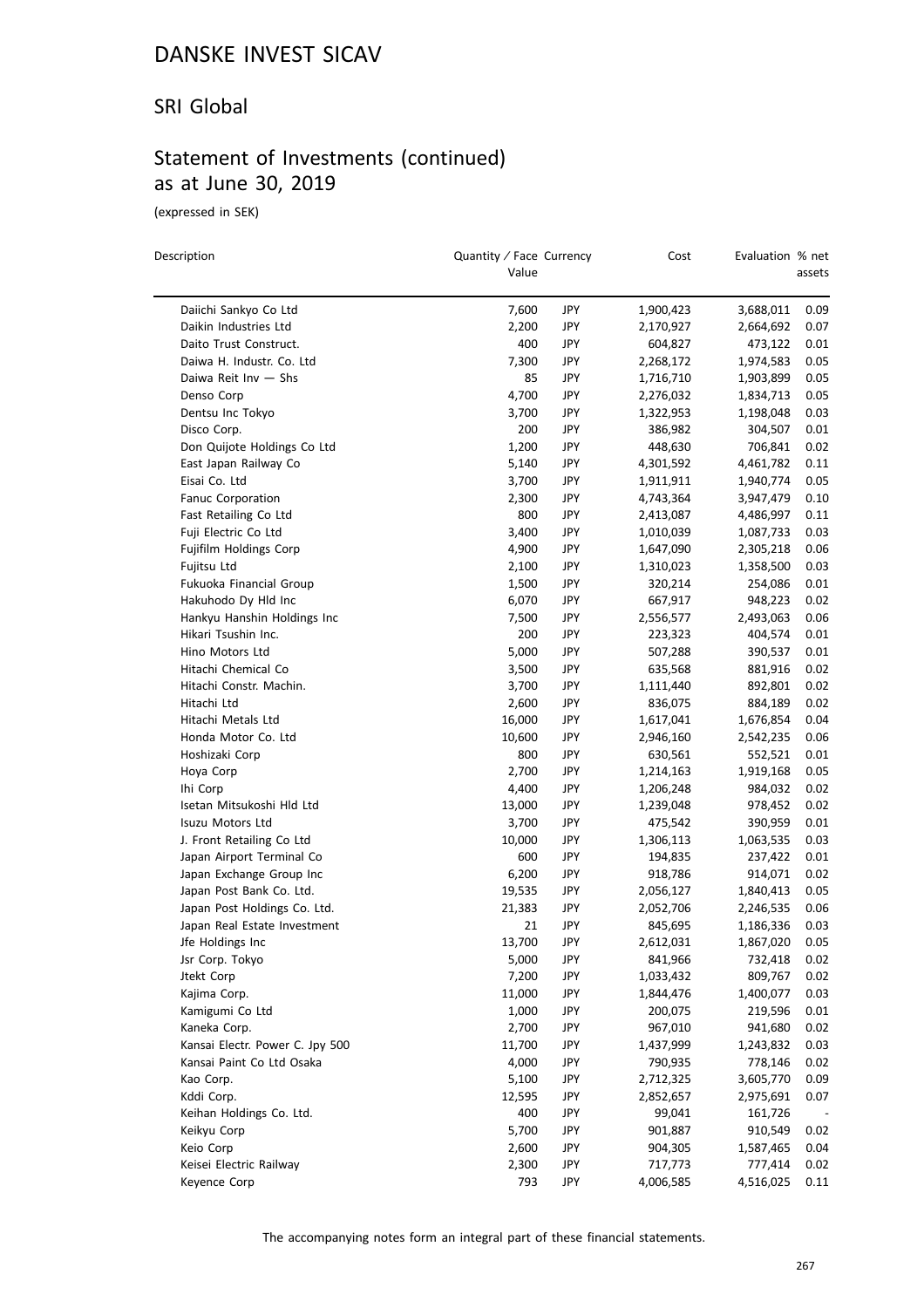#### SRI Global

### Statement of Investments (continued) as at June 30, 2019

(expressed in SEK)

| Description                      | Quantity / Face Currency<br>Value |     | Cost       | Evaluation % net | assets                   |
|----------------------------------|-----------------------------------|-----|------------|------------------|--------------------------|
| Kikkoman Corp.                   | 5,000                             | JPY | 1,606,129  | 2,019,424        | 0.05                     |
| Kintetsu Group Holdings Co Ltd   | 3,600                             | JPY | 1,127,693  | 1,599,694        | 0.04                     |
| Kobayashi Pharmaceutical Co      | 300                               | JPY | 232,459    | 199,187          |                          |
| Koito Manufacturing Co Ltd       | 1,000                             | JPY | 572,698    | 495,168          | 0.01                     |
| Komatsu Ltd                      | 16,000                            | JPY | 4,395,357  | 3,582,432        | 0.09                     |
| Konica Minolta Hold Inc          | 3,200                             | JPY | 285,914    | 289,075          | 0.01                     |
| Kose Corp Tokyo                  | 300                               | JPY | 389,236    | 466,836          | 0.01                     |
| Kubota Corp                      | 20,000                            | JPY | 3,004,170  | 3,088,126        | 0.08                     |
| Kuraray Co Ltd                   | 6,600                             | JPY | 949,510    | 731,488          | 0.02                     |
| Kurita Water Ind. Ltd            | 8,400                             | JPY | 2,090,777  | 1,935,030        | 0.05                     |
| Kyocera Corp.                    | 2,300                             | JPY | 1,360,545  | 1,393,403        | 0.03                     |
| Kyowa Hakko Kirin Co Ltd         | 1,000                             | JPY | 158,430    | 166,979          | $\overline{\phantom{a}}$ |
| Kyushu Electr. Power Co /Jpy 500 | 1,300                             | JPY | 120,647    | 118,444          |                          |
| Kyushu Railway Company           | 1,391                             | JPY | 358,562    | 376,133          | 0.01                     |
| Lawson Inc                       | 1,900                             | JPY | 1,049,925  | 845,919          | 0.02                     |
| Line Corp                        | 123                               | JPY | 45,369     | 31,936           | $\overline{\phantom{a}}$ |
| Lion Corp.                       | 1,000                             | JPY | 144,134    | 172,835          | $\overline{\phantom{a}}$ |
| M3 Inc                           | 5,000                             | JPY | 687,682    | 847,814          | 0.02                     |
| Makita Corp                      | 5,600                             | JPY | 2,048,550  | 1,765,037        | 0.04                     |
| Marui Group Co Ltd               | 3,000                             | JPY | 485,656    | 566,817          | 0.01                     |
| Maruichi Steel Tube              | 4,400                             | JPY | 1,185,712  | 1,134,081        | 0.03                     |
| Mebuki Fin GRP                   | 15,500                            | JPY | 541,654    | 375,079          | 0.01                     |
| Medipal Holdings Corp            | 1,400                             | JPY | 229,788    | 286,818          | 0.01                     |
| Meiji Holdings Co Ltd            | 2,200                             | JPY | 1,539,617  | 1,458,808        | 0.04                     |
| Minebea Co Ltd                   | 2,000                             | JPY | 350,409    | 314,324          | 0.01                     |
| Misumi Group Inc                 | 5,400                             | JPY | 1,230,130  | 1,256,504        | 0.03                     |
| Mitsubishi Chemical Hldgs Corp   | 30,500                            | JPY | 2,521,426  | 1,976,736        | 0.05                     |
| Mitsubishi Corp                  | 44,500                            | JPY | 10,056,594 | 10,883,361       | 0.27                     |
| Mitsubishi Electric Corp         | 23,000                            | JPY | 3,218,084  | 2,810,573        | 0.07                     |
| Mitsubishi Estate Co.            | 11,000                            | JPY | 1,660,541  | 1,899,292        | 0.05                     |
| Mitsubishi Gas Chemical          | 3,000                             | JPY | 663,892    | 370,988          | 0.01                     |
| Mitsubishi Materials Corp        | 9,200                             | JPY | 2,268,355  | 2,428,304        | 0.06                     |
| Mitsubishi Tanabe Pharma Corp    | 1,000                             | JPY | 176,601    | 103,339          |                          |
| Mitsubishi Ufj Financial Group   | 159,800                           | JPY | 8,902,554  | 7,045,818        | 0.18                     |
| Mitsui Chemicals Inc.            | 2,600                             | JPY | 674,667    | 597,147          | 0.01                     |
| Mitsui Fudosan Co                | 11,000                            | JPY | 2,142,015  | 2,474,763        | 0.06                     |
| Mizuho Financial Group Inc       | 239,300                           | JPY | 3,558,314  | 3,216,846        | 0.08                     |
| Monotaro Co Ltd                  | 4,800                             | JPY | 1,070,145  | 1,085,477        | 0.03                     |
| Ms & Ad Insurance Group Holdings | 2,900                             | JPY | 788,971    | 854,100          | 0.02                     |
| Murata Manufacturing Co Ltd      | 4,500                             | JPY | 1,795,979  | 1,875,610        | 0.05                     |
| Nabtesco Corp                    | 3,000                             | JPY | 880,650    | 773,495          | 0.02                     |
| Nagoya Railroad Co Ltd           | 3,200                             | JPY | 777,285    | 821,479          | 0.02                     |
| Nec Corp                         | 2,500                             | JPY | 556,448    | 912,831          | 0.02                     |
| Nexon Co Ltd                     | 1,510                             | JPY | 186,952    | 203,115          | 0.01                     |
| Ngk Insulators Ltd               | 5,000                             | JPY | 800,614    | 676,442          | 0.02                     |
| Nidec Corp                       | 2,300                             | JPY | 2,777,152  | 2,916,539        | 0.07                     |
| Nintendo Co.Ltd                  | 800                               | JPY | 2,598,884  | 2,720,582        | 0.07                     |
| Nippon Building Fund Inc         | 25                                | JPY | 1,029,633  | 1,588,843        | 0.04                     |
| Nippon Express Co.Ltd            | 1,600                             | JPY | 826,416    | 789,513          | 0.02                     |
| Nippon Meat Packers              | 1,500                             | JPY | 618,783    | 596,139          | 0.01                     |
| Nippon paint holdings co. ltd.   | 5,000                             | JPY | 1,479,190  | 1,799,828        | 0.04                     |
| Nippon Tel& Tel                  | 8,900                             | JPY | 3,821,834  | 3,845,199        | 0.10                     |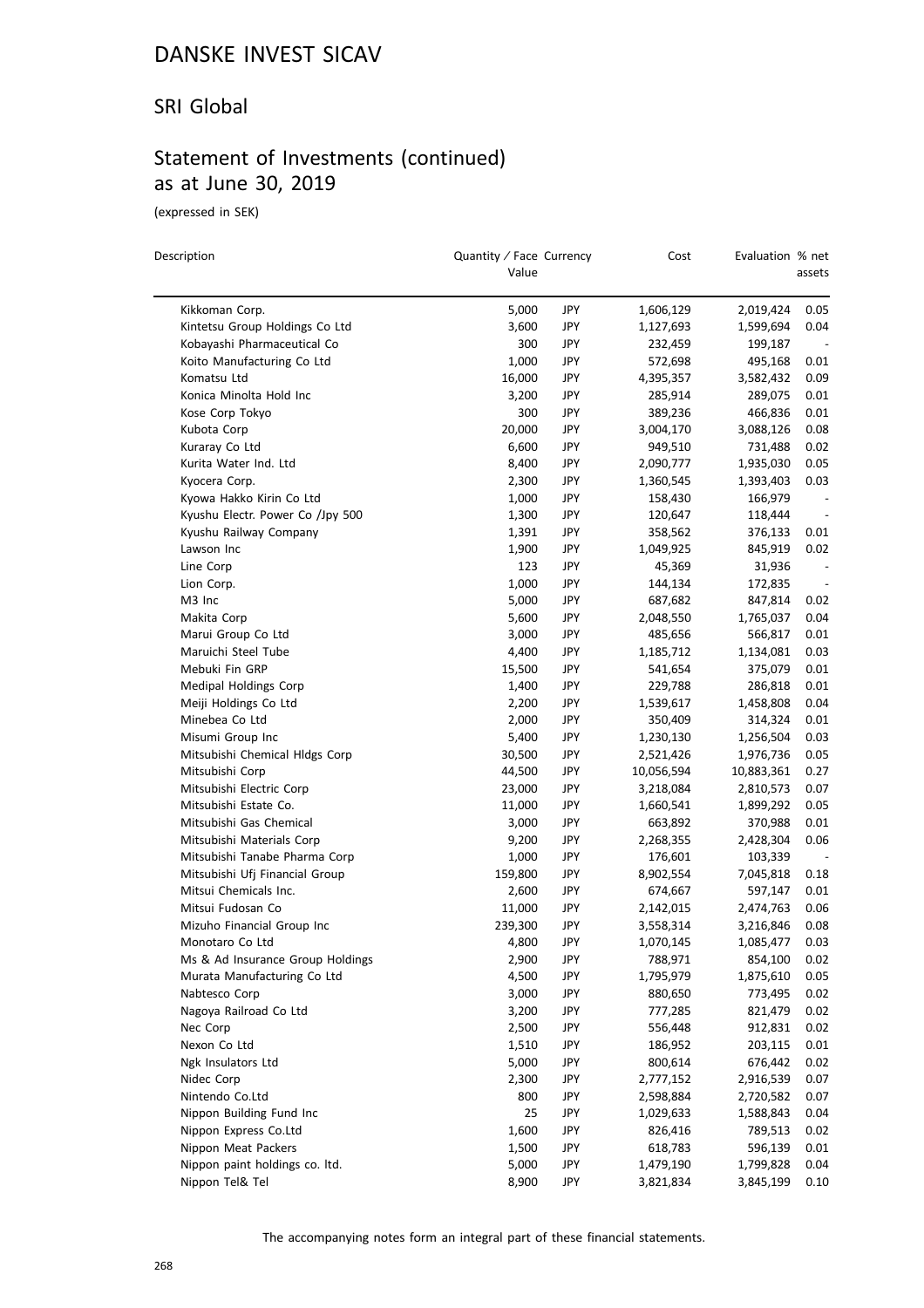#### SRI Global

### Statement of Investments (continued) as at June 30, 2019

(expressed in SEK)

 $\overline{\phantom{0}}$ 

| Description                           | Quantity / Face Currency<br>Value |     | Cost               | Evaluation % net | assets |
|---------------------------------------|-----------------------------------|-----|--------------------|------------------|--------|
| Nissan Chemical Ind.                  | 3,600                             | JPY | 1,519,373          | 1,505,138        | 0.04   |
| Nisshin Seifun Group Inc              | 8,900                             | JPY | 1,620,176          | 1,884,661        | 0.05   |
| Nissin Foods Holdings Co Ltd          | 2,500                             | JPY | 1,435,247          | 1,494,115        | 0.04   |
| Nitori Co Ltd                         | 900                               | JPY | 1,139,738          | 1,106,765        | 0.03   |
| Nitto Denko Corp                      | 1,900                             | JPY | 1,410,454          | 869,971          | 0.02   |
| Nomura Holdings Inc                   | 68,000                            | JPY | 2,282,181          | 2,221,728        | 0.05   |
| Nomura Real Estate Hdgs Inc           | 1,400                             | JPY | 263,884            | 279,223          | 0.01   |
| Nomura Research Institute Ltd         | 3,600                             | JPY | 451,172            | 535,401          | 0.01   |
| Np Stl And Stomo                      | 25,752                            | JPY | 4,321,203          | 4,100,460        | 0.10   |
| Nsk Ltd                               | 5,000                             | JPY | 634,350            | 413,358          | 0.01   |
| Ntt Data Corp                         | 9,050                             | JPY | 1,041,642          | 1,118,369        | 0.03   |
| Ntt Docomo Inc                        | 2,106                             | JPY | 444,891            | 455,669          | 0.01   |
| Obayashi Corp.                        | 13,000                            | JPY | 1,396,306          | 1,187,800        | 0.03   |
| Obic Co Ltd Tokyo                     | 800                               | JPY | 695,963            | 840,494          | 0.02   |
| Odakyu El. Railway                    | 7,300                             | JPY | 1,333,363          | 1,657,745        | 0.04   |
| Oji Holdings Corporation              | 17,800                            | JPY |                    |                  | 0.02   |
|                                       |                                   |     | 940,891            | 953,444          |        |
| Olympus Corp<br>Ono Pharmaceutical Co | 7,100                             | JPY | 587,800<br>791,328 | 731,264          | 0.02   |
|                                       | 4,100                             | JPY |                    | 682,143          | 0.02   |
| Osaka Gas Co Ltd                      | 17,500                            | JPY | 3,184,275          | 2,828,701        | 0.07   |
| Otsuka Corp                           | 800                               | JPY | 245,020            | 298,651          | 0.01   |
| Otsuka Holdings Co Ltd                | 4,176                             | JPY | 1,484,848          | 1,264,428        | 0.03   |
| Panasonic Corp                        | 9,600                             | JPY | 1,227,021          | 742,060          | 0.02   |
| Park 24 Co Ltd Tokyo                  | 2,900                             | JPY | 576,778            | 626,590          | 0.02   |
| Persol Holdings Co LTD                | 2,900                             | JPY | 610,736            | 632,084          | 0.02   |
| Pigeon Corp.                          | 600                               | JPY | 218,242            | 223,988          | 0.01   |
| Pola Orbis Holdings Inc               | 293                               | JPY | 85,522             | 75,948           |        |
| Rakuten Inc Tokyo                     | 2,900                             | JPY | 193,612            | 319,663          | 0.01   |
| Recruit holdings Co. Ltd.             | 15,379                            | JPY | 3,107,199          | 4,759,823        | 0.12   |
| Renesas Electronics Corp              | 7,500                             | JPY | 816,139            | 345,541          | 0.01   |
| Resona Holdings Inc                   | 23,100                            | JPY | 1,063,724          | 892,392          | 0.02   |
| Ricoh Co. Ltd                         | 24,500                            | JPY | 2,134,223          | 2,270,194        | 0.06   |
| Rinnai Corp.                          | 400                               | JPY | 294,584            | 235,958          | 0.01   |
| Rohm Co. Ltd                          | 400                               | JPY | 362,791            | 249,392          | 0.01   |
| Ryohin Keikaku Co Ltd                 | 300                               | JPY | 764,419            | 502,746          | 0.01   |
| Santen Pharmaceutical                 | 1,500                             | JPY | 196,496            | 230,576          | 0.01   |
| Sbi Holdings Inc                      | 3,900                             | JPY | 641,320            | 895,720          | 0.02   |
| Secom Ltd                             | 3,500                             | JPY | 2,185,789          | 2,795,245        | 0.07   |
| Seibu Holdings Inc                    | 2,636                             | JPY | 399,767            | 407,696          | 0.01   |
| Seiko Epson Corp                      | 2,700                             | JPY | 543,090            | 396,436          | 0.01   |
| Sekisui Chemical Co Ltd               | 2,100                             | JPY | 329,821            | 292,605          | 0.01   |
| Seven Bank Ltd                        | 9,527                             | JPY | 269,815            | 231,361          | 0.01   |
| Sg holdings co. Ltd.                  | 1,487                             | JPY | 286,749            | 391,207          | 0.01   |
| Sharp Corp.                           | 3,800                             | JPY | 845,334            | 386,799          | 0.01   |
| Shimamura Corp.                       | 300                               | JPY | 285,626            | 207,971          | 0.01   |
| Shimizu Corp                          | 14,000                            | JPY | 1,320,296          | 1,079,036        | 0.03   |
| Shin-Etsu Chemical Co                 | 5,500                             | JPY | 4,921,104          | 4,752,966        | 0.12   |
| Shinsei Bank Ltd                      | 2,700                             | JPY | 351,409            | 388,995          | 0.01   |
| Shionogi & Co Ltd                     | 2,000                             | JPY | 934,135            | 1,069,390        | 0.03   |
| Shiseido Co. Ltd                      | 4,600                             | JPY | 1,948,972          | 3,217,007        | 0.08   |
| Shizuoka Bank Ltd                     | 11,000                            | JPY | 861,579            | 752,139          | 0.02   |
| Showa Denko Kk                        | 2,000                             | JPY | 852,946            | 545,976          | 0.01   |
| Smc Corp                              | 900                               | JPY | 3,106,175          | 3,113,358        | 0.08   |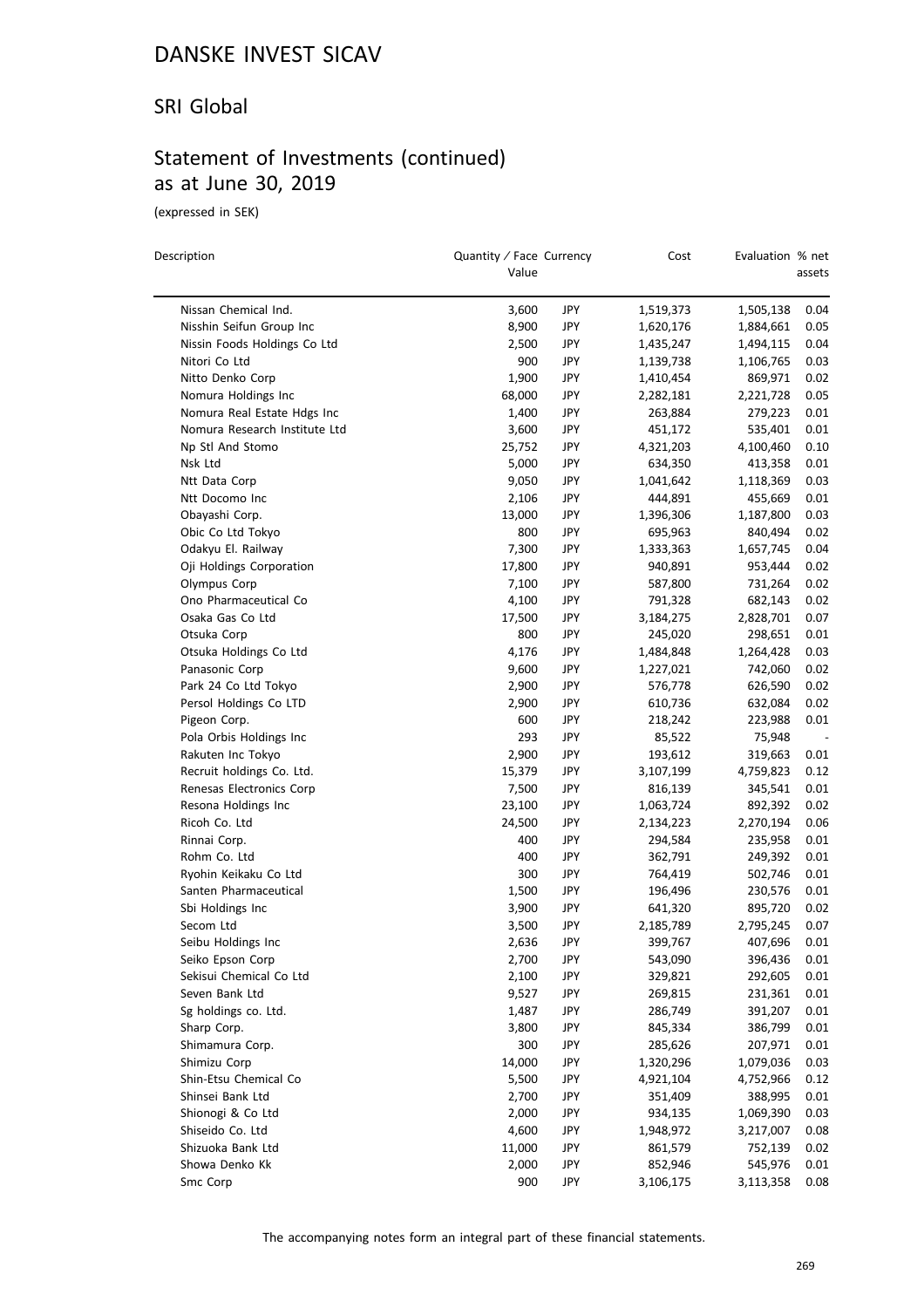#### SRI Global

# Statement of Investments (continued) as at June 30, 2019

(expressed in SEK)

| Description                        | Quantity / Face Currency<br>Value |     | Cost                 | Evaluation % net       | assets |
|------------------------------------|-----------------------------------|-----|----------------------|------------------------|--------|
| Softbank                           | 16,800                            | JPY | 6,046,904            | 7,472,472              | 0.19   |
| Sohgo Security Services Co         | 1,200                             | JPY | 533,768              | 513,597                | 0.01   |
| Sompo Hldgs Shs                    | 3,200                             | JPY | 1,036,739            | 1,146,654              | 0.03   |
| Sony Corp Jpy 50                   | 13,200                            | JPY | 5,137,645            | 6,420,270              | 0.16   |
| Subaru SHS                         | 200                               | JPY | 54,253               | 45,108                 |        |
| Sumitomo Dainippon Pharma Co       | 1,300                             | JPY | 276,009              | 228,716                | 0.01   |
| Sumitomo Electric Industries       | 2,700                             | JPY | 388,640              | 328,891                | 0.01   |
| Sumitomo Heavy Industries          | 5,200                             | JPY | 1,743,508            | 1,659,114              | 0.04   |
| Sumitomo Metal Mining Co. Ltd      | 7,100                             | JPY | 2,104,316            | 1,968,176              | 0.05   |
| Sumitomo Mitsui Financial Gr.      | 15,400                            | JPY | 5,072,862            | 5,047,475              | 0.13   |
| Sumitomo Mitsui Trust Holdings Inc | 4,500                             | JPY | 1,427,041            | 1,513,664              | 0.04   |
| Sumitomo Realty + Development      | 4,000                             | JPY | 1,143,226            | 1,325,500              | 0.03   |
| Sundrug Co Ltd                     | 2,600                             | JPY | 966,857              | 652,898                | 0.02   |
| Suzuki Motor Corp                  | 1,900                             | JPY | 860,240              | 828,575                | 0.02   |
| Sysmex corp. Kobe                  | 1,000                             | JPY | 615,160              | 605,138                | 0.01   |
| Taisei Corp.                       | 5,800                             | JPY | 2,598,503            | 1,955,440              | 0.05   |
| Taisho Pharmaceutical Holdings     | 400                               | JPY | 350,517              | 284,872                | 0.01   |
| Taiyo Nip. Sanso Corp              | 5,000                             | JPY | 616,868              | 985,169                | 0.02   |
| Takeda Pharmaceutical Co Ltd       | 18,352                            | JPY | 4,511,790            | 6,041,884              | 0.15   |
| Tdk Corp                           | 300                               | JPY | 232,689              | 215,463                | 0.01   |
| Terumo Corp.                       | 4,400                             | JPY | 814,884              | 1,216,305              | 0.03   |
| Thk Co Ltd                         | 3,300                             | JPY | 1,003,823            | 731,772                | 0.02   |
| Tobu railway co. Ltd               | 6,900                             | JPY | 1,840,654            | 1,865,793              | 0.05   |
| Toho Co Ltd. Tokyo                 | 1,800                             | JPY | 491,994              | 709,942                | 0.02   |
| Toho Gas Co Ltd                    | 4,400                             | JPY | 1,785,048            | 1,502,383              | 0.04   |
| Tohoku Electr. Power Jpy 500       | 4,800                             | JPY | 558,784              | 450,146                | 0.01   |
| Tokio Marine Holdings Inc          | 6,300                             | JPY | 2,271,738            | 2,929,129              | 0.07   |
| Tokyo Electric Power Jpy 500       | 18,700                            | JPY | 678,328              | 905,029                | 0.02   |
| Tokyo Electron Co Ltd              | 1,000                             | JPY | 1,662,264            | 1,302,076              | 0.03   |
| Tokyo Gas Co. Ltd                  | 10,600                            | JPY | 2,452,464            | 2,316,309              | 0.06   |
| Tokyu Corp                         | 10,000                            | JPY | 1,250,984            | 1,645,680              | 0.04   |
| Toppan Printing Co. Ltd            | 3,500                             | JPY |                      |                        | 0.01   |
| Toray Industries Inc.              | 18,000                            | JPY | 560,918<br>1,544,211 | 492,800<br>1,269,834   | 0.03   |
| Toshiba Corp                       | 4,900                             | JPY |                      |                        | 0.03   |
| Tosoh Corp                         | 4,000                             | JPY | 1,381,613            | 1,415,707              | 0.01   |
| Toto Ltd                           | 1,600                             | JPY | 734,080<br>694,142   | 521,864<br>586,279     | 0.01   |
| Toyo Seikan Kaisha Ltd             | 2,700                             | JPY | 440,118              | 497,114                | 0.01   |
| Toyo Suisan Kaisha                 | 2,000                             | JPY | 682,250              | 764.712                | 0.02   |
| Toyota Industries Corp             | 3,100                             | JPY | 1,562,658            | 1,583,073              | 0.04   |
| Toyota Motor Corp.                 | 19,700                            | JPY | 10,366,917           |                        | 0.28   |
| Tsuruha Holding Inc                | 1,400                             | JPY | 1,500,913            | 11,346,114             | 0.03   |
| Uni-Charm Corp.                    | 5,100                             | JPY | 1,098,032            | 1,200,804<br>1,424,740 | 0.03   |
| United Urban Investment            | 51                                | JPY | 613,756              | 793,182                | 0.02   |
| Uss Co Ltd Tokai                   | 3,900                             | JPY | 688,309              | 713,016                | 0.02   |
| West Japan Railway Co              |                                   | JPY |                      | 900,706                | 0.02   |
|                                    | 1,200                             |     | 721,917              |                        |        |
| Yakult Honsha                      | 2,200                             | JPY | 1,424,944            | 1,203,043              | 0.03   |
| Yamada Denki Co Ltd                | 1,840                             | JPY | 79,770               | 75,582                 |        |
| Yamato Holdings Co Ltd             | 4,000                             | JPY | 648,136              | 754,722                | 0.02   |
| Yamazaki Baking Co                 | 7,000                             | JPY | 1,187,272            | 981,983                | 0.02   |
| Yaskawa Electric Corp.             | 800                               | JPY | 284,014              | 252,148                | 0.01   |
| Zozo                               | 2,892                             | JPY | 708,947              | 502,828                | 0.01   |
|                                    |                                   |     | 324,782,288          | 332,636,120            | 8.30   |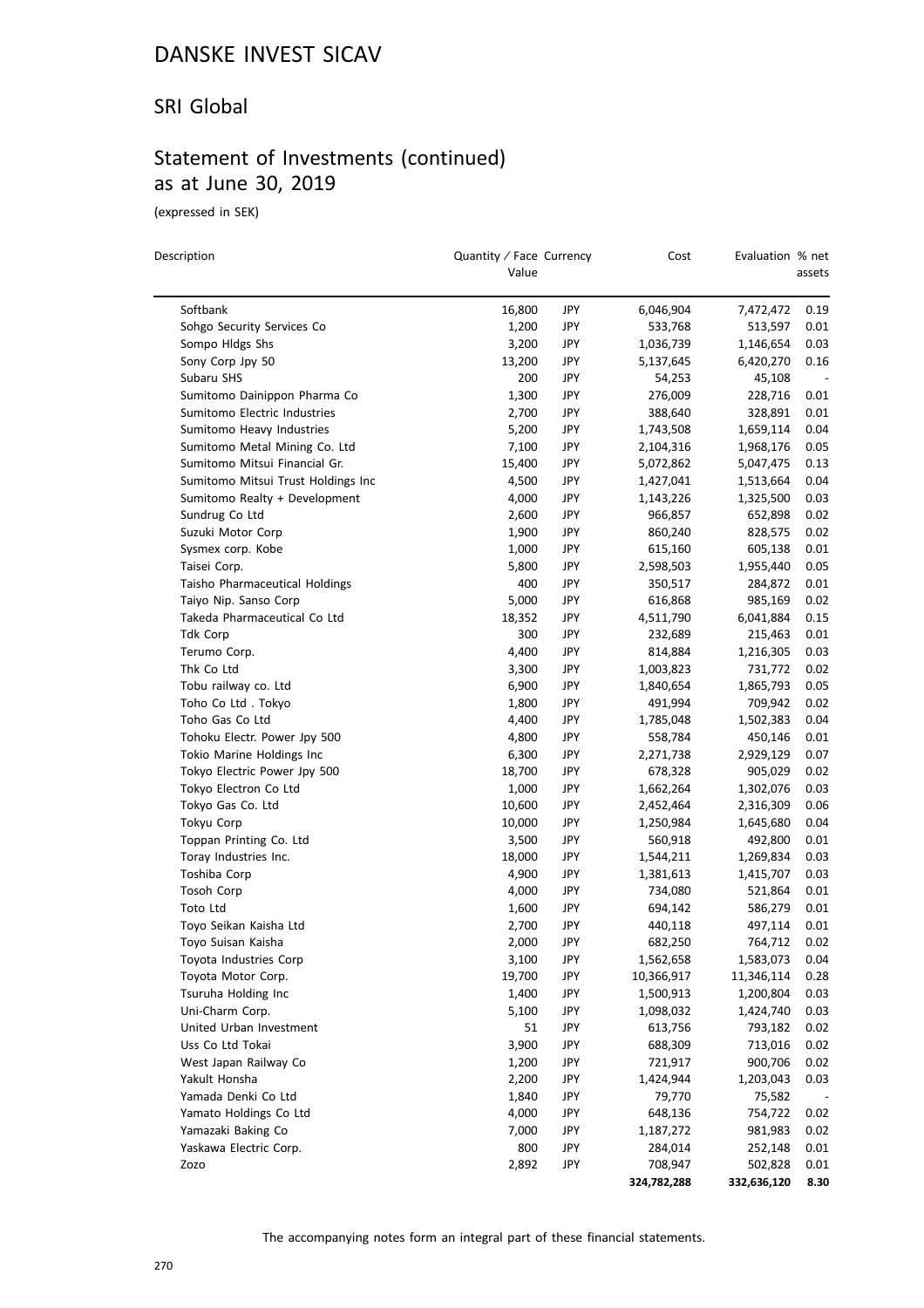#### SRI Global

# Statement of Investments (continued) as at June 30, 2019

(expressed in SEK)

| Description                     | Quantity / Face Currency<br>Value |            | Cost                    | Evaluation % net        | assets       |
|---------------------------------|-----------------------------------|------------|-------------------------|-------------------------|--------------|
| Jersey                          |                                   |            |                         |                         |              |
| Aptiv Plc                       | 2,814                             | <b>USD</b> | 2,033,753               | 2,110,370               | 0.05         |
| Experian Plc                    | 24,245                            | GBP        | 4,292,475               | 6,825,214               | 0.17         |
| Ferguson Newco Plc              | 9,522                             | GBP        | 5,911,812               | 6,296,570               | 0.16         |
| Wpp Plc Shs                     | 19,694                            | GBP        | 2,816,063               | 2,302,739               | 0.06         |
|                                 |                                   |            | 15,054,103              | 17,534,893              | 0.44         |
| Liberia                         |                                   |            |                         |                         |              |
| Royal Caribbean Cruises Ltd     | 2,800                             | <b>USD</b> | 2,930,848               | 3,148,896               | 0.08         |
|                                 |                                   |            | 2,930,848               | 3,148,896               | 0.08         |
| Luxembourg                      |                                   |            |                         |                         |              |
| Arcelormittal Sa                | 20,274                            | EUR        | 4,175,771               | 3,370,878               | 0.08         |
| Millicom Intl Cell. /Swed. Dep. | 5,913                             | <b>SEK</b> | 3,303,270               | 3,089,543               | 0.08         |
| Ses Sa /Fdr                     | 6,743                             | <b>EUR</b> | 841,005                 | 979,637                 | 0.03         |
|                                 |                                   |            | 8,320,046               | 7,440,058               | 0.19         |
| <b>Mauritius</b>                |                                   |            |                         |                         |              |
| Golden Agri-Resources Ltd       | 746,000                           | SGD        | 1,641,591               | 1,483,601               | 0.04         |
|                                 |                                   |            | 1,641,591               | 1,483,601               | 0.04         |
| <b>New Zealand</b>              |                                   |            |                         |                         |              |
| <b>Fletcher Building</b>        | 2,553                             | NZD        | 97,702                  | 77,161                  |              |
| Meridian Energy Ltd             | 22,350                            | NZD        | 606,736                 | 661,570                 | 0.02         |
| The A2 Milk Company Ltd         | 11,580                            | NZD        | 1,061,397               | 1,058,629               | 0.02         |
|                                 |                                   |            | 1,765,835               | 1,797,360               | 0.04         |
| Norway                          |                                   |            |                         |                         |              |
| Dnb Nor Asa                     | 27,622                            | <b>NOK</b> | 4,385,523               | 4,770,320               | 0.12         |
| Gjensidige Forsikring           | 6,137                             | <b>NOK</b> | 943,110                 | 1,147,347               | 0.03         |
| Marine Harvest Asa              | 17,076                            | <b>NOK</b> | 2,691,559               | 3,706,258               | 0.09         |
| Norsk Hydro As                  | 90,100                            | <b>NOK</b> | 4,984,935               | 2,990,475               | 0.07         |
| Orkla As A                      | 74,657                            | <b>NOK</b> | 6,290,394               | 6,148,472               | 0.15         |
| Schibsted Asa                   | 7,727                             | <b>NOK</b> | 1,287,305               | 1,870,084               | 0.05         |
| <b>Telenor As</b>               | 27,661                            | <b>NOK</b> | 4,937,873               | 5,451,322               | 0.14         |
| Yara International Asa          | 14,218                            | <b>NOK</b> | 5,308,048<br>30,828,747 | 6,402,425<br>32,486,703 | 0.16<br>0.81 |
| Panama                          |                                   |            |                         |                         |              |
| Carnival Corp                   | 5,763                             | <b>USD</b> | 3,130,209               | 2,489,030               | 0.06         |
|                                 |                                   |            | 3,130,209               | 2,489,030               | 0.06         |
| Portugal                        |                                   |            |                         |                         |              |
| Edp-Energias De Portugal Sa     | 134,940                           | <b>EUR</b> | 4,054,445               | 4,764,929               | 0.12         |
|                                 |                                   |            | 4,054,445               | 4,764,929               | 0.12         |
| <b>Singapore</b>                |                                   |            |                         |                         |              |
| Ascendas Real Estate Invest.    | 13,000                            | SGD        | 210,603                 | 278,149                 | 0.01         |
| Capitaland Ltd                  | 8,000                             | SGD        | 181,882                 | 193,662                 |              |
| Comfortdelgro Corporation Ltd   | 51,000                            | SGD        | 646,178                 | 930,320                 | 0.02         |
| Dbs Group Holdings Ltd          | 26,000                            | SGD        | 4,012,996               | 4,628,693               | 0.12         |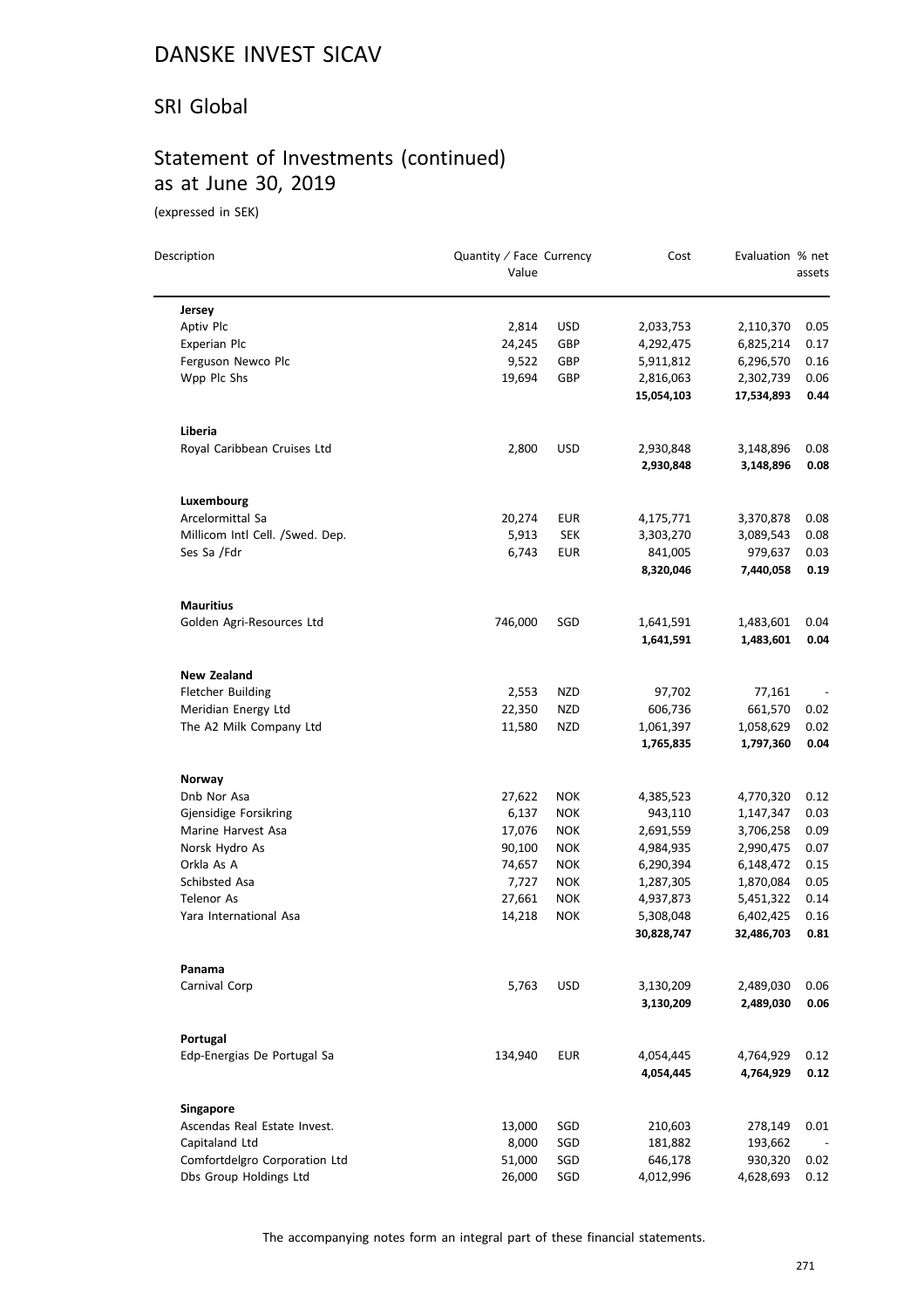#### SRI Global

### Statement of Investments (continued) as at June 30, 2019

(expressed in SEK)

 $\overline{\phantom{0}}$ 

| Description                                            | Quantity / Face Currency<br>Value |                   | Cost                  | Evaluation % net      | assets       |
|--------------------------------------------------------|-----------------------------------|-------------------|-----------------------|-----------------------|--------------|
|                                                        |                                   |                   |                       |                       |              |
| Flex Ltd                                               | 3,800<br>43,000                   | <b>USD</b><br>SGD | 395,854               | 337,410               | 0.01<br>0.08 |
| Oversea-Chinese Bk Corp<br>Sats Ltd                    |                                   |                   | 3,153,068             | 3,361,659             | 0.02         |
|                                                        | 20,000                            | SGD               | 629,648               | 715,947               |              |
| Singapore Exchange Ltd<br>Singapore Press Holdings Ltd | 11,000                            | SGD               | 516,952               | 597,445               | 0.01         |
| Singapore Telec /Board Lot 1000                        | 32,000                            | SGD               | 533,797               | 535,451               | 0.01         |
| Suntec Real Estate Inv. Trust                          | 115,000                           | SGD               | 2,659,674             | 2,760,236             | 0.07         |
|                                                        | 18,000                            | SGD               | 212,723               | 239,472               | 0.01         |
| Utd Overseas Bk / Local                                | 19,000                            | SGD               | 3,005,489             | 3,404,657             | 0.08         |
| Wilmar International Ltd                               | 58,000                            | SGD               | 1,161,543             | 1,471,669             | 0.04<br>0.01 |
| Yangzijiang Shipbuilding Ltd                           | 19,500                            | SGD               | 199,298<br>17,519,705 | 204,600<br>19,659,370 | 0.49         |
| Spain                                                  |                                   |                   |                       |                       |              |
| Acs                                                    | 4,969                             | <b>EUR</b>        | 1,567,115             | 1,843,356             | 0.04         |
| Aena Sme Sa                                            | 1,471                             | EUR               | 2,329,587             | 2,709,064             | 0.07         |
| Amadeus IT Group                                       | 5,322                             | EUR               | 3,782,615             | 3,917,127             | 0.10         |
| Banco Santander Sa /Reg.                               | 244,648                           | <b>EUR</b>        | 12,613,091            | 10,547,860            | 0.26         |
| Bco Bilbao Viz. Argentaria / Nam.                      | 59,704                            | <b>EUR</b>        | 4,155,015             | 3,101,794             | 0.08         |
| Bco De Sabadell Sa /Nom.                               | 33,046                            | <b>EUR</b>        | 528,392               | 318,087               | 0.01         |
| Endesa Sa                                              | 7,539                             | EUR               | 1,390,324             | 1,801,041             | 0.04         |
| Ferrovial Sa                                           | 27,321                            | EUR               | 4,615,115             | 6,498,025             | 0.16         |
| Gamesa Corp. Tecnologica Sa                            | 9,435                             | EUR               | 1,034,539             | 1,457,466             | 0.04         |
| Grifols. Sa                                            | 1,834                             | <b>EUR</b>        | 449,601               | 503,828               | 0.01         |
| Inditex                                                | 15,645                            | EUR               | 4,532,903             | 4,372,306             | 0.11         |
| Naturgy Energy                                         | 18,803                            | EUR               | 4,306,824             | 4,813,820             | 0.12         |
| Telefonica Sa                                          | 51,770                            | <b>EUR</b>        | 4,355,826             | 3,949,888             | 0.10         |
|                                                        |                                   |                   | 45,660,947            | 45,833,662            | 1.14         |
| Sweden                                                 |                                   |                   |                       |                       |              |
| Ab Industrivaerden /-C-                                | 7,707                             | <b>SEK</b>        | 1,498,903             | 1,586,101             | 0.04         |
| Assa Abloy Ab                                          | 8,375                             | SEK               | 1,445,093             | 1,757,913             | 0.04         |
| Atlas Copco Ab                                         | 10,113                            | <b>SEK</b>        | 2,271,167             | 2,694,103             | 0.07         |
| Atlas Copco Ab                                         | 10,039                            | SEK               | 2,748,947             | 2,979,575             | 0.07         |
| Boliden Ab                                             | 12,041                            | SEK               | 2,550,015             | 2,859,135             | 0.07         |
| Electrolux Abb                                         | 931                               | SEK               | 268,961               | 220,926               | 0.01         |
| Epiroc Aktiebolag                                      | 9,203                             | <b>SEK</b>        | 841,150               | 889,746               | 0.02         |
| Epiroc Aktiebolag                                      | 13,002                            | <b>SEK</b>        | 1,128,684             | 1,195,924             | 0.03         |
| Ericsson Tel. B                                        | 35,568                            | <b>SEK</b>        | 1,864,134             | 3,133,541             | 0.08         |
| Essity Aktie -B                                        | 6,342                             | SEK               | 1,671,473             | 1,810,007             | 0.04         |
| Hennes & Mauritz Ab                                    | 14,109                            | <b>SEK</b>        | 2,815,855             | 2,333,064             | 0.06         |
| Hexagon Ab B                                           | 630                               | <b>SEK</b>        | 259,371               | 324,828               | 0.01         |
| Husqvarna Ab -B-                                       | 866                               | <b>SEK</b>        | 68,760                | 75,221                |              |
| Investment Ab Kinnevik                                 | 13,685                            | <b>SEK</b>        | 3,186,017             | 3,304,928             | 0.08         |
| Investor Ab B                                          | 11,514                            | <b>SEK</b>        | 4,524,825             | 5,136,395             | 0.13         |
| Sandvik Ab                                             | 20,678                            | <b>SEK</b>        | 3,059,450             | 3,527,667             | 0.09         |
| Securitas Ab B                                         | 4,920                             | <b>SEK</b>        | 707,464               | 801,468               | 0.02         |
| Skandinav. Ensk. Banken A                              | 3,146                             | <b>SEK</b>        | 287,468               | 270,304               | 0.01         |
| Skanska B                                              | 12,961                            | <b>SEK</b>        | 2,244,966             | 2,173,560             | 0.05         |
| Skf Ab B                                               | 8,932                             | <b>SEK</b>        | 1,407,181             | 1,525,139             | 0.04         |
| Svenska Handelsbanken Ab                               | 6,748                             | <b>SEK</b>        | 793,051               | 620,006               | 0.02         |
| Swedbank Ab -A-                                        | 2,275                             | <b>SEK</b>        | 456,807               | 317,249               | 0.01         |
| Teliasonera Ab                                         | 30,611                            | <b>SEK</b>        | 1,150,900             | 1,262,398             | 0.03         |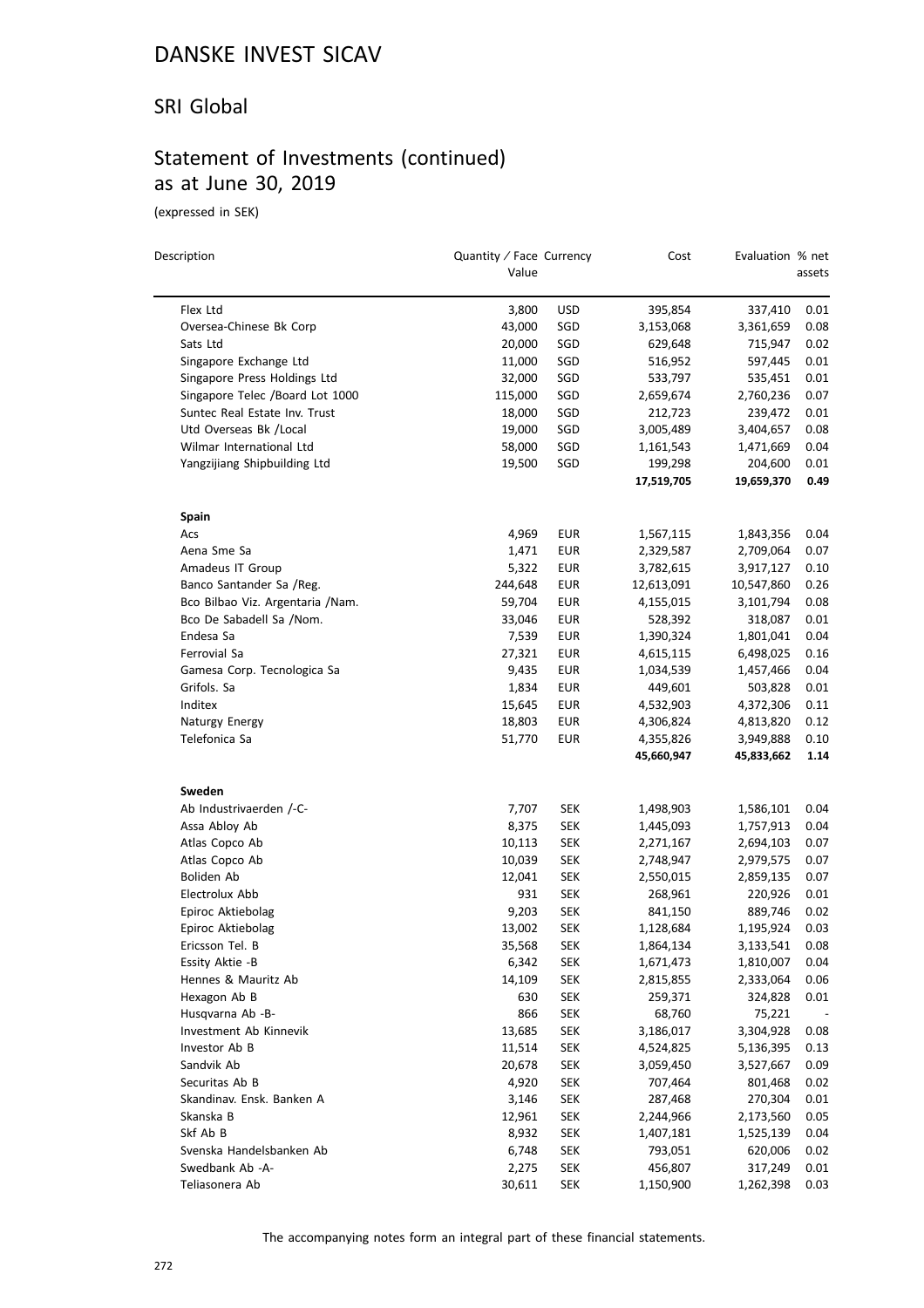#### SRI Global

# Statement of Investments (continued) as at June 30, 2019

(expressed in SEK)

| Description                     | Quantity / Face Currency<br>Value |            | Cost                    | Evaluation % net        | assets                   |
|---------------------------------|-----------------------------------|------------|-------------------------|-------------------------|--------------------------|
| Volvo B                         | 25,410                            | <b>SEK</b> | 4,013,560<br>41,264,202 | 3,744,163<br>44,543,361 | 0.09<br>1.11             |
| Switzerland                     |                                   |            |                         |                         |                          |
| Adecco /Act. Nom.               | 1,267                             | CHF        | 780,235                 | 707,255                 | 0.02                     |
| Alcon Inc.                      | 2,882                             | CHF        | 1,223,144               | 1,653,196               | 0.04                     |
| Barry Callebaut Ag /Nam.        | 49                                | <b>CHF</b> | 796,605                 | 912,990                 | 0.02                     |
| Chubb Ltd                       | 5,595                             | <b>USD</b> | 7,065,588               | 7,646,016               | 0.19                     |
| Cie Financiere Richemont Nam-Ak | 9,169                             | <b>CHF</b> | 6,808,470               | 7,228,018               | 0.18                     |
| Coca-Cola Hbc                   | 6,313                             | GBP        | 1,777,037               | 2,215,504               | 0.06                     |
| Credit Suisse Group / Nom.      | 40,422                            | CHF        | 5,505,167               | 4,502,424               | 0.11                     |
| Ems Chemie Holding Ag           | 391                               | <b>CHF</b> | 2,174,166               | 2,357,114               | 0.06                     |
| Givaudan Sa /Reg.               | 185                               | <b>CHF</b> | 3,638,063               | 4,851,858               | 0.12                     |
| Julius Baer Grp *Opr*           | 173                               | <b>CHF</b> | 85,286                  | 71,547                  | $\overline{\phantom{a}}$ |
| Kuehne + Nagel International    | 635                               | <b>CHF</b> | 920,346                 | 875,587                 | 0.02                     |
| Lafargeholcim                   | 8,607                             | <b>CHF</b> | 3,896,481               | 3,904,398               | 0.10                     |
| Lindt & Spruengli /Partiz.      | 24                                | <b>CHF</b> | 1,140,258               | 1,622,679               | 0.04                     |
| Lindt & Spruengli /Reg.         | 1                                 | CHF        | 723,129                 | 755,575                 | 0.02                     |
| Lonza group ag /nom.            | 865                               | <b>CHF</b> | 2,049,105               | 2,711,421               | 0.07                     |
| Nestle Sa                       | 40,893                            | <b>CHF</b> | 29,128,034              | 39,326,513              | 0.98                     |
| Novartis Ag Basel /Nam.         | 27,546                            | <b>CHF</b> | 17,079,966              | 23,381,941              | 0.58                     |
| Pargesa Holding Sa              | 1,798                             | <b>CHF</b> | 1,298,020               | 1,287,518               | 0.03                     |
| Roche Holding Ag /Genussschein  | 8,060                             | CHF        | 16,220,042              | 21,065,502              | 0.53                     |
| Schindler Hld Sa /Nom.          | 1,165                             | <b>CHF</b> | 2,202,591               | 2,363,580               | 0.06                     |
| Schindler Holding / Partic      | 120                               | <b>CHF</b> | 222,309                 | 248,141                 | 0.01                     |
| Sika Ltd                        | 3,008                             | <b>CHF</b> | 3,663,162               | 4,768,810               | 0.12                     |
| Sonova Holding Ag /Nom.         | 88                                | <b>CHF</b> | 146,642                 | 185,738                 | 0.01                     |
| Straumann Holding Ag /Nom.      | 56                                | <b>CHF</b> | 355,193                 | 459,040                 | 0.01                     |
| Swiss Re-Namen                  | 4,701                             | <b>CHF</b> | 3,688,567               | 4,439,501               | 0.11                     |
| Swisscom /Nam.                  | 21                                | <b>CHF</b> | 88,964                  | 97,940                  |                          |
| Te Connectivity / Reg Shs       | 1,480                             | <b>USD</b> | 1,190,941               | 1,315,220               | 0.03                     |
| Temenos Ltd                     | 308                               | <b>CHF</b> | 402,137                 | 511,890                 | 0.01                     |
| The Swatch Group Ag             | 634                               | <b>CHF</b> | 2,074,472               | 1,686,274               | 0.04                     |
| The Swatch Group Ag/Nam.        | 470                               | <b>CHF</b> | 284,192                 | 236,374                 | 0.01                     |
| Ubs Group Ag                    | 45,642                            | CHF        | 6,500,388               | 5,038,251               | 0.13                     |
| Vifor Pharma Ag                 | 403                               | <b>CHF</b> | 591,176                 | 540,923                 | 0.01                     |
| Zurich Insurance Group / Nam.   | 1,288                             | CHF        | 3,273,812               | 4,166,047               | 0.10                     |
|                                 |                                   |            | 126,993,688             | 153,134,785             | 3.82                     |
| <b>The Netherlands</b>          |                                   |            |                         |                         |                          |
| Adyen B.V.                      | 207                               | <b>EUR</b> | 1,424,793               | 1,484,204               | 0.04                     |
| Aegon Nv                        | 14,355                            | <b>EUR</b> | 732,573                 | 664,031                 | 0.02                     |
| Aercap Holdings Nv              | 6,400                             | <b>USD</b> | 2,777,782               | 3,088,365               | 0.08                     |
| Asml Holding Nv                 | 4,190                             | <b>EUR</b> | 6,396,518               | 8,134,428               | 0.20                     |
| Cnh Industrial Reg Shs          | 33,976                            | <b>EUR</b> | 3,707,780               | 3,237,366               | 0.08                     |
| Exor Holding Nv                 | 200                               | <b>EUR</b> | 115,814                 | 130,173                 |                          |
| Ferrari N.V.                    | 1,280                             | <b>EUR</b> | 1,209,139               | 1,931,290               | 0.05                     |
| Fiat Chrysler Automobiles Nv    | 3,382                             | <b>EUR</b> | 530,330                 | 438,314                 | 0.01                     |
| Ing Group Nv                    | 31,826                            | <b>EUR</b> | 4,805,061               | 3,428,634               | 0.09                     |
| Koninklijke Ahold Delhaize Nv   | 14,023                            | <b>EUR</b> | 2,338,762               | 2,930,438               | 0.07                     |
| Koninklijke Dsm Nv              | 3,750                             | <b>EUR</b> | 3,407,401               | 4,306,953               | 0.11                     |
| Koninklijke Kpn Nv /Eur 0.24    | 25,047                            | <b>EUR</b> | 732,315                 | 714,544                 | 0.02                     |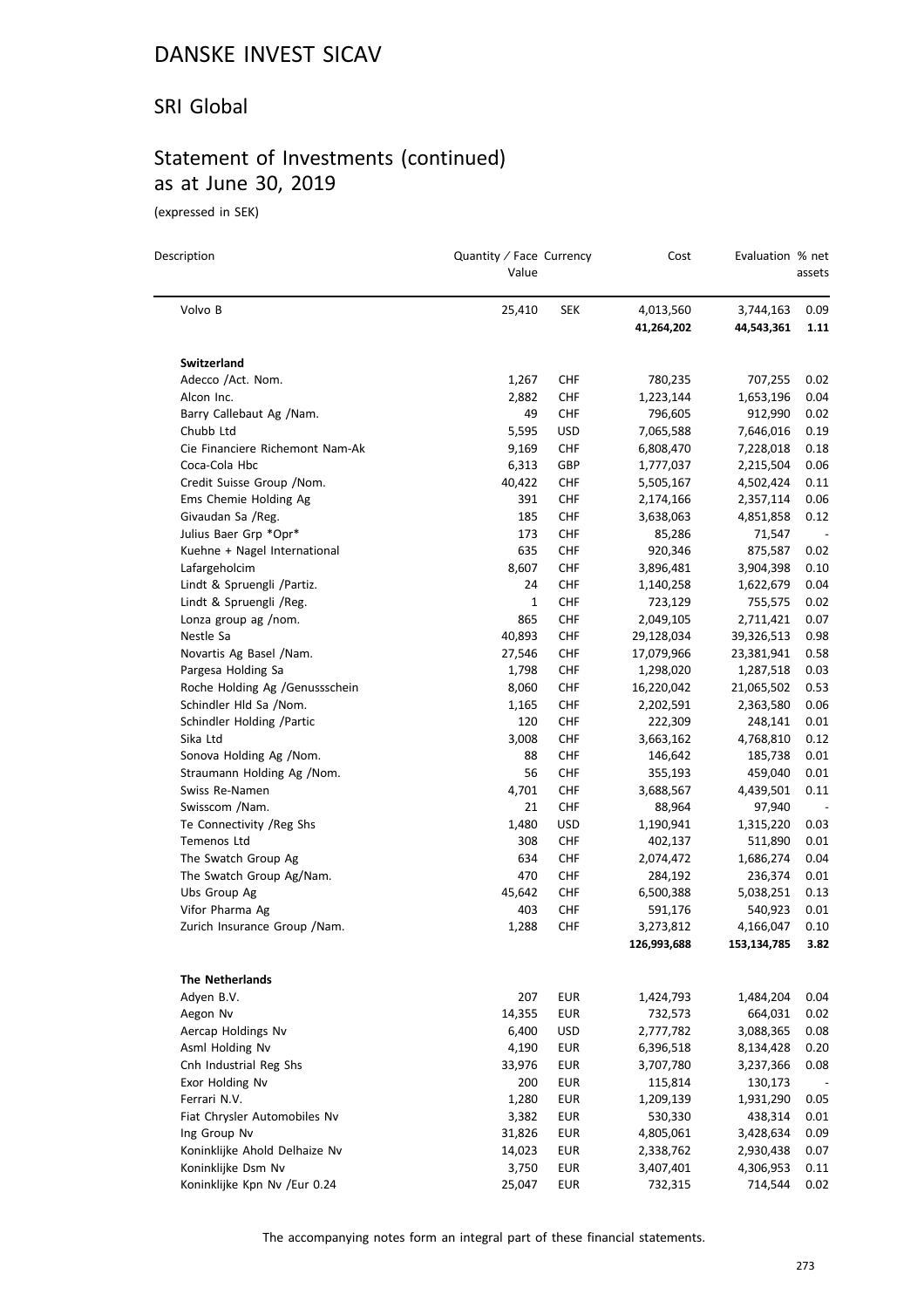#### SRI Global

### Statement of Investments (continued) as at June 30, 2019

(expressed in SEK)

 $\equiv$ 

| Description                          | Quantity / Face Currency<br>Value |                   | Cost                     | Evaluation % net         | assets |
|--------------------------------------|-----------------------------------|-------------------|--------------------------|--------------------------|--------|
| Mylan Nv                             | 10,600                            | <b>USD</b>        | 2,903,709                | 1,872,555                | 0.05   |
| Nn Group Nv                          | 928                               | EUR               | 321,011                  | 347,105                  | 0.01   |
| Nxp Semiconductor                    | 2,397                             | USD               | 2,341,607                | 2,170,822                | 0.05   |
| Qiagen Nv                            | 2,370                             | EUR               | 827,055                  | 893,726                  | 0.02   |
| Randstad Holding (Eur 0.1)           | 1,908                             | EUR               | 945,603                  | 973,721                  | 0.02   |
| Roy. Philips Electr. /Eur 0.2        | 5,954                             | EUR               | 1,904,100                | 2,402,210                | 0.06   |
| Stmicroelectronics Nv                | 6,403                             | <b>EUR</b>        | 1,292,248                | 1,055,401                | 0.03   |
| Unilever Cert. Of Shs                | 16,939                            | EUR               | 8,132,631                | 9,586,004                | 0.24   |
| <b>Wolters Kluwer Nv</b>             | 3,860                             | EUR               | 1,639,357                | 2,611,032                | 0.06   |
|                                      |                                   |                   | 48,485,589               | 52,401,316               | 1.31   |
| <b>United States of America</b>      |                                   |                   |                          |                          |        |
| 3M Co                                | 9,730                             | USD               | 18,785,714               | 15,648,527               | 0.39   |
| Abbott Laboratories Inc              | 20,580                            | <b>USD</b>        | 9,747,173                | 16,058,434               | 0.40   |
| Abbvie Inc                           | 15,068                            | <b>USD</b>        | 12,227,479               | 10,166,496               | 0.25   |
| Abiomed Inc                          | 600                               | USD               | 2,164,754                | 1,450,121                | 0.04   |
| Activision Blizzard Inc              | 7,009                             | <b>USD</b>        | 3,719,964                | 3,069,445                | 0.08   |
| Acuity Brands Inc                    | 1,400                             | <b>USD</b>        | 1,814,658                | 1,791,371                | 0.04   |
| Adobe Systems Inc                    | 4,824                             | <b>USD</b>        | 7,482,595                | 13,187,898               | 0.33   |
| Advance Auto Parts Inc               | 600                               | <b>USD</b>        | 436,175                  | 858,081                  | 0.02   |
| Advanced Micro Devices Inc           | 9,900                             | <b>USD</b>        | 1,044,254                | 2,789,599                | 0.07   |
| Affiliated Managers Group Inc        | 2,100                             | <b>USD</b>        | 2,184,387                | 1,795,268                | 0.04   |
| Aflac Inc                            | 12,450                            | <b>USD</b>        | 4,603,056                | 6,331,272                | 0.16   |
| Agilent Technologies                 | 8,800                             | <b>USD</b>        | 5,636,875                | 6,096,641                | 0.15   |
| Aig                                  | 16,310                            | <b>USD</b>        | 7,736,488                | 8,062,691                | 0.20   |
| Akamai Technologies Inc              | 3,021                             | <b>USD</b>        | 1,756,699                | 2,246,270                | 0.06   |
| Alexandria Real Estate Eq.           | 1,300                             | <b>USD</b>        | 1,439,467                | 1,701,772                | 0.04   |
| Alexion Pharma Inc                   | 2,900                             | <b>USD</b>        | 2,895,016                | 3,524,235                | 0.09   |
| Align Technology Inc                 | 1,000                             | <b>USD</b>        | 2,216,328                | 2,539,432                | 0.06   |
| Alleghany Corp (Del)                 | 72                                | <b>USD</b>        | 408,774                  | 455,000                  | 0.01   |
| Alliance Data System Corp            | 820                               | <b>USD</b>        | 1,570,161                | 1,066,122                | 0.03   |
| Allstate Corp                        | 4,443                             | <b>USD</b>        | 3,709,445                | 4,191,953                | 0.10   |
| Ally Financial Inc                   | 3,657                             | <b>USD</b>        | 841,235                  |                          | 0.03   |
| Alnylam Pharmaceuticals Inc          | 1,600                             | <b>USD</b>        | 1,282,084                | 1,051,498<br>1,077,157   | 0.03   |
|                                      |                                   |                   |                          |                          | 0.76   |
| Alphabet Inc -A-<br>Alphabet Inc -C- | 3,021<br>3,456                    | <b>USD</b><br>USD | 26,960,226<br>30,061,905 | 30,350,147<br>34,659,723 | 0.86   |
| Altice Usa Inc                       | 3,900                             | <b>USD</b>        | 785,547                  | 881,100                  | 0.02   |
|                                      |                                   |                   |                          | 78,394,666               |        |
| Amazon Com Inc                       | 4,462                             | <b>USD</b>        | 57,998,443               |                          | 1.96   |
| Amerco                               | 703                               | USD               | 2,453,238                | 2,469,110                | 0.06   |
| American Express Co                  | 8,839                             | USD               | 6,997,611                | 10,123,271               | 0.25   |
| American Financial Group             | 2,600                             | <b>USD</b>        | 2,336,817                | 2,471,906                | 0.06   |
| American Tower Corp                  | 4,610                             | <b>USD</b>        | 6,063,085                | 8,744,800                | 0.22   |
| American Water Works Co Inc          | 2,600                             | <b>USD</b>        | 1,902,602                | 2,798,293                | 0.07   |
| Ameriprise Financ. /Wh. I            | 1,305                             | <b>USD</b>        | 1,720,328                | 1,757,597                | 0.04   |
| Amerisourcebergen Corp               | 2,000                             | <b>USD</b>        | 1,293,622                | 1,582,112                | 0.04   |
| Amgen Inc                            | 6,230                             | <b>USD</b>        | 9,303,095                | 10,651,924               | 0.27   |
| Analog Devices Inc                   | 2,510                             | <b>USD</b>        | 1,883,089                | 2,628,537                | 0.07   |
| Ansys Inc                            | 300                               | <b>USD</b>        | 443,208                  | 570,106                  | 0.01   |
| Anthem Inc                           | 2,871                             | <b>USD</b>        | 5,843,588                | 7,517,396                | 0.19   |
| Apple Inc                            | 50,385                            | <b>USD</b>        | 74,034,642               | 92,523,652               | 2.31   |
| Applied Materials Inc                | 9,895                             | USD               | 4,704,519                | 4,123,070                | 0.10   |
| Aramark                              | 123                               | <b>USD</b>        | 43,892                   | 41,152                   |        |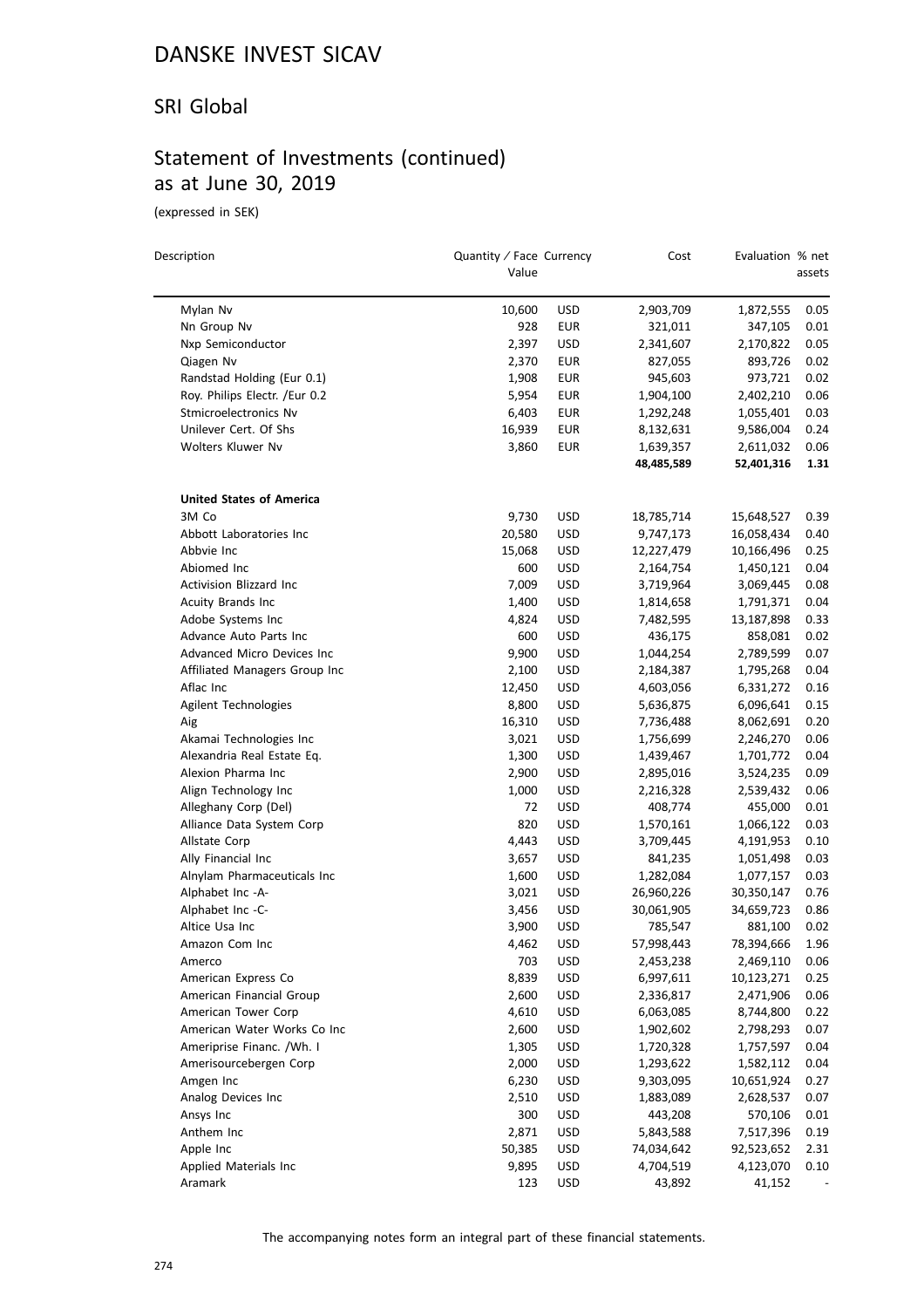#### SRI Global

### Statement of Investments (continued) as at June 30, 2019

(expressed in SEK)

| Description                     | Value   | Quantity / Face Currency |            | Evaluation % net | assets |
|---------------------------------|---------|--------------------------|------------|------------------|--------|
| Archer-Daniels Midland Co       | 12,188  | <b>USD</b>               | 4,343,983  | 4,613,754        | 0.12   |
| Arista Networks Inc             | 541     | <b>USD</b>               | 1,376,939  | 1,303,158        | 0.03   |
| Assurant Inc                    | 500     | <b>USD</b>               | 413,238    | 493,505          | 0.01   |
| At & T                          | 85,196  | <b>USD</b>               | 23,713,995 | 26,488,383       | 0.66   |
| Atmos Energy Corp               | 3,100   | <b>USD</b>               | 2,663,989  | 3,036,148        | 0.08   |
| Autodesk Inc.                   | 2,900   | <b>USD</b>               | 3,206,635  | 4,383,095        | 0.11   |
| Autoliv Inc                     | 800     | <b>USD</b>               | 589,163    | 523,362          | 0.01   |
| Automatic Data Proces.          | 5,717   | <b>USD</b>               | 5,323,265  | 8,769,638        | 0.22   |
| Autozone Inc                    | 234     | <b>USD</b>               | 1,226,417  | 2,387,048        | 0.06   |
| Avalonbay Communities Inc.      | 1,392   | <b>USD</b>               | 2,157,001  | 2,624,110        | 0.07   |
| Bank of America Corp            | 108,391 | <b>USD</b>               | 24,340,746 | 29,164,400       | 0.73   |
| Bank of Ny Mellon Corp Shs      | 7,868   | <b>USD</b>               | 3,467,846  | 3,222,975        | 0.08   |
| Baxter Intl Inc                 | 2,371   | <b>USD</b>               | 1,277,530  | 1,801,678        | 0.04   |
| <b>Bb&amp;T Corporation</b>     | 7,714   | <b>USD</b>               | 2,996,342  | 3,516,319        | 0.09   |
| Becton Dickinson & Co.          | 3,453   | <b>USD</b>               | 6,697,615  | 8,073,766        | 0.20   |
| Berkshire Hathaway -B-          | 16,430  | <b>USD</b>               | 25,452,450 | 32,495,668       | 0.81   |
| Best Buy Co Inc.                | 2,846   | <b>USD</b>               | 1,368,364  | 1,841,265        | 0.05   |
| Biogen Inc                      | 2,032   | <b>USD</b>               | 5,372,345  | 4,409,202        | 0.11   |
| Biomarin Pharmaceutical Inc     | 1,700   | <b>USD</b>               | 1,438,684  | 1,350,946        | 0.03   |
| <b>Blackrock Inc</b>            | 1,192   | <b>USD</b>               | 4,885,181  | 5,190,254        | 0.13   |
| Block Inc H+R                   | 3,327   | <b>USD</b>               | 710,535    | 904,445          | 0.02   |
| Booking Holdings Inc            | 535     | <b>USD</b>               | 7,827,564  | 9,305,714        | 0.23   |
| <b>Boston Properties</b>        | 2,700   | <b>USD</b>               | 2,994,310  | 3,231,583        | 0.08   |
| Boston Scientific Corp.         | 14,020  | <b>USD</b>               | 3,421,680  | 5,590,829        | 0.14   |
| Brdrdg Fncl Solutions /Wh. Iss. | 2,400   | <b>USD</b>               | 1,822,236  | 2,843,125        | 0.07   |
| Brighthouse Financial Inc       | 5,804   | <b>USD</b>               | 2,292,020  | 1,975,773        | 0.05   |
| Bristol Myers Squibb Co         | 19,400  | <b>USD</b>               | 9,951,558  | 8,162,832        | 0.20   |
| Broadcom Inc                    | 4,025   | <b>USD</b>               | 9,144,040  | 10,750,014       | 0.27   |
| Burlington Stores Inc           | 300     | <b>USD</b>               | 481,807    | 473,604          | 0.01   |
| C.H. Robinson Worldwide Inc     | 1,700   | <b>USD</b>               | 1,341,372  | 1,330,442        | 0.03   |
| Campbell Soup Co.               | 1,200   | <b>USD</b>               | 419,750    | 446,131          | 0.01   |
| Capital One Financial Corp.     | 4,545   | <b>USD</b>               | 3,446,316  | 3,826,436        | 0.10   |
| Cardinal Health Inc.            | 4,671   | <b>USD</b>               | 2,196,635  | 2,041,233        | 0.05   |
| Carmax / When Issued            | 1,700   | <b>USD</b>               | 1,008,594  | 1,369,558        | 0.03   |
| Cboe Holdings Inc               | 800     | <b>USD</b>               | 782,311    | 769,197          | 0.02   |
| Cbre Group -A-                  | 3,700   | <b>USD</b>               | 1,660,647  | 1,761,087        | 0.04   |
| Cbs Corp -B- /When Issued       | 4,493   | <b>USD</b>               | 2,141,404  | 2,080,170        | 0.05   |
| Celgene Corp.                   | 7,008   | <b>USD</b>               | 6,099,289  | 6,010,573        | 0.15   |
| Centene Corp. De                | 4,600   | <b>USD</b>               | 2,212,695  | 2,238,115        | 0.06   |
| Centerpoint Energy Inc          | 17,418  | <b>USD</b>               | 4,166,966  | 4,626,808        | 0.12   |
| Centurylink Inc                 | 24,339  | <b>USD</b>               | 3,264,896  | 2,655,656        | 0.07   |
| Cerner Corp                     | 3,500   | <b>USD</b>               | 1,948,529  | 2,380,312        | 0.06   |
| Cf Industries Holding Inc       | 6,365   | <b>USD</b>               | 2,027,508  | 2,758,482        | 0.07   |
| Charles Schwab Corp             | 13,300  | <b>USD</b>               | 5,160,494  | 4,959,427        | 0.12   |
| Charter Communications Inc      | 1,971   | <b>USD</b>               | 5,752,740  | 7,226,756        | 0.18   |
| Chemours Company Co. (The)      | 4,528   | <b>USD</b>               | 1,917,783  | 1,008,276        | 0.03   |
| Chipotle Mexican Grill Inc      | 198     | <b>USD</b>               | 464,984    | 1,346,356        | 0.03   |
| Church & Dwight Co Inc          | 800     | <b>USD</b>               | 419,237    | 542,290          | 0.01   |
| Cigna Corporation               | 3,899   | <b>USD</b>               | 4,409,399  | 5,699,457        | 0.14   |
| Cincinnati Financial Corp       | 1,300   | <b>USD</b>               | 1,210,161  | 1,250,427        | 0.03   |
| Cisco Systems Inc               | 46,063  | <b>USD</b>               | 16,289,035 | 23,390,499       | 0.58   |
| Cit Group Inc                   | 1,855   | <b>USD</b>               | 685,844    | 904,265          | 0.02   |
|                                 |         |                          |            |                  |        |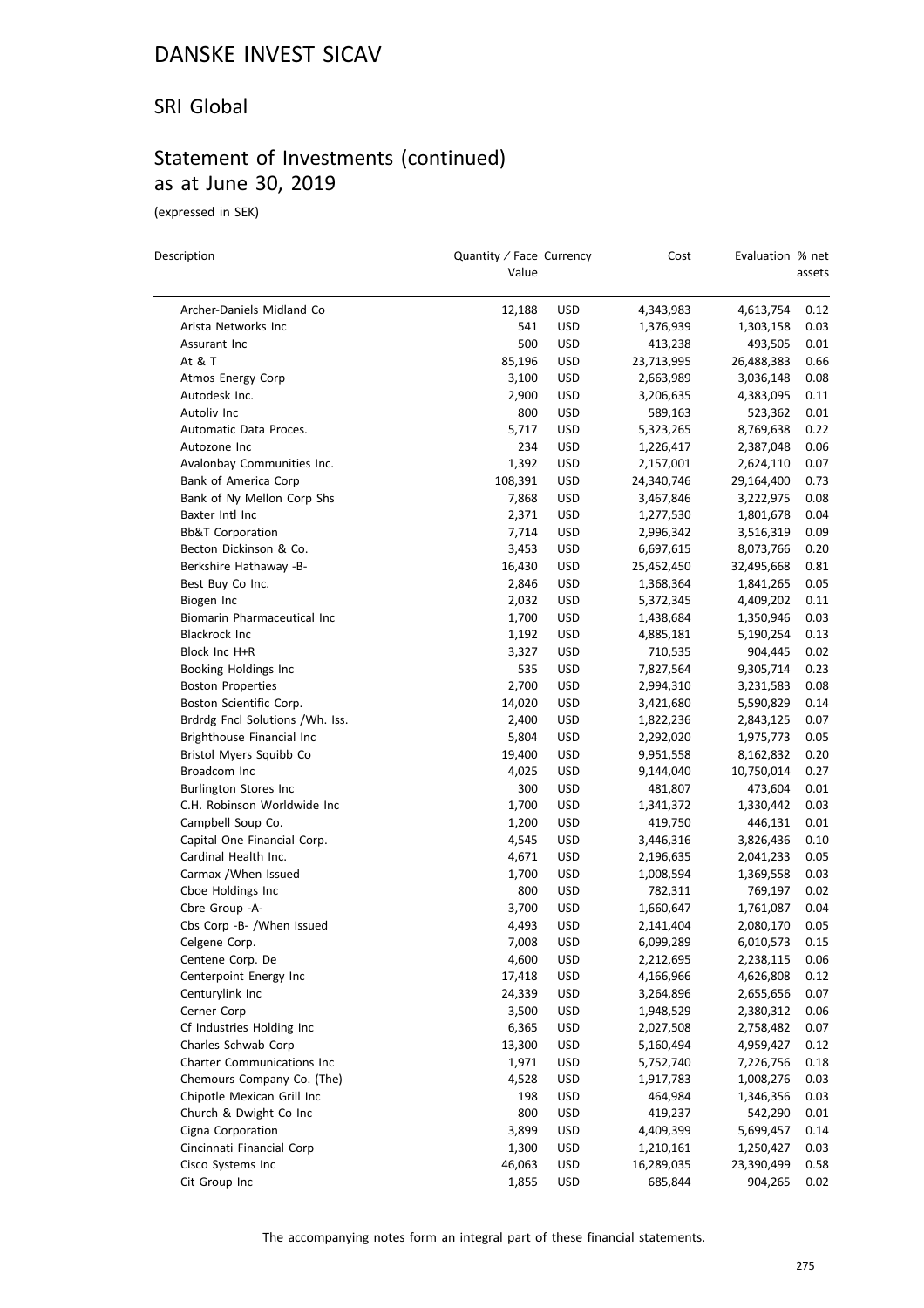#### SRI Global

### Statement of Investments (continued) as at June 30, 2019

(expressed in SEK)

| Description                  | Quantity / Face Currency<br>Value |            | Cost       | Evaluation % net       | assets |
|------------------------------|-----------------------------------|------------|------------|------------------------|--------|
| Citigroup Inc                | 33,314                            | <b>USD</b> | 20,025,011 | 21,645,754             | 0.54   |
| Citizens Financial Group Inc | 8,169                             | <b>USD</b> | 2,539,580  | 2,680,050              | 0.07   |
| Clorox Co *Opa*              | 400                               | <b>USD</b> | 456,467    | 568,232                | 0.01   |
| Cme Group Inc                | 3,122                             | <b>USD</b> | 3,724,179  | 5,622,670              | 0.14   |
| Cms Energy Corp.             | 5,400                             | <b>USD</b> | 2,231,017  | 2,901,410              | 0.07   |
| Coca-Cola Co                 | 53,986                            | <b>USD</b> | 20,808,306 | 25,505,355             | 0.64   |
| Cognex Corp                  | 1,600                             | <b>USD</b> | 815,961    | 712,266                | 0.02   |
| Cognizant Technology Sol A   | 6,636                             | <b>USD</b> | 4,066,623  | 3,902,914              | 0.10   |
| Colgate-Palmolive Co.        | 8,200                             | <b>USD</b> | 5,165,600  | 5,452,719              | 0.14   |
| Comcast Corp - A-            | 46,500                            | <b>USD</b> | 16,116,236 | 18,241,047             | 0.45   |
| Comerica Inc.                | 1,600                             | <b>USD</b> | 1,043,737  | 1,078,345              | 0.03   |
| Conagra Brands Inc           | 5,533                             | <b>USD</b> | 1,615,432  | 1,361,432              | 0.03   |
| Consolidated Edison Inc      | 4,800                             | <b>USD</b> | 3,499,127  | 3,904,843              | 0.10   |
| Cooper Companies Inc.        | 422                               | <b>USD</b> | 836,622    | 1,319,053              | 0.03   |
| Copart Inc                   | 2,800                             | <b>USD</b> | 1,538,804  | 1,941,659              | 0.05   |
| Corning Inc.                 | 554                               | <b>USD</b> | 147,749    | 170,806                |        |
| Corteva Inc                  | 12,974                            | <b>USD</b> | 3,699,159  | 3,559,484              | 0.09   |
| Costar Group Inc             | 600                               | <b>USD</b> | 1,764,355  | 3,084,394              | 0.08   |
| Costco Wholesale Corp        | 6,405                             | <b>USD</b> | 10,357,444 | 15,704,076             | 0.39   |
| Coty Inc-Cl A                | 11,748                            | <b>USD</b> | 1,531,552  | 1,460,598              | 0.04   |
| Crown Castle Intl Shs        | 5,997                             | <b>USD</b> | 5,657,437  | 7,252,820              | 0.18   |
| Cummins Inc                  | 3,200                             | <b>USD</b> | 4,390,337  | 5,087,103              | 0.13   |
| Cvs Health Corp              | 15,571                            | <b>USD</b> | 8,593,709  | 7,872,182              | 0.20   |
| Danaher Corp                 | 5,870                             | <b>USD</b> | 4,615,683  | 7,783,823              | 0.19   |
| Davita Inc                   | 2,200                             | <b>USD</b> | 1,070,100  | 1,148,376              | 0.03   |
| Deere & Co.                  | 5,630                             | <b>USD</b> | 6,761,034  | 8,656,034              | 0.22   |
| Dell Technologies Inc        | 3,579                             | <b>USD</b> | 1,311,472  | 1,686,892              | 0.04   |
| Dentsply Sirona Inc          | 1,100                             | <b>USD</b> | 620,644    | 595,621                | 0.01   |
| Dexcom Inc                   | 600                               | <b>USD</b> | 713,052    | 834,144                | 0.02   |
| Digital Rlty Tr Inc          | 3,200                             | <b>USD</b> | 3,213,929  | 3,497,198              | 0.09   |
| Discover Fin Svc             | 2,366                             | <b>USD</b> | 1,302,826  | 1,703,265              | 0.04   |
| Discovery Com Inc /-A-       | 600                               | <b>USD</b> | 86,235     | 170,904                |        |
| Discovery Com Inc /-C-       | 9,329                             | <b>USD</b> | 1,220,461  | 2,462,517              | 0.06   |
| Dish Network Corp -A-        | 2,900                             | <b>USD</b> | 846,466    | 1,033,485              | 0.03   |
| Docusign Inc                 | 400                               | <b>USD</b> | 206,778    | 184,487                |        |
| Dollar General Corporation   | 3,565                             | <b>USD</b> | 2,586,758  | 4,470,638              | 0.11   |
| Dollar Tree Inc              | 3,191                             | <b>USD</b> | 2,629,832  | 3,179,453              | 0.08   |
| Domino S Pizza Inc           | 300                               | <b>USD</b> | 443,625    | 774,578                | 0.02   |
| Dow Inc                      | 12,974                            | <b>USD</b> | 7,730,642  | 5,935,683              | 0.15   |
| Dr Horton Inc                | 3,200                             | USD        | 1,278,099  | 1,280,534              | 0.03   |
| Duke Energy                  | 13,119                            | <b>USD</b> | 9,733,723  | 10,740,588             | 0.27   |
| Duke Realty Corp             | 875                               | <b>USD</b> | 211,867    | 256,622                | 0.01   |
| Dupont De Nemours Inc        | 12,974                            | <b>USD</b> | 11,346,474 | 9,036,539              | 0.23   |
| Dxc Technology Company       | 5,564                             | <b>USD</b> | 3,602,085  | 2,847,046              | 0.07   |
| E Trade Financial Corp       | 400                               | <b>USD</b> | 143,541    | 165,522                |        |
| Ebay Inc                     | 10,799                            | <b>USD</b> | 3,307,935  | 3,957,696              | 0.10   |
| Edison International         | 3,900                             | <b>USD</b> | 2,282,035  |                        | 0.06   |
| <b>Edwards Lifesciences</b>  | 2,124                             | <b>USD</b> | 1,939,185  | 2,439,219<br>3,640,636 | 0.09   |
| Elanco Animal Health Inc     | 3,100                             | <b>USD</b> | 933,463    | 972,166                | 0.02   |
| <b>Electronic Arts</b>       | 2,313                             | <b>USD</b> | 2,138,705  | 2,173,078              | 0.05   |
| Equifax Inc                  | 1,800                             | <b>USD</b> | 1,667,266  | 2,258,601              | 0.06   |
| Equity Residential Sbi       | 3,744                             | <b>USD</b> | 2,261,232  | 2,637,266              | 0.07   |
|                              |                                   |            |            |                        |        |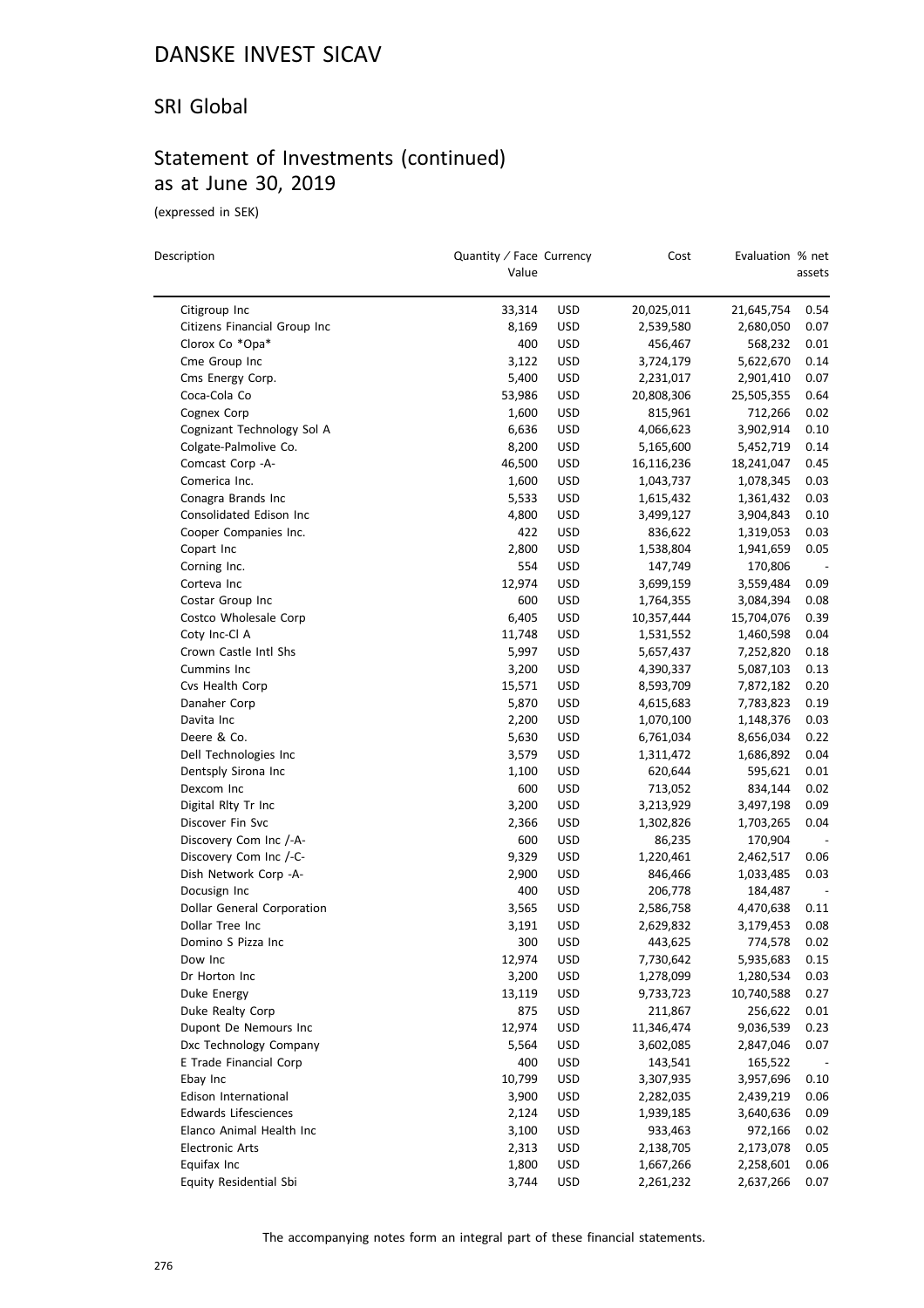#### SRI Global

### Statement of Investments (continued) as at June 30, 2019

(expressed in SEK)

| Description                    | Quantity / Face Currency<br>Value |            | Cost       | Evaluation % net | assets |
|--------------------------------|-----------------------------------|------------|------------|------------------|--------|
| <b>Essex Property Trust</b>    | 500                               | <b>USD</b> | 1,059,414  | 1,354,287        | 0.03   |
| Estee Lauder Co -A-            | 3,239                             | <b>USD</b> | 3,467,845  | 5,502,814        | 0.14   |
| <b>Eversource Energy</b>       | 1,000                             | <b>USD</b> | 682,259    | 702,913          | 0.02   |
| <b>Exact Sciences Corp</b>     | 1,000                             | <b>USD</b> | 997,918    | 1,095,194        | 0.03   |
| Exelon Corp                    | 6,582                             | <b>USD</b> | 2,576,917  | 2,927,640        | 0.07   |
| Expedia Inc Del                | 1,655                             | <b>USD</b> | 1,701,067  | 2,042,723        | 0.05   |
| Extra Space Storage Inc        | 1,000                             | <b>USD</b> | 858,084    | 984,413          | 0.02   |
| Facebook Inc -A-               | 25,053                            | <b>USD</b> | 37,970,305 | 44,862,024       | 1.12   |
| Fastenal                       | 20,800                            | <b>USD</b> | 4,406,760  | 6,289,404        | 0.16   |
| Fedex Corp.                    | 2,621                             | <b>USD</b> | 4,919,193  | 3,992,782        | 0.10   |
| Fid Nat Fin -A- Fnf Group      | 1,800                             | <b>USD</b> | 591,909    | 673,038          | 0.02   |
| Fidelity Natl Inform Serv      | 4,900                             | <b>USD</b> | 3,797,919  | 5,577,398        | 0.14   |
| Fifth Third Bancorp            | 6,989                             | <b>USD</b> | 1,683,852  | 1,809,177        | 0.05   |
| First Data Corp                | 8,194                             | <b>USD</b> | 1,164,471  | 2,058,003        | 0.05   |
| First Republic Bank            | 1,132                             | <b>USD</b> | 883,005    | 1,025,606        | 0.03   |
| Fiserv Inc                     | 5,720                             | <b>USD</b> | 3,083,949  | 4,837,959        | 0.12   |
| Fleetcor Technologies Inc      | 1,246                             | <b>USD</b> | 2,000,140  | 3,246,791        | 0.08   |
| Fmc Corp.                      | 5,357                             | <b>USD</b> | 3,488,971  | 4,122,872        | 0.10   |
| Ford Motor Co                  | 35,426                            | <b>USD</b> | 3,424,728  | 3,362,479        | 0.08   |
| Fortinet                       | 117                               | <b>USD</b> | 48,200     | 83,402           |        |
| Fox - Registered Shs -A-       | 3,366                             | <b>USD</b> | 799,741    | 1,144,278        | 0.03   |
| Fox Corp -B-                   | 4,133                             | <b>USD</b> | 1,083,688  | 1,400,802        | 0.03   |
| Freeport Mcmora. Copper & Gold | 31,300                            | <b>USD</b> | 3,076,301  | 3,371,618        | 0.08   |
| Gap Inc.                       | 700                               | <b>USD</b> | 186,731    | 116,710          |        |
| Gartner Inc *Opa*              | 2,200                             | <b>USD</b> | 2,682,922  | 3,285,099        | 0.08   |
| General Mills Inc              | 8,434                             | <b>USD</b> | 3,786,068  | 4,109,795        | 0.10   |
| General Motors                 | 11,428                            | <b>USD</b> | 4,250,647  | 4,085,367        | 0.10   |
| Genuine Parts Co               | 803                               | <b>USD</b> | 579,231    | 771,708          | 0.02   |
| Gilead Sciences Inc            | 13,789                            | <b>USD</b> | 8,547,837  | 8,643,392        | 0.22   |
| Godaddy Inc                    | 3,275                             | <b>USD</b> | 2,300,554  | 2,131,576        | 0.05   |
| Goldman Sachs Group Inc.       | 4,177                             | <b>USD</b> | 8,386,714  | 7,929,247        | 0.20   |
| Grubhub Inc                    | 1,300                             | <b>USD</b> | 868,183    | 940,685          | 0.02   |
| Hanesbrands Inc                | 800                               | <b>USD</b> | 129,026    | 127,816          |        |
| Hartford Fin. Serv. Group      | 5,600                             | <b>USD</b> | 2,623,953  | 2,895,083        | 0.07   |
| Hca Healthcare Inc             | 3,136                             | <b>USD</b> | 2,131,891  | 3,932,948        | 0.10   |
| Hd Supply Holdings Inc         | 12,131                            | <b>USD</b> | 3,735,851  | 4,533,649        | 0.11   |
| Henry Jack & Associates Inc    | 1,200                             | <b>USD</b> | 1,524,598  | 1,491,037        | 0.04   |
| Henry Schein Inc.              | 1,700                             | <b>USD</b> | 757,575    | 1,102,524        | 0.03   |
| Hewlett Packard Ent Co         | 31,452                            | <b>USD</b> | 4,066,499  | 4,362,659        | 0.11   |
| Hilton Inc                     | 5,902                             | <b>USD</b> | 3,707,110  | 5,352,213        | 0.13   |
| Hologic Inc                    | 1,996                             | <b>USD</b> | 660,542    | 889,292          | 0.02   |
| Home Depot Inc                 | 13,010                            | USD        | 18,466,501 | 25,103,820       | 0.63   |
| Hormel Foods Corporation       | 5,200                             | <b>USD</b> | 1,866,129  | 1,955,910        | 0.05   |
| Hp Inc                         | 21,100                            | <b>USD</b> | 4,083,169  | 4,070,041        | 0.10   |
| Humana Inc.                    | 1,262                             | <b>USD</b> | 2,647,706  | 3,106,408        | 0.08   |
| Hunt J.B. Transp. Serv.        | 2,800                             | <b>USD</b> | 2,707,112  | 2,374,726        | 0.06   |
| Huntington Bancshares Inc      | 8,400                             | USD        | 922,848    | 1,077,083        | 0.03   |
| lac /Interactivecorp /W. Iss.  | 700                               | <b>USD</b> | 772,773    | 1,412,795        | 0.04   |
| Ibm                            | 11,017                            | <b>USD</b> | 13,966,625 | 14,095,790       | 0.35   |
| Idexx Laboratories Inc.        | 900                               | USD        | 1,400,175  | 2,299,100        | 0.06   |
| Illinois Tool Works            | 6,819                             | <b>USD</b> | 8,812,123  | 9,541,412        | 0.24   |
| Illumina Inc                   | 1,930                             | <b>USD</b> | 4,647,419  | 6,592,406        | 0.16   |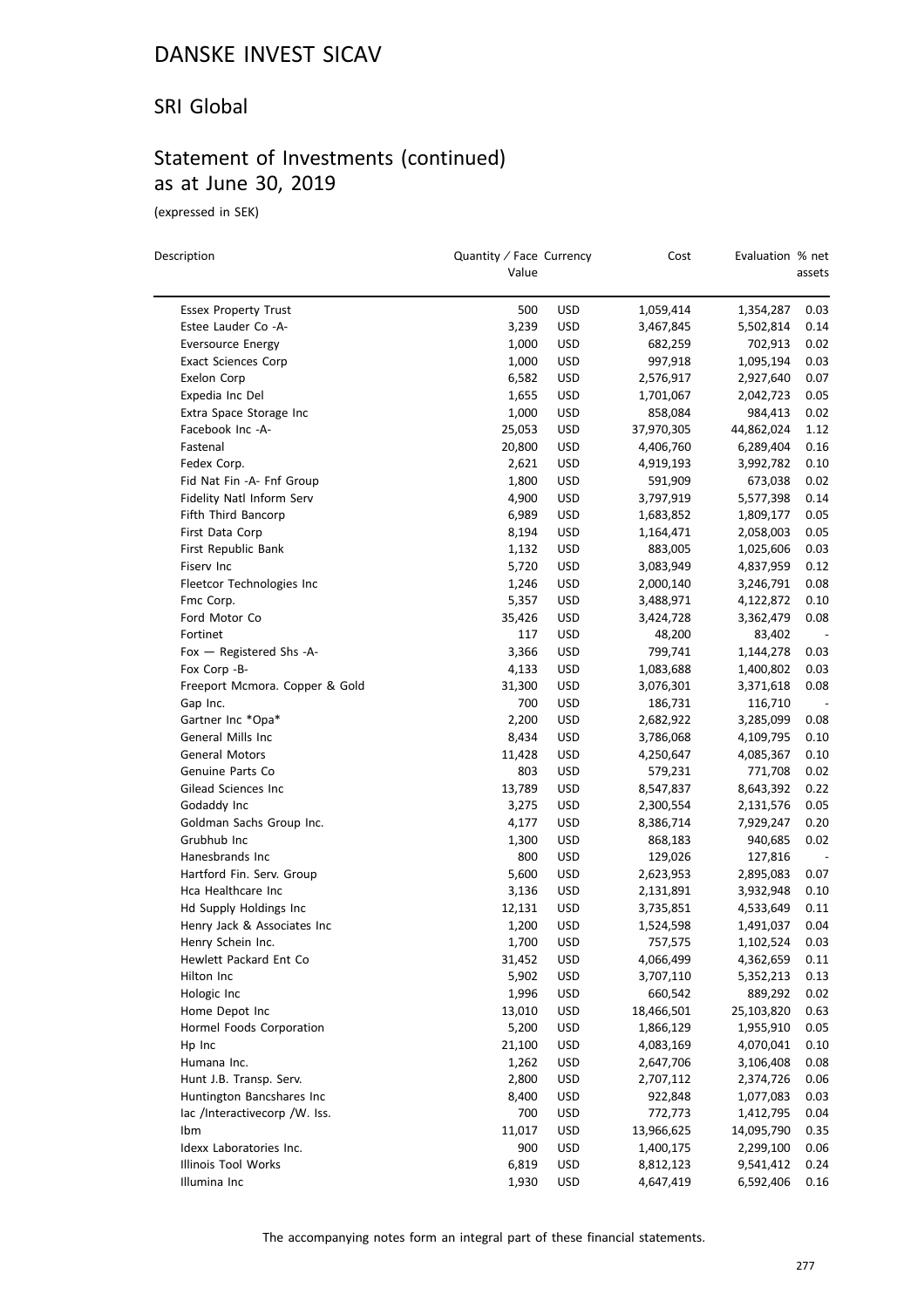#### SRI Global

### Statement of Investments (continued) as at June 30, 2019

(expressed in SEK)

 $\equiv$ 

| Description                               | Quantity / Face Currency<br>Value |                   | Cost       | Evaluation % net | assets       |
|-------------------------------------------|-----------------------------------|-------------------|------------|------------------|--------------|
| Incyte Corporation                        | 1,400                             | <b>USD</b>        | 983,729    | 1,103,581        | 0.03         |
| Intel Corp.                               | 45,958                            | <b>USD</b>        | 17,940,062 | 20,412,038       | 0.51         |
| Intercont Exch                            | 3,630                             | USD               | 2,070,275  | 2,894,435        | 0.07         |
| International Paper Co                    | 5,528                             | <b>USD</b>        | 2,543,301  | 2,221,868        | 0.06         |
| Interpublic Group                         | 8,700                             | USD               | 1,371,639  | 1,823,464        | 0.05         |
| Intl Flavors Frag                         | 252                               | ILS               | 33,566     | 336,282          | 0.01         |
| Intl Flavors Frag                         | 1,500                             | <b>USD</b>        | 1,819,605  | 2,019,252        | 0.05         |
| Intuit                                    | 2,200                             | USD               | 2,819,743  | 5,334,255        | 0.13         |
| Intuitive Surgical Inc                    | 1,368                             | USD               | 4,620,421  | 6,657,862        | 0.17         |
| Ipg Photonics Corp                        | 500                               | <b>USD</b>        | 916,691    | 715,578          | 0.02         |
| Iqvia Holdings Inc                        | 2,778                             | <b>USD</b>        | 3,370,728  | 4,147,153        | 0.10         |
| Jefferies Financial Group Inc             | 11,416                            | <b>USD</b>        | 2,139,746  | 2,036,831        | 0.05         |
| Jm Smucker Co                             | 1,200                             | <b>USD</b>        | 1,150,776  | 1,282,501        | 0.03         |
| Johnson & Johnson                         | 31,213                            | <b>USD</b>        | 36,555,036 | 40,335,374       | 1.01         |
| Jones Lang Lasalle                        | 500                               | <b>USD</b>        | 736,320    | 652,672          | 0.02         |
| Jpmorgan Chase & Co.                      | 39,149                            | <b>USD</b>        | 32,515,476 | 40,609,187       | 1.01         |
| Kellogg Co                                | 4,444                             | USD               | 2,409,516  | 2,208,806        | 0.06         |
| Keycorp                                   | 6,900                             | USD               | 1,028,644  |                  | 0.03         |
|                                           |                                   |                   |            | 1,136,343        |              |
| Kimberly Clark Corp<br>Kimco Realty Corp. | 3,553<br>13,400                   | <b>USD</b><br>USD | 3,461,246  | 4,393,615        | 0.11<br>0.06 |
| Kkr & Co Inc -A-                          | 4,000                             | USD               | 1,951,150  | 2,297,569        | 0.02         |
|                                           | 500                               | <b>USD</b>        | 896,206    | 937,836          | 0.01         |
| Kla Tencor Corporation                    |                                   |                   | 572,676    | 548,339          |              |
| Knight Swift Transn Hldgs -A-             | 4,800                             | <b>USD</b>        | 1,521,387  | 1,462,535        | 0.04         |
| Kohl S Corp                               | 3,036                             | <b>USD</b>        | 1,281,073  | 1,339,412        | 0.03         |
| Kroger Co.                                | 11,370                            | <b>USD</b>        | 2,276,634  | 2,290,246        | 0.06         |
| Laboratory Corp of Amer. Hld              | 900                               | <b>USD</b>        | 1,235,271  | 1,443,774        | 0.04         |
| Lam Research Corp                         | 1,500                             | <b>USD</b>        | 2,554,170  | 2,614,214        | 0.07         |
| Lamb Weston Holdings Inc                  | 1,100                             | <b>USD</b>        | 728,563    | 646,651          | 0.02         |
| Lennar Corp. - A-                         | 1,700                             | <b>USD</b>        | 874,058    | 764,353          | 0.02         |
| Liberty Broadband Corp                    | 4,000                             | <b>USD</b>        | 3,259,547  | 3,867,879        | 0.10         |
| Liberty Formula One                       | 6,258                             | <b>USD</b>        | 1,904,658  | 2,172,126        | 0.05         |
| Liberty Media Corp                        | 2,294                             | <b>USD</b>        | 791,610    | 808,370          | 0.02         |
| Liberty Media Corp                        | 6,050                             | USD               | 2,087,701  | 2,122,384        | 0.05         |
| Lilly (Eli) & Co                          | 11,532                            | USD               | 8,352,199  | 11,854,057       | 0.30         |
| Lincoln National Corp.                    | 3,800                             | <b>USD</b>        | 2,339,884  | 2,272,314        | 0.06         |
| Live Nation Entertainment Inc             | 4,500                             | <b>USD</b>        | 1,617,619  | 2,766,051        | 0.07         |
| Lkq                                       | 2,900                             | <b>USD</b>        | 913,901    | 715,986          | 0.02         |
| Lowe S Companies Inc                      | 9,230                             | <b>USD</b>        | 6,167,436  | 8,641,671        | 0.22         |
| Lululemon Athletica Inc                   | 948                               | USD               | 1,018,086  | 1,585,072        | 0.04         |
| <b>M&amp;T Bank Corporation</b>           | 300                               | <b>USD</b>        | 398,605    | 473,381          | 0.01         |
| Macerich                                  | 2,950                             | <b>USD</b>        | 1,566,986  | 916,640          | 0.02         |
| Macy S                                    | 2,943                             | <b>USD</b>        | 781,343    | 585,979          | 0.01         |
| Man Power Group Inc                       | 800                               | <b>USD</b>        | 835,548    | 717,016          | 0.02         |
| Markel Corp.                              | 126                               | USD               | 1,174,353  | 1,273,795        | 0.03         |
| Marriott Intl Inc. A                      | 4,580                             | <b>USD</b>        | 4,868,422  | 5,961,479        | 0.15         |
| Marsh & Mc-Lennan Cos Inc                 | 7,870                             | <b>USD</b>        | 5,515,576  | 7,283,657        | 0.18         |
| Martin Marietta Materials Inc.            | 803                               | <b>USD</b>        | 1,419,734  | 1,714,403        | 0.04         |
| Masco Corp.                               | 1,100                             | <b>USD</b>        | 361,165    | 400,482          | 0.01         |
| Mastercard Inc Shs -A-                    | 11,840                            | <b>USD</b>        | 15,102,503 | 29,059,521       | 0.72         |
| Maxim Integrated Products                 | 500                               | <b>USD</b>        | 223,823    | 277,510          | 0.01         |
| Mc-Cormick & Co /N. Voting                | 1,392                             | <b>USD</b>        | 1,385,141  | 2,001,985        | 0.05         |
| Mcdonald S Corp                           | 8,515                             | USD               | 11,950,279 | 16,405,872       | 0.41         |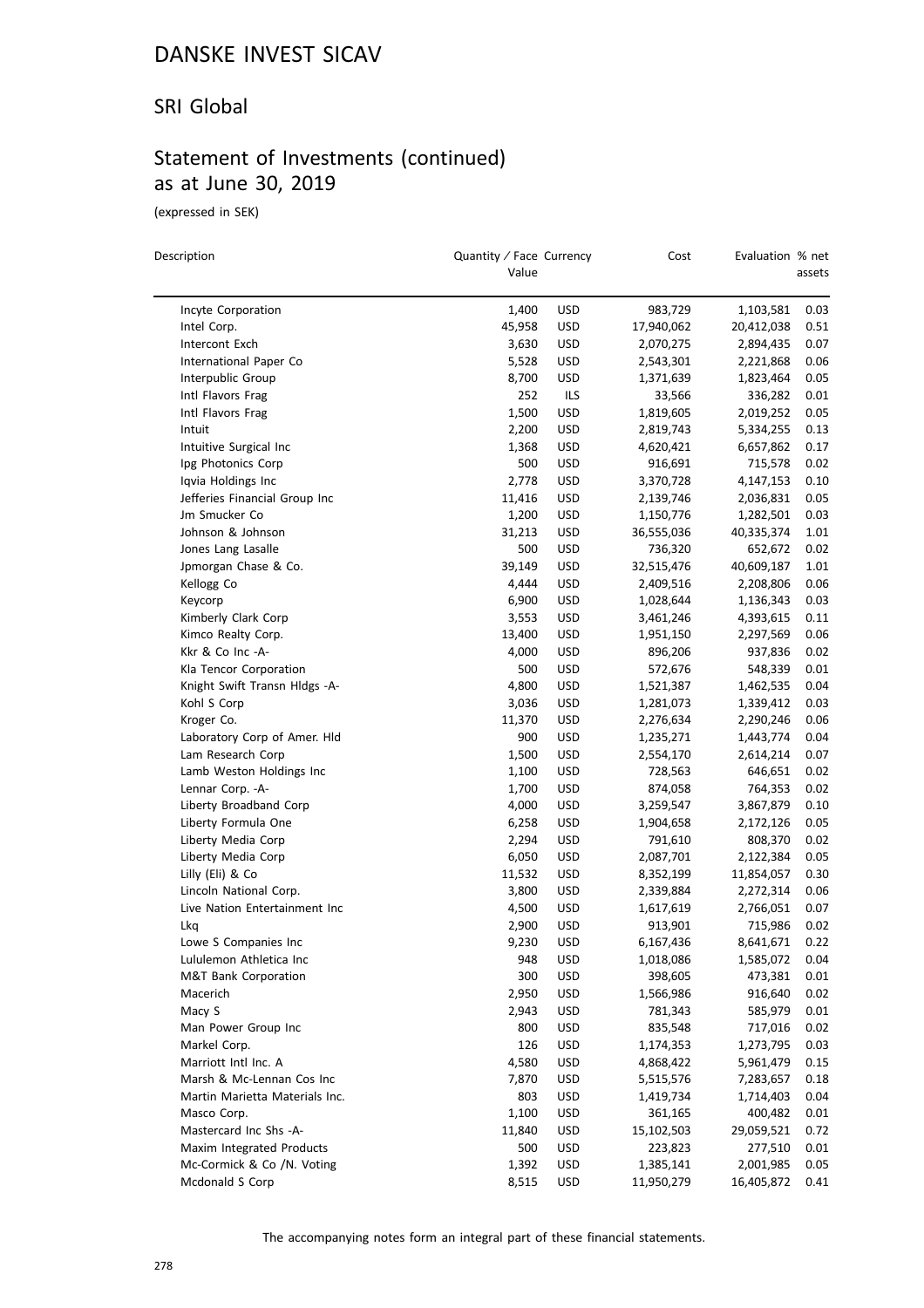#### SRI Global

### Statement of Investments (continued) as at June 30, 2019

(expressed in SEK)

 $\overline{\phantom{a}}$ 

| Description                     | Quantity / Face Currency<br>Value |            | Cost       | Evaluation % net | assets |
|---------------------------------|-----------------------------------|------------|------------|------------------|--------|
| Mckesson Corp                   | 2,672                             | <b>USD</b> | 3,125,570  | 3,331,695        | 0.08   |
| Mercadolibre Inc                | 151                               | USD        | 486,882    | 857,091          | 0.02   |
| Merck                           | 32,170                            | USD        | 14,946,537 | 25,027,412       | 0.62   |
| Metlife Inc                     | 16,651                            | USD        | 6,946,925  | 7,673,550        | 0.19   |
| Mettler Toledo Intl Inc         | 562                               | <b>USD</b> | 3,108,378  | 4,380,033        | 0.11   |
| Microchip Technology Inc.       | 2,200                             | <b>USD</b> | 1,681,879  | 1,769,716        | 0.04   |
| Micron Technology Inc           | 10,300                            | <b>USD</b> | 4,308,760  | 3,687,855        | 0.09   |
| Microsoft Corp                  | 75,497                            | USD        | 54,399,326 | 93,835,388       | 2.34   |
| Mid-America Apartment Commun.   | 800                               | <b>USD</b> | 688,918    | 874,077          | 0.02   |
| Middleby Corp                   | 1,700                             | USD        | 1,619,812  | 2,140,379        | 0.05   |
| Mondelez International Inc Wi   | 21,379                            | <b>USD</b> | 7,889,336  | 10,691,484       | 0.27   |
| Mongodb Inc -A-                 | 100                               | USD        | 157,025    | 141,112          |        |
| Monster Beverage Corp           | 8,368                             | <b>USD</b> | 4,277,178  | 4,955,738        | 0.12   |
| Moody S Corp                    | 1,500                             | <b>USD</b> | 2,140,863  | 2,718,176        | 0.07   |
| Morgan Stanley                  | 19,070                            | <b>USD</b> | 7,892,877  | 7,751,500        | 0.19   |
| Mosaic Co                       | 17,686                            | USD        | 3,683,867  | 4,107,261        | 0.10   |
| Msci Inc -A-                    | 400                               | USD        | 653,591    | 886,213          | 0.02   |
| National Retail Properties Inc  | 600                               | <b>USD</b> | 216,125    | 295,101          | 0.01   |
| Nektar Therapeutics Systems     | 3,600                             | <b>USD</b> | 1,604,334  | 1,188,421        | 0.03   |
| Netapp Inc                      | 5,822                             | USD        | 3,196,308  | 3,332,876        | 0.08   |
| Netflix Inc                     | 5,055                             | USD        | 8,997,883  | 17,227,710       | 0.43   |
| Newell Brands Inc               | 7,200                             | USD        | 1,232,526  | 1,030,098        | 0.03   |
| Newmont Mining Corp.            | 15,300                            | <b>USD</b> | 4,688,431  | 5,461,041        | 0.14   |
| News Corporation / -A- When Iss | 41,806                            | <b>USD</b> | 4,734,147  | 5,232,538        | 0.13   |
| Nextera Energy                  | 4,142                             | USD        | 6,302,019  | 7,872,798        | 0.20   |
| Nike Inc B                      | 14,380                            | USD        | 7,360,803  | 11,200,603       | 0.28   |
| Nordstrom Inc                   | 600                               | USD        | 205,407    | 177,361          |        |
| Northern Trust Corp             | 100                               | <b>USD</b> | 77,347     | 83,503           |        |
| Nrg Energy Inc                  | 2,900                             | <b>USD</b> | 1,069,204  | 944,962          | 0.02   |
| Nucor Corp.                     | 9,793                             | <b>USD</b> | 5,396,820  | 5,006,442        | 0.12   |
| Nvidia Corp.                    | 6,178                             | USD        | 11,298,440 | 9,413,740        | 0.23   |
| Nvr Inc                         | 50                                | USD        | 1,376,658  | 1,563,486        | 0.04   |
| O Reilly Automotive Inc         | 884                               | <b>USD</b> | 1,601,073  | 3,029,123        | 0.08   |
| Okta Inc                        | 800                               | USD        | 863,053    | 916,756          | 0.02   |
| Old Dominion Freight Lines      | 3,100                             | <b>USD</b> | 4,222,033  | 4,293,060        | 0.11   |
| Omnicom Group Inc.              | 3,020                             | <b>USD</b> | 1,741,736  | 2,296,242        | 0.06   |
| On Semiconductor Corp           | 5,700                             | <b>USD</b> | 1,059,805  | 1,068,816        | 0.03   |
| Oracle Corp                     | 27,522                            | <b>USD</b> | 11,322,310 | 14,547,489       | 0.36   |
| Owens Corning Inc               | 3,200                             | <b>USD</b> | 2,323,209  | 1,727,964        | 0.04   |
| Paccar Inc.                     | 9,699                             | USD        | 5,561,368  | 6,448,602        | 0.16   |
| Packaging Corp Of America       | 900                               | USD        | 843,971    | 795,955          | 0.02   |
| Palo Alto Networks Inc          | 336                               | <b>USD</b> | 722,479    | 635,214          | 0.02   |
| Paychex Inc                     | 3,643                             | <b>USD</b> | 1,987,208  | 2,781,429        | 0.07   |
| Paypal Holdings Inc             | 13,941                            | <b>USD</b> | 8,806,893  | 14,805,037       | 0.37   |
| Pepsico Inc                     | 17,063                            | <b>USD</b> | 16,370,082 | 20,759,614       | 0.52   |
| Pfizer Inc                      | 70,167                            | USD        | 21,359,469 | 28,202,212       | 0.70   |
| Phillips-Van Heusen Corp        | 1,900                             | <b>USD</b> | 2,113,260  | 1,668,361        | 0.04   |
| Pnc Financial Services Gp       | 5,588                             | <b>USD</b> | 6,228,370  | 7,117,467        | 0.18   |
| Polo Ralph Lauren               | 600                               | <b>USD</b> | 673,610    | 632,344          | 0.02   |
| Ppg Industries Inc.             | 4,143                             | <b>USD</b> | 4,048,175  | 4,486,264        | 0.11   |
| Principal Financial Group Inc   | 2,100                             | <b>USD</b> | 1,170,719  | 1,128,521        | 0.03   |
| Procter & Gamble Co             | 27,360                            | <b>USD</b> | 20,545,914 | 27,834,700       | 0.69   |
|                                 |                                   |            |            |                  |        |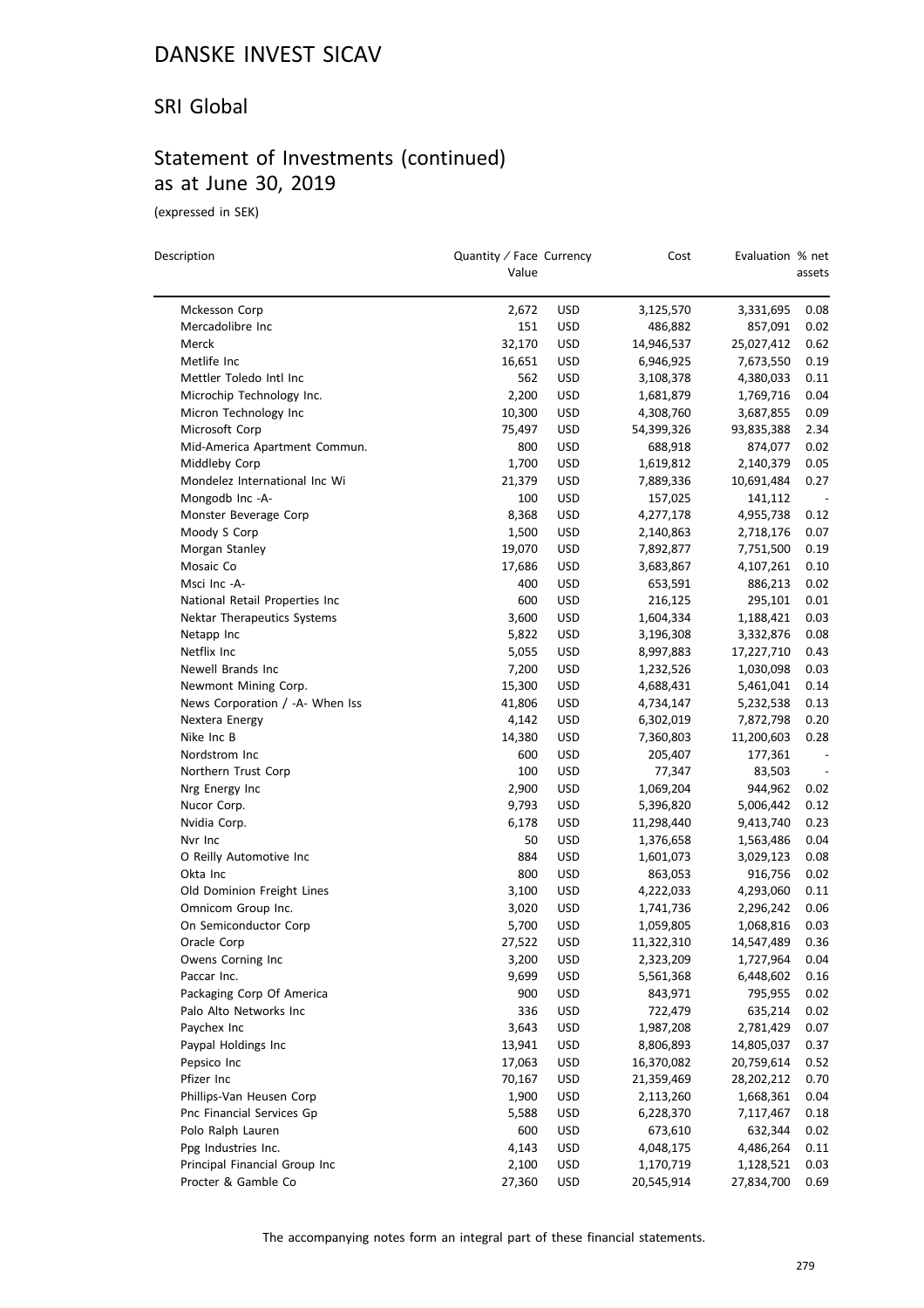#### SRI Global

### Statement of Investments (continued) as at June 30, 2019

(expressed in SEK)

| Description                           | Quantity / Face Currency<br>Value |                          | Cost                   | Evaluation % net | assets       |
|---------------------------------------|-----------------------------------|--------------------------|------------------------|------------------|--------------|
| Progressive Corp                      | 6,846                             | <b>USD</b>               | 2,950,832              | 5,077,016        | 0.13         |
| Prologis Inc                          | 8,570                             | <b>USD</b>               | 4,932,623              | 6,369,057        | 0.16         |
| Prudential Financial Inc              | 7,740                             | <b>USD</b>               | 7,039,283              | 7,253,108        | 0.18         |
| Ptc Inc Shs                           | 700                               | <b>USD</b>               | 579,579                | 582,965          | 0.01         |
| Publ. Serv. Enterprise                | 12,300                            | <b>USD</b>               | 5,238,884              | 6,712,618        | 0.17         |
| Public Storage Inc                    | 700                               | <b>USD</b>               | 1,239,537              | 1,546,845        | 0.04         |
| Qorvo Inc                             | 600                               | <b>USD</b>               | 399,169                | 370,811          | 0.01         |
| Qualcomm Inc                          | 11,768                            | <b>USD</b>               | 6,617,059              | 8,305,732        | 0.21         |
| Quest Diagnostics Inc                 | 1,200                             | <b>USD</b>               | 1,000,531              | 1,133,531        | 0.03         |
| Qurate Retail Group Inc -A-           | 9,300                             | <b>USD</b>               | 1,904,699              | 1,069,094        | 0.03         |
| Realty Income Corp                    | 2,100                             | <b>USD</b>               | 994,232                | 1,343,821        | 0.03         |
| Red Hat Inc                           | 1,400                             | <b>USD</b>               | 1,723,157              | 2,438,894        | 0.06         |
| Regency Centers Corp.                 | 700                               | <b>USD</b>               | 388,910                | 433,457          | 0.01         |
| Regeneron Pharmaceuticals Inc.        | 595                               | <b>USD</b>               | 2,000,032              | 1,727,918        | 0.04         |
| Regions Financial Corp                | 9,900                             | <b>USD</b>               | 1,255,673              | 1,372,295        | 0.03         |
| Republic Services Inc                 | 7,000                             | <b>USD</b>               | 3,962,864              | 5,627,018        | 0.14         |
| Resmed Inc                            | 700                               | <b>USD</b>               | 494,771                | 792,550          | 0.02         |
| Robert Half Intl Inc.                 | 1,900                             | <b>USD</b>               | 1,065,320              | 1,005,001        | 0.03         |
| Rockwell Automation                   |                                   |                          |                        |                  | 0.09         |
|                                       | 2,300                             | <b>USD</b>               | 3,694,346              | 3,496,094        |              |
| Rollins Inc<br>Roper Technologies Inc | 4,049<br>3,967                    | <b>USD</b><br><b>USD</b> | 1,093,002<br>8,740,739 | 1,347,538        | 0.03<br>0.34 |
| Ross Stores Inc                       |                                   |                          |                        | 13,480,733       |              |
|                                       | 3,300                             | <b>USD</b>               | 2,669,208              | 3,034,849        | 0.08         |
| S&P Global Shs                        | 2,981                             | <b>USD</b>               | 4,058,715              | 6,300,260        | 0.16         |
| Sabre Corp                            | 5,370                             | <b>USD</b>               | 971,610                | 1,106,086        | 0.03         |
| Salesforce Com Inc                    | 7,459                             | <b>USD</b>               | 6,838,072              | 10,500,594       | 0.26         |
| Sealed Air Corp (New)                 | 3,000                             | <b>USD</b>               | 1,133,107              | 1,190,759        | 0.03         |
| Seattle Genetics Inc                  | 2,100                             | <b>USD</b>               | 1,120,686              | 1,348,497        | 0.03         |
| Sempra Energy                         | 2,700                             | <b>USD</b>               | 2,724,338              | 3,443,014        | 0.09         |
| Servicenow Inc                        | 1,806                             | <b>USD</b>               | 1,927,898              | 4,600,793        | 0.11         |
| Sherwin-Williams Co                   | 1,356                             | <b>USD</b>               | 4,695,660              | 5,765,831        | 0.14         |
| Simon Property /Paired Shs            | 4,439                             | <b>USD</b>               | 6,127,945              | 6,579,835        | 0.16         |
| Sirius Xm Holdings Inc                | 52,300                            | <b>USD</b>               | 2,367,044              | 2,707,682        | 0.07         |
| Skyworks Solutions Inc *Opa*          | 300                               | <b>USD</b>               | 277,848                | 215,077          | 0.01         |
| SI Green Realty Corporation           | 1,600                             | <b>USD</b>               | 1,357,397              | 1,193,097        | 0.03         |
| Smith Corp. A.O.                      | 200                               | <b>USD</b>               | 97,923                 | 87,512           |              |
| Snap Inc -A-                          | 6,100                             | <b>USD</b>               | 783,418                | 809,334          | 0.02         |
| Snap-On Inc                           | 1,250                             | <b>USD</b>               | 1,669,754              | 1,921,043        | 0.05         |
| Southern Co                           | 6.000                             | <b>USD</b>               | 2,663,463              | 3,077,380        | 0.08         |
| Spirit Aerosystems Hldg /-A-          | 9,500                             | <b>USD</b>               | 6,849,138              | 7,172,156        | 0.18         |
| Splunk Inc                            | 1,773                             | <b>USD</b>               | 1,333,359              | 2,068,610        | 0.05         |
| Sprint                                | 23,300                            | <b>USD</b>               | 1,267,782              | 1,420,310        | 0.04         |
| Square Inc                            | 4,623                             | <b>USD</b>               | 1,640,788              | 3,111,024        | 0.08         |
| Stanley Black & Decker Inc            | 3,000                             | <b>USD</b>               | 3,549,034              | 4,025,144        | 0.10         |
| Starbucks Corp                        | 14,024                            | <b>USD</b>               | 6,736,611              | 10,907,700       | 0.27         |
| State Street Corp                     | 4,682                             | <b>USD</b>               | 3,230,259              | 2,435,266        | 0.06         |
| Steel Dynamics Inc.                   | 8,200                             | <b>USD</b>               | 2,628,939              | 2,297,643        | 0.06         |
| Stryker Corp                          | 2,845                             | <b>USD</b>               | 3,755,122              | 5,426,564        | 0.14         |
| Suntrust Banks Inc.                   | 3,806                             | <b>USD</b>               | 1,819,056              | 2,219,402        | 0.06         |
| Svb Financial Group                   | 700                               | USD                      | 1,231,467              | 1,458,647        | 0.04         |
| Symantec Corp.                        | 3,291                             | <b>USD</b>               | 780,651                | 664,429          | 0.02         |
| Synchrony Financial                   | 7,225                             | <b>USD</b>               | 2,057,573              | 2,324,093        | 0.06         |
| Sysco Corp.                           | 9,500                             | <b>USD</b>               | 4,990,678              | 6,233,438        | 0.16         |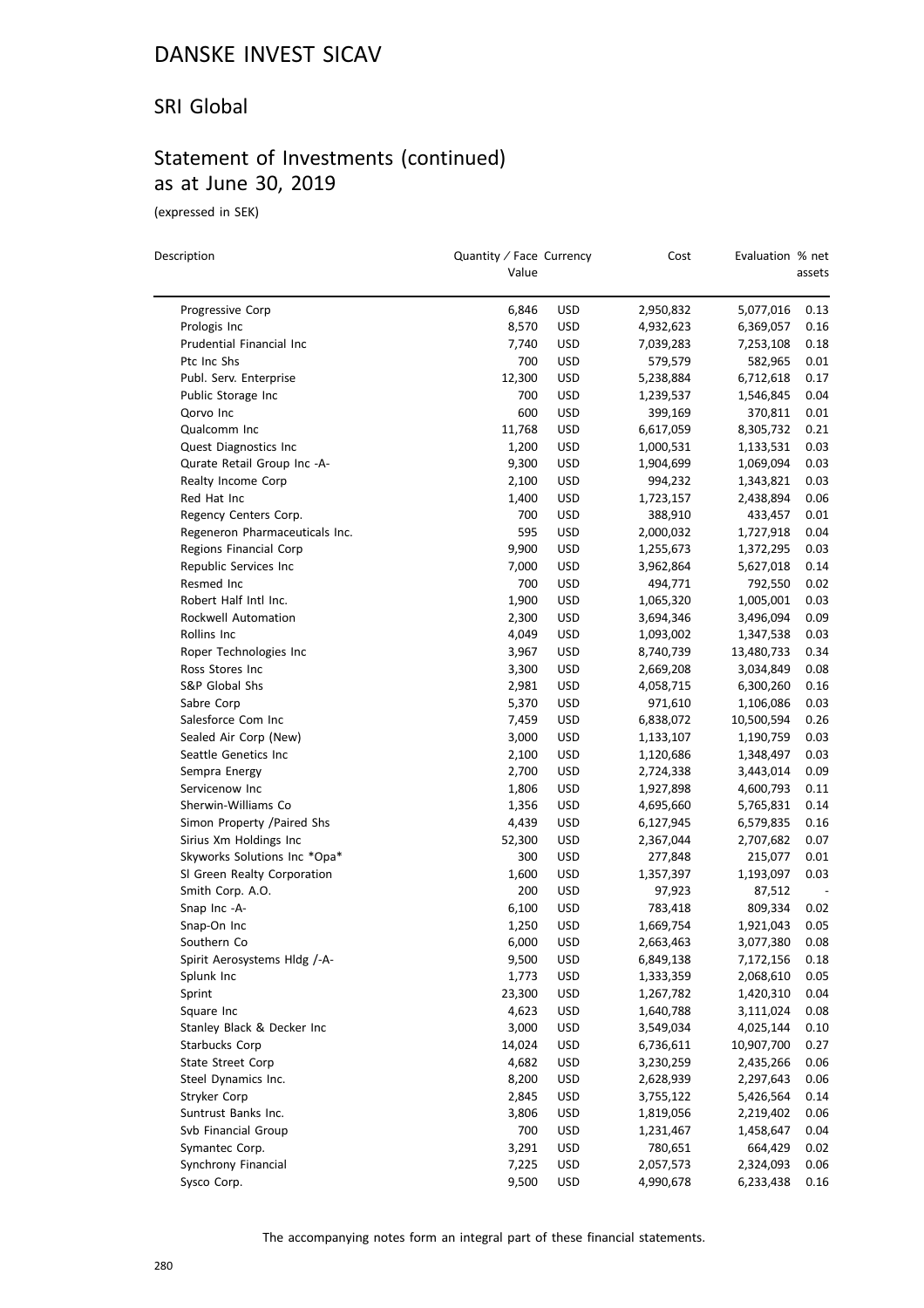#### SRI Global

### Statement of Investments (continued) as at June 30, 2019

(expressed in SEK)

| Description                     | Quantity / Face Currency<br>Value |            | Cost       | Evaluation % net | assets |
|---------------------------------|-----------------------------------|------------|------------|------------------|--------|
| T Rowe Price Group Inc          | 1,000                             | <b>USD</b> | 839,651    | 1,017,907        | 0.03   |
| Tableau Software Inc            | 300                               | <b>USD</b> | 479,115    | 462,108          | 0.01   |
| Take Two Interact. Software     | 500                               | <b>USD</b> | 454,430    | 526,675          | 0.01   |
| Tapestry Inc                    | 2,000                             | <b>USD</b> | 668,917    | 588,792          | 0.01   |
| <b>Target Corp</b>              | 6,789                             | <b>USD</b> | 3,402,988  | 5,455,514        | 0.14   |
| Td Ameritrade Holding Corp New  | 1,400                             | <b>USD</b> | 578,146    | 648,432          | 0.02   |
| Teleflex Inc                    | 400                               | <b>USD</b> | 931,618    | 1,228,985        | 0.03   |
| Tesla Mtrs                      | 1,319                             | <b>USD</b> | 3,417,415  | 2,734,679        | 0.07   |
| Texas Instruments Inc           | 9,685                             | <b>USD</b> | 8,032,807  | 10,312,216       | 0.26   |
| The Hershey Co                  | 1,900                             | <b>USD</b> | 2,004,632  | 2,362,748        | 0.06   |
| The Kraft Heinz Company         | 20,619                            | <b>USD</b> | 9,193,673  | 5,938,150        | 0.15   |
| Thermo Fisher Scientific Inc    | 5,733                             | <b>USD</b> | 10,544,933 | 15,621,335       | 0.39   |
| Tiffany & Co                    | 1,800                             | <b>USD</b> | 1,507,341  | 1,563,852        | 0.04   |
| Tjx Companies Inc               | 11,672                            | <b>USD</b> | 3,743,235  | 5,726,622        | 0.14   |
| Total System Services Inc       | 3,200                             | <b>USD</b> | 2,083,360  | 3,808,350        | 0.09   |
| Tractor Supply Co               | 1,400                             | <b>USD</b> | 746,880    | 1,413,249        | 0.04   |
| Transunion                      | 3,641                             | <b>USD</b> | 1,987,639  | 2,483,298        | 0.06   |
| Travelers Companies Inc *Opr*   | 2,262                             | <b>USD</b> | 2,530,055  | 3,138,006        | 0.08   |
| Trimble Navigation Ltd          | 300                               | <b>USD</b> | 101,259    | 125,561          |        |
| Tripadvisor Inc                 | 1,971                             | <b>USD</b> | 780,397    | 846,517          | 0.02   |
| Twilio Inc -A-                  | 800                               | <b>USD</b> | 972,079    | 1,012,062        | 0.03   |
| <b>Twitter Inc</b>              | 5,892                             | <b>USD</b> | 1,165,079  | 1,907,875        | 0.05   |
| Tyson Foods Inc. - A-           | 3,700                             | <b>USD</b> | 2,432,128  | 2,771,739        | 0.07   |
| Uber Tech - Registered Shs      | 9,700                             | <b>USD</b> | 3,965,383  | 4,174,114        | 0.10   |
| Udr Inc                         | 200                               | <b>USD</b> | 66,453     | 83,299           |        |
| Ulta Beauty Inc                 | 500                               | <b>USD</b> | 858,918    | 1,609,250        | 0.04   |
| Under Armour Inc                | 6,121                             | <b>USD</b> | 1,077,757  | 1,260,774        | 0.03   |
| Under Armour Inc /-A-           | 1,100                             | <b>USD</b> | 194,042    | 258,721          | 0.01   |
| Union Pacific Corp              | 11,386                            | <b>USD</b> | 12,039,976 | 17,864,970       | 0.45   |
| United Rentals Inc.             | 3,100                             | <b>USD</b> | 3,840,509  | 3,814,743        | 0.10   |
| Unitedhealth Group Inc          | 10,454                            | <b>USD</b> | 19,072,457 | 23,667,476       | 0.59   |
| Univ. Health Serv. Inc B        | 600                               | USD        | 490,169    | 725,868          | 0.02   |
| Unum Group                      | 8,300                             | <b>USD</b> | 2,912,980  | 2,583,643        | 0.06   |
| Us Bancorp                      | 16,887                            | <b>USD</b> | 7,342,897  | 8,210,046        | 0.20   |
| Utd Parcel Service Inc B        | 8,639                             | <b>USD</b> | 8,428,123  | 8,277,505        | 0.21   |
| Vail Resorts Inc                | 700                               | <b>USD</b> | 1,356,093  | 1,449,490        | 0.04   |
| Varian Medical Systems Inc      | 400                               | <b>USD</b> | 362,904    | 505,214          | 0.01   |
| Veeva Systems Inc               | 1,940                             | <b>USD</b> | 1,313,229  | 2,917,920        | 0.07   |
| Ventas Inc.                     | 900                               | <b>USD</b> | 506,870    | 570,746          | 0.01   |
| Verisign Inc                    | 2,561                             | <b>USD</b> | 3,682,177  | 4,969,927        | 0.12   |
| Verisk Anlytcs                  | 3,182                             | <b>USD</b> | 2,684,171  | 4,323,954        | 0.11   |
| Verizon Communications Inc      | 47,000                            | <b>USD</b> | 18,108,645 | 24,912,878       | 0.62   |
| Vertex Pharmaceuticals          | 2,800                             | <b>USD</b> | 3,770,591  | 4,764,001        | 0.12   |
| Vf Corp                         | 2,860                             | <b>USD</b> | 1,921,141  | 2,317,879        | 0.06   |
| Viacom Inc -B-                  | 5,755                             | <b>USD</b> | 1,271,986  | 1,594,933        | 0.04   |
| Visa Inc -A-                    | 22,100                            | <b>USD</b> | 20,859,065 | 35,585,962       | 0.89   |
| Vistra Energy Corp              | 15,746                            | USD        | 2,784,360  | 3,307,566        | 0.08   |
| Vmware Inc                      | 1,300                             | <b>USD</b> | 1,295,462  | 2,016,821        | 0.05   |
| Vornado Real. Trust /Ben. In    | 3,659                             | USD        | 2,346,300  | 2,176,117        | 0.05   |
| Voya Financial                  | 6,179                             | <b>USD</b> | 2,470,065  | 3,170,335        | 0.08   |
| Vulcan Materl Co Hold. Co *Ope* | 1,800                             | <b>USD</b> | 1,860,951  | 2,293,171        | 0.06   |
| Wabco Holdings Inc              | 1,453                             | USD        | 1,674,773  | 1,787,603        | 0.04   |
|                                 |                                   |            |            |                  |        |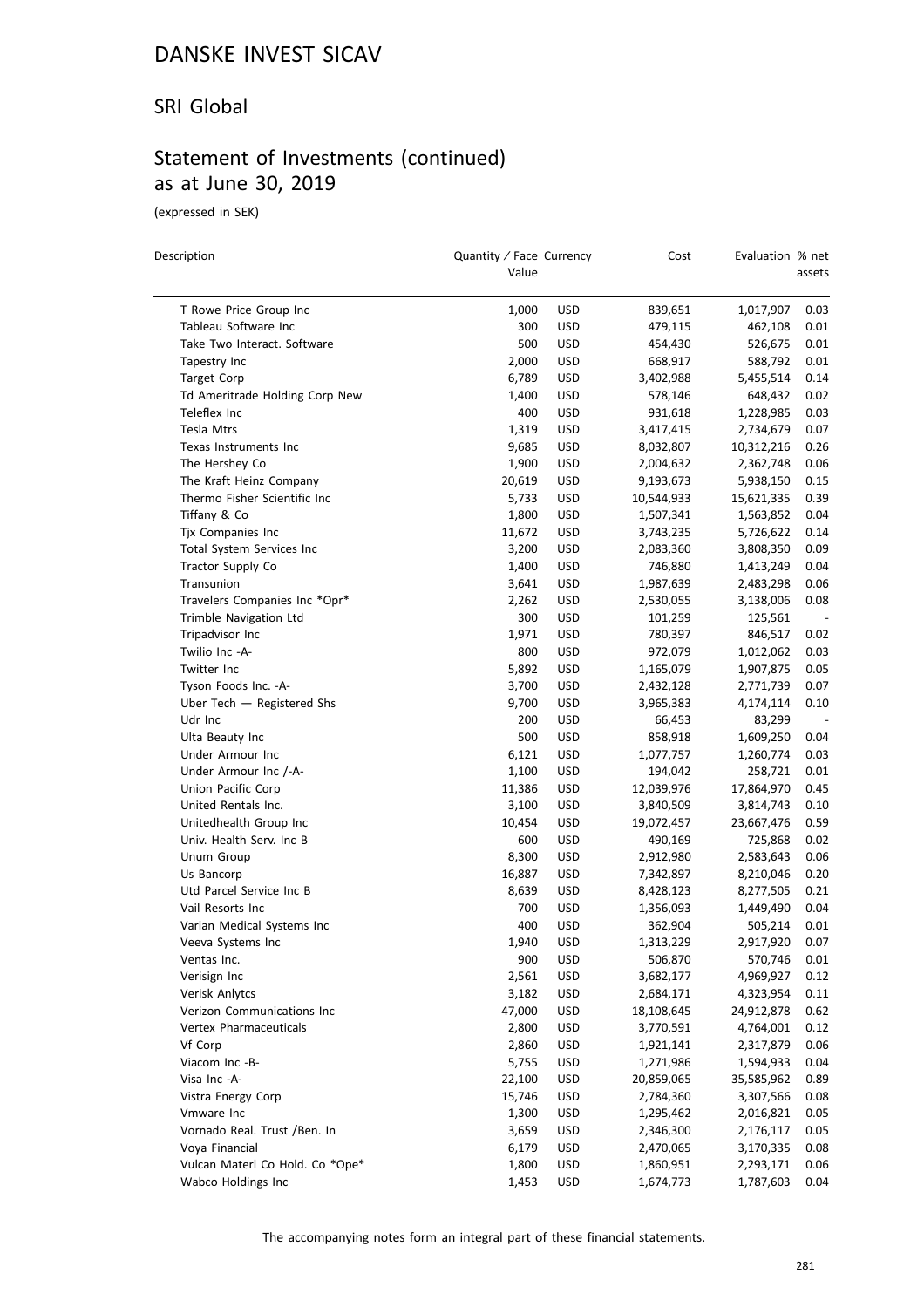#### SRI Global

### Statement of Investments (continued) as at June 30, 2019

(expressed in SEK)

| Description                                                                       | Quantity / Face Currency |            | Cost                   | Evaluation % net       |              |
|-----------------------------------------------------------------------------------|--------------------------|------------|------------------------|------------------------|--------------|
|                                                                                   | Value                    |            |                        |                        | assets       |
| Wabtec Corp                                                                       | 3,200                    | <b>USD</b> | 2,054,475              | 2,130,562              | 0.05         |
| Walgreens Boots Alliance Inc                                                      | 12,108                   | <b>USD</b> | 7,203,343              | 6,141,625              | 0.15         |
| Walt Disney /Disney Ser                                                           | 18,509                   | <b>USD</b> | 21,640,702             | 23,980,300             | 0.60         |
| Waste Management Inc                                                              | 7,916                    | USD        | 5,584,377              | 8,473,454              | 0.21         |
| <b>Waters Corporation</b>                                                         | 1,400                    | <b>USD</b> | 2,429,793              | 2,795,843              | 0.07         |
| Wayfair Inc / Reit - A-                                                           | 900                      | <b>USD</b> | 1,071,472              | 1,219,150              | 0.03         |
| Wells Fargo & Co                                                                  | 51,714                   | <b>USD</b> | 23,737,241             | 22,704,644             | 0.57         |
| Western Digital Corp.                                                             | 5,993                    | <b>USD</b> | 3,465,602              | 2,643,971              | 0.07         |
| Western Union Company                                                             | 1,831                    | <b>USD</b> | 305,863                | 337,897                | 0.01         |
| Westlake Chemical Corp                                                            | 4,600                    | <b>USD</b> | 4,591,242              | 2,964,520              | 0.07         |
| Westrock Co                                                                       | 1,300                    | <b>USD</b> | 639,840                | 439,887                | 0.01         |
| Weyerhaeuser Co                                                                   | 24,600                   | <b>USD</b> | 7,595,602              | 6,011,913              | 0.15         |
| Workday Inc - Class A                                                             | 1,447                    | <b>USD</b> | 1,327,958              | 2,760,014              | 0.07         |
| Worldpay Inc -A-                                                                  | 4,062                    | <b>USD</b> | 3,263,318              | 4,618,650              | 0.12         |
| Ww Grainger Inc                                                                   | 1,500                    | <b>USD</b> | 2,687,754              | 3,733,021              | 0.09         |
| Xerox Corp                                                                        | 7,700                    | <b>USD</b> | 1,891,381              | 2,529,755              | 0.06         |
| Xilinx Inc                                                                        | 1,500                    | <b>USD</b> | 1,018,611              | 1,641,121              | 0.04         |
| Xylem Inc                                                                         | 8,503                    | <b>USD</b> | 5,108,050              | 6,598,543              | 0.16         |
| Yum Brands                                                                        | 1,632                    | <b>USD</b> | 1,086,118              | 1,675,760              | 0.04         |
| Zayo Group Holdings Inc                                                           | 5,028                    | <b>USD</b> | 1,493,430              | 1,535,271              | 0.04         |
| Zillow Group Inc                                                                  | 1,162                    | <b>USD</b> | 651,525                | 500,141                | 0.01         |
| Zimmer Biomet Holdings Inc                                                        | 1,300                    | <b>USD</b> | 1,311,703              | 1,420,134              | 0.04         |
| Zions Bancorp                                                                     | 200                      | <b>USD</b> | 73,459                 | 85,322                 |              |
| Zoetis Inc -A-                                                                    | 6,249                    | <b>USD</b> | 3,832,670              | 6,580,061              | 0.16         |
|                                                                                   |                          |            | 1,877,965,322          | 2,307,467,630          | 57.57        |
| <b>Total - Shares</b>                                                             |                          |            | 3,435,692,986          | 3,978,412,941 99.26    |              |
| Total - Transferable securities admitted to an official stock exchange listing or |                          |            |                        |                        |              |
| dealt in on another regulated market                                              |                          |            | 3,435,692,986          | 3,978,485,394 99.26    |              |
| Closed - ended investment funds                                                   |                          |            |                        |                        |              |
| <b>Shares</b>                                                                     |                          |            |                        |                        |              |
| Australia                                                                         |                          |            |                        |                        |              |
| Scentre Group / Reit                                                              | 69,505                   | AUD        | 1,862,514<br>1,862,514 | 1,737,767<br>1,737,767 | 0.04<br>0.04 |
| Canada                                                                            |                          |            |                        |                        |              |
| H R Real Estate Investment Trust                                                  | 9,200                    | CAD        | 1,495,733              | 1,491,946              | 0.04         |
| Riocan Real Estate Invest. Tr.                                                    | 1,963                    | CAD        | 331,384                | 362,239                | 0.01         |
|                                                                                   |                          |            | 1,827,117              | 1,854,185              | 0.05         |
| Cayman Islands                                                                    |                          |            |                        |                        |              |
| Wharf Reic / Reit                                                                 | 10,449                   | HKD        | 573,143                | 683,131                | 0.02         |
|                                                                                   |                          |            | 573,143                | 683,131                | 0.02         |
| <b>Great Britain</b>                                                              |                          |            |                        |                        |              |
| Land Sec /Reit                                                                    | 20,142                   | GBP        | 2,253,200<br>2,253,200 | 1,981,708<br>1,981,708 | 0.05<br>0.05 |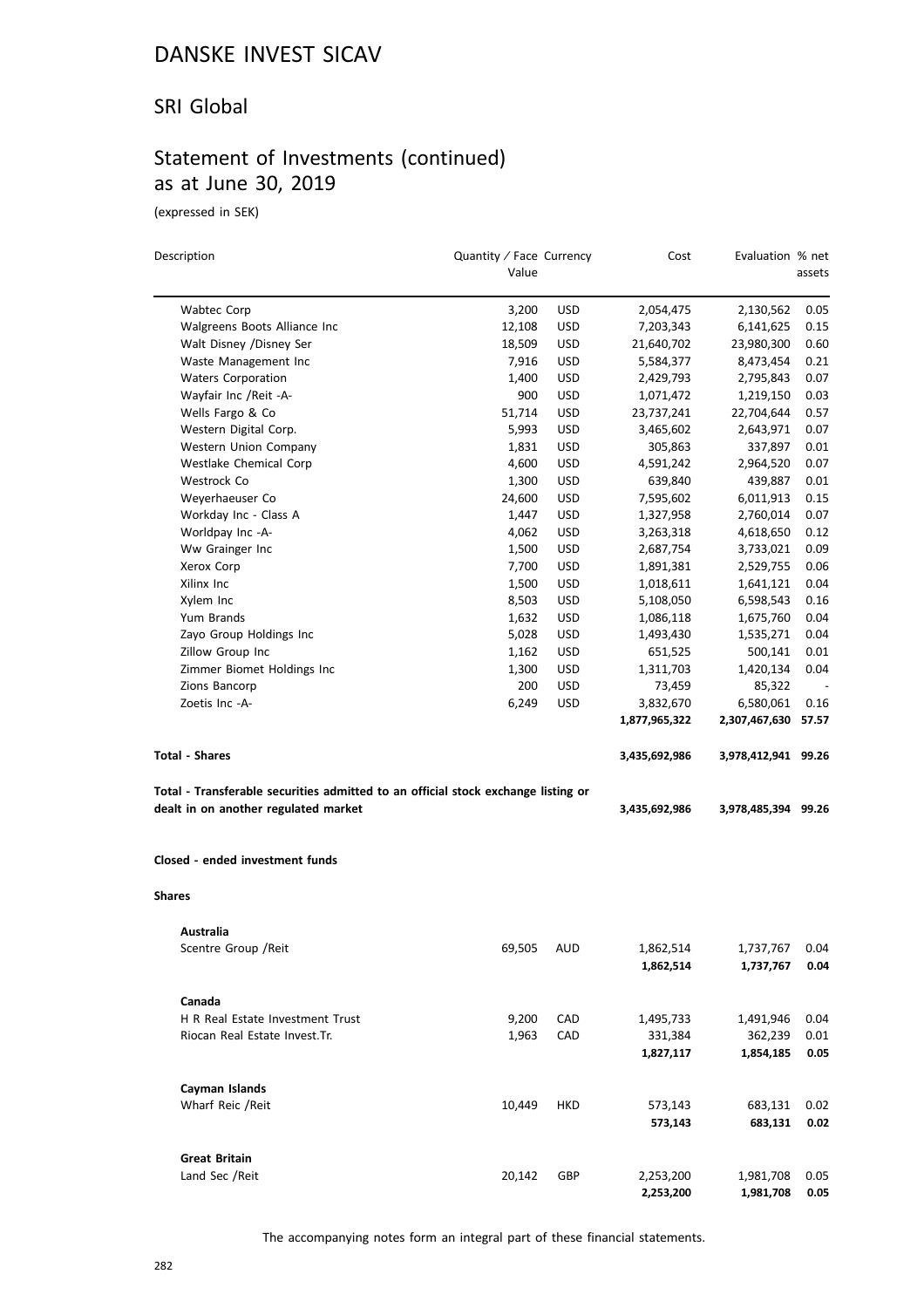#### SRI Global

# Statement of Investments (continued) as at June 30, 2019

(expressed in SEK)

| Description                             | Quantity / Face Currency<br>Value |            | Cost          | Evaluation % net    | assets |  |
|-----------------------------------------|-----------------------------------|------------|---------------|---------------------|--------|--|
| Hong Kong                               |                                   |            |               |                     |        |  |
| The Link Reit                           | 10,000                            | <b>HKD</b> | 739,845       | 1,140,100           | 0.03   |  |
|                                         |                                   |            | 739,845       | 1,140,100           | 0.03   |  |
| <b>Israel</b>                           |                                   |            |               |                     |        |  |
| Azrieli Group Ltd / Reit                | 511                               | <b>ILS</b> | 233,906       | 317,711             | 0.01   |  |
|                                         |                                   |            | 233,906       | 317,711             | 0.01   |  |
| Japan                                   |                                   |            |               |                     |        |  |
| Japan Prime Realty Investment           | 15                                | <b>JPY</b> | 413,477       | 603,244             | 0.02   |  |
| Japan Retail Fund Investment            | 46                                | <b>JPY</b> | 687,120       | 863,573             | 0.02   |  |
| Nippon Prologis Reit                    | 23                                | <b>JPY</b> | 407,700       | 492,989             | 0.01   |  |
| Nomura Res / Reit                       | 61                                | JPY        | 633,067       | 870,436             | 0.02   |  |
|                                         |                                   |            | 2,141,364     | 2,830,242           | 0.07   |  |
| <b>United States of America</b>         |                                   |            |               |                     |        |  |
| Equinix Inc / Reit                      | 1,100                             | <b>USD</b> | 4,385,642     | 5,146,771           | 0.13   |  |
| Invitation Homes Inc / Reit             | 2,090                             | <b>USD</b> | 412,419       | 518,331             | 0.01   |  |
| Iron Mountain Reit Inc / Reit           | 7,040                             | <b>USD</b> | 2,359,027     | 2,044,461           | 0.05   |  |
| Sba Communications Corp / Reit          | 1,300                             | <b>USD</b> | 1,992,921     | 2,711,931           | 0.07   |  |
| Vereit Inc /Reit                        | 18,691                            | <b>USD</b> | 1,179,328     | 1,562,497           | 0.04   |  |
| Welltower Inc /Reit                     | 2,500                             | <b>USD</b> | 1,426,602     | 1,891,121           | 0.04   |  |
|                                         |                                   |            | 11,755,939    | 13,875,112          | 0.34   |  |
| <b>Total - Shares</b>                   |                                   |            | 21,387,028    | 24,419,956          | 0.61   |  |
| Total - Closed - ended investment funds |                                   |            | 21,387,028    | 24,419,956          | 0.61   |  |
| <b>TOTAL INVESTMENT PORTFOLIO</b>       |                                   |            | 3,457,080,014 | 4,002,905,350 99.87 |        |  |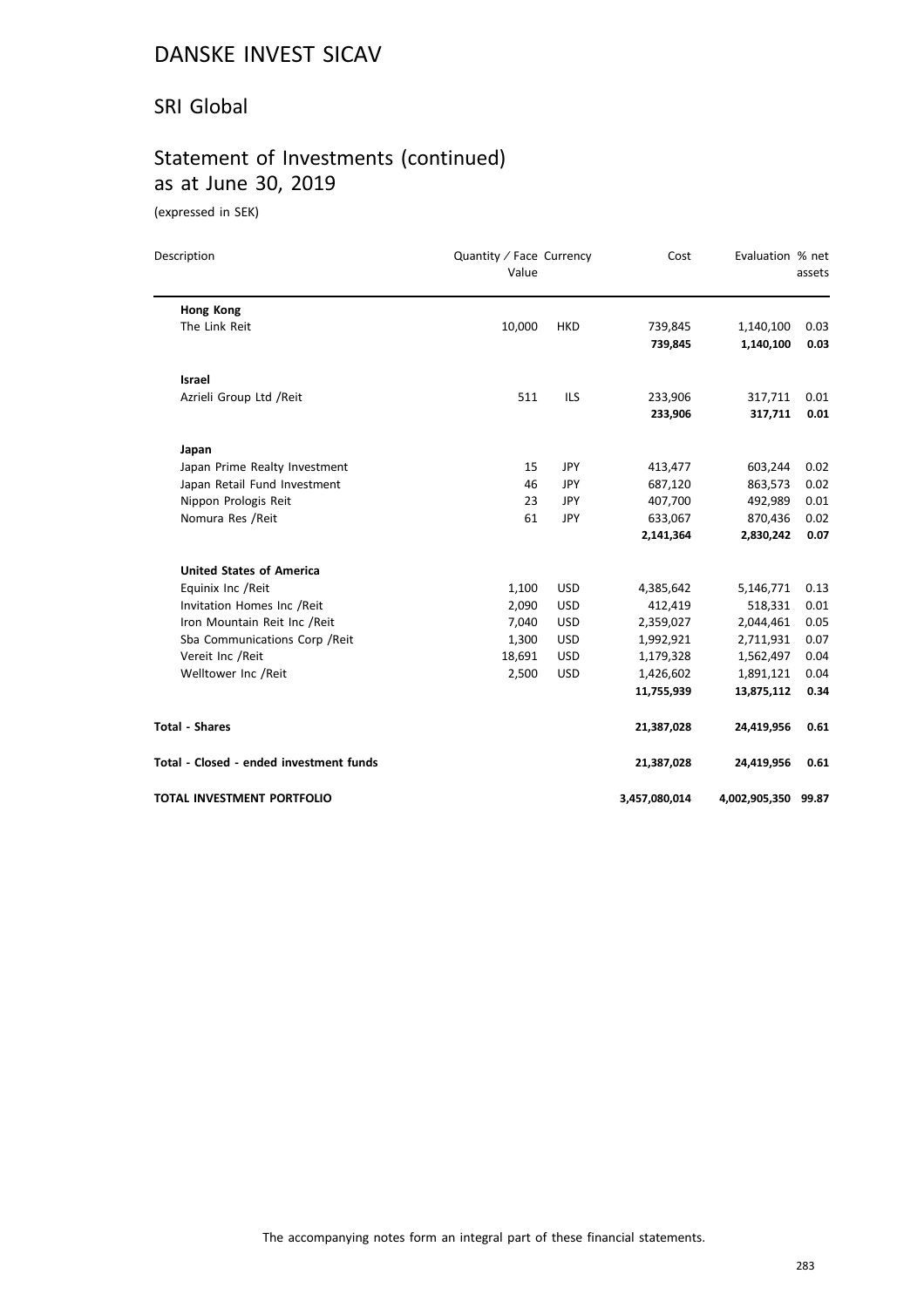#### SRI Global

#### Geographical and Economic Portfolio Breakdowns as at June 30, 2019

(expressed as a percentage of net assets)

| Geographical breakdown   | $\%$  | Economic breakdown                                | %     |
|--------------------------|-------|---------------------------------------------------|-------|
| United States of America | 57.91 | Internet Software                                 | 10.65 |
| Japan                    | 8.37  | <b>Pharmaceuticals and Cosmetics</b>              | 9.69  |
| Canada                   | 5.27  | <b>Banks and Financial Institutions</b>           | 9.65  |
| <b>Great Britain</b>     | 4.84  | Holding and Finance Companies                     | 9.16  |
| Switzerland              | 3.82  | Retail                                            | 5.56  |
| France                   | 3.60  | <b>Food and Distilleries</b>                      | 4.72  |
| Germany                  | 2.27  | Office Equipment, Computers                       | 4.06  |
| Ireland                  | 2.20  | News Transmission                                 | 3.96  |
| Australia                | 2.08  | Insurance                                         | 3.89  |
| The Netherlands          | 1.31  | Electronic Semiconductor                          | 3.55  |
| Spain                    | 1.14  | <b>Public Services</b>                            | 3.51  |
| Sweden                   | 1.11  | Mechanics, Machinery                              | 3.47  |
| Norway                   | 0.81  | Real Estate Companies                             | 2.95  |
| Finland                  | 0.80  | Transportation                                    | 2.66  |
| Hong Kong                | 0.73  | Consumer Goods                                    | 2.13  |
| Bermuda Islands          | 0.51  | Chemicals                                         | 1.96  |
| Singapore                | 0.49  | Graphic Art, Publishing                           | 1.88  |
| Italy                    | 0.48  | Construction, Building Material                   | 1.78  |
| Denmark                  | 0.46  | <b>Other Services</b>                             | 1.59  |
| Jersey                   | 0.44  | Biotechnology                                     | 1.58  |
| Belgium                  | 0.19  | Automobile Industry                               | 1.39  |
| Luxembourg               | 0.19  | Leisure                                           | 1.33  |
| Austria                  | 0.17  | <b>Healthcare Education &amp; Social Services</b> | 1.19  |
| Cayman Islands           | 0.17  | Mines, Heavy Industries                           | 1.08  |
| Israel                   | 0.16  | Electronics and Electrical Equipment              | 0.91  |
| Portugal                 | 0.12  | Textile                                           | 0.86  |
| Liberia                  | 0.08  | Non-Ferrous Metals                                | 0.75  |
| Panama                   | 0.06  | Agriculture and Fishing                           | 0.64  |
| <b>Mauritius</b>         | 0.04  | Forest Products and Paper Industry                | 0.57  |
| New Zealand              | 0.04  | <b>Precious Metals</b>                            | 0.56  |
| British Virgin Islands   | 0.01  | Environmental Services & Recycling                | 0.55  |
|                          | 99.87 | Petrol                                            | 0.51  |

| ۰. | ۰. | ٦<br>- - - - |
|----|----|--------------|
|    |    |              |

Business Houses **6.47** Aerospace Technology 0.31 0.31

Tyres & Rubber 0.11 Clock and Watch-Making Industry 0.05 Investment Funds 6.04 Photography And Optics **0.02** Miscellaneous 0.01

**99.87**

Packaging and Container Industry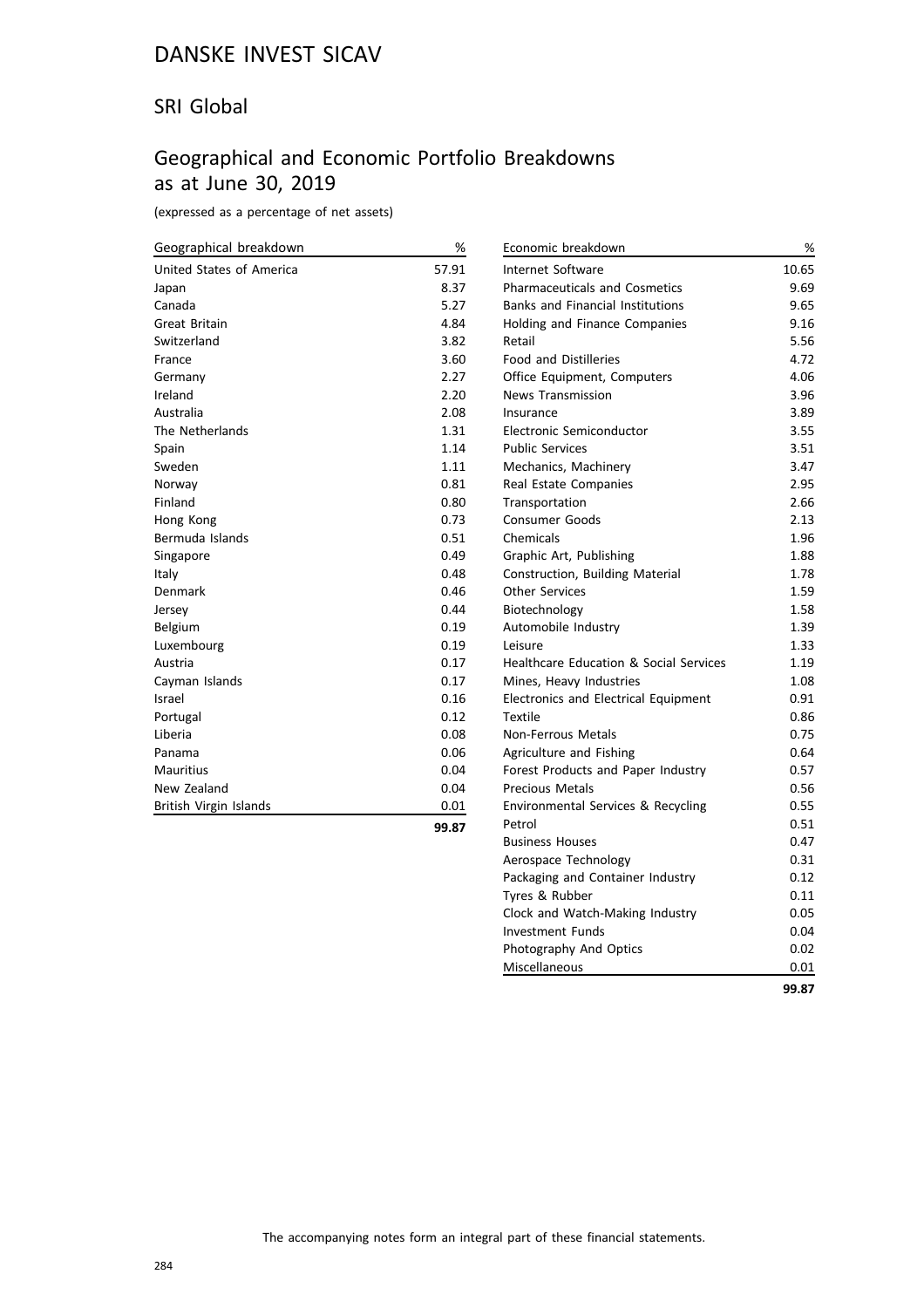### Sverige Beta

### Statement of Investments as at June 30, 2019

(expressed in SEK)

| Description | Quantity / Face Currency<br>Value | Cost | Evaluation % net<br>assets |
|-------------|-----------------------------------|------|----------------------------|
|             |                                   |      |                            |

**Transferable securities admitted to an official stock exchange listing or dealt in on another regulated market**

**Shares**

| <b>Finland</b>                  |         |            |            |            |      |
|---------------------------------|---------|------------|------------|------------|------|
| Nordea Bank Abp                 | 211,542 | <b>SEK</b> | 19,682,624 | 14,262,162 | 2.37 |
| Stora Enso Ab R (Sek)           | 22,490  | <b>SEK</b> | 2,529,723  | 2,460,406  | 0.41 |
|                                 |         |            | 22,212,347 | 16,722,568 | 2.78 |
|                                 |         |            |            |            |      |
| <b>Great Britain</b>            |         |            |            |            |      |
| Astrazeneca Plc                 | 17,987  | <b>SEK</b> | 11,302,072 | 13,884,165 | 2.31 |
|                                 |         |            | 11,302,072 | 13,884,165 | 2.31 |
|                                 |         |            |            |            |      |
| Luxembourg                      |         |            |            |            |      |
| Millicom Intl Cell. /Swed. Dep. | 9,139   | <b>SEK</b> | 4,898,596  | 4,775,127  | 0.79 |
|                                 |         |            | 4,898,596  | 4,775,127  | 0.79 |
|                                 |         |            |            |            |      |
| Sweden                          |         |            |            |            |      |
| Aak Ab                          | 28,203  | <b>SEK</b> | 3,385,814  | 4,963,728  | 0.83 |
| Ab Industrivaerden /-C-         | 20,272  | <b>SEK</b> | 4,133,360  | 4,171,978  | 0.69 |
| Ab Sagax - B                    | 20,181  | <b>SEK</b> | 1,477,641  | 1,765,838  | 0.29 |
| Addlife Ab                      | 3,587   | <b>SEK</b> | 723,056    | 1,040,230  | 0.17 |
| Arjo Ab                         | 26,666  | <b>SEK</b> | 801,253    | 1,119,972  | 0.19 |
| Assa Abloy Ab                   | 138,704 | <b>SEK</b> | 24,246,941 | 29,113,970 | 4.84 |
| Atlas Copco Ab                  | 49,983  | <b>SEK</b> | 11,624,379 | 13,315,471 | 2.21 |
| Atlas Copco Ab                  | 92,564  | <b>SEK</b> | 23,969,671 | 27,472,995 | 4.57 |
| Attendo Ab                      | 19,896  | <b>SEK</b> | 1,618,660  | 801,013    | 0.13 |
| Axfood Ab                       | 16,483  | <b>SEK</b> | 2,631,118  | 3,028,751  | 0.50 |
| Bilia Ab                        | 12,868  | <b>SEK</b> | 1,031,169  | 1,080,912  | 0.18 |
| Billerudkorsnas Ab              | 24,447  | <b>SEK</b> | 3,339,142  | 3,020,427  | 0.50 |
| Biogaia Ab B                    | 2,216   | <b>SEK</b> | 864,154    | 951,772    | 0.16 |
| Biotage Ab                      | 10,759  | <b>SEK</b> | 1,089,628  | 1,171,655  | 0.20 |
| Boliden Ab                      | 40,057  | <b>SEK</b> | 10,631,615 | 9,511,535  | 1.58 |
| Castellum Ab Gothenburg         | 32,110  | <b>SEK</b> | 4,538,377  | 5,701,130  | 0.95 |
| Cellavision                     | 2,896   | <b>SEK</b> | 497,703    | 922,376    | 0.15 |
| Cloetta -B-                     | 42,358  | <b>SEK</b> | 1,131,781  | 1,279,212  | 0.21 |
| Dometic Group Ab                | 40,123  | <b>SEK</b> | 2,909,326  | 3,730,637  | 0.62 |
| Electrolux Abb                  | 36,105  | <b>SEK</b> | 9,445,685  | 8,567,716  | 1.43 |
| Elekta Ab                       | 46,417  | <b>SEK</b> | 3,961,449  | 6,252,370  | 1.04 |
| Epiroc Aktiebolag               | 58,971  | <b>SEK</b> | 4,466,757  | 5,424,153  | 0.90 |
| Epiroc Aktiebolag               | 83,074  | <b>SEK</b> | 6,675,025  | 8,031,594  | 1.34 |
| Ericsson Tel. B                 | 423,918 | <b>SEK</b> | 25,743,434 | 37,347,176 | 6.21 |
| Essity Aktie -B                 | 91,230  | <b>SEK</b> | 22,083,168 | 26,037,042 | 4.33 |
| Fabege Ab / Reit                | 39,739  | <b>SEK</b> | 3,813,191  | 5,553,525  | 0.92 |
| Fastighets Balder Ab B          | 14,102  | SEK        | 3,202,252  | 4,385,722  | 0.73 |
| Getinge Ab B                    | 27,550  | SEK        | 3,197,596  | 4,030,565  | 0.67 |
| Granges Ab                      | 13,087  | <b>SEK</b> | 1,223,066  | 1,392,457  | 0.23 |
| Hansa Biopharma Ab              | 5,008   | <b>SEK</b> | 1,116,479  | 863,379    | 0.14 |
| Hembla Ab                       | 6,464   | <b>SEK</b> | 1,063,370  | 1,169,984  | 0.19 |
| Hemfosa Fastigheter Ab /Reit    | 26,268  | <b>SEK</b> | 1,828,599  | 2,305,017  | 0.38 |
| Hennes & Mauritz Ab             | 107,541 | <b>SEK</b> | 20,589,423 | 17,782,980 | 2.96 |
| Hexagon Ab B                    | 39,442  | <b>SEK</b> | 17,411,290 | 20,336,295 | 3.38 |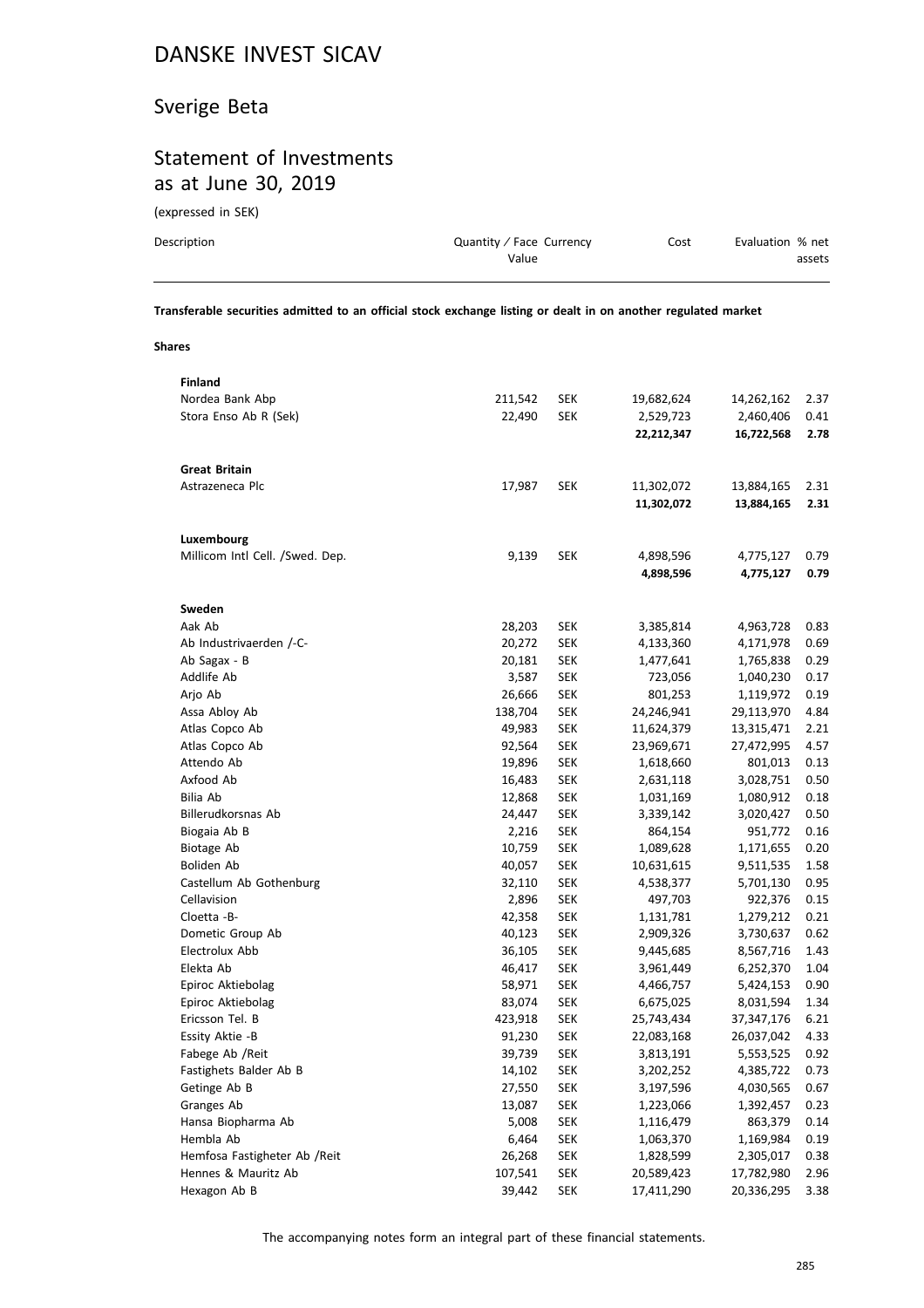### Sverige Beta

### Statement of Investments (continued) as at June 30, 2019

(expressed in SEK)

 $\overline{\phantom{0}}$ 

| Description                                | Quantity / Face Currency<br>Value |            | Cost        | Evaluation % net  | assets |
|--------------------------------------------|-----------------------------------|------------|-------------|-------------------|--------|
| Hexpol Ab                                  | 40,471                            | <b>SEK</b> | 3,321,813   | 3,061,631         | 0.51   |
| Holmen Ab                                  | 15,033                            | <b>SEK</b> | 3,054,144   | 2,978,037         | 0.50   |
| Hufvudstaden Ab A                          | 17,187                            | SEK        | 2,392,748   | 2,713,827         | 0.45   |
| Husqvarna Ab -B-                           | 57,400                            | <b>SEK</b> | 4,479,214   | 4,985,764         | 0.83   |
| Ica Gruppen Ab                             | 12,821                            | <b>SEK</b> | 4,184,666   | 5,118,143         | 0.85   |
| Industrivaerden Ab A                       | 28,752                            | <b>SEK</b> | 5,835,555   | 6,089,674         | 1.01   |
| Investment Ab Kinnevik                     | 33,439                            | <b>SEK</b> | 9,083,197   | 8,075,518         | 1.34   |
| Investor Ab A                              | 11,951                            | SEK        | 4,818,883   | 5,327,756         | 0.89   |
| Investor Ab B                              | 57,372                            | SEK        | 22,781,712  | 25,593,649        | 4.26   |
| J.M. Ab                                    | 9,251                             | <b>SEK</b> | 1,816,206   | 1,975,089         | 0.33   |
| Klovern Ab /Reit                           | 100,014                           | SEK        | 1,427,698   | 1,460,204         | 0.24   |
| Kungsleden                                 | 29,154                            | <b>SEK</b> | 1,773,042   | 2,233,196         | 0.37   |
| Latour Ab Investment -B- Shs               | 24,575                            | SEK        | 2,793,934   | 3,364,318         | 0.56   |
| Lundbergfoeretagen /-B-                    | 11,357                            | SEK        | 3,571,282   | 3,947,693         | 0.66   |
| Modern Times Group Ab B                    | 9,772                             | SEK        | 1,083,300   | 1,016,288         | 0.17   |
| Nibe Industrier Ab                         | 51,506                            | SEK        | 4,154,283   | 7,002,241         | 1.16   |
| Nordic Entertainment Group -B-             | 12,855                            | <b>SEK</b> | 2,920,187   | 2,802,390         | 0.47   |
| Nyfosa Ab / Reit                           | 21,924                            | <b>SEK</b> | 1,315,703   | 1,277,073         | 0.21   |
| Pandox Ab / Reit                           | 13,590                            | SEK        | 2,060,371   | 2,323,890         | 0.39   |
| Peab Ab /B Fria                            | 34,536                            | SEK        | 2,642,982   | 2,740,432         | 0.46   |
| Recipharm Ab                               | 7,891                             | SEK        | 820,688     | 894,839           | 0.15   |
| Sandvik Ab                                 | 151,233                           | SEK        | 22,174,445  | 25,800,350        | 4.29   |
| Scandic Hotels Group Ab                    | 13,135                            | SEK        | 1,223,889   | 1,075,100         | 0.18   |
| Sectra Ab                                  | 2,279                             | <b>SEK</b> | 565,289     | 766,884           | 0.13   |
| Securitas Ab B                             | 48,666                            | SEK        | 7,050,716   | 7,927,691         | 1.32   |
| Skandinav. Ensk. Banken A                  | 198,718                           | SEK        | 19,625,836  | 17,073,851        | 2.84   |
| Skanska B                                  | 49,172                            | <b>SEK</b> | 8,612,328   | 8,246,144         | 1.37   |
| Skf Ab B                                   | 62,406                            | <b>SEK</b> | 9,385,568   | 10,655,824        | 1.77   |
| Skistar Ab                                 | 8,977                             | <b>SEK</b> |             |                   | 0.17   |
| Ssab -Reg- B                               | 77,543                            | <b>SEK</b> | 1,008,330   | 1,025,173         | 0.36   |
|                                            |                                   |            | 2,317,630   | 2,191,365         | 0.35   |
| Ssab Corporation A<br>Svenska Cellul. - B- | 65,341                            | SEK        | 2,640,274   | 2,115,088         |        |
| Svenska Handelsbanken Ab                   | 82,704                            | SEK        | 6,554,696   | 6,674,213         | 1.11   |
| Swedbank Ab -A-                            | 209,096                           | SEK        | 23,119,168  | 19,211,740        | 3.20   |
|                                            | 129,128                           | SEK        | 25,206,626  | 18,006,900        | 3.00   |
| Swedish Orphan Biovitrum Ab                | 24,058                            | SEK        | 3,327,618   | 4,302,773         | 0.72   |
| Tele2 Ak B                                 | 69,230                            | <b>SEK</b> | 7,947,749   | 9,380,665         | 1.56   |
| Teliasonera Ab                             | 391,651                           | SEK        | 15,277,523  | 16,151,687        | 2.69   |
| Trelleborg B                               | 37,230                            | SEK        | 4,919,285   | 4,908,776         | 0.82   |
| Vitrolife Ab                               | 9,404                             | <b>SEK</b> | 1,272,605   | 1,702,124         | 0.28   |
| Volvo Ab A                                 | 29,881                            | <b>SEK</b> | 4,374,516   | 4,395,495         | 0.73   |
| Volvo B                                    | 221,468                           | <b>SEK</b> | 33,782,222  | 32,633,310        | 5.43   |
| Wallenstam Ab /Reit                        | 25,835                            | <b>SEK</b> | 2,133,779   | 2,536,997         | 0.42   |
| Wihlborgs Fastigheter Ab / Reit            | 19,586                            | <b>SEK</b> | 1,937,446   | 2,636,276         | 0.44   |
|                                            |                                   |            | 517,254,718 | 558,043,655 92.81 |        |
| <b>United States of America</b>            |                                   |            |             |                   |        |
| Autoliv Inc /Swedish Dept. Recpt           | 9,235                             | SEK        | 6,895,301   | 6,065,548         | 1.01   |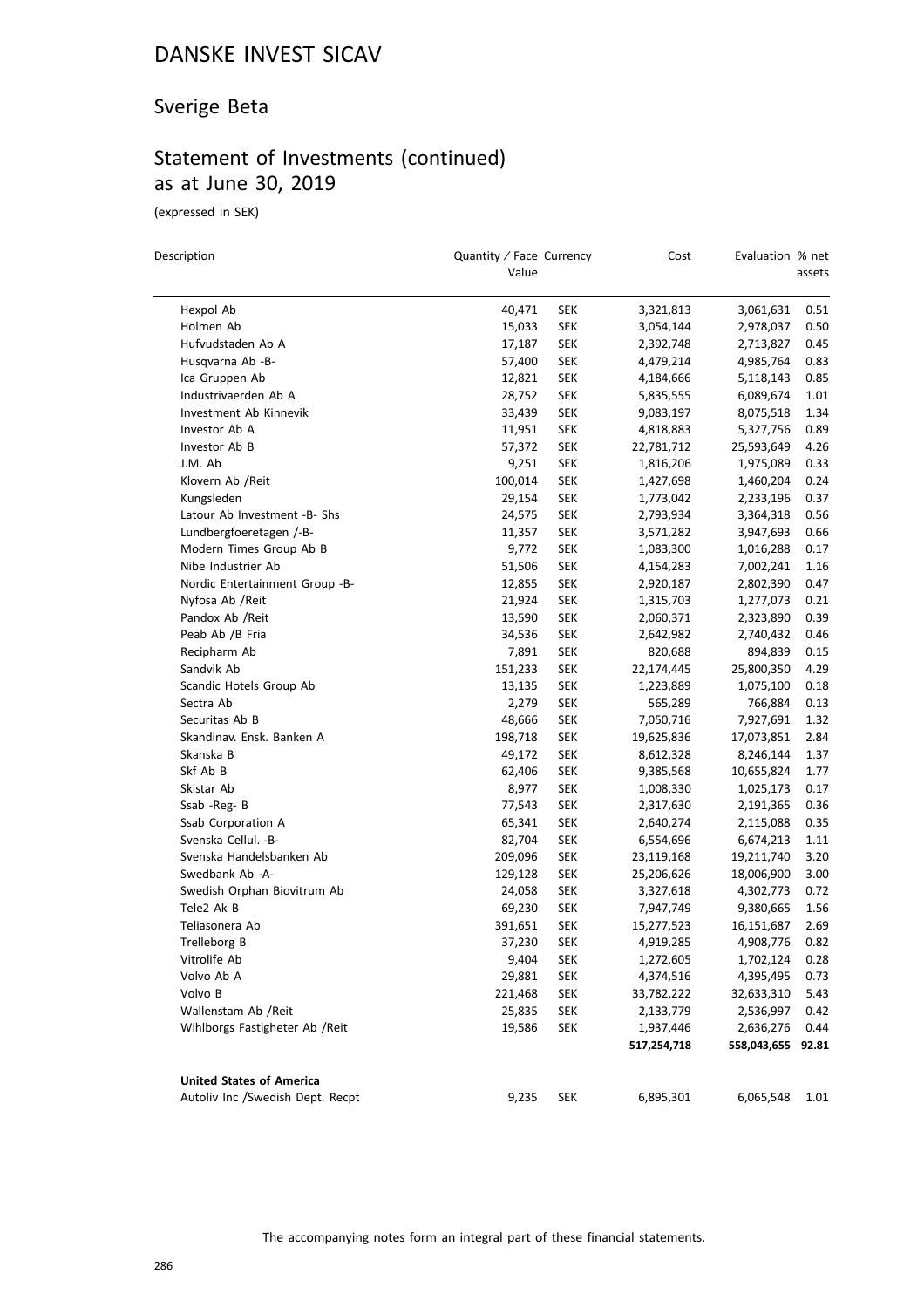### Sverige Beta

### Statement of Investments (continued) as at June 30, 2019

(expressed in SEK)

| Description                                                                                                               | Quantity / Face Currency<br>Value | Cost                   | Evaluation % net       | assets       |
|---------------------------------------------------------------------------------------------------------------------------|-----------------------------------|------------------------|------------------------|--------------|
| Veoneer Inc /Swdh Dep Rec                                                                                                 | 10.354<br><b>SEK</b>              | 2,947,191<br>9,842,492 | 1,657,158<br>7.722.706 | 0.27<br>1.28 |
| <b>Total - Shares</b>                                                                                                     |                                   | 565,510,225            | 601.148.221 99.97      |              |
| Total - Transferable securities admitted to an official stock exchange listing or<br>dealt in on another regulated market |                                   | 565,510,225            | 601.148.221 99.97      |              |
| TOTAL INVESTMENT PORTFOLIO                                                                                                |                                   | 565,510,225            | 601.148.221 99.97      |              |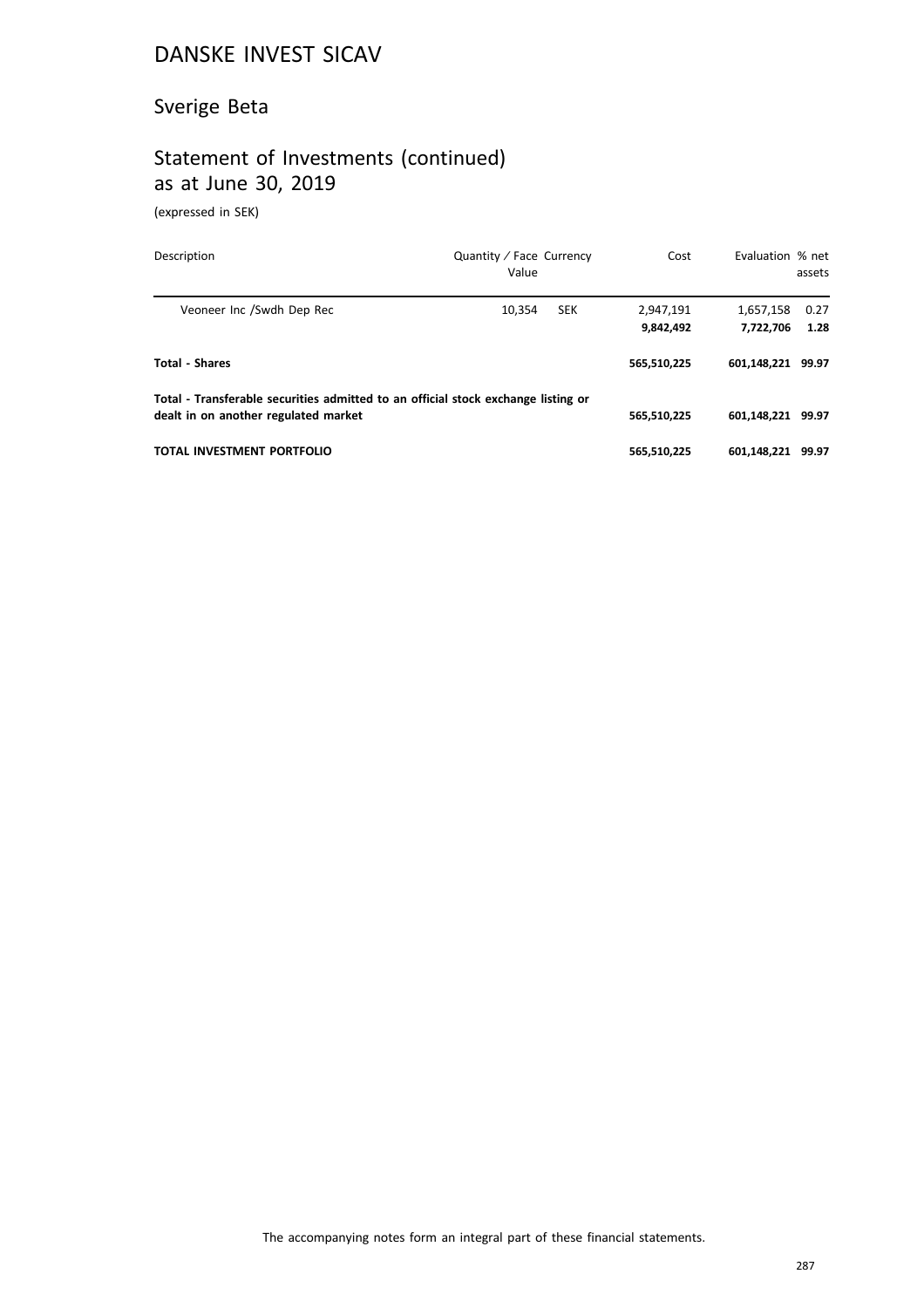### Sverige Beta

### Geographical and Economic Portfolio Breakdowns as at June 30, 2019

(expressed as a percentage of net assets)

| Geographical breakdown   | ℅     |
|--------------------------|-------|
| Sweden                   | 92.81 |
| Finland                  | 2.78  |
| Great Britain            | 2.31  |
| United States of America | 1.28  |
| Luxembourg               | 0.79  |
|                          |       |

| Economic breakdown                      | %     |
|-----------------------------------------|-------|
| Mechanics, Machinery                    | 25.52 |
| News Transmission                       | 11.54 |
| <b>Banks and Financial Institutions</b> | 11.41 |
| <b>Pharmaceuticals and Cosmetics</b>    | 10.96 |
| Holding and Finance Companies           | 9.57  |
| Automobile Industry                     | 7.35  |
| Real Estate Companies                   | 6.35  |
| Retail                                  | 3.46  |
| Mines, Heavy Industries                 | 2.29  |
| Construction, Building Material         | 2.16  |
| <b>Consumer Goods</b>                   | 2.07  |
| <b>Food and Distilleries</b>            | 1.89  |
| Forest Products and Paper Industry      | 1.41  |
| <b>Other Services</b>                   | 1.32  |
| Leisure                                 | 0.97  |
| Tyres & Rubber                          | 0.51  |
| Biotechnology                           | 0.34  |
| Electronics and Electrical Equipment    | 0.27  |
| Electronic Semiconductor                | 0.17  |
| Miscellaneous                           | 0.15  |
| Healthcare Education & Social Services  | 0.13  |
| Internet Software                       | 0.13  |
|                                         | 99.97 |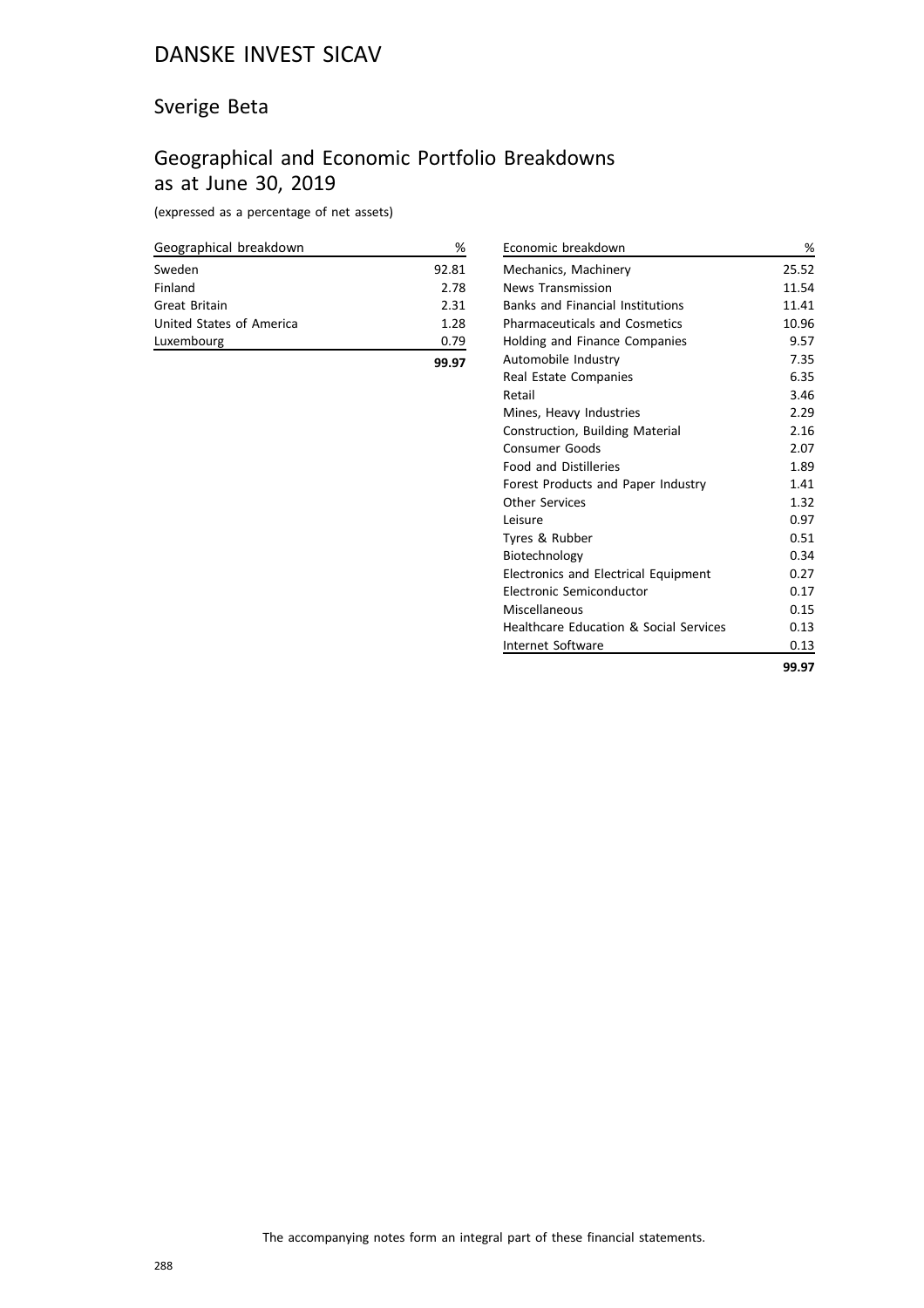### Notes to the Unaudited Financial Statements as at June 30, 2019

#### **NOTE 1 – GENERAL**

Danske Invest SICAV (the "Fund") is an investment company incorporated under the laws of the Grand Duchy of Luxembourg as a *Société d'Investissement à Capital Variable* subject to Part I of the amended Law of December 17, 2010 relating to the undertakings for collective investment (the "2010 Law"). The fund's purpose is to invest in all kinds of transferable securities, units or shares of other open-ended UCI or UCIs, as well as derivatives on transferable securities and other financial instruments authorised by the 2010 Law.

The Fund was incorporated on June 30, 2011 for an unlimited period of time and is governed by the law of August 10, 1915 on commercial companies, as amended, and by the 2010 Law.

The Fund's Articles were published on July 8, 2011 in the Luxembourg Official Gazette, the *"Mémorial C" (Recueil des sociétés et associations),* latest amendment on August 21, 2013, published September 11, 2013 and registered with the Luxembourg *Registre de Commerce et des Sociétés*, where they may be consulted and where copies may be obtained upon payment of the applicable charges. Copies are available on request at the registered office of the Fund.

The registered office of the Fund is established at 13, rue Edward Steichen, L-2540 Luxembourg. The Fund is recorded at the Luxembourg "Registre de Commerce et des Sociétés" under the number B 161867.

The Board of Directors of the Fund has appointed Danske Invest Management Company as the Management Company of the Fund, and to serve as its designated management company under chapter 15 of the 2010 Law and pursuant to the Management Company Agreement dated December 9, 2014 entered into force between the Fund and the Management Company. Danske Invest Management Company has also been appointed to act as Management Company for the following investment funds: Danske Fund of Funds, Danske Invest SICAV-SIF and Danske Invest Allocation.

The Fund is an umbrella Fund and as such provides investors with the choice of investment in a range of several separate funds each of which relates to a separate portfolio of liquid assets and other securities and assets permitted by the 2010 Law with specific investment objectives, as described in the relevant fund Description in the current Prospectus. Each fund Description forms an integral part of the current Prospectus.

On June 30, 2019, 40 funds are operational:

- Danske Invest SICAV Aktiv Förmögenhetsförvaltning
- Danske Invest SICAV China
- Danske Invest SICAV Danish Bond
- Danske Invest SICAV Danish Mortgage Bond
- Danske Invest SICAV Denmark Focus
- Danske Invest SICAV Eastern Europe
- Danske Invest SICAV Eastern Europe Absolute
- Danske Invest SICAV Eastern Europe ex. Russia
- Danske Invest SICAV Emerging and Frontier Markets
- Danske Invest SICAV Emerging Markets Debt Hard Currency
- Danske Invest SICAV Euro High Yield Bond
- Danske Invest SICAV Europa (SEK)
- Danske Invest SICAV Europe
- Danske Invest SICAV Europe High Dividend
- Danske Invest SICAV Europe Small Cap
- Danske Invest SICAV Europe Long-Short Equity Factors (launched on March 29, 2019)
- Danske Invest SICAV European Bond
- Danske Invest SICAV European Corporate Sustainable Bond
- Danske Invest SICAV Global Corporate Bonds
- Danske Invest SICAV Global Emerging Markets
- Danske Invest SICAV Global Emerging Markets Small Cap
- Danske Invest SICAV Global High Dividend
- Danske Invest SICAV Global Inflation Linked Bond
- Danske Invest SICAV Global Inflation Linked Bond Short Duration
- Danske Invest SICAV Global StockPicking
- Danske Invest SICAV India
- Danske Invest SICAV Japan
- Danske Invest SICAV Multi Asset Inflation Strategy
- Danske Invest SICAV Nordic Corporate Bond
- Danske Invest SICAV Russia
- Danske Invest SICAV Sverige
- Danske Invest SICAV Sverige Kort Ränta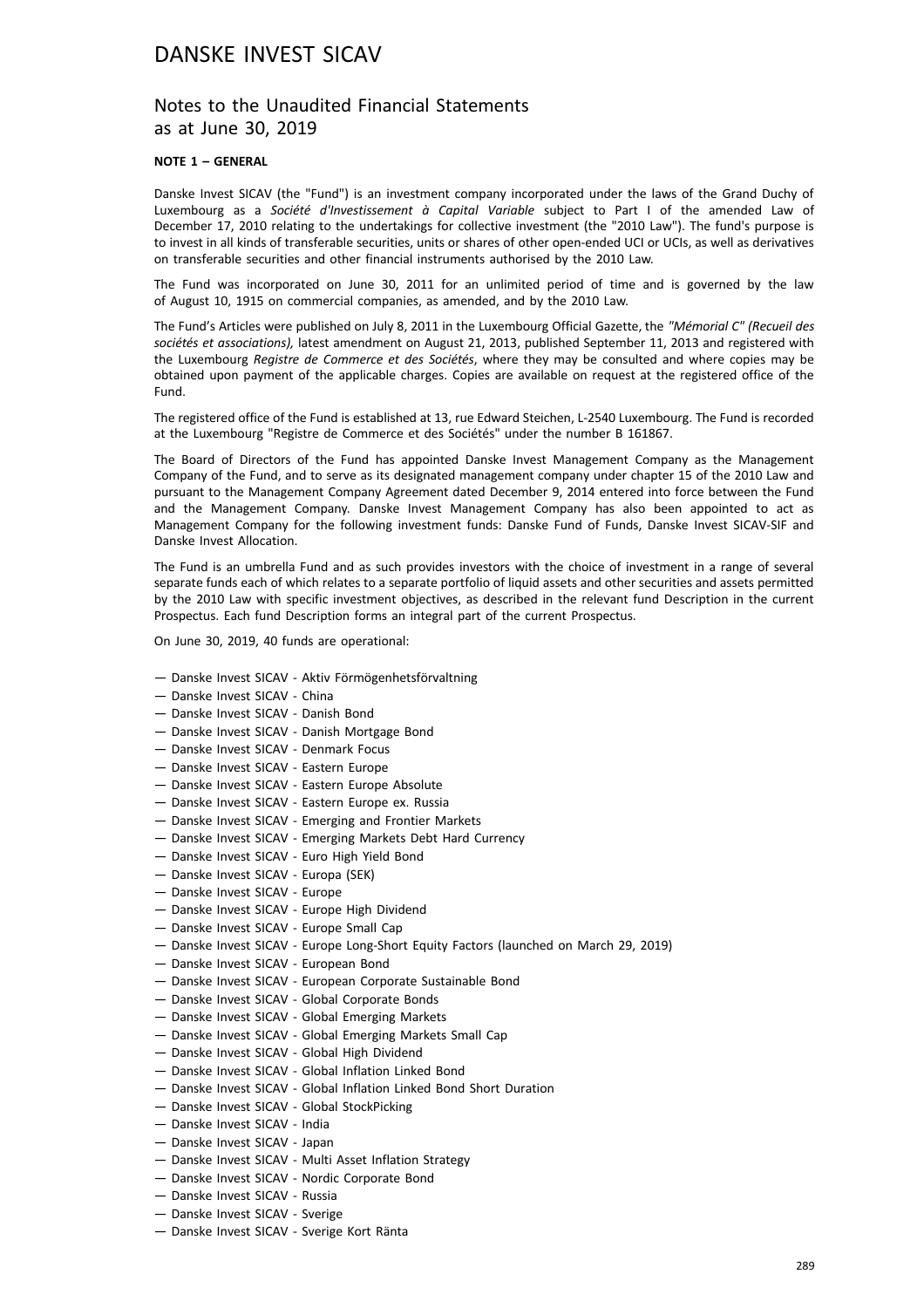### Notes to the Unaudited Financial Statements as at June 30, 2019 (continued)

#### **NOTE 1 – GENERAL (continued)**

- Danske Invest SICAV Sverige Ränta
- Danske Invest SICAV Sverige Real Ränta
- Danske Invest SICAV Sverige Småbolag
- Danske Invest SICAV Swedish Bond
- Danske Invest SICAV US High Yield Bond
- Danske Invest SICAV Global Index
- Danske Invest SICAV SRI Global
- Danske Invest SICAV Sverige Beta

On March 15, 2019 the following funds were merged:

- Danske Invest SICAV Germany into Danske Invest SICAV Europe Small Cap
- Danske Invest SICAV Sverige Europa into Danske Invest Invest Allocation Horisont Aktie
- Danske Invest SICAV Sverige Fokus into Danske Invest SICAV Sverige Småbolag
- Danske Invest Allocation Stable Income into Danske Invest SICAV Multi Asset Inflation Strategy

#### **NOTE 2 – SIGNIFICANT ACCOUNTING POLICIES**

The financial statements have been prepared in accordance with generally accepted accounting principles and laws and regulations in force in the Grand Duchy of Luxembourg applicable to undertakings for collective investment in transferable securities.

#### **a) In general, we determine the value of each fund's assets as follows:**

(i) **Cash in hand or on deposit, bills and demand notes and accounts receivable, prepaid expenses, cash dividends and interest declared or accrued but not yet received.** Valued at full value, adjusted for any appropriate discount or premium we may apply based on our assessments of any circumstances that make the full payment unlikely.

(ii) **Transferable securities and money market instrument that are listed or traded on an official stock exchange or other regulated market.** Generally valued at the most recent price quoted on the market where they are principally traded.

(iii) **Non-listed securities, or listed securities for which the price determined according to the above methods not representative of fair market value.** Valued in good faith at a prudent estimate of their sales price.

(iv) **Derivatives that are traded on regulated markets.** Valued at the settlement price most recently quoted for a derivative's primary market(s), adjusted if necessary to allow for settlement on a different day if current-day settlement is not possible.

**Derivatives that are not traded on regulated markets.** Valued at liquidation value, according to policies applied consistently for each given type of derivative.

(v) **Shares or units of UCITS or UCIs.** Valued at the most recent NAV reported by the UCITS/UCI, or, if the most recent NAV does not reflect current market realities, at fair value.

(vi) **Credit default swaps and contracts for difference.** Valued according to valuation principles set by the Board of Directors of the Management Company, based on mark-to-market practice using standard market practice.

**All other swaps.** Valued at market value, with reference to the applicable rate curve.

(vii) **Currencies.** Valued at the latest mid-market foreign exchange rate (applies to currencies held as assets, to hedging positions, and when translating values of securities denominated in other currencies into the base currency of the fund).

(viii) **All other assets.** Valued in good faith at a prudent estimate of their sales price.

All valuation methodologies are established by the board. For any asset, the Board of Directors of the Management Company can choose a different valuation method if it believes that method may result in a fairer valuation.

All assets which are valued in a currency other than the currency in which shares of the relevant fund are denominated will be converted into the relevant currency at the latest median foreign exchange rate.

(ix) Timing of asset pricing: the funds generally use snapshot pricing, meaning that the prices used for valuation are as of a specific point during the trading day rather than end-of-day values. Changes in value between the time of pricing and the closure of the relevant market will therefore not normally be reflected in the NAV.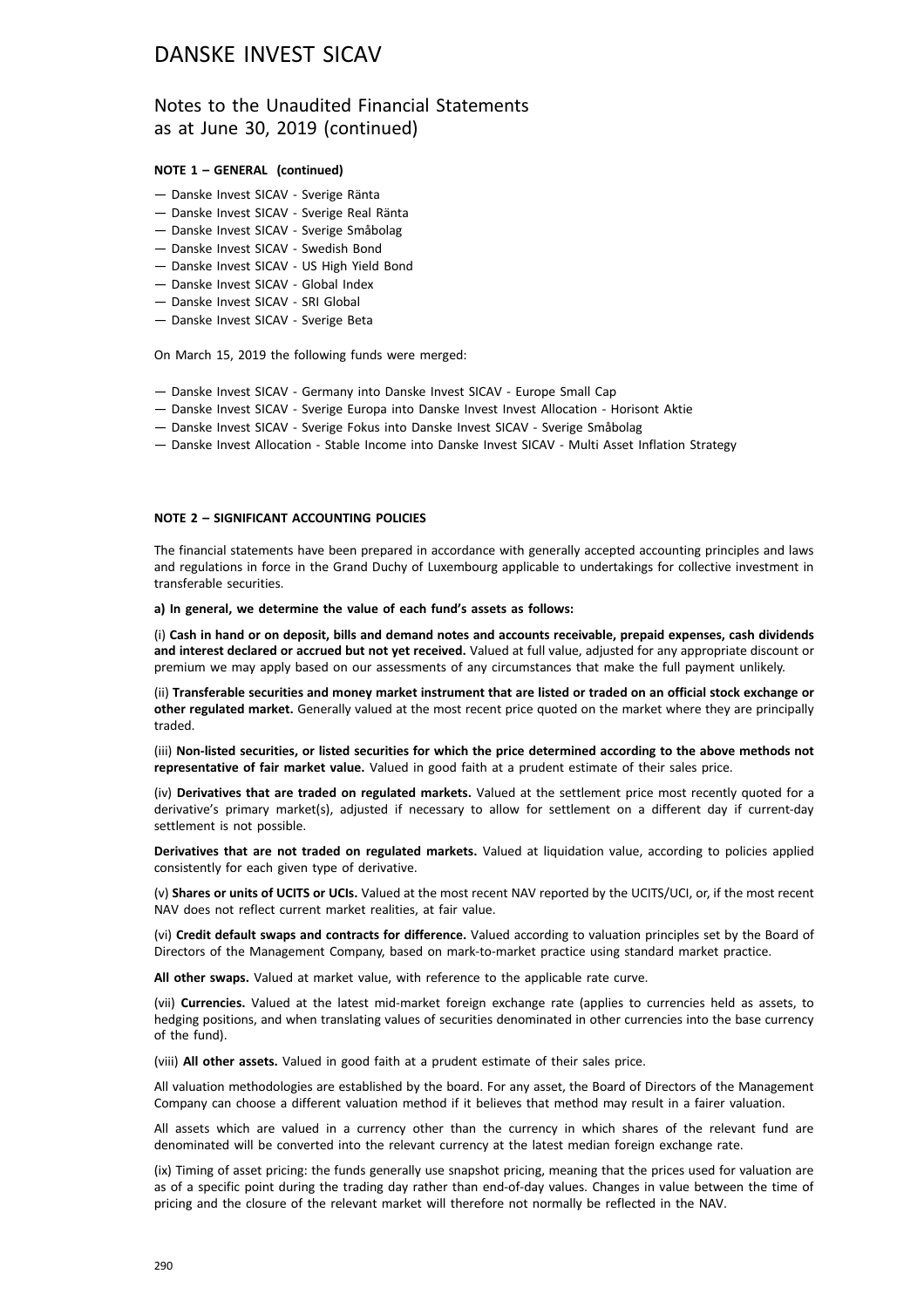### Notes to the Unaudited Financial Statements as at June 30, 2019 (continued)

#### **NOTE 2 – SIGNIFICANT ACCOUNTING POLICIES (continued)**

(x) The Board of Directors of the Management Company valued the following security GOWEX at zero based on the recommendation of the Investment Manager and in view of the fact that the company had gone into voluntary insolvency on July 6, 2014. The security is held in the Danske Invest SICAV - Eastern Europe Absolute fund.

(xi) The Board of Directors of the Management Company valued the following security GETBACK S.A. at zero on October 24, 2018, based on the uncertainty of the outcome of a finance restructuring undergoing between the company and PKO Bank and state investment fund PFR S.A., and the fact that Warsaw Stock Exchange has suspending trading in the Security. The security is held in the Danske Invest SICAV - Eastern Europe ex. Russia fund.

(xii) The Board of Directors of the Management Company valued the following security on the basis of the probable realizable value Hesalight 7% 14-12.12.19 at EUR 5.00 per share, which represents 0.06% of the Net Asset of the fund Nordic Corporate Bond on June 30, 2019.

(xiii) The Board of Directors of the Management Company valued the following security on the basis of the probable realizable value Abertis Infraestructura S.A. at EUR 18.36 per share, which represents 0.25% of the Net Asset of the fund Multi Asset Inflation Strategy on June 30, 2019.

#### **b) Realised profit / (loss) on sale of investments**

Profit and loss on sale of investments sold are computed on the basis of average cost.

#### **c) Foreign exchange conversion**

The net asset value of the funds are expressed as follows:

| Danske Invest SICAV - Aktiv Förmögenhetsförvaltning in SEK               |  |
|--------------------------------------------------------------------------|--|
| Danske Invest SICAV - China in USD                                       |  |
| Danske Invest SICAV - Danish Bond in DKK                                 |  |
| Danske Invest SICAV - Danish Mortgage Bond in DKK                        |  |
| Danske Invest SICAV - Denmark Focus in DKK                               |  |
| Danske Invest SICAV - Eastern Europe in EUR                              |  |
| Danske Invest SICAV - Eastern Europe Absolute in EUR                     |  |
| Danske Invest SICAV - Eastern Europe ex. Russia in EUR                   |  |
| Danske Invest SICAV - Emerging and Frontier Markets in EUR               |  |
| Danske Invest SICAV - Emerging Markets Debt Hard Currency in USD         |  |
| Danske Invest SICAV - Euro High Yield Bond in EUR                        |  |
| Danske Invest SICAV - Europe in EUR                                      |  |
| Danske Invest SICAV - Europa (SEK) in SEK                                |  |
| Danske Invest SICAV - Europe High Dividend in EUR                        |  |
| Danske Invest SICAV - Europe Long-Short Equity Factors* in EUR           |  |
| Danske Invest SICAV - Europe Small Cap in EUR                            |  |
| Danske Invest SICAV - European Bond in EUR                               |  |
| Danske Invest SICAV - European Corporate Sustainable Bond in EUR         |  |
| Danske Invest SICAV - Global Corporate Bonds in EUR                      |  |
| Danske Invest SICAV - Global Emerging Markets in USD                     |  |
| Danske Invest SICAV - Global Emerging Markets Small Cap in USD           |  |
| Danske Invest SICAV - Global High Dividend in EUR                        |  |
| Danske Invest SICAV - Global Inflation Linked Bond in EUR                |  |
| Danske Invest SICAV - Global Inflation Linked Bond Short Duration in EUR |  |
| Danske Invest SICAV - Global StockPicking in EUR                         |  |
| Danske Invest SICAV - India in USD                                       |  |
| Danske Invest SICAV - Japan in JPY                                       |  |
| Danske Invest SICAV - Multi Asset Inflation Strategy in EUR              |  |
| Danske Invest SICAV - Nordic Corporate Bond in EUR                       |  |
| Danske Invest SICAV - Russia in USD                                      |  |
| Danske Invest SICAV - Sverige in SEK                                     |  |
| Danske Invest SICAV - Sverige Kort Ränta in SEK                          |  |
| Danske Invest SICAV - Sverige Ränta in SEK                               |  |
| Danske Invest SICAV - Sverige Real Ränta in SEK                          |  |
| Danske Invest SICAV - Sverige Småbolag in SEK                            |  |
| Danske Invest SICAV - Swedish Bond in SEK                                |  |
| Danske Invest SICAV - US High Yield Bond in USD                          |  |
| Danske Invest SICAV - Global Index in SEK                                |  |
| Danske Invest SICAV - SRI Global in SEK                                  |  |
| Danske Invest SICAV - Sverige Beta in SEK                                |  |

\* Please refer to Note 1.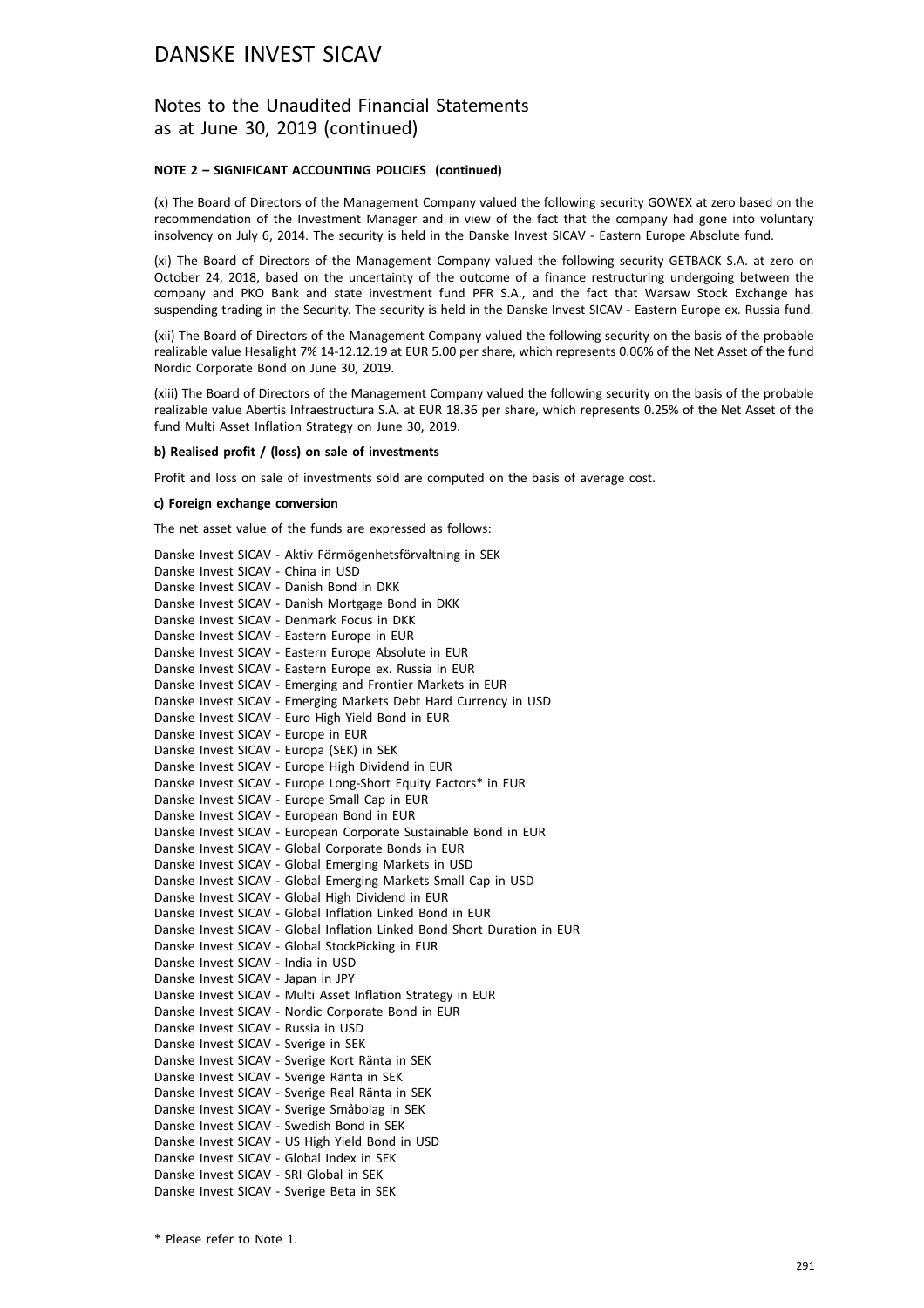### Notes to the Unaudited Financial Statements as at June 30, 2019 (continued)

#### **NOTE 2 – SIGNIFICANT ACCOUNTING POLICIES (continued)**

All assets valued in a currency other than the base currency of the fund are converted to the base currency at the exchange rates prevailing at June 30, 2019.

The exchange rates used as at June 30, 2019 for the funds Danske Invest SICAV - China, Danske Invest SICAV - Danish Bond, Danske Invest SICAV - Danish Mortgage Bond, Danske Invest SICAV - Denmark Focus, Danske Invest SICAV - Eastern Europe, Danske Invest SICAV - Eastern Europe ex. Russia, Danske Invest SICAV - Emerging and Frontier Markets, Danske Invest SICAV - Emerging Markets Debt Hard Currency, Danske Invest SICAV - Euro High Yield Bond, Danske Invest SICAV - Europe, Danske Invest SICAV - Europe High Dividend, Danske Invest SICAV - Europe Small Cap, Danske Invest SICAV - European Bond, Danske Invest SICAV - Global Corporate Bonds, Danske Invest SICAV - Global Emerging Markets, Danske Invest SICAV - Global Emerging Markets Small Cap, Danske Invest SICAV - Global High Dividend, Danske Invest SICAV - Global StockPicking, Danske Invest SICAV - India, Danske Invest SICAV - Nordic Corporate Bond, Danske Invest SICAV - Russia, Danske Invest SICAV - Swedish Bond, Danske Invest SICAV - US High Yield Bond are as follows:

| 1              | AED        | $=$ | 0.239094 | <b>EUR</b> |
|----------------|------------|-----|----------|------------|
| $\overline{1}$ | AUD        | $=$ | 0.615895 | eur        |
| 1              | BRL        | $=$ | 0.229914 | <b>EUR</b> |
| $\overline{1}$ | <b>BWP</b> | $=$ | 0.082721 | <b>EUR</b> |
| 1              | CAD        | $=$ | 0.671065 | <b>EUR</b> |
| $\overline{1}$ | CHF        | $=$ | 0.900719 | <b>EUR</b> |
| 1              | <b>CLP</b> | $=$ | 0.001292 | <b>EUR</b> |
| $\mathbf 1$    | <b>CNY</b> | $=$ | 0.127867 | <b>EUR</b> |
| $\mathbf{1}$   | <b>CZK</b> | $=$ | 0.039320 | <b>EUR</b> |
| $\overline{1}$ | DKK        | $=$ | 0.133978 | <b>EUR</b> |
| 1              | EGP        | $=$ | 0.052603 | <b>EUR</b> |
| $\mathbf 1$    | GBP        | $=$ | 1.113502 | <b>EUR</b> |
| 1              | HKD        | $=$ | 0.112467 | <b>EUR</b> |
| $\overline{1}$ | <b>HRK</b> | $=$ | 0.135161 | <b>EUR</b> |
| 1              | HUF        | $=$ | 0.003089 | <b>EUR</b> |
| $\mathbf{1}$   | <b>IDR</b> | $=$ | 0.000062 | <b>EUR</b> |
| 1              | INR        | $=$ | 0.012740 | <b>EUR</b> |
| $\overline{1}$ | JPY        | $=$ | 0.008156 | eur        |
| 1              | <b>KES</b> | $=$ | 0.008584 | <b>EUR</b> |
| $\overline{1}$ | <b>KRW</b> | $=$ | 0.000760 | <b>EUR</b> |
| 1              | MAD        | $=$ | 0.091761 | <b>EUR</b> |
| $\overline{1}$ | MUR        | $=$ | 0.024632 | <b>EUR</b> |
| $\overline{1}$ | <b>MXN</b> | $=$ | 0.045778 | <b>EUR</b> |
| $\mathbf{1}$   | <b>MYR</b> | $=$ | 0.212269 | <b>EUR</b> |
| 1              | NGN        | $=$ | 0.002436 | <b>EUR</b> |
| $\overline{1}$ | NOK        | $=$ | 0.103189 | <b>EUR</b> |
| $\overline{1}$ | PHP        | $=$ | 0.017140 | <b>EUR</b> |
| 1              | PKR        | $=$ | 0.005367 | EUR        |
| 1              | PLN        | $=$ | 0.235245 | <b>EUR</b> |
| $\overline{1}$ | QAR        | $=$ | 0.241169 | <b>EUR</b> |
| $\overline{1}$ | <b>RON</b> | $=$ | 0.211497 | <b>EUR</b> |
| $\overline{1}$ | RSD        | $=$ | 0.008485 | <b>EUR</b> |
| 1              | <b>RUB</b> | $=$ | 0.013925 | EUR        |
| $\overline{1}$ | SAR        | $=$ | 0.234156 | <b>EUR</b> |
| $\overline{1}$ | <b>SEK</b> | $=$ | 0.094719 | <b>EUR</b> |
| 1              | SGD        | $=$ | 0.648924 | <b>EUR</b> |
| 1              | тнв        | $=$ | 0.028581 | <b>EUR</b> |
| $\overline{1}$ | TRY        | $=$ | 0.152473 | <b>EUR</b> |
| $\overline{1}$ | <b>TWD</b> | $=$ | 0.028345 | <b>EUR</b> |
| $\overline{1}$ | USD        | $=$ | 0.878156 | <b>EUR</b> |
| 1              | VND        | $=$ | 0.000038 | <b>EUR</b> |
| $\overline{1}$ | ZAR        | $=$ | 0.062131 | <b>EUR</b> |
| $\overline{1}$ | ZMW        | $=$ | 0.068313 | <b>EUR</b> |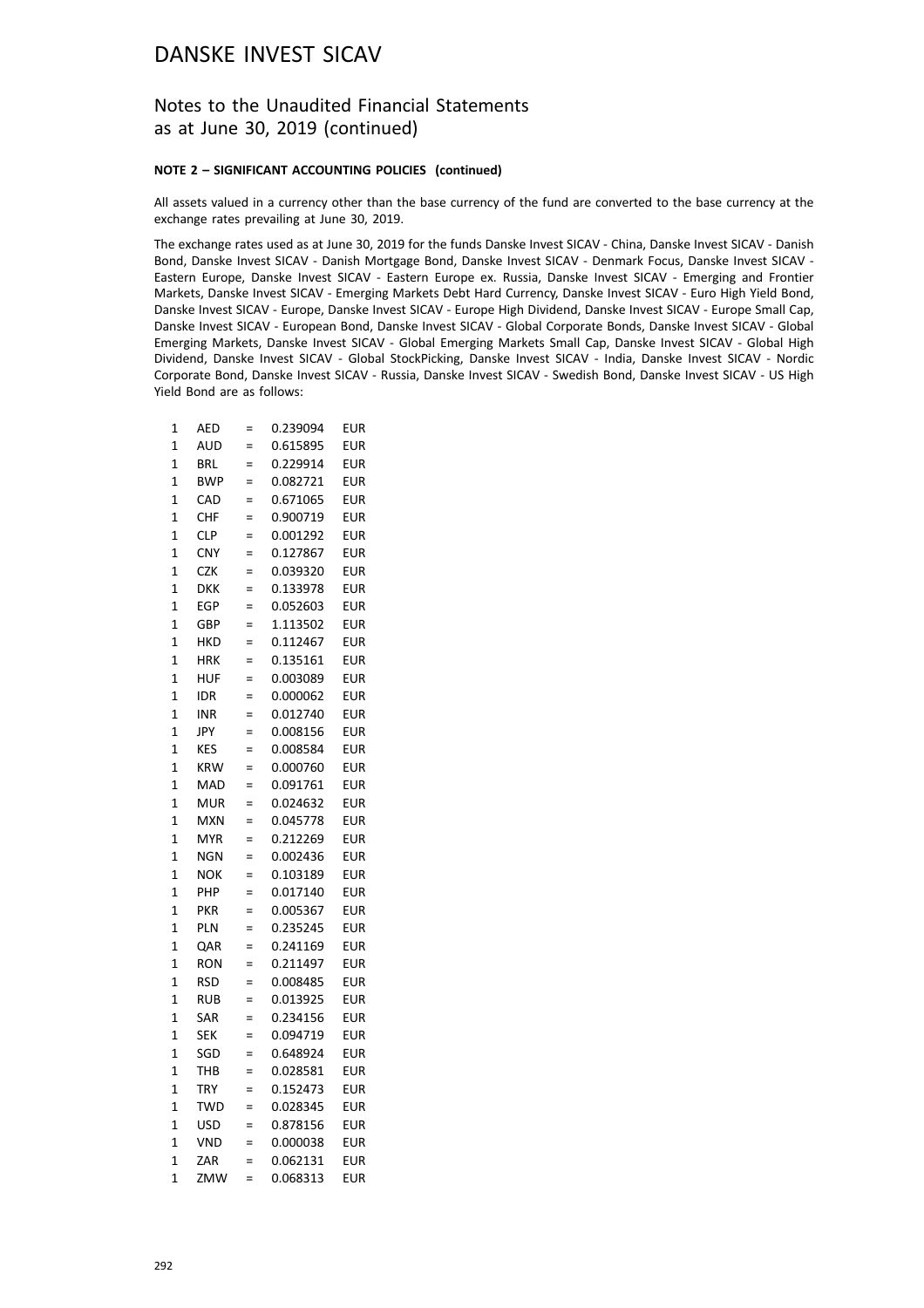### Notes to the Unaudited Financial Statements as at June 30, 2019 (continued)

#### **NOTE 2 – SIGNIFICANT ACCOUNTING POLICIES (continued)**

The exchange rates used as at June 30, 2019 for the fund Danske Invest SICAV - Multi Asset Inflation Strategy is as follows:

| 1 | AUD        | $=$ | 0.616027 | <b>EUR</b> |
|---|------------|-----|----------|------------|
| 1 | CAD        | $=$ | 0.670936 | EUR        |
| 1 | DKK        | $=$ | 0.134009 | <b>EUR</b> |
| 1 | <b>JPY</b> | =   | 0.008155 | <b>EUR</b> |
| 1 | <b>NZD</b> | $=$ | 0.589579 | <b>EUR</b> |
| 1 | <b>SEK</b> | $=$ | 0.094660 | EUR        |
| 1 | USD        | $=$ | 0.878657 | EUR        |
|   |            |     |          |            |

The exchange rates used as at June 30, 2019 for the funds Danske Invest SICAV - European Corporate Sustainable Bond, Danske Invest SICAV - Global Inflation Linked Bond and Danske Invest SICAV - Global Inflation Linked Bond Short Duration are as follows:

| 1            | AUD        | =   | 0.616017 | EUR |
|--------------|------------|-----|----------|-----|
| $\mathbf{1}$ | CAD        | =   | 0.670877 | EUR |
| $\mathbf{1}$ | <b>CHF</b> | =   | 0.899862 | EUR |
| $\mathbf{1}$ | DKK        | =   | 0.133978 | EUR |
| $\mathbf{1}$ | GBP        | =   | 1.116983 | EUR |
| $\mathbf{1}$ | JPY        | =   | 0.008152 | EUR |
| $\mathbf{1}$ | <b>NOK</b> | $=$ | 0.102934 | EUR |
| $\mathbf{1}$ | <b>NZD</b> | =   | 0.589703 | EUR |
| $\mathbf{1}$ | <b>SEK</b> | =   | 0.094678 | EUR |
| 1            | <b>USD</b> | =   | 0.878580 | EUR |
|              |            |     |          |     |

The exchange rate used as at June 30, 2019 for the funds Danske Invest SICAV - Aktiv Förmögenhetsförvaltning, Danske Invest SICAV - Europa (SEK), Danske Invest SICAV - Sverige, Danske Invest SICAV - Sverige Kort Ränta, Danske Invest SICAV - Sverige Ränta, Danske Invest SICAV - Sverige Real Ränta, Danske Invest SICAV - Sverige Småbolag are as follows:

| $\mathbf{1}$ | CHF        | $=$      | 0.900429 | EUR |
|--------------|------------|----------|----------|-----|
| $\mathbf{1}$ | <b>DKK</b> | $=$      | 0.133963 | EUR |
| 1            | GBP        | $=$      | 1.116006 | EUR |
| 1            | <b>NOK</b> | $\equiv$ | 0.102990 | EUR |
| 1            | <b>SFK</b> | $=$      | 0.094620 | EUR |

The exchange rate used as at June 30, 2019 for the funds Danske Invest SICAV - Eastern Europe Absolute, Danske Invest SICAV - Europe Long-Short Equity Factors\*, Danske Invest SICAV - Japan, Danske Invest SICAV - Global Index, Danske Invest SICAV - SRI Global and Danske Invest SICAV - Sverige Beta are as follows:

| 1 | AUD        | =   | 0.616219 | EUR        |
|---|------------|-----|----------|------------|
| 1 | CAD        | =   | 0.671985 | EUR        |
| 1 | CHF        | $=$ | 0.900633 | EUR        |
| 1 | CZK        | =   | 0.039302 | EUR        |
| 1 | DKK        | =   | 0.133982 | EUR        |
| 1 | GBP        | =   | 1.117580 | EUR        |
| 1 | HKD        | =   | 0.112399 | EUR        |
| 1 | HUF        | =   | 0.003098 | EUR        |
| 1 | ils        | =   | 0.246209 | EUR        |
| 1 | JPY        | $=$ | 0.008150 | EUR        |
| 1 | NOK        | $=$ | 0.102993 | EUR        |
| 1 | NZD        | $=$ | 0.589787 | EUR        |
| 1 | PLN        | $=$ | 0.235471 | EUR        |
| 1 | RON        | =   | 0.211401 | <b>EUR</b> |
| 1 | SEK        | =   | 0.094643 | <b>EUR</b> |
| 1 | SGD        | =   | 0.649039 | EUR        |
| 1 | <b>TRY</b> | =   | 0.151819 | EUR        |

\* Please refer to Note 1.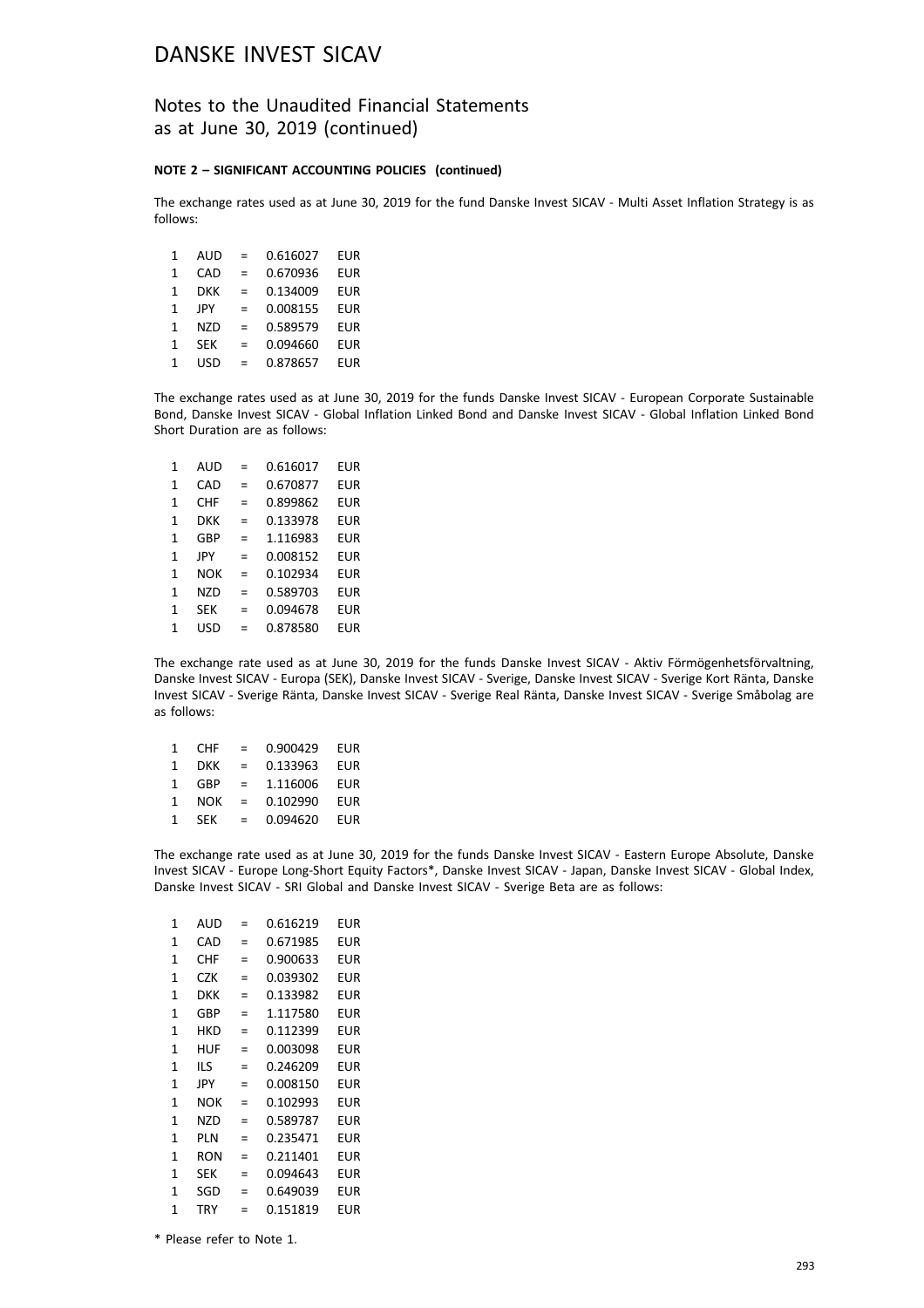### Notes to the Unaudited Financial Statements as at June 30, 2019 (continued)

#### **NOTE 2 – SIGNIFICANT ACCOUNTING POLICIES (continued)**

1 USD = 0.878117 EUR

Income and expenses expressed in a currency other than the base currency of the fund are converted at the applicable exchange rate prevailing at the transaction date.

#### **d) Cost of investment securities**

The acquisition cost of investment securities in each fund expressed in currencies other than the currency of denomination is converted to the base currency at the exchange rates prevailing at the purchase date.

#### **e) Income/charges from investments**

Income on long securities and dividends on securities are recognized net of withholding tax quoted at ex-date, to the extent information thereon is reasonably available to the fund. Bank interest, interest on fixed income securities and interest on Contracts for difference are accrued for each net asset valuation.

#### **f) Forward foreign exchange contracts**

Profit and loss arising from un-matured forward foreign exchange contracts are determined on the basis of the applicable forward exchange rates at the valuation date, and are recorded in the combined Statement of Net Assets. Net realised profit or loss and change in net unrealised appreciation/depreciation on forward foreign exchange contracts are recorded in the Statement of Operations and Changes in Net Assets.

#### **g) Futures contracts**

Futures are valued on the last available published price on the valuation date and are recorded in the Statement of Net Assets.

#### **h) Swing Pricing**

The investment manager needs to undertake transactions in order to maintain the desired asset allocation as a result of subscriptions or redemptions, which may generate additional costs for the fund and its shareholders. As a consequence, in order to protect the existing investors' interest, from these capital movements, when net capital movements exceed a threshold pre-defined by the Board of Directors of the Management Company, the valuation of the underlying securities is adjusted on a line by line basis to reflect these costs. This adjustment reflects the estimated tax and dealing costs that may be incurred by the fund as a result of these transactions, and the estimated bid-offer spread of the assets in which the fund invests. A periodical review is undertaken in order to verify the appropriateness of the swing factor being applied.

#### **i) Realised profit/loss on Contract For Difference ("CFD")**

Net Realised profit/loss and change in net unrealised appreciation/depreciation on CFDs are computed on the basis of average cost, and recorded in the Statement of Operations and Changes in Net Assets. The unrealised profit/loss is presented in the Statement of Net Assets.

#### **j)** S**waps Contracts**

The total return swap and inflation swap are valued at fair market value as determined in good faith pursuant to the procedures established by the Board of Directors of the Management Company. The unrealised profit/loss is presented in the Statement of Net Assets. The realised and change in net unrealised appreciation/depreciation are presented in the Statement of Operations and Changes in Net Assets.

#### **k) Combined financial statements of the Fund**

The combined financial statements represent the sum of the financial statements of each funds after conversion. The consolidated financial statements are presented in EUR, using the exchange rate in effect as at June 30, 2019. The difference between the opening net assets stated at the rate of exchange used for translation into EUR as of June 30, 2019 and December 31, 2018 is shown as currency translation in the Combined Statement of Operations and Changes in Net Assets.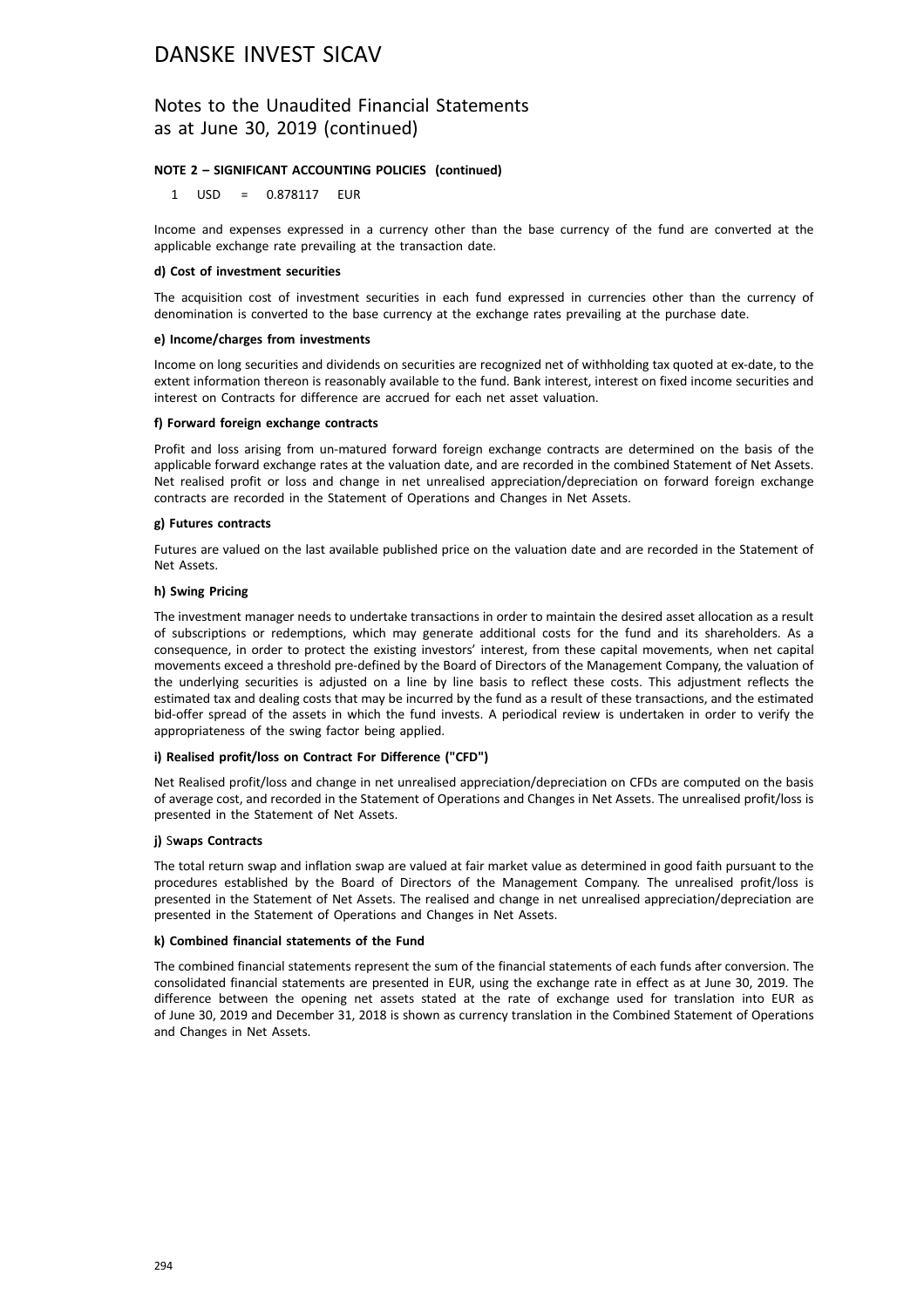### Notes to the Unaudited Financial Statements as at June 30, 2019 (continued)

#### **NOTE 3 – MANAGEMENT FEES AND OPERATING AND ADMINISTRATIVE EXPENSES**

#### Management fees

The Management Company receives the management fee from the net assets of each class, payable quarterly in arrears, which in turn pays the investment managers and the distributors.

#### Operating and Administrative Expenses

The Fund pays the Management Company operating and administrative expenses (the "Operating and Administrative Expenses") as determined in respect of each fund and/or Share Class in the relevant fund description in the Fund Prospectus. The Operating and Administrative Expenses are fixed, and the actual annual rates applied on June 30, 2019 are listed in the table below.

The Management Company shall bear the excess in actual expenses to any Operating and Administrative Expenses charged to the fund and/or Class. On the other hand the Management Company is entitled to retain any amount of the Operating and Administrative Expenses charged to the fund and/or Class, which exceeds the actual related expenses incurred by the respective fund and/or Class.

The Operating and Administrative Expenses covers the administration and safe-keeping of assets and in addition other ongoing operating and administrative expenses as follows:

- Remuneration of the Depositary and its transaction charges and such part of any fees or charges of a local correspondent as may exceed the Depositary's remuneration; remuneration of the Central Administration agent; remuneration of the Registrar Agent; remuneration of the Principal Paying Agent and of any paying agent. The fees and reasonable out-of-pocket expenses incurred by the Board of Directors of the Fund (no fees are paid to the Directors who are also employed by the Danske Bank Group) as well as auditors' fees and expenses;
- A fund servicing fee, remaining part of the Operating and Administrative Expenses after deduction of the expenses detailed under the section above, paid to the Management Company for administrative and related services including but limited to:
	- . the cost of ordinary legal advice received by the Management Company, the Depositary, the Central Administration Agent or the Registrar Agent when acting in the interest of the Shareholders;
	- . the costs of printing, preparing, translating and distributing financial reports, KIIDs, and current Prospectus; . any fees of registration of the funds in different jurisdictions including fees due to the supervisory authorities in such countries;
	- . the cost of publishing the Offer Price and Redemption Price and any notices to Shareholders;
	- . other customary administration and publication expenses arising from the fund's operations;
	- risk and compliance monitoring support;
	- . operational support relating to securities lending;
	- . the costs and expenses incurred in connection with the formation of the fund and the initial issue of Shares by the fund.
	- . Taxe d'Abonnement for the following funds: Aktiv Förmögenhetsförvaltning, Europa (SEK), Sverige, Sverige Europa\*, Sverige Fokus\*, Sverige Kort Ränta, Sverige Real Ränta, Global Index, SRI Global and Sverige Beta.

In case a portion of the above mentioned fees of the Service Providers is paid directly from the assets of the fund and/or Class, the Operating and Administrative Expenses due to the Management Company is reduced accordingly. The Operating and Administrative Expenses do not include the following fees and expenses, which are payable by the fund:

- 1) brokerage fees and commissions
- 2) interest and bank charges or other transaction related expenses such as taxes payable in relation to the transaction
- 3) extraordinary expenses such as litigation expenses and any tax, levy duty or similar charge and any unforeseen charges imposed on the fund or its assets that would not be considered as ordinary expenses
- 4) the payment of the Luxembourg subscription tax ("taxe d'abonnement") unless indicated otherwise, as described in note 5 to the Financial Statements.

The above mentioned fees are calculated on each Valuation Day on the net assets of the relevant fund and/or class and are paid quarterly in arrears.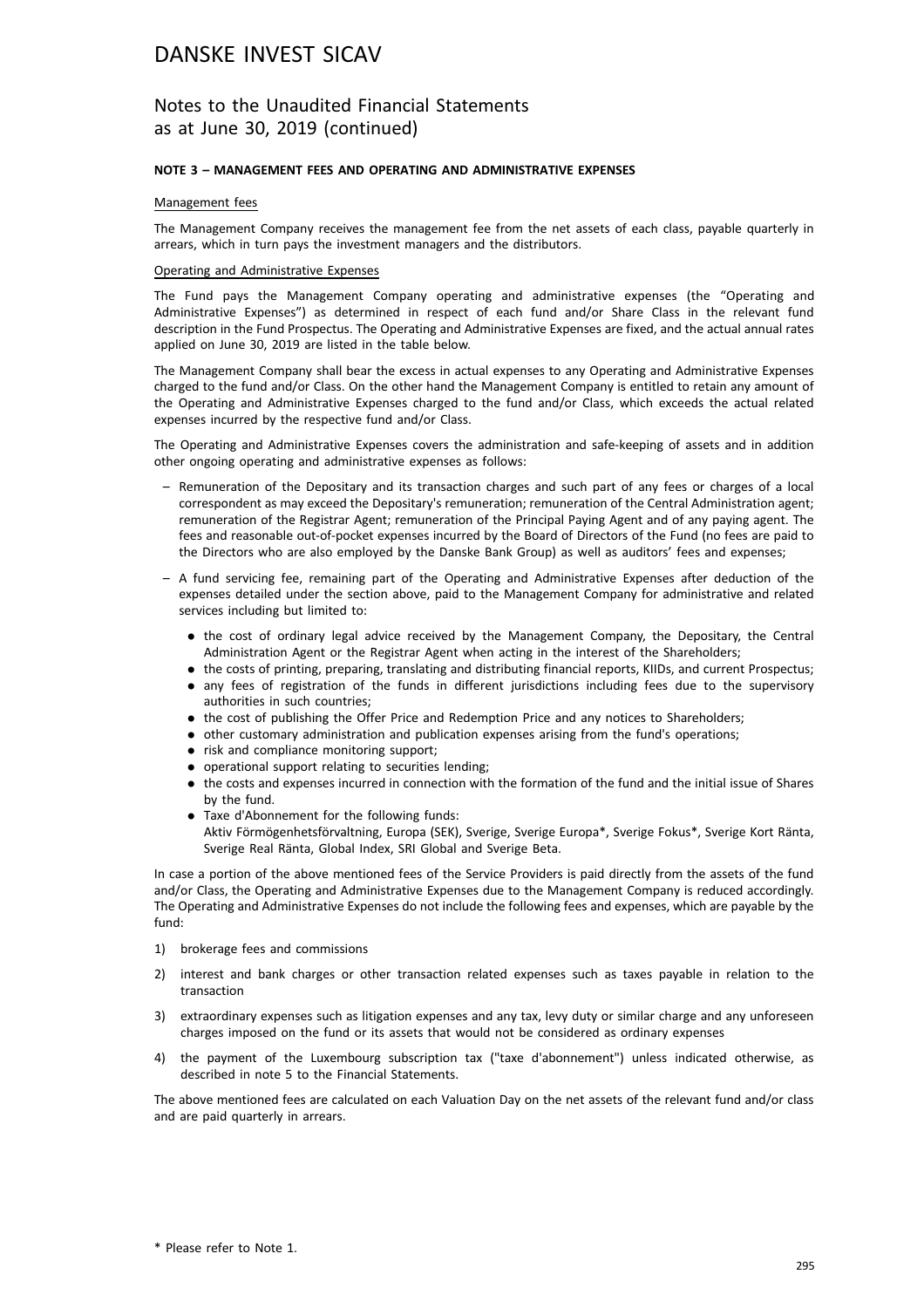## Notes to the Unaudited Financial Statements as at June 30, 2019 (continued)

### **NOTE 3 – MANAGEMENT FEES AND OPERATING AND ADMINISTRATIVE EXPENSES (continued)**

| Fund                                       | Maximum                      | <b>Current</b>               | <b>Maximum</b>                   | <b>Current</b>                   |
|--------------------------------------------|------------------------------|------------------------------|----------------------------------|----------------------------------|
|                                            | <b>Management</b>            | <b>Management</b>            | <b>Operating &amp; Admin.</b>    | <b>Operating &amp; Admin.</b>    |
|                                            | Fee in per cent<br>per annum | Fee in per cent<br>per annum | Expense in per cent<br>per annum | Expense in per cent<br>per annum |
| Aktiv Förmögenhetsförvaltning - Class SA   | 1.13%                        | 1.10%                        | 0.17%                            | 0.17%                            |
| Aktiv Förmögenhetsförvaltning - Class SA d | 1.13%                        | 1.10%                        | 0.17%                            | 0.17%                            |
| Aktiv Förmögenhetsförvaltning - Class SI   | 1.13%                        | 1.10%                        | 0.17%                            | 0.17%                            |
| Aktiv Förmögenhetsförvaltning - Class WA   | 1.13%                        | 0.60%                        | 0.50%                            | 0.17%                            |
| Aktiv Förmögenhetsförvaltning - Class WA d | 1.13%                        | 0.60%                        | 0.50%                            | 0.17%                            |
| Aktiv Förmögenhetsförvaltning - Class WI   | 1.13%                        | 0.60%                        | 0.50%                            | 0.13%                            |
| China - Class A                            | 1.60%                        | 1.60%                        | 0.50%                            | 0.50%                            |
| China - Class WI-eur                       | 1.60%                        | 0.90%                        | 0.50%                            | 0.50%                            |
| Danish Bond - Class A                      | 0.80%                        | 0.80%                        | 0.50%                            | 0.22%                            |
| Danish Bond - Class A d                    | 0.80%                        | 0.80%                        | 0.50%                            | 0.22%                            |
| Danish Bond - Class WA                     | 0.80%                        | 0.40%                        | 0.50%                            | 0.22%                            |
| Danish Mortgage Bond - Class A             | 0.80%                        | 0.80%                        | 0.50%                            | 0.22%                            |
| Danish Mortgage Bond - Class A d           | 0.80%                        | 0.80%                        | 0.50%                            | 0.22%                            |
| Danish Mortgage Bond - Class A-eur h       | 0.80%                        | 0.80%                        | 0.50%                            | 0.22%                            |
| Danish Mortgage Bond - Class A-nok h       | 0.80%                        | 0.80%                        | 0.50%                            | 0.22%                            |
| Danish Mortgage Bond - Class A-sek h       | 0.80%                        | 0.80%                        | 0.50%                            | 0.22%                            |
| Danish Mortgage Bond - Class I             | 0.60%                        | 0.20%                        | 0.50%                            | 0.12%                            |
| Danish Mortgage Bond - Class I-chf h       | 0.60%                        | 0.20%                        | 0.50%                            | 0.12%                            |
| Danish Mortgage Bond - Class I-eur h       | 0.60%                        | 0.20%                        | 0.50%                            | 0.12%                            |
| Danish Mortgage Bond - Class I-eur hd      | 0.60%                        | 0.20%                        | 0.50%                            | 0.12%                            |
| Danish Mortgage Bond - Class WA            | 0.80%                        | 0.40%                        | 0.50%                            | 0.22%                            |
| Danish Mortgage Bond - Class WA-eur h      | 0.80%                        | 0.40%                        | 0.50%                            | 0.22%                            |
| Denmark Focus - Class A                    | 1.50%                        | 1.50%                        | 0.50%                            | 0.22%                            |
| Denmark Focus - Class I                    | 0.90%                        | 0.65%                        | 0.50%                            | 0.12%                            |
| Denmark Focus - Class RA                   | 1.50%                        | 0.75%                        | 0.50%                            | 0.22%                            |
| Denmark Focus - Class RI                   | 1.50%                        | 0.70%                        | 0.50%                            | 0.22%                            |
| Denmark Focus - Class WA                   | 1.50%                        | 0.75%                        | 0.50%                            | 0.22%                            |
| Eastern Europe - Class A                   | 1.70%                        | 1.70%                        | 0.50%                            | 0.40%                            |
| Eastern Europe - Class I                   | 0.90%                        | 0.90%                        | 0.50%                            | 0.30%                            |
| Eastern Europe - Class WA                  | 1.70%                        | 0.90%                        | 0.50%                            | 0.40%                            |
| Eastern Europe Absolute - Class A p        | 1.50%                        | 1.00%                        | 0.50%                            | 0.45%                            |
| Eastern Europe Absolute - Class A-sek hp   | 1.50%                        | 1.00%                        | 0.50%                            | 0.45%                            |
| Eastern Europe Absolute - Class I p        | 0.90%                        | 0.50%                        | 0.50%                            | 0.35%                            |
| Eastern Europe Absolute - Class WA p       | 1.50%                        | 0.50%                        | 0.50%                            | 0.45%                            |
| Eastern Europe Absolute - Class WA-sek hp  | 1.50%                        | 0.50%                        | 0.50%                            | 0.45%                            |
| Eastern Europe Absolute - Class WI p       | 1.50%                        | 0.50%                        | 0.50%                            | 0.45%                            |
| Eastern Europe Absolute - Class WI-sek hp  | 1.50%                        | 0.50%                        | 0.50%                            | 0.45%                            |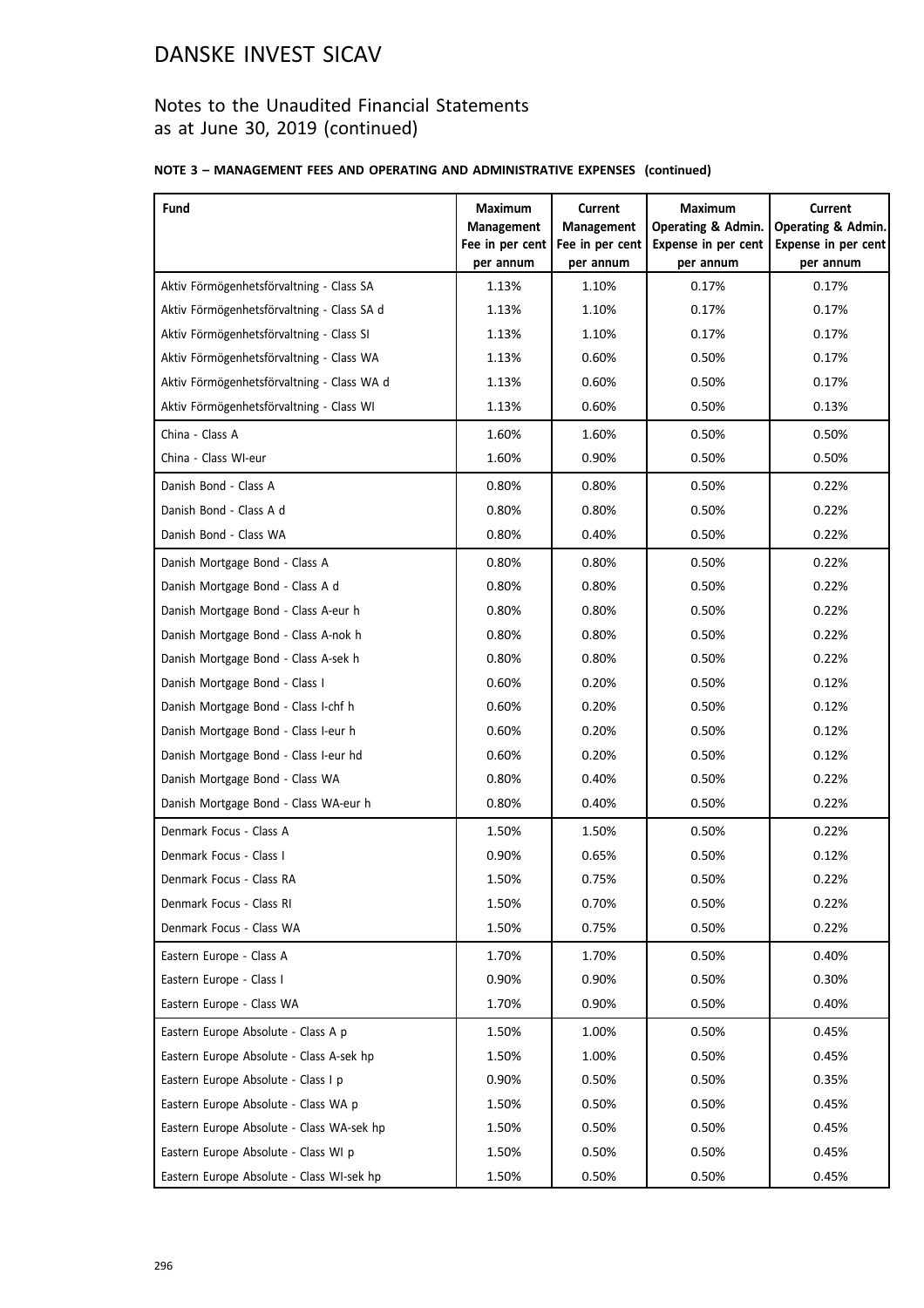## Notes to the Unaudited Financial Statements as at June 30, 2019 (continued)

### **NOTE 3 – MANAGEMENT FEES AND OPERATING AND ADMINISTRATIVE EXPENSES (continued)**

| Fund                                                 | Maximum                      | Current                      | <b>Maximum</b>                   | Current                          |
|------------------------------------------------------|------------------------------|------------------------------|----------------------------------|----------------------------------|
|                                                      | <b>Management</b>            | <b>Management</b>            | Operating & Admin.               | <b>Operating &amp; Admin.</b>    |
|                                                      | Fee in per cent<br>per annum | Fee in per cent<br>per annum | Expense in per cent<br>per annum | Expense in per cent<br>per annum |
| Eastern Europe ex. Russia - Class A                  | 1.60%                        | 1.60%                        | 0.50%                            | 0.30%                            |
| Eastern Europe ex. Russia - Class I                  | 1.00%                        | 0.90%                        | 0.50%                            | 0.20%                            |
| Eastern Europe ex. Russia - Class WA                 | 1.60%                        | 0.90%                        | 0.50%                            | 0.30%                            |
| Eastern Europe ex. Russia - Class WA d               | 1.60%                        | 0.90%                        | 0.50%                            | 0.30%                            |
| Emerging and Frontier Markets - Class A              | 1.80%                        | 1.80%                        | 0.50%                            | 0.45%                            |
| Emerging and Frontier Markets - Class A-dkk          | 1.80%                        | 1.80%                        | 0.50%                            | 0.45%                            |
| Emerging and Frontier Markets - Class A-nok          | 1.80%                        | 1.80%                        | 0.50%                            | 0.45%                            |
| Emerging and Frontier Markets - Class A-sek          | 1.80%                        | 1.80%                        | 0.50%                            | 0.45%                            |
| Emerging and Frontier Markets - Class I              | 1.50%                        | 1.50%                        | 0.50%                            | 0.35%                            |
| Emerging and Frontier Markets - Class WA             | 1.80%                        | 1.50%                        | 0.50%                            | 0.45%                            |
| Emerging Markets Debt Hard Currency - Class A        | 1.20%                        | 1.20%                        | 0.50%                            | 0.25%                            |
| Emerging Markets Debt Hard Currency - Class I        | 0.60%                        | 0.60%                        | 0.50%                            | 0.15%                            |
| Emerging Markets Debt Hard Currency - Class I-eur h  | 0.60%                        | 0.60%                        | 0.50%                            | 0.15%                            |
| Emerging Markets Debt Hard Currency - Class WA       | 1.20%                        | 0.60%                        | 0.50%                            | 0.25%                            |
| Emerging Markets Debt Hard Currency - Class WA-eur h | 1.20%                        | 0.60%                        | 0.50%                            | 0.25%                            |
| Euro High Yield Bond - Class A                       | 1.00%                        | 1.00%                        | 0.50%                            | 0.22%                            |
| Euro High Yield Bond - Class A d                     | 1.00%                        | 1.00%                        | 0.50%                            | 0.22%                            |
| Euro High Yield Bond - Class I                       | 0.80%                        | 0.45%                        | 0.50%                            | 0.12%                            |
| Euro High Yield Bond - Class RI                      | 1.00%                        | 0.60%                        | 0.50%                            | 0.22%                            |
| Euro High Yield Bond - Class WA                      | 1.00%                        | 0.60%                        | 0.50%                            | 0.22%                            |
| Europa (SEK) - Class SA                              | 1.39%                        | 1.36%                        | 0.17%                            | 0.17%                            |
| Europa (SEK) - Class SI                              | 1.39%                        | 1.36%                        | 0.17%                            | 0.17%                            |
| Europa (SEK) - Class WA                              | 1.39%                        | 0.90%                        | 0.50%                            | 0.17%                            |
| Europa (SEK) - Class WI                              | 1.39%                        | 0.90%                        | 0.50%                            | 0.13%                            |
| Europe - Class A                                     | 1.50%                        | 1.50%                        | 0.50%                            | 0.22%                            |
| Europe - Class I                                     | 0.90%                        | 0.90%                        | 0.50%                            | 0.12%                            |
| Europe - Class SI-sek                                | 1.39%                        | 1.36%                        | 0.50%                            | 0.16%                            |
| Europe - Class WA                                    | 1.50%                        | 0.90%                        | 0.50%                            | 0.22%                            |
| Europe High Dividend - Class A                       | 1.60%                        | 1.60%                        | 0.50%                            | 0.22%                            |
| Europe High Dividend - Class I                       | 0.90%                        | 0.90%                        | 0.50%                            | 0.12%                            |
| Europe High Dividend - Class WA                      | 1.60%                        | 0.90%                        | 0.50%                            | 0.22%                            |
| Europe High Dividend - Class WA-sek                  | 1.60%                        | 0.90%                        | 0.50%                            | 0.22%                            |
| Europe Long-Short Equity Factors* - Class A p        | 1.50%                        | 1.00%                        | 0.50%                            | 0.35%                            |
| Europe Long-Short Equity Factors* - Class A-nok hp   | 1.50%                        | 1.00%                        | 0.50%                            | 0.35%                            |
| Europe Long-Short Equity Factors* - Class A-sek hp   | 1.50%                        | 1.00%                        | 0.50%                            | 0.35%                            |
| Europe Long-Short Equity Factors* - Class I p        | 1.00%                        | 0.50%                        | 0.50%                            | 0.25%                            |
| Europe Long-Short Equity Factors* - Class WA p       | 1.50%                        | 0.50%                        | 0.50%                            | 0.35%                            |
| Europe Long-Short Equity Factors* - Class WA-sek hp  | 1.50%                        | 0.50%                        | 0.50%                            | 0.35%                            |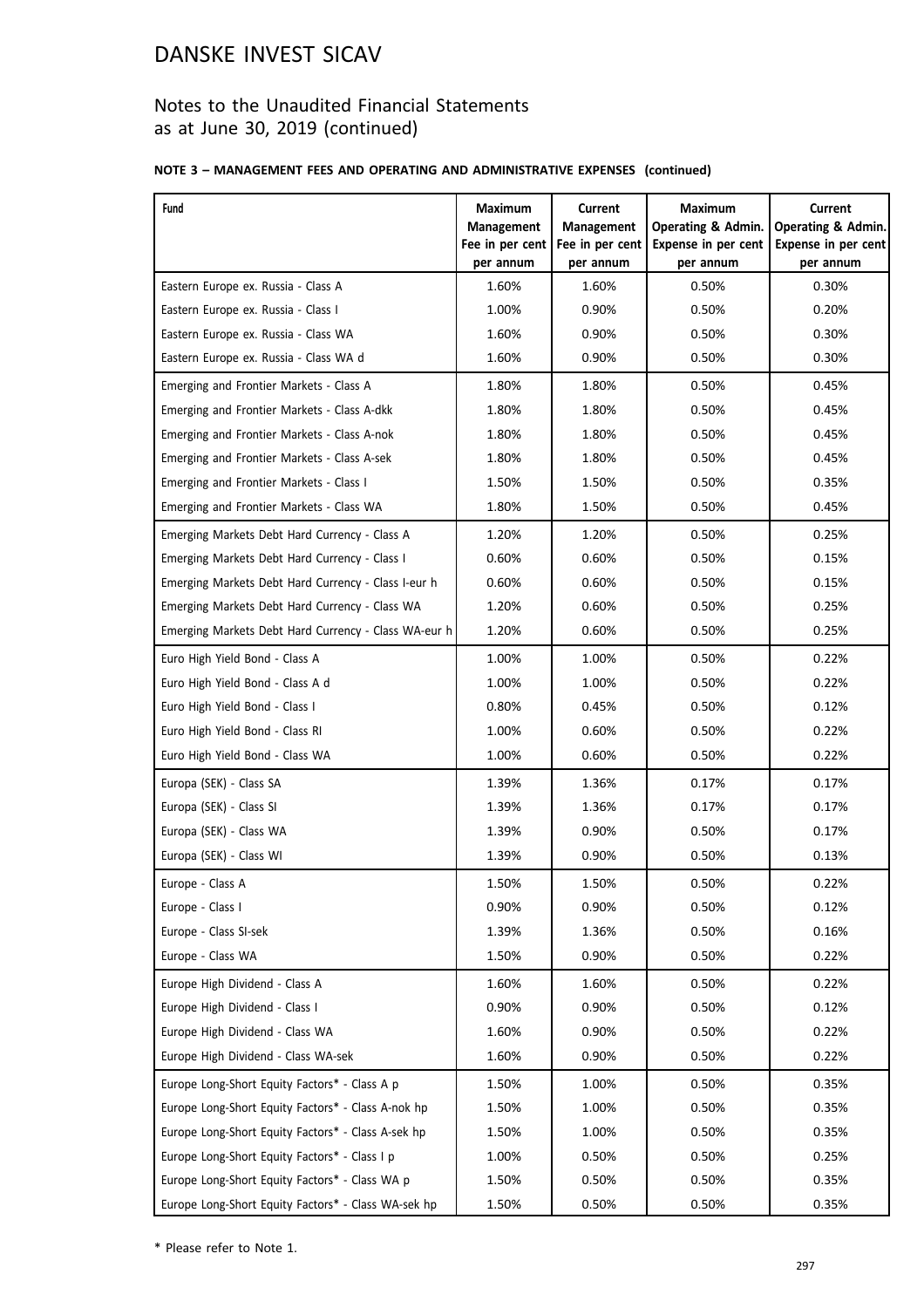## Notes to the Unaudited Financial Statements as at June 30, 2019 (continued)

### **NOTE 3 – MANAGEMENT FEES AND OPERATING AND ADMINISTRATIVE EXPENSES (continued)**

| Fund                                                  | Maximum<br><b>Management</b> | <b>Current</b><br><b>Management</b> | <b>Maximum</b><br>Operating & Admin.    | <b>Current</b><br><b>Operating &amp; Admin.</b> |
|-------------------------------------------------------|------------------------------|-------------------------------------|-----------------------------------------|-------------------------------------------------|
|                                                       | Fee in per cent<br>per annum | Fee in per cent<br>per annum        | <b>Expense in per cent</b><br>per annum | Expense in per cent<br>per annum                |
| Europe Small Cap - Class A-nok                        | 1.60%                        | 1.60%                               | 0.50%                                   | 0.25%                                           |
| Europe Small Cap - Class A-sek                        | 1.60%                        | 1.60%                               | 0.50%                                   | 0.25%                                           |
| Europe Small Cap - Class A                            | 1.60%                        | 1.60%                               | 0.50%                                   | 0.25%                                           |
| Europe Small Cap - Class I                            | 0.90%                        | 0.90%                               | 0.50%                                   | 0.15%                                           |
| Europe Small Cap - Class WA                           | 1.60%                        | 0.90%                               | 0.50%                                   | 0.25%                                           |
| European Bond - Class A                               | 0.80%                        | 0.80%                               | 0.50%                                   | 0.25%                                           |
| European Bond - Class A d                             | 0.80%                        | 0.80%                               | 0.50%                                   | 0.25%                                           |
| European Bond - Class A-nok h                         | 0.80%                        | 0.80%                               | 0.50%                                   | 0.25%                                           |
| European Bond - Class WA                              | 0.80%                        | 0.40%                               | 0.50%                                   | 0.25%                                           |
| European Corporate Sustainable Bond - Class A         | 0.80%                        | 0.80%                               | 0.50%                                   | 0.25%                                           |
| European Corporate Sustainable Bond - Class A d       | 0.80%                        | 0.80%                               | 0.50%                                   | 0.25%                                           |
| European Corporate Sustainable Bond - Class A-nok h   | 0.80%                        | 0.80%                               | 0.50%                                   | 0.25%                                           |
| European Corporate Sustainable Bond - Class A-sek h   | 0.80%                        | 0.80%                               | 0.50%                                   | 0.25%                                           |
| European Corporate Sustainable Bond - Class A-sek hd  | 0.80%                        | 0.80%                               | 0.50%                                   | 0.25%                                           |
| European Corporate Sustainable Bond - Class I         | 0.50%                        | 0.40%                               | 0.50%                                   | 0.15%                                           |
| European Corporate Sustainable Bond - Class I-dkk h d | 0.50%                        | 0.40%                               | 0.50%                                   | 0.15%                                           |
| European Corporate Sustainable Bond - Class I-nok h   | 0.50%                        | 0.40%                               | 0.50%                                   | 0.15%                                           |
| European Corporate Sustainable Bond - Class I-sek h   | 0.50%                        | 0.40%                               | 0.50%                                   | 0.15%                                           |
| European Corporate Sustainable Bond - Class WA        | 0.80%                        | 0.50%                               | 0.50%                                   | 0.25%                                           |
| European Corporate Sustainable Bond - Class WA d      | 0.80%                        | 0.50%                               | 0.50%                                   | 0.25%                                           |
| European Corporate Sustainable Bond - Class WA-sek h  | 0.80%                        | 0.50%                               | 0.50%                                   | 0.25%                                           |
| European Corporate Sustainable Bond - Class WI-sek h  | 0.80%                        | 0.50%                               | 0.50%                                   | 0.25%                                           |
| European Corporate Sustainable Bond - Class WI-sek hd | 0.80%                        | 0.50%                               | 0.50%                                   | 0.25%                                           |
| Germany* - Class A                                    | 1.40%                        | 1.40%                               | 0.50%                                   | 0.25%                                           |
| Germany* - Class A-nok                                | 1.40%                        | 1.40%                               | 0.50%                                   | 0.25%                                           |
| Germany* - Class A-sek                                | 1.40%                        | 1.40%                               | 0.50%                                   | 0.25%                                           |
| Germany* - Class WA                                   | 1.40%                        | 0.90%                               | 0.50%                                   | 0.25%                                           |
| Global Corporate Bonds - Class A                      | 0.80%                        | 0.80%                               | 0.50%                                   | 0.22%                                           |
| Global Corporate Bonds - Class A-nok h                | 0.80%                        | 0.80%                               | 0.50%                                   | 0.22%                                           |
| Global Corporate Bonds - Class A-sek h                | 0.80%                        | 0.80%                               | 0.50%                                   | 0.22%                                           |
| Global Corporate Bonds - Class I                      | 0.60%                        | 0.20%                               | 0.50%                                   | 0.12%                                           |
| Global Corporate Bonds - Class WA                     | 0.80%                        | 0.50%                               | 0.50%                                   | 0.22%                                           |
| Global Corporate Bonds - Class WA-nok h               | 0.80%                        | 0.50%                               | 0.50%                                   | 0.22%                                           |
| Global Corporate Bonds - Class WA-sek h               | 0.80%                        | 0.50%                               | 0.50%                                   | 0.22%                                           |
| Global Corporate Bonds - Class WI-sek h               | 0.80%                        | 0.50%                               | 0.50%                                   | 0.22%                                           |
| Global Emerging Markets - Class A                     | 1.70%                        | 1.70%                               | 0.50%                                   | 0.30%                                           |
| Global Emerging Markets - Class I                     | 1.00%                        | 0.90%                               | 0.50%                                   | 0.20%                                           |
| Global Emerging Markets - Class RI                    | 1.70%                        | 0.90%                               | 0.50%                                   | 0.30%                                           |
| Global Emerging Markets - Class WA                    | 1.70%                        | 0.90%                               | 0.50%                                   | 0.30%                                           |

\* Please refer to Note 1.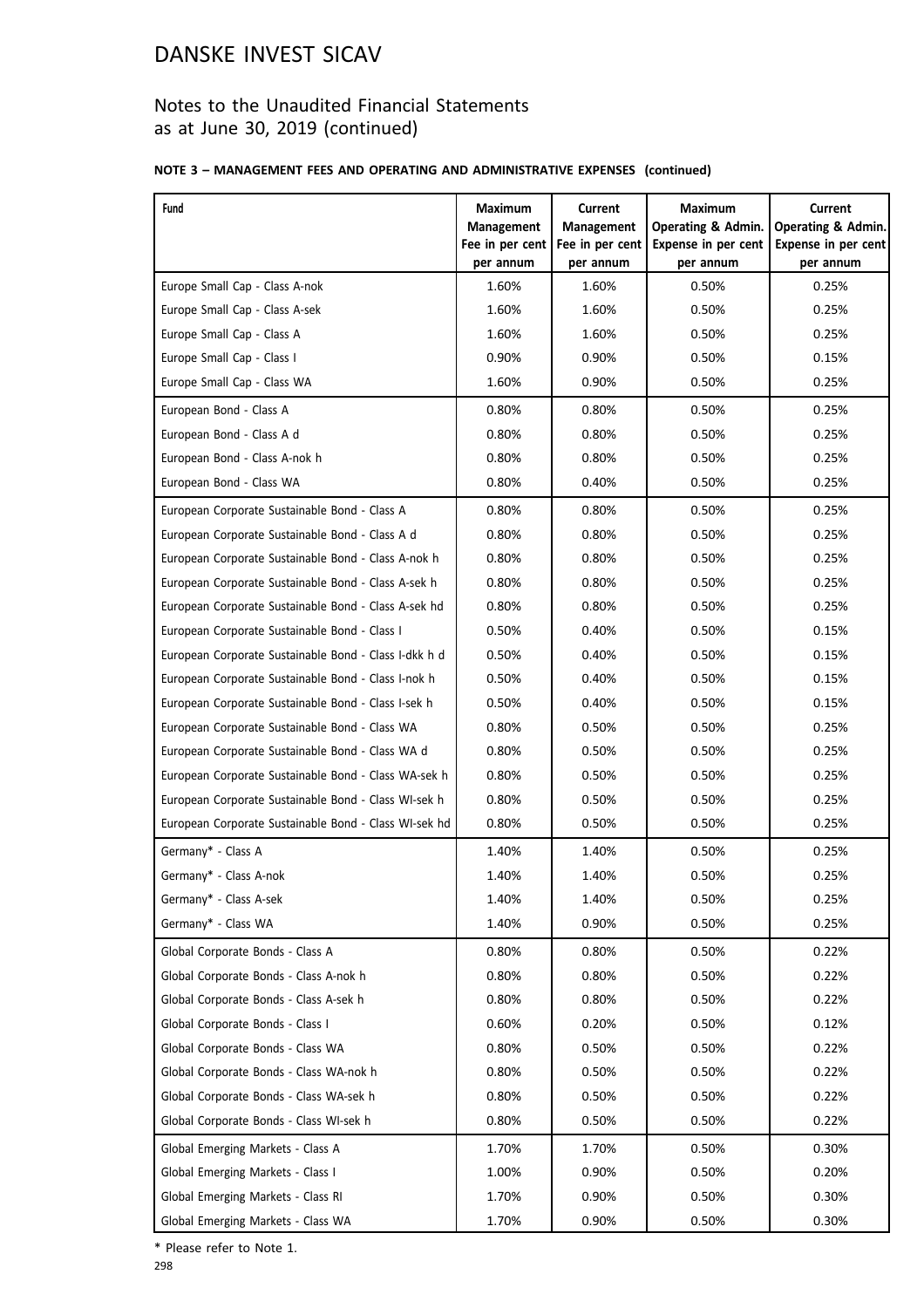## Notes to the Unaudited Financial Statements as at June 30, 2019 (continued)

### **NOTE 3 – MANAGEMENT FEES AND OPERATING AND ADMINISTRATIVE EXPENSES (continued)**

| Fund                                                    | <b>Maximum</b><br><b>Management</b><br>Fee in per cent | <b>Current</b><br>Management<br>Fee in per cent | <b>Maximum</b><br>Operating & Admin.<br>Expense in per cent | <b>Current</b><br><b>Operating &amp; Admin.</b><br>Expense in per cent |
|---------------------------------------------------------|--------------------------------------------------------|-------------------------------------------------|-------------------------------------------------------------|------------------------------------------------------------------------|
| Global Emerging Markets - Class WA-eur                  | per annum<br>1.70%                                     | per annum<br>0.90%                              | per annum<br>0.50%                                          | per annum<br>0.30%                                                     |
| Global Emerging Markets - Class WA-eur d                | 1.70%                                                  | 0.90%                                           | 0.50%                                                       | 0.30%                                                                  |
| Global Emerging Markets - Class WA-sek                  | 1.70%                                                  | 0.90%                                           | 0.50%                                                       | 0.30%                                                                  |
|                                                         |                                                        | 1.70%                                           |                                                             |                                                                        |
| Global Emerging Markets Small Cap - Class A             | 1.70%                                                  |                                                 | 0.50%                                                       | 0.35%                                                                  |
| Global Emerging Markets Small Cap - Class I             | 0.90%                                                  | 0.90%                                           | 0.50%                                                       | 0.25%                                                                  |
| Global Emerging Markets Small Cap - Class WA            | 1.70%                                                  | 0.90%                                           | 0.50%                                                       | 0.35%                                                                  |
| Global Emerging Markets Small Cap - Class WA-eur        | 1.70%                                                  | 0.90%                                           | 0.50%                                                       | 0.35%                                                                  |
| Global High Dividend - Class A                          | 1.60%                                                  | 1.60%                                           | 0.50%                                                       | 0.22%                                                                  |
| Global High Dividend - Class A-nok                      | 1.60%                                                  | 1.60%                                           | 0.50%                                                       | 0.22%                                                                  |
| Global High Dividend - Class A-nok d                    | 1.60%                                                  | 1.60%                                           | 0.50%                                                       | 0.22%                                                                  |
| Global High Dividend - Class A-sek                      | 1.60%                                                  | 1.60%                                           | 0.50%                                                       | 0.22%                                                                  |
| Global High Dividend - Class A-sek d                    | 1.60%                                                  | 1.60%                                           | 0.50%                                                       | 0.22%                                                                  |
| Global High Dividend - Class I                          | 0.90%                                                  | 0.90%                                           | 0.50%                                                       | 0.12%                                                                  |
| Global Inflation Linked Bond - Class A                  | 0.80%                                                  | 0.80%                                           | 0.50%                                                       | 0.22%                                                                  |
| Global Inflation Linked Bond - Class A d                | 0.80%                                                  | 0.80%                                           | 0.50%                                                       | 0.22%                                                                  |
| Global Inflation Linked Bond - Class A-sek h            | 0.80%                                                  | 0.80%                                           | 0.50%                                                       | 0.22%                                                                  |
| Global Inflation Linked Bond - Class I                  | 0.60%                                                  | 0.50%                                           | 0.50%                                                       | 0.12%                                                                  |
| Global Inflation Linked Bond - Class RA                 | 0.80%                                                  | 0.40%                                           | 0.50%                                                       | 0.22%                                                                  |
| Global Inflation Linked Bond - Class WA                 | 0.80%                                                  | 0.40%                                           | 0.50%                                                       | 0.22%                                                                  |
| Global Inflation Linked Bond - Class WA d               | 0.80%                                                  | 0.40%                                           | 0.50%                                                       | 0.22%                                                                  |
| Global Inflation Linked Bond Short Duration - Class A   | 0.80%                                                  | 0.80%                                           | 0.50%                                                       | 0.22%                                                                  |
| Global Inflation Linked Bond Short Duration - Class A d | 0.80%                                                  | 0.80%                                           | 0.50%                                                       | 0.22%                                                                  |
| Global Inflation Linked Bond Short Duration - Class I   | 0.60%                                                  | 0.50%                                           | 0.50%                                                       | 0.12%                                                                  |
| Global Inflation Linked Bond Short Duration - Class RI  | 0.80%                                                  | 0.40%                                           | 0.50%                                                       | 0.22%                                                                  |
| Global Inflation Linked Bond Short Duration - Class WA  | 0.80%                                                  | 0.40%                                           | 0.50%                                                       | 0.22%                                                                  |
| Global StockPicking - Class A                           | 1.60%                                                  | 1.60%                                           | 0.50%                                                       | 0.22%                                                                  |
| Global StockPicking - Class I                           | 0.90%                                                  | 0.90%                                           | 0.50%                                                       | 0.12%                                                                  |
| Global StockPicking - Class RI                          | 1.60%                                                  | 0.90%                                           | 0.50%                                                       | 0.22%                                                                  |
| Global StockPicking - Class WA                          | 1.60%                                                  | 0.90%                                           | 0.50%                                                       | 0.22%                                                                  |
| India - Class A                                         | 1.70%                                                  | 1.70%                                           | 0.50%                                                       | 0.35%                                                                  |
| India - Class WA                                        | 1.70%                                                  | 0.90%                                           | 0.50%                                                       | 0.35%                                                                  |
| India - Class WA-eur d                                  | 1.70%                                                  | 0.90%                                           | 0.50%                                                       | 0.35%                                                                  |
| Japan - Class A                                         | 1.50%                                                  | 1.50%                                           | 0.50%                                                       | 0.40%                                                                  |
| Japan - Class I                                         | 1.00%                                                  | 0.65%                                           | 0.50%                                                       | 0.30%                                                                  |
| Japan - Class WA                                        | 1.50%                                                  | 0.90%                                           | 0.50%                                                       | 0.40%                                                                  |
| Japan - Class WA-eur d                                  | 1.50%                                                  | 0.90%                                           | 0.50%                                                       | 0.40%                                                                  |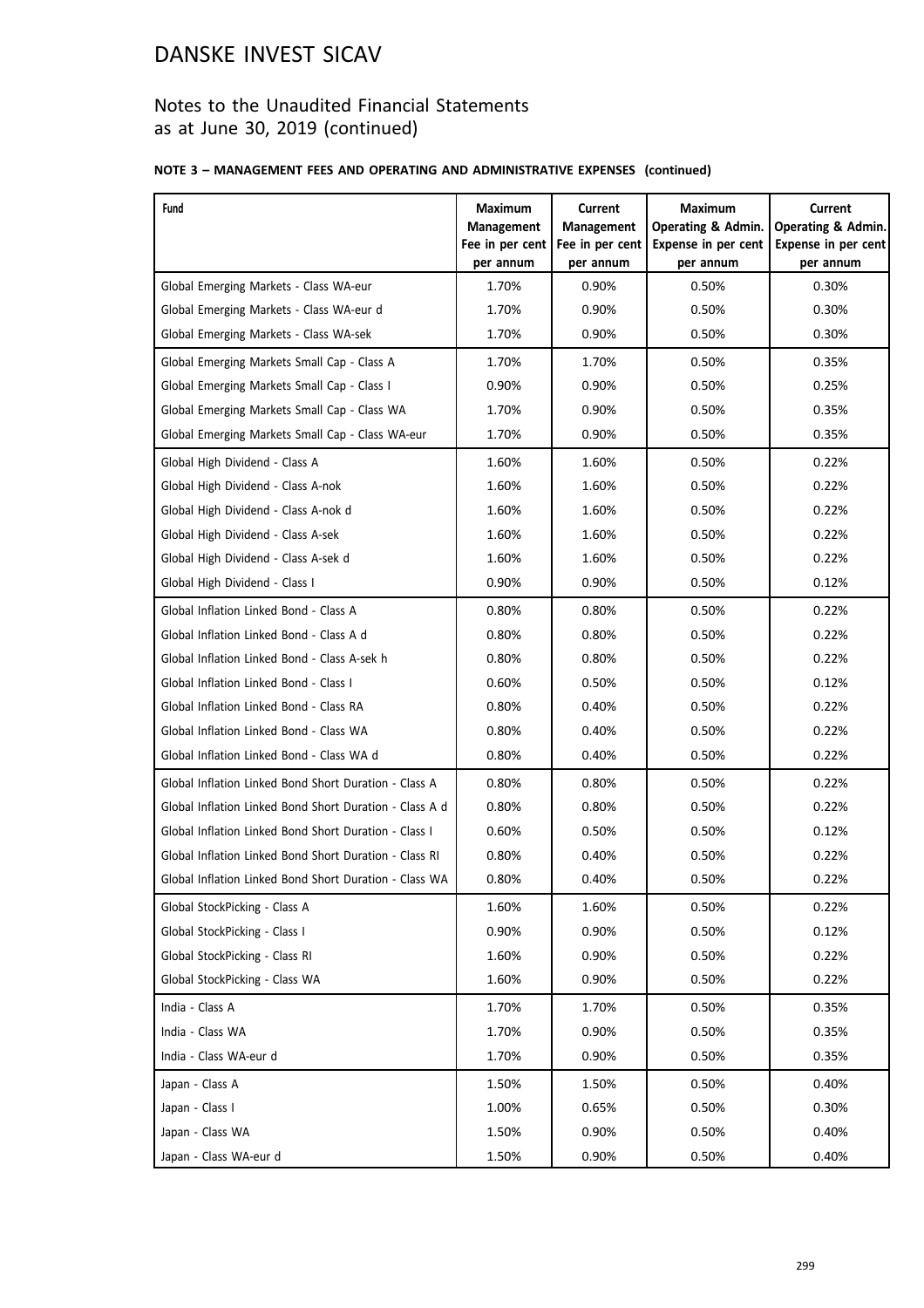## Notes to the Unaudited Financial Statements as at June 30, 2019 (continued)

### **NOTE 3 – MANAGEMENT FEES AND OPERATING AND ADMINISTRATIVE EXPENSES (continued)**

| Fund                                           | <b>Maximum</b><br>Management | <b>Current</b><br><b>Management</b> | <b>Maximum</b><br><b>Operating &amp; Admin.</b> | <b>Current</b><br><b>Operating &amp; Admin.</b> |
|------------------------------------------------|------------------------------|-------------------------------------|-------------------------------------------------|-------------------------------------------------|
|                                                | Fee in per cent<br>per annum | Fee in per cent<br>per annum        | Expense in per cent<br>per annum                | Expense in per cent<br>per annum                |
| Multi Asset Inflation Strategy - Class A       | 1.00%                        | 0.90%                               | 0.50%                                           | 0.22%                                           |
| Multi Asset Inflation Strategy - Class A-sek h | 1.00%                        | 0.90%                               | 0.50%                                           | 0.22%                                           |
| Multi Asset Inflation Strategy - Class I       | 0.75%                        | 0.45%                               | 0.50%                                           | 0.12%                                           |
| Multi Asset Inflation Strategy - Class WA      | 0.75%                        | 0.45%                               | 0.50%                                           | 0.22%                                           |
| Nordic Corporate Bond - Class A                | 0.80%                        | 0.80%                               | 0.50%                                           | 0.25%                                           |
| Nordic Corporate Bond - Class A d              | 0.80%                        | 0.80%                               | 0.50%                                           | 0.25%                                           |
| Nordic Corporate Bond - Class A-sek hd         | 0.80%                        | 0.80%                               | 0.50%                                           | 0.25%                                           |
| Nordic Corporate Bond - Class I                | 0.60%                        | 0.40%                               | 0.50%                                           | 0.15%                                           |
| Nordic Corporate Bond - Class I-nok h          | 0.60%                        | 0.40%                               | 0.50%                                           | 0.15%                                           |
| Nordic Corporate Bond - Class RA               | 0.80%                        | 0.50%                               | 0.50%                                           | 0.25%                                           |
| Nordic Corporate Bond - Class RI               | 0.80%                        | 0.50%                               | 0.50%                                           | 0.25%                                           |
| Nordic Corporate Bond - Class WA               | 0.80%                        | 0.50%                               | 0.50%                                           | 0.25%                                           |
| Russia - Class A                               | 2.00%                        | 2.00%                               | 0.50%                                           | 0.45%                                           |
| Russia - Class I                               | 1.00%                        | 1.00%                               | 0.50%                                           | 0.35%                                           |
| Russia - Class WA                              | 2.00%                        | 1.00%                               | 0.50%                                           | 0.45%                                           |
| Russia - Class WA-eur d                        | 2.00%                        | 1.00%                               | 0.50%                                           | 0.45%                                           |
| Sverige - Class A                              | 1.50%                        | 1.50%                               | 0.50%                                           | 0.17%                                           |
| Sverige - Class SA                             | 1.21%                        | 1.15%                               | 0.17%                                           | 0.17%                                           |
| Sverige - Class SA d                           | 1.21%                        | 1.15%                               | 0.17%                                           | 0.17%                                           |
| Sverige - Class SI                             | 1.21%                        | 1.15%                               | 0.17%                                           | 0.17%                                           |
| Sverige - Class WA                             | 1.21%                        | 0.75%                               | 0.50%                                           | 0.17%                                           |
| Sverige - Class WA d                           | 1.21%                        | 0.75%                               | 0.50%                                           | 0.17%                                           |
| Sverige - Class WI                             | 1.21%                        | 0.75%                               | 0.50%                                           | 0.13%                                           |
| Sverige Europa* - Class SA                     | 1.39%                        | 1.35%                               | 0.17%                                           | 0.17%                                           |
| Sverige Europa* - Class SI                     | 1.39%                        | 1.35%                               | 0.17%                                           | 0.17%                                           |
| Sverige Fokus* - Class SA                      | 1.44%                        | 1.35%                               | 0.17%                                           | 0.17%                                           |
| Sverige Kort Ränta - Class SA                  | 0.20%                        | 0.16%                               | 0.10%                                           | 0.04%                                           |
| Sverige Kort Ränta - Class SA d                | 0.20%                        | 0.16%                               | 0.10%                                           | 0.04%                                           |
| Sverige Kort Ränta - Class SI                  | 0.20%                        | 0.16%                               | 0.10%                                           | 0.04%                                           |
| Sverige Kort Ränta - Class SI d                | 0.20%                        | 0.16%                               | 0.10%                                           | 0.04%                                           |
| Sverige Kort Ränta - Class WA                  | 0.20%                        | 0.10%                               | 0.50%                                           | 0.04%                                           |
| Sverige Kort Ränta - Class WA d                | 0.20%                        | 0.10%                               | 0.50%                                           | 0.04%                                           |
| Sverige Kort Ränta - Class WI                  | 0.20%                        | 0.10%                               | 0.50%                                           | 0.00%                                           |
| Sverige Kort Ränta - Class WI d                | 0.20%                        | 0.10%                               | 0.50%                                           | 0.00%                                           |
| Sverige Ränta - Class SA                       | 0.39%                        | 0.39%                               | 0.11%                                           | 0.11%                                           |
| Sverige Ränta - Class SA d                     | 0.39%                        | 0.39%                               | 0.11%                                           | 0.11%                                           |
| Sverige Ränta - Class SI                       | 0.39%                        | 0.39%                               | 0.11%                                           | 0.11%                                           |
| Sverige Ränta - Class WA                       | 0.39%                        | 0.30%                               | 0.50%                                           | 0.11%                                           |
| Sverige Ränta - Class WA d                     | 0.39%                        | 0.30%                               | 0.50%                                           | 0.11%                                           |

\* Please refer to Note 1.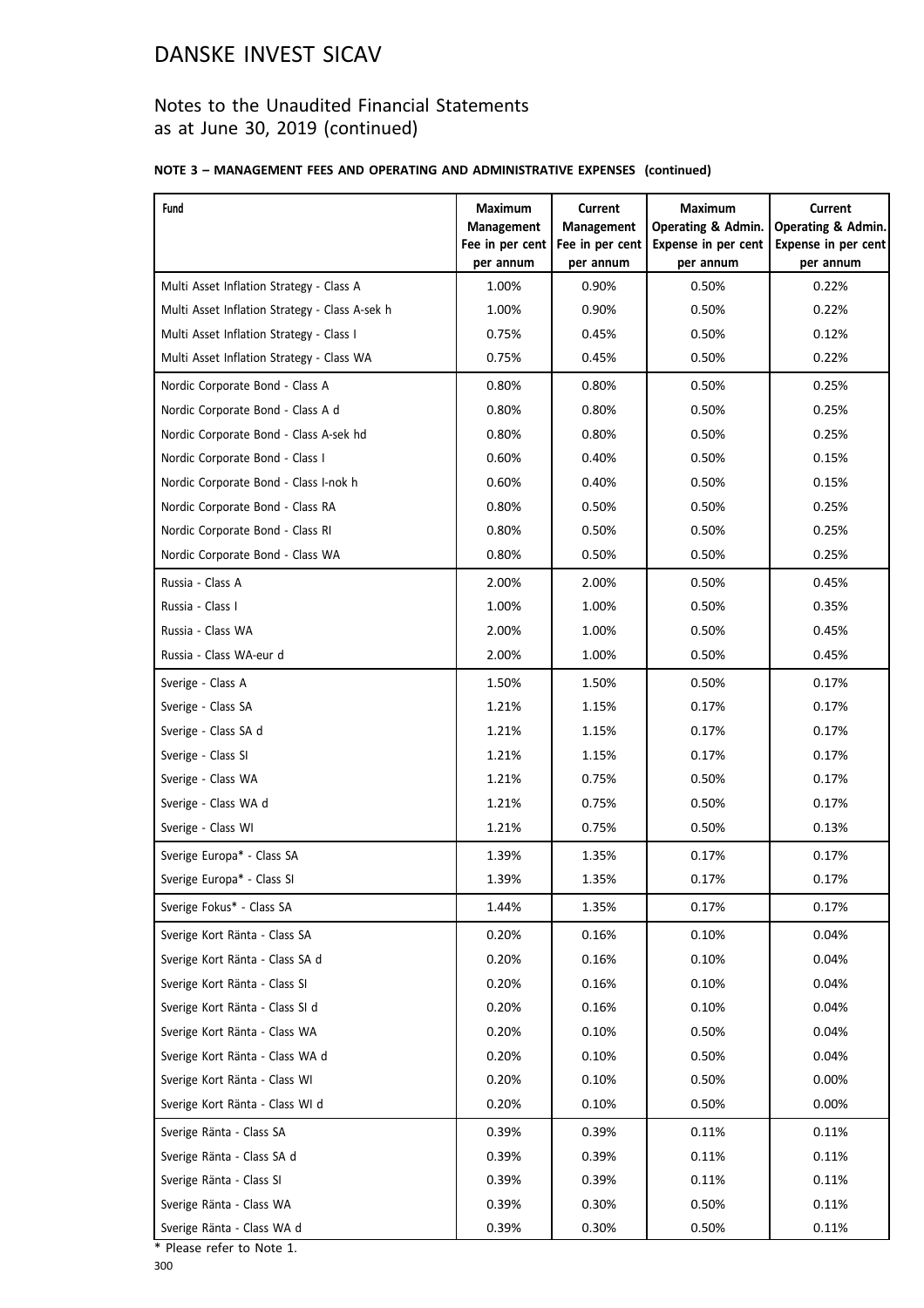## Notes to the Unaudited Financial Statements as at June 30, 2019 (continued)

### **NOTE 3 – MANAGEMENT FEES AND OPERATING AND ADMINISTRATIVE EXPENSES (continued)**

| Fund                                        | Maximum<br><b>Management</b><br>Fee in per cent<br>per annum | Current<br><b>Management</b><br>Fee in per cent<br>per annum | <b>Maximum</b><br><b>Operating &amp; Admin.</b><br>Expense in per cent<br>per annum | <b>Current</b><br><b>Operating &amp; Admin.</b><br>Expense in per cent<br>per annum |
|---------------------------------------------|--------------------------------------------------------------|--------------------------------------------------------------|-------------------------------------------------------------------------------------|-------------------------------------------------------------------------------------|
| Sverige Ränta - Class WI                    | 0.39%                                                        | 0.30%                                                        | 0.50%                                                                               | 0.07%                                                                               |
| Sverige Ränta - Class WI d                  | 0.39%                                                        | 0.30%                                                        | 0.50%                                                                               | 0.07%                                                                               |
| Sverige Real Ränta - Class SA               | 0.53%                                                        | 0.53%                                                        | 0.13%                                                                               | 0.13%                                                                               |
| Sverige Real Ränta - Class SI               | 0.53%                                                        | 0.53%                                                        | 0.13%                                                                               | 0.13%                                                                               |
| Sverige Real Ränta - Class WI               | 0.53%                                                        | 0.30%                                                        | 0.50%                                                                               | 0.09%                                                                               |
| Sverige Småbolag - Class SA                 | 1.50%                                                        | 1.25%                                                        | 0.50%                                                                               | 0.22%                                                                               |
| Sverige Småbolag - Class SI                 | 1.50%                                                        | 1.25%                                                        | 0.50%                                                                               | 0.26%                                                                               |
| Sverige Småbolag - Class WA                 | 0.90%                                                        | 0.90%                                                        | 0.50%                                                                               | 0.22%                                                                               |
| Swedish Bond - Class A                      | 0.80%                                                        | 0.80%                                                        | 0.50%                                                                               | 0.22%                                                                               |
| Swedish Bond - Class WI                     | 0.80%                                                        | 0.40%                                                        | 0.50%                                                                               | 0.22%                                                                               |
| Swedish Bond - Class Y (Sverige Ränta Plus) | 0.80%                                                        | 0.50%                                                        | 0.50%                                                                               | 0.22%                                                                               |
| US High Yield Bond - Class I                | 0.60%                                                        | 0.60%                                                        | 0.50%                                                                               | 0.15%                                                                               |
| US High Yield Bond - Class WA               | 1.30%                                                        | 0.65%                                                        | 0.50%                                                                               | 0.25%                                                                               |
| US High Yield Bond - Class WA-eur h         | 1.30%                                                        | 0.65%                                                        | 0.50%                                                                               | 0.25%                                                                               |
| Global Index - Class SA                     | 0.37%                                                        | 0.34%                                                        | 0.13%                                                                               | 0.13%                                                                               |
| Global Index - Class SI                     | 0.37%                                                        | 0.34%                                                        | 0.13%                                                                               | 0.13%                                                                               |
| Global Index - Class WA                     | 0.37%                                                        | 0.20%                                                        | 0.50%                                                                               | 0.13%                                                                               |
| Global Index - Class WI                     | 0.37%                                                        | 0.20%                                                        | 0.50%                                                                               | 0.09%                                                                               |
| SRI Global - Class SA                       | 0.43%                                                        | 0.40%                                                        | 0.13%                                                                               | 0.13%                                                                               |
| SRI Global - Class SA d                     | 0.43%                                                        | 0.40%                                                        | 0.13%                                                                               | 0.13%                                                                               |
| SRI Global - Class SI                       | 0.43%                                                        | 0.40%                                                        | 0.13%                                                                               | 0.13%                                                                               |
| SRI Global - Class SI d                     | 0.43%                                                        | 0.40%                                                        | 0.13%                                                                               | 0.13%                                                                               |
| SRI Global - Class WA                       | 0.43%                                                        | 0.25%                                                        | 0.50%                                                                               | 0.13%                                                                               |
| SRI Global - Class WA d                     | 0.43%                                                        | 0.25%                                                        | 0.50%                                                                               | 0.13%                                                                               |
| SRI Global - Class WI                       | 0.43%                                                        | 0.25%                                                        | 0.50%                                                                               | 0.09%                                                                               |
| SRI Global - Class WI d                     | 0.43%                                                        | 0.25%                                                        | 0.50%                                                                               | 0.09%                                                                               |
| Sverige Beta - Class SA                     | 0.23%                                                        | 0.22%                                                        | 0.10%                                                                               | 0.10%                                                                               |
| Sverige Beta - Class SA d                   | 0.23%                                                        | 0.22%                                                        | 0.10%                                                                               | 0.10%                                                                               |
| Sverige Beta - Class SI                     | 0.23%                                                        | 0.22%                                                        | 0.10%                                                                               | 0.10%                                                                               |
| Sverige Beta - Class WA                     | 0.23%                                                        | 0.20%                                                        | 0.50%                                                                               | 0.10%                                                                               |
| Sverige Beta - Class WA d                   | 0.23%                                                        | 0.20%                                                        | 0.50%                                                                               | 0.10%                                                                               |
| Sverige Beta - Class WI                     | 0.23%                                                        | 0.20%                                                        | 0.50%                                                                               | 0.06%                                                                               |
| Sverige Beta - Class WI d                   | 0.23%                                                        | 0.20%                                                        | 0.50%                                                                               | 0.06%                                                                               |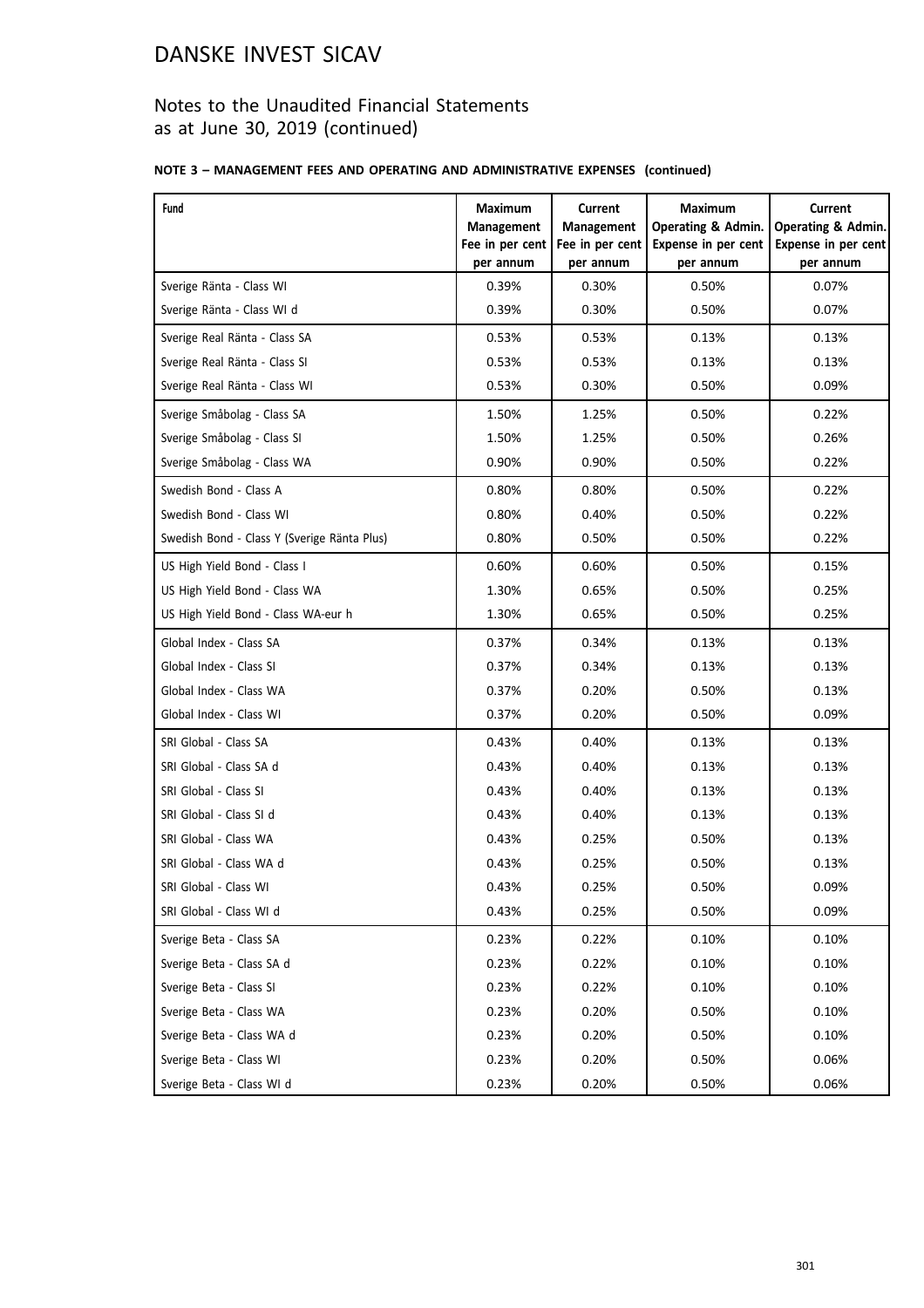### Notes to the Unaudited Financial Statements as at June 30, 2019 (continued)

#### **NOTE 4 – PERFORMANCE FEES**

#### Performance fees

The Investment Manager is also entitled to receive a performance fee from the fund Danske Invest SICAV - Eastern Europe Absolute and Danske Invest SICAV - Europe Long-Short Equity Factors\*, calculated, accrued and locked on each Valuation Day and paid annually in arrears on or after the last Valuation Day in each financial year. If a performance fee is payable in relation to a relevant Class, the performance fee shall be an amount equal to 20% of the Outperformance.

Between two successive calculation dates the Outperformance will be calculated for each relevant Class as the Net Asset Value per Share before additional performance fee accruals minus the higher of:

- The Net Asset Value per Share at the end of the immediately preceding Valuation Day, accrued with the Hurdle Rate (as defined below) and
- The High Water Mark Net Asset Value (as defined below) accrued with the Hurdle Rate (as defined below).

The High Water Mark Net Asset Value per Share is defined as the greater of:

- The Net Asset Value per Share of the relevant Class being the Subscription Price at which Shares of the Class was issued on the launch of the Sub Class; and
- The Net Asset Value per Share of the relevant Class at the end of the immediately preceding Valuation Day, on which a performance fee was charged.

| <b>Share Class Currency</b> | <b>Hurdle Rates</b>                                |
|-----------------------------|----------------------------------------------------|
| <b>CHF</b>                  | Swiss Average Rate O/N (SARON)**                   |
| <b>EUR</b>                  | EMMI EURO Overnight Index Average (EONIA)**        |
| <b>NOK</b>                  | Norwegian Overnight Weighted Average Rate (NOWA)** |
| <b>SEK</b>                  | Stockholm Interbank Offered Rate T/N (STIB1D)**    |
| <b>USD</b>                  | US Federal Funds effective rate (FEDLO1)**         |

Each time the class outperforms, the outperformance is locked in favour of the Investment Manager. Whenever a positive outperformance level, previously reached, is not achieved thereafter, a High Water Mark Net Asset Value per Share is memorised for the purpose of the performance fee calculation.

Since the performance fees are calculated, accrued and locked on each valuation day and paid annually it is possible that the value of the Shares of Shareholders may reflect performance fees accrued during a part of a year even though they may incur overall losses during such year as a result of the time at which they subscribe or redeem Shares.

The Board of Directors of the Fund has decided, effective from August 1, 2018 and until further notice, to introduce a zero percentage floor for currencies, where the actual rate would be negative. This will have a positive impact (less performance fees charged) on currencies where the actual rate is negative and a zero impact on currencies where the actual rate is positive.

\* Please refer to Note 1.

\**\*Bloomberg ticker /administrators not yet ESMA-registered.*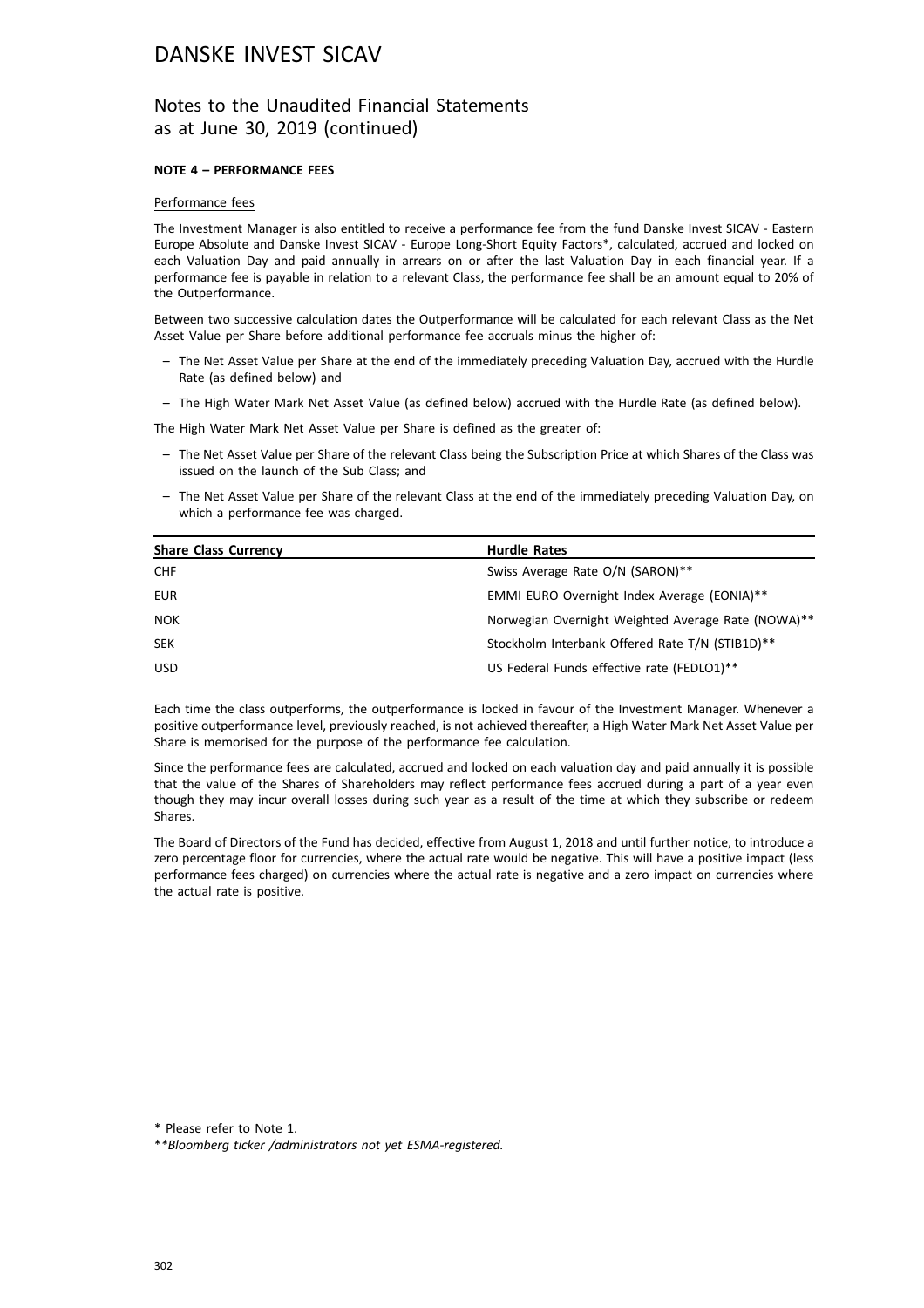### Notes to the Unaudited Financial Statements as at June 30, 2019 (continued)

#### **NOTE 4 – PERFORMANCE FEES (continued)**

| <b>Fund</b>                                         | <b>ISIN</b>  | Performance Fee in per cent per<br>annum |
|-----------------------------------------------------|--------------|------------------------------------------|
| Eastern Europe Absolute - Class A p                 | LU0644011495 |                                          |
| Eastern Europe Absolute - Class A-sek hp            | LU0644011651 |                                          |
| Eastern Europe Absolute - Class I p                 | LU0644011735 |                                          |
| Eastern Europe Absolute - Class WA p                | LU1687330545 |                                          |
| Eastern Europe Absolute - Class WA-sek hp           | LU1678979599 |                                          |
| Eastern Europe Absolute - Class WI p                | LU1561551018 | 20% of the Outperformance as             |
| Eastern Europe Absolute - Class WI-sek hp           | LU1678979326 | described in the current Prospectus      |
| Europe Long-Short Equity Factors* - Class A p       | LU1932898437 |                                          |
| Europe Long-Short Equity Factors* - Class A-nok hp  | LU1932898940 |                                          |
| Europe Long-Short Equity Factors* - Class A-sek hp  | LU1932898601 |                                          |
| Europe Long-Short Equity Factors* - Class I p       | LU1932898353 |                                          |
| Europe Long-Short Equity Factors* - Class WA p      | LU1932898510 |                                          |
| Europe Long-Short Equity Factors* - Class WA-sek hp | LU1932898783 |                                          |

#### **NOTE 5 – SUBSCRIPTION TAX**

Under current law and practice, the Fund is liable, to an annual subscription tax of 0.05% except those funds or Share Classes, which may benefit from the lower rate of 0.01% as more fully described in article 174 of the 2010 Laws. No such tax is due on the portion of assets of the fund invested in other Luxembourg UCITS or UCIs (if any) provided that such assets have already been subject to the subscription tax. This tax is payable quarterly and calculated on the basis of the fund's net assets at the end of the relevant quarter.

#### **NOTE 6 – SECURITIES LENDING AND COLLATERIZED SECURITIES**

The Fund had entered into fully collateralized securities lending agreements through high quality financial institutions.

On June 30, 2019, the overall value of the collaterized securities amounted by the funds to:

|                                             | Currency   | Market Value of<br>Securities Lent |
|---------------------------------------------|------------|------------------------------------|
| Aktiv Förmögenhetsförvaltning               | <b>SEK</b> | 84,148,429                         |
| China                                       | <b>USD</b> | 221,280                            |
| Emerging Markets Debt Hard Currency         | <b>USD</b> | 14,599,162                         |
| Euro High Yield Bond                        | <b>EUR</b> | 2,666,860                          |
| Europe Small Cap                            | EUR        | 4,722,456                          |
| European Corporate Sustainable Bond         | <b>EUR</b> | 45,307,979                         |
| Global Corporate Bonds                      | <b>EUR</b> | 20,367,541                         |
| Global Emerging Markets Small Cap           | <b>USD</b> | 266,982                            |
| <b>Global Inflation Linked Bond</b>         | <b>EUR</b> | 408,053                            |
| Global Inflation Linked Bond Short Duration | <b>EUR</b> | 13,840,594                         |
| Nordic Corporate Bond                       | <b>EUR</b> | 1,025,589                          |
| Sverige                                     | <b>SEK</b> | 34,665,949                         |
| Sverige Ränta                               | <b>SEK</b> | 295,505,939                        |
| Swedish Bond                                | <b>SEK</b> | 51,527,930                         |
| US High Yield Bond                          | <b>USD</b> | 383,193                            |

The transaction revenue amounts are included under the heading Income on Securities Lending in the Statement of Operations and Changes in Net Assets.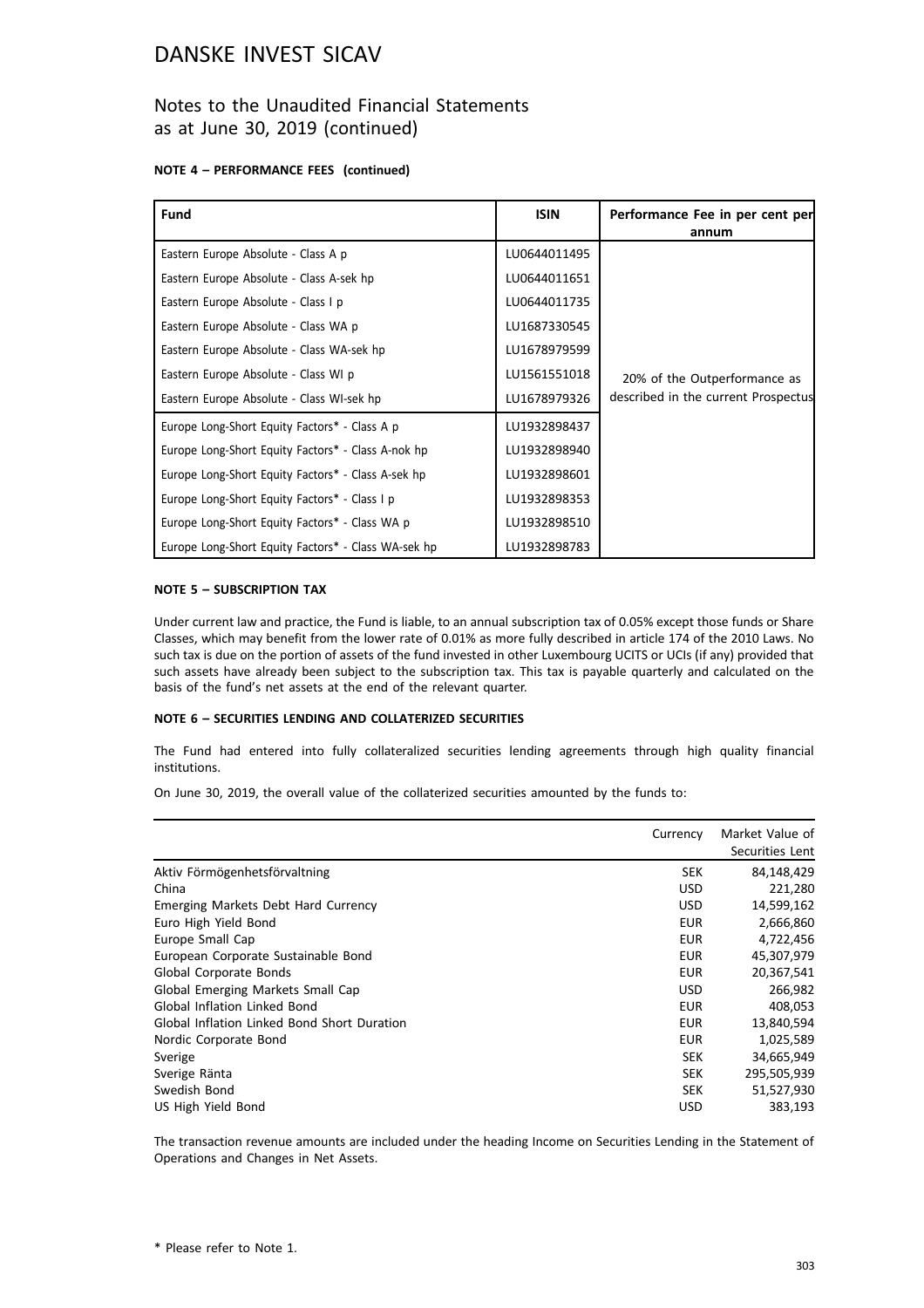### Notes to the Unaudited Financial Statements as at June 30, 2019 (continued)

#### **NOTE 7 – FORWARD FOREIGN EXCHANGE CONTRACTS**

As at June 30, 2019, the following forward foreign exchange contracts were outstanding:

#### **Danske Invest SICAV - Danish Mortgage Bond**

| Unrealised<br>gain/(loss)<br>(DKK) | Maturity   | Sale        |            | Purchase    |            |
|------------------------------------|------------|-------------|------------|-------------|------------|
| 7,759                              | 17/09/2019 | 664,708     | <b>DKK</b> | 100,000     | <b>CHF</b> |
| 1,014                              | 17/09/2019 | 2,681,181   | <b>SEK</b> | 1,894,591   | <b>DKK</b> |
| 51                                 | 17/09/2019 | 14,949      | <b>EUR</b> | 111,563     | <b>DKK</b> |
| 4                                  | 17/09/2019 | 11,727      | <b>NOK</b> | 8,995       | <b>DKK</b> |
| (198, 377)                         | 17/09/2019 | 328,097,203 | <b>DKK</b> | 43,957,130  | <b>EUR</b> |
| 16,092                             | 17/09/2019 | 1,559,976   | <b>DKK</b> | 2,055,602   | <b>NOK</b> |
| 4,632,982                          | 17/09/2019 | 356,570,825 | <b>DKK</b> | 511,440,751 | <b>SEK</b> |
| 4,459,525                          |            |             |            |             |            |

### **Danske Invest SICAV - Eastern Europe**

|            |          |            |       |            | Unrealised     |
|------------|----------|------------|-------|------------|----------------|
|            |          |            |       |            | gain           |
|            | Purchase |            | Sale  | Maturity   | (EUR)          |
| <b>TRY</b> | 10,000   | <b>USD</b> | 1,729 | 01/07/2019 | 4              |
|            |          |            |       |            | $\overline{a}$ |

#### **Danske Invest SICAV - Eastern Europe Absolute**

|            | Purchase    |            | Sale       | Maturity   | Unrealised<br>gain/(loss)<br>(EUR) |
|------------|-------------|------------|------------|------------|------------------------------------|
| <b>EUR</b> | 124,572     | <b>SEK</b> | 1,325,321  | 17/09/2019 | (785)                              |
| <b>SEK</b> | 123,887,263 | <b>EUR</b> | 11,553,369 | 17/09/2019 | 164,589                            |
|            |             |            |            |            | 163,804                            |

#### **Danske Invest SICAV - Emerging Markets Debt Hard Currency**

|            | Purchase    |            | Sale        | Maturity   | Unrealised<br>gain/(loss)<br>(USD) |
|------------|-------------|------------|-------------|------------|------------------------------------|
| EUR        | 438,123,581 | <b>USD</b> | 500,508,791 | 17/09/2019 | 1,409,965                          |
| <b>USD</b> | 391,559     | JPY        | 42,091,000  | 17/09/2019 | (1,655)                            |
| <b>USD</b> | 61,890,412  | <b>EUR</b> | 54,211,379  | 17/09/2019 | (213, 401)                         |
|            |             |            |             |            | 1,194,909                          |

#### **Danske Invest SICAV - Euro High Yield Bond**

|            |          |            |           |            | Unrealised<br>gain/(loss) |
|------------|----------|------------|-----------|------------|---------------------------|
|            | Purchase |            | Sale      | Maturity   | (EUR)                     |
| <b>EUR</b> | 524,092  | <b>SEK</b> | 5,613,000 | 17/09/2019 | (7,336)                   |
| <b>EUR</b> | 447,347  | <b>USD</b> | 511,000   | 17/09/2019 | 1,305                     |
|            |          |            |           |            | (6,031)                   |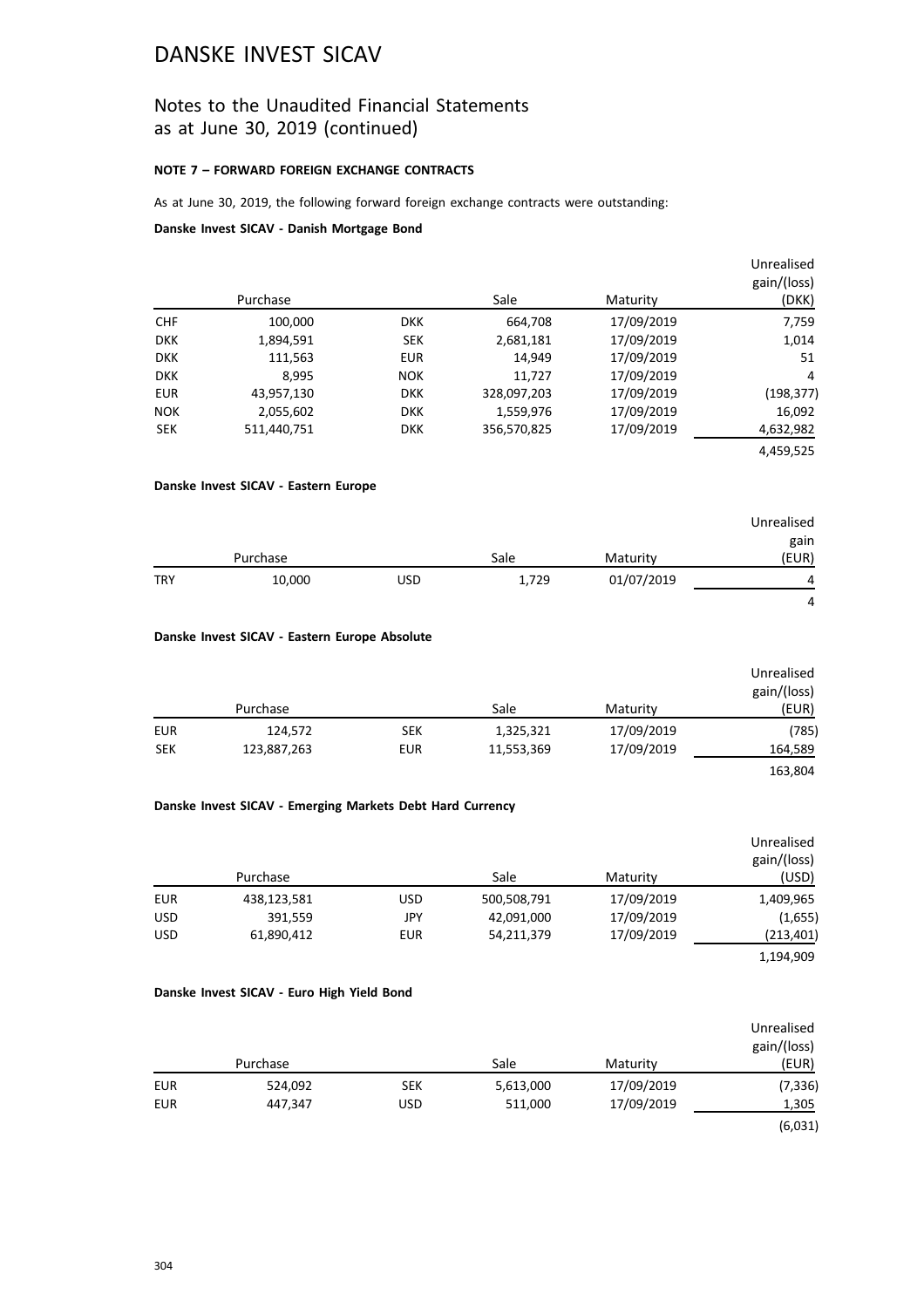## Notes to the Unaudited Financial Statements as at June 30, 2019 (continued)

#### **NOTE 7 – FORWARD FOREIGN EXCHANGE CONTRACTS (continued)**

#### **Danske Invest SICAV - Europe Long-Short Equity Factors\***

|            |            |            |            |            | Unrealised<br>gain/(loss) |
|------------|------------|------------|------------|------------|---------------------------|
|            | Purchase   |            | Sale       | Maturity   | (EUR)                     |
| <b>CHF</b> | 2,633,000  | <b>EUR</b> | 2,350,320  | 17/09/2019 | 22,731                    |
| <b>DKK</b> | 1,102,000  | <b>EUR</b> | 147,663    | 17/09/2019 | 52                        |
| <b>EUR</b> | 2,795,934  | <b>DKK</b> | 20,868,000 | 17/09/2019 | (1,268)                   |
| <b>EUR</b> | 1,465,977  | <b>NOK</b> | 14,418,000 | 17/09/2019 | (13,000)                  |
| <b>EUR</b> | 5,408,792  | <b>SEK</b> | 58,000,000 | 17/09/2019 | (77, 223)                 |
| <b>EUR</b> | 12,578,523 | GBP        | 11,230,000 | 17/09/2019 | 62,635                    |
| <b>EUR</b> | 7,206,870  | <b>CHF</b> | 8,092,000  | 17/09/2019 | (86, 168)                 |
| GBP        | 1,724,000  | <b>EUR</b> | 1,929,171  | 17/09/2019 | (7, 738)                  |
| <b>NOK</b> | 98,000     | <b>EUR</b> | 9.959      | 17/09/2019 | 93                        |
| <b>SEK</b> | 196,500    | <b>EUR</b> | 18,325     | 17/09/2019 | 261                       |
|            |            |            |            |            | (99,625)                  |

#### **Danske Invest SICAV - European Bond**

|            |            |            |           |            | Unrealised<br>gain |
|------------|------------|------------|-----------|------------|--------------------|
|            | Purchase   |            | Sale      | Maturity   | (EUR)              |
| <b>NOK</b> | 84,703,812 | <b>EUR</b> | 8,620,752 | 17/09/2019 | 85,440             |
|            |            |            |           |            | 85,440             |

#### **Danske Invest SICAV - European Corporate Sustainable Bond**

|            | Purchase      |            | Sale          | Maturity   | Unrealised<br>gain/(loss)<br>(EUR) |
|------------|---------------|------------|---------------|------------|------------------------------------|
| <b>DKK</b> | 247,035,003   | <b>EUR</b> | 33,098,586    | 17/09/2019 | 13,633                             |
| <b>EUR</b> | 268           | <b>DKK</b> | 2,000         | 17/09/2019 | 0                                  |
| <b>EUR</b> | 33,347,720    | <b>USD</b> | 38,100,000    | 17/09/2019 | 77,410                             |
| <b>EUR</b> | 43,233,179    | <b>NOK</b> | 425,380,000   | 17/09/2019 | (376,631)                          |
| <b>EUR</b> | 116,108,760   | <b>SEK</b> | 1,244,804,608 | 17/09/2019 | (1,676,402)                        |
| <b>NOK</b> | 262,675,422   | <b>EUR</b> | 26,694,786    | 17/09/2019 | 233,664                            |
| <b>SEK</b> | 2,300,853,739 | <b>EUR</b> | 214,642,740   | 17/09/2019 | 3,065,402                          |
|            |               |            |               |            | 1,337,076                          |

#### **Danske Invest SICAV - Global Corporate Bonds**

|            | Purchase      |            | Sale        | Maturity   | Unrealised<br>gain/(loss)<br>(EUR) |
|------------|---------------|------------|-------------|------------|------------------------------------|
| <b>EUR</b> | 204,976       | <b>NOK</b> | 2,008,791   | 17/09/2019 | (1,502)                            |
| <b>EUR</b> | 375,837       | <b>SEK</b> | 3,998,379   | 17/09/2019 | (2,721)                            |
| <b>NOK</b> | 1,170,968,392 | <b>EUR</b> | 119,103,756 | 17/09/2019 | 1,252,995                          |
| <b>SEK</b> | 519,529,136   | <b>EUR</b> | 48,454,970  | 17/09/2019 | 732,701                            |
|            |               |            |             |            | 1,981,473                          |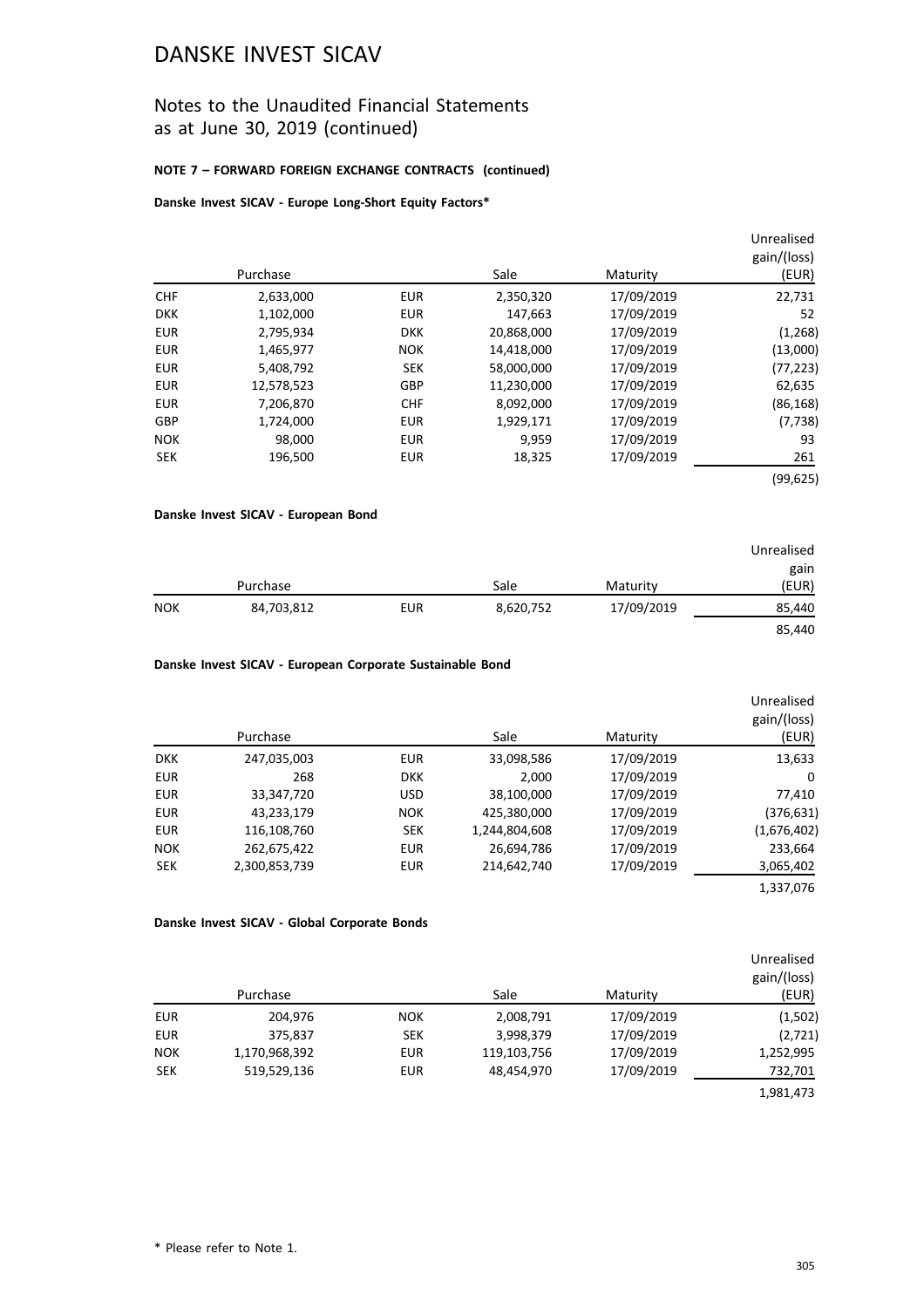## Notes to the Unaudited Financial Statements as at June 30, 2019 (continued)

### **NOTE 7 – FORWARD FOREIGN EXCHANGE CONTRACTS (continued)**

### **Danske Invest SICAV - Global Inflation Linked Bond**

|            |           |            |            |            | Unrealised<br>gain/(loss) |
|------------|-----------|------------|------------|------------|---------------------------|
|            | Purchase  |            | Sale       | Maturity   | (EUR)                     |
| <b>EUR</b> | 111,211   | <b>NZD</b> | 190.000    | 30/07/2019 | (637)                     |
| <b>EUR</b> | 128.774   | <b>AUD</b> | 210,000    | 30/07/2019 | (399)                     |
| <b>EUR</b> | 3,695,951 | <b>GBP</b> | 3,320,000  | 30/07/2019 | (8,550)                   |
| <b>EUR</b> | 46.889    | <b>DKK</b> | 350,000    | 30/07/2019 | (11)                      |
| <b>EUR</b> | 5,827,282 | <b>USD</b> | 6,640,000  | 30/07/2019 | 8,029                     |
| <b>EUR</b> | 540,527   | CAD        | 810,000    | 30/07/2019 | (1,841)                   |
| <b>EUR</b> | 606,420   | JPY        | 74,050,000 | 30/07/2019 | 2,845                     |
| GBP        | 37,000    | <b>EUR</b> | 41.140     | 30/07/2019 | 143                       |
| <b>SEK</b> | 104,900   | <b>EUR</b> | 9,956      | 30/07/2019 | (26)                      |
|            |           |            |            |            | (447)                     |

#### **Danske Invest SICAV - Global Inflation Linked Bond Short Duration**

|            | Purchase   |            | Sale        | Maturity   | Unrealised<br>gain/(loss)<br>(EUR) |
|------------|------------|------------|-------------|------------|------------------------------------|
| <b>EUR</b> | 1,312,267  | <b>AUD</b> | 2,140,000   | 30/07/2019 | (4,062)                            |
| <b>EUR</b> | 2,228,840  | CAD        | 3,340,000   | 30/07/2019 | (7, 592)                           |
| <b>EUR</b> | 275,101    | <b>NZD</b> | 470,000     | 30/07/2019 | (1,576)                            |
| <b>EUR</b> | 4,156,739  | JPY        | 507,580,000 | 30/07/2019 | 19,499                             |
| <b>EUR</b> | 409,947    | <b>DKK</b> | 3,060,000   | 30/07/2019 | (97)                               |
| <b>EUR</b> | 52,349,000 | <b>USD</b> | 59,650,000  | 30/07/2019 | 72,126                             |
| <b>EUR</b> | 9,106,289  | <b>GBP</b> | 8,180,000   | 30/07/2019 | (21,068)                           |
|            |            |            |             |            | 57,230                             |

#### **Danske Invest SICAV - Multi Asset Inflation Strategy**

|            | Purchase   |            | Sale        | Maturity   | Unrealised<br>gain/(loss)<br>(EUR) |
|------------|------------|------------|-------------|------------|------------------------------------|
| <b>DKK</b> | 3,168,748  | <b>SEK</b> | 4,483,470   | 30/07/2019 | 391                                |
| <b>EUR</b> | 1,046,717  | <b>USD</b> | 1,192,700   | 30/07/2019 | 1,300                              |
| <b>EUR</b> | 16,397,700 | <b>DKK</b> | 122,398,560 | 30/07/2019 | (8, 484)                           |
| <b>EUR</b> | 4,769,108  | <b>SEK</b> | 50,247,510  | 30/07/2019 | 13,353                             |
| <b>EUR</b> | 2,991,757  | CAD        | 4,483,260   | 30/07/2019 | (10, 732)                          |
| <b>EUR</b> | 1,829,770  | <b>NZD</b> | 3,125,870   | 30/07/2019 | (10, 131)                          |
| <b>EUR</b> | 518,819    | JPY        | 63,353,070  | 30/07/2019 | 2,196                              |
| <b>EUR</b> | 899,406    | <b>AUD</b> | 1,466,720   | 30/07/2019 | (2,853)                            |
| <b>SEK</b> | 10,936,621 | <b>EUR</b> | 1,038,020   | 30/07/2019 | (2,906)                            |
|            |            |            |             |            | (17, 866)                          |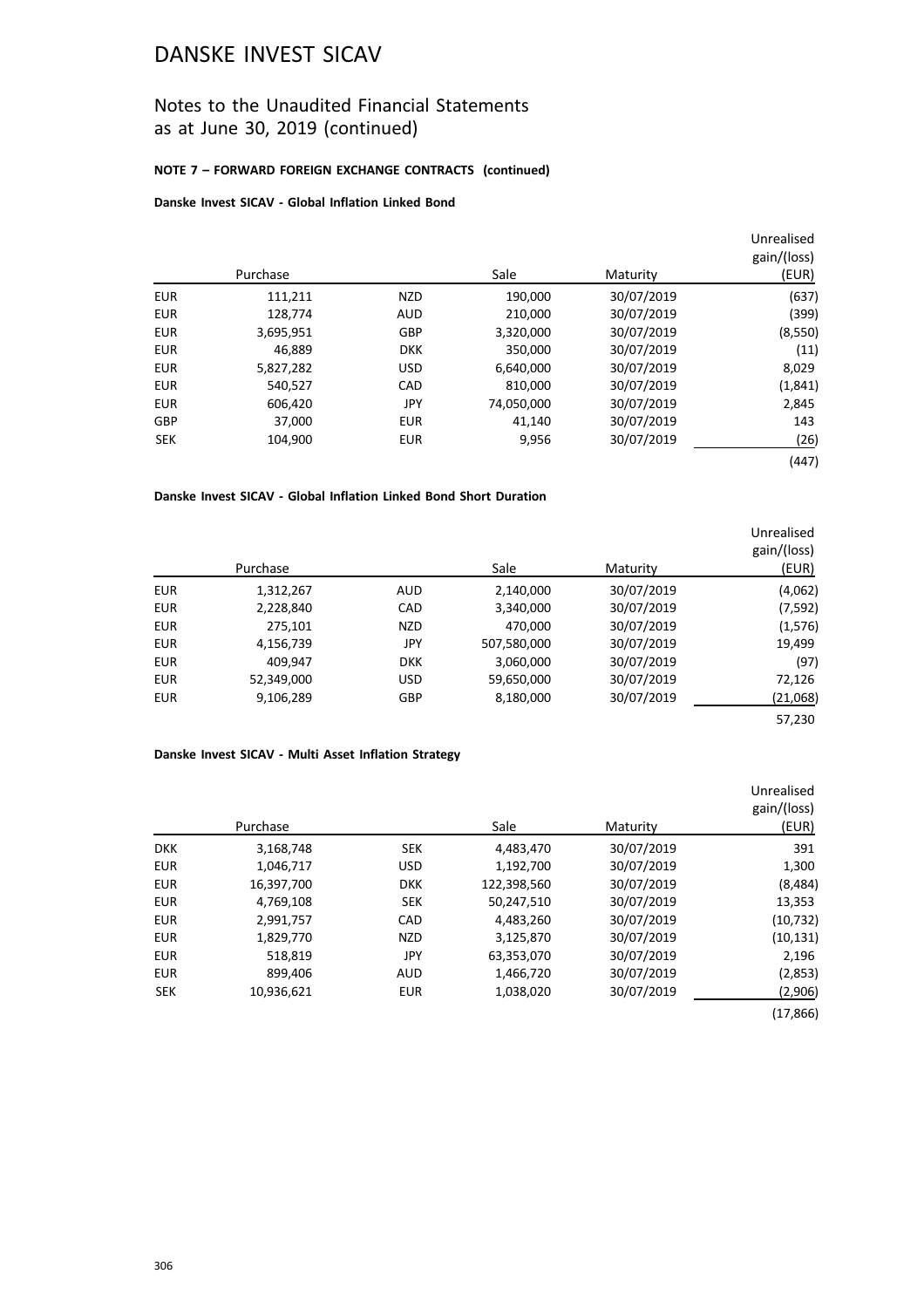## Notes to the Unaudited Financial Statements as at June 30, 2019 (continued)

### **NOTE 7 – FORWARD FOREIGN EXCHANGE CONTRACTS (continued)**

#### **Danske Invest SICAV - Nordic Corporate Bond**

|            |            |            |             |            | Unrealised  |
|------------|------------|------------|-------------|------------|-------------|
|            |            |            |             |            | gain/(loss) |
|            | Purchase   |            | Sale        | Maturity   | (EUR)       |
| <b>DKK</b> | 206,000    | <b>EUR</b> | 27,607      | 17/09/2019 | 9           |
| <b>EUR</b> | 1,616,612  | <b>DKK</b> | 12,066,000  | 17/09/2019 | (919)       |
| <b>EUR</b> | 13,254,218 | <b>SEK</b> | 142,110,000 | 17/09/2019 | (200, 475)  |
| <b>EUR</b> | 3,002,170  | <b>USD</b> | 3,430,000   | 17/09/2019 | 8,181       |
| <b>EUR</b> | 3,089,933  | <b>NOK</b> | 30,400,000  | 17/09/2019 | (34,836)    |
| <b>EUR</b> | 622.781    | <b>GBP</b> | 556,000     | 17/09/2019 | 5,365       |
| <b>NOK</b> | 55,929,540 | <b>EUR</b> | 5,684,861   | 17/09/2019 | 63,797      |
| <b>SEK</b> | 9,018,061  | <b>EUR</b> | 840,980     | 17/09/2019 | 12,827      |
|            |            |            |             |            | (146,051)   |

### **Danske Invest SICAV - US High Yield Bond**

|          |        |            |        |            | Unrealised |
|----------|--------|------------|--------|------------|------------|
|          |        |            |        |            | gain       |
| Purchase |        |            | Sale   | Maturity   | (USD)      |
| EUR      | 20,416 | <b>USD</b> | 23,324 | 17/09/2019 | 64         |
|          |        |            |        |            | 64         |

#### **Danske Invest SICAV - Global Index**

|            |        |     |           |            | Unrealised |
|------------|--------|-----|-----------|------------|------------|
|            |        |     |           |            | gain       |
| Purchase   |        |     | Sale      | Maturity   | (SEK)      |
| <b>CHF</b> | 85,000 | JPY | 9,392,764 | 01/07/2019 | 33         |
|            |        |     |           |            | 33         |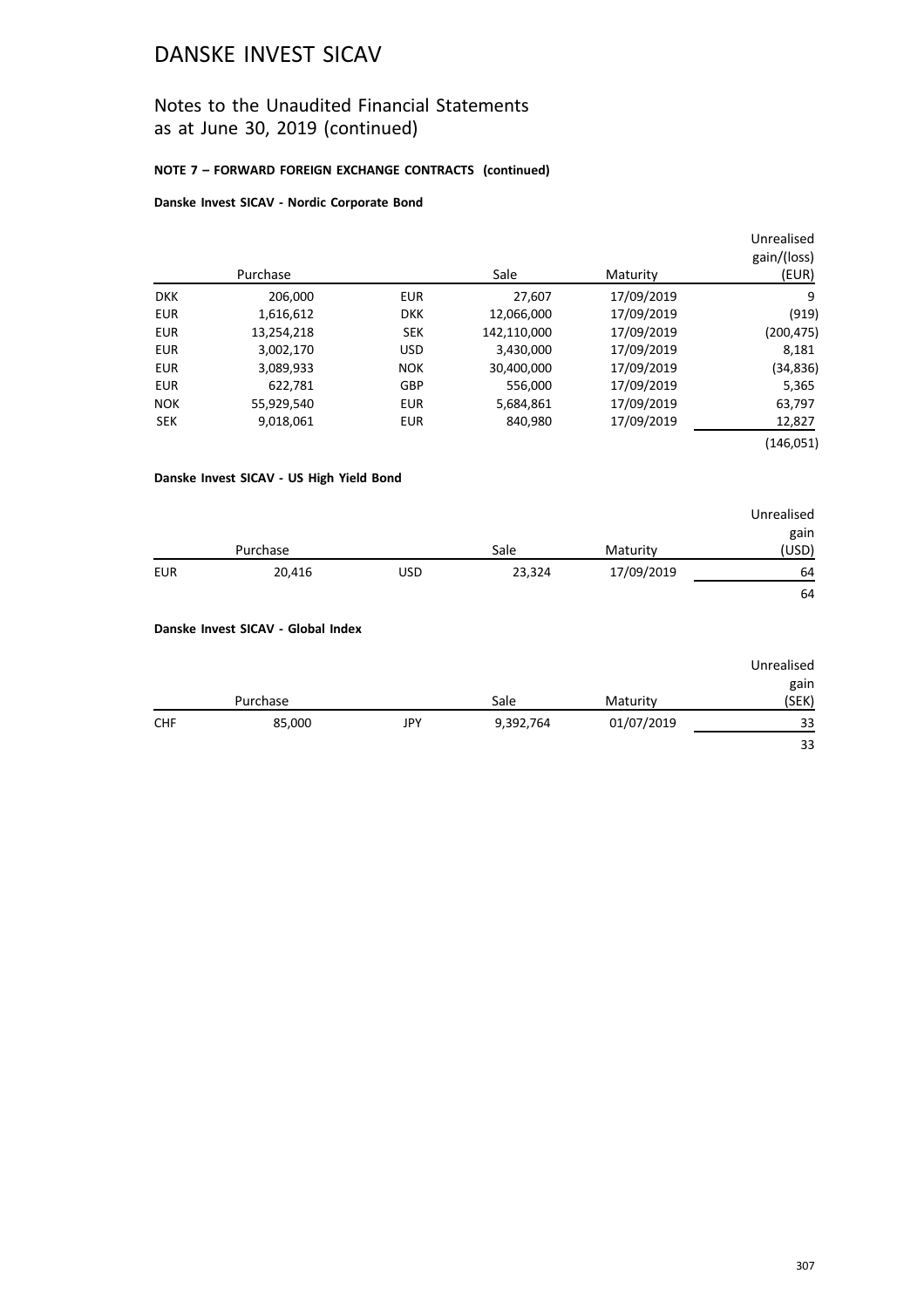### Notes to the Unaudited Financial Statements as at June 30, 2019 (continued)

#### **NOTE 8 – FUTURES CONTRACTS**

#### As at June 30, 2019, the following futures contracts were outstanding:

#### **Danske Invest SICAV** - **Emerging Markets Debt Hard Currency**

|                 | Currency   | Contracts                     | Number of<br>contracts | Commitment<br>(USD)     | Maturity<br>date       | Unrealised<br>gain/(loss)<br>(USD) |
|-----------------|------------|-------------------------------|------------------------|-------------------------|------------------------|------------------------------------|
| <b>PURCHASE</b> | <b>USD</b> | 10Y TREASURY NOTES USA        | 140                    | 17,911,250              | 19/09/2019             | 267,038                            |
| <b>PURCHASE</b> | <b>USD</b> | 2Y TREASURY NOTES USA         | 125                    | 26,895,508              | 30/09/2019             | 131,957                            |
| <b>PURCHASE</b> | <b>USD</b> | <b>30Y TREASURY NOTES USA</b> | 110                    | 19,552,500              | 19/09/2019             | 511,199                            |
| <b>PURCHASE</b> | <b>USD</b> | 5Y TREASURY NOTES USA         | 30                     | 3.544.688               | 30/09/2019             | 38,227                             |
| <b>SALE</b>     | <b>EUR</b> | EURO BOBL                     | (140)                  | (21,412,372) 06/09/2019 |                        | (56, 254)                          |
| <b>SALE</b>     | <b>EUR</b> | EURO BUND                     | (100)                  | (19,640,021) 06/09/2019 |                        | (250, 525)                         |
| <b>SALE</b>     | <b>EUR</b> | EURO SCHATZ                   | (65)                   |                         | (8,308,235) 06/09/2019 | (13, 323)                          |
| <b>SALE</b>     | <b>EUR</b> | EURO-BUXL-FUTURES             | (4)                    |                         | (922,388) 06/09/2019   | (37, 442)                          |
| <b>PURCHASE</b> | <b>USD</b> | TREASURY BONDS USA            | 120                    | 18.686.250              | 19/09/2019             | 424,768                            |
|                 |            |                               |                        |                         |                        | 1,015,645                          |

#### **Danske Invest SICAV - Europe Long-Short Equity Factors\***

|             |     | Currency Contracts           | contracts | Number of Commitment<br>(EUR) | Maturity<br>date       | Unrealised<br>(loss)<br>(EUR) |
|-------------|-----|------------------------------|-----------|-------------------------------|------------------------|-------------------------------|
| <b>SALE</b> | EUR | DOW JONES STOXX 600 PRICE IX | (214)     |                               | (4,098,100) 20/09/2019 | (86, 135)                     |
|             |     |                              |           |                               |                        | (86, 135)                     |

#### **Danske Invest SICAV - European Bond**

|                 | Currency   | Contracts         | Number of<br>contracts | Commitment<br>(EUR) | Maturity<br>date         | Unrealised<br>gain/(loss)<br>(EUR) |
|-----------------|------------|-------------------|------------------------|---------------------|--------------------------|------------------------------------|
| <b>SALE</b>     | EUR        | EURO BOBL         | (9)                    |                     | $(1,208,790)$ 06/09/2019 | (1,880)                            |
| <b>PURCHASE</b> | <b>EUR</b> | EURO BUND         | 13                     | 2.242.110           | 06/09/2019               | 18,550                             |
| <b>PURCHASE</b> | <b>EUR</b> | EURO SCHATZ       | 1                      | 112.245             | 06/09/2019               | 160                                |
| <b>PURCHASE</b> | <b>EUR</b> | EURO-BUXL-FUTURES | 14                     | 2.835.000           | 06/09/2019               | 72,491                             |
|                 |            |                   |                        |                     |                          | 89,321                             |

#### **Danske Invest SICAV - European Corporate Sustainable Bond**

|      |            | Currency Contracts | contracts | Number of Commitment<br>(EUR) | Maturity<br>date | Unrealised<br>(loss)<br>(EUR) |
|------|------------|--------------------|-----------|-------------------------------|------------------|-------------------------------|
| SALE | <b>EUR</b> | EURO BUND          | (450)     | (77,706,000) 06/09/2019       |                  | (742, 338)                    |
|      |            |                    |           |                               |                  | (742.338)                     |

#### **Danske Invest SICAV - Global Corporate Bonds**

|                 | Currency   | Contracts         | Number of<br>contracts | Commitment<br>(EUR) | Maturity<br>date         | Unrealised<br>gain/(loss)<br>(EUR) |
|-----------------|------------|-------------------|------------------------|---------------------|--------------------------|------------------------------------|
| <b>SALE</b>     | <b>EUR</b> | EURO BOBL         | (49)                   |                     | $(6,581,190)$ 06/09/2019 | (14,050)                           |
| <b>PURCHASE</b> | <b>EUR</b> | EURO BUND         | 61                     |                     | 10,520,670 06/09/2019    | 59,900                             |
| <b>PURCHASE</b> | <b>EUR</b> | EURO SCHATZ       | 156                    | 17.510.220          | 06/09/2019               | 22,235                             |
| <b>PURCHASE</b> | <b>EUR</b> | EURO-BUXL-FUTURES | 16                     | 3.240.000           | 06/09/2019               | 75,811                             |
|                 |            |                   |                        |                     |                          | 143.896                            |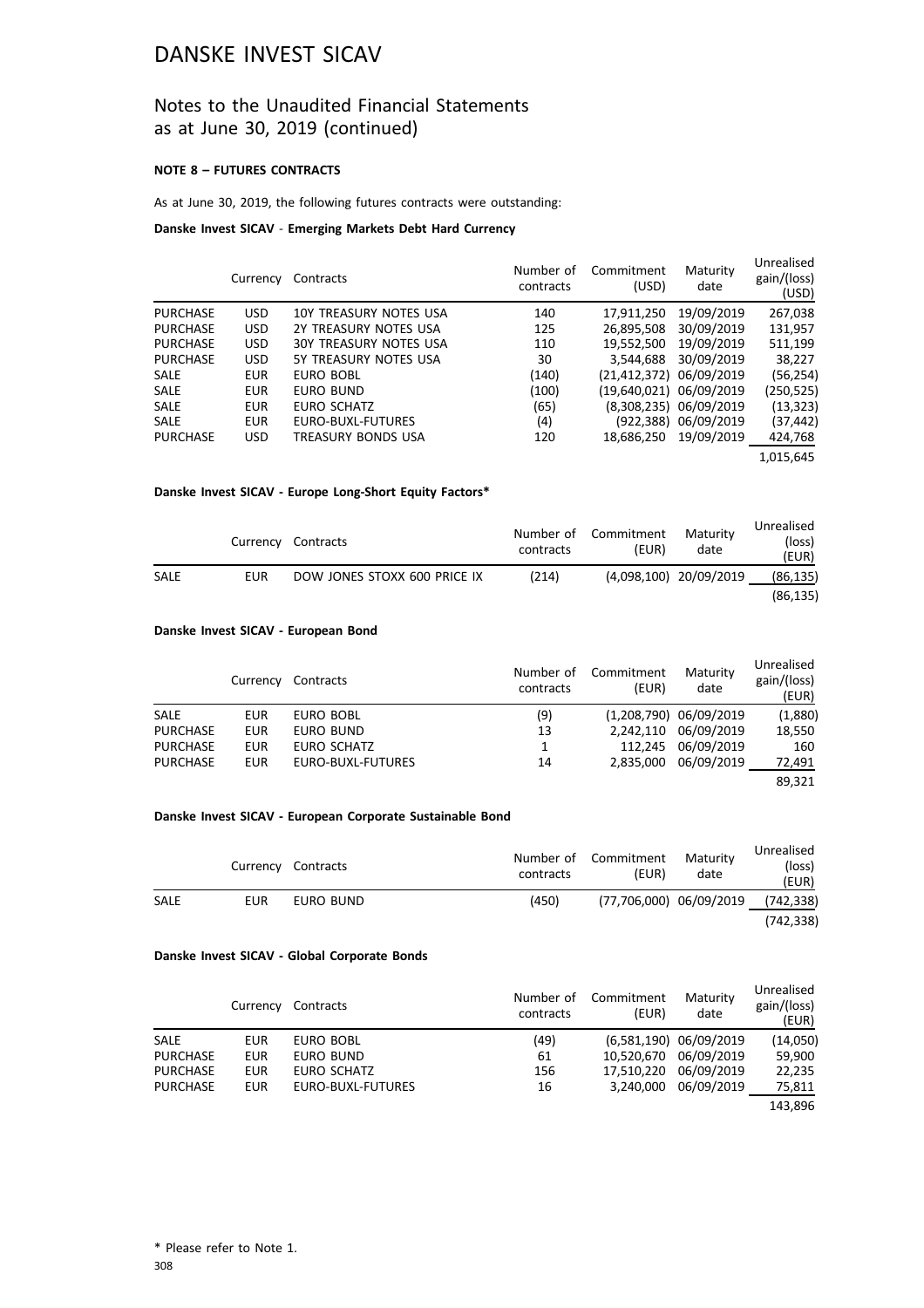### Notes to the Unaudited Financial Statements as at June 30, 2019 (continued)

#### **NOTE 8 – FUTURES CONTRACTS (continued)**

### **Danske Invest SICAV - Multi Asset Inflation Strategy**

|                 | Currency   | Contracts                    | Number of<br>contracts | Commitment<br>(EUR) | Maturity<br>date     | Unrealised<br>gain<br>(EUR) |
|-----------------|------------|------------------------------|------------------------|---------------------|----------------------|-----------------------------|
| <b>PURCHASE</b> | EUR        | DOW JONES STOXX 600 PRICE IX | 87                     |                     | 1,660,395 20/09/2019 | 13,920                      |
| <b>PURCHASE</b> | <b>EUR</b> | EURO BOBL                    | 16                     | 2.150.720           | 06/09/2019           | 6,230                       |
| <b>PURCHASE</b> | <b>EUR</b> | EURO-BUXL-FUTURES            | 3                      | 607.980             | 06/09/2019           | 2,800                       |
|                 |            |                              |                        |                     |                      | 22.950                      |

#### **Danske Invest SICAV - Nordic Corporate Bond**

|      |     | Currency Contracts | contracts | Number of Commitment<br>(EUR) | Maturity<br>date       | Unrealised<br>(loss)<br>(EUR) |
|------|-----|--------------------|-----------|-------------------------------|------------------------|-------------------------------|
| SALE | EUR | EURO BUND          | (26)      |                               | (4,484,220) 06/09/2019 | (37, 431)                     |
|      |     |                    |           |                               |                        | (37, 431)                     |

#### **NOTE 9 – OPTIONS**

As at June 30, 2019, the following option contracts were outstanding:

### **Danske Invest SICAV - Multi Asset Inflation Strategy**

| Quantity |        | Type Description          | Maturity<br>Date | Strike | Currency   | Market Value<br>(in EUR) |
|----------|--------|---------------------------|------------------|--------|------------|--------------------------|
|          |        | (53) PUT EURO STOXX 50 PR | 19/06/2020       | 2.750  | EUR        | (27, 401)                |
|          | 53 PUT | EURO STOXX 50 PR          | 19/06/2020       | 3.100  | <b>EUR</b> | 62,752                   |
|          | 14 PUT | S&P 500 INDICES           | 19/06/2020       | 2.600  | <b>USD</b> | (49, 820)                |
|          |        | (14) PUT S&P 500 INDICES  | 19/06/2020       | 2.300  | <b>USD</b> | 102,100                  |
|          |        |                           |                  |        |            | 87,631                   |

#### **NOTE 10 - CONTRACTS FOR DIFFERENCE (CFD)**

As at June 30, 2019, the following contracts for difference (CFD) were outstanding:

#### **Danske Invest SICAV - Europe Long-Short Equity Factors\***

| Description                    | Quantity   | Currency   | Unrealised<br>gain/(loss)<br>EUR |
|--------------------------------|------------|------------|----------------------------------|
| A.P. MOELLER - MAERSK A/S B    | (397)      | <b>DKK</b> | (44, 934)                        |
| <b>AEGON NV</b>                | (94,062)   | <b>EUR</b> | (25, 823)                        |
| AKER ASA -A-                   | (7,424)    | <b>NOK</b> | (1,790)                          |
| <b>AKZO NOBEL</b>              | (4,635)    | EUR        | (13, 395)                        |
| <b>ALSTOM</b>                  | (9,001)    | <b>EUR</b> | 9,831                            |
| ANHEUSER-BUSCH INBEV SA/NV     | (5,004)    | <b>EUR</b> | (10, 709)                        |
| ANTOFAGASTA PLC                | (39,084)   | <b>GBP</b> | (33, 533)                        |
| <b>ATOS ORIGIN</b>             | (5,262)    | <b>EUR</b> | (10, 745)                        |
| AVIVA PLC                      | (80, 456)  | GBP        | 1,169                            |
| <b>BANKIA S.A.</b>             | (176, 890) | EUR        | 27,253                           |
| BARRY CALLEBAUT AG /NAM.       | (215)      | <b>CHF</b> | 4,066                            |
| <b>BAYER</b>                   | (6,989)    | <b>EUR</b> | (49, 759)                        |
| BEIERSDORF A.G.                | (3,558)    | <b>EUR</b> | 890                              |
| <b>BRENNTAG</b>                | (8,608)    | <b>EUR</b> | 2,962                            |
| BRITISH AMERICAN TOBACCO (25P) | (11,210)   | <b>GBP</b> | 33,951                           |
| <b>CENTRICA PLC</b>            | (358,928)  | GBP        | 31,529                           |
| CIE FINANCIERE RICHEMONT SA    | (5,266)    | <b>CHF</b> | (13, 944)                        |
| COMMERZBANK AKT NACH KAP       | (59,998)   | <b>EUR</b> | (1,950)                          |
| D S SMITH PLC                  | (100,590)  | GBP        | (33, 150)                        |

\* Please refer to Note 1.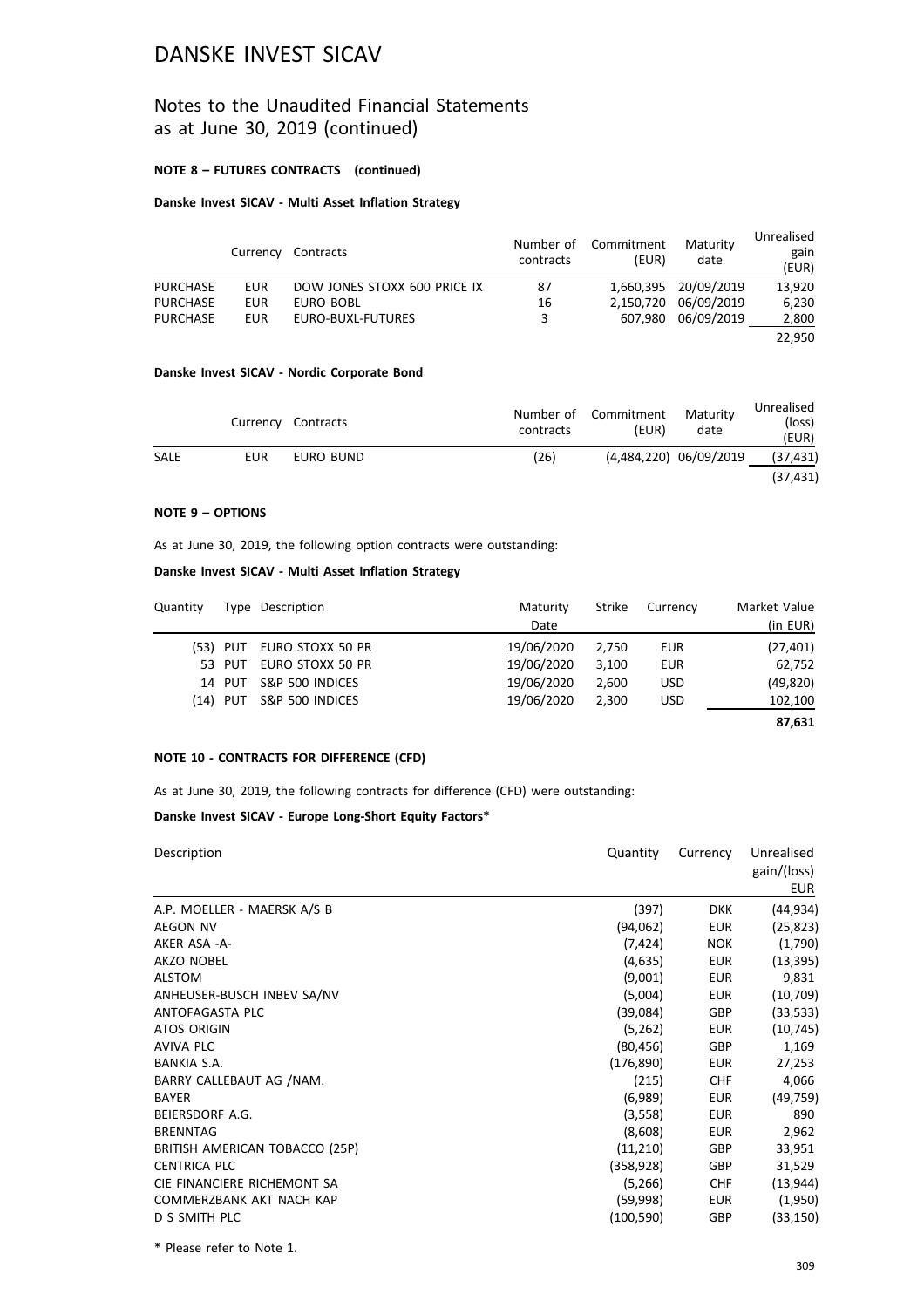## Notes to the Unaudited Financial Statements as at June 30, 2019 (continued)

## **NOTE 10 - CONTRACTS FOR DIFFERENCE (CFD) (continued)**

| Description                       | Quantity            | Currency   | Unrealised<br>gain/(loss)<br>EUR |
|-----------------------------------|---------------------|------------|----------------------------------|
| DASSAULT AVIATION SA              | (307)               | <b>EUR</b> | (8,596)                          |
| <b>DCC</b>                        | (4,818)             | GBP        | (5,600)                          |
| DERWENT LONDON PLC REIT           | (10, 429)           | <b>GBP</b> | 18,182                           |
| DET NORSKE OLJE                   | (15, 789)           | <b>NOK</b> | (14, 125)                        |
| DEUTSCHE BANK AG /NAM.            | (60, 480)           | <b>EUR</b> | (36, 126)                        |
| DIRECT LINE                       | (103, 372)          | GBP        | (9,920)                          |
| <b>ELEKTA AB</b>                  | (32, 221)           | <b>SEK</b> | (22, 845)                        |
| <b>ESSILOR INTERNATIONAL</b>      | (3,601)             | <b>EUR</b> | (28, 628)                        |
| <b>FAURECIA SA</b>                | (10,080)            | <b>EUR</b> | (47, 779)                        |
| FRESENIUS SE & CO KGAA            | (8, 203)            | <b>EUR</b> | (8, 222)                         |
| FRESNILLO PLC                     | (41, 761)           | GBP        | (37, 524)                        |
| G4S PLC                           | (153, 825)          | GBP        | 15,270                           |
| <b>GALAPAGOS GENOMICS NV</b>      | (3,460)             | <b>EUR</b> | (20, 760)                        |
| <b>GALENICA AG</b>                | (2,994)             | <b>CHF</b> | 4,045                            |
| GBL                               | (4, 385)            | <b>EUR</b> | (1,666)                          |
| <b>GDF SUEZ</b>                   | (29,906)            | <b>EUR</b> | (7, 177)                         |
| GECINA /ACT.NOM.                  | (2,840)             | <b>EUR</b> | 7,952                            |
| <b>GENMAB A/S</b>                 | (2,311)             | <b>DKK</b> | 0                                |
| GRIFOLS. SA                       | (15, 424)           | <b>EUR</b> | (32, 545)                        |
| GRUPO CATALANA OCCIDENTE SA       | (11,780)            | <b>EUR</b> | (4, 123)                         |
| <b>HENKEL / VORZUG</b>            | (4,507)             | <b>EUR</b> | (6,670)                          |
| <b>HISCOX LTD</b>                 | (19, 878)           | GBP        | (3,999)                          |
| HOCHTIEF A.G.                     | (3,484)             | <b>EUR</b> | 2,572                            |
| HUSQVARNA AB -B-                  | (46, 983)           | <b>SEK</b> | (4, 756)                         |
| <b>ICADE SA</b>                   | (4, 748)            | <b>EUR</b> | (7, 233)                         |
| <b>ILIAD</b>                      | (3,765)             | <b>EUR</b> | 22,929                           |
| IMCD B.V.                         | (5,000)             | <b>EUR</b> | (23, 570)                        |
| <b>INFORMA PLC</b>                | (41,896)            | GBP        | (18, 729)                        |
| ING GROUP NV                      | (37, 331)           | <b>EUR</b> | (6, 114)                         |
| <b>INMOB COL /REIT</b>            | (37, 472)           | <b>EUR</b> | 10,305                           |
| <b>INNOGY SE</b>                  | (9,068)             | <b>EUR</b> | (1,723)                          |
| INTERCONTINENTAL HOTELS GROUP PLC | (6, 417)            | GBP        | 2,064                            |
| <b>INVESTMENT AB KINNEVIK</b>     | (16, 115)           | <b>SEK</b> | 13,574                           |
| <b>J.SAINSBURY PLC</b>            | (169,064)           | GBP        | (1, 246)                         |
| JULIUS BAER GRP *OPR*             | (10, 500)           | <b>CHF</b> | (16, 775)                        |
| <b>JUST EAT - SHS</b>             | (49, 567)           | GBP        | (16,065)                         |
| <b>KERRY GROUP A</b>              | (3,560)             | <b>EUR</b> | 2,960                            |
| KION GROUP                        | (7, 577)            | <b>EUR</b> | (21, 694)                        |
| KLEPIERRE                         | (12, 478)           | <b>EUR</b> | 1,849                            |
| <b>LANXESS AG</b>                 | (7, 923)            | <b>EUR</b> | (32, 326)                        |
| LUNDIN PETROLEUM AB               | (15, 539)           | <b>SEK</b> | (46, 225)                        |
| MILLICOM INTL CELL./SWED.DEP.     | (8, 196)            | <b>SEK</b> | (31, 272)                        |
| NATIONAL GRID PLC                 | (40, 880)           | GBP        | (6, 435)                         |
| <b>NATIXIS</b>                    | (95, 483)           | <b>EUR</b> | 44,404                           |
| NEW MELROSE INDUSTRIES PLC        | (193, 332)          | GBP        | (17, 586)                        |
| NMC HEALTH PLC                    | (14, 288)           | GBP        | (20, 363)                        |
| NN GROUP N.V.                     | (10, 770)           | <b>EUR</b> | (6, 330)                         |
| NORSK HYDRO AS                    | (115, 535)          | <b>NOK</b> | 7,939                            |
| <b>OCADO GROUP</b>                | (27, 430)           | GBP        | (514)                            |
| OCI                               | (16, 476)           | <b>EUR</b> | (19, 965)                        |
| <b>ORPEA</b>                      |                     | <b>EUR</b> |                                  |
| PARGESA HOLDING SA                | (3, 724)<br>(5,599) | <b>CHF</b> | (12, 289)<br>(2,097)             |
| PHOENIX GROUP HOLDINGS PLC        |                     | GBP        |                                  |
|                                   | (47, 525)           |            | (3,280)                          |
| PRUDENTIAL PLC                    | (20, 631)           | GBP        | (18, 561)                        |
| PRYSMIAN SPA                      | (22, 512)           | <b>EUR</b> | (33, 881)                        |
| RANDSTAD HOLDING (EUR 0.1)        | (8, 100)            | <b>EUR</b> | (7,614)                          |
| REMY COINTREAU SA                 | (3, 162)            | <b>EUR</b> | (19, 921)                        |
| ROCKWOOL INTERNATIONAL A/S B      | (1,629)             | <b>DKK</b> | 10,346                           |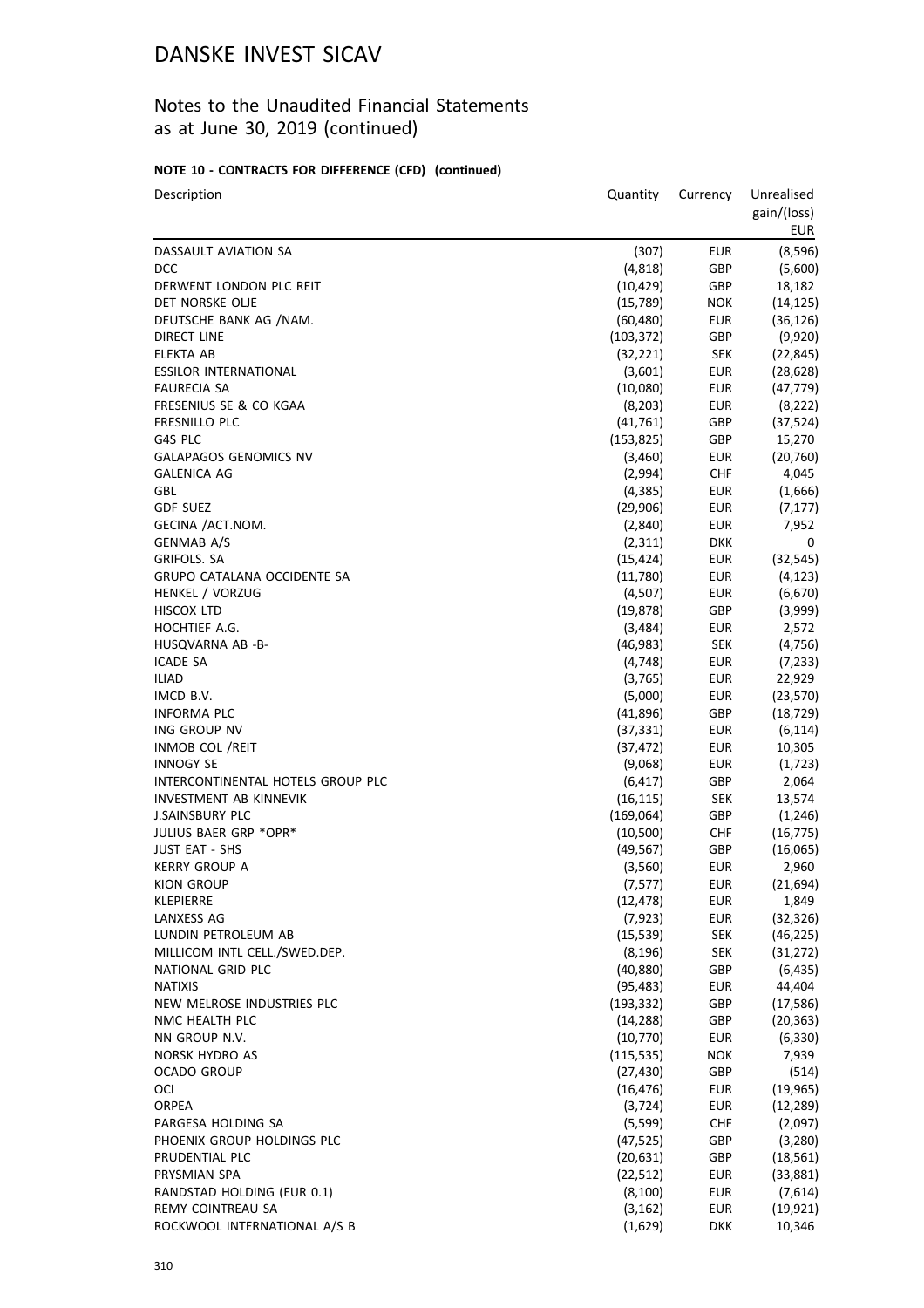## Notes to the Unaudited Financial Statements as at June 30, 2019 (continued)

#### **NOTE 10 - CONTRACTS FOR DIFFERENCE (CFD) (continued)**

| Description                  | Quantity   | Currency<br>Unrealised |             |
|------------------------------|------------|------------------------|-------------|
|                              |            |                        | gain/(loss) |
|                              |            |                        | <b>EUR</b>  |
| ROLLS ROYCE HLD              | (36, 631)  | <b>GBP</b>             | 24,481      |
| ROYAL BANK OF SCOTLAND GROUP | (155, 610) | GBP                    | (10, 533)   |
| RSA INSURANCE GROUP PLC      | (58, 667)  | GBP                    | (4,065)     |
| <b>RUBIS SHS</b>             | (7,936)    | <b>EUR</b>             | (16, 507)   |
| <b>RWE</b>                   | (16, 319)  | <b>EUR</b>             | 23,036      |
| SAAB AB B                    | (13, 658)  | <b>SEK</b>             | (9, 778)    |
| SAIPEM SPA                   | (88, 573)  | <b>EUR</b>             | (7, 529)    |
| SCHIBSTED -A-                | (15, 103)  | <b>NOK</b>             | 10,059      |
| SEGRO PLC / REIT             | (46, 627)  | GBP                    | (6, 425)    |
| <b>SEVERN TRENT PLC</b>      | (16, 122)  | GBP                    | 1,081       |
| SKANSKA B                    | (24, 156)  | <b>SEK</b>             | (4, 356)    |
| SMITHS GROUP PLC             | (22, 353)  | <b>GBP</b>             | (17, 487)   |
| <b>SSE PLC</b>               | (30, 146)  | GBP                    | (674)       |
| STANDARD CHARTERED PLC       | (48, 572)  | GBP                    | (3,800)     |
| STANDARD LIFE PLC            | (122, 147) | GBP                    | (23, 889)   |
| TAKEAWAY.COM HOLDING BV      | (4,665)    | <b>EUR</b>             | (22, 859)   |
| TELE2 AK B                   | (30,699)   | <b>SEK</b>             | (7, 474)    |
| TELECOM ITALIA SPA           | (835,505)  | <b>EUR</b>             | (15, 123)   |
| <b>TENARIS SA</b>            | (32, 916)  | <b>EUR</b>             | (14, 154)   |
| <b>TESCO PLC</b>             | (145, 927) | GBP                    | 880         |
| THYSSENKRUPP AG DUESSELDORF  | (31,890)   | <b>EUR</b>             | (19, 314)   |
| <b>UMICORE SA</b>            | (13, 544)  | <b>EUR</b>             | (10, 409)   |
| UNITED INTERN.&CO/NAMENSAKT  | (11,501)   | <b>EUR</b>             | 42,899      |
| UNITED UTILITIES GROUP PLC   | (42, 445)  | GBP                    | 19,069      |
| VALEO SA                     | (14, 676)  | EUR                    | (54, 184)   |
| <b>VOESTALPINE AG</b>        | (15,055)   | <b>EUR</b>             | (41, 244)   |
| WEIR GROUP PLC               | (22,002)   | GBP                    | (8, 361)    |
| <b>WORLDLINE SA</b>          | (6, 325)   | EUR                    | (21,624)    |
|                              |            |                        | (854, 843)  |

As at June 30, 2019, the net unrealised loss on CFD was EUR 854,843.

#### **NOTE 11 – SWAPS CONTRACTS**

As at June 30, 2019 the following Total Return Swaps (TRS) and Inflation Swap were outstanding:

#### **Danske Invest SICAV - Eastern Europe Absolute**

| Currency   | Notional in ccy | Rate received | Rate paid | <b>Maturity date</b> | <b>Unrealised</b>       |
|------------|-----------------|---------------|-----------|----------------------|-------------------------|
|            |                 | (in %)        | (in %)    |                      | gain/(loss)<br>(in EUR) |
| <b>EUR</b> | 14,123,619      | EURIB3M       | $-0.10$   | 15/07/2019           | (1,025,499)             |
| <b>EUR</b> | 22,741,514      | EURIB3M       | $-0.04$   | 04/07/2019           | (1,691,443)             |
| <b>EUR</b> | 26,991,624      | EURIB3M       | $-0.10$   | 11/09/2019           | (623, 521)              |
| <b>EUR</b> | 10,789,183      | EURIB3M       | $-0.01$   | 05/08/2019           | (802, 034)              |
| <b>EUR</b> | 11,958,275      | EURIB3M       | $-0.04$   | 05/09/2019           | (547, 447)              |
| <b>EUR</b> | 44,741,740      | EURIB3M       | $-0.10$   | 13/09/2019           | (1,050,984)             |
| <b>EUR</b> | 43,932,293      | EURIB3M       | 0.01      | 11/07/2019           | (2,940,779)             |
| EUR        | 48,823,943      | EURIB3M       | $-0.10$   | 20/09/2019           | (1,056,591)             |

**(9,738,298)**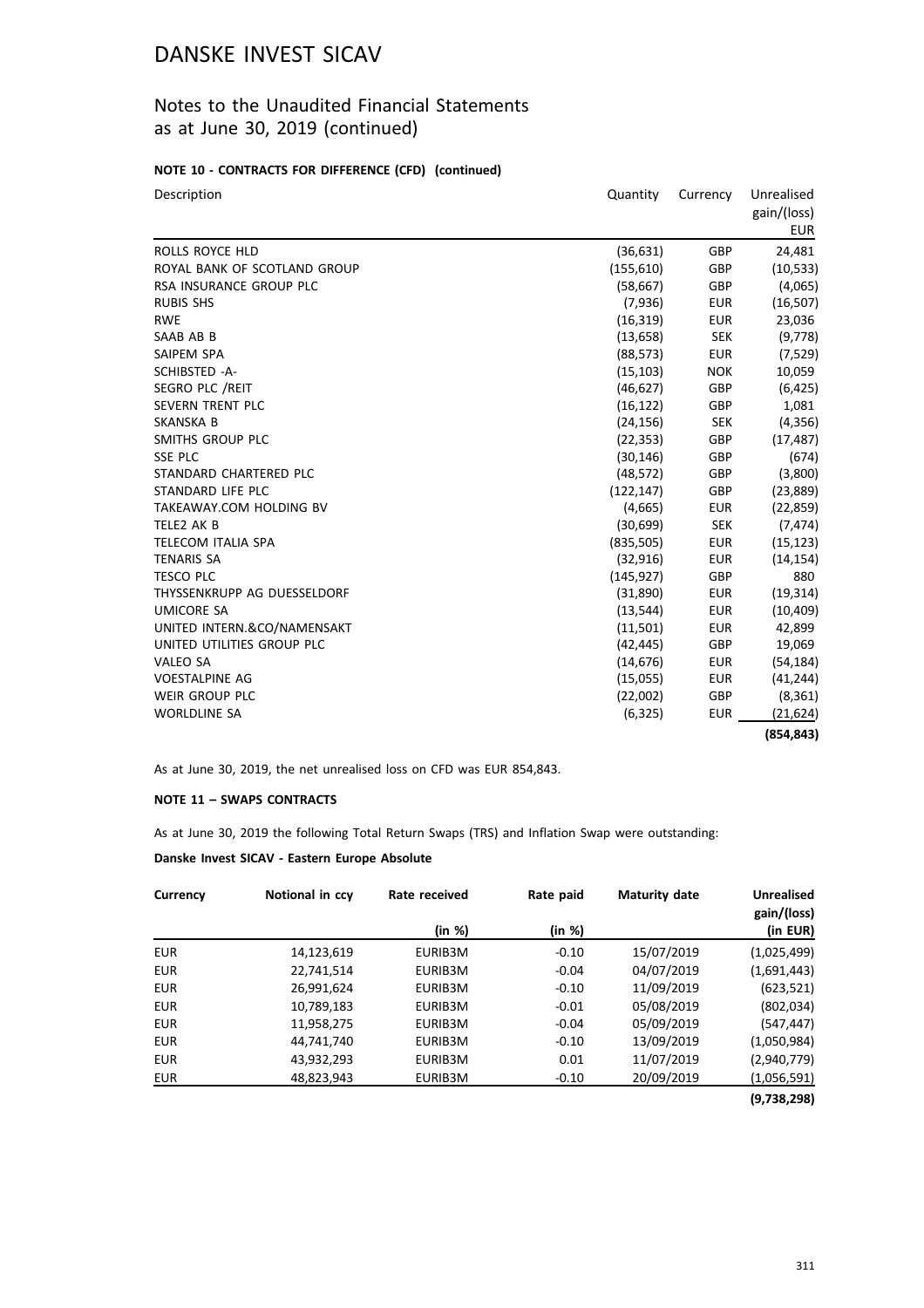## Notes to the Unaudited Financial Statements as at June 30, 2019 (continued)

#### **NOTE 11 – SWAPS CONTRACTS (continued)**

#### **Danske Invest SICAV - Multi Asset Inflation Strategy**

| Currency | Notional in ccy | Rate paid<br>Rate received |        | Maturity date | <b>Unrealised</b><br>gain/(loss) |  |
|----------|-----------------|----------------------------|--------|---------------|----------------------------------|--|
|          |                 | (in %)                     | (in %) |               | (in EUR)                         |  |
| EUR      | 30,000,000      | CPI EUR 1                  | 1.12   | 15/03/2024    | (316, 893)                       |  |
| EUR      | 6,500,000       | CPI EUR 1                  | 1.44   | 15/11/2023    | (170, 895)                       |  |
|          |                 |                            |        |               | (487, 788)                       |  |

#### **NOTE 12 - DIVIDEND DISTRIBUTIONS**

The following amounts per share were paid out of the funds to distributing share-class shareholders during 2019.

| Fund / Class                  | <b>ISIN</b>  | <b>Currency Amount</b> | per Share | <b>Record Date</b> | <b>Ex-Dividend</b><br>Date | Payment                |
|-------------------------------|--------------|------------------------|-----------|--------------------|----------------------------|------------------------|
| Danish Bond Class A d         | LU0012089008 | <b>DKK</b>             | 1.18      | April 24, 2019     | April 25, 2019             | Date<br>April 29, 2019 |
| Danish Mortgage Bond          |              |                        |           |                    |                            |                        |
| Class A d                     |              |                        | 1.01      |                    | April 25, 2019             | April 29, 2019         |
|                               | LU0158165976 | <b>DKK</b>             |           | April 24, 2019     |                            |                        |
| Danish Mortgage Bond          |              |                        |           |                    |                            |                        |
| Class I-eur hd                | LU1765873424 | <b>EUR</b>             | 0.10      | April 24, 2019     | April 25, 2019             | April 29, 2019         |
| European Bond Class A d       | LU0012089263 | <b>EUR</b>             | 0.12      | April 24, 2019     | April 25, 2019             | April 29, 2019         |
| Aktiv Förmögenhetsförvaltning |              |                        |           |                    |                            |                        |
| Class SA d                    | LU1349491636 | <b>SEK</b>             | 100.82    | May 20, 2019       | May 21, 2019               | May 23, 2019           |
| Aktiv Förmögenhetsförvaltning |              |                        |           |                    |                            |                        |
| Class WA d                    | LU1678976066 | <b>SEK</b>             | 101.33    | May 20, 2019       | May 21, 2019               | May 23, 2019           |
| Sverige Kort Ränta Class SA d | LU1349497757 | <b>SEK</b>             | 12.98     | May 20, 2019       | May 21, 2019               | May 23, 2019           |
| Sverige Kort Ränta Class SI d | LU1349498136 | <b>SEK</b>             | 12.98     | May 20, 2019       | May 21, 2019               | May 23, 2019           |
| Sverige Kort Ränta Class WA d | LU1679014685 | <b>SEK</b>             | 12.99     | May 20, 2019       | May 21, 2019               | May 23, 2019           |
| Sverige Kort Ränta Class WI d | LU1679014842 | <b>SEK</b>             | 12.99     | May 20, 2019       | May 21, 2019               | May 23, 2019           |
| Sverige Ränta Class SA d      | LU1349499530 | <b>SEK</b>             | 17.61     | May 20, 2019       | May 21, 2019               | May 23, 2019           |
| Sverige Ränta Class WA d      | LU1679015229 | <b>SEK</b>             | 17.63     | May 20, 2019       | May 21, 2019               | May 23, 2019           |
| Sverige Ränta Class WI d      | LU1679015575 | <b>SEK</b>             | 17.64     | May 20, 2019       | May 21, 2019               | May 23, 2019           |
| SRI Global Class SA d         | LU1349493848 | <b>SEK</b>             | 5.07      | June 13, 2019      | June 14, 2019              | June 18, 2019          |
| SRI Global Class SI d         | LU1349494572 | <b>SEK</b>             | 5.07      | June 13, 2019      | June 14, 2019              | June 18, 2019          |
| SRI Global Class WA d         | LU1679011319 | <b>SEK</b>             | 5.08      | June 13, 2019      | June 14, 2019              | June 18, 2019          |
| SRI Global Class WI d         | LU1679011582 | <b>SEK</b>             | 5.08      | June 13, 2019      | June 14, 2019              | June 18, 2019          |
| Sverige Class SA d            | LU1349495389 | <b>SEK</b>             | 128.41    | June 13, 2019      | June 14, 2019              | June 18, 2019          |
| Sverige Class WA d            | LU1679012044 | <b>SEK</b>             | 128.42    | June 13, 2019      | June 14, 2019              | June 18, 2019          |
| Sverige Beta Class SA d       | LU1349503588 | <b>SEK</b>             | 6.83      | June 13, 2019      | June 14, 2019              | June 18, 2019          |
| Sverige Beta Class WA d       | LU1679012804 | <b>SEK</b>             | 6.83      | June 13, 2019      | June 14, 2019              | June 18, 2019          |
| Sverige Beta Class WI d       | LU1679013109 | <b>SEK</b>             | 6.83      | June 13, 2019      | June 14, 2019              | June 18, 2019          |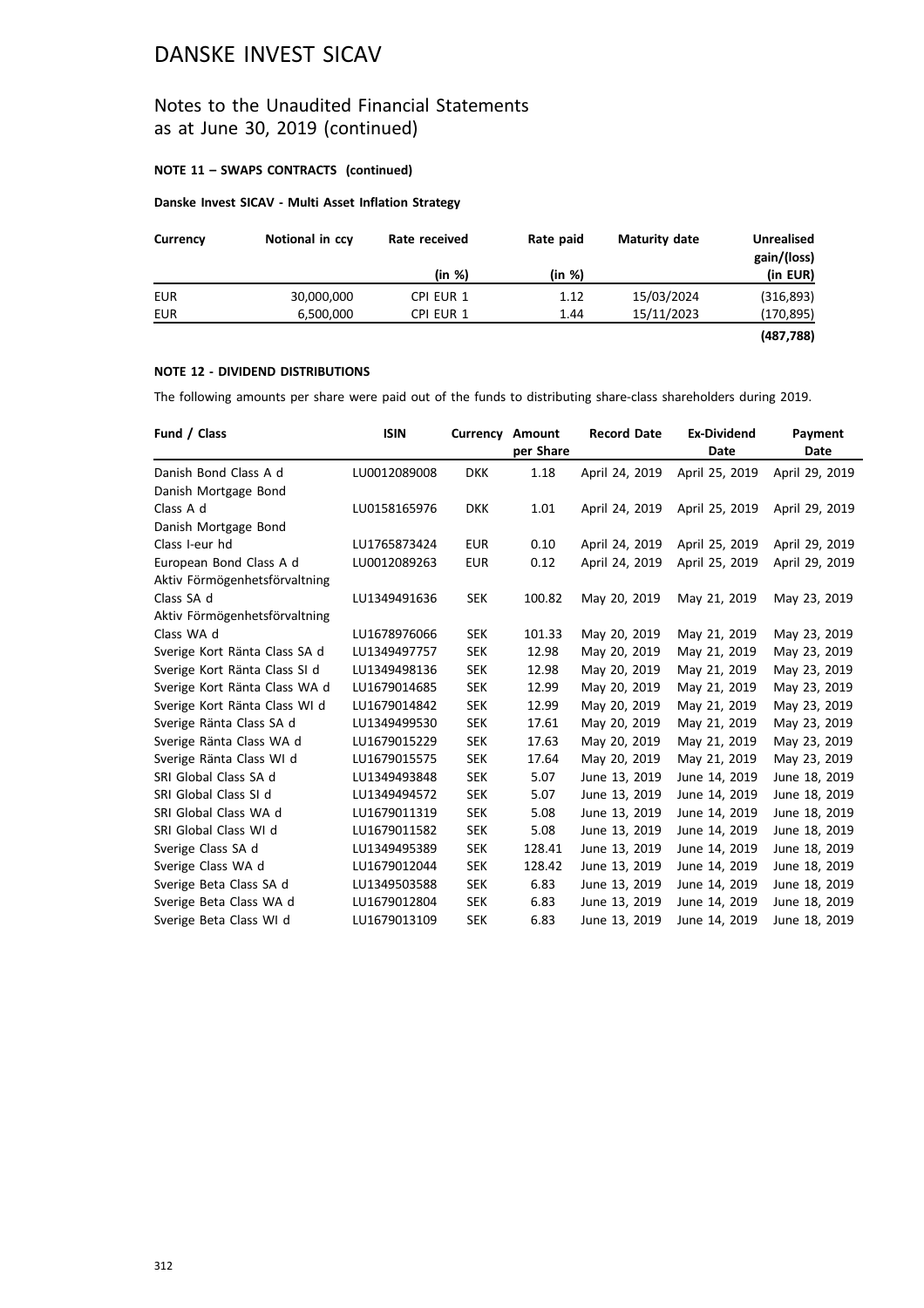# INFORMATION FOR INVESTORS IN SWITZERLAND (non audited)

## as at June 30, 2019

1) Danske Invest SICAV - Total Expense Ratio (TER) as per June 30, 2019

|                                         |                      |              | <b>TER ratio</b><br>excluding<br>Performance<br>fee | <b>TER ratio</b><br>including<br>Performance<br>fee |
|-----------------------------------------|----------------------|--------------|-----------------------------------------------------|-----------------------------------------------------|
| <b>Fund Name</b>                        | <b>Base Currency</b> | Isin Code    |                                                     |                                                     |
| China                                   | <b>USD</b>           |              |                                                     |                                                     |
| China Class A                           |                      | LU0178668348 | 2.15%                                               |                                                     |
| China Class WI-eur                      |                      | LU1678977114 | 1.41%                                               |                                                     |
|                                         |                      |              |                                                     |                                                     |
| Danish Bond                             | DKK                  |              |                                                     |                                                     |
| Danish Bond Class A                     |                      | LU0012089180 | 1.07%                                               |                                                     |
| Danish Bond Class A d                   |                      | LU0012089008 | 1.07%                                               |                                                     |
| Danish Bond Class WA                    |                      | LU1678977544 | 0.67%                                               |                                                     |
| Danish Mortgage Bond                    | <b>DKK</b>           |              |                                                     |                                                     |
| Danish Mortgage Bond Class A            |                      | LU0080347536 | 1.07%                                               |                                                     |
| Danish Mortgage Bond Class A d          |                      | LU0158165976 | 1.07%                                               |                                                     |
| Danish Mortgage Bond Class A-eur h      |                      | LU0739644747 | 1.07%                                               |                                                     |
| Danish Mortgage Bond Class A-nok h      |                      | LU0332084721 | 1.07%                                               |                                                     |
| Danish Mortgage Bond Class A-sek h      |                      | LU0332084994 | 1.07%                                               |                                                     |
| Danish Mortgage Bond Class I            |                      | LU0249648097 | 0.33%                                               |                                                     |
| Danish Mortgage Bond Class I-chf h      |                      | LU1866971622 | 0.33%                                               |                                                     |
| Danish Mortgage Bond Class I-eur h      |                      | LU1567658643 | 0.33%                                               |                                                     |
| Danish Mortgage Bond Class I-eur hd     |                      | LU1765873424 | 0.33%                                               |                                                     |
| Danish Mortgage Bond Class WA           |                      | LU1678977973 | 0.67%                                               |                                                     |
| Danish Mortgage Bond Class WA-eur h     |                      | LU1678978435 | 0.67%                                               |                                                     |
| Danish Mortgage Bond Class WI-sek h     |                      | LU1678978351 | 0.63%                                               |                                                     |
| <b>Denmark Focus</b>                    | <b>DKK</b>           |              |                                                     |                                                     |
| Denmark Focus Class A                   |                      | LU0012195615 | 1.77%                                               |                                                     |
| Denmark Focus Class I                   |                      | LU0249648923 | 0.78%                                               |                                                     |
| Denmark Focus Class RA                  |                      | LU1542185134 | 1.02%                                               |                                                     |
| Denmark Focus Class RI                  |                      | LU1542185217 | 0.93%                                               |                                                     |
| Denmark Focus Class WA                  |                      | LU1687330461 | 1.02%                                               |                                                     |
|                                         |                      |              |                                                     |                                                     |
| Eastern Europe                          | EUR                  |              |                                                     |                                                     |
| Eastern Europe Class A                  |                      | LU0727216755 | 2.15%                                               |                                                     |
| Eastern Europe Class I                  |                      | LU0727216912 | 1.21%                                               |                                                     |
| Eastern Europe Class WA                 |                      | LU1678979086 | 1.35%                                               |                                                     |
| Eastern Europe Absolute                 | EUR                  |              |                                                     |                                                     |
| Eastern Europe Absolute Class A p       |                      | LU0644011495 | 1.50%                                               | 1.65%                                               |
| Eastern Europe Absolute Class A-sek hp  |                      | LU0644011651 | 1.50%                                               | 1.65%                                               |
| Eastern Europe Absolute Class I p       |                      | LU0644011735 | 0.86%                                               | 1.06%                                               |
| Eastern Europe Absolute Class WA p      |                      | LU1687330545 | 1.00%                                               | 1.00%                                               |
| Eastern Europe Absolute Class WA-sek hp |                      | LU1678979599 | 1.00%                                               | 1.00%                                               |
| Eastern Europe Absolute Class WI p      |                      | LU1561551018 | 0.96%                                               | 0.97%                                               |
| Eastern Europe Absolute Class WI-sek hp |                      | LU1678979326 | 0.96%                                               | 0.96%                                               |
| Eastern Europe ex. Russia               | <b>EUR</b>           |              |                                                     |                                                     |
| Eastern Europe ex. Russia Class A       |                      | LU0156840208 | 1.95%                                               |                                                     |
| Eastern Europe ex. Russia Class I       |                      | LU0249695924 | 1.11%                                               |                                                     |
| Eastern Europe ex. Russia Class WA      |                      | LU1678979755 | 1.25%                                               |                                                     |
| Eastern Europe ex. Russia Class WA d    |                      | LU1678980092 | 1.25%                                               |                                                     |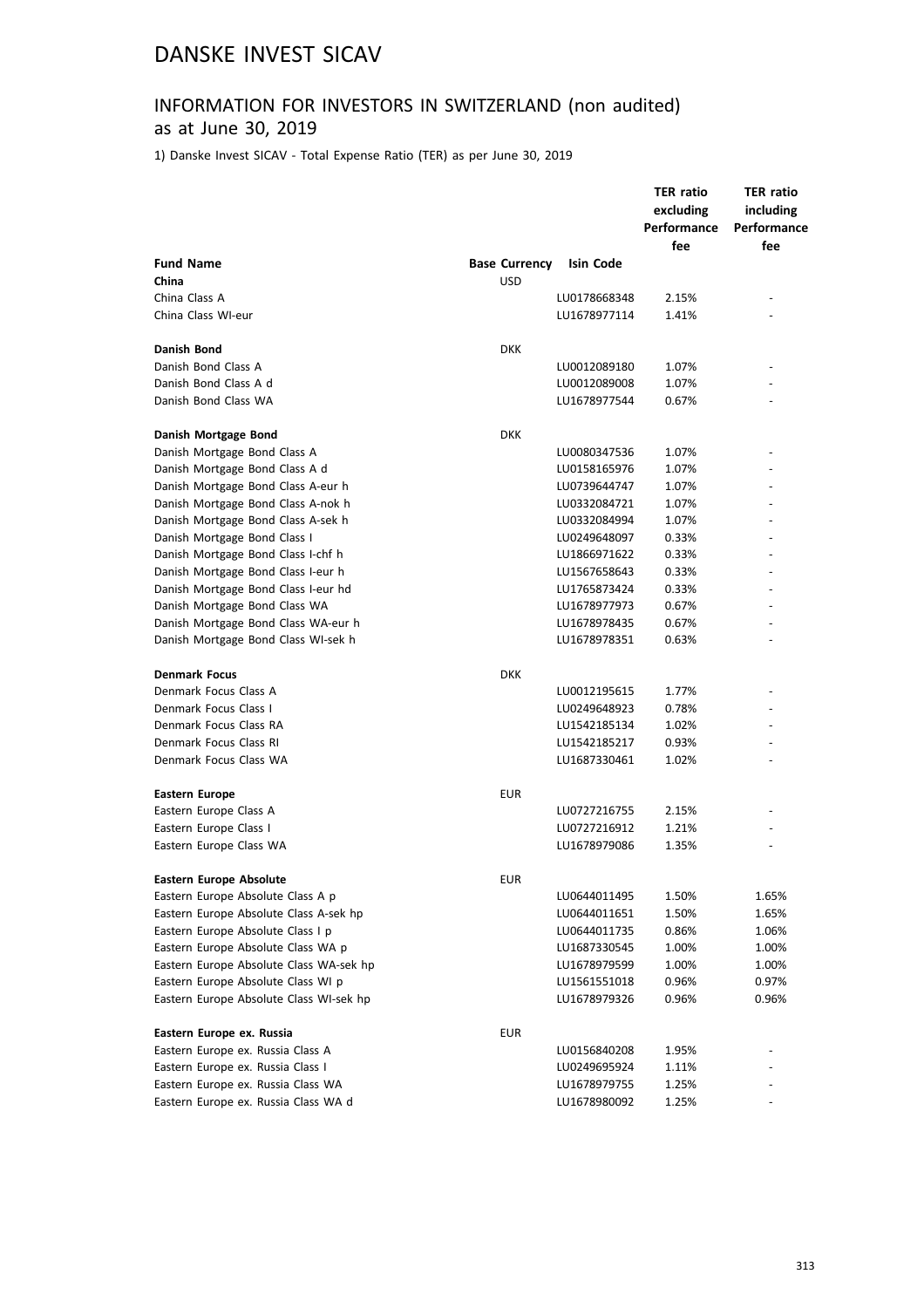## INFORMATION FOR INVESTORS IN SWITZERLAND (non audited) as at June 30, 2019 (continued)

| excluding<br>including<br>Performance<br>Performance<br>fee<br>fee<br><b>Fund Name</b><br><b>Base Currency</b><br><b>Isin Code</b><br><b>Emerging and Frontier Markets</b><br><b>EUR</b><br>Emerging and Frontier Markets Class A<br>2.30%<br>LU1116403194<br>Emerging and Frontier Markets Class A-dkk<br>LU1204910597<br>2.30%<br>2.30%<br>Emerging and Frontier Markets Class A-nok<br>LU1204910753<br>2.30%<br>Emerging and Frontier Markets Class A-sek<br>LU1204910670<br>Emerging and Frontier Markets Class I<br>1.86%<br>LU1116403350<br>LU1678980258<br>2.00%<br>Emerging and Frontier Markets Class WA<br><b>USD</b><br><b>Emerging Markets Debt Hard Currency</b><br>1.50%<br>Emerging Markets Debt Hard Currency Class A<br>LU1204910837<br>Emerging Markets Debt Hard Currency Class I<br>0.76%<br>LU1204911488<br>Emerging Markets Debt Hard Currency Class I-eur h<br>LU1204911561<br>0.76%<br>Emerging Markets Debt Hard Currency Class WA<br>LU1678980688<br>0.90%<br>Emerging Markets Debt Hard Currency Class WA-eur h<br>LU1678980845<br>0.90%<br><b>EUR</b><br><b>Euro High Yield Bond</b><br>Euro High Yield Bond Class A<br>1.27%<br>LU0923469943<br>Euro High Yield Bond Class A d<br>1.27%<br>LU1204911728<br>1.27%<br>Euro High Yield Bond Class A-sek h<br>LU1204911645<br>Euro High Yield Bond Class I<br>LU0923470016<br>0.58%<br>Euro High Yield Bond Class RA<br>0.87%<br>LU1542186371<br>0.83%<br>Euro High Yield Bond Class RI<br>LU1542186454<br>Euro High Yield Bond Class WA<br>LU1687330628<br>0.87%<br>Euro High Yield Bond Class Y<br>1.27%<br>LU0923470107<br><b>EUR</b><br><b>Europe</b><br>Europe Class A<br>LU0727217050<br>1.77%<br>Europe Class I<br>LU0727217134<br>1.03%<br>Europe Class RA<br>1.17%<br>LU1542186538<br>Europe Class SI-sek<br>1.53%<br>LU1891308998<br>Europe Class WA<br>LU1687330891<br>1.17%<br><b>EUR</b><br><b>Europe High Dividend</b><br>Europe High Dividend Class A<br>LU0123484957<br>1.87%<br>Europe High Dividend Class I<br>LU0274214740<br>1.03%<br>Europe High Dividend Class WA<br>LU1678984672<br>1.17%<br>Europe High Dividend Class WA-sek<br>LU1953807671<br>1.17%<br><b>Europe Small Cap</b><br><b>EUR</b><br>Europe Small Cap Class A-nok<br>1.90%<br>LU1916064774<br>Europe Small Cap Class A-sek<br>1.90%<br>LU1916064857<br>Europe Small Cap Class A<br>LU0123485178<br>1.90%<br>Europe Small Cap Class I<br>LU0249699918<br>1.06%<br>Europe Small Cap Class WA<br>LU1687331196<br>1.20%<br><b>EUR</b><br><b>European Bond</b><br>European Bond Class A<br>LU0088125439<br>1.10%<br>European Bond Class A d<br>1.10%<br>LU0012089263<br>European Bond Class A-nok h<br>LU0178669825<br>1.10%<br>European Bond Class I<br>LU0198670993<br>0.36%<br>European Bond Class WA<br>0.70%<br>LU1678994127 |  |  | <b>TER ratio</b> | <b>TER ratio</b> |  |
|---------------------------------------------------------------------------------------------------------------------------------------------------------------------------------------------------------------------------------------------------------------------------------------------------------------------------------------------------------------------------------------------------------------------------------------------------------------------------------------------------------------------------------------------------------------------------------------------------------------------------------------------------------------------------------------------------------------------------------------------------------------------------------------------------------------------------------------------------------------------------------------------------------------------------------------------------------------------------------------------------------------------------------------------------------------------------------------------------------------------------------------------------------------------------------------------------------------------------------------------------------------------------------------------------------------------------------------------------------------------------------------------------------------------------------------------------------------------------------------------------------------------------------------------------------------------------------------------------------------------------------------------------------------------------------------------------------------------------------------------------------------------------------------------------------------------------------------------------------------------------------------------------------------------------------------------------------------------------------------------------------------------------------------------------------------------------------------------------------------------------------------------------------------------------------------------------------------------------------------------------------------------------------------------------------------------------------------------------------------------------------------------------------------------------------------------------------------------------------------------------------------------------------------------------------------------------------------------------------------------------------------------------------------------------------------------------------------------------------------------------------------------------------------------|--|--|------------------|------------------|--|
|                                                                                                                                                                                                                                                                                                                                                                                                                                                                                                                                                                                                                                                                                                                                                                                                                                                                                                                                                                                                                                                                                                                                                                                                                                                                                                                                                                                                                                                                                                                                                                                                                                                                                                                                                                                                                                                                                                                                                                                                                                                                                                                                                                                                                                                                                                                                                                                                                                                                                                                                                                                                                                                                                                                                                                                             |  |  |                  |                  |  |
|                                                                                                                                                                                                                                                                                                                                                                                                                                                                                                                                                                                                                                                                                                                                                                                                                                                                                                                                                                                                                                                                                                                                                                                                                                                                                                                                                                                                                                                                                                                                                                                                                                                                                                                                                                                                                                                                                                                                                                                                                                                                                                                                                                                                                                                                                                                                                                                                                                                                                                                                                                                                                                                                                                                                                                                             |  |  |                  |                  |  |
|                                                                                                                                                                                                                                                                                                                                                                                                                                                                                                                                                                                                                                                                                                                                                                                                                                                                                                                                                                                                                                                                                                                                                                                                                                                                                                                                                                                                                                                                                                                                                                                                                                                                                                                                                                                                                                                                                                                                                                                                                                                                                                                                                                                                                                                                                                                                                                                                                                                                                                                                                                                                                                                                                                                                                                                             |  |  |                  |                  |  |
|                                                                                                                                                                                                                                                                                                                                                                                                                                                                                                                                                                                                                                                                                                                                                                                                                                                                                                                                                                                                                                                                                                                                                                                                                                                                                                                                                                                                                                                                                                                                                                                                                                                                                                                                                                                                                                                                                                                                                                                                                                                                                                                                                                                                                                                                                                                                                                                                                                                                                                                                                                                                                                                                                                                                                                                             |  |  |                  |                  |  |
|                                                                                                                                                                                                                                                                                                                                                                                                                                                                                                                                                                                                                                                                                                                                                                                                                                                                                                                                                                                                                                                                                                                                                                                                                                                                                                                                                                                                                                                                                                                                                                                                                                                                                                                                                                                                                                                                                                                                                                                                                                                                                                                                                                                                                                                                                                                                                                                                                                                                                                                                                                                                                                                                                                                                                                                             |  |  |                  |                  |  |
|                                                                                                                                                                                                                                                                                                                                                                                                                                                                                                                                                                                                                                                                                                                                                                                                                                                                                                                                                                                                                                                                                                                                                                                                                                                                                                                                                                                                                                                                                                                                                                                                                                                                                                                                                                                                                                                                                                                                                                                                                                                                                                                                                                                                                                                                                                                                                                                                                                                                                                                                                                                                                                                                                                                                                                                             |  |  |                  |                  |  |
|                                                                                                                                                                                                                                                                                                                                                                                                                                                                                                                                                                                                                                                                                                                                                                                                                                                                                                                                                                                                                                                                                                                                                                                                                                                                                                                                                                                                                                                                                                                                                                                                                                                                                                                                                                                                                                                                                                                                                                                                                                                                                                                                                                                                                                                                                                                                                                                                                                                                                                                                                                                                                                                                                                                                                                                             |  |  |                  |                  |  |
|                                                                                                                                                                                                                                                                                                                                                                                                                                                                                                                                                                                                                                                                                                                                                                                                                                                                                                                                                                                                                                                                                                                                                                                                                                                                                                                                                                                                                                                                                                                                                                                                                                                                                                                                                                                                                                                                                                                                                                                                                                                                                                                                                                                                                                                                                                                                                                                                                                                                                                                                                                                                                                                                                                                                                                                             |  |  |                  |                  |  |
|                                                                                                                                                                                                                                                                                                                                                                                                                                                                                                                                                                                                                                                                                                                                                                                                                                                                                                                                                                                                                                                                                                                                                                                                                                                                                                                                                                                                                                                                                                                                                                                                                                                                                                                                                                                                                                                                                                                                                                                                                                                                                                                                                                                                                                                                                                                                                                                                                                                                                                                                                                                                                                                                                                                                                                                             |  |  |                  |                  |  |
|                                                                                                                                                                                                                                                                                                                                                                                                                                                                                                                                                                                                                                                                                                                                                                                                                                                                                                                                                                                                                                                                                                                                                                                                                                                                                                                                                                                                                                                                                                                                                                                                                                                                                                                                                                                                                                                                                                                                                                                                                                                                                                                                                                                                                                                                                                                                                                                                                                                                                                                                                                                                                                                                                                                                                                                             |  |  |                  |                  |  |
|                                                                                                                                                                                                                                                                                                                                                                                                                                                                                                                                                                                                                                                                                                                                                                                                                                                                                                                                                                                                                                                                                                                                                                                                                                                                                                                                                                                                                                                                                                                                                                                                                                                                                                                                                                                                                                                                                                                                                                                                                                                                                                                                                                                                                                                                                                                                                                                                                                                                                                                                                                                                                                                                                                                                                                                             |  |  |                  |                  |  |
|                                                                                                                                                                                                                                                                                                                                                                                                                                                                                                                                                                                                                                                                                                                                                                                                                                                                                                                                                                                                                                                                                                                                                                                                                                                                                                                                                                                                                                                                                                                                                                                                                                                                                                                                                                                                                                                                                                                                                                                                                                                                                                                                                                                                                                                                                                                                                                                                                                                                                                                                                                                                                                                                                                                                                                                             |  |  |                  |                  |  |
|                                                                                                                                                                                                                                                                                                                                                                                                                                                                                                                                                                                                                                                                                                                                                                                                                                                                                                                                                                                                                                                                                                                                                                                                                                                                                                                                                                                                                                                                                                                                                                                                                                                                                                                                                                                                                                                                                                                                                                                                                                                                                                                                                                                                                                                                                                                                                                                                                                                                                                                                                                                                                                                                                                                                                                                             |  |  |                  |                  |  |
|                                                                                                                                                                                                                                                                                                                                                                                                                                                                                                                                                                                                                                                                                                                                                                                                                                                                                                                                                                                                                                                                                                                                                                                                                                                                                                                                                                                                                                                                                                                                                                                                                                                                                                                                                                                                                                                                                                                                                                                                                                                                                                                                                                                                                                                                                                                                                                                                                                                                                                                                                                                                                                                                                                                                                                                             |  |  |                  |                  |  |
|                                                                                                                                                                                                                                                                                                                                                                                                                                                                                                                                                                                                                                                                                                                                                                                                                                                                                                                                                                                                                                                                                                                                                                                                                                                                                                                                                                                                                                                                                                                                                                                                                                                                                                                                                                                                                                                                                                                                                                                                                                                                                                                                                                                                                                                                                                                                                                                                                                                                                                                                                                                                                                                                                                                                                                                             |  |  |                  |                  |  |
|                                                                                                                                                                                                                                                                                                                                                                                                                                                                                                                                                                                                                                                                                                                                                                                                                                                                                                                                                                                                                                                                                                                                                                                                                                                                                                                                                                                                                                                                                                                                                                                                                                                                                                                                                                                                                                                                                                                                                                                                                                                                                                                                                                                                                                                                                                                                                                                                                                                                                                                                                                                                                                                                                                                                                                                             |  |  |                  |                  |  |
|                                                                                                                                                                                                                                                                                                                                                                                                                                                                                                                                                                                                                                                                                                                                                                                                                                                                                                                                                                                                                                                                                                                                                                                                                                                                                                                                                                                                                                                                                                                                                                                                                                                                                                                                                                                                                                                                                                                                                                                                                                                                                                                                                                                                                                                                                                                                                                                                                                                                                                                                                                                                                                                                                                                                                                                             |  |  |                  |                  |  |
|                                                                                                                                                                                                                                                                                                                                                                                                                                                                                                                                                                                                                                                                                                                                                                                                                                                                                                                                                                                                                                                                                                                                                                                                                                                                                                                                                                                                                                                                                                                                                                                                                                                                                                                                                                                                                                                                                                                                                                                                                                                                                                                                                                                                                                                                                                                                                                                                                                                                                                                                                                                                                                                                                                                                                                                             |  |  |                  |                  |  |
|                                                                                                                                                                                                                                                                                                                                                                                                                                                                                                                                                                                                                                                                                                                                                                                                                                                                                                                                                                                                                                                                                                                                                                                                                                                                                                                                                                                                                                                                                                                                                                                                                                                                                                                                                                                                                                                                                                                                                                                                                                                                                                                                                                                                                                                                                                                                                                                                                                                                                                                                                                                                                                                                                                                                                                                             |  |  |                  |                  |  |
|                                                                                                                                                                                                                                                                                                                                                                                                                                                                                                                                                                                                                                                                                                                                                                                                                                                                                                                                                                                                                                                                                                                                                                                                                                                                                                                                                                                                                                                                                                                                                                                                                                                                                                                                                                                                                                                                                                                                                                                                                                                                                                                                                                                                                                                                                                                                                                                                                                                                                                                                                                                                                                                                                                                                                                                             |  |  |                  |                  |  |
|                                                                                                                                                                                                                                                                                                                                                                                                                                                                                                                                                                                                                                                                                                                                                                                                                                                                                                                                                                                                                                                                                                                                                                                                                                                                                                                                                                                                                                                                                                                                                                                                                                                                                                                                                                                                                                                                                                                                                                                                                                                                                                                                                                                                                                                                                                                                                                                                                                                                                                                                                                                                                                                                                                                                                                                             |  |  |                  |                  |  |
|                                                                                                                                                                                                                                                                                                                                                                                                                                                                                                                                                                                                                                                                                                                                                                                                                                                                                                                                                                                                                                                                                                                                                                                                                                                                                                                                                                                                                                                                                                                                                                                                                                                                                                                                                                                                                                                                                                                                                                                                                                                                                                                                                                                                                                                                                                                                                                                                                                                                                                                                                                                                                                                                                                                                                                                             |  |  |                  |                  |  |
|                                                                                                                                                                                                                                                                                                                                                                                                                                                                                                                                                                                                                                                                                                                                                                                                                                                                                                                                                                                                                                                                                                                                                                                                                                                                                                                                                                                                                                                                                                                                                                                                                                                                                                                                                                                                                                                                                                                                                                                                                                                                                                                                                                                                                                                                                                                                                                                                                                                                                                                                                                                                                                                                                                                                                                                             |  |  |                  |                  |  |
|                                                                                                                                                                                                                                                                                                                                                                                                                                                                                                                                                                                                                                                                                                                                                                                                                                                                                                                                                                                                                                                                                                                                                                                                                                                                                                                                                                                                                                                                                                                                                                                                                                                                                                                                                                                                                                                                                                                                                                                                                                                                                                                                                                                                                                                                                                                                                                                                                                                                                                                                                                                                                                                                                                                                                                                             |  |  |                  |                  |  |
|                                                                                                                                                                                                                                                                                                                                                                                                                                                                                                                                                                                                                                                                                                                                                                                                                                                                                                                                                                                                                                                                                                                                                                                                                                                                                                                                                                                                                                                                                                                                                                                                                                                                                                                                                                                                                                                                                                                                                                                                                                                                                                                                                                                                                                                                                                                                                                                                                                                                                                                                                                                                                                                                                                                                                                                             |  |  |                  |                  |  |
|                                                                                                                                                                                                                                                                                                                                                                                                                                                                                                                                                                                                                                                                                                                                                                                                                                                                                                                                                                                                                                                                                                                                                                                                                                                                                                                                                                                                                                                                                                                                                                                                                                                                                                                                                                                                                                                                                                                                                                                                                                                                                                                                                                                                                                                                                                                                                                                                                                                                                                                                                                                                                                                                                                                                                                                             |  |  |                  |                  |  |
|                                                                                                                                                                                                                                                                                                                                                                                                                                                                                                                                                                                                                                                                                                                                                                                                                                                                                                                                                                                                                                                                                                                                                                                                                                                                                                                                                                                                                                                                                                                                                                                                                                                                                                                                                                                                                                                                                                                                                                                                                                                                                                                                                                                                                                                                                                                                                                                                                                                                                                                                                                                                                                                                                                                                                                                             |  |  |                  |                  |  |
|                                                                                                                                                                                                                                                                                                                                                                                                                                                                                                                                                                                                                                                                                                                                                                                                                                                                                                                                                                                                                                                                                                                                                                                                                                                                                                                                                                                                                                                                                                                                                                                                                                                                                                                                                                                                                                                                                                                                                                                                                                                                                                                                                                                                                                                                                                                                                                                                                                                                                                                                                                                                                                                                                                                                                                                             |  |  |                  |                  |  |
|                                                                                                                                                                                                                                                                                                                                                                                                                                                                                                                                                                                                                                                                                                                                                                                                                                                                                                                                                                                                                                                                                                                                                                                                                                                                                                                                                                                                                                                                                                                                                                                                                                                                                                                                                                                                                                                                                                                                                                                                                                                                                                                                                                                                                                                                                                                                                                                                                                                                                                                                                                                                                                                                                                                                                                                             |  |  |                  |                  |  |
|                                                                                                                                                                                                                                                                                                                                                                                                                                                                                                                                                                                                                                                                                                                                                                                                                                                                                                                                                                                                                                                                                                                                                                                                                                                                                                                                                                                                                                                                                                                                                                                                                                                                                                                                                                                                                                                                                                                                                                                                                                                                                                                                                                                                                                                                                                                                                                                                                                                                                                                                                                                                                                                                                                                                                                                             |  |  |                  |                  |  |
|                                                                                                                                                                                                                                                                                                                                                                                                                                                                                                                                                                                                                                                                                                                                                                                                                                                                                                                                                                                                                                                                                                                                                                                                                                                                                                                                                                                                                                                                                                                                                                                                                                                                                                                                                                                                                                                                                                                                                                                                                                                                                                                                                                                                                                                                                                                                                                                                                                                                                                                                                                                                                                                                                                                                                                                             |  |  |                  |                  |  |
|                                                                                                                                                                                                                                                                                                                                                                                                                                                                                                                                                                                                                                                                                                                                                                                                                                                                                                                                                                                                                                                                                                                                                                                                                                                                                                                                                                                                                                                                                                                                                                                                                                                                                                                                                                                                                                                                                                                                                                                                                                                                                                                                                                                                                                                                                                                                                                                                                                                                                                                                                                                                                                                                                                                                                                                             |  |  |                  |                  |  |
|                                                                                                                                                                                                                                                                                                                                                                                                                                                                                                                                                                                                                                                                                                                                                                                                                                                                                                                                                                                                                                                                                                                                                                                                                                                                                                                                                                                                                                                                                                                                                                                                                                                                                                                                                                                                                                                                                                                                                                                                                                                                                                                                                                                                                                                                                                                                                                                                                                                                                                                                                                                                                                                                                                                                                                                             |  |  |                  |                  |  |
|                                                                                                                                                                                                                                                                                                                                                                                                                                                                                                                                                                                                                                                                                                                                                                                                                                                                                                                                                                                                                                                                                                                                                                                                                                                                                                                                                                                                                                                                                                                                                                                                                                                                                                                                                                                                                                                                                                                                                                                                                                                                                                                                                                                                                                                                                                                                                                                                                                                                                                                                                                                                                                                                                                                                                                                             |  |  |                  |                  |  |
|                                                                                                                                                                                                                                                                                                                                                                                                                                                                                                                                                                                                                                                                                                                                                                                                                                                                                                                                                                                                                                                                                                                                                                                                                                                                                                                                                                                                                                                                                                                                                                                                                                                                                                                                                                                                                                                                                                                                                                                                                                                                                                                                                                                                                                                                                                                                                                                                                                                                                                                                                                                                                                                                                                                                                                                             |  |  |                  |                  |  |
|                                                                                                                                                                                                                                                                                                                                                                                                                                                                                                                                                                                                                                                                                                                                                                                                                                                                                                                                                                                                                                                                                                                                                                                                                                                                                                                                                                                                                                                                                                                                                                                                                                                                                                                                                                                                                                                                                                                                                                                                                                                                                                                                                                                                                                                                                                                                                                                                                                                                                                                                                                                                                                                                                                                                                                                             |  |  |                  |                  |  |
|                                                                                                                                                                                                                                                                                                                                                                                                                                                                                                                                                                                                                                                                                                                                                                                                                                                                                                                                                                                                                                                                                                                                                                                                                                                                                                                                                                                                                                                                                                                                                                                                                                                                                                                                                                                                                                                                                                                                                                                                                                                                                                                                                                                                                                                                                                                                                                                                                                                                                                                                                                                                                                                                                                                                                                                             |  |  |                  |                  |  |
|                                                                                                                                                                                                                                                                                                                                                                                                                                                                                                                                                                                                                                                                                                                                                                                                                                                                                                                                                                                                                                                                                                                                                                                                                                                                                                                                                                                                                                                                                                                                                                                                                                                                                                                                                                                                                                                                                                                                                                                                                                                                                                                                                                                                                                                                                                                                                                                                                                                                                                                                                                                                                                                                                                                                                                                             |  |  |                  |                  |  |
|                                                                                                                                                                                                                                                                                                                                                                                                                                                                                                                                                                                                                                                                                                                                                                                                                                                                                                                                                                                                                                                                                                                                                                                                                                                                                                                                                                                                                                                                                                                                                                                                                                                                                                                                                                                                                                                                                                                                                                                                                                                                                                                                                                                                                                                                                                                                                                                                                                                                                                                                                                                                                                                                                                                                                                                             |  |  |                  |                  |  |
|                                                                                                                                                                                                                                                                                                                                                                                                                                                                                                                                                                                                                                                                                                                                                                                                                                                                                                                                                                                                                                                                                                                                                                                                                                                                                                                                                                                                                                                                                                                                                                                                                                                                                                                                                                                                                                                                                                                                                                                                                                                                                                                                                                                                                                                                                                                                                                                                                                                                                                                                                                                                                                                                                                                                                                                             |  |  |                  |                  |  |
|                                                                                                                                                                                                                                                                                                                                                                                                                                                                                                                                                                                                                                                                                                                                                                                                                                                                                                                                                                                                                                                                                                                                                                                                                                                                                                                                                                                                                                                                                                                                                                                                                                                                                                                                                                                                                                                                                                                                                                                                                                                                                                                                                                                                                                                                                                                                                                                                                                                                                                                                                                                                                                                                                                                                                                                             |  |  |                  |                  |  |
|                                                                                                                                                                                                                                                                                                                                                                                                                                                                                                                                                                                                                                                                                                                                                                                                                                                                                                                                                                                                                                                                                                                                                                                                                                                                                                                                                                                                                                                                                                                                                                                                                                                                                                                                                                                                                                                                                                                                                                                                                                                                                                                                                                                                                                                                                                                                                                                                                                                                                                                                                                                                                                                                                                                                                                                             |  |  |                  |                  |  |
|                                                                                                                                                                                                                                                                                                                                                                                                                                                                                                                                                                                                                                                                                                                                                                                                                                                                                                                                                                                                                                                                                                                                                                                                                                                                                                                                                                                                                                                                                                                                                                                                                                                                                                                                                                                                                                                                                                                                                                                                                                                                                                                                                                                                                                                                                                                                                                                                                                                                                                                                                                                                                                                                                                                                                                                             |  |  |                  |                  |  |
|                                                                                                                                                                                                                                                                                                                                                                                                                                                                                                                                                                                                                                                                                                                                                                                                                                                                                                                                                                                                                                                                                                                                                                                                                                                                                                                                                                                                                                                                                                                                                                                                                                                                                                                                                                                                                                                                                                                                                                                                                                                                                                                                                                                                                                                                                                                                                                                                                                                                                                                                                                                                                                                                                                                                                                                             |  |  |                  |                  |  |
|                                                                                                                                                                                                                                                                                                                                                                                                                                                                                                                                                                                                                                                                                                                                                                                                                                                                                                                                                                                                                                                                                                                                                                                                                                                                                                                                                                                                                                                                                                                                                                                                                                                                                                                                                                                                                                                                                                                                                                                                                                                                                                                                                                                                                                                                                                                                                                                                                                                                                                                                                                                                                                                                                                                                                                                             |  |  |                  |                  |  |
|                                                                                                                                                                                                                                                                                                                                                                                                                                                                                                                                                                                                                                                                                                                                                                                                                                                                                                                                                                                                                                                                                                                                                                                                                                                                                                                                                                                                                                                                                                                                                                                                                                                                                                                                                                                                                                                                                                                                                                                                                                                                                                                                                                                                                                                                                                                                                                                                                                                                                                                                                                                                                                                                                                                                                                                             |  |  |                  |                  |  |
|                                                                                                                                                                                                                                                                                                                                                                                                                                                                                                                                                                                                                                                                                                                                                                                                                                                                                                                                                                                                                                                                                                                                                                                                                                                                                                                                                                                                                                                                                                                                                                                                                                                                                                                                                                                                                                                                                                                                                                                                                                                                                                                                                                                                                                                                                                                                                                                                                                                                                                                                                                                                                                                                                                                                                                                             |  |  |                  |                  |  |
|                                                                                                                                                                                                                                                                                                                                                                                                                                                                                                                                                                                                                                                                                                                                                                                                                                                                                                                                                                                                                                                                                                                                                                                                                                                                                                                                                                                                                                                                                                                                                                                                                                                                                                                                                                                                                                                                                                                                                                                                                                                                                                                                                                                                                                                                                                                                                                                                                                                                                                                                                                                                                                                                                                                                                                                             |  |  |                  |                  |  |
|                                                                                                                                                                                                                                                                                                                                                                                                                                                                                                                                                                                                                                                                                                                                                                                                                                                                                                                                                                                                                                                                                                                                                                                                                                                                                                                                                                                                                                                                                                                                                                                                                                                                                                                                                                                                                                                                                                                                                                                                                                                                                                                                                                                                                                                                                                                                                                                                                                                                                                                                                                                                                                                                                                                                                                                             |  |  |                  |                  |  |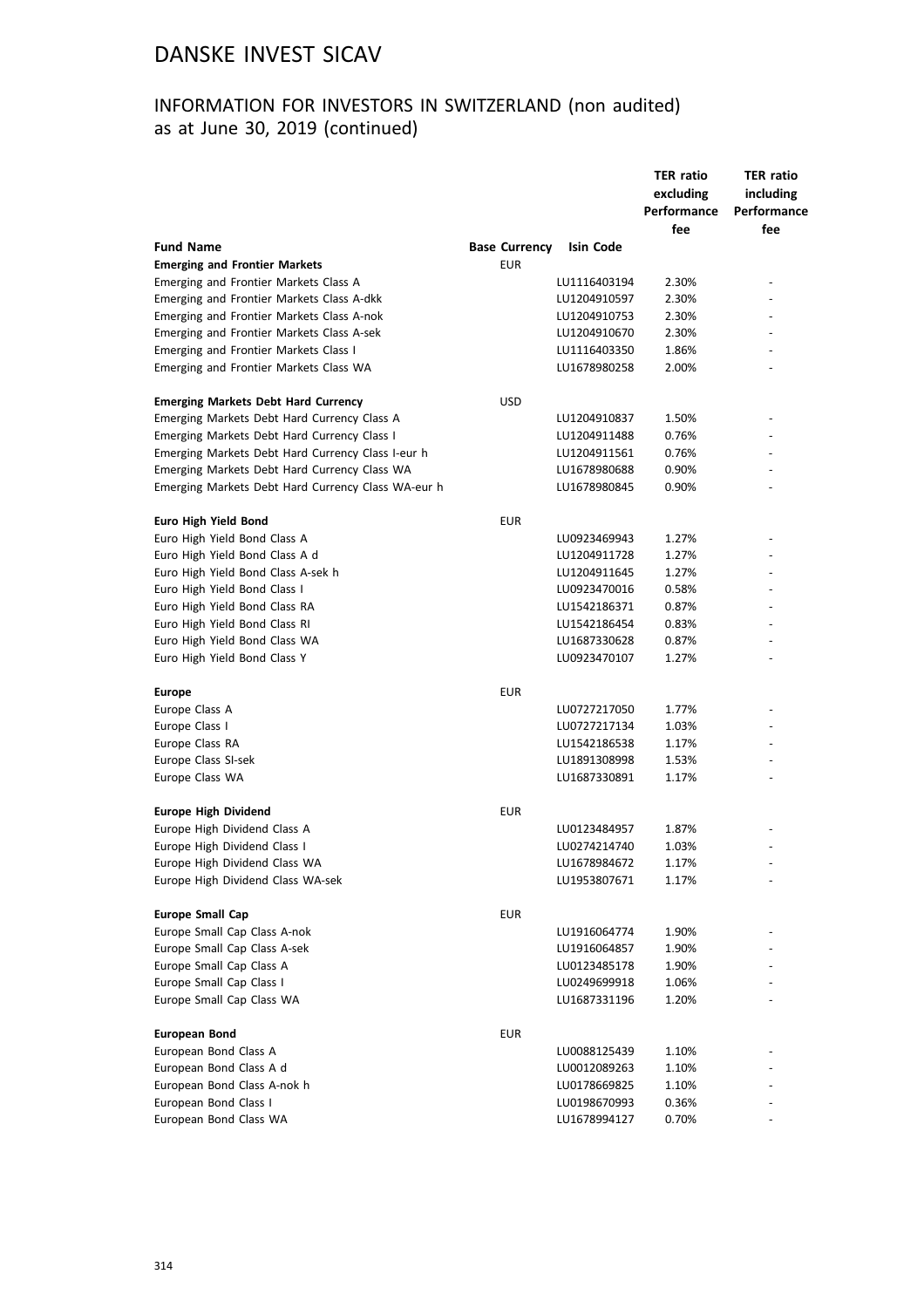## INFORMATION FOR INVESTORS IN SWITZERLAND (non audited) as at June 30, 2019 (continued)

|                                                     |                      |              | <b>TER ratio</b><br>excluding<br>Performance<br>fee | <b>TER ratio</b><br>including<br>Performance<br>fee |
|-----------------------------------------------------|----------------------|--------------|-----------------------------------------------------|-----------------------------------------------------|
| <b>Fund Name</b>                                    | <b>Base Currency</b> | Isin Code    |                                                     |                                                     |
| European Corporate Sustainable Bond                 | <b>EUR</b>           |              |                                                     |                                                     |
| European Corporate Sustainable Bond Class A         |                      | LU1399304283 | 1.10%                                               |                                                     |
| European Corporate Sustainable Bond Class A d       |                      | LU1399304366 | 1.10%                                               |                                                     |
| European Corporate Sustainable Bond Class A-nok h   |                      | LU1399305173 | 1.10%                                               |                                                     |
| European Corporate Sustainable Bond Class A-sek h   |                      | LU1399304879 | 1.10%                                               |                                                     |
| European Corporate Sustainable Bond Class A-sek hd  |                      | LU1399305090 | 1.10%                                               |                                                     |
| European Corporate Sustainable Bond Class I         |                      | LU1399305330 | 0.56%                                               |                                                     |
| European Corporate Sustainable Bond Class I-dkk hd  |                      | LU1399305686 | 0.56%                                               |                                                     |
| European Corporate Sustainable Bond Class I-nok h   |                      | LU1399305926 | 0.56%                                               | ٠                                                   |
| European Corporate Sustainable Bond Class I-sek h   |                      | LU1399305769 | 0.56%                                               |                                                     |
| European Corporate Sustainable Bond Class WA        |                      | LU1678994713 | 0.80%                                               |                                                     |
| European Corporate Sustainable Bond Class WA d      |                      | LU1678995017 | 0.80%                                               |                                                     |
| European Corporate Sustainable Bond Class WA-sek h  |                      | LU1713568738 | 0.80%                                               |                                                     |
| European Corporate Sustainable Bond Class WI-sek h  |                      | LU1698711758 | 0.76%                                               |                                                     |
| European Corporate Sustainable Bond Class WI-sek hd |                      | LU1698712053 | 0.76%                                               |                                                     |
| Germany*                                            | <b>EUR</b>           |              |                                                     |                                                     |
| Germany Class A                                     |                      | LU1116403517 | 1.70%                                               |                                                     |
| Germany Class A-nok                                 |                      | LU1204912619 | 1.70%                                               |                                                     |
| Germany Class A-sek                                 |                      | LU1204912536 | 1.70%                                               |                                                     |
| Germany Class I                                     |                      | LU1116403780 | 1.06%                                               |                                                     |
| Germany Class RA                                    |                      | LU1542188740 | 0.05%                                               |                                                     |
| Germany Class RI                                    |                      | LU1542188823 | 0.01%                                               |                                                     |
| Germany Class WA                                    |                      | LU1678995447 | 1.20%                                               |                                                     |
| Germany Class WI                                    |                      | LU1678995520 | 0.01%                                               |                                                     |
| Germany Class Y                                     |                      | LU1678995793 | 0.05%                                               |                                                     |
| Germany Class ZA                                    |                      | LU1698692941 | 0.05%                                               | $\overline{\phantom{0}}$                            |
| Germany Class ZI                                    |                      | LU1698693246 | 0.01%                                               |                                                     |
| <b>Global Corporate Bonds</b>                       | <b>EUR</b>           |              |                                                     |                                                     |
| Global Corporate Bonds Class A                      |                      | LU0123484106 | 1.07%                                               |                                                     |
| Global Corporate Bonds Class A-nok h                |                      | LU0178670245 | 1.07%                                               |                                                     |
| Global Corporate Bonds Class A-sek h                |                      | LU0178670161 | 1.07%                                               |                                                     |
| Global Corporate Bonds Class I                      |                      | LU0249702647 | 0.33%                                               |                                                     |
| Global Corporate Bonds Class WA                     |                      | LU1687331279 | 0.77%                                               |                                                     |
| Global Corporate Bonds Class WA-nok h               |                      | LU1678996098 | 0.77%                                               |                                                     |
| Global Corporate Bonds Class WA-sek h               |                      | LU1678996171 | 0.77%                                               |                                                     |
| Global Corporate Bonds Class WI-sek h               |                      | LU1678995959 | 0.73%                                               |                                                     |
| <b>Global Emerging Markets</b>                      | <b>USD</b>           |              |                                                     |                                                     |
| Global Emerging Markets Class A                     |                      | LU0085580271 | 2.05%                                               |                                                     |
| Global Emerging Markets Class I                     |                      | LU0249706804 | 1.11%                                               |                                                     |
| Global Emerging Markets Class RA                    |                      | LU1542189474 | 1.25%                                               |                                                     |
| Global Emerging Markets Class RI                    |                      | LU1542189557 | 1.21%                                               |                                                     |
| Global Emerging Markets Class WA                    |                      | LU1687331352 | 1.25%                                               |                                                     |
| Global Emerging Markets Class WA-eur                |                      | LU1678996338 | 1.25%                                               |                                                     |
| Global Emerging Markets Class WA-eur d              |                      | LU1678996411 | 1.25%                                               |                                                     |
| Global Emerging Markets Class WA-sek                |                      | LU1678997229 | 1.25%                                               |                                                     |
| Global Emerging Markets Class WI-eur                |                      | LU1678996684 | 1.21%                                               |                                                     |
| <b>Global Emerging Markets Small Cap</b>            | <b>USD</b>           |              |                                                     |                                                     |
| Global Emerging Markets Small Cap Class A           |                      | LU0292126785 | 2.10%                                               |                                                     |
| Global Emerging Markets Small Cap Class I           |                      | LU0292127759 | 1.16%                                               |                                                     |
| Global Emerging Markets Small Cap Class WA          |                      | LU1687331436 | 1.30%                                               |                                                     |
| Global Emerging Markets Small Cap Class WA-eur      |                      | LU1678997658 | 1.30%                                               |                                                     |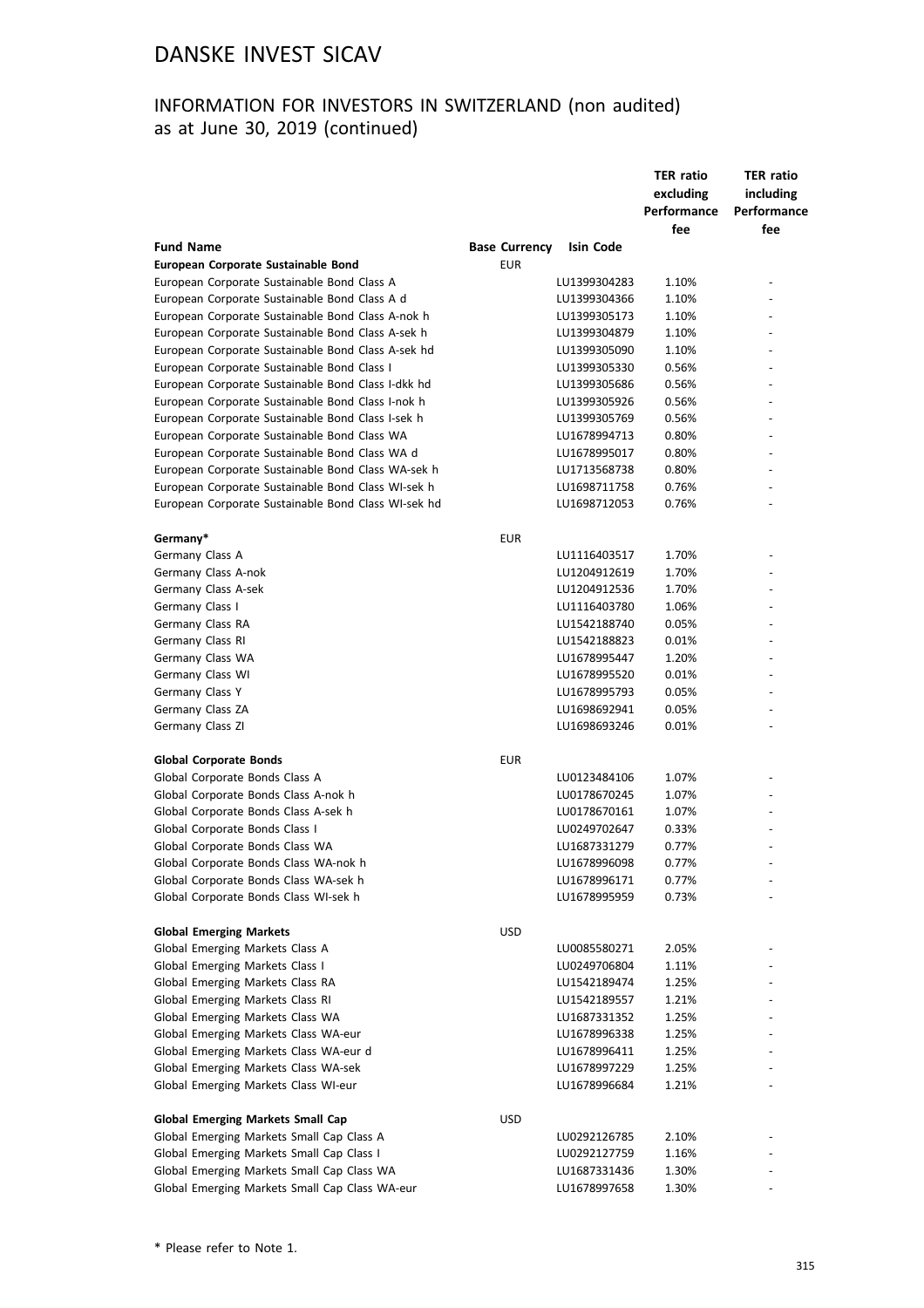## INFORMATION FOR INVESTORS IN SWITZERLAND (non audited) as at June 30, 2019 (continued)

|                                                              |                      |              | <b>TER ratio</b><br>excluding<br>Performance<br>fee | <b>TER ratio</b><br>including<br>Performance<br>fee |
|--------------------------------------------------------------|----------------------|--------------|-----------------------------------------------------|-----------------------------------------------------|
| <b>Fund Name</b>                                             | <b>Base Currency</b> | Isin Code    |                                                     |                                                     |
| <b>Global High Dividend</b>                                  | <b>EUR</b>           |              |                                                     |                                                     |
| Global High Dividend Class A                                 |                      | LU1204913773 | 1.87%                                               |                                                     |
| Global High Dividend Class A-nok                             |                      | LU1204914151 | 1.87%                                               |                                                     |
| Global High Dividend Class A-nok d                           |                      | LU1204914409 | 1.87%                                               |                                                     |
| Global High Dividend Class A-sek                             |                      | LU1204914078 | 1.87%                                               |                                                     |
| Global High Dividend Class A-sek d                           |                      | LU1204914318 | 1.87%                                               |                                                     |
| Global High Dividend Class I                                 |                      | LU1204914581 | 1.03%                                               |                                                     |
| Global High Dividend Class WA                                |                      | LU1678998979 | 1.17%                                               |                                                     |
|                                                              |                      |              |                                                     |                                                     |
| <b>Global Inflation Linked Bond</b>                          | EUR                  |              |                                                     |                                                     |
| Global Inflation Linked Bond Class A                         |                      | LU0727217308 | 1.07%                                               |                                                     |
| Global Inflation Linked Bond Class A d                       |                      | LU0727217647 | 1.07%                                               |                                                     |
| Global Inflation Linked Bond Class A-sek h                   |                      | LU1204914821 | 1.07%                                               |                                                     |
| Global Inflation Linked Bond Class I                         |                      | LU0727217480 | 0.63%                                               |                                                     |
| Global Inflation Linked Bond Class RA                        |                      | LU1542190050 | 0.67%                                               |                                                     |
| Global Inflation Linked Bond Class WA                        |                      | LU1679000205 | 0.67%                                               |                                                     |
| Global Inflation Linked Bond Class WA d                      |                      | LU1679000890 | 0.67%                                               |                                                     |
| Global Inflation Linked Bond Class Y                         |                      | LU0790898422 | 1.07%                                               |                                                     |
|                                                              |                      |              |                                                     |                                                     |
| <b>Global Inflation Linked Bond Short Duration</b>           | <b>EUR</b>           |              |                                                     |                                                     |
| Global Inflation Linked Bond Short Duration Class A          |                      | LU1116403947 | 1.07%                                               |                                                     |
| Global Inflation Linked Bond Short Duration Class A d        |                      | LU1204915042 | 1.07%                                               |                                                     |
| Global Inflation Linked Bond Short Duration Class I          |                      | LU1116404168 | 0.63%                                               |                                                     |
|                                                              |                      |              |                                                     |                                                     |
| Global Inflation Linked Bond Short Duration Class RA         |                      | LU1542190217 | 0.67%                                               |                                                     |
| Global Inflation Linked Bond Short Duration Class RI         |                      | LU1542190308 | 0.63%                                               |                                                     |
| Global Inflation Linked Bond Short Duration Class WA         |                      | LU1679001278 | 0.67%                                               |                                                     |
| <b>Global StockPicking</b>                                   | <b>EUR</b>           |              |                                                     |                                                     |
| Global StockPicking Class A                                  |                      | LU0117088970 | 1.87%                                               |                                                     |
|                                                              |                      |              |                                                     |                                                     |
| Global StockPicking Class I                                  |                      | LU0249703298 | 1.03%                                               |                                                     |
| Global StockPicking Class RA<br>Global StockPicking Class RI |                      | LU1542190563 | 1.17%                                               |                                                     |
|                                                              |                      | LU1542190647 | 1.13%                                               |                                                     |
| Global StockPicking Class WA                                 |                      | LU1687331519 | 1.17%                                               |                                                     |
| India                                                        | <b>USD</b>           |              |                                                     |                                                     |
| India Class A                                                |                      | LU0193801577 | 2.10%                                               |                                                     |
| India Class WA                                               |                      | LU1679002326 | 1.30%                                               |                                                     |
| India Class WA-eur d                                         |                      | LU1679002672 | 1.30%                                               |                                                     |
|                                                              |                      |              |                                                     |                                                     |
| Japan                                                        | JPY                  |              |                                                     |                                                     |
| Japan Class A                                                |                      | LU0193802039 | 1.95%                                               |                                                     |
| Japan Class I                                                |                      | LU0739645470 | 0.96%                                               |                                                     |
| Japan Class WA                                               |                      | LU1687331600 | 1.35%                                               |                                                     |
| Japan Class WA-eur d                                         |                      | LU1679009099 | 1.35%                                               |                                                     |
|                                                              |                      |              |                                                     |                                                     |
| Nordic Corporate Bond                                        | EUR                  |              |                                                     |                                                     |
| Nordic Corporate Bond Class A                                |                      | LU1116404325 | 1.10%                                               |                                                     |
| Nordic Corporate Bond Class A d                              |                      | LU1204915398 | 1.10%                                               |                                                     |
| Nordic Corporate Bond Class A-sek h                          |                      | LU1204915125 | 1.10%                                               |                                                     |
| Nordic Corporate Bond Class A-sek hd                         |                      | LU1116404838 | 1.10%                                               |                                                     |
| Nordic Corporate Bond Class I                                |                      | LU1116404671 | 0.56%                                               |                                                     |
| Nordic Corporate Bond Class I-nok h                          |                      | LU1773285967 |                                                     |                                                     |
|                                                              |                      |              | 0.56%                                               |                                                     |
| Nordic Corporate Bond Class RA                               |                      | LU1542191538 | 0.80%                                               |                                                     |
| Nordic Corporate Bond Class RI                               |                      | LU1542191611 | 0.76%                                               |                                                     |
| Nordic Corporate Bond Class WA                               |                      | LU1679009412 | 0.80%                                               |                                                     |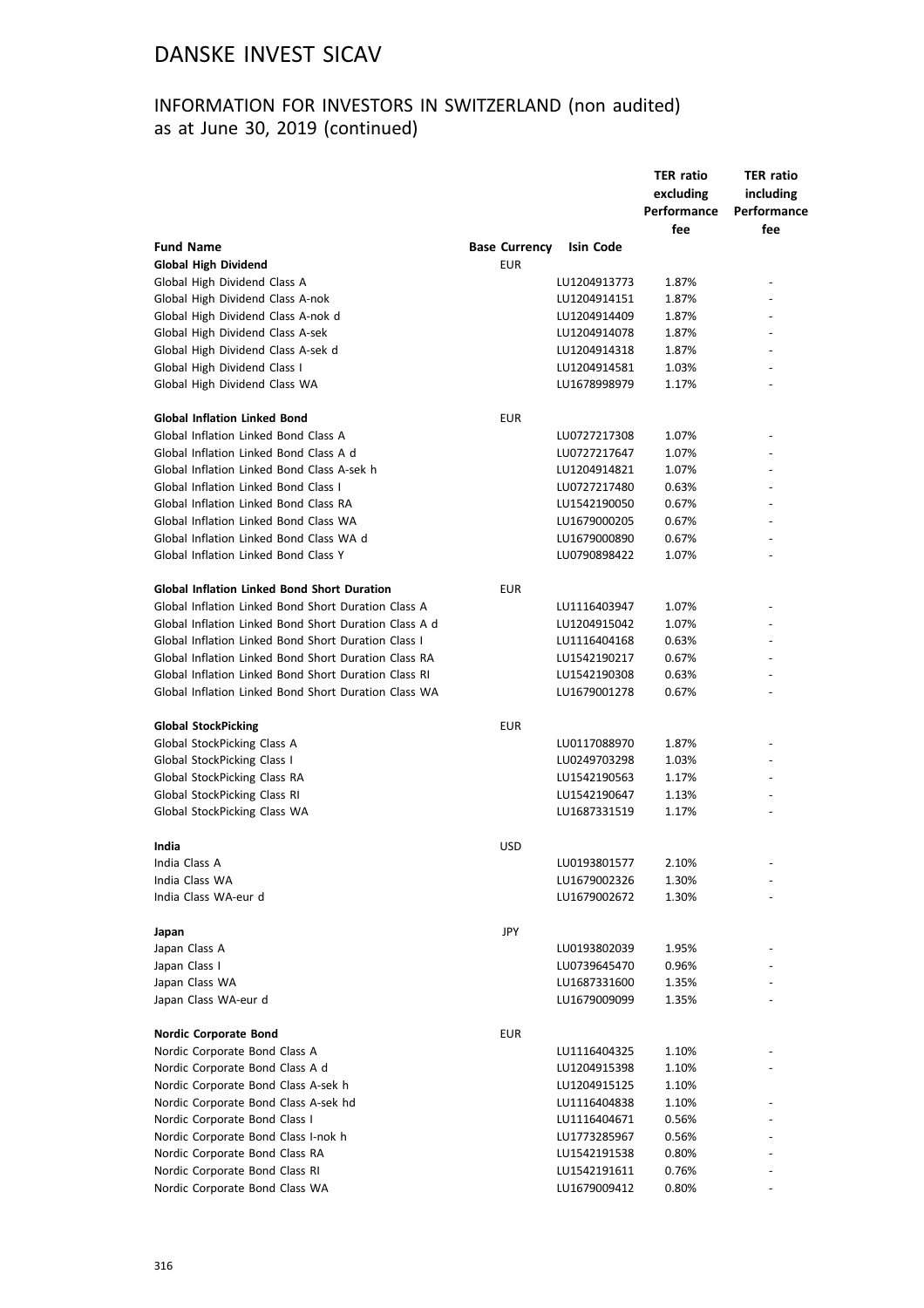## INFORMATION FOR INVESTORS IN SWITZERLAND (non audited) as at June 30, 2019 (continued)

|                                           |                      |                  | <b>TER</b> ratio<br>excluding<br>Performance<br>fee | <b>TER ratio</b><br>including<br>Performance<br>fee |
|-------------------------------------------|----------------------|------------------|-----------------------------------------------------|-----------------------------------------------------|
| <b>Fund Name</b>                          | <b>Base Currency</b> | <b>Isin Code</b> |                                                     |                                                     |
| <b>Russia</b>                             | <b>USD</b>           |                  |                                                     |                                                     |
| Russia Class A                            |                      | LU0495011024     | 2.50%                                               | $\overline{\phantom{a}}$                            |
| Russia Class I                            |                      | LU0495011370     | 1.36%                                               |                                                     |
| Russia Class WA                           |                      | LU1679010261     | 1.50%                                               |                                                     |
| Russia Class WA-eur d                     |                      | LU1679010857     | 1.50%                                               |                                                     |
| <b>Sverige</b>                            | <b>SEK</b>           |                  |                                                     |                                                     |
| Sverige Class A                           |                      | LU1679011665     | 1.67%                                               |                                                     |
| Sverige Class SA                          |                      | LU1349494812     | 1.32%                                               |                                                     |
| Sverige Class SA d                        |                      | LU1349495389     | 1.32%                                               |                                                     |
| Sverige Class SI                          |                      | LU1349495116     | 1.32%                                               |                                                     |
| Sverige Class WA                          |                      | LU1679011822     | 0.92%                                               |                                                     |
| Sverige Class WA d                        |                      | LU1679012044     | 0.92%                                               |                                                     |
| Sverige Class WI                          |                      | LU1679012127     | 0.88%                                               |                                                     |
| Sverige Class WI d                        |                      | LU1679012390     | 0.88%                                               |                                                     |
| <b>Swedish Bond</b>                       | <b>SEK</b>           |                  |                                                     |                                                     |
| Swedish Bond Class A                      |                      | LU0070798268     | 1.07%                                               |                                                     |
| Swedish Bond Class WI                     |                      | LU1679016979     | 0.63%                                               |                                                     |
| Swedish Bond Class Y (Sverige Ränta Plus) |                      | LU0193808663     | 0.77%                                               |                                                     |
| <b>US High Yield Bond</b>                 | <b>USD</b>           |                  |                                                     |                                                     |
| US High Yield Bond Class A-eur h          |                      | LU1116406023     | 1.60%                                               |                                                     |
| US High Yield Bond Class I                |                      | LU1116405215     | 0.76%                                               |                                                     |
| US High Yield Bond Class WA               |                      | LU1679017191     | 0.95%                                               |                                                     |
| US High Yield Bond Class WA-eur h         |                      | LU1679017274     | 0.95%                                               |                                                     |

**The figures above are not audited.**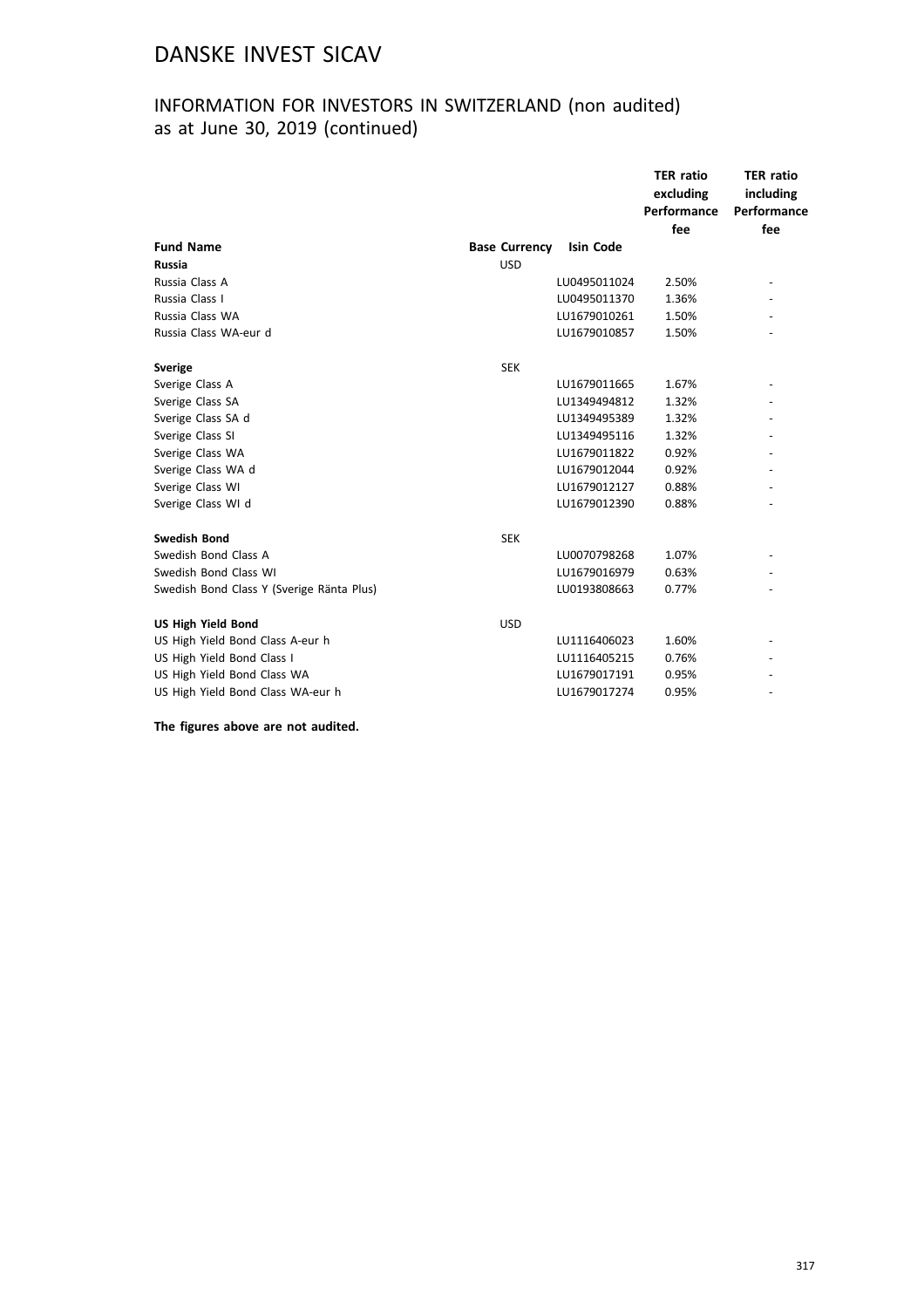### Unaudited Appendix

**REGULATION (EU) 2015/2365 OF THE EUROPEAN PARLIAMENT AND OF THE COUNCIL of November 25, 2015 Transparency of Securities Financing Transactions and of Reuse and amending Regulation (EU) Nº648/2012 Securities Lending**

### **Global Data (in EUR)**

| Fund                                                                 | <b>Collateral</b> | <b>Overall</b><br>valuation | <b>Total Net</b><br><b>Assets</b> | (%) of<br>assets |
|----------------------------------------------------------------------|-------------------|-----------------------------|-----------------------------------|------------------|
| Danske Invest SICAV - Aktiv Förmögenhetsförvaltning                  | 8,368,990         | 7,970,455                   | 558,760,185                       | 1.43             |
| Danske Invest SICAV - China                                          | 204,034           | 194,318                     | 20,845,094                        | 0.93             |
| Danske Invest SICAV - Danish Bond                                    |                   |                             | 37,309,400                        |                  |
| Danske Invest SICAV - Danish Mortgage Bond                           |                   |                             | 436,871,279                       |                  |
| Danske Invest SICAV - Denmark Focus                                  |                   |                             | 56,838,138                        |                  |
| Danske Invest SICAV - Eastern Europe                                 |                   |                             | 490,375                           |                  |
| Danske Invest SICAV - Eastern Europe Absolute                        |                   |                             | 250,386,685                       |                  |
| Danske Invest SICAV - Eastern Europe ex. Russia                      |                   |                             | 13,589,520                        |                  |
| Danske Invest SICAV - Emerging and Frontier Markets                  |                   |                             | 63,057,734                        |                  |
| Danske Invest SICAV - Emerging Markets Debt Hard<br>Currency         | 13,143,362        | 12,820,342                  | 463,396,804                       | 2.77             |
| Danske Invest SICAV - Euro High Yield Bond                           | 2,743,958         | 2,666,860                   | 55,164,808                        | 4.83             |
| Danske Invest SICAV - Europa (SEK)                                   |                   |                             | 43,388,389                        |                  |
| Danske Invest SICAV - Europe                                         |                   |                             | 72,482,128                        |                  |
| Danske Invest SICAV - Europe High Dividend                           |                   |                             | 133,199,497                       |                  |
| Danske Invest SICAV - Europe Long-Short Equity<br>Factors*           |                   |                             | 55,405,957                        |                  |
| Danske Invest SICAV - Europe Small Cap                               | 4,958,578         | 4,722,456                   | 156,796,489                       | 3.01             |
| Danske Invest SICAV - European Bond                                  |                   |                             | 28,166,722                        |                  |
| Danske Invest SICAV - European Corporate Sustainable<br>Bond         | 46,585,279        | 45,307,979                  | 859,825,820                       | 5.27             |
| Danske Invest SICAV - Global Corporate Bonds                         | 21,000,659        | 20,367,541                  | 340,790,148                       | 5.98             |
| Danske Invest SICAV - Global Emerging Markets                        |                   |                             | 205,292,518                       |                  |
| Danske Invest SICAV - Global Emerging Markets Small<br>Cap           | 246,175           | 234,452                     | 69,964,397                        | 0.34             |
| Danske Invest SICAV - Global High Dividend                           |                   |                             | 11,726,956                        |                  |
| Danske Invest SICAV - Global Inflation Linked Bond                   | 425,528           | 408,053                     | 13,480,944                        | 3.03             |
| Danske Invest SICAV - Global Inflation Linked Bond Short<br>Duration | 14,430,664        | 13,840,594                  | 89,629,556                        | 15.44            |
| Danske Invest SICAV - Global StockPicking                            |                   |                             | 29,923,648                        |                  |
| Danske Invest SICAV - India                                          |                   |                             | 63,538,055                        |                  |
| Danske Invest SICAV - Japan                                          |                   |                             | 49,017,711                        |                  |
| Danske Invest SICAV - Multi Asset Inflation Strategy                 |                   |                             | 55,456,198                        |                  |
| Danske Invest SICAV - Nordic Corporate Bond                          | 1,054,678         | 1,025,589                   | 54,786,625                        | 1.87             |
| Danske Invest SICAV - Russia                                         |                   |                             | 10,044,777                        |                  |
| Danske Invest SICAV - Sverige                                        | 3,447,701         | 3,283,524                   | 442,958,403                       | 0.74             |
| Danske Invest SICAV - Sverige Kort Ränta                             |                   |                             | 1,530,859,195                     |                  |
| Danske Invest SICAV - Sverige Ränta                                  | 29,389,526        | 27,990,027                  | 606,792,793                       | 4.61             |
| Danske Invest SICAV - Sverige Real Ränta                             |                   |                             | 101,205,132                       |                  |
| Danske Invest SICAV - Sverige Småbolag                               |                   |                             | 17,741,152                        |                  |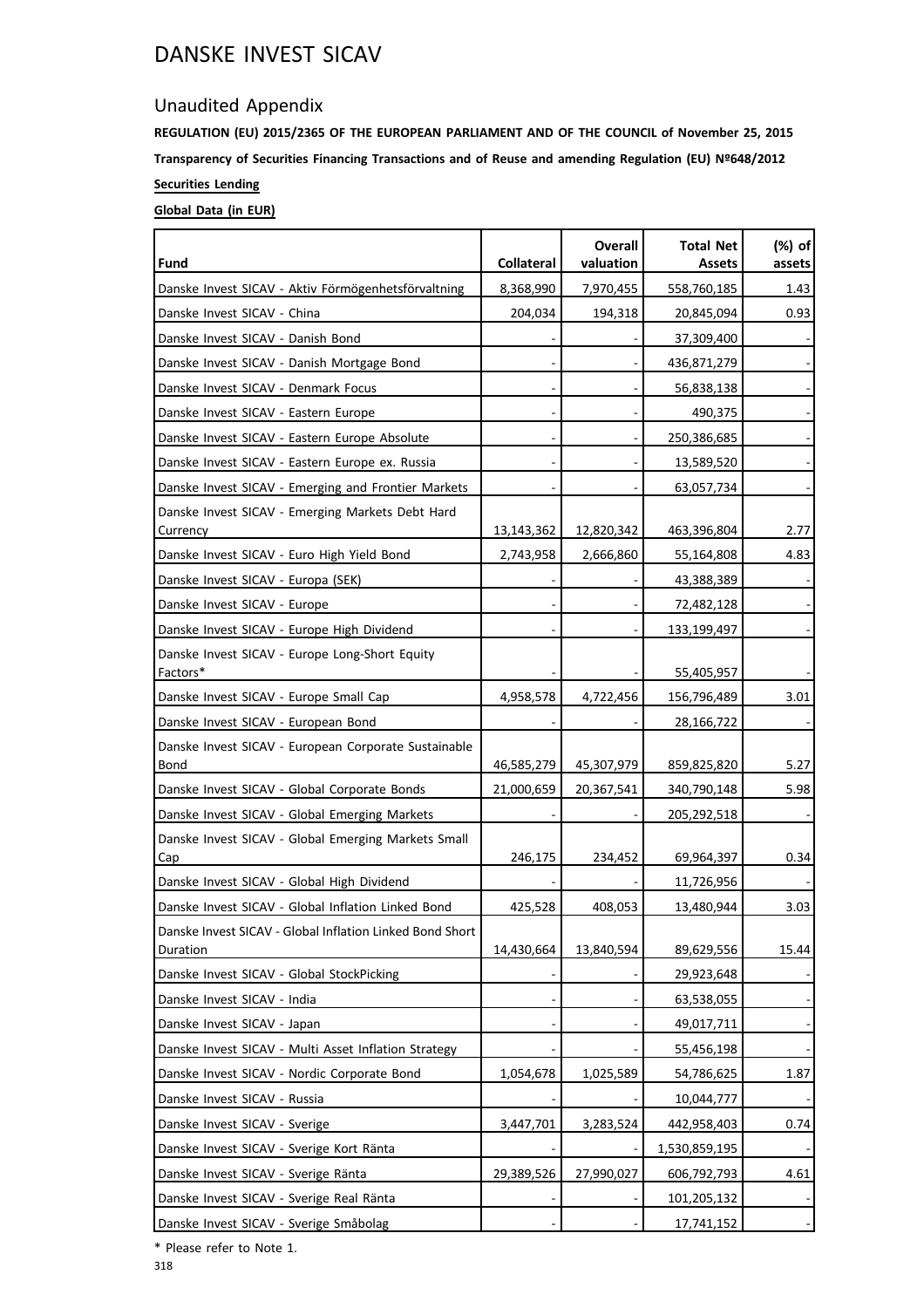# Unaudited Appendix (continued)

| l Fund                                   | <b>Collateral</b> | <b>Overall</b><br>valuation | <b>Total Net</b><br><b>Assets</b> | (%) of<br>assets |
|------------------------------------------|-------------------|-----------------------------|-----------------------------------|------------------|
| Danske Invest SICAV - Swedish Bond       | 5,124,707         | 4,880,674                   | 163,958,932                       | 2.98             |
| Danske Invest SICAV - US High Yield Bond | 345,767           | 336,503                     | 25,711,208                        | 1.31             |
| Danske Invest SICAV - Global Index       |                   |                             | 1,821,594,374                     |                  |
| Danske Invest SICAV - SRI Global         |                   |                             | 379,352,579                       |                  |
| Danske Invest SICAV - Sverige Beta       |                   |                             | 56,910,093                        |                  |
| Total                                    | 151,469,606       | 146,049,367                 | 9,446,710,418                     |                  |

|                                                                      |                          | Investment<br>portfolio at | $(\%)$<br>Lendable |
|----------------------------------------------------------------------|--------------------------|----------------------------|--------------------|
| Fund                                                                 | <b>Overall valuation</b> | market value               | <b>Assets</b>      |
| Danske Invest SICAV - Aktiv Förmögenhetsförvaltning                  | 7,970,455                | 554,808,470                | 1.44               |
| Danske Invest SICAV - China                                          | 194,318                  | 22,771,733                 | 0.85               |
| Danske Invest SICAV - Danish Bond                                    |                          | 38,008,849                 |                    |
| Danske Invest SICAV - Danish Mortgage Bond                           |                          | 456,367,471                |                    |
| Danske Invest SICAV - Denmark Focus                                  |                          | 54,963,565                 |                    |
| Danske Invest SICAV - Eastern Europe                                 |                          | 483,190                    |                    |
| Danske Invest SICAV - Eastern Europe Absolute                        |                          | 236,421,169                |                    |
| Danske Invest SICAV - Eastern Europe ex. Russia                      |                          | 13,693,391                 |                    |
| Danske Invest SICAV - Emerging and Frontier Markets                  |                          | 59,386,258                 |                    |
| Danske Invest SICAV - Emerging Markets Debt Hard Currency            | 12,820,342               | 434,295,680                | 2.95               |
| Danske Invest SICAV - Euro High Yield Bond                           | 2,666,860                | 51,137,068                 | 5.22               |
| Danske Invest SICAV - Europa (SEK)                                   |                          | 42,913,211                 |                    |
| Danske Invest SICAV - Europe                                         |                          | 71,410,320                 |                    |
| Danske Invest SICAV - Europe High Dividend                           |                          | 132,693,037                |                    |
| Danske Invest SICAV - Europe Long-Short Equity Factors*              |                          | 50,489,492                 |                    |
| Danske Invest SICAV - Europe Small Cap                               | 4,722,456                | 153,185,230                | 3.08               |
| Danske Invest SICAV - European Bond                                  |                          | 27,360,572                 |                    |
| Danske Invest SICAV - European Corporate Sustainable Bond            | 45,307,979               | 841,554,709                | 5.38               |
| Danske Invest SICAV - Global Corporate Bonds                         | 20,367,541               | 321,983,344                | 6.33               |
| Danske Invest SICAV - Global Emerging Markets                        |                          | 201,843,770                |                    |
| Danske Invest SICAV - Global Emerging Markets Small Cap              | 234,452                  | 68,895,298                 | 0.34               |
| Danske Invest SICAV - Global High Dividend                           |                          | 11,662,984                 |                    |
| Danske Invest SICAV - Global Inflation Linked Bond                   | 408,053                  | 13,443,044                 | 3.04               |
| Danske Invest SICAV - Global Inflation Linked Bond Short<br>Duration | 13,840,594               | 89,290,798                 | 15.50              |
| Danske Invest SICAV - Global StockPicking                            |                          | 29,370,731                 |                    |
| Danske Invest SICAV - India                                          |                          | 63,276,645                 |                    |
| Danske Invest SICAV - Japan                                          |                          | 48,059,304                 |                    |
| Danske Invest SICAV - Multi Asset Inflation Strategy                 |                          | 52,819,954                 |                    |
| Danske Invest SICAV - Nordic Corporate Bond                          | 1,025,589                | 50,873,462                 | 2.02               |
| Danske Invest SICAV - Russia                                         |                          | 9,818,614                  |                    |
| Danske Invest SICAV - Sverige                                        | 3,283,524                | 439,837,696                | 0.75               |
| Danske Invest SICAV - Sverige Kort Ränta                             |                          | 1,533,646,146              |                    |

\* Please refer to Note 1.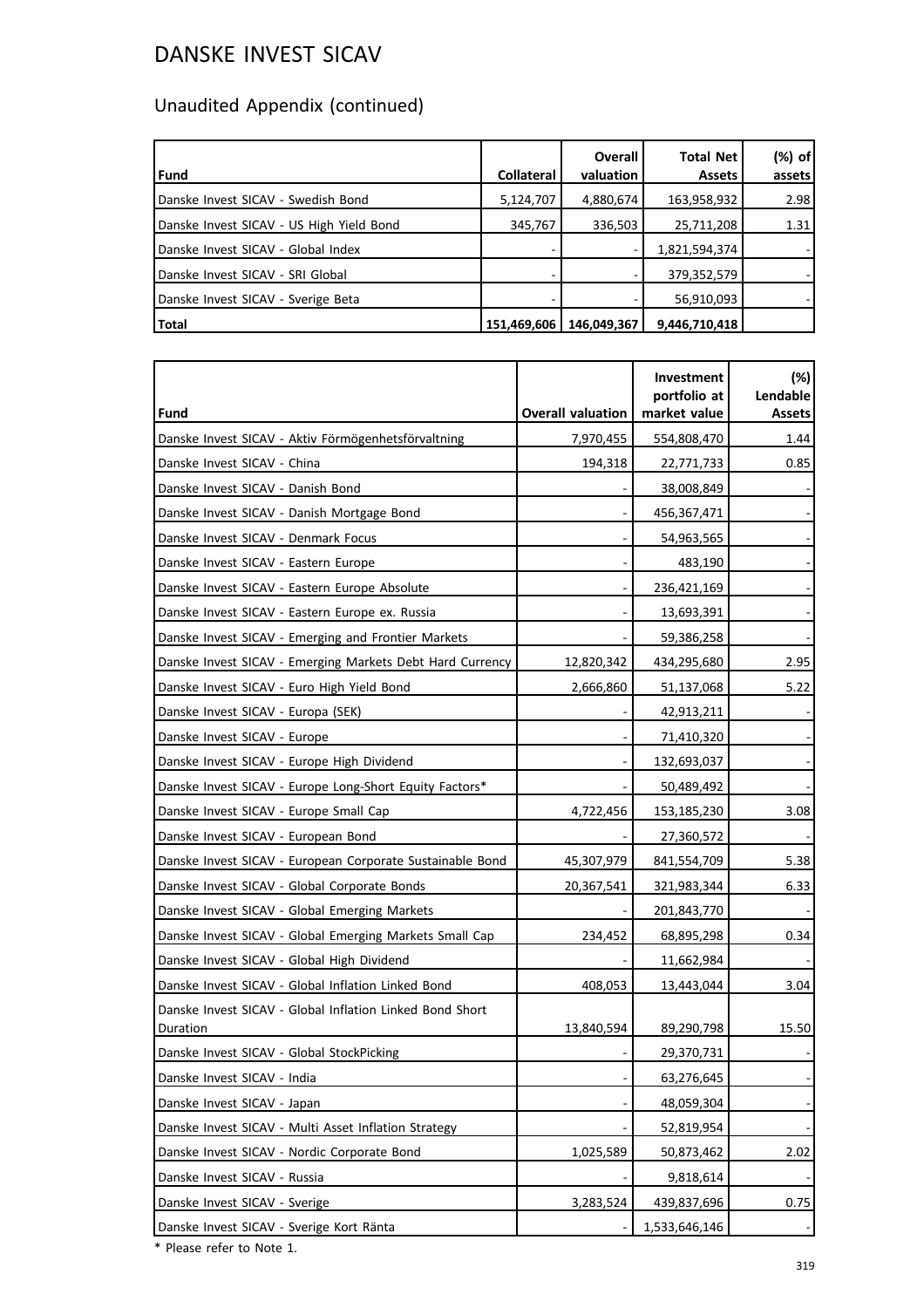# Unaudited Appendix (continued)

| l Fund                                   | <b>Overall valuation</b> | Investment<br>portfolio at<br>market value | (%)<br>Lendable<br><b>Assets</b> |
|------------------------------------------|--------------------------|--------------------------------------------|----------------------------------|
| Danske Invest SICAV - Sverige Ränta      | 27,990,027               | 595,152,899                                | 4.70                             |
| Danske Invest SICAV - Sverige Real Ränta |                          | 100,139,725                                |                                  |
| Danske Invest SICAV - Sverige Småbolag   |                          | 17,175,791                                 |                                  |
| Danske Invest SICAV - Swedish Bond       | 4,880,674                | 161,987,219                                | 3.01                             |
| Danske Invest SICAV - US High Yield Bond | 336,503                  | 24,706,679                                 | 1.36                             |
| Danske Invest SICAV - Global Index       |                          | 1,820,616,565                              |                                  |
| Danske Invest SICAV - SRI Global         |                          | 378,848,910                                |                                  |
| Danske Invest SICAV - Sverige Beta       |                          | 56,894,762                                 |                                  |
| <b>Total</b>                             | 146,049,367              | 9,309,516,022                              |                                  |

### **Concentration Data (in EUR)**

| Ten largest collateral issuers                       | Amount of<br><b>Collateral</b> |
|------------------------------------------------------|--------------------------------|
| UNITED KINGDOM OF GREAT BRITAIN AND NORTHERN IRELAND | 31,970,046                     |
| SCOUT24 AG                                           | 14,480,921                     |
| <b>JAPAN</b>                                         | 12,745,336                     |
| SOCIETE GENERALE SA                                  | 8,560,597                      |
| EUROPEAN INVESTMENT BANK EIB                         | 8,011,743                      |
| KREDITANSTALT FUER WIEDERAUFBAU KFW                  | 7,546,907                      |
| <b>FRENCH REPUBLIC</b>                               | 7,010,218                      |
| OSRAM LICHT AG                                       | 6,581,770                      |
| PROVINCE OF ONTARIO                                  | 6,042,228                      |
| ALTEN BOULOGNE BILLANCOURT                           | 4,166,551                      |

| <b>Top 10 Counterparties</b>           | Overall<br>valuation |
|----------------------------------------|----------------------|
| BANCO SANTANDER S.A.                   | 42,357,867           |
| <b>HSBC BANK PLC</b>                   | 19,518,453           |
| <b>ING BANK N.V.</b>                   | 16,016,954           |
| <b>GOLDMAN SACHS INTERNATIONAL</b>     | 15,600,298           |
| Inomura international plc              | 10,404,798           |
| NATIONAL BANK FINANCIAL INC            | 10,099,528           |
| UNICREDIT BANK AG                      | 6,404,261            |
| <b>BNP PARIBAS</b>                     | 5,838,389            |
| <b>BARCLAYS CAPITAL SECURITIES LTD</b> | 4,153,185            |
| <b>BNP PARIBAS ARBITRAGE SNC</b>       | 3,075,029            |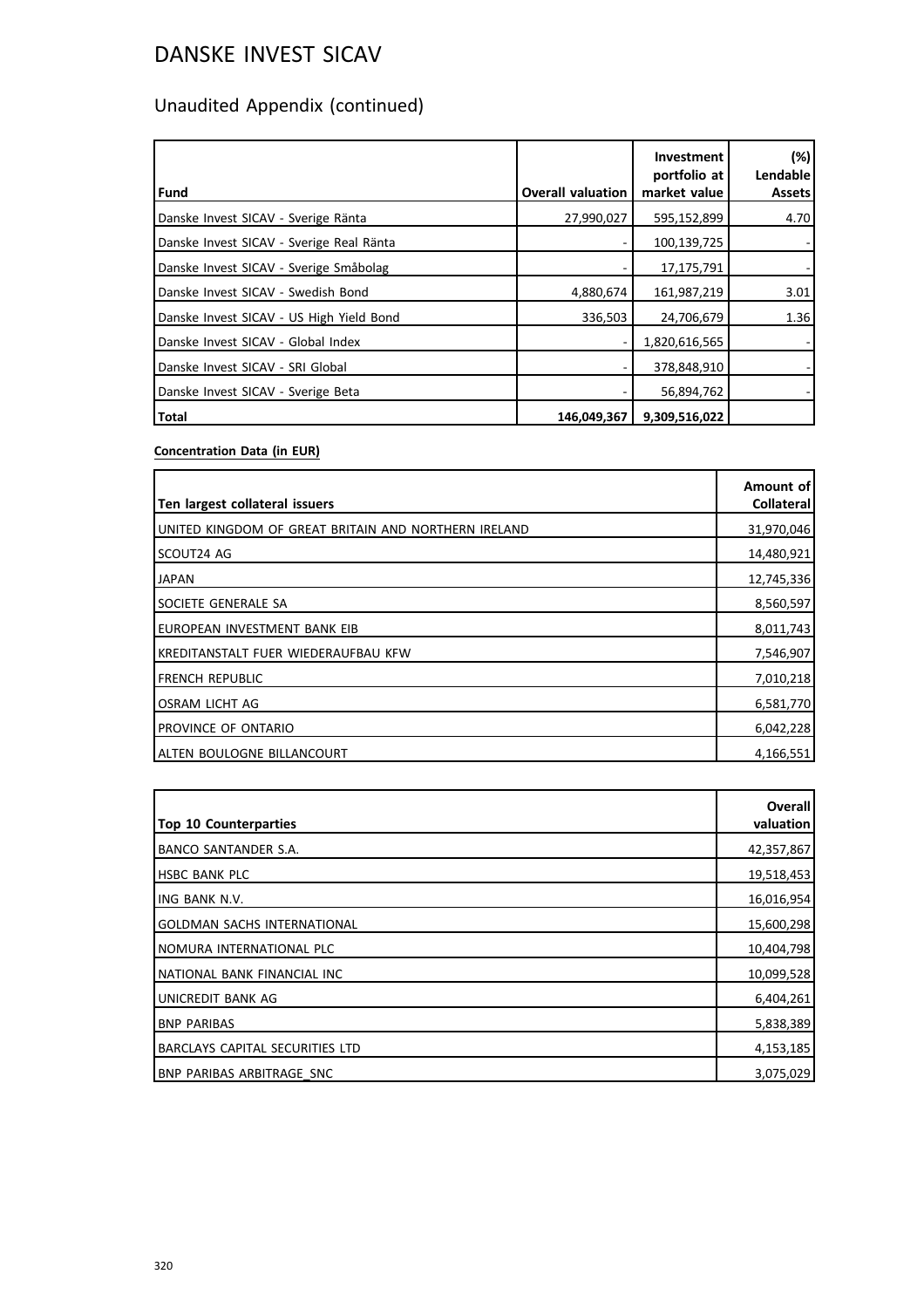# Unaudited Appendix (continued)

**Aggregate transaction data for each type of SFTs broken down according to the below categories (in EUR)**

| Type of Collateral | Amount of<br>Collateral |
|--------------------|-------------------------|
| <b>BONDS</b>       | 90,496,685              |
| <b>EQUITIES</b>    | 53,257,324              |
| MONEY MARKET       | 7,715,597               |
| <b>Total</b>       | 151,469,606             |

| Maturity tenor of the Collateral | Amount of<br>Collateral |
|----------------------------------|-------------------------|
|                                  |                         |
| Less than one day                |                         |
| One day to one week              |                         |
| One week to one month            | 1,545,015               |
| One month to three months        | 69,268                  |
| Three months to one year         | 6,101,314               |
| Above one year                   | 90,496,685              |
| Open transaction                 | 53,257,324              |
| Total                            | 151,469,606             |

|                               | Amount of         |
|-------------------------------|-------------------|
| Currencies of Cash Collateral | <b>Collateral</b> |
| IN/A                          |                   |

| <b>Currencies of Securities Collateral</b> | Amount of<br><b>Collateral</b> |
|--------------------------------------------|--------------------------------|
| <b>EUR</b>                                 | 66,747,440                     |
| GBP                                        | 40,032,936                     |
| <b>CAD</b>                                 | 19,859,307                     |
| <b>JPY</b>                                 | 12,745,336                     |
| USD                                        | 11,106,552                     |
| AUD                                        | 962,472                        |
| <b>CHF</b>                                 | 15,563                         |
| Total                                      | 151,469,606                    |

|                            | Overall     |
|----------------------------|-------------|
| Maturity tenor of the SFTs | valuation   |
| Less than one day          |             |
| One day to one week        |             |
| One week to one month      |             |
| IOne month to three months |             |
| Three months to one year   |             |
| Above one year             |             |
| Open transaction           | 146,049,367 |
| Total                      | 146,049,367 |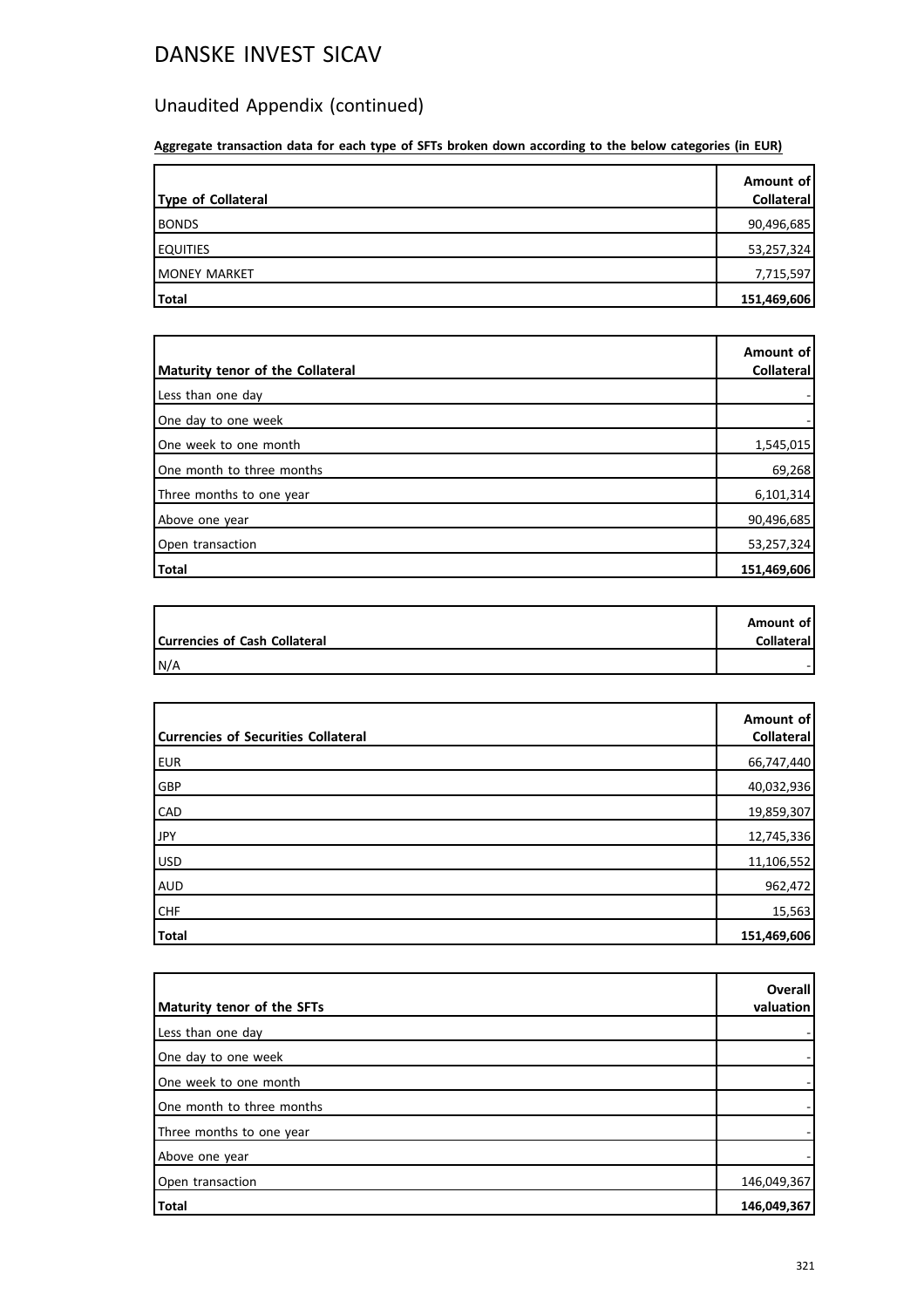# Unaudited Appendix (continued)

| Countries in which the counterparties are established | <b>Overall</b><br>valuation |
|-------------------------------------------------------|-----------------------------|
| UNITED KINGDOM                                        | 70,279,424                  |
| <b>SPAIN</b>                                          | 42,357,867                  |
| NETHERLANDS                                           | 17,035,921                  |
| FRANCE                                                | 8,913,419                   |
| <b>GERMANY</b>                                        | 6,511,947                   |
| <b>CANADA</b>                                         | 765,461                     |
| <b>IRELAND</b>                                        | 185,328                     |
| Total                                                 | 146,049,367                 |

|                         | <b>Overall</b> |
|-------------------------|----------------|
| Settlement and clearing | valuation      |
| Bilateral               | 146,049,367    |
| Total                   | 146,049,367    |

**Data on Reuse of Collateral (in EUR):**

| Reuse of Collateral                                                           | Amount of<br><b>Collateral</b> |
|-------------------------------------------------------------------------------|--------------------------------|
| Share of collateral received that is reused                                   | None                           |
| Cash collateral reinvestment returns to the collective investment undertaking | None                           |

**Safekeeping of collateral received by the collective investment undertaking as part of SFTs (in EUR)**

| Names of the custodian                  | Amount of<br>collateral<br>assets safe-<br>kept |
|-----------------------------------------|-------------------------------------------------|
| <b>IRBC INVESTOR SERVICES BANK S.A.</b> | 151,469,606                                     |
| <b>ITOTAL</b>                           | 151,469,606                                     |

**Safekeeping of collateral granted by the collective investment undertaking as part of SFTs (in EUR)**

| <b>Type of Accounts</b> |  |  |
|-------------------------|--|--|
| Segregated accounts     |  |  |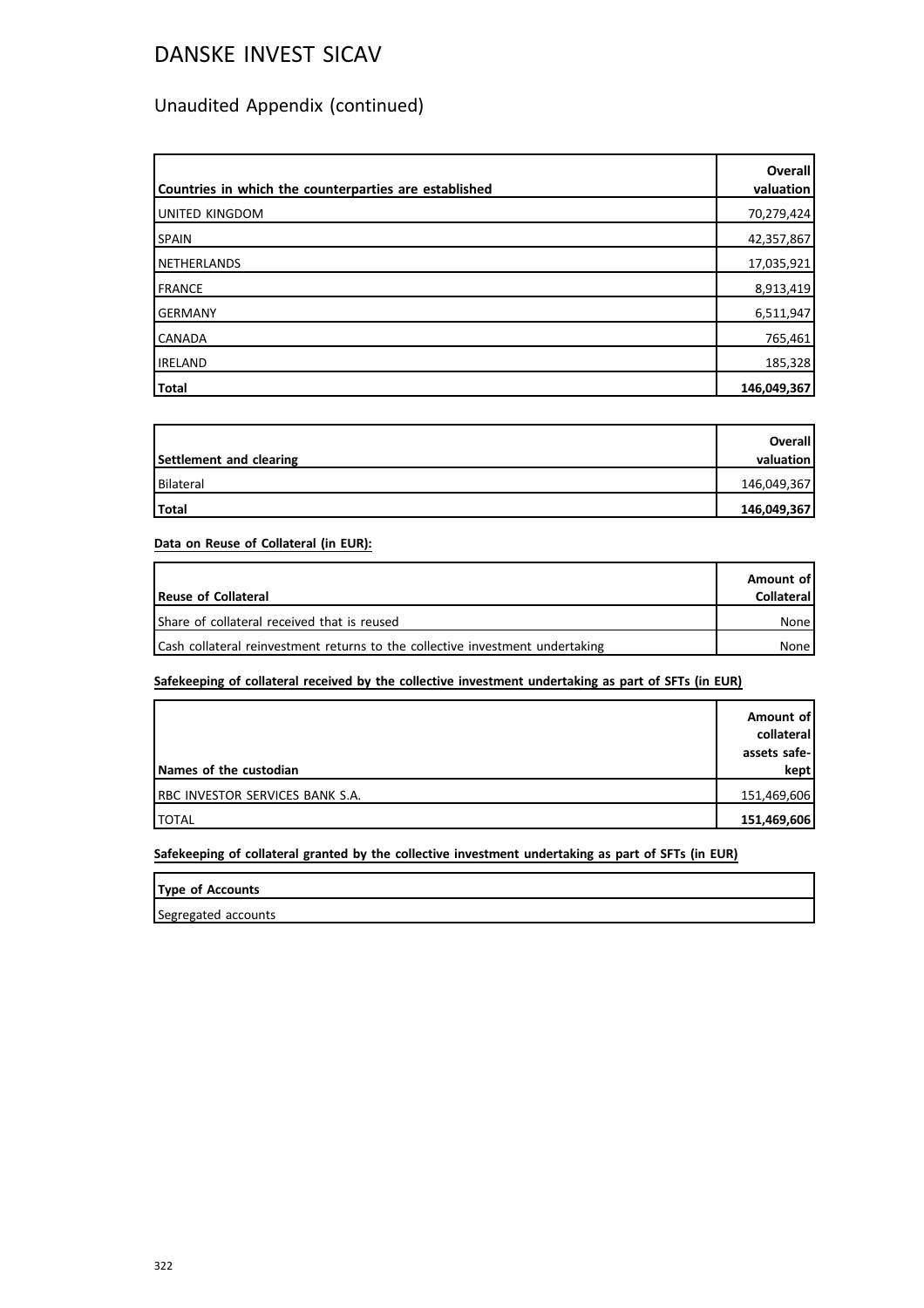# Unaudited Appendix (continued)

### **Data on return and cost for each type of SFTs in (EUR)**

| <b>Fund Name</b>                                                     | <b>Gross Revenue</b> | <b>Net</b><br>Revenue | <b>Tax Withheld</b> | Net<br>Revenue | <b>Client</b><br>Revenue<br>(Net of<br>Tax) |
|----------------------------------------------------------------------|----------------------|-----------------------|---------------------|----------------|---------------------------------------------|
| Danske Invest SICAV - Aktiv                                          |                      |                       |                     |                |                                             |
| Förmögenhetsförvaltning                                              | 83,981               | 29,393                |                     |                | 54,588                                      |
| Danske Invest SICAV - China                                          | 8,589                | 3,006                 |                     |                | 5,583                                       |
| Danske Invest SICAV - Danish Bond                                    |                      |                       |                     |                |                                             |
| Danske Invest SICAV - Danish Mortgage<br>Bond                        | 1,731                | 606                   |                     |                | 1,125                                       |
| Danske Invest SICAV - Denmark Focus                                  |                      |                       |                     |                |                                             |
| Danske Invest SICAV - Eastern Europe                                 |                      |                       |                     |                |                                             |
| Danske Invest SICAV - Eastern Europe<br>Absolute                     | 362                  | 126                   |                     |                | 236                                         |
| Danske Invest SICAV - Eastern Europe ex.<br>Russia                   | 25                   | 9                     |                     |                | 16                                          |
| Danske Invest SICAV - Emerging and<br><b>Frontier Markets</b>        | 4,778                | 1,672                 |                     |                | 3,106                                       |
| Danske Invest SICAV - Emerging Markets<br>Debt Hard Currency         | 12,992               | 4,547                 |                     |                | 8,445                                       |
| Danske Invest SICAV - Euro High Yield<br>Bond                        | 7,190                | 2,516                 |                     |                | 4,674                                       |
| Danske Invest SICAV - Europa (SEK)                                   | 2,290                | 801                   |                     |                | 1,489                                       |
| Danske Invest SICAV - Europe                                         | 5,973                | 2,091                 |                     |                | 3,883                                       |
| Danske Invest SICAV - Europe High<br>Dividend                        | 17,328               | 6,065                 |                     |                | 11,263                                      |
| Danske Invest SICAV - Europe Long-Short<br>Equity Factors*           |                      |                       |                     |                |                                             |
| Danske Invest SICAV - Europe Small Cap                               | 763,388              | 267,186               |                     |                | 496,202                                     |
| Danske Invest SICAV - European Bond                                  | 104                  | 37                    |                     |                | 67                                          |
| Danske Invest SICAV - European<br>Corporate Sustainable Bond         | 87,811               | 30,734                |                     |                | 57,077                                      |
| Danske Invest SICAV - Global Corporate<br><b>Bonds</b>               | 21,665               | 7,583                 |                     |                | 14,082                                      |
| Danske Invest SICAV - Global Emerging<br>Markets                     | 4,595                | 1,608                 |                     |                | 2,987                                       |
| Danske Invest SICAV - Global Emerging<br>Markets Small Cap           | 19,839               | 6,944                 |                     |                | 12,895                                      |
| Danske Invest SICAV - Global High<br>Dividend                        | 310                  | 108                   |                     |                | 202                                         |
| Danske Invest SICAV - Global Inflation<br>Linked Bond                | 427                  | 149                   |                     |                | 278                                         |
| Danske Invest SICAV - Global Inflation<br>Linked Bond Short Duration | 12,166               | 4,258                 |                     |                | 7,908                                       |
| Danske Invest SICAV - Global StockPicking                            | 2,842                | 995                   |                     |                | 1,847                                       |
| Danske Invest SICAV - India                                          |                      |                       |                     |                |                                             |
| Danske Invest SICAV - Japan                                          | 6,918                | 2,421                 |                     |                | 4,497                                       |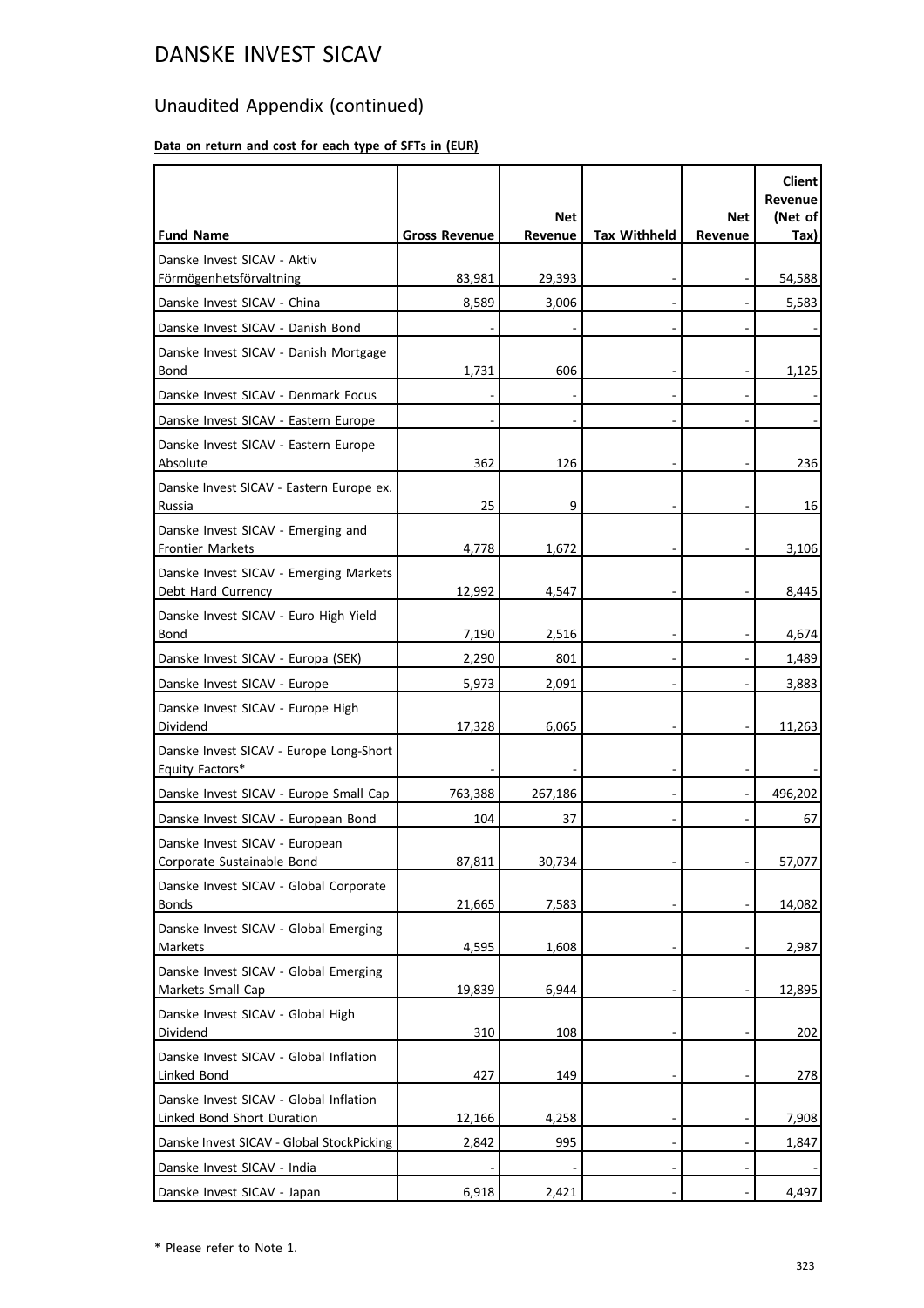# Unaudited Appendix (continued)

|                                                         |                      | <b>Net</b> |                     | <b>Net</b> | <b>Client</b><br>Revenue<br>(Net of |
|---------------------------------------------------------|----------------------|------------|---------------------|------------|-------------------------------------|
| <b>Fund Name</b>                                        | <b>Gross Revenue</b> | Revenue    | <b>Tax Withheld</b> | Revenue    | Tax)                                |
| Danske Invest SICAV - Multi Asset<br>Inflation Strategy |                      |            |                     |            |                                     |
| Danske Invest SICAV - Nordic Corporate<br>Bond          | 2,856                | 1,000      |                     |            | 1,856                               |
| Danske Invest SICAV - Russia                            | 309                  | 108        |                     |            | 201                                 |
| Danske Invest SICAV - Sverige                           | 79,135               | 27,697     |                     |            | 51,438                              |
| Danske Invest SICAV - Sverige Europa*                   | 5,469                | 1,914      |                     |            | 3,555                               |
| Danske Invest SICAV - Sverige Fokus*                    | 1,201                | 420        |                     |            | 781                                 |
| Danske Invest SICAV - Sverige Kort Ränta                |                      |            |                     |            |                                     |
| Danske Invest SICAV - Sverige Ränta                     | 6,734                | 2,357      |                     |            | 4,377                               |
| Danske Invest SICAV - Sverige Real Ränta                |                      |            |                     |            |                                     |
| Danske Invest SICAV - Sverige Småbolag                  |                      |            |                     |            |                                     |
| Danske Invest SICAV - Swedish Bond                      | 672                  | 235        |                     |            | 437                                 |
| Danske Invest SICAV - US High Yield Bond                | 2,190                | 766        |                     |            | 1,424                               |
| Danske Invest SICAV - Global Index                      | 250,981              | 87,843     |                     |            | 163,138                             |
| Danske Invest SICAV - SRI Global                        | 58,093               | 20,332     |                     |            | 37,761                              |
| Danske Invest SICAV - Sverige Beta                      | 28,162               | 9,857      |                     |            | 18,305                              |
| Total                                                   | 1,501,106            | 525,384    |                     |            | 975,723                             |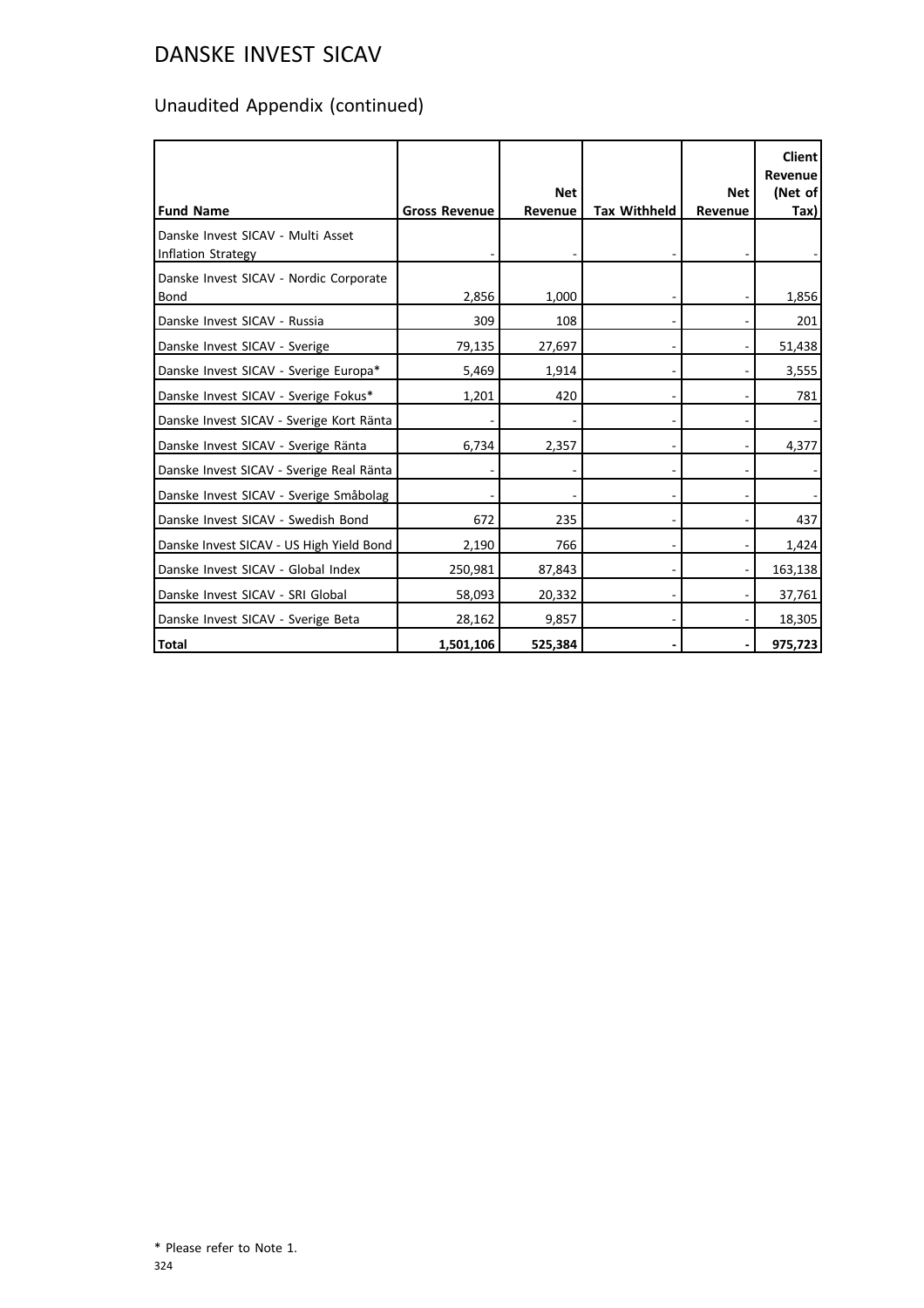## DANSKE INVEST SICAV

### Unaudited Appendix (continued)

**REGULATION (EU) 2015/2365 OF THE EUROPEAN PARLIAMENT AND OF THE COUNCIL of November 25, 2015 on Transparency of Securities Financing Transactions of Reuse and amending Regulation (EU) Nº 648/2012**

**DANSKE INVEST SICAV - EASTERN EUROPE ABSOLUTE in (EUR) Over-The-Counter (OTC) In EUR**

**Global Data**

**Total Return Swap**

| l Fund                                        | <b>Overall valuation</b> | Total Net l | Assets   (%) of assets |
|-----------------------------------------------|--------------------------|-------------|------------------------|
| Danske Invest SICAV - Eastern Europe Absolute | (9,738,298)              | 250,386,685 | (3.89)                 |
| l Total                                       | (9,738,298)              | 250,386,685 |                        |

| l Fund                                        | <b>Collateral</b> | Overall<br>valuation | <b>Total Net</b><br><b>Assets</b> | $(%)$ of<br>assets |
|-----------------------------------------------|-------------------|----------------------|-----------------------------------|--------------------|
| Danske Invest SICAV - Eastern Europe Absolute | 6.220.000         | (9.738.298)          | 250,386,685                       | (3.89)             |
| <b>Total</b>                                  | 6.220.000         | (9,738,298)          | 250,386,685                       |                    |

**Concentration data in (EUR)**

| Ten largest collateral issuers | Amount of<br>Collateral |
|--------------------------------|-------------------------|
| IN/A                           |                         |

| <b>Top 10 Counterparties</b>           | Overall<br>valuation |
|----------------------------------------|----------------------|
| <b>IMERRIL LYNCH CFD</b>               | (5,022,869)          |
| <b>IGOLDMAN SACHS INTERNATIONAL</b>    | (3,365,948)          |
| <b>IMERRILL LYNCH</b>                  | (802, 034)           |
| IMORGAN STANLEY & CO INTERNATIONAL PLC | (547, 447)           |
| Total                                  | (9,738,298)          |

**Aggregate transaction data for Swaps broken down according to the below categories**

|                    | Amount of  |
|--------------------|------------|
| Type of Collateral | Collateral |
| <b>CASH</b>        | 6,220,000  |
| Total              | 6,220,000  |

|                       | Amount of         |
|-----------------------|-------------------|
| Quality of Collateral | <b>Collateral</b> |
|                       |                   |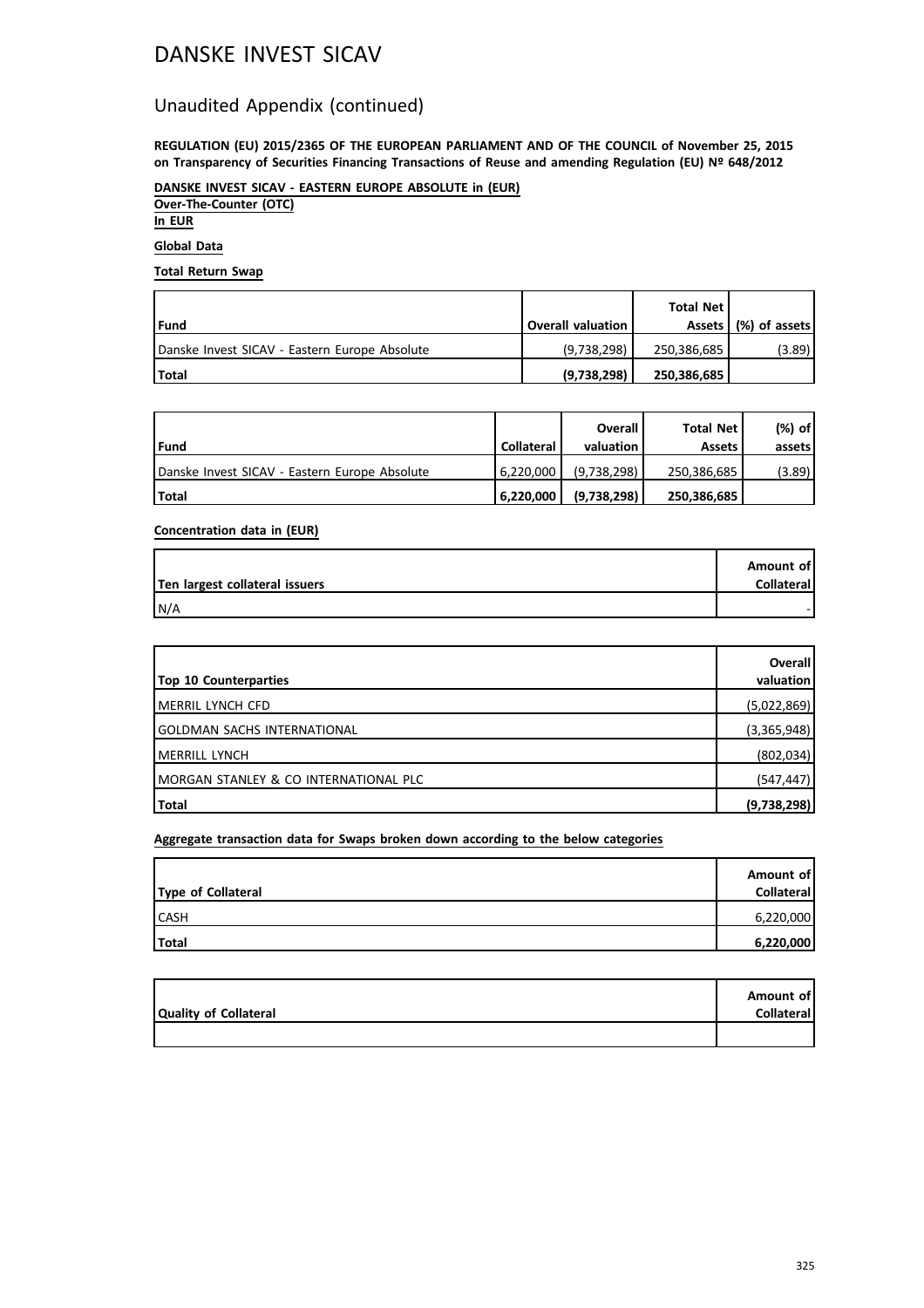# DANSKE INVEST SICAV

# Unaudited Appendix (continued)

| Maturity tenor of the Collateral | Amount of<br><b>Collateral</b> |
|----------------------------------|--------------------------------|
| Less than one day                |                                |
| One day to one week              |                                |
| One week to one month            |                                |
| One month to three months        |                                |
| Three months to one year         |                                |
| Above one year                   |                                |
| Open transaction                 | 6,220,000                      |
| Total                            | 6,220,000                      |

| <b>Currencies of Cash Collateral</b> | Amount of<br><b>Collateral</b> |
|--------------------------------------|--------------------------------|
| <b>EUR</b>                           | 6,220,000                      |
| Total                                | 6,220,000                      |

|                                            | Amount of         |
|--------------------------------------------|-------------------|
| <b>Currencies of Securities Collateral</b> | <b>Collateral</b> |
| N/A                                        |                   |
| Total                                      |                   |

|                           | <b>Overall</b> |
|---------------------------|----------------|
| Maturity tenor of Swaps   | valuation      |
| Less than one day         |                |
| One day to one week       | (1,691,444)    |
| One week to one month     | (3,966,278)    |
| One month to three months | (4,080,576)    |
| Three months to one year  |                |
| Above one year            |                |
| Open transaction          |                |
| Total                     | (9,738,298)    |

|                                                     | <b>Overall</b> |
|-----------------------------------------------------|----------------|
| Country in which the counterparties are established | valuation      |
| <b>GREAT BRITAIN</b>                                | (8,936,264)    |
| UNITED STATES (U.S.A.)                              | (802,034)      |
| Total                                               | (9,738,298)    |

|                         | Overall     |
|-------------------------|-------------|
| Settlement and clearing | valuation   |
| Bilateral               | (9,738,298) |
| Total                   | (9,738,298) |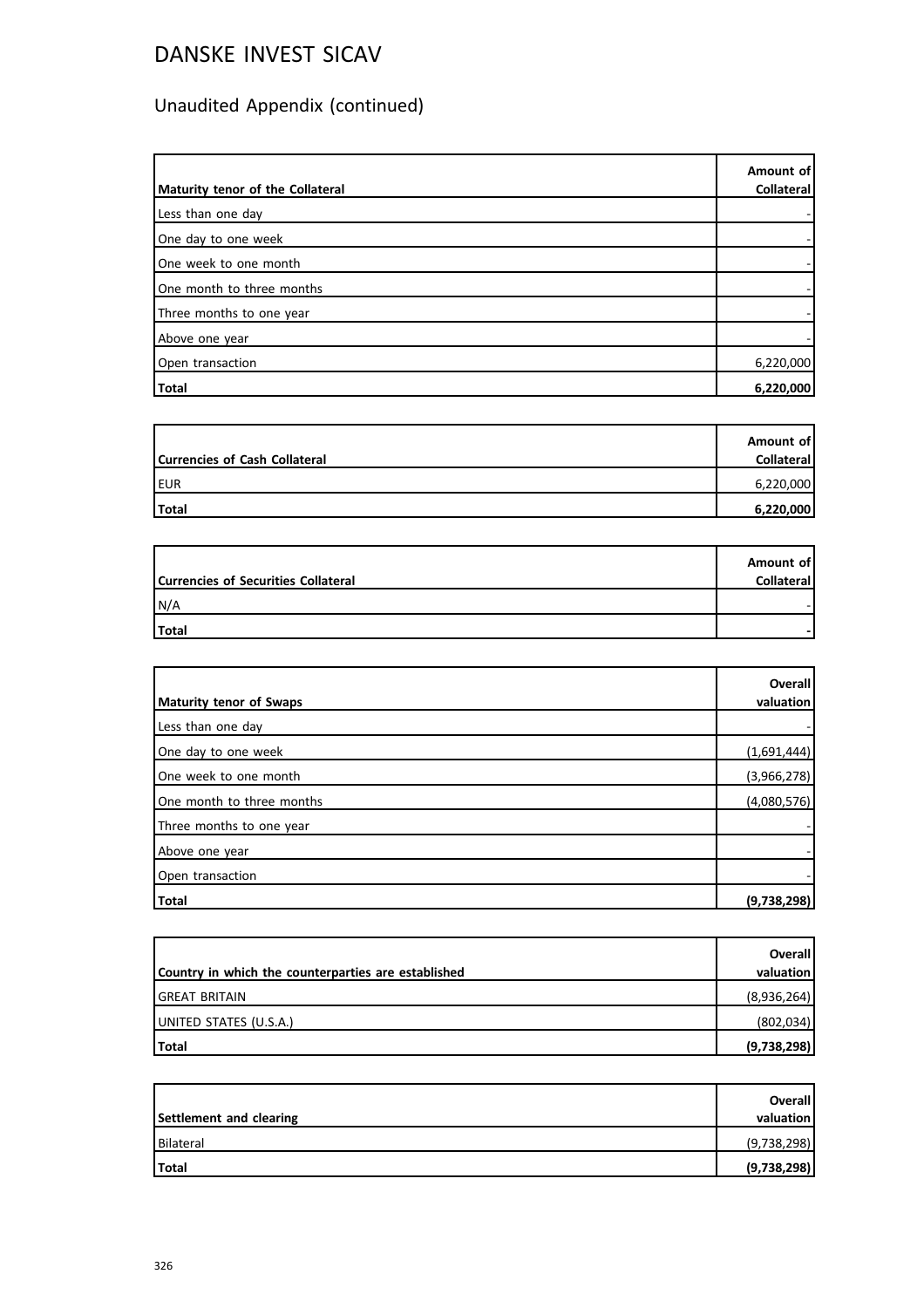## DANSKE INVEST SICAV

### Unaudited Appendix (continued)

#### **Data on reuse of Collateral**

| Reuse of Collateral                                                           | Amount of<br><b>Collateral</b> |
|-------------------------------------------------------------------------------|--------------------------------|
| Share of collateral received that is reused                                   | None                           |
| Cash collateral reinvestment returns to the collective investment undertaking | None                           |

#### **Safekeeping of collateral received by the collective investment undertaking as part of Swaps**

|                                         | Amount of        |
|-----------------------------------------|------------------|
|                                         | collateral asset |
| Name of the Custodian                   | safe-kept        |
| <b>IRBC INVESTOR SERVICES BANK S.A.</b> | 6.220.000        |

#### **Safekeeping of collateral granted by the collective investment undertaking as part of Swaps**

| Type of accounts    |  |
|---------------------|--|
| Segregated accounts |  |

#### **Data return and cost**

| Fund  | Revenues |
|-------|----------|
| N/A   |          |
| Total | -        |

#### **Additional information**

The above disclosure of swaps collateral data shows the complete collateral situation for all OTC for any counterparty for the Fund. As a global market practice, collateralization process is done against the net exposure of OTC.